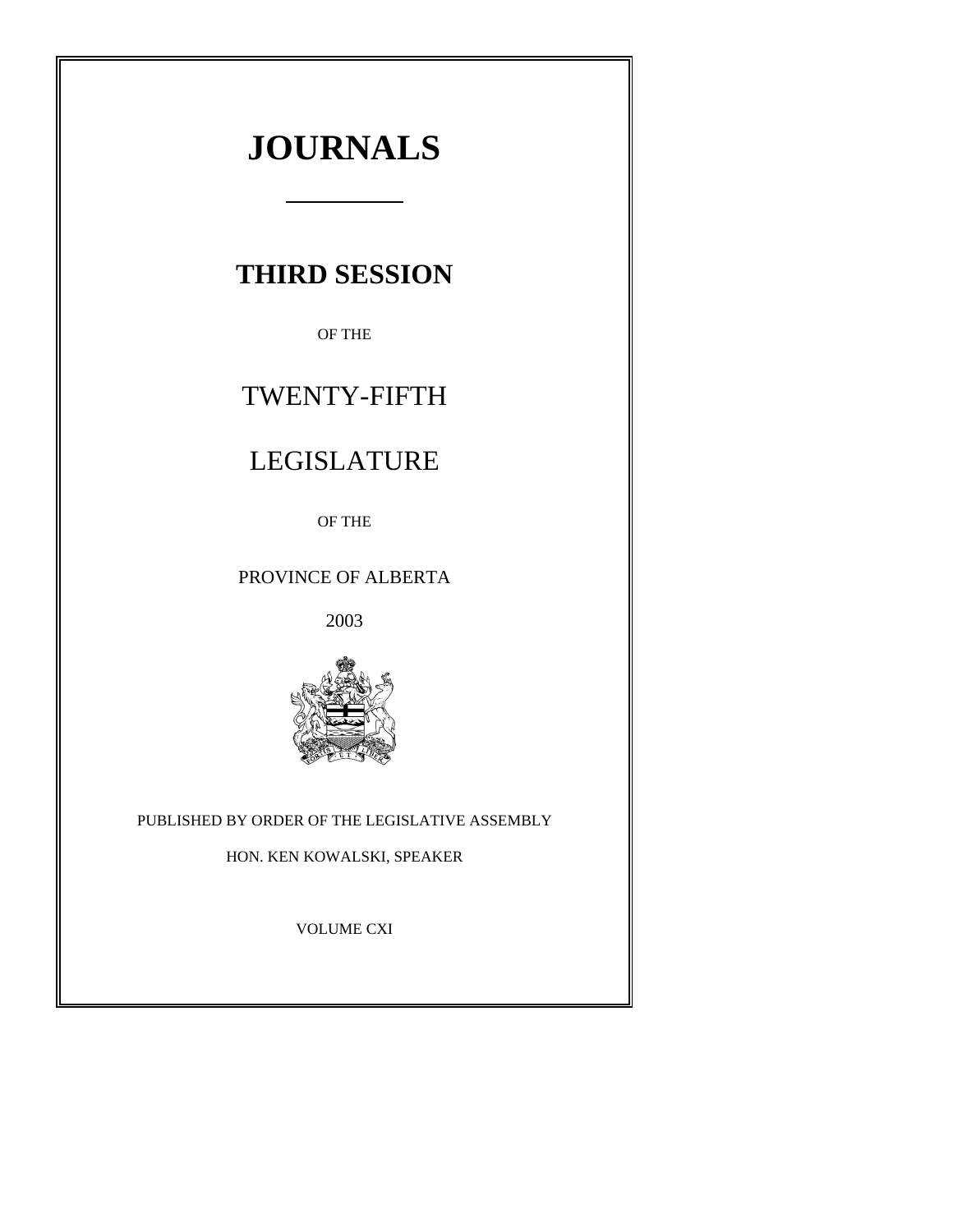**JOURNALS** OF THE **LEGISLATIVE ASSEMBLY** OF THE **PROVINCE OF ALBERTA** OF THE **TWENTY-FIFTH LEGISLATURE**

FROM FEBRUARY 18, 2003 TO FEBRUARY 16, 2004 (BOTH DATES INCLUSIVE)

 $\overline{\phantom{a}}$ 

IN THE FIFTY-SECOND YEAR OF THE REIGN OF OUR MOST SOVEREIGN LADY HER MAJESTY QUEEN ELIZABETH II

> BEING THE THIRD SESSION OF THE TWENTY-FIFTH LEGISLATIVE ASSEMBLY OF THE PROVINCE OF ALBERTA

> > \_\_\_\_\_\_\_\_\_\_

#### **SITTINGS**

FEBRUARY 18, 2003 TO MAY 15, 2003 NOVEMBER 18, 2003 TO DECEMBER 3, 2003

**2003**

\_\_\_\_\_\_\_\_\_\_

PUBLISHED BY ORDER OF THE LEGISLATIVE ASSEMBLY

\_\_\_\_\_\_\_\_\_\_

HON. KEN KOWALSKI, SPEAKER

VOLUME CXI

Title: 25th Legislature, 3rd Session Journals (2003)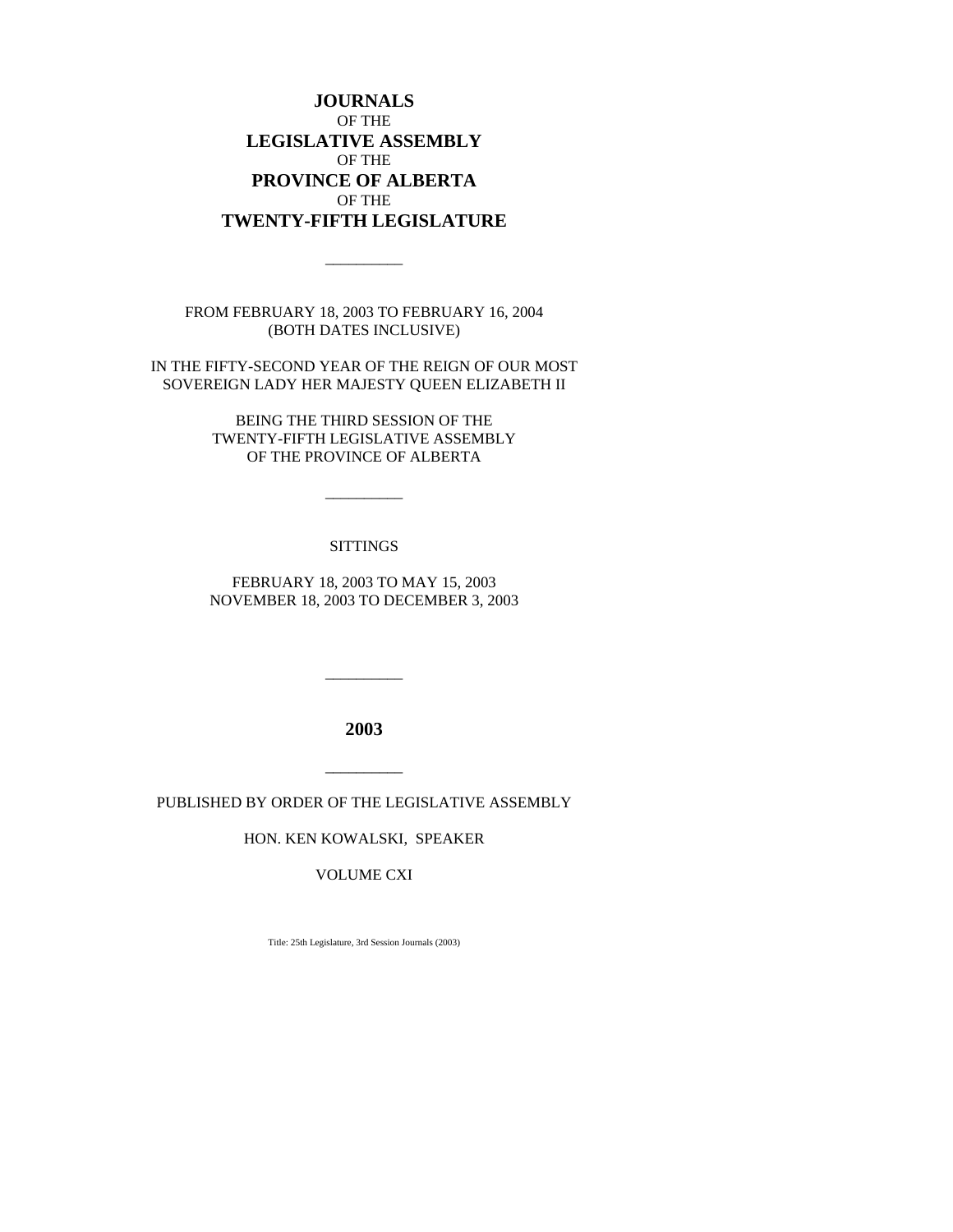# **SPRING SITTING**

FEBRUARY 18, 2003 TO MAY 15, 2003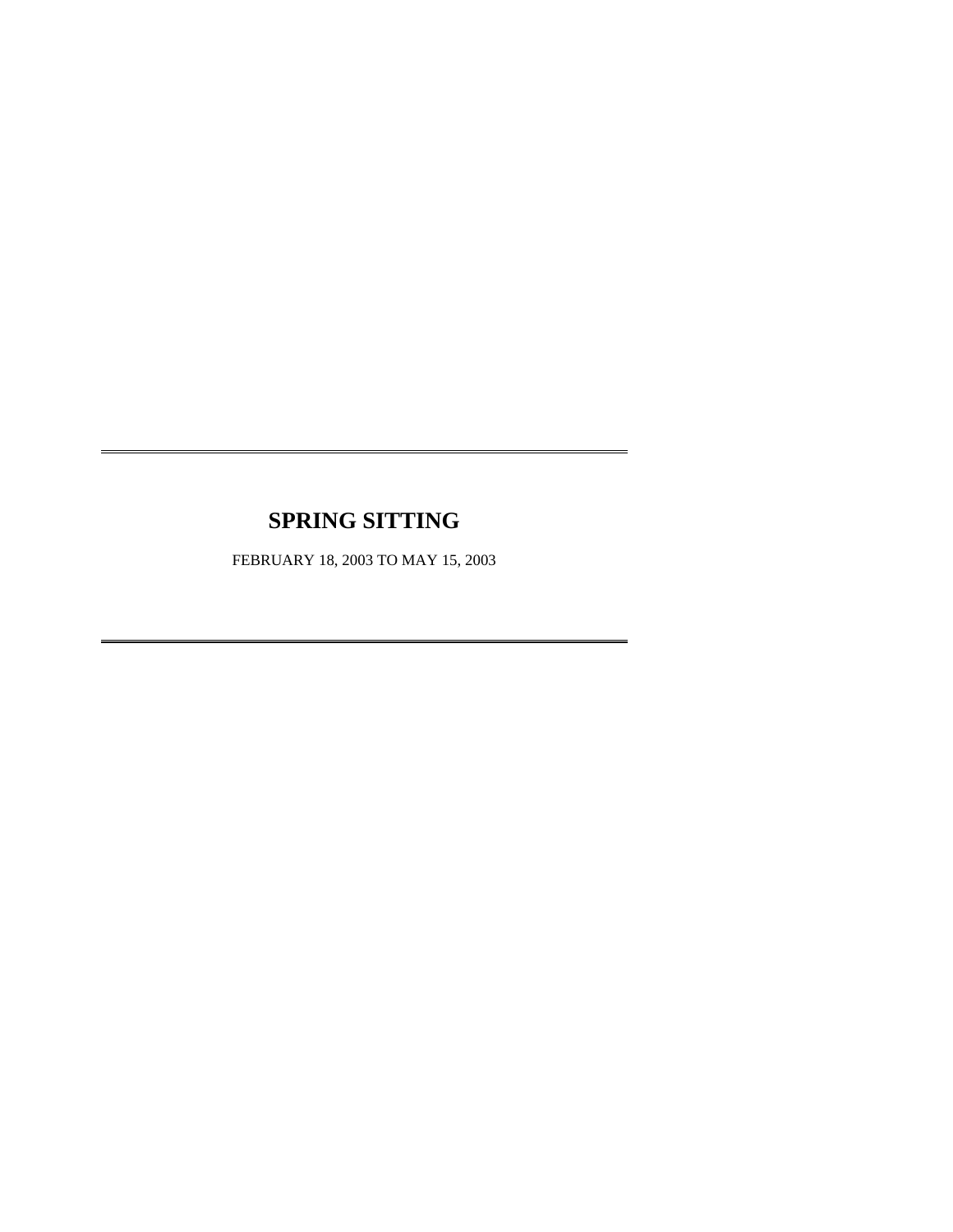# **JOURNALS** OF THE **LEGISLATIVE ASSEMBLY** OF THE **PROVINCE OF ALBERTA**

# THIRD SESSION TWENTY-FIFTH LEGISLATURE

Tuesday, February 18, 2003

This being the first Day of the Third Session of the Twenty-fifth Legislative Assembly of the Province of Alberta, for the despatch of business pursuant to a Proclamation of Her Honour the Honourable Lois E. Hole, C.M., Lieutenant Governor, dated the fifth day of February, in the year of our Lord two thousand three;

The Clerk of the Legislative Assembly read the Proclamation as follows:

[GREAT SEAL] PROVINCE OF ALBERTA Lieutenant Governor.

CANADA LOIS E. HOLE

ELIZABETH THE SECOND, by the Grace of God, of the United Kingdom, Canada, and Her Other Realms and Territories, QUEEN, Head of the Commonwealth, Defender of the Faith

#### PROCLAMATION

TO OUR FAITHFUL, the MEMBERS elected to serve in the Legislative Assembly of Our Province of Alberta and to each and every one of you, GREETING...

> WHEREAS it is Our will and pleasure by and with the advice and consent of Our Executive Council of Our Province of Alberta to prorogue the Second Session of the Twenty-fifth Legislature of Alberta:

Terrence J. Matchett, Q.C., Deputy Minister of Justice and Deputy Attorney General WE DO hereby prorogue, effective February 17, 2003, the said Legislature; and

> WHEREAS it is deemed expedient for certain causes and considerations to convene the Legislative Assembly of Our Province of Alberta for the Third Session of the Twenty-fifth Legislature, WE DO WILL that you and each of you, and all others in this behalf interested, on TUESDAY, the 18th day of February 2003, at the hour of THREE o'clock in the afternoon, at Our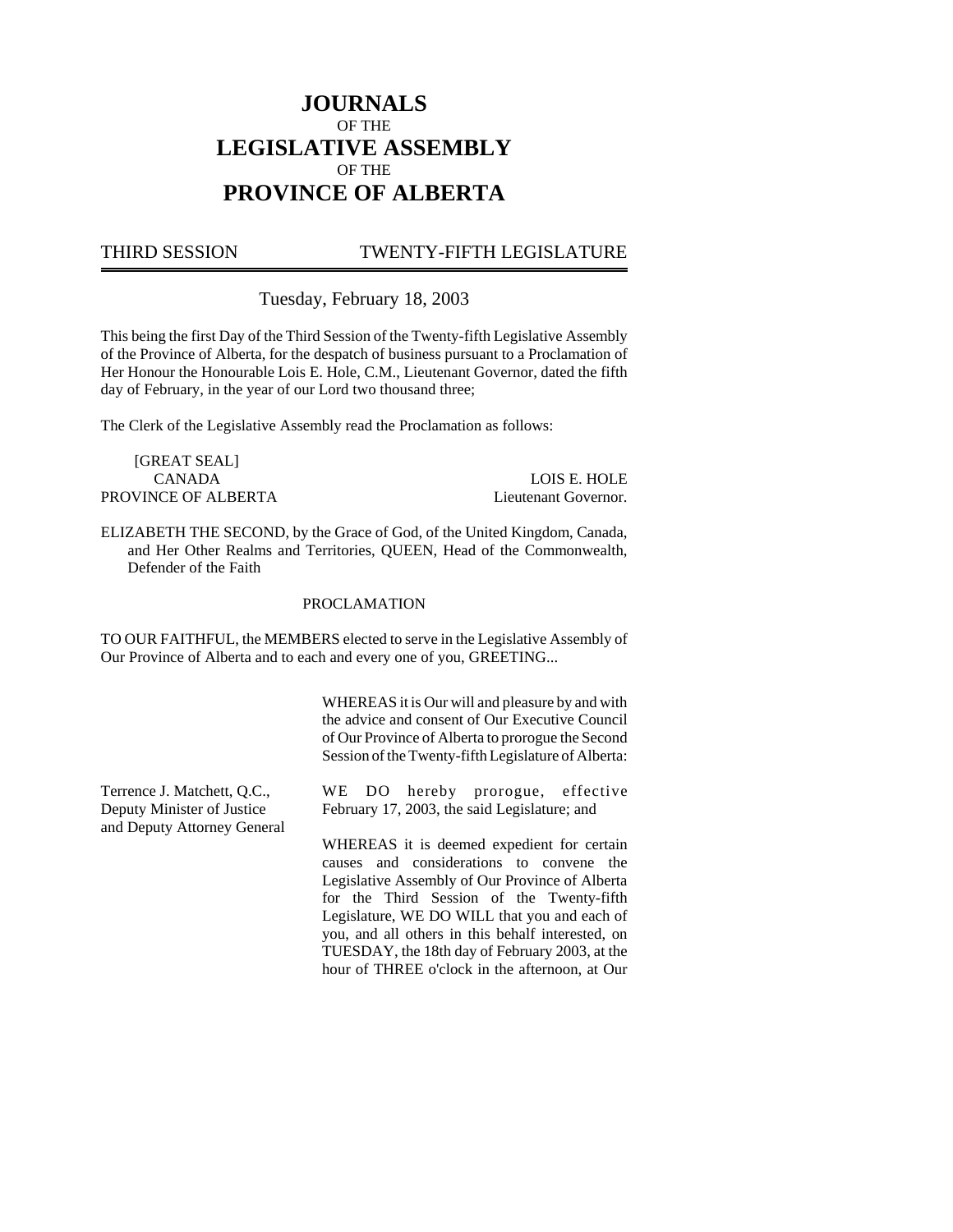City of Edmonton, personally be and appear, for the despatch of business, to treat, act, do and conclude upon those things which, in the Legislature of Our Province of Alberta, by the Common Council of Our said Province, may, by the favour of God, be ordained.

#### HEREIN FAIL NOT

IN TESTIMONY WHEREOF We have caused these Our Letters to be made Patent and the Great Seal of Our Province of Alberta to be hereunto affixed.

WITNESS: THE HONOURABLE LOIS E. HOLE, Lieutenant Governor of Our Province of Alberta, in Our City of Edmonton in Our Province of Alberta, this Fifth day of February in the Year of Our Lord Two Thousand Three in the Fifty-first Year of Our Reign.

BY COMMAND: DAVID HANCOCK Provincial Secretary.

The Speaker entered the Assembly and took the Chair. After delivering the opening day prayer he invited Mr. Paul Lorieau to lead the Members of the Assembly and guests in singing Canada's National Anthem.

While awaiting the arrival of Her Honour the Honourable the Lieutenant Governor, the Royal Canadian Artillery Band played a brief musical interlude.

Her Honour the Honourable the Lieutenant Governor entered the Assembly and took her seat on the Throne.

Her Honour then read the following Speech from the Throne:

#### **Speech From the Throne**

Fellow Albertans, it is my pleasure to welcome you to the Third Session of the Twenty-fifth Alberta Legislature. It is an honour to deliver the Speech from the Throne as it is an honour to serve the people of this Province as Lieutenant Governor.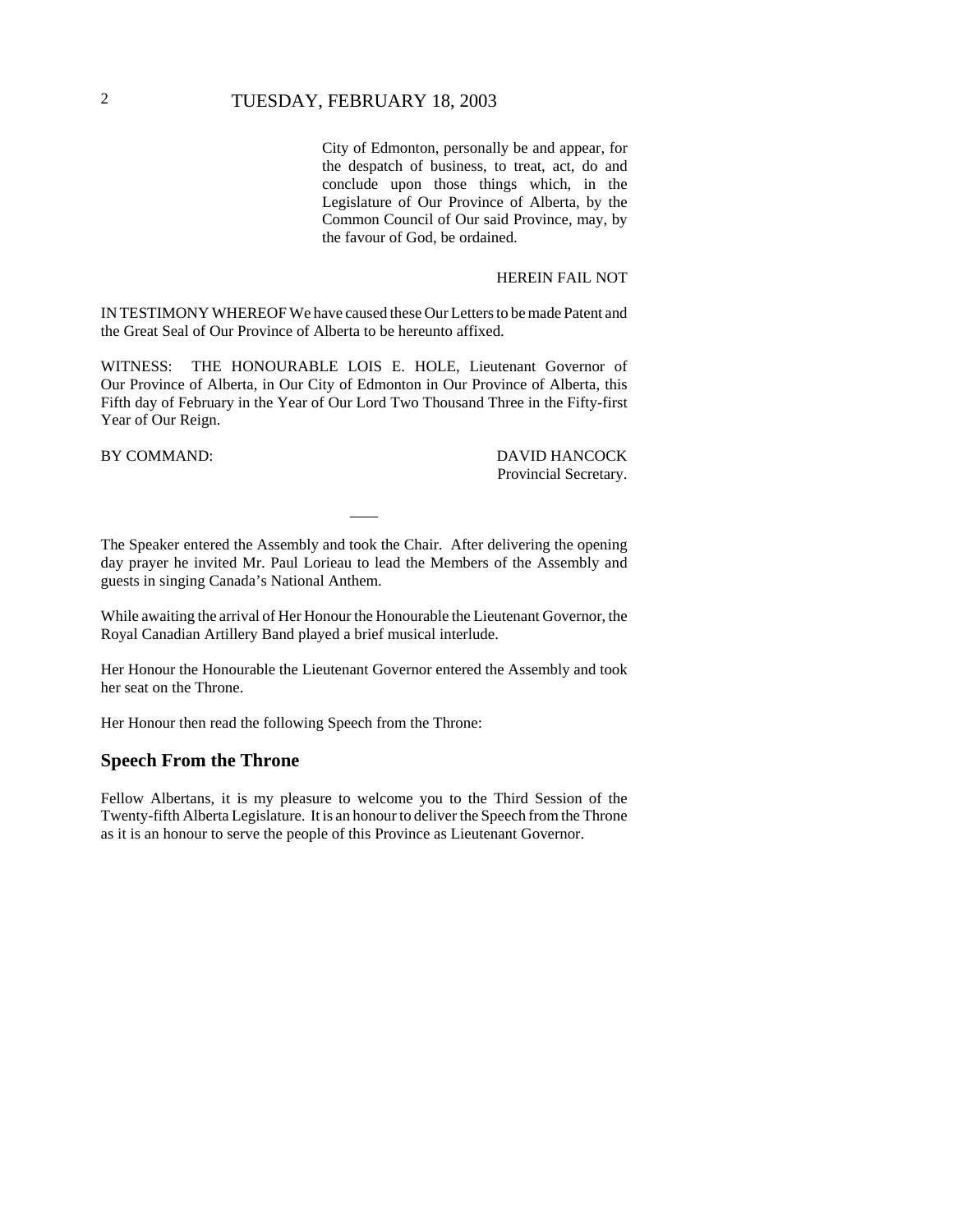In this role, I have had countless opportunities to meet Albertans from all walks of life: farmers, public servants, homemakers, oil field workers, doctors, students, volunteers, gardeners, and many, many people from all over. While each individual's experience is unique, they all hold common values that reflect this Province and its people most profoundly. Those values include pride, the pride that comes from meeting challenges head-on and doing things the right way, not the easy way. They include a willingness to try new things and take risks. They include a commitment to work hard because nothing worth having comes without effort. Most of all, Albertans value the freedom to manage their own lives balanced by a strong sense of responsibility to family and community.

Ten years ago the people of Alberta and their Government charted a course for a new future. That course has brought the Province to an era of unmatched growth and prosperity, but Albertans know that these things on their own are merely the foundation that will nurture a living legacy for generations to come. The challenge this Government faces is one of keeping things "steady as we grow." Managing the pressures of growth means building a province that is strong today and remains strong into the future. It means ensuring that the advantage Albertans enjoy today grows into the promise of tomorrow, a promise to our children.

#### **A Bright Future for Children**

This Government's highest priority must be to secure a bright future for children and youth. The Government will demonstrate its commitment to that priority by undertaking a range of initiatives to ensure that Alberta's most precious resource, its children, is protected and enabled to develop to its fullest potential.

To ensure that children at risk receive the help they need when they need it, the Government will amend the Child Welfare Act. The amendments will emphasize the importance of early intervention and the preservation of the family and will increase the involvement of communities in the care of children. This approach recognizes that creating an environment where children succeed is an endeavour that stretches far beyond the ability of any one family or any government. Education and health systems, the corporate and voluntary sectors, parents, extended families, and caregivers are all part of a vital community network of supports that must be in place for children to thrive.

The first piece of legislation this Government will introduce in 2003 will set in motion the creation of such a network. Bill 1, the Premier's Council on Alberta's Promise Act, will enshrine in law this Government's commitment to children and youth. Alberta's Promise will mobilize every sector of Alberta to build the character and competence of young people by making and keeping promises that focus on five specific areas of commitment. These are

- giving children a healthy start and a promising future,
- providing safe and healthy communities for our children's growth, education, and development,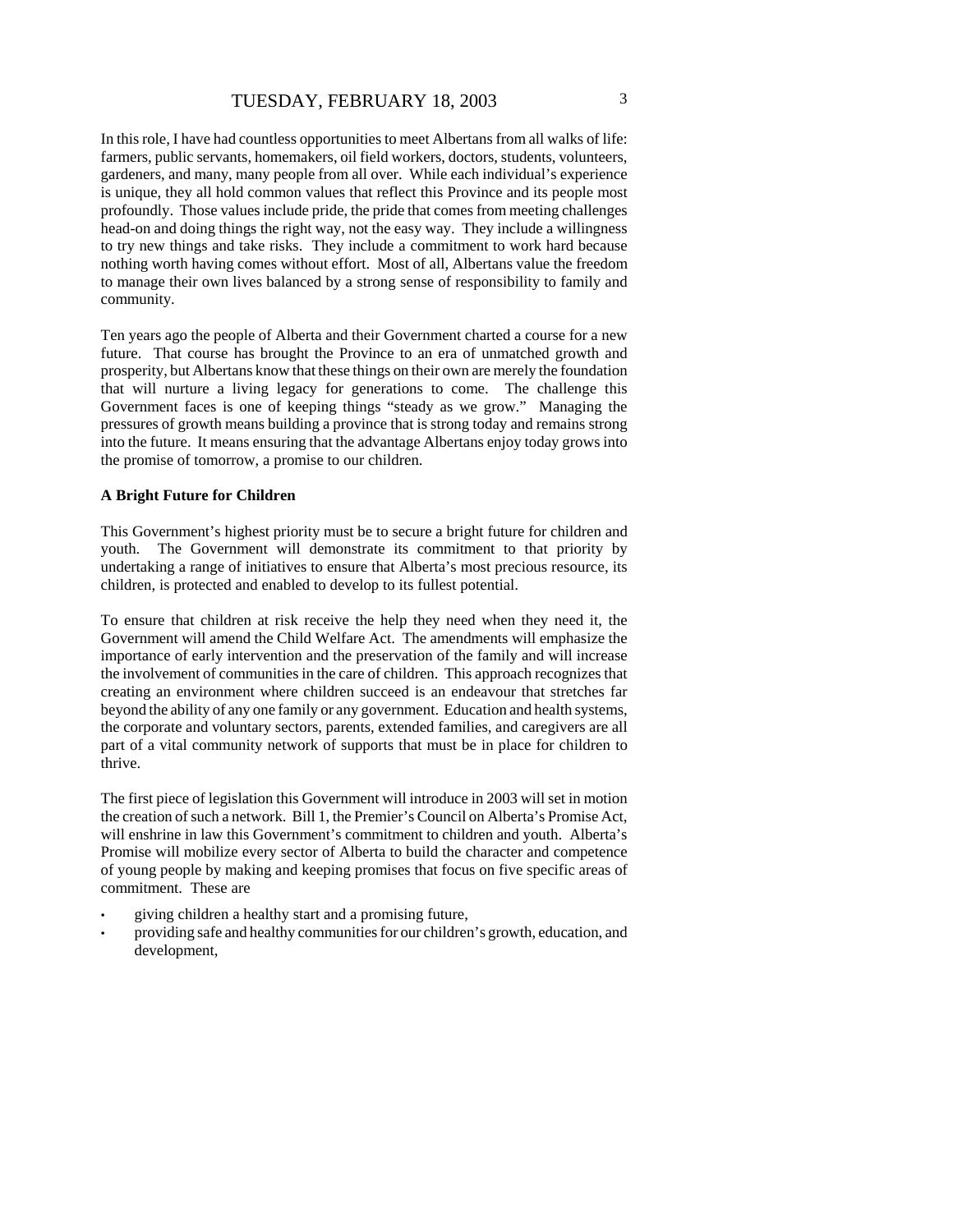# 4 TUESDAY, FEBRUARY 18, 2003

- ensuring that every child receives ongoing support, care, and guidance from at least one caring adult in his or her life,
- offering children the chance to make a difference through volunteer activities and opportunities to serve others, and
- seeking out the best tools, models, and examples of other individuals and communities so that Alberta's children may learn, benefit, and succeed.

This initiative will provide funding to the Alberta Centre for Child, Family and Community Research, a private, not-for-profit agency that will be established by stakeholders to explore the issues and challenges faced by children and families. The first priority of the centre will be to conduct research on the prevention of fetal alcohol syndrome. Over time the research agenda will be broadened to address other issues such as early childhood development and youth at risk. By learning more about the best ways to prevent future problems, we will be better able to give children what they need most in life, a good start.

Part of that good start is a good education. Alberta has an excellent learning system with gifted, caring teachers, a strong curriculum, and students who have proven themselves to be national and international leaders. Maintaining the Province's high-quality learning system is a top priority for this Government.

The Alberta Commission on Learning has been struck to review the issues and challenges facing the education system and develop recommendations on how the system can meet the demands of students both today and tomorrow. While the Commission undertakes its review, the Government will continue to support and improve student learning. One of the ways Government will do this is by dedicating an additional \$20 million to help Alberta school boards purchase additional classroom resources that support the curriculum including textbooks and reference books, teaching resources, and computer software.

The most important classroom resource is teachers. Alberta teachers already play an active role in developing curriculum, provincial exams, and learning and teaching resources, but there is still a need for more direct feedback from teachers. This Government will explore opportunities to better connect with teachers.

The Government will also take steps to strengthen the post-secondary education system to promote lifelong learning. Legislation will be introduced this session to enable the adult learning system to better anticipate and respond to future economic and workforce trends and needs.

#### **A Strong Economy**

One of the foundations of the promise to children is a strong economy. Albertans know that economic strength is a means to a better life, not an end in itself. A robust economy generates the prosperity that allows people to realize their dreams. It creates challenging, high-paying jobs. It sustains a thriving arts and cultural sector. Most importantly, a strong economy gives a society the ability to invest in the programs most valued by its citizens.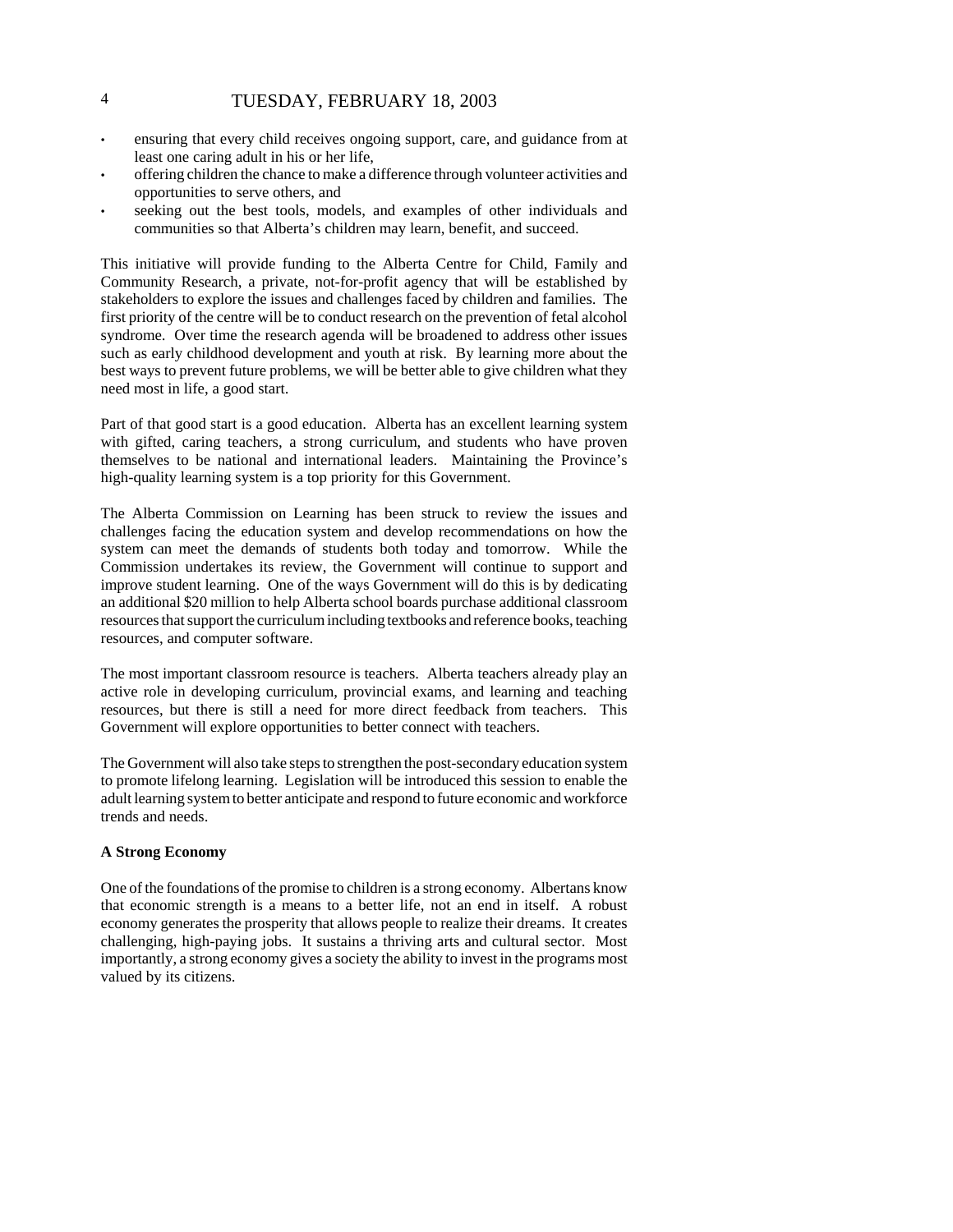The Government will move forward in a number of areas to ensure that Alberta remains an economic leader in Canada. First among these is a commitment to the Province's agricultural producers and rural communities, the backbone of this Province's economy. Through good times and bad the Province's farmers and ranchers have never let Albertans down. They provide safe, high-quality, affordable food products and support an economic base that extends well beyond rural communities into a global marketplace. In these times of uncertainty marked by persistent drought and rising input costs, this Government will not turn its back on its producers.

The Government will continue to improve safety nets that allow farmers and ranchers to make the best management decisions for their operations. Through the Life Sciences Strategy and the complementary Alberta Agricultural Research and Innovation Strategy, it will advance research and innovation which are the keys to long-term industry growth, profitability, and environmental sustainability. It will work with rural communities to identify and resolve barriers to growth, and it will continue to oppose the monopoly of the Canadian Wheat Board and advocate for marketing choice for Alberta wheat and barley producers.

The Government will also focus efforts on ensuring the long-term stability of the energy sector. Energy is a major driver of the Province's prosperity, creating jobs, stimulating economic growth in numerous other fields, and generating significant revenues for Albertans. Alberta is well established as a producer of conventional oil and natural gas, but the future of energy development is non-conventional resources like the oil sands which hold the second largest supply of oil reserves in the world. Given the enormous potential of Alberta's resources, this Province will continue to be a leader in the energy economy.

The Government will focus on adapting the regulatory regime and investing in energy research and technology development to unleash the potential of non-conventional resources such as oil sands and coal bed methane. New technologies such as the use of carbon dioxide in enhanced oil and gas recovery will also play a role in extending the life span of known resource reservoirs and addressing the Province's commitment to reduce greenhouse gas emissions.

As well, this year the Government will accelerate the implementation of the Alberta Energy Research Strategy. This includes exploring new technologies for the cleaner use of Alberta's vast coal resources. Funding will be provided for a clean coal demonstration project to develop better techniques for the use of coal in electricity generation.

Government will also focus on the consumer side of the energy sector, particularly in the area of electricity. While progress has been made on delivering new generation to meet growing consumer demand, there are still issues to be addressed around customer choice and service, particularly in rural areas. The Government will introduce legislation that will refine the structure of the electric industry. This will further level the playing field to attract new investors into Alberta's electricity and natural gas markets to increase competition and value for consumers. It will also provide consumers with a new regulated option to purchase power at a rate tied to the competitive wholesale market.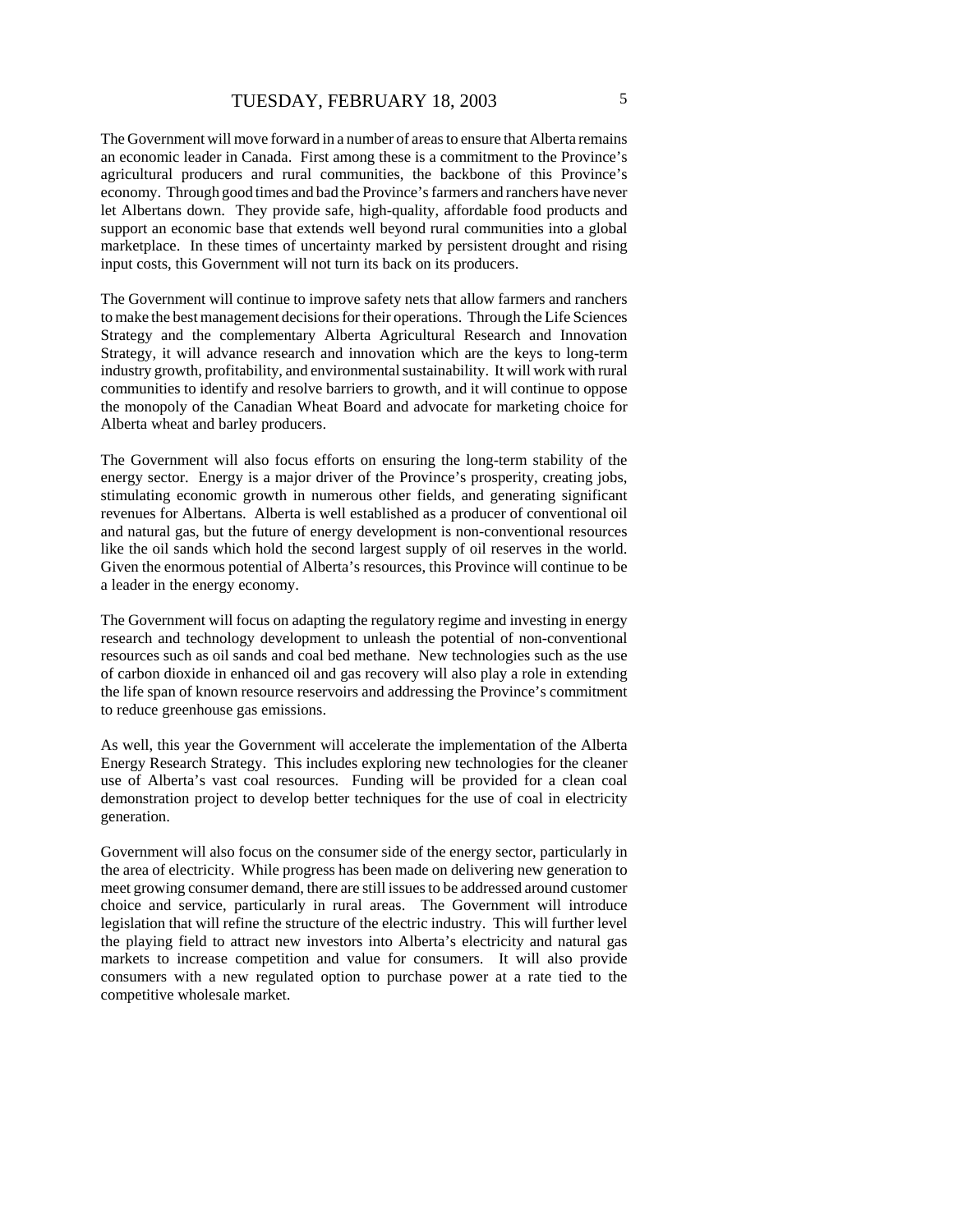# 6 TUESDAY, FEBRUARY 18, 2003

Agriculture and energy are only two examples of areas in which Alberta is a player in a world market. In all sectors prosperity is created by the evolution to a broader, more diverse, knowledge-based, and globally competitive economy. To encourage this transition, the Government will create a value-added strategy. This will be a long-term plan focusing on a 20-year horizon. It will encourage increased manufacturing, tourism, exportable services, and the processing of the Province's resources here in Alberta rather than simply exporting raw materials along with the jobs and wealth that go with them to other jurisdictions. Key to this strategy will be mobilizing the enormous potential of Alberta's northern economy for the benefit of all Albertans.

#### **A Clean Environment**

The Government recognizes that economic growth must not occur at the expense of environmental protection. Instead they go hand in hand. Sustainable economic growth requires clean air, water, and land, and Albertans will accept no less.

This year the Government will move ahead with a made-in-Alberta plan to reduce greenhouse gas emissions. It will reintroduce legislation to enshrine Canada's first comprehensive climate change action plan in law. Albertans are committed to doing their fair share to address global warming and this Bill will reinforce the Province's pledge to take meaningful action.

Alberta will continue to be a strong national voice on this issue to ensure that any actions taken have environmental benefits and are not simply motivated by political posturing or rhetoric. This Government will not allow Ottawa's implementation of the Kyoto Protocol to endanger Alberta's economy, its environment, or its way of life. The Government will use any and all tools available to assert the Province's constitutional right and responsibility to manage its natural resources.

The Government is also moving forward to address Albertans' concerns about the future of one of their most valued resources, water. This spring the Government will bring forward a water management strategy that will outline short-, medium-, and long-term actions that can be taken collectively and individually to protect the quality and manage the quantity of Alberta's water supply.

#### **A Solid Infrastructure**

One of the key supports for a strong economy is a solid infrastructure. As Alberta has grown, so has its need for health facilities, schools, and roads. The Province's unprecedented economic growth has surpassed its investment in capital projects and Albertans aren't willing to wait until tomorrow for the infrastructure they need today. That's why the Government will develop a new capital plan to address infrastructure needs. Budget 2003 will call for significant new investment in each of the next three years toward this priority area. This approach will bring predictability and stability to capital spending and end the pattern of deferring sorely needed infrastructure projects when provincial revenues fall unexpectedly.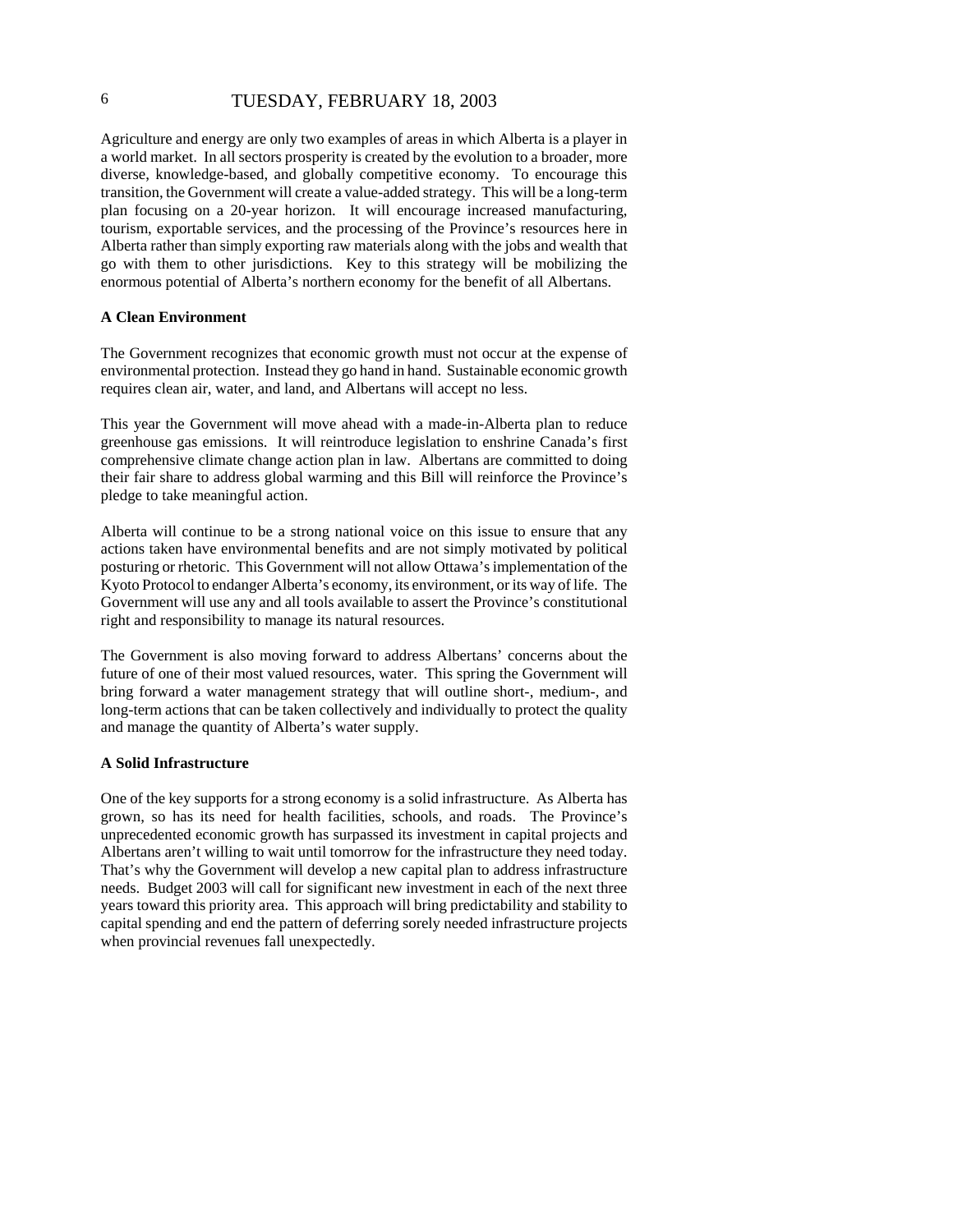The capital plan will include a framework for public/private partnerships that will pull together the best resources and skills from both the public and private sectors. An advisory committee of experts will be struck to evaluate proposals over the life of a project to determine whether there is a net benefit to taxpayers. The Government recognizes that the partnership approach will not be the right solution for every project, nor will it replace conventional pay-as-you-go capital financing. However, there are some situations where such an approach may work well. The Government will carefully consider partnerships and all other options so that Alberta can meet its infrastructure needs at an affordable price.

The Government understands that existing infrastructure must be preserved and maintained in order to continue to serve Albertans in the future. Looking after the infrastructure the Province already has will continue to be a high priority for this Government. So, too, will be working in partnership with municipalities under the Premier's Task Force on Infrastructure to address their infrastructure needs.

#### **A New Fiscal Framework**

The new capital plan is part of a larger fiscal framework the Government will implement to bring predictability, sustainability, and more discipline to its fiscal management. Just as the new capital plan will eliminate the need for stop-and-go infrastructure spending, a new sustainability fund will be created to do the same thing for operational spending.

Government will add to the sustainability fund when energy revenues are high and rely on the fund when energy revenues are low to ensure that Government spending doesn't rise and fall with volatile energy prices. The new fiscal framework will enable the Government to address growth pressures while remaining true to its principles of balanced budgets, debt repayment, and accountability.

#### **A Focus on People**

A strong economy and a solid infrastructure enable a society to respond to the needs of people, especially those who are most vulnerable. Albertans recognize that they owe a debt of gratitude to seniors and have a responsibility to care for those who are most vulnerable.

The Government will increase monthly payments to low income seniors who live in lodges and receive the Alberta Seniors' Benefit to ensure that they can obtain the additional services they require to remain independent and healthy for as long as possible.

This Government will also work to ensure that low income seniors and families, individuals with special needs, people in remote communities, and the homeless have access to basic shelter. It will integrate homeless shelter programs to provide a more comprehensive approach to addressing the needs of homeless and near-homeless Albertans. As well, it will facilitate the development of more affordable housing under the Canada/Alberta Affordable Housing Program Agreement.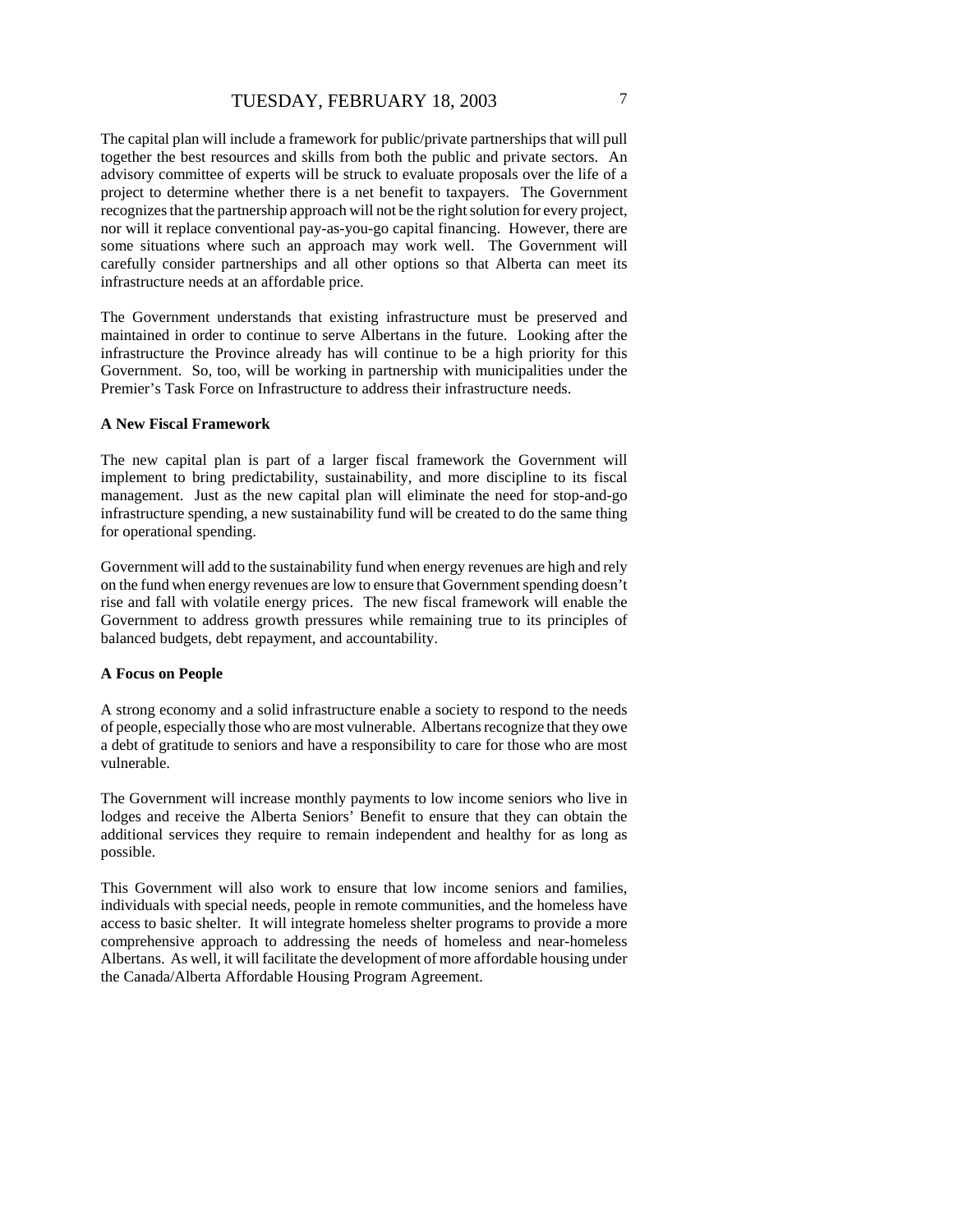# 8 TUESDAY, FEBRUARY 18, 2003

The Government will continue to implement the reforms recommended by the low-income program review. Legislation will be introduced to create the framework for a new integrated income support program to begin in 2004. The new program will reduce complexities and improve service in the current system of supports for low-income Albertans. The Government will also adjust its employment training programs to be more flexible to make it easier for Albertans to gain the skills they need to find and keep jobs.

#### **A Better Health System**

A good health system helps all Albertans play a role in the economic, social, and cultural life of the Province. Health care and the need for health system reform have led the public agenda in Alberta and across the country for the past year. System reform will continue to be a major focus of the Government in 2003-2004. That's because even with one-third of all Government spending going to health care, too many people are still waiting too long in emergency and for diagnostics, surgery, long-term care, and other services.

Budget 2003 will increase funding for this priority area. Still, more money is not the only answer. For Albertans who have been disappointed in their access to the health system or the quality of their care, the need for reform is real and personal. The Government will continue to reform the health system to improve access and quality. It will set limits on how long Albertans should wait for selected services like consultations with specialists and some major surgical procedures.

But access is not just about hospitals and high-technology diagnostic procedures. It is about getting good advice quickly and easily no matter what the day or the time, and it's about getting continuing support so Albertans stay healthy. Primary health care reform is essential to make the system work for Albertans. Many family doctors are too rushed to provide the type of care wanted. The Government will work with caregivers, especially doctors and nurses, to create 24-hour, seven-day-a-week, comprehensive care practices that make better use of all health professionals.

The ultimate goal of any health system must be to help people enjoy a high quality of health that leads to a high quality of life. Staying healthy is the first step toward that goal. The Government will set targets for the next 10 years to develop, implement, and evaluate strategies to promote healthy behaviours and prevent injuries and chronic diseases. This work will begin with diabetes and will extend to other ailments.

The number of Albertans living with diabetes is expected to double over the next 15 years. The rate of incidence of diabetes is even higher in aboriginal communities. The Government will develop a new diabetes strategy that will focus on preventing the primary risk factors that lead to type 2 diabetes and addressing the needs of those who already have the disease to prevent and reduce serious complications.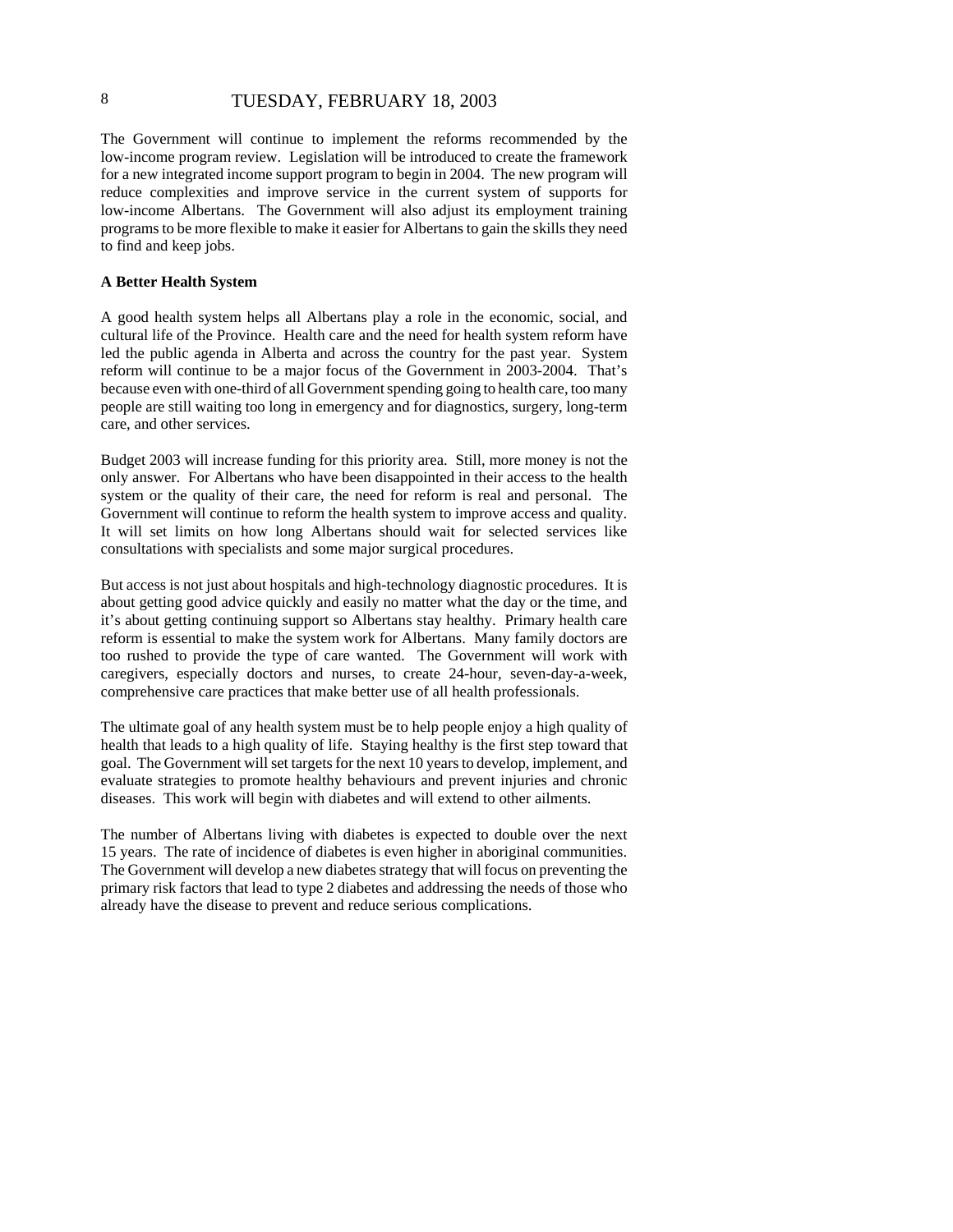Comprehensive health care requires reliable, immediate information sharing among all the people involved in providing care. Alberta will implement electronic health records to provide quicker access to patient records, fewer treatment errors, improved efficiency, and reduced costs.

The Government recognizes that the way to reach its goals will be different in rural Alberta than in the cities. It will develop a rural health action plan to determine how best to implement changes to improve access to health services in rural areas. The plan will focus on primary health care and continuing care reform, ambulance services, and getting and keeping skilled health care workers in small-town Alberta.

Government will ensure that the changing needs of Albertans are met. Continuing care service plans will be implemented in each health region. These will involve fully implementing a coordinated system to provide one-stop access to information, assessment, and continuing care referrals as recommended in the long-term care review.

#### **Safe Communities**

Staying healthy means staying safe. Albertans already enjoy the lowest property and violent crime rates in western Canada despite having the fastest growing population in the country but further steps can and will be taken to ensure that all Albertans feel safe in their homes and communities.

New legislation will be introduced to improve the Province's corrections system by creating a zero tolerance level for illegal drug use, violence, and gang-related activities in provincial prisons. Offenders will be held fully accountable for misbehaviour while in custody and will have to earn remission through good behaviour, not merely time served.

The Government will strengthen the Province's ability to prepare for, respond to, and recover from major emergencies by providing each municipality in the Province with advice and assistance on developing emergency plans and emergency management training.

The Government will improve Albertans' access to justice by introducing a new family law act that consolidates and updates provincial family laws and makes them easier to understand. The Bill will address many issues that affect Alberta families including spousal support, child maintenance, custody, and access.

The Government will also introduce new legislation this session to amend the Young Offenders Act to reflect federal legislative changes. It will continue to work with the Federal Government in this area of shared responsibility to produce the best results for young people in the justice system and for communities.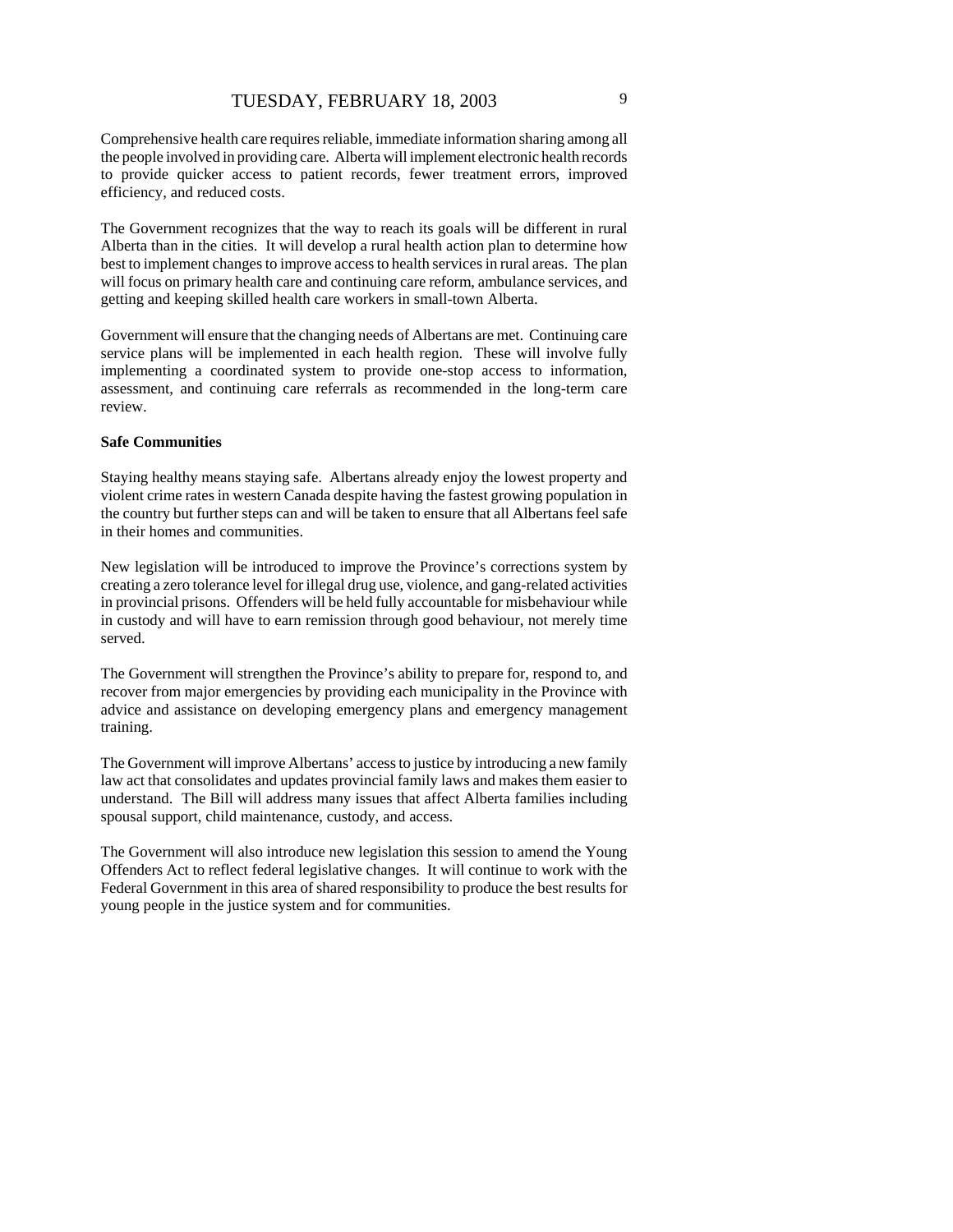# 10 TUESDAY, FEBRUARY 18, 2003

#### **A Full Partner in Canada**

Albertans are committed Canadians. They hold dear the traditions that have shaped this nation and the ideals for which it stands. Albertans want to be full and equal partners in Canada but true partnership is only possible when all parties are respected and valued for what they bring to the table. Alberta's ability to be a partner in Canada is compromised by the current Federal Government, which often does not listen to the people of this Province.

This Government remains committed to protecting Albertans' interests nationally. It will continue to press the Federal Government to make a genuine effort to deal with Albertans' concerns and ensure that their priorities are addressed fairly and genuinely. It will do everything in its power to protect Alberta's economy and make certain that provincial jurisdiction is respected.

The Government will also continue to press the Federal Government to live up to its responsibilities for aboriginal peoples, particularly in the areas of health and child welfare.

#### **Conclusion**

Fellow Albertans, the Government's agenda for 2003 is about keeping steady as we grow. It is a promise to the children of Alberta. Keeping the promise means unleashing innovation, leading in learning, and competing in a global marketplace. It means making Alberta the best place in the world to live, work, and raise a family. Keeping the promise means showing leadership and working in partnership. Keeping the promise means promoting Alberta's interests and securing benefits for Albertans as equal partners in a strong, united Canada. Keeping the promise means all Albertans working together to turn the many advantages we enjoy today into opportunities for those who follow us.

With the help, good will, and hard work of all Albertans it is a promise the Government can and will keep.

Thank you, ladies and gentlemen, and may God bless you all.

God bless Alberta. God bless Canada. God save the Queen.

The Speaker then invited Mr. Paul Lorieau to lead the Members and guests in the singing of God Save the Queen.

Her Honour the Honourable the Lieutenant Governor then retired from the Assembly.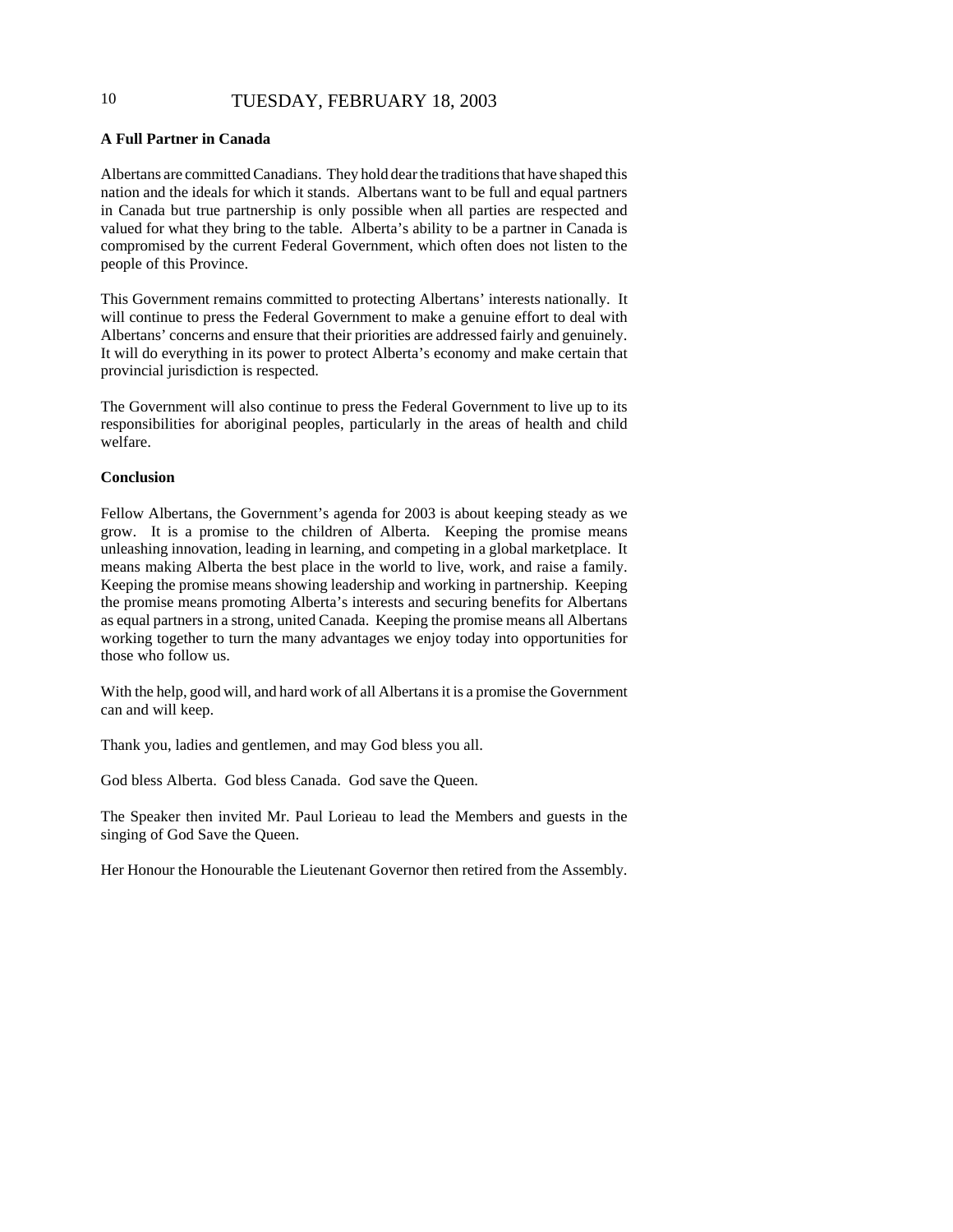## **Government Bills and Orders**

Ordered, That the Honourable Mr. Klein have leave to introduce a Bill entitled "Premier's Council on Alberta's Promise Act." Hon. Mr. Klein accordingly presented the Bill and the same was received and read a First time.

### **Tabling Documents**

The Speaker informed the Assembly he had obtained a copy of the Speech of Her Honour the Honourable the Lieutenant Governor, which was laid on the Table.

Sessional Paper 1/2003

#### **Government Motions**

Moved by Hon. Mr. Klein:

It was resolved that the Speech of Her Honour the Honourable the Lieutenant Governor to this Assembly be taken into consideration Wednesday, February 19, 2003.

Moved by Hon. Mr. Hancock:

It was resolved that the Select Standing Committees for the present Session of the Legislative Assembly be appointed for the following purposes:

- (1) The Alberta Heritage Savings Trust Fund,
- (2) Legislative Offices,
- (3) Private Bills,
- (4) Privileges and Elections, Standing Orders and Printing, and
- (5) Public Accounts

Hon. Mr. Hancock moved that the following Members be appointed to the Assembly's five Select Standing Committees:

#### **ALBERTA HERITAGE SAVINGS TRUST FUND** (9 Members)

| Hutton (Chair)               | Broda   | Lougheed   |
|------------------------------|---------|------------|
| <b>Magnus</b> (Deputy Chair) | Carlson | Marz       |
| Bonner                       | Knight  | VanderBurg |

#### **LEGISLATIVE OFFICES** (11 Members)

| Tarchuk (Chair)         | Fritz   | Pannu         |
|-------------------------|---------|---------------|
| Ducharme (Deputy Chair) | Graham  | Taft          |
| <b>Blakeman</b>         | Hlady   | <b>Tannas</b> |
| Friedel                 | O'Neill |               |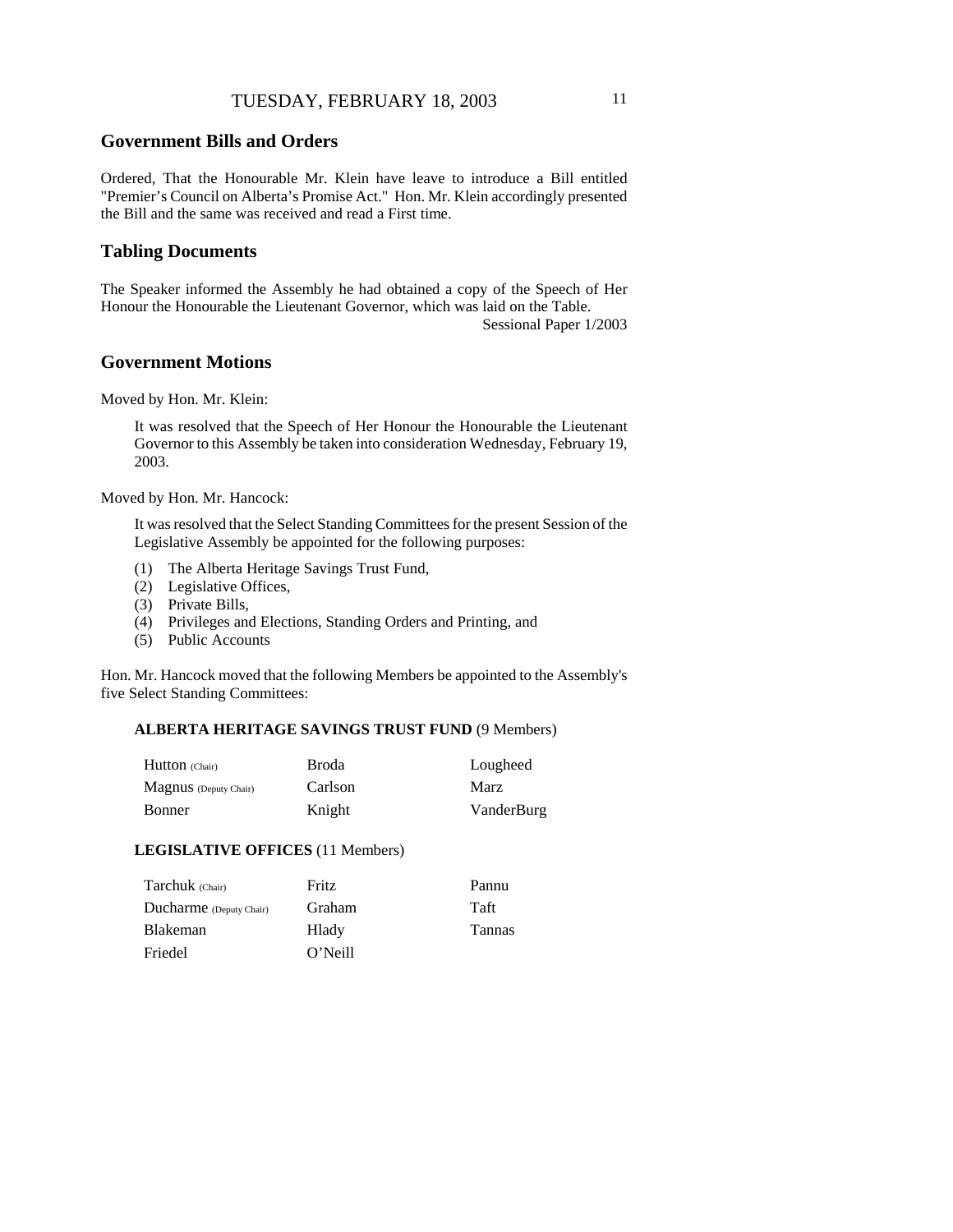# 12 TUESDAY, FEBRUARY 18, 2003

### **PRIVATE BILLS** (21 Members)

| Graham (Chair)         | Johnson    | Ouellette  |
|------------------------|------------|------------|
| Kryczka (Deputy Chair) | Lord       | Pannu      |
| Abbott                 | Magnus     | Pham       |
| <b>Bonner</b>          | Maskell    | Rathgeber  |
| Goudreau               | Massey     | Snelgrove  |
| Graydon                | McClelland | VanderBurg |
| Jacobs                 | McFarland  | Vandermeer |

# **PRIVILEGES AND ELECTIONS, STANDING ORDERS AND PRINTING**

(21 Members)

| Klapstein (Chair)      | Fritz    | Lukaszuk   |
|------------------------|----------|------------|
| Johnson (Deputy Chair) | Graydon  | MacDonald  |
| Abbott                 | Hlady    | Masyk      |
| Amery                  | Jacobs   | McClelland |
| Cao                    | Knight   | Pannu      |
| Carlson                | Lord     | Renner     |
| Danyluk                | Lougheed | Zwozdesky  |

## **PUBLIC ACCOUNTS** (17 Members)

| MacDonald (Chair)             | Cenaiko   | Marz      |
|-------------------------------|-----------|-----------|
| <b>Shariff</b> (Deputy Chair) | DeLong    | Mason     |
| Ady                           | Goudreau  | Masyk     |
| <b>Blakeman</b>               | Hutton    | Ouellette |
| <b>Broda</b>                  | Jablonski | Taft      |
| Cao                           | Lukaszuk  |           |

The question being put, the motion was agreed to.

Sessional Paper 2/2003

# **Adjournment**

On motion by Hon. Mr. Hancock, Government House Leader, the Assembly adjourned at 4:04 p.m. until Wednesday, February 19, 2003, at 1:30 p.m.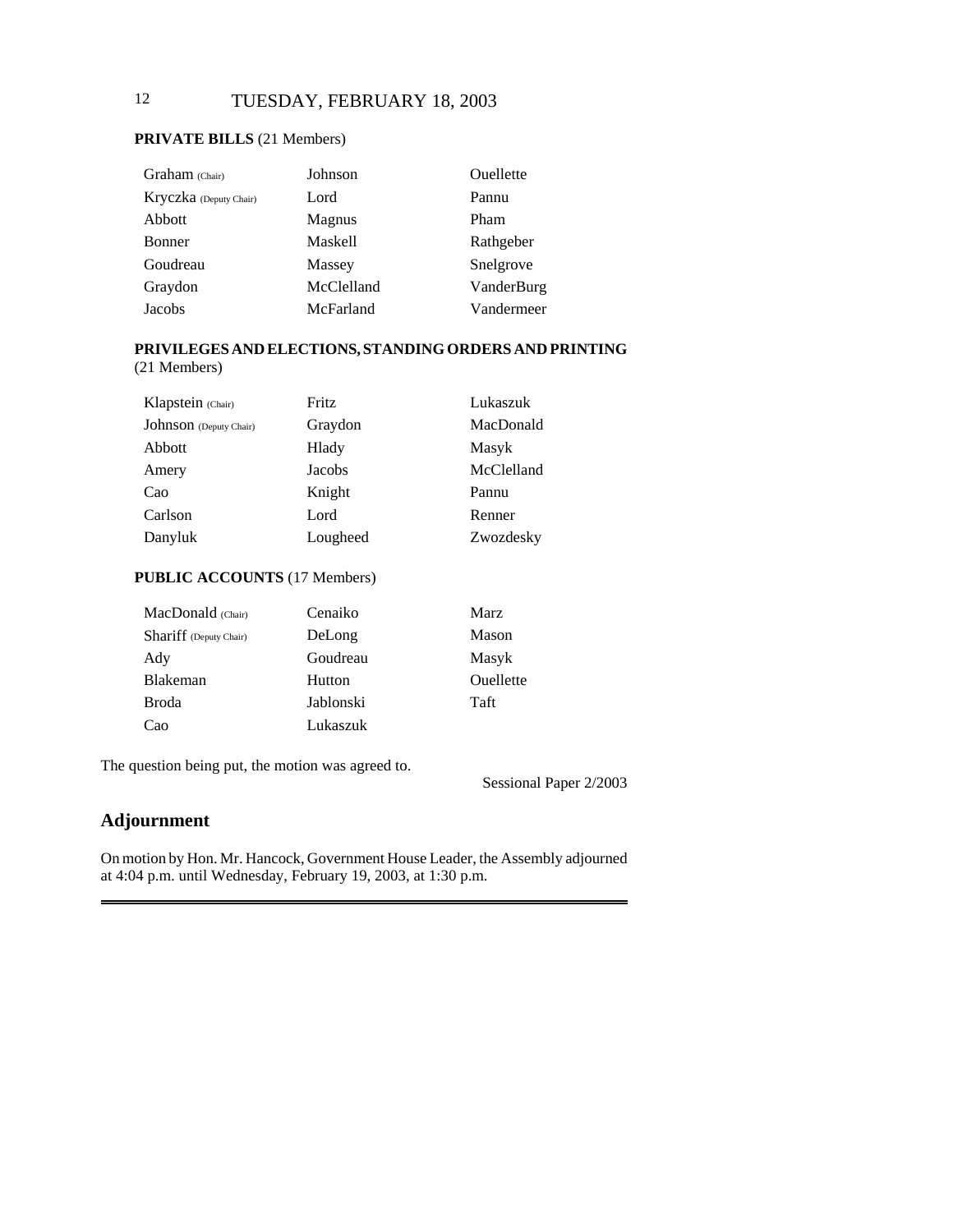# Wednesday, February 19, 2003

The Speaker took the Chair at 1:30 p.m.

#### **Recognitions**

Mr. Tannas, Hon. Member for Highwood: Ben Albert, Daniel Arato, Scott Broshko, Alex Pattillo, Michael Shaw, Marissa Staddon, and Jeffrey Tricket, avalanche victims from Strathcona-Tweedsmuir School who passed away on February 1, 2003

Mr. Lougheed, Hon. Member for Clover Bar-Fort Saskatchewan: World's longest hockey game and cancer research fund-raiser achieved by Dr. Brent Saik and 40 other hockey players

Dr. Taft, Hon. Member for Edmonton-Riverview: Barb Tarbox and the sacrifice of her husband and daughter in sharing her remaining time through her public quit smoking campaign

Mr. Cenaiko, Hon. Member for Calgary-Buffalo: Pierre Lueders and Guilio Zardo, silver medal winners in the World Bobsled Championships

Ms Carlson, Hon. Member for Edmonton-Ellerslie and Dr. Massey, Hon. Member for Edmonton-Mill Woods: Calvary Community Church

Mr. Horner, Hon. Member for Spruce Grove-Sturgeon-St. Albert: Bellerose High School marathon hockey game and cancer research fund-raiser

Mr. Vandermeer, Hon. Member for Edmonton-Manning: Freedom to Read Week, February 23 to March 1, 2003

#### **Presenting Petitions**

Mrs. Ady, Hon. Member for Calgary-Shaw, presented a petition from 2,600 Albertans requesting the Government consider allocating funds for schools as per the 2002-2003 Calgary Board of Education capital plan.

#### **Notices of Motions**

Dr. Massey, Hon. Member for Edmonton-Mill Woods, gave oral notice of his intention to raise a purported question of privilege under Standing Order 15.

Dr. Pannu, Hon. Member for Edmonton-Strathcona, gave oral notice of his intention to move, pursuant to Standing Order 30, that the Assembly adjourn to discuss a matter of urgent importance, namely the genuine emergency faced by school boards as a result of the Government's failure to properly fund arbitrated salary settlements, operations and maintenance grants, and grade 10 credits.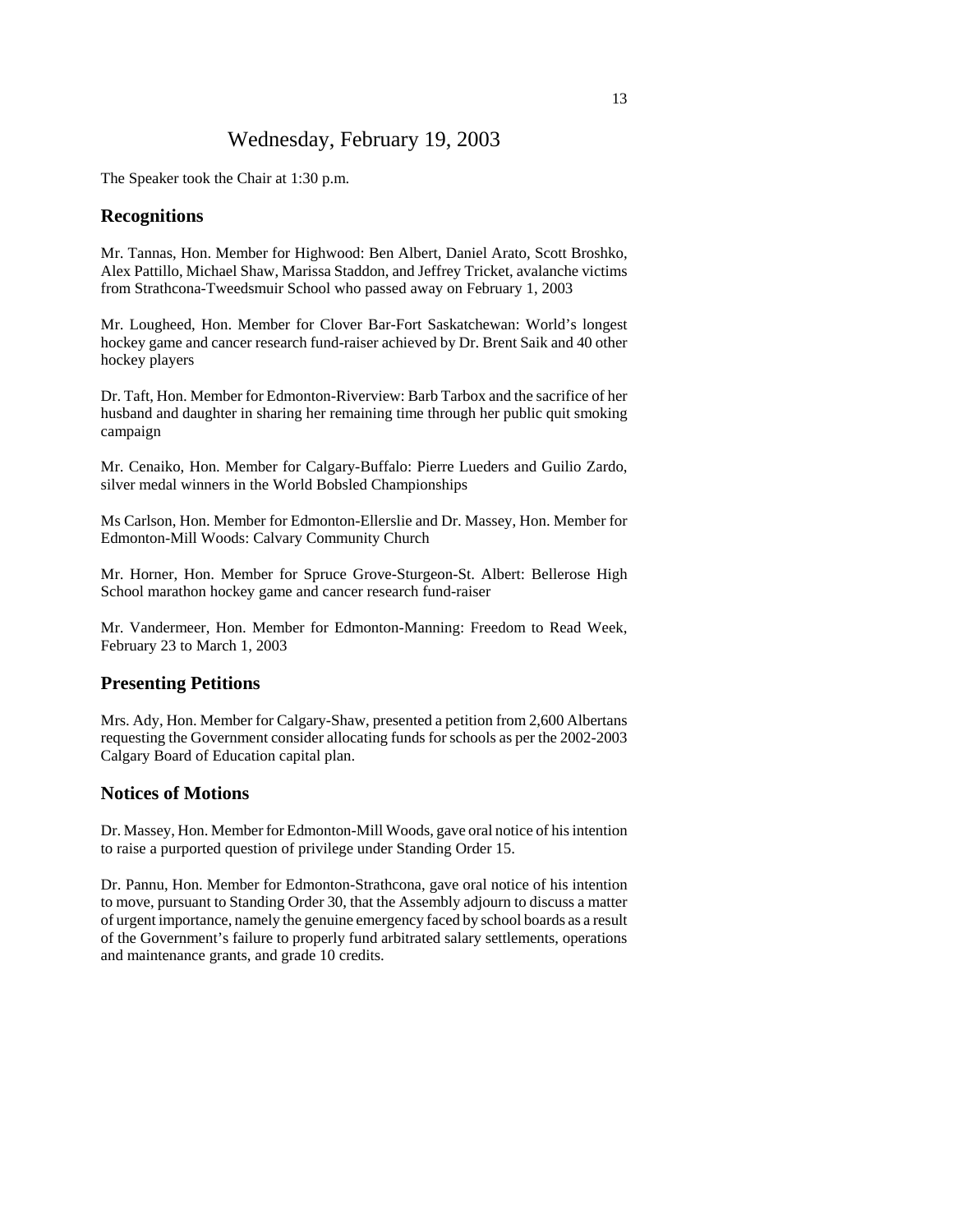# 14 WEDNESDAY, FEBRUARY 19, 2003

## **Introduction of Bills (First Reading)**

Notice having been given:

- Bill 3 Electric Utilities Act Mr. Knight
- Bill 4 Alberta Personal Income Tax Amendment Act, 2003 Mr. Renner
- Bill 5 Line Fence Amendment Act, 2003 Mr. Goudreau

Bill 11 Auditor General Amendment Act, 2003 — Mr. Yankowsky

On motion by Hon. Mr. Hancock, Government House Leader, the following Bills were placed on the Order Paper under Government Bills and Orders:

Bill 3 Electric Utilities Act — Mr. Knight

Bill 4 Alberta Personal Income Tax Amendment Act, 2003 — Mr. Renner

Bill 5 Line Fence Amendment Act, 2003 — Mr. Goudreau

Bill 11 Auditor General Amendment Act, 2003 — Mr. Yankowsky

#### **Tabling Returns and Reports**

Clerk of the Assembly on behalf of Hon. Dr. Oberg, Minister of Learning, pursuant to Standing Order 37.1(2):

Excerpt from the Alberta Teachers' Association Brief of General Argument submission to the Arbitration Tribunal under the Education Services Settlement Act

Sessional Paper 3/2003

Hon. Mr. Hancock, Minister of Justice and Attorney General:

Letter dated January 31, 2003, from His Worship Mayor Bill Smith, City of Edmonton, to Hon. Mr. Klein, Premier, expressing concern regarding the proposed recommendations of the Alberta Electoral Boundaries Commission and outlining a motion passed by Edmonton City Council on January 28, 2003 Sessional Paper 4/2003

Mr. Tannas, Hon. Member for Highwood:

Petition signed by 370 Albertans requesting that Special Constables be allowed to enforce provincial statutes on primary and secondary highways within the jurisdictional boundaries of towns and villages

Sessional Paper 5/2003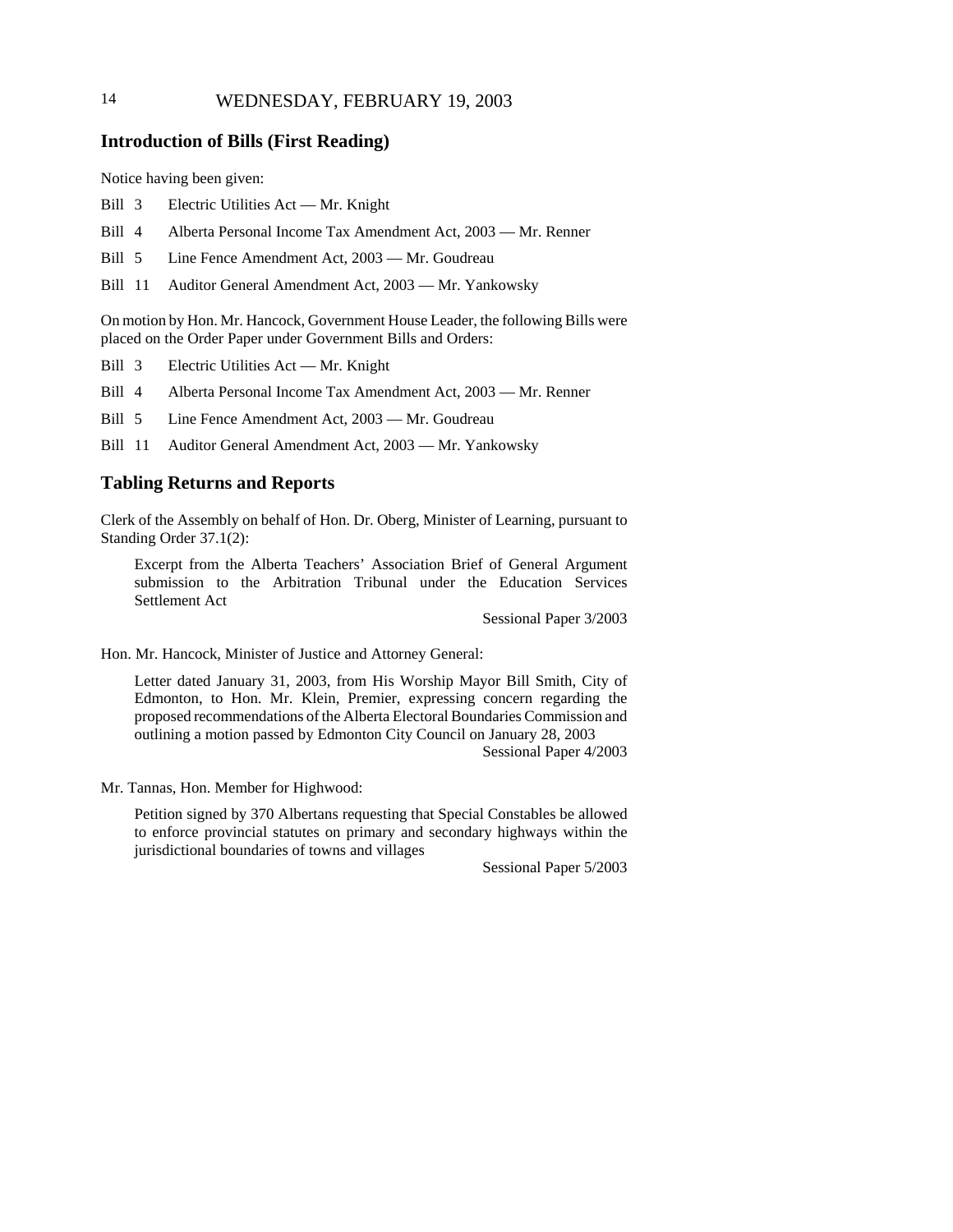Mr. Lougheed, Hon. Member for Clover Bar-Fort Saskatchewan:

Letter dated February 18, 2003, from Hon. Mr. Klein, Premier, to Dr. Brent Saik of Sherwood Park, congratulating Dr. Saik and his fellow athletes on playing the longest hockey game in history while raising funds for cancer treatment and research

Sessional Paper 6/2003

Ms Blakeman, Hon. Member for Edmonton-Centre:

News release dated November 29, 2002, entitled "New Awards Program for Alberta Artists Launched" prepared by the Office of the Lieutenant Governor of Alberta

Sessional Paper 7/2003

Dr. Taft, Hon. Member for Edmonton-Riverview:

Letter dated November 14, 2002, from Olwen Livingstone of Edmonton to Dr. Taft, Hon. Member for Edmonton-Riverview, expressing concern regarding rent increases due to utility deregulation

Sessional Paper 8/2003

Mr. MacDonald, Hon. Member for Edmonton-Gold Bar:

Petition signed by 1,500 Albertans urging the Government to reinstate natural gas rebates

Sessional Paper 9/2003

Dr. Pannu, Hon. Member for Edmonton-Strathcona:

Alberta School Boards Association newsletter dated February 7, 2003, entitled "Hot News"

Sessional Paper 10/2003

Letter dated February 5, 2003, from Richard Grynas of Edmonton to Dr. Pannu, Hon. Member for Edmonton-Strathcona, expressing displeasure with the Government over its lack of responsibility regarding public education funding Sessional Paper 11/2003

Mr. Mason, Hon. Member for Edmonton-Highlands:

Letter dated February 7, 2003, from Sheila Greer of Edmonton expressing disappointment with the behaviour of Hon. Dr. Oberg, Minister of Learning, regarding funding for school boards

Sessional Paper 12/2003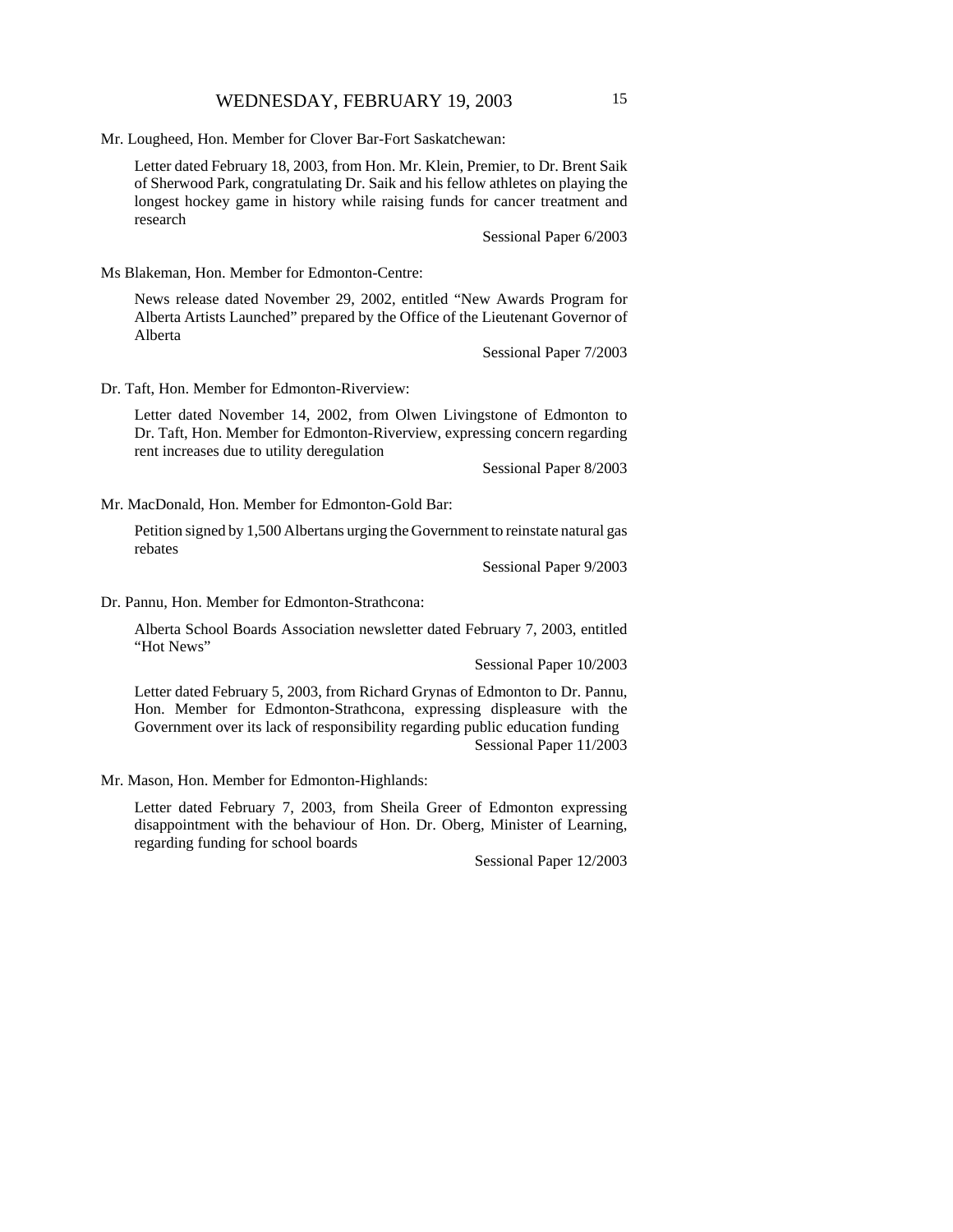## 16 WEDNESDAY, FEBRUARY 19, 2003

Mrs. Ady, Hon. Member for Calgary-Shaw:

855 recent letters from Albertans to Mrs. Ady, Hon. Member for Calgary-Shaw, Hon. Mr. Klein, Premier, and several unaddressed, expressing concern regarding the current level of provincial education funding and the negative effect the cutbacks are having on the programs and services of the Calgary Catholic School District

Sessional Paper 13/2003

Hon. Mr. Kowalski, Speaker of the Legislative Assembly:

Revised Members' Services Committee Orders No. 1/03 Constituency Services Amendment Order (No. 11)

Sessional Paper 14/2003

Hon. Mr. Kowalski, Speaker of the Legislative Assembly, pursuant to the Freedom of Information and Protection of Privacy Act, cF-25, s63(2) and the Health Information Act, cH-5, s95(2):

Office of the Information and Privacy Commissioner, 2001-2002 Annual Report Sessional Paper 15/2003

Hon. Mr. Kowalski, Speaker of the Legislative Assembly, pursuant to the Electoral Boundaries Commission Act, cE-3, s10:

Final Report to the Speaker of the Legislative Assembly of Alberta dated February 2003, entitled "Proposed Electoral Division Areas, Boundaries and Names for Alberta" prepared by the 2002/2003 Alberta Electoral Boundaries Commission

Sessional Paper 16/2003

## **Point of Privilege**

Dr. Massey, Hon. Member for Edmonton-Mill Woods, raised a purported question of privilege under Standing Order 15 regarding answers to questions provided by the Minister of Learning concerning the Alberta Teachers' Association.

### **Speaker's Ruling - Point of Privilege**

The Chair has listened to the arguments made on this purported question of privilege brought by the Member for Edmonton-Mill Woods and is prepared to rule.

In brief, the Member alleges his ability to perform his duties was obstructed by the Minister of Learning's answers to certain questions concerning the Alberta Teachers' Association (ATA) on November 25 and December 3, 2002. The Member alleges that the Minister misled the Assembly in these responses which led to an alleged contempt of the Assembly.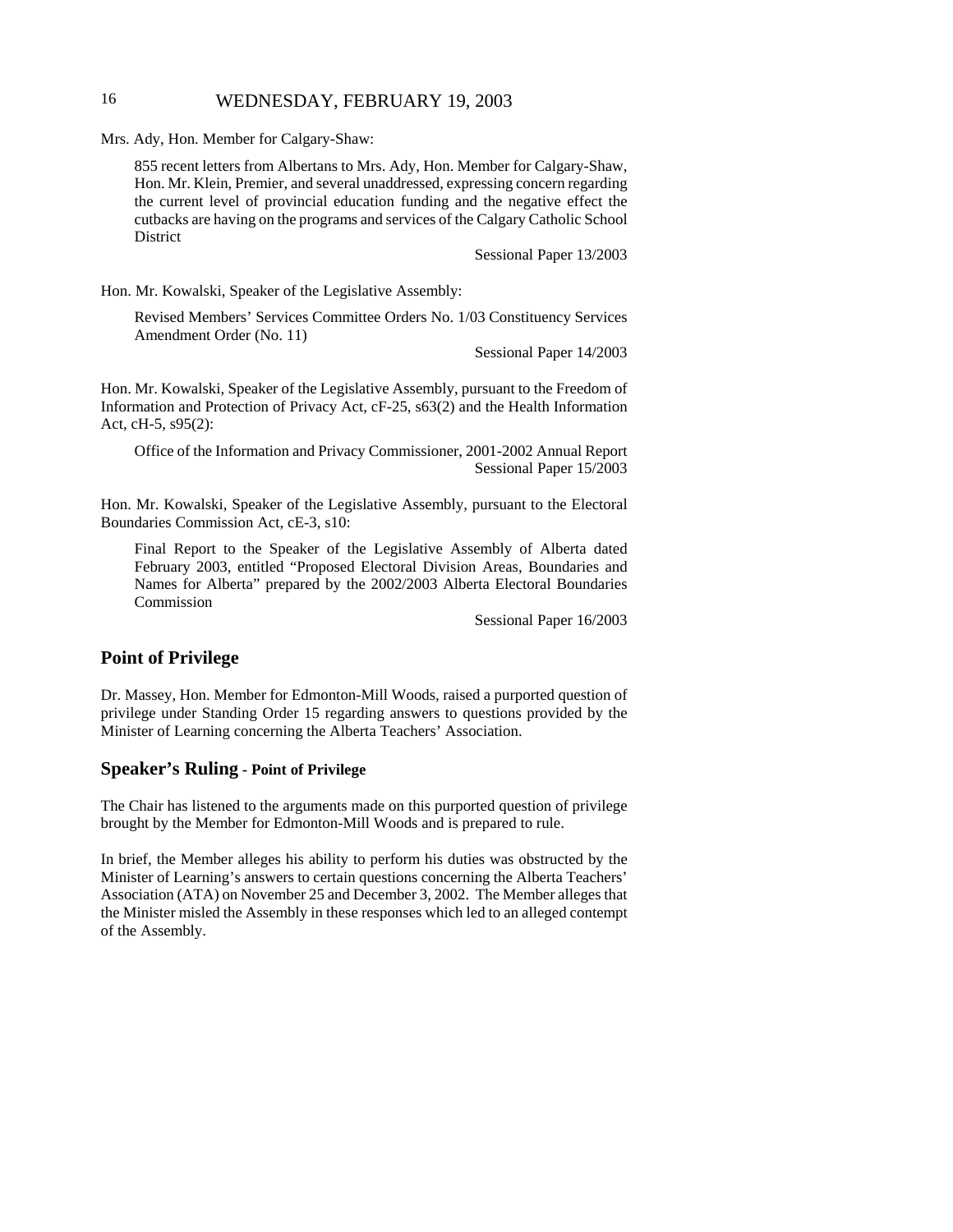The only way that this could be a prima facie question of privilege would be if the Chair found that the Minister of Learning had deliberately or intentionally misled the Assembly. In his January 30, 2003 letter giving notice of his intention, the Member for Edmonton-Mill Woods does not directly allege that the Minister deliberately or intentionally misled him or the Assembly. The parliamentary authorities are quite clear that for there to be a contempt, there must be a finding that there was some intention to mislead the House. Leading parliamentary authorities on this subject were canvassed in the Chair's March 20, 2002 ruling.

In this case, before the matter can be dealt with, there must be a finding under Standing Order 15(6) that the purported question of privilege was raised at the earliest opportunity. Leaving aside the question of what circumstances would allow something done in a previous Session to be the subject of a question of privilege in the next Session, there is a very real issue about the timeliness of this application.

In his notice, the Member for Edmonton-Mill Woods indicates that this was the earliest he could raise the matter as "the Legislature had adjourned before I learned of the information which has caused me to take this action."

That information consisted of letters from Mr. Booi, President of the ATA and from Mr. David Jones, the head of the Government-appointed arbitration tribunal under the Education Services Settlement Act.

Of course, the Member could not have had this information as the letter from Mr. Jones was dated December 17, 2002. It cannot be overemphasized that Mr. Jones was responding to a December 11, 2002 letter from the Minister of Learning asking for clarification of the ATA's position which, in turn, was prompted by a December 5, 2002 letter from Mr. Booi questioning the Minister's interpretation which was the day after the Fall Sitting concluded. How could the Minister have "deliberately misled" the Assembly if he was not advised of the positions of the parties until after he had spoken?

At best, this is a dispute between Members as to facts or interpretations of facts. It would not necessarily be a point of order and I do not find that it gives rise to a prima facie question of privilege.

The Chair wants to take this opportunity to remind Members that an allegation of deliberately misleading the House is a very serious matter that is hardly ever made out. Members of a certain age may remember the Profumo affair in England in 1963 where a Minister was found to have deliberately misled the House, or the Eggleton affair of February 2002 in the Canadian House of Commons, but these are extremely rare instances. The Member cited a 1978 ruling from the Canadian House of Commons involving the RCMP (Royal Canadian Mounted Police) and the then Solicitor General, but as Marleau and Montpetit state at page 87 of the House of Commons Procedure and Practice, there was a finding that the Minister had been deliberately misled by officials. There is no such allegation here.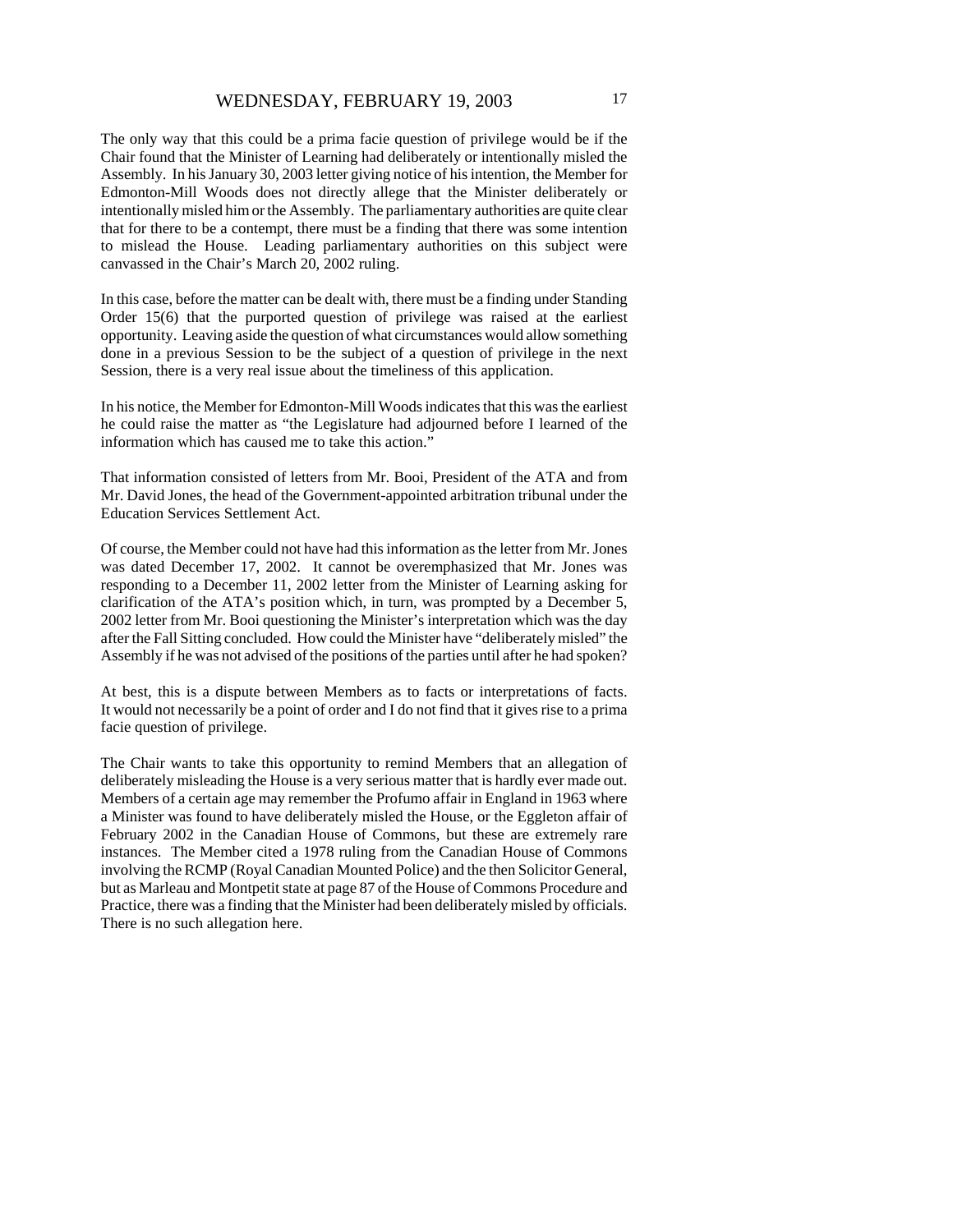## 18 WEDNESDAY, FEBRUARY 19, 2003

While Members have a duty to be vigilant in their questions and answers, occasionally mistakes may occur. The Chair is not suggesting that such occurred in this case but wants to remind Members that our procedures provide Members with an opportunity to provide additional information following Oral Question Period. Certainly, the Chair will never deprive a Member of an opportunity to take the floor to indicate that he or she was wrong.

### **Motion for Adjournment for an Emergency Debate**

Dr. Pannu, Hon. Member for Edmonton-Strathcona, requested leave to move, pursuant to Standing Order 30, that the Assembly adjourn to discuss a matter of urgent public importance, namely the genuine emergency faced by school boards as a result of the Government's failure to properly fund arbitrated salary settlements, operations and maintenance grants, and grade 10 credits.

A debate followed on urgency.

The Speaker ruled that the request for leave was not in order.

# **ORDERS OF THE DAY**

### **Consideration of Her Honour the Lieutenant Governor's Speech**

Moved by Mr. Jacobs and seconded by Mr. VanderBurg:

That an humble address be presented to Her Honour the Lieutenant Governor as follows:

To Her Honour Mrs. Lois E. Hole, C.M., the Lieutenant Governor of the Province of Alberta:

We, Her Majesty's most dutiful and loyal subjects, the Legislative Assembly, now assembled, beg leave to thank Your Honour for the gracious speech Your Honour has been pleased to address to us at the opening of the present session.

A debate followed.

Hon. Mrs. McClellan moved adjournment of the debate, which was agreed to.

#### **Adjournment**

On motion by Hon. Mr. Hancock, Government House Leader, the Assembly adjourned at 5:23 p.m. until 8:00 p.m.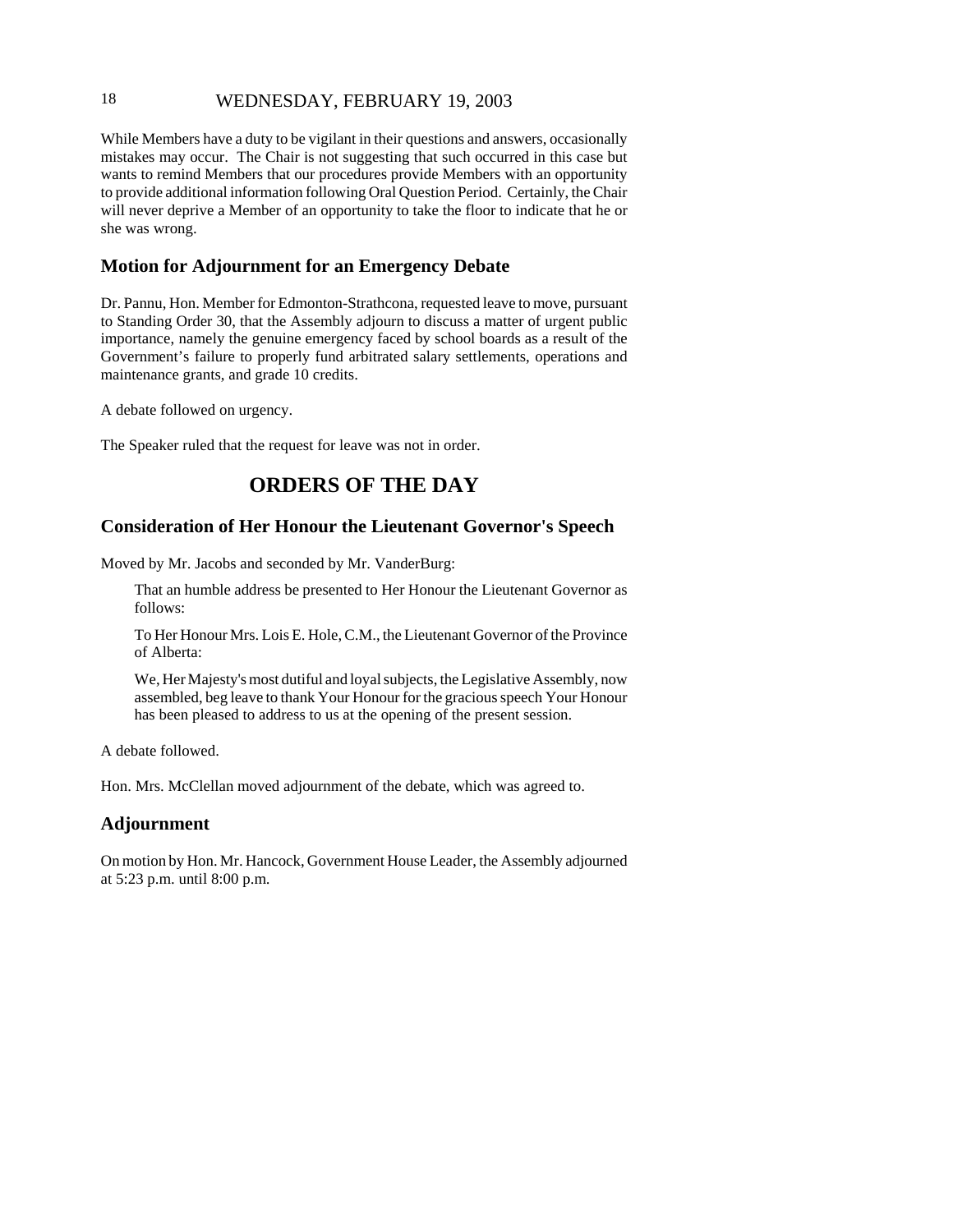## WEDNESDAY, FEBRUARY 19, 2003 19

WEDNESDAY, FEBRUARY 19, 2003 — 8:00 P.M.

#### **Consideration of Her Honour the Lieutenant Governor's Speech**

Moved by Mr. Jacobs and seconded by Mr. VanderBurg:

That an humble address be presented to Her Honour the Lieutenant Governor as follows:

To Her Honour Mrs. Lois E. Hole, C.M., the Lieutenant Governor of the Province of Alberta:

We, Her Majesty's most dutiful and loyal subjects, the Legislative Assembly, now assembled, beg leave to thank Your Honour for the gracious speech Your Honour has been pleased to address to us at the opening of the present session.

A debate followed.

Hon. Mr. Hancock moved adjournment of the debate, which was agreed to.

#### **Government Motions**

**4.** Moved by Hon. Mr. Hancock:

Be it resolved that the Assembly resolve itself into Committee of the Whole, when called, to consider certain Bills on the Order Paper.

The question being put, the motion was agreed to.

**5.** Moved by Hon. Mr. Hancock:

Be it resolved that, when the Assembly adjourns to recess the Spring Sitting of the 3rd Session of the 25th Legislature, it shall stand adjourned until a time and date as determined by the Speaker, after consultation with the Lieutenant Governor in Council.

The question being put, the motion was agreed to.

#### **Adjournment**

On motion by Hon. Mr. Hancock, Government House Leader, the Assembly adjourned at 9:18 p.m. until Thursday, February 20, 2003, at 1:30 p.m.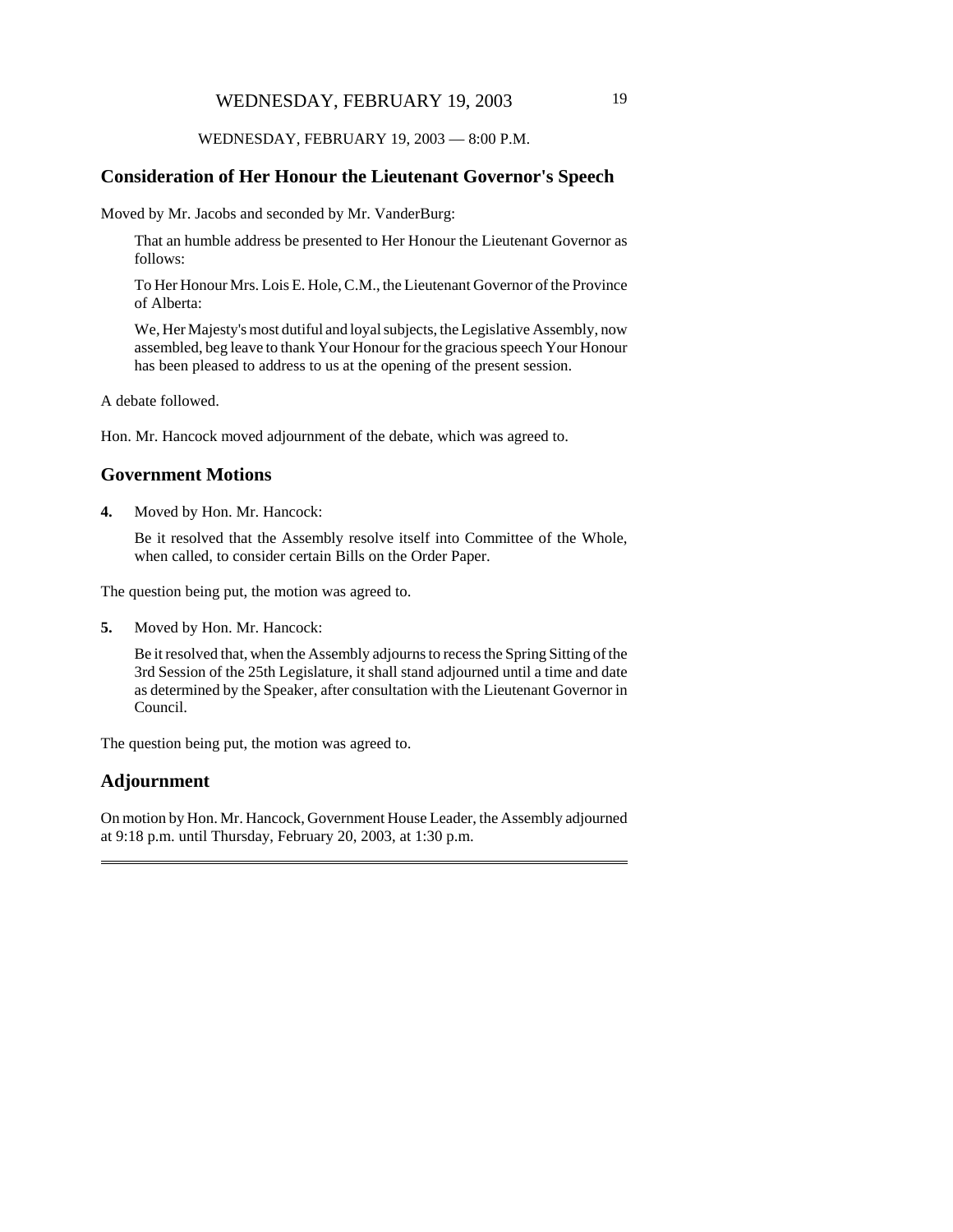# Thursday, February 20, 2003

The Speaker took the Chair at 1:30 p.m.

#### **Ministerial Statements**

Hon. Mr. Klein, Premier, made a statement extending sincere best wishes to Her Honour the Honourable Lois E. Hole, C.M., Lieutenant Governor, in her battle with cancer.

Dr. Nicol, Hon. Leader of the Official Opposition, commented on the statement.

The Speaker requested and received the unanimous consent of the Assembly to allow the Leader of the Third Party to comment on the Ministerial Statement.

#### **Members' Statements**

Mr. Johnson, Hon. Member for Wetaskiwin-Camrose, made a statement regarding Barb Tarbox who has dedicated the remaining months of her life to her national anti-smoking campaign and announcing that AADAC (Alberta Alcohol and Drug Abuse Commission) will establish an annual award of excellence and scholarship in her name.

Ms Blakeman, Hon. Member for Edmonton-Centre, made a statement regarding a recent cross-country snowmobile relay for women to raise funds for breast cancer research, sponsored by Polaris Industries, celebrating their 50th anniversary in 2004.

Mr. Magnus, Hon. Member for Calgary-North Hill, made a statement regarding Alberta's firefighters and the many risks involved in firefighting.

Mr. MacDonald, Hon. Member for Edmonton-Gold Bar, made a statement regarding a need for an increase in AISH (Assured Income for the Severely Handicapped) benefits.

#### **Notices of Motions**

Pursuant to Standing Order 34(2)(a), Hon. Mr. Hancock, Government House Leader, gave oral notice of the following Written Questions and Motions for Returns to be dealt with Monday, February 24, 2003:

Written Questions: Stand and retain their places.

Motions for Returns: Stand and retain their places.

#### **Introduction of Bills (First Reading)**

Notice having been given:

Bill 6 Justice Statutes Amendment Act, 2003 — Hon. Mr. Hancock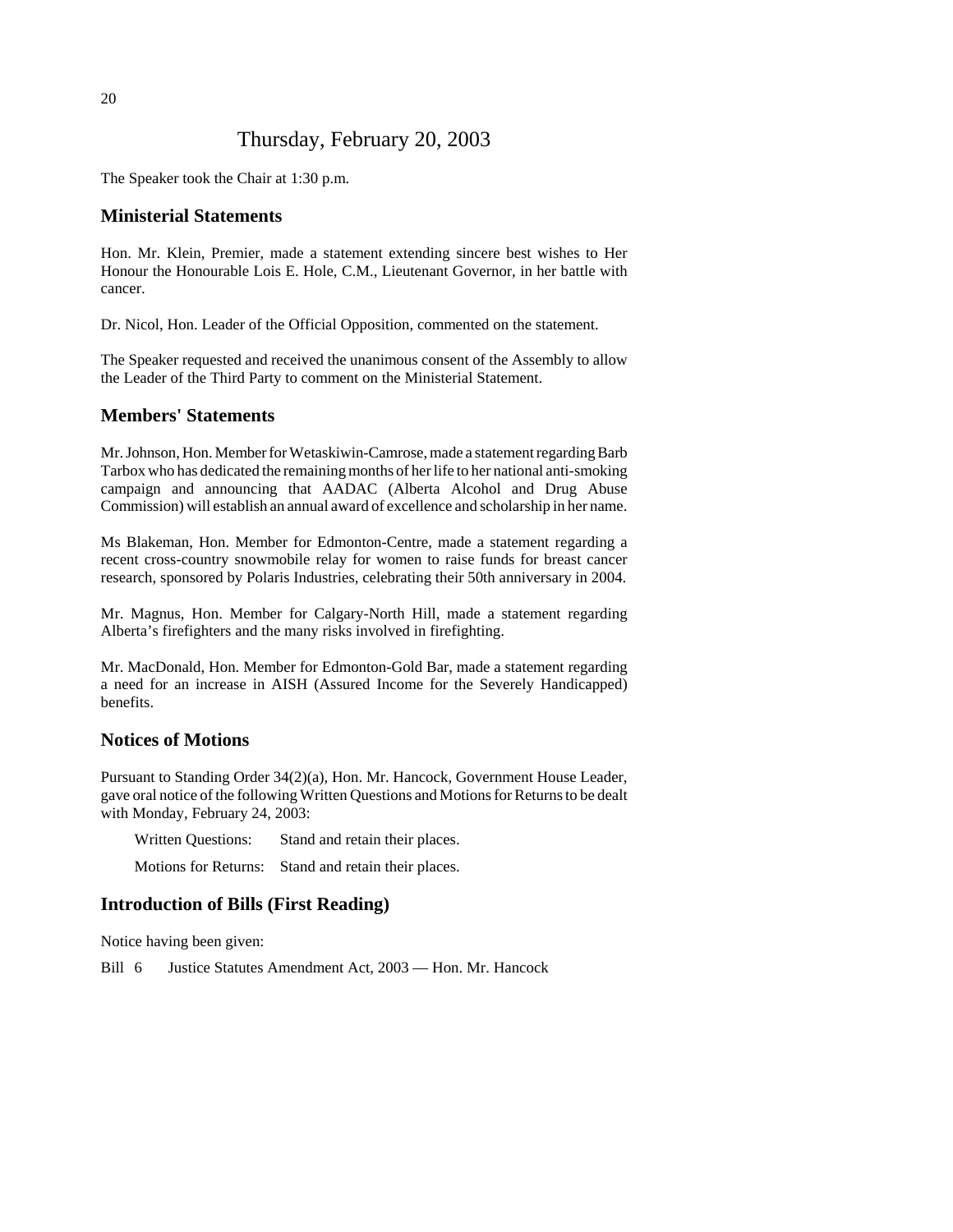- Bill 7 Real Estate Amendment Act, 2003 Mr. Graydon
- Bill 8 Health Foundations Act Repeal Act Hon. Mr. Mar
- Bill 9 Mines and Minerals Amendment Act, 2003 Hon. Mr. Cardinal
- Bill 13 Government Organization Amendment Act, 2003 Ms DeLong
- Bill 201 Emblems of Alberta (Grass Emblem) Amendment Act, 2003 Mr. Tannas
- Bill 202 Workers' Compensation (Firefighters) Amendment Act, 2003 Mr. Magnus

On motion by Hon. Mr. Hancock, Government House Leader, the following Bills were placed on the Order Paper under Government Bills and Orders:

- Bill 7 Real Estate Amendment Act, 2003 Mr. Graydon
- Bill 13 Government Organization Amendment Act, 2003 Ms DeLong

#### **Tabling Returns and Reports**

Clerk of the Assembly on behalf of Hon. Mr. Mar, Minister of Health and Wellness, pursuant to Standing Order 37.1(2):

Pursuant to the Occupational Therapy Profession Act, cO-3, s4(4), Alberta Association of Registered Occupational Therapists, Annual Report 2001-2002 Sessional Paper 17/2003

Pursuant to the Dental Disciplines Act, cD-8, s8(4), Alberta Dental Association and College, 2001-2002 Annual Report

Sessional Paper 18/2003

Pursuant to the Health Facilities Review Committee Act, cH-3, s16(2), Alberta Health Facilities Review Committee, Annual Report 2001-2002

Sessional Paper 19/2003

Pursuant to the Regional Health Authorities Act, cR-10, s14(3), Health Authority 5, Annual Report 2001-2002

Sessional Paper 20/2003

Clerk of the Assembly on behalf of Hon. Mr. Cardinal, Minister of Sustainable Resource Development, pursuant to Standing Order 37.1(2):

Surface Rights Board and Land Compensation Board, Annual Report 2002 Sessional Paper 21/2003

Hon. Mrs. McClellan, Minister of Agriculture, Food and Rural Development:

Report dated November 2002, entitled "Building Tomorrow Together" prepared by Agrivantage

Sessional Paper 22/2003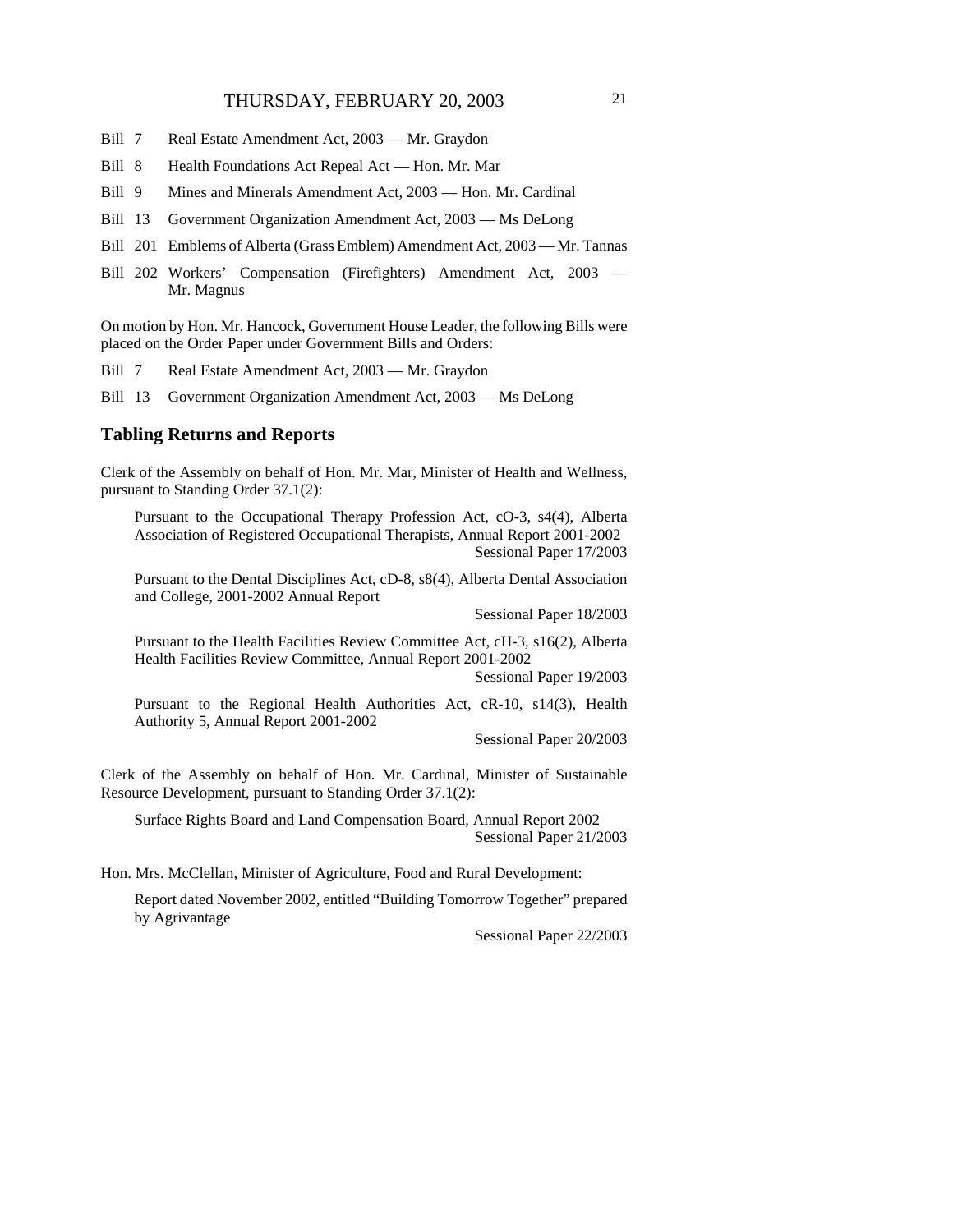## 22 THURSDAY, FEBRUARY 20, 2003

Report dated January 2003, entitled "Alberta's Agriculture Research and Innovation Strategic Framework" prepared by Alberta Agriculture, Food and Rural Development, Innovation and Science

Sessional Paper 23/2003

Ms Blakeman, Hon. Member for Edmonton-Centre:

Letter dated February 11, 2003, from Ruth Maria Adria, Elder Advocates of Alberta, to Hon. Mr. Mar, Minister of Health and Wellness, requesting the Department of Health and Wellness make 5 proposed tenets mandatory in Alberta nursing homes and auxiliary hospitals

Sessional Paper 24/2003

Dr. Taft, Hon. Member for Edmonton-Riverview:

Letter dated October 22, 2002, from Paul Otto of Edmonton to Dr. Taft, Hon. Member for Edmonton-Riverview, requesting the Bighorn Wildland Recreation Area be designated as a wildland park

Sessional Paper 25/2003

Mr. MacDonald, Hon. Member for Edmonton-Gold Bar:

Document, undated, entitled "Basic Learning Spending, Adjusted for Comparability to 1992/1993 and Adjusted for Comparability to 1995/1996" Sessional Paper 26/2003

Report, undated, entitled "Did You Know..." prepared by the Alberta Liberal Caucus, listing several Government expenditures and alternate options for those expenditures

Sessional Paper 27/2003

Dr. Pannu, Hon. Member for Edmonton-Strathcona:

Letter dated February 14, 2003, from Doreen Smith of Edmonton to Hon. Mr. Woloshyn, Minister of Seniors, expressing concern regarding utility costs and health care premiums

Sessional Paper 28/2003

Letter dated February 17, 2003, from Jean Polasek of Clairmont to Mr. Knight, Hon. Member for Grande Prairie-Smoky, expressing concern regarding the high cost of natural gas and requesting a natural gas subsidy

Sessional Paper 29/2003

Mr. Mason, Hon. Member for Edmonton-Highlands:

Letter dated February 7, 2003, from the Marlowe families of Edmonton to Hon. Mr. Klein, Premier, and all Members of the Legislative Assembly expressing concern regarding the high cost of natural gas

Sessional Paper 30/2003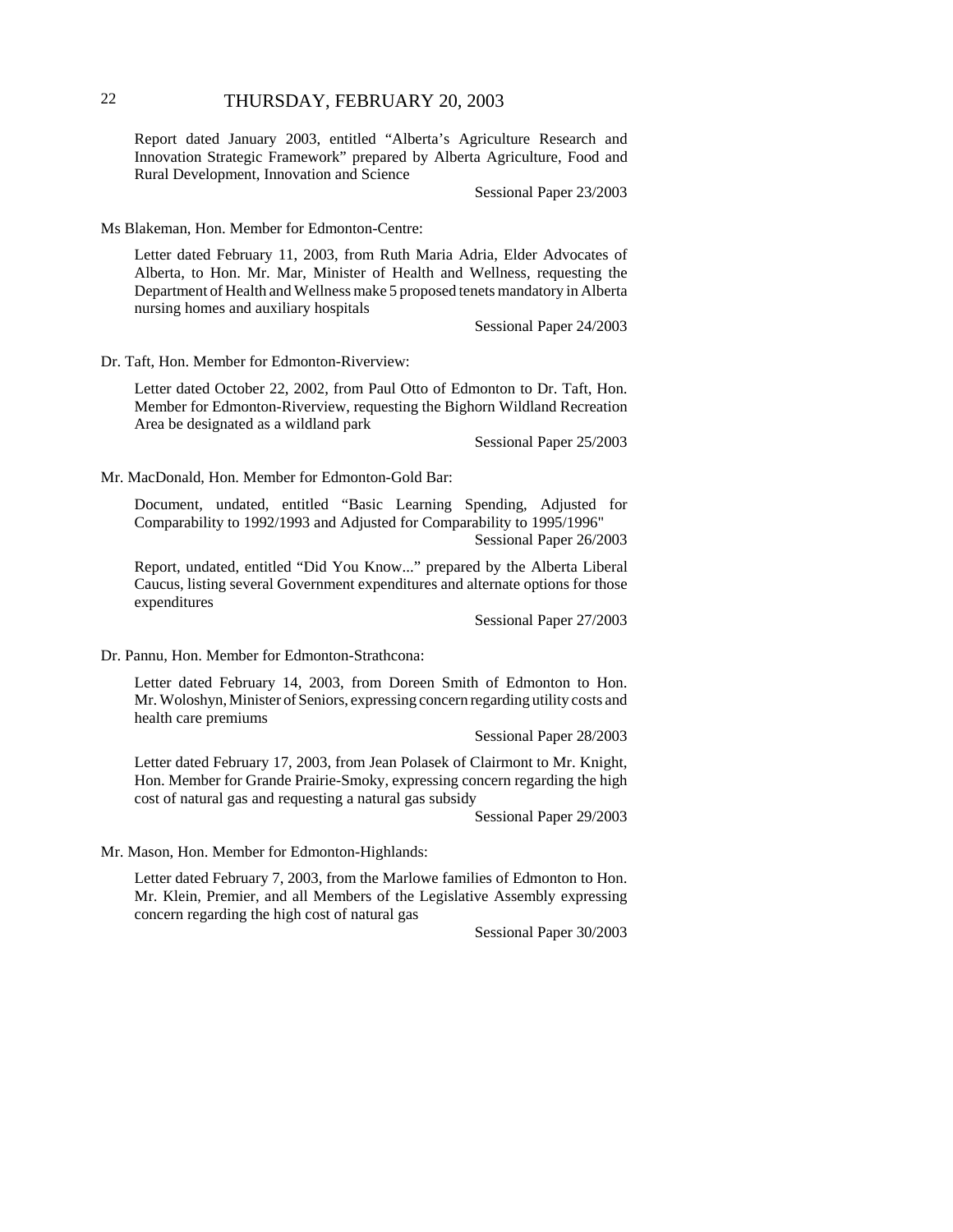Letter dated January 25, 2003, unsigned to Hon. Mr. Klein, Premier, expressing concern regarding a \$1,500 increase in a natural gas bill for a greenhouse and attaching a copy of an ATCO Gas bill dated January 21, 2003

Sessional Paper 31/2003

# **Projected Government Business**

Pursuant to Standing Order 7(5), Ms Blakeman, Acting Official Opposition House Leader, asked a question pertaining to the order of Government Business to be brought before the Assembly for the following week.

Hon. Mr. Hancock, Government House Leader, gave notice of projected Government Business for the week of February 24 to February 27, 2003:

| Monday, February 24    | $9:00$ p.m. | - Government Bills and Orders                                          |
|------------------------|-------------|------------------------------------------------------------------------|
|                        |             | <b>Address in Reply to the Speech</b><br>from the Throne (Day 2 of 10) |
|                        |             | <b>Second Reading / Committee of</b><br>the Whole                      |
|                        |             | Bill 1, 5                                                              |
|                        |             | And as per the Order Paper                                             |
| Tuesday, February 25   | Aft.        | <b>Government Bills and Orders</b>                                     |
|                        |             | <b>Second Reading</b>                                                  |
|                        |             | Bill 4, 5, 11                                                          |
|                        |             | And as per the Order Paper                                             |
|                        | Eve.        | <b>Government Bills and Orders</b>                                     |
|                        |             | <b>Second Reading / Committee of</b><br>the Whole                      |
|                        |             | Bill 4, 5, 11                                                          |
|                        |             | And as per the Order Paper                                             |
| Wednesday, February 26 | Aft.        | <b>Government Bills and Orders</b>                                     |
|                        |             | <b>Supplementary Supply Messages</b>                                   |
|                        |             | <b>Government Motions</b>                                              |
|                        |             | <b>Supplementary Supply Motions</b>                                    |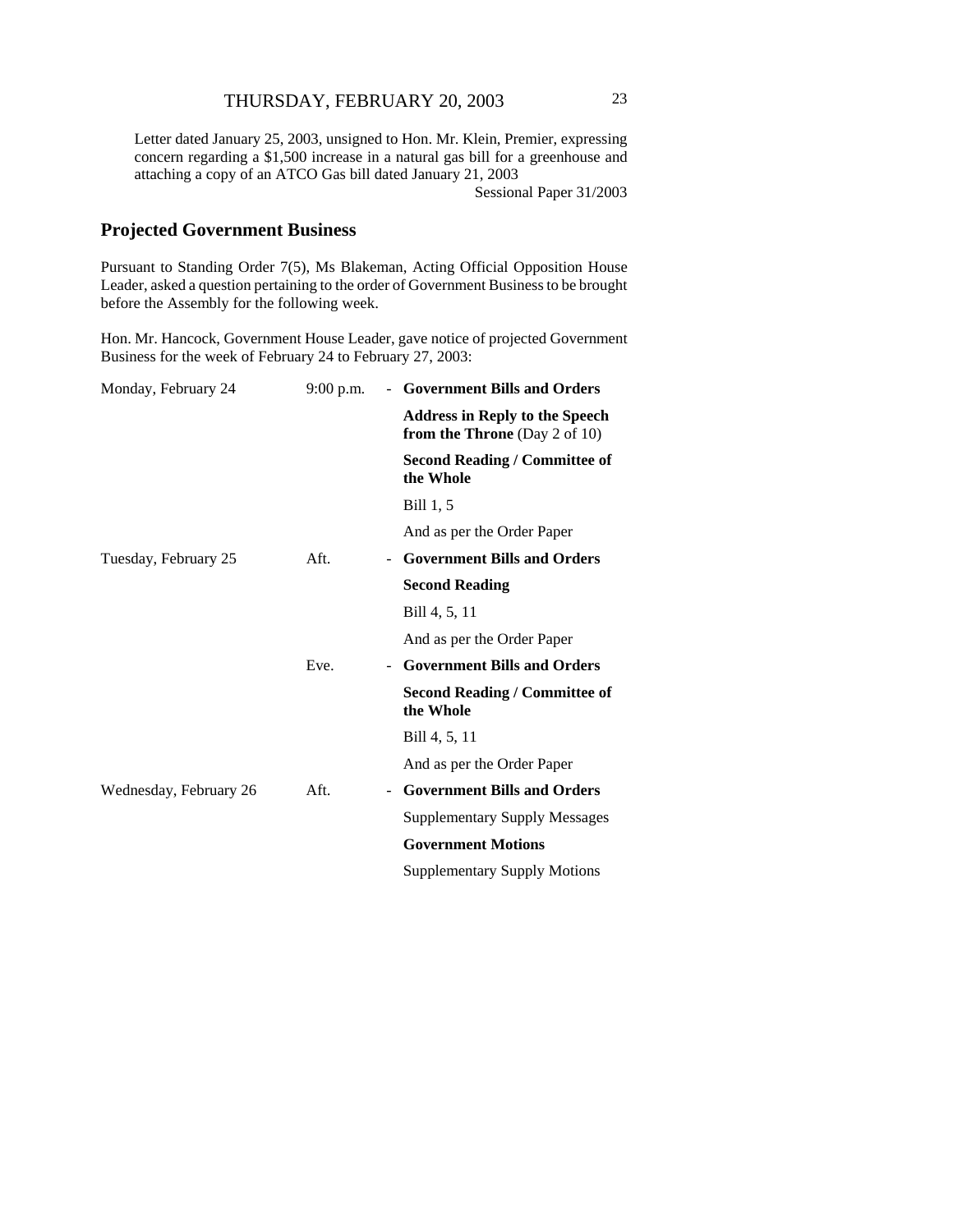# 24 THURSDAY, FEBRUARY 20, 2003

|                       |      | <b>Government Bills and Orders</b>                 |
|-----------------------|------|----------------------------------------------------|
|                       |      | <b>Second Reading</b>                              |
|                       |      | Bill 2, 3                                          |
|                       |      | And as per the Order Paper                         |
|                       | Eve. | <b>Government Bills and Orders</b><br>$\sim$       |
|                       |      | <b>Second Reading</b>                              |
|                       |      | Bill 3, 6, 7, 8, 9                                 |
|                       |      | <b>Committee of the Whole</b>                      |
|                       |      | Bill 3                                             |
|                       |      | And as per the Order Paper                         |
| Thursday, February 27 | Aft. | - Government Bills and Orders                      |
|                       |      | <b>Committee of Supply</b>                         |
|                       |      | <b>Supplementary Estimates</b><br>(Day 1 of 1)     |
|                       |      | <b>Revert to Introduction of Bills</b>             |
|                       |      | <b>Appropriation (Supplementary</b><br>Supply) Act |
|                       |      | And as per the Order Paper                         |

# **ORDERS OF THE DAY**

## **Consideration of Her Honour the Lieutenant Governor's Speech** (Day 1)

Moved by Mr. Jacobs and seconded by Mr. VanderBurg:

That an humble address be presented to Her Honour the Lieutenant Governor as follows:

To Her Honour Mrs. Lois E. Hole, C.M., the Lieutenant Governor of the Province of Alberta:

We, Her Majesty's most dutiful and loyal subjects, the Legislative Assembly, now assembled, beg leave to thank Your Honour for the gracious speech Your Honour has been pleased to address to us at the opening of the present session.

A debate followed.

Ms Haley moved adjournment of the debate, which was agreed to.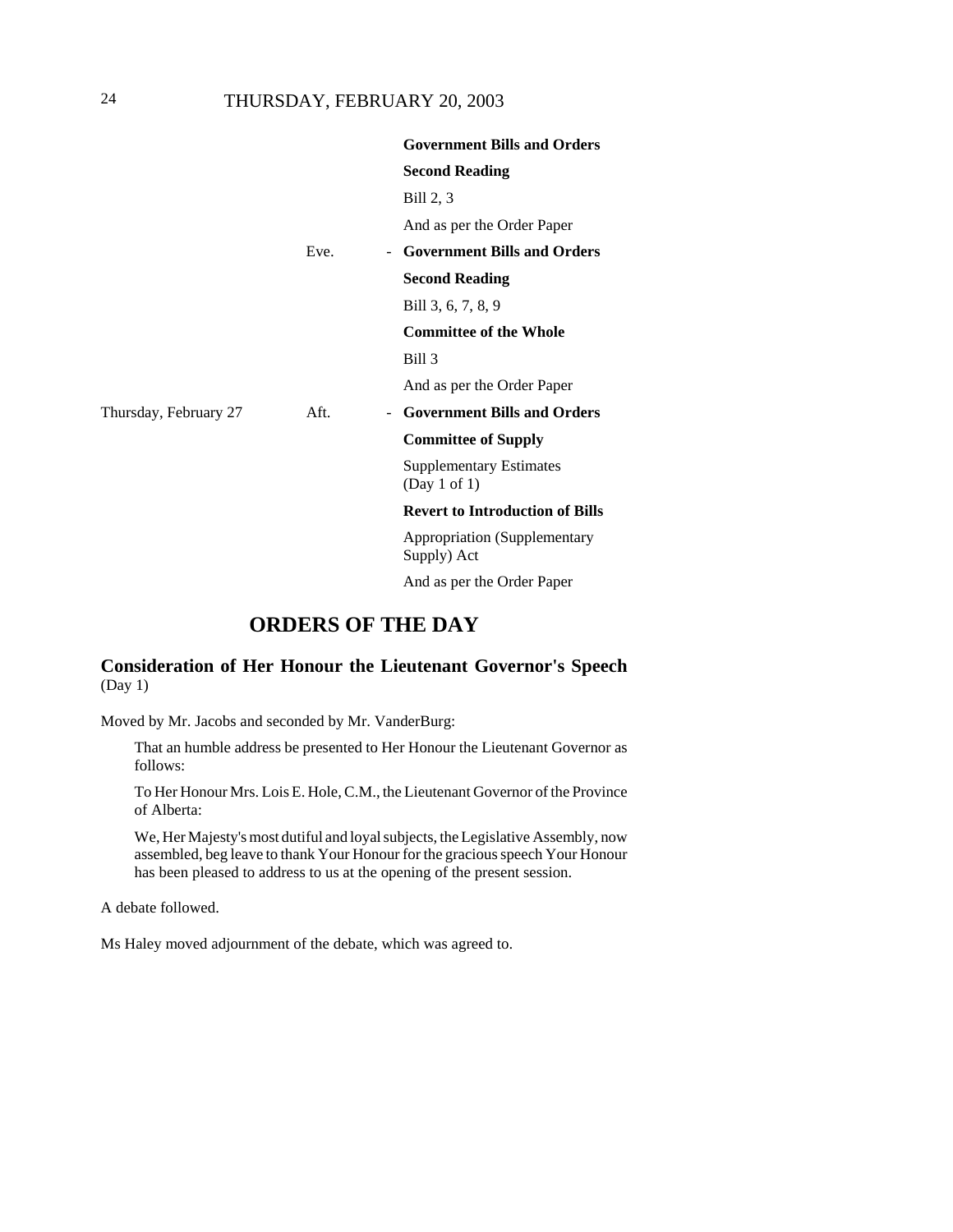#### **Government Bills and Orders**

#### **Second Reading**

The following Bill was read a Second time and referred to Committee of the Whole:

Bill 1 Premier's Council on Alberta's Promise Act— Hon. Mr. Hancock on behalf of Hon. Mr. Klein

#### **Adjournment**

On motion by Hon. Mr. Hancock, Government House Leader, the Assembly adjourned at 5:15 p.m. until Monday, February 24, 2003, at 1:30 p.m.

#### Monday, February 24, 2003

The Speaker took the Chair at 1:30 p.m.

## **Speaker's Statement - Rick Yarish**

The Speaker welcomed Rick Yarish, Clerk Assistant and Clerk of Committees for the Legislative Assembly of Manitoba, who will be sitting at the Table for the week and observing the operations of the Legislative Assembly.

#### **Recognitions**

Ms Kryczka, Hon. Member for Calgary-West: Arthur Ryan Smith, C.M., D.F.C., who was recently appointed as a Member of the Order of Canada

Mr. Renner, Hon. Member for Medicine Hat: Group of lawyers from Medicine Hat for their work in collaborative law

Dr. Massey, Hon. Member for Edmonton-Mill Woods: 25th anniversary of the Lakewood Community League

Mr. Graydon, Hon. Member for Grande Prairie-Wapiti: Emerson Drive country music group

Mr. Bonner, Hon. Member for Edmonton-Glengarry: Speech by Jane MacKay Wright and Louis Schmittroth on the topic of Iraq and Palestine presented on February 21, 2003 at the Canadian Islamic Centre

Rev. Abbott, Hon. Member for Drayton Valley-Calmar: Deb Santos, Alberta Scott Tournament of Hearts representative and Drayton Valley, hosts of the Alberta Scott Tournament of Hearts, January 22-26, 2003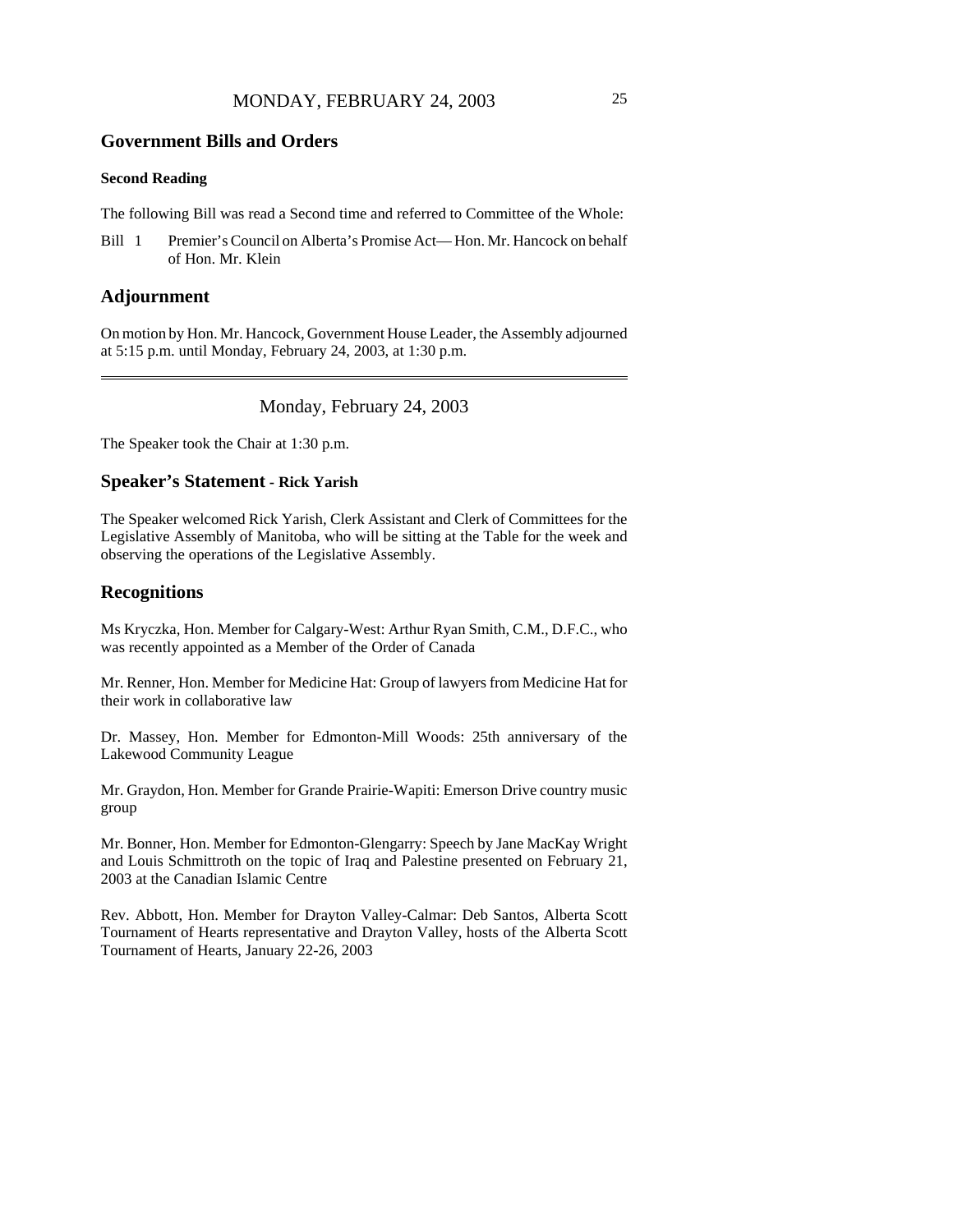# 26 MONDAY, FEBRUARY 24, 2003

## **Presenting Petitions**

Mr. Magnus, Hon. Member for Calgary-North Hill, presented a petition from 1,644 Alberta firefighters requesting that the Workers' Compensation Act be amended to create presumptive status for six cancers that have been conclusively shown to disproportionately affect firefighters as a result of the dangerous conditions in which they work.

## **Introduction of Bills (First Reading)**

Upon recommendation of the Administrator of the Province of Alberta, and notice having been given:

Bill 2 Financial Statutes Amendment Act, 2003 (\$) — Hon. Mrs. Nelson

Notice having been given:

Bill 203 School (Compulsory Attendance) Amendment Act, 2003 — Mr. McFarland

Bill 204 Insurance (Accident Insurance Benefits) Amendment Act, 2003 — Rev. Abbott

# **Tabling Returns and Reports**

Hon. Dr. Taylor, Minister of Environment:

Several documents prepared by Climate Change Central including the Climate Change Central 2001 Progress Report, 2000 Annual Report, Strategic Plan, 2000-2001, and Issues 1 to 5 of a newsletter entitled "C3 Views"

Sessional Paper 32/2003

Mr. Tannas, Hon. Member for Highwood:

15 recent letters from Albertans and a variety of conservation, naturalist, and wilderness organizations, to Mr. Tannas, Hon. Member for Highwood, supporting Bill 201, Emblems of Alberta (Grass Emblem) Amendment Act, 2003

Sessional Paper 33/2003

Ms Blakeman, Hon. Member for Edmonton-Centre:

Letter dated January 19, 2003, from Janice Hoover of Edmonton to Dr. Jeffrey R. Anderson, Chairman, Alberta Foundation for the Arts, urging the Foundation to reconsider proposed changes to the formula for funding summer schools which would adversely affect summer programs offered by provincial arts service organizations

Sessional Paper 34/2003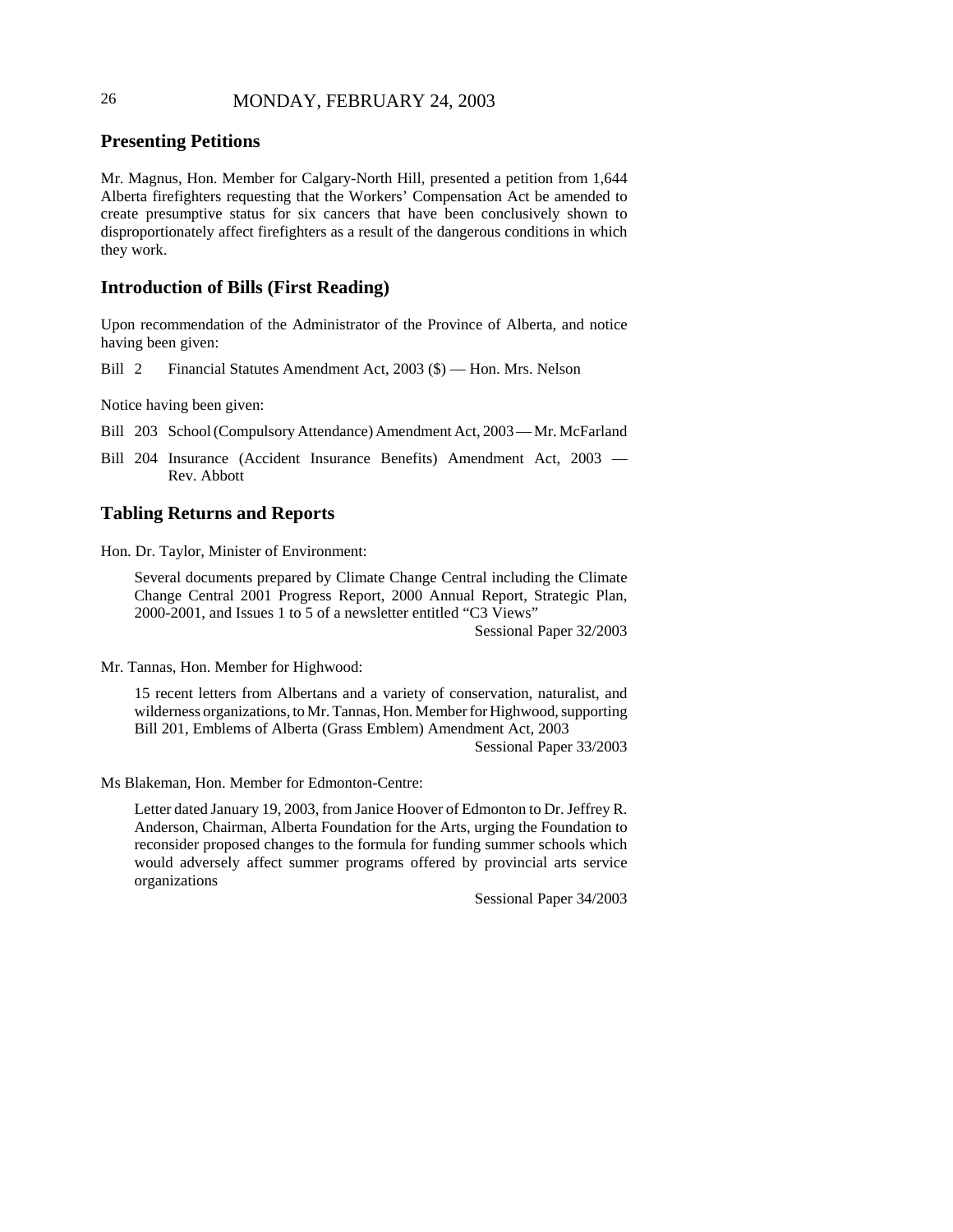Ms Carlson, Hon. Member for Edmonton-Ellerslie on behalf of Dr. Nicol, Hon. Leader of the Official Opposition:

Letter dated January 27, 2003, from Dr. Nicol, Hon. Leader of the Official Opposition, to The Right Honourable Jean Chrétien, Prime Minister, with attached resolution entitled "Opposing Unilateral Military Action Against Iraq" passed by the Official Opposition of Alberta

Sessional Paper 35/2003

Ms Carlson, Hon. Member for Edmonton-Ellerslie:

Letter dated January 15, 2003, from Barry Breau, Alberta Regional Committee Coordinator, Forest Stewardship Council of Canada, Alberta Region, unaddressed, outlining the efforts of the Council's Alberta Region to develop a forest certification scheme

Sessional Paper 36/2003

Letter dated September 2, 2002, from Dean McQuay of Edmonton to Ms Carlson, Hon. Member for Edmonton-Ellerslie, requesting the Bighorn Wildland Recreation Area be designated as a wildland park

Sessional Paper 37/2003

Mr. MacDonald, Hon. Member for Edmonton-Gold Bar:

Copy of a petition signed by 399 Albertans urging the Government to reinstate natural gas rebates

Sessional Paper 38/2003

Dr. Pannu, Hon. Member for Edmonton-Strathcona:

Letter dated February 20, 2003, with writer's name struck out, to Dr. Pannu, Hon. Member for Edmonton-Strathcona, with associated attachment, expressing concern regarding increased electrical energy costs and discrepancies regarding actual consumption versus meter reading information

Sessional Paper 39/2003

Mr. Mason, Hon. Member for Edmonton-Highlands:

Letter dated November 26, 2002, with writer's name struck out, to Mr. Mason, Hon. Member for Edmonton-Highlands, expressing concern regarding increased electrical energy costs

Sessional Paper 40/2003

Letter dated February 11, 2003, with writer's name struck out, to Mr. Mason, Hon. Member for Edmonton-Highlands, with attached AltaGas Utilities bill, expressing concern regarding increased natural gas costs and discrepancies in usage estimates contained in the writer's December 2002 and January 2003 natural gas bills

Sessional Paper 41/2003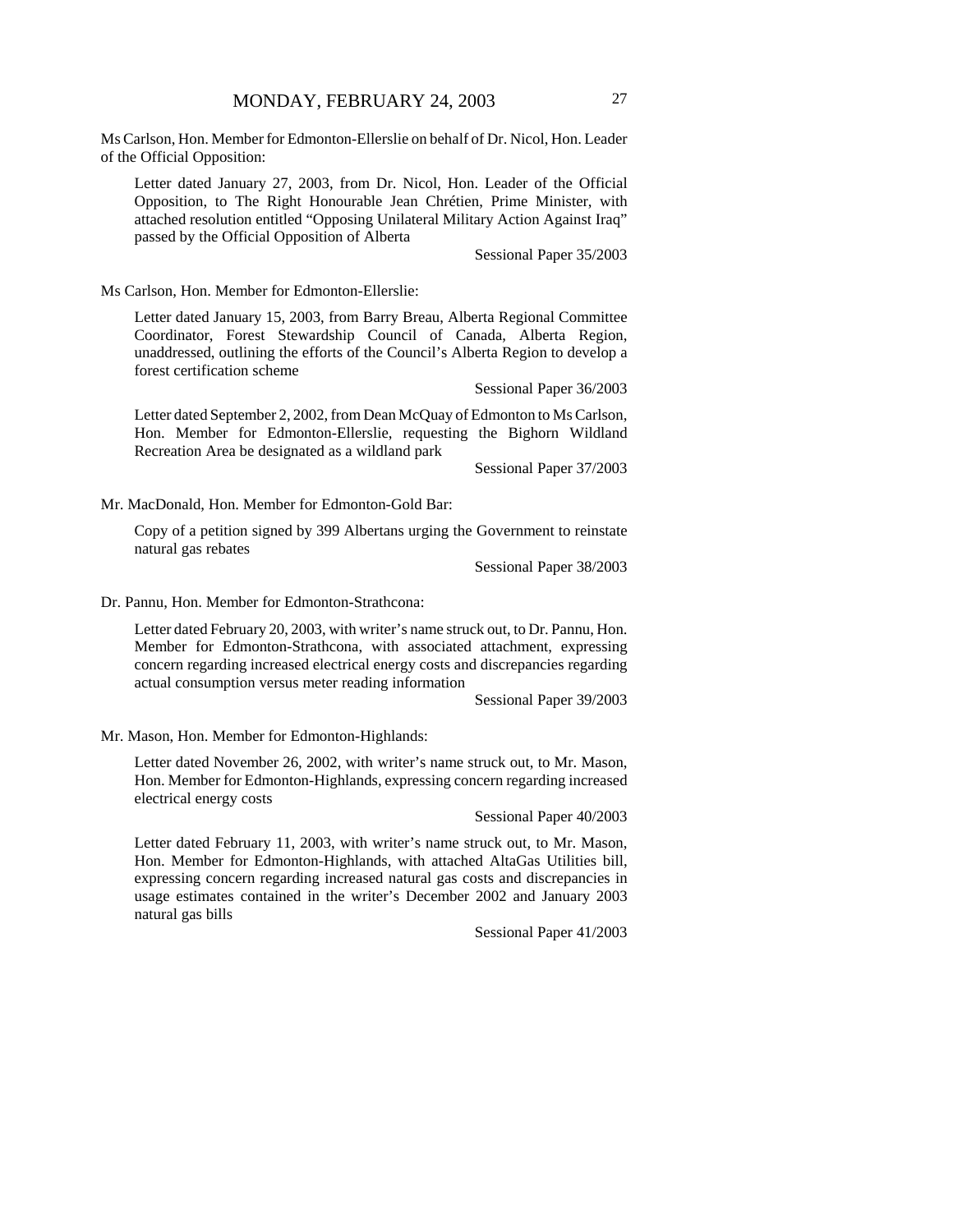# 28 MONDAY, FEBRUARY 24, 2003

# **ORDERS OF THE DAY**

### **Written Questions**

The following Written Questions were ordered to stand: WQ1, WQ2, WQ3, WQ4, WQ5, WQ6, WQ7, WQ8, WQ9, WQ10.

#### **Motions for Returns**

The following Motions for Returns were ordered to stand: MR1, MR2, MR3, MR4, MR5, MR6, MR7, MR8, MR9, MR10, MR11.

# **Public Bills and Orders Other Than Government Bills and Orders**

#### **Second Reading**

The following Bill was read a Second time and referred to Committee of the Whole: Bill 201 Emblems of Alberta (Grass Emblem) Amendment Act, 2003 — Mr. Tannas

#### **Adjournment**

On motion by Hon. Mr. Stevens, Deputy Government House Leader, that it be called 5:30 p.m., the Assembly adjourned at 4:49 p.m. until 8:00 p.m.

MONDAY, FEBRUARY 24, 2003 — 8:00 P.M.

#### **Motions Other Than Government Motions**

**501.** Moved by Mrs. Fritz:

Be it resolved that the Legislative Assembly urge the Government to enhance the Alberta Family Employment Tax Credit to include all children in a family in order to bring equality between families with three or more children and families with two or less children.

A debate followed.

Pursuant to Standing Order 8(3), debate adjourned, Mrs. Fritz speaking.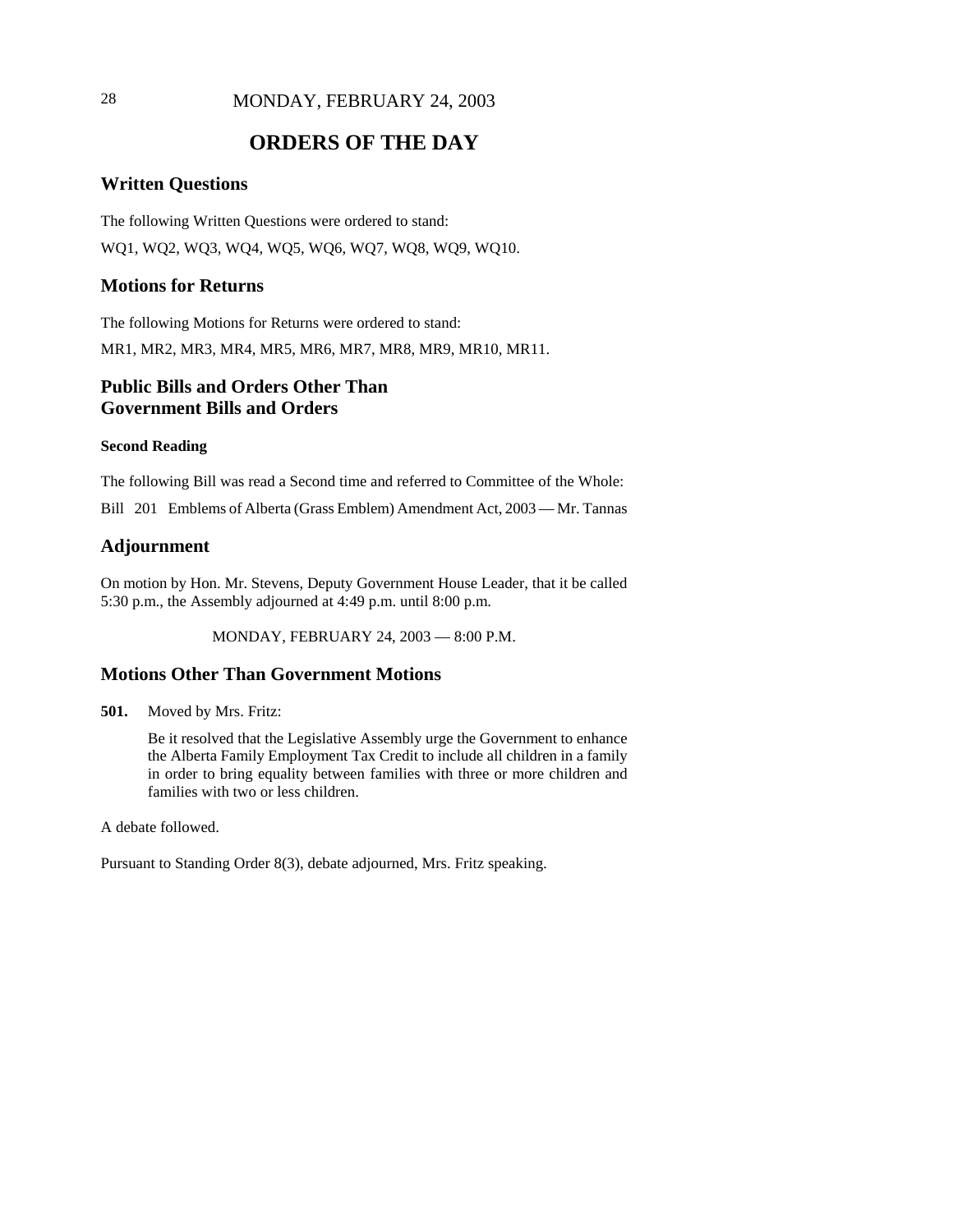# MONDAY, FEBRUARY 24, 2003 29

#### **Government Bills and Orders**

#### **Second Reading**

On the motion that the following Bill be now read a Second time:

Bill 9 Mines and Minerals Amendment Act, 2003 — Hon. Mr. Cardinal

Hon. Mr. Cardinal moved adjournment of the debate, which was agreed to.

The following Bill was read a Second time and referred to Committee of the Whole:

Bill 5 Line Fence Amendment Act, 2003 — Mr. Goudreau

#### **Committee of the Whole**

According to Order, the Assembly resolved itself into Committee of the Whole, and the Deputy Speaker left the Chair.

(Assembly in Committee)

And after some time spent therein, the Deputy Speaker resumed the Chair.

Progress was reported on the following Bill:

Bill 1 Premier's Council on Alberta's Promise Act— Hon. Mr. Klein

Ms Graham, Acting Chair of Committees, tabled copies of all amendments considered by Committee of the Whole on this date for the official records of the Assembly.

Amendment to Bill 1 (Hon. Member for Edmonton-Riverview) — Defeated Sessional Paper 42/2003

Amendment to Bill 1 (Hon. Member for Edmonton-Centre) — Defeated Sessional Paper 43/2003

Amendment to Bill 1 (Hon. Member for Edmonton-Mill Woods) — Debate adjourned

Sessional Paper 44/2003

## **Adjournment**

On motion by Hon. Mr. Stevens, Deputy Government House Leader, the Assembly adjourned at 10:26 p.m. until Tuesday, February 25, 2003, at 1:30 p.m.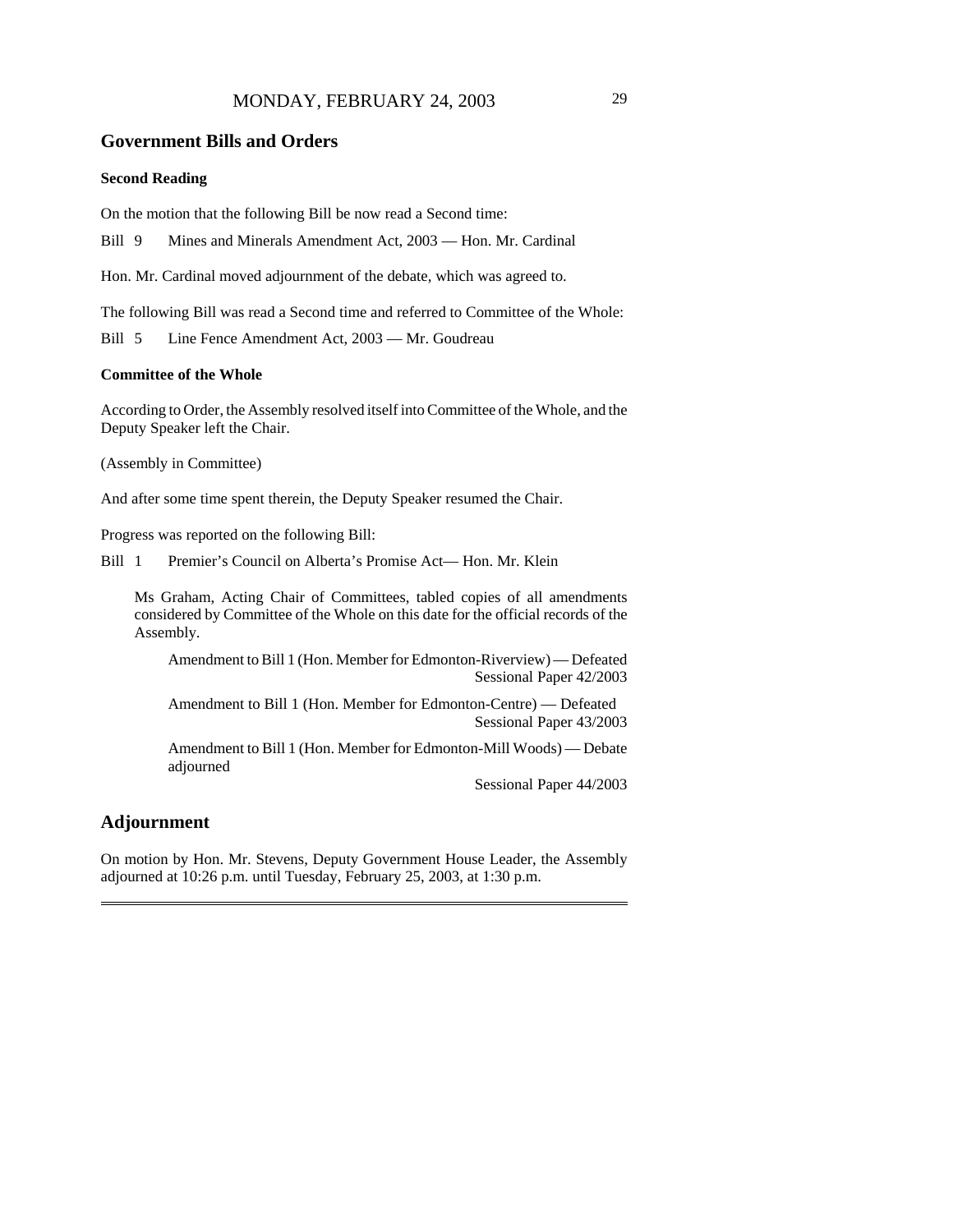# Tuesday, February 25, 2003

The Speaker took the Chair at 1:30 p.m.

#### **Members' Statements**

Mr. Rathgeber, Hon. Member for Edmonton-Calder, made a statement regarding selling or privatizing the ATB (Alberta Treasury Branches).

Ms Kryczka, Hon. Member for Calgary-West, made a statement regarding a partnership between Ernest Manning High School and Shane Homes.

Dr. Taft, Hon. Member for Edmonton-Riverview, made a statement regarding school councils.

Mr. Lord, Hon. Member for Calgary-Currie, made a statement regarding federal tax levies.

#### **Presenting Petitions**

Mrs. Ady, Hon. Member for Calgary-Shaw, presented a petition from 85 Albertans requesting an increase in provincial public education funding.

Mr. Mason, Hon. Member for Edmonton-Highlands, presented a petition from 53 Albertans requesting the minimum wage be immediately increased to \$8.50 per hour and indexed annually to reflect the cost of living.

### **Introduction of Bills (First Reading)**

Notice having been given:

- Bill 10 Health Information Amendment Act, 2003 Hon. Mrs. Nelson on behalf of Hon. Mr. Mar
- Bill 14 Securities Amendment Act, 2003 Mr. Hlady
- Bill 15 Forest and Prairie Protection Amendment Act, 2003 Mr. Strang
- Bill 16 Agricultural Dispositions Statutes Amendment Act, 2003 Hon. Mr. Cardinal

On motion by Hon. Mr. Hancock, Government House Leader, the following Bills were placed on the Order Paper under Government Bills and Orders:

- Bill 14 Securities Amendment Act, 2003 Mr. Hlady
- Bill 15 Forest and Prairie Protection Amendment Act, 2003 Mr. Strang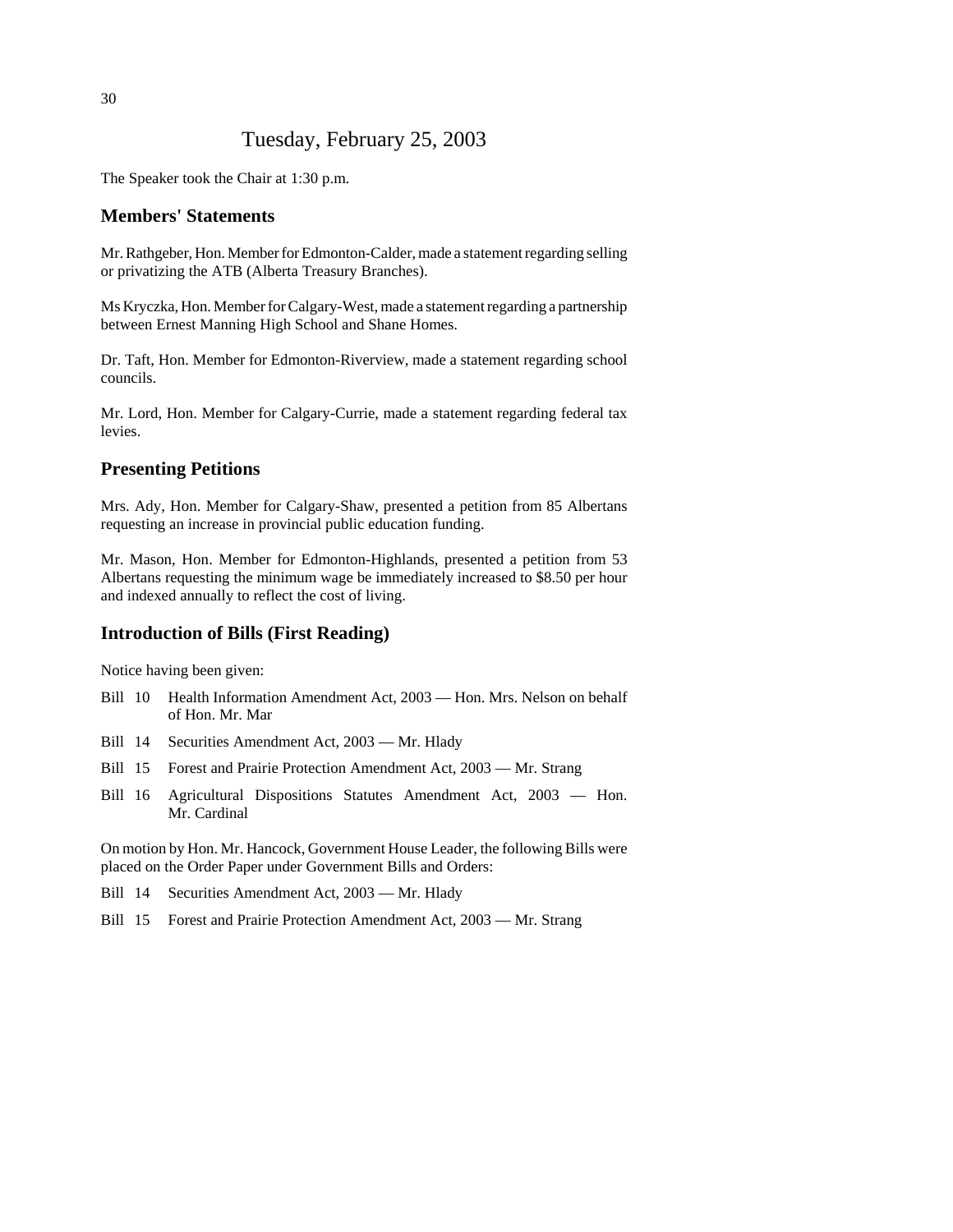#### **Tabling Returns and Reports**

Clerk of the Assembly on behalf of Hon. Mr. Mar, Minister of Health and Wellness, pursuant to Standing Order 37.1(2):

Pursuant to the Regional Health Authorities Act, cR-10, s14(3), Capital Health Authority, Annual Report 2001-2002

Sessional Paper 45/2003

Mr. MacDonald, Hon. Member for Edmonton-Gold Bar:

Report dated December 2002, entitled "Natural Gas Prices in the North American Market" prepared by the Canadian Association of Petroleum Producers

Sessional Paper 46/2003

Memorandum dated February 4, 2003, from Hon. Mr. Dunford, Minister of Human Resources and Employment, to Hon. Mr. Klein, Premier, and all Government Members of the Legislative Assembly, outlining information to assist Members with inquiries regarding utilities and disconnection notices for recipients of AISH (Assured Income for the Severely Handicapped) and SFI (Supports for Independence)

Sessional Paper 47/2003

Ms Blakeman, Hon. Member for Edmonton-Centre:

Poster regarding the 2nd Annual Dance Lab Open Forum sponsored by Mile Zero Dance

Sessional Paper 48/2003

Program from the Inaugural Gala for the Davis Concert Organ held September 14, 2002, at the Francis Winspear Centre for Music

Sessional Paper 49/2003

Mr. Bonner, Hon. Member for Edmonton-Glengarry:

Letter dated January 30, 2003, from the Northern Oilfield Contractors Association to the Slave Lake Chamber of Commerce requesting support for the resolution of issues in order to sustain a free and open business market on Alberta's Crown land

Sessional Paper 50/2003

Program from the Grand Opening Ceremony of the Edmonton North Division Police Station on January 16, 2003

Sessional Paper 51/2003

Dr. Pannu, Hon. Member for Edmonton-Strathcona:

Media release dated February 19, 2003, entitled "Staff Reductions and Class Size Increases Likely, Public School Board Faces Million Dollar Shortfall" prepared by Red Deer Public Schools

Sessional Paper 52/2003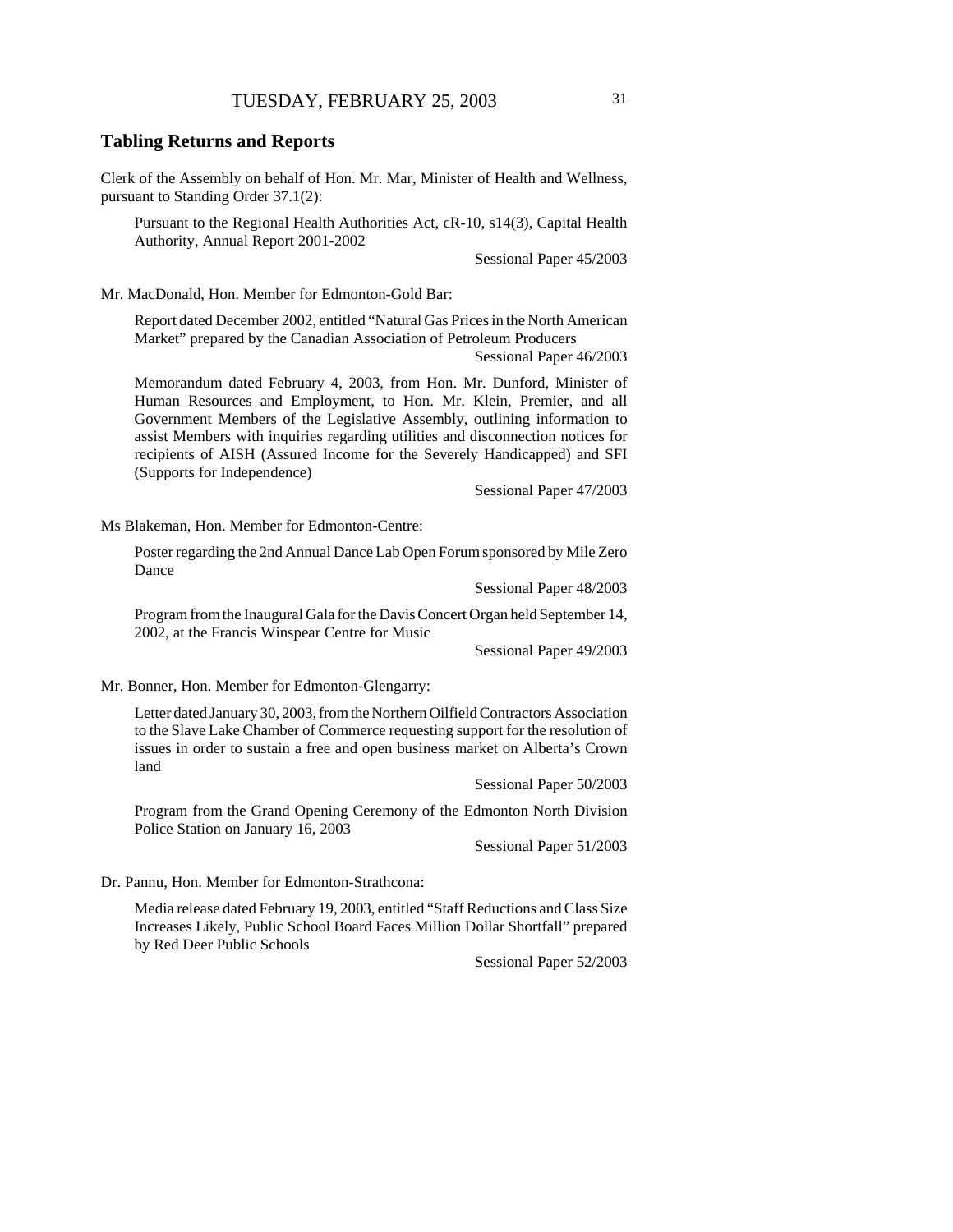# 32 TUESDAY, FEBRUARY 25, 2003

Mr. Mason, Hon. Member for Edmonton-Highlands:

E-mail message dated February 24, 2003, from Rolf H. Lehmann of Stettler to Hon. Mr. Klein, Premier, expressing concern regarding natural gas price increases and requesting a rebate

Sessional Paper 53/2003

# **ORDERS OF THE DAY**

# **Government Bills and Orders**

#### **Second Reading**

On the motion that the following Bill be now read a Second time:

Bill 8 Health Foundations Act Repeal Act — Hon. Mr. Mar

Hon. Mr. Mar moved adjournment of the debate, which was agreed to.

The following Bills were read a Second time and referred to Committee of the Whole:

Bill 4 Alberta Personal Income Tax Amendment Act, 2003 — Mr. Renner

Bill 6 Justice Statutes Amendment Act, 2003 — Hon. Mr. Hancock

Bill 9 Mines and Minerals Amendment Act, 2003 — Hon. Mr. Cardinal

Bill 11 Auditor General Amendment Act, 2003 — Mr. Yankowsky

#### **Adjournment**

On motion by Hon. Mr. Hancock, Government House Leader, the Assembly adjourned at 4:46 p.m. until 8:00 p.m.

TUESDAY, FEBRUARY 25, 2003 — 8:00 P.M.

#### **Government Bills and Orders**

#### **Second Reading**

On the motion that the following Bill be now read a Second time:

Bill 7 Real Estate Amendment Act, 2003 — Mr. Graydon

Mr. Graydon moved adjournment of the debate, which was agreed to.

The following Bill was read a Second time and referred to Committee of the Whole:

Bill 8 Health Foundations Act Repeal Act — Hon. Mr. Mar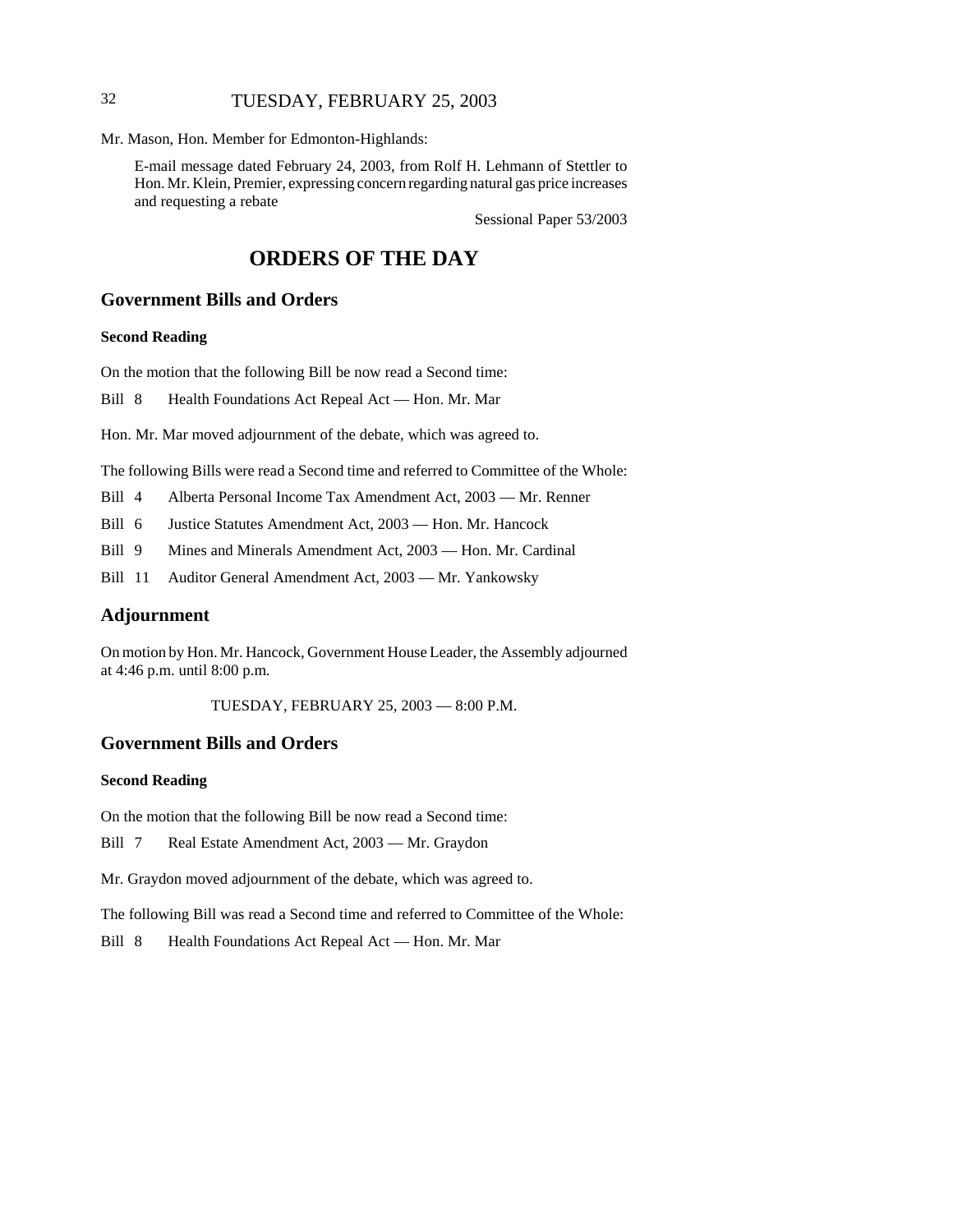According to Order, the Assembly resolved itself into Committee of the Whole, and the Deputy Speaker left the Chair.

(Assembly in Committee)

And after some time spent therein, the Deputy Speaker resumed the Chair.

The following Bill was reported:

Bill 1 Premier's Council on Alberta's Promise Act— Hon. Mr. Klein

Ms Graham, Acting Chair of Committees, tabled copies of all amendments considered by Committee of the Whole on this date for the official records of the Assembly.

Amendment to Bill 1 (introduced by Hon. Member for Edmonton-Riverview on February 24, 2003) — Defeated

Sessional Paper 54/2003

Amendment to Bill 1 (Hon. Member for Edmonton-Riverview) — Defeated

Sessional Paper 55/2003

## **Adjournment**

On motion by Hon. Mr. Stevens, Deputy Government House Leader, the Assembly adjourned at 9:20 p.m. until Wednesday, February 26, 2003, at 1:30 p.m.

Wednesday, February 26, 2003

The Speaker took the Chair at 1:30 p.m.

#### **Recognitions**

Mr. Johnson, Hon. Member for Wetaskiwin-Camrose: Alberta Special Olympics held in Wetaskiwin, February 7-9, 2003

Mr. Cao, Hon. Member for Calgary-Fort: Ramsay Elementary School in Calgary

Mr. MacDonald, Hon. Member for Edmonton-Gold Bar: United Brotherhood of Carpenters and Joiners, Local 1325, celebrating their 100th anniversary

Ms Kryczka, Hon. Member for Calgary-West: Opening of Canada's first centralized hospital pharmacy on February 21, 2003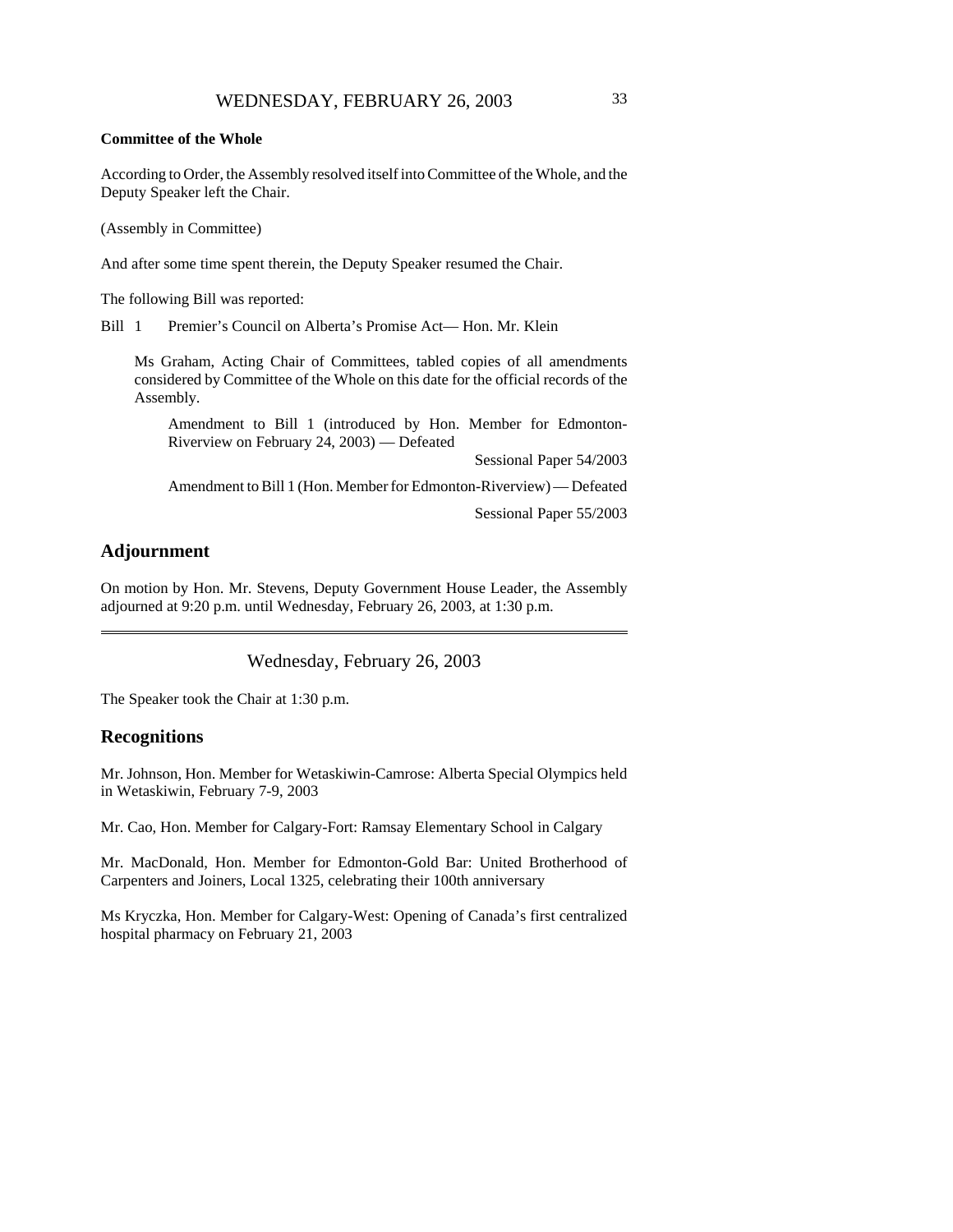### 34 WEDNESDAY, FEBRUARY 26, 2003

Mr. Horner, Hon. Member for Spruce Grove-Sturgeon-St. Albert: Ready Engineering of Spruce Grove on winning the 2003 Alberta Small Business Award of Distinction

Mr. McFarland, Hon. Member for Little Bow: Trevor Brown of the County of Lethbridge, recipient of a Queen's Golden Jubilee Citizenship Medal

Mr. Mason, Hon. Member for Edmonton-Highlands: Edmonton Coalition Against War and Racism

#### **Presenting Petitions**

Dr. Pannu, Hon. Member for Edmonton-Strathcona, presented a petition from 58 Albertans requesting the minimum wage be immediately increased to \$8.50 per hour and indexed annually to reflect the cost of living.

#### **Tabling Returns and Reports**

Hon. Mr. Hancock, Minister of Justice and Attorney General, on behalf of Hon. Ms Evans, Minister of Children's Services:

Membership list and biographical information of the Premier's Council on Alberta's Promise

Sessional Paper 56/2003

Mr. Marz, Hon. Member for Olds-Didsbury-Three Hills:

Copy of a petition signed by 1,641 Didsbury and areas residents requesting the Didsbury Hospital be included in the Calgary Health Region

Sessional Paper 57/2003

Mr. Mason, Hon. Member for Edmonton-Highlands:

E-mail message dated February 21, 2003, from Rachelle Nelson to Mr. Lougheed, Hon. Member for Clover Bar-Fort Saskatchewan, expressing concern regarding natural gas price increases

Sessional Paper 58/2003

Dr. Pannu, Hon. Member for Edmonton-Strathcona:

News release dated February 22, 2003, entitled "Government Just Not Listening" prepared by Elk Island Public Schools

Sessional Paper 59/2003

Mr. MacDonald, Hon. Member for Edmonton-Gold Bar:

Letter dated February 12, 2003, from Hon. Dr. Oberg, Minister of Learning, to Bill Kobluk of Edmonton providing information regarding Alberta's Tuition Fee Policy

Sessional Paper 60/2003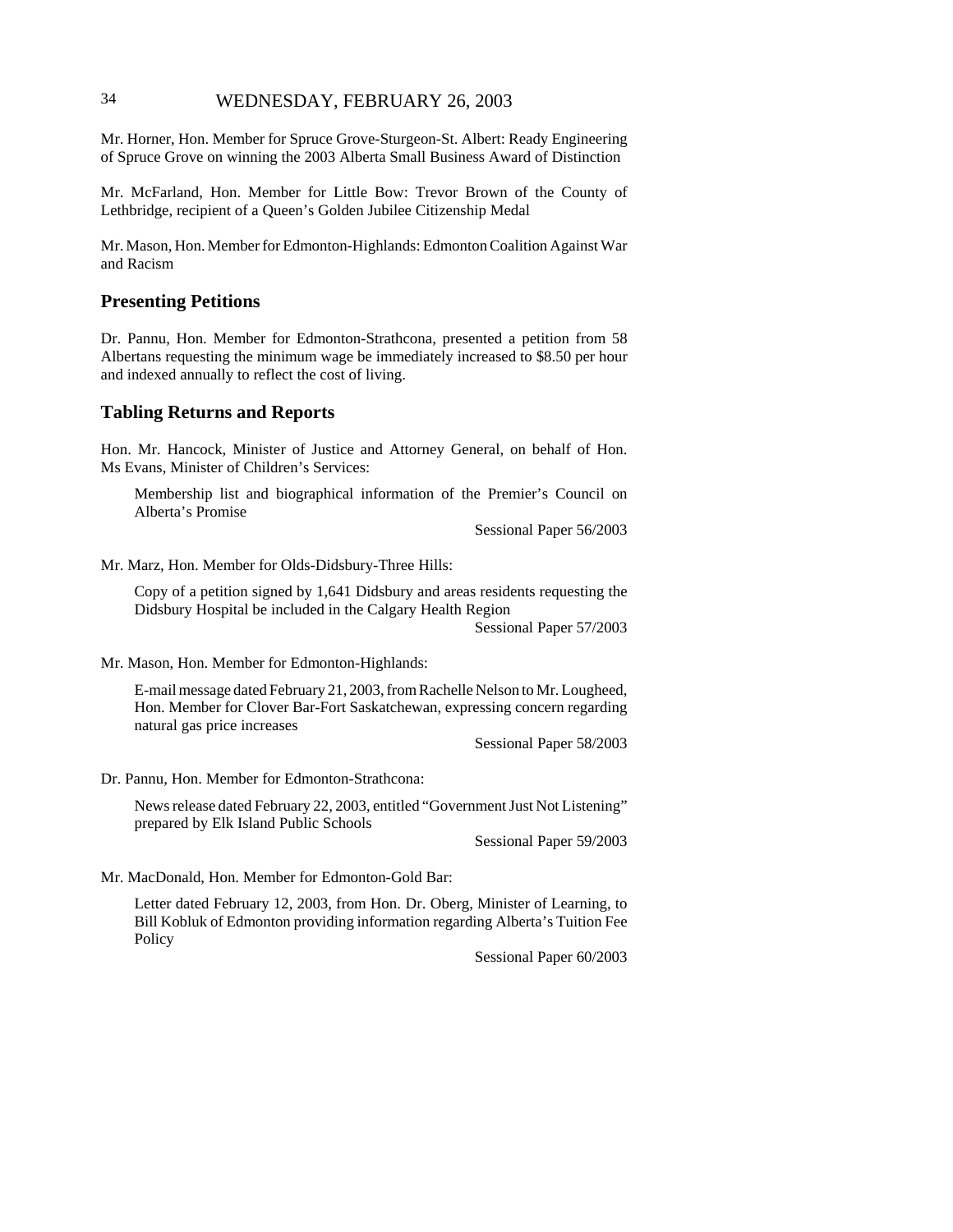# **ORDERS OF THE DAY**

#### **Message From the Administrator of the Province of Alberta**

Hon. Mrs. Nelson, Minister of Finance, delivered a certain Message from the Administrator of the Province of Alberta.

The Speaker read the Message to the Assembly (Members standing).

Hon. Mrs. Nelson, Minister of Finance, then tabled the following budget-related documents:

Pursuant to the Government Accountability Act, cG-7, s8(1):

Government of Alberta Third Quarter Fiscal Update, 2002-03 Quarterly Budget Report

Sessional Paper 61/2003

Government of Alberta Third Quarter Activity Report, 2002-03 Quarterly Budget Report

Sessional Paper 62/2003

2002-03 Supplementary Estimates (No. 2) General Revenue Fund Sessional Paper 63/2003

#### **Government Motions**

**6.** Moved by Hon. Mrs. Nelson:

Be it resolved that the Legislative Assembly do resolve itself into Committee of Supply, when called, to consider supply to be granted to Her Majesty.

The question being put, the motion was agreed to.

**7.** Moved by Hon. Mrs. Nelson:

Be it resolved that the Message of the Administrator of the Province of Alberta, the 2002-03 Supplementary Estimates (No. 2) for the General Revenue Fund, and all matters connected therewith, be referred to Committee of Supply.

The question being put, the motion was agreed to.

**8.** Moved by Hon. Mrs. Nelson:

Be it resolved that, pursuant to Standing Order 58(9), the number of days that Committee of Supply will be called to consider the 2002-03 Supplementary Estimates (No. 2) for the General Revenue Fund, shall be one day.

The question being put, the motion was agreed to.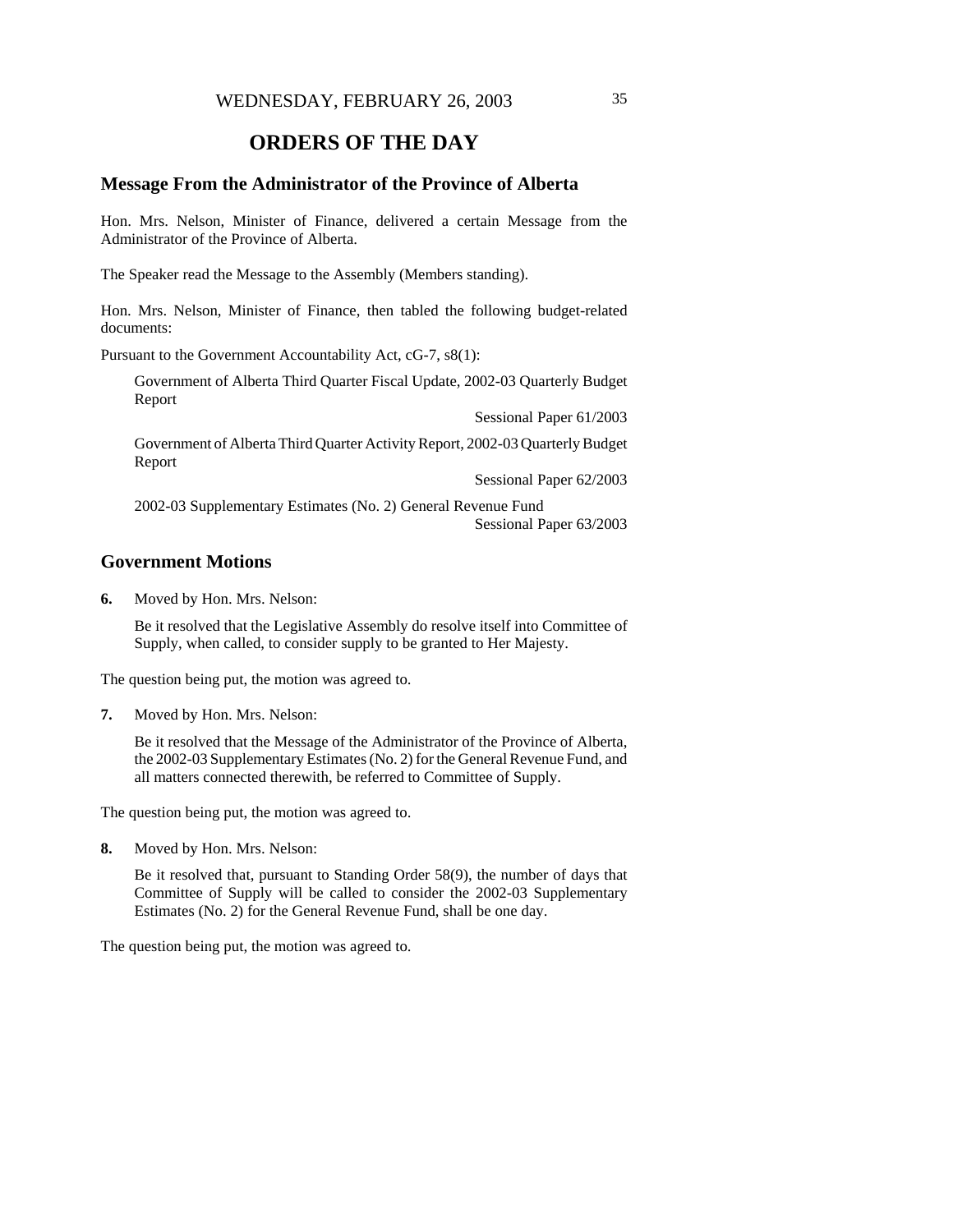### 36 WEDNESDAY, FEBRUARY 26, 2003

### **Government Bills and Orders**

#### **Second Reading**

On the motion that the following Bill be now read a Second time:

Bill 2 Financial Statutes Amendment Act, 2003 (\$) — Hon. Mrs. Nelson

A debate followed.

Hon. Mr. Hancock moved adjournment of the debate, which was agreed to.

On the motion that the following Bill be now read a Second time:

Bill 3 Electric Utilities Act — Mr. Knight

A debate followed.

Hon. Mrs. McClellan moved adjournment of the debate, which was agreed to.

#### **Adjournment**

On motion by Hon. Mr. Hancock, Government House Leader, that it be called 5:30 p.m., the Assembly adjourned at 5:23 p.m. until 8:00 p.m.

WEDNESDAY, FEBRUARY 26, 2003 — 8:00 P.M.

### **Government Bills and Orders**

#### **Second Reading**

On the motion that the following Bill be now read a Second time:

Bill 3 Electric Utilities Act — Mr. Knight

A debate followed.

Dr. Nicol moved adjournment of the debate, which was agreed to.

The following Bill was read a Second time and referred to Committee of the Whole:

Bill 2 Financial Statutes Amendment Act, 2003 (\$) — Hon. Mrs. Nelson

#### **Adjournment**

On motion by Hon. Mr. Hancock, Government House Leader, the Assembly adjourned at 9:59 p.m. until Thursday, February 27, 2003, at 1:30 p.m.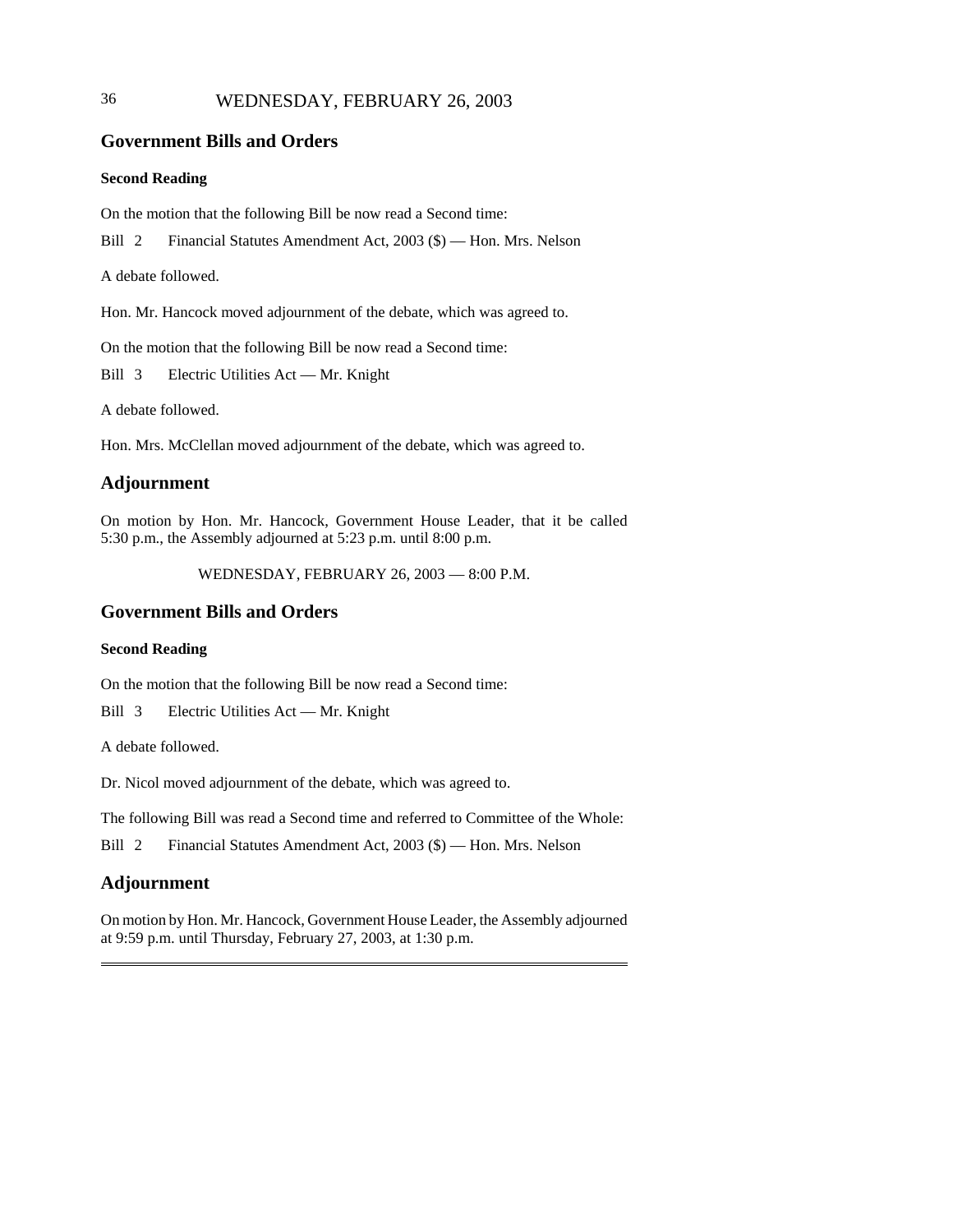## Thursday, February 27, 2003

The Speaker took the Chair at 1:30 p.m.

#### **Members' Statements**

Mr. Strang, Hon. Member for West Yellowhead, made a statement regarding the 60th anniversary of the Edson Savings and Credit Union.

Ms Carlson, Hon. Member for Edmonton-Ellerslie, made a statement regarding the Evan-Thomas Provincial Recreation Area.

Mr. VanderBurg, Hon. Member for Whitecourt-Ste. Anne, made a statement regarding Betty and Bud Underwood of Whitecourt who were foster parents for 28 years.

Dr. Pannu, Hon. Member for Edmonton-Strathcona, made a statement regarding Government education policies.

#### **Presenting Petitions**

Rev. Abbott, Hon. Member for Drayton Valley-Calmar, on behalf of Mr. Coutts, Hon. Member for Livingstone-Macleod (Minister of Government Services) presented a petition from 26 Albertans requesting the Government remove abortion from the list of insured health services.

Mr. Goudreau, Hon. Member for Dunvegan, presented a petition from 25 Albertans requesting the Government remove abortion from the list of insured health services.

Mr. Goudreau, Hon. Member for Dunvegan, presented a petition from 39 Albertans requesting the Government remove abortion from the list of insured health services.

Mr. Tannas, Hon. Member for Highwood, presented a petition from 60 Albertans requesting the Government remove abortion from the list of insured health services.

### **Notices of Motions**

Pursuant to Standing Order 34(2)(a), Hon. Mr. Zwozdesky, Deputy Government House Leader, gave oral notice of the following Written Questions and Motions for Returns to be dealt with Monday, March 3, 2003:

Written Questions: Stand and retain their places.

Motions for Returns: Stand and retain their places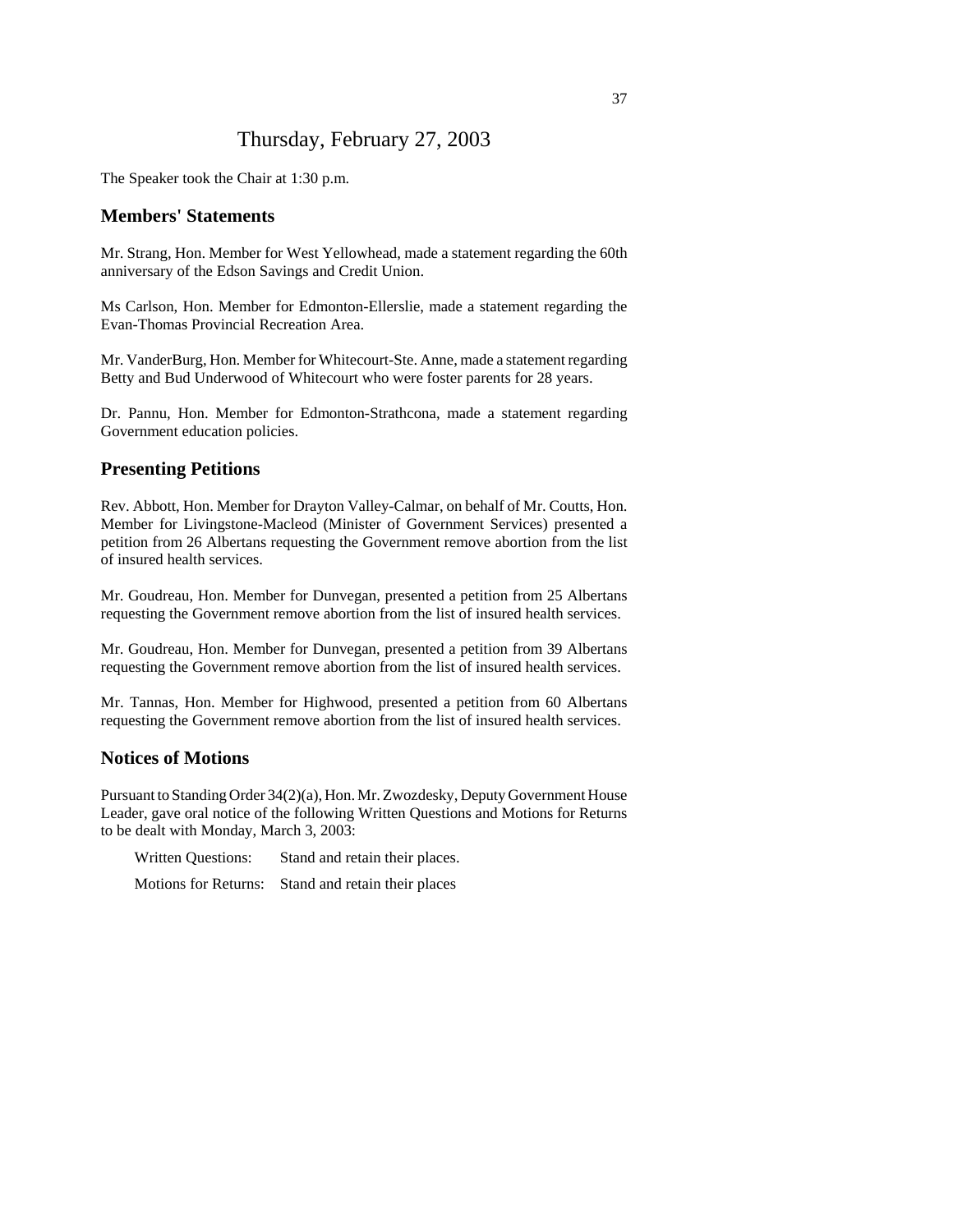### 38 THURSDAY, FEBRUARY 27, 2003

#### **Tabling Returns and Reports**

Hon. Mr. Smith, Minister of Energy:

Report dated February 27, 2003, entitled "Medicine Hat Royalties" prepared by the Alberta Department of Energy

Sessional Paper 64/2003

Dr. Taft, Hon. Member for Edmonton-Riverview:

197 letters, undated, from Albertans expressing concern regarding rising tuition costs at the University of Alberta

Sessional Paper 65/2003

Petition signed by 2,772 Albertans requesting the Government increase funding for public education

Sessional Paper 66/2003

Chart, undated, entitled "Alberta Government Overcharges Underfunded Schools" comparing prices of several learning resources available at the Alberta Learning Resource Centre, Chapters, and National Book Service

Sessional Paper 67/2003

Ms Carlson, Hon. Member for Edmonton-Ellerslie:

E-mail message dated December 17, 2002, from Vicki MacIsaac of Calgary to Ms Carlson, Hon. Member for Edmonton-Ellerslie, expressing opposition to further commercial development in the Kananaskis Valley

Sessional Paper 68/2003

E-mail message dated December 18, 2002, from Ron Dragg to Hon. Mr. Klein, Premier, expressing opposition to further commercial development of the Evan-Thomas Provincial Recreation Area in Kananaskis Country

Sessional Paper 69/2003

3 letters dated January 12, February 9, and February 24, 2003, from Dennis C. Floate of Calgary to Ms Carlson, Hon. Member for Edmonton-Ellerslie, requesting the Government withdraw the draft management plan for the Evan-Thomas Provincial Recreation Area

Sessional Paper 70/2003

E-mail message dated January 6, 2003, from Alix Danard of Redwood Meadows to Hon. Mr. Klein, Premier, expressing concern regarding proposed development in the Evan-Thomas Provincial Recreation Area

Sessional Paper 71/2003

Mr. MacDonald, Hon. Member for Edmonton-Gold Bar:

Petition signed by 287 Albertans urging the Government to reinstate natural gas rebates

Sessional Paper 72/2003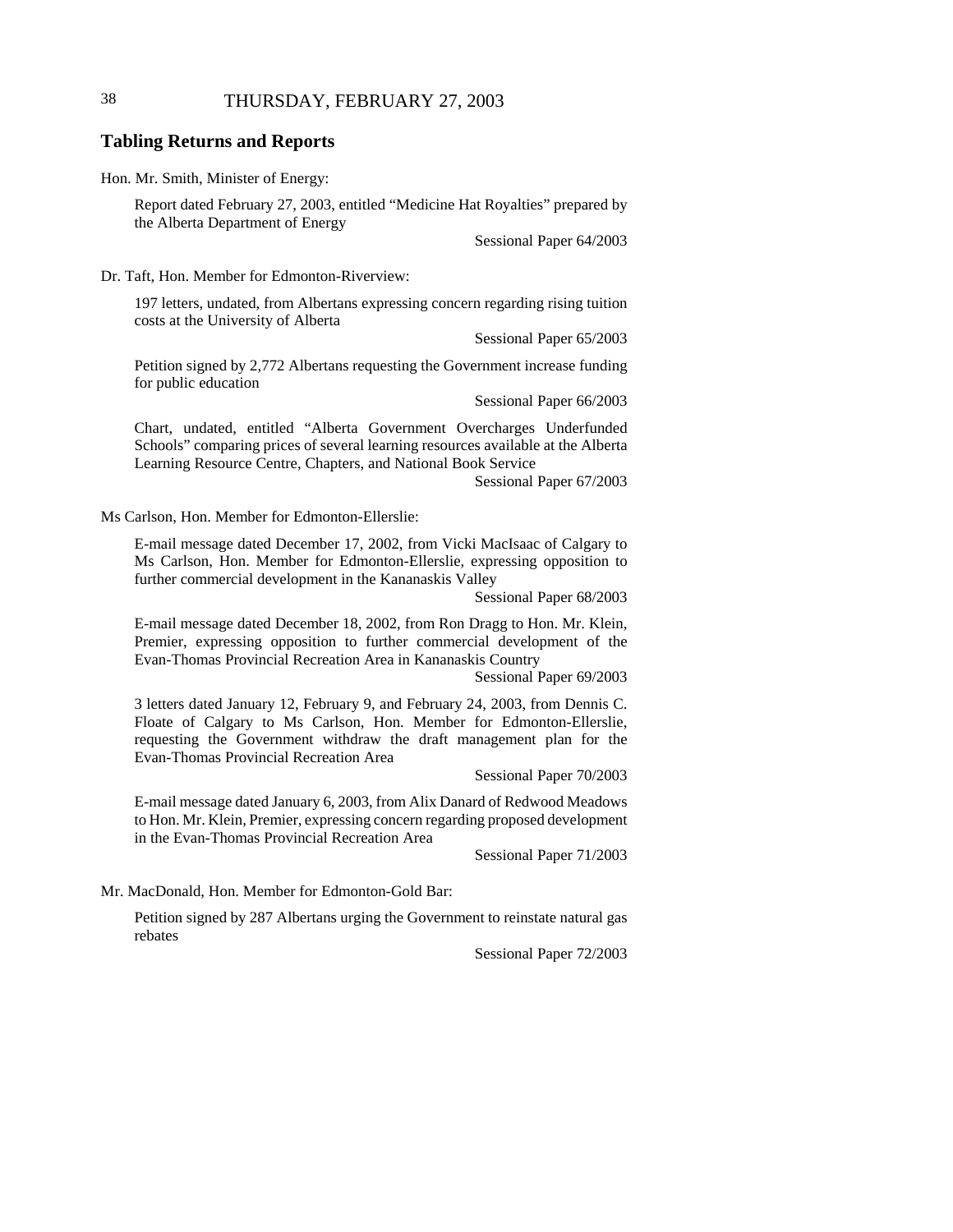Mrs. Gordon, Hon. Member for Lacombe-Stettler:

Excerpt of the minutes of a Town of Blackfalds Council meeting held February 25, 2003, noting a resolution regarding the proposed changes to the electoral boundaries

Sessional Paper 73/2003

Letter from His Worship William J. McQuesten, Mayor, Town of Lacombe, expressing concern regarding the proposed electoral boundary of Lacombe-Ponoka

Sessional Paper 74/2003

Dr. Pannu, Hon. Member for Edmonton-Strathcona:

E-mail message dated February 24, 2003, from Heather Waldie to Hon. Dr. Oberg, Minister of Learning, expressing concern regarding the lack in education funding

Sessional Paper 75/2003

Mr. Mason, Hon. Member for Edmonton-Highlands:

Letter dated February 26, 2003, from Ed Gibbons, Deputy Mayor, City of Edmonton, to Hon. Mr. Klein, Premier, and Hon. Mr. Smith, Minister of Energy, stating a motion was passed by Edmonton City Council on February 25, 2003, asking the Government to immediately institute the natural gas price protection rebate program

Sessional Paper 76/2003

Letter dated February 24, 2003, from Margaret Stumborg of Edmonton to Hon. Mr. Klein, Premier, expressing concern regarding high natural gas prices and requesting a rebate

Sessional Paper 77/2003

### **Projected Government Business**

Pursuant to Standing Order 7(5), Ms Carlson, Official Opposition House Leader, asked a question pertaining to the order of Government Business to be brought before the Assembly for the following week.

Hon. Mr. Hancock, Government House Leader, gave notice of projected Government Business for the week of March 3 to March 6, 2003:

Monday, March 3 9:00 p.m. - **Government Bills and Orders Committee of the Whole** Bill 2 **Second Reading** Bill 3, 17 And as per the Order Paper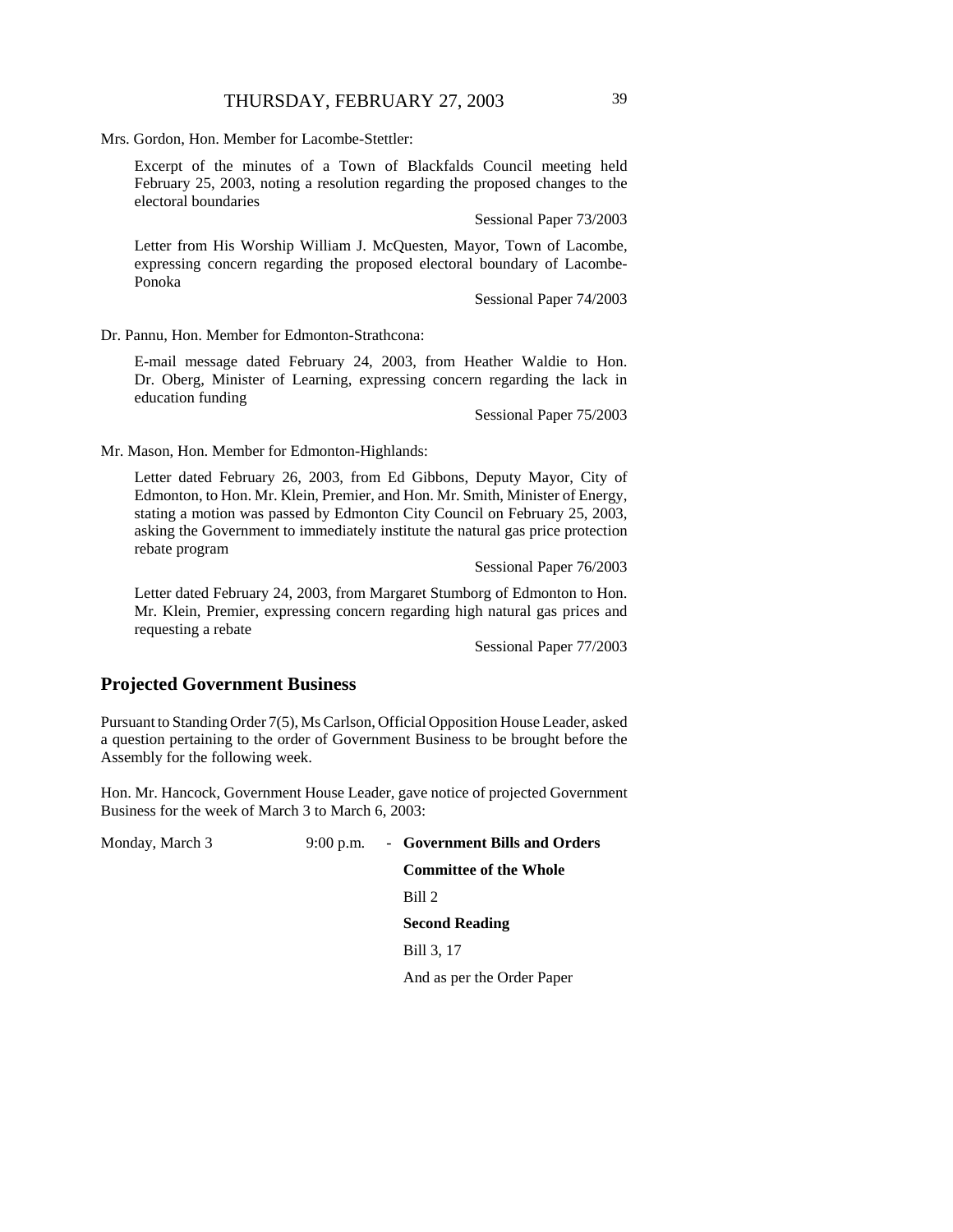40 THURSDAY, FEBRUARY 27, 2003

| Tuesday, March 4   | Aft. | - Government Bills and Orders       |
|--------------------|------|-------------------------------------|
|                    |      | <b>Third Reading</b>                |
|                    |      | Bill 1                              |
|                    |      | <b>Second Reading</b>               |
|                    |      | Bill 7, 10, 13, 14, 15, 16          |
|                    |      | And as per the Order Paper          |
|                    | Eve. | - Government Bills and Orders       |
|                    |      | <b>Committee of the Whole</b>       |
|                    |      | Bill 2, 3, 17                       |
|                    |      | And as per the Order Paper          |
| Wednesday, March 5 | Aft. | - Government Bills and Orders       |
|                    |      | <b>Third Reading</b>                |
|                    |      | Bill 2, 3, 17                       |
|                    |      | And as per the Order Paper          |
|                    | Eve. | <b>Government Bills and Orders</b>  |
|                    |      | <b>Third Reading</b>                |
|                    |      | Bill 2, 3, 17                       |
|                    |      | <b>Committee of the Whole</b>       |
|                    |      | Bill 4, 5, 6, 7, 8, 9, 11, 13       |
|                    |      | And as per the Order Paper          |
| Thursday, March 6  | Aft. | <b>Government Bills and Orders</b>  |
|                    |      | <b>Second Reading</b>               |
|                    |      | Bill 10, 14, 15, 16, 18, 19, 20, 21 |

# **Point of Order**

During a purported point of order, Mr. Masyk, Hon. Member for Edmonton-Norwood, tabled the following document:

News release dated February 27, 2003, entitled "Masyk clarifies comments on prison conditions; apologizes for potential offense" prepared by the Government of Alberta

Sessional Paper 78/2003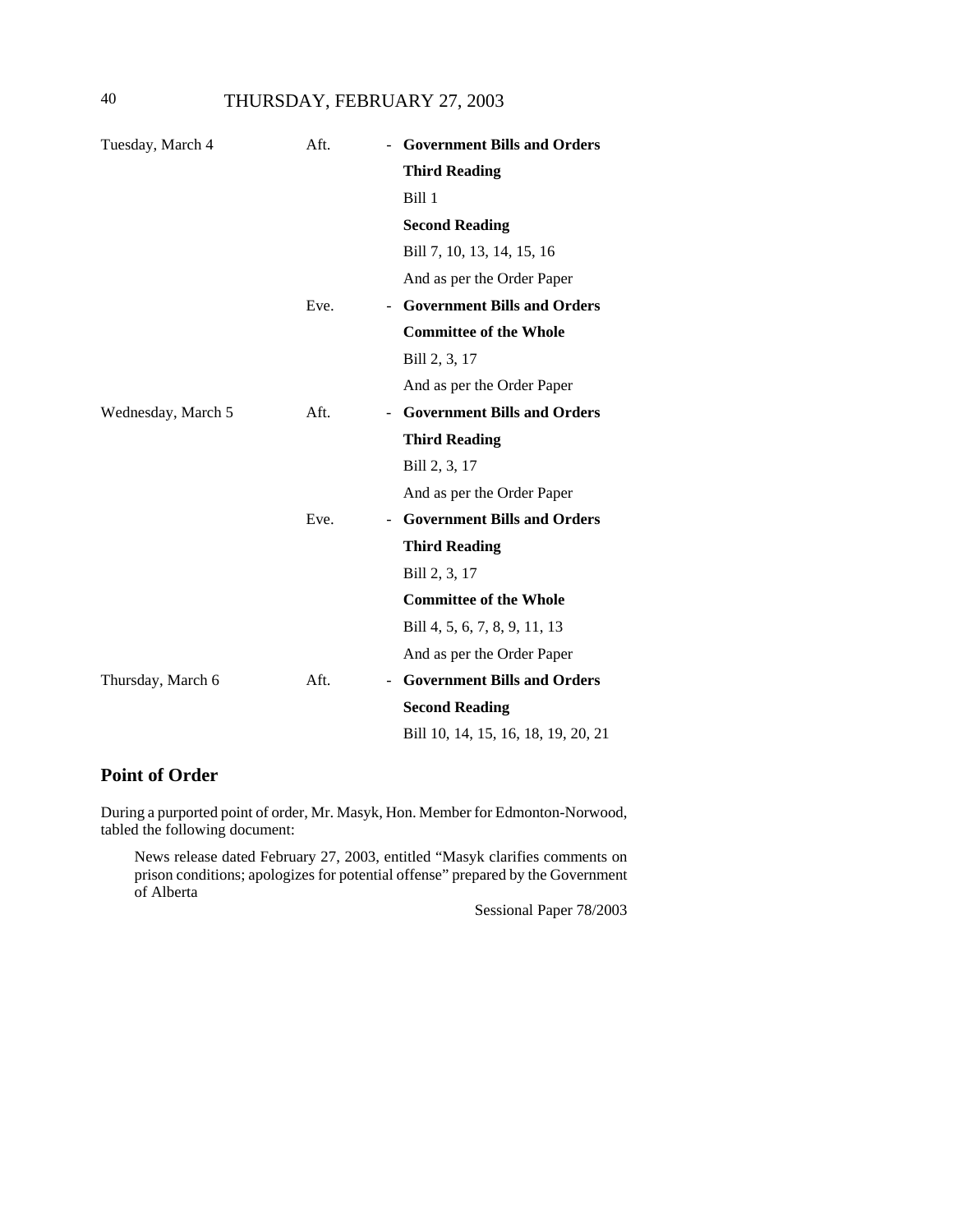### THURSDAY, FEBRUARY 27, 2003 41

# **ORDERS OF THE DAY**

#### **Committee of Supply** (Day 1 — Supplementary Estimates)

According to Order, the Assembly resolved itself into Committee of Supply.

#### (Assembly in Committee)

And after some time spent therein, the Deputy Speaker assumed the Chair and Mr. Klapstein reported as follows:

#### Mr. Speaker:

The Committee of Supply has had under consideration certain resolutions of the 2002-03 Supplementary Estimates, General Revenue Fund, reports as follows, and requests leave to sit again:

Resolved that a sum not exceeding the following be granted to Her Majesty for the fiscal year ending March 31, 2003, for the Department and purposes indicated:

#### **Aboriginal Affairs and Northern Development**

\$1,400,000 Operating Expense

#### **Agriculture, Food and Rural Development**

\$39,719,000 Operating Expense and Capital Investment

#### **Economic Development**

\$4,000,000 Operating Expense

#### **Energy**

\$3,300,000 Operating Expense and Capital Investment

#### **Environment**

\$2,000,000 Operating Expense and Capital Investment

#### **Government Services**

\$4,565,000 Operating Expense and Capital Investment

#### **Human Resources and Employment**

\$25,800,000 Operating Expense and Capital Investment

#### **Infrastructure**

\$800,000 Operating Expense and Capital Investment

#### **Justice and Attorney General**

\$2,623,000 Operating Expense and Capital Investment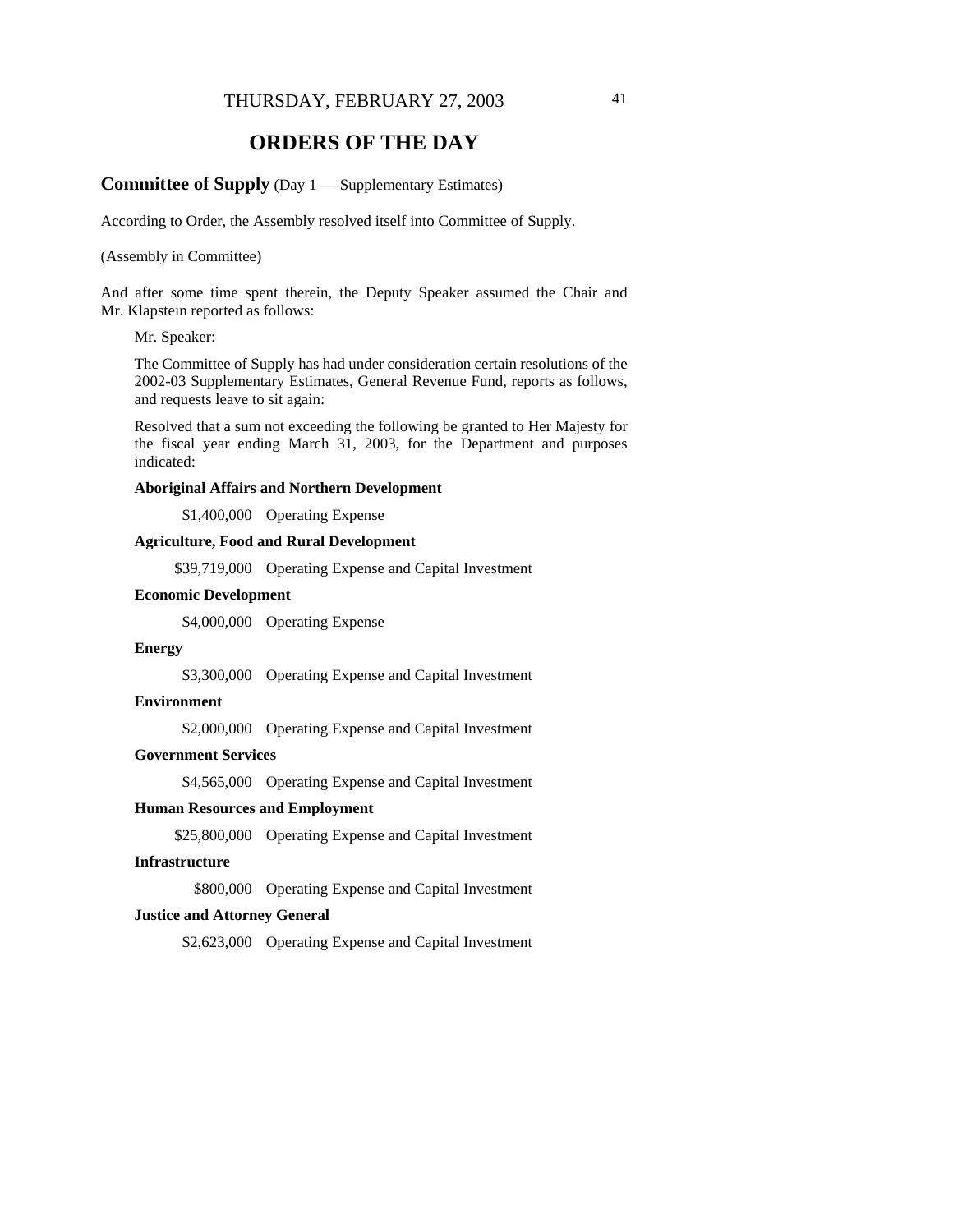**Learning**

\$33,500,000 Operating Expense and Capital Investment

#### **Municipal Affairs**

\$11,400,000 Operating Expense and Capital Investment

#### **Seniors**

\$17,000,000 Operating Expense and Capital Investment

#### **Sustainable Resource Development**

\$19,075,000 Operating Expense and Capital Investment

#### **Transportation**

\$41,460,000 Operating Expense and Capital Investment

The question being put, the report and the request for leave to sit again were agreed to.

### **Introduction of Bills (First Reading)**

Hon. Mr. Zwozdesky, Deputy Government House Leader, requested and received the unanimous consent of the Assembly to revert to Introduction of Bills.

Upon recommendation of Her Honour the Honourable the Lieutenant Governor, and notice having been given:

Bill 17 Appropriation (Supplementary Supply) Act, 2003 (\$) — Hon. Mrs. Nelson

### **Adjournment**

On motion by Hon. Mr. Zwozdesky, Deputy Government House Leader, that it be called 5:30 p.m., the Assembly adjourned at 5:22 p.m. until Monday, March 3, 2003, at 1:30 p.m.

### Monday, March 3, 2003

The Speaker took the Chair at 1:30 p.m.

### **Recognitions**

Mr. McFarland, Hon. Member for Little Bow: Achievements of Team Alberta at the Canada Winter Games being held in Bathurst and Campbellton, New Brunswick from February 22 to March 8, 2003

Mr. Hutton, Hon. Member for Edmonton-Glenora: Steadward Centre for organizing the 12th Annual Indoor Classic on March 2, 2003, an event for the disabled community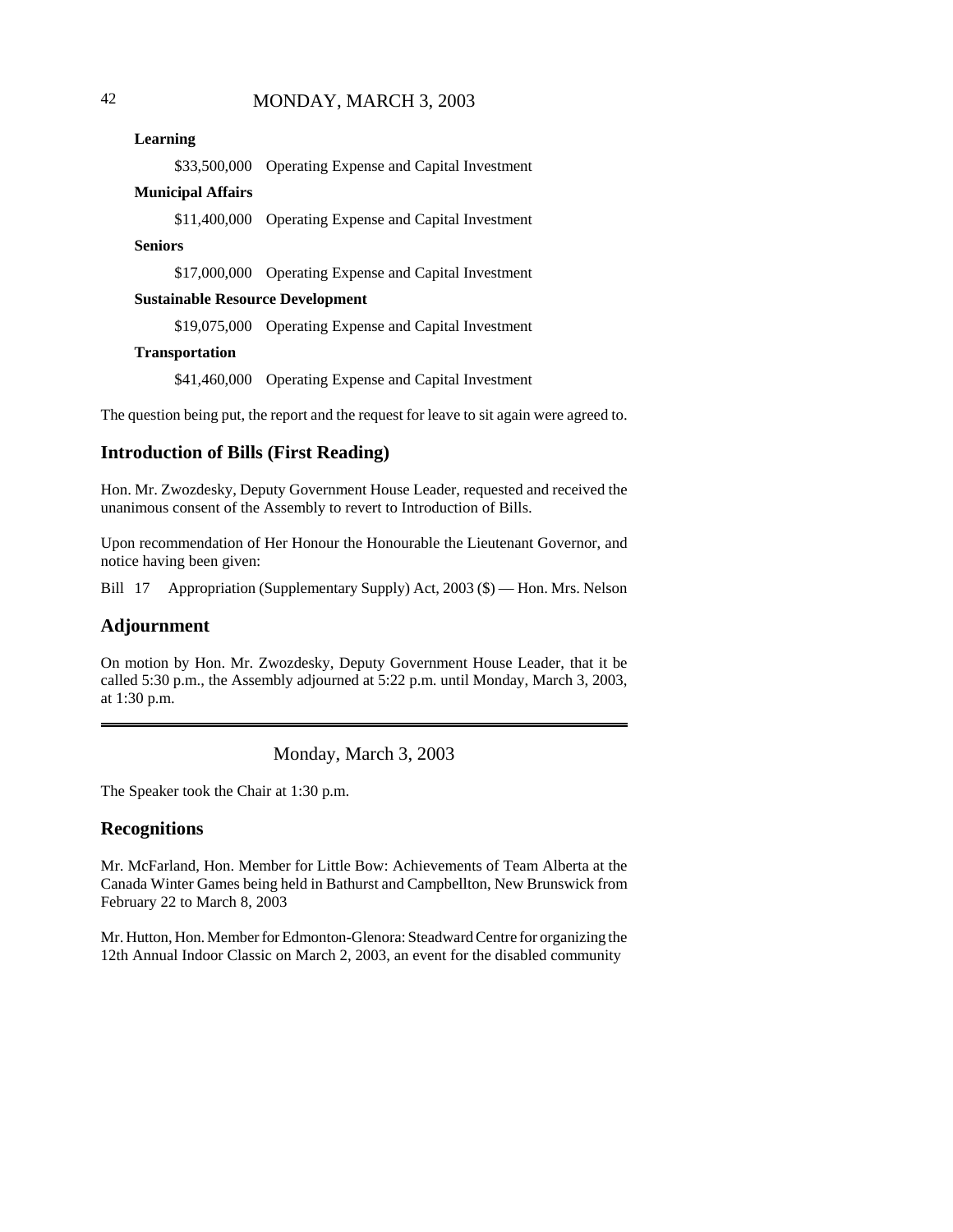Mr. MacDonald, Hon. Member for Edmonton-Gold Bar: Energy deregulation policies

Mr. Bonner, Hon. Member for Edmonton-Glengarry: 65th anniversary of the Polish Veterans' Society

Mr. Cao, Hon. Member for Calgary-Fort: Recent event in Calgary celebrating cultural diversity

#### **Presenting Petitions**

Dr. Taft, Hon. Member for Edmonton-Riverview, presented a petition from 1,500 Albertans requesting an increase in base funding to post-secondary education to ensure every qualified Albertan can attend university.

#### **Introduction of Bills (First Reading)**

Notice having been given:

- Bill 18 Energy Statutes Amendment Act, 2003 Ms DeLong
- Bill 21 Ombudsman Amendment Act, 2003 Mr. Ducharme
- Bill 206 Traffic Safety (Seizure of Vehicles in Prostitution Related Offences) Amendment Act, 2003 — Mr. Cenaiko
- Bill 207 Municipal Government (Councillor Disclosure and Protection) Amendment Act, 2003 – Mr. Lord

On motion by Hon. Mr. Hancock, Government House Leader, the following Bills were placed on the Order Paper under Government Bills and Orders:

Bill 18 Energy Statutes Amendment Act, 2003 — Ms DeLong

Bill 21 Ombudsman Amendment Act, 2003 — Mr. Ducharme

#### **Tabling Returns and Reports**

Hon. Dr. Oberg, Minister of Learning:

Document dated March 3, 2003, with associated attachments, entitled "Updated Learning Resources Centre (LRC) Price Comparisons"

Sessional Paper 79/2003

Letter dated February 28, 2003, from Avi Habinski, Executive Director, School and District Services, Edmonton Public Schools, to Rick Baker, Director, Learning Resources Centre, commenting that the Learning Resources Centre is an excellent resource supplier

Sessional Paper 80/2003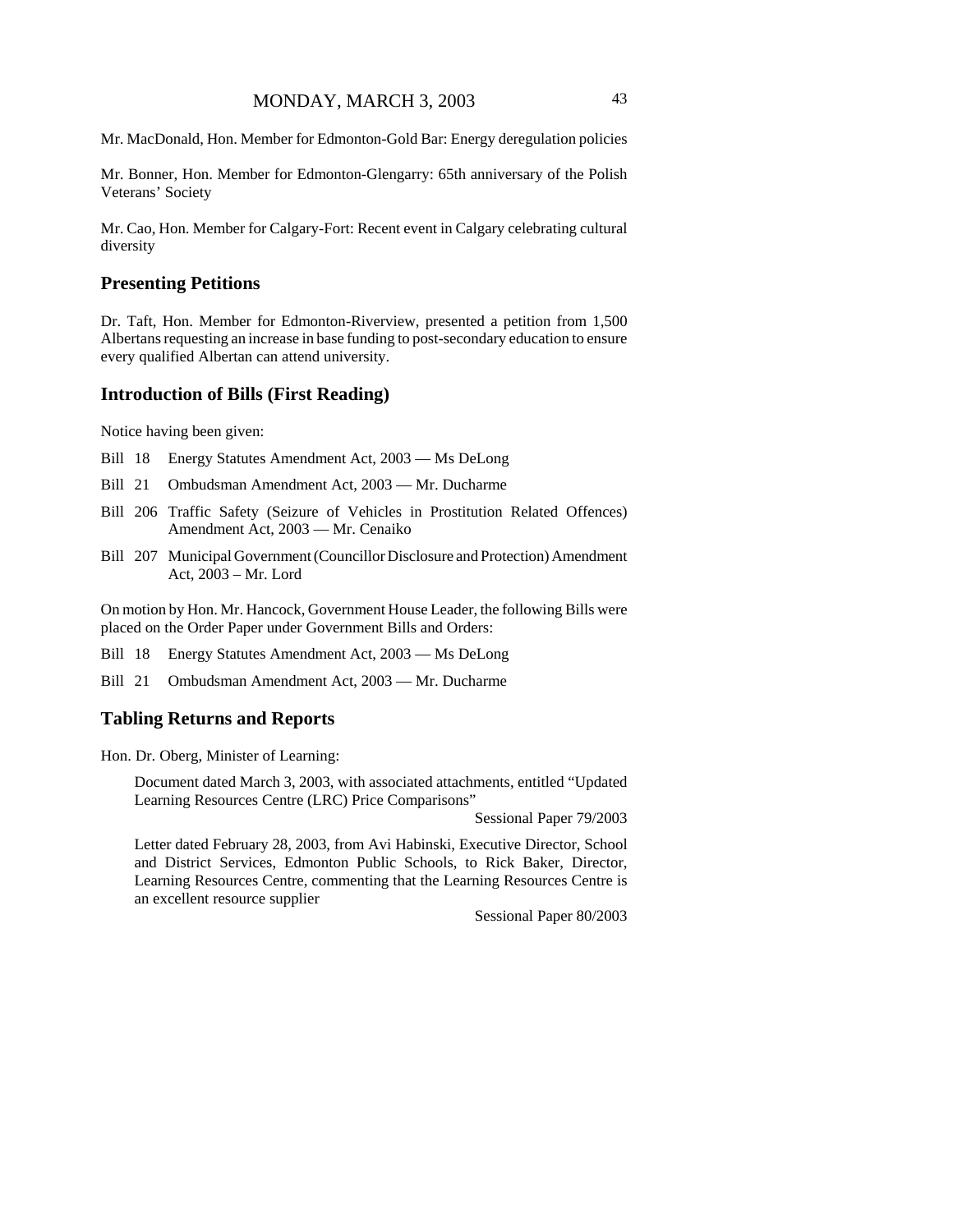### 44 MONDAY, MARCH 3, 2003

Dr. Pannu, Hon. Member for Edmonton-Strathcona:

Proposed Gas Utilities Statutes Amendment Act, 2003 dated October 3, 2002 Sessional Paper 81/2003

Proposed Gas Statutes (Gas Distribution) Amendment Act, 2003 dated December 3, 2002

Sessional Paper 82/2003

Proposed Gas Statutes (Rural Utilities) Amendment Act, 2003 dated December 3, 2002

Sessional Paper 83/2003

Letter dated December 24, 2002, from Mike Ekelund, Acting Assistant Deputy Minister, Electricity and Gas Division, Department of Energy, to Interested Parties, providing an overview of major legislative changes being proposed in a variety of bills and regulations related to gas utilities

Sessional Paper 84/2003

Letter dated January 17, 2003, from James A. Wachowich, Consumers' Coalition of Alberta, to Terry Holmes, Gas and Alberta Markets Division, Department of Energy, providing the Coalition's comments on the major legislative changes being proposed in a variety of bills and regulations related to gas utilities

Sessional Paper 85/2003

Mr. MacDonald, Hon. Member for Edmonton-Gold Bar, on behalf of Dr. Nicol, Hon. Leader of the Official Opposition:

Letter dated February 20, 2003, from Dr. Nicol, Hon. Leader of the Official Opposition, to Ken G. Block, President, Edmonton Fire Fighters' Union, Local 209, responding to Mr. Block's letter regarding Bill 202, Workers' Compensation (Firefighters) Amendment Act, 2003, and expressing support for the Bill

Sessional Paper 86/2003

Mr. MacDonald, Hon. Member for Edmonton-Gold Bar:

Letter dated December 31, 2002, from Gary Hanson, General Manager and Chief Operating Officer, West Edmonton Mall, to Robert C. Clark, Chairman, Alberta Electoral Boundaries Commission, opposing the Commission's recommendation to reduce Edmonton's representation in the Legislative Assembly

Sessional Paper 87/2003

Fax dated February 28, 2003, unsigned, to Hon. Mr. Klein, Premier, expressing concern regarding high natural gas rates and requesting natural gas rebates be reinstated

Sessional Paper 88/2003

Copy of a petition signed by 913 Albertans urging the Government to reinstate natural gas rebates

Sessional Paper 89/2003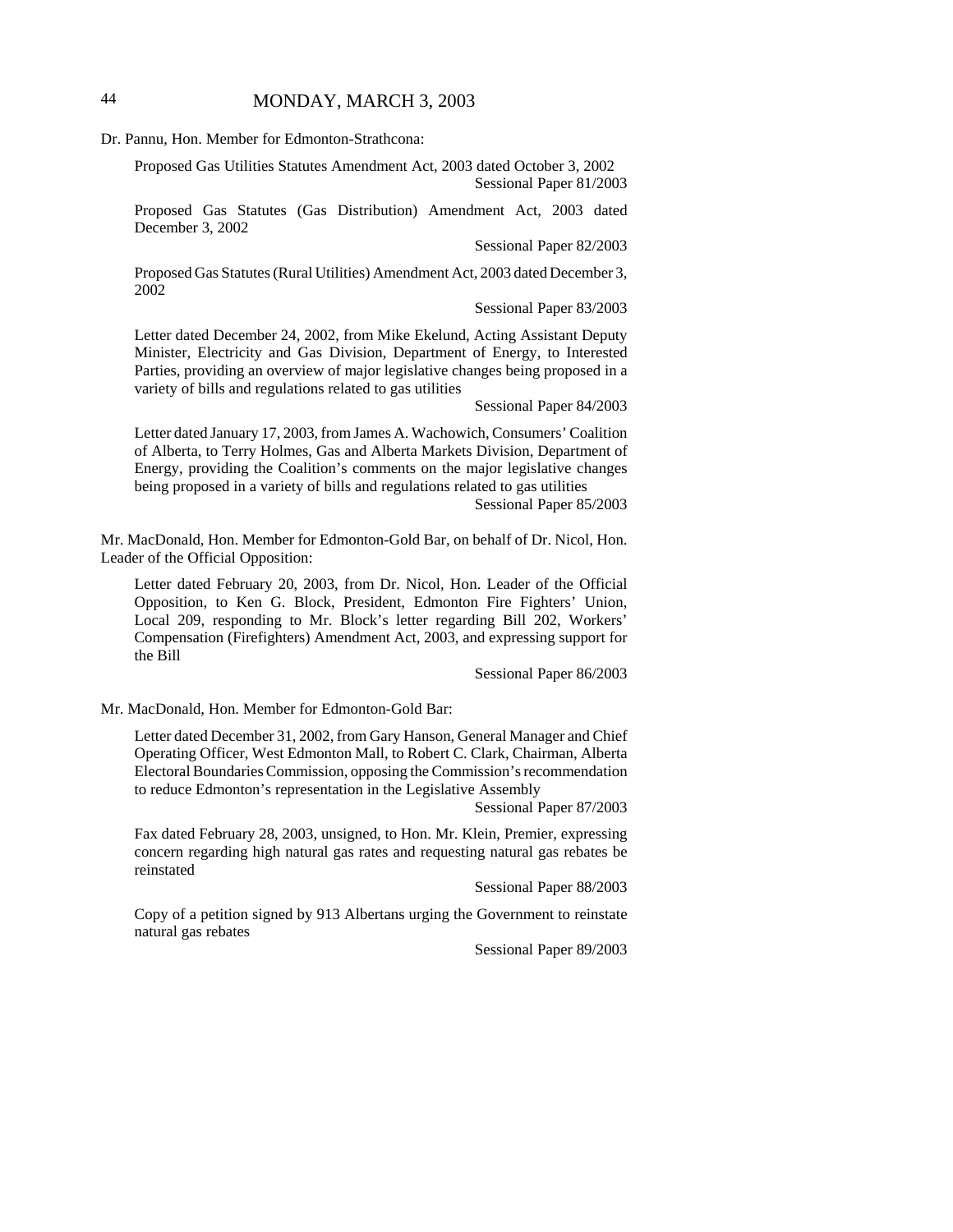Mr. Bonner, Hon. Member for Edmonton-Glengarry:

Program dated March 1, 2003 from the Polish Veterans' Society's 65th anniversary celebrations

Sessional Paper 90/2003

Ms Blakeman, Hon. Member for Edmonton-Centre:

Letter dated February 21, 2003, with an associated attachment, from Michael H. Denkers of Edmonton to the Members of the Legislative Assembly, expressing concern regarding his inability to qualify for AISH (Assured Income for the Severely Handicapped)

Sessional Paper 91/2003

Mr. Cenaiko, Hon. Member for Calgary-Buffalo:

76 letters from Albertans to Mr. Cenaiko, Hon. Member for Calgary-Buffalo, expressing support for Bill 212, Traffic Safety (Seizure of Vehicles in Prostitution Related Offences) Amendment Act, 2002 and Bill 206, Traffic Safety (Seizure of Vehicles in Prostitution Related Offences) Amendment Act, 2003

Sessional Paper 92/2003

# **ORDERS OF THE DAY**

### **Written Questions**

The following Written Questions were ordered to stand:

WQ1, WQ2, WQ3, WQ4, WQ5, WQ6, WQ7, WQ8, WQ9, WQ10.

### **Motions for Returns**

The following Motions for Returns were ordered to stand: MR1, MR2, MR3, MR4, MR5, MR6, MR7, MR8, MR9, MR10, MR11.

### **Public Bills and Orders Other Than Government Bills and Orders**

#### **Second Reading**

On the motion that the following Bill be now read a Second time:

Bill 202 Workers' Compensation (Firefighters) Amendment Act, 2003 — Mr. Magnus

A debate followed.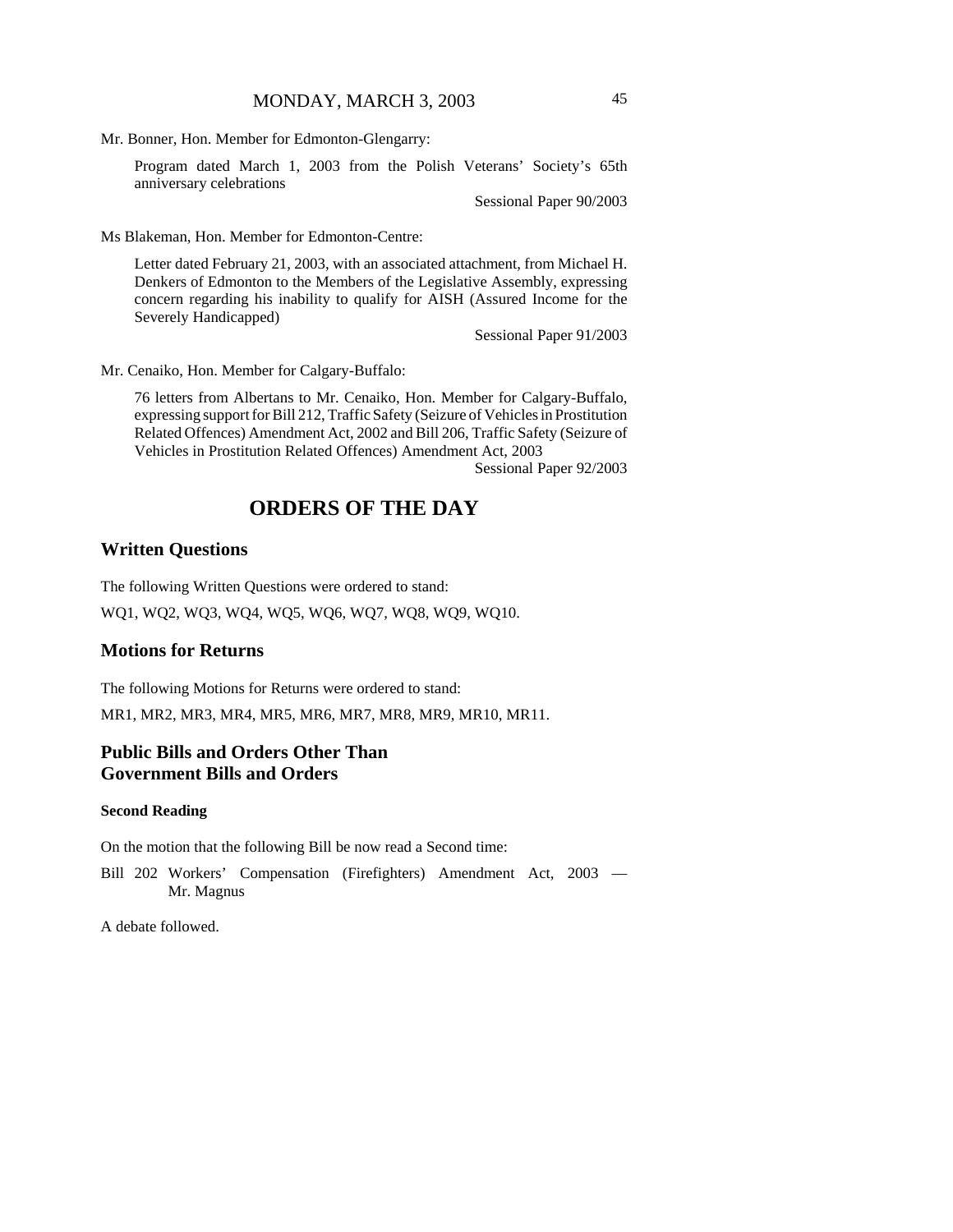The question being put, the motion was agreed to. With Hon. Mr. Kowalski in the Chair, the names being called for were taken as follows:

For the motion: 35

| Bonner                 | Nelson<br>Jacobs           |               |  |
|------------------------|----------------------------|---------------|--|
| Broda                  | Jonson                     | <b>Norris</b> |  |
| Cao                    | Klein<br>O'Neill           |               |  |
| Carlson                | Ouellette<br>Kryczka       |               |  |
| Cenaiko                | Lord<br>Pannu              |               |  |
| Danyluk                | Lougheed<br><b>Stevens</b> |               |  |
| Evans                  | Magnus<br><b>Tannas</b>    |               |  |
| Forsyth                | Tarchuk<br>Marz            |               |  |
| Fritz                  | Maskell<br>Taylor          |               |  |
| Graydon                | VanderBurg<br>Massey       |               |  |
| Haley                  | Masyk                      | Zwozdesky     |  |
| Horner                 | Melchin                    |               |  |
| Against the motion: 12 |                            |               |  |
| Abbott                 | McFarland<br>Friedel       |               |  |
| DeLong                 | Herard<br>Snelgrove        |               |  |
| Doerksen               | Lukaszuk                   | Strang        |  |

On the motion that the following Bill be now read a Second time:

Bill 203 School (Compulsory Attendance) Amendment Act, 2003 — Mr. McFarland

Vandermeer

Mr. McFarland moved adjournment of the debate, which was agreed to.

McClelland

### **Adjournment**

Dunford

On motion by Hon. Mr. Zwozdesky, Deputy Government House Leader, that it be called 5:30 p.m., the Assembly adjourned at 5:25 p.m. until 8:00 p.m.

#### MONDAY, MARCH 3, 2003 — 8:00 P.M.

### **Motions Other Than Government Motions**

**501.** Moved by Mrs. Fritz:

Be it resolved that the Legislative Assembly urge the Government to enhance the Alberta Family Employment Tax Credit to include all children in a family in order to bring equality between families with three or more children and families with two or less children.

The question being put, the motion was agreed to.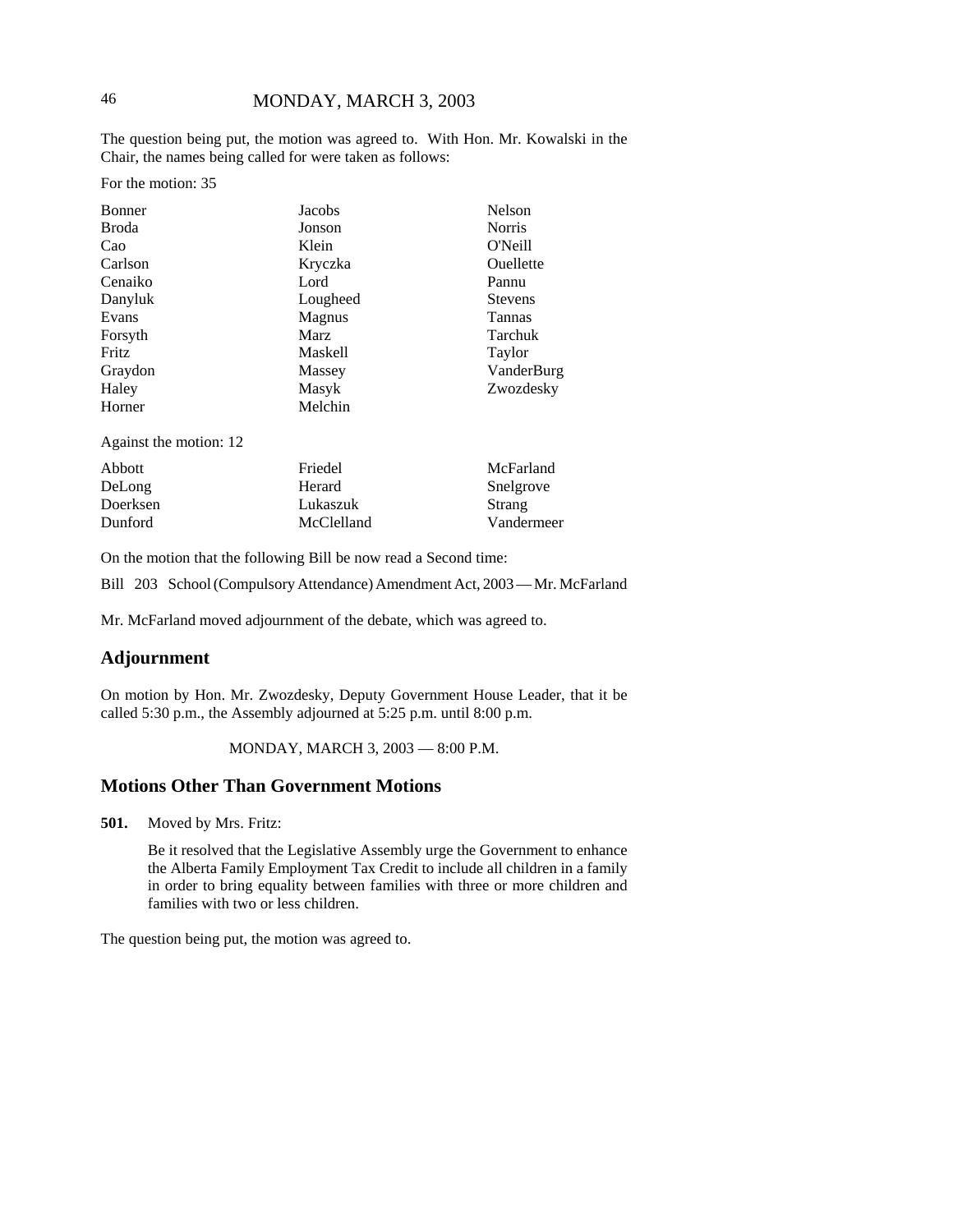**502.** Moved by Mrs. Jablonski:

Be it resolved that the Legislative Assembly urge the Government to investigate and implement steps to strengthen Alberta's position within Confederation.

A debate followed.

Pursuant to Standing Order 8(3), debate adjourned, Mr. Lord speaking.

### **Government Bills and Orders**

#### **Committee of the Whole**

According to Order, the Assembly resolved itself into Committee of the Whole, and the Acting Speaker left the Chair.

(Assembly in Committee)

And after some time spent therein, the Acting Speaker resumed the Chair.

The following Bill was reported:

Bill 2 Financial Statutes Amendment Act, 2003 (\$) — Hon. Mrs. Nelson

#### **Second Reading**

The following Bill was read a Second time and referred to Committee of the Whole:

Bill 17 Appropriation (Supplementary Supply) Act, 2003 (\$) — Hon. Mr. Zwozdesky on behalf of Hon. Mrs. Nelson

### **Adjournment**

On motion by Hon. Mr. Zwozdesky, Deputy Government House Leader, the Assembly adjourned at 10:09 p.m. until Tuesday, March 4, 2003, at 1:30 p.m.

Tuesday, March 4, 2003

The Speaker took the Chair at 1:30 p.m.

### **Members' Statements**

Mr. Lord, Hon. Member for Calgary-Currie, made a statement regarding relations between Canada and the United States.

Mr. McClelland, Hon. Member for Edmonton-Rutherford, made a statement offering an apology concerning comments made regarding the value and contribution of teachers.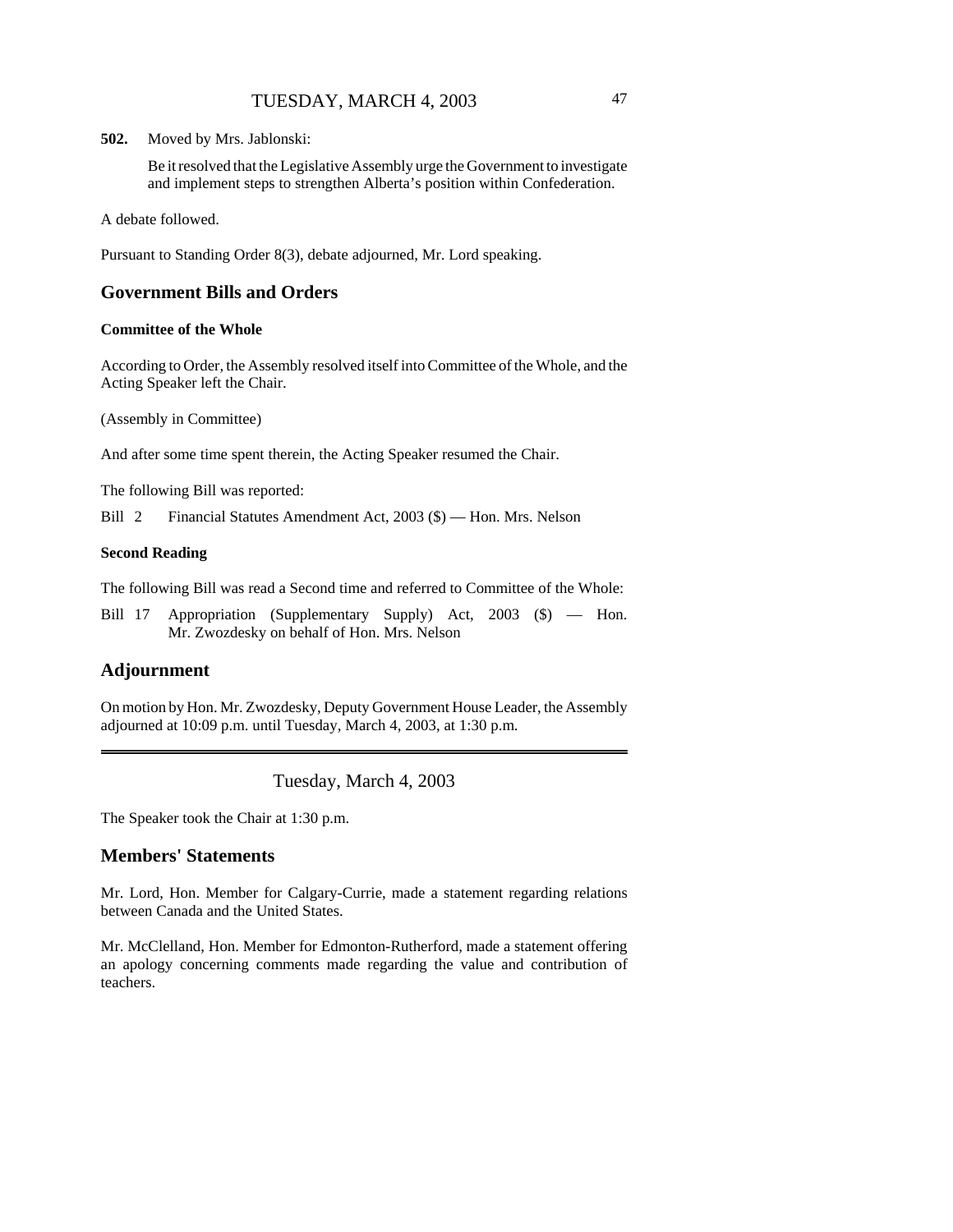### 48 TUESDAY, MARCH 4, 2003

Dr. Massey, Hon. Member for Edmonton-Mill Woods, made a statement regarding inadequate education funding.

Ms Kryczka, Hon. Member for Calgary-West, made a statement regarding the utilization of schools in the constituency of Calgary-West.

### **Notices of Motions**

Dr. Pannu, Hon. Member for Edmonton-Strathcona, gave notice of his intention to raise a purported point of privilege prior to Orders of the Day.

### **Introduction of Bills (First Reading)**

Notice having been given:

- Bill 19 Gas Utilities Statutes Amendment Act, 2003 Mr. Ouellette
- Bill 20 Alberta Municipal Financing Corporation Amendment Act, 2003 Mr. Hlady
- Bill 22 Child and Family Services Authorities Amendment Act, 2003 Hon. Ms Evans
- Bill 23 Family Support for Children With Disabilities Act Mrs. Jablonski
- Bill 24 Child Welfare Amendment Act, 2003 Mr. Cenaiko
- Bill 205 Citizens' Empowerment Act Dr. Nicol

On motion by Hon. Mr. Hancock, Government House Leader, the following Bills were placed on the Order Paper under Government Bills and Orders:

Bill 19 Gas Utilities Statutes Amendment Act, 2003 — Mr. Ouellette

- Bill 20 Alberta Municipal Financing Corporation Amendment Act, 2003 Mr. Hlady
- Bill 23 Family Support for Children With Disabilities Act Mrs. Jablonski
- Bill 24 Child Welfare Amendment Act, 2003 Mr. Cenaiko

#### **Tabling Returns and Reports**

Clerk of the Assembly on behalf of Hon. Mr. Mar, Minister of Health and Wellness, pursuant to Standing Order 37.1(2):

Pursuant to the Public Health Act, cP-37, s7(2), Public Health Appeal Board, Annual Report 2002

Sessional Paper 93/2003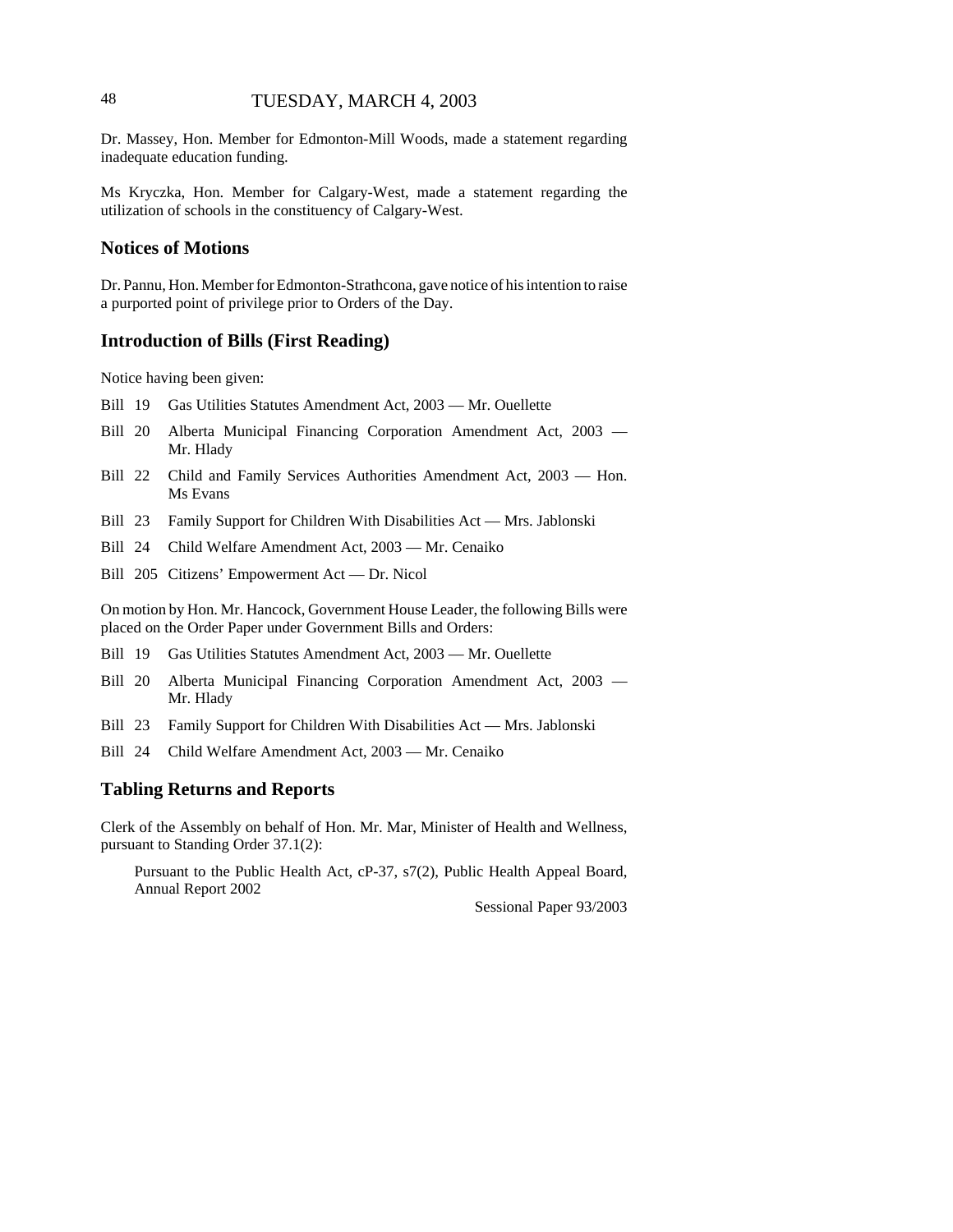Mr. Tannas, Hon. Member for Highwood:

Letter dated October 22, 2002, from the Mayor and Councillors, Town of Turner Valley, to Robert C. Clark, Chairman, Alberta Electoral Boundaries Commission, requesting the Town of Turner Valley remain in the electoral division of Highwood

Sessional Paper 94/2003

Letter dated February 26, 2003, from Her Worship Kelly Tuck, Mayor, Town of Turner Valley, expressing concern regarding the proposal by the Electoral Boundaries Commission to move Turner Valley into the Rocky View constituency with attached minutes from the Turner Valley town council meeting of October 21, 2002, noting a motion regarding the electoral boundary

Sessional Paper 95/2003

Letter dated February 28, 2003, from His Worship Rolly Magee, Mayor, Town of Black Diamond, to Mr. Tannas, Hon. Member for Highwood, requesting the Town of Black Diamond remain in the Highwood constituency

Sessional Paper 96/2003

Mr. Broda, Hon. Member for Redwater, on behalf of Mr. Kowalski, Hon. Member for Barrhead-Westlock (Speaker of the Legislative Assembly):

Copy of a petition signed by 11 members of the Westlock United Church requesting the Government implement the recommendations of the Romanow Report

Sessional Paper 97/2003

Mrs. Ady, Hon. Member for Calgary-Shaw:

Letter dated February 24, 2003, from Dave Fryett, Chairman, South Fish Creek Transportation Action Committee, to Mrs. Ady, Hon. Member for Calgary-Shaw, Hon. Mrs. Forsyth, Solicitor General, and Ms Graham, Hon. Member for Calgary-Lougheed, requesting the Government restore full funding to the south Deerfoot Trail extension upgrades and adhere to the original time lines

Sessional Paper 98/2003

Mr. Marz, Hon. Member for Olds-Didsbury-Three Hills:

27 recent letters from Didsbury and area residents to Hon. Mr. Mar, Minister of Health and Wellness, and Mr. Marz, Hon. Member for Olds-Didsbury-Three Hills, requesting the Didsbury district health services be included in the Calgary Regional Health Authority

Sessional Paper 99/2003

2 recent letters from the Town of Carstairs and Mountain View County, and 2 from the Town of Didsbury to Mr. Marz, Hon. Member for Olds-Didsbury-Three Hills, and Hon. Mr. Mar, Minister of Health and Wellness, expressing support for including the Didsbury health services in the Calgary Regional Health Authority Sessional Paper 100/2003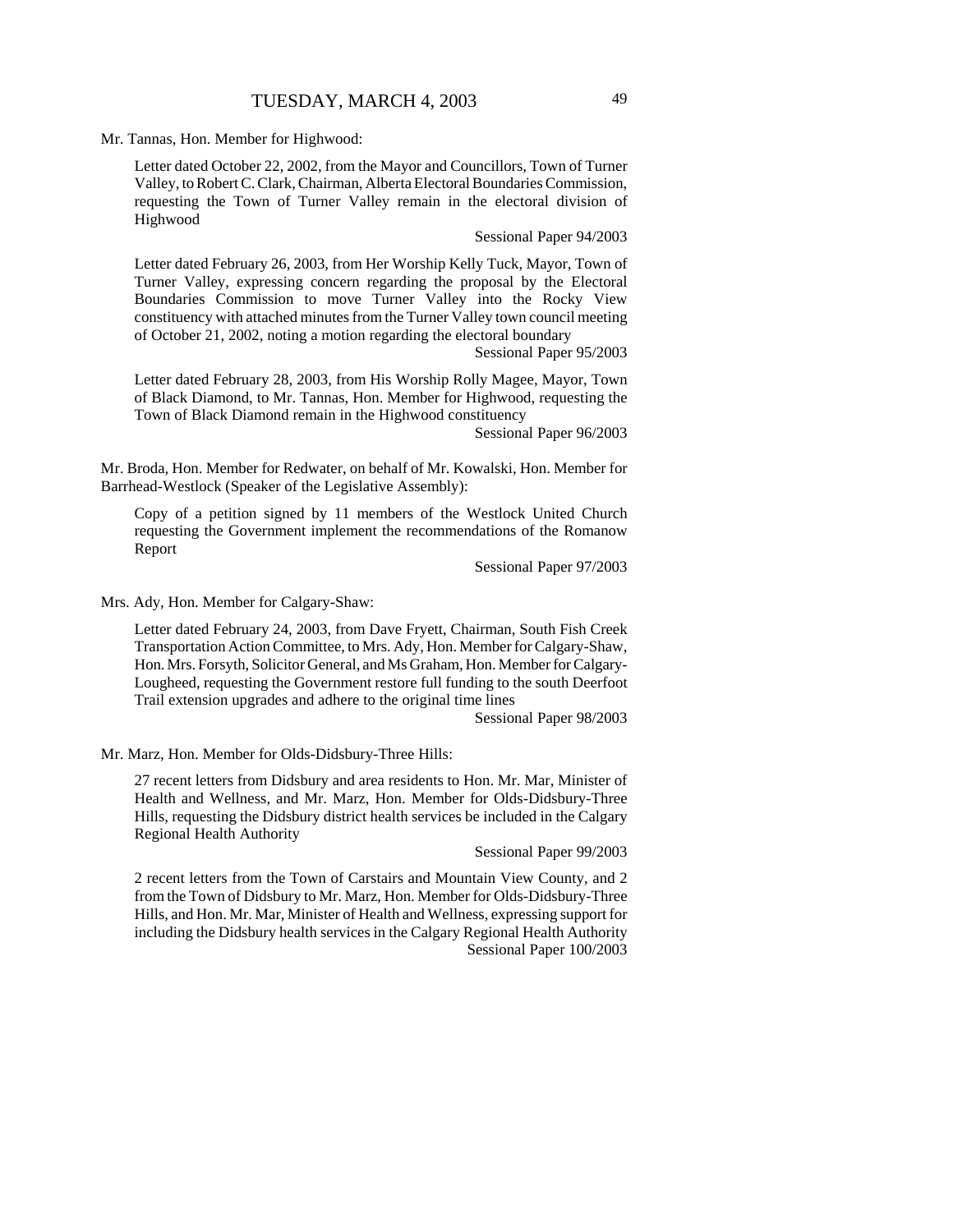### 50 TUESDAY, MARCH 4, 2003

Dr. Taft, Hon. Member for Edmonton-Riverview:

Brochure, undated, entitled "High Power Bills Unplugged, Low Cost Power for Albertans" prepared by the Alberta Liberal Caucus

Sessional Paper 101/2003

Dr. Pannu, Hon. Member for Edmonton-Strathcona:

Media advisory dated February 28, 2003, entitled "Media briefing on Gas Utilities Statutes Amendment Act, 2003" prepared by Alberta Energy

Sessional Paper 102/2003

Letter dated March 4, 2003, from Dr. Pannu, Hon. Member for Edmonton-Strathcona, to Mr. Ouellette, Hon. Member for Innisfail-Sylvan Lake, advising that the New Democrats will not be attending a briefing regarding Bill 19, Gas Utilities Statutes Amendment Act, 2003 being held on March 4, 2003 and objecting to the briefing process

Sessional Paper 103/2003

Mr. Mason, Hon. Member for Edmonton-Highlands:

Letter dated February 26, 2003, from William and Doreen Stevenson of Edmonton to Hon. Mr. Woloshyn, Minister of Seniors, expressing displeasure with the deregulation of electricity and natural gas

Sessional Paper 104/2003

Dr. Massey, Hon. Member for Edmonton-Mill Woods:

Letter dated September 4, 2002, from Linda McKay-Panos, Executive Director, Alberta Civil Liberties Research Centre, to the Office of the Alberta Official Opposition, requesting an attached document entitled "Child Welfare Act Review 2002" be tabled in the Legislature

Sessional Paper 105/2003

Hon. Mr. Kowalski, Speaker of the Legislative Assembly, pursuant to the Conflicts of Interest Act, cC-23, s25(7), 28(1):

Report to the Speaker of the Legislative Assembly of the Investigation by the Ethics Commissioner Into Allegations Involving Albert Klapstein, Member for Leduc, dated March 4, 2003

Sessional Paper 106/2003

Mr. Knight, Hon. Member for Grande Prairie-Smoky:

Letter dated December 17, 2002, from Tony Yelenik, Reeve, Municipal District of Greenview No. 16, on behalf of Little Smoky residents, to Hon. Mr. Stelmach, Minister of Transportation, requesting local input into the design of the access to Little Smoky from Highway 43, with several maps attached

Sessional Paper 107/2003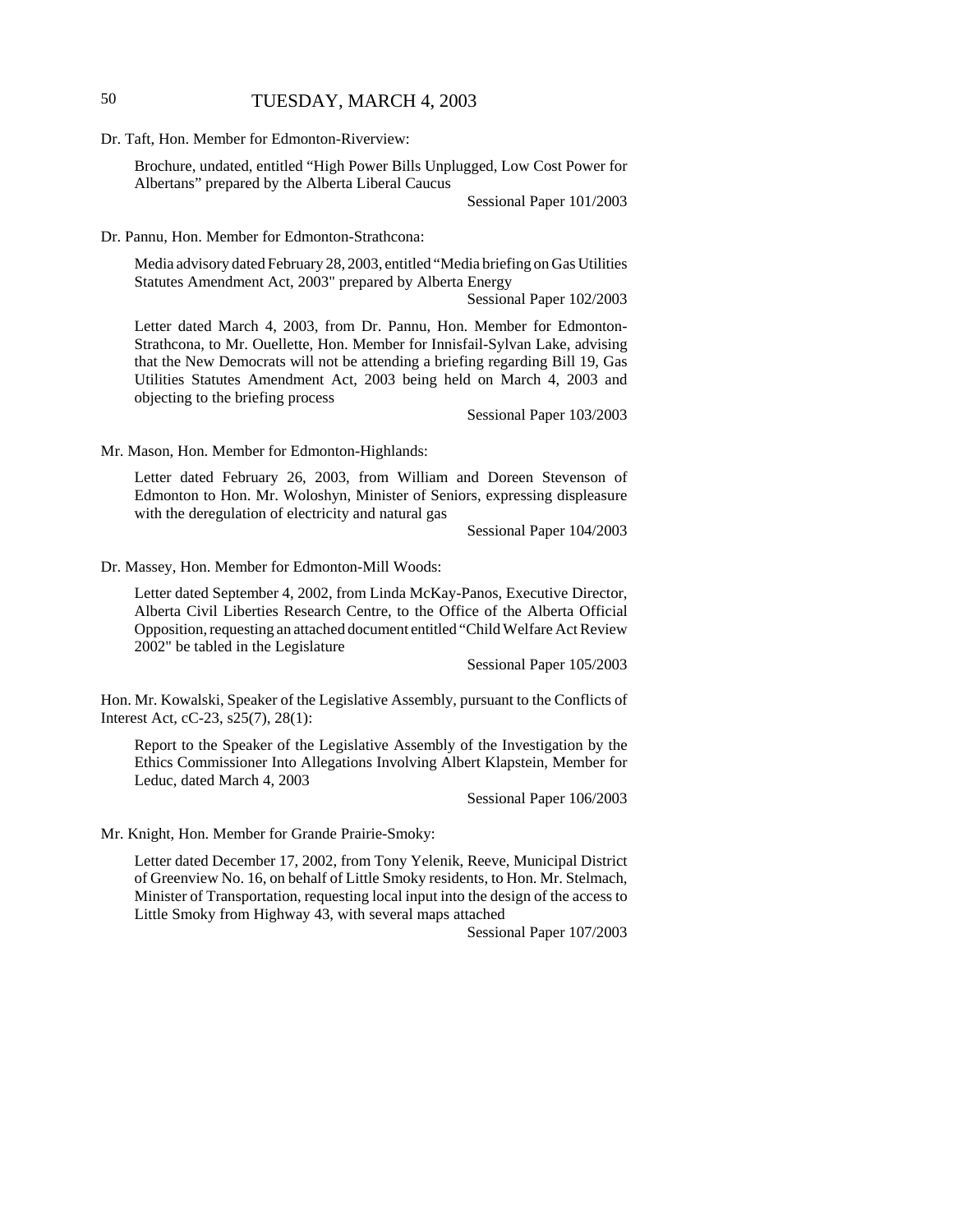### **Point of Privilege**

Dr. Pannu, Hon. Member for Edmonton-Strathcona, raised a purported question of privilege under Standing Order 15 regarding a media only briefing on Bill 19, Gas Utilities Statutes Amendment Act, 2003 held March 3, 2003.

The Speaker also heard from Hon. Mr. Hancock and Mr. Mason.

#### **Speaker's Ruling - Point of Privilege**

The Speaker ruled that Members wishing to provide further information regarding this point of privilege must do so by 10:00 a.m., Wednesday, March 5, 2003, to the Office of the Speaker. He then stated he would rule on this matter the following day.

# **ORDERS OF THE DAY**

### **Government Bills and Orders**

#### **Second Reading**

On the motion that the following Bill be now read a Second time:

Bill 10 Health Information Amendment Act, 2003 — Hon. Mr. Mar

A debate followed.

The question being put, the motion was agreed to. With Hon. Mr. Kowalski in the Chair, the names being called for were taken as follows:

For the motion: 41

| Pham           |
|----------------|
|                |
| Rathgeber      |
| <b>Shariff</b> |
| Snelgrove      |
| Stelmach       |
| <b>Stevens</b> |
| Strang         |
| <b>Tannas</b>  |
| Taylor         |
| VanderBurg     |
| Vandermeer     |
| Yankowsky      |
|                |
|                |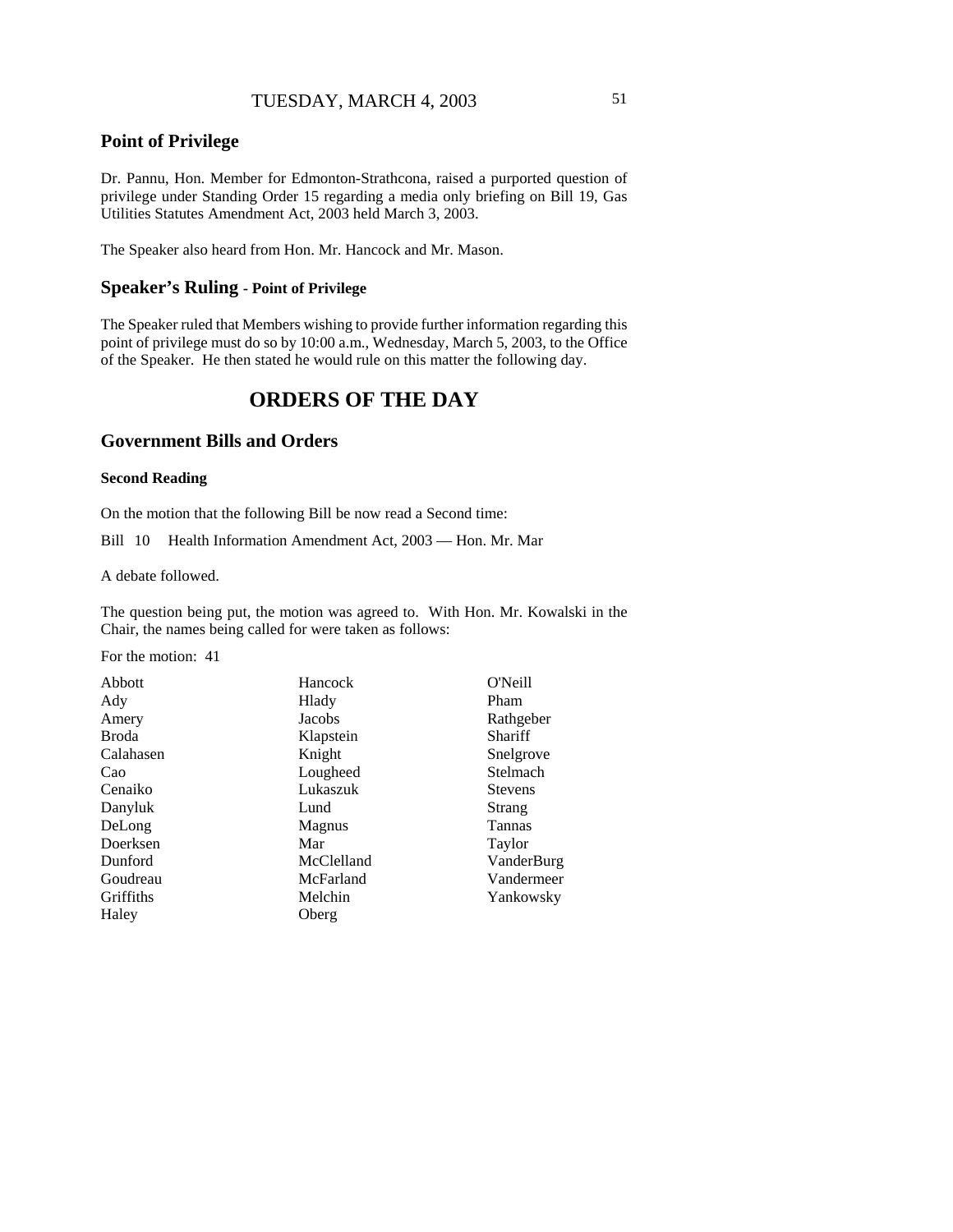Against the motion: 5

| Carlson | Massey | Taft |
|---------|--------|------|
| Mason   | Pannu  |      |

On the motion that the following Bill be now read a Second time:

Bill 14 Securities Amendment Act, 2003 — Mr. Hlady

Mr. Hlady moved adjournment of the debate, which was agreed to.

On the motion that the following Bill be now read a Second time:

Bill 3 Electric Utilities Act — Mr. Knight

A debate followed.

Dr. Pannu, Hon. Member for Edmonton-Strathcona, moved that the motion be amended by deleting all the words after "that" and substituting the following:

Bill 3, Electric Utilities Act, be not now read a Second time because the Legislative Assembly believes that it will cause inefficiency and confusion in the electricity production and delivery system, and increase costs for Alberta consumers.

A debate followed on the amendment.

Debate adjourned on the amendment, Mr. Mason speaking.

The following Bills were read a Second time and referred to Committee of the Whole:

Bill 7 Real Estate Amendment Act, 2003 — Mr. Graydon

Bill 10 Health Information Amendment Act, 2003 — Hon. Mr. Mar

Bill 13 Government Organization Amendment Act, 2003 — Ms DeLong

Bill 15 Forest and Prairie Protection Amendment Act, 2003 — Mr. Strang

### **Adjournment**

Pursuant to Standing Order 4(3), the Assembly adjourned at 5:30 p.m. until 8:00 p.m.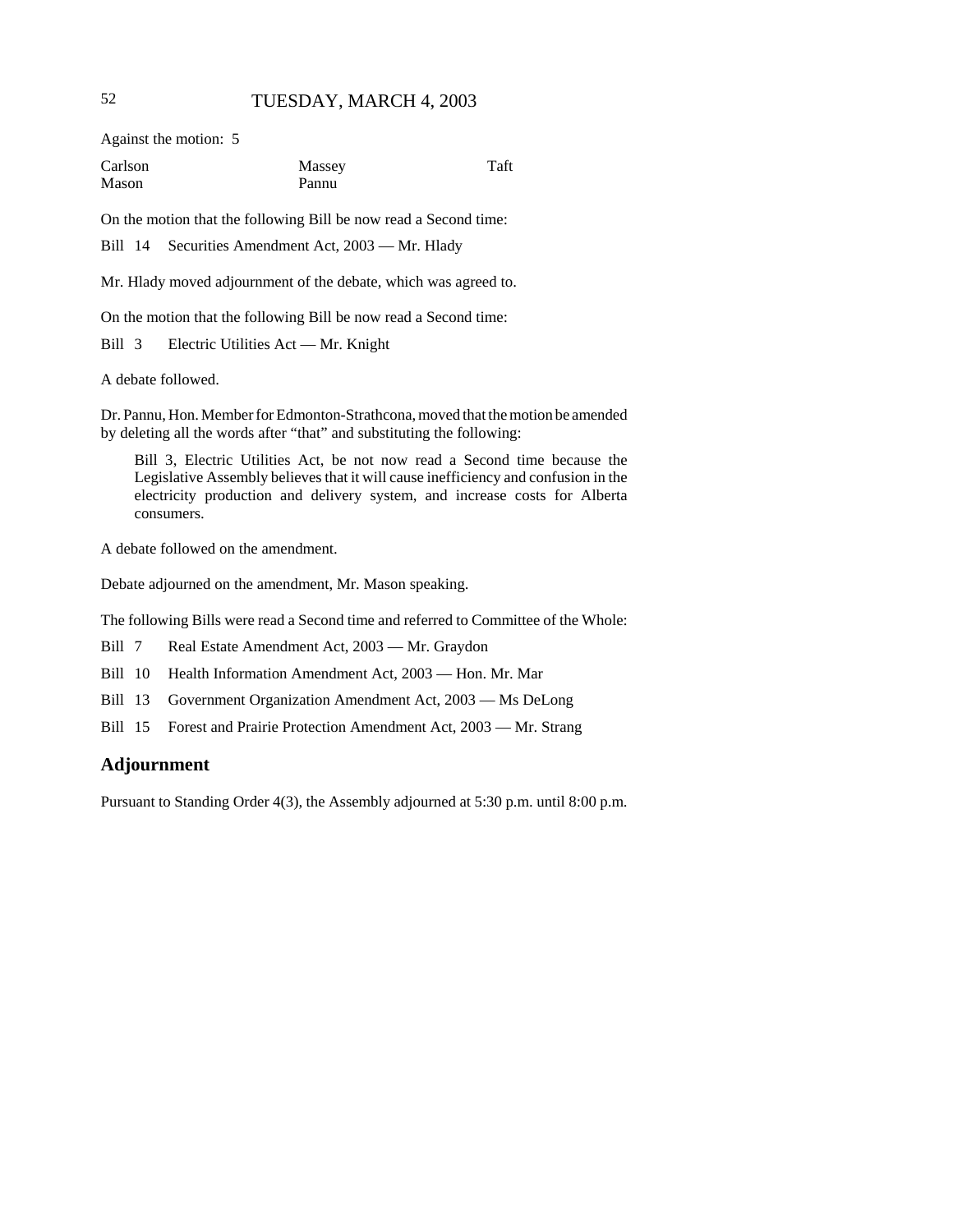### WEDNESDAY, MARCH 5, 2003 53

#### TUESDAY, MARCH 4, 2003 — 8:00 P.M.

### **Government Bills and Orders**

#### **Third Reading**

The following Bills were read a Third time and passed:

- Bill 1 Premier's Council on Alberta's Promise Act— Hon. Mr. Hancock on behalf of Hon. Mr. Klein
- Bill 2 Financial Statutes Amendment Act, 2003 (\$) Hon. Dr. Oberg on behalf of Hon. Mrs. Nelson

#### **Committee of the Whole**

According to Order, the Assembly resolved itself into Committee of the Whole, and the Deputy Speaker left the Chair.

(Assembly in Committee)

And after some time spent therein, the Deputy Speaker resumed the Chair.

The following Bill was reported:

Bill 17 Appropriation (Supplementary Supply) Act, 2003 (\$) — Hon. Mrs. Nelson

### **Adjournment**

On motion by Hon. Mr. Hancock, Government House Leader, the Assembly adjourned at 10:47 p.m. until Wednesday, March 5, 2003, at 1:30 p.m.

### Wednesday, March 5, 2003

The Speaker took the Chair at 1:30 p.m.

#### **Recognitions**

Mr. Lukaszuk, Hon. Member for Edmonton-Castle Downs: University of Alberta Golden Bears on winning a silver medal and Pandas on winning a bronze medal at the 2003 Canadian Interuniversity Sport Volleyball Championships

Mr. Griffiths, Hon. Member for Wainwright: Five recipients of the first annual Queen's Golden Jubilee Citizenship Medal

Mrs. Tarchuk, Hon. Member for Banff-Cochrane: 25th anniversary of Kananaskis **Country**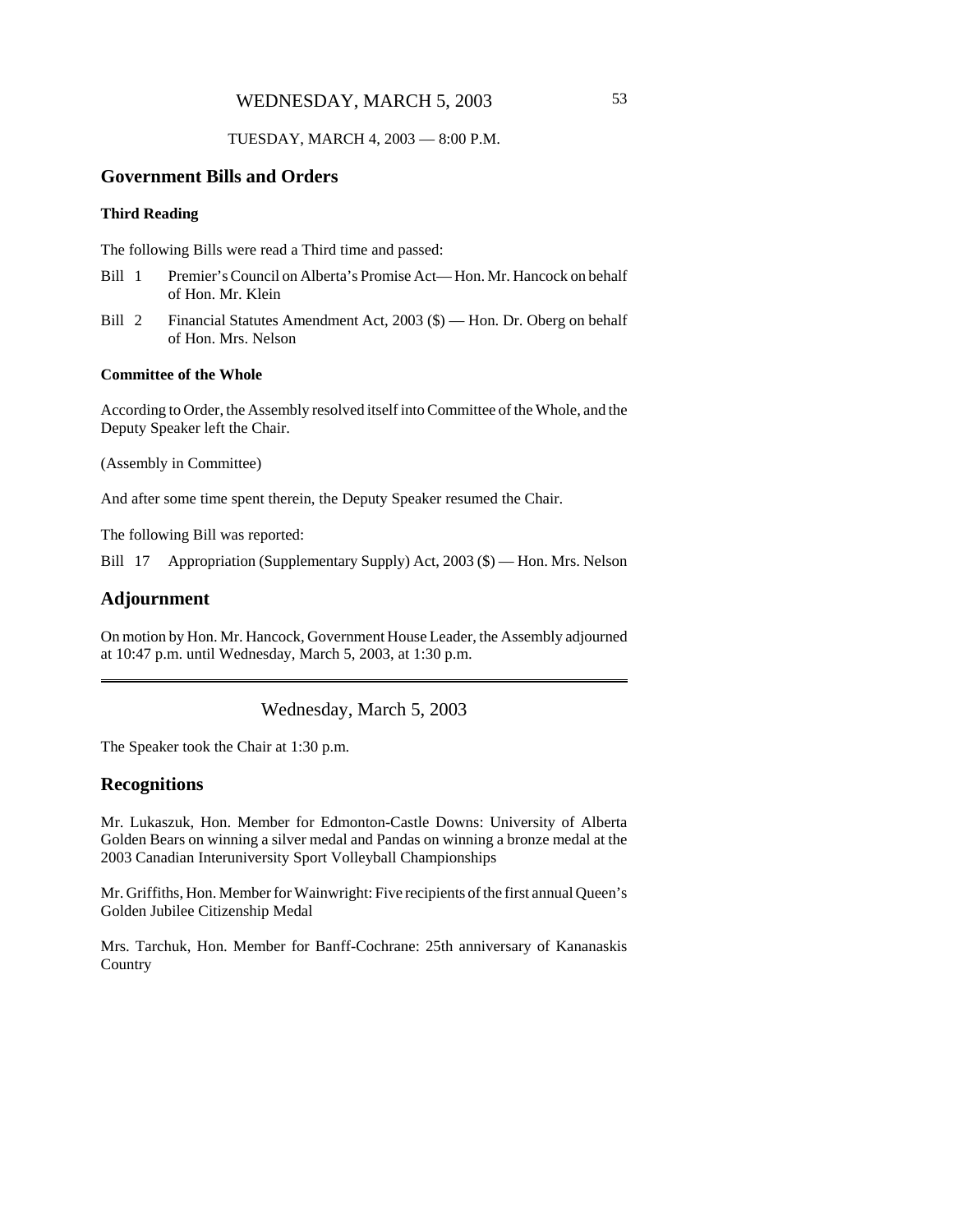### 54 WEDNESDAY, MARCH 5, 2003

Dr. Taft, Hon. Member for Edmonton-Riverview: University of Alberta sports teams as a dominating force in Canadian university sports

Mr. Snelgrove, Hon. Member for Vermilion-Lloydminster: Jean Paré for selling more than 20 million copies of her Company's Coming cookbooks

Mrs. Gordon, Hon. Member for Lacombe-Stettler: Pharmacists Awareness Week, March 3-9, 2003

Dr. Pannu, Hon. Member for Edmonton-Strathcona: Dr. Arthur Mano Bollo-Kamara who passed away on October 27, 2002

#### **Speaker's Statement**

The Speaker made a statement in recognition of the 11th anniversary of the election of Mr. McFarland, Hon. Member for Little Bow, as a Member of the Legislative Assembly on March 5, 1992.

#### **Presenting Petitions**

Mr. Tannas, Hon. Member for Highwood, presented a petition from 40 Highwood residents urging the Government to reinstate natural gas rebates.

Mr. MacDonald, Hon. Member for Edmonton-Gold Bar, presented a petition from 40 Albertans urging the Government to implement the income recommendations of the 2001 MLA Review Committee on Low Income Programs.

#### **Tabling Returns and Reports**

Hon. Dr. Oberg, Minister of Learning:

Letter dated March 5, 2003, from Hon. Dr. Oberg, Minister of Learning, to Dave Caron, Board Chairman, Greater St. Albert Catholic Schools, commenting on a letter sent to parents in the Greater St. Albert Catholic School Division regarding funding shortfalls

Sessional Paper 108/2003

Mr. Tannas, Hon. Member for Highwood:

Petition signed by 507 Nanton residents requesting the Government give priority to enforcing a regulated cost for utilities that would be affordable to all Alberta residents

Sessional Paper 109/2003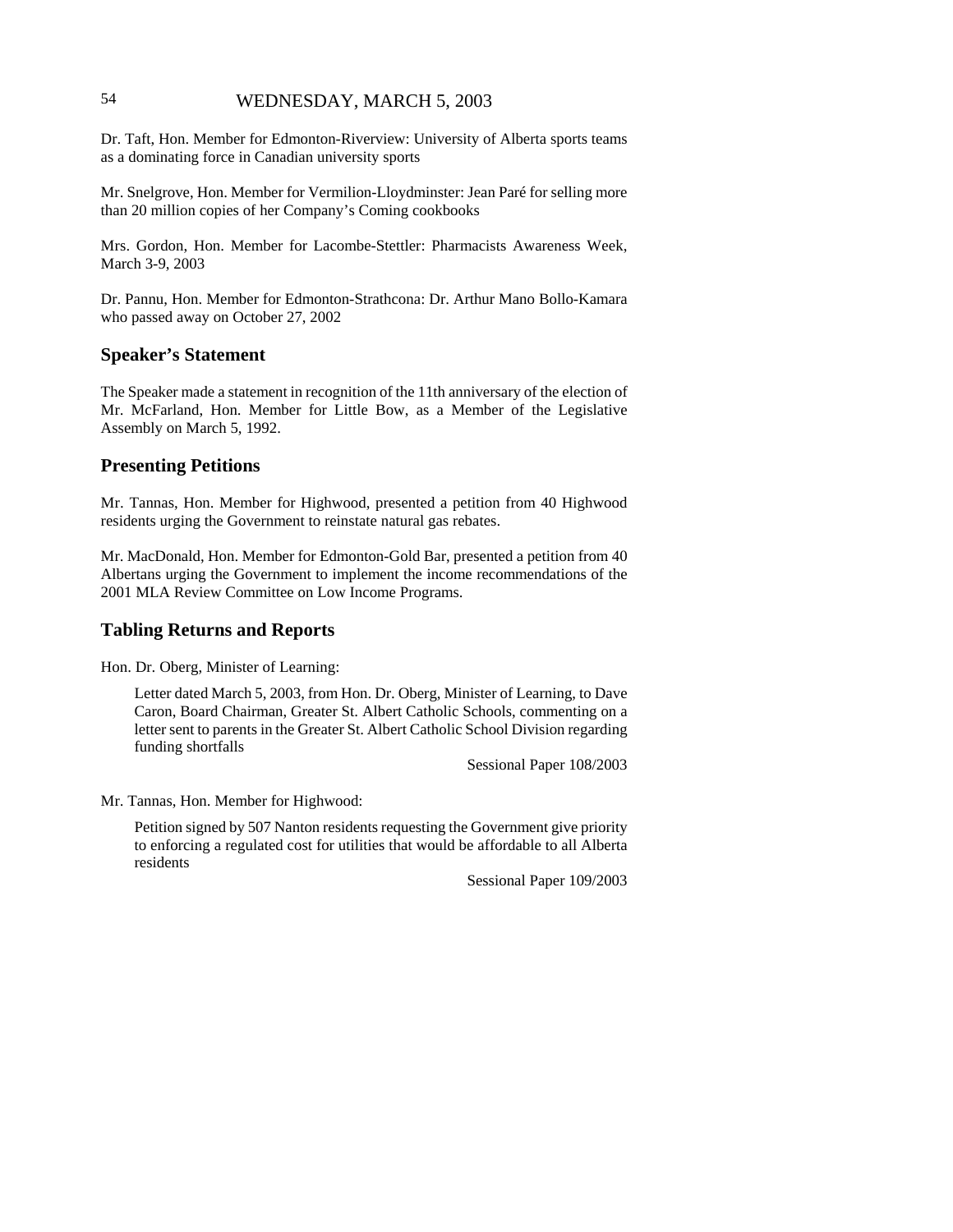Mr. Cenaiko, Hon. Member for Calgary-Buffalo:

504 letters, undated, from North Central Edmonton residents to Mr. Cenaiko, Hon. Member for Calgary-Buffalo, expressing support for Bill 206, Traffic Safety (Seizure of Vehicles in Prostitution Related Offences) Amendment Act, 2003 Sessional Paper 110/2003

Petition signed by 261 Edmonton residents expressing support for Bill 212, Traffic Safety (Seizure of Vehicles in Prostitution Related Offences) Amendment Act, 2002

Sessional Paper 111/2003

Mr. MacDonald, Hon. Member for Edmonton-Gold Bar:

Copy of a petition signed by 605 Albertans urging the Government to reinstate natural gas rebates

Sessional Paper 112/2003

Graph entitled "Deregulation, Unplugged" prepared by the Alberta Liberal Caucus, setting out Alberta actual electricity prices versus prices based on the Liberal Caucus low-cost plan from 2000 to 2003

Sessional Paper 113/2003

Ms Blakeman, Hon. Member for Edmonton-Centre:

Letter, undated, from Sharon Babish of Edmonton to Ms Blakeman, Hon. Member for Edmonton-Centre, expressing concern regarding increased utility, car registration, telephone, and television cable costs

Sessional Paper 114/2003

Mr. Bonner, Hon. Member for Edmonton-Glengarry:

Letter dated November 3, 2001, from Barry Milne of Calgary to Mr. Herard, Hon. Member for Calgary-Egmont, requesting assistance in dealing with an injury claim with the Workers' Compensation Board

Sessional Paper 115/2003

Document, undated, entitled "WCB (Workers' Compensation Board) Benefit Payments Listing, Subject: Milne, Barry/claim #365 2906"

Sessional Paper 116/2003

Fax dated January 2, 2002, from Debbie Shenkarek, Program Analyst, Public Security Division, Department of the Solicitor General, to Wayne Rhyason, Fraud Investigations, Workers' Compensation Board, regarding an alleged Workers' Compensation Board bribe claim made by Barry Milne

Sessional Paper 117/2003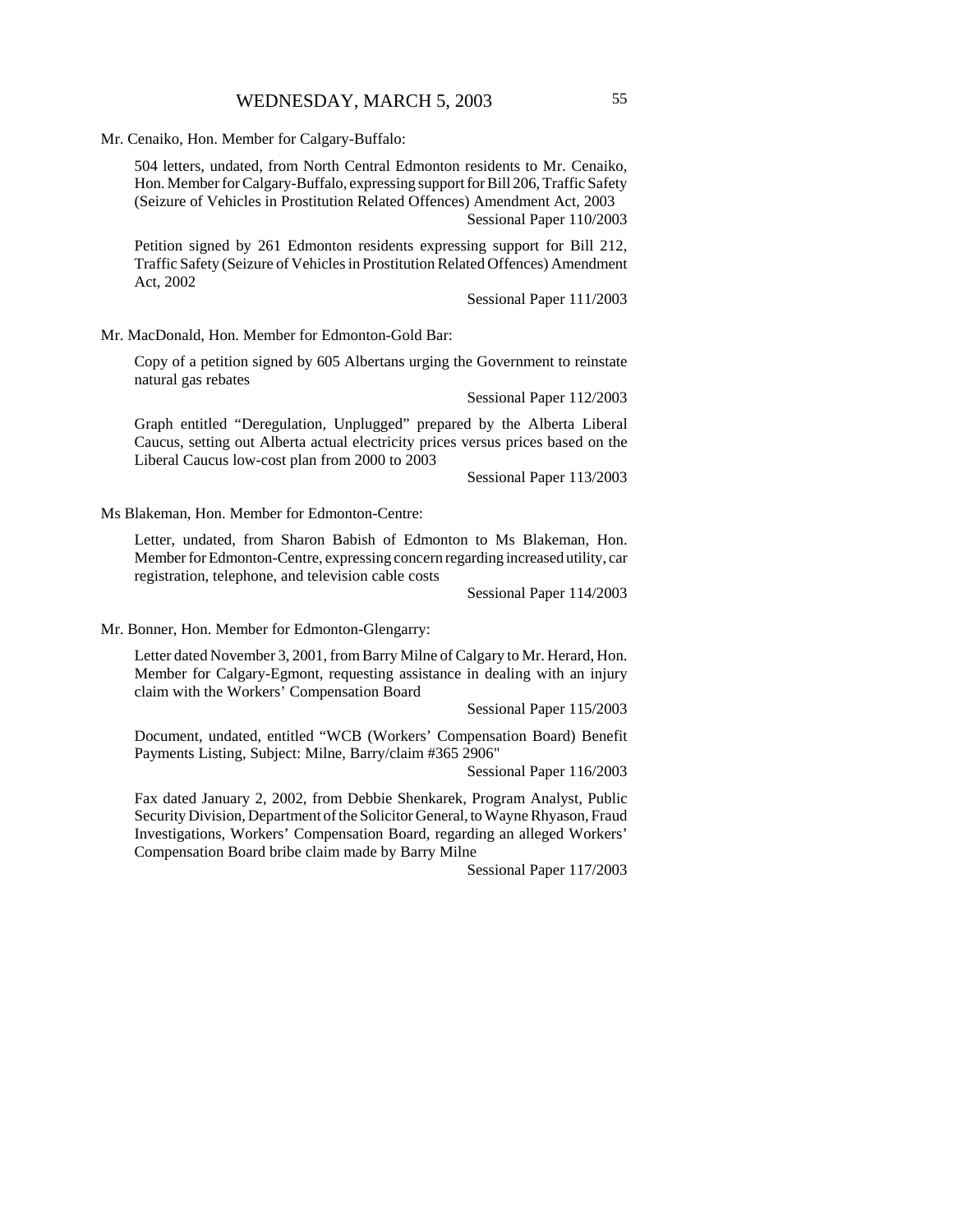### 56 WEDNESDAY, MARCH 5, 2003

Dr. Pannu, Hon. Member for Edmonton-Strathcona:

Report of the Standing Committee on Procedure and House Affairs, House of Commons, regarding a prima facie case of privilege in the House of Commons dated March 19, 2001, concerning a briefing on a Bill prior to its introduction Sessional Paper 118/2003

Letter dated January 21, 2003, from Mark Asbell, Chair, Alberta Labour Relations Board, unaddressed, providing an update on the Labour Relations Board review of standard bargaining units in health care

Sessional Paper 119/2003

Mr. Mason, Hon. Member for Edmonton-Highlands:

Letter, undated, unaddressed, with writer's name struck out, expressing concern regarding increased natural gas and electricity rates

Sessional Paper 120/2003

Mr. Horner, Hon. Member for Spruce Grove-Sturgeon-St. Albert:

Letter dated February 28, 2003, from Dave Caron, Chairman, Board of Trustees, Greater St. Albert Catholic Schools, to parents in the Greater St. Albert Catholic School Division regarding funding shortfalls

Sessional Paper 121/2003

Hon. Mr. Kowalski, Speaker of the Legislative Assembly:

E-mail message dated March 4, 2003, from Jack Janssen, Special Advisor, Department of Justice and Attorney General, to Bev Alenius, Executive Assistant to the Speaker, providing a chronology of events surrounding the March 3, 2003 media briefing on Bill 19, Gas Utilities Statutes Amendment Act, 2003

Sessional Paper 122/2003

Letter dated March 4, 2003, from Dr. Pannu, Hon. Member for Edmonton-Strathcona, to Hon. Mr. Kowalski, Speaker of the Legislative Assembly, regarding the question of privilege raised by Dr. Pannu on March 4, 2003, attaching a copy of the March 19, 2001 privilege ruling of the Speaker of the House of Commons concerning a briefing on a Bill prior to its introduction and the Report of the Standing Committee on Procedure and House Affairs concerning the same matter

Sessional Paper 123/2003

E-mail message dated March 5, 2003, from Charlotte Moran, Executive Assistant, Department of Energy, to Bev Alenius, Executive Assistant to the Speaker, attaching a copy of the overhead presentation used during the March 3, 2003 media briefing on Bill 19, Gas Utilities Statutes Amendment Act, 2003

Sessional Paper 124/2003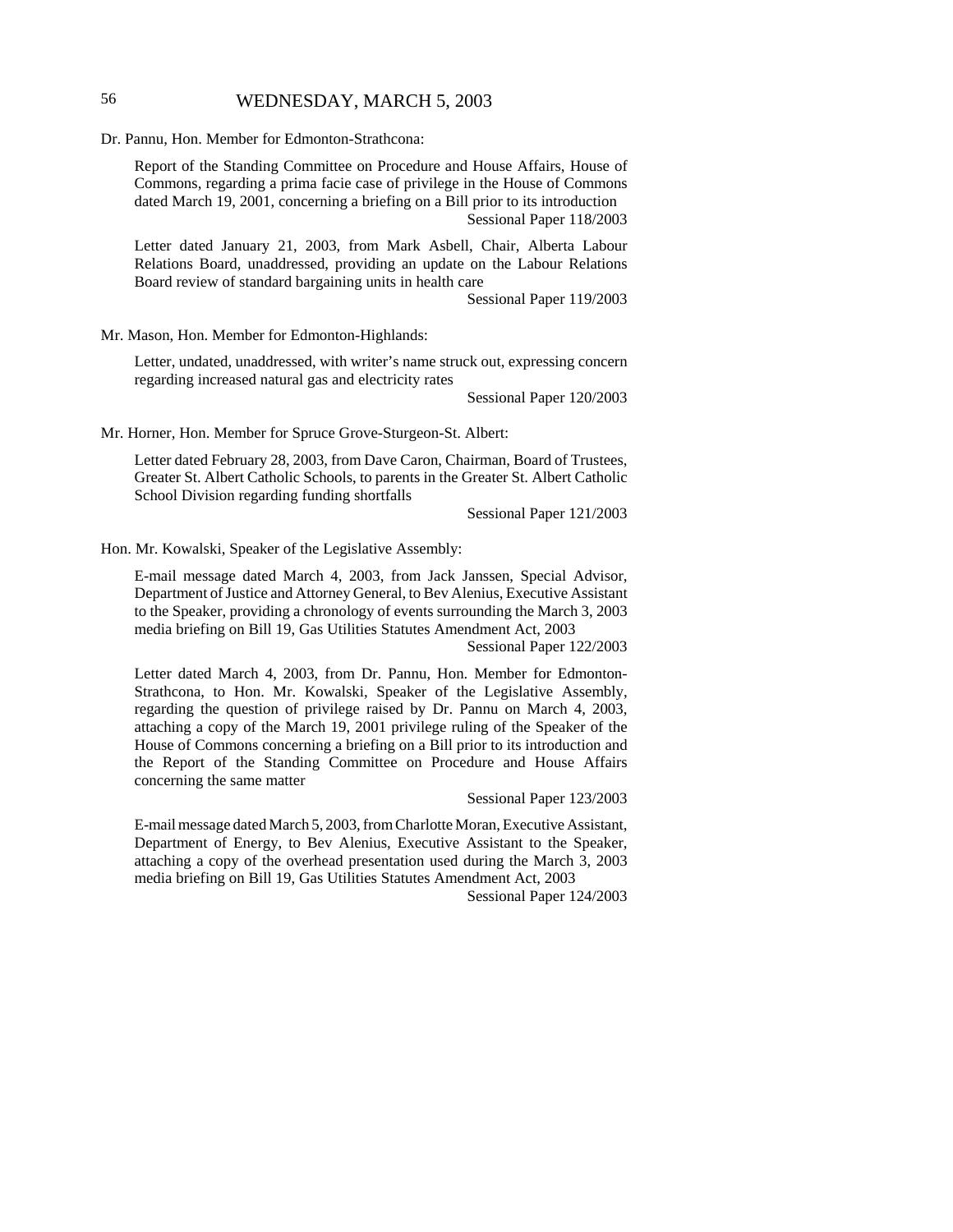### WEDNESDAY, MARCH 5, 2003 57

Letter dated March 5, 2003, from Hon. Mr. Hancock, Government House Leader, to Hon. Mr. Kowalski, Speaker of the Legislative Assembly, providing observations concerning the question of privilege raised on March 4, 2003 by Dr. Pannu, Hon. Member for Edmonton-Strathcona, and attaching a copy of the PowerPoint presentation used during the March 3, 2003 media briefing on Bill 19, Gas Utilities Statutes Amendment Act, 2003

Sessional Paper 125/2003

#### **Speaker's Ruling - Point of Privilege**

The Chair is now prepared to rule on the purported question of privilege that was raised by the Leader of the Third Party yesterday.

The Chair would like to note that in addition to the submissions that were put forward on this matter yesterday in the House, both the Leader of the Third Party and the Government House Leader have taken advantage of my invitation and submitted supplementary material to my office prior to 10 a.m. this morning. In addition, the Department of Energy submitted some information to my office about what transpired at the briefing, all of which I have already tabled for the benefit of Members.

As a preliminary matter, the Chair notes that the Leader of the Third Party provided written notice of his question of privilege to my office yesterday at 10:25 a.m., thereby fulfilling the two hour notice requirement under Standing Order 15(2). There was no dispute by the Government House Leader yesterday about this question being raised at the earliest possible opportunity.

The Leader of the Third Party has submitted that there has been a contempt of this Assembly. The Chair would like to remind Members that breaches of privilege and contempts of the Assembly are treated in the same manner and therefore, the process outlined in Standing Order 15 applies.

The Chair quotes from page 108 of the 22nd edition of Erskine May:

"Generally speaking, any act or omission which obstructs or impedes either House of Parliament in the performance of its functions, or which obstructs or impedes any Member or officer of such House in the discharge of his duty, or which has a tendency, directly or indirectly, to produce such results may be treated as a contempt even though there is no precedent of the offence."

The Chair has carefully reviewed the discussion in yesterday's Hansard and the material provided this morning. The material facts in this matter are as follows: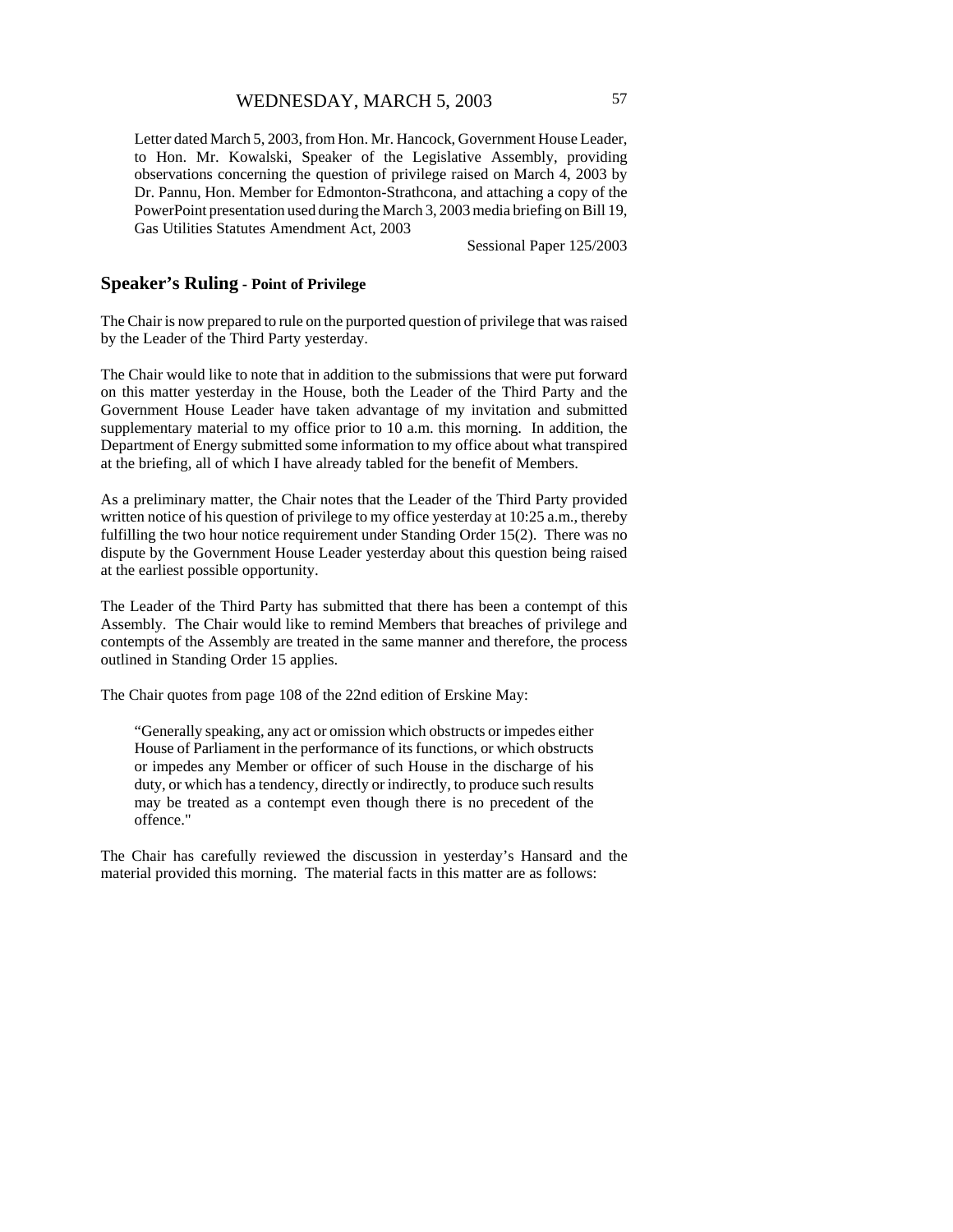### 58 WEDNESDAY, MARCH 5, 2003

There was a media briefing on Bill 19, Gas Utilities Statutes Amendment Act, 2003, that took place in this building on Monday, March 3 at 11 a.m. The media advisory for this briefing confirms that only media were invited and that Department officials were available to provide information and answer questions regarding Bill 19. The material provided to my office this morning from the Government indicates that there were no documents distributed to the media at the briefing but information about the contents of the Bill was provided.

Bill 19 appeared on notice for the first time on the Order Paper for Thursday, February 27. This Bill was introduced and received First Reading yesterday, March 4.

The Chair notes that the sponsor of this Bill is the Member from Innisfail-Sylvan Lake. However, this Bill is clearly a Government Bill and was moved to Government Bills and Orders on the Order Paper by resolution of this Assembly yesterday during the routine. Moreover, the February 26 direction to the Clerk's Office to place this Bill on notice in the Order Paper came from an official at Executive Council, not a Private Member.

The Leader of the Third Party advised this House yesterday that on Monday at noon, the media questioned him on information relating to Bill 19. To summarize his argument, the Leader of the Third Party asserts that his rights as a Member of this Assembly were interfered with in a serious way as he was not privy to the same information as the members of the media who had attended the briefing.

Honourable Members, it is the Speaker's role to find whether a case brought by a Member constitutes a prima facie question of privilege. This is a threshold role. The Speaker does not determine whether there is actually a breach of privilege or contempt as that is up to the Assembly. As Joseph Maingot states at page 221 in his work Parliamentary Privilege in Canada (2nd edition):

"While the Speaker may find that a prima facie case of privilege exists and give the matter precedence in debate, it is the House alone that decides whether a breach of privilege or a contempt has occurred, for only the House has the power to commit or punish for contempt."

In his presentation yesterday, the Leader of the Third Party referred extensively to the March 19, 2001 ruling by Speaker Milliken of the Canadian House of Commons at pages 1840-1 of Commons Debates for that day, that there had been a prima facie contempt of the House when the Federal Minister of Justice provided a technical briefing to the media about a Bill that was on notice and introduced following the briefing. That case is very, very similar to the case presented by the Honourable Third Party Leader yesterday. The only differences seem to be that in the House of Commons case, the briefing was the same day as the Bill was introduced and in the Bill 19 situation, the briefing was the day before introduction, and that the Bill here was introduced by a Private Member rather than a Minister.

In essence, Speaker Milliken found that once a Bill is on notice, media briefings are not allowed. To quote briefly from his ruling: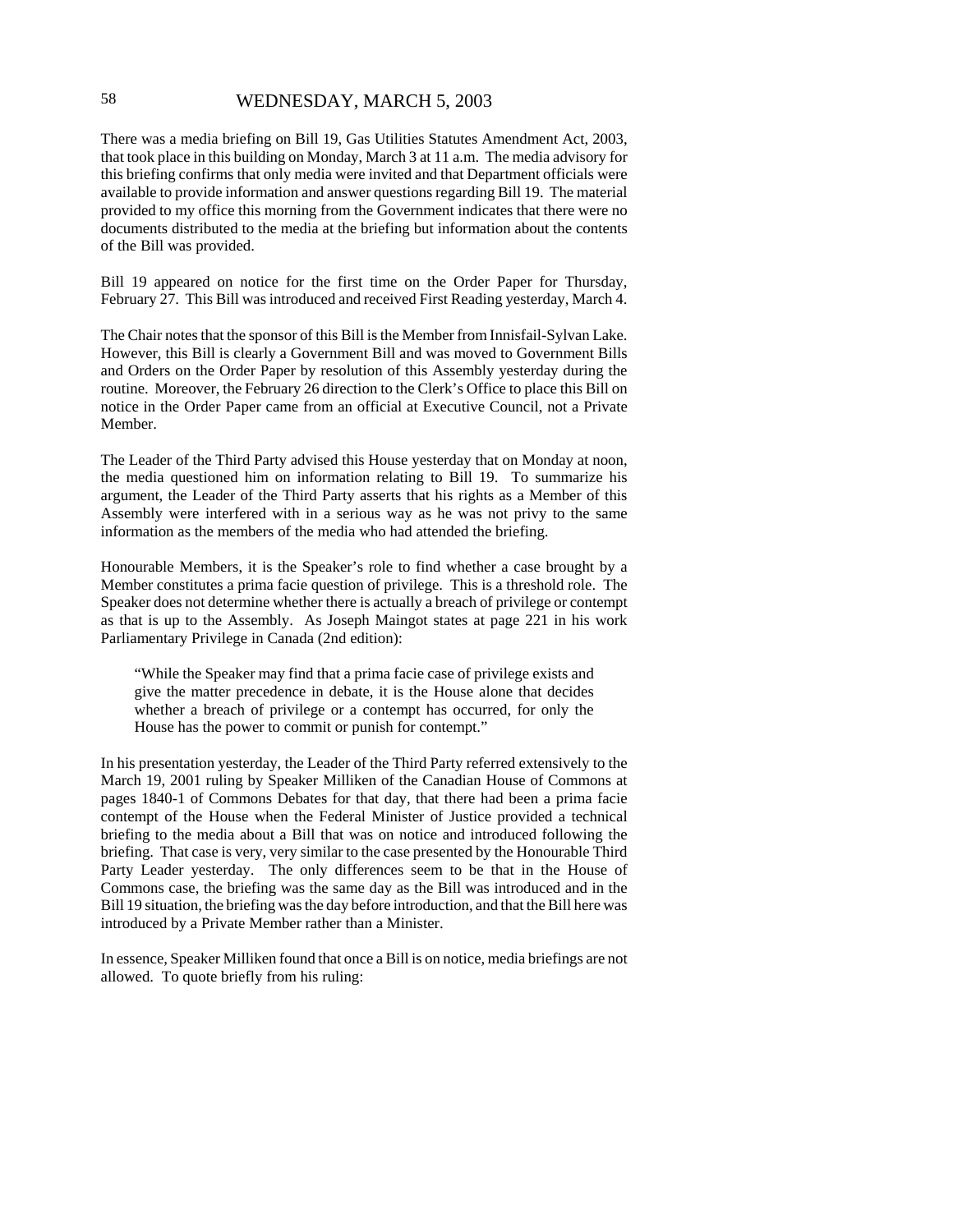"The convention of the confidentiality of Bills on notice is necessary, not only so that Members themselves may be well informed, but also because of the pre-eminent role which the House plays and must play in the legislative affairs of the nation."

Following his ruling, a motion was passed referring the matter to the House Standing Committee on Procedure and House Affairs which found that there had been a contempt of the House. The matter was effectively resolved in the Committee when the Minister apologized and indicated that she had instructed the Department not to provide advance copies of Bills, other materials or technical briefings until after a Bill was introduced.

As the Chair indicated yesterday, and as the Government House Leader pointed out in his written submission this morning, there is a March 7, 2000 ruling by this Speaker where a similar issue was raised about a media briefing on what then was Bill 11, prior to the introduction of the Bill. Based on the precedents that existed at that time, the Chair found that there was not a prima facie question of privilege.

Of course, since that time, there is the ruling by Speaker Milliken of the Canadian House of Commons. The Chair wants to make it very, very clear that the Legislative Assembly of the Province of Alberta is not bound by decisions from the Canadian House of Commons or any other Assembly in Canada. This would be contrary to the nature of Canada's federal system. However, how could this Chair hold that the Canadian House of Commons and its Members are to be accorded greater respect and dignity than the Members of this Assembly? The role of the Chair cannot be to lessen the dignity and respect of this Assembly or its Members. This Chair agrees entirely with Speaker Milliken when he states:

"To deny to Members information concerning business that is about to come before the House, while at the same time providing such information to media that will likely be questioning Members about that business, is a situation that the Chair cannot condone."

The Chair would also like to cite from the final paragraph of the House of Commons' Standing Committee Report where it states, and I quote:

"The rights of the House and its Members in this role are central to our constitutional and democratic government. This case should serve as a warning that our House will insist on the full recognition of its constitutional function and historic privileges across the full spectrum of government."

Accordingly, the departmental briefing provided to the media concerning Bill 19 when the Bill was on notice but before it was introduced constitutes a prima facie question of privilege as it offends the dignity and authority of the Assembly. As the Chair has noted on many previous occasions, the principle of ministerial responsibility holds that Ministers are responsible for the actions of their officials and in turn are responsible to the Assembly for those acts. Strictly speaking, this constitutes a prima facie contempt of the Assembly, although it is treated in the same way as a breach of privilege.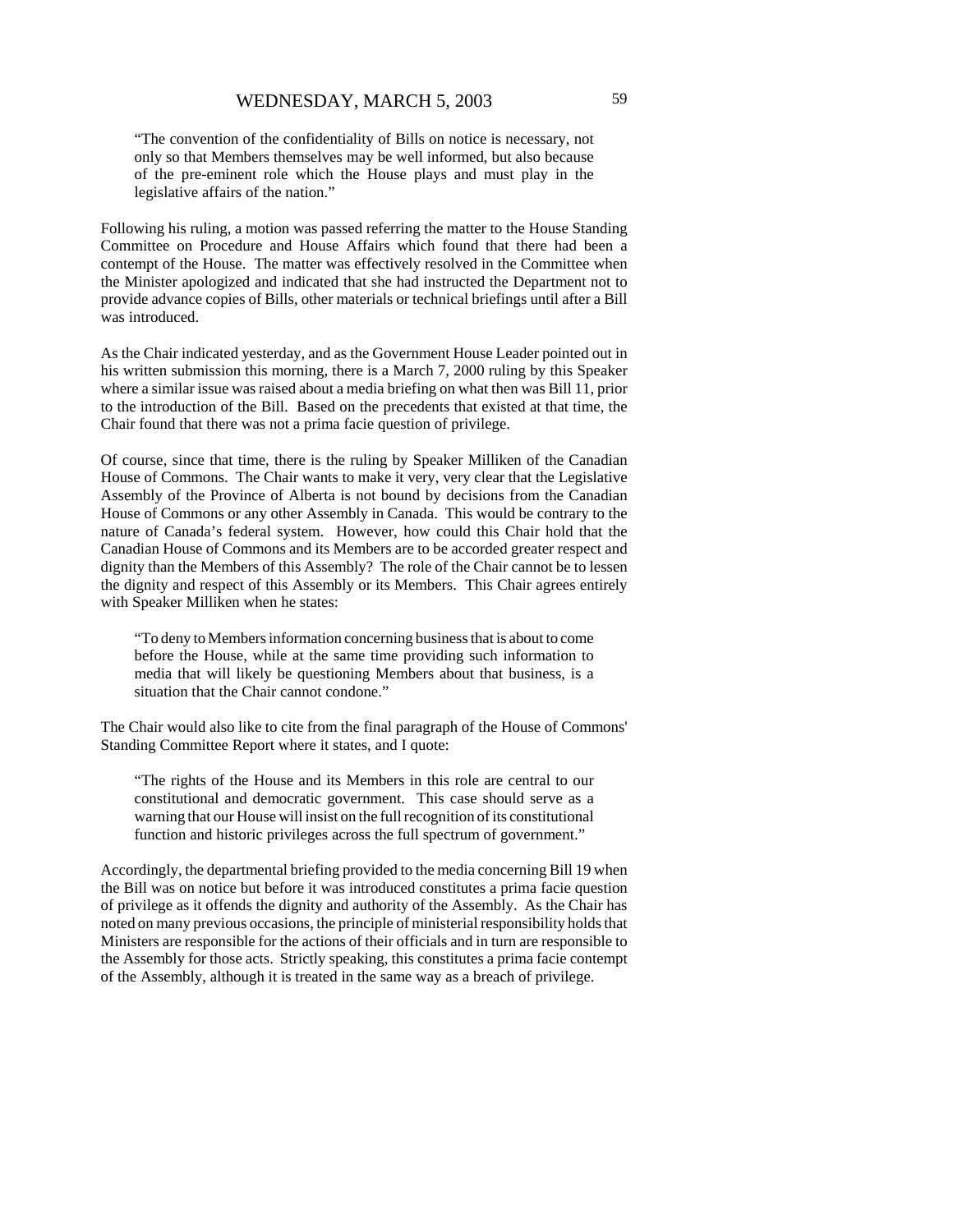### 60 WEDNESDAY, MARCH 5, 2003

The Chair would like to also briefly comment on the next steps in this process and make some comments about what this ruling does not say.

First, the Chair is not ruling that consultations on proposed legislation are out of order. This is not in any way the intention of the Chair's ruling nor the House of Commons' ruling nor the Committee that reported to the House of Commons. The Standing Committee on Procedure and House Affairs stated at page 4 of its report that there are often extensive consultations at the policy development and legislative drafting stages of Bills which are exclusively within the purview of the Government. The Committee found that the House's interest arises when the notice of intention to introduce the Bill is given to the appropriate House officer.

Furthermore, the Committee found that the conventions concerning lock-ups for the Budget or the Auditor General's report were not affected.

Yesterday, the Government House Leader referred to a practice of the sharing of Bills with Opposition Members before introduction. The Committee addressed that issue too by saying that the adoption of a policy on briefings should not prevent the provision of courtesy copies of Government Bills on a confidential basis to Opposition critics shortly before their introduction.

Of course, these are matters that can be considered by a Committee of the Legislative Assembly of Alberta if the appropriate motion is moved and passed by the Assembly.

I would expect that the Leader of the Third Party would put on notice a motion to refer this matter to the Standing Committee on Privileges and Elections, Standing Orders and Printing.

Regardless of the disposition of that motion, the Chair wants to strongly encourage Members to find a mechanism to address the broader issue of how inclusion in this technological age can be accomplished without violating the ancient privileges and rights of the Assembly. Honourable Members should be aware that as parliamentarians we have a duty to keep our practices and procedures in step with the developments in society. Committee consideration would provide Members with an opportunity to consider these issues. Some years ago, there was a Special Select Committee on Parliamentary Reform to consider certain issues of procedure such as the sub judice rule. Perhaps that Committee could be reconstituted or the matter referred to the Standing Committee on Privileges and Elections, Standing Orders and Printing. The Chair wishes to stress that this is a matter of concern to all Members not just one caucus.

I would now refer the Leader of the Third Party to Standing Order 15(6) which provides for the next step in this process, namely, that a Member may give notice, not later than the conclusion of tomorrow's sitting, of a motion to deal with the matter further.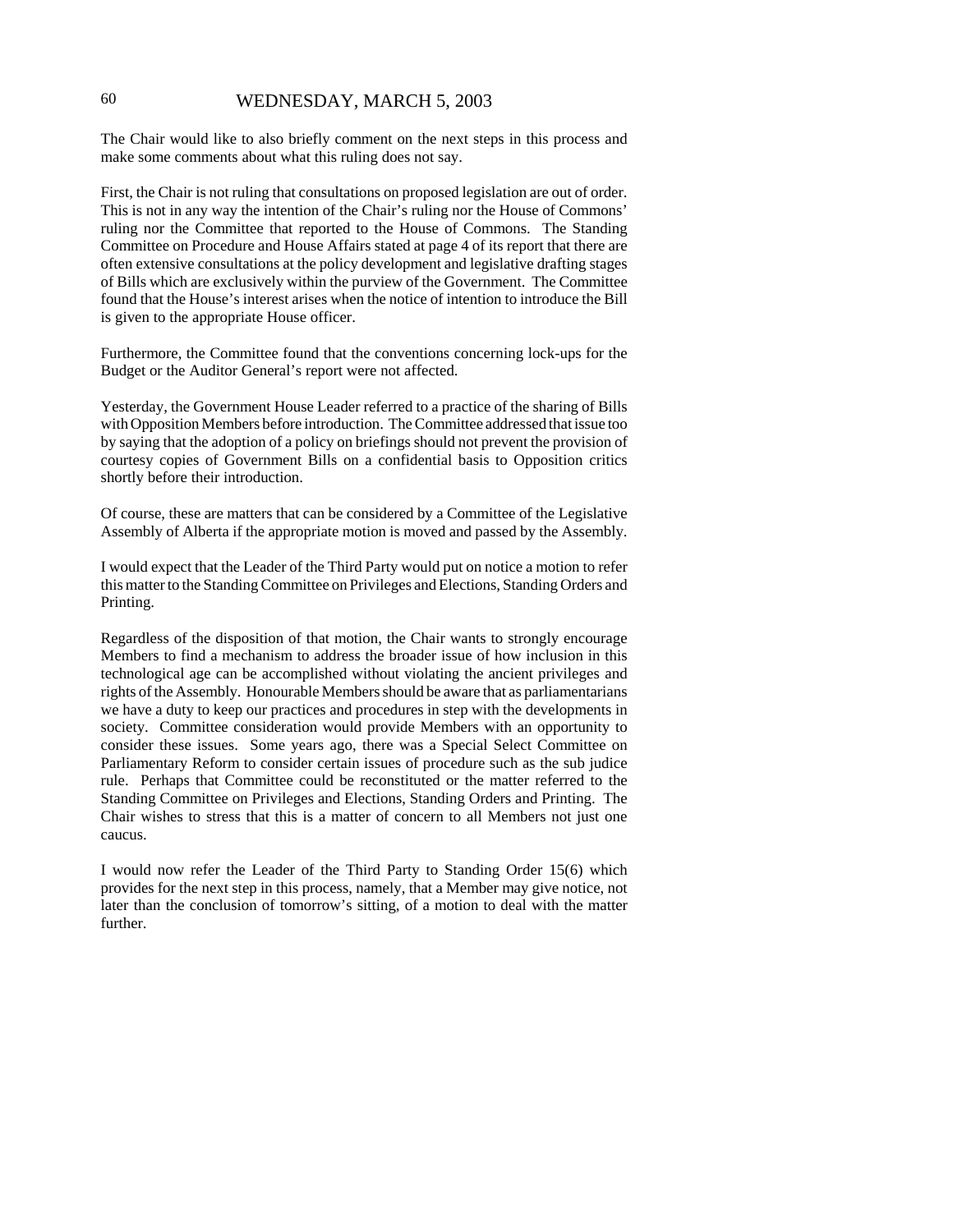### **Notice of Motion Under Standing Order 15(6)**

Mr. Mason, Hon. Member for Edmonton-Highlands, on behalf of Dr. Pannu, Hon. Member for Edmonton-Strathcona, gave oral notice of his intention to move that the matter of the question of privilege raised on March 4, 2003 by the Member for Edmonton-Strathcona regarding the Energy Ministry media briefing on Bill 19, Gas Utilities Statutes Amendment Act, 2003, prior to it being introduced in the Legislature, be referred to the Standing Committee on Privileges and Elections, Standing Orders and Printing to review the procedure to be followed in such cases, in light of the Speaker's ruling of March 7, 2000, and the ruling of Speaker Milliken of the House of Commons of March 19, 2001, and the subsequent report of the House of Commons Standing Committee on Procedure and House Affairs.

Mr. Mason indicated he was prepared to deal with the motion either today or the following day. At Mr. Speaker's request, Hon. Mr. Hancock indicated he would prefer to deal with the issue the following day.

The Speaker recognized Hon. Mr. Smith who apologized to Dr. Pannu indicating he absolutely had not intended to obstruct or impede the work of the Assembly or that of the Member.

The Speaker recognized Dr. Pannu who agreed to deal with the motion the following day.

# **ORDERS OF THE DAY**

### **Government Bills and Orders**

#### **Third Reading**

The following Bill was read a Third time and passed:

Bill 17 Appropriation (Supplementary Supply) Act, 2003 (\$) — Hon. Mrs. Nelson

#### **Second Reading**

On the motion that the following Bill be now read a Second time:

Bill 3 Electric Utilities Act — Mr. Knight

Debate continued on the amendment introduced by Dr. Pannu, Hon. Member for Edmonton-Strathcona, on March 4, 2003, that the motion be amended by deleting all the words after "that" and substituting the following:

Bill 3, Electric Utilities Act, be not now read a Second time because the Legislative Assembly believes that it will cause inefficiency and confusion in the electricity production and delivery system and increase costs for Alberta consumers.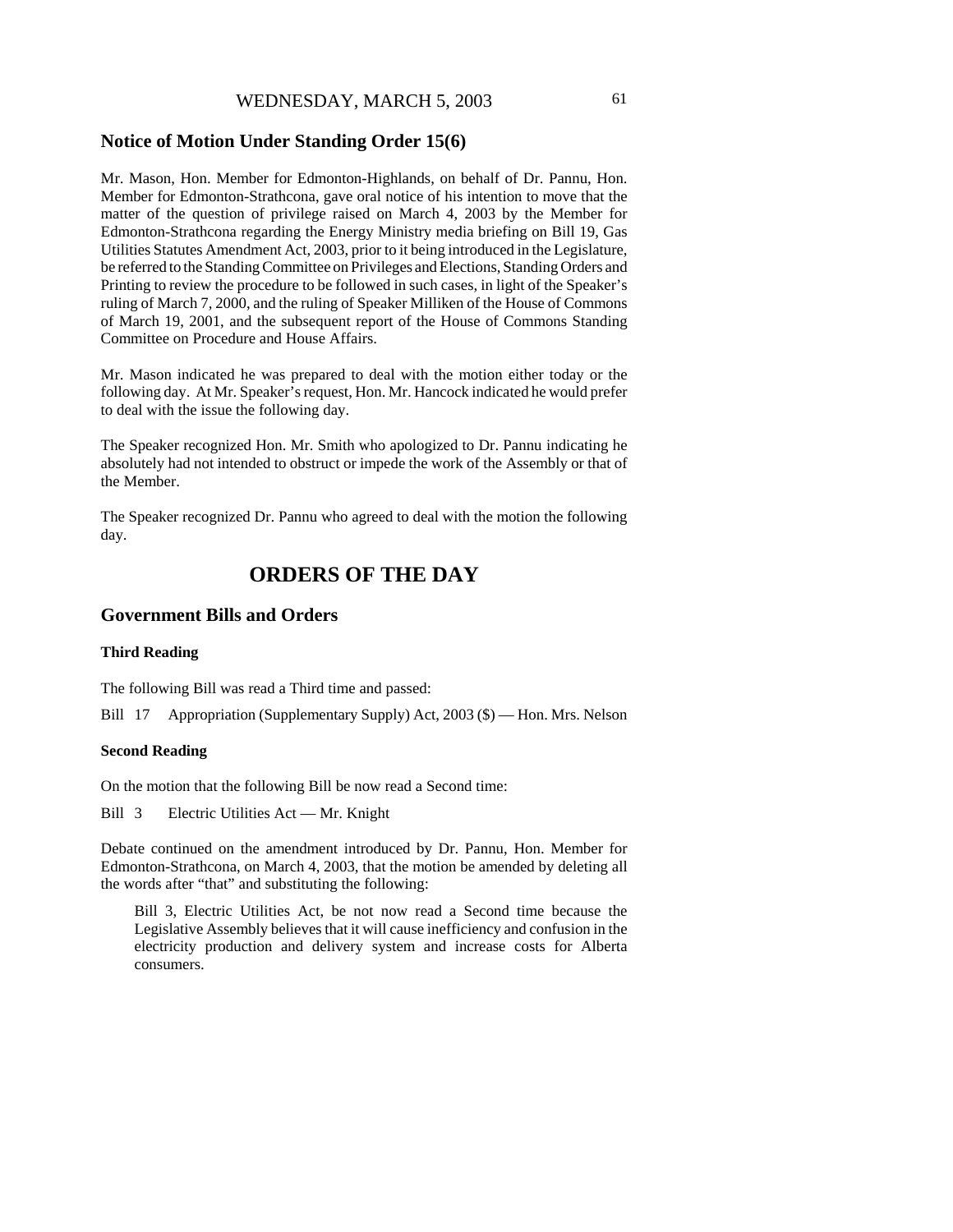### 62 WEDNESDAY, MARCH 5, 2003

The question being put, the amendment was defeated. With Hon. Mr. Kowalski in the Chair, the names being called for were taken as follows:

For the amendment: 5

| Blakeman                  | Mason          | Pannu         |  |
|---------------------------|----------------|---------------|--|
| Bonner                    | Massey         |               |  |
| Against the amendment: 46 |                |               |  |
| Abbott                    | Haley          | <b>Nelson</b> |  |
| Amery                     | Hancock        | Oberg         |  |
| Calahasen                 | Hlady          | Pham          |  |
| Cao                       | Hutton         | Rathgeber     |  |
| Cardinal                  | Jablonski      | Renner        |  |
| Coutts                    | Jacobs         | Shariff       |  |
| Danyluk                   | Klapstein      | Smith         |  |
| DeLong                    | Knight         | Stelmach      |  |
| Doerksen                  | Kryczka        | Strang        |  |
| Ducharme                  | Magnus         | Tannas        |  |
| Dunford                   | Mar            | Taylor        |  |
| Gordon                    | Marz           | VanderBurg    |  |
| Goudreau                  | <b>Maskell</b> | Vandermeer    |  |
| Graham                    | McClellan      | Woloshyn      |  |
| Graydon                   | McFarland      | Yankowsky     |  |
| Griffiths                 |                |               |  |

The following Bill was read a Second time and referred to Committee of the Whole:

Bill 3 Electric Utilities Act — Mr. Knight

#### **Committee of the Whole**

According to Order, the Assembly resolved itself into Committee of the Whole, and the Speaker left the Chair.

(Assembly in Committee)

And after some time spent therein, the Acting Speaker assumed the Chair.

The following Bills were reported:

- Bill 4 Alberta Personal Income Tax Amendment Act, 2003 Mr. Renner
- Bill 5 Line Fence Amendment Act, 2003 Mr. Goudreau
- Bill 7 Real Estate Amendment Act, 2003 Mr. Graydon
- Bill 8 Health Foundations Act Repeal Act Hon. Mr. Mar
- Bill 9 Mines and Minerals Amendment Act, 2003 Hon. Mr. Cardinal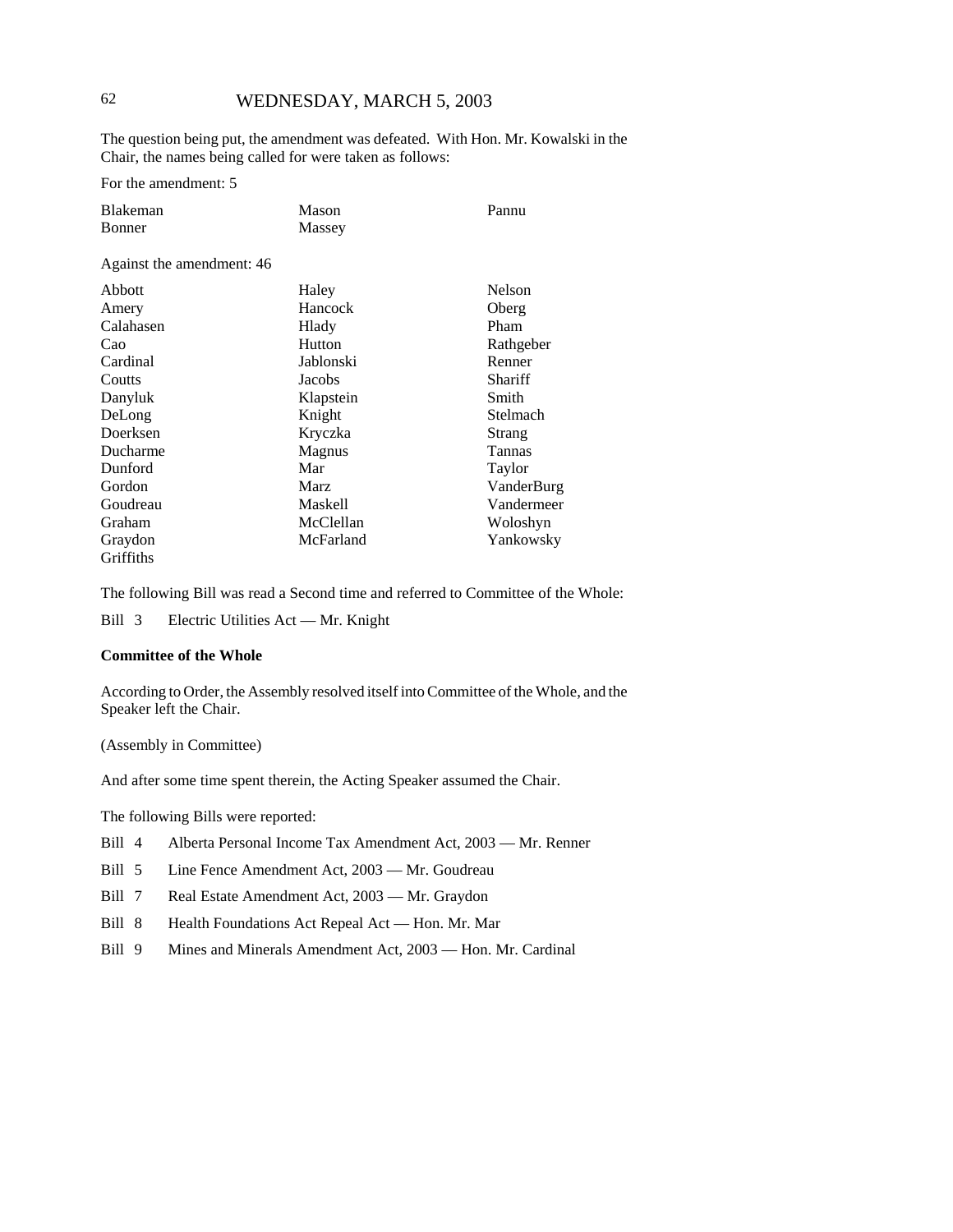### **Adjournment**

On motion by Hon. Mr. Hancock, Government House Leader, the Assembly adjourned at 5:15 p.m. until 8:00 p.m.

WEDNESDAY, MARCH 5, 2003 — 8:00 P.M.

### **Government Bills and Orders**

#### **Committee of the Whole**

According to Order, the Assembly resolved itself into Committee of the Whole, and the Deputy Speaker left the Chair.

(Assembly in Committee)

And after some time spent therein, the Deputy Speaker resumed the Chair.

The following Bills were reported:

Bill 11 Auditor General Amendment Act, 2003 — Mr. Yankowsky

Bill 13 Government Organization Amendment Act, 2003 — Ms DeLong

Progress was reported on the following Bill:

Bill 3 Electric Utilities Act — Mr. Knight

#### **Adjournment**

On motion by Hon. Mr. Hancock, Government House Leader, the Assembly adjourned at 9:39 p.m. until Thursday, March 6, 2003, at 1:30 p.m.

Thursday, March 6, 2003

The Speaker took the Chair at 1:30 p.m.

### **Members' Statements**

Mrs. O'Neill, Hon. Member for St. Albert, made a statement regarding the Lois Hole Library Legacy Program.

Ms Blakeman, Hon. Member for Edmonton-Centre, made a statement regarding issues faced by women and International Women's Day, March 8, 2003.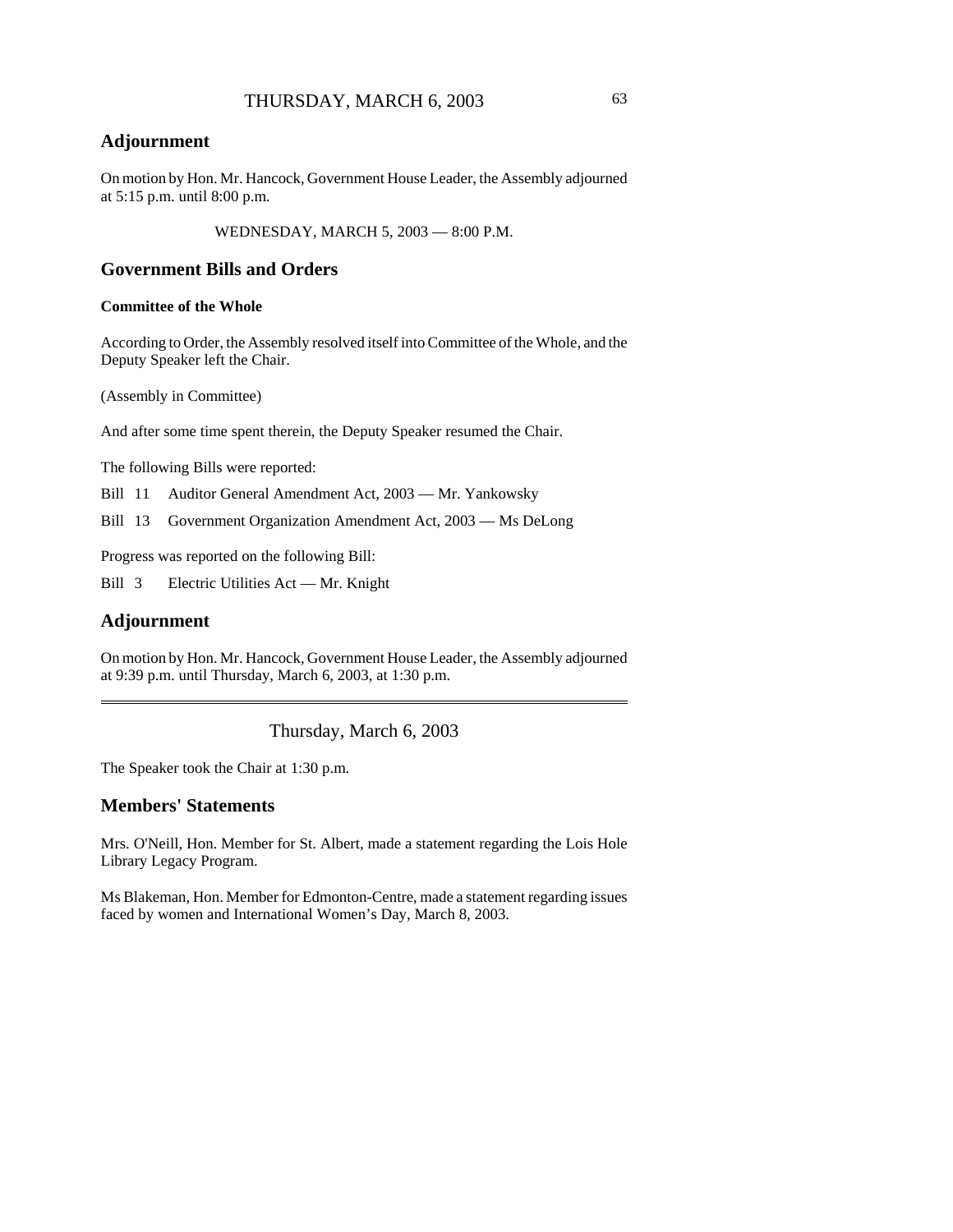### 64 THURSDAY, MARCH 6, 2003

Ms Fritz, Hon. Member for Calgary-Cross, made a statement regarding International Women's Day, March 8, 2003.

Dr. Taft, Hon. Member for Edmonton-Riverview, made a statement regarding electronic health information records.

### **Presenting Petitions**

Mrs. Tarchuk, Hon. Member for Banff-Cochrane, presented a petition from 53 Albertans requesting the Government revise the Public Health Act food establishment permit regulation in relation to bed-and-breakfast operations.

### **Notices of Motions**

Pursuant to Standing Order 34(2)(a), Hon. Mr. Zwozdesky, Deputy Government House Leader, gave oral notice of the following Written Questions and Motions for Returns to be dealt with Monday, March 10, 2003:

Written Questions: WQ1, WQ2, WQ4, WQ7. Motions for Returns: MR1, MR4, MR5, MR9, MR11.

#### **Introduction of Bills (First Reading)**

Notice having been given:

Bill 12 Financial Sector Statutes Amendment Act, 2003 — Mr. Magnus

Bill 25 Class Proceedings Act — Mr. Rathgeber

On motion by Hon. Mr. Hancock, Government House Leader, the following Bills were placed on the Order Paper under Government Bills and Orders:

Bill 12 Financial Sector Statutes Amendment Act, 2003 — Mr. Magnus

Bill 25 Class Proceedings Act — Mr. Rathgeber

#### **Tabling Returns and Reports**

Mrs. O'Neill, Hon. Member for St. Albert:

E-mail message dated March 5, 2003, from Karen Ferrari of Edmonton to Mrs. O'Neill, Hon. Member for St. Albert, expressing concern regarding education funding issues

Sessional Paper 126/2003

Dr. Taft, Hon. Member for Edmonton-Riverview:

Chart dated January 2003, listing price comparisons on learning resource material purchased from the Department of Learning Resource Centre, National Book Service, and a private wholesaler

Sessional Paper 127/2003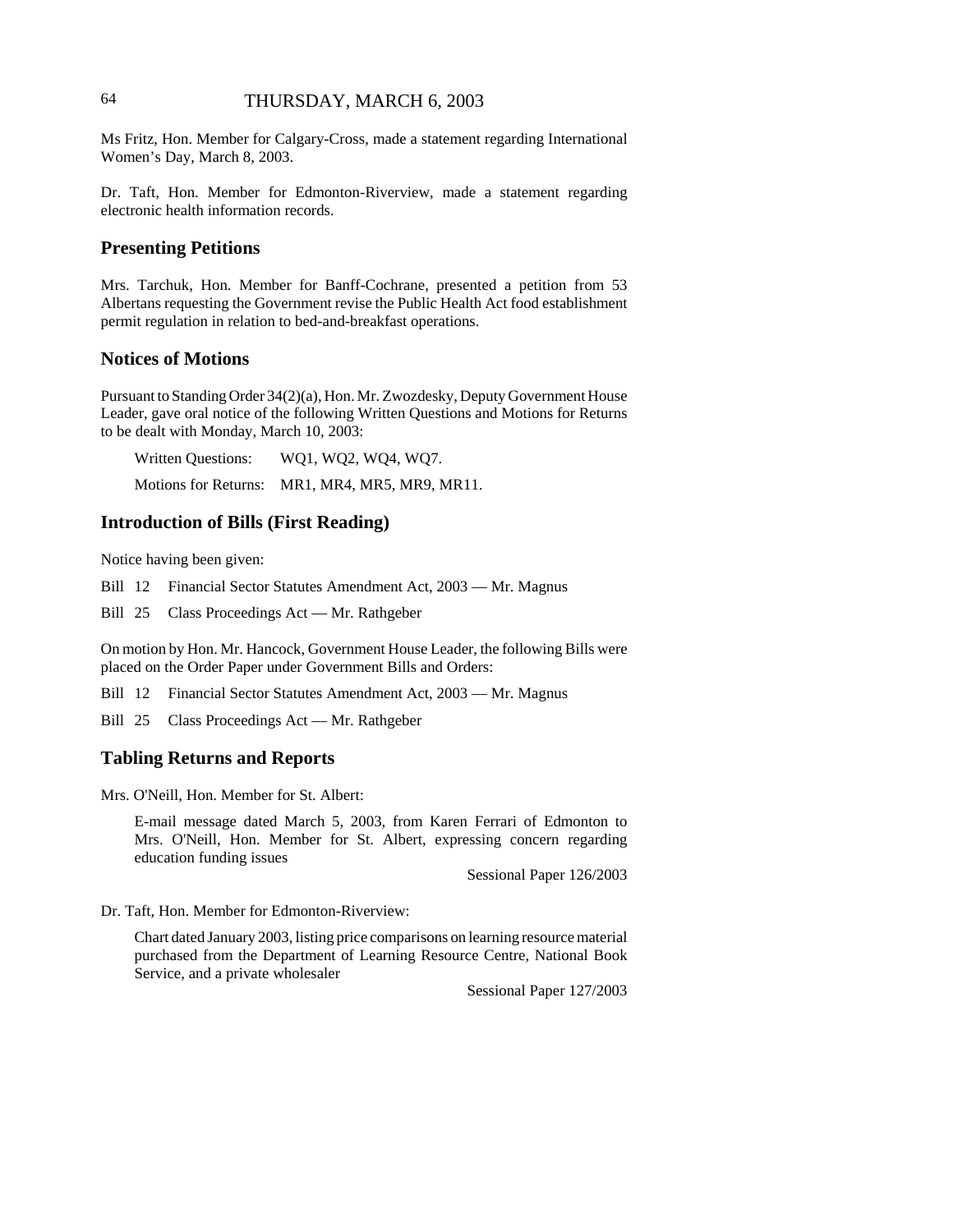Ms Carlson, Hon. Member for Edmonton-Ellerslie, on behalf of Dr. Nicol, Hon. Leader of the Official Opposition:

E-mail message dated February 26, 2003, from David MacBain of Calgary to Dr. Nicol, Hon. Leader of the Official Opposition, expressing concern regarding an increase in heating bills

Sessional Paper 128/2003

Letter dated March 4, 2003, from Al Yarmoloy of Claresholm to Hon. Mr. Klein, Premier, requesting an election be called

Sessional Paper 129/2003

Ms Carlson, Hon. Member for Edmonton-Ellerslie:

Canadian Association of Petroleum Producers newsletter dated September 2002, entitled "Water Use by Alberta's Upstream Petroleum Industry"

Sessional Paper 130/2003

Dr. Massey, Hon. Member for Edmonton-Mill Woods:

E-mail message dated March 4, 2003, from Lyn Palindat, Secretary, Kate Chegwin School Council, to Hon. Dr. Oberg, Minister of Learning, expressing concern regarding Dr. Oberg declining an invitation to participate in a public education forum

Sessional Paper 131/2003

Mr. MacDonald, Hon. Member for Edmonton-Gold Bar:

News release dated February 14, 2003, entitled "High Heating Bill a Reminder of Another Tory Broken Promise" prepared by the Alberta Liberal Caucus Sessional Paper 132/2003

Copy of a petition signed by 152 Albertans urging the Government to reinstate natural gas rebates

Sessional Paper 133/2003

Dr. Pannu, Hon. Member for Edmonton-Strathcona:

Report in Response to Government Motion No. 9 in Relation to Matters Dealing With Order and Privileges of the Assembly, prepared by the Standing Committee on Privileges and Elections, Standing Orders and Printing, Legislative Assembly of Alberta, dated November 25, 1987 (Sessional Paper 343/87)

Sessional Paper 134/2003

Mr. Mason, Hon. Member for Edmonton-Highlands:

E-mail message dated March 3, 2003, from Jackie Powell of Lacombe to Hon. Mr. Klein, Premier, expressing concern regarding high utility costs

Sessional Paper 135/2003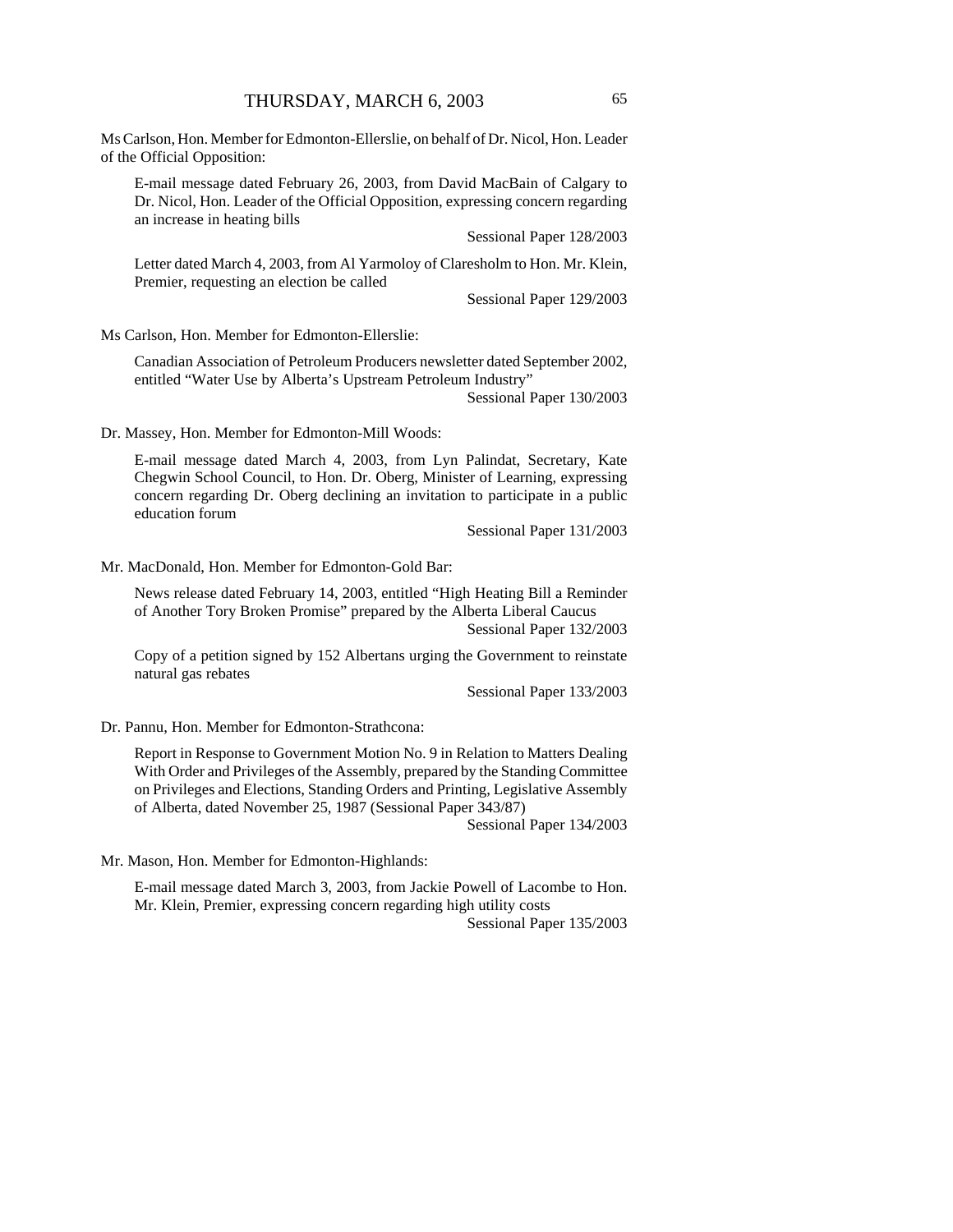### 66 THURSDAY, MARCH 6, 2003

Mr. Cao, Hon. Member for Calgary-Fort:

Newsletter dated May 29, 2002, entitled "The Lobbyist, Workers' Compensation Board of Alberta" prepared by Allan P. Jobson, with several attachments Sessional Paper 136/2003

Ms Fritz, Hon. Member for Calgary-Cross:

Petition signed by over 1,000 Albertans requesting the Government enact legislation to identify Métis children within the Child Welfare Act Sessional Paper 137/2003

### **Projected Government Business**

Pursuant to Standing Order 7(5), Ms Carlson, Official Opposition House Leader, asked a question pertaining to the order of Government Business to be brought before the Assembly for the following week.

Hon. Mr. Hancock, Government House Leader, gave notice of projected Government Business for the week of March 10 to March 13, 2003:

| Monday, March 10  | $5:15$ p.m. |        | - Throne Speech                                 |
|-------------------|-------------|--------|-------------------------------------------------|
|                   |             |        | <b>Engrossed and Presented to</b><br>Her Honour |
|                   | $9:00$ p.m. |        | - Government Bills and Orders                   |
|                   |             |        | <b>Second Reading</b>                           |
|                   |             |        | Bill 21, 22, 23, 24                             |
|                   |             |        | And as per the Order Paper                      |
| Tuesday, March 11 | Aft.        |        | - Government Bills and Orders                   |
|                   |             |        | <b>Interim Supply Messages</b>                  |
|                   |             |        | <b>Second Reading</b>                           |
|                   |             |        | Bill 12, 18, 22, 23, 24                         |
|                   |             |        | <b>Third Reading</b>                            |
|                   |             |        | Bill 4, 5                                       |
|                   |             |        | And as per the Order Paper                      |
|                   | Eve.        | $\sim$ | <b>Government Bills and Orders</b>              |
|                   |             |        | <b>Committee of the Whole</b>                   |
|                   |             |        | Bill 3, 6, 10, 15, 16, 18, 19, 21               |
|                   |             |        | And as per the Order Paper                      |
|                   |             |        |                                                 |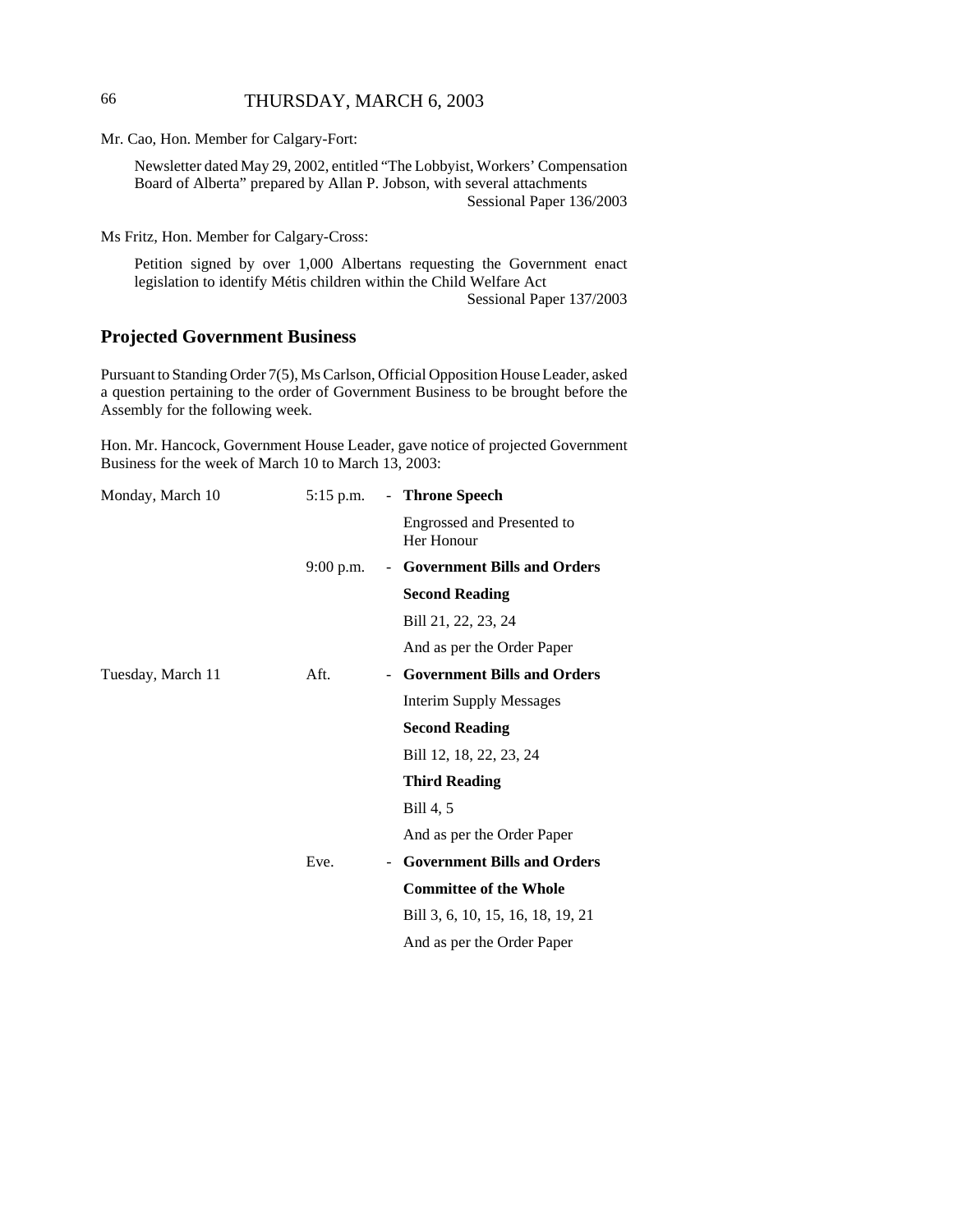| Wednesday, March 12 | Aft. | <b>Government Bills and Orders</b>       |
|---------------------|------|------------------------------------------|
|                     |      | <b>Second Reading</b>                    |
|                     |      | Bill 14, 20, 25                          |
|                     |      | <b>Committee of the Whole</b>            |
|                     |      | Bill 14, 20                              |
|                     |      | <b>Third Reading</b>                     |
|                     |      | Bill 3, 6, 7, 8, 9, 11, 13               |
|                     |      | And as per the Order Paper               |
|                     | Eve. | <b>Government Bills and Orders</b>       |
|                     |      | <b>Committee of Supply</b>               |
|                     |      | <b>Interim Estimates</b><br>(Day 1 of 2) |
|                     |      | <b>Third Reading</b>                     |
|                     |      | Bill 3                                   |
|                     |      | And as per the Order Paper               |
| Thursday, March 13  | Aft. | <b>Government Bills and Orders</b>       |
|                     |      | <b>Committee of Supply</b>               |
|                     |      | <b>Interim Estimates</b><br>(Day 2 of 2) |
|                     |      | <b>Revert to Introduction of Bills</b>   |
|                     |      | Appropriation Interim Supply Act         |
|                     |      | And as per the Order Paper               |
|                     |      |                                          |

# **Point of Order**

During a purported point of order, Hon. Mr. Hancock, Government House Leader, tabled the following on behalf of Hon. Mr. Klein, Premier:

Edmonton Journal article dated December 11, 2002, entitled "High living costs spark exodus to Alberta: 90,000 B.C.-ers migrate here between 1996-2001: Lotusland No More"

Sessional Paper 138/2003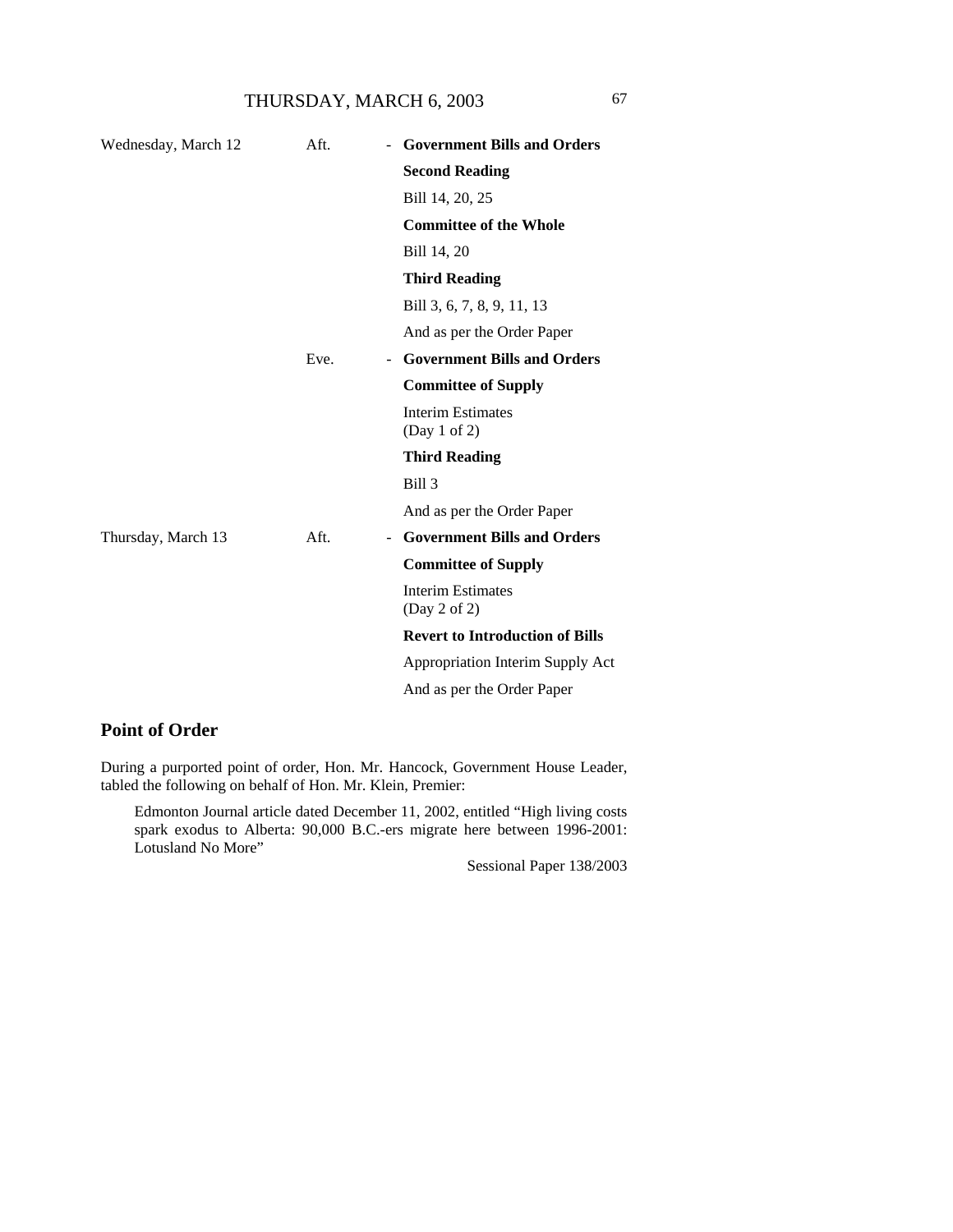# 68 THURSDAY, MARCH 6, 2003

#### **Speaker's Statement - Time Limits in Debate**

Before beginning the debate on the motion brought forward by the Honourable Leader of the Third Party, the Chair would like to review some procedural issues surrounding this motion. First, this motion is unique as it does not appear as a Government Motion or a Private Members' Motion. It has its own category on the Order Paper as matters of privilege are extremely important to the life of a Legislature. The last privilege motion the Chair recalls being debated in this Assembly was moved on May 12, 1994. Since then, the time limits of debate have changed through amendments to the Standing Orders. Now, under Standing Order 29(1), there is one set of speaking times for Government Bills and Motions and another set of time limits given for debate on Private Members' Motions and Bills under Standing Order 29(3). As this is a hybrid motion for which there is no existing provision the Chair must make a decision as provided for in Standing Order 2. Accordingly, the Chair finds that each Member speaking on the motion will be limited to 10 minutes. In reaching this decision, the Chair was influenced by the provisions for debating a matter of urgent public importance under Standing Order 30 where every Member is limited to 10 minutes. Like here, the Assembly is setting aside the ordinary business to debate something of great importance. For greater clarity, there will be no question and comment period after a Member speaks.

As a follow-up to the many questions from Members since yesterday's ruling, let me reiterate that there is nothing in the ruling that precludes consultations prior to a Bill going on notice. Putting a Bill on notice presumes that the Bill is in its final form. At that point it is the Members of the House who are to have first knowledge of the contents of the Bill. This occurs at First Reading.

As a consequence of the House's Standing Order 15(6), the Assembly now has a motion before it, if moved, that needs to be disposed of.

# **ORDERS OF THE DAY**

#### **Motions Under Standing Order 15(6)**

Moved by Dr. Pannu:

That the matter of the question of privilege raised on March 4, 2003 by the Member for Edmonton-Strathcona regarding the Energy Ministry media briefing on Bill 19, Gas Utilities Statutes Amendment Act, 2003, prior to it being introduced in the Legislature, be referred to the Standing Committee on Privileges and Elections, Standing Orders and Printing to review the procedure to be followed in such cases, in light of the Speaker's ruling of March 7, 2000, and the ruling of Speaker Milliken of the House of Commons of March 19, 2001 and the subsequent report of the House of Commons Standing Committee on Procedure and House Affairs.

A debate followed.

The question being put, the motion was defeated.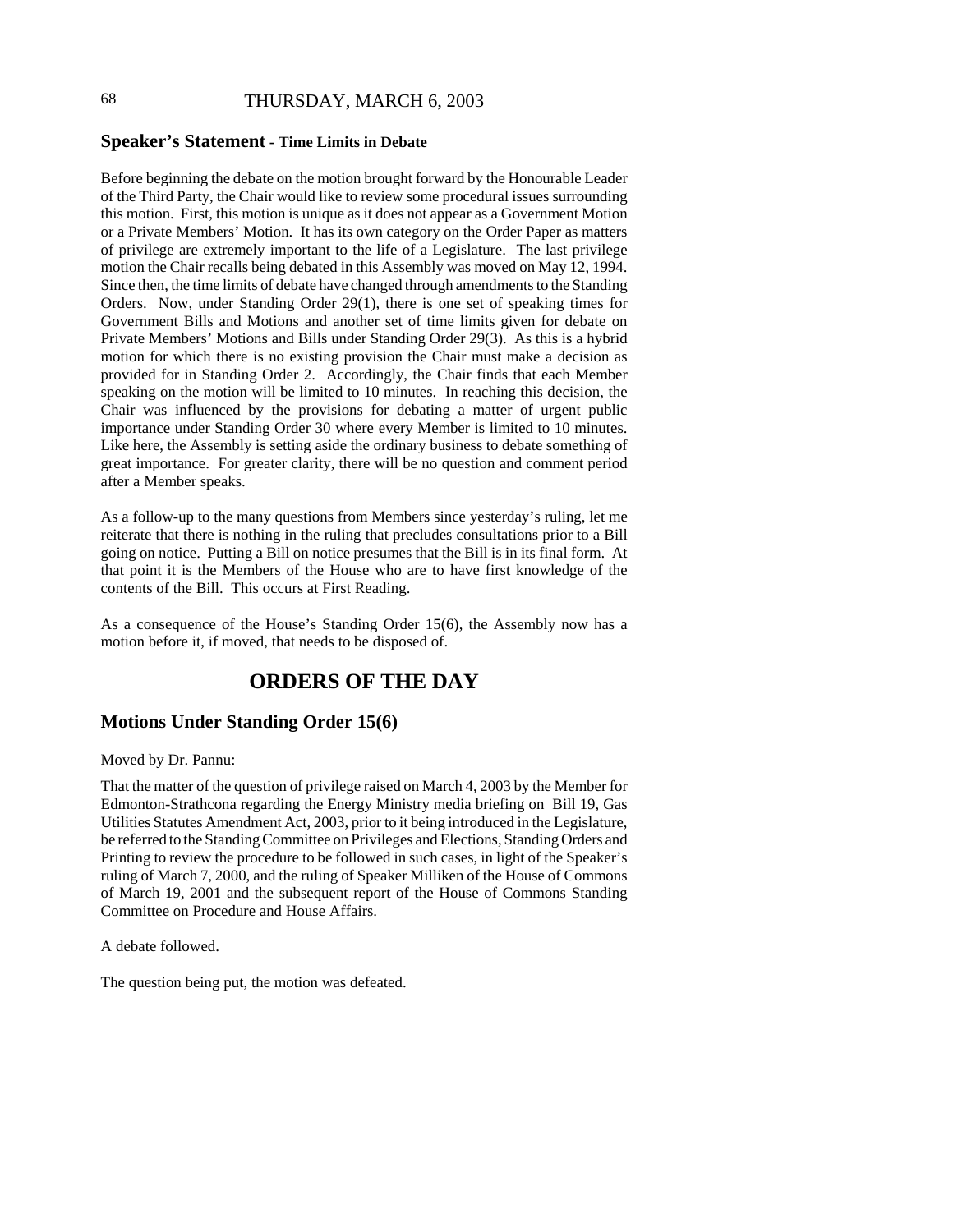#### **Government Bills and Orders**

#### **Second Reading**

On the motion that the following Bill be now read a Second time:

Bill 16 Agricultural Dispositions Statutes Amendment Act, 2003 — Hon. Mr. Cardinal

A debate followed.

Mrs. McClellan moved adjournment of the debate, which was agreed to.

#### **Adjournment**

On motion by Hon. Mr. Zwozdesky, Deputy Government House Leader, that it be called 5:30 p.m., the Assembly adjourned at 5:03 p.m. until Monday, March 10, 2003, at 1:30 p.m.

### Monday, March 10, 2003

The Speaker took the Chair at 1:30 p.m.

#### **Recognitions**

Mr. Lord, Hon. Member for Calgary-Currie: One million Canadians employed in the restaurant and food services industry

Mr. McClelland, Hon. Member for Edmonton-Rutherford: Randy Ferbey, Dave Nedohin, Scott Pfeifer, Marcel Rocque, Dan Holowaychuk, and coach Brian Moore on winning the 2003 Nokia Brier

Ms Carlson, Hon. Member for Edmonton-Ellerslie, and Dr. Massey, Hon. Member for Edmonton-Mill Woods: Mill Woods Community Patrol

Mr. Lukaszuk, Hon. Member for Edmonton-Castle Downs: University of Alberta Pandas hockey team on winning the 2003 Canadian Interuniversity Sport (CIS) championship

Mrs. O'Neill, Hon. Member for St. Albert: Professor Gerald Gall, O.C.

Dr. Taft, Hon. Member for Edmonton-Riverview: Monica Hughes, author who recently passed away

Mr. Hutton, Hon. Member for Edmonton-Glenora: Cam Tait of the Edmonton Journal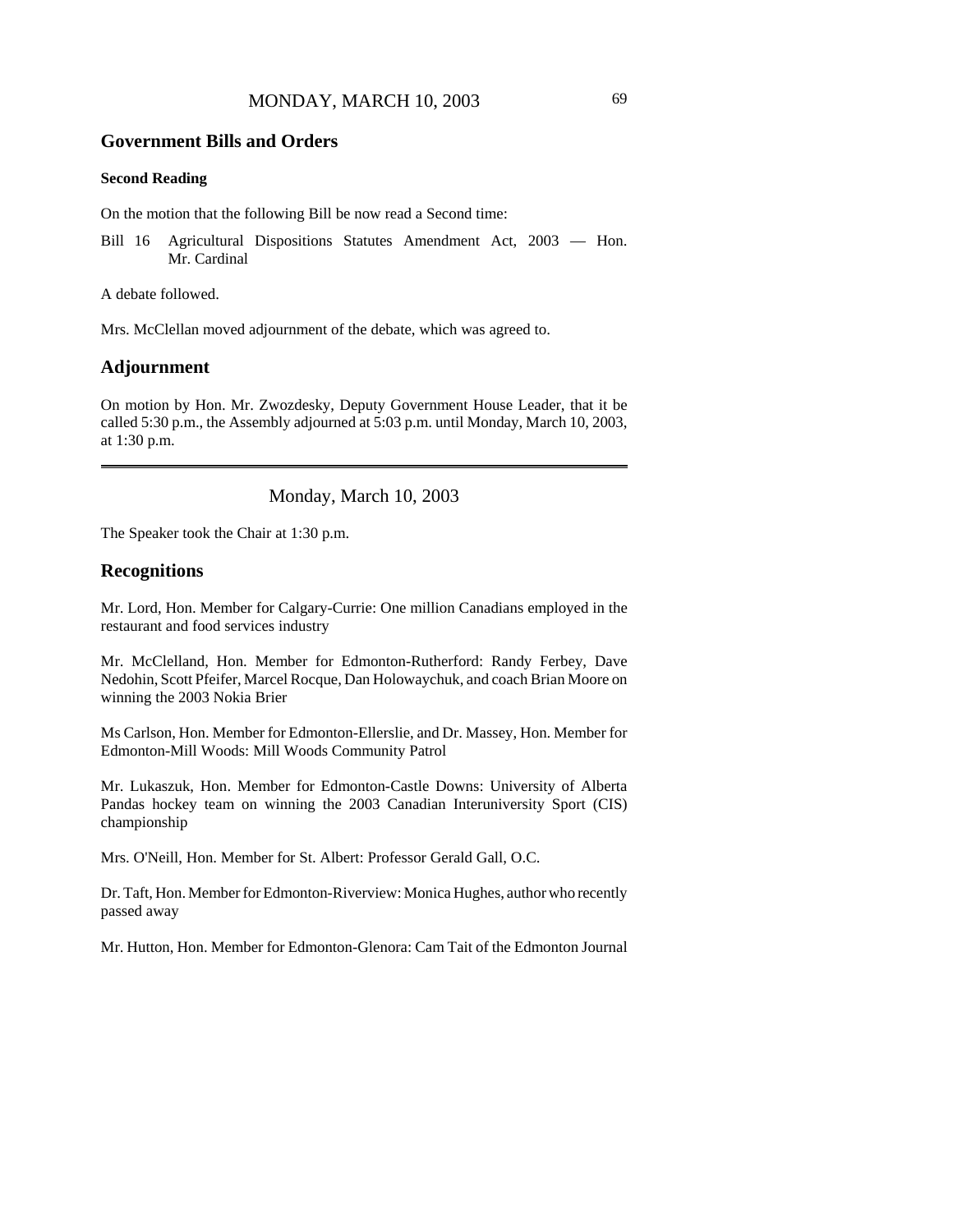## 70 MONDAY, MARCH 10, 2003

## **Presenting Petitions**

Mr. McFarland, Hon. Member for Little Bow, Acting Chair, Select Standing Committee on Private Bills, presented the following petitions for Private Bills:

of Sister Theresa Carmel Slavik for the Sisters of St. Joseph of the Province of Alberta Statutes Repeal Act;

of Rev. Thanh K. Nguyen for the Forest Lawn Bible College Act.

Mr. Mason, Hon. Member for Edmonton-Highlands, presented a petition from 65 Fort McMurray residents requesting the minimum wage be immediately increased to \$8.50 per hour and indexed annually to reflect the cost of living.

### **Tabling Returns and Reports**

Mr. Friedel, Hon. Member for Peace River, pursuant to the Northern Alberta Development Council Act, cN-4, s8:

Northern Alberta Development Council, Annual Report 2001-2002 Sessional Paper 139/2003

Mrs. O'Neill, Hon. Member for St. Albert:

Letter dated February 10, 2003, signed by 147 residents and families of Sturgeon Foundation, to Hon. Mr. Woloshyn, Minister of Seniors, expressing concern regarding the Government's financial support for seniors housing and requesting financial support be increased

Sessional Paper 140/2003

Ms Carlson, Hon. Member for Edmonton-Ellerslie:

Information sheet, undated, entitled "Re-elect Gene Zwozdesky"

Sessional Paper 141/2003

Program from the Alberta Wilderness Association 1st annual Spring Wilderness Celebration on March 8, 2003

Sessional Paper 142/2003

Dr. Taft, Hon. Member for Edmonton-Riverview:

Excerpts from Occupational Health and Safety Magazine dated May 2001, September 2001, January 2002, and May 2002, regarding fatalities related to asbestos exposure

Sessional Paper 143/2003

Mr. MacDonald, Hon. Member for Edmonton-Gold Bar:

Power Pool of Alberta web page listing the actual and forecasted electricity prices for March 9, 2003

Sessional Paper 144/2003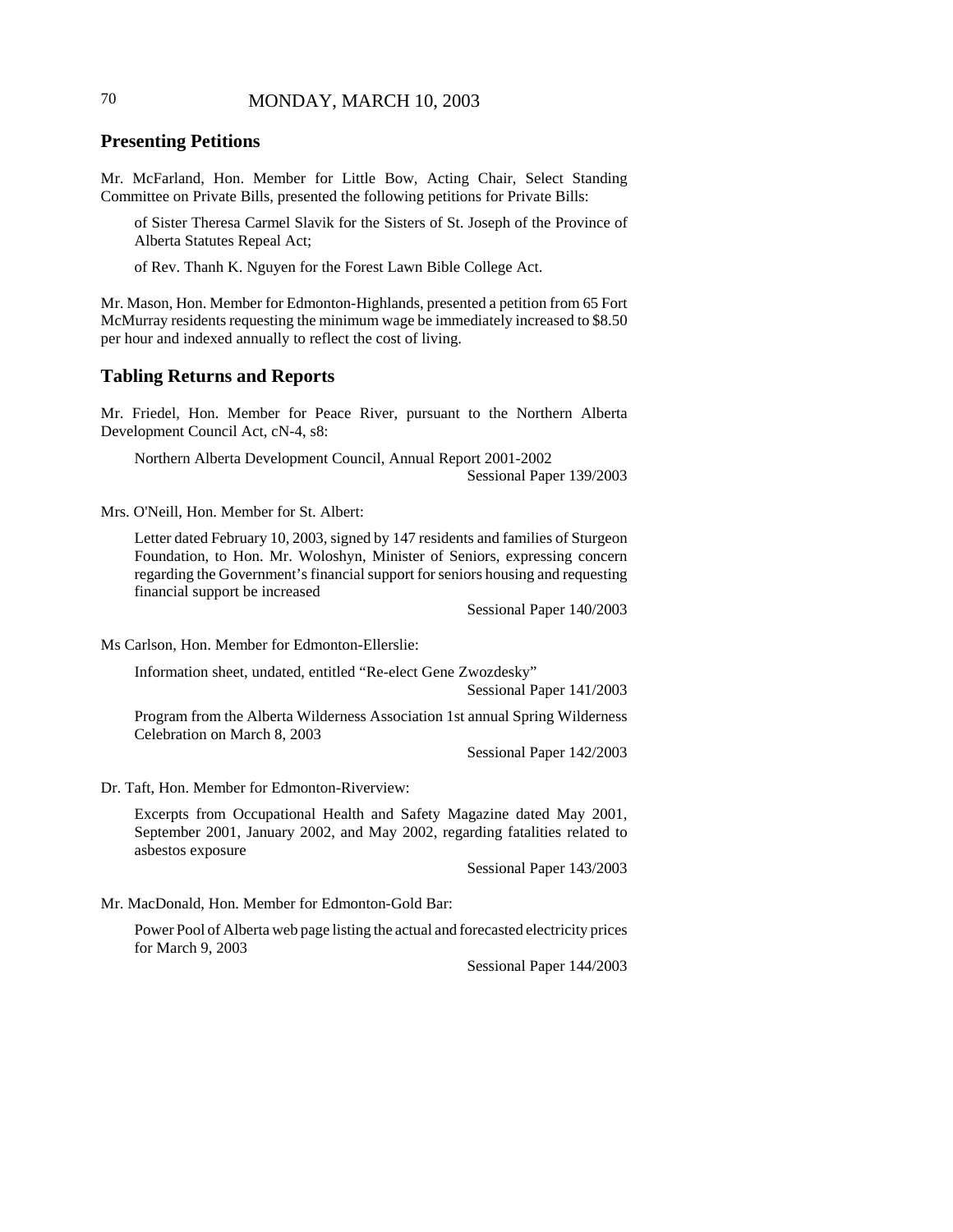Letter dated November 13, 2002, from John Patrick Day, President, Edmonton-Norwood Liberal Association, to the Alberta Electoral Boundaries Commission, attaching a submission responding to the Commission's Report

Sessional Paper 145/2003

Copy of a petition signed by 310 Albertans urging the Government to reinstate natural gas rebates

Sessional Paper 146/2003

Dr. Pannu, Hon. Member for Edmonton-Strathcona:

Letter, undated, from Jill Hooke of Edmonton to Hon. Mr. Klein, Premier, urging the Government to increase education funding

Sessional Paper 147/2003

Hon. Mr. Kowalski, Speaker of the Legislative Assembly:

Pamphlet entitled "Alberta's Famous 5" prepared by the Legislative Assembly Sessional Paper 148/2003

# **ORDERS OF THE DAY**

## **Written Questions**

The following Written Questions were accepted:

**WQ1.** Moved by Mr. MacDonald:

How much of the \$25.5 million under-expenditure from Income Support to Individuals and Families, \$621,000 under-expenditure from the Widows' Pension Program, and \$8.8 million under-expenditure from the Assured Income for the Severely Handicapped Program outlined in the 2001-02 Alberta Human Resources and Employment annual report was spent on homeless shelters, additional system development costs, and salary increases respectively?

**WQ4.** Moved by Mr. Bonner on behalf of Ms Blakeman:

What is the breakdown of the money that will be used by the Government to match the Federal Government's \$67 million contribution to the affordable housing agreement signed in June 2002?

**WQ7.** Moved by Mr. Bonner on behalf of Ms Blakeman:

What is the current status of all integration of the Maintenance Enforcement case officers' computer systems and what is the plan for completing the integration?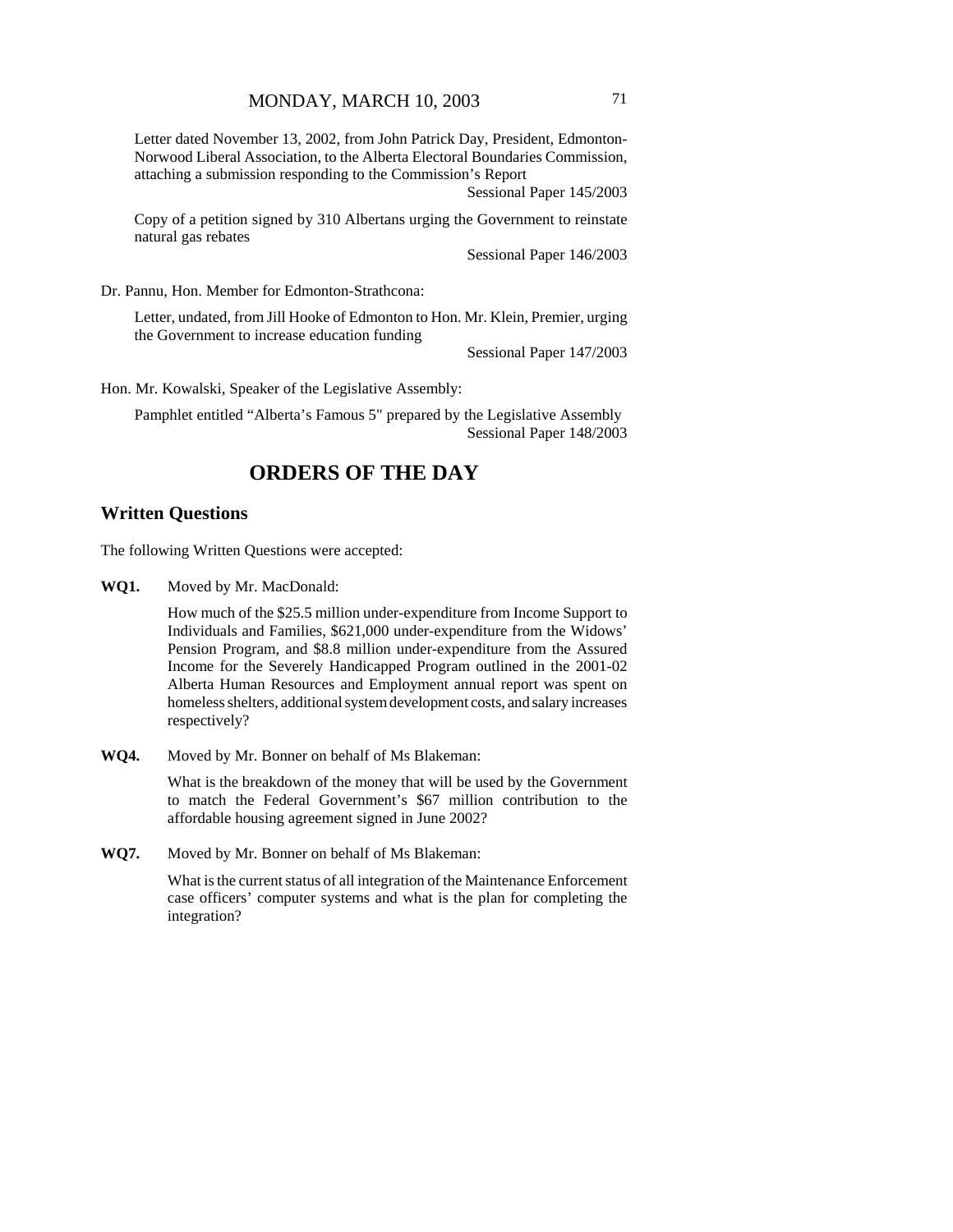## 72 MONDAY, MARCH 10, 2003

The following Written Question was rejected:

**WQ2.** Moved by Mr. Bonner:

What is the total amount of money the Department of Infrastructure has spent on un-tendered contracts between January 1, 2001and December 31, 2002, what are the names of the individuals and companies who have received these un-tendered contracts, and what is the amount they each received as part of their contract?

The following Written Questions were ordered to stand:

WQ3, WQ5, WQ6, WQ8, WQ9, WQ10.

### **Motions for Returns**

The following Motions for Returns were accepted:

**MR5.** Moved by Dr. Massey on behalf of Ms Carlson:

That an Order of the Assembly do issue for a Return showing: All reports respecting the fish populations, including the populations of walleye and pike, and the general environmental health of Calling Lake prior to and after the April 1, 2002 start of the pilot project which allows approximately two-thirds of Calling Lake to be opened for the harvest of walleye and pike.

**MR9.** Moved by Mr. Bonner:

That an Order of the Assembly do issue for a Return showing: A copy of the Department of Infrastructure policy on its contract management process.

**MR11.** Moved by Mr. Bonner:

That an Order of the Assembly do issue for a Return showing: A copy of the Department of Transportation policy on its contract management process.

The following Motions for Returns were rejected:

**MR1.** Moved by Dr. Massey on behalf of Mr. MacDonald:

That an Order of the Assembly do issue for a Return showing: Copies of all studies and reports prepared by, or for, the Ministry of Government Services between September 12, 2001 and January 14, 2003 regarding the establishment of a new system for issuing drivers' licenses in Alberta.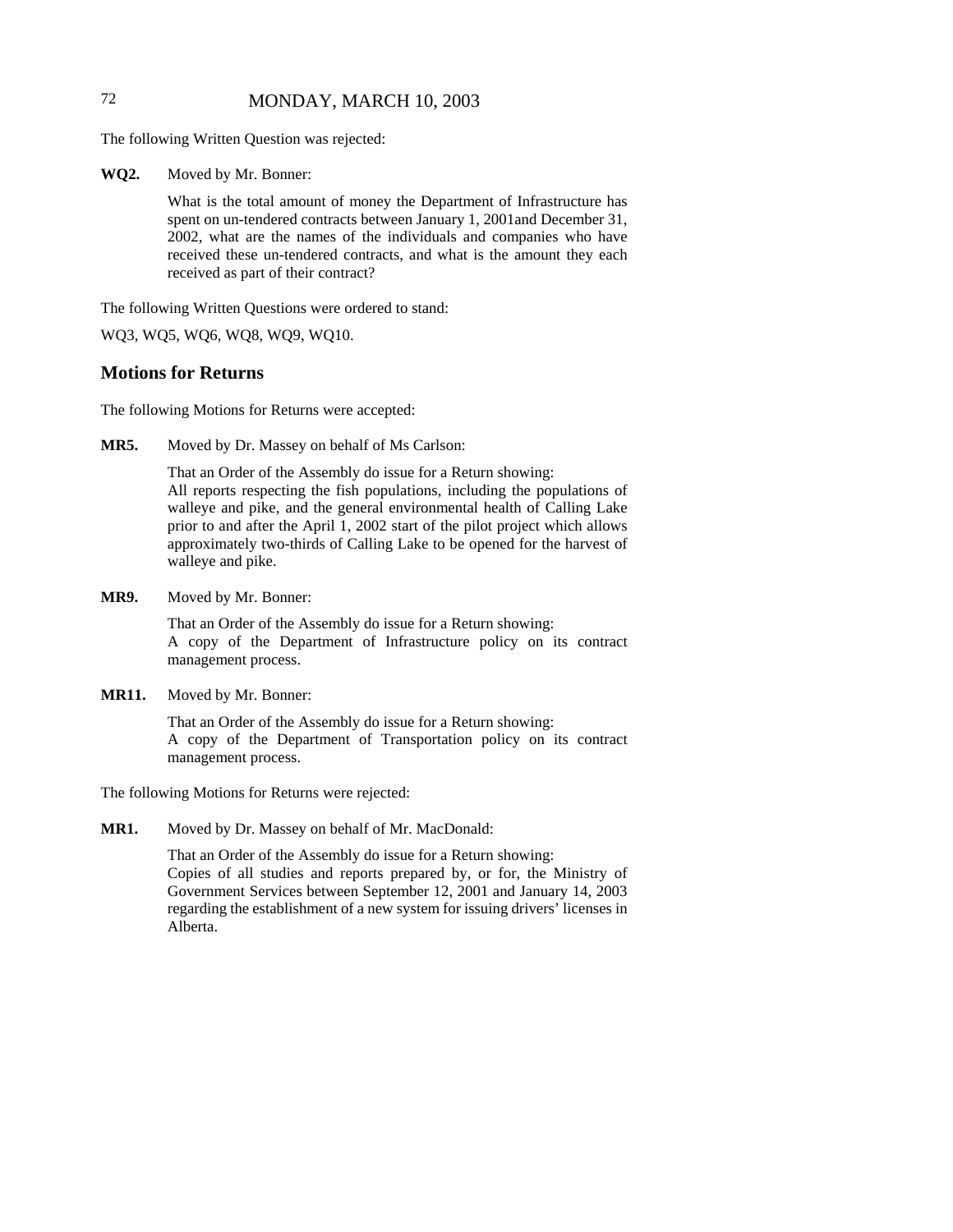**MR4.** Moved by Mr. Bonner on behalf of Ms Blakeman:

That an Order of the Assembly do issue for a Return showing: A copy of the final report from the Correctional Services MLA Review Committee to the Solicitor General.

The following Motions for Returns were ordered to stand:

MR2, MR3, MR6, MR7, MR8, MR10.

## **Public Bills and Orders Other Than Government Bills and Orders**

#### **Committee of the Whole**

According to Order, the Assembly resolved itself into Committee of the Whole, and the Speaker left the Chair.

(Assembly in Committee)

And after some time spent therein, the Acting Speaker assumed the Chair.

The following Bill was reported:

Bill 201 Emblems of Alberta (Grass Emblem) Amendment Act, 2003 — Mr. Tannas

#### **Second Reading**

The following Bill was read a Second time and referred to Committee of the Whole:

Bill 203 School (Compulsory Attendance) Amendment Act, 2003 — Mr. McFarland

On the motion that the following Bill be now read a Second time:

Bill 204 Insurance (Accident Insurance Benefits) Amendment Act, 2003 — Rev. Abbott

Pursuant to Standing Order 19(1)(c), debate adjourned, Rev. Abbott speaking.

## **Consideration of Her Honour the Lieutenant Governor's Speech** (Day 10)

Pursuant to Standing Order 19(1)(c), at 5:15 p.m. the Acting Speaker immediately put the question on the following motion which was agreed to:

Moved by Mr. Jacobs and seconded by Mr. VanderBurg:

That an humble address be presented to Her Honour the Lieutenant Governor as follows: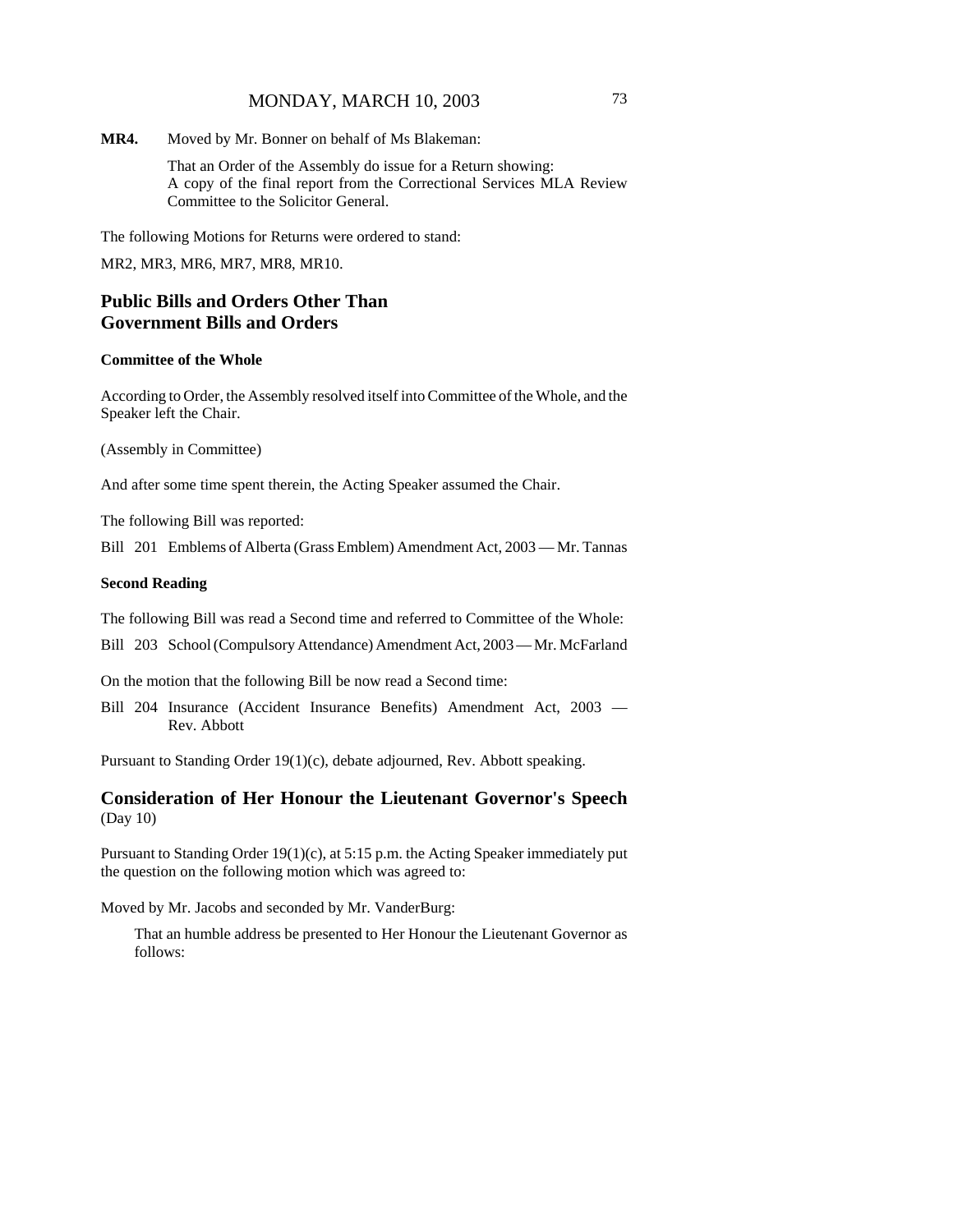## 74 MONDAY, MARCH 10, 2003

To Her Honour Mrs. Lois E. Hole, C.M., the Lieutenant Governor of the Province of Alberta:

We, Her Majesty's most dutiful and loyal subjects, the Legislative Assembly, now assembled, beg leave to thank Your Honour for the gracious speech Your Honour has been pleased to address to us at the opening of the present session.

### **Government Motions**

**9.** Moved by Hon. Mr. Zwozdesky on behalf of Hon. Mr. Klein:

Be it resolved that the Address in Reply to the Speech from the Throne be engrossed and presented to her Honour the Honourable the Lieutenant Governor by such Members of the Assembly as are Members of the Executive Council.

The question being put, the motion was agreed to.

## **Adjournment**

On motion by Hon. Mr. Zwozdesky, Deputy Government House Leader, that it be called 5:30 p.m., the Assembly adjourned at 5:18 p.m. until 8:00 p.m.

MONDAY, MARCH 10, 2003 — 8:00 P.M.

### **Motions Other Than Government Motions**

**502.** Moved by Mrs. Jablonski:

Be it resolved that the Legislative Assembly urge the Government to investigate and implement steps to strengthen Alberta's position within Confederation.

#### A debate followed.

The question being put, the motion was agreed to.

**503.** Moved by Mr. Shariff:

Be it resolved that the Legislative Assembly urge the Government to establish a financial incentive program to encourage first time home ownership.

A debate followed.

Pursuant to Standing Order 8(3), debate adjourned.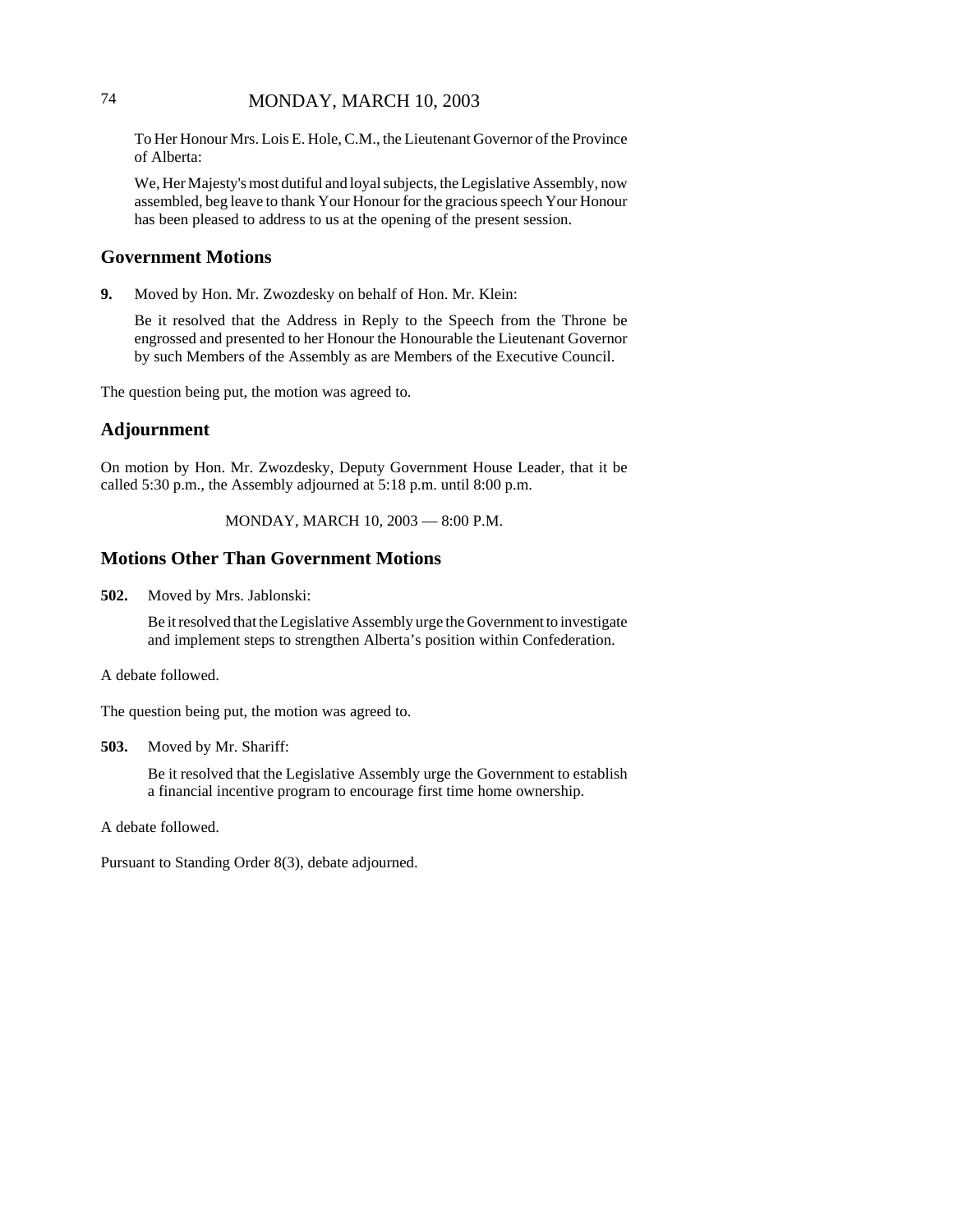### **Government Bills and Orders**

### **Second Reading**

On the motion that the following Bill be now read a Second time:

Bill 22 Child and Family Services Authorities Amendment Act, 2003 — Hon. Ms Evans

Dr. Massey moved adjournment of the debate, which was agreed to.

On the motion that the following Bill be now read a Second time:

Bill 23 Family Support for Children With Disabilities Act — Mrs. Jablonski

Dr. Massey moved adjournment of the debate, which was agreed to.

On the motion that the following Bill be now read a Second time:

Bill 24 Child Welfare Amendment Act, 2003 — Mr. Cenaiko

Mr. Cenaiko moved adjournment of the debate, which was agreed to.

The following Bills were read a Second time and referred to Committee of the Whole:

- Bill 16 Agricultural Dispositions Statutes Amendment Act, 2003 Hon. Mr. Cardinal
- Bill 21 Ombudsman Amendment Act, 2003 Mr. Ducharme

## **Adjournment**

On motion by Hon. Mr. Zwozdesky, Deputy Government House Leader, the Assembly adjourned at 10:05 p.m. until Tuesday, March 11, 2003, at 1:30 p.m.

Tuesday, March 11, 2003

The Speaker took the Chair at 1:30 p.m.

## **Speaker's Statement**

The Speaker made a statement in recognition of the 6th anniversary of 21 Members of the Legislative Assembly elected on March 11, 1997.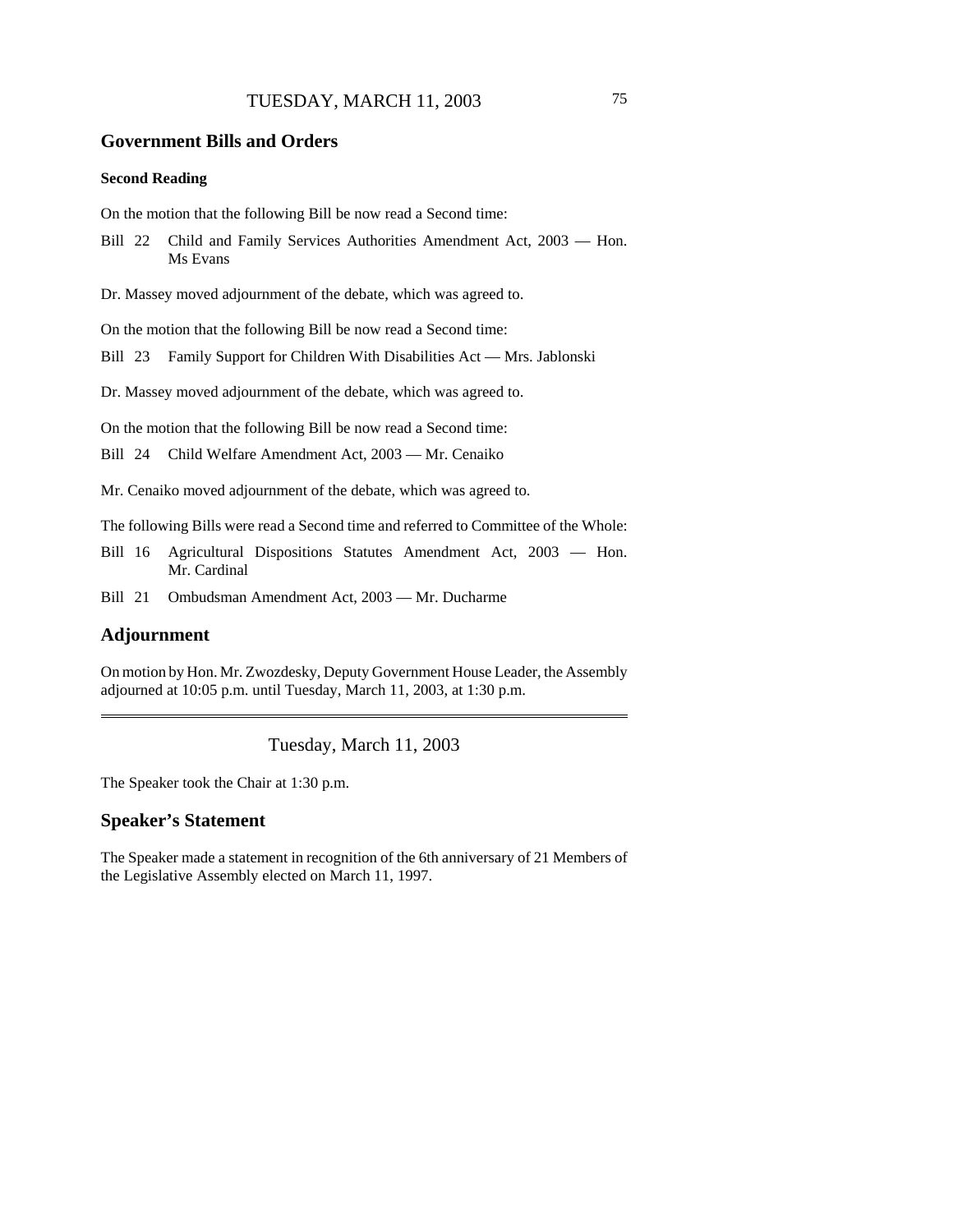## 76 TUESDAY, MARCH 11, 2003

## **Members' Statements**

Mr. Hutton, Hon. Member for Edmonton-Glenora, made a statement regarding Oral Question Period rules.

Mr. Graydon, Hon. Member for Grande Prairie-Wapiti, made a statement regarding the achievements of Team Alberta at the Canada Winter Games held February 22 to March 8, 2003 in Bathurst and Campbellton, New Brunswick.

Dr. Pannu, Hon. Member for Edmonton-Strathcona, made a statement regarding International Women's Day, March 8, 2003.

### **Presenting Reports by Standing and Special Committees**

Ms Graham, Chair, Select Standing Committee on Private Bills, presented the following report:

Mr. Speaker, in accordance with Standing Order 94, the Standing Committee on Private Bills has reviewed the petitions that were presented Monday, March 10, 2003, and can advise the House that the petitions comply with Standing Orders 85 to 89.

The question being put, concurrence in the report was granted.

### **Presenting Petitions**

Mr. MacDonald, Hon. Member for Edmonton-Gold Bar, presented a petition from 30 Albertans urging the Government to implement the income recommendations of the 2001 MLA Review Committee on Low Income Programs.

### **Introduction of Bills (First Reading)**

Notice having been given:

Bill 27 Labour Relations (Regional Health Authorities Restructuring) Amendment Act, 2003 — Hon. Mr. Dunford

## **Tabling Returns and Reports**

Hon. Mr. Hancock, Minister of Justice and Attorney General:

Response to Written Question WQ7 asked for by Ms Blakeman on March 10, 2003:

What is the current status of all integration of the Maintenance Enforcement case officers' computer systems and what is the plan for completing the integration? Sessional Paper 149/2003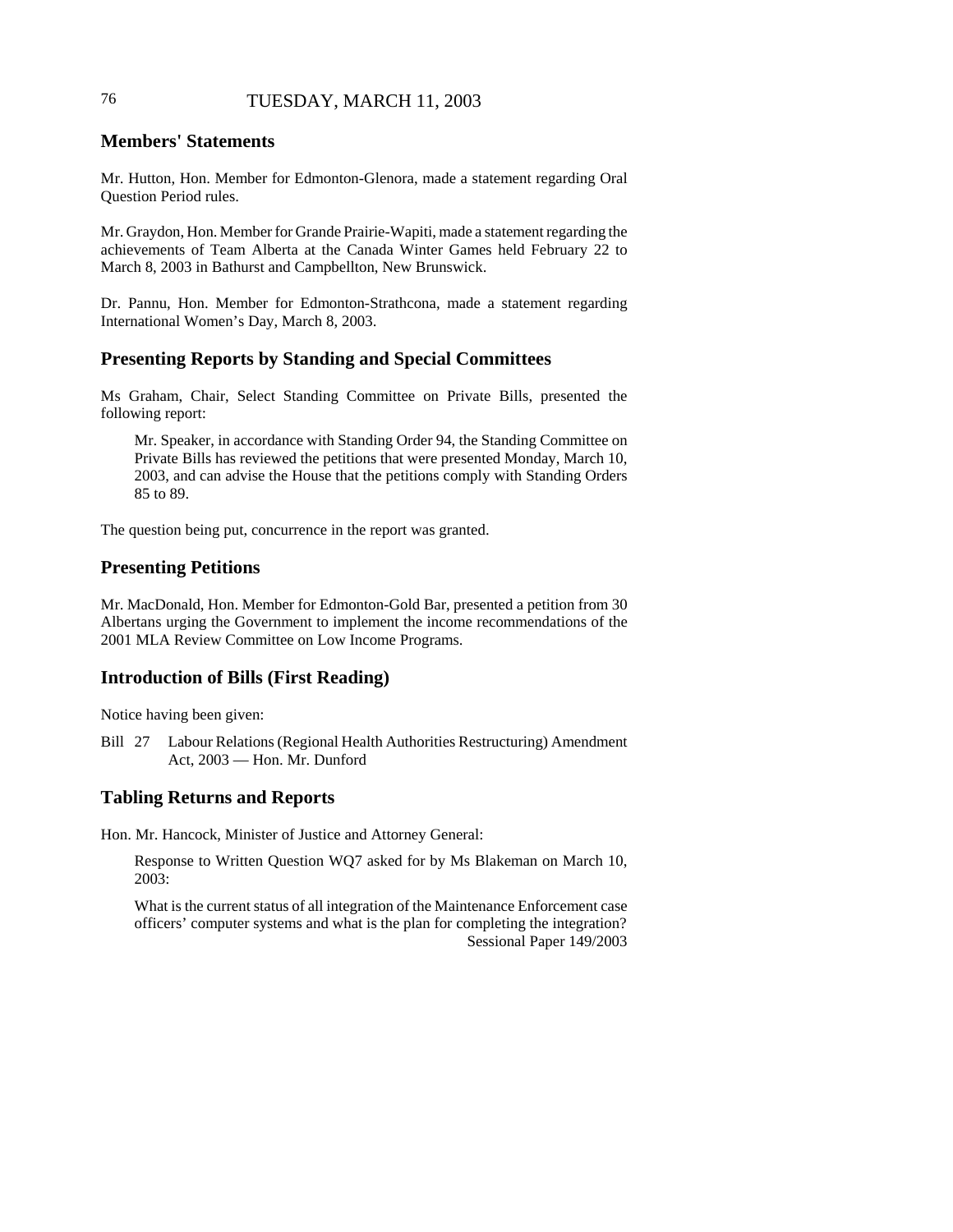Mr. Cenaiko, Hon. Member for Calgary-Buffalo:

49 letters, undated, from Albertans to Mr. Cenaiko, Hon. Member for Calgary-Buffalo, expressing support for Bill 206, Traffic Safety (Seizure of Vehicles in Prostitution Related Offences) Amendment Act, 2003

Sessional Paper 150/2003

Mr. Lougheed, Hon. Member for Clover Bar-Fort Saskatchewan:

Report dated 2002, entitled "Alberta Disability Strategy" prepared by the Premier's Council on the Status of Persons With Disabilities

Sessional Paper 151/2003

Ms Carlson, Hon. Member for Edmonton-Ellerslie:

Excerpts from Proceedings (In Chambers) dated August 1, 2002, Court of Queen's Bench of Alberta, between Ray Thomlinson and Robert P. Lee (Plaintiffs) and Her Majesty The Queen in Right of Alberta, Iris Evans, Minister of Child Services, the Public Trustee and Her Majesty The Queen in Right of the Province of Alberta on Behalf of the Respondents 439 John Doe Being Minors (Defendants)

Sessional Paper 152/2003

Dr. Pannu, Hon. Member for Edmonton-Strathcona:

News release dated October 30, 2002, entitled "Ralph Klein supports civil disobedience, Premier reverses oft-stated policy by attending Lethbridge courthouse rally" prepared by the New Democrat Opposition

Sessional Paper 153/2003

Mr. Mason, Hon. Member for Edmonton-Highlands:

E-mail message dated February 25, 2003, from Dianne Strilaeff of Edmonton to Hon. Mr. Smith, Minister of Energy, expressing concern regarding the high cost of natural gas and requesting a subsidy

Sessional Paper 154/2003

## **ORDERS OF THE DAY**

### **Message From Her Honour the Honourable the Lieutenant Governor**

Hon. Mrs. Nelson, Minister of Finance, delivered a Message from Her Honour the Honourable the Lieutenant Governor.

The Speaker read the Message to the Assembly (the Members standing).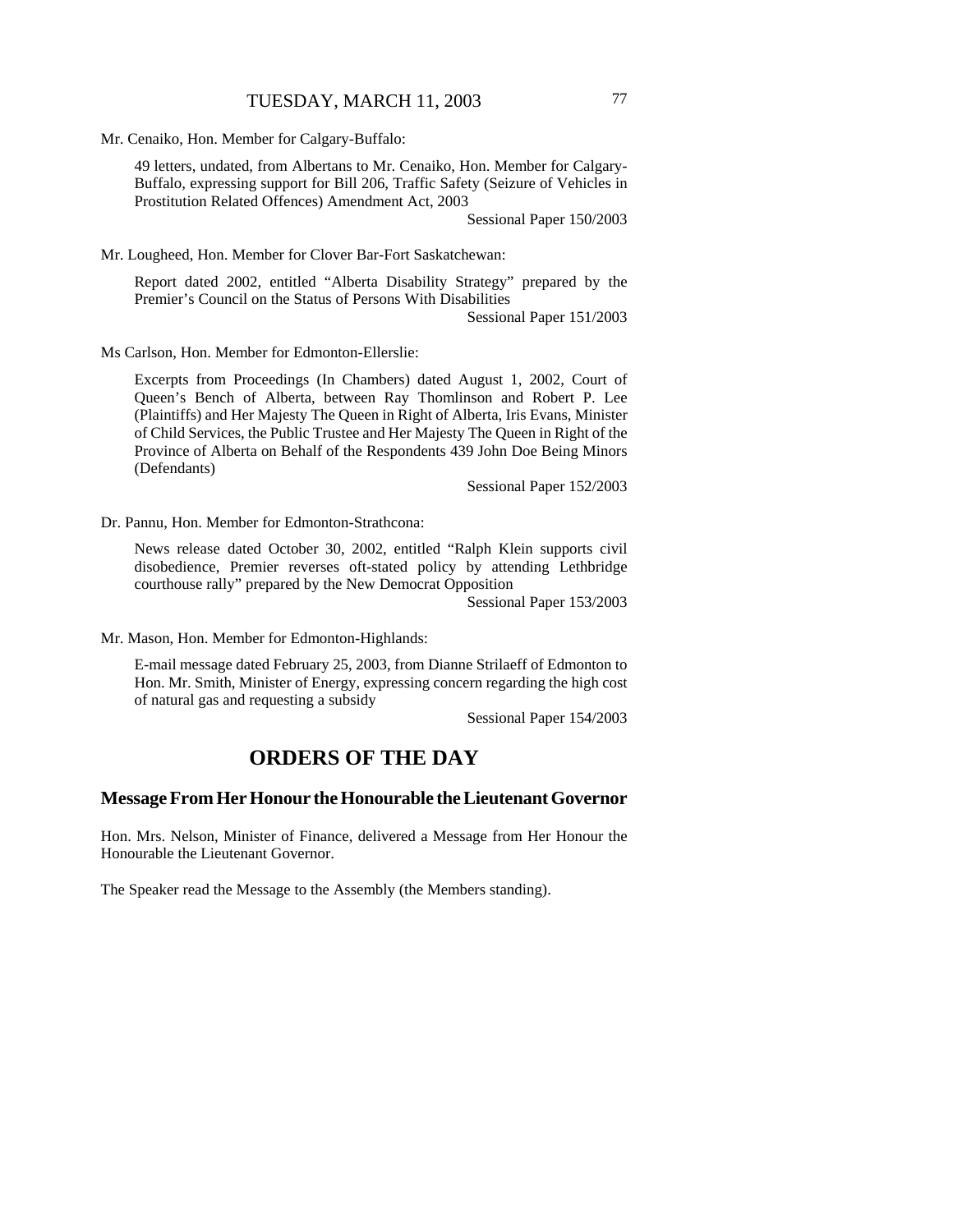## 78 TUESDAY, MARCH 11, 2003

The Minister of Finance then tabled a copy of the Interim Supply Estimates, pursuant to the Government Accountability Act, cG-7, s8(1):

2003-04 Interim Supply Estimates, Offices of the Legislative Assembly, Government and Lottery Fund

Sessional Paper 155/2003

## **Government Motions**

**11.** Moved by Hon. Mrs. Nelson:

Be it resolved that the Message from Her Honour, the Honourable the Lieutenant Governor, the 2003-04 Interim Supply Estimates and all matters connected therewith, be referred to Committee of Supply.

The question being put, the motion was agreed to.

**12.** Moved by Hon. Mrs. Nelson:

Be it resolved that, pursuant to Standing Order 58(9), the number of days that Committee of Supply will be called to consider the 2003-04 Interim Supply Estimates shall be two days.

The question being put, the motion was agreed to.

## **Government Bills and Orders**

### **Second Reading**

On the motion that the following Bill be now read a Second time:

Bill 12 Financial Sector Statutes Amendment Act, 2003 — Mr. Magnus

Mr. Magnus moved adjournment of the debate, which was agreed to.

On the motion that the following Bill be now read a Second time:

Bill 19 Gas Utilities Statutes Amendment Act, 2003 — Mr. Ouellette

A debate followed.

The question being put, the motion was agreed to. With Hon. Mr. Kowalski in the Chair, the names being called for were taken as follows: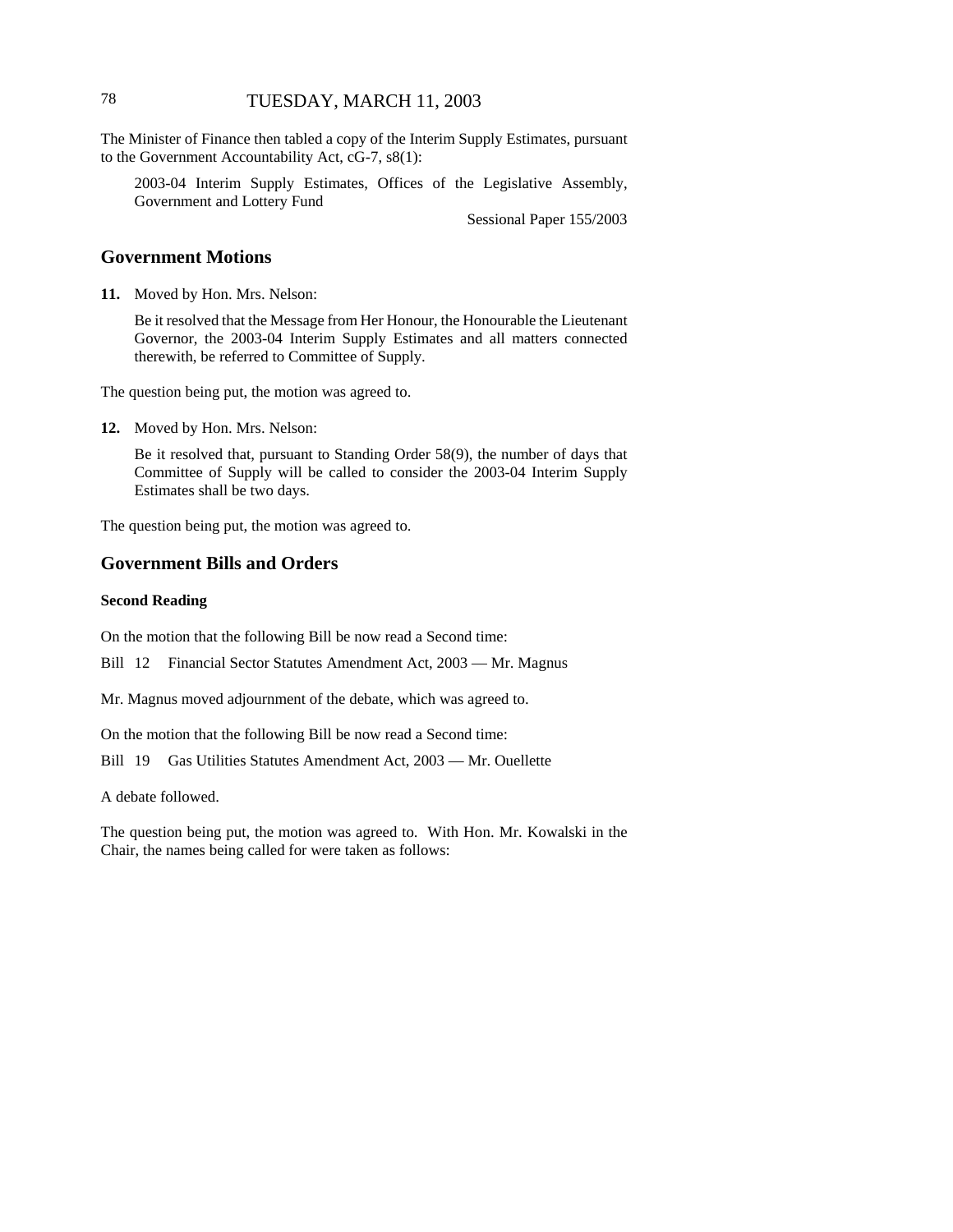For the motion: 42

| Abbott                | Griffiths     | O'Neill          |
|-----------------------|---------------|------------------|
| Ady                   | Horner        | <b>Ouellette</b> |
| Amery                 | Jablonski     | Renner           |
| <b>Boutilier</b>      | Jacobs        | Shariff          |
| <b>Broda</b>          | Jonson        | Smith            |
| Cao                   | Knight        | Snelgrove        |
| Cenaiko               | Lougheed      | <b>Stevens</b>   |
| Danyluk               | Lukaszuk      | Strang           |
| DeLong                | Lund          | Tannas           |
| Doerksen              | <b>Magnus</b> | Taylor           |
| Ducharme              | Mar           | VanderBurg       |
| Dunford               | McClellan     | Vandermeer       |
| Friedel               | Melchin       | Woloshyn         |
| Goudreau              | Nelson        | Yankowsky        |
| Against the motion: 5 |               |                  |
| Carlson               | MacDonald     | Taft             |
| Pannu                 | Mason         |                  |

## **Adjournment**

On motion by Hon. Mr. Stevens, Deputy Government House Leader, that it be called 5:30 p.m., it was agreed at 5:24 p.m. that when the Assembly reconvened at 8:00 p.m. it would be in Committee of the Whole and the Speaker left the Chair.

TUESDAY, MARCH 11, 2003 — 8:00 P.M.

## **Government Bills and Orders**

### **Committee of the Whole**

(Assembly in Committee)

And after some time spent therein, the Deputy Speaker assumed the Chair.

The following Bills were reported:

Bill 15 Forest and Prairie Protection Amendment Act, 2003 — Mr. Strang

Bill 21 Ombudsman Amendment Act, 2003 — Mr. Ducharme

Progress was reported on the following Bill:

Bill 19 Gas Utilities Statutes Amendment Act, 2003 — Mr. Ouellette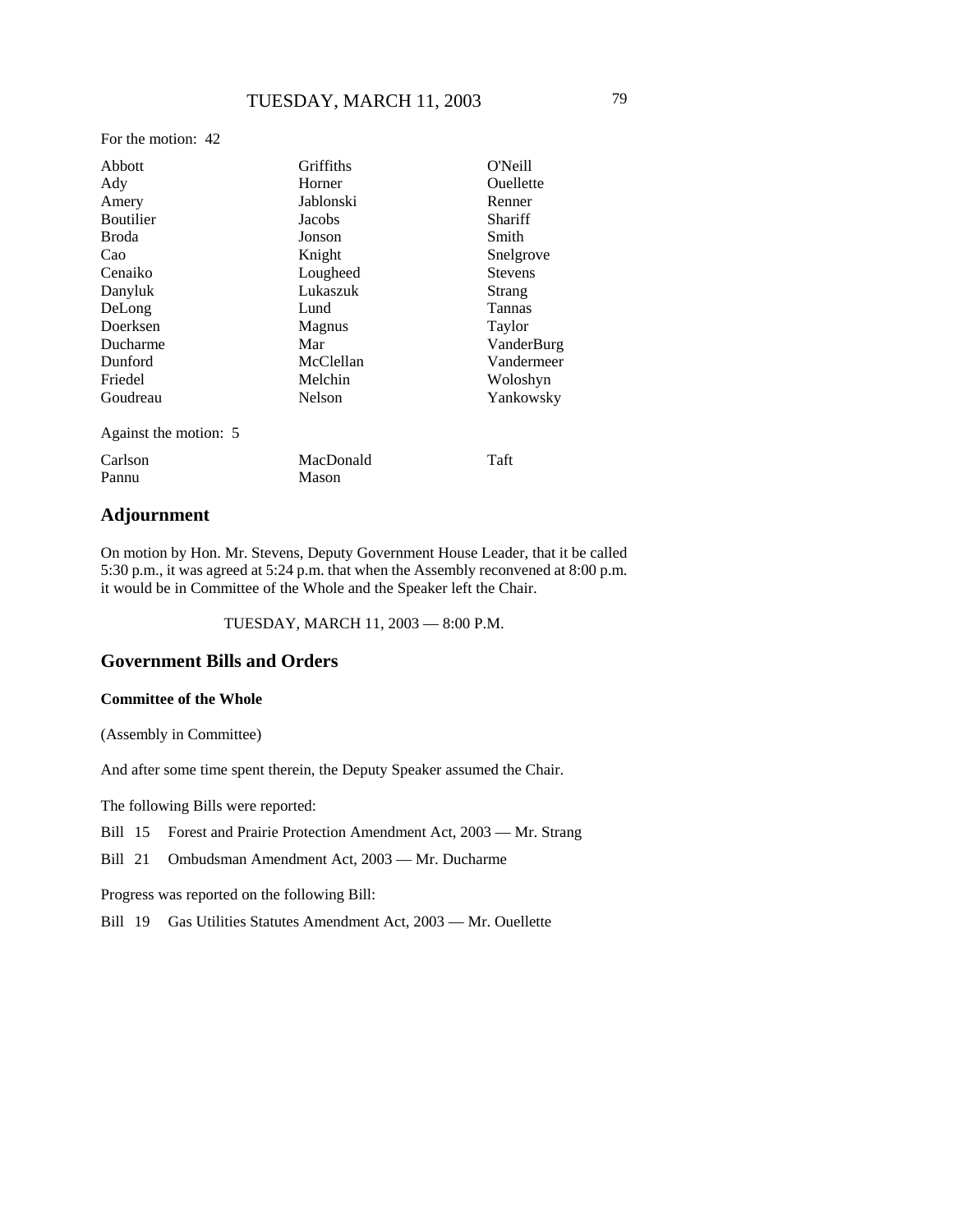## **Adjournment**

On motion by Hon. Mr. Zwozdesky, Deputy Government House Leader, the Assembly adjourned at 9:56 p.m. until Wednesday, March 12, 2003, at 1:30 p.m.

## Wednesday, March 12, 2003

The Speaker took the Chair at 1:30 p.m.

## **Speaker's Statement**

The Speaker made a statement in recognition of the 2nd anniversary of 23 Members of the Legislative Assembly elected on March 12, 2001.

## **Recognitions**

Mr. Lukaszuk, Hon. Member for Edmonton-Castle Downs: Captain Rod Kutney, Paul Hawes, Jason Fiissel, Jeff Deptuck, and Kurt Weare, Station 5 City of Edmonton firefighters who were trapped in a collapsed parkade while fighting a fire in an apartment building on March 11, 2003, and the heroic efforts of the firefighters who rescued those who were trapped

Mr. VanderBurg, Hon. Member for Whitecourt-Ste. Anne: Daryl Zelinski of Whitecourt who recently ran the Mardi Gras Marathon in New Orleans, Louisiana on behalf of Team Diabetes which collected \$165,000 in pledges for the Canadian Diabetes Association

Ms Kryczka, Hon. Member for Calgary-West: Opening of the Banner Village of Garrison Woods seniors residential facility in Calgary on March 6, 2003

Ms Blakeman, Hon. Member for Edmonton-Centre: Edmonton police officers and firefighters for their heroic efforts in rescuing five firefighters who were trapped in a collapsed parkade while fighting a fire in an apartment building on March 11, 2003, and Red Cross Disaster Services for assisting tenants of the apartment building

Mr. Cao, Hon. Member for Calgary-Fort: Parliamentary democracy and the work of Members of the Legislative Assembly

Mr. Renner, Hon. Member for Medicine Hat: 100th annual Medicine Hat Curling Club Bonspiel

Mr. Mason, Hon. Member for Edmonton-Highlands: 5 Edmonton firefighters who were trapped in a collapsed parkade and subsequently rescued while fighting a fire in an apartment building on March 11, 2003, and the daily heroic efforts of all firefighters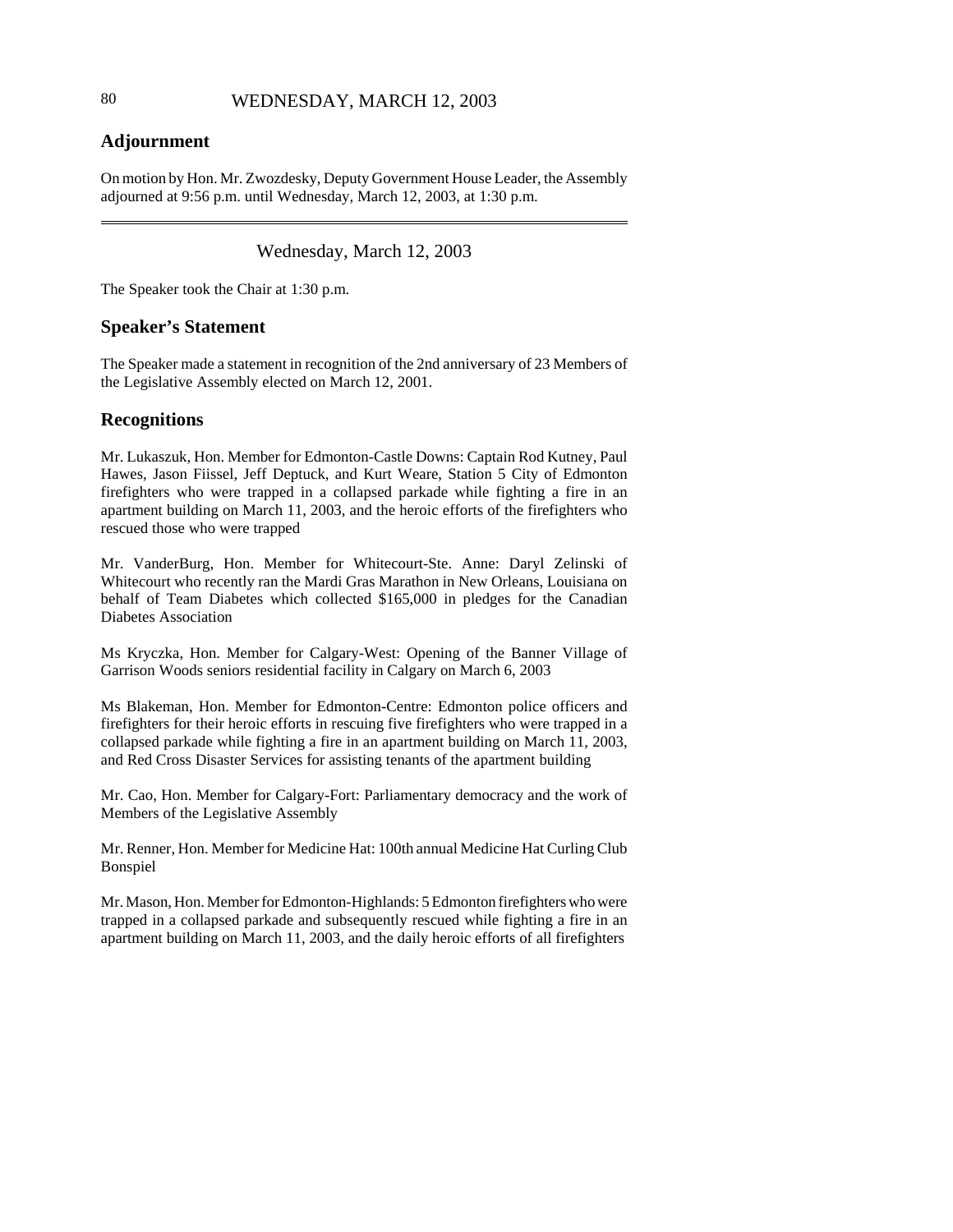## **Presenting Petitions**

Mr. Mason, Hon. Member for Edmonton-Highlands, presented a petition from 63 Albertans requesting the minimum wage be immediately increased to \$8.50 per hour and indexed annually to reflect the cost of living.

Ms Carlson, Hon. Member for Edmonton-Ellerslie, presented a petition from 700 Albertans requesting the Government withdraw the draft management plan for the Evan-Thomas Provincial Recreation Area and disallow any further commercial or residential development of the Kananaskis Valley.

### **Notices of Motions**

Dr. Nicol, Hon. Leader of the Official Opposition, gave oral notice of his intention to move a motion under Standing Order 40.

### **Introduction of Bills (First Reading)**

Notice having been given:

Bill 26 Corrections Amendment Act, 2003 — Hon. Mrs. Forsyth

Bill 28 Freedom of Information and Protection of Privacy Amendment Act, 2003 — Mr. Lukaszuk

On motion by Hon. Mr. Hancock, Government House Leader, the following Bill was placed on the Order Paper under Government Bills and Orders:

Bill 28 Freedom of Information and Protection of Privacy Amendment Act, 2003 — Mr. Lukaszuk

### **Tabling Returns and Reports**

Hon. Mr. Smith, Minister of Energy:

Document, undated, entitled "Natural Gas Prices 2000 to Present" Sessional Paper 156/2003

Dr. Massey, Hon. Member for Edmonton-Mill Woods:

Letter dated March 10, 2003, from Diane Coburn of Edmonton to Dr. Massey, Hon. Member for Edmonton-Mill Woods, expressing concern regarding employment insurance deductions, child tax credits, and AISH (Assured Income for the Severely Handicapped) benefits

Sessional Paper 157/2003

Letter dated March 8, 2003, from Darlene Vinge of Edmonton, unaddressed, expressing concern regarding education funding

Sessional Paper 158/2003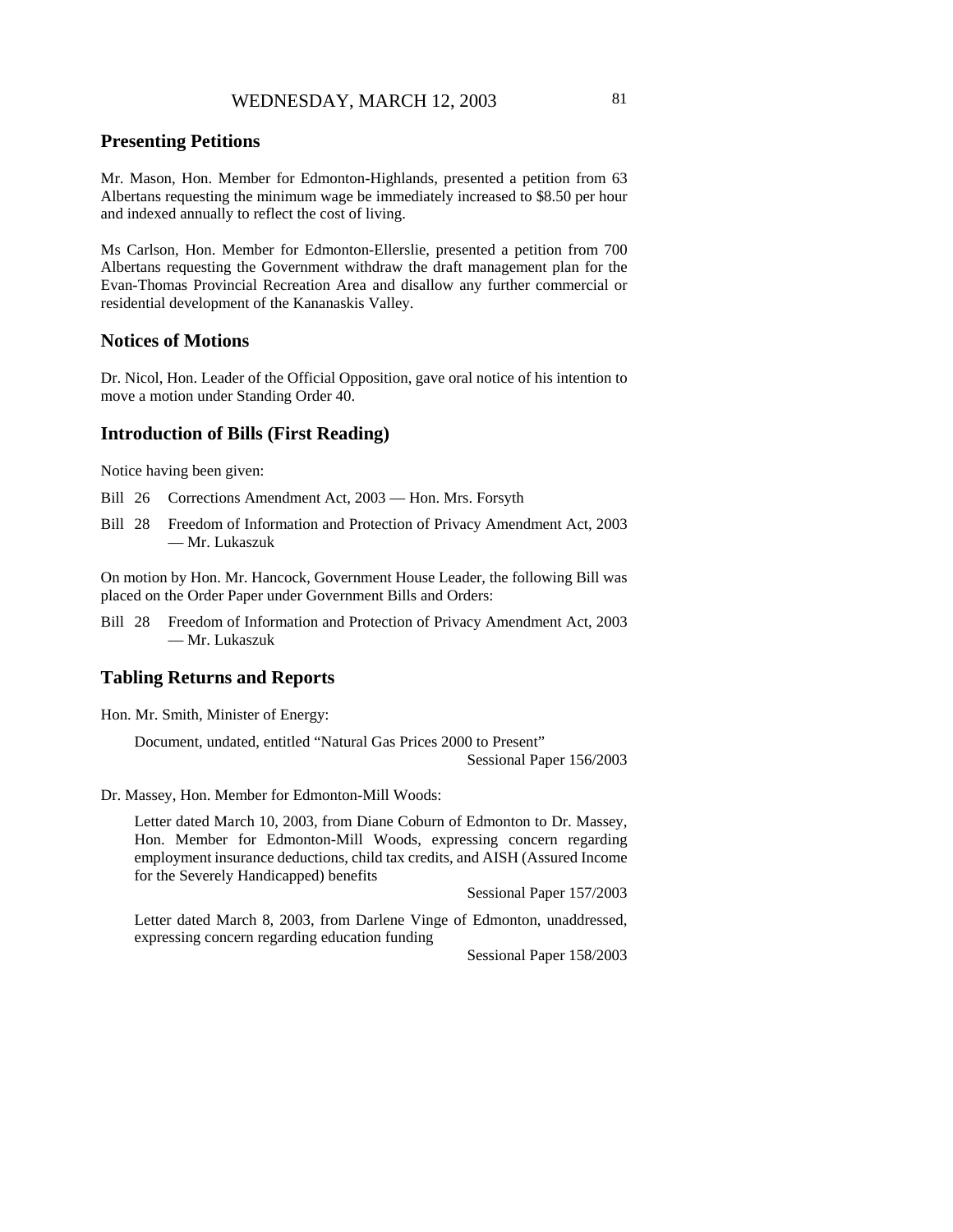## 82 WEDNESDAY, MARCH 12, 2003

Letter dated February 26, 2003, from David Vinge of Edmonton to Hon. Dr. Oberg, Minister of Learning, expressing concern regarding Dr. Oberg's response to education funding issues raised by Albertans

Sessional Paper 159/2003

Dr. Taft, Hon. Member for Edmonton-Riverview:

Letter dated January 21, 2003, from Ray Klaschinsky of Calgary to Brad Jackson, Manager, Workplace Health and Safety, Department of Human Resources and Employment, requesting information regarding an asbestos investigation at the Holy Cross Hospital while Mr. Klaschinsky was an employee of the hospital Sessional Paper 160/2003

E-mail message dated February 24, 2003, from Heather Waldie to Hon. Dr. Oberg, Minister of Learning, expressing concern regarding Dr. Oberg's response to education funding issues raised by Albertans

Sessional Paper 161/2003

Letter dated February 18, 2003, from Melanie Shapiro of Edmonton to Hon. Mr. Klein, Premier, requesting the Government make a long-term commitment to fully funded quality public education

Sessional Paper 162/2003

Letter, undated, from Kelly Steeves, Chair, Riverview Public Education Coalition, to Hon. Mr. Klein, Premier, expressing concern regarding education funding and requesting an opportunity for the Coalition to share its views with Executive Council

Sessional Paper 163/2003

Dr. Pannu, Hon. Member for Edmonton-Strathcona:

Letter dated December 13, 2002, signed by 27 residents of Meadowlark Seniors Lodge, to Dr. Pannu, Hon. Member for Edmonton-Strathcona, expressing concern regarding rent and services increases and requesting an increase in Government funding to the Greater Edmonton Foundation, Housing for Seniors

Sessional Paper 164/2003

Letter dated February 21, 2003, from Wendy Girletz to Whom it May Concern, expressing concern over the closure of the high school, grain elevators, and health centre in Cereal and the possibility of the closure of the elementary school Sessional Paper 165/2003

Mr. Mason, Hon. Member for Edmonton-Highlands:

Letter dated March 3, 2003, from Margaret Fester of Hinton to Hon. Mr. Smith, Minister of Energy, expressing concern regarding the high cost of natural gas Sessional Paper 166/2003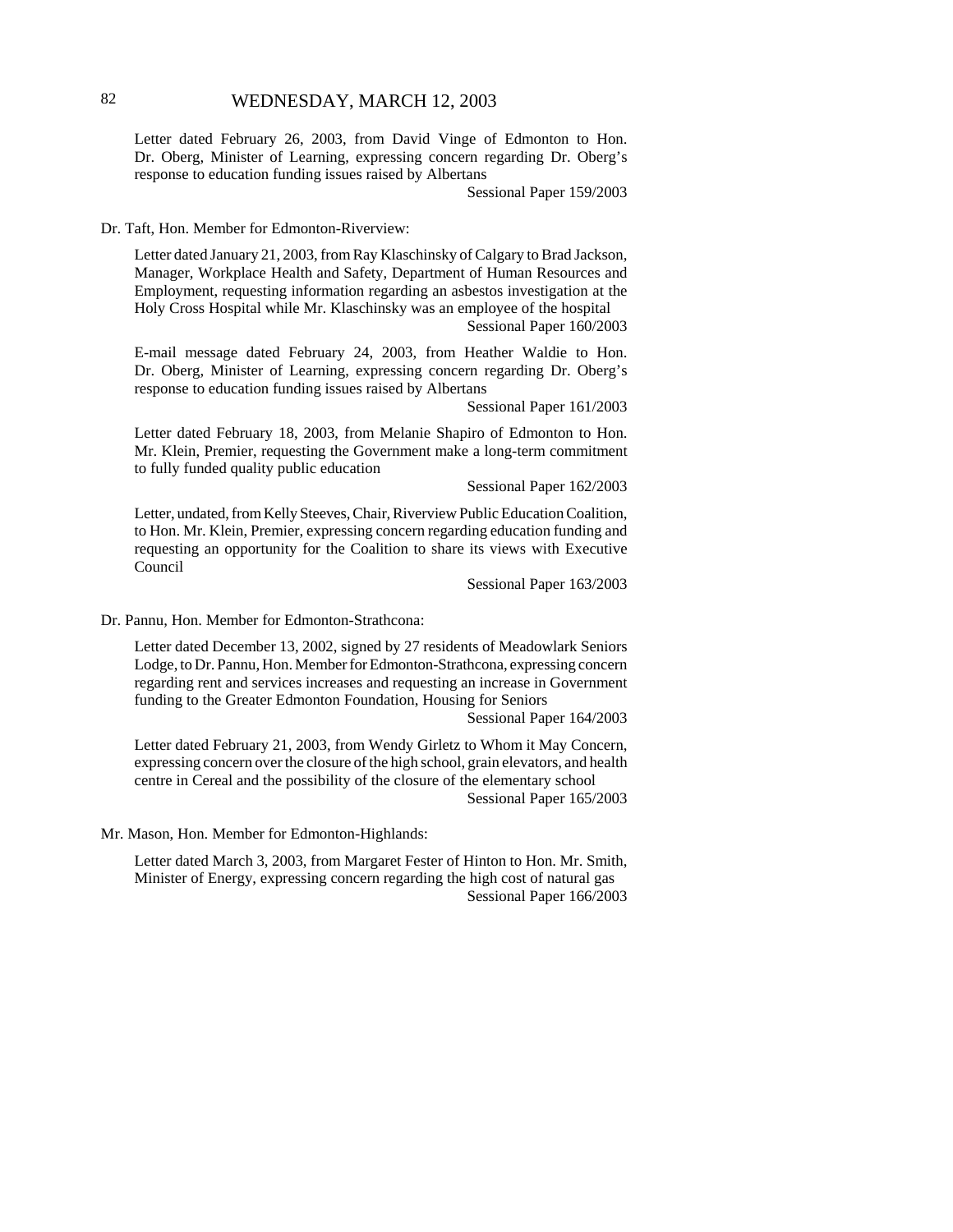## **Motions Under Standing Order 40**

Dr. Nicol, Hon. Leader of the Official Opposition, requested the unanimous consent of the Assembly for consideration of the following motion:

Be it resolved that the Legislative Assembly urge the Government to amend the regulations of the Natural Gas Price Protection Act to base the trigger for rebates on a monthly, not annual average price of natural gas.

Unanimous consent to proceed was not granted.

# **ORDERS OF THE DAY**

## **Government Bills and Orders**

#### **Second Reading**

On the motion that the following Bill be now read a Second time:

Bill 14 Securities Amendment Act, 2003 — Mr. Hlady

A debate followed.

The question being put, the motion was agreed to. With Hon. Mr. Kowalski in the Chair, the names being called for were taken as follows:

For the motion: 45

| Amery                 | Hancock    | Melchin       |
|-----------------------|------------|---------------|
| Blakeman              | Herard     | <b>Nelson</b> |
| Calahasen             | Hlady      | Oberg         |
| Cao                   | Horner     | Pham          |
| Cardinal              | Hutton     | Rathgeber     |
| Carlson               | Jablonski  | Renner        |
| Coutts                | Jacobs     | Smith         |
| Danyluk               | Jonson     | Strang        |
| DeLong                | Knight     | <b>Tannas</b> |
| Doerksen              | Kryczka    | Tarchuk       |
| Dunford               | Magnus     | VanderBurg    |
| Fritz                 | Mar        | Vandermeer    |
| Goudreau              | Marz       | Woloshyn      |
| Graydon               | McClellan  | Yankowsky     |
| Griffiths             | McClelland | Zwozdesky     |
| Against the motion: 3 |            |               |
| Bonner                | MacDonald  | Massey        |
|                       |            |               |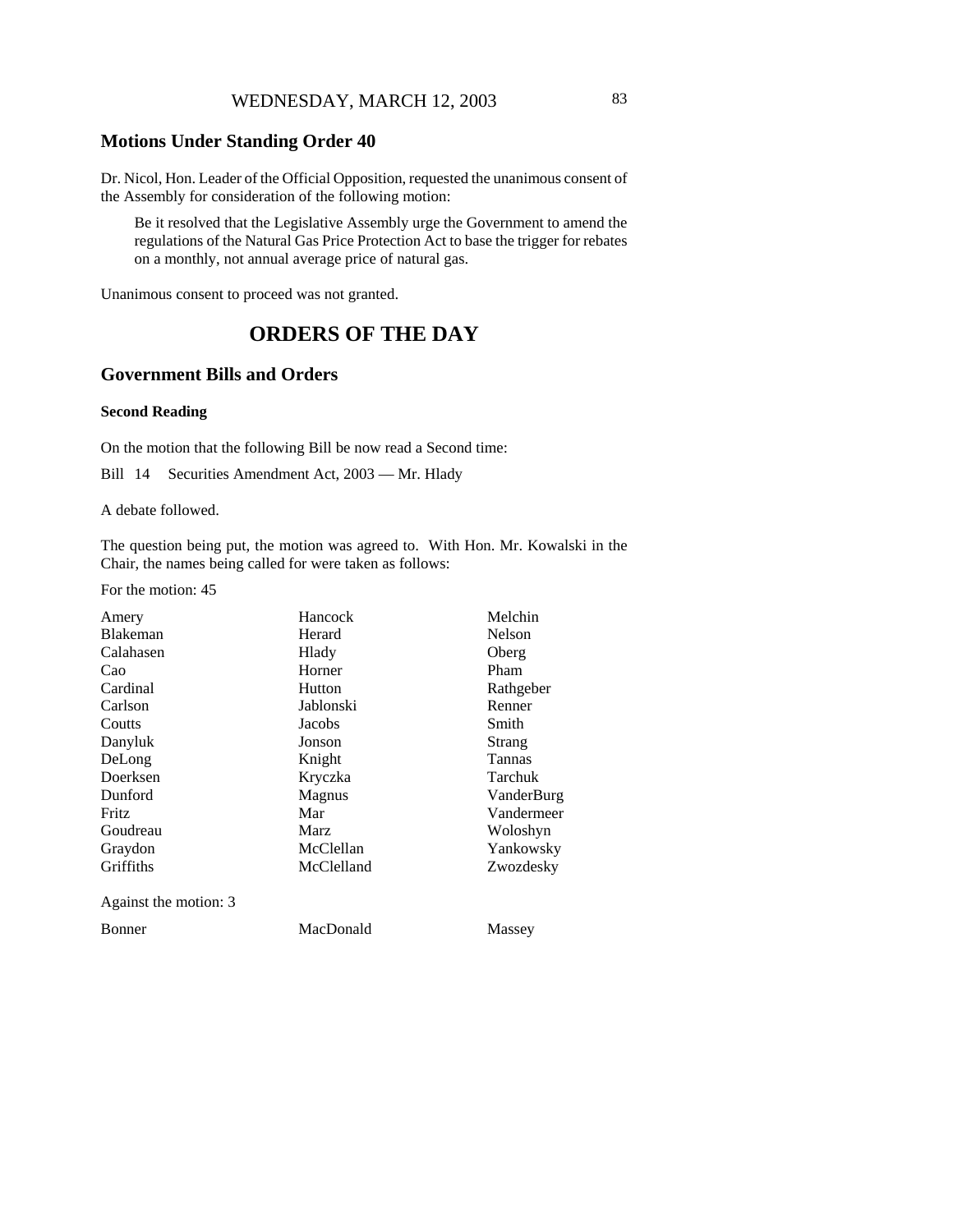## 84 WEDNESDAY, MARCH 12, 2003

On the motion that the following Bill be now read a Second time:

Bill 25 Class Proceedings Act — Mr. Rathgeber

Mr. Rathgeber moved adjournment of the debate, which was agreed to.

The following Bills were read a Second time and referred to Committee of the Whole:

- Bill 14 Securities Amendment Act, 2003 Mr. Hlady
- Bill 20 Alberta Municipal Financing Corporation Amendment Act, 2003 Mr. Hlady

#### **Committee of the Whole**

According to Order, the Assembly resolved itself into Committee of the Whole, and the Deputy Speaker left the Chair.

(Assembly in Committee)

And after some time spent therein, the Deputy Speaker resumed the Chair.

Progress was reported on the following Bill:

Bill 19 Gas Utilities Statutes Amendment Act, 2003 — Mr. Ouellette

### **Adjournment**

On motion by Hon. Mr. Hancock, Government House Leader, the Assembly adjourned at 5:15 p.m. until 8:00 p.m.

WEDNESDAY, MARCH 12, 2003 — 8:00 P.M.

**Committee of Supply** (Day 1 of 2 — Interim Estimates)

According to Order, the Assembly resolved itself into Committee of Supply.

(Assembly in Committee)

During Committee of Supply consideration of the 2003-04 Interim Supply Estimates, Hon. Mr. Hancock, Government House Leader, moved that the Committee rise and report progress. The question being put, the motion was agreed to. With Mr. Shariff in the Chair, the names being called for were taken as follows: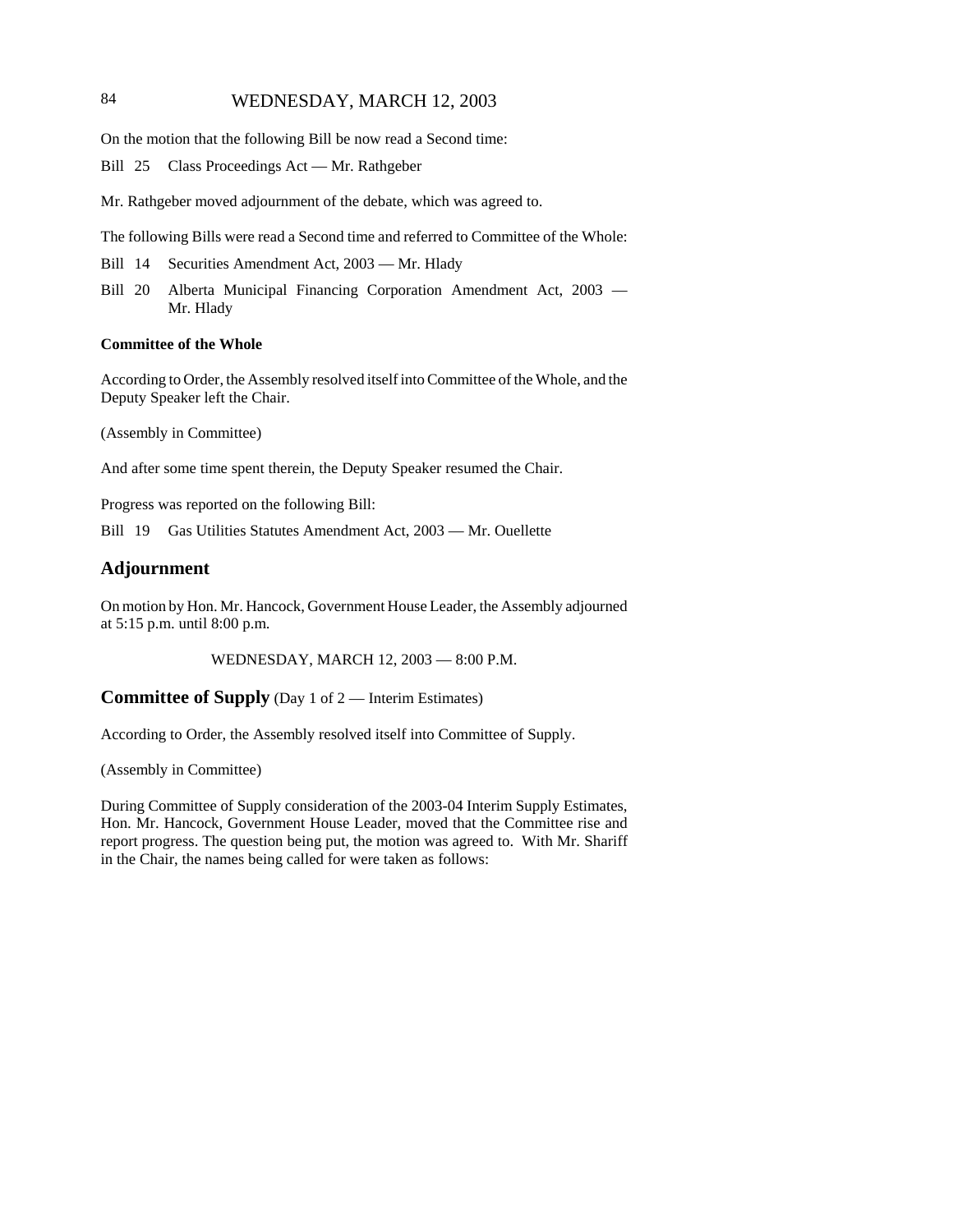For the motion: 36

| Amery                 | Graydon       | Mar        |
|-----------------------|---------------|------------|
| Calahasen             | Griffiths     | Marz       |
| Cao                   | Hancock       | McClellan  |
| Cardinal              | Herard        | McClelland |
| Coutts                | Hlady         | Oberg      |
| Danyluk               | Horner        | Ouellette  |
| DeLong                | Hutton        | Pham       |
| Doerksen              | Jablonski     | Rathgeber  |
| Ducharme              | Jacobs        | Renner     |
| Dunford               | Knight        | Snelgrove  |
| <b>Fritz</b>          | Kryczka       | Woloshyn   |
| Goudreau              | <b>Magnus</b> | Yankowsky  |
| Against the motion: 5 |               |            |
| <b>Blakeman</b>       | MacDonald     | Pannu      |
| Carlson               | Massey        |            |

The Acting Speaker resumed the Chair and Mr. Renner reported as follows:

Mr. Speaker:

The Committee of Supply has had under consideration certain resolutions of the 2003-04 Interim Supply Estimates, Offices of the Legislative Assembly, Government and Lottery Fund, reports progress thereon, and requests leave to sit again.

The question being put, the report and the request for leave to sit again were agreed to.

## **Adjournment**

On motion by Hon. Mr. Hancock, Government House Leader, the Assembly adjourned at 10:23 p.m. until Thursday, March 13, 2003, at 1:30 p.m.

Thursday, March 13, 2003

The Speaker took the Chair at 1:30 p.m.

## **Members' Statements**

Mr. Johnson, Hon. Member for Wetaskiwin-Camrose, made a statement regarding the Ross Family of Camrose for their efforts in raising awareness for the organ donation program.

Dr. Taft, Hon. Member for Edmonton-Riverview, made a statement regarding asbestos exposure and the Government's asbestos abatement policy.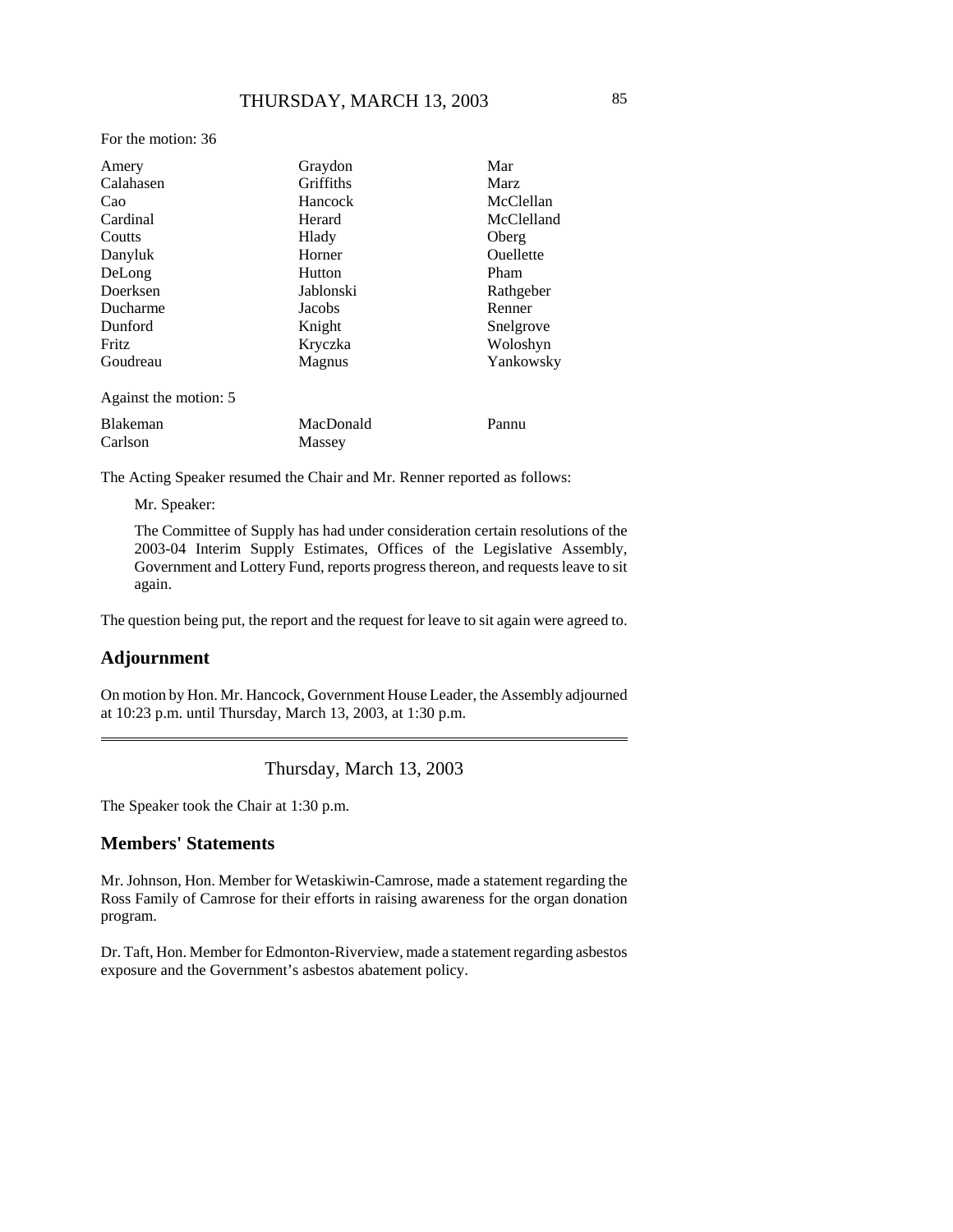## 86 THURSDAY, MARCH 13, 2003

Mr. Horner, Hon. Member for Spruce Grove-Sturgeon-St. Albert, made a statement regarding Farm Safety Week, March 12-19, 2003.

Mr. MacDonald, Hon. Member for Edmonton-Gold Bar, made a statement regarding the report of the Electoral Boundaries Commission recommending that Edmonton lose one electoral riding.

## **Presenting Petitions**

Dr. Pannu, Hon. Member for Edmonton-Strathcona, presented a petition from 53 Calgary residents requesting the minimum wage be immediately increased to \$8.50 per hour and indexed annually to reflect the cost of living.

### **Notices of Motions**

Pursuant to Standing Order 34(2)(a), Hon. Mr. Zwozdesky, Deputy Government House Leader, gave oral notice of the following Written Questions and Motions for Returns to be dealt with Monday, March 17, 2003:

| <b>Written Questions:</b>   | WQ3, WQ5, WQ6, WQ8, WQ9, WQ10. |
|-----------------------------|--------------------------------|
| <b>Motions for Returns:</b> | MR2, MR3, MR6, MR7, MR8, MR10. |

## **Introduction of Bills (First Reading)**

Notice having been given:

Bill 31 Local Authorities Election Amendment Act, 2003 — Mr. Graydon

On motion by Hon. Mr. Hancock, Government House Leader, the following Bill was placed on the Order Paper under Government Bills and Orders:

Bill 31 Local Authorities Election Amendment Act, 2003 — Mr. Graydon

### **Tabling Returns and Reports**

Hon. Mr. Woloshyn, Minister of Seniors:

Response to Written Question WQ4 asked for by Ms Blakeman on March 10, 2003:

What is the breakdown of the money that will be used by the Government to match the Federal Government's \$67 million contribution to the affordable housing agreement signed in June 2002?

Sessional Paper 167/2003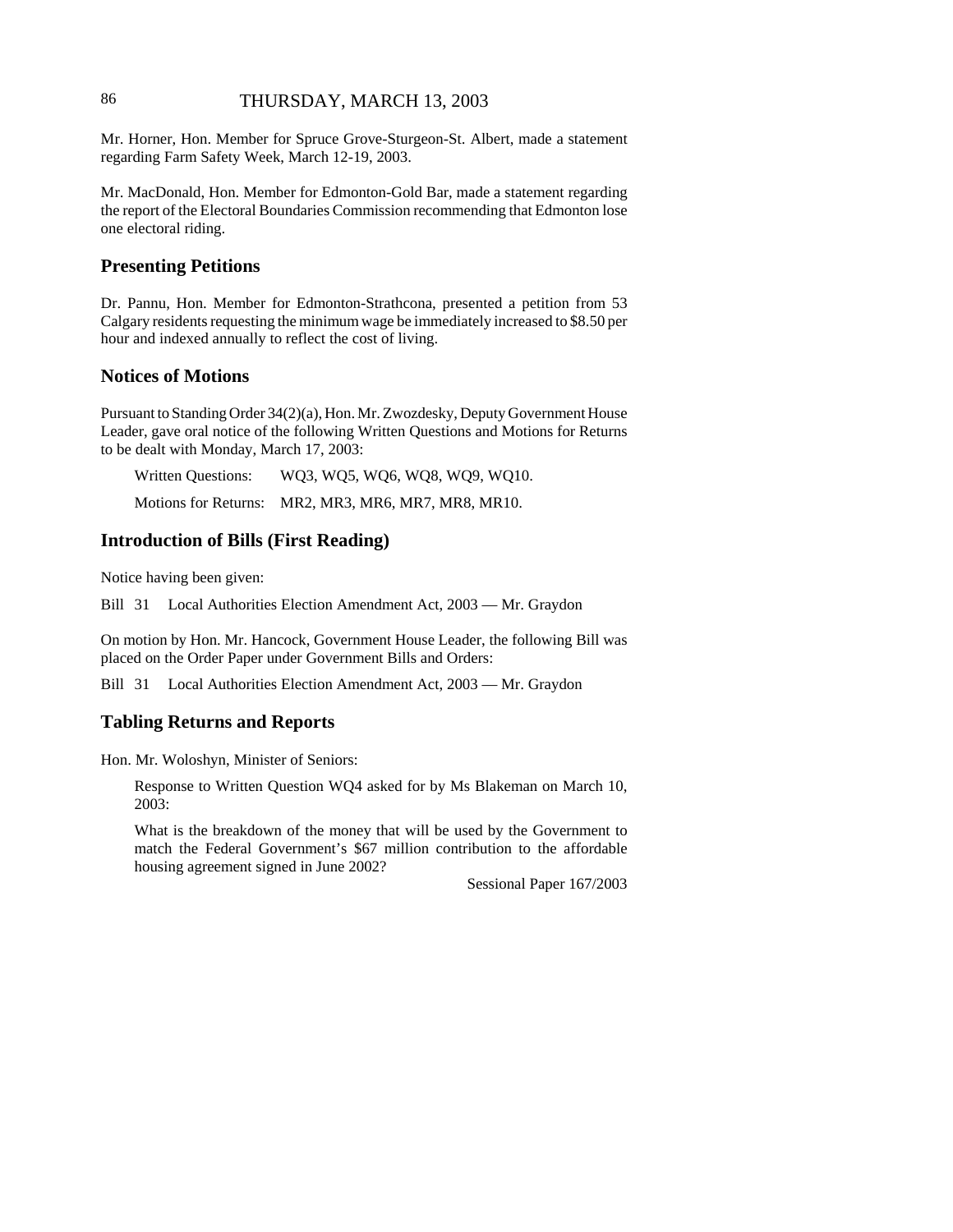Dr. Pannu, Hon. Member for Edmonton-Strathcona:

Letter dated March 4, 2003, from Gerry Toller-Lobe of Edmonton to Hon. Mr. Klein, Premier, expressing concern regarding the Government's handling of several public education issues

Sessional Paper 168/2003

Ms Blakeman, Hon. Member for Edmonton-Centre:

Letter dated February 19, 2003, from Ian Crichton of Edmonton to Ms Blakeman, Hon. Member for Edmonton-Centre, expressing concern regarding, and opposition to, the Government's intention to proceed with public and private infrastructure partnerships

Sessional Paper 169/2003

Letter dated March 10, 2003, from Phillip H. Walker of Edmonton to Ms Blakeman, Hon. Member for Edmonton-Centre, expressing support for a motion passed by the City of Edmonton Council urging the Legislative Assembly to maintain 19 electoral divisions within Edmonton

Sessional Paper 170/2003

Document, undated, untitled, outlining financial issues faced by an unemployed, chronically ill, homeless person who is relying on financial assistance from the Supports for Independence (SFI) Program

Sessional Paper 171/2003

Dr. Taft, Hon. Member for Edmonton-Riverview:

Letter dated February 17, 2003, from Tara Krys of Edmonton to Dr. Taft, Hon. Member for Edmonton-Riverview, expressing concern regarding inadequate funding for school boards and teachers' salaries

Sessional Paper 172/2003

Letter dated February 19, 2003, from Lana Cuthbertson of Edmonton to Dr. Taft, Hon. Member for Edmonton-Riverview, expressing concern regarding education funding cuts

Sessional Paper 173/2003

E-mail message dated February 25, 2003, from Dan Musica to Lynn Odynski, Edmonton Public School Board, expressing concern that his daughter's education will suffer as a result of the school board's financial difficulties

Sessional Paper 174/2003

E-mail message dated March 11, 2003, from Phillip H. Walker to Dr. Taft, Hon. Member for Edmonton-Riverview, expressing support for a motion passed by the City of Edmonton Council urging the Legislative Assembly to maintain 19 electoral divisions within Edmonton

Sessional Paper 175/2003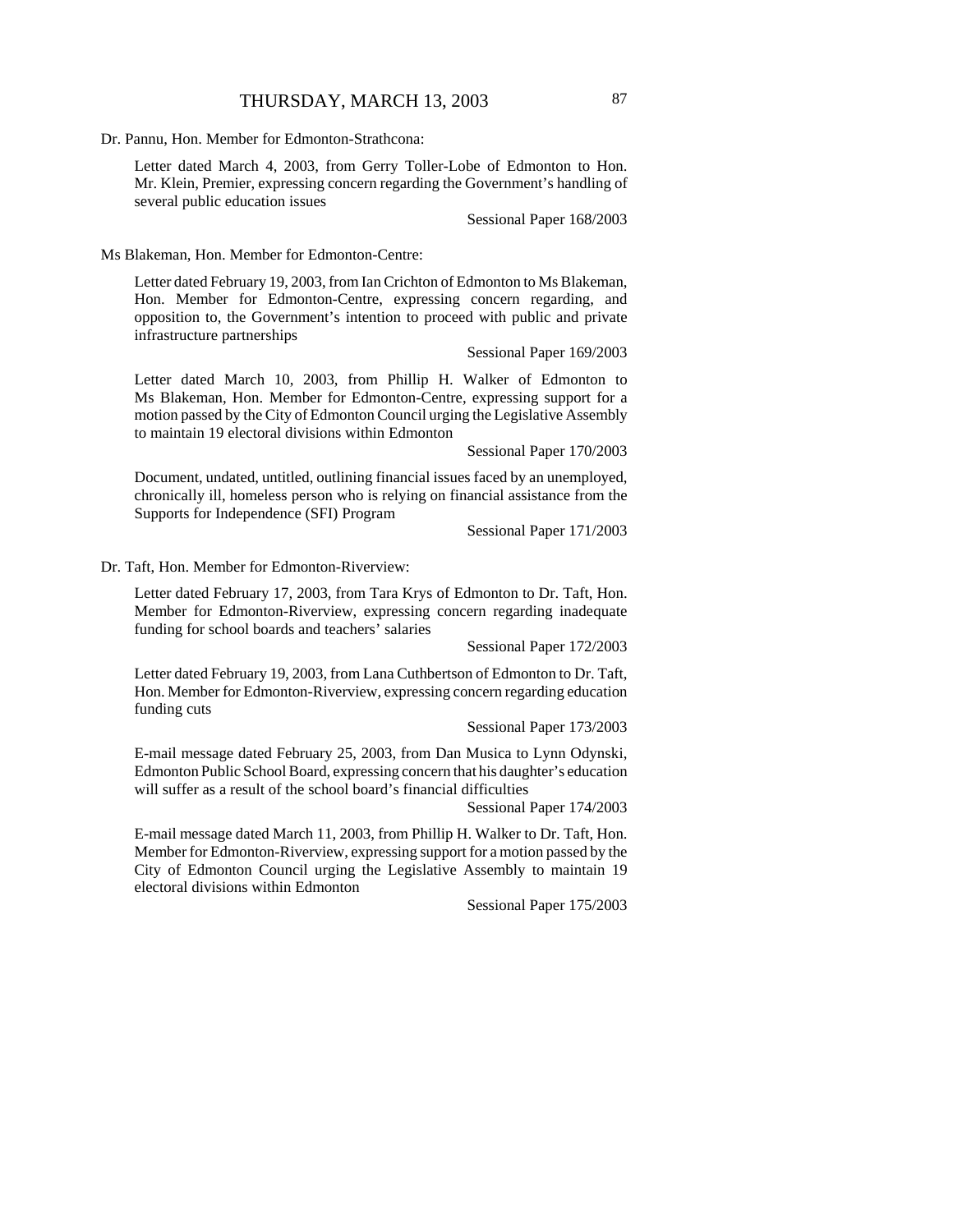## 88 THURSDAY, MARCH 13, 2003

E-mail message dated February 27, 2003, from Peter Schiavone of Edmonton to Dr. Taft, Hon. Member for Edmonton-Riverview, expressing concern regarding natural gas and power costs and requesting a rebate

Sessional Paper 176/2003

Mr. MacDonald, Hon. Member for Edmonton-Gold Bar:

Letter dated February 24, 2003, from Hon. Mrs. Nelson, Minister of Finance, to Mr. MacDonald, Hon. Member for Edmonton-Gold Bar, responding to Mr. MacDonald's recent letter sent to Hon. Mr. Klein, Premier, indicating phase one of a process to review auto insurance in Alberta is complete and the results may assist in stabilizing premiums

Sessional Paper 177/2003

Copy of a petition signed by 205 Albertans urging the Government to reinstate natural gas rebates

Sessional Paper 178/2003

Mr. Mason, Hon. Member for Edmonton-Highlands:

Letter dated March 7, 2003, with writer's name struck out, to Mr. Mason, Hon. Member for Edmonton-Highlands, expressing concern regarding energy costs and thanking Mr. Mason for his efforts in this regard

Sessional Paper 179/2003

## **Projected Government Business**

Pursuant to Standing Order 7(5), Ms Blakeman, Acting Official Opposition House Leader, asked a question pertaining to the order of Government Business to be brought before the Assembly for the following week.

Hon. Mr. Hancock, Government House Leader, gave notice of projected Government Business for the week of March 17 to March 20, 2003:

| Monday, March 17  | $9:00$ p.m. | - Government Bills and Orders |
|-------------------|-------------|-------------------------------|
|                   |             | <b>Second Reading</b>         |
|                   |             | Bill 27, 30                   |
|                   |             | And as per the Order Paper    |
| Tuesday, March 18 | Aft.        | - Government Bills and Orders |
|                   |             | <b>Second Reading</b>         |
|                   |             | Bill 18, 26, 27, 28           |
|                   |             | <b>Committee of the Whole</b> |
|                   |             | <b>Bill 27</b>                |
|                   |             | And as per the Order Paper    |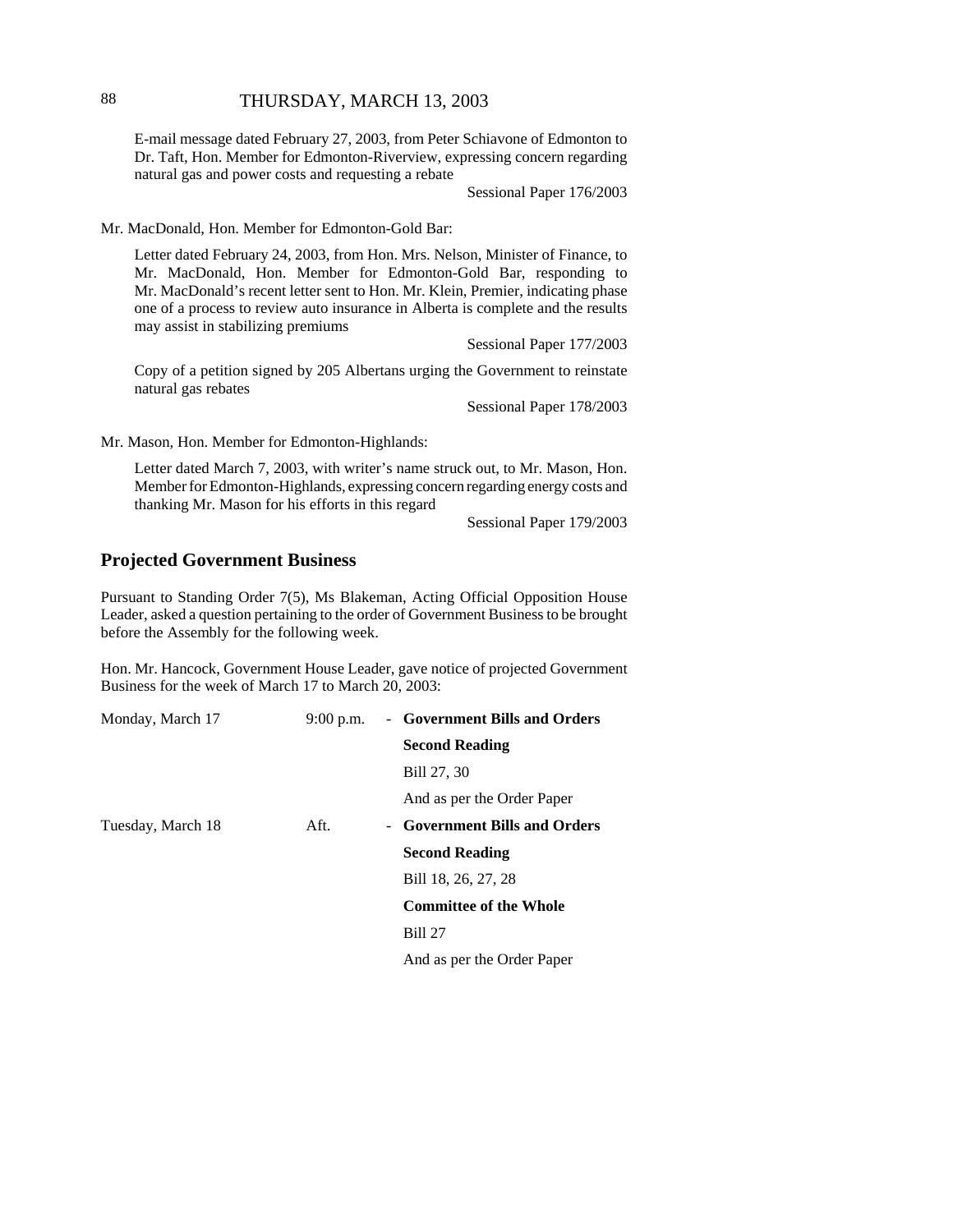## THURSDAY, MARCH 13, 2003 89

|                     | Eve. | <b>Government Bills and Orders</b>                      |
|---------------------|------|---------------------------------------------------------|
|                     |      | <b>Second Reading / Committee of</b><br>the Whole       |
|                     |      | <b>Bill 27</b>                                          |
|                     |      | <b>Committee of the Whole</b>                           |
|                     |      | Bill 3, 19, 30                                          |
|                     |      | And as per the Order Paper                              |
| Wednesday, March 19 | Aft. | <b>Government Bills and Orders</b><br>$\sim$            |
|                     |      | <b>Committee of the Whole /</b><br><b>Third Reading</b> |
|                     |      | Bill 3, 19, 27                                          |
|                     |      | And as per the Order Paper                              |
|                     | Eve. | <b>Government Bills and Orders</b><br>$\sim$            |
|                     |      | Committee of the Whole /<br><b>Third Reading</b>        |
|                     |      | Bill 3, 19, 27                                          |
|                     |      | <b>Third Reading</b>                                    |
|                     |      | <b>Bill 30</b>                                          |
|                     |      | And as per the Order Paper                              |
| Thursday, March 20  | Aft. | <b>Government Bills and Orders</b><br>$\sim$            |
|                     |      | <b>Third Reading</b>                                    |
|                     |      | Bill 3, 19, 27                                          |
|                     |      | <b>Government Motions</b>                               |
|                     |      | Motion 13                                               |

# **ORDERS OF THE DAY**

**Committee of Supply** (Day 2 — Interim Estimates)

According to Order, the Assembly resolved itself into Committee of Supply.

(Assembly in Committee)

Pursuant to Standing Order 59(2) and Government Motion 12 agreed to by the Assembly on March 11, 2003, at 5:15 p.m. the Chair interrupted the proceedings and immediately put the question on the Interim Estimates resolutions for the fiscal year ending March 31, 2004.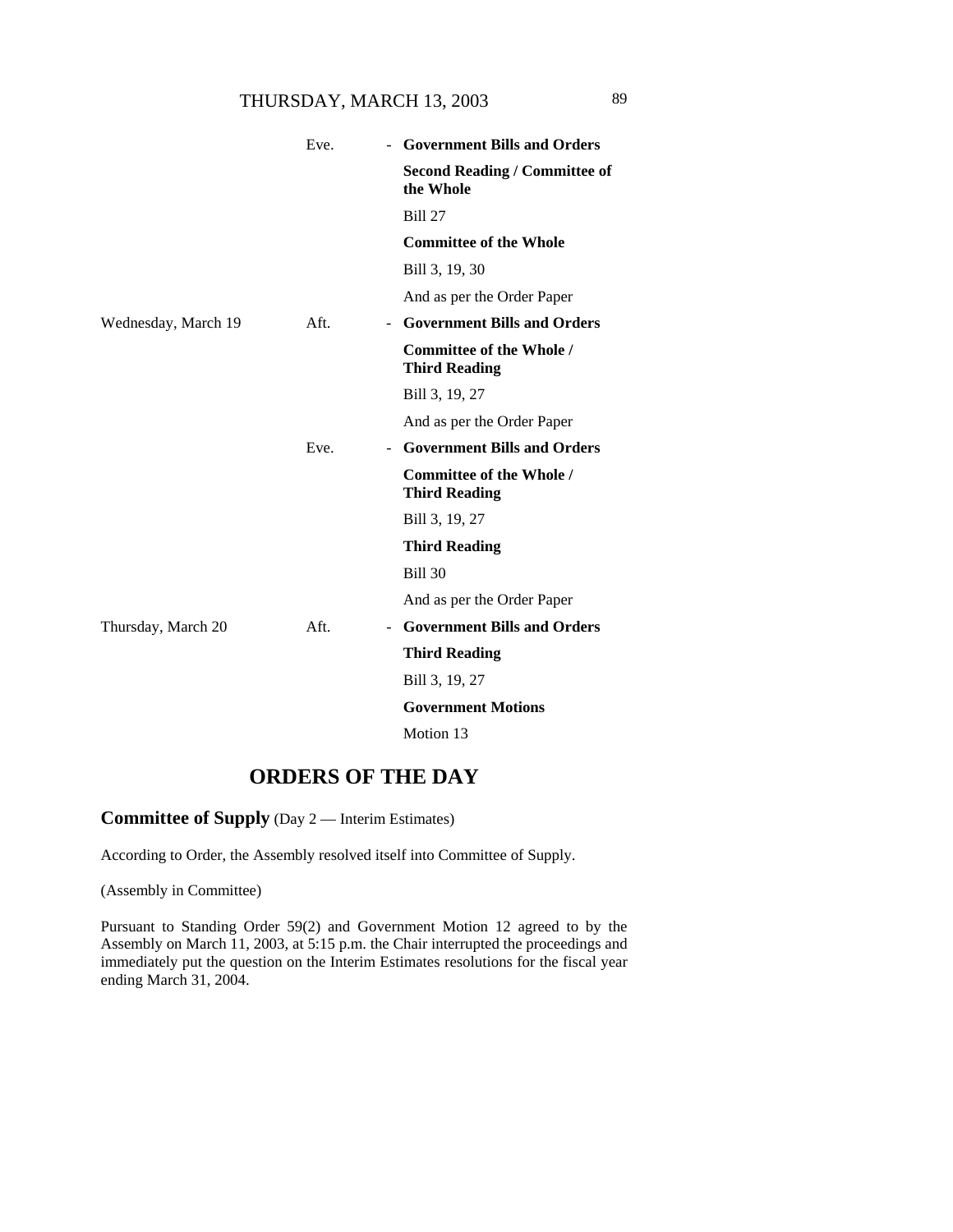The question being put, the motion was agreed to. With Mr. Shariff in the Chair, the names being called for were taken as follows:

For the motion: 36

| Abbott                   | Graydon     | Masyk         |
|--------------------------|-------------|---------------|
| Calahasen                | Haley       | McClelland    |
| Cao                      | Hancock     | McFarland     |
| Cardinal                 | Hlady       | Nelson        |
| Coutts                   | Hutton      | <b>Norris</b> |
| DeLong                   | Johnson     | O'Neill       |
| Doerksen                 | Jonson      | Pham          |
| Dunford                  | Klapstein   | Smith         |
| Forsyth                  | Kryczka     | Stelmach      |
| Fritz                    | Lukaszuk    | Tarchuk       |
| Gordon                   | Mar         | Woloshyn      |
| Graham                   | <b>Marz</b> | Zwozdesky     |
| Against the motion: 4    |             |               |
| <b>Blakeman</b><br>Mason | Massey      | Taft          |

The Acting Speaker assumed the Chair and Mr. Klapstein reported as follows:

#### Mr. Speaker:

The Committee of Supply has had under consideration certain resolutions of the Interim Supply Estimates, Offices of the Legislative Assembly, Government and Lottery Fund, reports as follows, and requests leave to sit again:

Resolved that a sum not exceeding the following be granted to Her Majesty for the fiscal year ending March 31, 2004, for the Departments and purposes indicated:

### **Support to the Legislative Assembly**

\$10,890,000 Operating Expense

### **Office of the Auditor General**

\$5,195,000 Operating Expense and Equipment / Inventory Purchases

#### **Office of the Ombudsman**

\$590,000 Operating Expense

#### **Office of the Chief Electoral Officer**

\$600,000 Operating Expense

#### **Office of the Ethics Commissioner**

\$120,000 Operating Expense

### **Office of the Information and Privacy Commissioner**

\$990,000 Operating Expense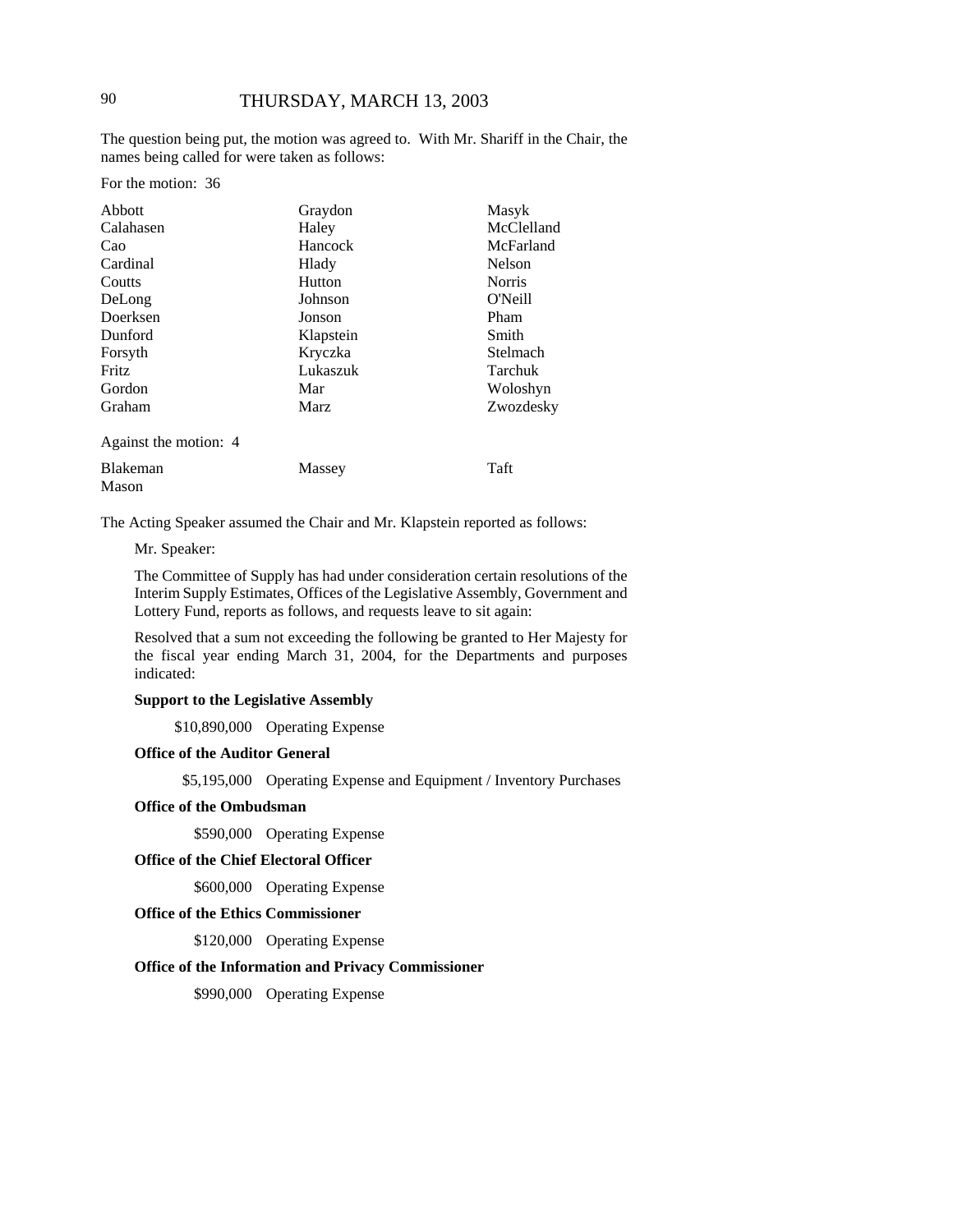#### **Aboriginal Affairs and Northern Development**

\$10,175,000 Operating Expense

#### **Agriculture, Food and Rural Development**

\$139,655,000 Operating Expense and Equipment / Inventory Purchases

#### **Children's Services**

\$225,075,000 Operating Expense

#### **Community Development**

\$209,510,000 Operating Expense and Equipment / Inventory Purchases \$265,000 Capital Investment

### **Economic Development**

\$11,445,000 Operating Expense

#### **Energy**

\$47,130,000 Operating Expense and Equipment / Inventory Purchases

#### **Environment**

\$29,340,000 Operating Expense and Equipment / Inventory Purchases

### **Executive Council**

\$3,760,000 Operating Expense

#### **Finance**

| \$20,925,000 Operating Expense and Equipment / Inventory Purchases |
|--------------------------------------------------------------------|
| \$20,635,000 Non-budgetary Disbursements                           |

#### **Gaming**

\$47,000,000 Operating Expense \$309,500,000 Lottery Fund Payments

#### **Government Services**

\$58,280,000 Operating Expense and Equipment / Inventory Purchases

#### **Health and Wellness**

\$1,849,835,000 Operating Expense and Equipment / Inventory Purchases

#### **Human Resources and Employment**

\$274,000,000 Operating Expense and Equipment / Inventory Purchases

### **Infrastructure**

\$394,190,000 Operating Expense and Equipment / Inventory Purchases \$14,000,000 Capital Investment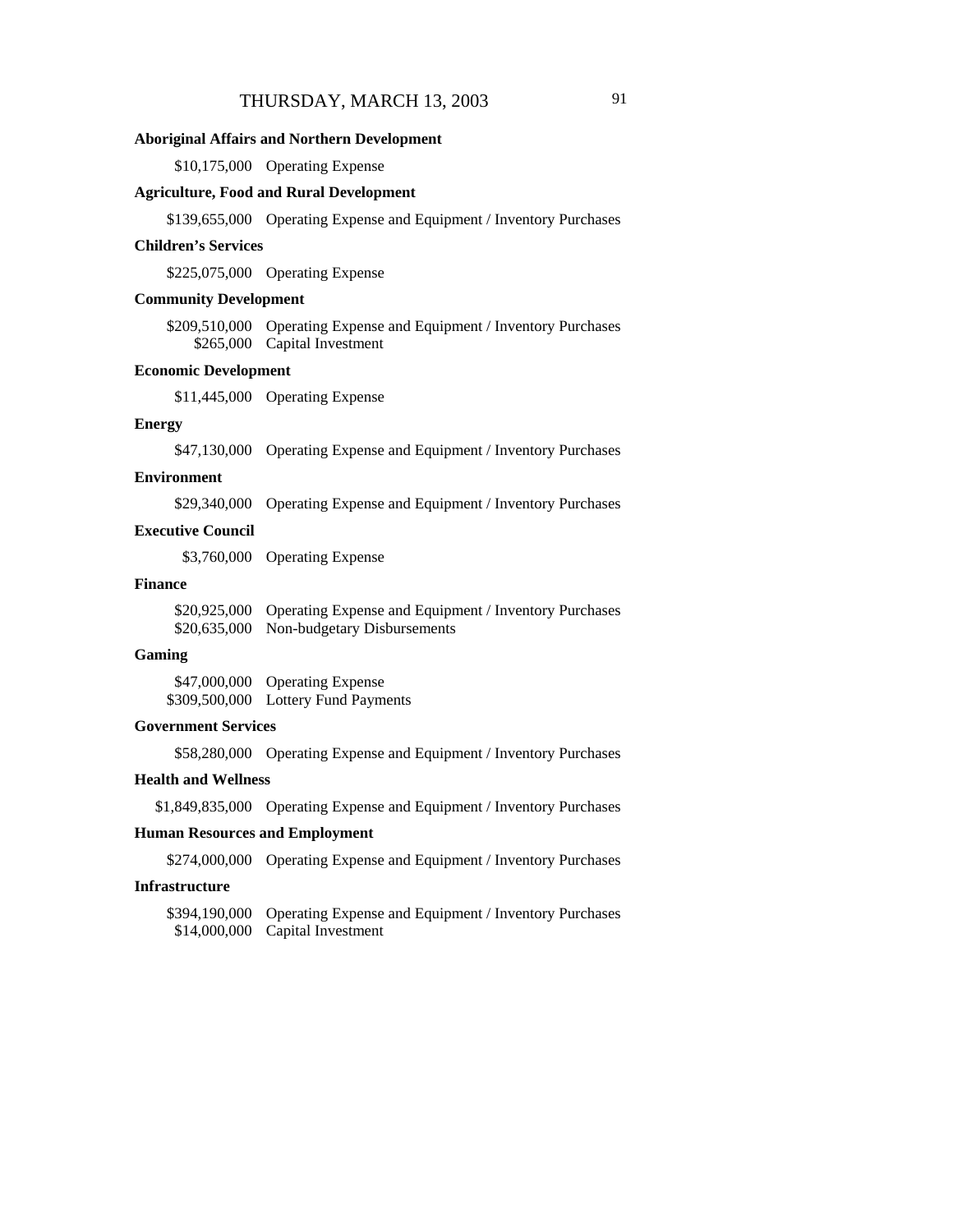#### **Innovation and Science**

\$43,500,000 Operating Expense and Equipment / Inventory Purchases \$11,500,000 Capital Investment

#### **International and Intergovernmental Relations**

\$1,940,000 Operating Expense

#### **Justice**

\$71,335,000 Operating Expense and Equipment / Inventory Purchases

#### **Learning**

| \$888,895,000 Operating Expense and Equipment / Inventory Purchases |
|---------------------------------------------------------------------|
| \$30,000,000 Non-budgetary Disbursements                            |

#### **Municipal Affairs**

\$64,525,000 Operating Expense and Equipment / Inventory Purchases

#### **Revenue**

\$11,345,000 Operating Expense and Equipment / Inventory Purchases

#### **Seniors**

\$73,115,000 Operating Expense and Equipment / Inventory Purchases

### **Solicitor General**

\$66,840,000 Operating Expense and Equipment / Inventory Purchases

#### **Sustainable Resource Development**

\$91,635,000 Operating Expense and Equipment / Inventory Purchases \$1,300,000 Capital Investment

#### **Transportation**

\$157,085,000 Operating Expense and Equipment / Inventory Purchases \$63,260,000 Capital Investment

Mr. Speaker, I would like to table a list of the Interim Estimates for the fiscal year ending March 31, 2004

Sessional Paper 180/2003

The question being put, the report and the request for leave to sit again were agreed to.

### **Adjournment**

Pursuant to Standing Order 4(5), the Assembly adjourned at 5:33 p.m. until Monday, March 17, 2003, at 1:30 p.m.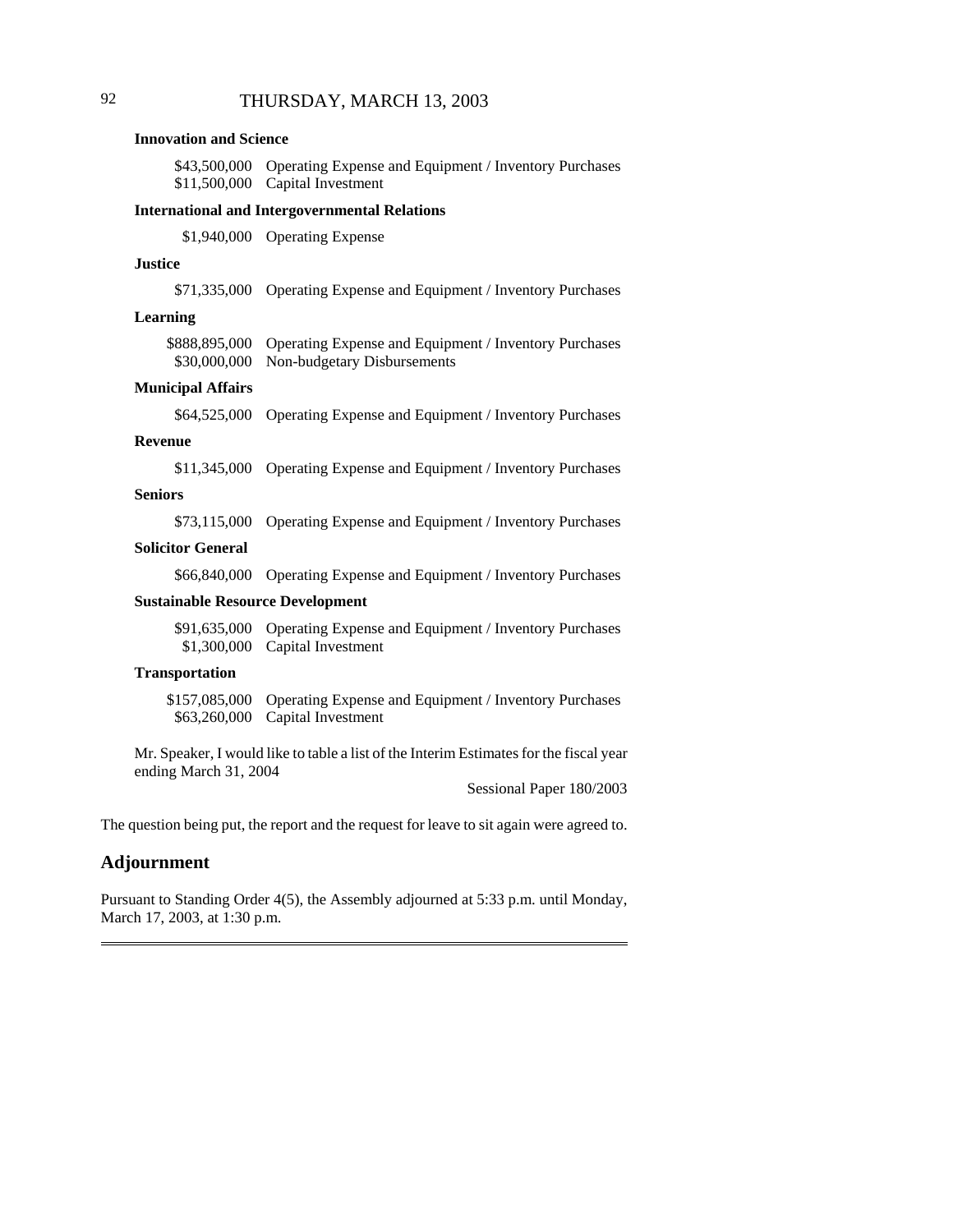## Monday, March 17, 2003

The Speaker took the Chair at 1:30 p.m.

### **Recognitions**

Mr. Hutton, Hon. Member for Edmonton-Glenora: Don Clarke, C.M., who was recently appointed as a Member of the Order of Canada

Mrs. O'Neill, Hon. Member for St. Albert: Ireland Fund of Canada, organizer of the Emerald Ball held on March 15, 2003

Mr. MacDonald, Hon. Member for Edmonton-Gold Bar: Volunteers, coaches, and referees for their support and commitment to minor hockey

Mr. Broda, Hon. Member for Redwater: Grand opening of the Trio Tan 'n Tone fitness centre on March 11, 2003 in Radway

Mrs. Jablonski, Hon. Member for Red Deer-North: 2003 Great Kids Awards held on March 16, 2003 at the Fantasyland Hotel

Mr. Bonner, Hon. Member for Edmonton-Glengarry: Edmonton Public Schools' 39th Night of Music entitled "A Musical Journey" held on March 12, 2003 at the Jubilee Auditorium

Mr. Jacobs, Hon. Member for Cardston-Taber-Warner: Wheatland Select Organic Turkey Limited of Taber on winning a 2003 Alberta Business Award of Distinction on February 19, 2003

#### **Presenting Petitions**

Mr. MacDonald, Hon. Member for Edmonton-Gold Bar, presented a petition from 32 Calgary residents urging the Government to implement the income recommendations of the 2001 MLA Review Committee on Low Income Programs.

#### **Introduction of Bills (First Reading)**

Upon recommendation of Her Honour the Honourable the Lieutenant Governor, and notice having been given:

Bill 30 Appropriation (Interim Supply) Act, 2003 (\$) — Hon. Mrs. Nelson

Notice having been given:

- Bill 29 Law of Property Amendment Act, 2003 Ms Graham
- Bill 208 Occupiers' Liability (Recreational Users) Amendment Act, 2003 Mr. Danyluk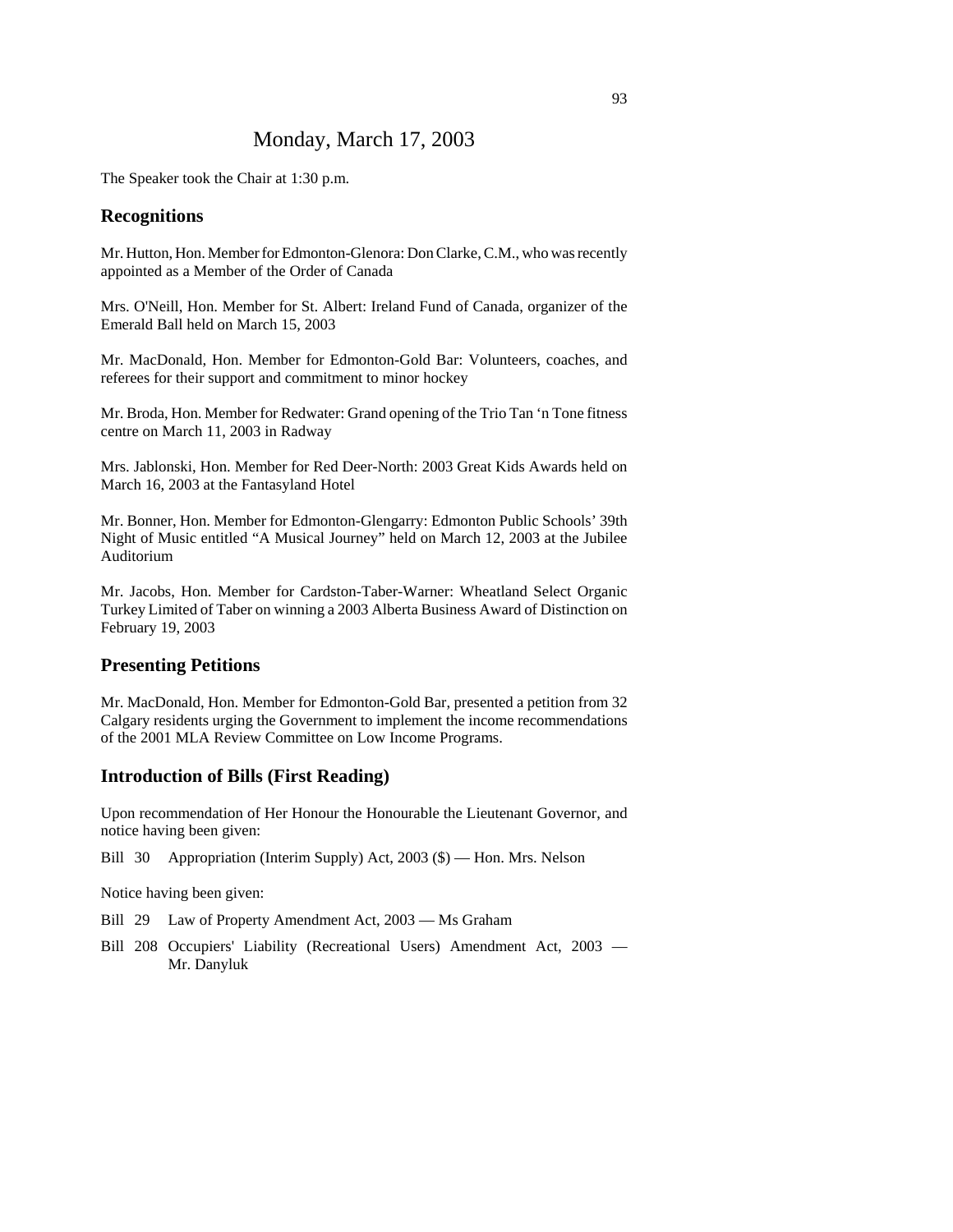## 94 MONDAY, MARCH 17, 2003

- Bill 209 School (Fees Elimination) Amendment Act, 2003 Mr. Mason
- Bill 210 Dental Care Review Committee Act Mr. Masyk
- Bill 211 Fair Trading (Telemarketing Licence) Amendment Act, 2003 Mr. McClelland

On motion by Hon. Mr. Zwozdesky, Deputy Government House Leader, the following Bill was placed on the Order Paper under Government Bills and Orders:

Bill 29 Law of Property Amendment Act, 2003 — Ms Graham

#### **Tabling Returns and Reports**

Dr. Pannu, Hon. Member for Edmonton-Strathcona:

Letter dated March 16, 2003, from Victor Dorian of Edmonton to Dr. Pannu, Hon. Member for Edmonton-Strathcona, expressing concern regarding education funding

Sessional Paper 181/2003

Mr. Bonner, Hon. Member for Edmonton-Glengarry:

Program from the Edmonton Public Schools' 39th Night of Music entitled "A Musical Journey" held on March 12, 2003 at the Jubilee Auditorium Sessional Paper 182/2003

Dr. Taft, Hon. Member for Edmonton-Riverview:

Letter dated March 12, 2003, from Maureen Santin of Edmonton to Hon. Dr. Oberg, Minister of Learning, requesting an increase in education funding Sessional Paper 183/2003

E-mail message dated March 10, 2003, from Linda Hallworth of Edmonton to Hon. Mr. Klein, Premier, expressing concern regarding the Government's lack of vision surrounding education funding

Sessional Paper 184/2003

Letter dated March 13, 2003, from Mona Luth of Edmonton to Hon. Mr. Klein, Premier, expressing concern regarding the Government's disregard for public education

Sessional Paper 185/2003

E-mail message dated March 13, 2003, from Matt Rose of Edmonton to Dr. Taft, Hon. Member for Edmonton-Riverview, expressing concern regarding the effect of education funding shortfalls at Centre High School and requesting an increase in education funding

Sessional Paper 186/2003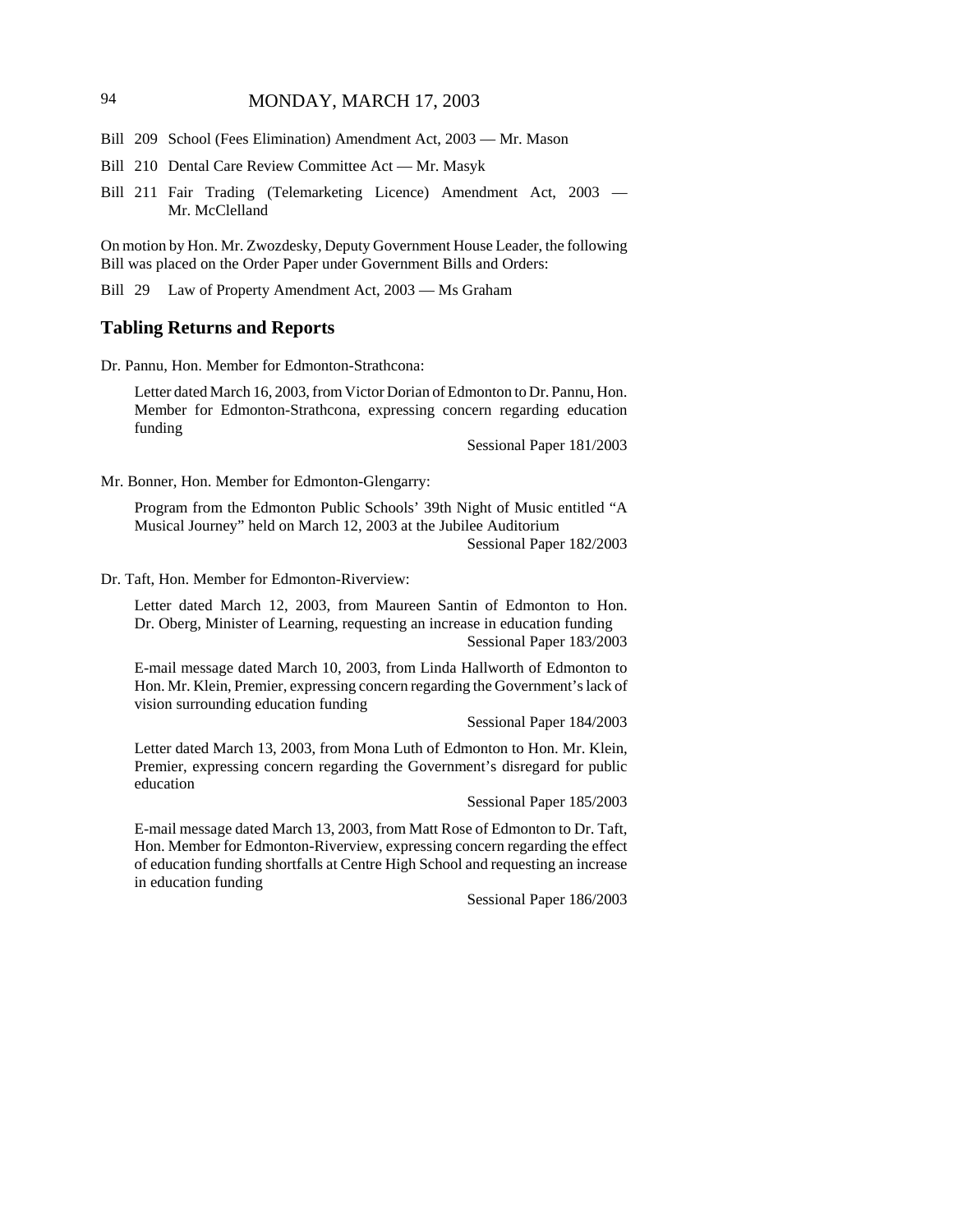Mrs. Jablonski, Hon. Member for Red Deer-North: Copy of a program from the 2003 Great Kids Awards held on March 16, 2003 at the Fantasyland Hotel Sessional Paper 187/2003 Biographical information regarding the 2003 Great Kids Award winners Sessional Paper 188/2003 Ms Carlson, Hon. Member for Edmonton-Ellerslie: Program from the 2003 Canadian Business Leader Awards held on March 13, 2003 at the Shaw Conference Centre Sessional Paper 189/2003 Mr. MacDonald, Hon. Member for Edmonton-Gold Bar:

Copy of a petition signed by 100 Albertans urging the Government to reinstate natural gas rebates

Sessional Paper 190/2003

Power Pool of Alberta web page listing the actual and forecasted electricity prices for March 15, 2003

Sessional Paper 191/2003

Power Pool of Alberta web page listing the actual and forecasted electricity prices for March 16, 2003

Sessional Paper 192/2003

Mr. Mason, Hon. Member for Edmonton-Highlands:

E-mail message dated March 14, 2003, from Patricia Jansen to Dr. Nicol, Hon. Leader of the Official Opposition, in response to a letter dated October 24, 2002, from Hon. Ms Evans, Minister of Children's Services, expressing concern regarding energy deregulation and increased energy costs

Sessional Paper 193/2003

# **ORDERS OF THE DAY**

## **Written Questions**

The following Written Questions were accepted as amended:

**WQ3.** Moved by Mr. MacDonald:

What is the total dollar amount, broken down individually by position, given as an achievement bonus to senior bureaucrats in the Alberta Human Resources and Employment Ministry for each fiscal year from April 1, 1996 to January 14, 2003 inclusive?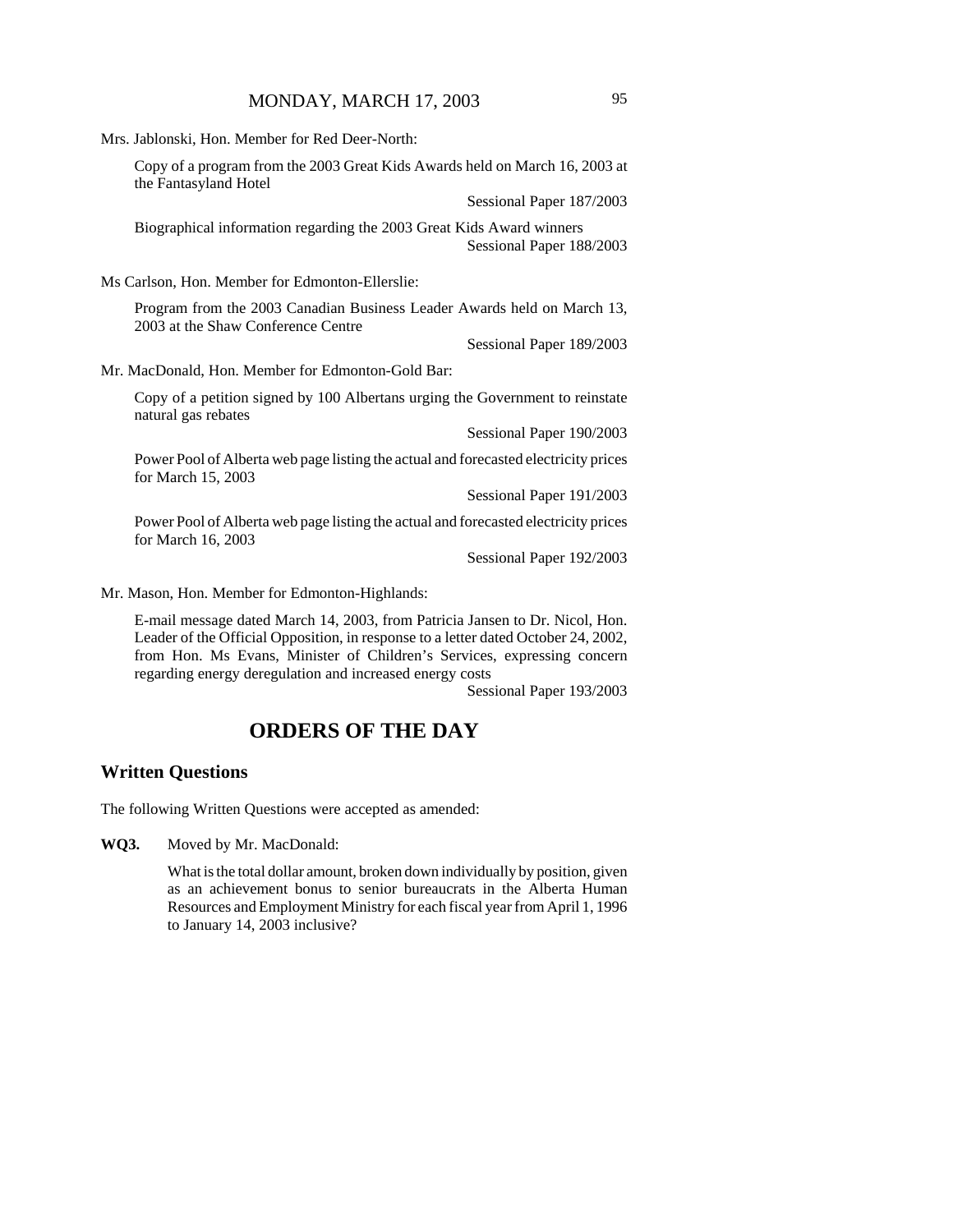## 96 MONDAY, MARCH 17, 2003

Hon. Mr. Dunford, Minister of Human Resources and Employment, moved the motion be amended to read:

What is the *aggregate* dollar amount *and range of achievement bonuses given to employees* in the Alberta Human Resources and Employment Ministry for *the 1999-2000, 2000-2001, and 2001-2002 fiscal years*?

#### **WQ5.** Moved by Dr. Massey on behalf of Ms Blakeman:

What is the total dollar amount, broken down individually by position, given as an achievement bonus to senior bureaucrats in the Alberta Seniors Ministry for each fiscal year from April 1, 1996 to January 14, 2003 inclusive?

Hon. Mr. Doerksen, Minister of Innovation and Science, on behalf of Hon. Mr. Woloshyn, Minister of Seniors, moved the motion be amended to read:

What is the *aggregate* dollar amount given as *achievement bonuses to employees* in the Alberta Seniors Ministry*, and what is the number of employees, broken down by range of the bonus amount, who received a bonus* for *the 2001-2002 fiscal year*?

#### **WQ6.** Moved by Mr. MacDonald:

What is the total dollar amount, broken down individually by position, given as an achievement bonus to senior bureaucrats in the Alberta Government Services Ministry for each fiscal year from April 1, 1996 to January 14, 2003 inclusive?

Hon. Mr. Coutts, Minister of Government Services, moved the motion be amended to read:

What is the *aggregate* dollar amount *and range of achievement bonuses given to employees* in the Alberta Government Services Ministry *broken down by the range of bonus dollar amounts and the number of employees who received a bonus within that range,* for *the 2001-2002 fiscal year*?

#### **WQ8.** Moved by Dr. Massey on behalf of Ms Carlson:

What is the amount of each bonus and aggregate amount of all bonuses awarded to senior officials within the Ministry and Department of Sustainable Resource Development over the 2001-2002 fiscal year broken down by the identity of and amount paid to each official?

Hon. Mr. Cardinal, Minister of Sustainable Resource Development, moved the motion be amended to read:

What is the aggregate amount of all bonuses awarded to *employees, and the number of employees who received a bonus,* within the Ministry and Department of Sustainable Resource Development over the 2001-2002 fiscal year broken down by the *range of bonus dollar amounts and the number of employees who received a bonus within that range*?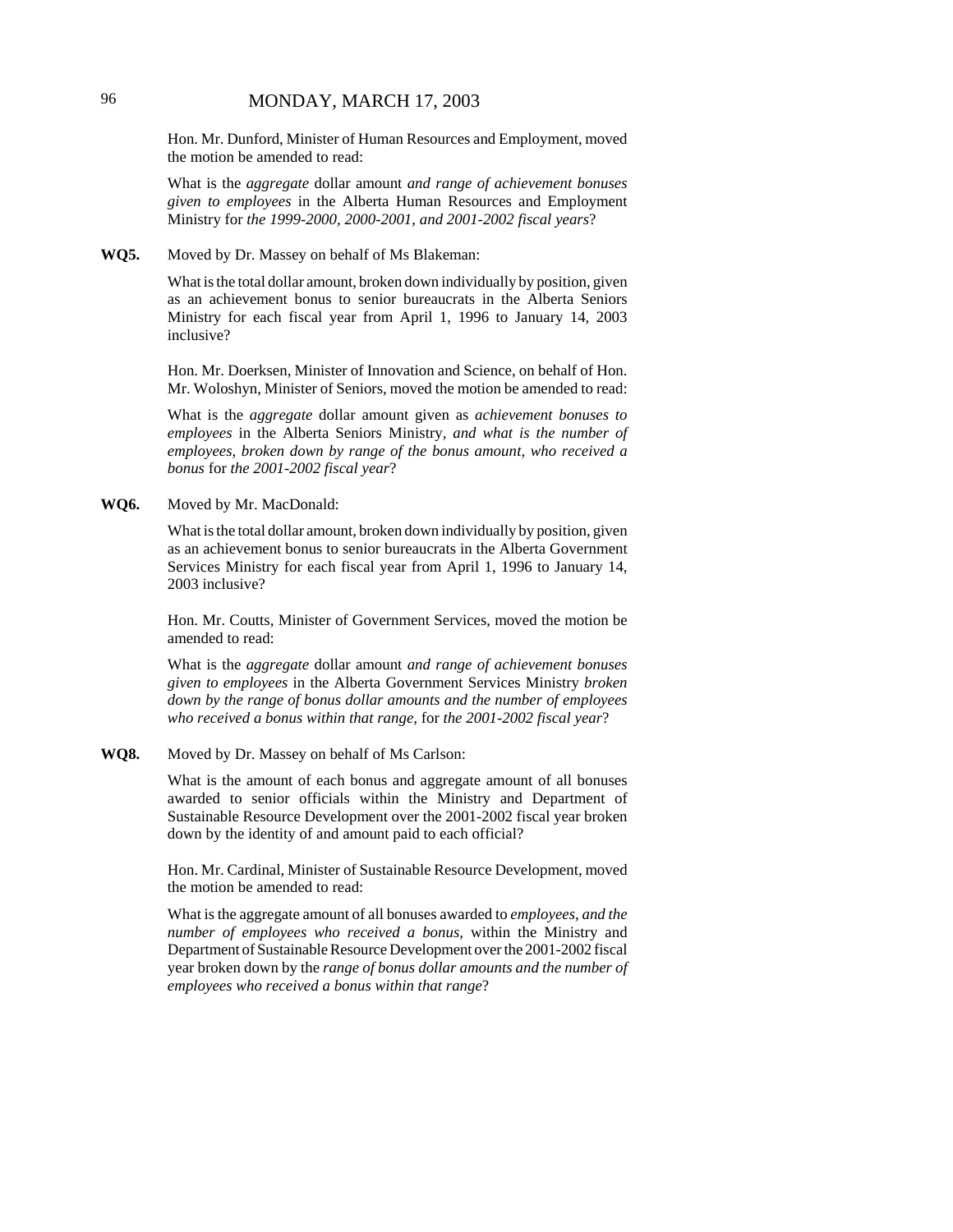#### **WQ9.** Moved by Dr. Massey:

What were the total operational costs of the following committees: Review Committee on Outcomes, MLA Committee on Lifelong Learning, Task Force on Children at Risk, Committee on Francophone Education Governance, Alberta Vocational Colleges Governance Task Force, Private Schools Funding Task Force, School Facilities Task Force, and MLA Post-Secondary Funding Review Committee?

Hon. Dr. Taylor, Minister of Environment, on behalf of Hon. Dr. Oberg, Minister of Learning, moved the motion be amended to read:

What were the total operational costs of the following committees: Review Committee on Outcomes, MLA Committee on Lifelong Learning, and MLA Post-Secondary Funding Review Committee?

**WQ10.** Moved by Dr. Massey on behalf of Ms Carlson:

What is the amount of each bonus and aggregate amount of all bonuses awarded to senior officials within the Ministry and Department of Environment over the 2001-2002 fiscal year broken down by the identity of and amount paid to each official?

Hon. Dr. Taylor, Minister of Environment, moved the motion be amended to read:

What is the aggregate amount of all bonuses awarded to *employees, and the number of employees who received a bonus,* within the Ministry and Department of Environment over the 2001-2002 fiscal year broken down by the *range of bonus dollar amounts and the number of employees who received a bonus within that range*?

The following Written Questions were ordered to stand:

None appearing on the Order Paper.

#### **Motions for Returns**

The following Motions for Returns were accepted:

**MR2.** Moved by Mr. Bonner:

That an Order of the Assembly do issue for a Return showing:

Copies of documents showing a specific breakdown of how much of the \$346,511,000 received by people on Assured Income for the Severely Handicapped in the fiscal year 2001-2002 was given as cheques to recipients, how much was spent on medical costs, and how the remainder was spent.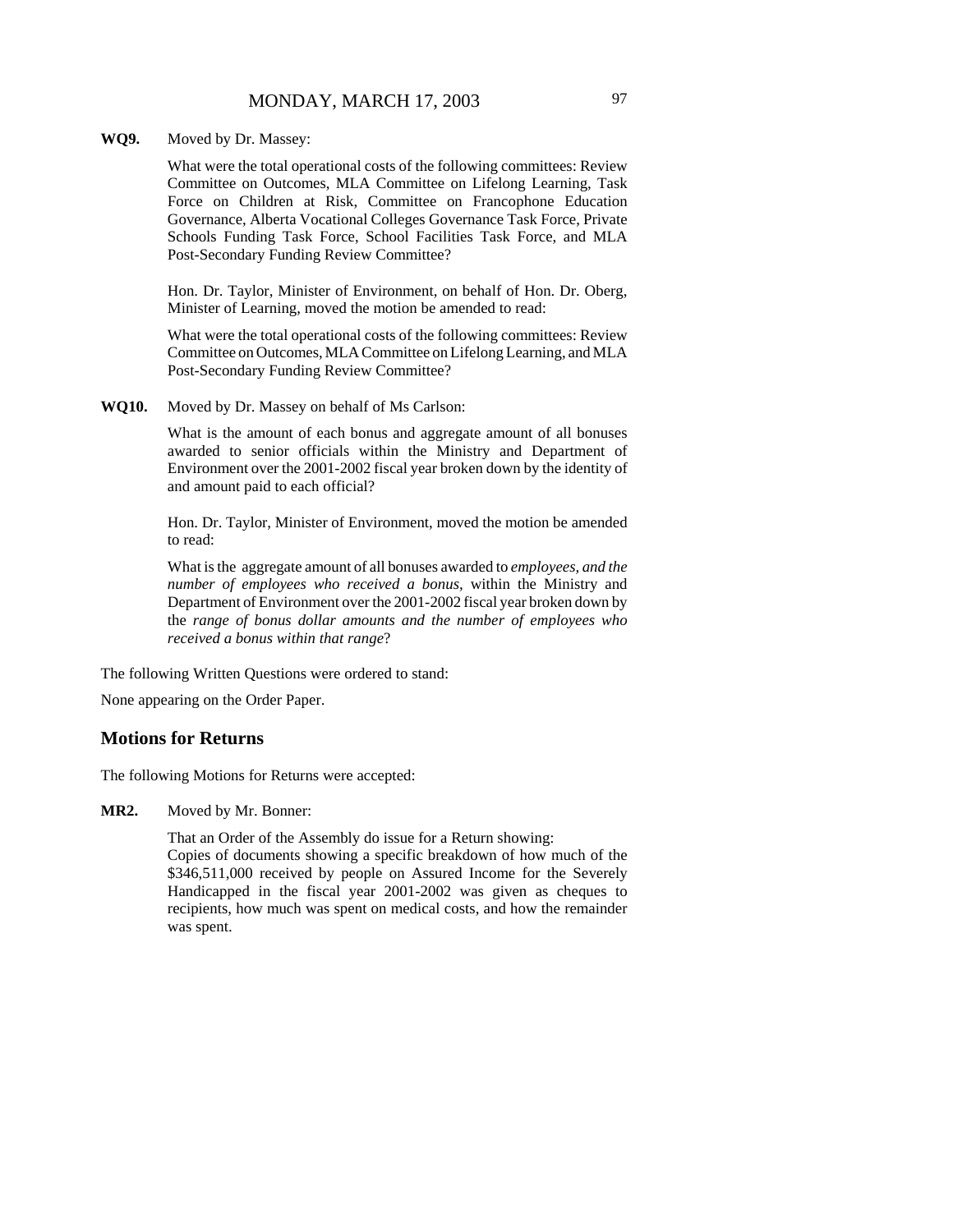## 98 MONDAY, MARCH 17, 2003

**MR3.** Moved by Dr. Massey on behalf of Dr. Taft:

That an Order of the Assembly do issue for a Return showing: A detailed breakdown of expenses including, but not limited to, research fees, hosting fees, salaries, consulting fees, public relations, advertising costs, and meeting expenses for the following committees set up under the Report of the Premier's Advisory Council on Health: Committee on Collaboration and Innovation, Expert Advisory Panel to Review Publicly Funded Health Services, MLA Task Force on Health Care Funding and Revenue Generation, and the Health Reform Implementation Team.

The following Motion for Returns was accepted as amended:

**MR6.** Moved by Dr. Massey on behalf of Dr. Taft:

That an Order of the Assembly do issue for a Return showing: A detailed breakdown of the bonuses paid to staff of Alberta Health and Wellness in each fiscal year from 1992-93 to 2001-02 indicating the amounts of individual bonuses paid each year as well as the position held by the recipients of those bonuses.

Hon. Mr. Mar, Minister of Health and Wellness, moved the motion be amended to read:

That an Order of the Assembly do issue for a Return showing: A breakdown of the bonuses*, and the aggregate amount thereof,* paid to *managers and senior officials* of Alberta Health and Wellness in each fiscal year from *1997-98 to 2000-01 broken down by range of bonus amounts and the number of employees who received a bonus within that range.*

The following Motions for Returns were rejected:

**MR7.** Moved by Dr. Massey on behalf of Dr. Taft:

That an Order of the Assembly do issue for a Return showing: Copies of the monthly statements for the credit cards used by the Deputy Minister of Health and Wellness, each of the Assistant Deputy Ministers, the Special Policy Advisor, and each of the Minister's Executive Assistants from April 1, 1997 to December 31, 2002.

**MR8.** Moved by Mr. Bonner:

That an Order of the Assembly do issue for a Return showing: Copies of any and all records prepared by, or for, the Government or its agents relating to the tendering process for any purchase or contract from or with Tecskor Software Inc., including the requests for proposals, since April 1, 1999.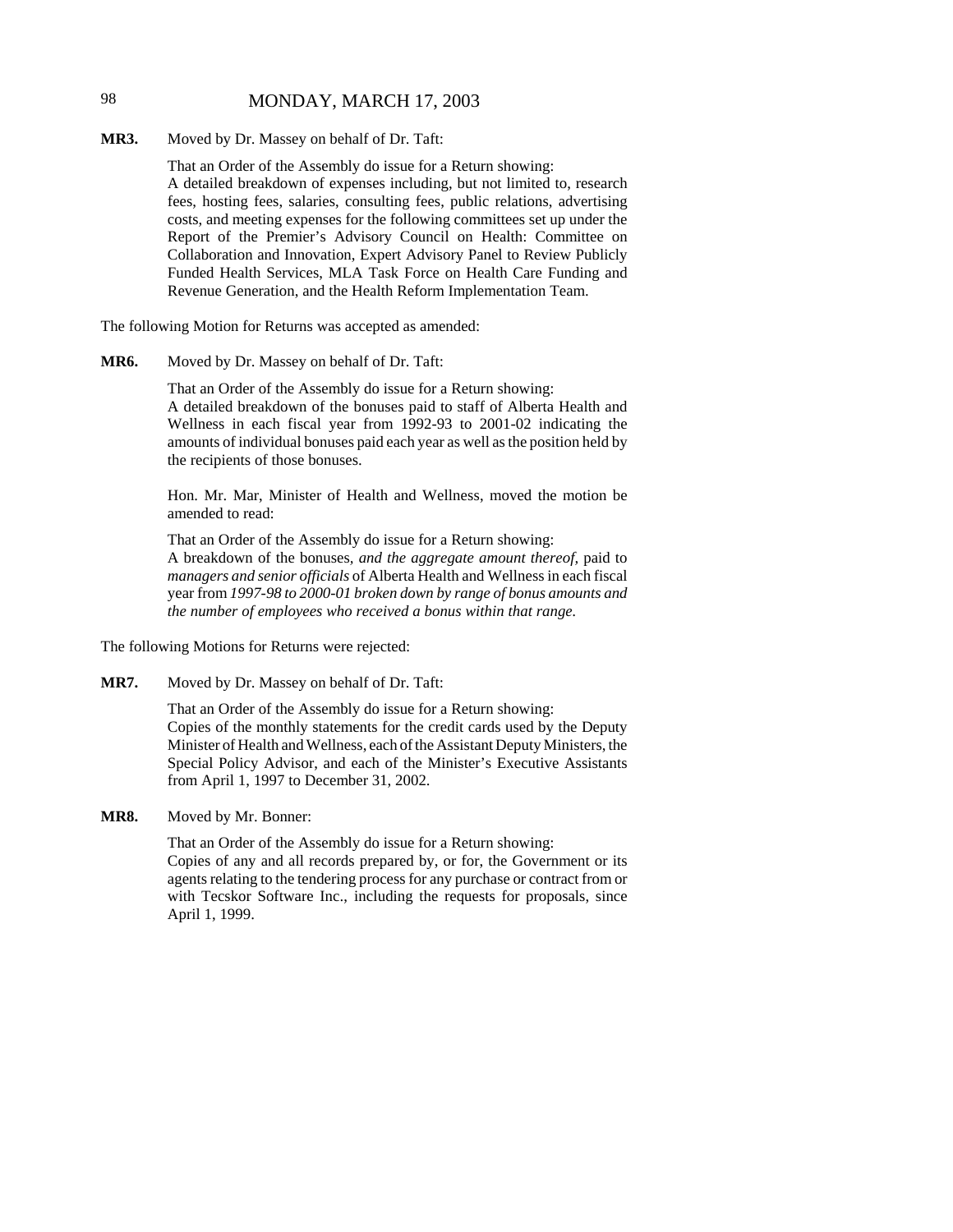**MR10.** Moved by Dr. Massey on behalf of Mr. MacDonald:

That an Order of the Assembly do issue for a Return showing: Copies of all documents prepared by, and for, Alberta Human Resources and Employment between May 2002 and January 30, 2003 concerning potential changes to the Supports for Income Program.

The following Motions for Returns were ordered to stand:

None appearing on the Order Paper.

## **Public Bills and Orders Other Than Government Bills and Orders**

#### **Committee of the Whole**

According to Order, the Assembly resolved itself into Committee of the Whole, and the Speaker left the Chair.

(Assembly in Committee)

The following Bill was taken under consideration:

Bill 202 Workers' Compensation (Firefighters) Amendment Act, 2003 — Mr. Magnus

Mr. Magnus, Hon. Member for Calgary-North Hill, moved the Bill be amended as follows:

Section 2 in the proposed section 24.1 is amended as follows:

(a) by striking out subsection (2) and substituting the following:

(2) If a worker who is or has been a firefighter suffers an injury that is a primary site cancer of a type specified in the regulations, the injury shall be presumed to be an occupational disease, the dominant cause of which is the employment as a firefighter, unless the contrary is proven.

(b) by striking out subsection (4) and substituting the following:

(4) The Lieutenant Governor in Council shall make regulations

- (a) designating primary site cancers to which the presumption in subsection (2) applies;
- (b) prescribing periods of employment for the purpose of subsection (3) which may be different for the different diseases designated under clause (a).
- (c) by striking out subsection (5);
- (d) by striking out subsection (6) and substituting the following: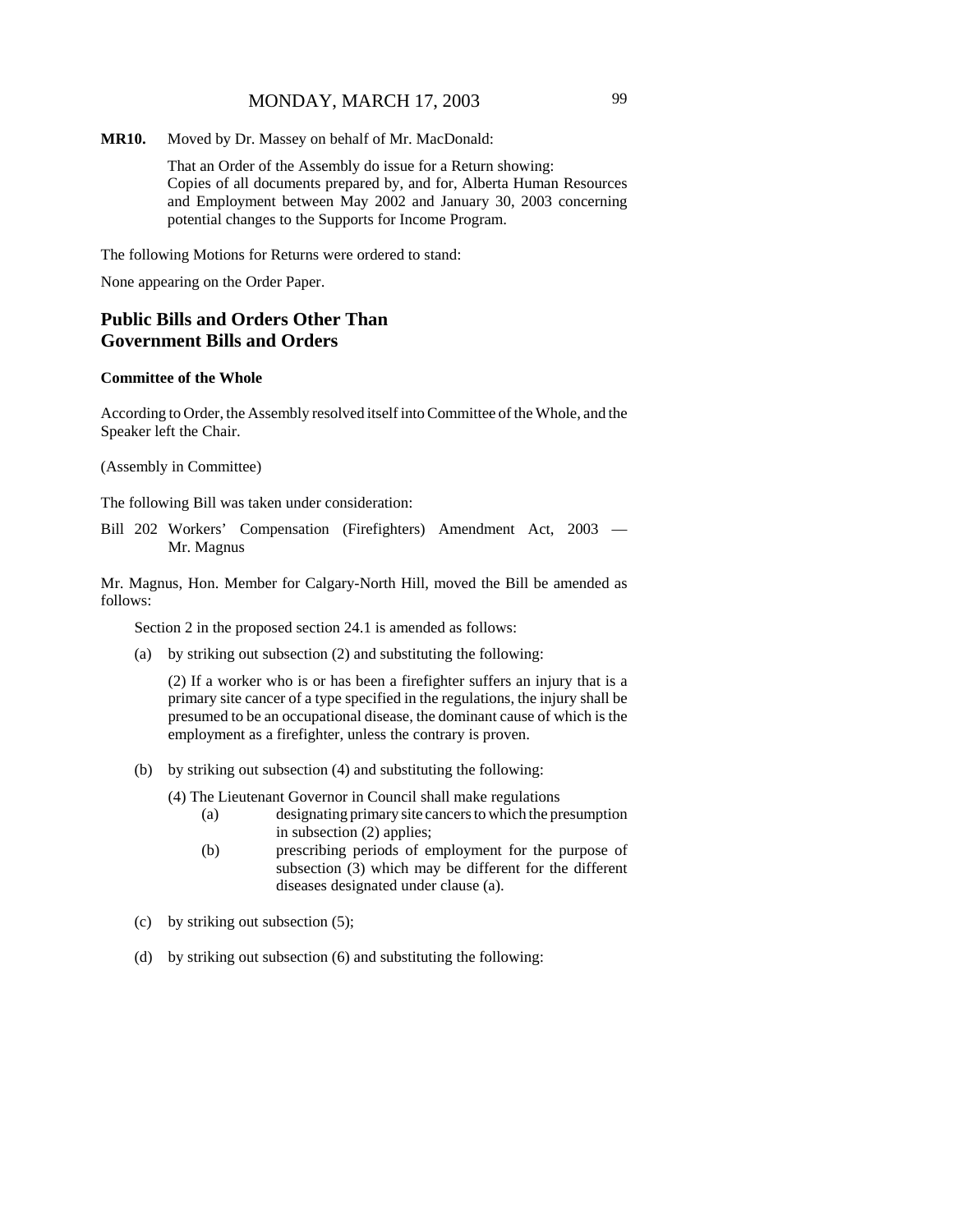## 100 MONDAY, MARCH 17, 2003

(6) The Board must prepare a report on the status of research on whether injuries that are designated in regulations under subsection (4) are occupational diseases, the dominant cause of which is the employment as a casual or part-time member of a fire protection service of a municipality or Métis settlement, and submit it to the Minister no later than 3 years after the coming into force of this section.

(7) The Minister shall table a copy of the report prepared under subsection (6) before the Legislative Assembly within 15 days of receiving it if the Assembly is sitting or, if it is not, within 15 days after the beginning of the next sitting.

A debate followed on the amendment.

The question being put, the amendment was agreed to. With Mr. Shariff in the Chair, the names being called for were taken as follows:

For the amendment: 45

| Abbott        | Horner        | Nelson         |
|---------------|---------------|----------------|
| <b>Bonner</b> | Jablonski     | Nicol          |
| Broda         | Jacobs        | <b>Norris</b>  |
| Cenaiko       | Klein         | O'Neill        |
| Danyluk       | Lord          | Ouellette      |
| DeLong        | Lougheed      | Pannu          |
| Dunford       | Lukaszuk      | Renner         |
| Evans         | Lund          | <b>Stevens</b> |
| Forsyth       | MacDonald     | Strang         |
| Friedel       | <b>Magnus</b> | Tannas         |
| Fritz         | Marz          | Tarchuk        |
| Griffiths     | Mason         | Taylor         |
| Haley         | Massey        | VanderBurg     |
| Herard        | Masyk         | Vandermeer     |
| Hlady         | McClelland    | Zwozdesky      |

Against the amendment: 0

The Acting Speaker assumed the Chair.

Progress was reported on the following Bill:

Bill 202 Workers' Compensation (Firefighters) Amendment Act, 2003 — Mr. Magnus

Mr. Lougheed, Acting Chair of Committees, tabled copies of an amendment considered by Committee of the Whole on this date for the official records of the Assembly.

Amendment to Bill 202 (Hon. Member for Calgary-North Hill) — Agreed to on division

Sessional Paper 194/2003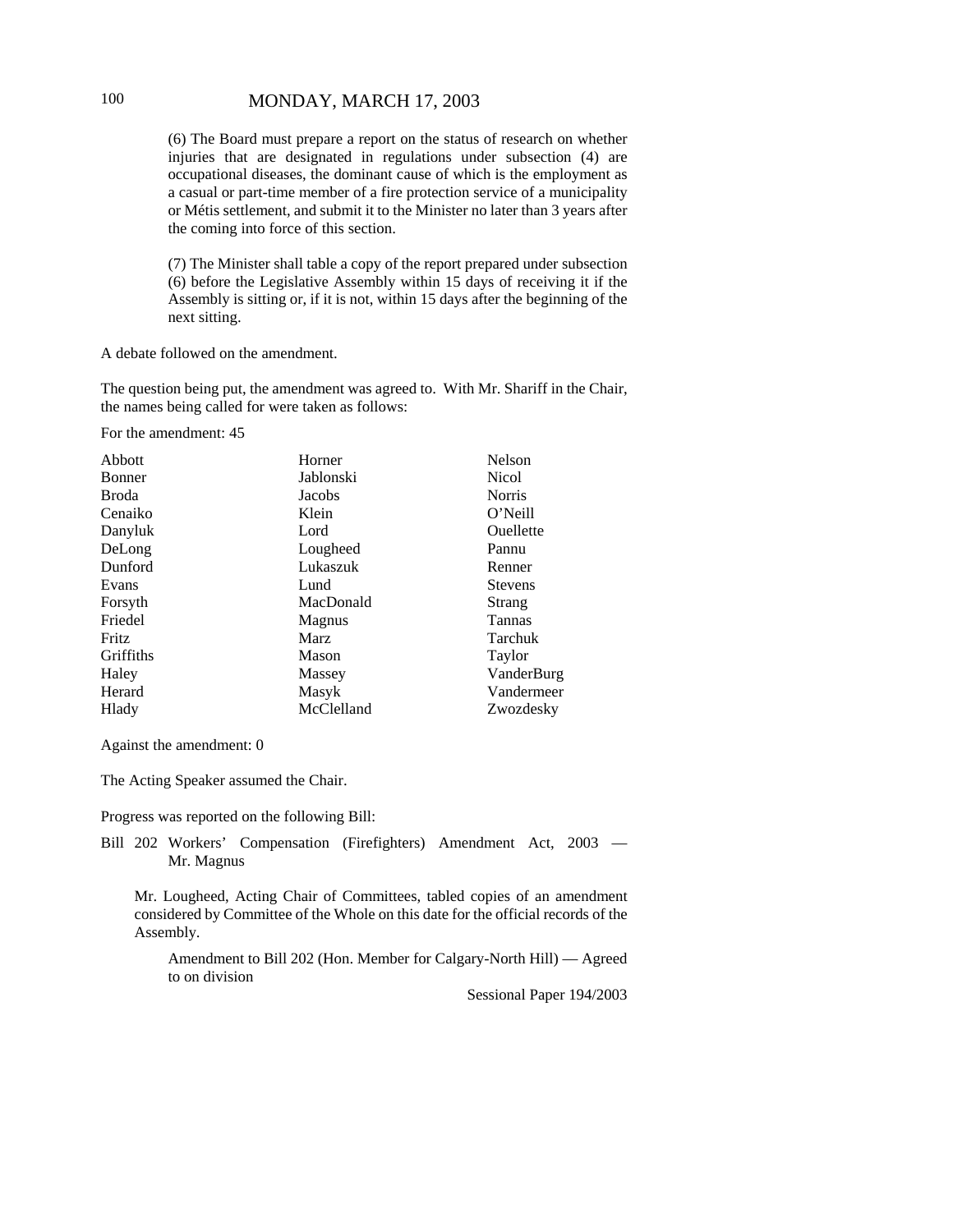Hon. Mr. Zwozdesky, Deputy Government House Leader, requested and received the unanimous consent of the Assembly to waive Standing Order 4(2) to allow the Assembly to resolve into Committee of the Whole.

#### **Committee of the Whole**

According to Order, the Assembly resolved itself into Committee of the Whole, and the Acting Speaker left the Chair.

(Assembly in Committee)

The Acting Speaker resumed the Chair.

The following Bill was reported with some amendments:

Bill 202 Workers' Compensation (Firefighters) Amendment Act, 2003 — Mr. Magnus

### **Adjournment**

On motion by Hon. Mr. Zwozdesky, Deputy Government House Leader, that it be called 5:30 p.m., the Assembly adjourned at 5:29 p.m. until 8:00 p.m.

MONDAY, MARCH 17, 2003 — 8:00 P.M.

## **Motions Other Than Government Motions**

**503.** Moved by Mr. Shariff:

Be it resolved that the Legislative Assembly urge the Government to establish a financial incentive program to encourage first time home ownership.

The question being put, the motion was agreed to.

```
504. Moved by Mr. Griffiths:
```
Be it resolved that the Legislative Assembly urge the Government to take the steps necessary to establish its own regional police service, including a regional police commissioner, by 2007.

A debate followed.

Pursuant to Standing Order 8(3), debate adjourned.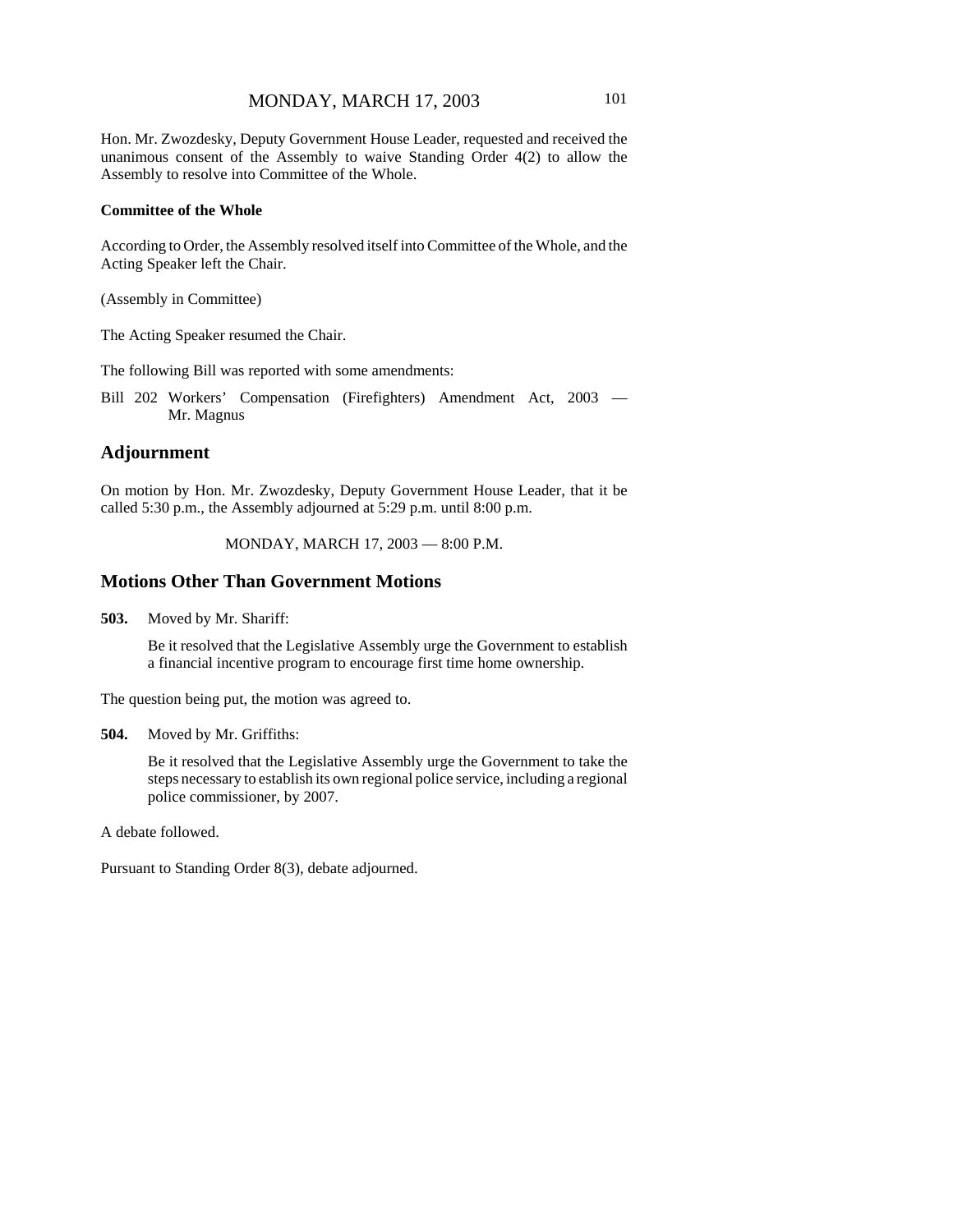## 102 MONDAY, MARCH 17, 2003

## **Government Bills and Orders**

### **Second Reading**

On the motion that the following Bill be now read a Second time:

Bill 27 Labour Relations (Regional Health Authorities Restructuring) Amendment Act, 2003 — Hon. Mr. Dunford

A debate followed.

Dr. Taft, Hon. Member for Edmonton-Riverview, moved that the motion be amended by deleting all the words after "that" and substituting the following:

Bill 27, Labour Relations (Regional Health Authorities Restructuring) Amendment Act, 2003, be not now read a Second time because it is the Assembly's view that the Bill infringes on the rights of workers in an unreasonable way.

A debate followed on the amendment.

The question being put, the amendment was defeated.

The question for Second Reading of Bill 27 being put, the motion was agreed to. With Mr. Tannas in the Chair, the names being called for were taken as follows:

For the motion: 34

| Abbott                       | Jacobs     | <b>Norris</b>  |
|------------------------------|------------|----------------|
| Ady                          | Johnson    | Ouellette      |
| <b>Broda</b>                 | Knight     | Renner         |
| Cenaiko                      | Lord       | Smith          |
| Danyluk                      | Lougheed   | Snelgrove      |
| Ducharme                     | Lukaszuk   | <b>Stevens</b> |
| Dunford                      | Mar        | Strang         |
| Forsyth                      | Masyk      | Taylor         |
| Friedel                      | McClelland | VanderBurg     |
| Graham                       | McFarland  | Vandermeer     |
| Herard                       | Nelson     | Zwozdesky      |
| Horner                       |            |                |
| Against the motion: 4        |            |                |
| <b>Blakeman</b><br>MacDonald | Mason      | Taft           |

## **Adjournment**

On motion by Hon. Mr. Zwozdesky, Deputy Government House Leader, the Assembly adjourned at 12:25 a.m., Tuesday, March 18, 2003, until 1:30 p.m.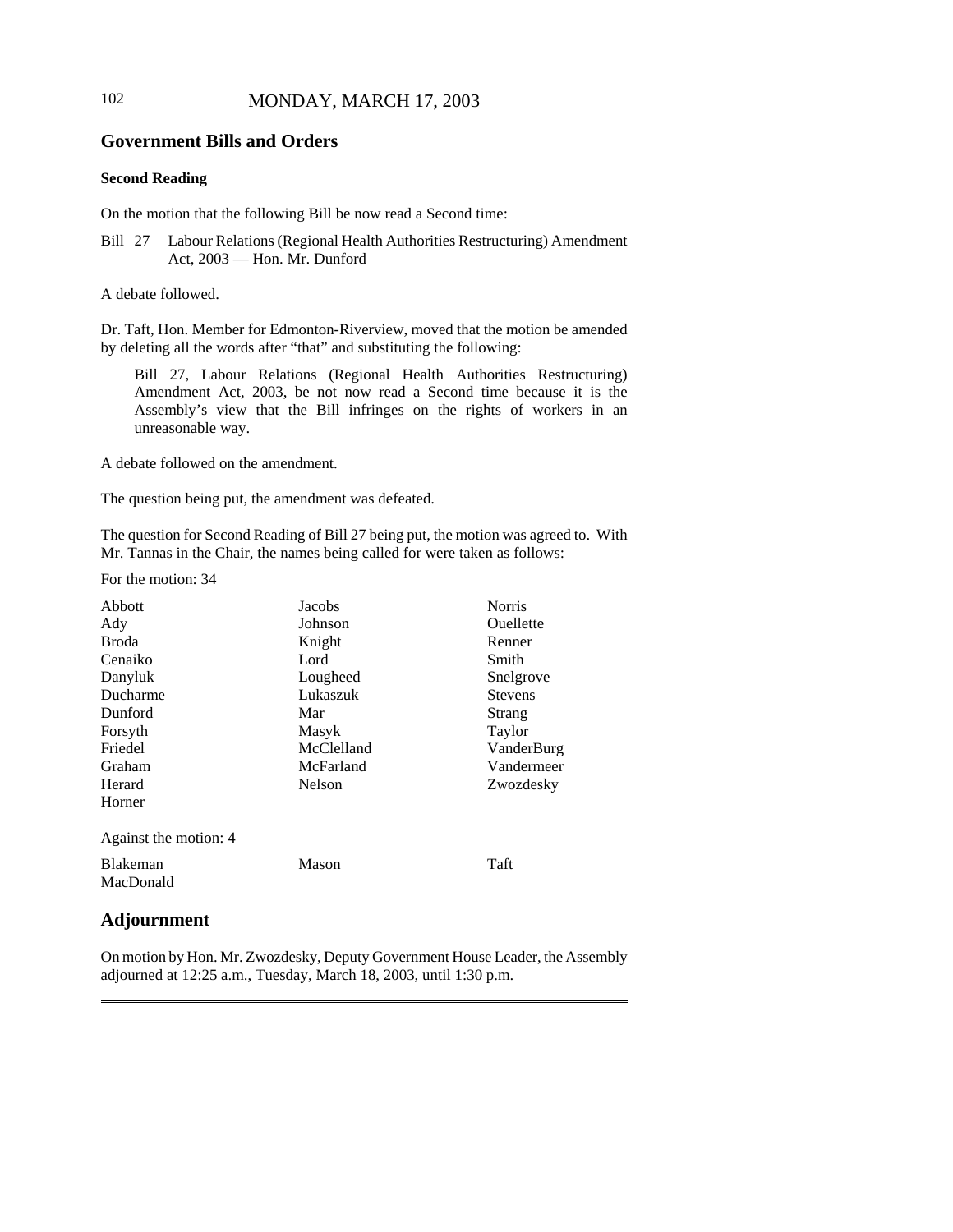## Tuesday, March 18, 2003

The Speaker took the Chair at 1:30 p.m.

### **Members' Statements**

Rev. Abbott, Hon. Member for Drayton Valley-Calmar, made a statement regarding the Canadian Firearms Registry.

Mr. Lord, Hon. Member for Calgary-Currie, made a statement regarding the importance of retaining inventors, entrepreneurs, and creative people in Alberta.

Dr. Massey, Hon. Member for Edmonton-Mill Woods, made a statement regarding education funding.

Mr. Cao, Hon. Member for Calgary-Fort, made a statement regarding global conflict.

### **Introduction of Bills (First Reading)**

Notice having been given:

- Bill Pr1 Sisters of St. Joseph of the Province of Alberta Statutes Repeal Act Mr. Griffiths
- Bill Pr2 Forest Lawn Bible College Act Mr. Pham

### **Tabling Returns and Reports**

Hon. Mr. Hancock, Minister of Justice and Attorney General, on behalf of Hon. Mrs. McClellan, Minister of Agriculture, Food and Rural Development:

Responses to questions raised by Dr. Pannu, Hon. Member for Edmonton-Strathcona, on February 27, 2003, Department of Agriculture, Food and Rural Development, 2002-2003 Committee of Supply debate

Sessional Paper 195/2003

Responses to questions raised by Ms Blakeman, Hon. Member for Edmonton-Centre, on February 27, 2003, Department of Agriculture, Food and Rural Development, 2002-2003 Committee of Supply debate

Sessional Paper 196/2003

Mr. Cenaiko, Hon. Member for Calgary-Buffalo:

59 letters, undated, from Calgary and area residents to Mr. Cenaiko, Hon. Member for Calgary-Buffalo, expressing support for Bill 206, Traffic Safety (Seizure of Vehicles in Prostitution Related Offences) Amendment Act, 2003 Sessional Paper 197/2003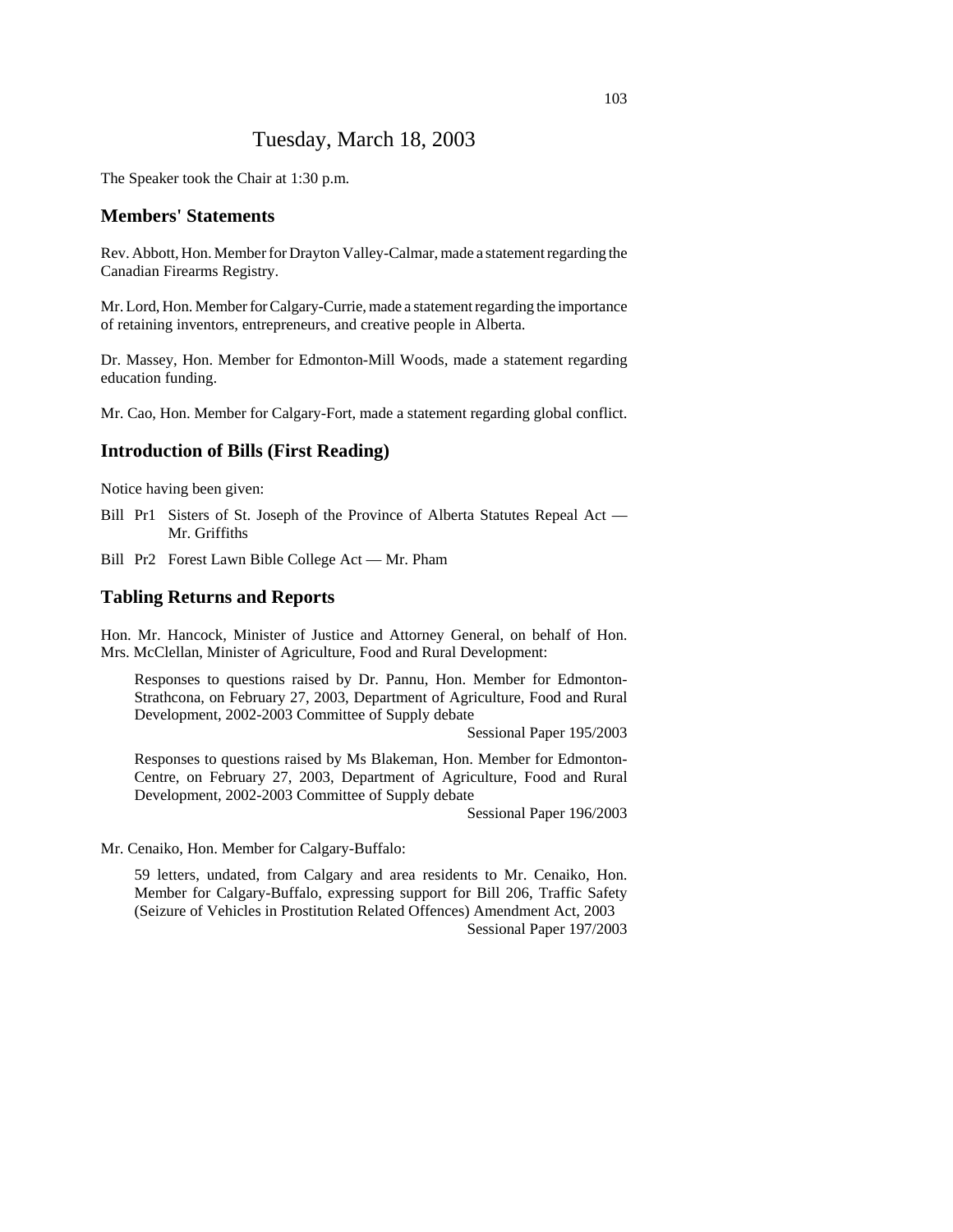## 104 TUESDAY, MARCH 18, 2003

Mrs. Ady, Hon. Member for Calgary-Shaw:

Newsletter insert dated April 2003, entitled "Collaboration with Government" prepared by Dr. Brendan J. Croskery, Chief Superintendent, Calgary Board of Education

Sessional Paper 198/2003

Mr. MacDonald, Hon. Member for Edmonton-Gold Bar:

CEP (Communications, Energy and Paperworkers) Energy Policy adopted at the Convention of the Communications, Energy and Paperworkers Union of Canada, September 2002

Sessional Paper 199/2003

E-mail message dated March 11, 2003, from Robbie White of Calgary to Members of the Legislative Assembly, expressing concern regarding rising postsecondary education tuition costs

Sessional Paper 200/2003

Dr. Pannu, Hon. Member for Edmonton-Strathcona:

University of Calgary Future Directions web pagecontaining a document dated March 4, 2002, entitled "Academic Plan and Budget Restructuring Updates" prepared by Harvey P. Weingarten, President and Vice-Chancellor, University of Calgary

Sessional Paper 201/2003

Copies of 20 postcards signed by Edmonton residents expressing concern regarding rising tuition fees at the University of Alberta, prepared by the University of Alberta Students' Union

Sessional Paper 202/2003

Ms Blakeman, Hon. Member for Edmonton-Centre:

Media release dated March 9, 2003, entitled "Lifting the Silence: Suicide Affects Us All" regarding Suicide Awareness Week, March 9-15, 2003, with attached information sheet entitled "Suicide in Alberta"

Sessional Paper 203/2003

Letter dated November 26, 2002, from Claire Crummy of Edmonton to Ms Blakeman, Hon. Member for Edmonton-Centre, urging Canada not to support the United States' intentions to invade Iraq

Sessional Paper 204/2003

Dr. Taft, Hon. Member for Edmonton-Riverview:

10 e-mail messages dated March 10, 2003 and March 11, 2003, from University of Calgary students to Members of the Legislative Assembly and the Board of Governors, University of Calgary, expressing concern regarding rising tuition costs at the University of Calgary

Sessional Paper 205/2003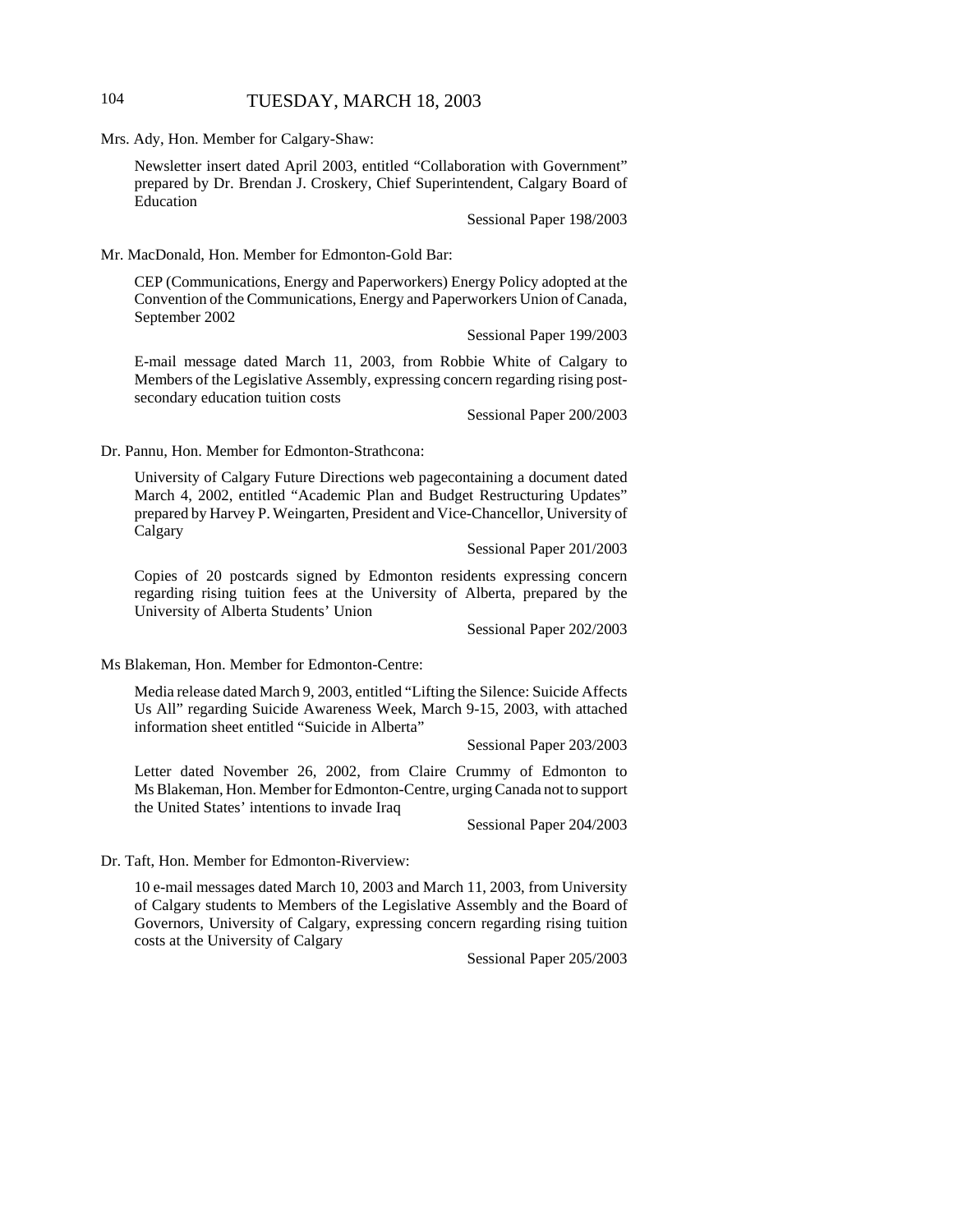## TUESDAY, MARCH 18, 2003 105

Mr. Mason, Hon. Member for Edmonton-Highlands:

Document, undated, entitled "Planning 2003-2004, McCauley School" prepared by the City Centre Education Project

Sessional Paper 206/2003

# **ORDERS OF THE DAY**

## **Government Bills and Orders**

#### **Committee of the Whole**

According to Order, the Assembly resolved itself into Committee of the Whole, and the Speaker left the Chair.

(Assembly in Committee)

And after some time spent therein, the Acting Speaker assumed the Chair.

Progress was reported on the following Bill:

Bill 19 Gas Utilities Statutes Amendment Act, 2003 — Mr. Ouellette

## **Adjournment**

On motion by Hon. Mr. Hancock, Government House Leader, the Assembly adjourned at 5:24 p.m. until 8:00 p.m.

TUESDAY, MARCH 18, 2003 — 8:00 P.M.

## **Government Bills and Orders**

#### **Second Reading**

The following Bill was read a Second time and referred to Committee of the Whole:

Bill 30 Appropriation (Interim Supply) Act, 2003 (\$) — Hon. Mr. Hancock on behalf of Hon. Mrs. Nelson

#### **Committee of the Whole**

According to Order, the Assembly resolved itself into Committee of the Whole, and the Deputy Speaker left the Chair.

(Assembly in Committee)

And after some time spent therein, the Deputy Speaker resumed the Chair.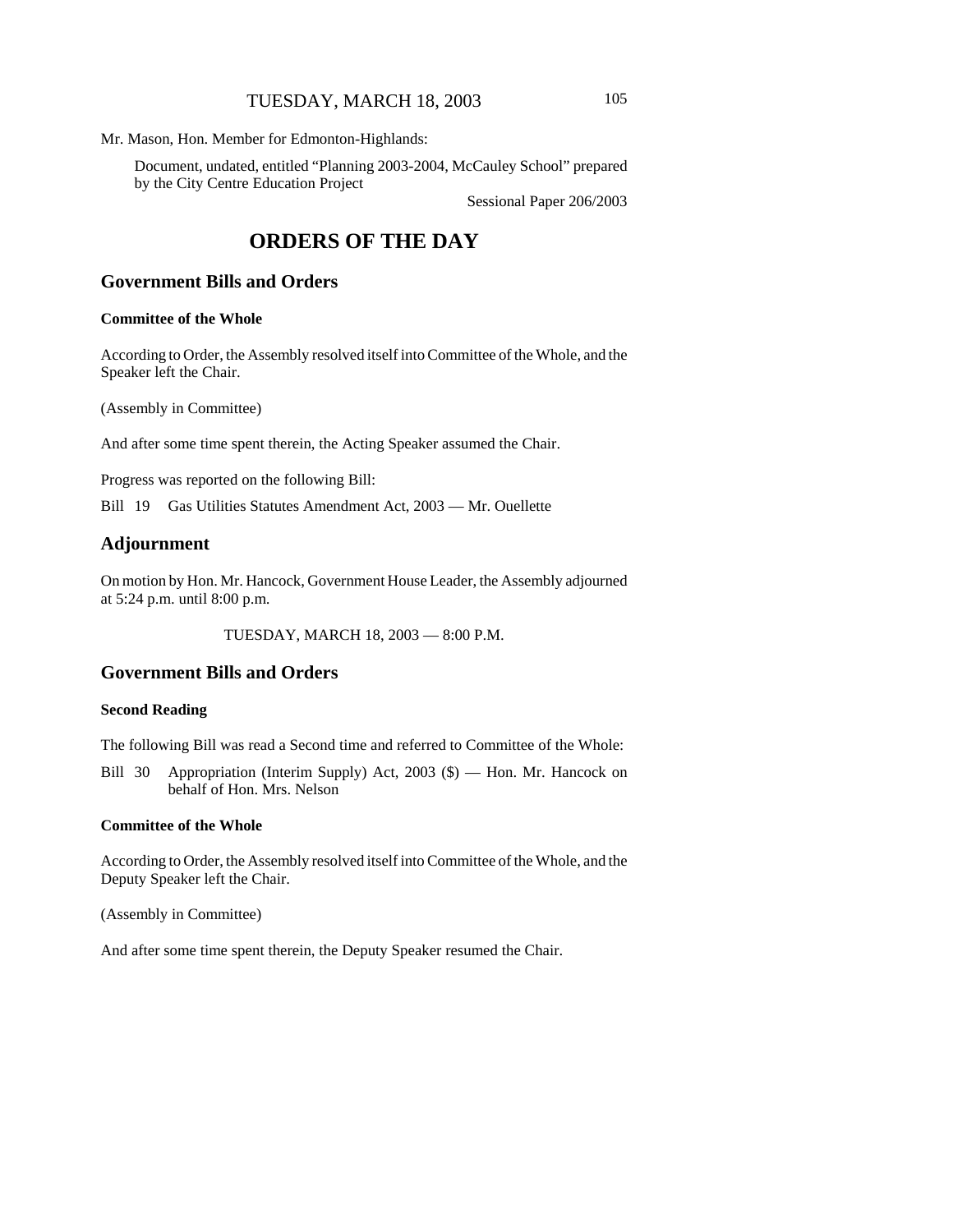# 106 WEDNESDAY, MARCH 19, 2003

Progress was reported on the following Bills:

- Bill 19 Gas Utilities Statutes Amendment Act, 2003 Mr. Ouellette
- Bill 27 Labour Relations (Regional Health Authorities Restructuring) Amendment Act, 2003 — Hon. Mr. Dunford

# **Adjournment**

On motion by Hon. Mr. Hancock, Government House Leader, the Assembly adjourned at 10:51 p.m. until Wednesday, March 19, 2003, at 1:30 p.m.

Wednesday, March 19, 2003

The Speaker took the Chair at 1:30 p.m.

#### **Recognitions**

Mr. Strang, Hon. Member for West Yellowhead: Royal Canadian Legion, Cadomin Branch 124, which will be celebrating its 70th anniversary on March 23, 2003

Mrs. Jablonski, Hon. Member for Red Deer-North: 11-year old Richard Christensen of Red Deer for receiving the National Gateway Safety Net Publications Award for saving his home from fire

Mr. Ducharme, Hon. Member for Bonnyville-Cold Lake: Les Rendez-vous de la Francophonie held throughout Canada from March 10-23, 2003

Dr. Taft, Hon. Member for Edmonton-Riverview: 25th annual Edmonton Journal Indoor Games

Ms Kryczka, Hon. Member for Calgary-West: Provincial K1 ski competition held at Sunshine Village on March 15 and 16, 2003

Mr. Danyluk, Hon. Member for Lac La Biche-St. Paul: Lac La Biche Fisheries Enhancement Group

Dr. Pannu, Hon. Member for Edmonton-Strathcona: Parent school councils and parent advocacy groups

# **Presenting Petitions**

Mr. MacDonald, Hon. Member for Edmonton-Gold Bar, presented a petition from 31 Calgary residents urging the Government to implement the income recommendations of the 2001 MLA Review Committee on Low Income Programs.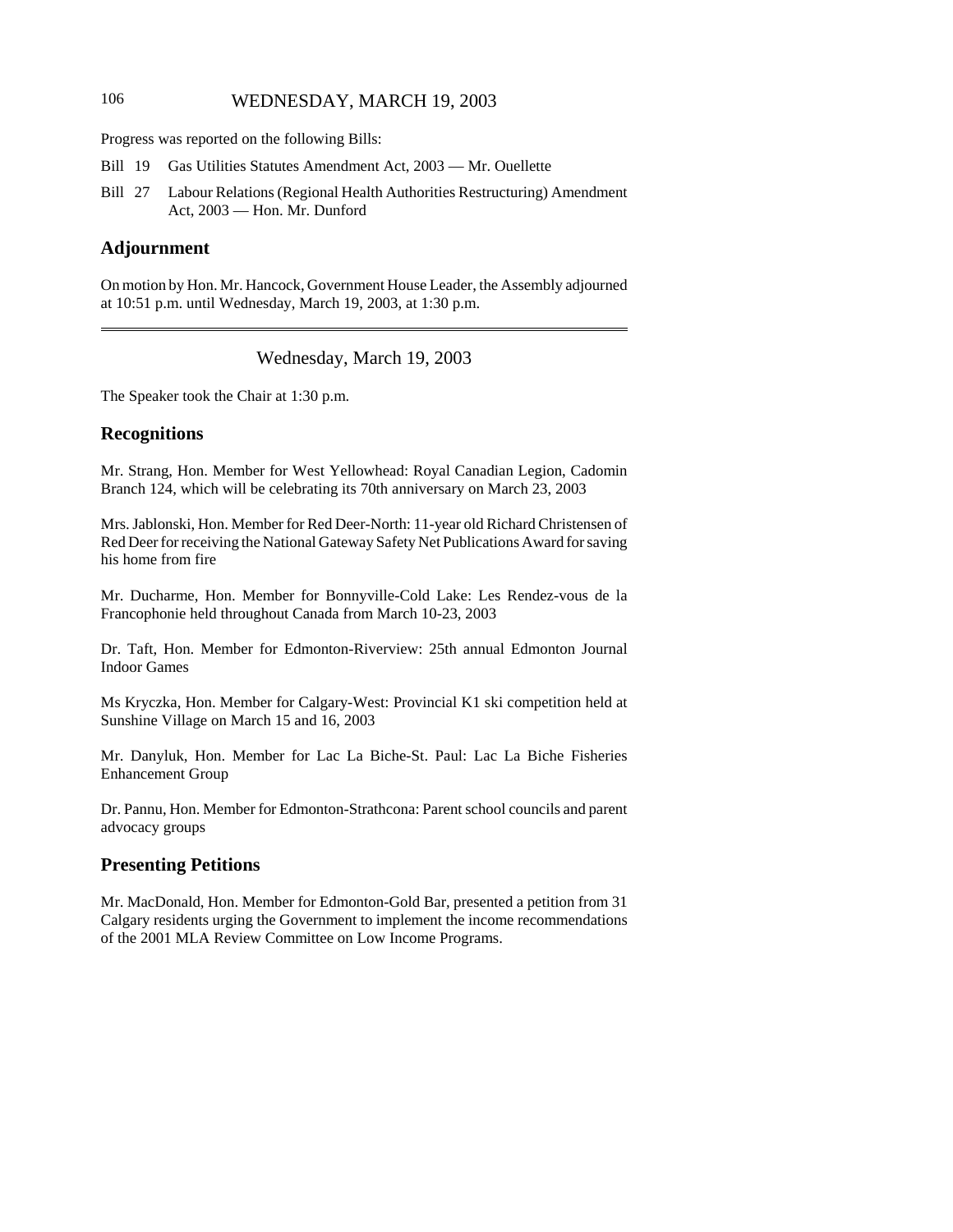## **Tabling Returns and Reports**

Hon. Mr. Zwozdesky, Minister of Community Development:

Letter dated March 19, 2003, from Hon. Mr. Zwozdesky, Minister of Community Development, to Dr. Celia Smith, Chair of the Board of Directors, Northern Alberta Alliance on Race Relations, offering congratulations on the launch of their annual campaign for the International Day for the Elimination of Racial Discrimination

Sessional Paper 207/2003

Ms Carlson, Hon. Member for Edmonton-Ellerslie:

Letter dated December 11, 2002, from Darcy Handy of Grande Cache to Hon. Mr. Cardinal, Minister of Sustainable Resource Development, expressing concern regarding drilling, development, and environmental issues in the caribou zone of the Grande Cache area

#### Sessional Paper 208/2003

Letter dated February 7, 2003, from Aileen Pelzer of Calgary to Hon. Mr. Klein, Premier, and Hon. Mr. Zwozdesky, Minister of Community Development, expressing concern regarding development in the Evan-Thomas Provincial Recreation Area

#### Sessional Paper 209/2003

Letter dated January 14, 2003, from Eileen Patterson of Canmore to Hon. Mr. Klein, Premier, expressing concern regarding development in the Evan-Thomas Provincial Recreation Area

#### Sessional Paper 210/2003

850 letters signed by people from several countries to Hon. Mr. Cardinal, Minister of Sustainable Resource Development, Hon. Mr. Klein, Premier, and Ms Carlson, Hon. Member for Edmonton-Ellerslie, expressing concern regarding the declining grizzly population and requesting the status of grizzly bears be upgraded to "threatened with extinction"

Sessional Paper 211/2003

Mr. MacDonald, Hon. Member for Edmonton-Gold Bar:

Canadian Federation of Independent Businesses research paper, undated, entitled "Still in the Dark" relating to the impact of electricity deregulation and pricing on Alberta businesses

Sessional Paper 212/2003

Document dated January 7, 2003, entitled "Profile of Alberta Seniors" listing a wide range of statistics regarding seniors in Alberta

Sessional Paper 213/2003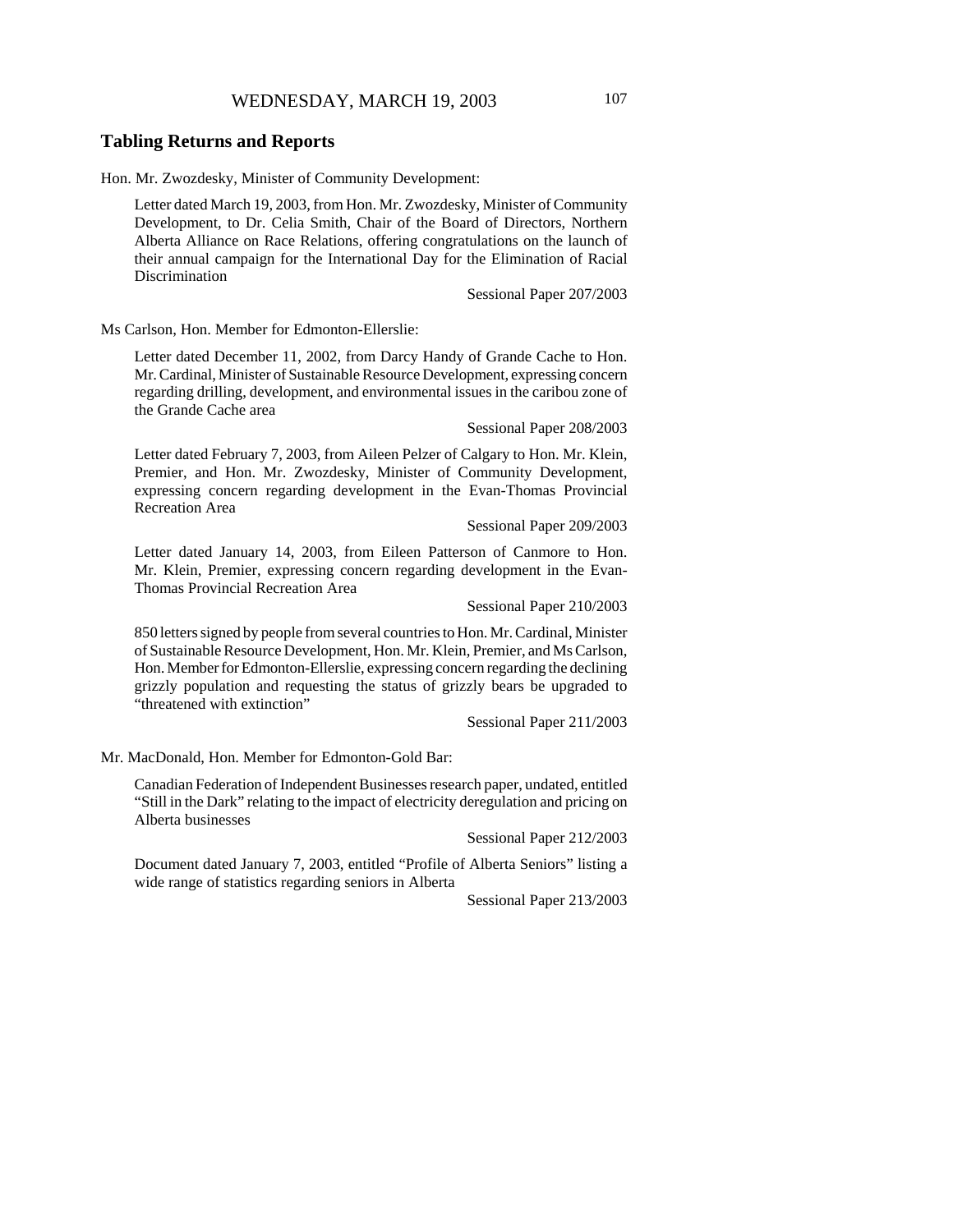# 108 WEDNESDAY, MARCH 19, 2003

Letter, undated, from Deborah A. LePage of Edmonton to Hon. Mr. Klein, Premier, expressing concern regarding increased class sizes and a lack of education funding

Sessional Paper 214/2003

Letter dated February 25, 2003, from Vern Griesheimer of Edmonton to Hon. Mr. Klein, Premier, expressing concern regarding increased class sizes

Sessional Paper 215/2003

Hon. Dr. Oberg, Minister of Learning:

Letter dated March 18, 2003, from Hon. Dr. Oberg, Minister of Learning, to all Alberta school boards, outlining the steps the Government is taking regarding international travel in view of the impending war with Iraq and requesting schools exercise caution with travel plans for students

Sessional Paper 216/2003

Dr. Taft, Hon. Member for Edmonton-Riverview:

Letter dated February 25, 2003, from Marilyn and Marvin Bercovich of Edmonton to Hon. Dr. Oberg, Minister of Learning, expressing concern regarding the loss of a teacher's aide in her autistic son's classroom

Sessional Paper 217/2003

Dr. Pannu, Hon. Member for Edmonton-Strathcona:

E-mail message dated March 5, 2003, from R.H. Foerger of Edmonton to Hon. Mr. Zwozdesky, Minister of Community Development, expressing concern regarding school board funding shortages

Sessional Paper 218/2003

E-mail message dated March 11, 2003, from Roger Abbott to Hon. Mr. Klein, Premier, expressing concern regarding Dr. Oberg's actions and comments relating to education issues and requesting Dr. Oberg be removed from the Learning Ministry portfolio

Sessional Paper 219/2003

Mr. Mason, Hon. Member for Edmonton-Highlands:

Letter dated March 19, 2003, from Katherine Koch and Sharon Enslen of Edmonton to Riverdale area residents outlining the impact of funding shortfalls at Riverdale School

Sessional Paper 220/2003

Document, undated, entitled "Planning 2003-2004, McCauley School" prepared by the City Centre Education Project

Sessional Paper 221/2003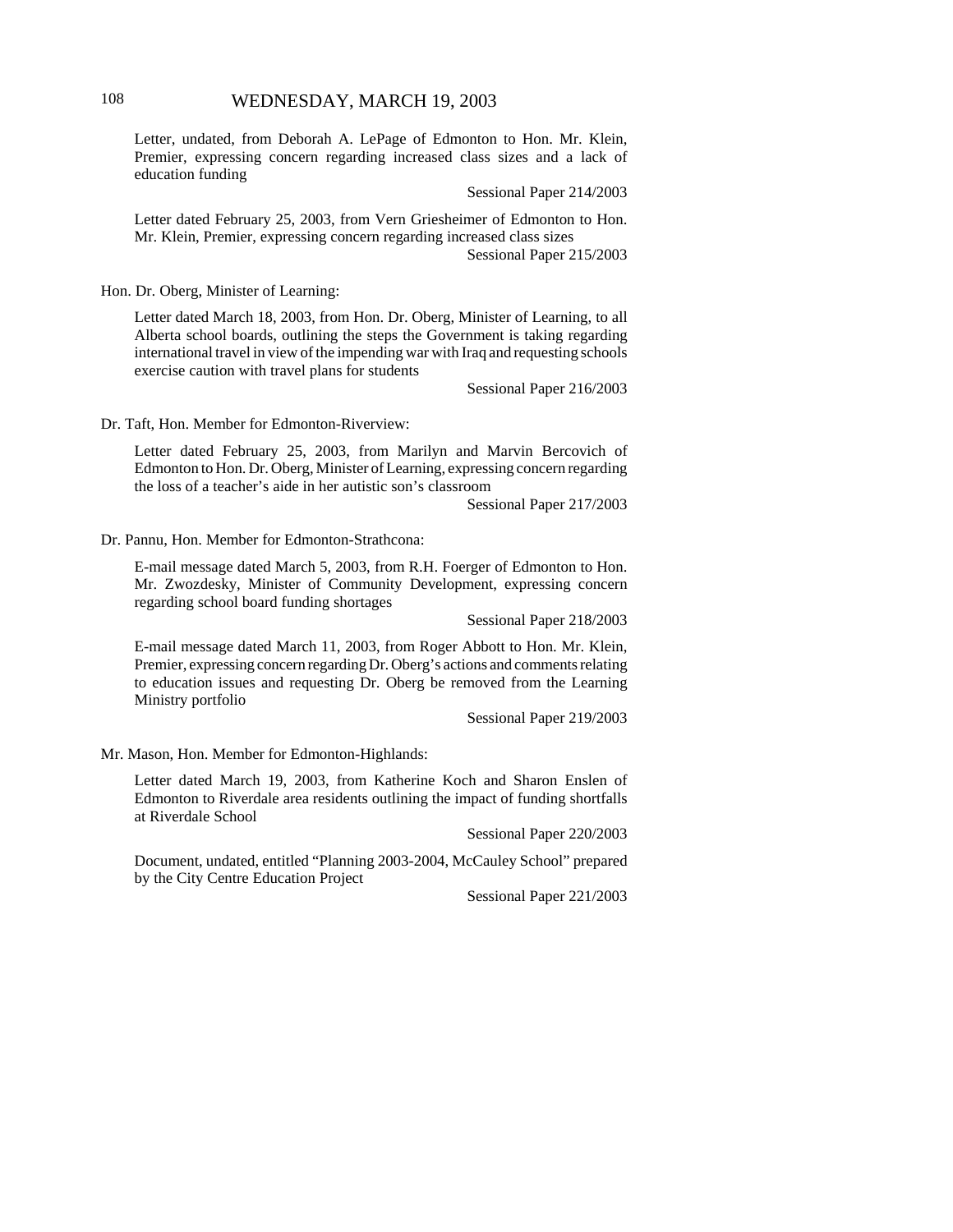# **ORDERS OF THE DAY**

# **Government Bills and Orders**

## **Committee of the Whole**

According to Order, the Assembly resolved itself into Committee of the Whole, and the Speaker left the Chair.

(Assembly in Committee)

The following Bill was taken under consideration:

Bill 27 Labour Relations (Regional Health Authorities Restructuring) Amendment Act, 2003 — Hon. Mr. Dunford

A debate followed.

Dr. Pannu, Hon. Member for Edmonton-Strathcona, on behalf of Mr. Mason, Hon. Member for Edmonton-Highlands, moved the Bill be amended by striking out section 4.

A debate followed on the amendment.

The question being put, the amendment was defeated. With Mr. Tannas in the Chair, the names being called for were taken as follows:

For the amendment: 4

| Bonner                    | Massey         | Pannu          |
|---------------------------|----------------|----------------|
| Carlson                   |                |                |
| Against the amendment: 40 |                |                |
| Ady                       | Haley          | <b>Maskell</b> |
| Amery                     | <b>Hancock</b> | McClellan      |
| <b>Boutilier</b>          | Hlady          | <b>Nelson</b>  |
| Calahasen                 | Hutton         | Oberg          |
| Cao                       | Jablonski      | O'Neill        |
| Cardinal                  | Jacobs         | Pham           |
| Danyluk                   | Klapstein      | Rathgeber      |
| DeLong                    | Kryczka        | Renner         |
| Doerksen                  | Lord           | Smith          |
| Dunford                   | Lukaszuk       | Stelmach       |
| Fritz                     | Magnus         | Vandermeer     |
| Gordon                    | Mar            | Woloshyn       |
| Goudreau                  | Marz           | Yankowsky      |
| Graydon                   |                |                |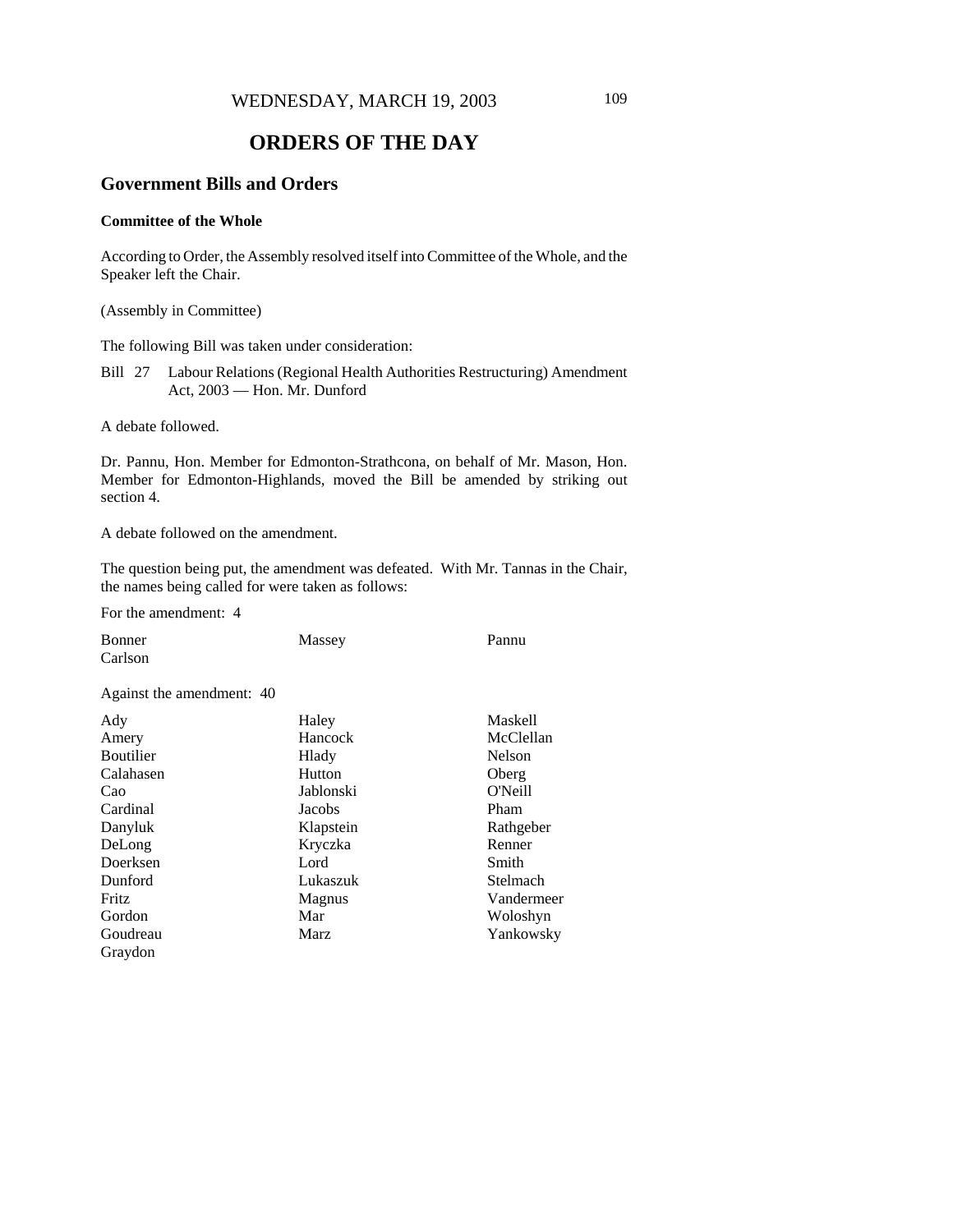# 110 WEDNESDAY, MARCH 19, 2003

Ms Carlson, Hon. Member for Edmonton-Ellerslie, on behalf of Mr. MacDonald, Hon. Member for Edmonton-Gold Bar, moved the Bill be amended in section 5, in the proposed section 162.1(1), by striking out clause (f).

A debate followed on the amendment.

The question being put, the amendment was defeated. With Mr. Tannas in the Chair, the names being called for were taken as follows:

For the amendment: 4

| Bonner  | Massey | Pannu |
|---------|--------|-------|
| Carlson |        |       |

Against the amendment: 41

| Ady       | Hancock     | <b>Nelson</b> |
|-----------|-------------|---------------|
| Amery     | Hlady       | Oberg         |
| Calahasen | Hutton      | O'Neill       |
| Cao       | Jablonski   | Pham          |
| Cardinal  | Jacobs      | Rathgeber     |
| Danyluk   | Klapstein   | Renner        |
| DeLong    | Knight      | Smith         |
| Doerksen  | Kryczka     | Stelmach      |
| Dunford   | Lukaszuk    | Strang        |
| Fritz     | Magnus      | VanderBurg    |
| Gordon    | Mar         | Vandermeer    |
| Goudreau  | <b>Marz</b> | Woloshyn      |
| Graydon   | Maskell     | Yankowsky     |
| Haley     | McClellan   |               |

Mr. Bonner, Hon. Member for Edmonton-Glengarry, on behalf of Mr. MacDonald, Hon. Member for Edmonton-Gold Bar, moved the Bill be amended in section 5, in the proposed section 162.1, by striking out subsection (3).

A debate followed on the amendment

The question being put, the amendment was defeated. With Mr. Tannas in the Chair, the names being called for were taken as follows:

For the amendment: 5

Bonner Carlson Massey Nicol

Pannu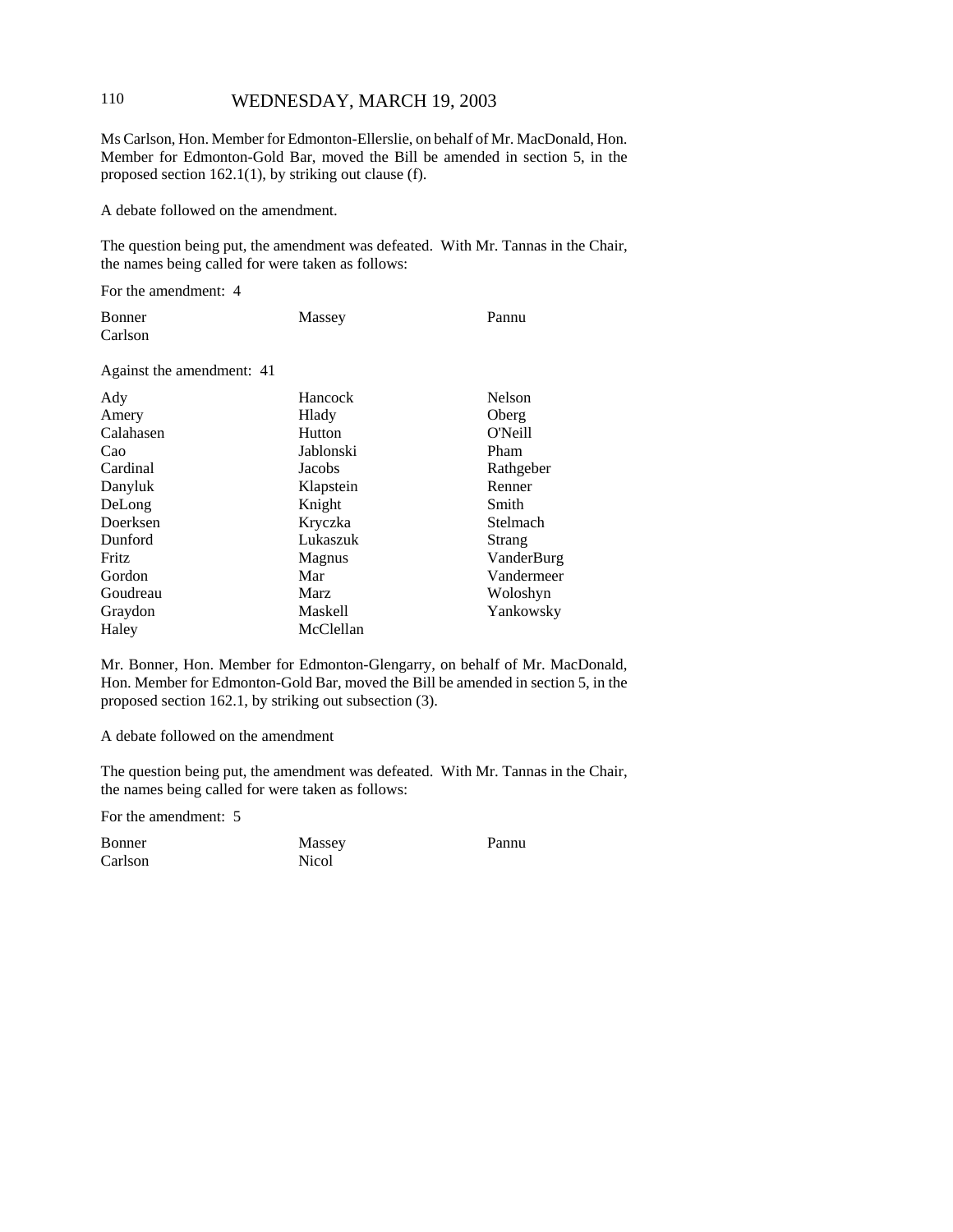Against the amendment: 39

| Ady              | Graydon       | <b>Maskell</b>   |
|------------------|---------------|------------------|
| Amery            | Haley         | McClellan        |
| <b>Boutilier</b> | Hancock       | Nelson           |
| Calahasen        | Hlady         | Oberg            |
| Cao              | Hutton        | O'Neill          |
| Cardinal         | Jablonski     | <b>Ouellette</b> |
| Danyluk          | Klapstein     | Pham             |
| DeLong           | Knight        | Rathgeber        |
| Doerksen         | Kryczka       | Renner           |
| Dunford          | Lukaszuk      | Smith            |
| <b>Fritz</b>     | <b>Magnus</b> | VanderBurg       |
| Gordon           | Mar           | Vandermeer       |
| Goudreau         | Marz          | Woloshyn         |

## **Adjournment**

On motion by Hon. Mr. Hancock, Government House Leader, the Committee recessed at 5:27 p.m. until 8:00 p.m.

WEDNESDAY, MARCH 19, 2003 — 8:00 P.M.

(Assembly in Committee)

The following Bill was taken under consideration:

Bill 3 Electric Utilities Act — Mr. Knight

Dr. Taft, Hon. Member for Edmonton-Riverview, on behalf of Mr. MacDonald, Hon. Member for Edmonton-Gold Bar, moved the Bill be amended in section 17(c) by striking out "relative economic merit" and substituting "marginal cost".

A debate followed on the amendment.

The question being put, the amendment was defeated. With Mr. Shariff in the Chair, the names being called for were taken as follows:

For the amendment: 4

Blakeman Carlson

Mason Taft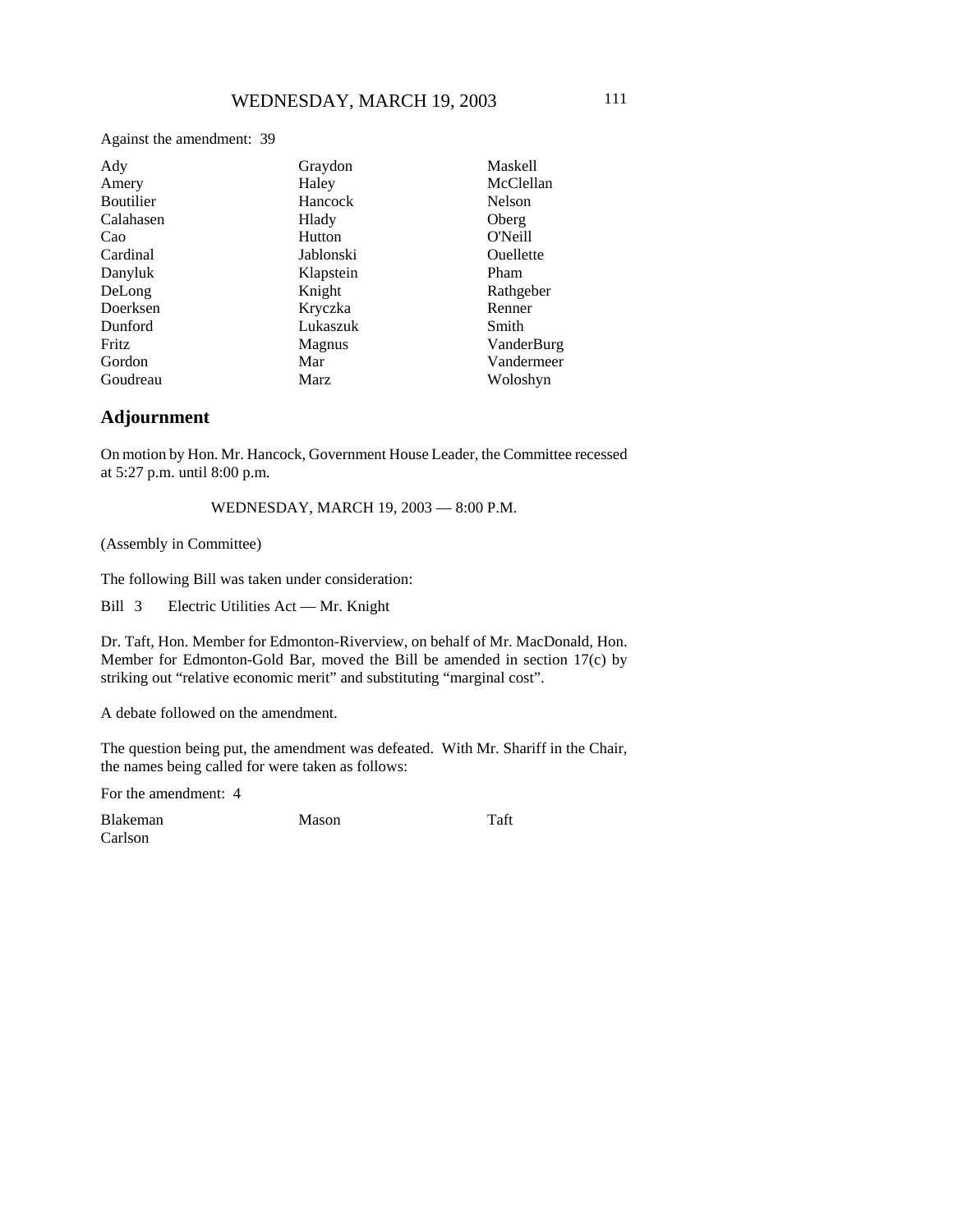Against the amendment: 36

| Amery     | Graydon     | McClellan |
|-----------|-------------|-----------|
| Calahasen | Griffiths   | McFarland |
| Cao       | Hancock     | Melchin   |
| Cardinal  | Hlady       | Nelson    |
| Danyluk   | Hutton      | O'Neill   |
| DeLong    | Jablonski   | Pham      |
| Doerksen  | Klapstein   | Rathgeber |
| Ducharme  | Knight      | Renner    |
| Dunford   | Kryczka     | Smith     |
| Fritz     | Magnus      | Strang    |
| Gordon    | <b>Marz</b> | Tarchuk   |
| Goudreau  | Maskell     | Woloshyn  |

A debate followed on the main motion.

Pursuant to Standing Order 61(4), at 10:45 p.m., the Chair interrupted the proceedings and immediately put the question on the Appropriation Bill standing on the Order Paper referred to Committee of the Whole.

The question being put, the motion was agreed to. With Mr. Shariff in the Chair, the names being called for were taken as follows:

For the motion: 31

| Amery                 | Graydon   | McClellan     |
|-----------------------|-----------|---------------|
| Calahasen             | Griffiths | Melchin       |
| Cao                   | Hancock   | <b>Nelson</b> |
| Cardinal              | Hlady     | O'Neill       |
| Danyluk               | Hutton    | Pham          |
| DeLong                | Jablonski | Renner        |
| Doerksen              | Klapstein | Smith         |
| Ducharme              | Kryczka   | Strang        |
| Dunford               | Magnus    | Tarchuk       |
| Fritz                 | Marz      | Woloshyn      |
| Goudreau              |           |               |
| Against the motion: 4 |           |               |
| Blakeman              | Mason     | Taft          |
| Carlson               |           |               |

The Acting Speaker assumed the Chair.

The following Bill was reported:

Bill 30 Appropriation (Interim Supply) Act, 2003 (\$) — Hon. Mrs. Nelson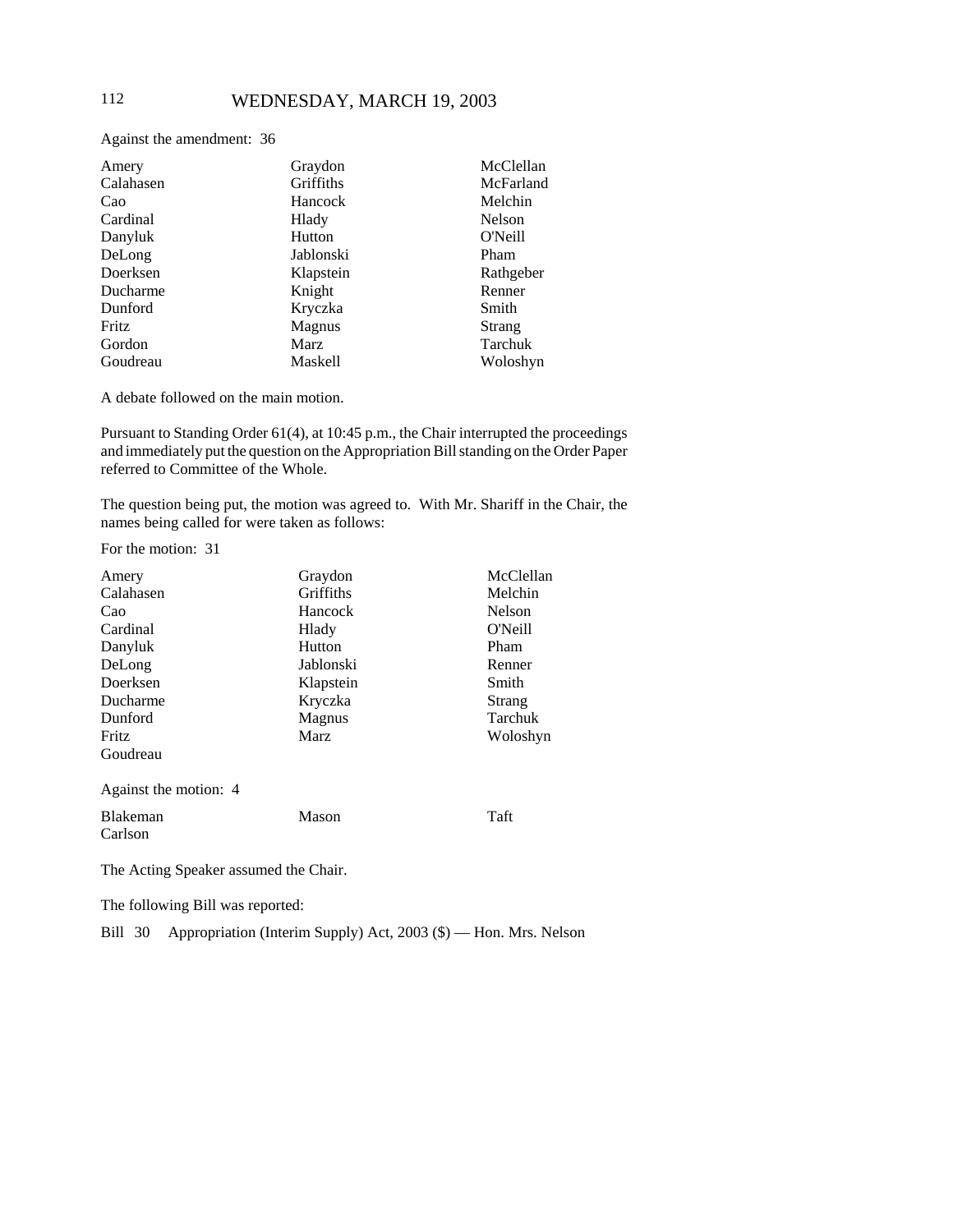Progress was reported on the following Bills:

Bill 3 Electric Utilities Act — Mr. Knight

Bill 27 Labour Relations (Regional Health Authorities Restructuring) Amendment Act, 2003 — Hon. Mr. Dunford

Mr. Klapstein, Acting Chair of Committees, tabled copies of all amendments considered by Committee of the Whole on this date for the official records of the Assembly.

Amendment to Bill 27 (Hon. Member for Edmonton-Strathcona on behalf of Hon. Member for Edmonton-Highlands) — Defeated on division Sessional Paper 222/2003

Amendment to Bill 27 (Hon. Member for Edmonton-Ellerslie on behalf of Hon. Member for Edmonton-Gold Bar) — Defeated on division

Sessional Paper 223/2003

Amendment to Bill 27 (Hon. Member for Edmonton-Glengarry on behalf of Hon. Member for Edmonton-Gold Bar) — Defeated on division Sessional Paper 224/2003

Amendment to Bill 3 (Hon. Member for Edmonton-Riverview on behalf of Hon. Member for Edmonton-Gold Bar) — Defeated on division

Sessional Paper 225/2003

Amendment to Bill 3 (Hon. Member for Edmonton-Highlands) — Defeated Sessional Paper 226/2003

Amendment to Bill 3 (Hon. Member for Edmonton-Ellerslie on behalf of Hon. Member for Edmonton-Gold Bar) — Debate adjourned Sessional Paper 227/2003

## **Adjournment**

On motion by Hon. Mr. Hancock, Government House Leader, the Assembly adjourned at 11:00 p.m. until Thursday, March 20, 2003, at 1:30 p.m.

Thursday, March 20, 2003

The Speaker took the Chair at 1:30 p.m.

### **Ministerial Statements**

Hon. Mr. Norris, Minister of Economic Development, made a statement regarding the devastating fire in Old Strathcona on March 13, 2003.

Ms Carlson, Hon. Member for Edmonton-Ellerslie, commented on the statement.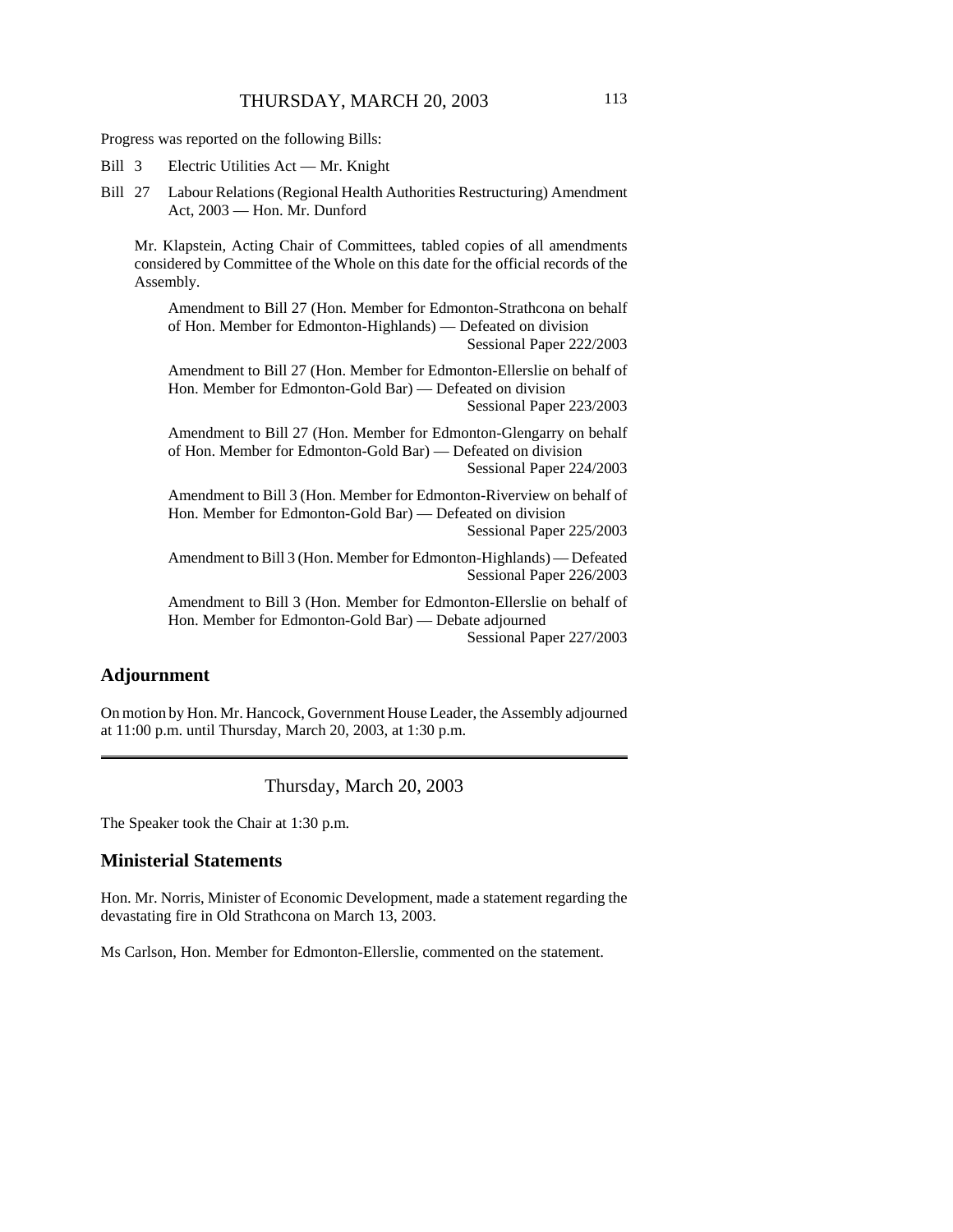# 114 THURSDAY, MARCH 20, 2003

Mr. Mason, Hon. Member for Edmonton-Highlands, requested and received the unanimous consent of the Assembly to allow the Leader of the Third Party to comment on the Ministerial Statement.

#### **Speaker's Statement**

The Speaker made a statement in recognition of the 14th anniversary of 7 Members of the Legislative Assembly elected on March 20, 1989.

# **Members' Statements**

Dr. Taft, Hon. Member for Edmonton-Riverview, made a statement regarding Alberta's water resources.

Mr. Pham, Hon. Member for Calgary-Montrose, made a statement regarding International Day for the Elimination of Racial Discrimination on March 21, 2003.

Mrs. Tarchuk, Hon. Member for Banff-Cochrane, made a statement regarding skier Dave Irwin and the first Dash for Cash downhill ski race at Sunshine Village to raise funds for the Dave Irwin Brain Injury Foundation.

Mr. Mason, Hon. Member for Edmonton-Highlands, made a statement regarding the current conflict in Iraq.

## **Presenting Petitions**

Mr. MacDonald, Hon. Member for Edmonton-Gold Bar, presented a petition from 25 Albertans requesting the Government establish a provincially subsidized monthly transit pass program for low income Albertans.

### **Notices of Motions**

Pursuant to Standing Order 34(2)(a), Hon. Mr. Hancock, Government House Leader, gave oral notice of the following Written Questions and Motions for Returns to be dealt with Monday, March 24, 2003:

Written Questions: Stand and retain their places.

Motions for Returns: Stand and retain their places.

# **Introduction of Bills (First Reading)**

Notice having been given:

Bill 32 Income and Employment Supports Act — Hon. Mr. Dunford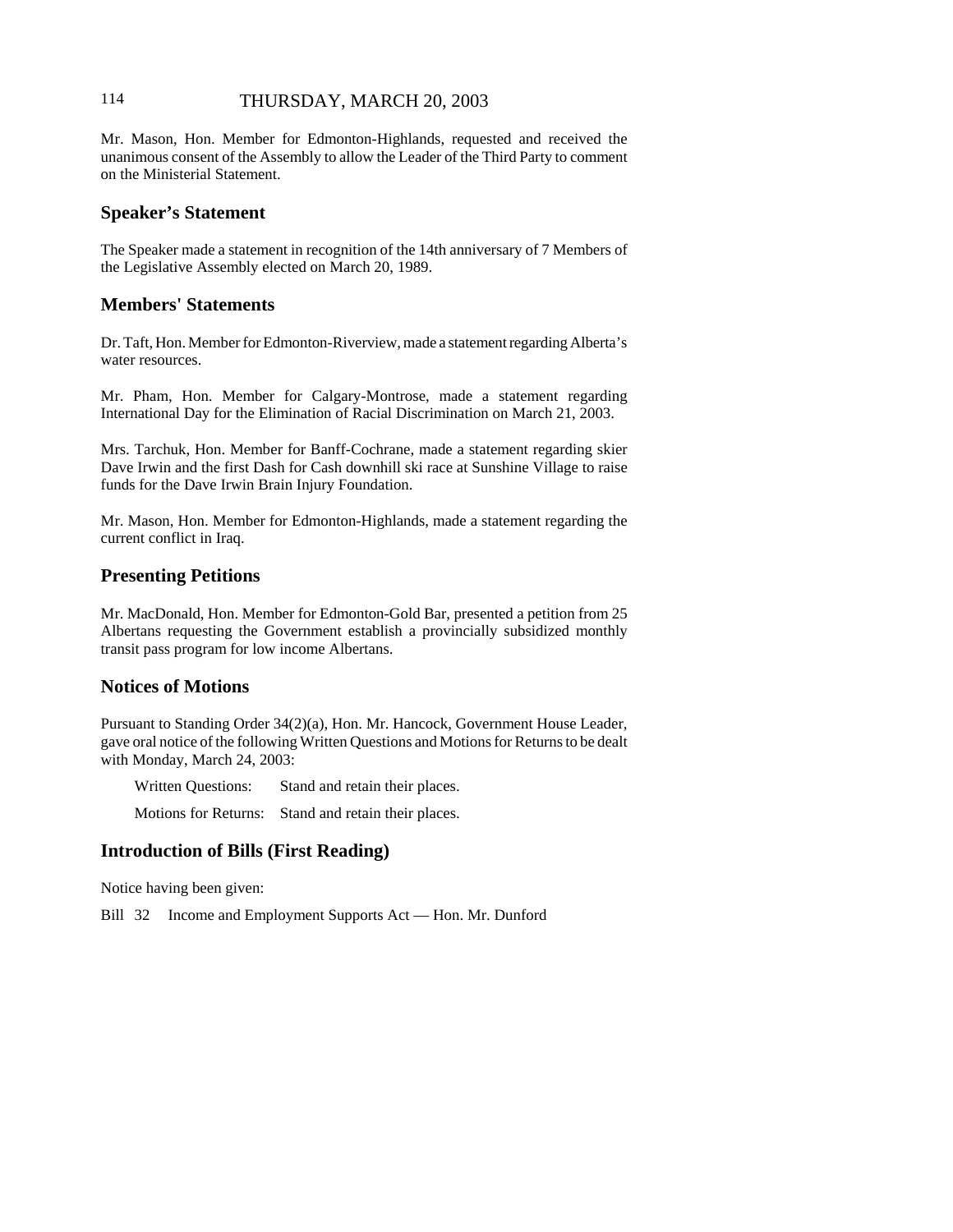#### **Tabling Returns and Reports**

Mr. Mason, Hon. Member for Edmonton-Highlands on behalf of Dr. Pannu, Hon. Member for Edmonton-Strathcona:

Document, undated, entitled "Old Scona Academic Funding Overview" Sessional Paper 228/2003

Mr. Mason, Hon. Member for Edmonton-Highlands:

18 letters, e-mails, and utility bills, with all names and addresses struck out, expressing concern regarding the high cost of natural gas and electricity Sessional Paper 229/2003

Mr. MacDonald, Hon. Member for Edmonton-Gold Bar:

Report dated February 2002, entitled "California Shorts a Circuit, Should Canadians Trust the Wiring Diagram?" prepared by Mark Jaccard of the C.D. Howe Institute

Sessional Paper 230/2003

Letter dated February 25, 2003, from Laura Webster of Edmonton to Hon. Mr. Klein, Premier, expressing concern regarding school board funding cutbacks Sessional Paper 231/2003

Letter dated February 25, 2003, from Kevin Whitten, Chair, School Council, Kenilworth Junior High School, to Hon. Mr. Klein, Premier, expressing concern regarding cuts to the school's budget

Sessional Paper 232/2003

Dr. Taft, Hon. Member for Edmonton-Riverview:

Letter dated March 20, 2003, from Karen Ferrari of Edmonton to Hon. Mr. Klein, Premier, and Hon. Dr. Oberg, Minister of Learning, requesting that Mr. Klein and Dr. Oberg apologize to Mrs. Ferrari and other parents for disrespect shown by Members of the Legislative Assembly when they were introduced as guests in the Legislative Assembly on March 19, 2003

Sessional Paper 233/2003

Letter dated March 7, 2003, from Melanie Shapiro of Edmonton to Hon. Mr. Zwozdesky, Minister of Community Development, thanking Mr. Zwozdesky for attending a forum on education at Kate Chegwin School and requesting Mr. Zwozdesky present Ms Shapiro's concerns to the Government regarding funding for education

Sessional Paper 234/2003

Letter dated March 13, 2003, from Jenn Hoogewoonink of St. Albert to Hon. Mr. Klein, Premier, and Hon. Dr. Oberg, Minister of Learning, expressing concern regarding education funding

Sessional Paper 235/2003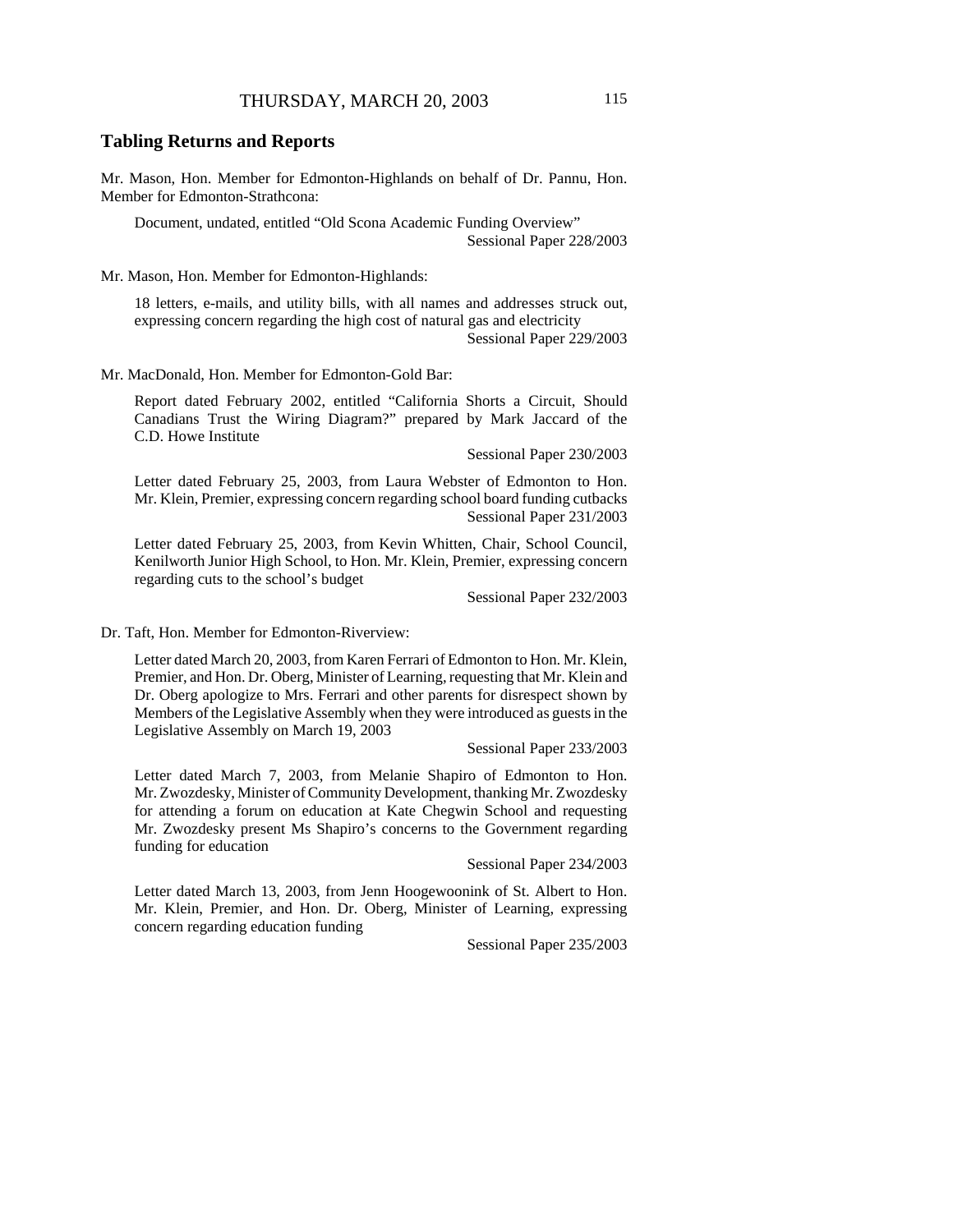# 116 THURSDAY, MARCH 20, 2003

Letter dated March 10, 2003, from Linda A. Telgarsky of Edmonton to Hon. Mr. Klein, Premier, and Hon. Dr. Oberg, Minister of Learning, expressing concern regarding education funding and teachers' salaries

Sessional Paper 236/2003

# **Projected Government Business**

Pursuant to Standing Order 7(5), Ms Carlson, Official Opposition House Leader, asked a question pertaining to the order of Government Business to be brought before the Assembly for the following week.

Hon. Mr. Hancock, Government House Leader, gave notice of projected Government Business for the week of March 24 to March 27, 2003:

| Monday, March 24    | 9:00 p.m. | - Government Motions                                           |
|---------------------|-----------|----------------------------------------------------------------|
|                     |           | <b>Motion 14, 16</b>                                           |
|                     |           | <b>Government Bills and Orders</b>                             |
|                     |           | <b>Committee of the Whole</b>                                  |
|                     |           | Bill 3, 27                                                     |
|                     |           | And as per the Order Paper                                     |
| Tuesday, March 25   | Aft.      | - Government Bills and Orders                                  |
|                     |           | <b>Third Reading</b>                                           |
|                     |           | Bill 3, 19, 27                                                 |
|                     |           | And as per the Order Paper                                     |
|                     | Eve.      | <b>Government Bills and Orders</b><br>н.                       |
|                     |           | <b>Third Reading</b>                                           |
|                     |           | Bill 3, 19, 27, 30                                             |
|                     |           | And as per the Order Paper                                     |
| Wednesday, March 26 | Aft.      | <b>Government Bills and Orders</b><br>$\overline{\phantom{0}}$ |
|                     |           | <b>Third Reading</b>                                           |
|                     |           | Bill 3, 19, 27                                                 |
|                     |           | And as per the Order Paper                                     |
|                     | Eve.      | <b>Government Bills and Orders</b><br>$\overline{\phantom{0}}$ |
|                     |           | <b>Third Reading</b>                                           |
|                     |           | Bill 3, 19, 27                                                 |
|                     |           | And as per the Order Paper                                     |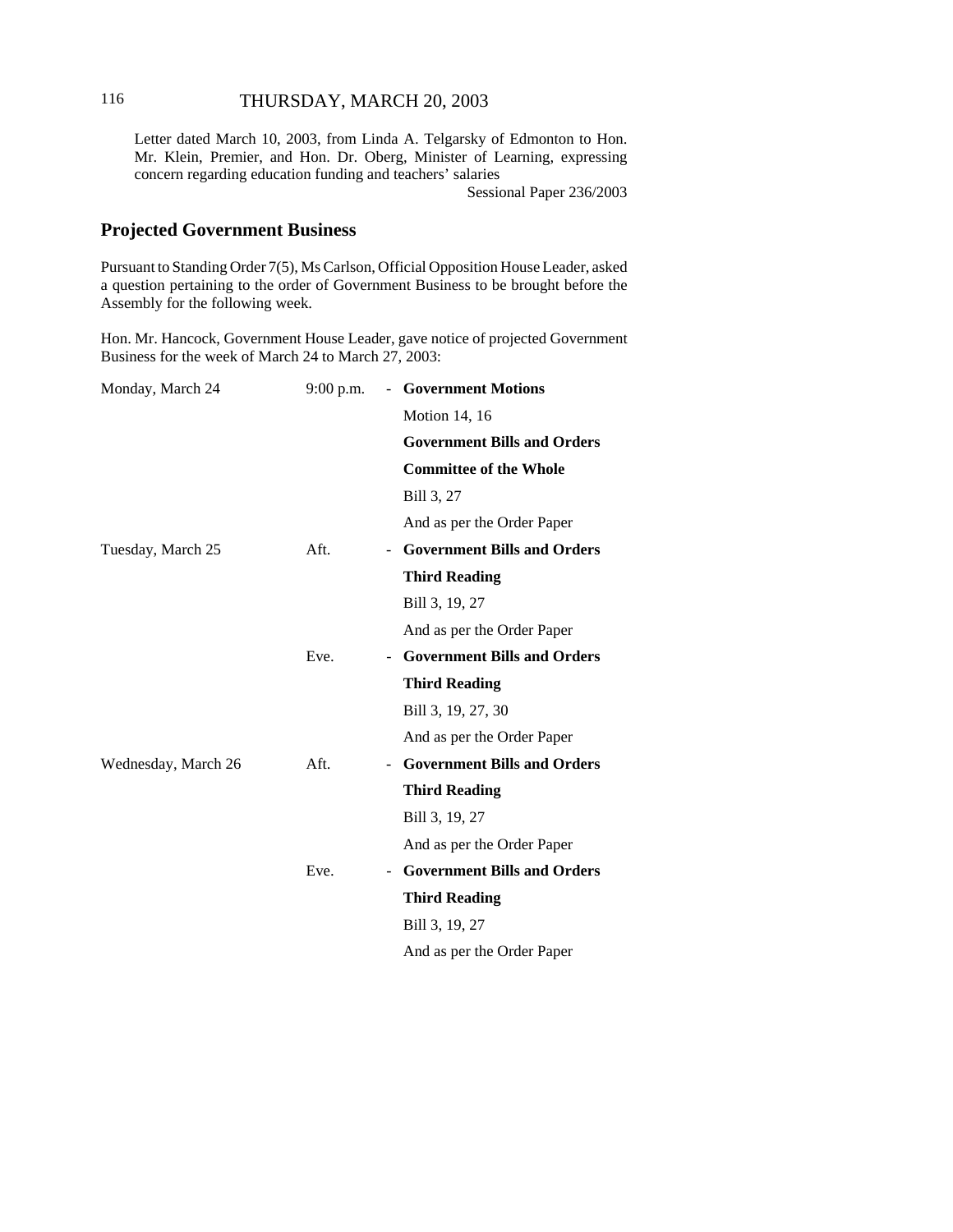# Thursday, March 27 **Aft.** - **Government Bills and Orders Third Reading** Bill 3, 19, 27

#### **Speaker's Statement - Order for Consideration of Private Members' Bills**

In light of recent questions to my office regarding the order of business for Private Members' Bills, the Chair would like to provide some clarification for all Members regarding the sequence in which the Private Members' Bills will be called for debate this Monday, March 24.

Standing Order 9(1) states that all items standing on the Order Paper, with the exception of Government Bills and Orders, shall be taken up according to precedence. As all Members are aware, Standing Order 8(5) provides that a Private Member's Bill must be called in Committee of the Whole within 8 sitting days of receiving Second Reading and within 4 sitting days after being reported from Committee of the Whole.

Sometimes these timelines will conflict depending upon the progress of various Bills. In such cases, the order of precedence is determined by the date and time that the Assembly or the Committee of the Whole has made its decisions in respect of the Bills. Therefore, given that Bill 201 received Third Reading on March 10, it must be the first item of business called on Monday afternoon.

Committee of the Whole consideration on Bill 203 will then follow and, if time permits, the next item of business to be called will be Third Reading of Bill 202.

# **ORDERS OF THE DAY**

#### **Government Motions**

**15.** Moved by Hon. Mr. Hancock:

Be it resolved that, when further consideration of Bill 19, Gas Utilities Statutes Amendment Act, 2003 is resumed, not more than one hour shall be allotted to any further consideration of the Bill at Committee of the Whole, at which time every question necessary for the disposal of this stage of the Bill shall be put forthwith.

Pursuant to Standing Order 21(3), Hon. Mr. Hancock, Government House Leader, and Mr. MacDonald, Hon. Member for Edmonton-Gold Bar, commented on the time allocation motion.

The question being put, the motion was agreed to. With Hon. Mr. Kowalski in the Chair, the names being called for were taken as follows: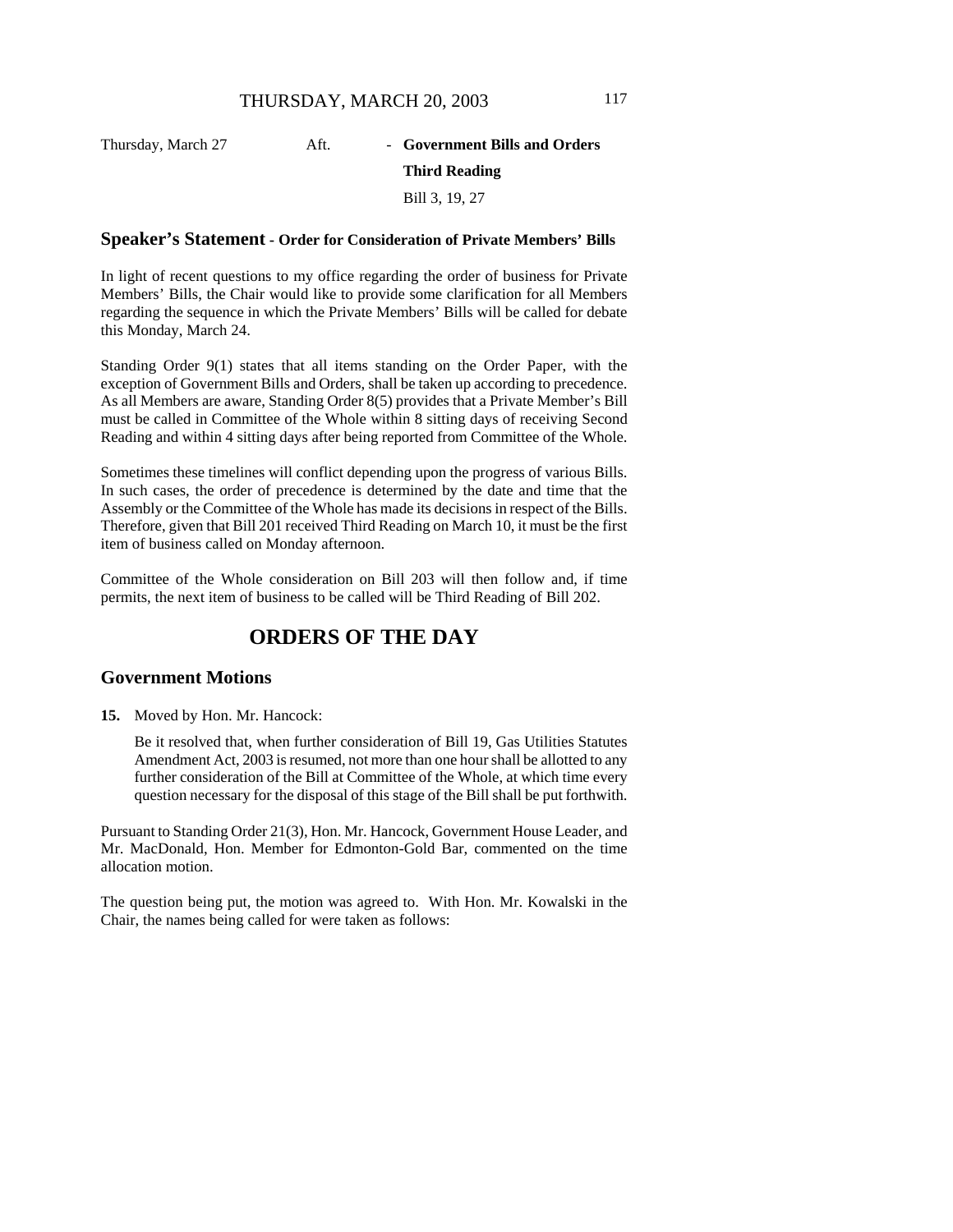# 118 THURSDAY, MARCH 20, 2003

For the motion: 37

| Abbott                | Haley          | McClelland   |
|-----------------------|----------------|--------------|
| <b>Boutilier</b>      | Hancock        | Rathgeber    |
| Broda                 | Herard         | Renner       |
| Calahasen             | Hutton         | Snelgrove    |
| Cardinal              | Jonson         | Stelmach     |
| Coutts                | Klapstein      | Strang       |
| Danyluk               | Lord           | Tannas       |
| Forsyth               | Lougheed       | Tarchuk      |
| Friedel               | Mar            | Taylor       |
| Fritz                 | <b>Maskell</b> | VanderBurg   |
| Gordon                | Masyk          | Vandermeer   |
| Graydon               | McClellan      | Woloshyn     |
| Griffiths             |                |              |
| Against the motion: 8 |                |              |
| <b>Blakeman</b>       | MacDonald      | <b>Nicol</b> |
| Bonner                | Mason          | Taft         |
| Carlson               | Massey         |              |

# **Government Bills and Orders**

#### **Committee of the Whole**

According to Order, the Assembly resolved itself into Committee of the Whole, and the Speaker left the Chair.

(Assembly in Committee)

The following Bill was taken under consideration:

Bill 19 Gas Utilities Statutes Amendment Act, 2003 — Mr. Ouellette

Pursuant to Government Motion 15 agreed to on March 20, 2003, and Standing Order 21(1), at 4:22 p.m. the question was immediately put on the clauses of Bill 19, Gas Utilities Statutes Amendment Act, 2003, which was agreed to. With Mr. Tannas in the Chair, the names being called for were taken as follows: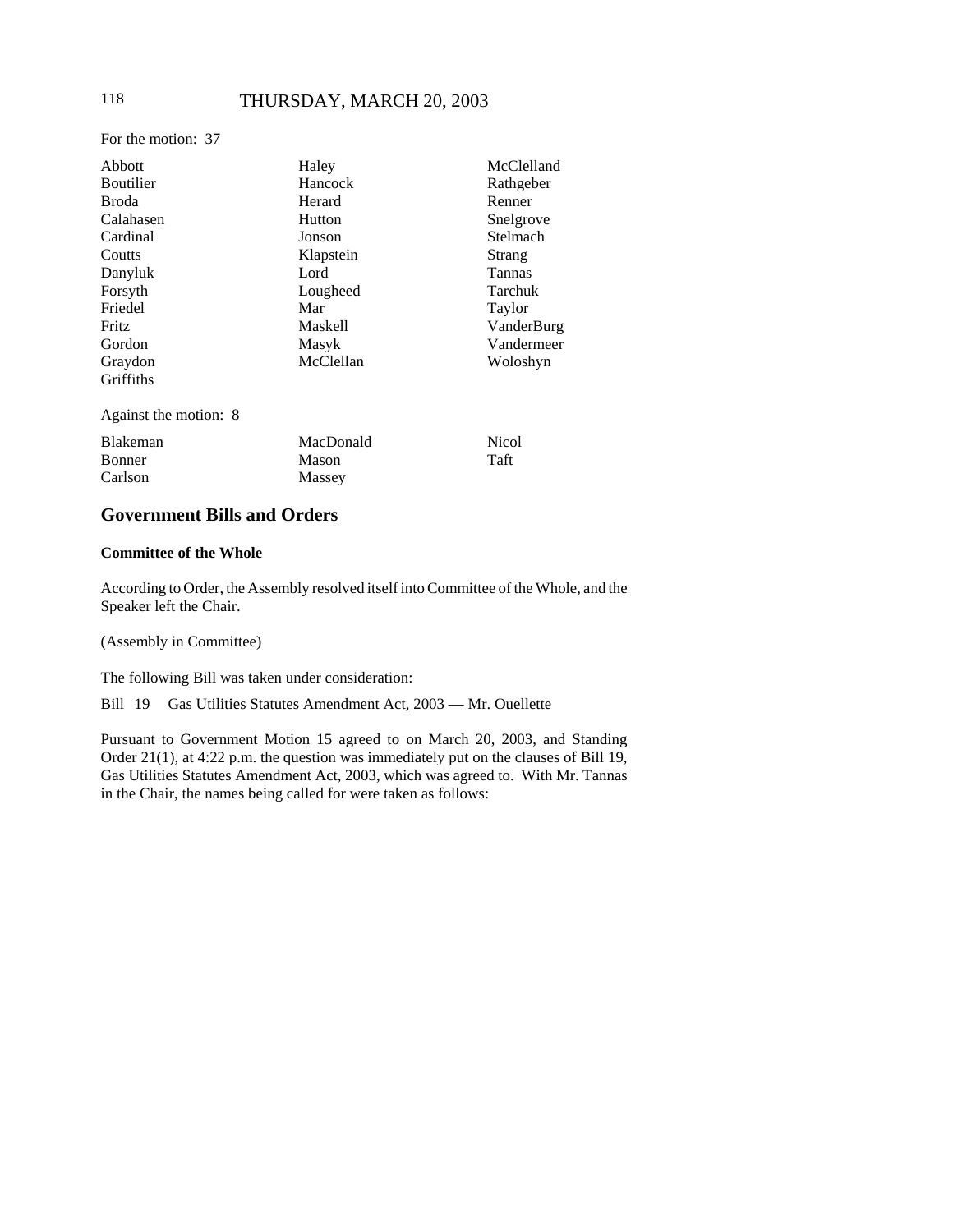For the motion: 34

| Abbott                     | Haley          | O'Neill    |
|----------------------------|----------------|------------|
| Broda                      | Hancock        | Rathgeber  |
| Calahasen                  | Hutton         | Renner     |
| Cardinal                   | Jonson         | Snelgrove  |
| Coutts                     | Klapstein      | Stelmach   |
| Danyluk                    | Lougheed       | Strang     |
| Forsyth                    | Mar            | Tarchuk    |
| Friedel                    | <b>Maskell</b> | Taylor     |
| <b>Fritz</b>               | Masyk          | VanderBurg |
| Gordon                     | McClellan      | Vandermeer |
| Graydon                    | McClelland     | Woloshyn   |
| Griffiths                  |                |            |
| Against the motion: 4      |                |            |
| <b>Bonner</b><br>MacDonald | Mason          | Taft       |
|                            |                |            |

The Deputy Speaker assumed the Chair.

The following Bill was reported:

Bill 19 Gas Utilities Statutes Amendment Act, 2003

Mr. Lougheed, Acting Chair of Committees, tabled copies of an amendment considered by Committee of the Whole on this date for the official records of the Assembly.

Amendment to Bill 19 (Hon. Member for Edmonton-Gold Bar) — Defeated Sessional Paper 237/2003

# **Adjournment**

On motion by Hon. Mr. Hancock, Government House Leader, that it be called 5:30 p.m., the Assembly adjourned at 4:37 p.m. until Monday, March 24, 2003, at 1:30 p.m.

Monday, March 24, 2003

The Speaker took the Chair at 1:30 p.m.

### **Ministerial Statements**

Hon. Mr. Klein, Premier, made a statement regarding Alberta's relations with the United States, Australia, and England and the current conflict in Iraq.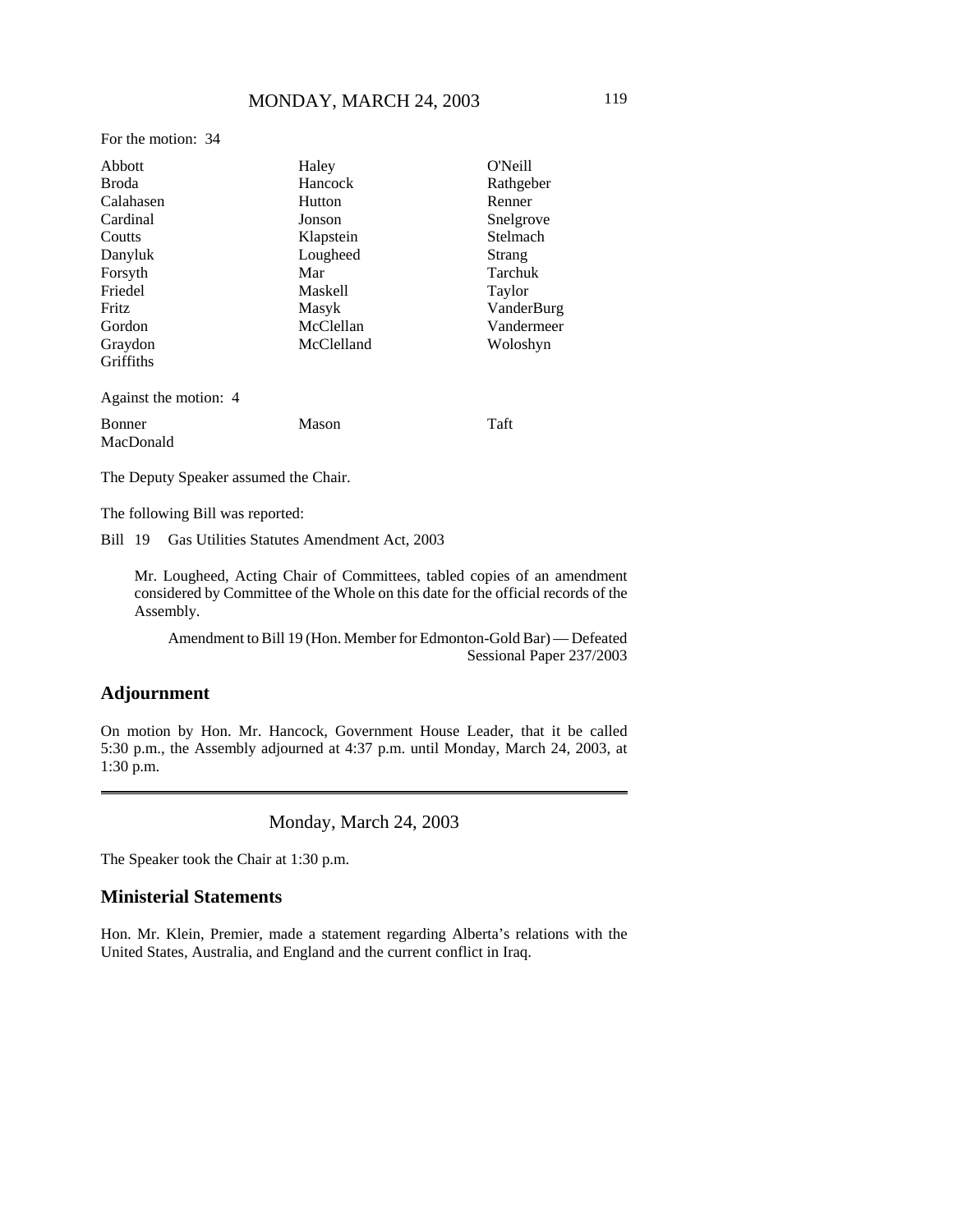# 120 MONDAY, MARCH 24, 2003

Dr. Nicol, Hon. Leader of the Official Opposition, commented on the statement.

Mr. Mason, Hon. Member for Edmonton-Highlands, requested and received the unanimous consent of the Assembly to allow the Leader of the Third Party to comment on the Ministerial Statement.

# **Recognitions**

Mr. MacDonald, Hon. Member for Edmonton-Gold Bar: Edmonton Coalition Against War and Racism for organizing a peace rally attended by over 18,000 people in Edmonton on March 22, 2003

Mrs. Tarchuk, Hon. Member for Banff-Cochrane: Grand Opening of the Beaupre Community Hall on March 22, 2003

Mr. Marz, Hon. Member for Olds-Didsbury-Three Hills: Deanna Thompson who was awarded the M.G. Griffiths plaque by the Royal Life Saving Society of Canada for her efforts in assisting more than 30 victims of an explosion at a Bali nightclub on October 12, 2002

Ms Kryczka, Hon. Member for Calgary-West: 9th annual Spring Into Spring Extravaganza presented by the Ernest Manning High School music department at the Jack Singer Concert Hall on March 17, 2003

Mrs. Ady, Hon. Member for Calgary-Shaw: Team Alberta for winning the Abby Hoffman Cup at the 2003 Esso Women's National Hockey Championship in Saskatoon, Saskatchewan, March 12-16, 2003

Dr. Massey, Hon. Member for Edmonton-Mill Woods: Victoria School of Performing Arts

Mr. Cao, Hon. Member for Calgary-Fort: Conflict between the United States and Iraq

#### **Presenting Petitions**

Dr. Pannu, Hon. Member for Edmonton-Strathcona, presented a petition from 54 Calgary residents requesting the minimum wage be immediately increased to \$8.50 per hour and indexed annually to reflect the cost of living.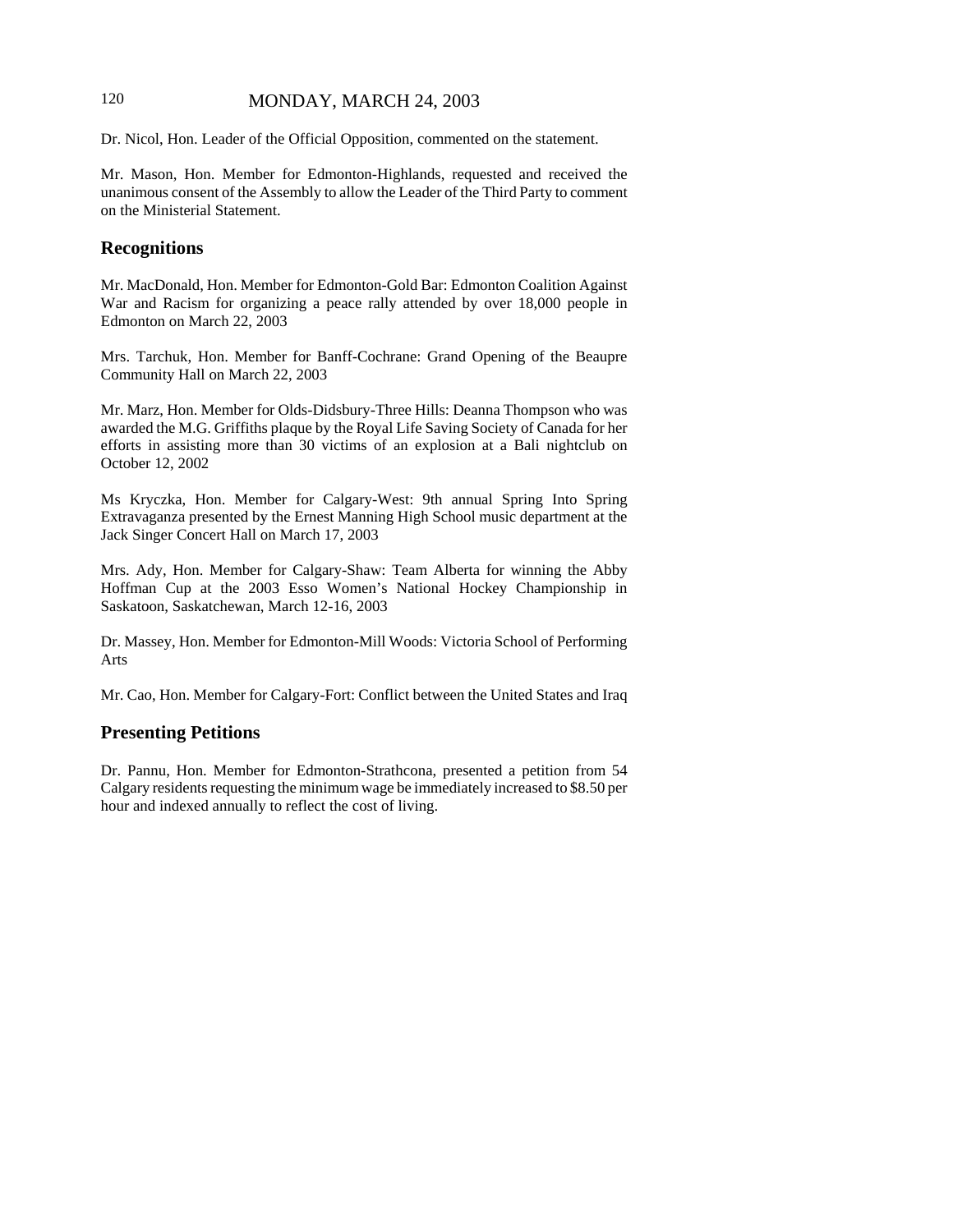## **Introduction of Bills (First Reading)**

Notice having been given:

- Bill 33 Insurance Amendment Act, 2003 Rev. Abbott
- Bill 34 Livestock Industry Diversification Amendment Act, 2003 Rev. Abbott
- Bill 35 Tobacco Tax Amendment Act, 2003 Mr. Cao
- Bill 212 Alberta Personal Income Tax (Education Tax Credit) Amendment Act, 2003 — Mr. Vandermeer
- Bill 213 Canada Pension Plan Opting Out Act Mr. Griffiths
- Bill 214 Matrimonial Property (Division of Property on Death) Amendment Act, 2003 — Ms Graham
- Bill 219 Alberta Commission on the Status of Men Act Ms DeLong on behalf of Mr. Yankowsky

On motion by Hon. Mr. Hancock, Government House Leader, the following Bills were placed on the Order Paper under Government Bills and Orders:

Bill 33 Insurance Amendment Act, 2003 — Rev. Abbott

- Bill 34 Livestock Industry Diversification Amendment Act, 2003 Rev. Abbott
- Bill 35 Tobacco Tax Amendment Act, 2003 Mr. Cao

#### **Tabling Returns and Reports**

Dr. Pannu, Hon. Member for Edmonton-Strathcona:

Letter dated March 22, 2003, from Elizabeth Anne Hayward to Sirs and Mesdames expressing concern regarding education funding and requesting the Government increase funding

Sessional Paper 238/2003

Ms Carlson, Hon. Member for Edmonton-Ellerslie:

Letter dated January 12, 2003, from Dennis C. Floate of Calgary to Ms Carlson, Hon. Member for Edmonton-Ellerslie, expressing opposition to further commercial development of the Evan-Thomas Provincial Recreation Area in Kananaskis Country

Sessional Paper 239/2003

Dr. Massey, Hon. Member for Edmonton-Mill Woods:

Document entitled "Key Messages" from the Zone 23 MLA (Member of the Legislative Assembly) Meeting on March 21, 2003 between MLAs and school boards

Sessional Paper 240/2003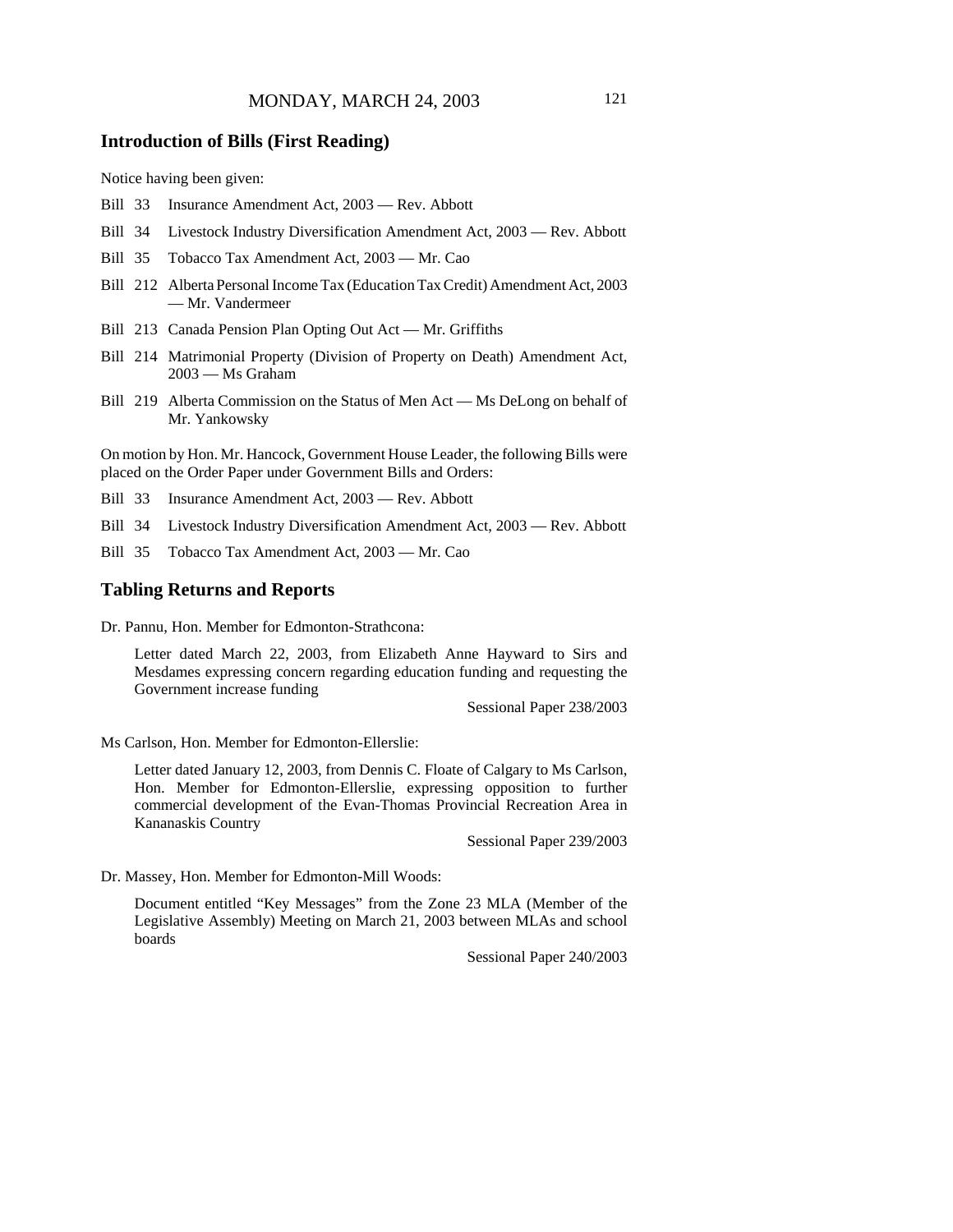# 122 MONDAY, MARCH 24, 2003

Mr. MacDonald, Hon. Member for Edmonton-Gold Bar:

Copy of a petition signed by 202 Albertans urging the Government to reinstate natural gas rebates

Sessional Paper 241/2003

Letter dated February 23, 2003, from Shirley Clarke of Edmonton to Hon. Mr. Klein, Premier, requesting an increase in education funding

Sessional Paper 242/2003

Letter, undated, from Nadia A. Munarolo-Kurjata of Edmonton to Mr. MacDonald, Hon. Member for Edmonton-Gold Bar, requesting an increase in education funding

Sessional Paper 243/2003

Hon. Mr. Hancock, Minister of Justice and Attorney General:

Document dated March 24, 2003, entitled "Liberal Record-Time Allocation and Closure" setting out the number of times time allocation and closure have been used in the House of Commons from the 1st Session of the 35th Parliament to the 1st Session of the 37th Parliament

Sessional Paper 244/2003

Dr. Taft, Hon. Member for Edmonton-Riverview:

3 postcards from Stacey Pelechaty, S. Dobrotsky, and Anna Nascimento, all of Edmonton, to Dr. Taft, Hon. Member for Edmonton-Riverview, expressing concern regarding a lack of education funding

Sessional Paper 245/2003

2 postcards from Robin Roy and Carla Spinola, both of Edmonton, to Dr. Taft, Hon. Member for Edmonton-Riverview, expressing concern regarding class sizes and a lack of education funding

Sessional Paper 246/2003

2 postcards from Val West and Mario Nascimento, both of Edmonton, to Dr. Taft, Hon. Member for Edmonton-Riverview, expressing concern regarding the Government's response to education issues

Sessional Paper 247/2003

Mr. Bonner, Hon. Member for Edmonton-Glengarry:

E-mail message dated March 24, 2003, from Barbara Toombs to Mr. Bonner, Hon. Member for Edmonton-Glengarry, expressing opposition to Alberta's support of the United States' involvement in the war with Iraq

Sessional Paper 248/2003

Letter dated March 20, 2003, from His Worship Mayor Bill Smith, City of Edmonton, to Mr. Bonner, Hon. Member for Edmonton-Glengarry, expressing disappointment with the Government's decision not to endorse the Vision, Principle and Fiscal Framework developed by the Government and Alberta municipalities

Sessional Paper 249/2003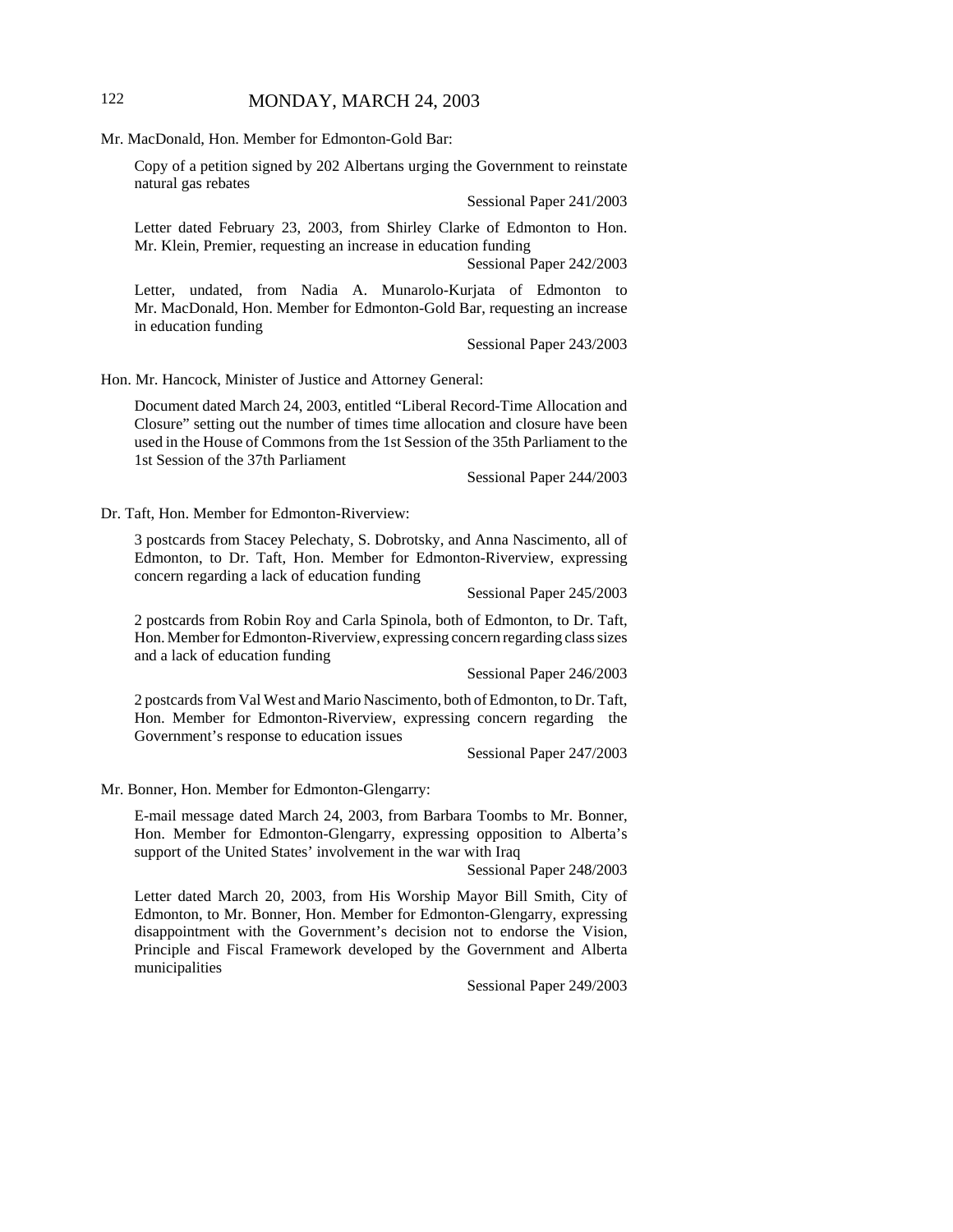Document dated March 19, 2003, outlining details of a ruling by Judge Allen Schwartz, United States Federal District Court, Southern District of New York, concerning Talisman Energy's motion to dismiss a lawsuit brought against them on behalf of southern Sudanese plaintiffs

Sessional Paper 250/2003

Mr. Mason, Hon. Member for Edmonton-Highlands:

Letter dated March 18, 2003, from Charles B. Davison of Edmonton to The Right Honourable Jean Chrétien, Prime Minister, and Hon. Bill Graham, Federal Minister of Foreign Affairs, expressing support for Canada's decision not to become involved in the conflict between the United States and Iraq

Sessional Paper 251/2003

Letter, undated, signed by 139 Albertans, to Hon. Mr. Klein, Premier, expressing opposition to Mr. Klein sending a letter of support to His Excellency Paul Cellucci, United States Ambassador to Canada, concerning the conflict between the United States and Iraq

Sessional Paper 252/2003

10 e-mail messages from Albertans to Members of the Legislative Assembly expressing opposition to the conflict between the United States and Iraq and to a letter of support from Hon. Mr. Klein, Premier, to His Excellency Paul Cellucci, United States Ambassador to Canada, concerning the conflict between the United States and Iraq

Sessional Paper 253/2003

# **ORDERS OF THE DAY**

## **Written Questions**

The following Written Questions were ordered to stand: WQ11, WQ12.

## **Motions for Returns**

The following Motions for Returns were ordered to stand: MR12, MR13.

# **Public Bills and Orders Other Than Government Bills and Orders**

#### **Third Reading**

The following Bill was read a Third time and passed:

Bill 201 Emblems of Alberta (Grass Emblem) Amendment Act, 2003 — Mr. Tannas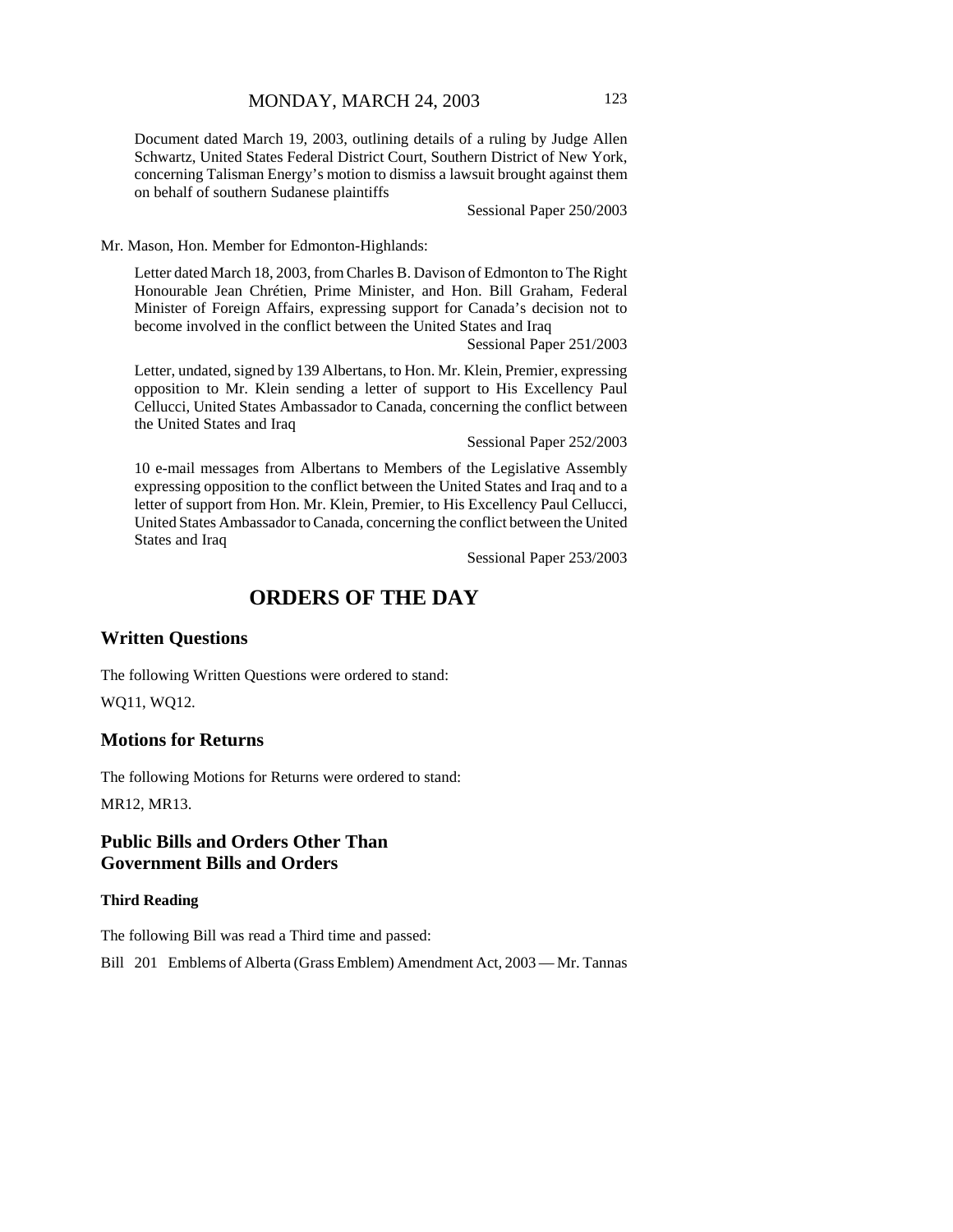# 124 MONDAY, MARCH 24, 2003

## **Committee of the Whole**

According to Order, the Assembly resolved itself into Committee of the Whole, and the Speaker left the Chair.

(Assembly in Committee)

The following Bill was taken under consideration:

Bill 203 School (Compulsory Attendance) Amendment Act, 2003 — Mr. McFarland

After some time spent therein, the question was put on the clauses of Bill 203, School (Compulsory Attendance) Amendment Act, 2003, which was agreed to. With Mr. Shariff in the Chair, the names being called for were taken as follows:

For the motion: 23

| Ady       | Horner     | McFarland |
|-----------|------------|-----------|
| Cao       | Jablonski  | O'Neill   |
| Carlson   | Lukaszuk   | Renner    |
| DeLong    | Marz       | Strang    |
| Dunford   | Maskell    | Taft      |
| Evans     | Massey     | Taylor    |
| Griffiths | Masyk      | Zwozdesky |
| Herard    | McClelland |           |

Against the motion: 18

| <b>Broda</b> | Haley         | Ouellette      |
|--------------|---------------|----------------|
| Cenaiko      | Jonson        | Snelgrove      |
| Forsyth      | Knight        | Stelmach       |
| Friedel      | Lougheed      | <b>Stevens</b> |
| Graham       | Melchin       | Tarchuk        |
| Graydon      | <b>Norris</b> | Vandermeer     |

The Acting Speaker assumed the Chair.

The following Bill was reported:

Bill 203 School (Compulsory Attendance) Amendment Act, 2003 — Mr. McFarland

## **Adjournment**

Pursuant to Standing Order 4(1), the Acting Speaker adjourned the Assembly at 5:30 p.m. until 8:00 p.m.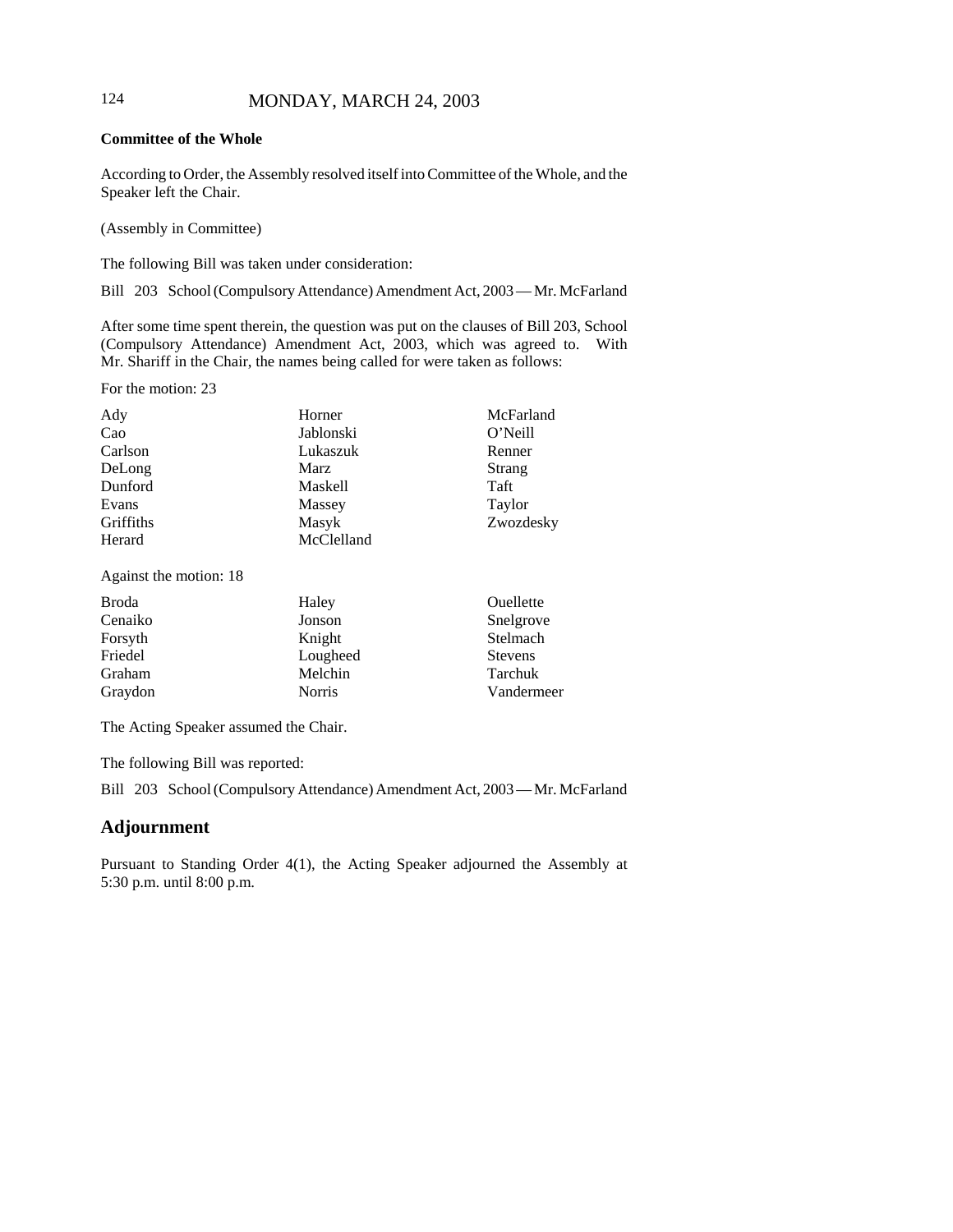#### MONDAY, MARCH 24, 2003 — 8:00 P.M.

#### **Motions Other Than Government Motions**

**504.** Moved by Mr. Griffiths:

Be it resolved that the Legislative Assembly urge the Government to take the steps necessary to establish its own regional police service, including a regional police commissioner, by 2007.

A debate followed.

The question being put, the motion was agreed to.

**505.** Moved by Dr. Nicol:

Be it resolved that the Legislative Assembly urge the Government to create an organization similar to the Clean Air Strategic Alliance for Alberta's water supply to ensure that Alberta's water supply is maintained at the highest standards possible.

A debate followed.

Pursuant to Standing Order 8(3), debate adjourned, Mrs. O'Neill speaking.

#### **Government Motions**

**14.** Moved by Hon. Mr. Zwozdesky on behalf of Hon. Mr. Hancock:

Be it resolved that, when further consideration of Bill 3, Electric Utilities Act is resumed, not more than one hour shall be allotted to any further consideration of the Bill at Committee of the Whole, at which time every question necessary for the disposal of this stage of the Bill shall be put forthwith.

Pursuant to Standing Order 21(3), Hon. Mr. Zwozdesky, Deputy Government House Leader, and Mr. MacDonald, Hon. Member for Edmonton-Gold Bar, commented on the time allocation motion.

The question being put, the motion was agreed to. With Mr. Tannas in the Chair, the names being called for were taken as follows: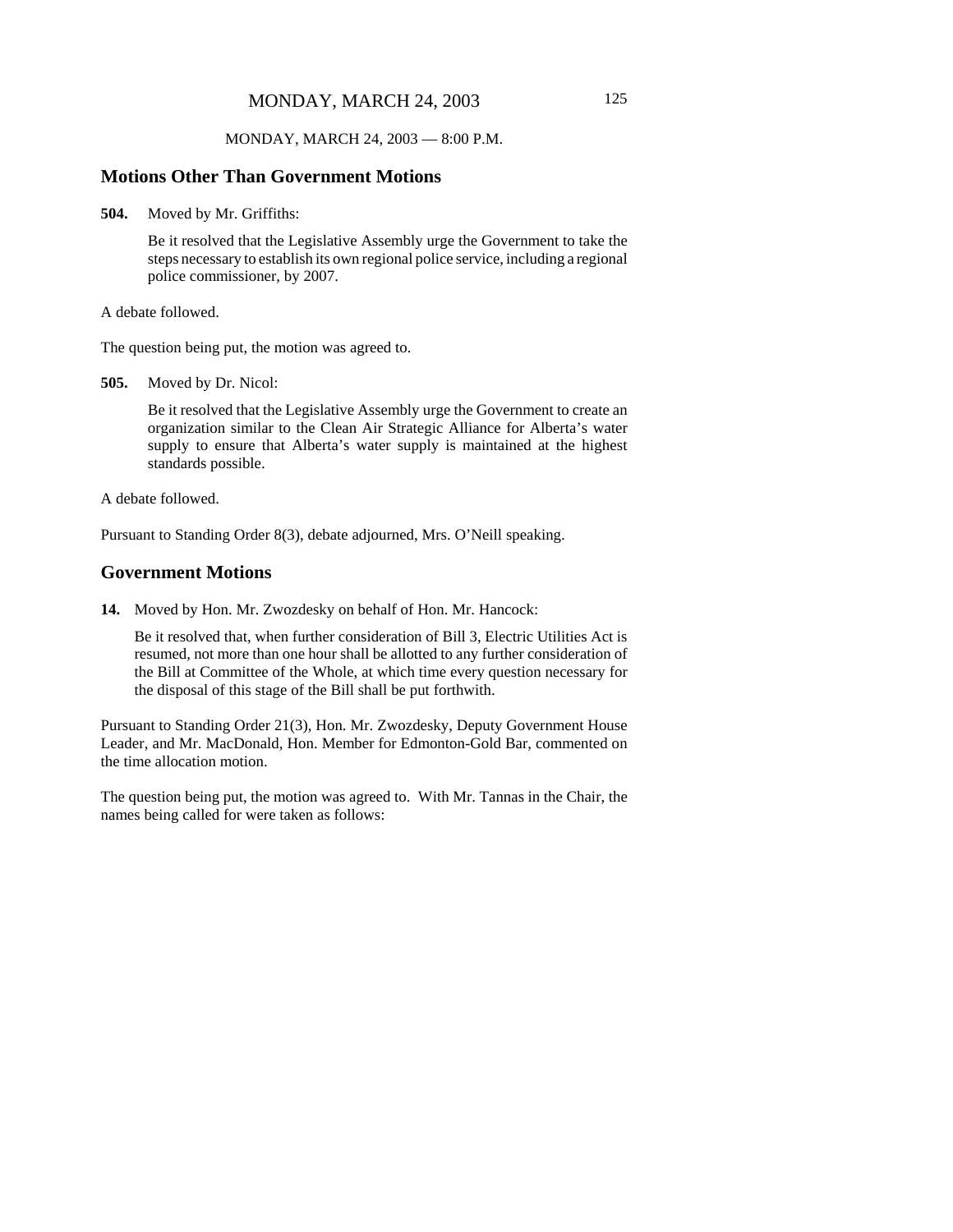# 126 MONDAY, MARCH 24, 2003

For the motion: 34

| Ady                   | Hlady      | <b>Norris</b>  |
|-----------------------|------------|----------------|
| <b>Broda</b>          | Horner     | O'Neill        |
| Cenaiko               | Jablonski  | Ouellette      |
| Coutts                | Johnson    | Renner         |
| Ducharme              | Jonson     | Snelgrove      |
| Dunford               | Knight     | Stelmach       |
| Evans                 | Lougheed   | <b>Stevens</b> |
| Forsyth               | Lukaszuk   | Strang         |
| Friedel               | Masyk      | Taylor         |
| Graham                | McClelland | Vandermeer     |
| Graydon               | McFarland  | Zwozdesky      |
| Herard                |            |                |
| Against the motion: 6 |            |                |

| <b>Blakeman</b> | Carlson   | Mason        |
|-----------------|-----------|--------------|
| <b>Bonner</b>   | MacDonald | <b>Nicol</b> |

**16.** Moved by Hon. Mr. Zwozdesky on behalf of Hon. Mr. Hancock:

Be it resolved that, when further consideration of Bill 27, Labour Relations (Regional Health Authorities Restructuring) Amendment Act, 2003 is resumed, not more than one hour shall be allotted to any further consideration of the Bill at Committee of the Whole, at which time every question necessary for the disposal of this stage of the Bill shall be put forthwith.

Pursuant to Standing Order 21(3), Hon. Mr. Zwozdesky, Deputy Government House Leader, and Mr. MacDonald, Hon. Member for Edmonton-Gold Bar, commented on the time allocation motion.

The question being put, the motion was agreed to. With Mr. Tannas in the Chair, the names being called for were taken as follows:

For the motion: 32

| Herard        | O'Neill        |
|---------------|----------------|
| Hlady         | Ouellette      |
| Horner        | Renner         |
| Jablonski     | Snelgrove      |
| Jonson        | Stelmach       |
| Knight        | <b>Stevens</b> |
| Lougheed      | Strang         |
| Lukaszuk      | Taylor         |
| McClelland    | Vandermeer     |
| McFarland     | Zwozdesky      |
| <b>Norris</b> |                |
|               |                |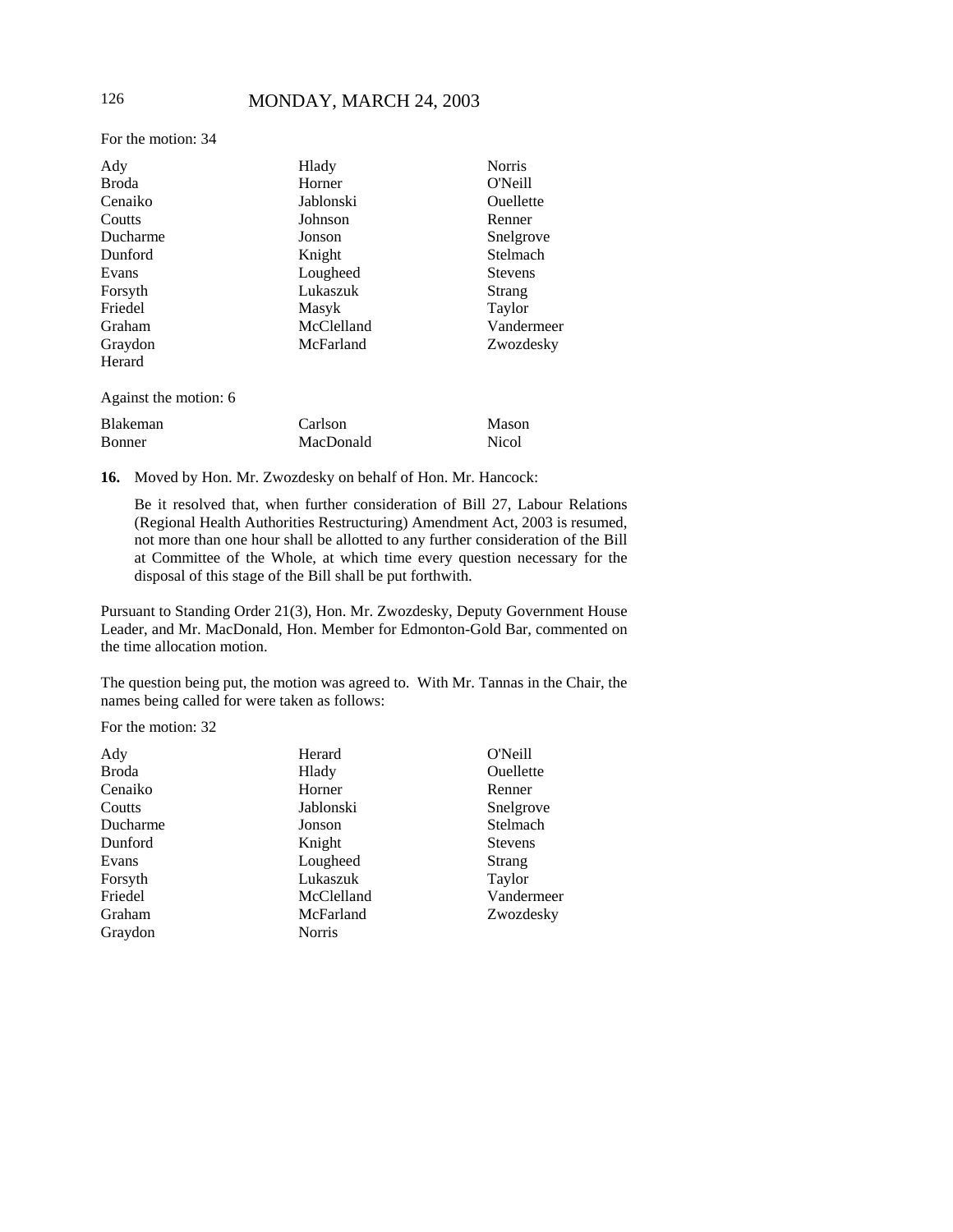Against the motion: 6

| <b>Blakeman</b> | Carlson   | Mason |
|-----------------|-----------|-------|
| Bonner          | MacDonald | Nicol |

## **Government Bills and Orders**

#### **Committee of the Whole**

According to Order, the Assembly resolved itself into Committee of the Whole at 9:44 p.m., and the Deputy Speaker left the Chair.

#### (Assembly in Committee)

The following Bill was taken under consideration:

Bill 27 Labour Relations (Regional Health Authorities Restructuring) Amendment Act, 2003 — Hon. Mr. Dunford

Pursuant to Government Motion 16 agreed to on March 24, 2003, and Standing Order 21(1), at 10:46 p.m. the question was immediately put on the clauses of Bill 27, Labour Relations (Regional Health Authorities Restructuring) Amendment Act, 2003, which was agreed to. With Mr. Tannas in the Chair, the names being called for were taken as follows:

For the motion: 34

| Ady                   | Hlady      | <b>Norris</b>  |
|-----------------------|------------|----------------|
| <b>Broda</b>          | Horner     | Ouellette      |
| Cenaiko               | Jablonski  | Renner         |
| Coutts                | Johnson    | Smith          |
| Ducharme              | Jonson     | Snelgrove      |
| Dunford               | Knight     | Stelmach       |
| Evans                 | Lougheed   | <b>Stevens</b> |
| Forsyth               | Lukaszuk   | Strang         |
| Friedel               | Masyk      | Taylor         |
| Graham                | McClelland | Vandermeer     |
| Graydon               | McFarland  | Zwozdesky      |
| Herard                |            |                |
| Against the motion: 5 |            |                |
| Blakeman              | Carlson    | Mason          |
| Bonner                | MacDonald  |                |

Pursuant to Government Motion 16 agreed to on March 24, 2003, and Standing Order 21(1), at 10:58 p.m. the question was immediately put on the title and preamble to Bill 27, Labour Relations (Regional Health Authorities Restructuring) Amendment Act, 2003, which was agreed to.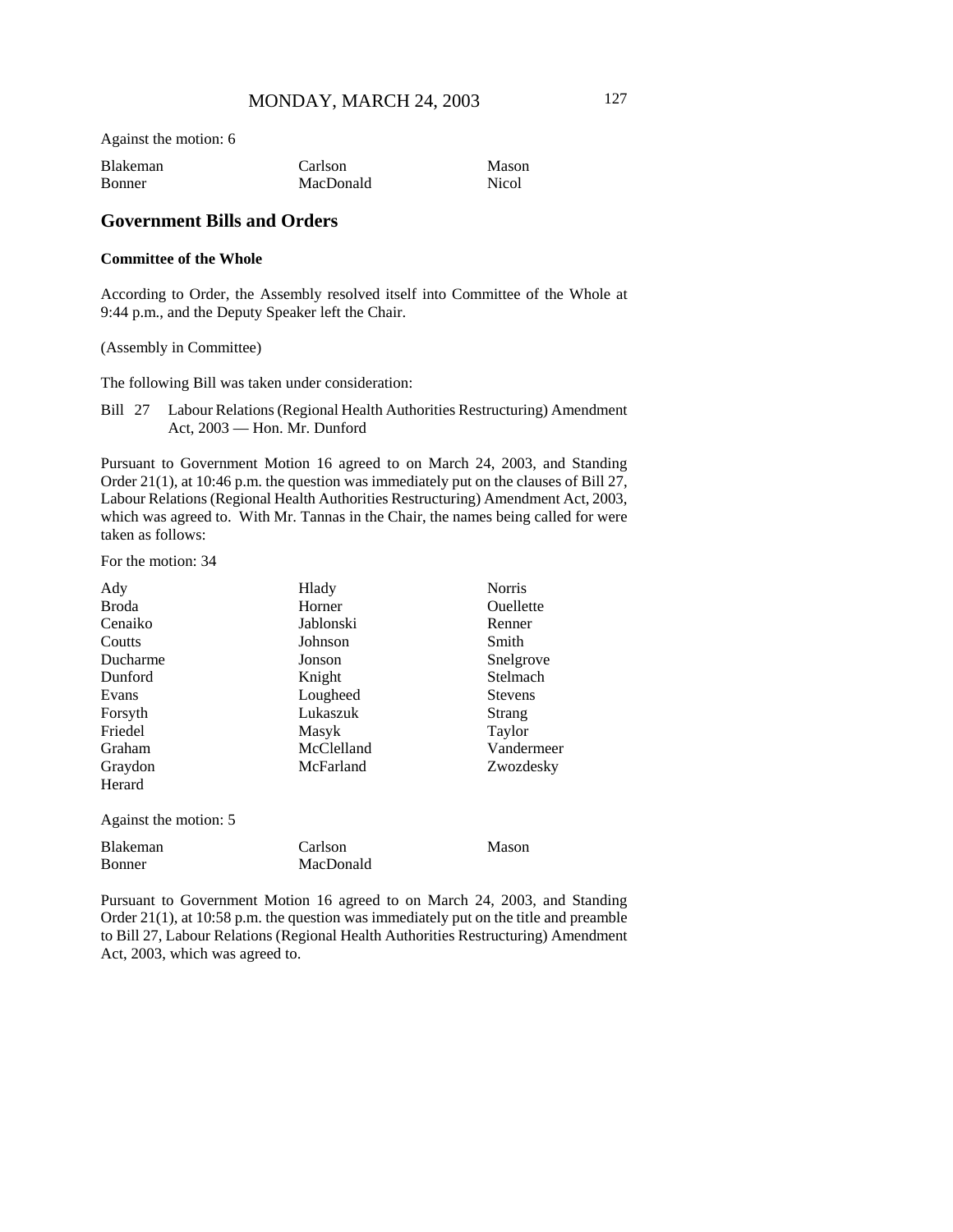# 128 MONDAY, MARCH 24, 2003

Pursuant to Government Motion 16 agreed to on March 24, 2003, and Standing Order 21(1), at 10:58 p.m. the question was immediately put that Bill 27, Labour Relations (Regional Health Authorities Restructuring) Amendment Act, 2003, be reported, which was agreed to.

The Deputy Speaker resumed the Chair.

The following Bill was reported:

Bill 27 Labour Relations (Regional Health Authorities Restructuring) Amendment Act, 2003 — Hon. Mr. Dunford

Mr. Lougheed, Acting Chair of Committees, tabled copies of all amendments considered by Committee of the Whole on this date for the official records of the Assembly.

Amendment to Bill 27 (Hon. Member for Edmonton-Highlands) — Defeated Sessional Paper 254/2003 Amendment to Bill 27 (Hon. Member for Edmonton-Highlands) — Defeated Sessional Paper 255/2003

# **Committee of the Whole**

According to Order, the Assembly resolved itself into Committee of the Whole at 11:00 p.m., and the Deputy Speaker left the Chair.

(Assembly in Committee)

The following Bill was taken under consideration:

Bill 3 Electric Utilities Act — Mr. Knight

Pursuant to Government Motion 14 agreed to on March 24, 2003, and Standing Order 21(1), at 12:02 a.m. the question was immediately put on the clauses of Bill 3, Electric Utilities Act, which was agreed to. With Mr. Tannas in the Chair, the names being called for were taken as follows: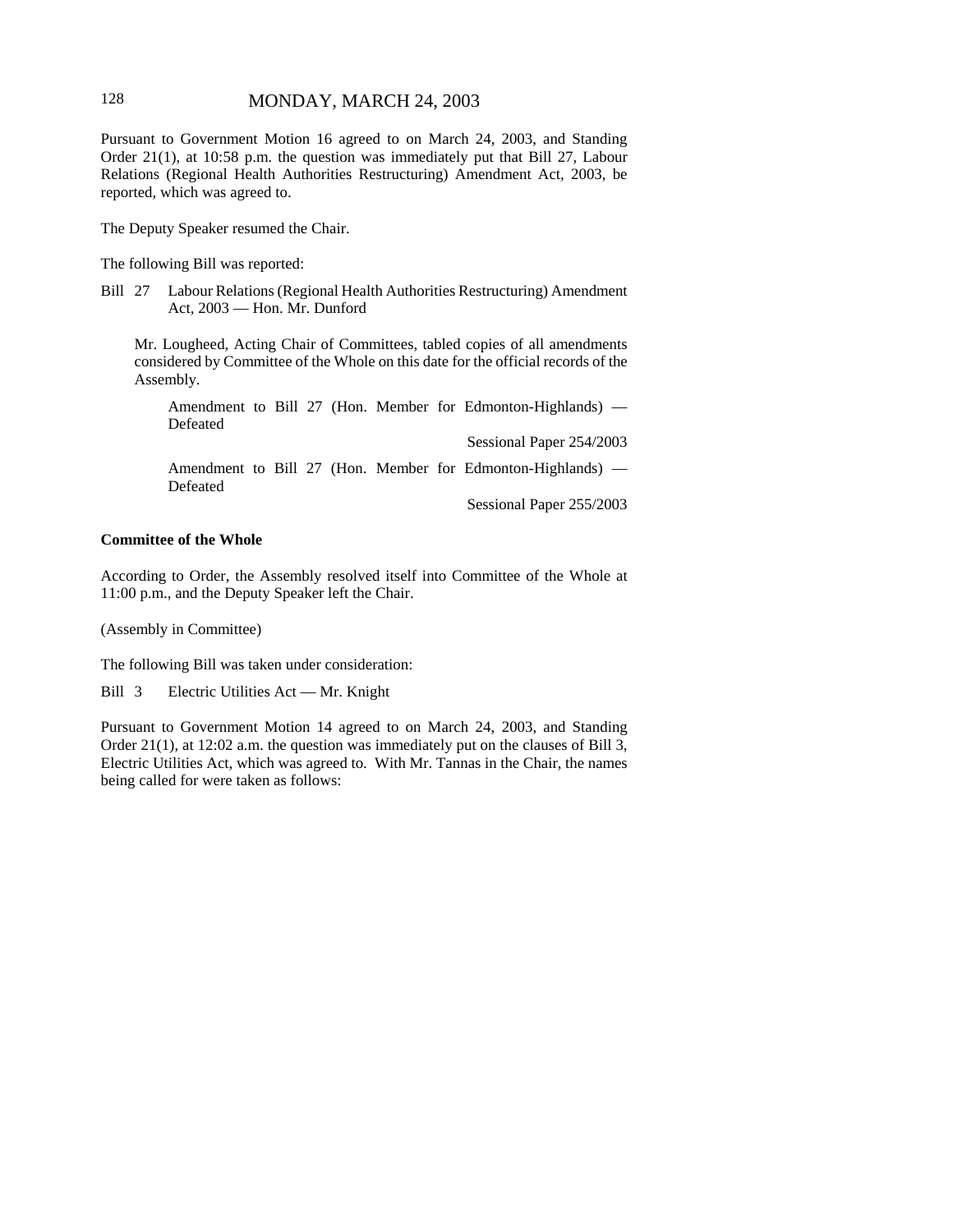For the motion: 34

| Ady                   | Hlady      | <b>Norris</b>  |
|-----------------------|------------|----------------|
| <b>Broda</b>          | Horner     | Ouellette      |
| Cenaiko               | Jablonski  | Renner         |
| Coutts                | Johnson    | Smith          |
| Ducharme              | Jonson     | Snelgrove      |
| Dunford               | Knight     | Stelmach       |
| Evans                 | Lougheed   | <b>Stevens</b> |
| Forsyth               | Lukaszuk   | Strang         |
| Friedel               | Masyk      | Taylor         |
| Graham                | McClelland | Vandermeer     |
| Graydon               | McFarland  | Zwozdesky      |
| Herard                |            |                |
| Against the motion: 4 |            |                |
| Blakeman<br>Bonner    | Carlson    | Mason          |

Pursuant to Government Motion 14 agreed to on March 24, 2003, and Standing Order 21(1), at 12:15 a.m. the question was immediately put on the title and preamble to Bill 3, Electric Utilities Act, which was agreed to.

Pursuant to Government Motion 14 agreed to on March 24, 2003, and Standing Order 21(1), at 12:15 a.m. the question was immediately put that Bill 3, Electric Utilities Act, be reported, which was agreed to.

The Deputy Speaker resumed the Chair.

The following Bill was reported:

Bill 3 Electric Utilities Act — Mr. Knight

Mr. Lougheed, Acting Chair of Committees, tabled copies of an amendment considered by Committee of the Whole on this date for the official records of the Assembly.

Amendment to Bill 3 (introduced by Hon. Member for Edmonton-Ellerslie on behalf of Hon. Member for Edmonton-Gold Bar on March 19, 2003) — Defeated

Sessional Paper 256/2003

# **Adjournment**

On motion by Hon. Mr. Zwozdesky, Deputy Government House Leader, the Assembly adjourned at 12:17 a.m., Tuesday, March 25, 2003, until 1:30 p.m.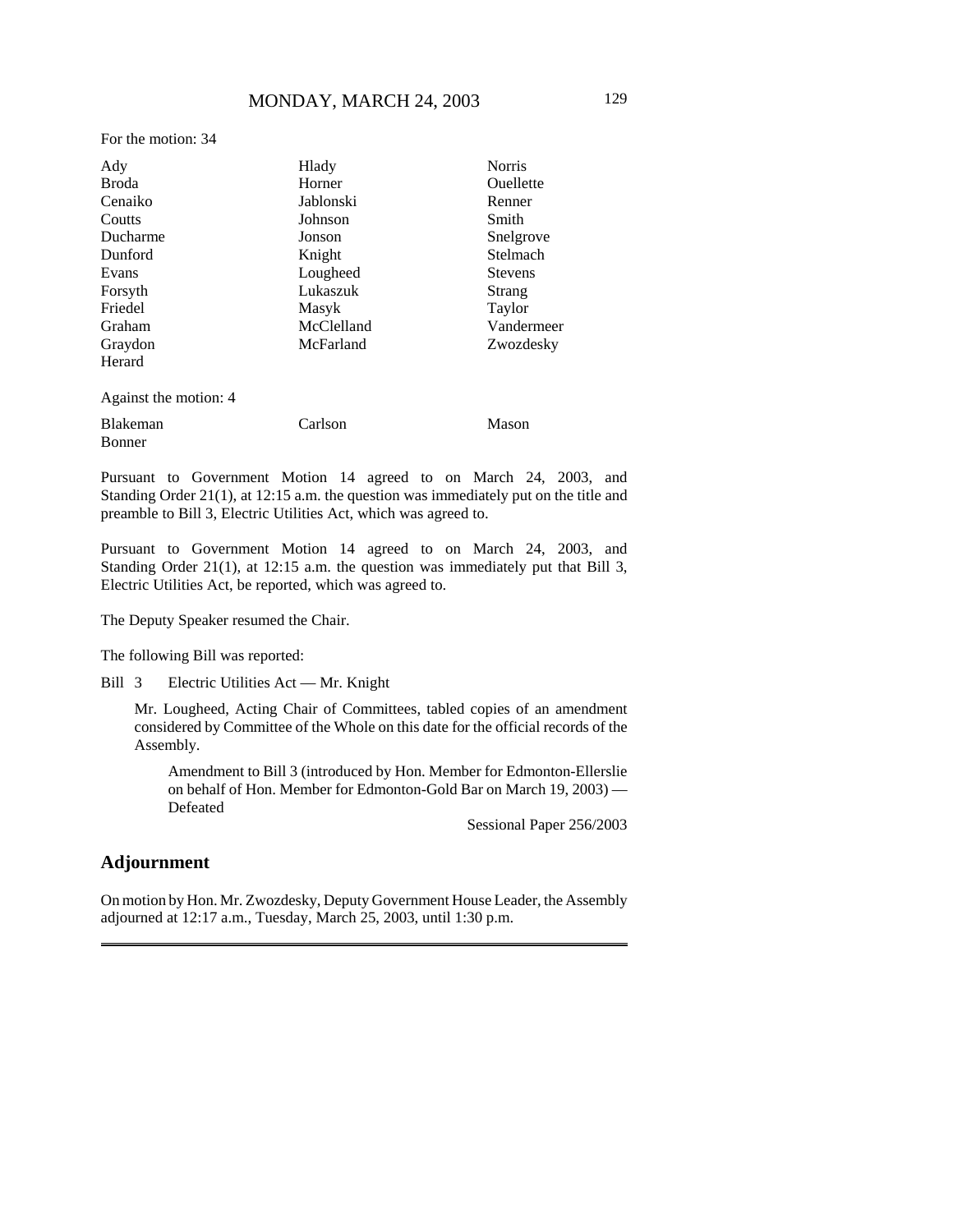# Tuesday, March 25, 2003

The Speaker took the Chair at 1:30 p.m.

# **Members' Statements**

Mr. McClelland, Hon. Member for Edmonton-Rutherford, made a statement regarding students in the Edmonton-Whitemud constituency receiving the most scholarships in Alberta and the efforts of Hon. Mr. Hancock, Minister of Justice and Attorney General, in working with teachers and trustees to improve the education system.

Mr. Lord, Hon. Member for Calgary-Currie, made a statement regarding minimum wage, small business, and the earned income tax credit.

Mrs. Jablonski, Hon. Member for Red Deer-North, made a statement regarding the Red Deer College Kings men's volleyball team winning 4 consecutive Canadian National College volleyball championships.

Mr. Bonner, Hon. Member for Edmonton-Glengarry, made a statement regarding the armed forces and the economic costs of Alberta separatism.

#### **Presenting Petitions**

Dr. Pannu, Hon. Member for Edmonton-Strathcona, presented a petition from 53 Calgary residents requesting the minimum wage be immediately increased to \$8.50 per hour and indexed annually to reflect the cost of living.

Mr. MacDonald, Hon. Member for Edmonton-Gold Bar, presented a petition from 42 Calgary residents urging the Government to implement the income recommendations of the 2001 MLA Review Committee on Low Income Programs.

### **Tabling Returns and Reports**

Mr. Cenaiko, Hon. Member for Calgary-Buffalo:

38 recent letters from Edmonton and area residents expressing support for Bill 206, Traffic Safety (Seizure of Vehicles in Prostitution Related Offences) Amendment Act, 2003

Sessional Paper 257/2003

Dr. Pannu, Hon. Member for Edmonton-Strathcona:

Letter dated March 17, 2003, from Kelly Collins of Edmonton to Dr. Pannu, Hon. Member for Edmonton-Strathcona, expressing concern regarding the Government's refusal to fund teachers' salaries

Sessional Paper 258/2003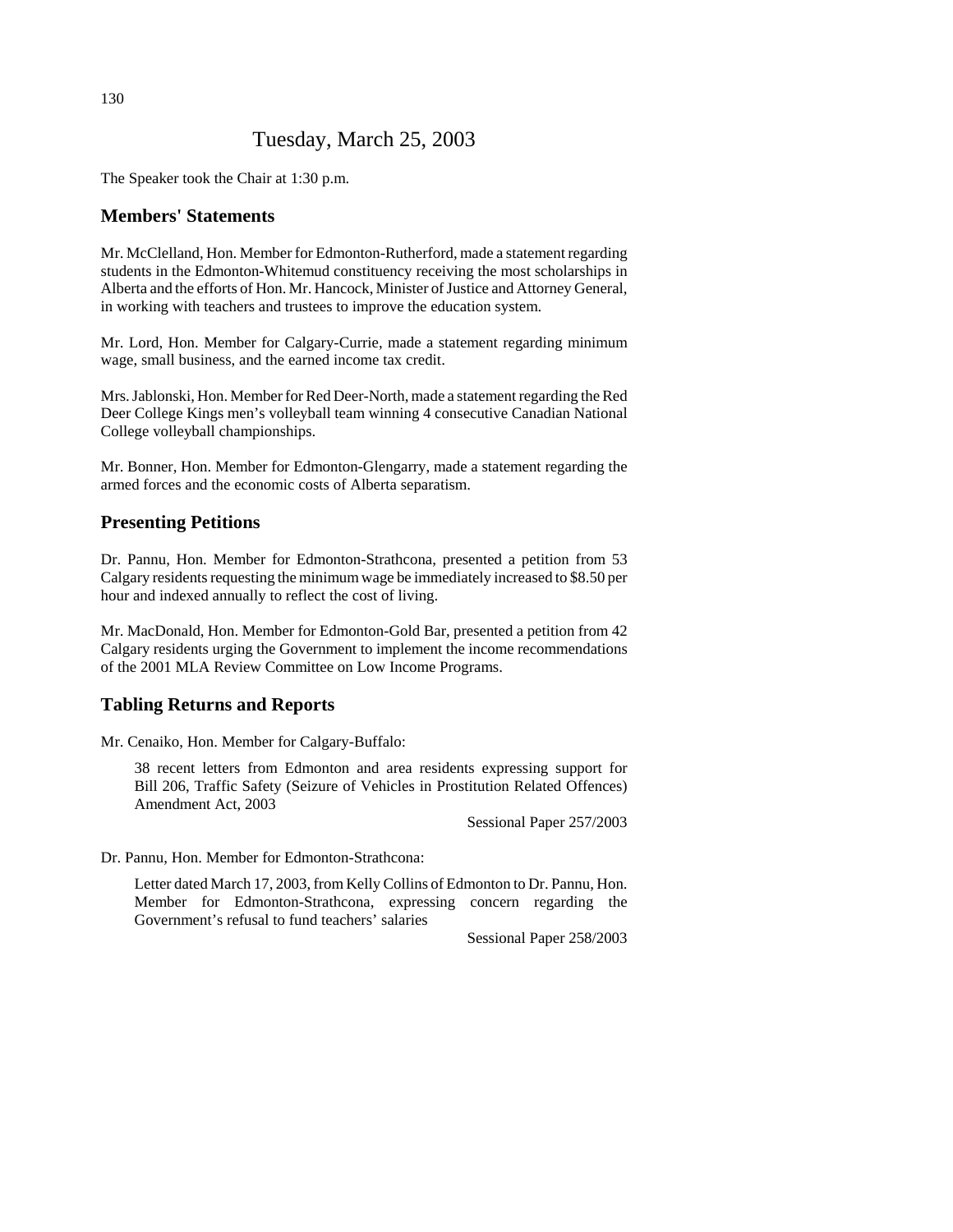Mr. Mason, Hon. Member for Edmonton-Highlands:

Letter dated March 23, 2003, from Samir Sleiman, President, World Lebanese Cultural Union, Edmonton Chapter, unaddressed, expressing opposition to comments made by Hon. Mr. Klein, Premier, regarding the conflict between the United States and Iraq

Sessional Paper 259/2003

Mr. MacDonald, Hon. Member for Edmonton-Gold Bar:

Proposed Notice of Amendment to Bill 3, Electric Utilities Act, dated March 12, 2003

Sessional Paper 260/2003

German ballot dated September 19, 2002, noting that German elections allow for a vote for a specific person from a particular party and for a party to determine the distribution of seats

Sessional Paper 261/2003

Letter dated February 25, 2003, from Deborah Maidens of Edmonton to Hon. Mr. Klein, Premier, expressing concern regarding education under-funding Sessional Paper 262/2003

Letter dated February 25, 2003, from Betty Tetterington of Edmonton to Hon. Mr. Klein, Premier, expressing concern regarding a lack of education funding and large class sizes

Sessional Paper 263/2003

Dr. Taft, Hon. Member for Edmonton-Riverview:

Letter dated March 11, 2003, from Maureen Santin of Edmonton to Dr. Taft, Hon. Member for Edmonton-Riverview, expressing concern regarding education funding

Sessional Paper 264/2003

Letter dated March 11, 2003, from Maureen Santin of Edmonton to Hon. Mr. Klein, Premier, expressing concern regarding children's futures and education funding

Sessional Paper 265/2003

E-mail message dated March 12, 2003, from Susan Hannon of Edmonton to Hon. Mr. Klein, Premier, and Hon. Dr. Oberg, Minister of Learning, expressing concern regarding education funding cutbacks

Sessional Paper 266/2003

Letter dated March 20, 2003, from Janet Haley Sperling of Edmonton to Hon. Mr. Klein, Premier, and Hon. Dr. Oberg, Minister of Learning, expressing concern regarding teachers' salaries and education funding

Sessional Paper 267/2003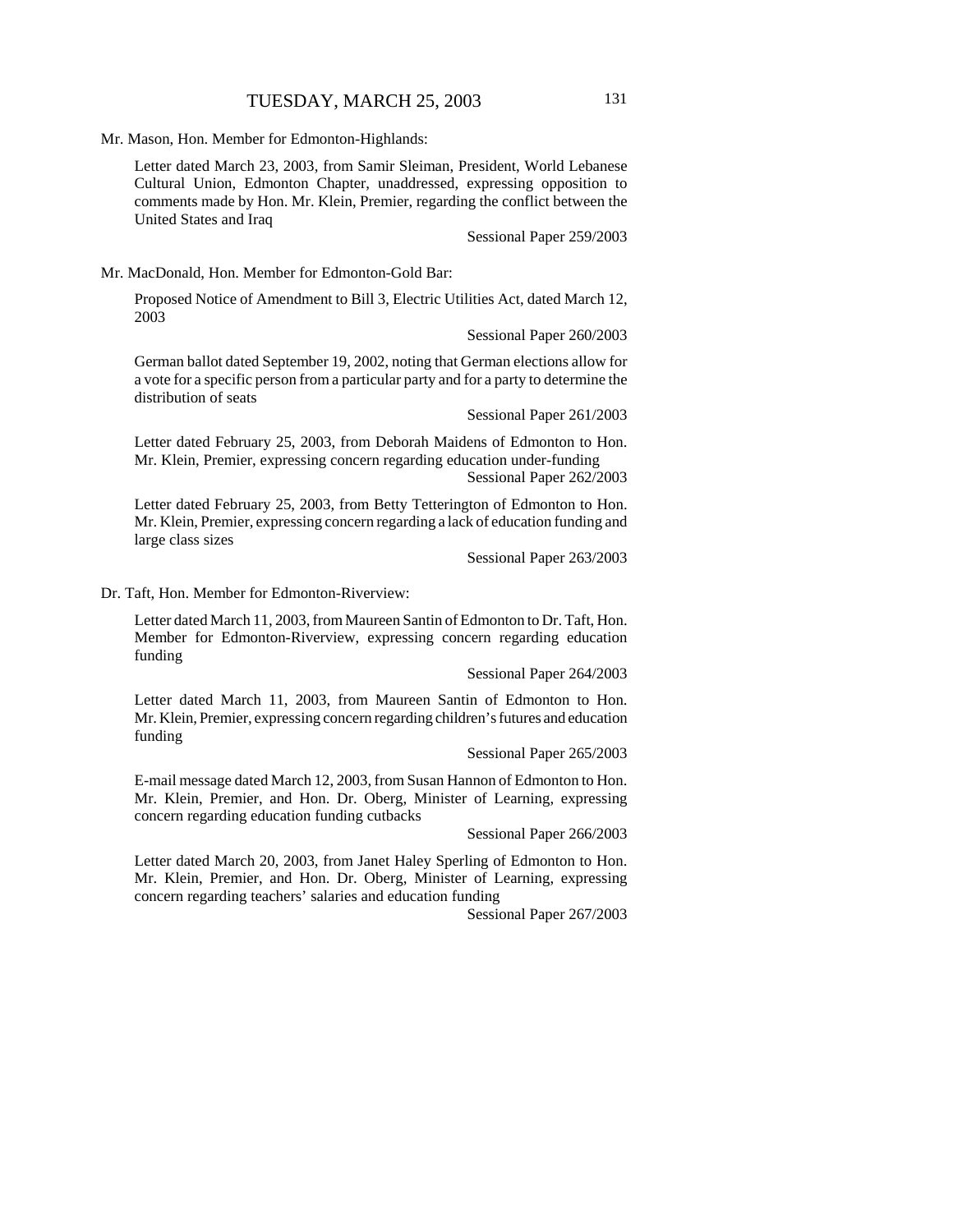Letter dated March 22, 2003, from Elizabeth Anne Hayward of Edmonton to several Members of the Legislative Assembly, Don Fleming, Chairman, Edmonton Public School Board, and Lynn Odynski, Trustee, Edmonton Public School Board, expressing concern regarding education funding and requesting the Government increase education funding

Sessional Paper 268/2003

Letter, undated, from Elizabeth Hendriksen of Edmonton to Hon. Mr. Klein, Premier, and Hon. Dr. Oberg, Minister of Learning, expressing concern regarding education funding in relation to the arbitrated teachers' salary settlement

Sessional Paper 269/2003

Letter dated March 24, 2003, from Marie Bergeron of Edmonton to Hon. Mr. Klein, Premier, and Hon. Dr. Oberg, Minister of Learning, expressing concern regarding education funding in relation to the arbitrated teachers' salary settlement

Sessional Paper 270/2003

Letter dated March 11, 2003, from Kathy Pontus of Edmonton to Hon. Mr. Klein, Premier, expressing concern regarding the fiscal responsibility of teachers and school staff, increased class sizes, and cuts in education funding

Sessional Paper 271/2003

2 postcards from Stacey Pelechaty and Monika Koch, both of Edmonton, to Dr. Taft, Hon. Member for Edmonton-Riverview, expressing concern regarding teachers' salaries and class sizes

Sessional Paper 272/2003

5 postcards from Edmonton residents expressing concern regarding a lack of education funding

Sessional Paper 273/2003

2 postcards from S. Samuels and Stacey Pelechaty, both of Edmonton, expressing concern regarding the Government's response to education issues

Sessional Paper 274/2003

Mr. Bonner, Hon. Member for Edmonton-Glengarry:

Letter dated March 23, 2003, from the World Lebanese Cultural Union, Edmonton Chapter, unaddressed, expressing opposition to comments made by Hon. Mr. Klein, Premier, regarding the conflict between the United States and Iraq

Sessional Paper 275/2003

Hon. Mr. Smith, Minister of Energy:

Information booklet entitled "Direct Energy is Coming Home to Alberta" prepared by Centrica and Direct Energy

Sessional Paper 276/2003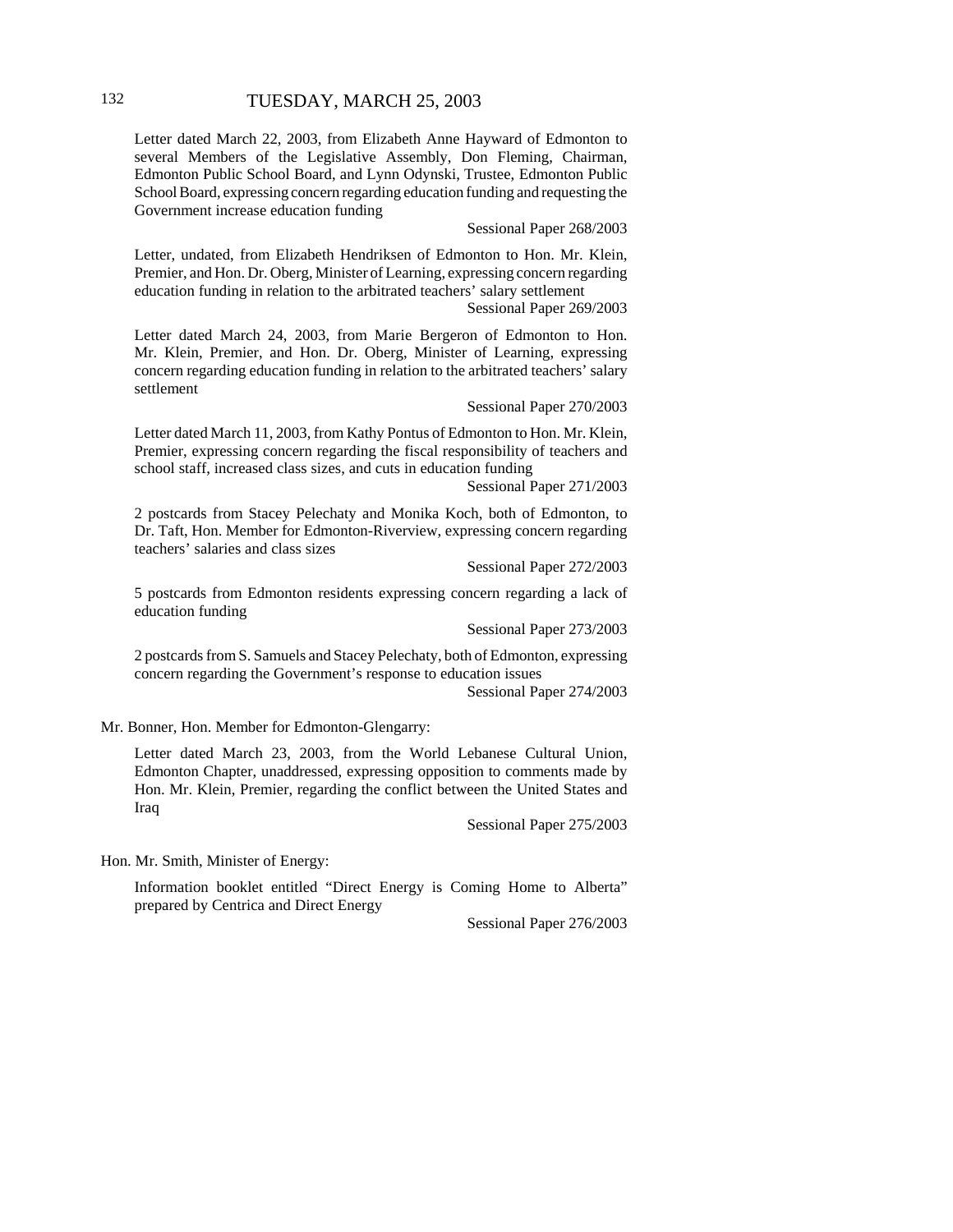Pamphlet entitled "ATCO Delivers... more energy choices for Albertans, introducing Direct Energy" prepared by ATCO Gas and ATCO Electric Sessional Paper 277/2003

Direct Energy web page displaying an advertisement for energy contracts Sessional Paper 278/2003

# **ORDERS OF THE DAY**

# **Government Bills and Orders**

#### **Third Reading**

On the motion that the following Bill be now read a Third time:

Bill 27 Labour Relations (Regional Health Authorities Restructuring) Amendment Act, 2003 — Hon. Mr. Dunford

Dr. Taft, Hon. Member for Edmonton-Riverview, on behalf of Mr. MacDonald, Hon. Member for Edmonton-Gold Bar, moved that the motion be amended by deleting all the words after "that" and substituting the following:

Bill 27, Labour Relations (Regional Health Authorities Restructuring) Amendment Act, 2003, be not now read a Third time but that it be recommitted to Committee of the Whole for the purpose of reconsidering the proposed section 5.

A debate followed on the amendment.

The question being put, the amendment was defeated. With Hon. Mr. Kowalski in the Chair, the names being called for were taken as follows:

For the amendment: 4

Blakeman MacDonald Mason Taft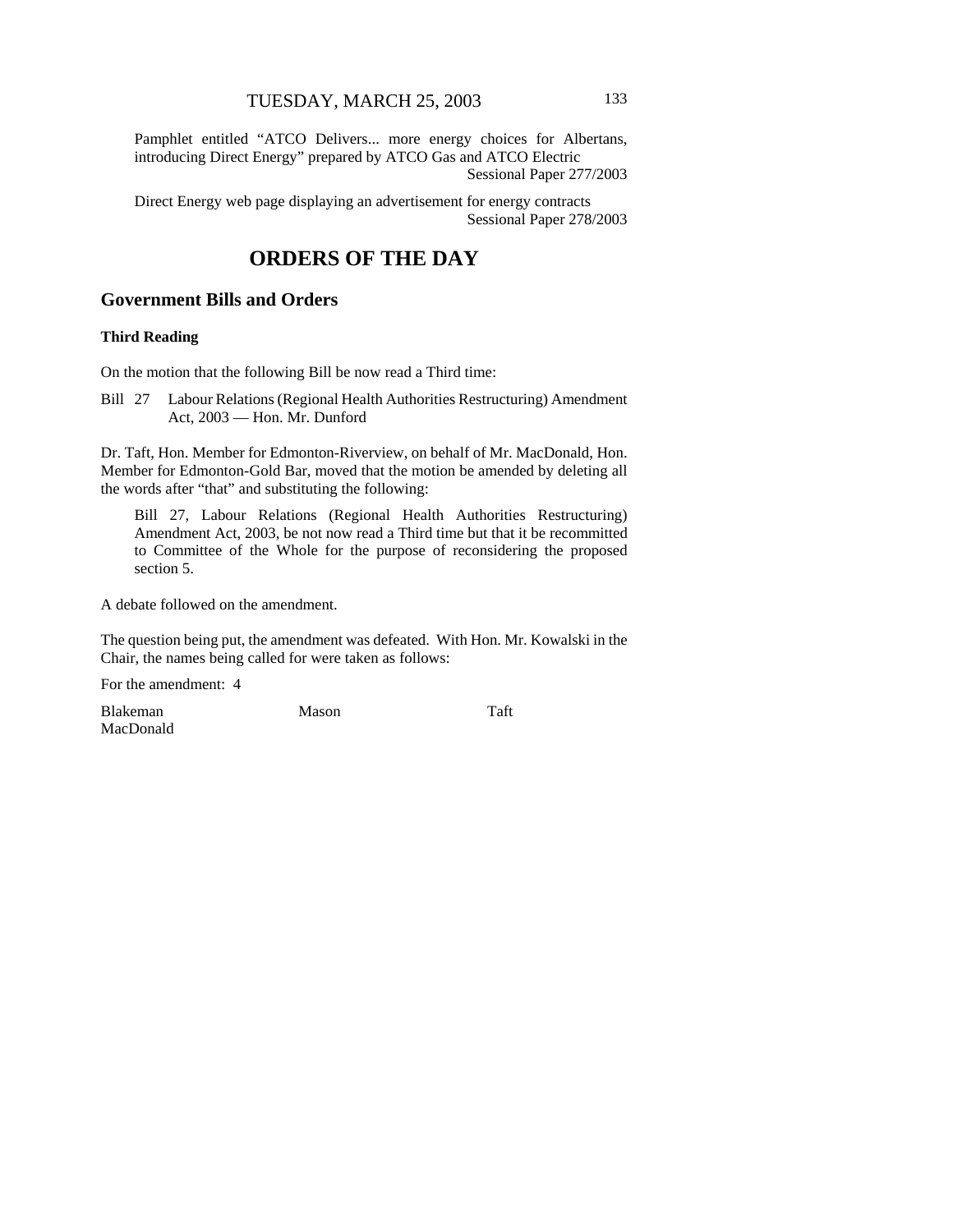Against the amendment: 37

| Abbott           | Goudreau  | Lund          |
|------------------|-----------|---------------|
| Ady              | Griffiths | Magnus        |
| Amery            | Haley     | McClelland    |
| <b>Boutilier</b> | Hancock   | Melchin       |
| <b>Broda</b>     | Hlady     | Oberg         |
| Calahasen        | Horner    | O'Neill       |
| Cao              | Hutton    | Shariff       |
| Cenaiko          | Jacobs    | Strang        |
| Coutts           | Johnson   | <b>Tannas</b> |
| Danyluk          | Knight    | Taylor        |
| DeLong           | Lougheed  | Woloshyn      |
| Doerksen         | Lukaszuk  | Yankowsky     |
| Dunford          |           |               |

Hon. Mr. Hancock, Government House Leader, moved adjournment of the debate, which was agreed to.

On the motion that the following Bill be now read a Third time:

Bill 19 Gas Utilities Statutes Amendment Act, 2003 — Mr. Goudreau on behalf of Mr. Ouellette

A debate followed.

Mr. Mason moved adjournment of the debate, which was agreed to.

#### **Adjournment**

On motion by Hon. Mr. Hancock, Government House Leader, that it be called 5:30 p.m., the Assembly adjourned at 5:29 p.m. until 8:00 p.m.

TUESDAY, MARCH 25, 2003 — 8:00 P.M.

#### **Government Bills and Orders**

#### **Third Reading**

On the motion that the following Bill be now read a Third time:

Bill 3 Electric Utilities Act — Mr. Knight

Hon. Mr. Hancock moved adjournment of the debate, which was agreed to.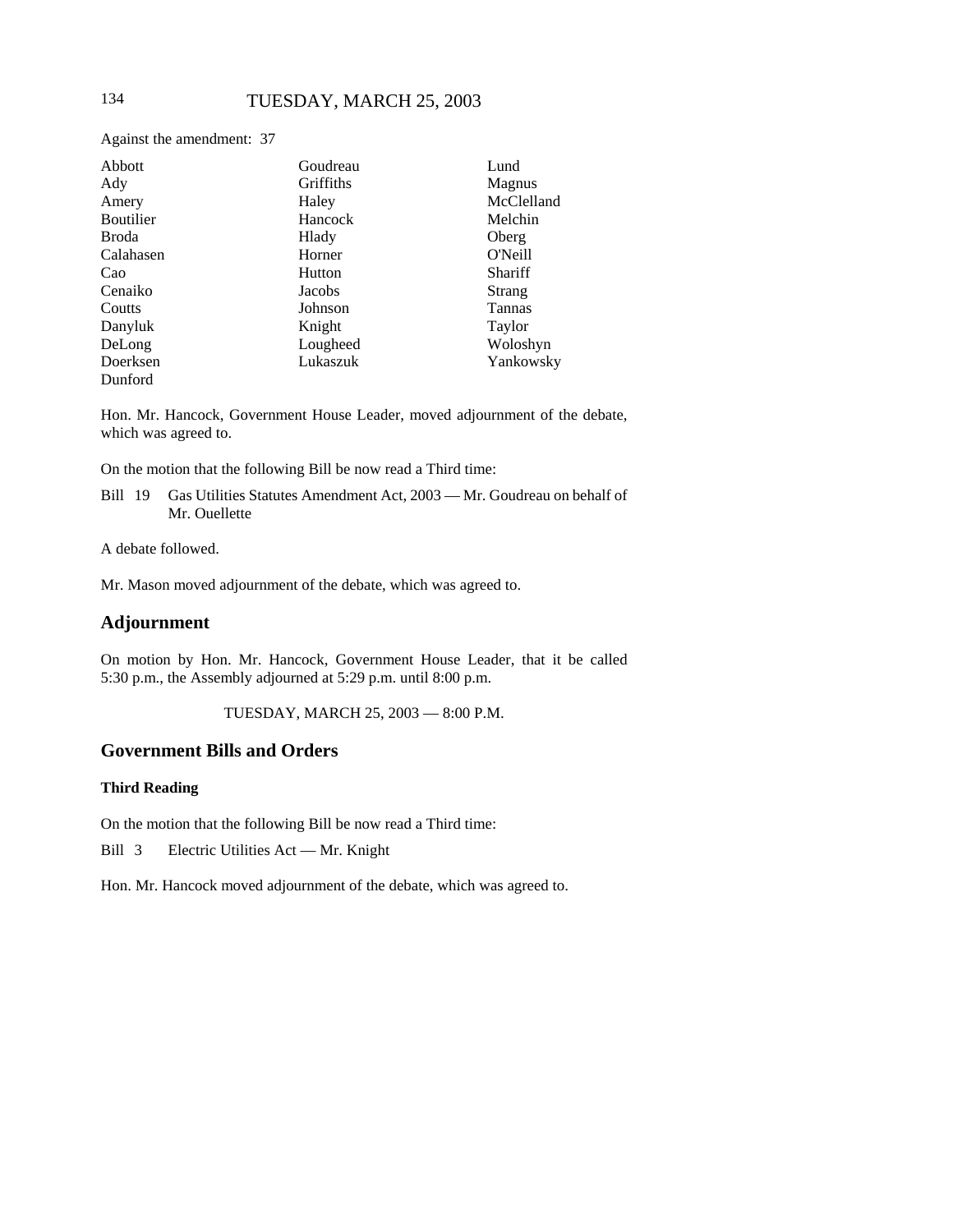On the motion that the following Bill be now read a Third time:

Bill 27 Labour Relations (Regional Health Authorities Restructuring) Amendment Act, 2003 — Hon. Mr. Dunford

Ms Carlson, Hon. Member for Edmonton-Ellerslie, on behalf of Dr. Taft, Hon. Member for Edmonton-Riverview, moved the motion be amended by deleting all the words after "that" and substituting the following:

Bill 27, Labour Relations (Regional Health Authorities Restructuring) Amendment Act, 2003, be not now read a Third time because it is the Assembly's view that the Bill discriminates against employees of regional health authorities by taking away the right to strike and the right to termination pay.

A debate followed on the amendment.

The question being put, the amendment was defeated.

Dr. Massey, Hon. Member for Edmonton-Mill Woods, on behalf of Mr. MacDonald, Hon. Member for Edmonton-Gold Bar, moved the motion be amended by deleting all the words after "that" and substituting the following:

Bill 27, Labour Relations (Regional Health Authorities Restructuring) Amendment Act, 2003, be not now read a Third time but that it be read a Third time this day six months hence.

A debate followed on the amendment.

The question being put, the amendment was defeated.

The question for Third Reading of Bill 27, Labour Relations (Regional Health Authorities Restructuring) Amendment Act, 2003 being immediately put, the motion was agreed to.

On the motion that the following Bill be now read a Third time:

Bill 19 Gas Utilities Statutes Amendment Act, 2003 — Mr. Ouellette

A debate followed.

Ms Carlson moved adjournment of the debate, which was agreed to.

The following Bills were read a Third time and passed:

- Bill 27 Labour Relations (Regional Health Authorities Restructuring) Amendment Act, 2003 — Hon. Mr. Dunford
- Bill 30 Appropriation (Interim Supply) Act, 2003 (\$) Hon. Mr. Hancock on behalf of Hon. Mrs. Nelson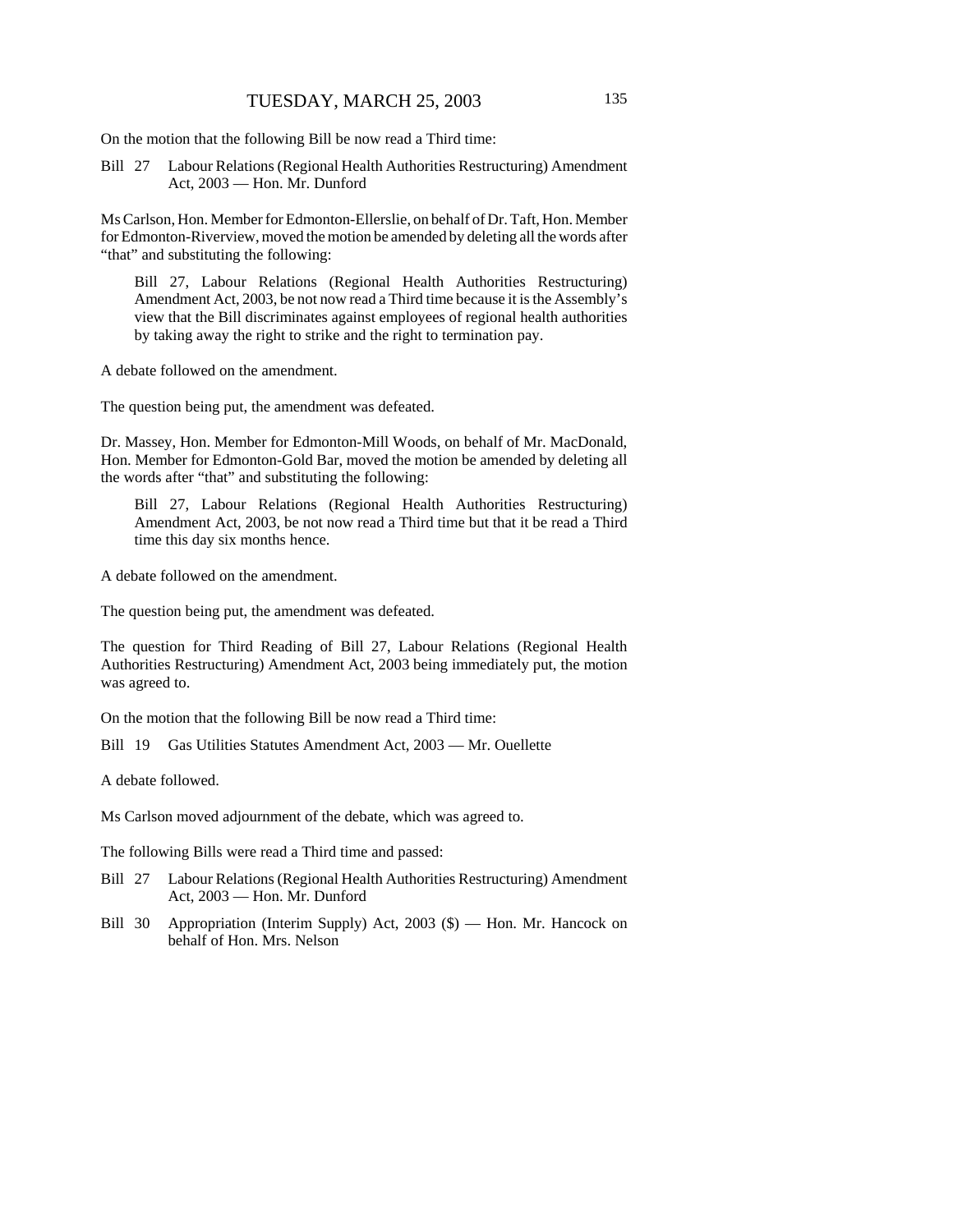# 136 WEDNESDAY, MARCH 26, 2003

# **Adjournment**

On motion by Hon. Mr. Hancock, Government House Leader, the Assembly adjourned at 10:13 p.m. until Wednesday, March 26, 2003, at 1:30 p.m.

# Wednesday, March 26, 2003

The Speaker took the Chair at 1:30 p.m.

# **Recognitions**

Mr. Marz, Hon. Member for Olds-Didsbury-Three Hills: Bob Clark, recent recipient of a Queen's Golden Jubilee Citizenship Medal for his service to Alberta over the past 32 years

Ms DeLong, Hon. Member for Calgary-Bow: Fans at the March 22, 2003 Calgary Flames and March 23, 2003 Edmonton Oilers hockey games for their positive response to the American national anthem

Mr. Lord, Hon. Member for Calgary-Currie: Davis Cup event organized by Tennis Canada to be held in Calgary, April 4-6, 2003

Ms Blakeman, Hon. Member for Edmonton-Centre: World Theatre Day, March 27, 2003

Mr. Jacobs, Hon. Member for Cardston-Taber-Warner: Magrath Zeniths on winning the 2003 4A Boys' Provincial Basketball Championship

Mrs. Jablonski, Hon. Member for Red Deer-North: Youth Forum held in Red Deer on March 26, 2003

Dr. Taft, Hon. Member for Edmonton-Riverview: Quinn Grundy, an Albertan attending an international school in India, and her classmates for writing and recording a song about peace in reaction to the conflict in Iraq

# **Presenting Petitions**

Dr. Taft, Hon. Member for Edmonton-Riverview, presented a petition from 1,000 Albertans requesting an increase in provincial public education funding.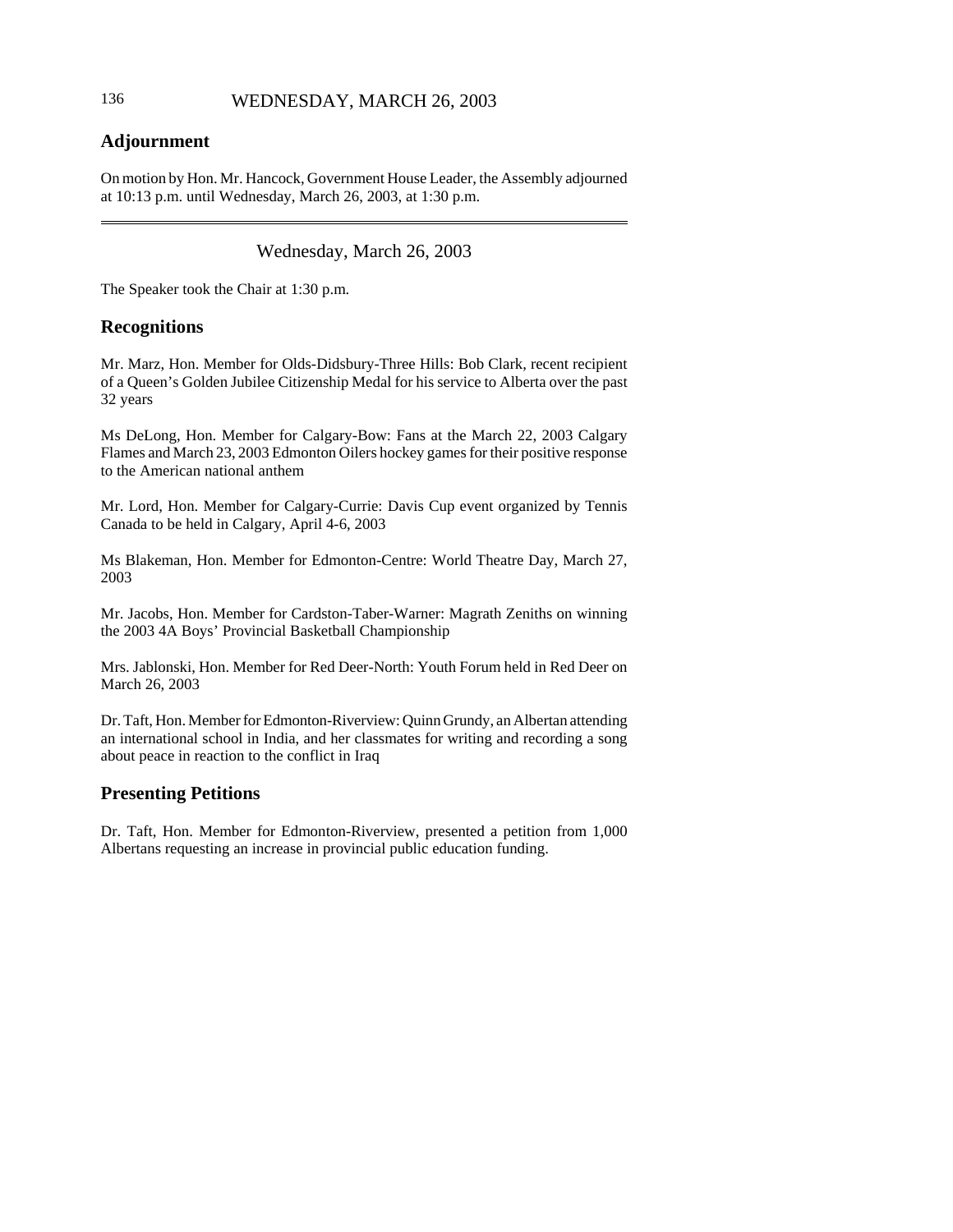## **Tabling Returns and Reports**

Ms Carlson, Hon. Member for Edmonton-Ellerslie:

2 proposed Notices of Amendment to Bill 3, Electric Utilities Act, dated March 4, 2003 and March 12, 2003, prepared by Mr. MacDonald, Hon. Member for Edmonton-Gold Bar

Sessional Paper 279/2003

Dr. Massey, Hon. Member for Edmonton-Mill Woods:

Presentation to Alberta's Commission on Learning, prepared by Steven Brodie Sessional Paper 280/2003

Dr. Taft, Hon. Member for Edmonton-Riverview:

Letter dated March 21, 2003, from Dr. Francis Landy of Edmonton to Hon. Dr. Oberg, Minister of Learning, expressing concern regarding the impact of education under-funding at Dr. Landy's son's school and requesting a response to an attached letter dated February 9, 2003, from Dr. Landy to Dr. Oberg

Sessional Paper 281/2003

Letter dated March 19, 2003, from Marcia Barker of Edmonton to Hon. Mr. Klein, Premier, and Hon. Dr. Oberg, Minister of Learning, expressing concern regarding education funding and requesting the Government re-evaluate how funds are allocated to school boards

Sessional Paper 282/2003

E-mail message dated March 20, 2003, from Janet Haley Sperling of Edmonton to Hon. Mr. Klein, Premier, and Hon. Dr. Oberg, Minister of Learning, expressing concern regarding teachers' salaries and education funding

Sessional Paper 283/2003

E-mail message dated March 13, 2003, from Denise Palmer of Calgary to several Members of the Legislative Assembly, expressing concern regarding Bill 27, Labour Relations (Regional Health Authorities Restructuring) Amendment Act, 2003

Sessional Paper 284/2003

Mr. Bonner, Hon. Member for Edmonton-Glengarry:

Pamphlet entitled "Public Education, The Right Answer" prepared by the Zone 23 school boards

Sessional Paper 285/2003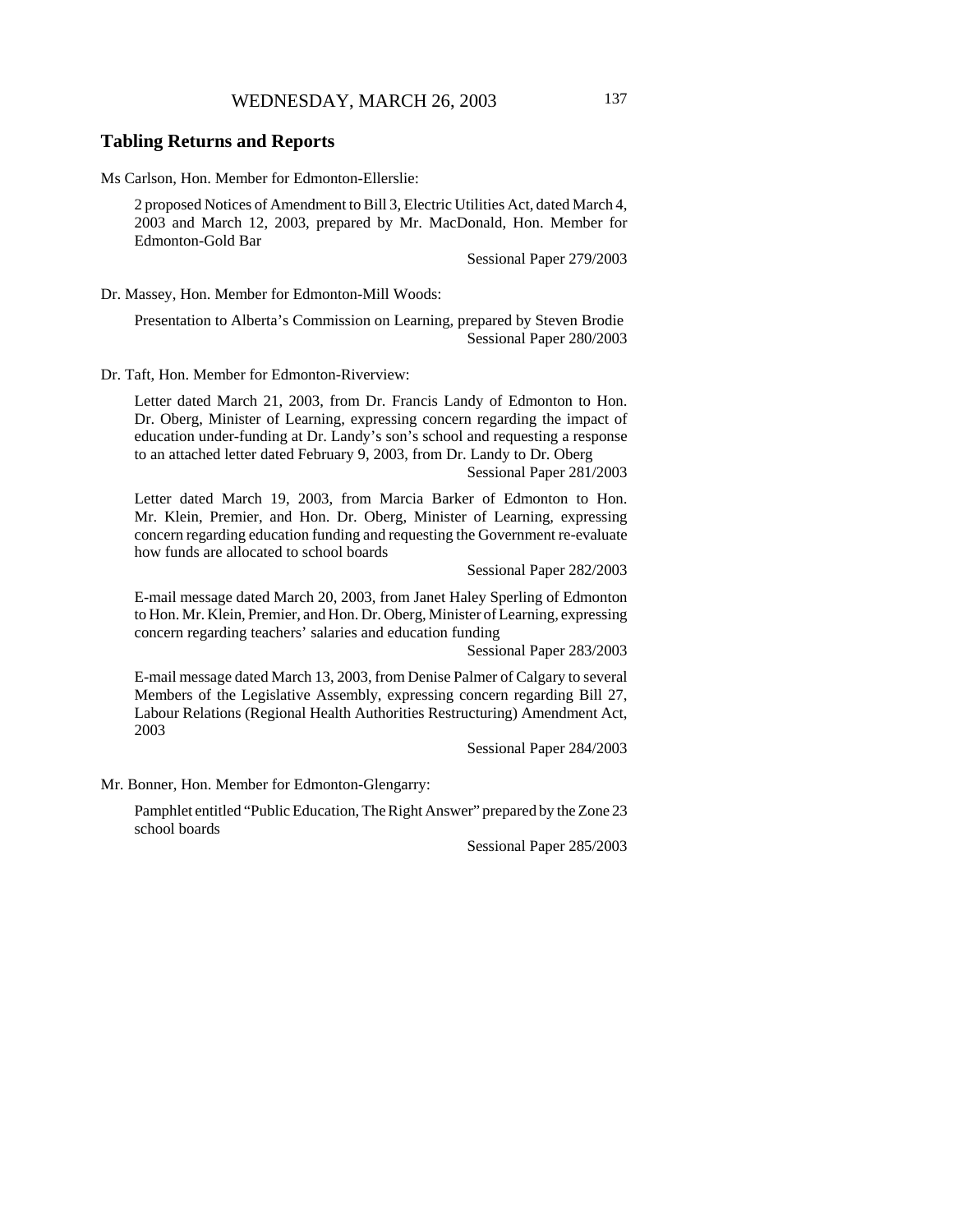# 138 WEDNESDAY, MARCH 26, 2003

Dr. Pannu, Hon. Member for Edmonton-Strathcona:

49 letters dated March 21, 2003, from parents of children attending King Edward Elementary School to Hon. Dr. Oberg, Minister of Learning, expressing concern regarding a lack of funding to the Edmonton Public School Board resulting from the Government's decision not to fully fund the 2002 arbitrated teachers' settlement

#### Sessional Paper 286/2003

Letter dated March 20, 2003, from the Board of the Strathcona Nursery School to Dr. Pannu, Hon. Member for Edmonton-Strathcona, expressing concern regarding a proposed rent increase in their facility located in King Edward Elementary School as a result of funding shortfalls faced by the school

Sessional Paper 287/2003

Letter dated March 17, 2003, from Heather Craig, teacher, Strathcona Nursery School, to several Members of the Legislative Assembly and Svend Hansen, Vice Chairman, Edmonton Public School Board, requesting a review of a proposed change to lease rate categories that would classify preschools and daycares together

Sessional Paper 288/2003

Mr. Mason, Hon. Member for Edmonton-Highlands:

Letter dated February 12, 2003, from Linda Hughes of Edmonton to Hon. Dr. Oberg, Minister of Learning, requesting a response to an attached letter dated February 8, 2003, from Ms Hughes to Dr. Oberg, expressing concern regarding education funding

#### Sessional Paper 289/2003

Media release dated March 25, 2003, entitled "UNA (United Nurses of Alberta) demands RHA (Regional Health Authority) CEO (Chief Executive Officer) be fired - Misleading statements to MLAs (Members of the Legislative Assembly) not consistent with position of responsibility" prepared by Heather Smith, President, United Nurses of Alberta, and letter dated March 25, 2003, from Ms Smith to Hon. Mr. Mar, Minister of Health and Wellness, and Ernie Isley, Chair, Board of Directors, Lakeland Regional Health Authority, requesting Pearl Babiuk, CEO, Lakeland Regional Health Authority, be removed from office Sessional Paper 290/2003

# **ORDERS OF THE DAY**

#### **Government Bills and Orders**

#### **Third Reading**

On the motion that the following Bill be now read a Third time:

Bill 3 Electric Utilities Act — Mr. Knight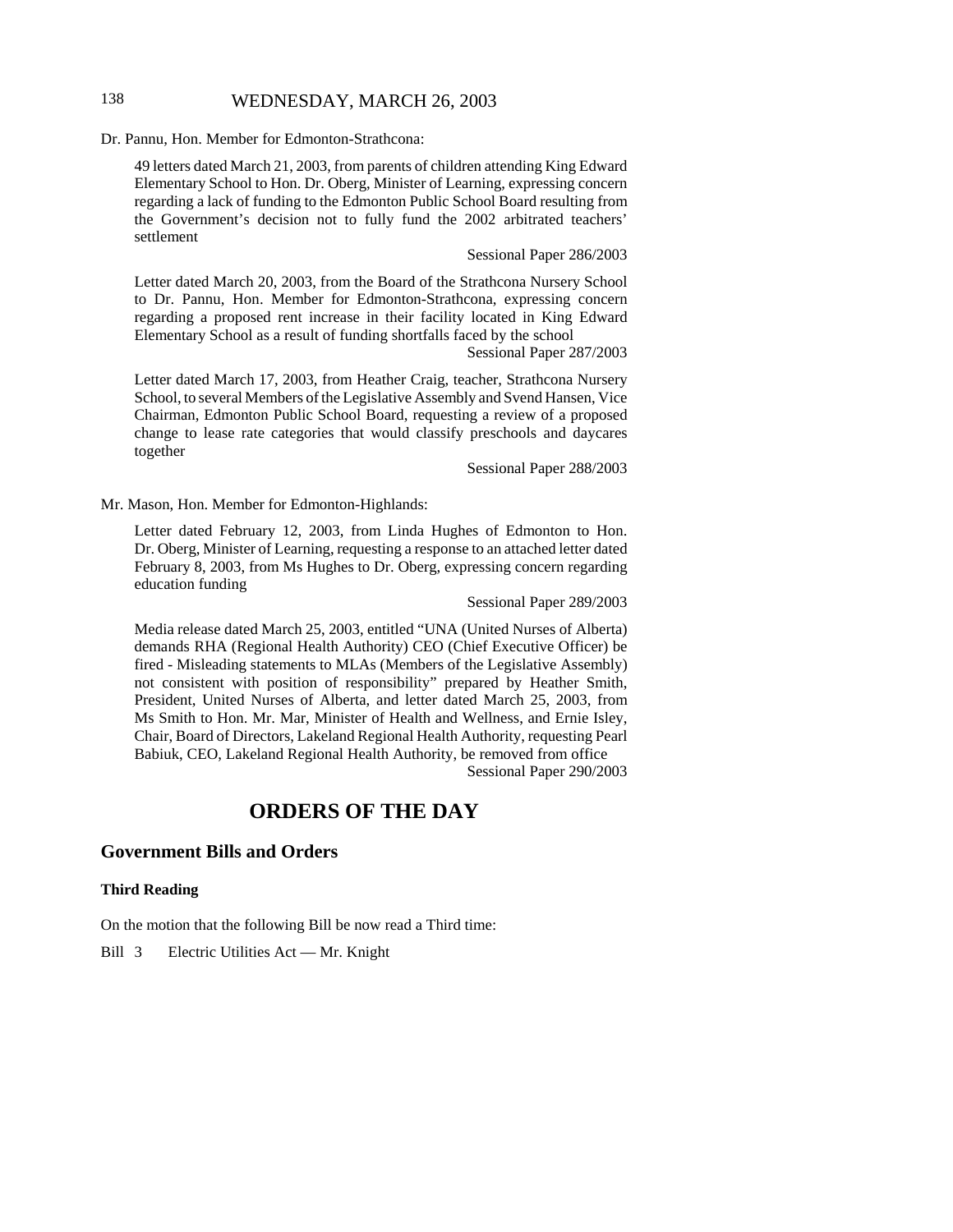Ms Carlson, Hon. Member for Edmonton-Ellerslie, on behalf of Dr. Massey, Hon. Member for Edmonton-Mill Woods, moved the motion be amended by deleting all the words after "that" and substituting the following:

Bill 3, Electric Utilities Act, be not now read a Third time but that it be recommitted to Committee of the Whole for the purposes of reconsidering the proposed section 1 and proposed section 20.

A debate followed on the amendment.

Dr. Massey moved adjournment of the debate, which was agreed to.

On the motion that the following Bill be now read a Third time:

Bill 19 Gas Utilities Statutes Amendment Act, 2003 — Mr. Ouellette

Ms Carlson, Hon. Member for Edmonton-Ellerslie, on behalf of Mr. MacDonald, Hon. Member for Edmonton-Gold Bar, moved the motion be amended by deleting all the words after "that" and substituting the following:

Bill 19, Gas Utilities Statutes Amendment Act, 2003, be not now read a Third time because it is the Assembly's view that the Bill will leave consumers vulnerable to entrenched high natural gas prices without consumer protection.

A debate followed on the amendment.

The question being put, the amendment was defeated. With Mr. Tannas in the Chair, the names being called for were taken as follows:

For the amendment: 4

| <b>Bonner</b>             | Massey    | Pannu          |
|---------------------------|-----------|----------------|
| Carlson                   |           |                |
| Against the amendment: 38 |           |                |
| Amery                     | Graydon   | Marz           |
| <b>Boutilier</b>          | Griffiths | <b>Maskell</b> |
| Broda                     | Haley     | McClellan      |
| Calahasen                 | Hancock   | <b>Nelson</b>  |
| Cardinal                  | Hlady     | Oberg          |
| Coutts                    | Hutton    | Ouellette      |
| DeLong                    | Jablonski | Pham           |
| Doerksen                  | Jacobs    | Rathgeber      |
| Dunford                   | Klapstein | Smith          |
| Fritz                     | Knight    | VanderBurg     |
| Gordon                    | Kryczka   | Woloshyn       |
| Goudreau                  | Magnus    | Yankowsky      |
| Graham                    | Mar       |                |
|                           |           |                |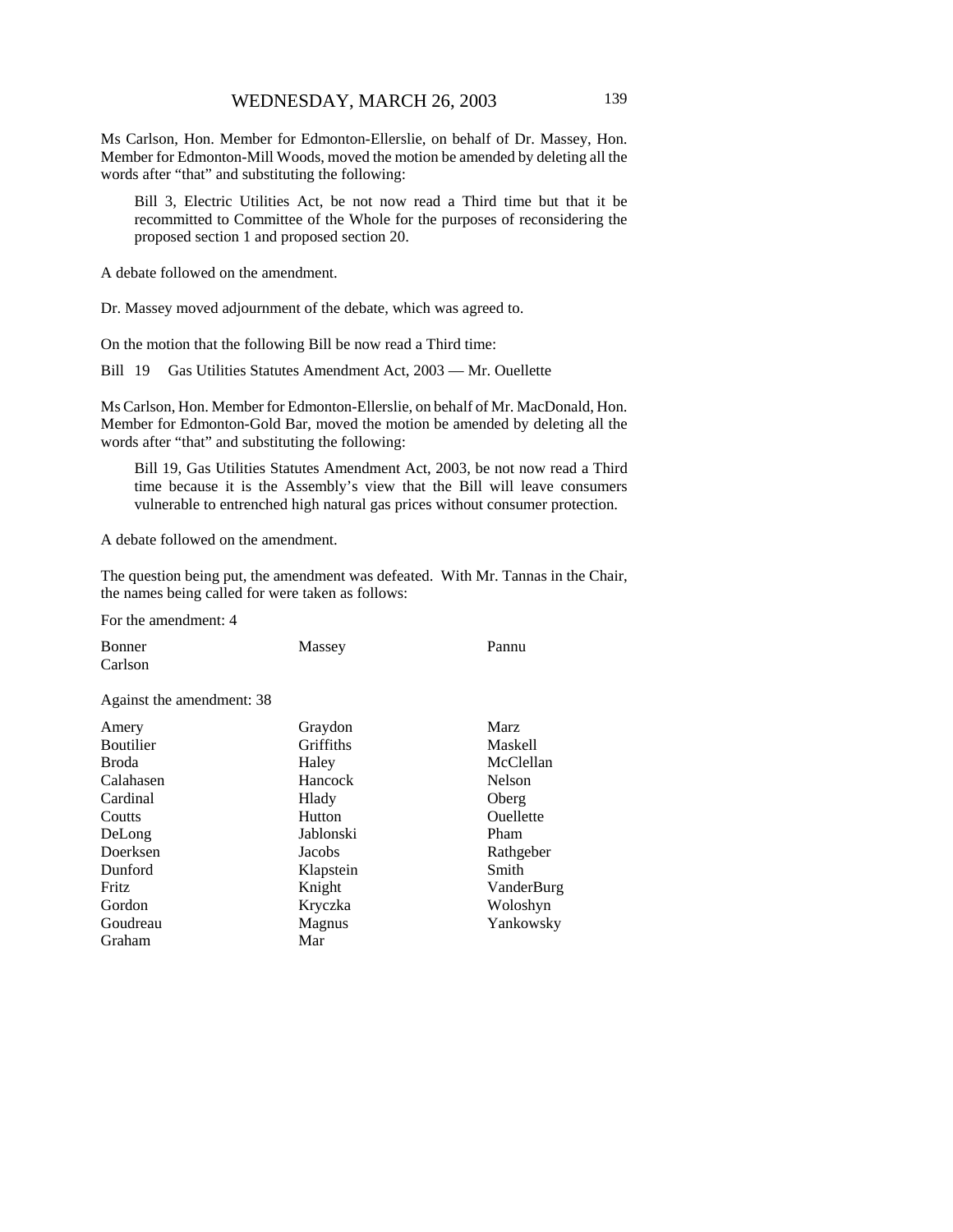# 140 WEDNESDAY, MARCH 26, 2003

Mr. Bonner, Hon. Member for Edmonton-Glengarry, on behalf of Ms Carlson, Hon. Member for Edmonton-Ellerslie, moved the motion be amended by deleting all the words after "that" and substituting the following:

Bill 19, Gas Utilities Statutes Amendment Act, 2003, be not now read a Third time but that it be read a Third time this day six months hence.

A debate followed on the amendment.

The question being put, the amendment was defeated.

The question for Third Reading of Bill 19, Gas Utilities Statutes Amendment Act, 2003 being immediately put, the motion was agreed to.

The following Bill was read a Third time and passed:

Bill 19 Gas Utilities Statutes Amendment Act, 2003 — Mr. Ouellette

## **Adjournment**

On motion by Hon. Mr. Hancock, Government House Leader, the Assembly adjourned at 5:20 p.m. until 8:00 p.m.

WEDNESDAY, MARCH 26, 2003 — 8:00 P.M.

# **Government Bills and Orders**

#### **Third Reading**

On the motion that the following Bill be now read a Third time:

Bill 3 Electric Utilities Act — Mr. Knight

The question being put on the amendment to Bill 3, Electric Utilities Act, introduced by Ms Carlson, Hon. Member for Edmonton-Ellerslie, on behalf of Dr. Massey, Hon. Member for Edmonton-Mill Woods, on March 26, 2003, the amendment was defeated.

A debate followed on the main motion.

Ms Blakeman, Hon. Member for Edmonton-Centre, on behalf of Mr. Bonner, Hon. Member for Edmonton-Glengarry, moved the motion be amended by deleting all the words after "that" and substituting the following:

Bill 3, Electric Utilities Act, be not now read a Third time because it is the Assembly's view that the Bill will leave consumers vulnerable to spikes in electricity prices.

A debate followed on the amendment.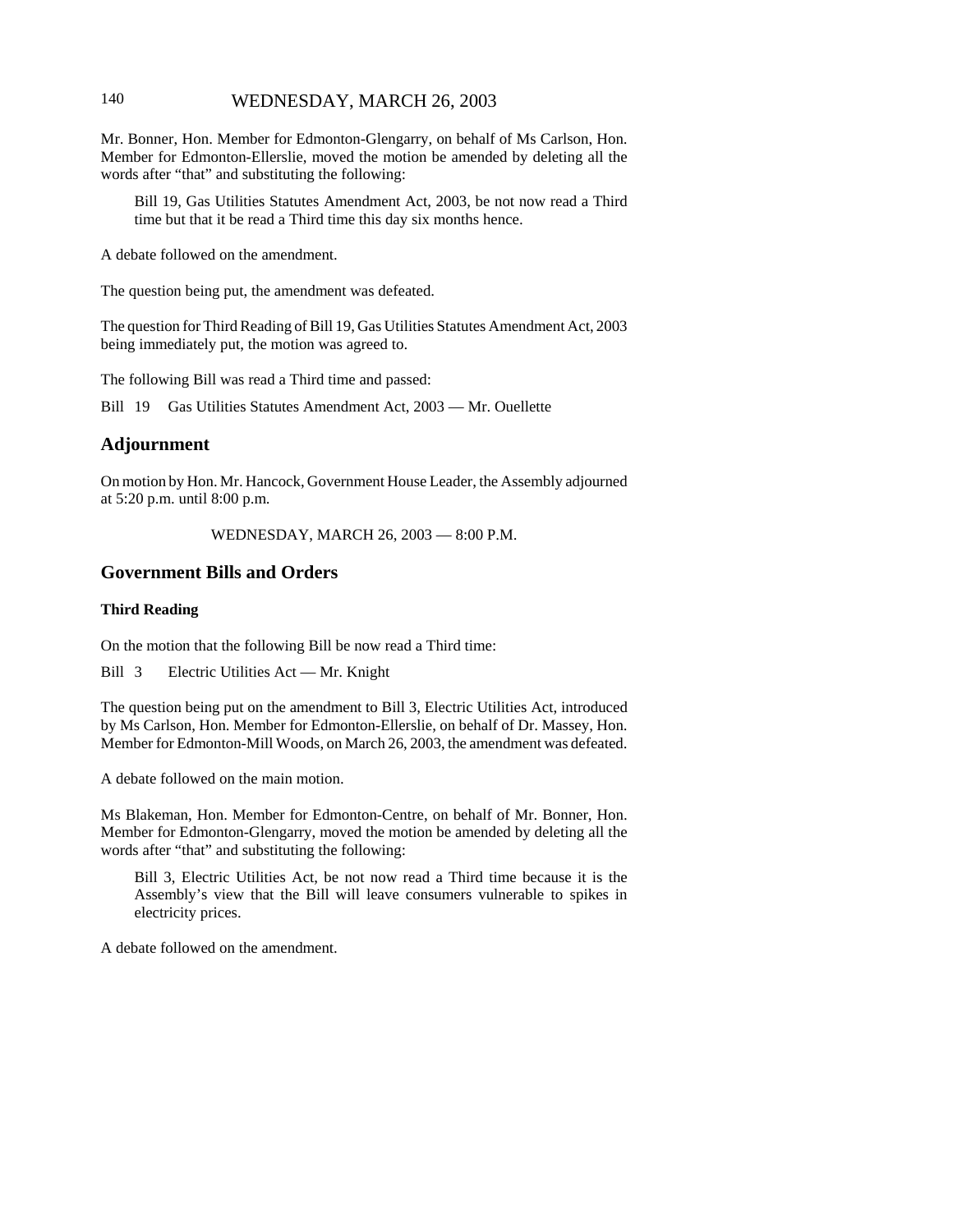The question being put, the amendment was defeated.

Debate continued on the main motion.

The question being put, the motion was agreed to. With Mr. Shariff in the Chair, the names being called for were taken as follows:

For the motion: 33

| Amery                 | Graydon     | <b>Maskell</b> |
|-----------------------|-------------|----------------|
| <b>Broda</b>          | Griffiths   | McClellan      |
| Calahasen             | Hancock     | Melchin        |
| Cao                   | Hutton      | Nelson         |
| Cardinal              | Jablonski   | Oberg          |
| Coutts                | Jacobs      | Pham           |
| DeLong                | Klapstein   | Rathgeber      |
| Dunford               | Knight      | Strang         |
| Evans                 | Magnus      | Tarchuk        |
| <b>Fritz</b>          | Mar         | Woloshyn       |
| Graham                | <b>Marz</b> | Yankowsky      |
| Against the motion: 3 |             |                |
| <b>Blakeman</b>       | MacDonald   | Mason          |
|                       |             |                |

# **Adjournment**

On motion by Hon. Mr. Hancock, Government House Leader, the Assembly adjourned at 9:48 p.m. until Thursday, March 27, 2003, at 1:30 p.m.

Thursday, March 27, 2003

The Speaker took the Chair at 1:30 p.m.

The Speaker offered a prayer and a moment of silence was observed in recognition of the death of His Honour Edward Glancefield (Ted) Hole, husband of Her Honour the Honourable Lois E. Hole, C.M., Lieutenant Governor, who passed away on March 26, 2003.

## **Members' Statements**

Mrs. O'Neill, Hon. Member for St. Albert, made a statement regarding His Honour Edward Glancefield (Ted) Hole, who passed away on March 26, 2003.

Ms Carlson, Hon. Member for Edmonton-Ellerslie, made a statement regarding Canadian unity.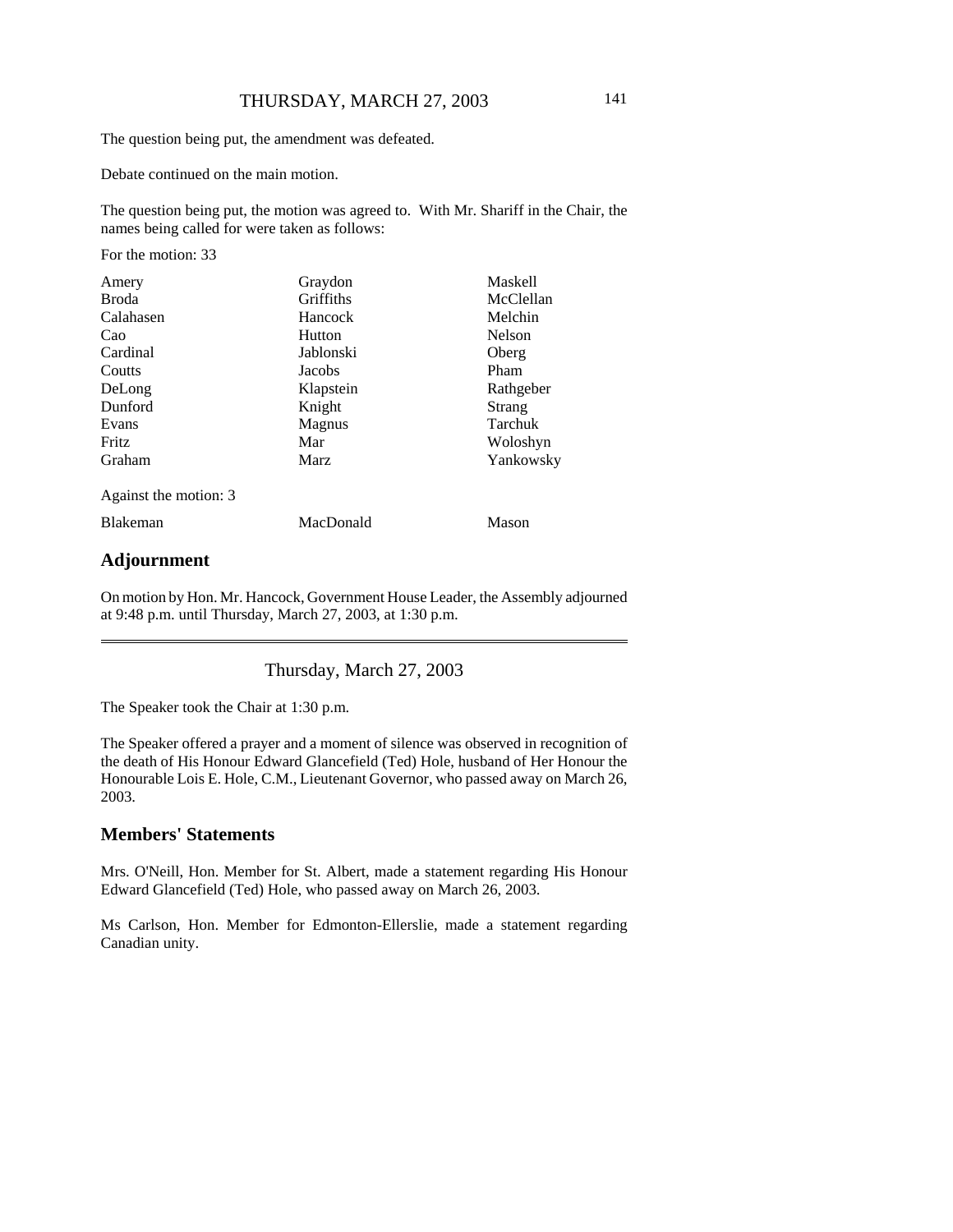# 142 THURSDAY, MARCH 27, 2003

Mr. Lord, Hon. Member for Calgary-Currie, made a statement regarding small business entrepreneurs.

Mr. MacDonald, Hon. Member for Edmonton-Gold Bar, made a statement regarding auto insurance premiums.

## **Presenting Reports by Standing and Special Committees**

Mr. MacDonald, Chair, Standing Committee on Public Accounts, presented the following report:

Report of the Standing Committee on Public Accounts, Twenty-fifth Legislature, Second Session (Spring and Fall Sittings), February 2002 - November 2002 Sessional Paper 291/2003

### **Notices of Motions**

Pursuant to Standing Order 34(2)(a), Hon. Mr. Zwozdesky, Deputy Government House Leader, gave oral notice of the following Written Questions and Motions for Returns to be dealt with Monday, April 7, 2003:

Written Questions: Stand and retain their places.

Motions for Returns: Stand and retain their places.

# **Tabling Returns and Reports**

Hon. Ms Evans, Minister of Children's Services:

Letter dated March 18, 2003, from Glen Allan School Council Executive to Hon. Ms Evans, Minister of Children's Services, praising Ms Evans for her commitment to children and expressing concern regarding teachers' pay increases Sessional Paper 292/2003

Hon. Mr. Norris, Minister of Economic Development:

Report dated March 2003, entitled "Small Business Research, In Search of Canada's Small Business Hotbeds" prepared by Tim O'Neill, Chief Economist, BMO Financial Group

Sessional Paper 293/2003

Hon. Mr. Dunford, Minister of Human Resources and Employment, pursuant to the Architects Act, cA-44, s6(4):

Alberta Association of Architects, 2002 Annual Report

Sessional Paper 294/2003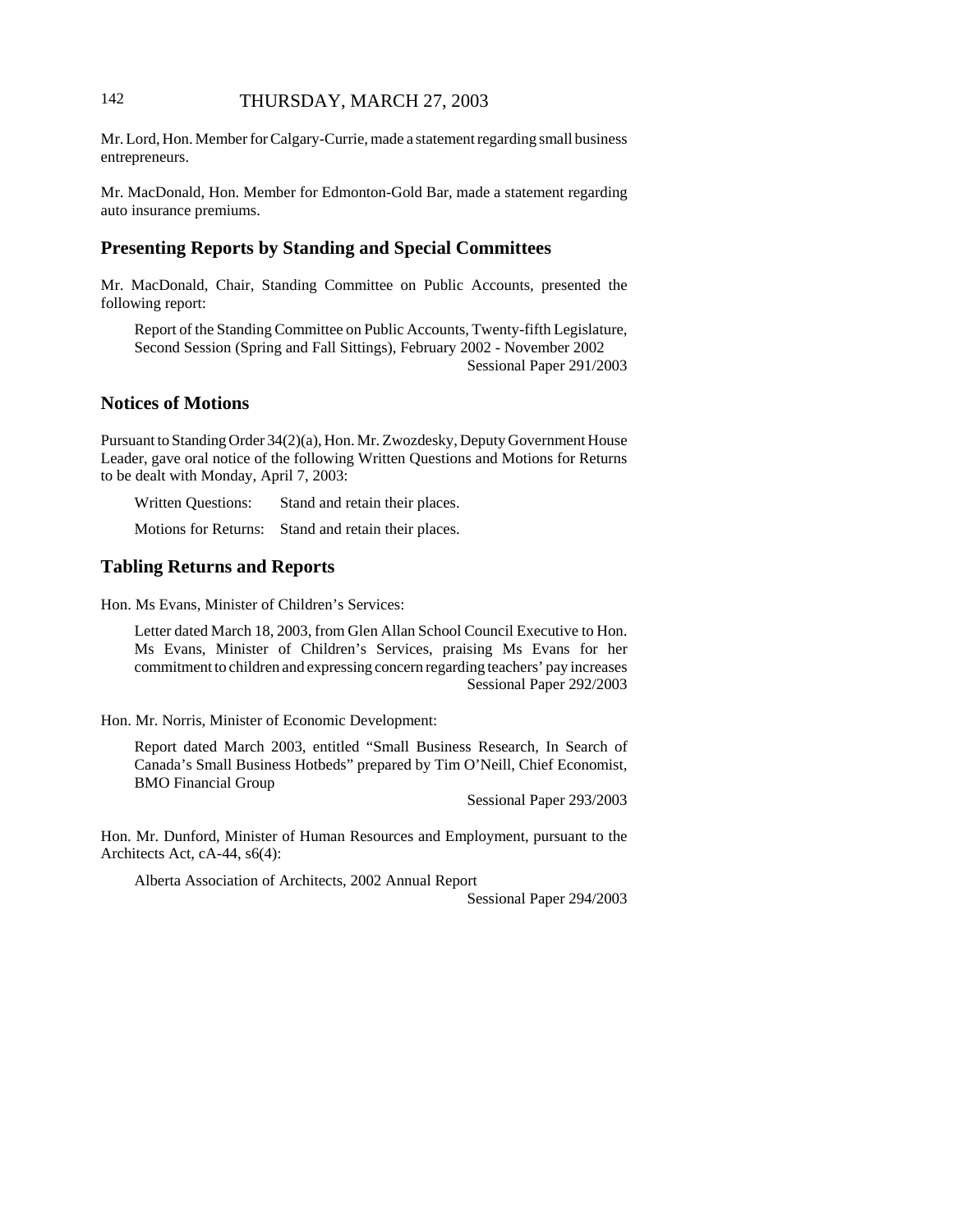Hon. Mr. Hancock, Minister of Justice and Attorney General:

Document, undated, entitled "Earl Buxton 2002-2003, Plan for 2003-2004" listing information regarding teaching positions and class sizes

Sessional Paper 295/2003

Ms Carlson, Hon. Member for Edmonton-Ellerslie:

Letter, undated, from Chad R. Willms of Lethbridge to Ms Carlson, Hon. Member for Edmonton-Ellerslie, expressing concern regarding development in the Evan-Thomas Recreation Area in the Kananaskis Valley

Sessional Paper 296/2003

Mr. MacDonald, Hon. Member for Edmonton-Gold Bar:

Letter dated February 25, 2003, from Michael Kurjata of Edmonton to Hon. Mr. Klein, Premier, expressing concern regarding education funding

Sessional Paper 297/2003

Letter dated February 25, 2003, from Dean Rosychuk of Edmonton to Hon. Mr. Klein, Premier, expressing concern regarding a lack of funding at Kenilworth School for the 2003-2004 school year, large class sizes, and a reduction in teaching positions

Sessional Paper 298/2003

Dr. Taft, Hon. Member for Edmonton-Riverview:

Letter dated March 21, 2003, from Trina Chrzanowski, President, Green Circle Preschool, also signed by 22 Edmonton residents, to Dr. Taft, Hon. Member for Edmonton-Riverview, expressing concern regarding the impact of a classroom lease rate increase on the preschool

Sessional Paper 299/2003

Letter dated March 25, 2003, from Patricia Unsworth of Edmonton to Hon. Mr. Klein, Premier, expressing concern regarding a lack of education funding and requesting the Government restore adequate funding to public schools

Sessional Paper 300/2003

E-mail message dated March 25, 2003, from Donna Provost of Edmonton to Dr. Taft, Hon. Member for Edmonton-Riverview, expressing concern regarding a lack of education funding

Sessional Paper 301/2003

E-mail message dated March 25, 2003, from Ryan Dunkley of Edmonton to Dr. Taft, Hon. Member for Edmonton-Riverview, expressing concern regarding the impact of education under-funding on extra-curricular school activities Sessional Paper 302/203

E-mail message dated March 24, 2003, from Judith L. Nyrose to Hon. Mr. Klein, Premier, and Hon. Dr. Oberg, Minister of Learning, expressing concern regarding the funding shortfall for the arbitrated settlement for teachers' salaries

Sessional Paper 303/2003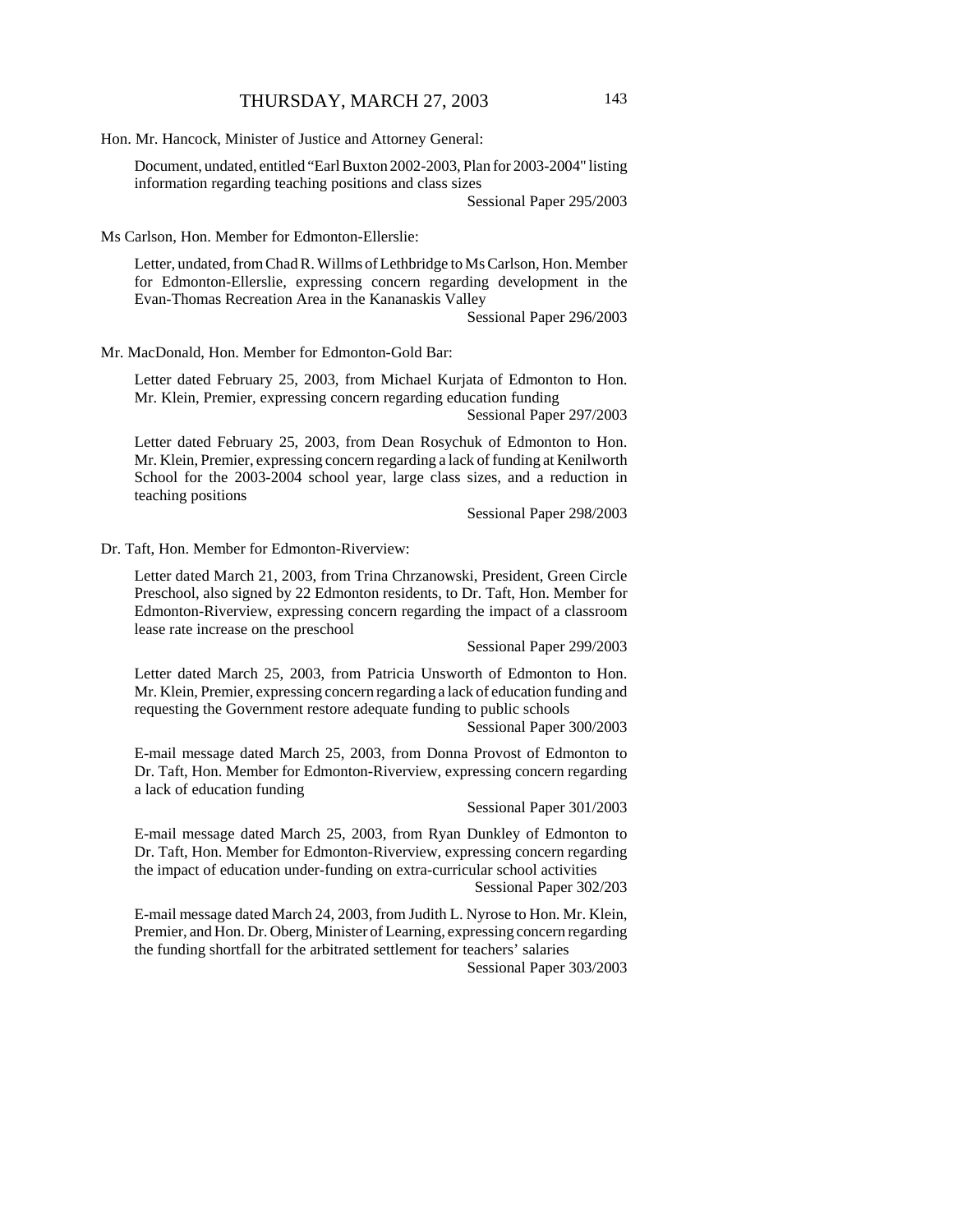# 144 THURSDAY, MARCH 27, 2003

Dr. Pannu, Hon. Member for Edmonton-Strathcona:

Letter dated March 4, 2003, from Donald Smith, Professor of History, to Hon. Mr. Zwozdesky, Minister of Community Development, requesting the Government establish a policy of consulting with the Alberta Historical Resources Foundation when naming provincial parks

Sessional Paper 304/2003

Mr. Mason, Hon. Member for Edmonton-Highlands:

Letter dated March 10, 2003, from William H. Percy of Stettler to Mrs. Gordon, Hon. Member for Lacombe-Stettler, expressing concern regarding the high cost of utilities and expressing opposition to energy deregulation

Sessional Paper 305/2003

### **Projected Government Business**

Pursuant to Standing Order 7(5), Ms Carlson, Official Opposition House Leader, asked a question pertaining to the order of Government Business to be brought before the Assembly for the following week.

Hon. Mr. Zwozdesky, Deputy Government House Leader, gave notice of projected Government Business for the week of April 7 to April 10, 2003:

| Monday, April 7  | $9:00$ p.m.       | - Government Motions               |
|------------------|-------------------|------------------------------------|
|                  |                   | Motion 17                          |
|                  |                   | <b>Government Bills and Orders</b> |
|                  |                   | <b>Second Reading</b>              |
|                  |                   | Bill 23, 24                        |
|                  |                   | <b>Committee of the Whole</b>      |
|                  |                   | <b>Bill 22</b>                     |
|                  |                   | <b>Third Reading</b>               |
|                  |                   | <b>Bill 22</b>                     |
|                  |                   | And as per the Order Paper         |
| Tuesday, April 8 | $3:30 \text{ pm}$ | - Messages                         |
|                  |                   | <b>Government Motions</b>          |
|                  |                   | <b>Motion 18, 19</b>               |
|                  |                   | <b>Budget Address</b>              |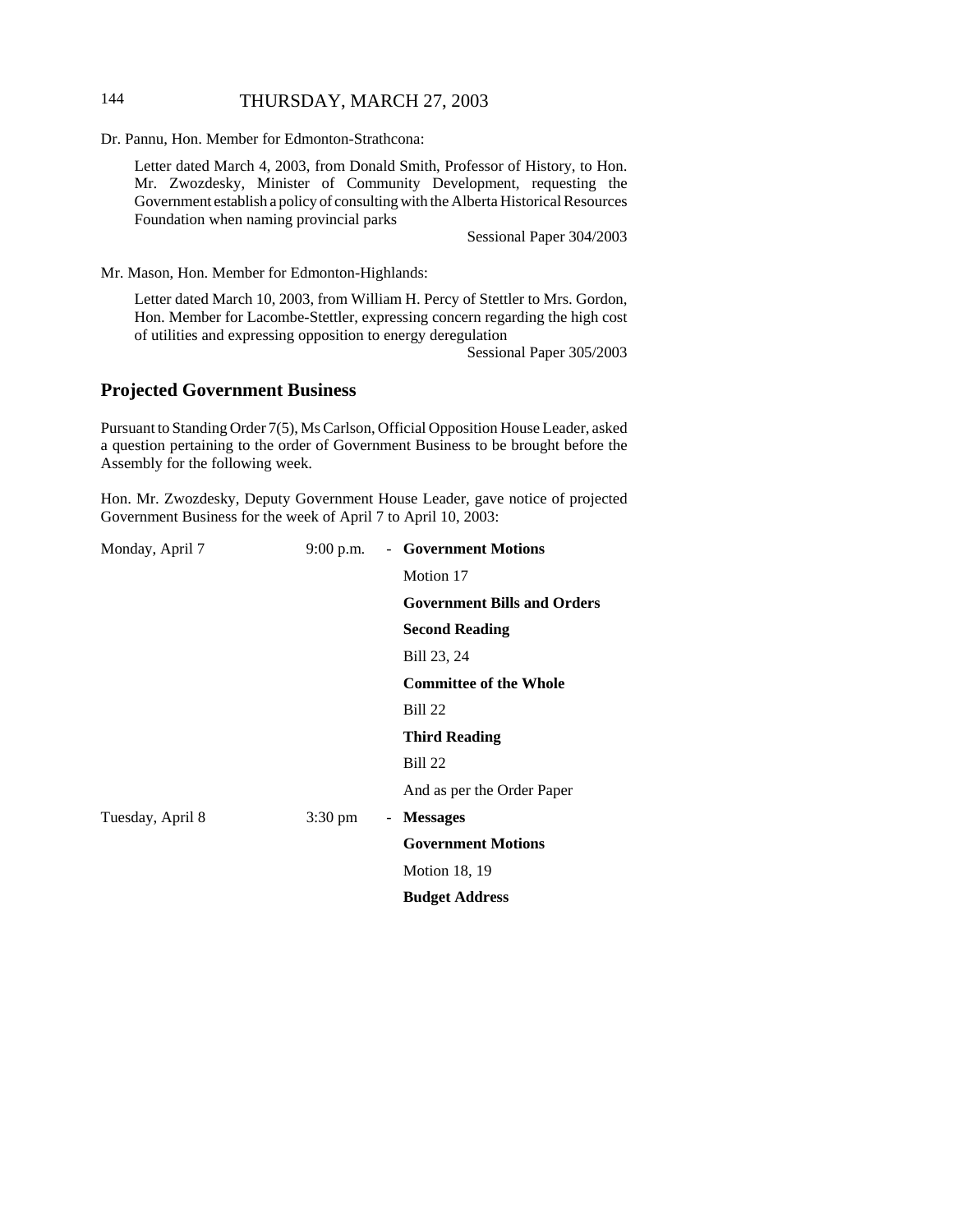# THURSDAY, MARCH 27, 2003 145

|                    | Eve. | <b>Government Motions</b>             |
|--------------------|------|---------------------------------------|
|                    |      | Motion 13, 19                         |
|                    |      | <b>Government Bills and Orders</b>    |
|                    |      | <b>Second Reading</b>                 |
|                    |      | Bill 33, 34, 35                       |
|                    |      | And as per the Order Paper            |
| Wednesday, April 9 | Aft. | <b>Government Bills and Orders</b>    |
|                    |      | <b>Committee of Supply</b>            |
|                    |      | <b>Legislative Assembly Estimates</b> |
|                    |      | Main Estimates (Day 1 of 24)          |
|                    |      | Revenue (Designated)                  |
|                    |      | And as per the Order Paper            |
|                    | Eve. | <b>Government Bills and Orders</b>    |
|                    |      | <b>Committee of Supply</b>            |
|                    |      | Main Estimates (Day 2 of 24)          |
|                    |      | Innovation and Science                |
|                    |      | And as per the Order Paper            |
| Thursday, April 10 | Aft. | <b>Government Bills and Orders</b>    |
|                    |      | <b>Committee of Supply</b>            |
|                    |      | Main Estimates (Day 3 of 24)          |
|                    |      | Gaming (Designated)                   |
|                    |      | And as per the Order Paper            |

# **ORDERS OF THE DAY**

# **Government Motions**

**10.** Moved by Hon. Mr. Hancock:

Be it resolved that, when the Assembly adjourns on Thursday, March 27, 2003, at the regular hour of 5:30 p.m., it shall stand adjourned until Monday, April 7, 2003, at 1:30 p.m.

The question being put, the motion was agreed to.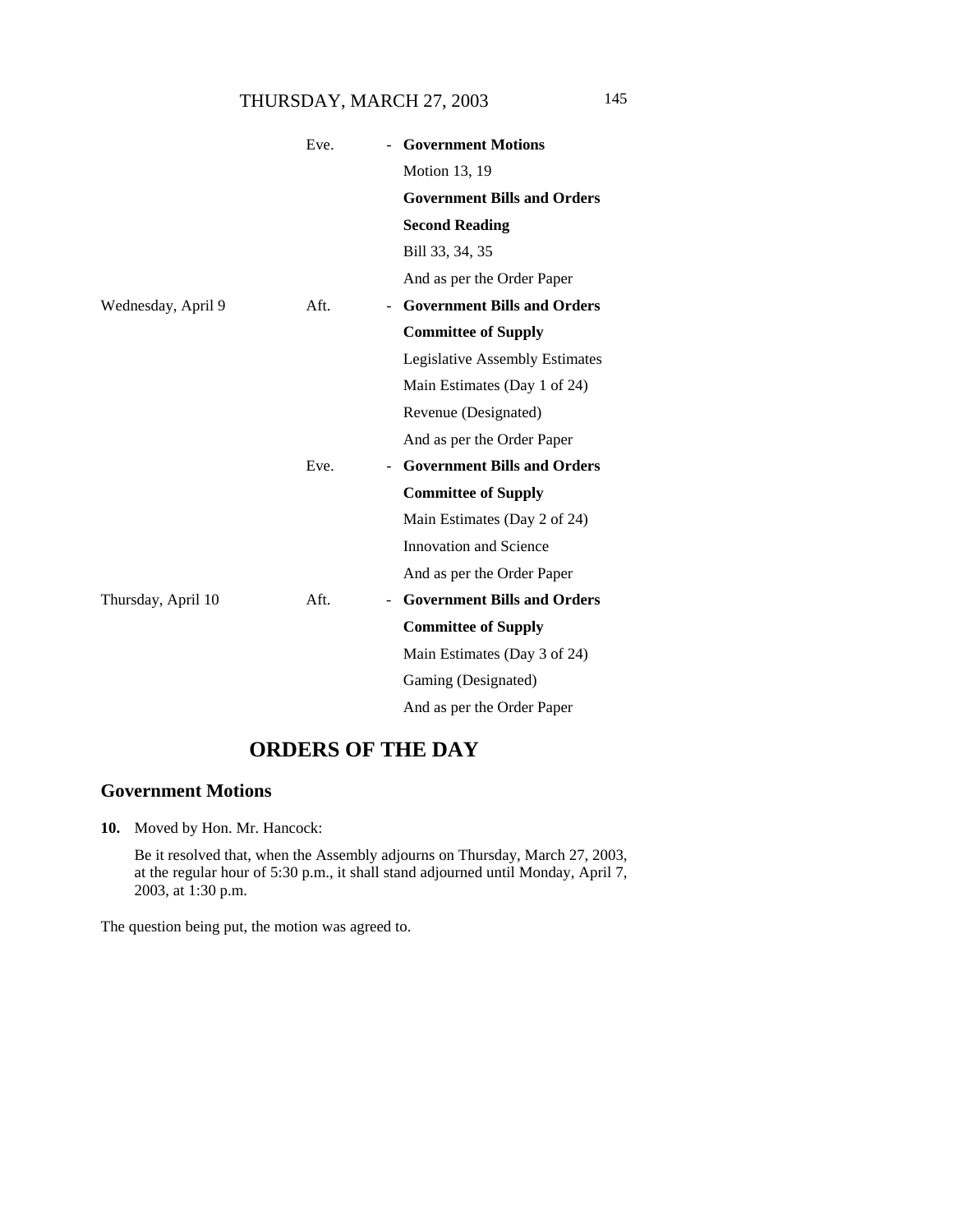# 146 THURSDAY, MARCH 27, 2003

### **Government Bills and Orders**

### **Second Reading**

On the motion that the following Bill be now read a Second time:

Bill 18 Energy Statutes Amendment Act, 2003 — Ms DeLong

A debate followed.

Dr. Taft moved adjournment of the debate, which was agreed to.

The following Bill was read a Second time and referred to Committee of the Whole:

Bill 22 Child and Family Services Authorities Amendment Act, 2003 — Hon. Ms Evans

#### **Committee of the Whole**

According to Order, the Assembly resolved itself into Committee of the Whole, and the Deputy Speaker left the Chair.

(Assembly in Committee)

And after some time spent therein, the Deputy Speaker resumed the Chair.

The following Bill was reported:

Bill 22 Child and Family Services Authorities Amendment Act, 2003 — Hon. Ms Evans

### **Second Reading**

On the motion that the following Bill be now read a Second time:

Bill 29 Law of Property Amendment Act, 2003 — Ms Graham

A debate followed.

Dr. Taft moved adjournment of the debate, which was agreed to.

On the motion that the following Bill be now read a Second time:

Bill 31 Local Authorities Election Amendment Act, 2003 — Mr. Graydon

Mr. Graydon moved adjournment of the debate, which was agreed to.

The following Bill was read a Second time and referred to Committee of the Whole:

Bill 26 Corrections Amendment Act, 2003 — Hon. Mrs. Forsyth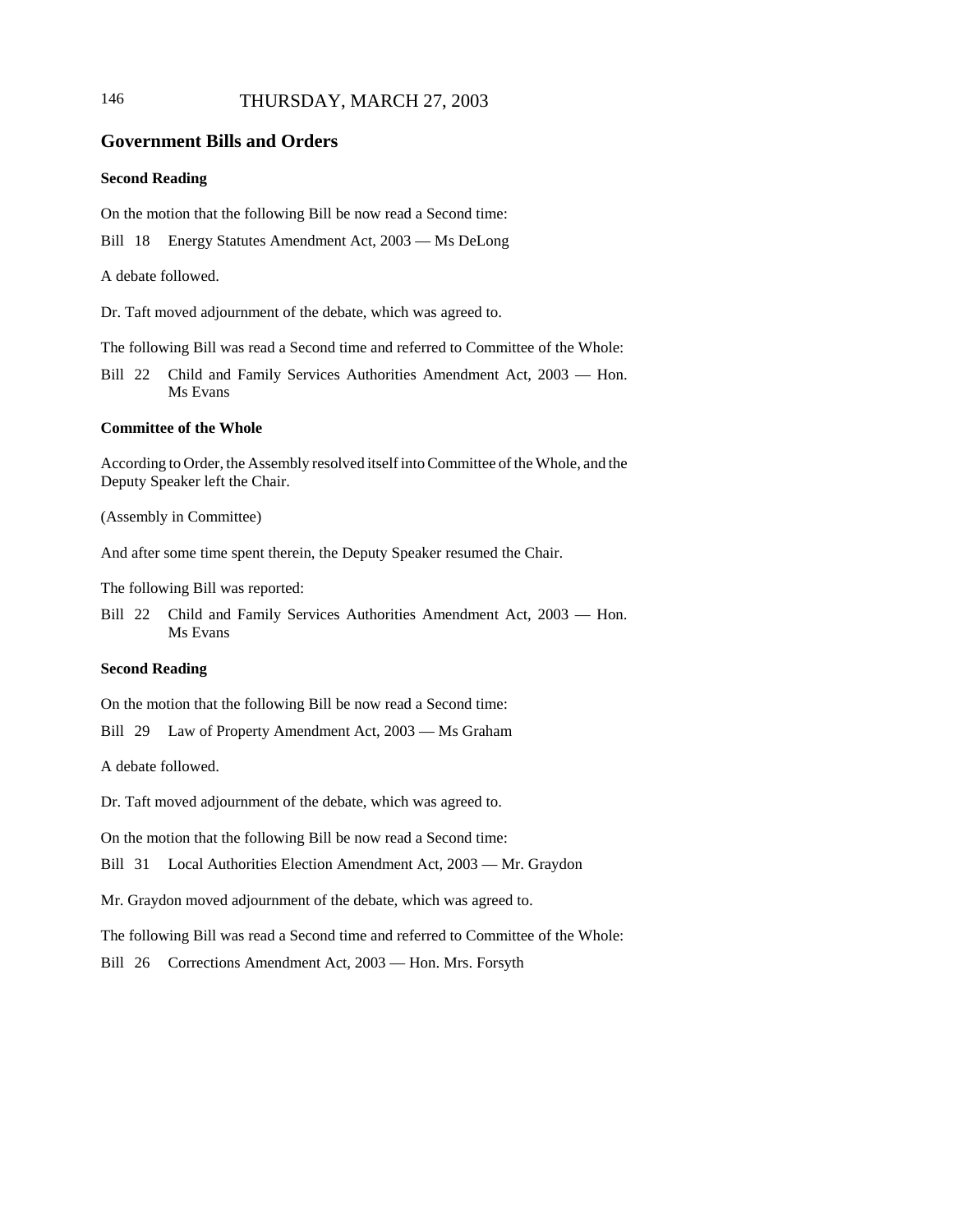#### **Third Reading**

The following Bill was read a Third time and passed:

Bill 13 Government Organization Amendment Act, 2003 — Ms DeLong

### **Adjournment**

Pursuant to Government Motion 10 agreed to on March 27, 2003, and on motion by Hon. Mr. Zwozdesky, Deputy Government House Leader, that it be called 5:30 p.m., the Assembly adjourned at 5:09 p.m. until Monday, April 7, 2003, at 1:30 p.m.

Monday, April 7, 2003

The Speaker took the Chair at 1:30 p.m.

#### **Recognitions**

Mr. McFarland, Hon. Member for Little Bow: 50th anniversary of the Call of the Land radio program

Mrs. Ady, Hon. Member for Calgary-Shaw, on behalf of Hon. Mrs. Nelson, Minister of Finance: Catriona LeMay Doan and Jeremy Witherspoon for being named the female and male 2002 Athletes of the Year by the Alberta Sport, Recreation, Parks and Wildlife Foundation and Alberta Community Development

Mr. Lougheed, Hon. Member for Clover Bar-Fort Saskatchewan: Partners for Science Program offered to students in Elk Island Public and Catholic schools

Mr. Bonner, Hon. Member for Edmonton-Glengarry: 2002 Alberta Sports Awards Banquet organized by the Alberta Sport, Recreation, Parks and Wildlife Foundation and Alberta Community Development

Mr. Strang, Hon. Member for West Yellowhead: Weldwood of Canada Recreation Program

Mr. Tannas, Hon. Member for Highwood: Marilyn Barraclough of Black Diamond, recipient of a 2002 Sport Volunteer Recognition Award by the Alberta Sport, Recreation, Parks and Wildlife Foundation and Alberta Community Development

Dr. Pannu, Hon. Member for Edmonton-Strathcona: Larry Booi, outgoing President of the Alberta Teachers' Association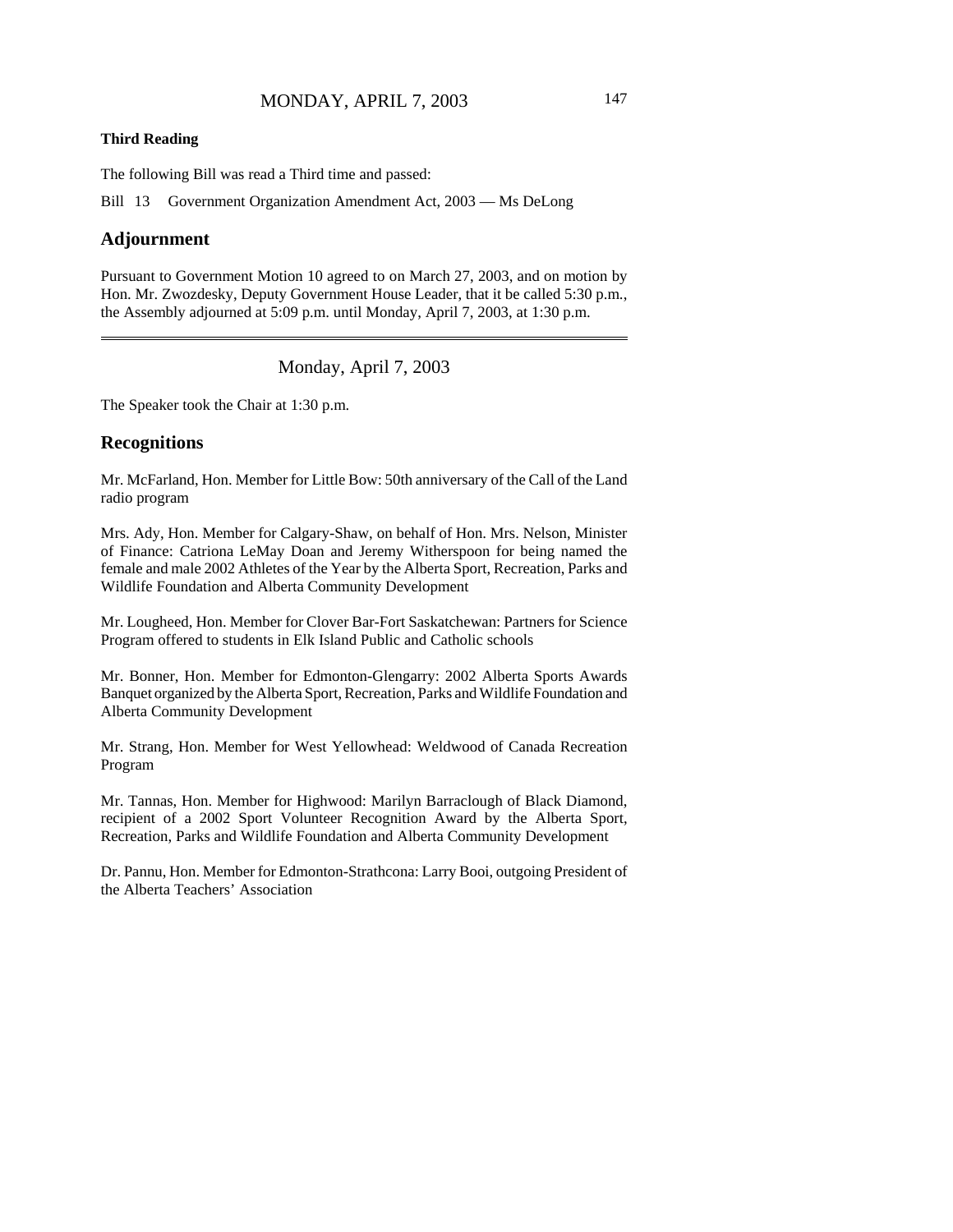# 148 MONDAY, APRIL 7, 2003

# **Presenting Petitions**

Dr. Taft, Hon. Member for Edmonton-Riverview, presented a petition from 120 Albertans requesting an increase in provincial public education funding.

### **Introduction of Bills (First Reading)**

Notice having been given:

Bill 36 Environmental Protection and Enhancement Amendment Act, 2003 — Hon. Dr. Taylor

Upon recommendation of Her Honour the Honourable the Lieutenant Governor, and notice having been given:

Bill 37 Climate Change and Emissions Management Act (\$) — Hon. Dr. Taylor

### **Tabling Returns and Reports**

Hon. Mr. Hancock, Government House Leader:

Committee of Supply Calendar for the 3rd Session of the 25th Legislature, Spring 2003

Sessional Paper 306/2003

Dr. Pannu, Hon. Member for Edmonton-Strathcona:

Daily Herald-Tribune article dated March 26, 2003, entitled "Education in crisis, Public school board forced up against the wall"

Sessional Paper 307/2003

Report, undated, entitled "The City Centre Education Project in Edmonton" prepared by Melanie Shapiro

Sessional Paper 308/2003

Letter dated April 7, 2003, from Melanie Shapiro of Edmonton to Hon. Mr. Klein, Premier, Hon. Dr. Oberg, Minister of Learning, Hon. Mrs. Nelson, Minister of Finance, and Hon. Ms Evans, Minister of Children's Services, expressing concern regarding a lack of education funding and its effect on the City Centre Education Project

Sessional Paper 309/2003

Mr. Bonner, Hon. Member for Edmonton-Glengarry:

Program from the 2002 Alberta Sports Awards Banquet held on April 3, 2003 Sessional Paper 310/2003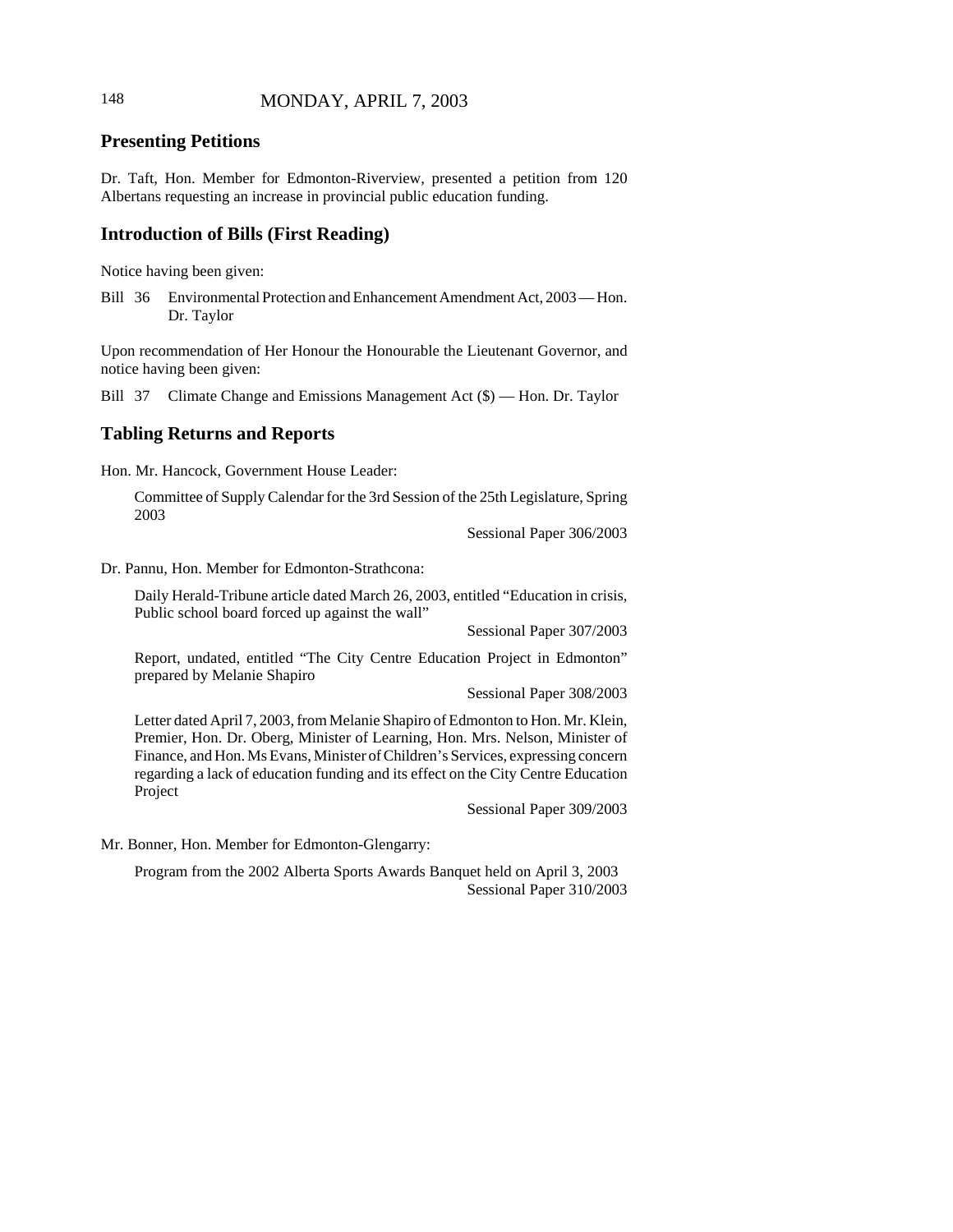Mr. MacDonald, Hon. Member for Edmonton-Gold Bar:

Balancing Pool of Alberta web page dated April 6, 2003, entitled "MAP II Final Summary"

Sessional Paper 311/2003

Letter, undated, from Patti Skolski of Edmonton to Hon. Dr. Oberg, Minister of Learning, expressing concern regarding the public education system Sessional Paper 312/2003

Letter, undated, from Andrea Holmstrom of Edmonton to Hon. Mr. Klein, Premier, expressing concern regarding education funding

Sessional Paper 313/2003

Hon. Mr. Kowalski, Speaker of the Legislative Assembly, pursuant to the Conflicts of Interest Act cC-23, s46(2):

Office of the Ethics Commissioner Interim Annual Report for 2002-2003 Sessional Paper 314/2003

Hon. Mr. Kowalski, Speaker of the Legislative Assembly, pursuant to Standing Order 109:

Legislative Assembly Office, Annual Report 2001

Sessional Paper 315/2003

# **ORDERS OF THE DAY**

# **Written Questions**

The following Written Questions were ordered to stand: WQ11, WQ12, WQ13, WQ14.

### **Motions for Returns**

The following Motions for Returns were ordered to stand: MR12, MR13.

# **Public Bills and Orders Other Than Government Bills and Orders**

### **Third Reading**

The following Bill was read a Third time and passed:

Bill 202 Workers' Compensation (Firefighters) Amendment Act, 2003 — Mr. Magnus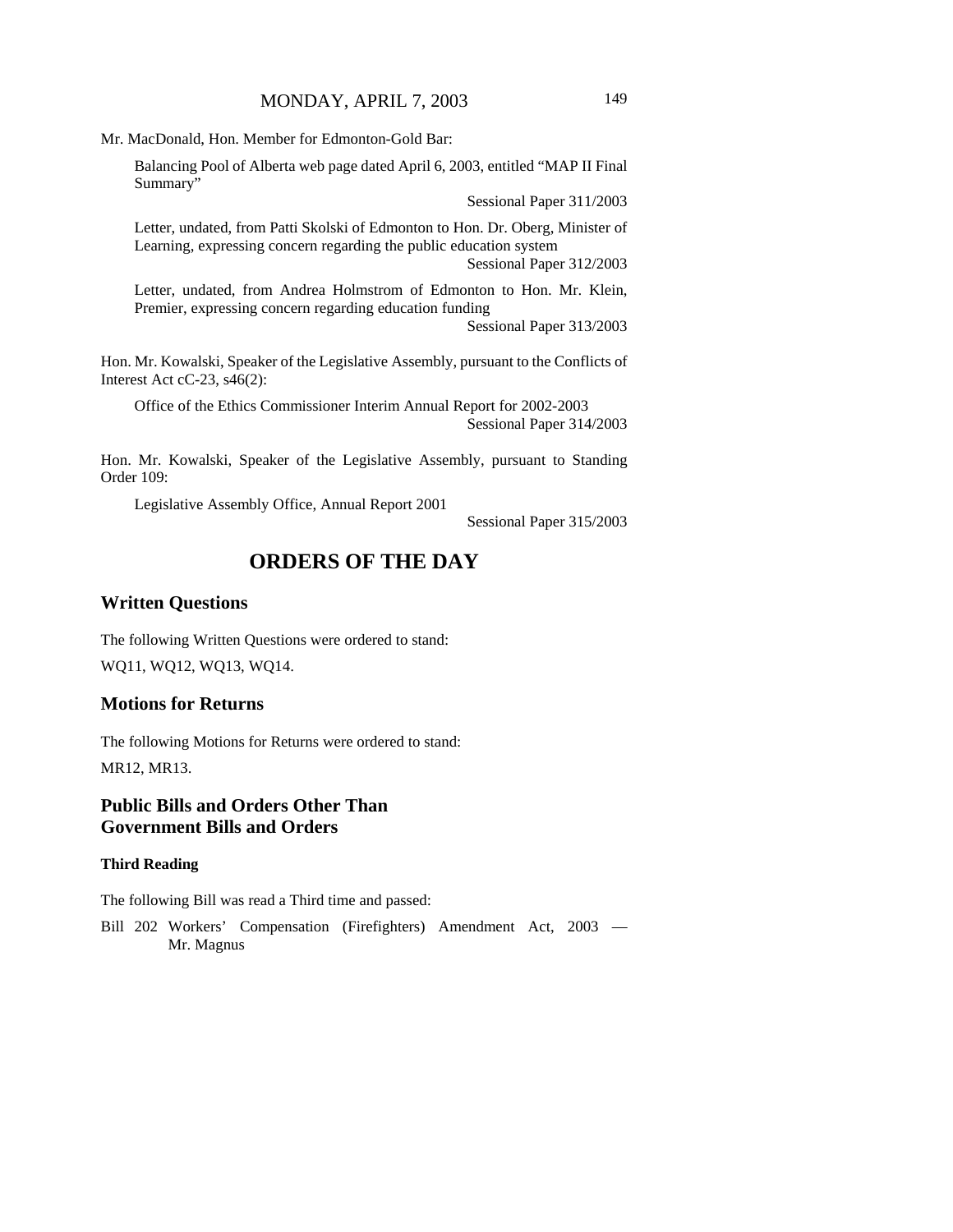# 150 MONDAY, APRIL 7, 2003

On the motion that the following Bill be now read a Third time:

Bill 203 School (Compulsory Attendance) Amendment Act, 2003 — Mr. McFarland

A debate followed.

The question being put, the motion was agreed to. With Mr. Shariff in the Chair, the names being called for were taken as follows:

For the motion: 24

| Griffiths      | Masyk         |
|----------------|---------------|
| Hlady          | McClelland    |
| Horner         | McFarland     |
| Lund           | O'Neill       |
| MacDonald      | Taft          |
| <b>Marz</b>    | <b>Tannas</b> |
| <b>Maskell</b> | VanderBurg    |
| Massey         | Zwozdesky     |
|                |               |

Against the motion: 21

| Abbott       | Hancock   | Pham           |
|--------------|-----------|----------------|
| <b>Broda</b> | Jacobs    | Rathgeber      |
| Danyluk      | Knight    | Stelmach       |
| Doerksen     | Lougheed  | <b>Stevens</b> |
| Friedel      | Melchin   | Strang         |
| Goudreau     | Ouellette | Tarchuk        |
| Haley        | Pannu     | Vandermeer     |

#### **Second Reading**

On the motion that the following Bill be now read a Second time:

Bill 204 Insurance (Accident Insurance Benefits) Amendment Act, 2003 — Rev. Abbott

A debate followed.

Dr. Taft moved adjournment of the debate, which was agreed to.

### **Adjournment**

On motion by Hon. Mr. Zwozdesky, Deputy Government House Leader, that it be called 5:30 p.m., the Assembly adjourned at 5:29 p.m. until 8:00 p.m.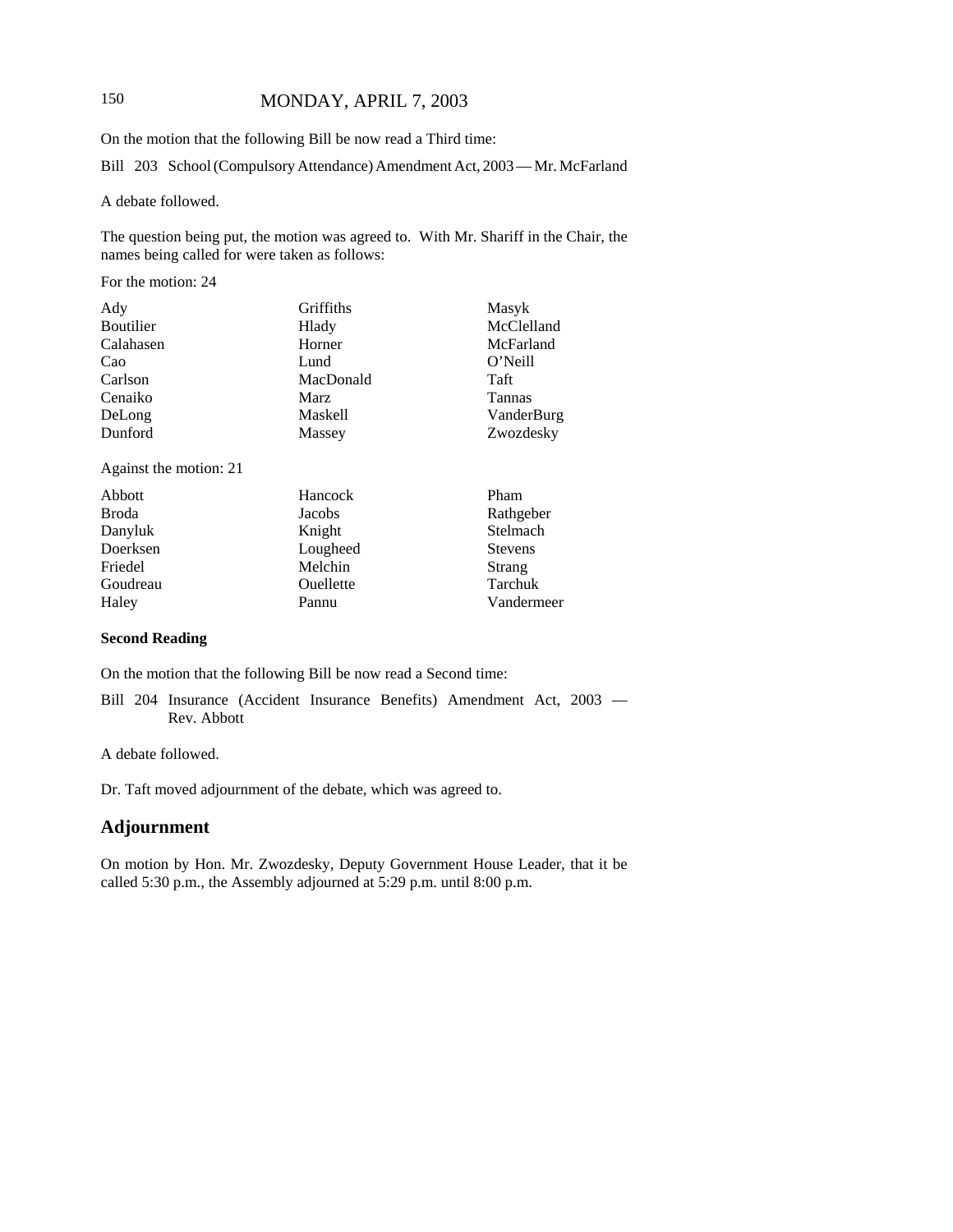#### MONDAY, APRIL 7, 2003 — 8:00 P.M.

#### **Motions Other Than Government Motions**

**505.** Moved by Dr. Nicol:

Be it resolved that the Legislative Assembly urge the Government to create an organization similar to the Clean Air Strategic Alliance for Alberta's water supply to ensure that Alberta's water supply is maintained at the highest standards possible.

A debate followed.

The question being put, the motion was agreed to unanimously.

**506.** Moved by Mr. Herard on behalf of Ms Graham:

Be it resolved that the Legislative Assembly urge the Government to explore new means of helping students finance their post-secondary education including the establishment of a provincial education savings plan to supplement Canada's Registered Education Savings Plan.

A debate followed.

Pursuant to Standing Order 8(3), debate adjourned.

### **Government Motions**

**17.** Moved by Hon. Mr. Zwozdesky on behalf of Hon. Mr. Hancock:

Be it resolved that the Standing Orders of the Assembly be amended as follows:

- 1. Standing Order 7(1) is amended by adding "Tablings to the Clerk" after "Tabling Returns and Reports"
- 2. Standing Order 37.1(2) is amended by striking out "Tabling Returns and Reports" and substituting "Tablings to the Clerk"
- 3. Standing Order 58(5) is amended by striking out "immediately after Orders of the Day are called" and substituting "not later than 3:10 p.m. provided that Orders of the Day have already been called"
- 4. This motion comes into force April 7, 2003.

The question being put, the motion was agreed to.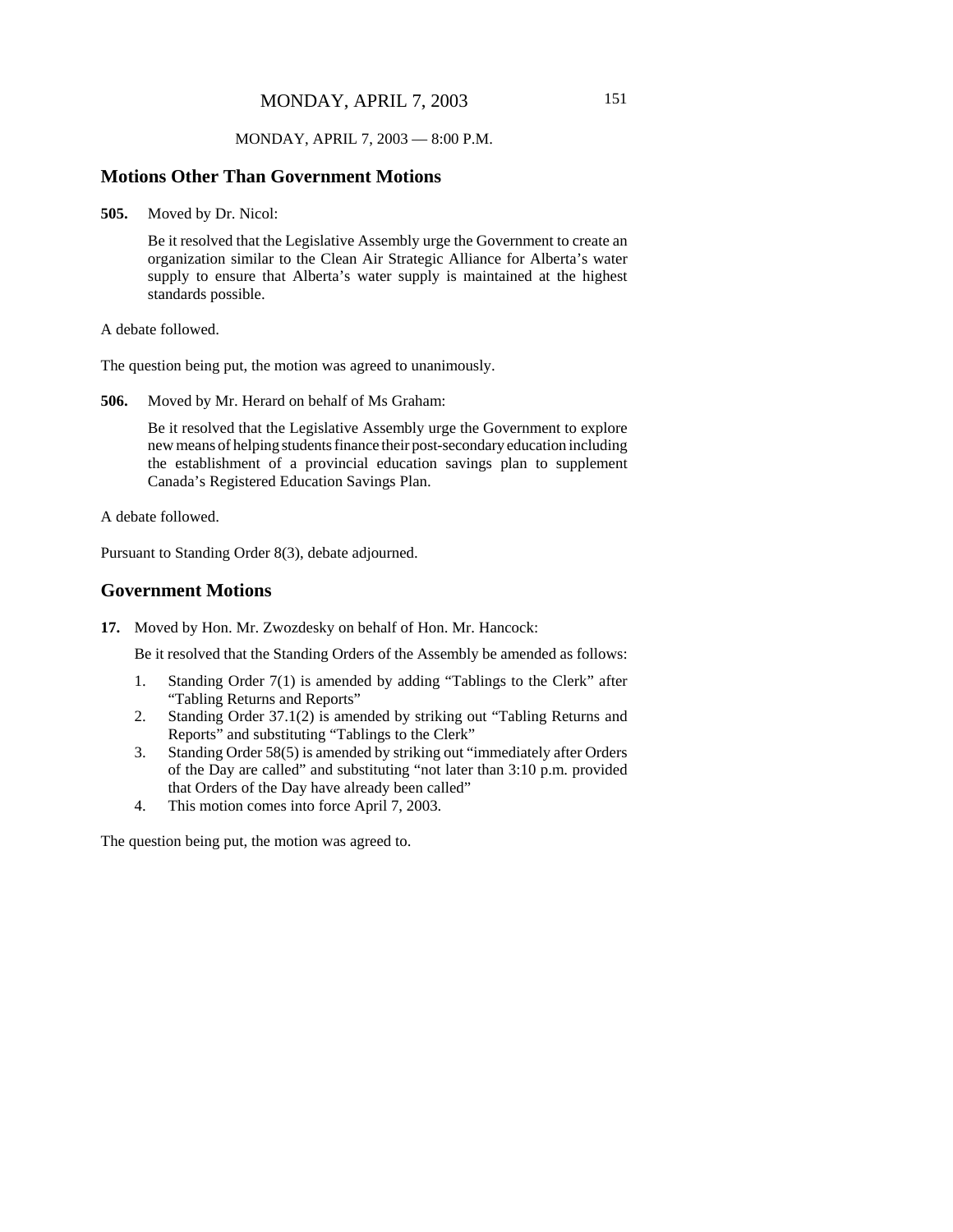# 152 TUESDAY, APRIL 8, 2003

### **Government Bills and Orders**

### **Third Reading**

The following Bill was read a Third time and passed:

Bill 22 Child and Family Services Authorities Amendment Act, 2003 — Mr. Cenaiko on behalf of Hon. Ms Evans

#### **Second Reading**

On the motion that the following Bill be now read a Second time:

Bill 12 Financial Sector Statutes Amendment Act, 2003 — Mr. Magnus

Ms Carlson moved adjournment of the debate, which was agreed to.

The following Bills were read a Second time and referred to Committee of the Whole:

Bill 23 Family Support for Children With Disabilities Act — Mrs. Jablonski

Bill 24 Child Welfare Amendment Act, 2003 — Mr. Cenaiko

# **Adjournment**

On motion by Hon. Mr. Zwozdesky, Deputy Government House Leader, the Assembly adjourned at 10:13 p.m. until Tuesday, April 8, 2003, at 1:30 p.m.

# Tuesday, April 8, 2003

The Speaker took the Chair at 1:30 p.m.

### **Speaker's Statement**

The Speaker made a statement in recognition of the 1st anniversary of the Member for Wainwright elected on April 8, 2002.

### **Members' Statements**

Mr. Cao, Hon. Member for Calgary-Fort, made a statement regarding the Immigrants of Distinction Awards presented by the Calgary Immigrant Aid Society.

Ms Haley, Hon. Member for Airdrie-Rocky View, made a statement regarding the Alberta Motion Picture Industries Association awards night on April 5, 2003.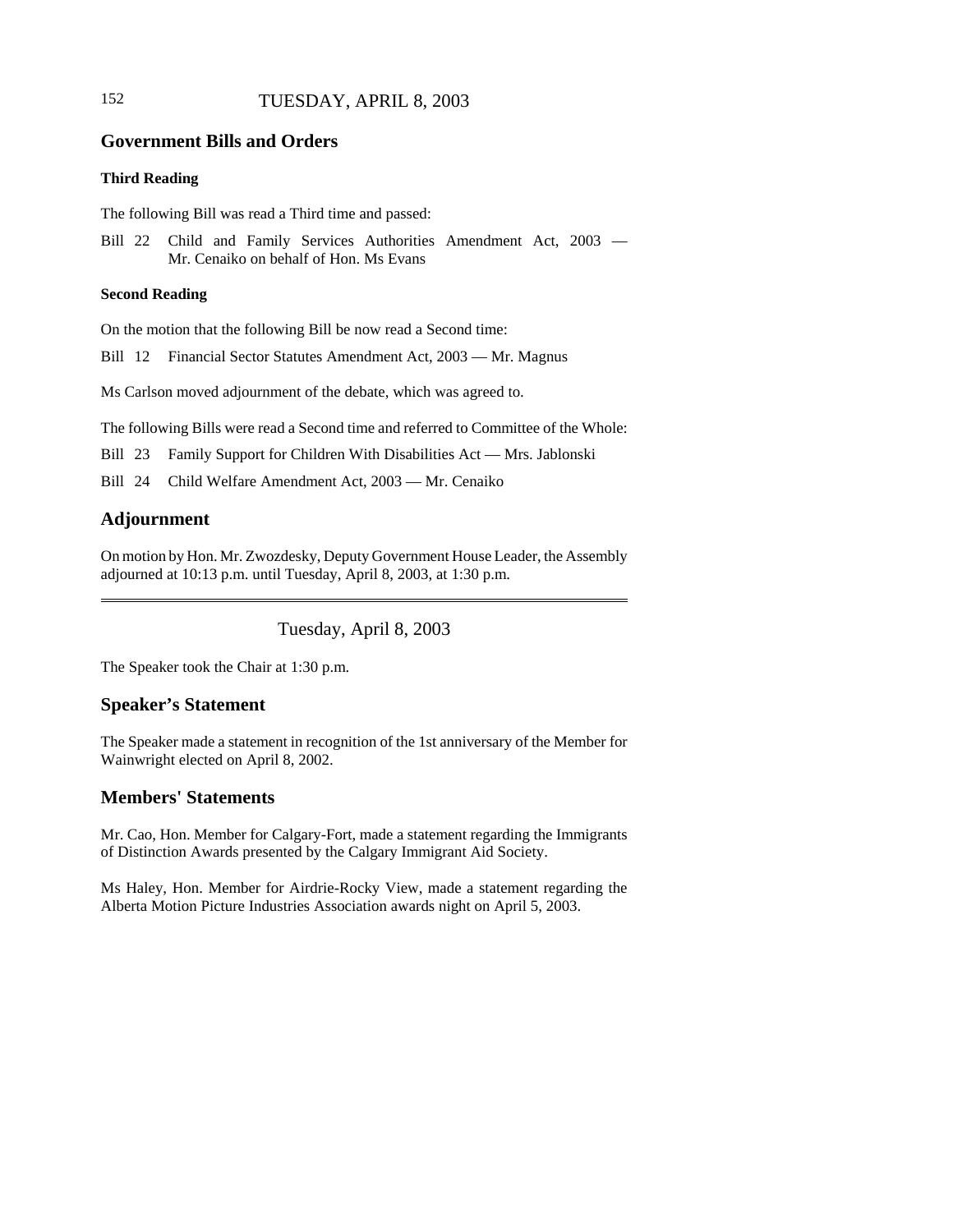Mrs. Ady, Hon. Member for Calgary-Shaw, made a statement congratulating the members of Nickelback, Chad Kroeger, Mike Kroeger, Ryan Peake, and Ryan Vikedal on winning a 2003 Juno Award.

Dr. Pannu, Hon. Member for Edmonton-Strathcona, made a statement regarding proposed well sites in the Hastings Lake area.

#### **Tabling Returns and Reports**

Mr. Vandermeer, Hon. Member for Edmonton-Manning:

Letter dated March 27, 2003, from Tina Dmytryshyn, J.A. Fife School Council, to Mr. Vandermeer, Hon. Member for Edmonton-Manning, attaching 125 letters dated March 26, 2003, from parents of students at J.A. Fife School expressing concern regarding the impact of public education under-funding

Sessional Paper 316/2003

Mr. Johnson, Hon. Member for Wetaskiwin-Camrose:

3 recent letters from Garry Dearing, Reeve, County of Wetaskiwin No. 10, His Worship Don Montgomery, Mayor, City of Wetaskiwin, and Her Worship Laurie Linaker, Mayor, Town of Millet, to Hon. Mr. Klein, Premier, expressing concern regarding, and opposition to, the Final Report of the 2002/2003 Alberta Electoral Boundaries Commission proposing the Town of Millet be re-allocated to a new Calmar-Drayton Valley-Millet constituency

Sessional Paper 317/2003

Rev. Abbott, Hon. Member for Drayton Valley-Calmar:

Copy of a petition signed by 100 Drayton Valley residents requesting the Government de-insure abortion

Sessional Paper 318/2003

Mr. Cenaiko, Hon. Member for Calgary-Buffalo:

Letter dated March 20, 2003, from His Worship Dave Bronconnier, Mayor, City of Calgary, expressing support for Bill 206, Traffic Safety (Seizure of Vehicles in Prostitution Related Offences) Amendment Act, 2003

Sessional Paper 319/2003

Ms Blakeman, Hon. Member for Edmonton-Centre:

Letter dated April 4, 2003, from R.J. (Bob) Gray, General Manager, Edmonton Klondike Days Association, to Ms Blakeman, Hon. Member for Edmonton-Centre, expressing concern regarding the effect of increased electricity costs on their non-profit organization

Sessional Paper 320/2003

Letter dated November 21, 2002, from Wendy Sauvé of Edmonton to Dr. Massey, Hon. Member for Edmonton-Mill Woods, expressing concern regarding, and requesting clarification on, the distribution of Alberta lottery funds

Sessional Paper 321/2003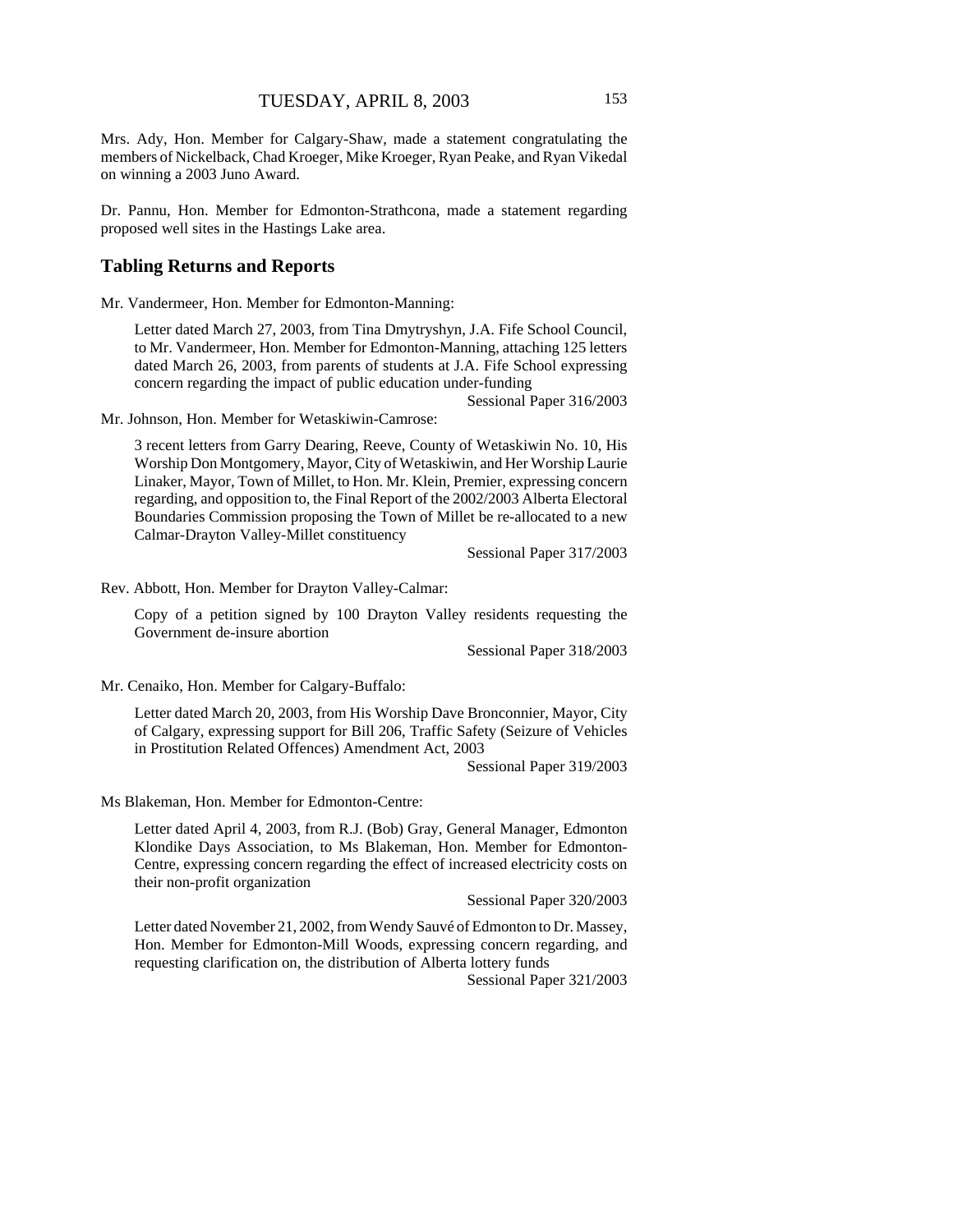News release dated February 15, 2002, entitled "Leaked Document Reveals Plot to Undermine the Alberta Government's Tobacco Control Strategy" prepared by ASH (Action on Smoking and Health)

Sessional Paper 322/2003

Mr. MacDonald, Hon. Member for Edmonton-Gold Bar:

Letter dated February 25, 2003, from B.A. Baer of Edmonton to Hon. Mr. Klein, Premier, requesting the Government further invest in healthcare, and public and post-secondary education

Sessional Paper 323/2003

### **Tablings to the Clerk**

Clerk of the Assembly on behalf of Hon. Mr. Mar, Minister of Health and Wellness:

Pursuant to the Physical Therapy Profession Act, cP-14, s8(4), College of Physical Therapists of Alberta, 2001-2002 Annual Report

Sessional Paper 324/2003

# **ORDERS OF THE DAY**

### **Temporary Recess**

The Speaker recessed the Assembly at 2:48 p.m. until 3:30 p.m.

TUESDAY, APRIL 8, 2003 — 3:30 P.M.

#### **Budget Address**

Hon. Mrs. Nelson, Minister of Finance, delivered certain Messages from Her Honour the Honourable the Lieutenant Governor.

The Speaker read the Messages to the Assembly (Members standing).

### **Government Motions**

**18.** Moved by Hon. Mrs. Nelson:

Be it resolved that the Messages of Her Honour the Honourable the Lieutenant Governor, the 2003-04 Offices of the Legislative Assembly Estimates, the 2003-04 Government and Lottery Fund Estimates and Business Plans, and all matters connected therewith be referred to Committee of Supply.

The question being put, the motion was agreed to.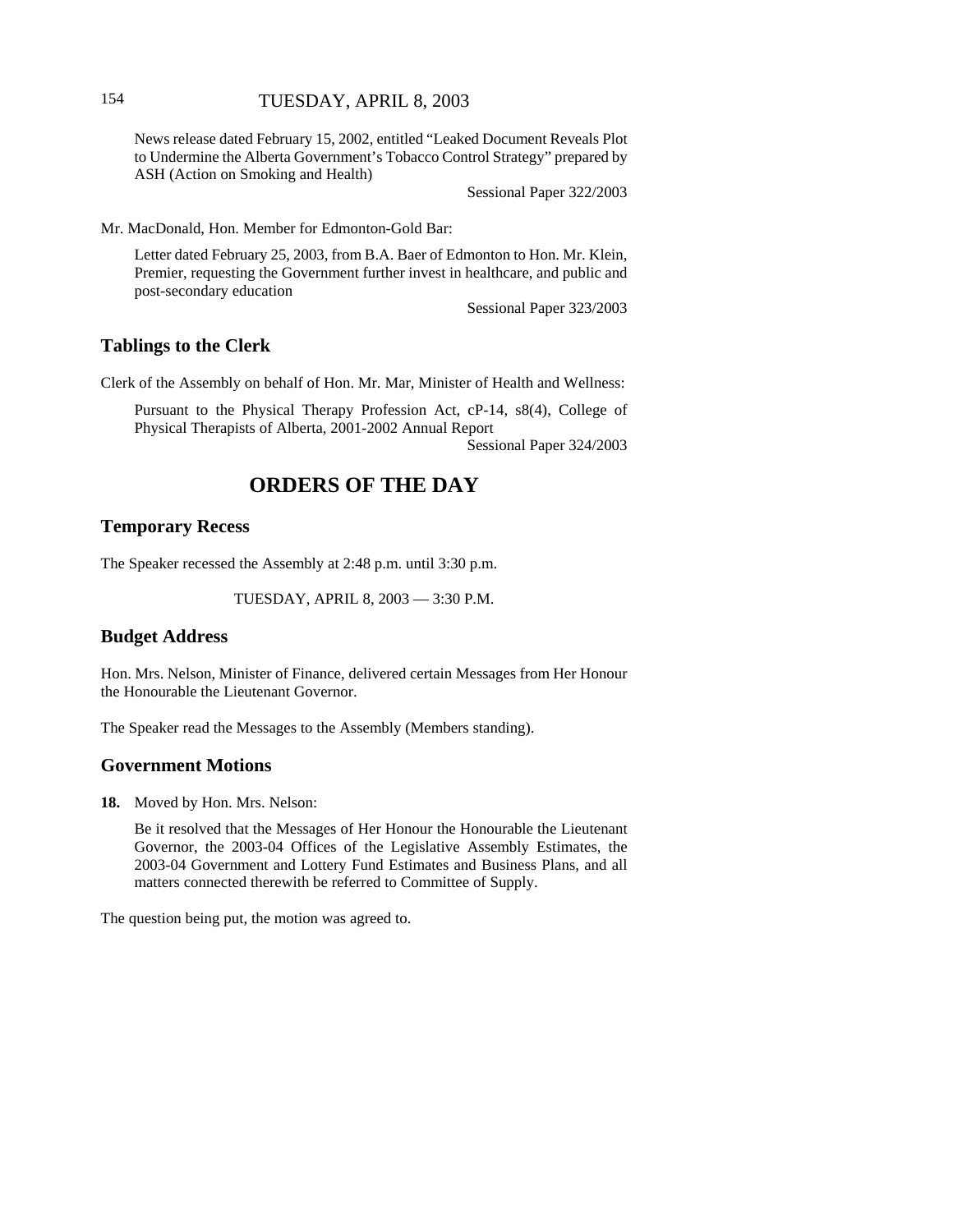Hon. Mrs. Nelson, Minister of Finance, then tabled the following budget-related documents:

Pursuant to the Government Accountability Act, cG-7, s3, s4:

| 2003-04 Offices of the Legislative Assembly Estimates                 |                          |
|-----------------------------------------------------------------------|--------------------------|
|                                                                       | Sessional Paper 325/2003 |
| 2003-04 Government and Lottery Fund Estimates                         |                          |
|                                                                       | Sessional Paper 326/2003 |
| Alberta 2003 Budget Fiscal Plan                                       |                          |
|                                                                       | Sessional Paper 327/2003 |
| Pursuant to the Government Accountability Act, cG-7, s3, s7, s9, s13: |                          |
| Alberta 2003 Budget Business Plans                                    |                          |
|                                                                       | Sessional Paper 328/2003 |

**19.** Moved by Hon. Mrs. Nelson:

Be it resolved that the Assembly approve in general the business plans and fiscal policies of the Government.

Ms Carlson moved adjournment of the debate, which was agreed to.

# **Adjournment**

On motion by Hon. Mr. Hancock, Government House Leader, the Assembly adjourned at 4:06 p.m. until 8:00 p.m.

TUESDAY, APRIL 8, 2003 — 8:00 P.M.

### **Government Motions**

**19.** Moved by Hon. Mrs. Nelson:

Be it resolved that the Assembly approve in general the business plans and fiscal policies of the Government.

A debate followed.

Hon. Mr. Hancock moved adjournment of the debate, which was agreed to.

**13.** Moved by Hon. Mr. Hancock:

Be it resolved that, pursuant to Section 11(1) of the Electoral Boundaries Commission Act, the Legislative Assembly concur in the recommendations of the Final Report of the Alberta Electoral Boundaries Commission entitled the Proposed Electoral Division Areas, Boundaries and Names for Alberta, tabled in the Assembly on Wednesday, February 19, 2003.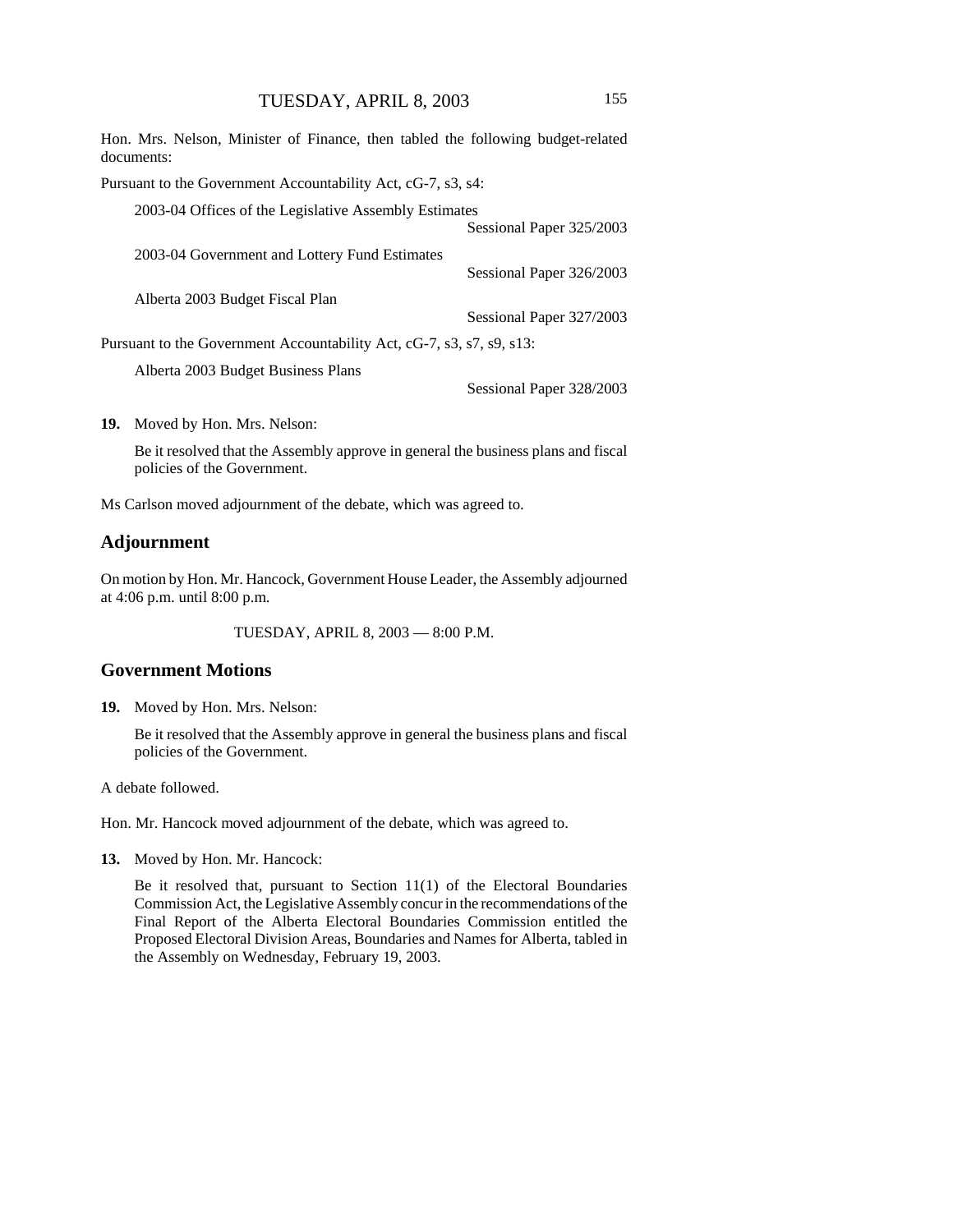### 156 WEDNESDAY, APRIL 9, 2003

A debate followed.

Dr. Pannu, Hon. Member for Edmonton-Strathcona, on behalf of Mr. Mason, Hon. Member for Edmonton-Highlands, moved the motion be amended by adding the following after "February 19, 2003":

", with the exception of the Report's recommendation to remove one electoral division from the City of Edmonton."

A debate followed on the amendment.

The question being put, the amendment was defeated.

Debate continued on the main motion.

Mr. Masyk moved adjournment of the debate, which was agreed to.

## **Adjournment**

On motion by Hon. Mr. Hancock, Government House Leader, the Assembly adjourned at 11:26 p.m. until Wednesday, April 9, 2003, at 1:30 p.m.

Wednesday, April 9, 2003

The Speaker took the Chair at 1:30 p.m.

### **Recognitions**

Mr. Horner, Hon. Member for Spruce Grove-Sturgeon-St. Albert: Spruce Grove Junior B Regals for winning the 2003 Provincial Hockey Championship

Mr. McFarland, Hon. Member for Little Bow: Dr. Yoshio Senda, recipient of a 2002 Sport Volunteer Recognition Award by the Alberta Sport, Recreation, Parks and Wildlife Foundation and Alberta Community Development

Dr. Massey, Hon. Member for Edmonton-Mill Woods: Michael Kostek celebrating 50 years of service with the Edmonton Public School Board

Mr. Jacobs, Hon. Member for Cardston-Taber-Warner: Stirling High School Lakers for winning the 1A Boys Provincial Basketball Championship

Mr. Broda, Hon. Member for Redwater: Maurice Kruk and Chris Dowhan, co-chairs of the Radway and District Friends of Stars 2003 fundraising effort which raised \$40,000

Ms Kryczka, Hon. Member for Calgary-West: Alberta Seniors' Week, June 1-7, 2003

Mr. MacDonald, Hon. Member for Edmonton-Gold Bar: Calgary Humane Society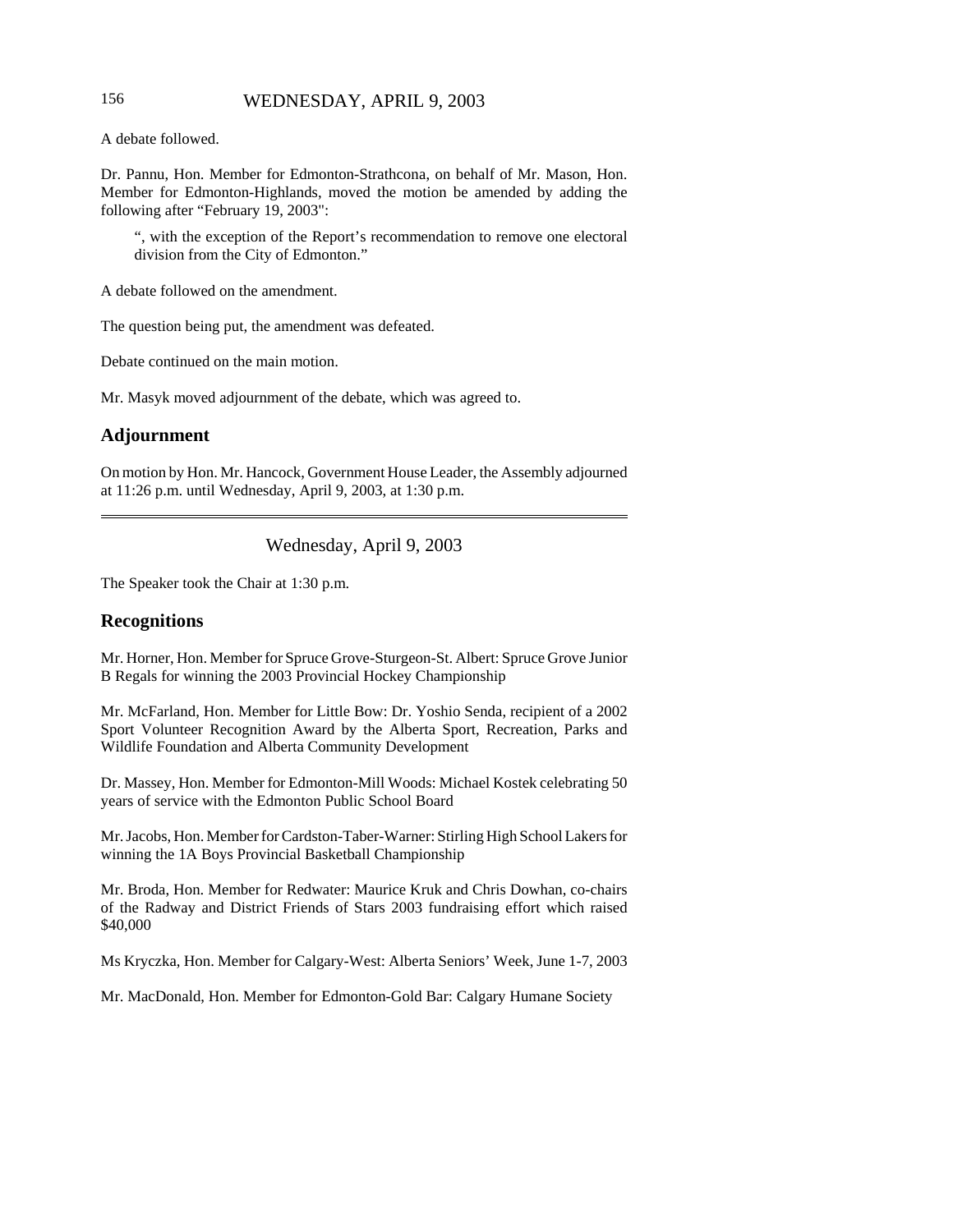#### **Tabling Returns and Reports**

Hon. Ms Calahasen, Minister of Aboriginal Affairs and Northern Development, pursuant to the Métis Settlements Act, cM-14, s211(2):

Métis Settlements Appeal Tribunal, 2002 Annual Report

Sessional Paper 329/2003

Mr. Johnson, Hon. Member for Wetaskiwin-Camrose, pursuant to the Alcohol and Drug Abuse Act, cA-38, s12:

AADAC (Alberta Alcohol and Drug Abuse Commission), Corporate Business Plan 2003/2004-2005/2006

Sessional Paper 330/2003

Mr. Marz, Hon. Member for Olds-Didsbury-Three Hills:

26 recent letters from Didsbury and areas residents to Hon. Mr. Mar, Minister of Health and Wellness, requesting the Didsbury Hospital be included in the Calgary Health Region

Sessional Paper 331/2003

Mr. Cao, Hon. Member for Calgary-Fort:

Report dated April 2003, entitled "Generation Debt: An Investment in Education is an Investment in Alberta's Future" prepared by the Council of Alberta University Students

Sessional Paper 332/2003

Dr. Taft, Hon. Member for Edmonton-Riverview:

3 postcards from Elizabeth Miller, R. and E. Hoffpauir, and Sherry Norris, all of Edmonton, to Dr. Taft, Hon. Member for Edmonton-Riverview, expressing concern regarding a lack of education funding

Sessional Paper 333/2003

Postcard from Margaret Ritchie of Edmonton to Dr. Taft, Hon. Member for Edmonton-Riverview, expressing concern regarding class sizes

Sessional Paper 334/2003

Dr. Pannu, Hon. Member for Edmonton-Strathcona:

E-mail message dated April 2, 2003, from Sharman Armfield to Hon. Dr. Oberg, Minister of Learning, expressing concern regarding inadequate education funding and its effect on student literacy levels

Sessional Paper 335/2003

News release dated April 8, 2003, entitled "Numbers impressive but they're an illusion" with attached report dated April 9, 2003, entitled "FASTreport, The Public School Boards' Association of Alberta" both prepared by the Public School Boards' Association of Alberta

Sessional Paper 336/2003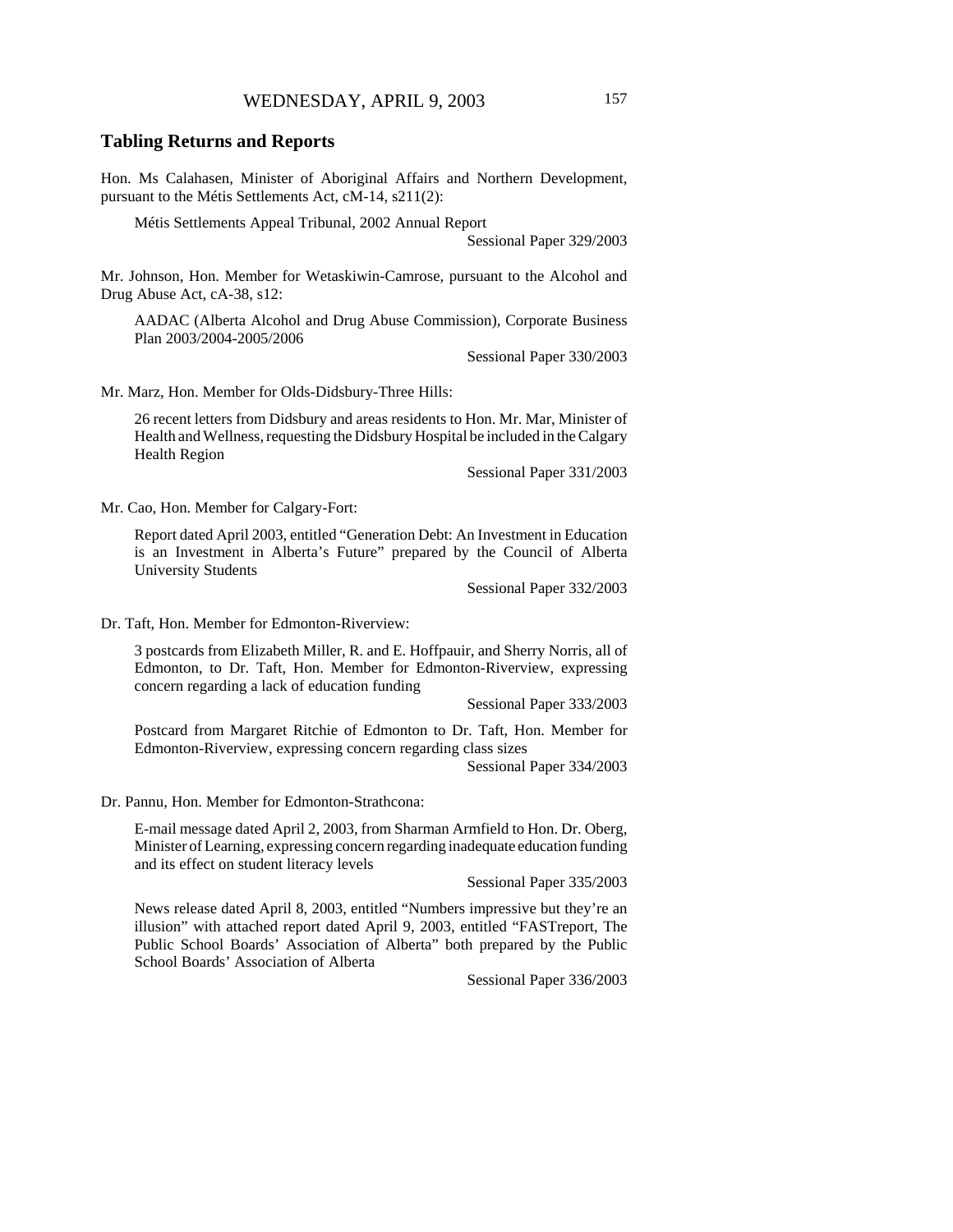## 158 WEDNESDAY, APRIL 9, 2003

Mr. Mason, Hon. Member for Edmonton-Highlands:

Letter dated March 14, 2003, from Lynda Wignall and Colleen Huston, both of Calgary to Hon. Mrs. Nelson, Minister of Finance, requesting benefits for SFI (Supports for Independence) and AISH (Assured Income for the Severely Handicapped) be immediately increased

Sessional Paper 337/2003

News release dated September 13, 2000, entitled "Province announces major cuts for business and property taxes" prepared by the Government of Alberta Sessional Paper 338/2003

# **ORDERS OF THE DAY**

# **Committee of Supply** (Day 1 — Main Estimates)

According to Order, the Assembly resolved itself into Committee of Supply.

(Assembly in Committee)

And after some time spent therein, the Deputy Speaker assumed the Chair and Mr. Johnson reported as follows:

Mr. Speaker:

The Committee of Supply has had under consideration certain resolutions, reports as follows, and requests leave to sit again:

Resolved that a sum not exceeding the following be granted to Her Majesty for the fiscal year ending March 31, 2004, for the Departments and purposes indicated:

#### **Support to the Legislative Assembly**

\$36,296,000 Operating Expense

#### **Office of the Auditor General**

\$17,305,000 Operating Expense and Equipment/Inventory Purchases

#### **Office of the Ombudsman**

\$1,958,000 Operating Expense

#### **Office of the Chief Electoral Officer**

\$1,994,000 Operating Expense

#### **Office of the Ethics Commissioner**

\$387,000 Operating Expense

#### **Office of the Information and Privacy Commissioner**

\$3,293,000 Operating Expense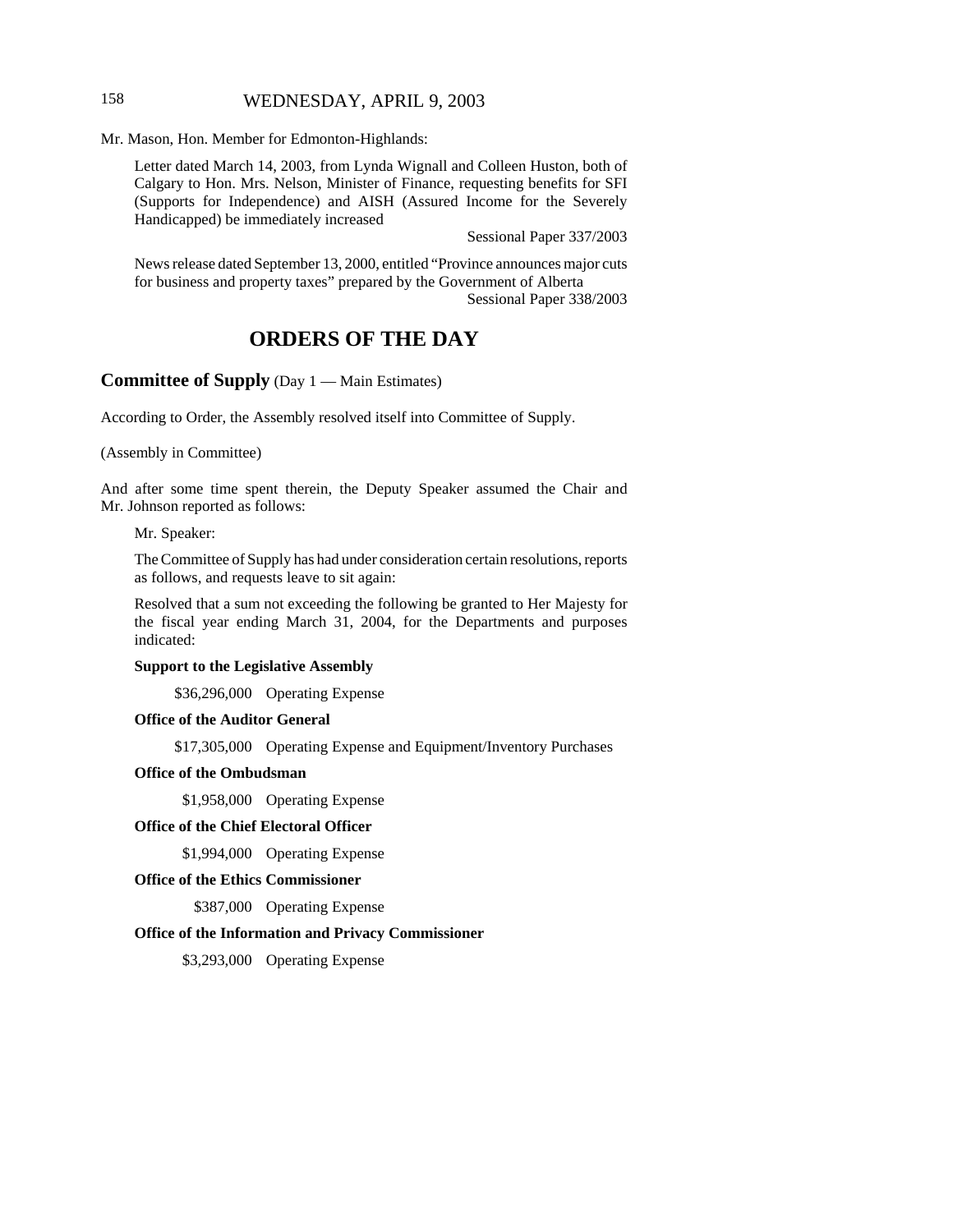\$45,373,000 Operating Expense and Equipment/Inventory Purchases

The question being put, the report and the request for leave to sit again were agreed to.

### **Adjournment**

On motion by Hon. Mr. Stevens, Deputy Government House Leader, that it be called 5:30 p.m., it was agreed at 5:16 p.m. that when the Assembly reconvened at 8:00 p.m. it would be in Committee of Supply and the Deputy Speaker left the Chair.

WEDNESDAY, APRIL 9, 2003 — 8:00 P.M.

**Committee of Supply** (Day 2 — Main Estimates)

(Assembly in Committee)

And after some time spent therein, the Acting Speaker assumed the Chair and Mr. Johnson reported as follows:

Mr. Speaker:

The Committee of Supply has had under consideration certain resolutions, reports as follows, and requests leave to sit again:

Resolved that a sum not exceeding the following be granted to Her Majesty for the fiscal year ending March 31, 2004, for the Department and purposes indicated:

#### **Innovation and Science**

\$167,833,000 Operating Expense and Equipment/Inventory Purchases \$58,700,000 Capital Investment \$21,430,000 Non-budgetary Disbursements

The question being put, the report and the request for leave to sit again were agreed to.

### **Government Motions**

**13.** Moved by Hon. Mr. Hancock:

Be it resolved that, pursuant to Section 11(1) of the Electoral Boundaries Commission Act, the Legislative Assembly concur in the recommendations of the Final Report of the Alberta Electoral Boundaries Commission entitled the Proposed Electoral Division Areas, Boundaries and Names for Alberta, tabled in the Assembly on Wednesday, February 19, 2003.

A debate followed.

Mr. Herard moved adjournment of the debate, which was agreed to.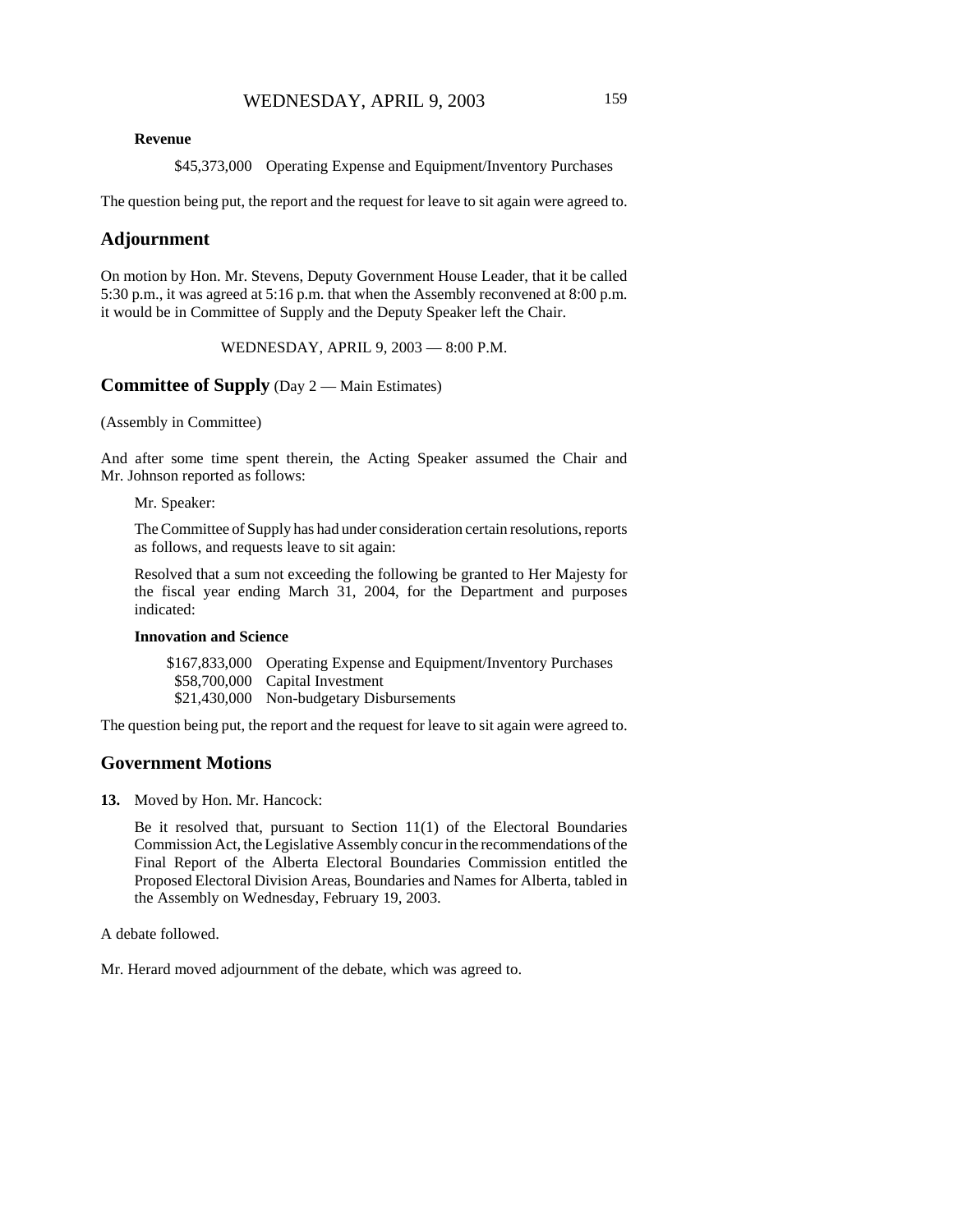# 160 THURSDAY, APRIL 10, 2003

# **Adjournment**

On motion by Hon. Mr. Hancock, Government House Leader, the Assembly adjourned at 10:58 p.m. until Thursday, April 10, 2003, at 1:30 p.m.

# Thursday, April 10, 2003

The Speaker took the Chair at 1:30 p.m.

# **Members' Statements**

Mrs. Tarchuk, Hon. Member for Banff-Cochrane, made a statement regarding the Cochrane Chamber of Commerce Community Awards recipients.

Ms Graham, Hon. Member for Calgary-Lougheed, made a statement regarding Tartan Day, April 6, 2003.

Ms Blakeman, Hon. Member for Edmonton-Centre, made a statement regarding the University of Alberta legal studies program's commitment to the awareness of elder abuse.

Mr. MacDonald, Hon. Member for Edmonton-Gold Bar, made a statement regarding provincial fiscal policies relating to the horse racing industry and Supports for Independence.

# **Presenting Petitions**

Mr. Horner, Hon. Member for Spruce Grove-Sturgeon-St. Albert, presented a petition from 218 St. Albert and Edmonton residents requesting an increase in provincial public education funding.

Mr. MacDonald, Hon. Member for Edmonton-Gold Bar, presented a petition from 20 Edmonton residents requesting the recommendation of the Electoral Boundaries Commission regarding the loss of an Edmonton seat be rejected.

# **Notices of Motions**

Pursuant to Standing Order 34(2)(a), Hon. Mr. Stevens, Deputy Government House Leader, gave oral notice of the following Written Questions and Motions for Returns to be dealt with Monday, April 10, 2003:

Written Questions: WQ11, WQ12.

Motions for Returns: MR12, MR13.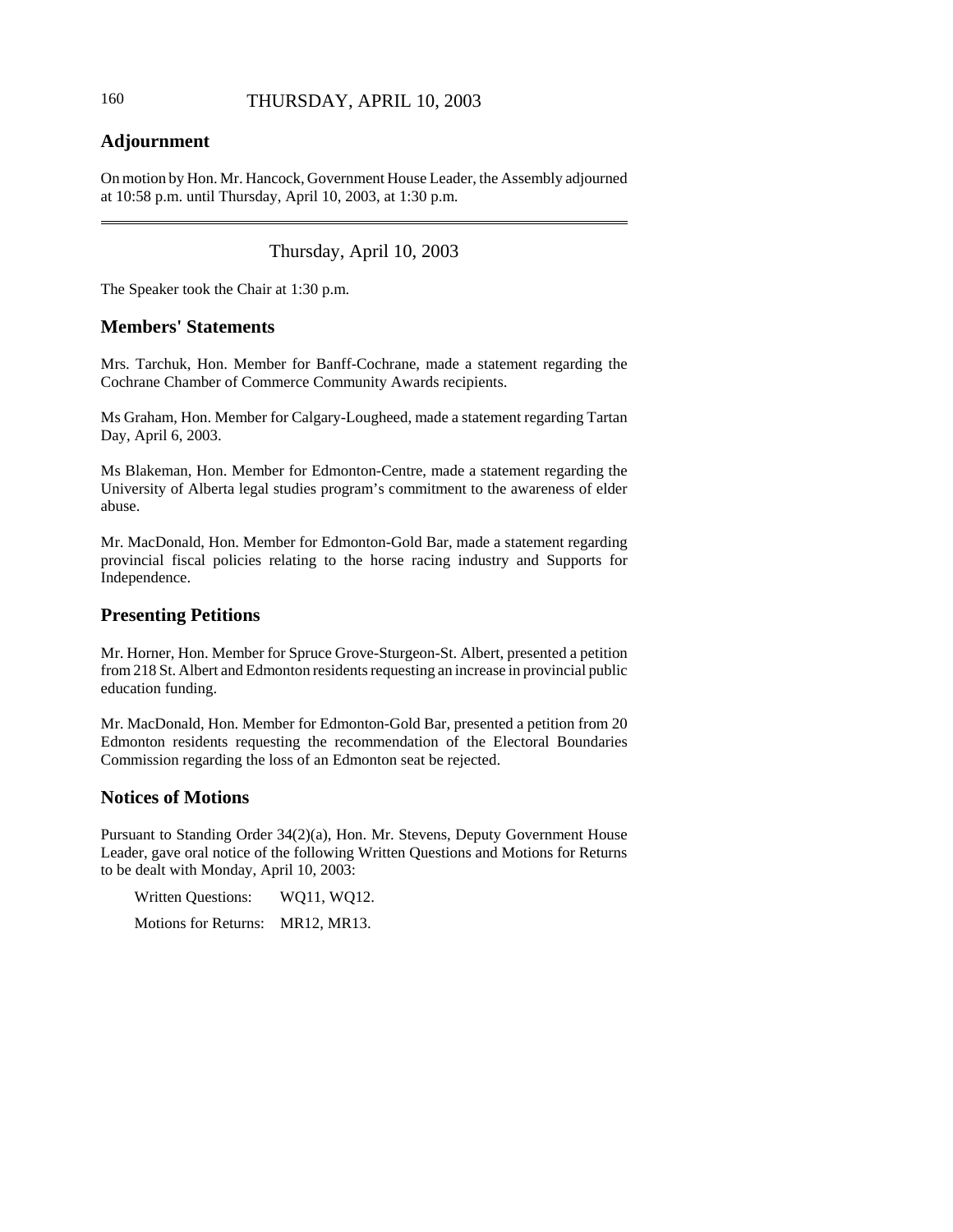### **Tabling Returns and Reports**

Hon. Mr. Norris, Minister of Economic Development:

Alberta Economic Development Authority, 2001-2002 Activity Report Sessional Paper 339/2003

Dr. Massey, Hon. Member for Edmonton-Mill Woods:

Letter dated March 27, 2003, from Brenda Kaplan, Montrose Junior High School Council Chair, to Mr. Graydon, Hon. Member for Grande Prairie-Wapiti, Mr. Knight, Hon. Member for Grande Prairie-Smoky, and Dr. Nicol, Hon. Leader of the Official Opposition, expressing concern regarding education under-funding and the impact the funding shortfall has on school programs and services Sessional Paper 340/2003

Dr. Pannu, Hon. Member for Edmonton-Strathcona:

Document, undated, entitled "Brampton Health Coalition Debunking the Myths About Brampton's New Hospital"

Sessional Paper 341/2003

Dr. Pannu, Hon. Member for Edmonton-Strathcona, on behalf of Mr. Mason, Hon. Member for Edmonton-Highlands:

Excerpts from Alberta Hansard outlining comments made by two former Provincial Treasurers relating to tax creep and bracket creep

Sessional Paper 342/2003

### **Projected Government Business**

Pursuant to Standing Order 7(5), Ms Blakeman, Acting Official Opposition House Leader, asked a question pertaining to the order of Government Business to be brought before the Assembly for the following week.

Hon. Mr. Hancock, Government House Leader, gave notice of projected Government Business for the week of April 14 to April 17, 2003:

Monday, April 14 9:00 p.m. - **Government Motions**

Motion 13

**Government Bills and Orders**

#### **Second Reading**

Bill 28, 32, 33, 34, 35

And as per the Order Paper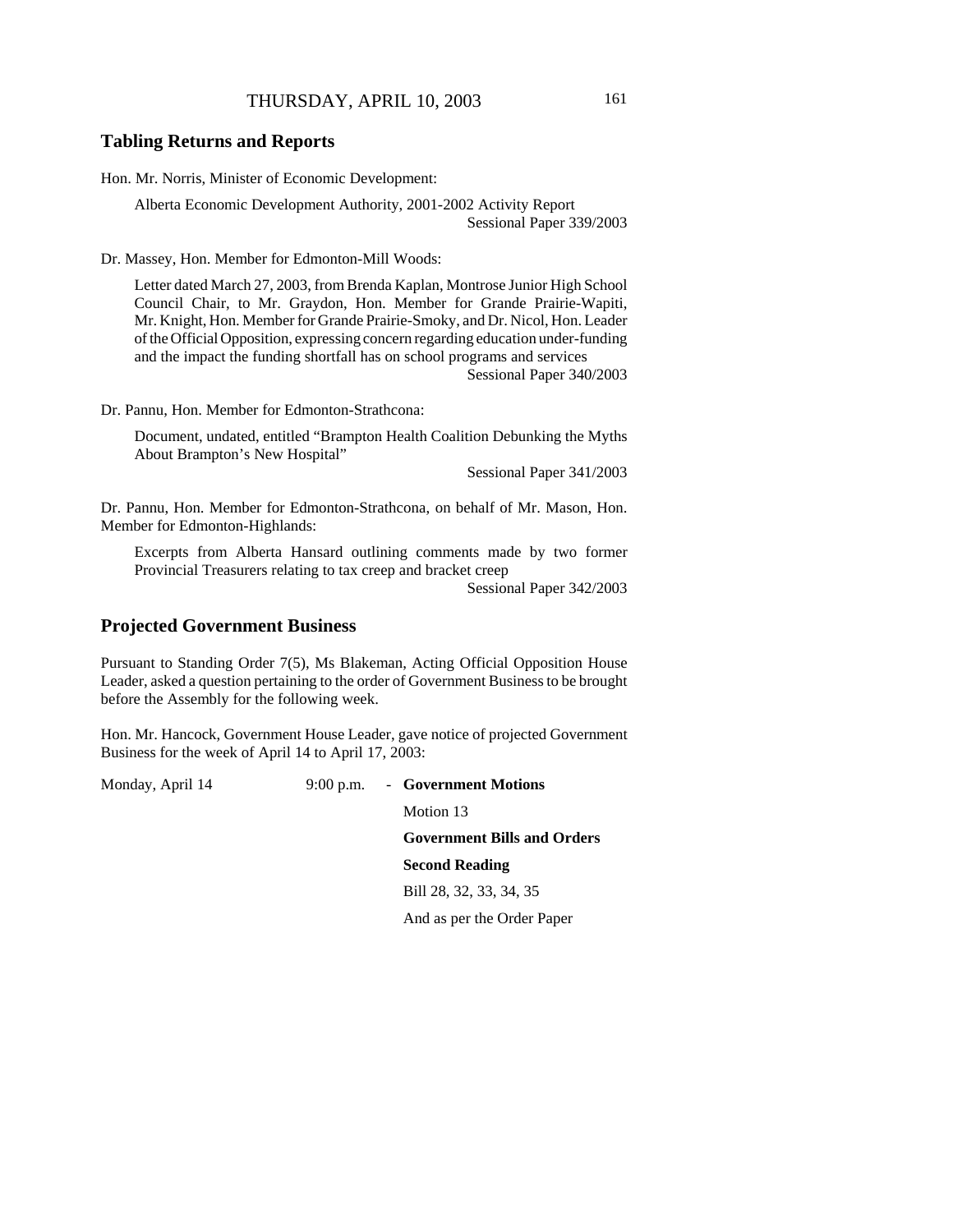# 162 THURSDAY, APRIL 10, 2003

| Tuesday, April 15   | Aft.                             | <b>Government Bills and Orders</b>                    |
|---------------------|----------------------------------|-------------------------------------------------------|
|                     |                                  | <b>Committee of Supply</b>                            |
|                     |                                  | Main Estimates (Day 4 of 24)                          |
|                     |                                  | Human Resources and<br><b>Employment</b> (Designated) |
|                     |                                  | And as per the Order Paper                            |
|                     | Eve.                             | - Government Bills and Orders                         |
|                     |                                  | <b>Committee of Supply</b>                            |
|                     |                                  | Main Estimates (Day 5 of 24)                          |
|                     |                                  | <b>Executive Council</b>                              |
|                     |                                  | <b>Second Reading</b>                                 |
|                     |                                  | Bill 28, 32, 33, 34, 35                               |
|                     |                                  | <b>Committee of the Whole</b>                         |
|                     |                                  | Bill 16                                               |
|                     |                                  | And as per the Order Paper                            |
| Wednesday, April 16 | Aft.                             | - Government Bills and Orders                         |
|                     |                                  | <b>Committee of Supply</b>                            |
|                     |                                  | Main Estimates (Day 6 of 24)                          |
|                     |                                  | Learning (Designated)                                 |
|                     |                                  | And as per the Order Paper                            |
|                     | Eve.<br>$\overline{\phantom{m}}$ | <b>Government Bills and Orders</b>                    |
|                     |                                  | <b>Committee of Supply</b>                            |
|                     |                                  | Main Estimates (Day 7 of 24)                          |
|                     |                                  | <b>Solicitor General</b>                              |
|                     |                                  | <b>Second Reading</b>                                 |
|                     |                                  | Bill 28, 32, 33, 34, 35                               |
|                     |                                  | And as per the Order Paper                            |
| Thursday, April 17  | Aft.                             | <b>Government Bills and Orders</b>                    |
|                     |                                  | <b>Committee of Supply</b>                            |
|                     |                                  | Main Estimates (Day 8 of 24)                          |
|                     |                                  | Environment (Designated)                              |
|                     |                                  | And as per the Order Paper                            |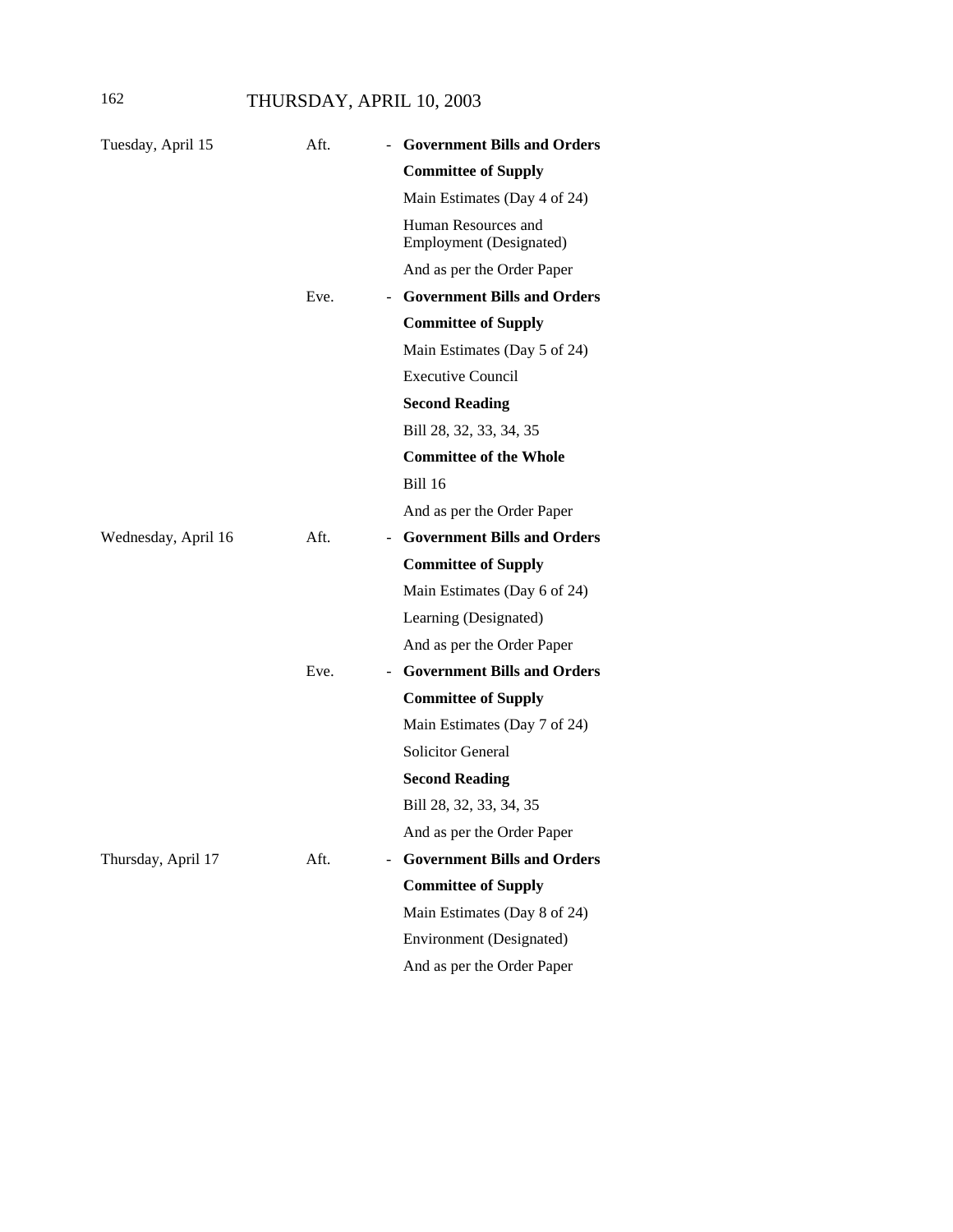# **ORDERS OF THE DAY**

#### **Committee of Supply** (Day 3 — Main Estimates)

According to Order, the Assembly resolved itself into Committee of Supply.

(Assembly in Committee)

And after some time spent therein, the Deputy Speaker assumed the Chair and Mr. Lougheed reported as follows:

Mr. Speaker:

The Committee of Supply has had under consideration certain resolutions, reports as follows, and requests leave to sit again:

Resolved that a sum not exceeding the following be granted to Her Majesty for the fiscal year ending March 31, 2004, for the Department and purposes indicated:

### **Gaming**

\$150,319,000 Operating Expense \$1,099,229,000 Lottery Fund Payments

The question being put, the report and the request for leave to sit again were agreed to.

### **Adjournment**

On motion by Hon. Mr. Stevens, Deputy Government House Leader, that it be called 5:30 p.m., the Assembly adjourned at 5:15 p.m. until Monday, April 14, 2003, at 1:30 p.m.

Monday, April 14, 2003

The Speaker took the Chair at 1:30 p.m.

The Speaker offered a prayer and a moment of silence was observed in recognition of the death of former Member Mr. William Ernest (Ernie) Jamison, Member for St. Albert, 1971 to 1979, who passed away on April 11, 2003.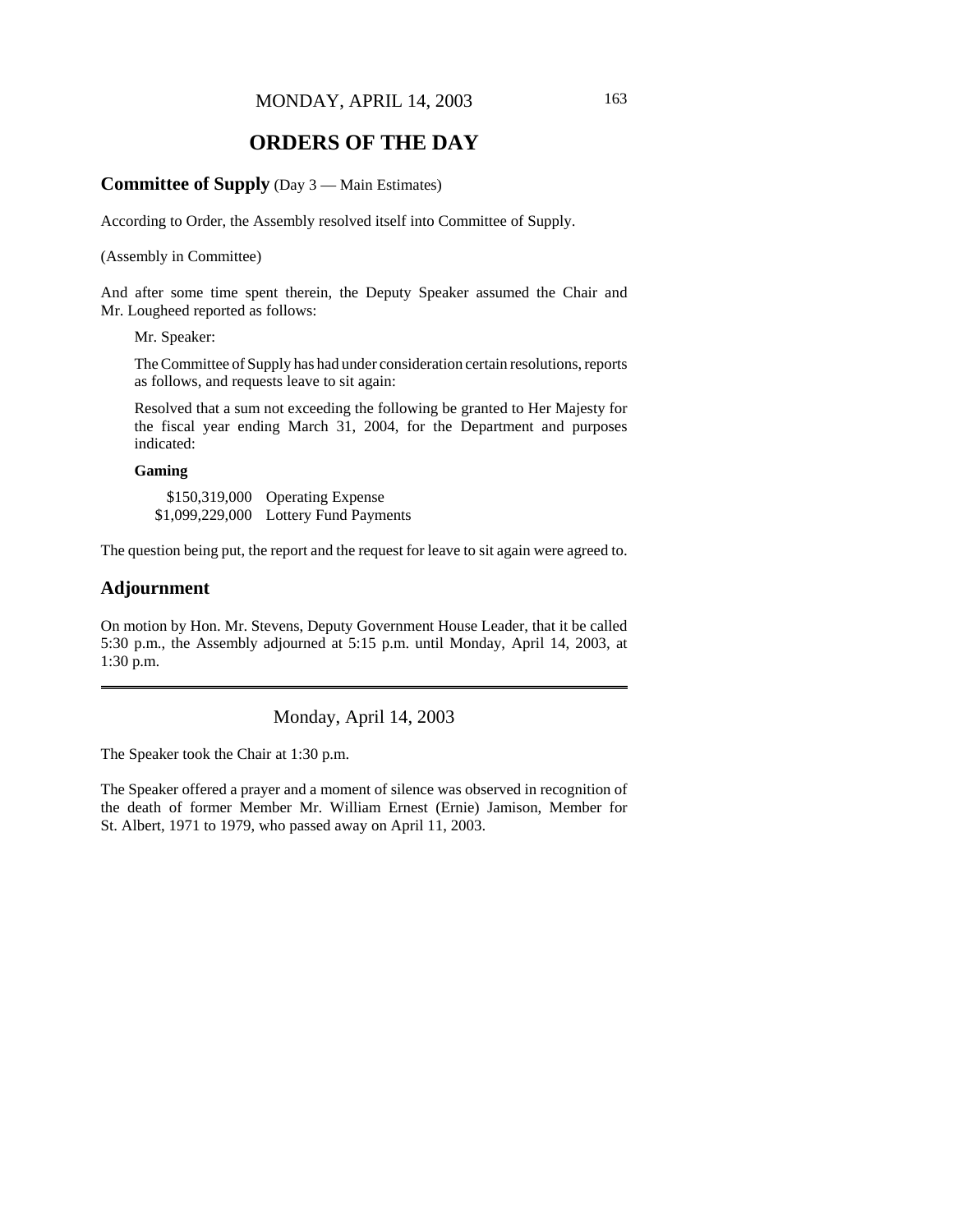# 164 MONDAY, APRIL 14, 2003

# **Recognitions**

Mr. Marz, Hon. Member for Olds-Didsbury-Three Hills: 90th anniversary of Olds College

Mr. Knight, Hon. Member for Grande Prairie-Smoky: Leigh Goldie of Grande Prairie, recipient of a 2002 Sport Volunteer Recognition Award by the Alberta Sport, Recreation, Parks and Wildlife Foundation and Alberta Community Development

Mr. MacDonald, Hon. Member for Edmonton-Gold Bar: 6 finalists for the 2003 Excellence in Teaching Awards from schools in the Edmonton-Gold Bar constituency

Mr. Danyluk, Hon. Member for Lac La Biche-St. Paul: Randy Ferbey, Dave Nedohin, Scott Pfiefer, Marcel Rocque, and Dan Holowaychuk for winning the 2003 Men's World Curling Championship in Winnipeg, Manitoba on April 13, 2003

Mr. Cenaiko, Hon. Member for Calgary-Buffalo: Calgary G-8 Organizing Committee for winning the White Hat of the Year Award in Calgary on April 8, 2003

Mr. Mason, Hon. Member for Edmonton-Highlands: Action for Healthy Communities program operated by the Edmonton Healthcare and Citizenship Society

### **Tabling Returns and Reports**

Mr. Marz, Hon. Member for Olds-Didsbury-Three Hills:

18 recent letters from Albertans to Hon. Mr. Mar, Minister of Health and Wellness, requesting the Didsbury Hospital be included in the Calgary Health Region

Sessional Paper 343/2003

Mr. Knight, Hon. Member for Grande Prairie-Smoky:

Petition signed by 38 Albertans requesting the Government de-insure abortion Sessional Paper 344/2003

Ms Blakeman, Hon. Member for Edmonton-Centre:

Letter, undated, from Don Perdue of Edmonton to Ms Blakeman, Hon. Member for Edmonton-Centre, expressing concern regarding health care funding Sessional Paper 345/2003

Mr. Bonner, Hon. Member for Edmonton-Glengarry:

Letter dated April 14, 2003, from Dr. Nicol, Hon. Leader of the Official Opposition, to Randy Ferbey congratulating Mr. Ferbey and his team members, Dave Nedohin, Scott Pfiefer, Marcel Rocque, and Dan Holowaychuk on winning the 2003 Men's World Curling Championship in Winnipeg, Manitoba on April 13, 2003

Sessional Paper 346/2003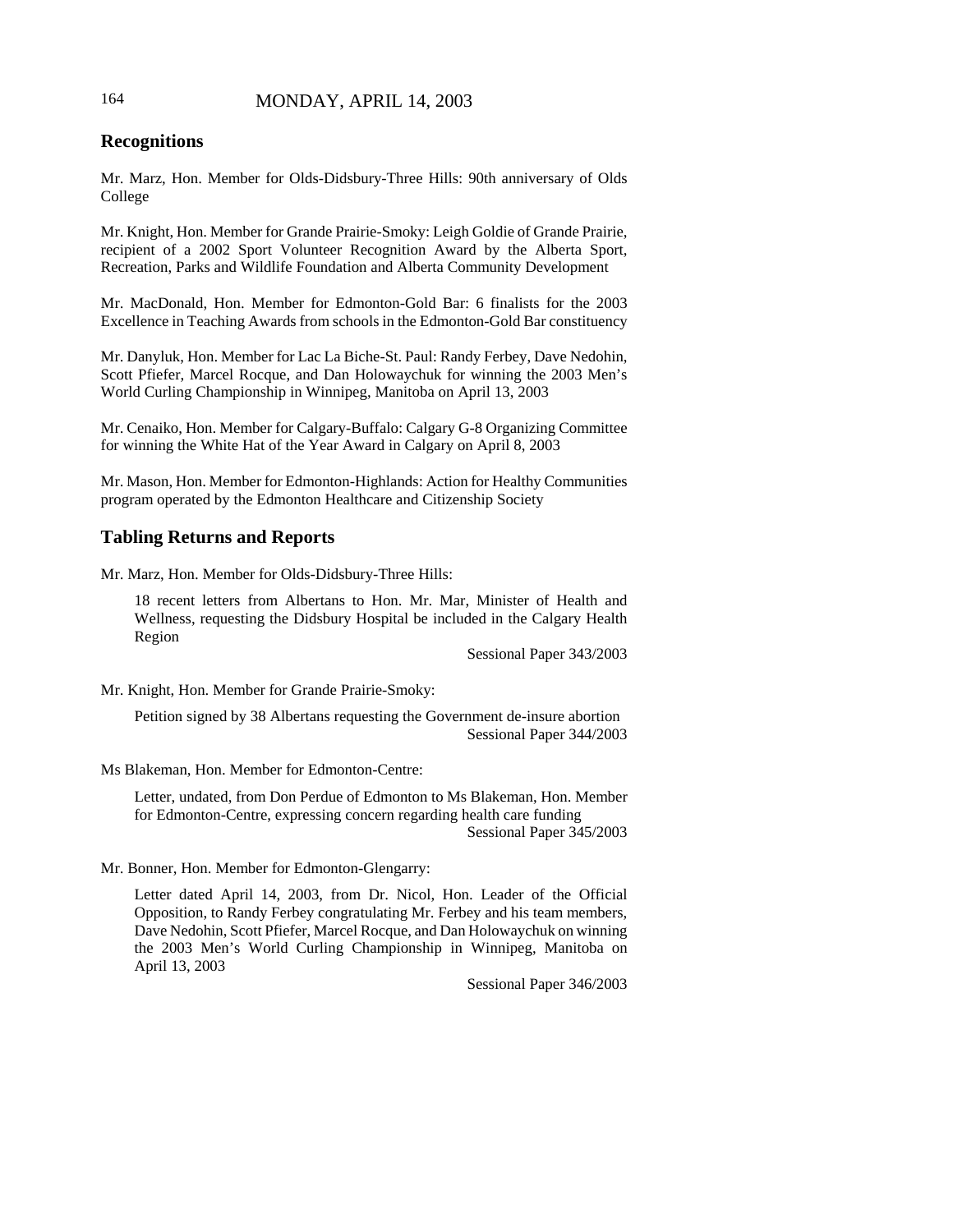Letter dated April 14, 2003, from Dr. Nicol, Hon. Leader of the Official Opposition, to Mike Weir congratulating Mr. Weir on being the first Canadian to win the Masters Tournament in Augusta, Georgia on April 13, 2003

Sessional Paper 347/2003

Dr. Massey, Hon. Member for Edmonton-Mill Woods:

Study, undated, entitled "Teachers' instructional practices in small classes" submitted to the Alberta Journal of Educational Research, prepared by Dr. Margaret Haughey, Dr. Fern Snart, and Dr. José da Costa

Sessional Paper 348/2003

Study dated March 27, 2003, entitled "Enhancing Literacy Achievement in Small Grade 1 Classes in High Poverty Environments" submitted to the Canadian Journal of Education, prepared by Dr. Margaret Haughey, Dr. Fern Snart, and Dr. José da Costa

Sessional Paper 349/2003

Letter dated April 10, 2003, from Melanie Shapiro of Edmonton to Hon. Dr. Oberg, Minister of Learning, and Hon. Mrs. Nelson, Minister of Finance, expressing concern regarding a lack of education funding and its effect on class sizes

Sessional Paper 350/2003

Mr. MacDonald, Hon. Member for Edmonton-Gold Bar:

Market Surveillance Administrator Report, 2002 Year in Review, February 10, 2003

Sessional Paper 351/2003

Copy of a petition signed by 21 Edmonton residents requesting the Government adequately and equally fund education

Sessional Paper 352/2003

Dr. Pannu, Hon. Member for Edmonton-Strathcona:

Alberta Doctors' Digest Editorial dated March/April 2003, entitled "Lies, damned lies and politicians' promises" written by Gerald L. Higgins, M.B., C.H.B., F.C.F.P., Editor

Sessional Paper 353/2003

Mr. Mason, Hon. Member for Edmonton-Highlands:

ATCO Electric web page dated March 14, 2003, listing residential and farm flow-through prices for March 31, 2003

Sessional Paper 354/2003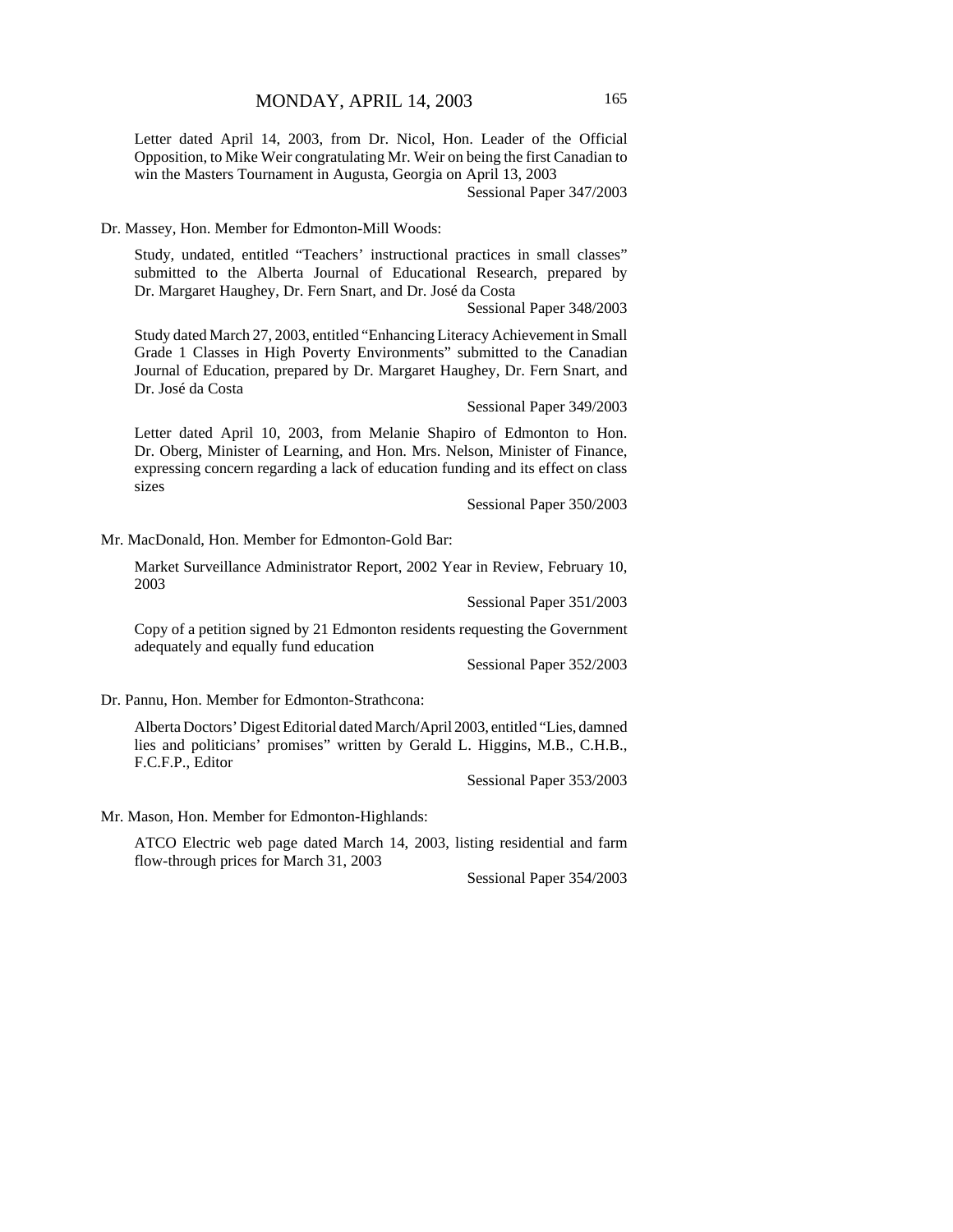# **ORDERS OF THE DAY**

# **Written Questions**

The following Written Questions were accepted as amended:

**WQ11.** Moved by Ms Carlson on behalf of Mr. Bonner:

What is the amount of each bonus and aggregate amount of all bonuses awarded to senior officials within the Ministry and Department of Transportation over the 2001-2002 fiscal year broken down by the identity of and amount paid to each official?

Hon. Mr. Stelmach, Minister of Transportation, moved the motion be amended to read:

What is the aggregate amount of all bonuses awarded to *employees, and the number of employees who received a bonus,* within the Ministry and Department of Transportation over the 2001-2002 fiscal year broken down by the *range of bonus dollar amounts and the number of employees who received a bonus within that range*?

**WQ12.** Moved by Ms Carlson on behalf of Mr. Bonner:

What is the amount of each bonus and aggregate amount of all bonuses awarded to senior officials within the Ministry and Department of Municipal Affairs over the 2001-2002 fiscal year broken down by the identity of and amount paid to each official?

Hon. Mr. Boutilier, Minister of Municipal Affairs, moved the motion be amended to read:

What is the aggregate amount of all bonuses awarded to *employees, and the number of employees who received a bonus,* within the Ministry and Department of Municipal Affairs over the 2001-2002 fiscal year broken down by the *range of bonus dollar amounts and the number of employees who received a bonus within that range*?

The following Written Questions were ordered to stand:

WQ13, WQ14.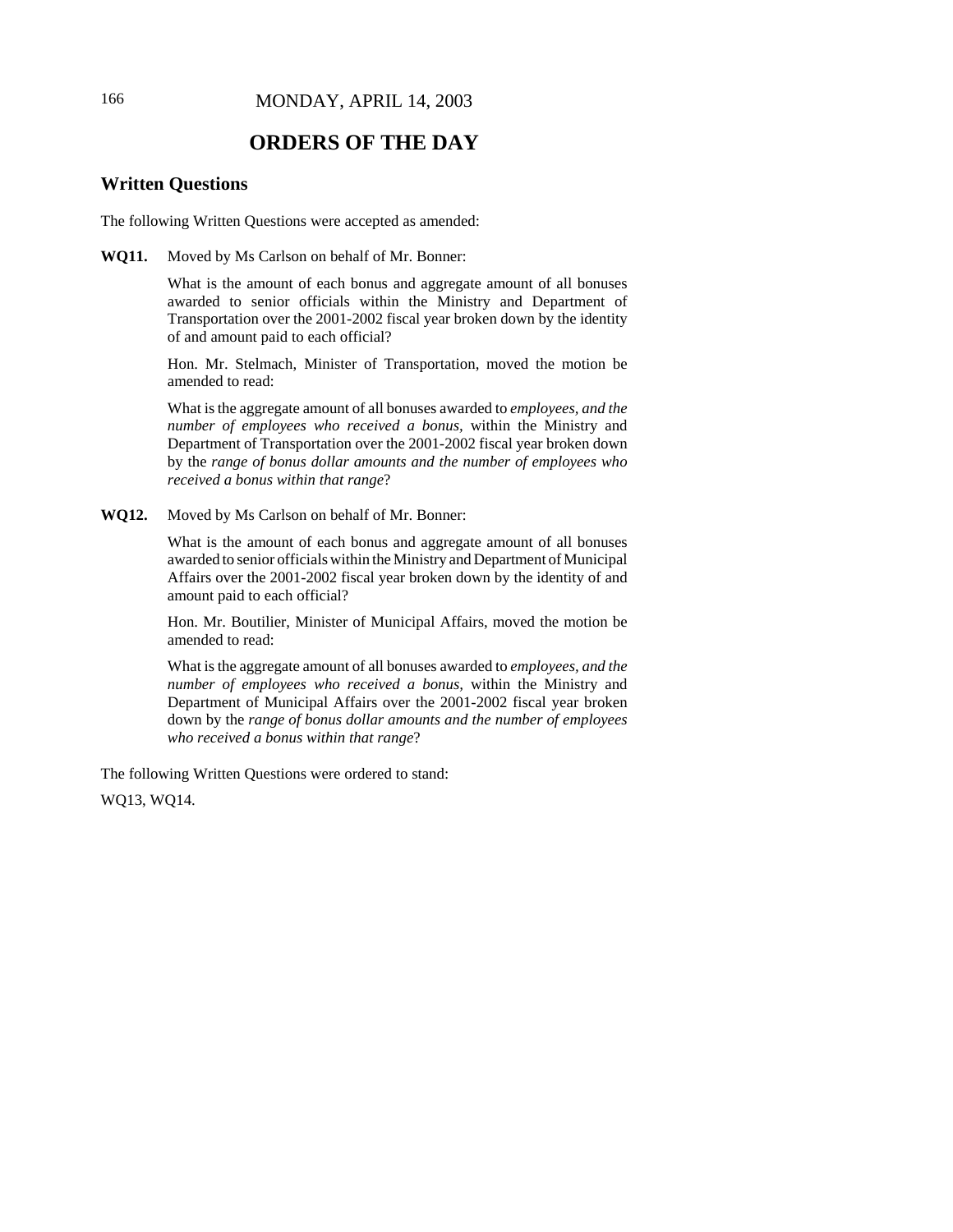### **Motions for Returns**

The following Motions for Returns were rejected:

**MR12.** Moved by Ms Carlson:

That an Order of the Assembly do issue for a Return showing: Copies of the 62 contingent liability claims against the Department of Sustainable Resource Development in the 2001-02 fiscal year, as mentioned in Responses to Supplementary Questions from the Committee of Supply, April 16, 2002 and attached to correspondence code DM02-KC-0671 from the Honourable Mike Cardinal, Minister of Sustainable Resource Development.

**MR13.** Moved by Ms Carlson:

That an Order of the Assembly do issue for a Return showing: All correspondence between the Minister of Environment, the Premier, Public Affairs Bureau, and the Minister of Energy regarding the Kyoto Accord and Alberta's anti-Kyoto campaign.

The following Motion for Returns was ordered to stand:

MR14.

# **Public Bills and Orders Other Than Government Bills and Orders**

#### **Second Reading**

On the motion that the following Bill be now read a Second time:

Bill 204 Insurance (Accident Insurance Benefits) Amendment Act, 2003 — Rev. Abbott

A debate followed.

Mr. Lukaszuk, Hon. Member for Edmonton-Castle Downs, moved the motion be amended by deleting all the words after "that" and substituting the following:

Bill 204, Insurance (Accident Insurance Benefits) Amendment Act, 2003, be not now read a Second time but that it be read a Second time this day six months hence.

A debate followed on the amendment.

The question being put, the amendment was agreed to. With Hon. Mr. Kowalski in the Chair, the names being called for were taken as follows: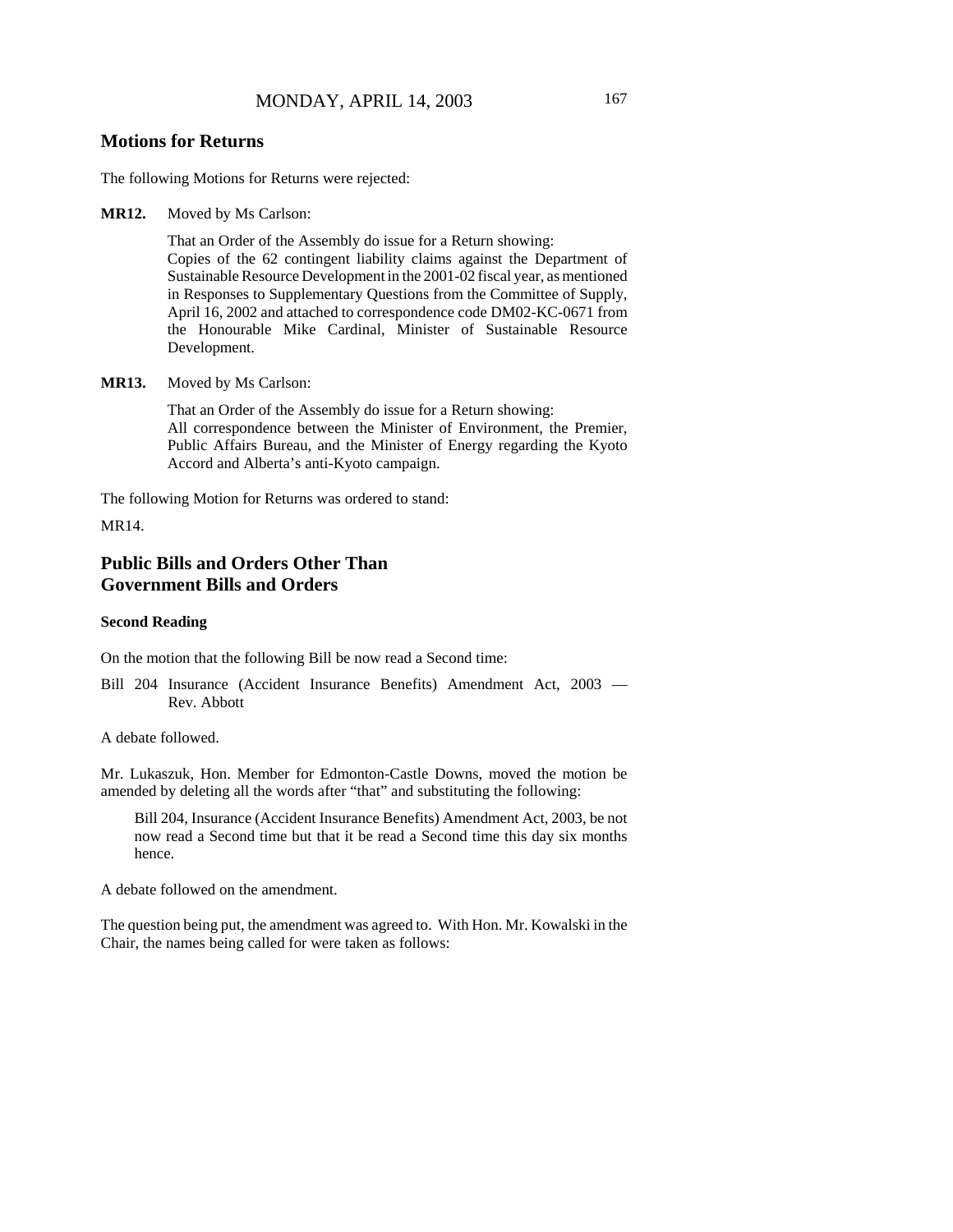For the amendment: 37

| Abbott                   | Hutton        | Melchin        |
|--------------------------|---------------|----------------|
| Ady                      | Jablonski     | <b>Nelson</b>  |
| Amery                    | Jacobs        | Oberg          |
| <b>Boutilier</b>         | Johnson       | Renner         |
| Broda                    | Klapstein     | Shariff        |
| Calahasen                | Knight        | Stelmach       |
| Cenaiko                  | Lord          | <b>Stevens</b> |
| Danyluk                  | Lougheed      | <b>Strang</b>  |
| Doerksen                 | Lukaszuk      | Taylor         |
| Dunford                  | Lund          | VanderBurg     |
| Haley                    | <b>Magnus</b> | Yankowsky      |
| Hlady                    | McClelland    | Zwozdesky      |
| Horner                   |               |                |
| Against the amendment: 4 |               |                |
| <b>Blakeman</b>          | Massey        | Nicol          |
| Carlson                  |               |                |

On the motion that the following Bill be now read a Second time:

Bill 205 Citizens' Empowerment Act — Dr. Nicol

A debate followed.

Mr. Broda moved adjournment of the debate, which was agreed to.

# **Adjournment**

On motion by Hon. Mr. Zwozdesky, Deputy Government House Leader, the Assembly adjourned at 5:30 p.m. until 8:00 p.m.

MONDAY, APRIL 14, 2003 — 8:00 P.M.

## **Motions Other Than Government Motions**

**506.** Moved by Mr. Herard on behalf of Ms Graham:

Be it resolved that the Legislative Assembly urge the Government to explore new means of helping students finance their post-secondary education including the establishment of a provincial education savings plan to supplement Canada's Registered Education Savings Plan.

A debate followed.

The question being put, the motion was agreed to.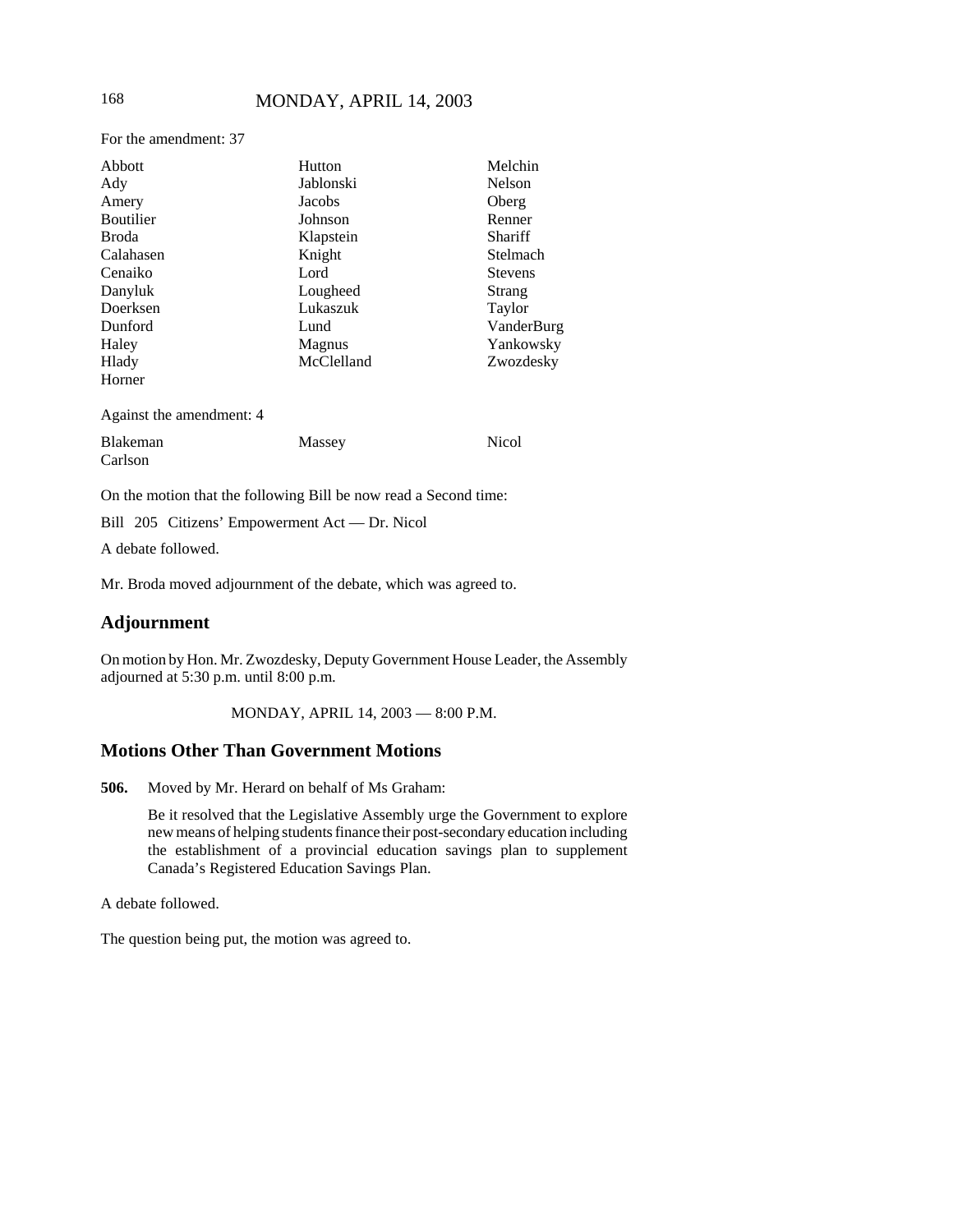**507.** Moved by Mr. Broda:

Be it resolved that the Legislative Assembly urge the Government to sell or dispose of public lands that do not possess any economic potential for the Province.

Mr. Horner, Hon. Member for Spruce Grove-Sturgeon-St. Albert, moved the motion be amended by striking out "public lands that do not possess any economic potential for the Province" and substituting "lands that are declared surplus to the needs of the Province".

A debate followed on the amendment.

The question being put, the amendment was agreed to.

A debate followed on the main motion.

Pursuant to Standing Order 8(3), debate adjourned, Mr. Strang speaking.

# **Government Motions**

**13.** Moved by Hon. Mr. Hancock:

Be it resolved that, pursuant to Section 11(1) of the Electoral Boundaries Commission Act, the Legislative Assembly concur in the recommendations of the Final Report of the Alberta Electoral Boundaries Commission entitled the Proposed Electoral Division Areas, Boundaries and Names for Alberta, tabled in the Assembly on Wednesday, February 19, 2003.

A debate followed.

The question being put, the motion was agreed to. With Mr. Tannas in the Chair, the names being called for were taken as follows:

For the motion: 33

| Hlady      | Melchin        |
|------------|----------------|
| Horner     | Oberg          |
| Jacobs     | O'Neill        |
| Johnson    | Rathgeber      |
| Klapstein  | Snelgrove      |
| Knight     | Stelmach       |
| Kryczka    | <b>Stevens</b> |
| Lougheed   | Strang         |
| Lund       | Taylor         |
| Magnus     | VanderBurg     |
| McClelland | Zwozdesky      |
|            |                |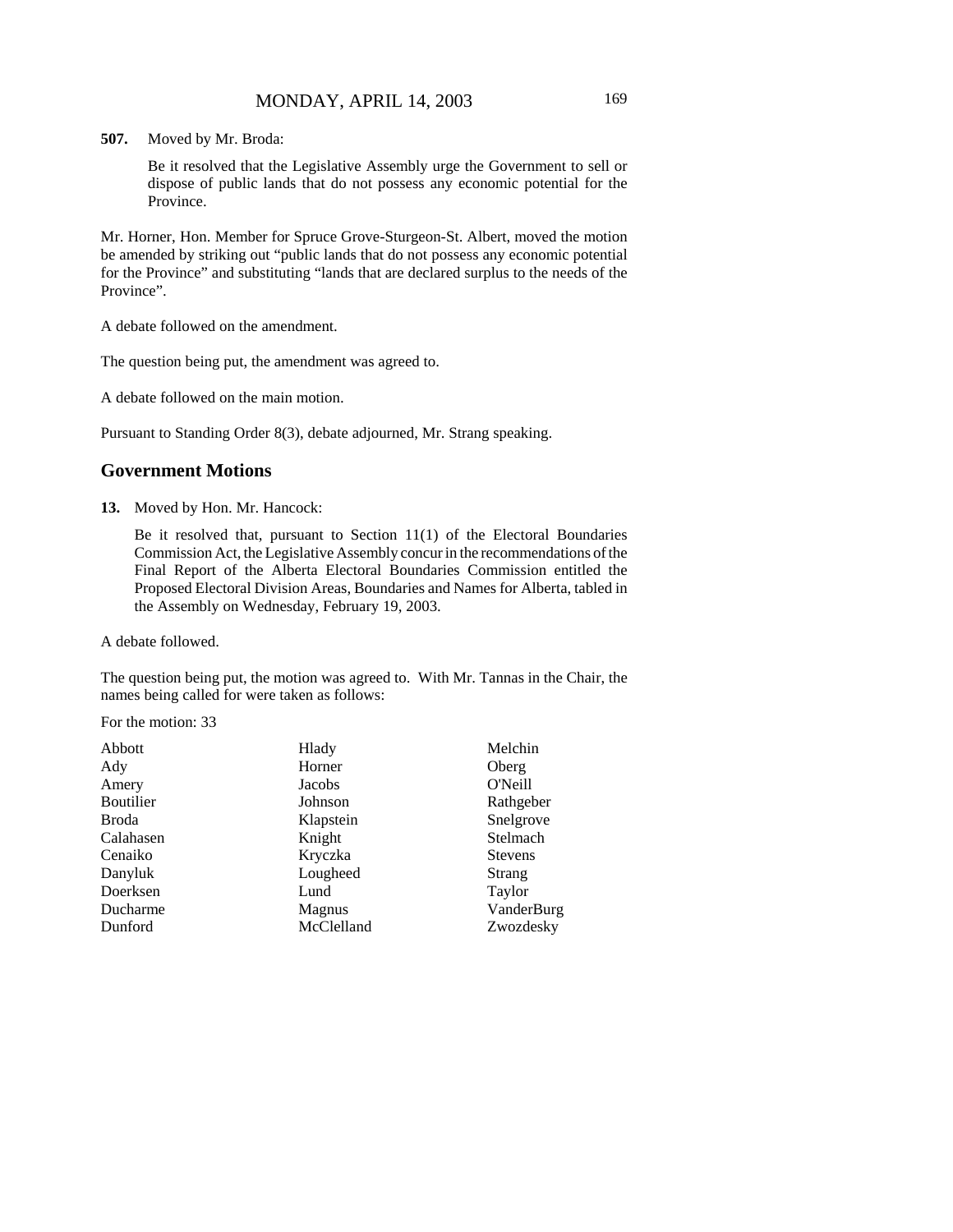Against the motion: 10

| <b>Blakeman</b> | MacDonald | Masyk |
|-----------------|-----------|-------|
| <b>Bonner</b>   | Mason     | Pannu |
| Carlson         | Massey    | Taft  |
| Gordon          |           |       |

### **Adjournment**

On motion by Hon. Mr. Zwozdesky, Deputy Government House Leader, the Assembly adjourned at 10:47 p.m. until Tuesday, April 15, 2003, at 1:30 p.m.

## Tuesday, April 15, 2003

The Speaker took the Chair at 1:30 p.m.

### **Members' Statements**

Mr. McFarland, Hon. Member for Little Bow, made a statement regarding No-Bull Marketing Ltd.

Mr. Maskell, Hon. Member for Edmonton-Meadowlark, made a statement regarding the Alberta Ballet and School of Alberta Ballet.

Ms Blakeman, Hon. Member for Edmonton-Centre, made a statement regarding elder abuse and protection for persons in care.

Ms Kryczka, Hon. Member for Calgary-West, made a statement regarding Providence Children's Centre in Calgary.

# **Tabling Returns and Reports**

Hon. Mr. Jonson, Minister of International and Intergovernmental Relations, on behalf of Hon. Mr. Klein, Premier:

Letter dated April 15, 2003, from Hon. Mr. Klein, Premier, to Jean Charest, Premier-elect, Liberal Party of Québec, congratulating Mr. Charest on winning his seat, and his party on winning the Québec provincial election on April 14, 2003

Sessional Paper 355/2003

Letter dated April 15, 2003, from Hon. Mr. Klein, Premier, to Bernard Landry, Premier of Québec, congratulating Mr. Landry on winning his seat in the Québec provincial election on April 14, 2003

Sessional Paper 356/2003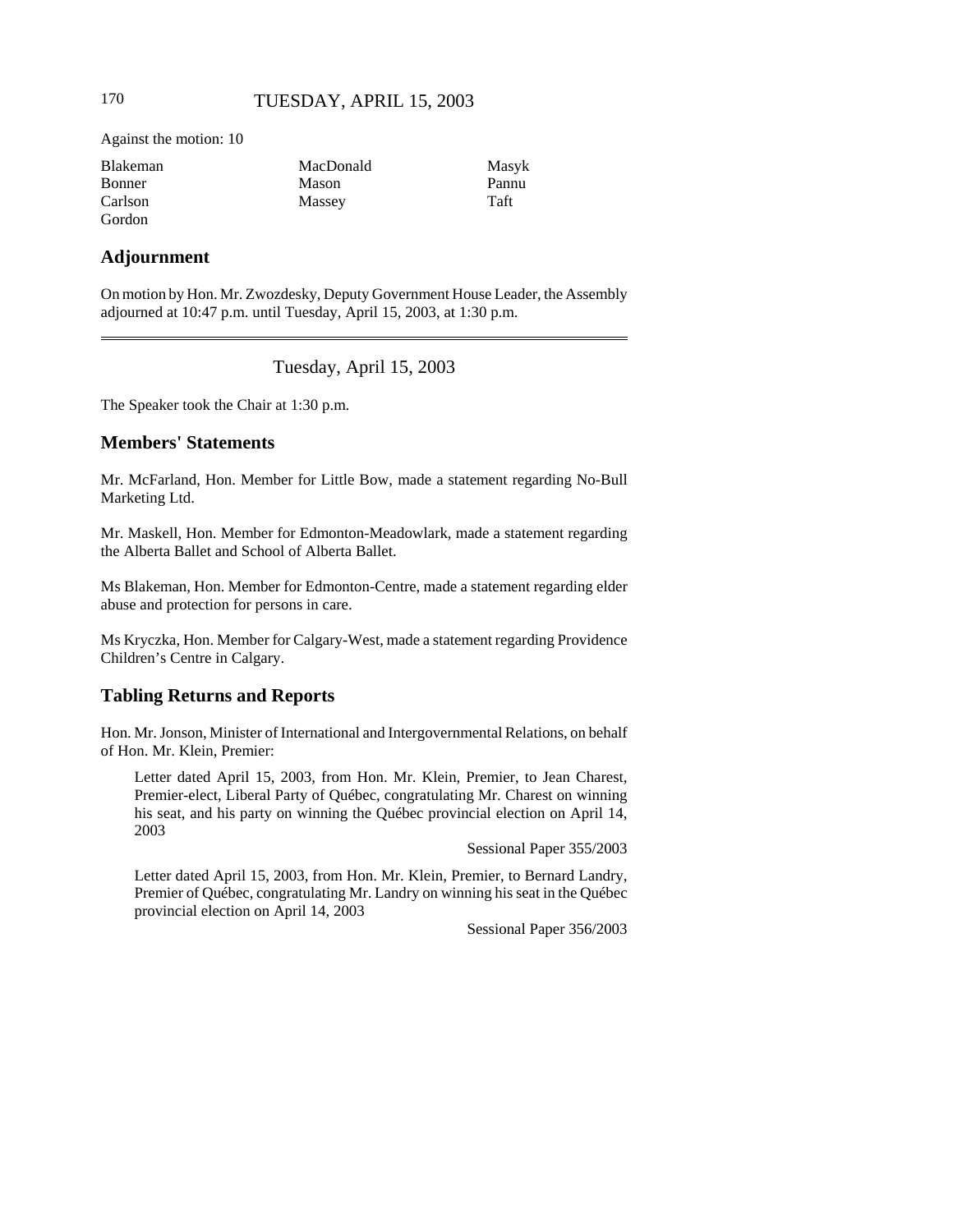Hon. Mr. Zwozdesky, Minister of Community Development:

Letter dated April 15, 2003, from Hon. Mr. Zwozdesky, Minister of Community Development, to Randy Ferbey congratulating Mr. Ferbey and his teammates on winning the World Curling Championship in Winnipeg, Manitoba on April 13, 2003

Sessional Paper 357/2003

Letter dated April 15, 2003, from Hon. Mr. Zwozdesky, Minister of Community Development, to Mike Weir congratulating Mr. Weir on winning the Masters Tournament in Augusta, Georgia on April 13, 2003

Sessional Paper 358/2003

Mr. Lord, Hon. Member for Calgary-Currie:

National Council for Public-Private Partnerships web page listing web links to award-winning public-private partnership case studies from 2001 and 2002 Sessional Paper 359/2003

Transport Canada web page of a speech by Honourable David Collenette, Federal Minister of Transport, presented to the Canadian Council for Public-Private Partnerships in Toronto, Ontario on November 17, 1997

Sessional Paper 360/2003

Ms Blakeman, Hon. Member for Edmonton-Centre:

Letter dated February 17, 2003, from Jane Stewart, Federal Minister of Human Resources, to Ms Blakeman, Hon. Member for Edmonton-Centre, responding to Ms Blakeman's letter of November 6, 2002, regarding the Employment Insurance status of artists and cultural workers

Sessional Paper 361/2003

Press release dated January 20, 2003, announcing the release of a report entitled "Face of the Future, A Study of Human Resources Issues in Canada's Cultural Sector" prepared by the Cultural Human Resources Council

Sessional Paper 362/2003

E-mail message dated March 31, 2003, from Ian Crichton of Edmonton to Ms Blakeman, Hon. Member for Edmonton-Centre, expressing concern regarding the possibility of the Government cancelling adult learner programs at Metro Community College

Sessional Paper 363/2002

Mr. Bonner, Hon. Member for Edmonton-Glengarry:

Memorandum of Judgment, Court of Appeal of Alberta, between Randy Wolfert, the Workers' Compensation Board, and Gene Mudry, Thomas Shuchuk, and Dr. Paul Green and Dr. Gordon King

Sessional Paper 364/2003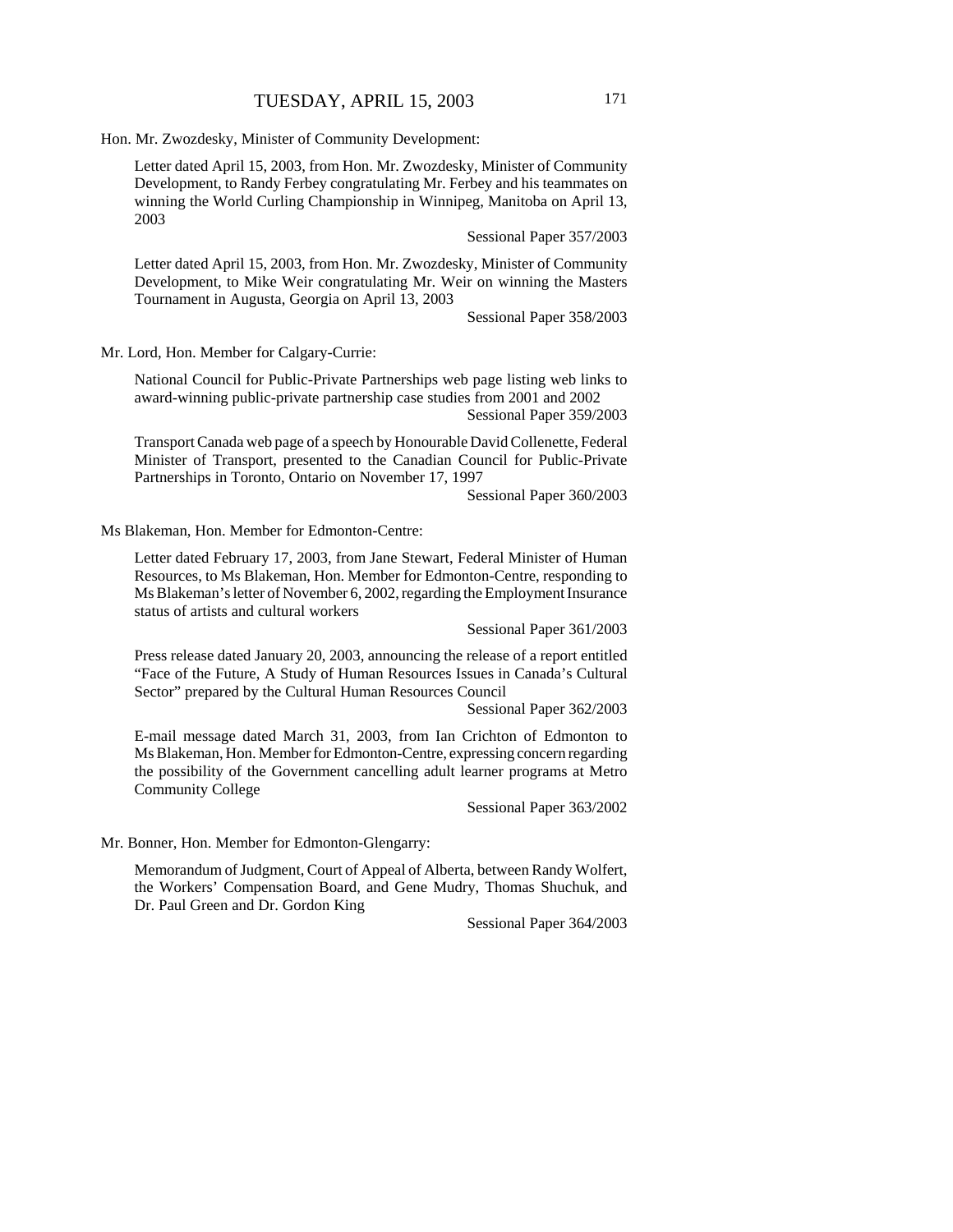## 172 TUESDAY, APRIL 15, 2003

Dr. Pannu, Hon. Member for Edmonton-Strathcona:

Summary of Recommendations from the Report to the Minister of Justice and Attorney General in the Matter of a Public Inquiry Into the Death of Vincenzo Dominic Motta Pursuant to the Fatality Inquiries Act dated April 14, 2003, prepared by Honourable Judge Manfred Delong, Provincial Court of Alberta Sessional Paper 365/2003

E-mail message dated March 12, 2003, from Sharon Tucker of Medicine Hat to Dr. Pannu, Hon. Member for Edmonton-Strathcona, and Dr. Nicol, Hon. Leader of the Official Opposition, outlining the financial difficulties Ms Tucker faces living on AISH (Assured Income for the Severely Handicapped) and requesting Dr. Pannu and Dr. Nicol lobby the Government for an increase in AISH benefits Sessional Paper 366/2003

Mr. Mason, Hon. Member for Edmonton-Highlands:

Backgrounder document entitled "Municipal Government Electric Bills 2000-2002" attaching recent letters from several municipalities outlining their electricity bill increases for the years 2000 to 2002

Sessional Paper 367/2003

# **ORDERS OF THE DAY**

### **Committee of Supply** (Day 4 — Main Estimates)

According to Order, the Assembly resolved itself into Committee of Supply.

(Assembly in Committee)

And after some time spent therein, the Acting Speaker assumed the Chair and Mr. Lougheed reported as follows:

Mr. Speaker:

The Committee of Supply has had under consideration certain resolutions, reports as follows, and requests leave to sit again:

Resolved that a sum not exceeding the following be granted to Her Majesty for the fiscal year ending March 31, 2004, for the Department and purposes indicated:

#### **Human Resources and Employment**

\$1,072,188,000 Operating Expense and Equipment/Inventory Purchases

The question being put, the report and the request for leave to sit again were agreed to.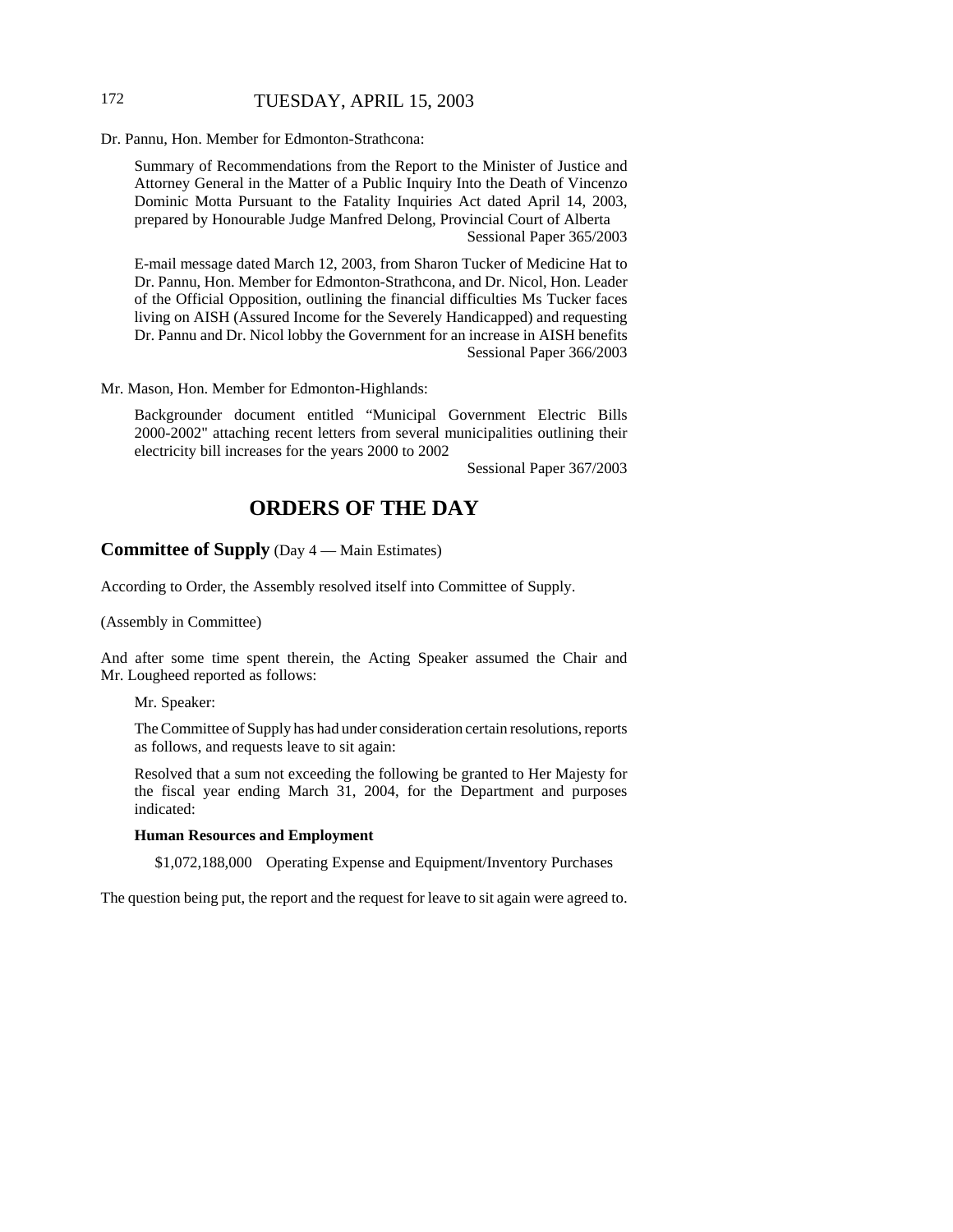# **Adjournment**

On motion by Hon. Mr. Hancock, Government House Leader, it was agreed at 5:15 p.m. that when the Assembly reconvened at 8:00 p.m. it would be in Committee of Supply and the Acting Speaker left the Chair.

TUESDAY, APRIL 15, 2003 — 8:00 P.M.

**Committee of Supply** (Day 5 — Main Estimates)

(Assembly in Committee)

And after some time spent therein, the Deputy Speaker assumed the Chair and Mr. Klapstein reported as follows:

Mr. Speaker:

The Committee of Supply has had under consideration certain resolutions, reports as follows, and requests leave to sit again:

Resolved that a sum not exceeding the following be granted to Her Majesty for the fiscal year ending March 31, 2004, for the Department and purpose indicated:

#### **Executive Council**

\$18,035,000 Operating Expense

The question being put, the report and the request for leave to sit again were agreed to.

# **Government Bills and Orders**

### **Second Reading**

On the motion that the following Bill be now read a Second time:

Bill 28 Freedom of Information and Protection of Privacy Amendment Act, 2003 — Mr. Lukaszuk

Mr. Lukaszuk moved adjournment of the debate, which was agreed to.

On the motion that the following Bill be now read a Second time:

Bill 32 Income and Employment Supports Act — Hon. Mr. Dunford

Hon Mr. Dunford moved adjournment of the debate, which was agreed to.

The following Bill was read a Second time and referred to Committee of the Whole:

Bill 35 Tobacco Tax Amendment Act, 2003 — Mr. Cao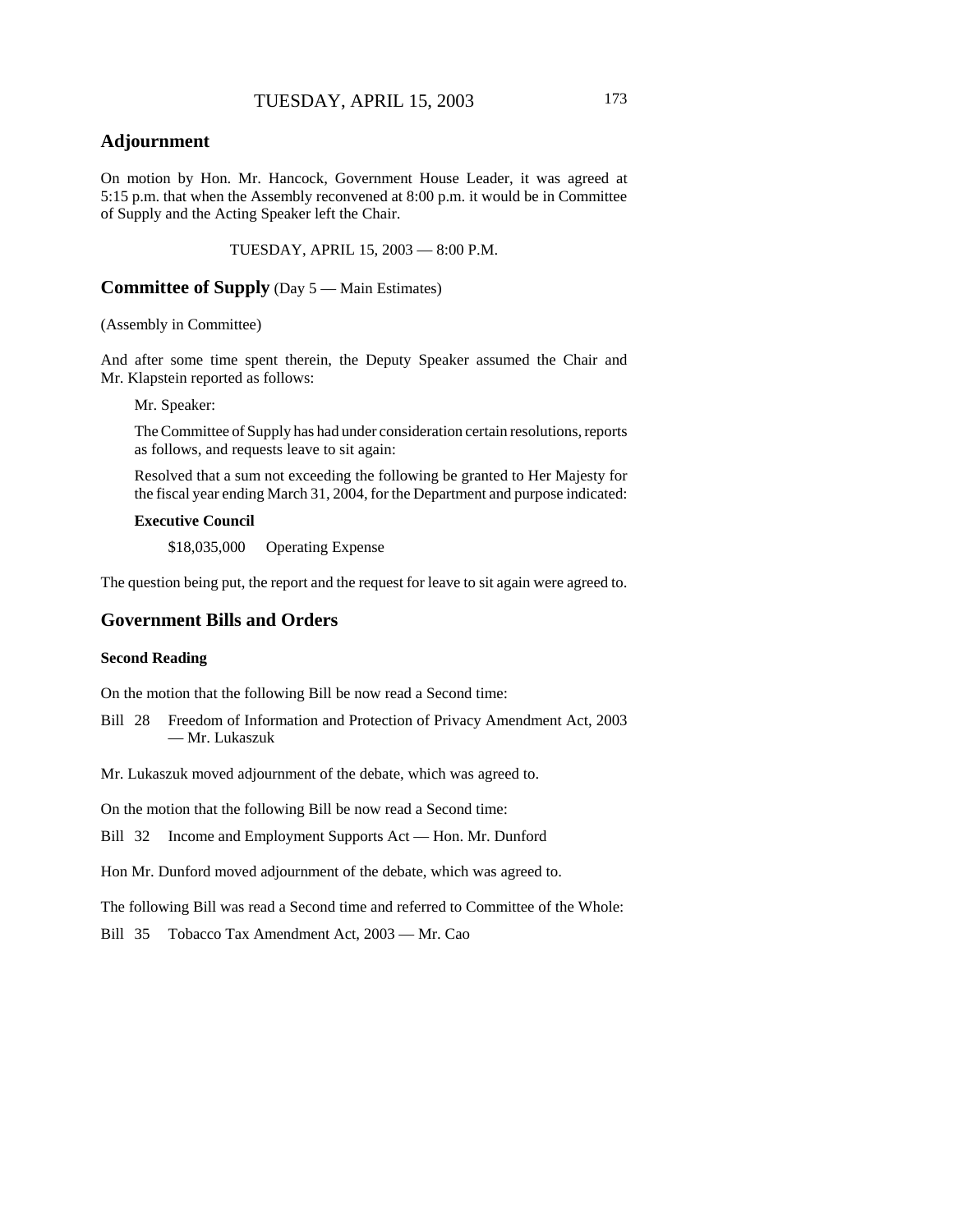# 174 WEDNESDAY, APRIL 16, 2003

# **Adjournment**

On motion by Hon. Mr. Hancock, Government House Leader, the Assembly adjourned at 10:26 p.m. until Wednesday, April 16, 2003, at 1:30 p.m.

# Wednesday, April 16, 2003

The Speaker took the Chair at 1:30 p.m.

# **Recognitions**

Mr. Renner, Hon. Member for Medicine Hat: Medicine Hat Tigers for their efforts during the second round hockey playoff series against the Red Deer Rebels and the Red Deer Rebels for winning the series

Pursuant to Standing Order 13(1), the Speaker invited Mrs. Jablonski, Hon. Member for Red Deer-North, to respond to the recognition.

Mrs. Jablonski, Hon. Member for Red Deer-North: Red Deer Rebels hockey team for winning the second round playoff series against the Medicine Hat Tigers and the Medicine Hat Tigers for their efforts during the series

Mr. Cao, Hon. Member for Calgary-Fort: Southeast Calgary students who participated in Musical Montage 2003 recently held at the Calgary Jubilee Auditorium

Mr. Bonner, Hon. Member for Edmonton-Glengarry: Education funding

Mr. Marz, Hon. Member for Olds-Didsbury-Three Hills: Henry Heuver, first recipient of the Olds College Partner of the Year Award

Mr. Jacobs, Hon. Member for Cardston-Taber-Warner: Erle Rivers High School boys' curling team who recently won the Provincial Curling Championship

Dr. Massey, Hon. Member for Edmonton-Mill Woods: Mill Woods Newsletter published by the Mill Woods President's Council

Mr. Johnson, Hon. Member for Wetaskiwin-Camrose: Camrose Kodiaks junior A hockey team for winning the Alberta Junior Hockey League Championship on April 15, 2003

Pursuant to Standing Order 13(1), the Speaker invited Mrs. O'Neill, Hon. Member for St. Albert, to respond to the recognition.

Mrs. O'Neill, Hon. Member for St. Albert: St. Albert Saints junior A hockey team for their efforts during the Alberta Junior Hockey League Championship and the Camrose Kodiaks for winning the championship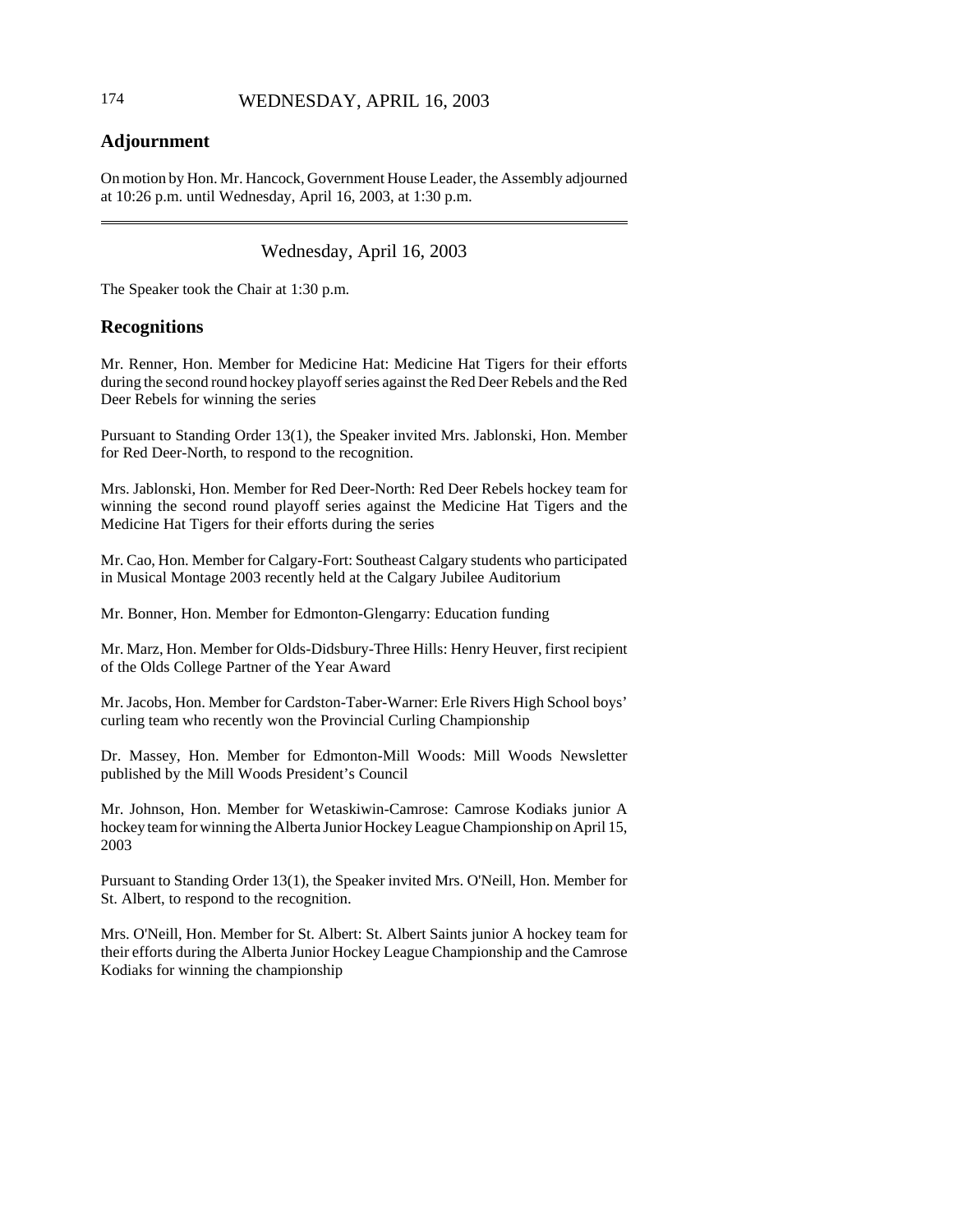### **Presenting Petitions**

Mr. Jacobs, Hon. Member for Cardston-Taber-Warner, presented a petition from 190 Albertans requesting the Government remove abortion from the list of insured health services.

Dr. Taft, Hon. Member for Edmonton-Riverview, presented a petition from 56 Edmonton and area residents requesting the Government increase public education funding to include the cost of the arbitrated teachers' salary settlement.

Dr. Taft, Hon. Member for Edmonton-Riverview, presented a petition from 54 Edmonton and area residents requesting the Legislative Assembly reject legislation allowing for the sale of municipal reserves and the privatization of the construction and ownership of publicly funded schools.

### **Tabling Returns and Reports**

Mr. Lord, Hon. Member for Calgary-Currie:

Report dated March 3, 2003, entitled "A HAND UP, How State Earned Income Tax Credits Help Working Families Escape Poverty in 2003" prepared by the Center on Budget and Policy Priorities

Sessional Paper 368/2003

Report, undated, entitled "Rewarding Work: The Impact of the Earned Income Tax Credit in Greater Chicago" prepared by Alan Berube and Benjamin Forman, Center on Urban and Metropolitan Policy

Sessional Paper 369/2003

Issue Notes 2000 Newsletter article entitled "The Earned Income Tax Credit" prepared by Pamela Friedman, Welfare Information Network

Sessional Paper 370/2003

Report dated September 23, 2001, entitled "Improving Effectiveness and Efficiency in Government: 33 suggestions" prepared by Mr. Lord, Hon. Member for Calgary-Currie

Sessional Paper 371/2003

Mr. Marz, Hon. Member for Olds-Didsbury-Three Hills:

31 recent letters from Didsbury and area residents to Hon. Mr. Mar, Minister of Health and Wellness, requesting the Didsbury Hospital be included in the Calgary Health Region

Sessional Paper 372/2003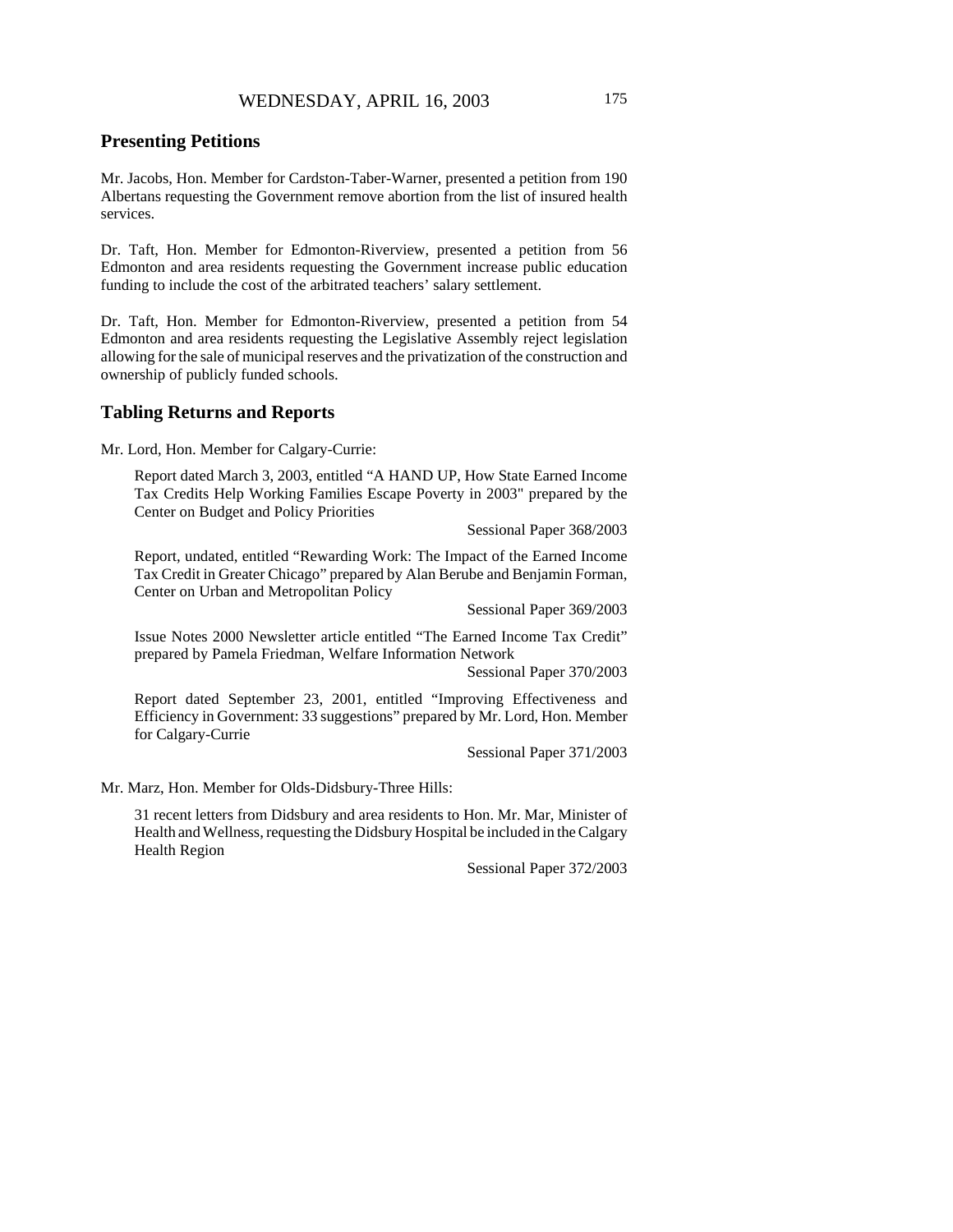# 176 WEDNESDAY, APRIL 16, 2003

Mr. Jacobs, Hon. Member for Cardston-Taber-Warner:

34 letters dated February 13, 2003, from members of the St. Augustine's Catholic Women's League in Taber, to Mr. Jacobs, Hon. Member for Cardston-Taber-Warner, requesting the Government de-insure abortion

Sessional Paper 373/2003

Mr. MacDonald, Hon. Member for Edmonton-Gold Bar:

2 news releases, the first dated April 11, 2003, entitled "Aquila Completes Refinancing" and the second dated April 15, 2003, entitled "Aquila Fourth Quarter and Year-End Net Loss Driven by Impairment and Restructuring Charges as Company Repositions Business" both prepared by Aquila

Sessional Paper 374/2003

Dr. Taft, Hon. Member for Edmonton-Riverview:

Letter dated March 28, 2003, from Elizabeth Miller, M.D., of Edmonton to Hon. Dr. Oberg, Minister of Learning, expressing concern regarding a lack of education funding and requesting education funding be increased

Sessional Paper 375/2003

Letter dated March 29, 2003, from Carleen Ellis of Edmonton to Hon. Mr. Klein, Premier, and Hon. Dr. Oberg, Minister of Learning, expressing concern regarding the declining quality of public education resulting from school boards not being adequately funded to cover the cost of the arbitrated teachers' salary settlement Sessional Paper 376/2003

Letter, undated, from Catharine A. Compston and Dr. Paul Bird, both of Edmonton, to Hon. Dr. Oberg, Minister of Learning, expressing concern regarding the erosion of public education resulting from school boards not being adequately funded to cover the cost of the arbitrated teachers' salary settlement Sessional Paper 377/2003

E-mail message dated April 2, 2003, from Rod E. McConnell of Edmonton to Hon. Mr. Klein, Premier, expressing concern regarding a proposed tax on water use

Sessional Paper 378/2003

Dr. Massey, Hon. Member for Edmonton-Mill Woods:

Public Forum notice entitled "Solutions for Schools" to be held April 24, 2003 at the Provincial Museum of Alberta, prepared by the Alberta Liberal Caucus Sessional Paper 379/2003

Dr. Pannu, Hon. Member for Edmonton-Strathcona:

Letter dated April 8, 2003, from Cindy Jefferies, Chair, Board of Trustees, Red Deer Public School District No. 104, to Dr. Pannu, Hon. Member for Edmonton-Strathcona, with associated attachments, requesting Dr. Pannu's support for a School Act amendment to be introduced during the 2003 Spring Session Sessional Paper 380/2003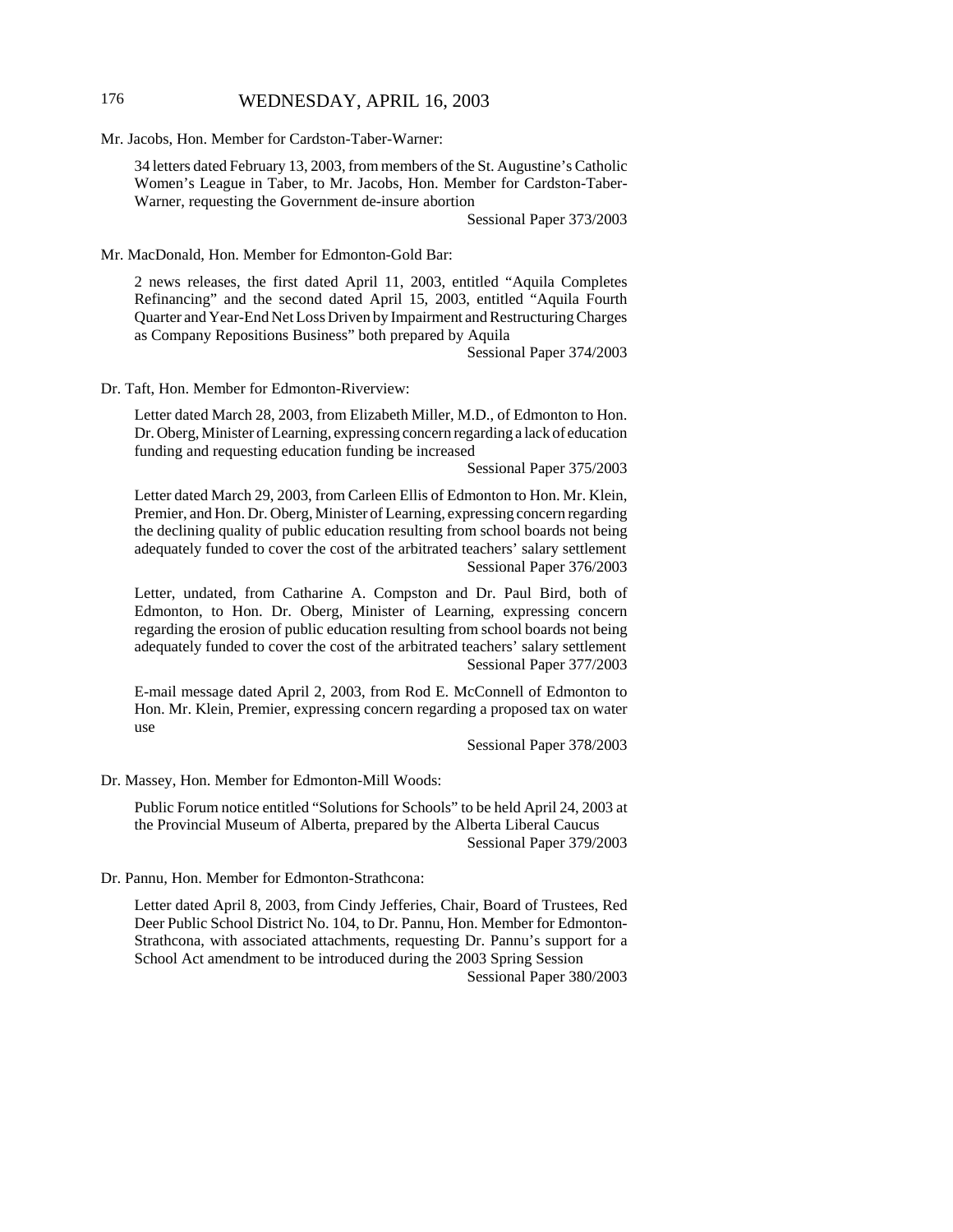Excerpt from the Report to the Minister of Justice and Attorney General in the Matter of a Public Inquiry Into the Death of Vincenzo Dominic Motta Pursuant to the Fatality Inquiries Act dated April 14, 2003, prepared by Honourable Judge Manfred Delong, Provincial Court of Alberta

Sessional Paper 381/2003

Mr. Mason, Hon. Member for Edmonton-Highlands:

Excerpt from the Finance Annual Report, 2001-02, Alberta Municipal Financing Corporation Financial Statements and AUMA (Alberta Urban Municipalities Association) Urban Perspective Newsletter, November-December 2002, Budget Watch article entitled "AMFC (Alberta Municipal Finance Corporation) surplus revenues could support green infrastructure fund for municipalities"

Sessional Paper 382/2003

# **ORDERS OF THE DAY**

**Committee of Supply** (Day 6 — Main Estimates)

According to Order, the Assembly resolved itself into Committee of Supply.

(Assembly in Committee)

During Committee of Supply consideration of the Estimates of the Department of Learning, the question was called to grant the following sum:

#### **Learning**

\$3,574,859,000 Operating Expense and Equipment/Inventory Purchases

to Her Majesty for the fiscal year ending March 31, 2004, which was agreed to. With Mr. Tannas in the Chair, the names being called for were taken as follows:

For the motion: 39

| Abbott       | Hancock        | Masyk            |
|--------------|----------------|------------------|
| Ady          | Herard         | McClellan        |
| Cao          | Horner         | McFarland        |
| Coutts       | Hutton         | Nelson           |
| Dunford      | Jablonski      | Oberg            |
| Evans        | Jonson         | <b>Ouellette</b> |
| Forsyth      | Klapstein      | Pham             |
| Friedel      | Kryczka        | Renner           |
| <b>Fritz</b> | Lord           | Smith            |
| Gordon       | Lukaszuk       | Snelgrove        |
| Graham       | Mar            | Strang           |
| Graydon      | Marz           | Tarchuk          |
| Haley        | <b>Maskell</b> | VanderBurg       |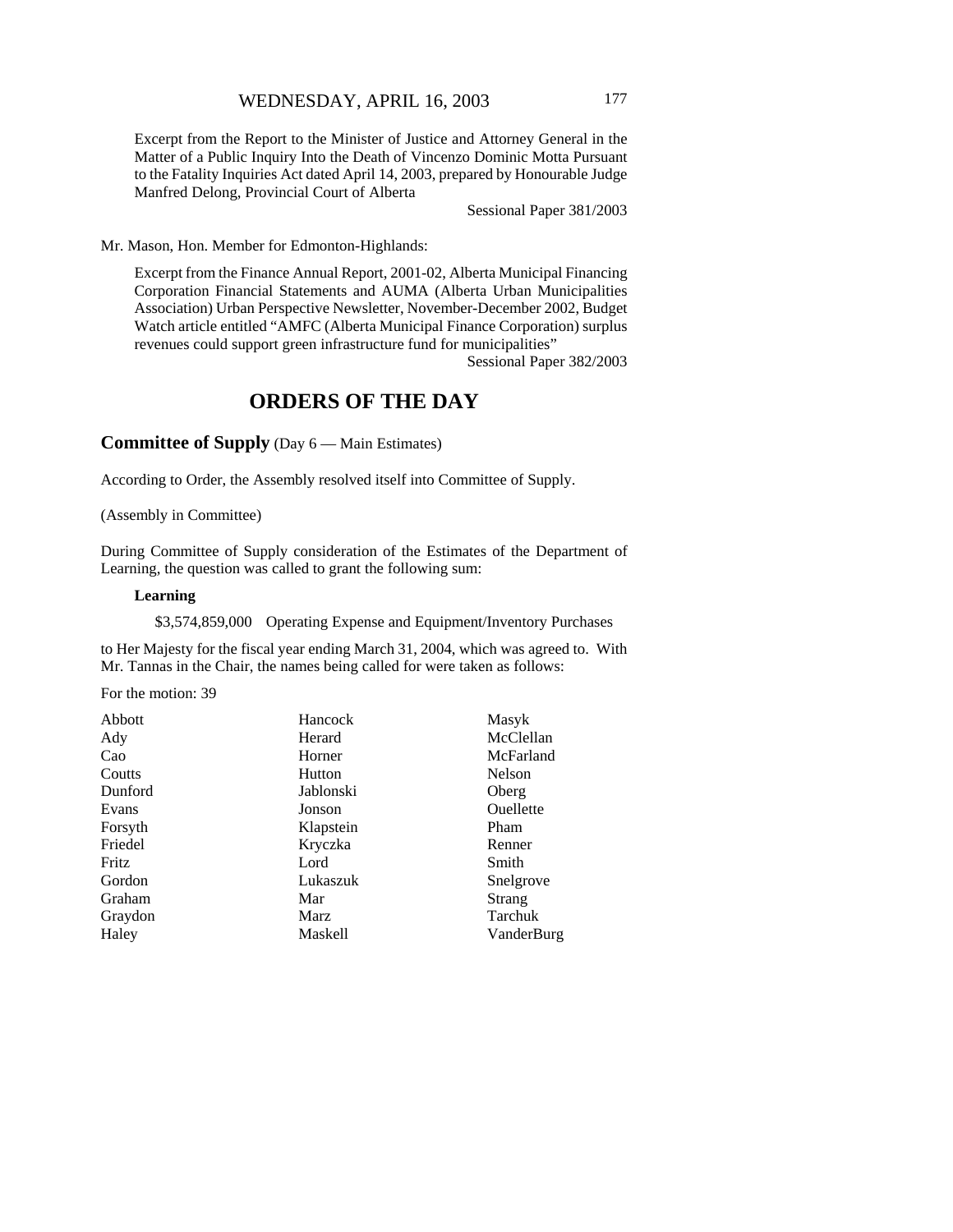Against the motion: 6

| Bonner    | Massey | Pannu |
|-----------|--------|-------|
| MacDonald | Nicol  | Taft  |

The Deputy Speaker assumed the Chair and Mr. Klapstein reported as follows:

Mr. Speaker:

The Committee of Supply has had under consideration certain resolutions, reports as follows, and requests leave to sit again:

Resolved that a sum not exceeding the following be granted to Her Majesty for the fiscal year ending March 31, 2004, for the Department and purposes indicated:

#### **Learning**

\$3,574,859,000 Operating Expense and Equipment/Inventory Purchases \$141,300,000 Non-budgetary Disbursements

The question being put, the report and the request for leave to sit again were agreed to.

### **Adjournment**

On motion by Hon. Mr. Hancock, Government House Leader, it was agreed at 5:28 p.m. that when the Assembly reconvened at 8:00 p.m. it would be in Committee of Supply and the Deputy Speaker left the Chair.

WEDNESDAY, APRIL 16, 2003 — 8:00 P.M.

**Committee of Supply** (Day 7 — Main Estimates)

(Assembly in Committee)

And after some time spent therein, the Acting Speaker assumed the Chair and Mr. Marz reported as follows:

Mr. Speaker:

The Committee of Supply has had under consideration certain resolutions, reports as follows, and requests leave to sit again:

Resolved that a sum not exceeding the following be granted to Her Majesty for the fiscal year ending March 31, 2004, for the Department and purposes indicated:

#### **Solicitor General**

\$267,357,000 Operating Expense and Equipment/Inventory Purchases

The question being put, the report and the request for leave to sit again were agreed to.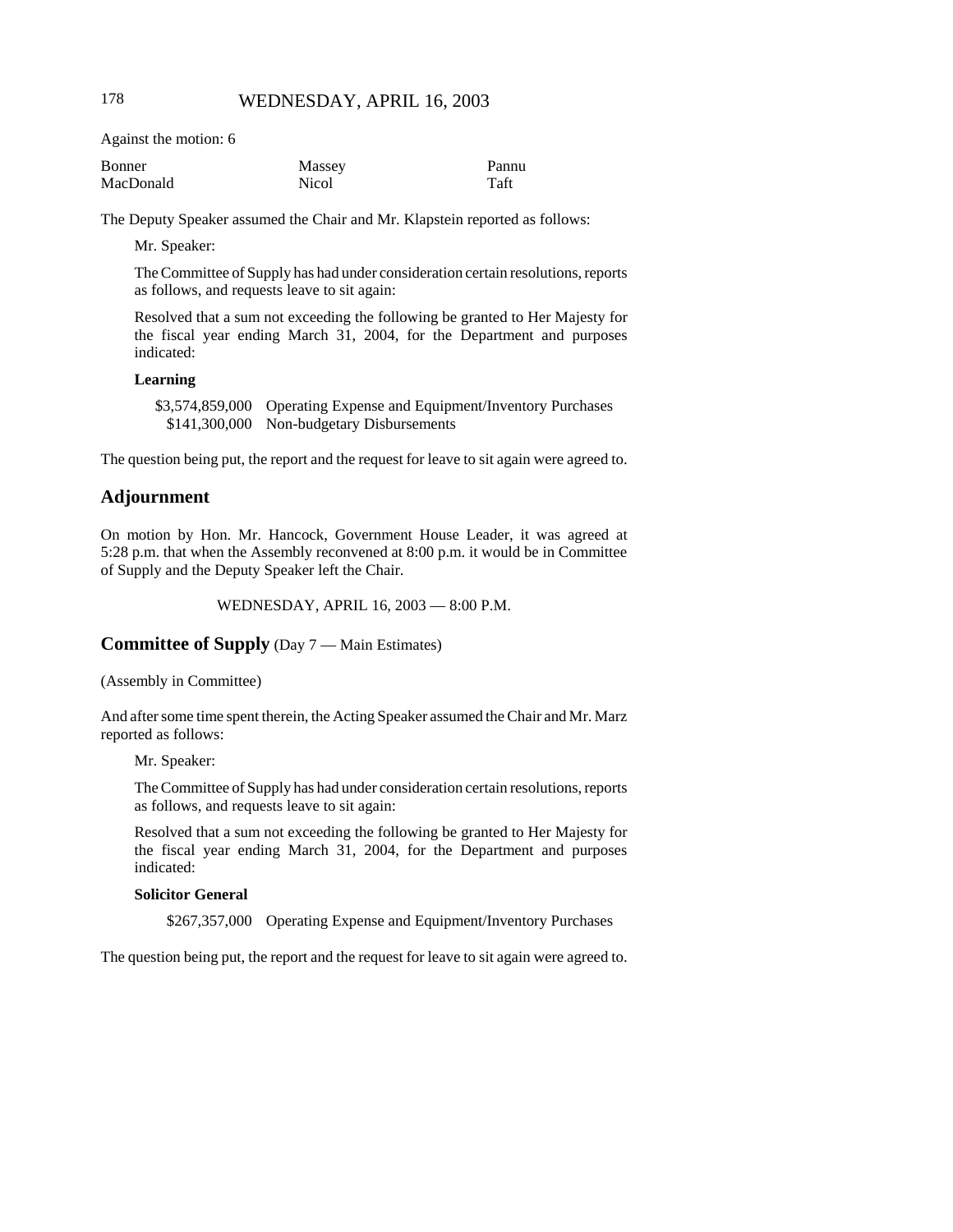# THURSDAY, APRIL 17, 2003 179

#### **Government Bills and Orders**

#### **Second Reading**

On the motion that the following Bill be now read a Second time:

Bill 18 Energy Statutes Amendment Act, 2003 — Ms DeLong

Ms Blakeman moved adjournment of the debate, which was agreed to.

The following Bill was read a Second time and referred to Committee of the Whole:

Bill 25 Class Proceedings Act — Mr. Rathgeber

# **Adjournment**

On motion by Hon. Mr. Hancock, Government House Leader, the Assembly adjourned at 10:50 p.m. until Thursday, April 17, 2003, at 1:30 p.m.

Thursday, April 17, 2003

The Speaker took the Chair at 1:30 p.m.

#### **Ministerial Statements**

Hon. Mr. Norris, Minister of Economic Development, made a statement regarding the Edmonton Oilers and Calgary Flames.

Ms Carlson, Hon. Member for Edmonton-Ellerslie, commented on the statement.

#### **Members' Statements**

Mr. Mason, Hon. Member for Edmonton-Highlands, made a statement regarding provincial funding priorities.

Dr. Taft, Hon. Member for Edmonton-Riverview, on behalf of Mr. Bonner, Hon. Member for Edmonton-Glengarry, made a statement regarding public-private infrastructure partnerships.

Ms Graham, Hon. Member for Calgary-Lougheed, made a statement regarding the Alberta Research Council.

Mr. Johnson, Hon. Member for Wetaskiwin-Camrose, made a statement regarding Stan Reynolds, founder of the Reynolds-Alberta Museum in Wetaskiwin.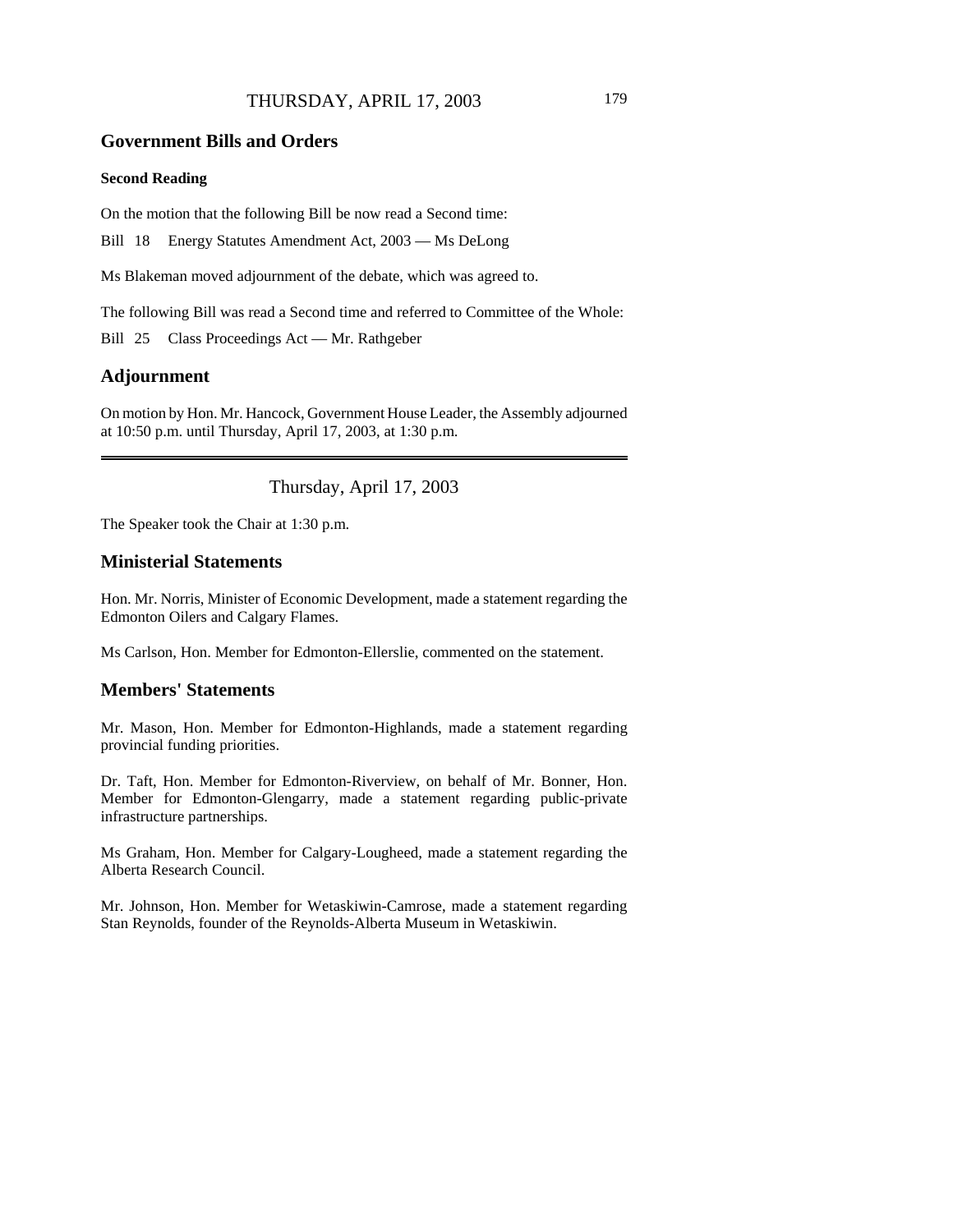# **Presenting Reports by Standing and Special Committees**

Ms Graham, Chair, Select Standing Committee on Private Bills, presented the following report:

Mr. Speaker, the Select Standing Committee on Private Bills has had certain Bills under consideration and wishes to report as follows:

The Committee recommends that the following Private Bill proceed:

Bill Pr1 Sisters of St. Joseph of the Province of Alberta Statutes Repeal Act — Mr. Griffiths

Mr. Speaker, the Committee recommends that the following Private Bill proceed with an amendment:

Bill Pr2 Forest Lawn Bible College Act — Mr. Pham

Ms Graham, Chair, Select Standing Committee on Private Bills, tabled copies of the amendment considered by the Select Standing Committee on Private Bills on this date for the official records of the Assembly.

Amendment to Bill Pr2, Forest Lawn Bible College Act

Sessional Paper 383/2003

Mr. Speaker, I request the concurrence of the Assembly in these recommendations.

The question being put, concurrence in the report was granted.

# **Presenting Petitions**

Dr. Pannu, Hon. Member for Edmonton-Strathcona, presented a petition from 212 Calgary residents requesting the Government withdraw the draft management plan for the Evan-Thomas Provincial Recreation Area and disallow any further commercial or residential development of the Kananaskis Valley.

#### **Notices of Motions**

Hon. Mr. Zwozdesky, Deputy Government House Leader, advised that as Monday, April 21, 2003 is a holiday, no notice of Written Questions and Motions for Returns pursuant to Standing Order 34(2)(a) is required.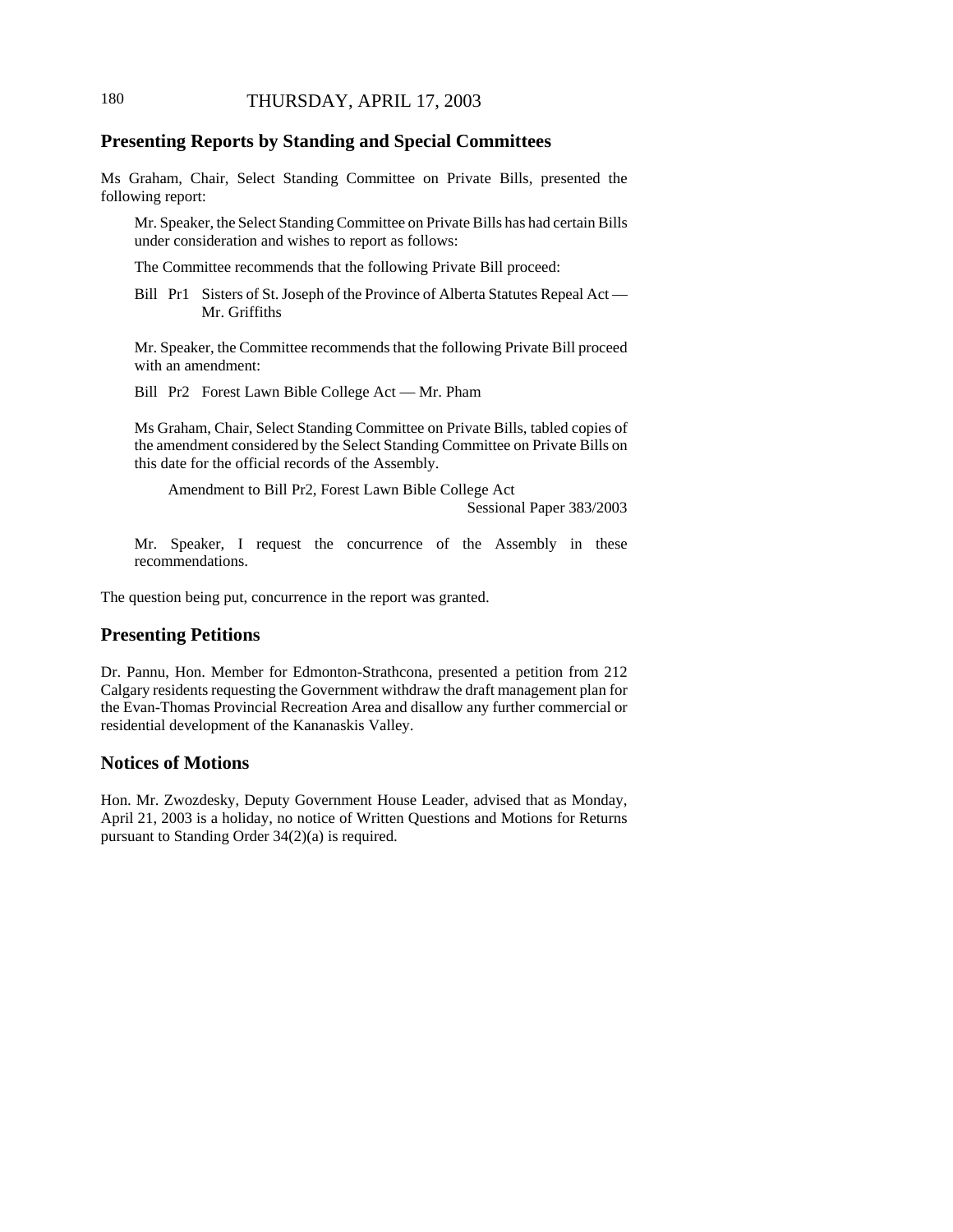## **Tabling Returns and Reports**

Ms Haley, Hon. Member for Airdrie-Rocky View:

Document, undated, entitled "25th Legislature MLA Receptions" prepared by Ms Haley, Hon. Member for Airdrie-Rocky View

Sessional Paper 384/2003

Dr. Pannu, Hon. Member for Edmonton-Strathcona:

Letter dated January 28, 2003, from Shirley Reid, Issues Co-chair, Canadian Federation of University Women, to Hon. Mr. Klein, Premier, expressing support for the Romanow Report and the 5 principles of the Canada Health Act

Sessional Paper 385/2003

Mr. Mason, Hon. Member for Edmonton-Highlands:

Letter dated March 31, 2003, from George Rogers, President, Alberta Urban Municipalities Association (AUMA), to Hon. Mr. Klein, Premier, expressing opposition to Bill 20, Alberta Municipal Financing Corporation Amendment Act, 2003, and to the lack of consultation with the AUMA and urban municipalities prior to the Bill's introduction

Sessional Paper 386/2003

Dr. Taft, Hon. Member for Edmonton-Riverview,:

Letter dated April 17, 2003, from Dr. Taft, Hon. Member for Edmonton-Riverview, to Hon. Mr. Mar, Minister of Health and Wellness, expressing concern regarding the move of hemodialysis equipment and charts that may be contaminated with toxic mold from the Foothills Hospital to the Peter Lougheed Hospital and requesting Mr. Mar investigate this matter

Sessional Paper 387/2003

Postcard from Mark Glover of Edmonton to Dr. Taft, Hon. Member for Edmonton-Riverview, expressing concern regarding a lack of education funding Sessional Paper 388/2003

E-mail message dated March 28, 2003, from Dr. Paul Bird and Catharine Compston, both of Edmonton to Dr. Taft, Hon. Member for Edmonton-Riverview, expressing outrage and concern regarding funding cutbacks in public education

Sessional Paper 389/2003

E-mail message dated March 28, 2003, from Linda Telgarsky, Chair, Windsor Park School Council, to Hon. Dr. Oberg, Minister of Learning, attaching the text of a letter dated March 26, 2003, from Ms Telgarsky to Hon. Mr. Klein, Premier, and Hon. Dr. Oberg, Minister of Learning, expressing concern regarding a decrease in per pupil funding and an increase in staff unit costs for 2003-2004 Sessional Paper 390/2003

2 postcards from Barbara Krahn of Edmonton to Dr. Taft, Hon. Member for Edmonton-Riverview, expressing concern regarding class sizes and a lack of education funding

Sessional Paper 391/2003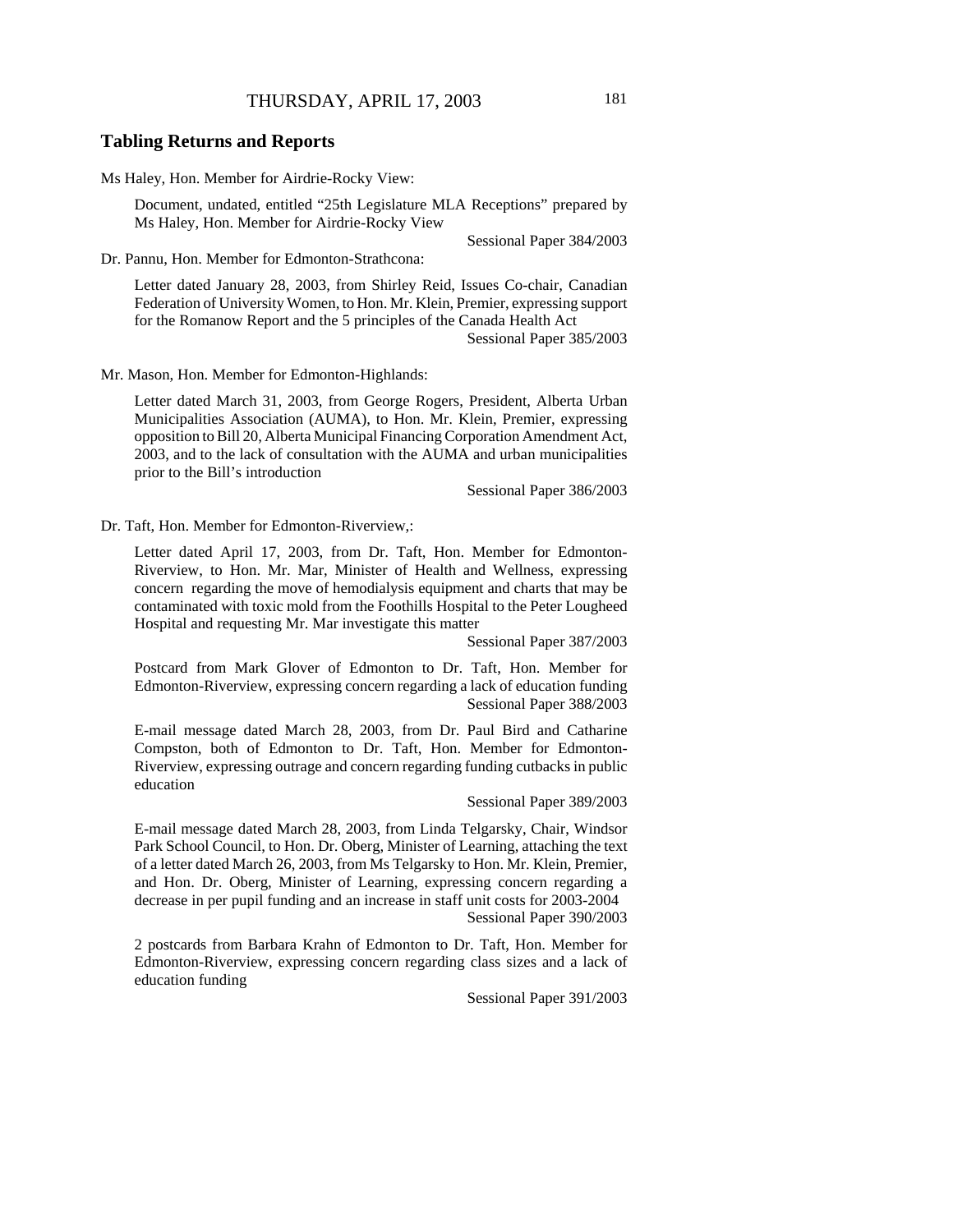# 182 THURSDAY, APRIL 17, 2003

# **Projected Government Business**

Pursuant to Standing Order 7(5), Ms Carlson, Official Opposition House Leader, asked a question pertaining to the order of Government Business to be brought before the Assembly for the following week.

Hon. Mr. Zwozdesky, Deputy Government House Leader, gave notice of projected Government Business for the week of April 22 to April 24, 2003:

| Tuesday, April 22   | Aft. | - Government Bills and Orders      |
|---------------------|------|------------------------------------|
|                     |      | <b>Committee of Supply</b>         |
|                     |      | Main Estimates (Day 9 of 24)       |
|                     |      | Seniors (Designated)               |
|                     |      | And as per the Order Paper         |
|                     | Eve. | <b>Government Bills and Orders</b> |
|                     |      | <b>Committee of Supply</b>         |
|                     |      | Main Estimates (Day 10 of 24)      |
|                     |      | Economic Development               |
|                     |      | <b>Second Reading</b>              |
|                     |      | Bill 12, 18, 28, 29, 31, 32        |
|                     |      | And as per the Order Paper         |
| Wednesday, April 23 | Aft. | - Government Bills and Orders      |
|                     |      | <b>Committee of Supply</b>         |
|                     |      | Main Estimates (Day 11 of 24)      |
|                     |      | Finance (Designated)               |
|                     |      | And as per the Order Paper         |
|                     | Eve. | - Government Bills and Orders      |
|                     |      | <b>Committee of Supply</b>         |
|                     |      | Main Estimates (Day 12 of 24)      |
|                     |      | Municipal Affairs                  |
|                     |      | <b>Second Reading</b>              |
|                     |      | Bill 12, 18, 28, 29, 31, 32        |
|                     |      | <b>Committee of the Whole</b>      |
|                     |      | Bill 6, 10, 14, 16                 |
|                     |      |                                    |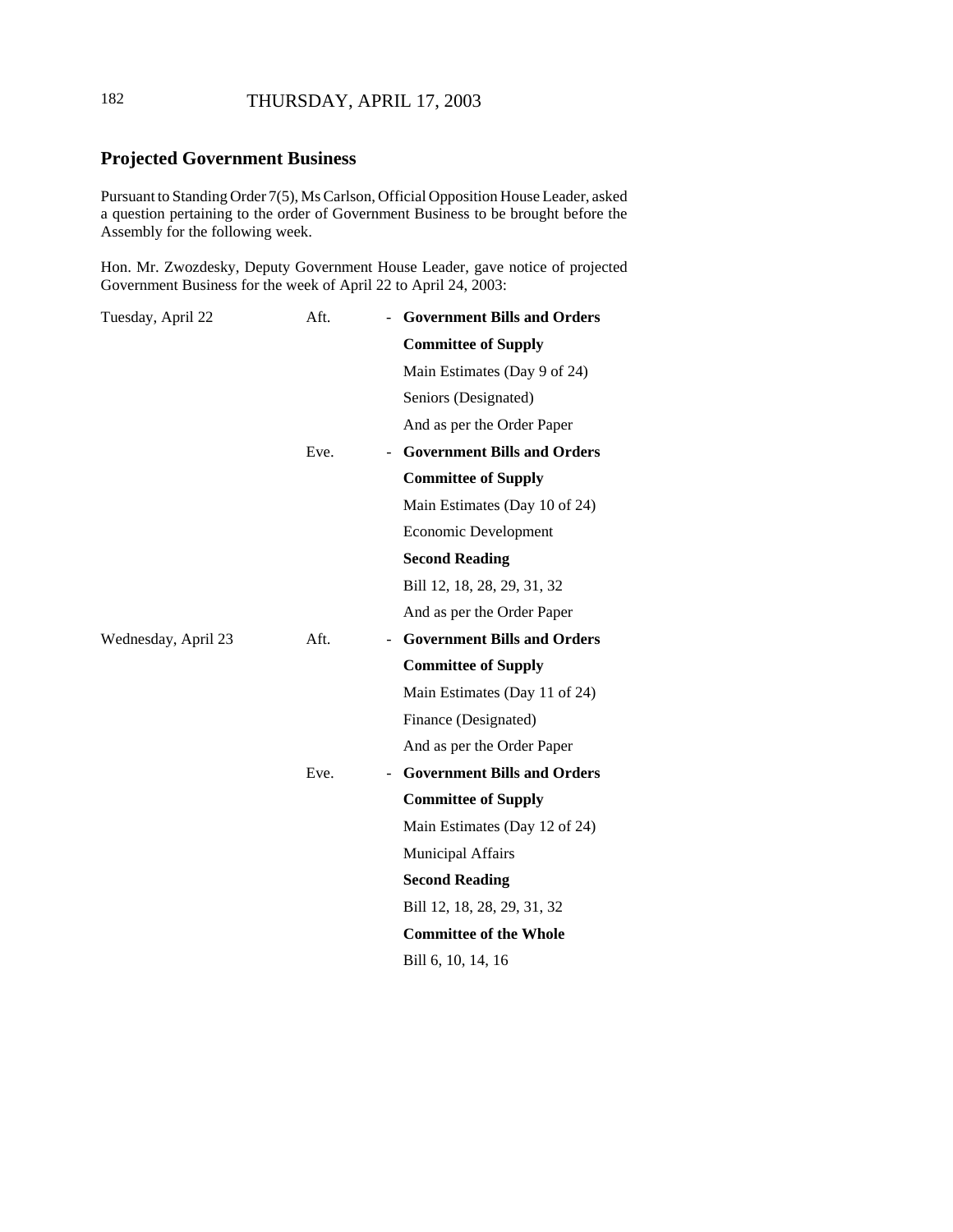And as per the Order Paper

Thursday, April 24 Aft. - Government Bills and Orders **Committee of Supply** Main Estimates (Day 13 of 24) Infrastructure And as per the Order Paper

# **ORDERS OF THE DAY**

## **Committee of Supply** (Day 8 — Main Estimates)

According to Order, the Assembly resolved itself into Committee of Supply.

(Assembly in Committee)

And after some time spent therein, the Acting Speaker assumed the Chair and Mr. Johnson reported as follows:

Mr. Speaker:

The Committee of Supply has had under consideration certain resolutions, reports as follows, and requests leave to sit again:

Resolved that a sum not exceeding the following be granted to Her Majesty for the fiscal year ending March 31, 2004, for the Department and purposes indicated:

#### **Environment**

\$115,646,000 Operating Expense and Equipment/Inventory Purchases

The question being put, the report and the request for leave to sit again were agreed to.

### **Adjournment**

On motion by Hon. Mr. Zwozdesky, Deputy Government House Leader, that it be called 5:30 p.m., and pursuant to Standing Order 4(a), the Assembly adjourned at 5:02 p.m. until Tuesday, April 22, 2003, at 1:30 p.m.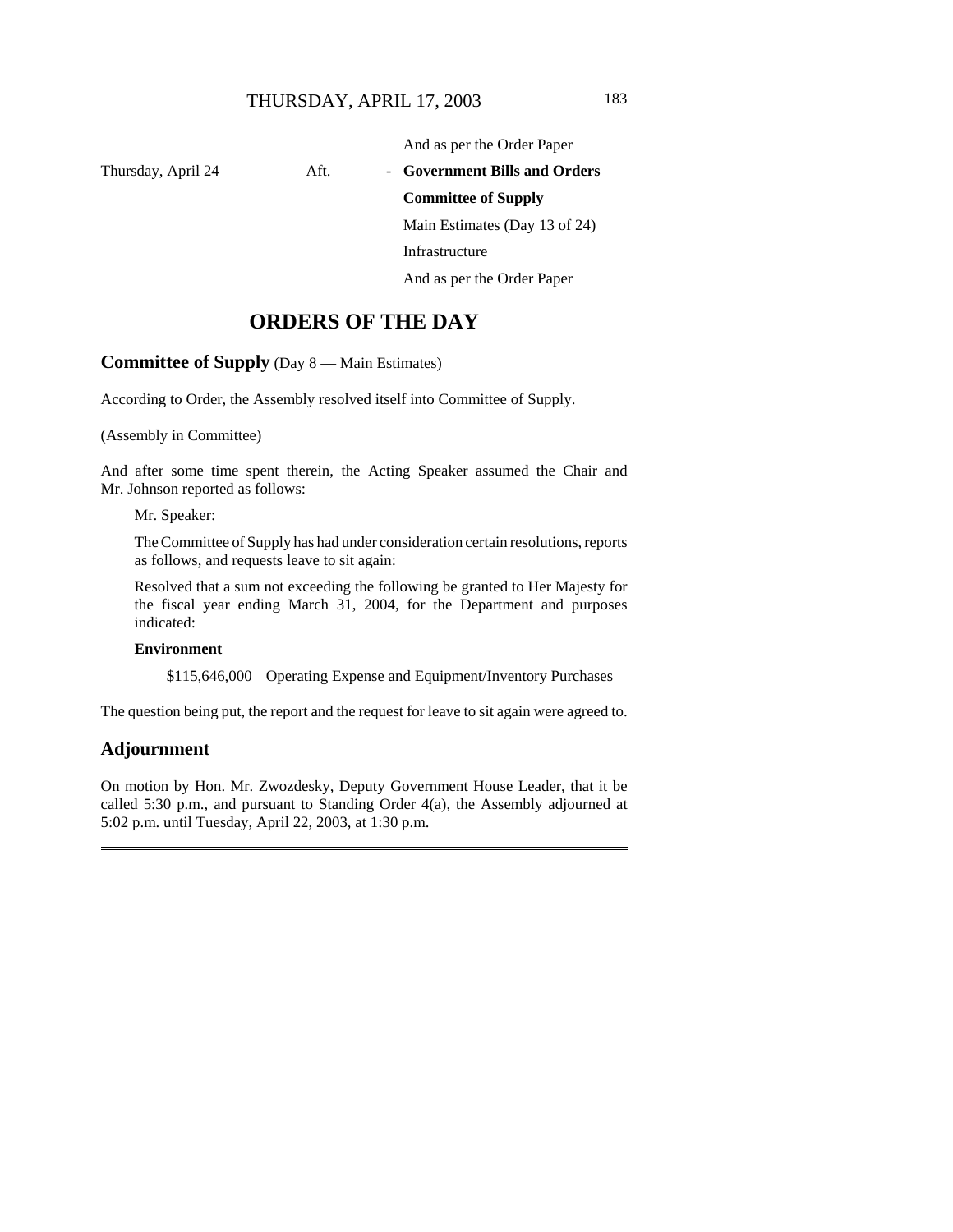# Tuesday, April 22, 2003

The Speaker took the Chair at 1:30 p.m.

# **Members' Statements**

Mr. Lord, Hon. Member for Calgary-Currie, made a statement regarding the success and benefits of energy retrofit programs.

Dr. Taft, Hon. Member for Edmonton-Riverview, made a statement regarding issues faced by the Calgary Health Region.

Mr. Cao, Hon. Member for Calgary-Fort, made a statement regarding Calgary becoming a member of the Canadian Safe Community Network, Safe Communities Foundation of Canada, and receiving the WHO (World Health Organization) Safe Community of the World designation presented by the United Nations' World Health Organization.

Mrs. Jablonski, Hon. Member for Red Deer-North, made a statement regarding the first annual Brain Injury Awareness Conference held in Calgary on April 11 and 12, 2003.

# **Tabling Returns and Reports**

Hon. Ms Evans, Minister of Children's Services, pursuant to the Child Welfare Act, cC-12, s3(4):

Children's Advocate, 2001/2002 Annual Report

Sessional Paper 392/2003

Hon. Ms Evans, Minister of Children's Services, pursuant to the Social Care Facilities Review Committee Act, cS-11, s16(2):

Social Care Facilities Review Committee, 2000/2001 Annual Report Sessional Paper 393/2003

Dr. Taft, Hon. Member for Edmonton-Riverview:

Letter dated March 22, 2003, from Joseph Landy of Edmonton to Hon. Mr. Klein, Premier, and Hon. Dr. Oberg, Minister of Learning, expressing concern regarding the retirement of a library aide and the possible loss of teachers at Belgravia School

Sessional Paper 394/2003

Letter dated March 11, 2003, from Paul and Lorie Grundy of Edmonton to Hon. Mr. Klein, Premier, and Hon. Dr. Oberg, Minister of Learning, expressing concern regarding public school funding and the loss of teaching and support staff Sessional Paper 395/2003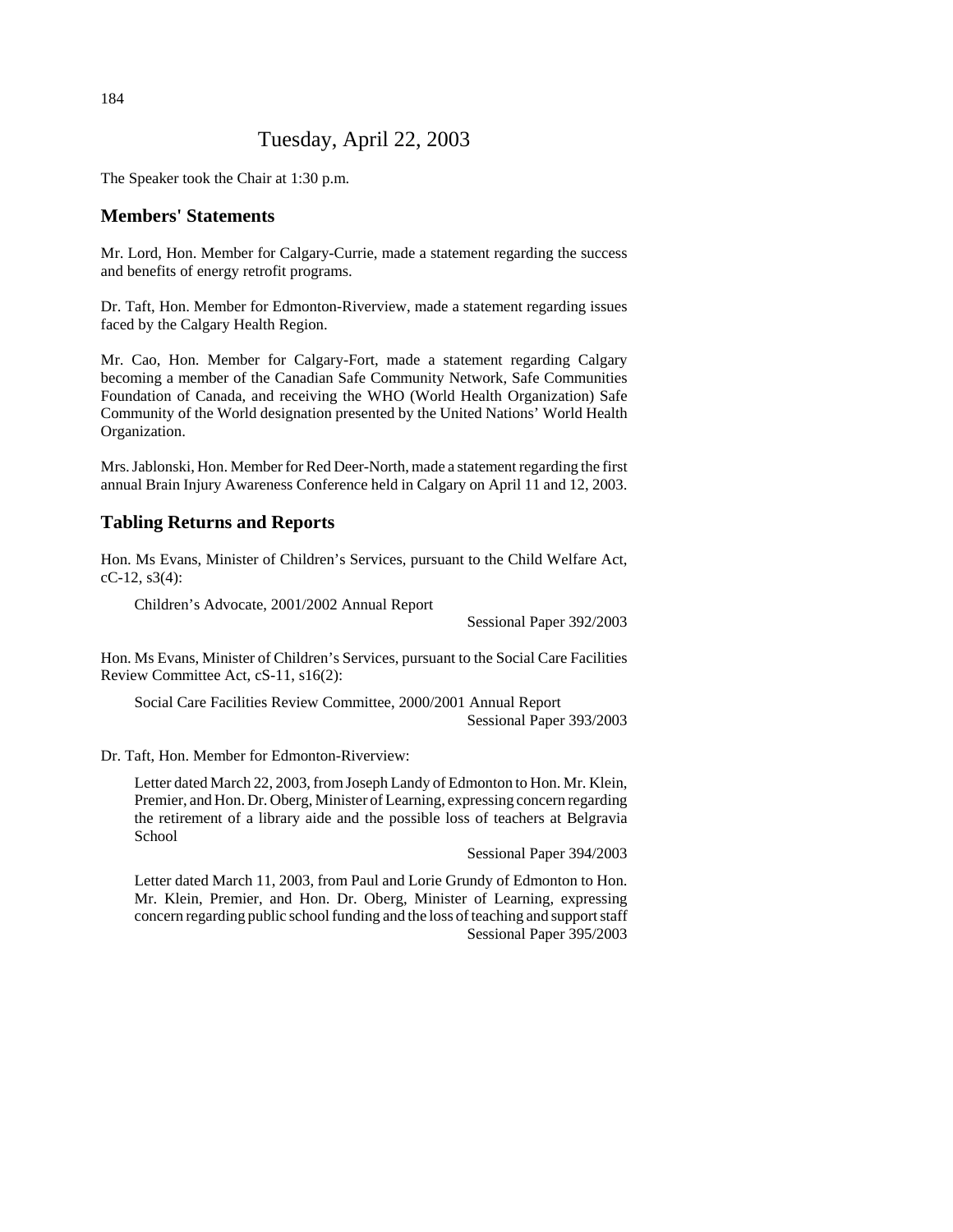Letter, undated, from Elizabeth Hendricksen of Edmonton to Hon. Mr. Klein, Premier, and Hon. Dr. Oberg, Minister of Learning, expressing concern regarding public school funding in relation to the teachers' arbitrated settlement and the loss of support staff

Sessional Paper 396/2003

Dr. Pannu, Hon. Member for Edmonton-Strathcona:

Letter dated April 2, 2003, from Louise Knox, National President, MADD (Mothers Against Drunk Driving) Canada, expressing serious reservations and disappointment in the proposed changes outlined in Bill 33, Insurance Amendment Act, 2003

Sessional Paper 397/2003

Dr. Pannu, Hon. Member for Edmonton-Strathcona, on behalf of Mr. Mason, Hon. Member for Edmonton-Highlands:

Communications, Energy and Paperworkers (CEP) Union of Canada web page entitled "An urgent appeal to defend Canadian values and interests in the forest industry" outlining the text of a letter dated March 4, 2003, from Brian Payne, CEP President, to all Members of Parliament, expressing concern regarding softwood lumber dispute negotiations and expressing the need for public hearings Sessional Paper 398/2003

# **ORDERS OF THE DAY**

# **Committee of Supply** (Day 9 — Main Estimates)

According to Order, the Assembly resolved itself into Committee of Supply.

(Assembly in Committee)

And after some time spent therein, the Acting Speaker assumed the Chair and Mr. Klapstein reported as follows:

Mr. Speaker:

The Committee of Supply has had under consideration certain resolutions, reports as follows, and requests leave to sit again:

Resolved that a sum not exceeding the following be granted to Her Majesty for the fiscal year ending March 31, 2004, for the Department and purposes indicated:

#### **Seniors**

\$334,566,000 Operating Expense and Equipment/Inventory Purchases

The question being put, the report and the request for leave to sit again were agreed to.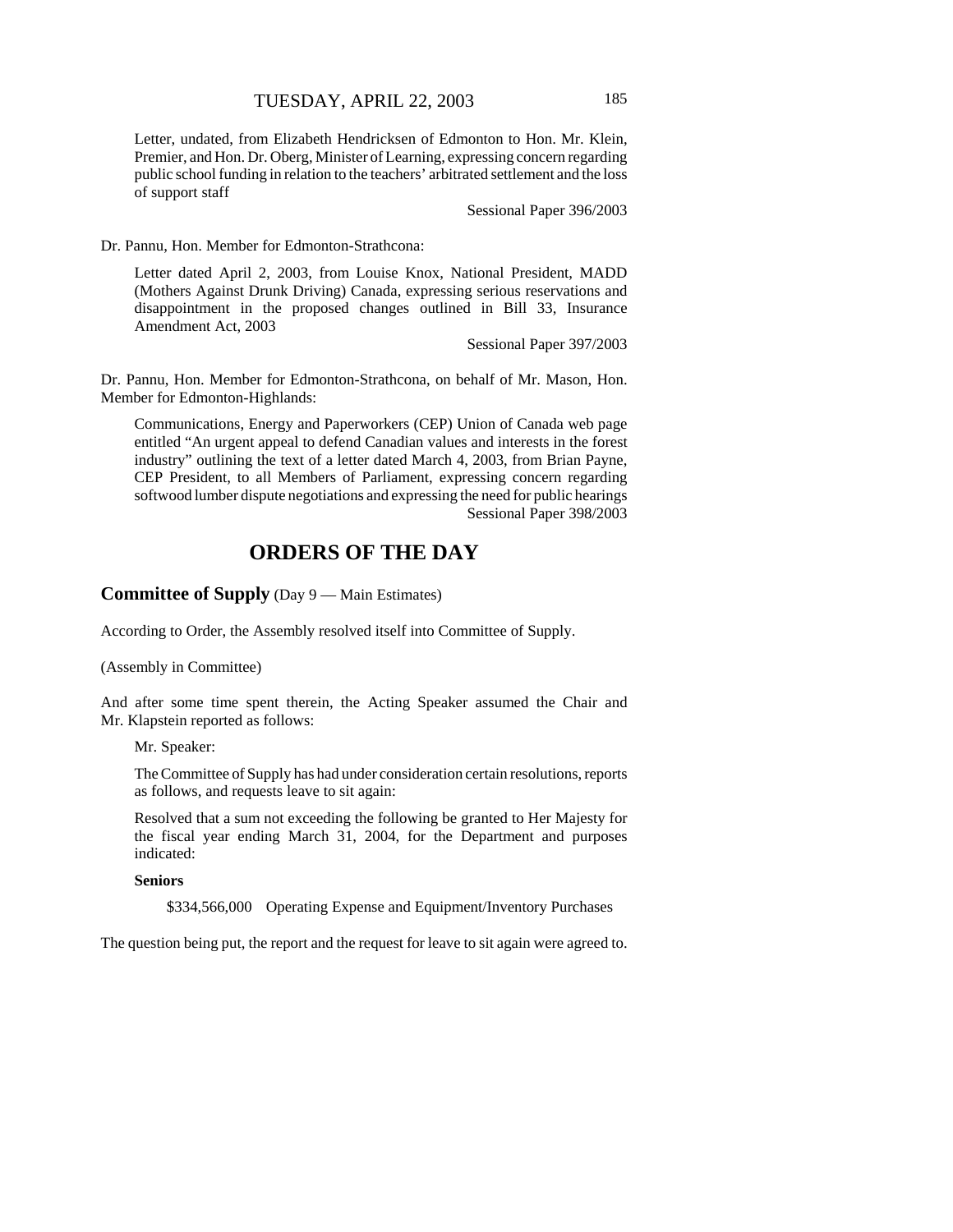# 186 TUESDAY, APRIL 22, 2003

# **Adjournment**

On motion by Hon. Mr. Hancock, Government House Leader, it was agreed at 5:15 p.m. that when the Assembly reconvened at 8:00 p.m. it would be in Committee of Supply and the Acting Speaker left the Chair.

TUESDAY, APRIL 22, 2003 — 8:00 P.M.

#### **Committee of Supply** (Day 10 — Main Estimates)

#### (Assembly in Committee)

And after some time spent therein, the Deputy Speaker assumed the Chair and Mr. Lougheed reported as follows:

Mr. Speaker:

The Committee of Supply has had under consideration certain resolutions, reports as follows, and requests leave to sit again:

Resolved that a sum not exceeding the following be granted to Her Majesty for the fiscal year ending March 31, 2004, for the Department and purpose indicated:

#### **Economic Development**

\$54,934,000 Operating Expense

The question being put, the report and the request for leave to sit again were agreed to.

# **Government Bills and Orders**

#### **Second Reading**

The following Bills were read a Second time and referred to Committee of the Whole:

Bill 12 Financial Sector Statutes Amendment Act, 2003 — Mr. Magnus

Bill 18 Energy Statutes Amendment Act, 2003 — Ms DeLong

- Bill 28 Freedom of Information and Protection of Privacy Amendment Act, 2003 — Mr. Lukaszuk
- Bill 29 Law of Property Amendment Act, 2003 Ms Graham
- Bill 31 Local Authorities Election Amendment Act, 2003 Mr. Graydon
- Bill 32 Income and Employment Supports Act Hon. Mr. Dunford

## **Adjournment**

On motion by Hon. Mr. Zwozdesky, Deputy Government House Leader, the Assembly adjourned at 11:18 p.m. until Wednesday, April 23, 2003, at 1:30 p.m.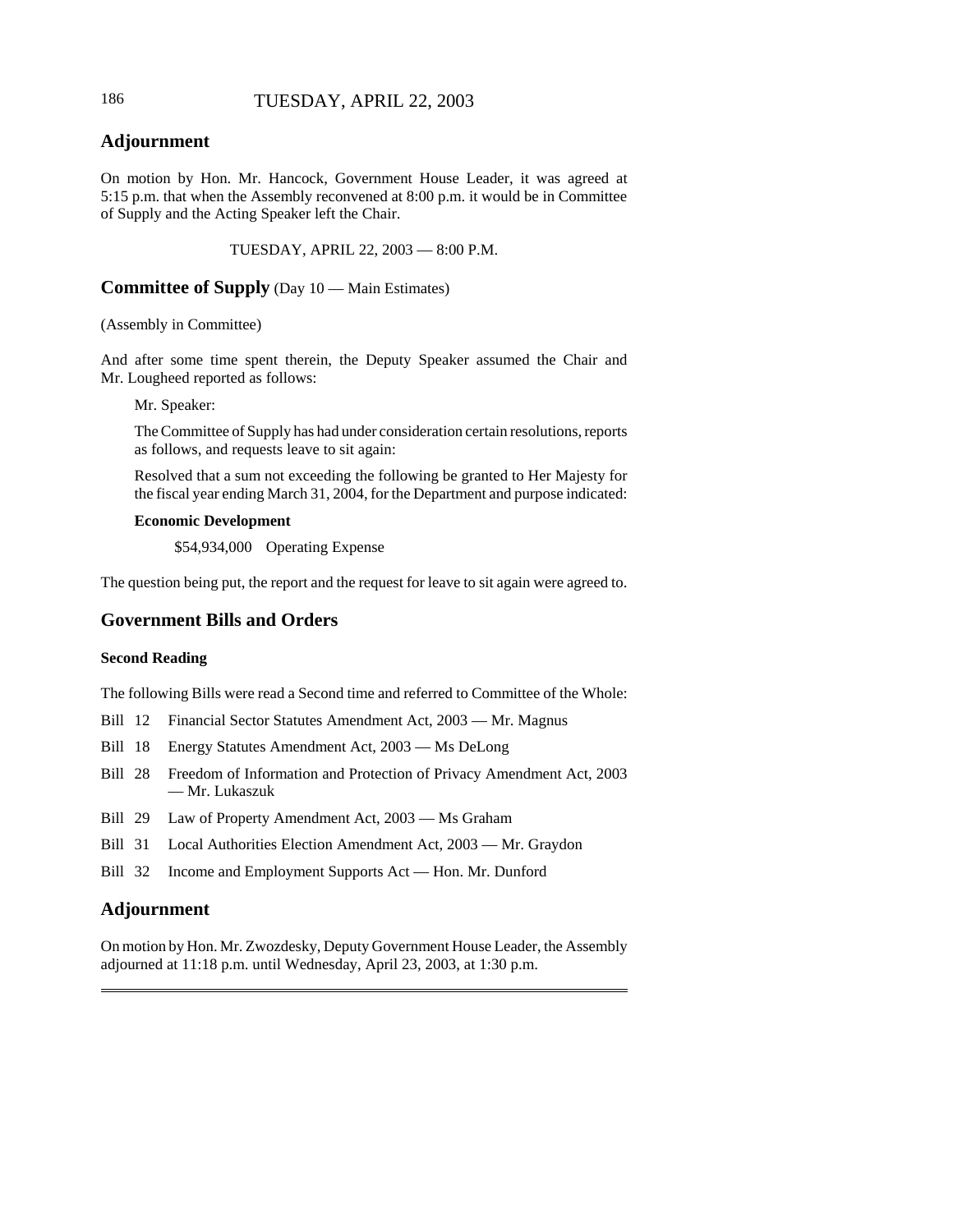# Wednesday, April 23, 2003

The Speaker took the Chair at 1:30 p.m.

#### **Recognitions**

Mr. Maskell, Hon. Member for Edmonton-Meadowlark: Ann Lewis, Executive Director, Alberta Ballet

Mrs. O'Neill, Hon. Member for St. Albert: Canada Book Week, April 21-27, 2003

Mr. Masyk, Hon. Member for Edmonton-Norwood: \$1 million donation made by John Hokanson of Edmonton to NAIT (Northern Alberta Institute of Technology) for a new culinary arts centre called the Hokanson Centre for Culinary Arts

Mr. MacDonald, Hon. Member for Edmonton-Gold Bar: 2003 Easter Walk held on Good Friday, April 18, 2003 in Edmonton

Mr. Mason, Hon. Member for Edmonton-Highlands: National Poetry Month, April 2003

Ms Kryczka, Hon. Member for Calgary-West: VoicePrint Canada operated by the National Broadcast Reading Service

Mr. Hutton, Hon. Member for Edmonton-Glenora: Edmonton Oilers Hockey Club

#### **Presenting Petitions**

Mr. Knight, Hon. Member for Grande Prairie-Smoky, presented a petition from 760 Alberta, British Columbia, and Saskatchewan residents requesting the Government continue funding for the Applied Forest Resource Management Program at Grande Prairie Regional College.

Dr. Pannu, Hon. Member for Edmonton-Strathcona, presented a petition from 156 Albertans requesting the Government withdraw the draft management plan for the Evan-Thomas Provincial Recreation Area and disallow any further commercial or residential development of the Kananaskis Valley.

#### **Tabling Returns and Reports**

Dr. Pannu, Hon. Member for Edmonton-Strathcona:

News release dated April 16, 2003, entitled "CBE (Calgary Board of Education) Requests Full Implementation of New Funding Formula" prepared by the Calgary Board of Education

Sessional Paper 399/2003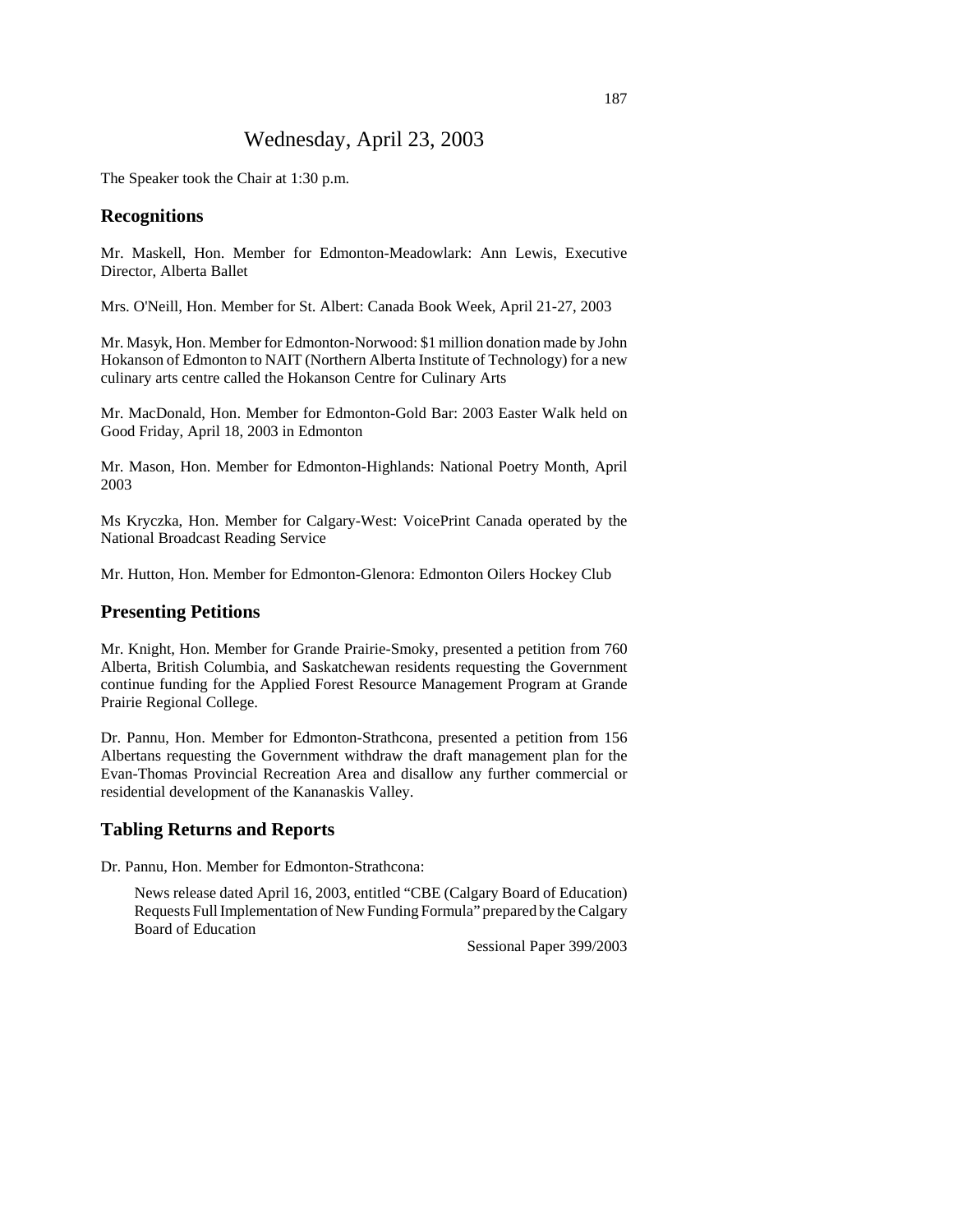# 188 WEDNESDAY, APRIL 23, 2003

Mr. MacDonald, Hon. Member for Edmonton-Gold Bar:

Letter dated April 16, 2003, from Heather Smith, R.N., President, United Nurses of Alberta, to Mr. MacDonald, Hon. Member for Edmonton-Gold Bar, updating Mr. MacDonald on the progress of the current contract negotiations between the United Nurses of Alberta and regional health authorities

Sessional Paper 400/2003

Letter dated April 7, 2003, from Sheila Boucher of Edmonton to Hon. Dr. Oberg, Minister of Learning, expressing concern regarding the effect of insufficient education funding on the quality of public education

Sessional Paper 401/2003

Copy of a petition signed by 27 Edmonton and area residents requesting public and post-secondary education funding be increased

Sessional Paper 402/2003

Dr. Massey, Hon. Member for Edmonton-Mill Woods:

Copy of a petition signed by 98 Albertans, copy of a petition signed by 99 Albertans, and 110 letters dated March 24, 2003, from Albertans to Hon. Mr. Klein, Premier, Hon. Mr. Lund, Minister of Infrastructure, and Mr. Strang, Hon. Member for West Yellowhead, disagreeing with Alberta Infrastructure's area capacity and utilization formula and the decision by Grande Yellowhead Regional Division #35 to follow the formula

Sessional Paper 403/2003

Dr. Taft, Hon. Member for Edmonton-Riverview:

Letter dated March 24, 2003, from Allison Jackson and Shannan Vig, Aldergrove Parent Advocates, to Mr. Maskell, Hon. Member for Edmonton-Meadowlark, urging Mr. Maskell to voice Aldergrove Elementary School's education funding concerns in the Legislative Assembly, and attaching the Aldergrove Elementary School presentation to the Ward C and E Council Meeting on March 13, 2003 Sessional Paper 404/2003

E-mail message dated March 26, 2003, from Christine Stobart to Hon. Dr. Oberg, Minister of Learning, expressing concern regarding the effect of insufficient education funding on the quality of public education and requesting public education funding be increased

Sessional Paper 405/2003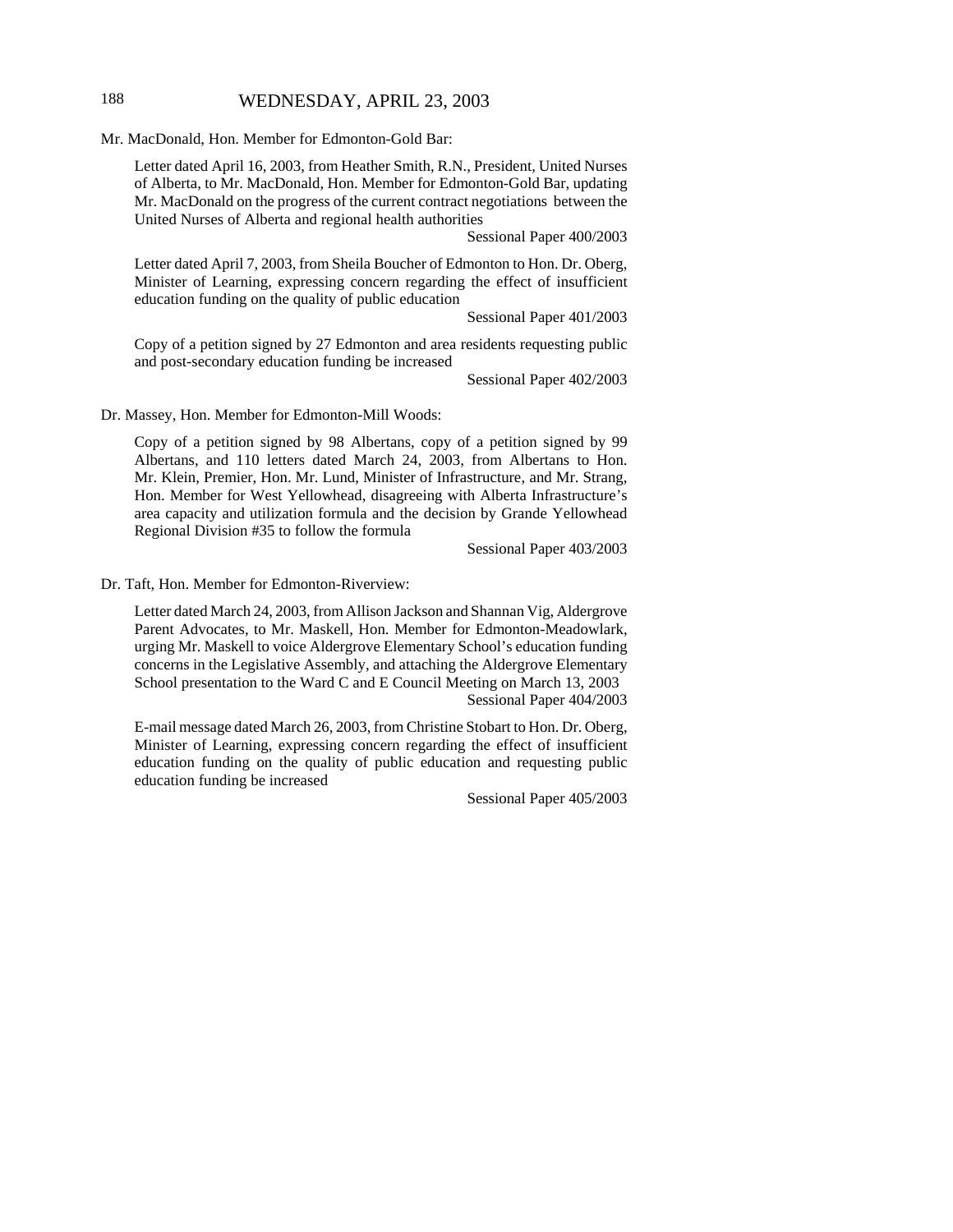# **ORDERS OF THE DAY**

#### **Committee of Supply** (Day 11 — Main Estimates)

According to Order, the Assembly resolved itself into Committee of Supply.

(Assembly in Committee)

And after some time spent therein, the Deputy Speaker assumed the Chair and Mr. Klapstein reported as follows:

Mr. Speaker:

The Committee of Supply has had under consideration certain resolutions, reports as follows, and requests leave to sit again:

Resolved that a sum not exceeding the following be granted to Her Majesty for the fiscal year ending March 31, 2004, for the Department and purposes indicated:

#### **Finance**

\$83,677,000 Operating Expense and Equipment/Inventory Purchases \$82,529,000 Non-budgetary Disbursements

The question being put, the report and the request for leave to sit again were agreed to.

### **Adjournment**

On motion by Hon. Mr. Hancock, Government House Leader, it was agreed at 5:10 p.m. that when the Assembly reconvened at 8:00 p.m. it would be in Committee of Supply and the Deputy Speaker left the Chair.

WEDNESDAY, APRIL 23, 2003 — 8:00 P.M.

## **Committee of Supply** (Day 12 — Main Estimates)

(Assembly in Committee)

And after some time spent therein, the Acting Speaker assumed the Chair and Mr. Klapstein reported as follows:

Mr. Speaker:

The Committee of Supply has had under consideration certain resolutions, reports as follows, and requests leave to sit again:

Resolved that a sum not exceeding the following be granted to Her Majesty for the fiscal year ending March 31, 2004, for the Department and purposes indicated: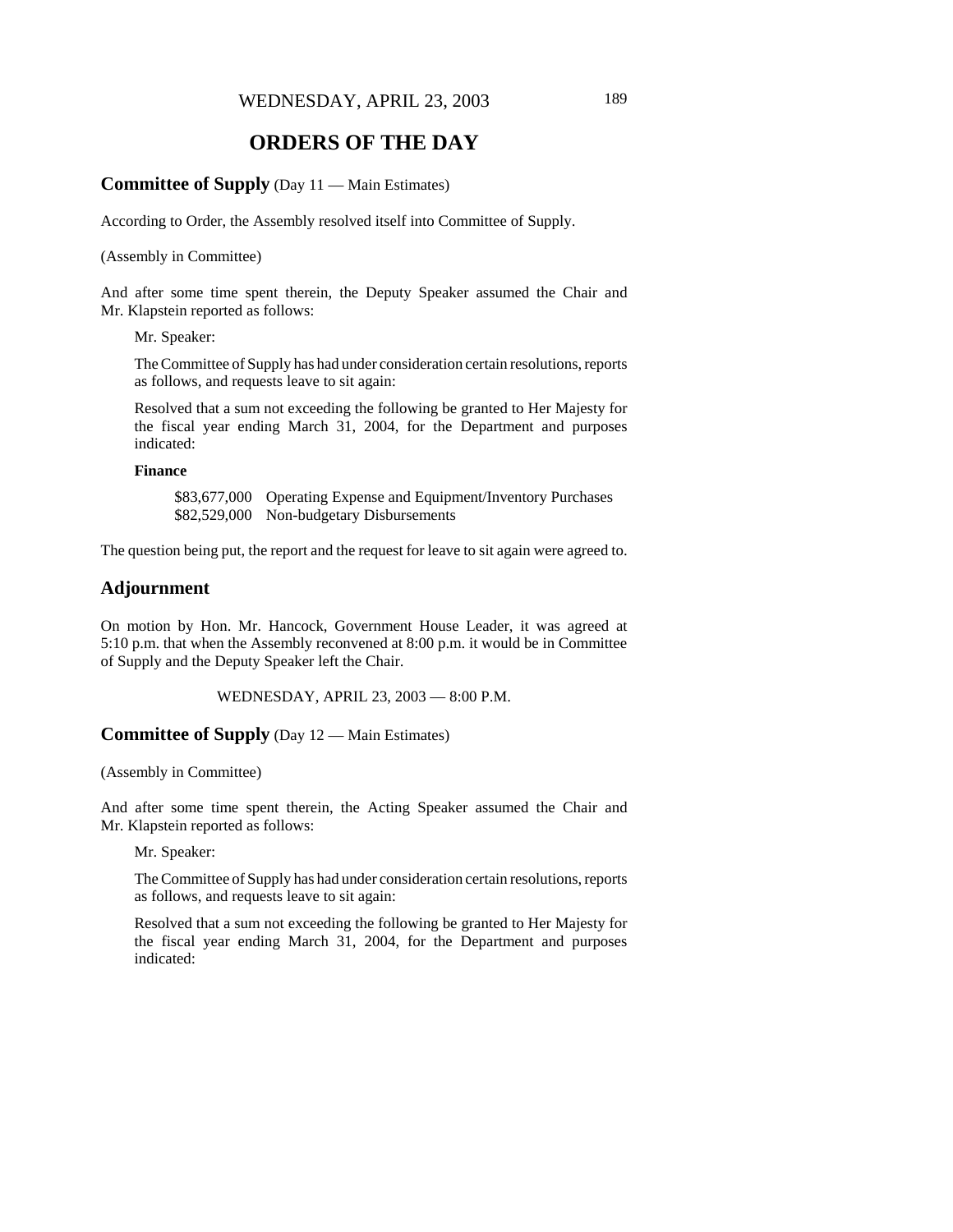# 190 WEDNESDAY, APRIL 23, 2003

#### **Municipal Affairs**

\$133,703,000 Operating Expense and Equipment/Inventory Purchases

The question being put, the report and the request for leave to sit again were agreed to.

## **Government Bills and Orders**

#### **Committee of the Whole**

According to Order, the Assembly resolved itself into Committee of the Whole, and the Acting Speaker left the Chair.

(Assembly in Committee)

And after some time spent therein, the Acting Speaker resumed the Chair.

The following Bills were reported:

Bill 14 Securities Amendment Act, 2003 — Mr. Hlady

Bill 16 Agricultural Dispositions Statutes Amendment Act, 2003 — Hon. Mr. Cardinal

Progress was reported on the following Bill:

Bill 10 Health Information Amendment Act, 2003 — Hon. Mr. Mar

Mr. Klapstein, Acting Chair of Committees, tabled copies of an amendment considered by Committee of the Whole on this date for the official records of the Assembly.

Amendment to Bill 16 (Hon. Member for Edmonton-Glengarry) — Defeated

Sessional Paper 406/2003

## **Adjournment**

On motion by Hon. Mr. Hancock, Government House Leader, the Assembly adjourned at 10:47 p.m. until Thursday, April 24, 2003, at 1:30 p.m.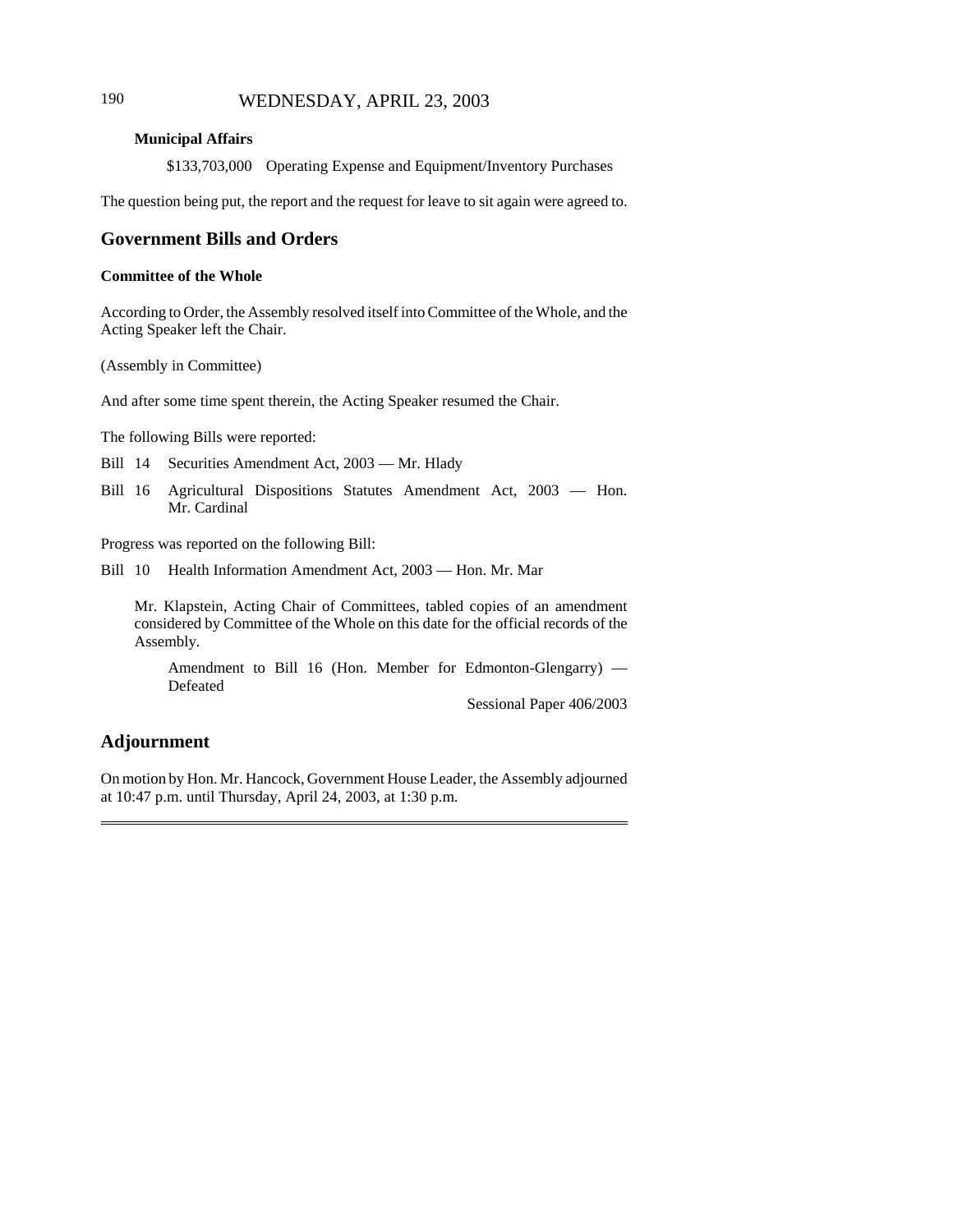# Thursday, April 24, 2003

The Speaker took the Chair at 1:30 p.m.

#### **Members' Statements**

Mr. Jacobs, Hon. Member for Cardston-Taber-Warner, made a statement regarding Stacy Smith, Dana Caffaro, Jordan Williams, and Jordan Litchfield, recipients of Apex Youth Awards sponsored by the Taber Rotary Club and the Taber Times.

Ms Carlson, Hon. Member for Edmonton-Ellerslie, made a statement regarding Earth Day, April 22, 2003.

Mr. Danyluk, Hon. Member for Lac La Biche-St. Paul, made a statement regarding National Soil Conservation Week, April 20-26, 2003.

Ms Blakeman, Hon. Member for Edmonton-Centre, made a statement regarding humanity's separation from the natural world.

#### **Notices of Motions**

Pursuant to Standing Order 34(2)(a), Hon. Mr. Zwozdesky, Deputy Government House Leader, gave oral notice of the following Written Questions and Motions for Returns to be dealt with Monday, April 28, 2003:

Written Questions: WQ13, WQ14.

Motion for Returns: MR14.

## **Tabling Returns and Reports**

Mr. Lukaszuk, Hon. Member for Edmonton-Castle Downs:

Letter dated April 22, 2003, from Don Fleming, Board Chairman, Edmonton Public Schools, to Mr. Lukaszuk, Hon. Member for Edmonton-Castle Downs, expressing the Board's pleasure and gratitude for Alberta Infrastructure's recent funding announcement and thanking Mr. Lukaszuk for his support of public education

Sessional Paper 407/2003

Mr. Maskell, Hon. Member for Edmonton-Meadowlark:

Letter dated March 24, 2003, from Allison Jackson and Shannan Vig, Aldergrove Parent Advocates, to Mr. Maskell, Hon. Member for Edmonton-Meadowlark, urging Mr. Maskell to voice Aldergrove Elementary School's education funding concerns in the Legislative Assembly, and attaching the Aldergrove Elementary School presentation to the Ward C and E Council Meeting on March 13, 2003 Sessional Paper 408/2003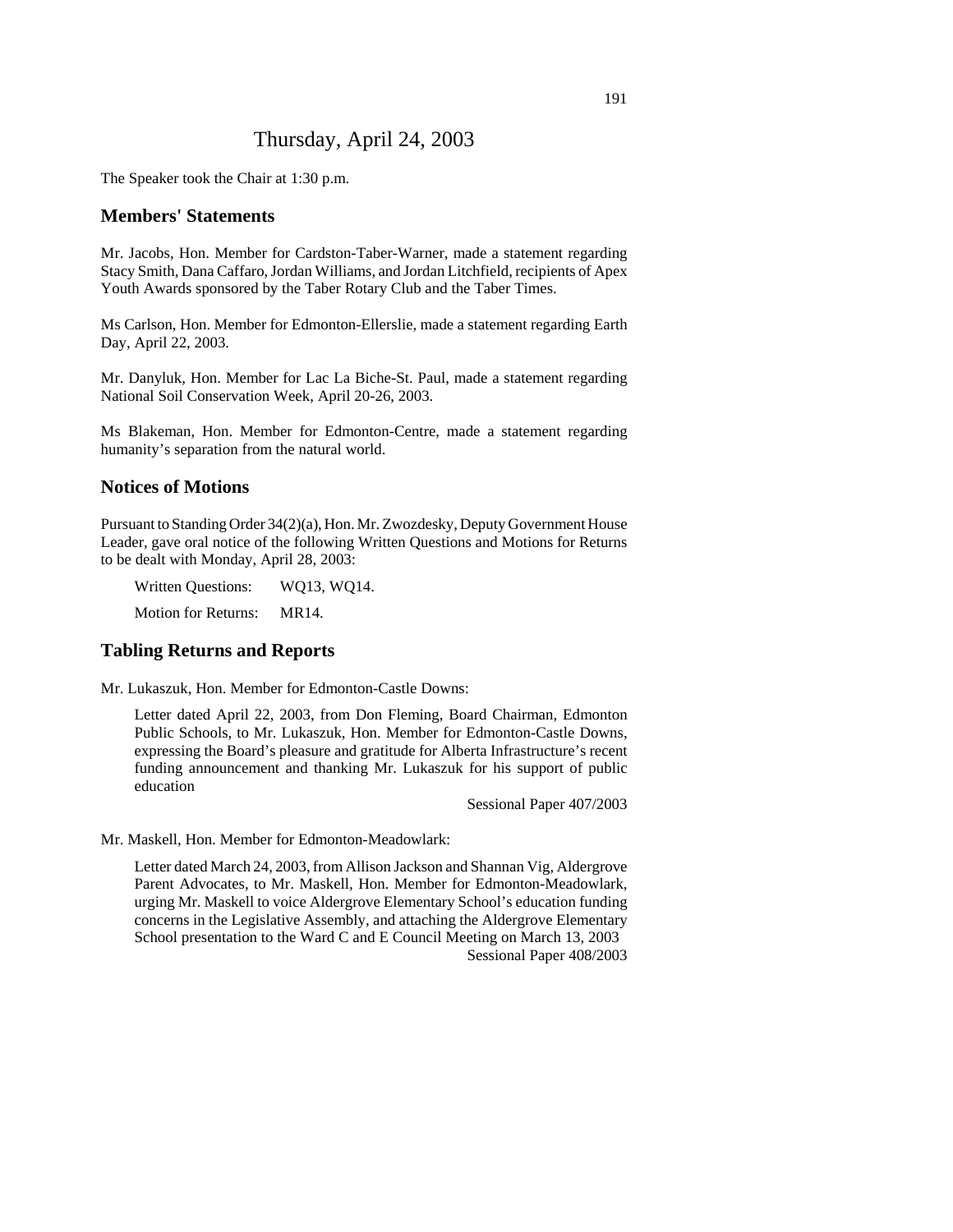# 192 THURSDAY, APRIL 24, 2003

Mr. MacDonald, Hon. Member for Edmonton-Gold Bar:

Letter dated March 26, 2003, from Gordon Tocher of Hinton on behalf of 1,360 Hinton and area residents to Mr. MacDonald, Hon. Member for Edmonton-Gold Bar, and Dr. Nicol, Hon. Leader of the Official Opposition, expressing concern regarding high natural gas and power costs and requesting that regulated, fixed rates be reinstated, with 2 attached BC Hydro and EPCOR electricity bills

Sessional Paper 409/2003

Copy of a petition signed by 1,556 Albertans urging the Government to reinstate natural gas rebates

Sessional Paper 410/2003

Copy of a petition signed by 787 Albertans urging the Government to reinstate natural gas rebates

Sessional Paper 411/2003

# **Projected Government Business**

Pursuant to Standing Order 7(5), Ms Carlson, Official Opposition House Leader, asked a question pertaining to the order of Government Business to be brought before the Assembly for the following week.

Hon. Mr. Zwozdesky, Deputy Government House Leader, gave notice of projected Government Business for the week of April 28 to May 1, 2003:

| <b>Second Reading and Committee</b><br><b>Government Bills and Orders</b> |
|---------------------------------------------------------------------------|
|                                                                           |
|                                                                           |
|                                                                           |
|                                                                           |
|                                                                           |
|                                                                           |
|                                                                           |
|                                                                           |
|                                                                           |
|                                                                           |
|                                                                           |
| Health and Wellness (Designated)                                          |
|                                                                           |
| <b>Government Bills and Orders</b><br>Main Estimates (Day 14 of 24)       |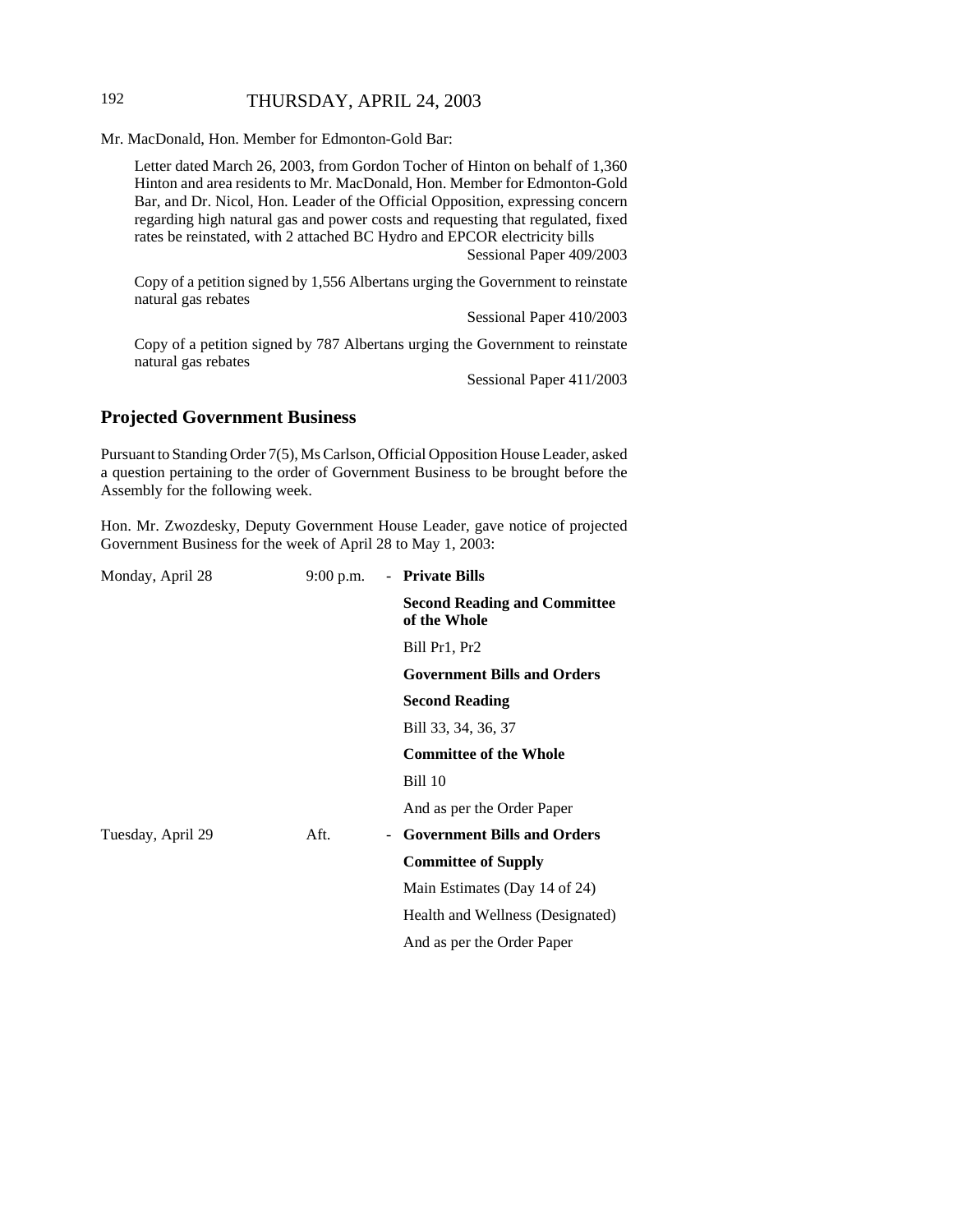# THURSDAY, APRIL 24, 2003 193

|                     | Eve. | - Government Bills and Orders      |
|---------------------|------|------------------------------------|
|                     |      | <b>Committee of Supply</b>         |
|                     |      | Main Estimates (Day 15 of 24)      |
|                     |      | <b>Government Services</b>         |
|                     |      | <b>Committee of the Whole</b>      |
|                     |      | Bill 6, 10, 23, 24, 25, 26, 35     |
|                     |      | And as per the Order Paper         |
| Wednesday, April 30 | Aft. | <b>Government Bills and Orders</b> |
|                     |      | <b>Committee of Supply</b>         |
|                     |      | Main Estimates (Day 16 of 24)      |
|                     |      | Children's Services (Designated)   |
|                     |      | And as per the Order Paper         |
|                     | Eve. | <b>Government Bills and Orders</b> |
|                     |      | <b>Committee of Supply</b>         |
|                     |      | Main Estimates (Day 17 of 24)      |
|                     |      | Transportation                     |
|                     |      | <b>Committee of the Whole</b>      |
|                     |      | Bill 6, 10, 12, 20, 26             |
|                     |      | And as per the Order Paper         |
| Thursday, May 1     | Aft. | <b>Government Bills and Orders</b> |
|                     |      | <b>Committee of Supply</b>         |
|                     |      | Main Estimates (Day 18 of 24)      |
|                     |      | Justice (Designated)               |
|                     |      | And as per the Order Paper         |

# **ORDERS OF THE DAY**

# **Committee of Supply** (Day 13 — Main Estimates)

According to Order, the Assembly resolved itself into Committee of Supply.

(Assembly in Committee)

And after some time spent therein, the Acting Speaker assumed the Chair and Mr. Johnson reported as follows: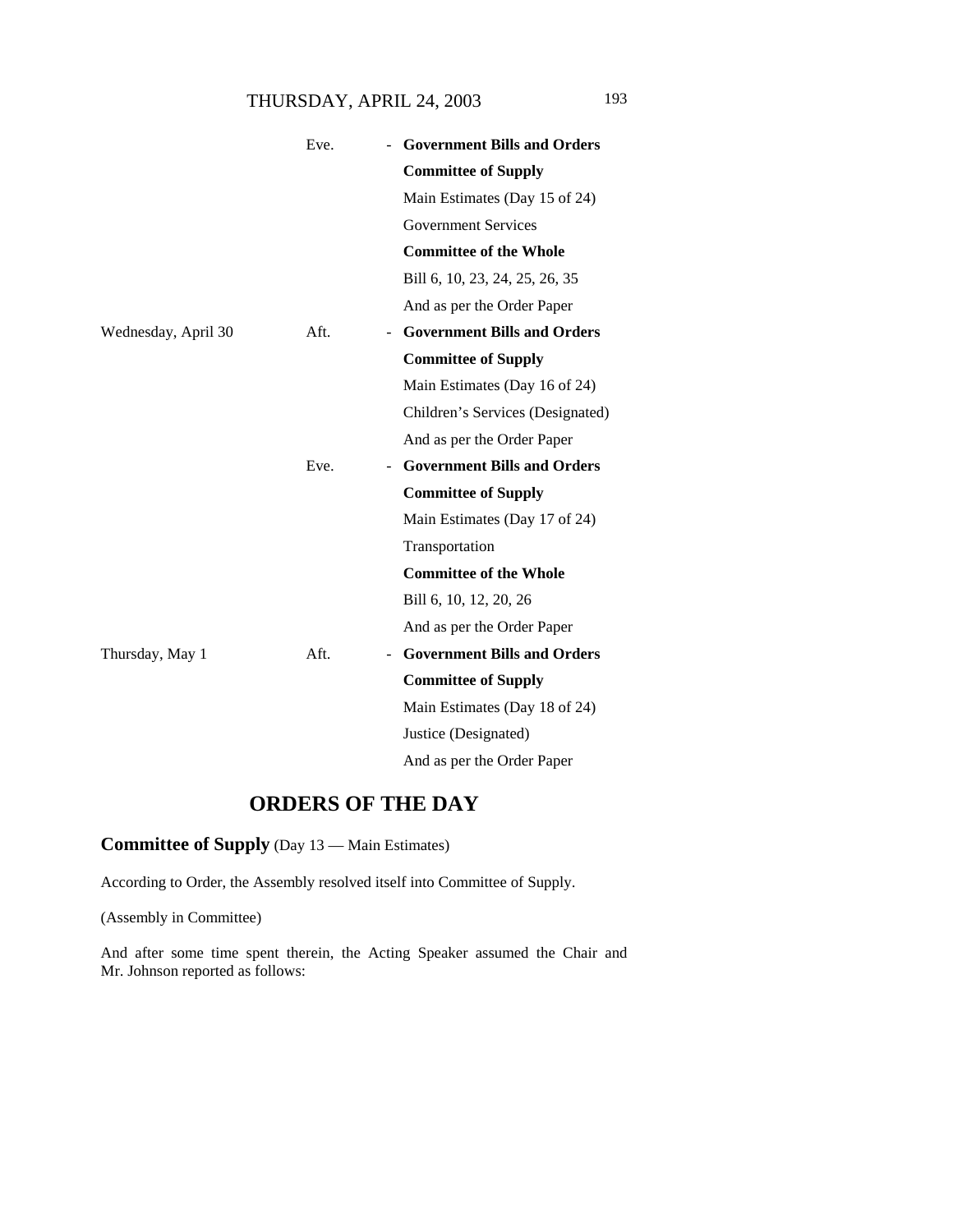# 194 MONDAY, APRIL 28, 2003

Mr. Speaker:

The Committee of Supply has had under consideration certain resolutions, reports as follows, and requests leave to sit again:

Resolved that a sum not exceeding the following be granted to Her Majesty for the fiscal year ending March 31, 2004, for the Department and purposes indicated:

#### **Infrastructure**

\$1,209,415,000 Operating Expense and Equipment/Inventory Purchases 42,416,000 Capital Investment

The question being put, the report and the request for leave to sit again were agreed to.

## **Adjournment**

On motion by Hon. Mr. Zwozdesky, Deputy Government House Leader, that it be called 5:30 p.m., the Assembly adjourned at 5:15 p.m. until Monday, April 28, 2003, at 1:30 p.m.

Monday, April 28, 2003

The Speaker took the Chair at 1:30 p.m.

The Speaker offered a prayer and a moment of silence was observed in recognition of workers who have been killed or injured in the workplace.

### **Ministerial Statements**

Hon. Mr. Dunford, Minister of Human Resources and Employment, made a statement regarding the National Day of Mourning for Persons Killed or Injured in the Workplace, April 28, 2003.

Mr. MacDonald, Hon. Member for Edmonton-Gold Bar, commented on the statement.

Mr. Mason, Hon. Member for Edmonton-Highlands, requested and received the unanimous consent of the Assembly to comment on the Ministerial Statement.

### **Recognitions**

Mr. Lord, Hon. Member for Calgary-Currie: 200th anniversary of the Order of the Sisters of St. Louis, and Sister Norma Basso, Sister Theresa Tetrault, Sister Joan Flaherty, and Sister Rita Proulx who were recently killed in a motor vehicle accident in Calgary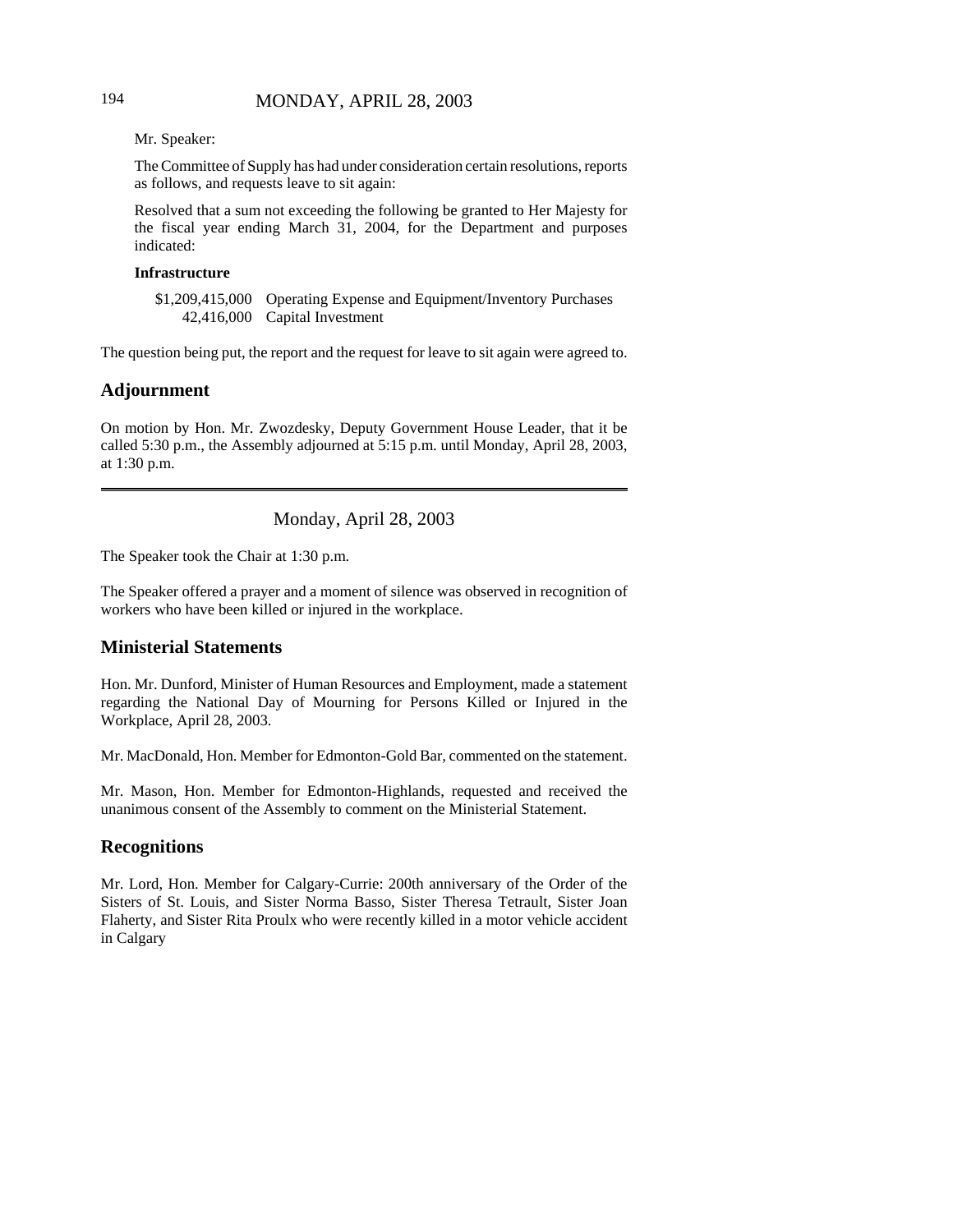Mrs. O'Neill, Hon. Member for St. Albert: World Irish Dance Championship recently held in Killarney, Ireland and Rebecca Bell from the Mattierin School of Irish Dancing in Edmonton who won a medal at the Championship

Mr. Graydon, Hon. Member for Grande Prairie-Wapiti: National Volunteer Week, April 27 to May 3, 2003

Mr. McClelland, Hon. Member for Edmonton-Rutherford: Fraser Institute's recent report on Alberta high schools, Old Scona Academic School which placed first for academic achievement, and teachers and schools who achieve excellence across diverse cultural interests and academic abilities

Dr. Massey, Hon. Member for Edmonton-Mill Woods: School parent volunteers

Mr. MacDonald, Hon. Member for Edmonton-Gold Bar: Rosemary Brown, the first black woman elected to a Canadian legislature who passed away on April 2, 2003

Mr. Johnson, Hon. Member for Wetaskiwin-Camrose: Camrose Kodiaks junior A hockey team for winning the Alberta/British Columbia Doyle Cup on April 26, 2003

## **Presenting Petitions**

Dr. Pannu, Hon. Member for Edmonton-Strathcona, presented a petition from 299 Calgary residents requesting the Government withdraw the draft management plan for the Evan-Thomas Provincial Recreation Area and disallow any further commercial or residential development of the Kananaskis Valley.

### **Notices of Motions**

Mr. MacDonald, Hon. Member for Edmonton-Gold Bar, gave oral notice of his intention to raise a purported question of privilege under Standing Order 15.

# **Introduction of Bills (First Reading)**

Notice having been given:

Bill 38 Workers' Compensation Amendment Act, 2003 — Mr. Lougheed

On motion by Hon. Mr. Hancock, Government House Leader, the following Bill was placed on the Order Paper under Government Bills and Orders:

Bill 38 Workers' Compensation Amendment Act, 2003 — Mr. Lougheed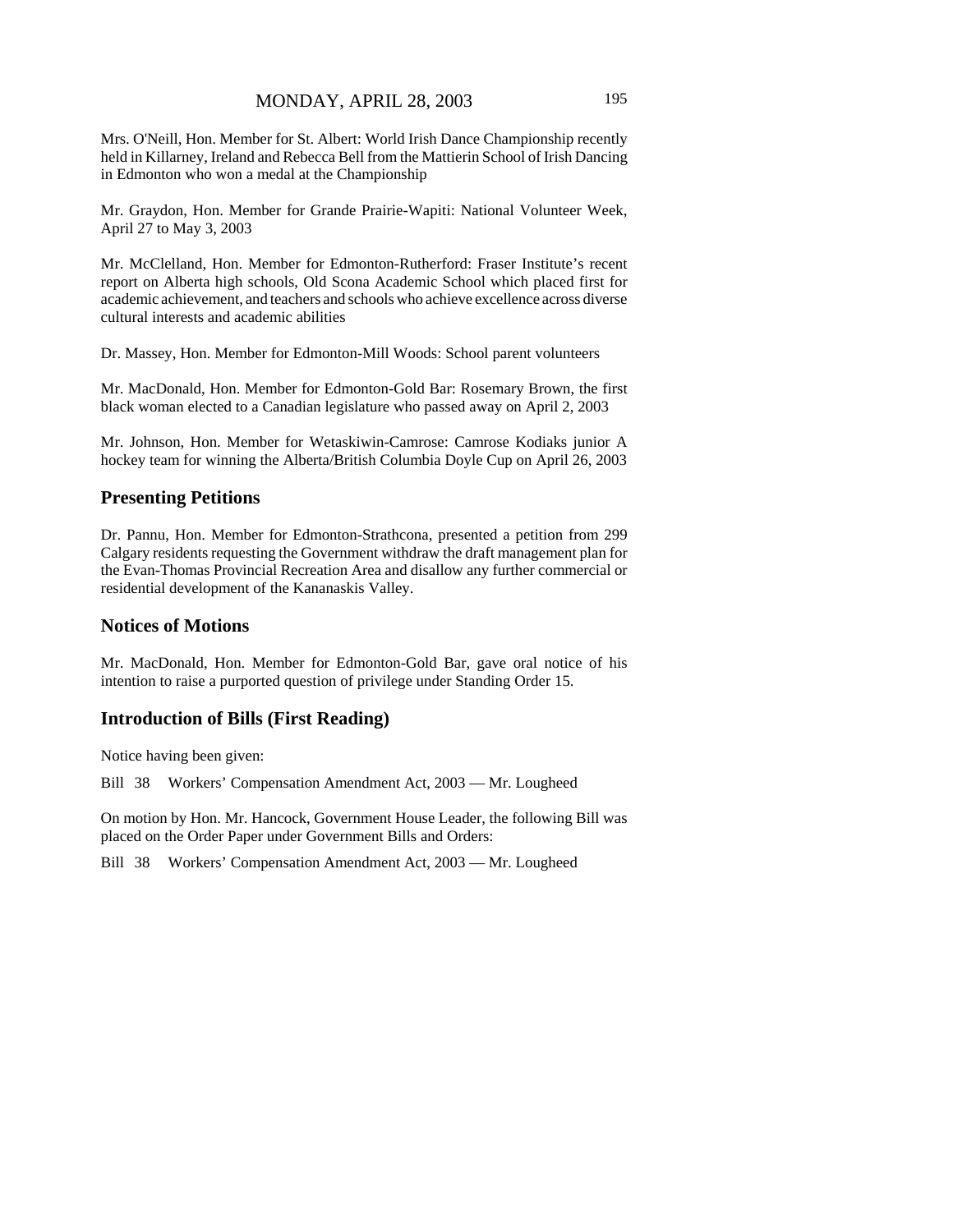# 196 MONDAY, APRIL 28, 2003

#### **Tabling Returns and Reports**

Hon. Mr. Norris, Minister of Economic Development:

TD Economics Special Report dated April 22, 2003, entitled "The Calgary-Edmonton Corridor, Take Action Now To Ensure Tiger's Roar Doesn't Fade" prepared by TD Bank Financial Group

Sessional Paper 412/2003

Mr. Lord, Hon. Member for Calgary-Currie:

Discover Magazine article dated May 2003, entitled "Technological savvy could turn 600 million tons of turkey guts and other waste into 4 billion barrels of light Texas crude each year" prepared by Brad Lemley

Sessional Paper 413/2003

Mr. Cenaiko, Hon. Member for Calgary-Buffalo:

51 letters, undated, from Edmonton and area residents to Mr. Cenaiko, Hon. Member for Calgary-Buffalo, expressing support for Bill 206, Traffic Safety (Seizure of Vehicles in Prostitution Related Offences) Amendment Act, 2003 Sessional Paper 414/2003

Hon. Mr. Zwozdesky, Minister of Community Development:

News release dated April 28, 2003, entitled "Awards ceremony recognizes efforts of parks volunteers" prepared by Alberta Community Development Sessional Paper 415/2003

Mr. Mason, Hon. Member for Edmonton-Highlands:

Calendar of events taking place during the Edmonton May Week Festival to be held April 28 to May 10, 2003

Sessional Paper 416/2003

Mr. MacDonald, Hon. Member for Edmonton-Gold Bar:

Several letters dated April 16-25, 2003, between Mr. MacDonald, Hon. Member for Edmonton-Gold Bar, and Hon. Mr. Kowalski, Speaker of the Legislative Assembly, regarding a document found by Mr. MacDonald in a Legislative Assembly photocopier

Sessional Paper 417/2003

Dr. Taft, Hon. Member for Edmonton-Riverview:

Document, undated, containing results from mold testing conducted at Foothills Medical Centre in Calgary

Sessional Paper 418/2003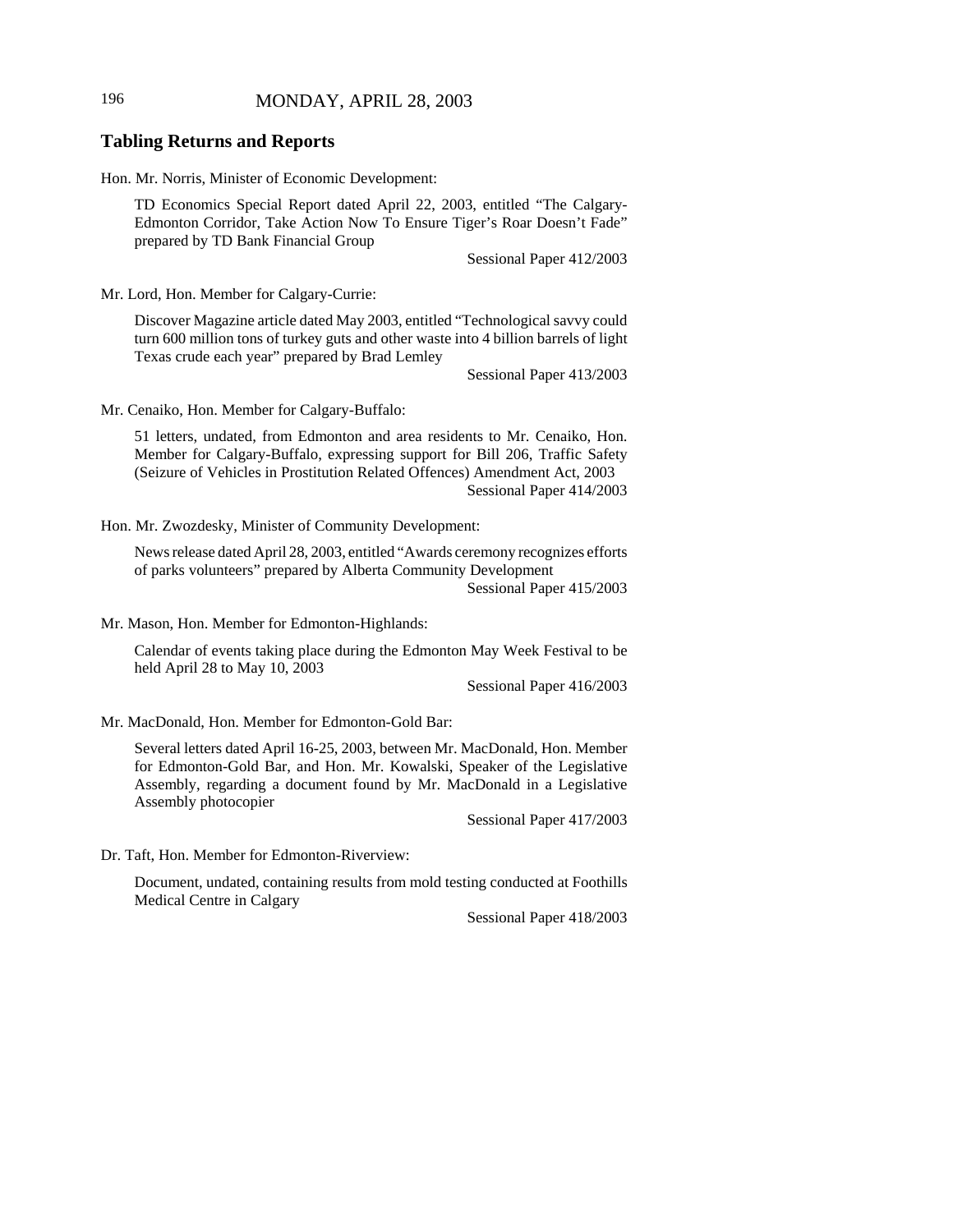# MONDAY, APRIL 28, 2003 197

#### **Speaker's Statement - Point of Privilege**

Before the Honourable Member commences with his purported question of privilege, the Chair wants to caution all Members who may wish to participate in this debate about imputing false or unavowed motives to another Member or making allegations against another Member. This is prohibited under Standing Order 23(h) and (i). In short, the Chair will not tolerate any allegations impugning the reputation or motives of a Member.

On this subject the Chair would refer Members to the section in Chapter 3 of Marleau and Montpetit's House of Commons Practice and Procedure found at pages 83 to 95 of that work.

It is important to remember that only the Assembly itself can place limits on what is said in here as one of the great freedoms we enjoy as legislators in the British Parliamentary system is to be free from lawsuits for what is said in the Assembly. This means that it is the traditional and accepted role of the Chair to enforce the rules and practices concerning allegations against other Members as there is no other recourse.

#### **Point of Privilege**

Mr. MacDonald, Hon. Member for Edmonton-Gold Bar, raised a purported question of privilege under Standing Order 15 regarding material circulated in the parliamentary precincts and observed in the possession of a member of the Government caucus.

The Speaker heard from Hon. Mr. Hancock, Mr. Hutton, Ms Haley, Mr. Shariff, Rev. Abbott, Mr. Lukaszuk, Mr. Bonner, Dr. Taft, Mr. Horner, and Mr. McClelland.

## **Speaker's Ruling - Point of Privilege**

I think we are going to come to a conclusion with respect to this matter. Two separate strains seem to have come through here. First of all, there was a tabling in the Assembly of correspondence between the Speaker and a Member. That is highly irregular, very irregular. Members convey thoughts to the Chair or the Speaker. As the impartial, nonpartisan Chair of the Assembly, the Chair recognizes the privileged information he is receiving and it is very irregular for Members to make public, then, correspondence that the Speaker would give to that particular Honourable Member. But having done that, we now have these documents to play with so let us just deal with the involvement of the Chair in this matter first.

The Member for Edmonton-Gold Bar sent the Chair a memo, and I believe it was April 15, and basically took exception to finding a photocopied document in the Legislative Assembly that afternoon. The Member for Edmonton-Gold Bar has his own opinions with respect to the piece of paper. I responded back to the Honourable Member the following day saying the following: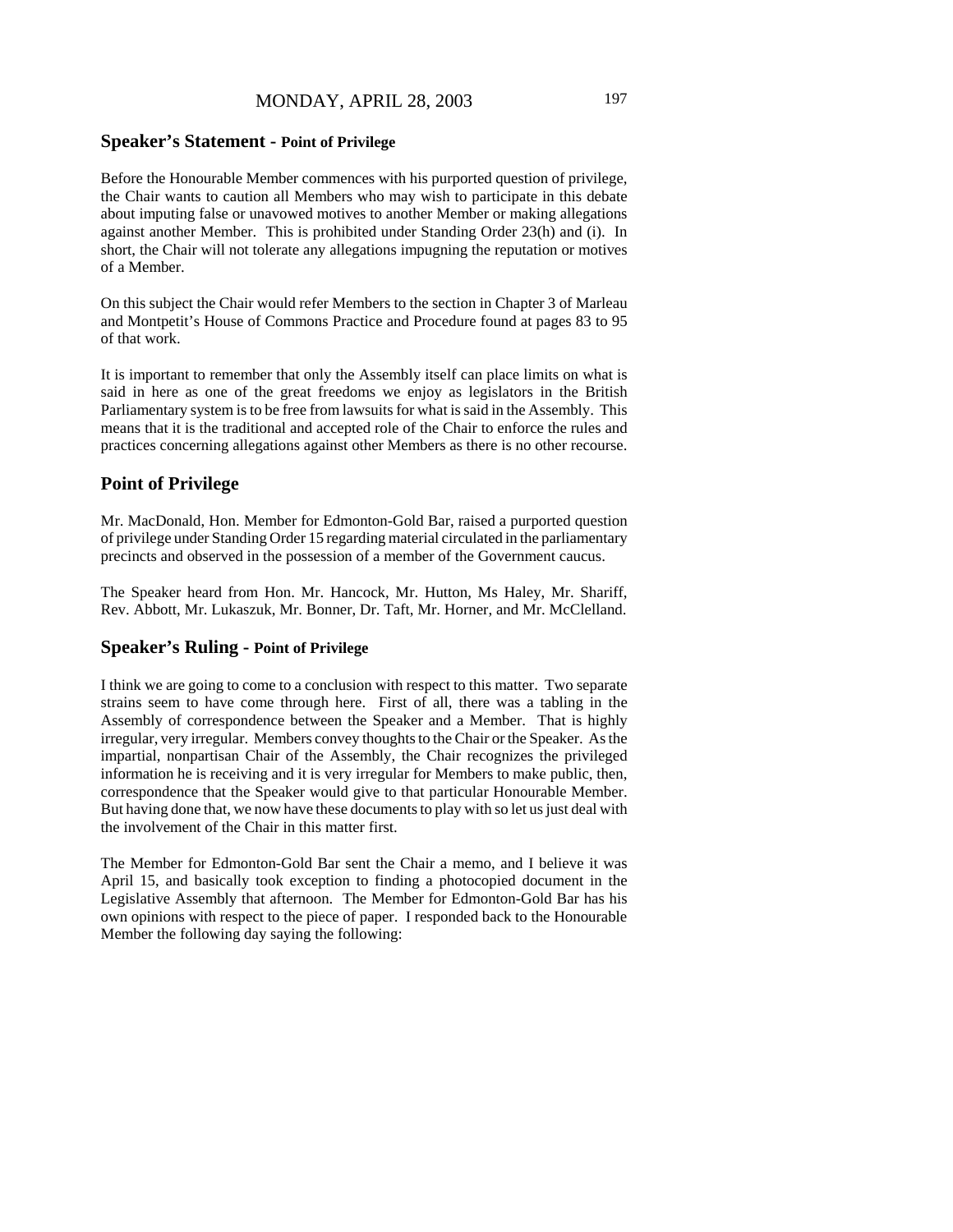## 198 MONDAY, APRIL 28, 2003

"Thank you for your letter of April 16, 2003, and the attached document, regarding the photocopied document which you found in the west corridor leading into the Chamber on April 15, 2003.

This is indeed a very disturbing matter and this document is certainly inappropriate material to be in the Legislature Building, grounds or Annex.

I appreciate you bringing this matter to my attention."

I have put a handwritten note: "I will have the Sergeant-at-Arms investigate." Copies were sent to the Government House Leader, the Official Opposition House Leader, and the Third Party House Leader. The matter was investigated and a report was provided to the Chair.

On April 25, 2003, in a memo from myself to the Honourable Member for Edmonton-Gold Bar I write the following:

"Further to your letter of April 16, 2003 I can advise that an extensive investigation was conducted by the Sergeant-at-Arms.

While it is not our practice to discuss the operational details of the Sergeant's inquiries, please be assured that the exercise was complete, thorough and consistent with the seriousness of the matter.

Regrettably, we were unable to determine who may have placed the documents within the precincts on April 15, 2003.

Again, I appreciate you bringing your concerns to my attention."

Copies went to the Government House Leader, the Official Opposition House Leader, the Third Party House Leader, the Clerk, and the Sergeant-at-Arms.

Now, hand-delivered to my office at approximately 11:00 this morning was a letter that the Honourable Member for Edmonton-Gold Bar alluded to earlier. Then we heard what happened at 2:35 p.m. when the Honourable Member for Edmonton-Gold Bar got up and identified the Member and some aspersions, suspect, that were taking place. Let me make it very, very clear that my involvement in this matter had simply to do with the administrative duties of the Chair with respect to the utilization of photocopy machines in and about the precincts. There seems to be general agreement, at least with the Chair and for other people who have spoken, on words such as "vile," "inappropriate," "offensive" material and no ascribing to anyone about belief with respect to the validity of the document itself. Most of us appear to have simply discarded it. It is just another piece of paper among the hundreds and thousands that Members of the Legislative Assembly will receive at any given time.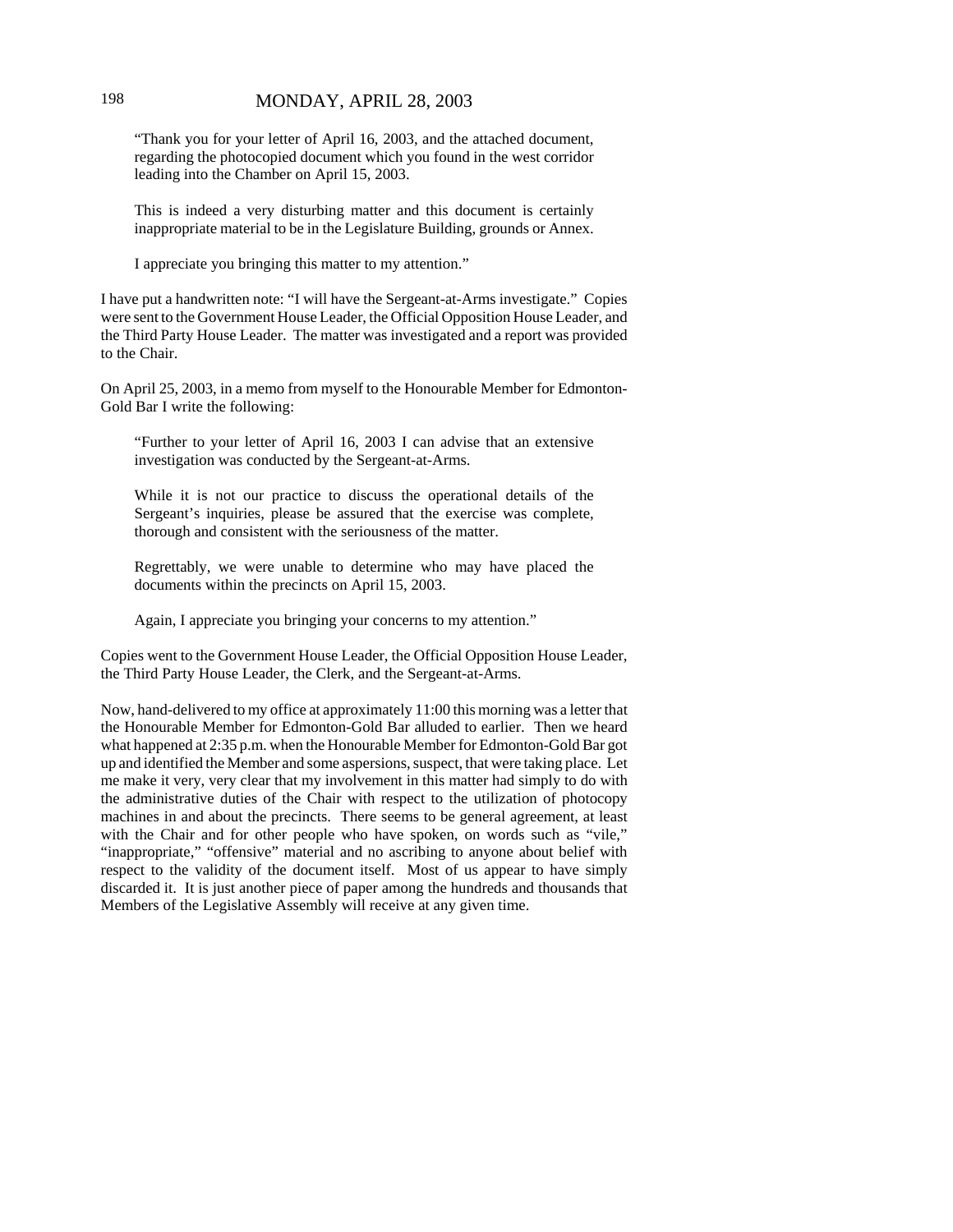Now, what is really important in here is the statement. I think that if there was an allegation made by the Honourable Member for Edmonton-Gold Bar and ascribing motives, when identifying the Honourable Member for Edmonton-Glenora and in hearing from the Honourable Member for Edmonton-Glenora, at least what the Chair heard was that the Member for Edmonton-Glenora had basically found no merit in the document whatsoever, and discarded it. The Chair has heard nothing and knows nothing further beyond that in terms of what anybody would think about it, would feel about, would want to think about it. As far as the Chair understands, the Member for Edmonton-Glenora discarded the paper, and even if he had not discarded the paper, what would the point have been? All Members receive countless numbers of documents. There is nothing in the document with respect to a certain group that is identified in there, and the Member for Edmonton-Gold Bar raised it, and then the Honourable Member for Edmonton-Glenora raised it. It was this Assembly who basically passed very important legislation with the Holocaust Memorial Day, and this is a very important part of our history that we want to commemorate. That disturbs the Chair. That very, very much disturbs the Chair with respect to this.

I am reminded as well that one has to be very, very careful about imputing motives to anyone. That is a very serious matter. I would also like to remind Honourable Members that there is an old saying, and I forget who it was who said it, that gentlemen do not read other gentlemen's mail. It always strikes me as funny how what an Honourable Member may have on his or her desk should become the purview of other Honourable Members. It strikes me that one of the great safeguards we have as legislators is the responsibility, coupled with the need to have availability of whatever documentation or paper we want, to arrive at the best conclusions that we have. I would hate to think that certain documents, certain books would be burned. We have certainly gone far beyond the McCarthyism times of the early 1950s. I do not like the document but that is not the point. Simply because it is someplace, how can one ascribe a motive to anyone who may be near it? Heaven knows that in the 23 years that I have been a privileged Member of this Assembly, I have received papers from people that I am 180 degrees away from and 12,500 miles away from. If the circumference of the Earth is 25,000, that puts me at the exact opposite side of the equator, yet we get them.

I heard what the Honourable Member for Edmonton-Glenora said. I think he is truly shocked by what has transpired here today. I think he is truly embarrassed by what has transpired here today. This is not a point of privilege, and the Chair regrets that he even entertained opening this subject-matter as a point of privilege.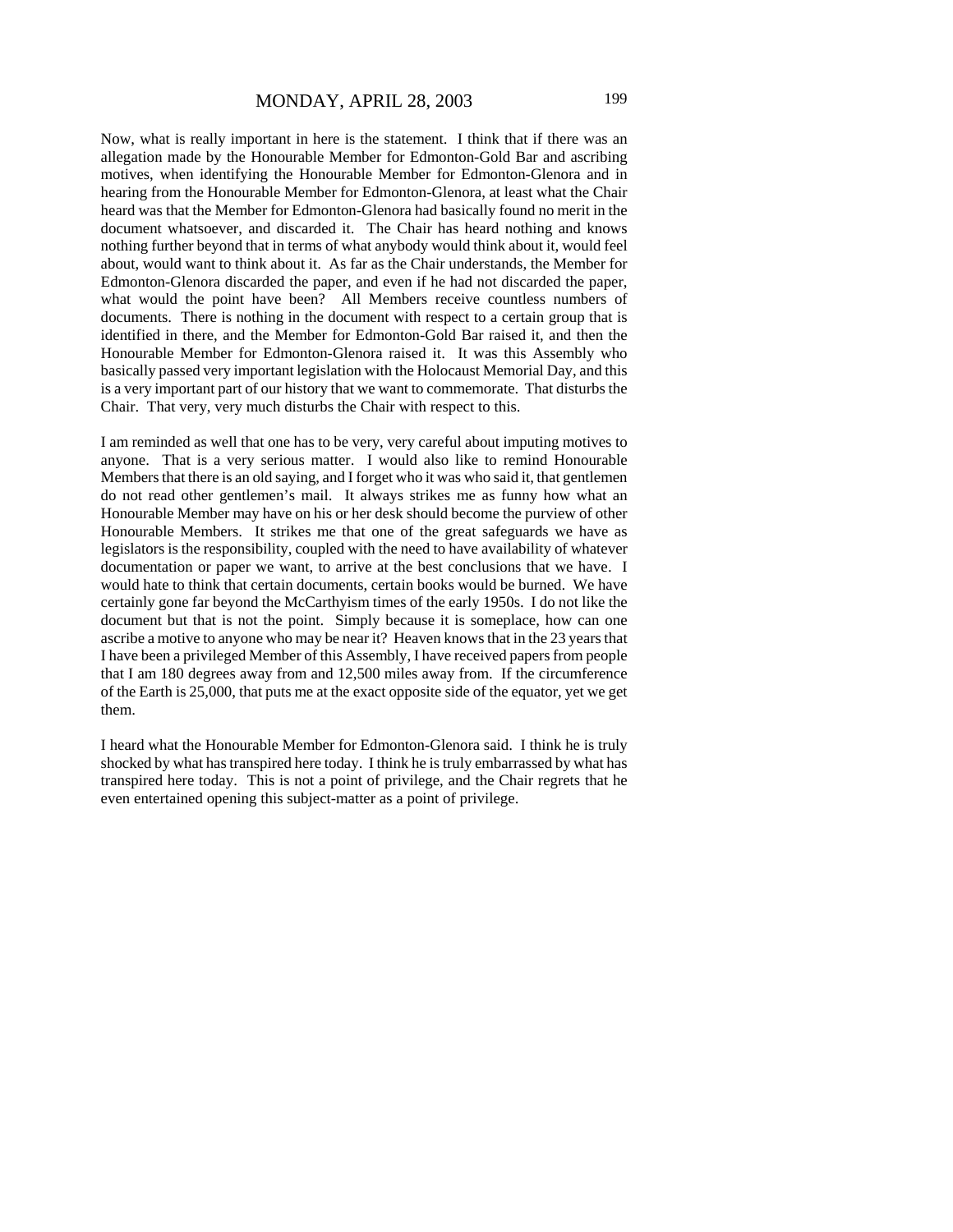# **ORDERS OF THE DAY**

# **Written Questions**

The following Written Questions were accepted:

**WQ13.** Moved by Dr. Massey on behalf of Ms Blakeman:

What were the total sales numbers, broken down by individual game, for the sports lottery products Pro Line, Over/Under, and Point Spread, for the calendar years 2000 through 2002 inclusive?

**WQ14.** Moved by Dr. Massey on behalf of Ms Blakeman:

What was the total payout to customers in the form of winnings from tickets purchased, broken down individually by game, from the sports lottery products Pro Line, Over/Under, and Point Spread, for the fiscal years 1999-2000 to 2001-2002 inclusive?

The following Written Questions were ordered to stand:

None appearing on the Order Paper.

### **Motions for Returns**

The following Motion for Returns was accepted as amended:

**MR14.** Moved by Dr. Pannu:

That an Order of the Assembly do issue for a Return showing: A copy of the financial audit of the Alberta Career Computer Centre Inc. prepared in late 2002 or early 2003 for the Ministry of Human Resources and Employment by Doug Courts, Chartered Accountant.

Hon. Mr. Dunford, Minister of Human Resources and Employment, moved the motion be amended to read:

That an Order of the Assembly do issue for a Return showing: A copy *of those portions* of the financial audit of the Alberta Career Computer Centre Inc. prepared in late 2002 or early 2003 for the Ministry of Human Resources and Employment by Doug Courts, Chartered Accountant*, that may be disclosed under the Freedom of Information and Protection of Privacy Act*.

The following Motions for Returns were ordered to stand:

None appearing on the Order Paper.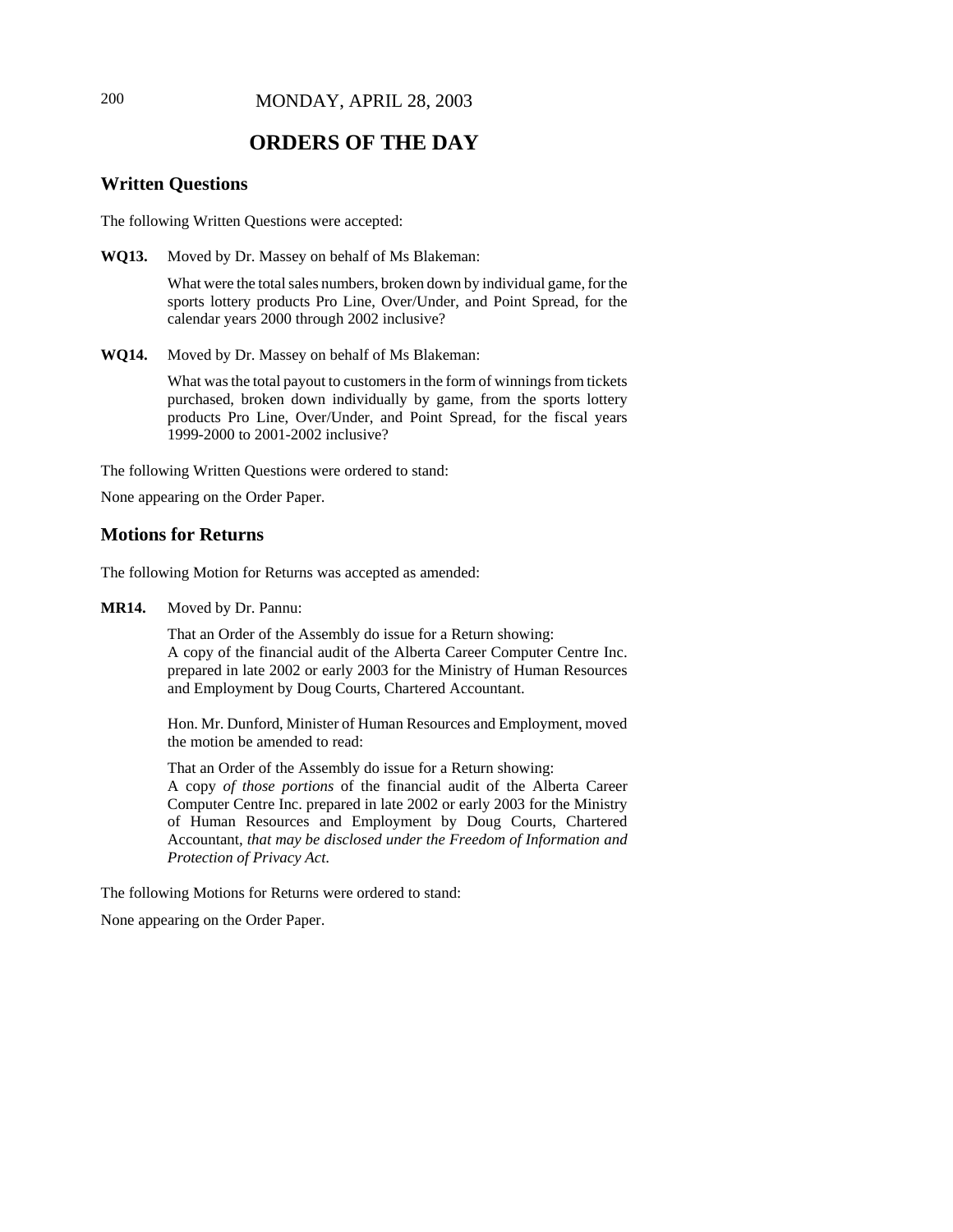# **Public Bills and Orders Other Than Government Bills and Orders**

#### **Second Reading**

On the motion that the following Bill be now read a Second time:

Bill 205 Citizens' Empowerment Act — Dr. Nicol

A debate followed.

The question being put, the motion was defeated.

On the motion that the following Bill be now read a Second time:

Bill 206 Traffic Safety (Seizure of Vehicles in Prostitution Related Offences) Amendment Act, 2003 — Mr. Cenaiko

A debate followed.

Debate adjourned, Mr. Pham speaking.

### **Adjournment**

Pursuant to Standing Order 4(1), the Acting Speaker adjourned the Assembly at 5:30 p.m. until 8:00 p.m.

MONDAY, APRIL 28, 2003 — 8:00 P.M.

## **Notices of Motions**

Mr. Hutton, Hon. Member for Edmonton-Glenora, gave oral notice of his intention to raise a purported question of privilege under Standing Order 15.

### **Motions Other Than Government Motions**

**507.** Moved by Mr. Broda (amended):

Be it resolved that the Legislative Assembly urge the Government to sell or dispose of *lands that are declared surplus to the needs of the Province.*

A debate followed.

The question being put, the motion as amended was agreed to. With Hon. Mr. Kowalski in the Chair, the names being called for were taken as follows: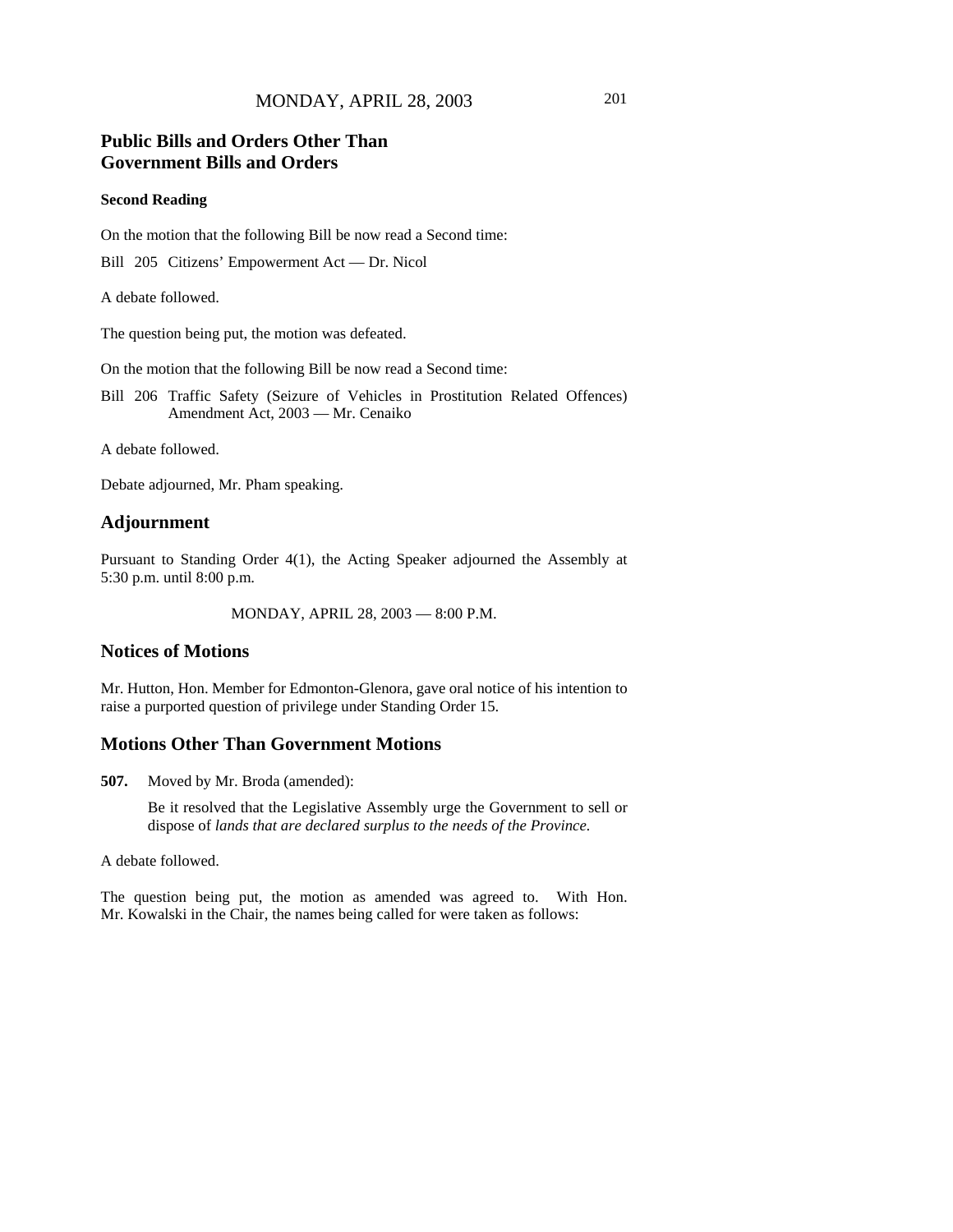# 202 MONDAY, APRIL 28, 2003

For the motion: 33

| Abbott                | Griffiths     | O'Neill    |
|-----------------------|---------------|------------|
| <b>Boutilier</b>      | Hlady         | Pham       |
| Broda                 | Horner        | Snelgrove  |
| Calahasen             | Hutton        | Stelmach   |
| Cenaiko               | Johnson       | Strang     |
| DeLong                | Kryczka       | Tarchuk    |
| Doerksen              | <b>Magnus</b> | Taylor     |
| Ducharme              | <b>Marz</b>   | VanderBurg |
| Dunford               | McClelland    | Woloshyn   |
| Evans                 | Melchin       | Yankowsky  |
| Goudreau              | Oberg         | Zwozdesky  |
| Against the motion: 3 |               |            |
| Blakeman              | Carlson       | Taft       |

**508.** Moved by Mr. Cenaiko:

Be it resolved that the Legislative Assembly urge the Government to work with Criminal Intelligence Service Alberta to enhance collaborative partnerships and coordinated programs with various levels of government, policing agencies, and the public to effectively combat organized crime and terrorism.

#### A debate followed.

Pursuant to Standing Order 8(3), debate adjourned, Rev. Abbott speaking.

## **Private Bills**

#### **Second Reading**

The following Bills were read a Second time and referred to Committee of the Whole:

- Bill Pr1 Sisters of St. Joseph of the Province of Alberta Statutes Repeal Act Mr. Griffiths
- Bill Pr2 Forest Lawn Bible College Act Mr. Pham

#### **Committee of the Whole**

According to Order, the Assembly resolved itself into Committee of the Whole, and the Speaker left the Chair.

(Assembly in Committee)

And after some time spent therein, the Deputy Speaker assumed the Chair.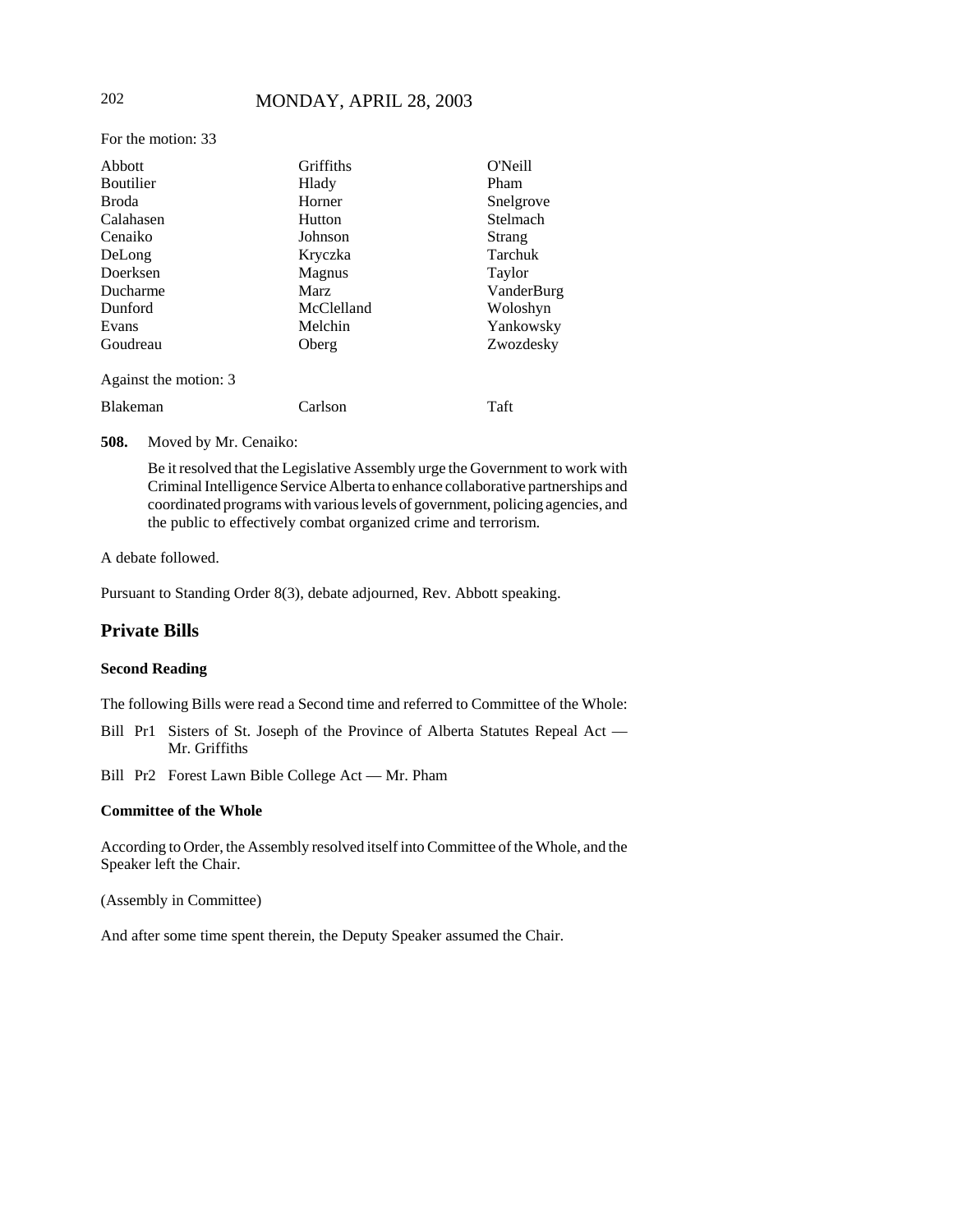The following Bill was reported:

Bill Pr1 Sisters of St. Joseph of the Province of Alberta Statutes Repeal Act — Mr. Griffiths

The following Bill was reported with some amendments:

Bill Pr2 Forest Lawn Bible College Act — Mr. Pham

Mr. Johnson, Acting Chair of Committees, tabled copies of an amendment considered by Committee of the Whole on this date for the official records of the Assembly.

Amendment to Bill Pr2 (Hon. Member for Calgary-Montrose) — Agreed to Sessional Paper 419/2003

### **Government Bills and Orders**

#### **Second Reading**

On the motion that the following Bill be now read a Second time:

Bill 33 Insurance Amendment Act, 2003 — Rev. Abbott

A debate followed.

Dr. Taft moved adjournment of the debate, which was agreed to.

On the motion that the following Bill be now read a Second time:

Bill 36 Environmental Protection and Enhancement Amendment Act, 2003 — Hon. Dr. Taylor

A debate followed.

Mr. Broda moved adjournment of the debate, which was agreed to.

On the motion that the following Bill be now read a Second time:

Bill 37 Climate Change and Emissions Management Act (\$) — Hon. Dr. Taylor

A debate followed.

Mr. Broda moved adjournment of the debate, which was agreed to.

The following Bill was read a Second time and referred to Committee of the Whole:

Bill 34 Livestock Industry Diversification Amendment Act, 2003 — Rev. Abbott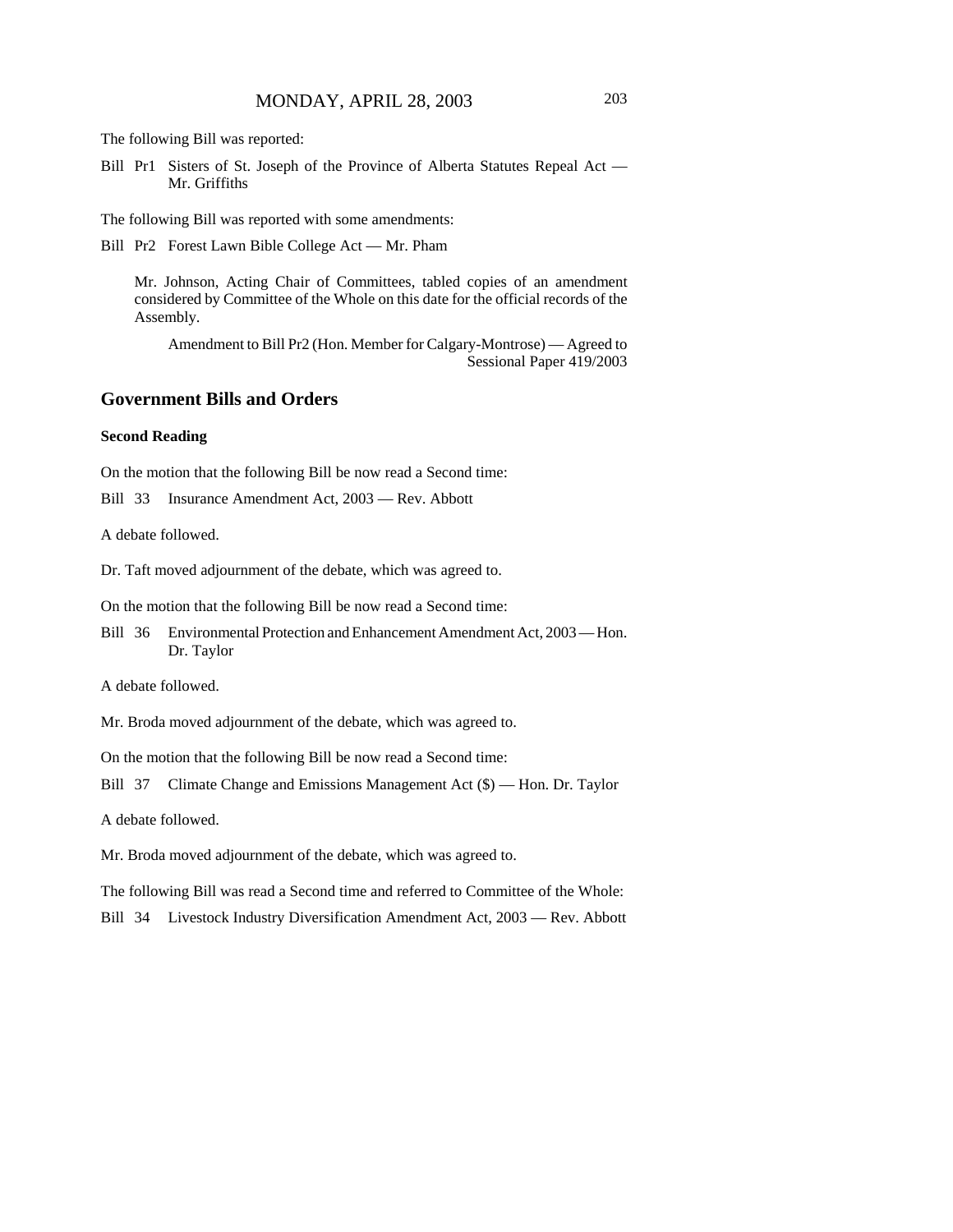# **Adjournment**

On motion by Hon. Mr. Zwozdesky, Deputy Government House Leader, the Assembly adjourned at 10:41 p.m. until Tuesday, April 29, 2003, at 1:30 p.m.

# Tuesday, April 29, 2003

The Speaker took the Chair at 1:30 p.m.

# **Members' Statements**

Mr. Lord, Hon. Member for Calgary-Currie, made a statement regarding the University of Alberta Energy Management Program.

Ms Kryczka, Hon. Member for Calgary-West, made a statement regarding the 7th annual Volunteer Calgary Leadership Awards presented by Suncor Energy Inc. held on April 24, 2003 in Calgary.

Mr. Pham, Hon. Member for Calgary-Montrose, made a statement regarding Holocaust Memorial Day - Yom ha-Shoah, April 29, 2003.

Dr. Pannu, Hon. Member for Edmonton-Strathcona, made a statement regarding a ceremony held on the Legislature grounds in recognition of Holocaust Memorial Day - Yom ha-Shoah, April 29, 2003.

# **Tabling Returns and Reports**

Hon. Mr. Stelmach, Minister of Transportation:

2 reports, the first dated April 28, 2003, entitled "Tentative Major Construction and Rehabilitation Projects, 2003-2005 Major Provincial Highway Projects" and the second dated February 25, 2003, entitled "Tentative Major Construction and Rehabilitation Projects, 2003-2005 Water Management Projects" prepared by Alberta Transportation

Sessional Paper 420/2003

Report dated March 27, 2003, entitled "Tentative Major Construction and Rehabilitation Projects Previously Tabled in 2001-2003 Program and Still Deferred Beyond 2005" prepared by Alberta Transportation

Sessional Paper 421/2003

Mr. Lord, Hon. Member for Calgary-Currie:

American Scientist Magazine article dated March-April 1996, entitled "Reward Deficiency Syndrome" prepared by Kenneth Blum, John G. Cull, Eric R. Braverman, and David E. Comings

Sessional Paper 422/2003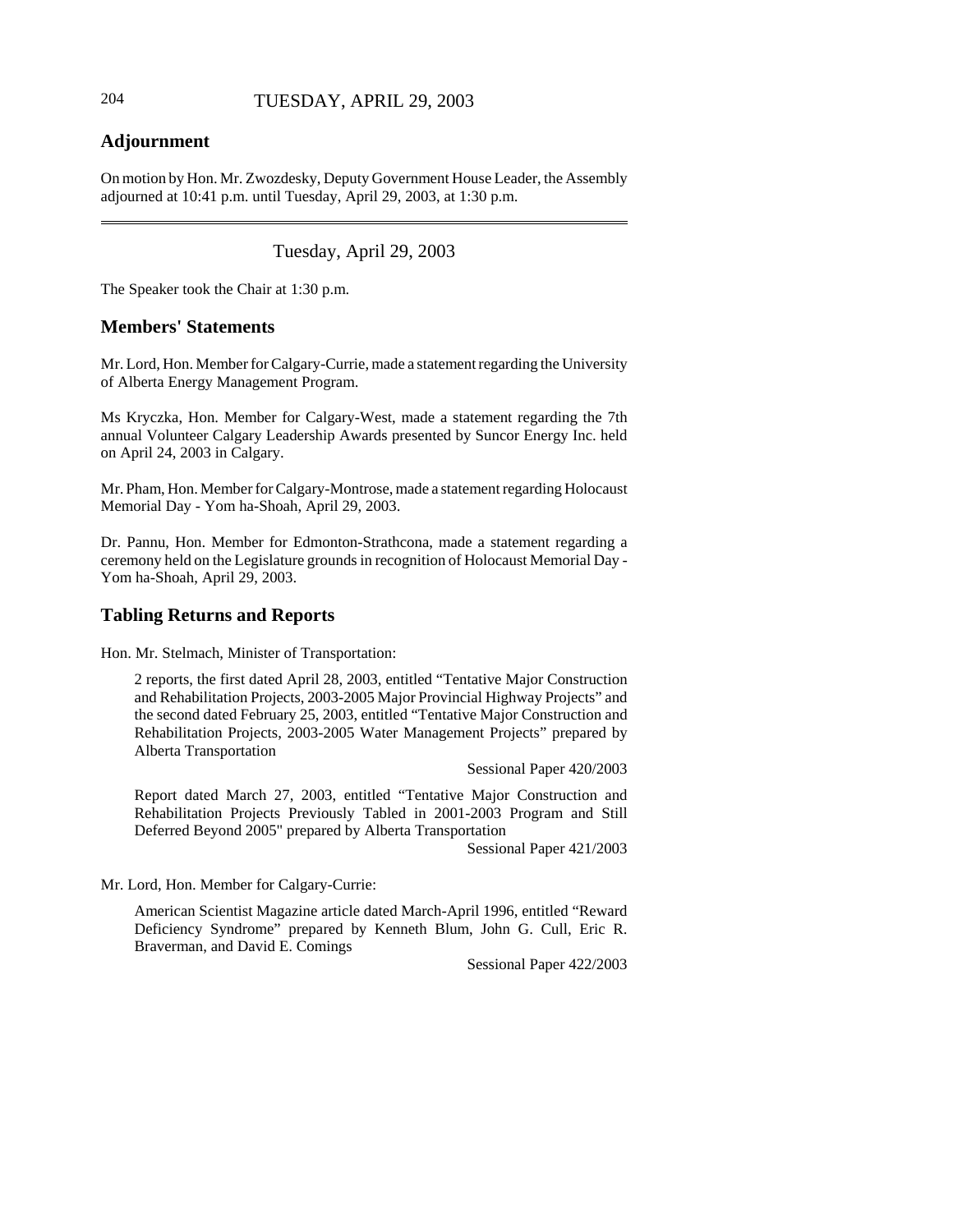Discover Magazine article dated May 2003, entitled "The End of Craving: A controversial new drug seems to stop addiction cold" prepared by Michael Abrams

Sessional Paper 423/2003

Journal of the American Medical Association dated July 26, 2000, entitled "Is U.S. Health Really the Best in the World?" prepared by Barbara Starfield, M.D., M.P.H.

Sessional Paper 424/2003

Dr. Pannu, Hon. Member for Edmonton-Strathcona:

Letter dated April 11, 2003, from Murray McNeil, Chair, Petroleum Services Association of Canada, Chief Executive Officer, United Safety Ltd.; Art Hibbard, Director, Canadian Association of Oilwell Drilling Contractors, Vice President, Contracts, Phelps Drilling Co.; Ross D.S. Douglas, Board Governor, Canadian Association of Petroleum Producers; and Mike Doyle, President, Canadian Association of Geophysical Contractors, to Dr. Pannu, Hon. Member for Edmonton-Strathcona, expressing opposition to the recommendations for dealing with long-standing contentious Workers' Compensation Board claims contained in the Report of the MLA Service Review Committee

Sessional Paper 425/2003

Mr. MacDonald, Hon. Member for Edmonton-Gold Bar:

Program from the Day of Mourning Candlelight Ceremony held in Edmonton on April 28, 2003

Sessional Paper 426/2003

Ms Carlson, Hon. Member for Edmonton-Ellerslie:

Letter dated March 24, 2003, from Alice L. Williamson of Red Deer to Alberta Environment objecting to the approval of an application by Capstone Energy Ltd. for a licence to annually divert water from the Red Deer River for oil well injection

Sessional Paper 427/2003

Dr. Taft, Hon. Member for Edmonton-Riverview:

Postcard from Lisa McDermott of Edmonton to Dr. Taft, Hon. Member for Edmonton-Riverview, expressing concern regarding a lack of education funding Sessional Paper 428/2003

Postcard from Alyssa Stryker of Edmonton to Dr. Taft, Hon. Member for Edmonton-Riverview, expressing concern regarding a lack of education funding and requesting an increase in education funding

Sessional Paper 429/2003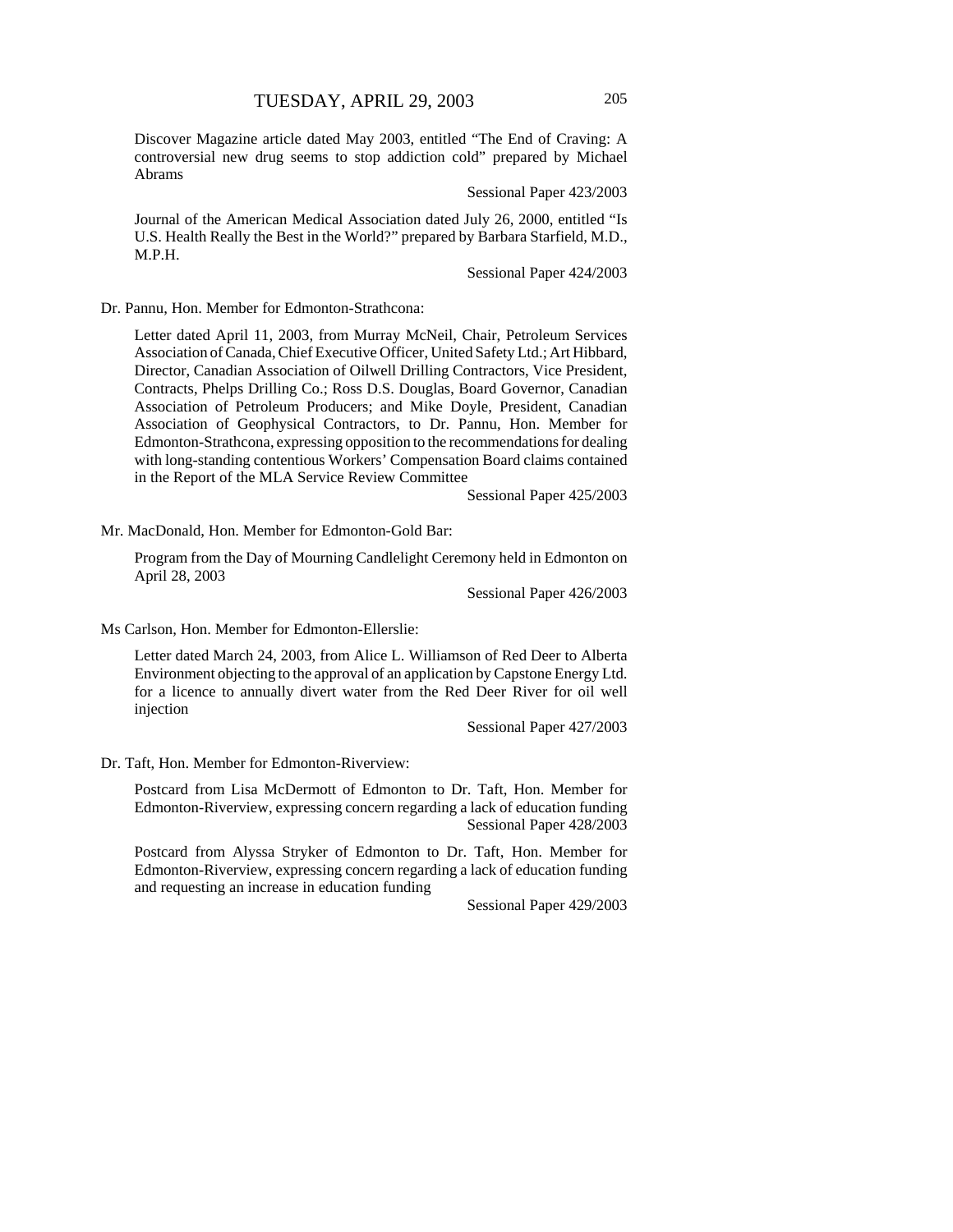Postcard from A. Espinaco-Virseda, Sr. of Edmonton, to Dr. Taft, Hon. Member for Edmonton-Riverview, expressing concern regarding class sizes and a lack of education funding

Sessional Paper 430/2003

Mr. Mason, Hon. Member for Edmonton-Highlands:

Report dated December 2001, entitled "Canada-United States Softwood Lumber Trade, Alberta Summary of Forest Policy Discussions" prepared by the Province of Alberta

Sessional Paper 431/2003

#### **Tablings to the Clerk**

Clerk of the Assembly on behalf of Hon. Mr. Coutts, Minister of Government Services:

Erratum to the Government Services 2003-06 Business Plan

Sessional Paper 432/2003

## **Point of Privilege**

Mr. Hutton, Hon. Member for Edmonton-Glenora, raised a purported question of privilege under Standing Order 15 regarding comments made by Mr. MacDonald, Hon. Member for Edmonton-Gold Bar, on April 28, 2003.

#### **Speaker's Statement - Point of Privilege**

The issue to be considered is whether certain comments by the Member for Edmonton-Gold Bar have obstructed or interfered with the Member for Edmonton-Glenora's ability to perform his duties or, alternately, whether the dignity and authority of the Assembly have been offended. The Chair would refer Members to chapter 3 of Marleau and Montpetit.

After hearing from the Member for Edmonton-Glenora and prior to hearing submissions on the purported point of privilege from other speakers, the Chair may wish to caution Members that the issue for discussion today pertains to the question of privilege raised by the Member for Edmonton-Glenora.

The Chair will not allow a reiteration of the discussion that transpired yesterday afternoon. The Chair ruled that that purported question of privilege did not meet the test for a prima facie question of privilege. That concluded the matter.

As this is primarily an issue between the two Members, and as the Chair does not intend to revisit yesterday's debate, the Chair, under the provisions of Standing Order 15(6), will allow the Member for Edmonton-Gold Bar to participate, will allow the Government House Leader to participate, will allow the Opposition House Leader to participate, and will judge later at the conclusion of their remarks whether other speakers will be recognized as well.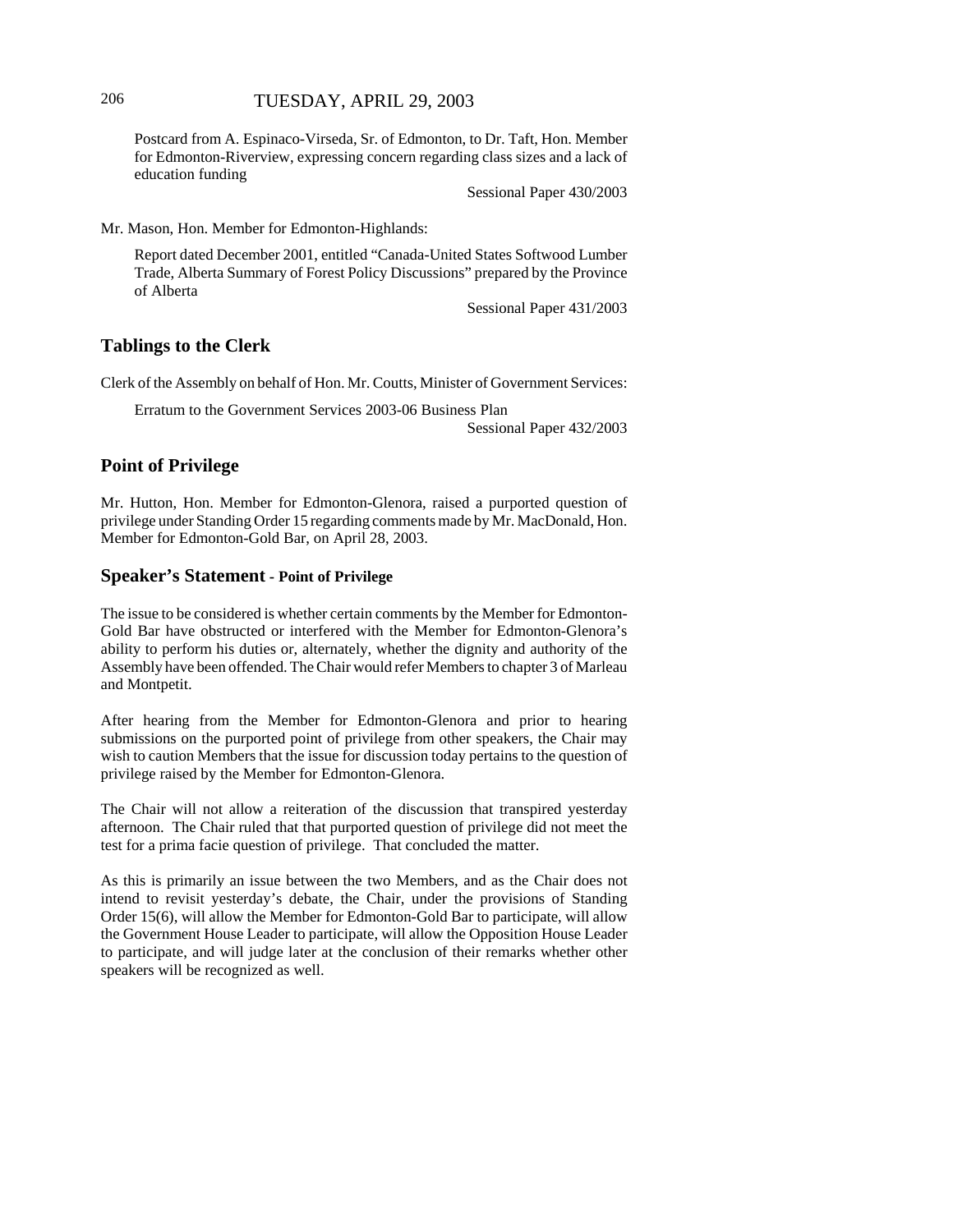## TUESDAY, APRIL 29, 2003 207

#### **Point of Privilege - Request by Mr. MacDonald**

Mr. MacDonald requested that the matter be deferred until the following day. The Speaker heard from Hon. Mr. Hancock and Ms Carlson concerning the request and agreed to defer the matter to April 30, 2003.

# **ORDERS OF THE DAY**

**Committee of Supply** (Day 14 — Main Estimates)

According to Order, the Assembly resolved itself into Committee of Supply.

(Assembly in Committee)

And after some time spent therein, the Deputy Speaker assumed the Chair and Mr. Klapstein reported as follows:

Mr. Speaker:

The Committee of Supply has had under consideration certain resolutions, reports as follows, and requests leave to sit again:

Resolved that a sum not exceeding the following be granted to Her Majesty for the fiscal year ending March 31, 2004, for the Department and purposes indicated:

#### **Health and Wellness**

\$7,343,791,000 Operating Expense and Equipment/Inventory Purchases

The question being put, the report and the request for leave to sit again were agreed to.

#### **Adjournment**

On motion by Hon. Mr. Hancock, Government House Leader, it was agreed at 5:11 p.m. that when the Assembly reconvened at 8:00 p.m. it would be in Committee of Supply and the Deputy Speaker left the Chair.

TUESDAY, APRIL 29, 2003 — 8:00 P.M.

**Committee of Supply** (Day 15 — Main Estimates)

(Assembly in Committee)

And after some time spent therein, the Acting Speaker assumed the Chair and Mr. Klapstein reported as follows: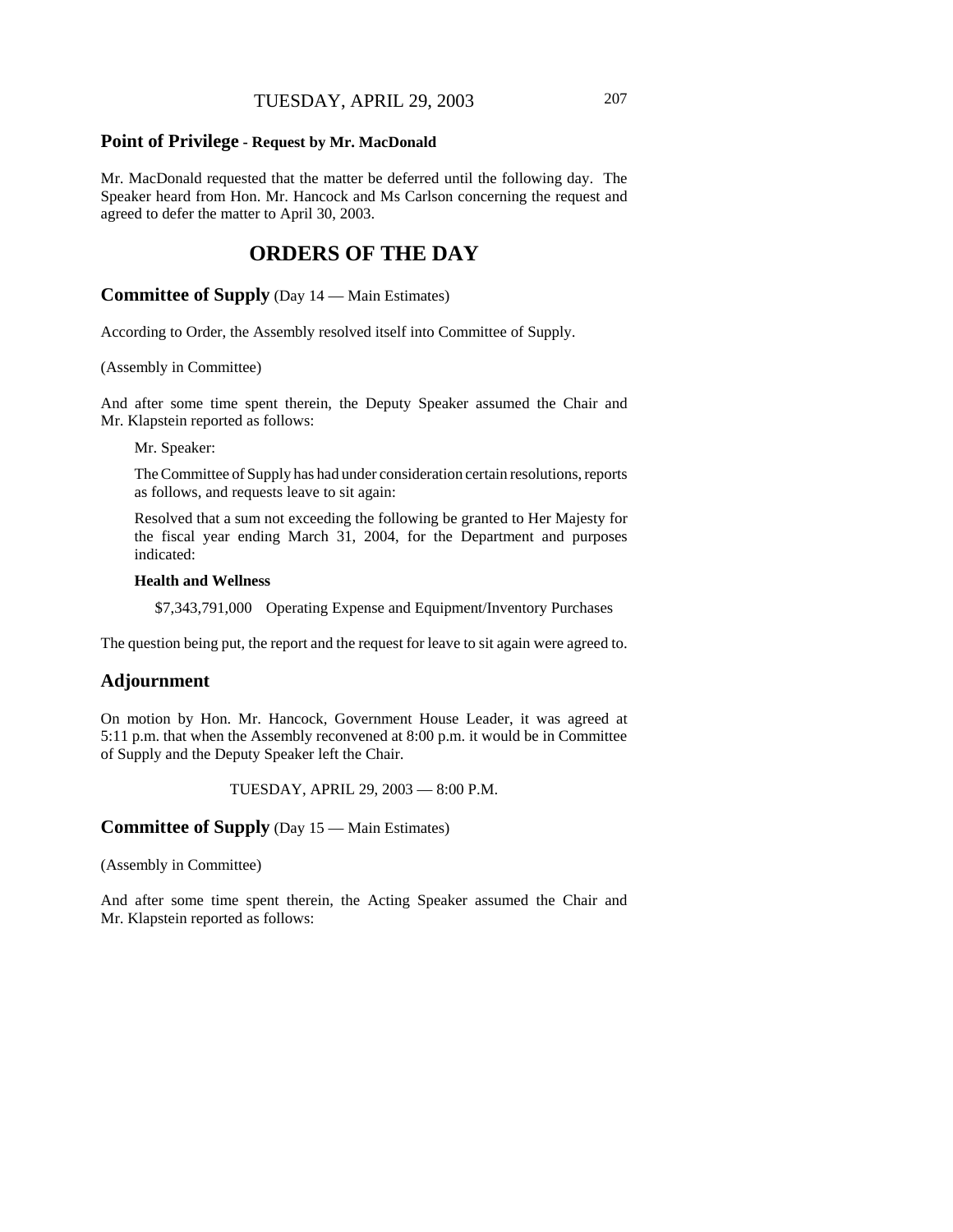# 208 TUESDAY, APRIL 29, 2003

Mr. Speaker:

The Committee of Supply has had under consideration certain resolutions, reports as follows, and requests leave to sit again:

Resolved that a sum not exceeding the following be granted to Her Majesty for the fiscal year ending March 31, 2004, for the Department and purposes indicated:

#### **Government Services**

\$231,158,000 Operating Expense and Equipment/Inventory Purchases

The question being put, the report and the request for leave to sit again were agreed to.

## **Government Bills and Orders**

#### **Committee of the Whole**

According to Order, the Assembly resolved itself into Committee of the Whole, and the Acting Speaker left the Chair.

(Assembly in Committee)

And after some time spent therein, the Acting Speaker resumed the Chair.

The following Bills were reported:

Bill 23 Family Support for Children With Disabilities Act — Mrs. Jablonski

Bill 25 Class Proceedings Act — Mr. Rathgeber

Bill 26 Corrections Amendment Act, 2003 — Hon. Mrs. Forsyth

The following Bills were reported with some amendments:

Bill 24 Child Welfare Amendment Act, 2003 — Mr. Cenaiko

Bill 35 Tobacco Tax Amendment Act, 2003 — Mr. Cao

Mr. Klapstein, Acting Chair of Committees, tabled copies of all amendments considered by Committee of the Whole on this date for the official records of the Assembly.

Amendment to Bill 24 (Hon. Member for Calgary-Buffalo) — Agreed to Sessional Paper 433/2003

Amendment to Bill 35 (Hon. Member for Calgary-Fort) — Agreed to Sessional Paper 434/2003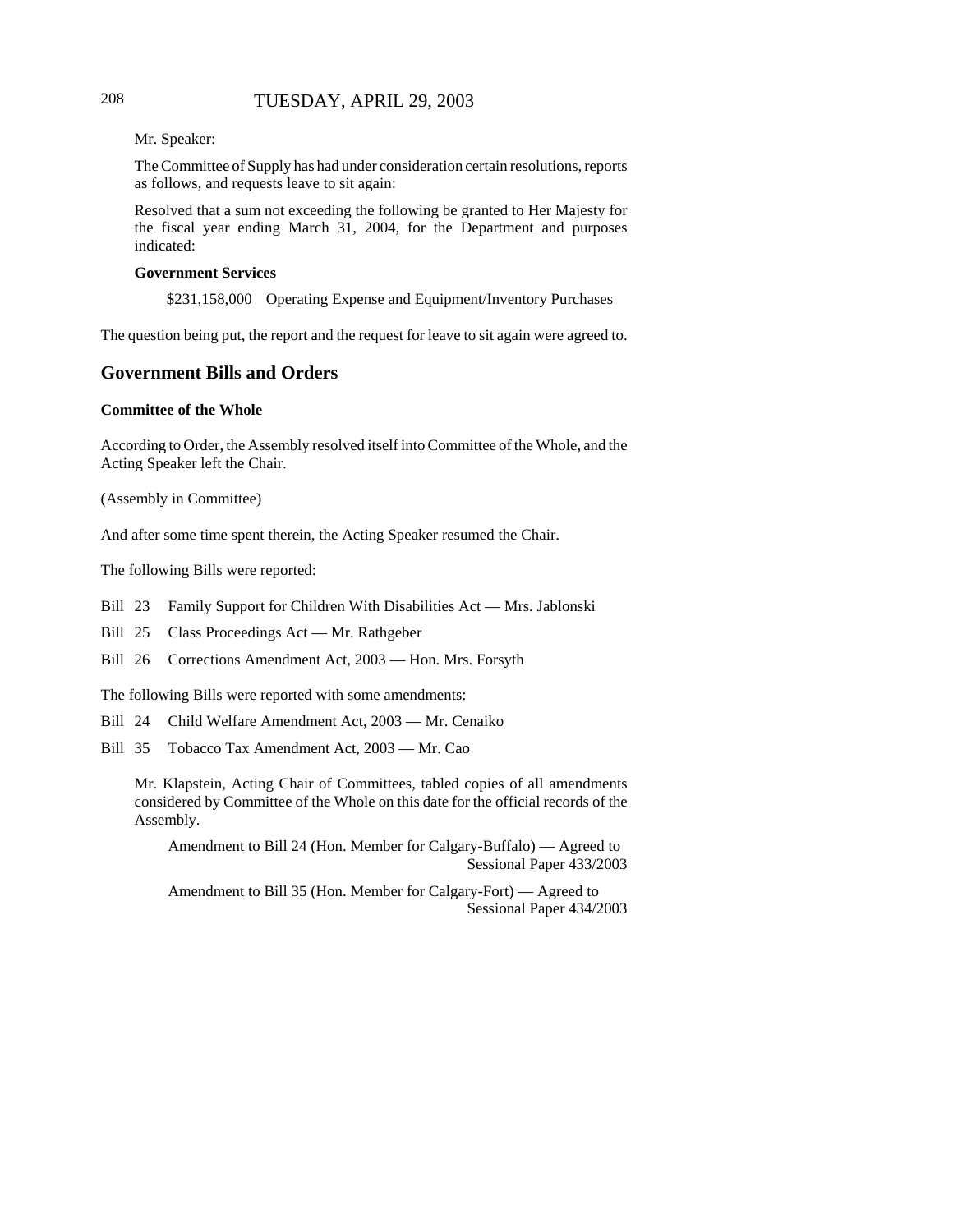# **Adjournment**

On motion by Hon. Mr. Hancock, Government House Leader, the Assembly adjourned at 11:24 p.m. until Wednesday, April 30, 2003, at 1:30 p.m.

Wednesday, April 30, 2003

The Speaker took the Chair at 1:30 p.m.

#### **Recognitions**

Mr. Hutton, Hon. Member for Edmonton-Glenora: Isadore Burstyn for organizing the construction of the Holocaust memorial placed on the grounds of the Alberta Legislature at a ceremony commemorating Holocaust Memorial Day on April 29, 2003

Mr. Johnson, Hon. Member for Wetaskiwin-Camrose: Leaders of Tomorrow Awards recipients and nominees from the Wetaskiwin-Camrose constituency

Ms Blakeman, Hon. Member for Edmonton-Centre: Canadian Hepatitis C Activist Network

Mrs. Jablonski, Hon. Member for Red Deer-North on behalf of Mr. Coutts, Hon. Member for Livingstone-Macleod (Minister of Government Services): 100th anniversary of the Frank Slide

Mrs. O'Neill, Hon. Member for St. Albert: Octagon Club of Paul Kane High School and teacher Dale Smith for honouring St. Albert high school students at the 2003 Youth Appreciation Night on April 23, 2003

Mr. Danyluk, Hon. Member for Lac La Biche-St. Paul: Portage College sports and education fund-raiser dinners held in St. Paul and Lac La Biche on April 25 and 26, 2003

Mr. Mason, Hon. Member for Edmonton-Highlands: May Day movement and May Week, April 28 to May 10, 2003

## **Presenting Petitions**

Dr. Pannu, Hon. Member for Edmonton-Strathcona, presented a petition from 126 Albertans requesting legislation enabling grandparents to maintain ongoing contact with their grandchildren.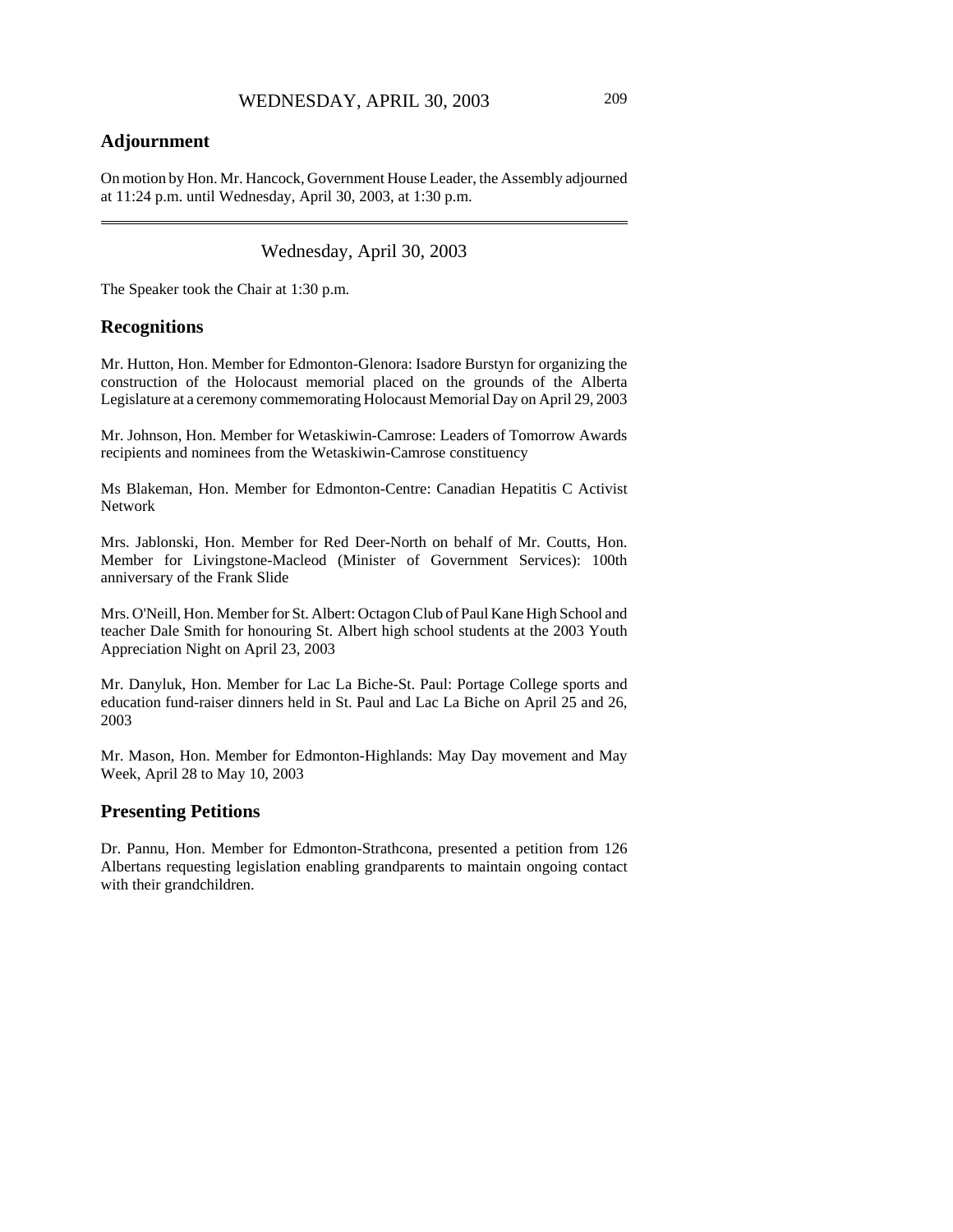# 210 WEDNESDAY, APRIL 30, 2003

# **Notices of Motions**

Mr. Mason, Hon. Member for Edmonton-Highlands, gave oral notice of his intention to raise a purported question of privilege under Standing Order 15 regarding the decision of the Minister of Human Resources and Employment and all Government Members of the Standing Committee on Public Accounts to boycott the Public Accounts Committee meeting scheduled for April 30, 2003.

## **Tabling Returns and Reports**

Hon. Mr. Zwozdesky, Minister of Community Development:

Letter dated April 30, 2003, from Hon. Mr. Zwozdesky, Minister of Community Development, to Fred Bradley, President, Crowsnest Historical Society, offering congratulations for assisting with the organization of the commemoration of the 100th anniversary of the Frank Slide

Sessional Paper 435/2003

Hon. Mr. Stelmach, Minister of Transportation:

Return to Order of the Assembly MR11, asked for by Mr. Bonner on March 10, 2003:

A copy of the Department of Transportation policy on its contract management process

Sessional Paper 436/2003

Mr. Lord, Hon. Member for Calgary-Currie:

Report, undated, entitled "For the Good of the People: Using Public-Private Partnerships to Meet America's Essential Needs" prepared by the National Council for Public-Private Partnerships

Sessional Paper 437/2003

National Council for Public-Private Partnerships web page article entitled "How Partnerships Work"

Sessional Paper 438/2003

Report, undated, entitled "Why Don't They Understand?" prepared by Eugene A. Schiller, Deputy Executive Director, Southwest Florida Water Management District, outlining observations regarding state and local public-private partnerships

Sessional Paper 439/2003

Ms Blakeman, Hon. Member for Edmonton-Centre:

Letter, undated, from Bill Buckels, Secretariat, Canadian Hepatitis C Activist Network, to Hon. Mr. Klein, Premier, requesting that May be declared Hepatitis C Awareness Month and that May 1, 2003 be declared Hepatitis C Awareness Day Sessional Paper 440/2003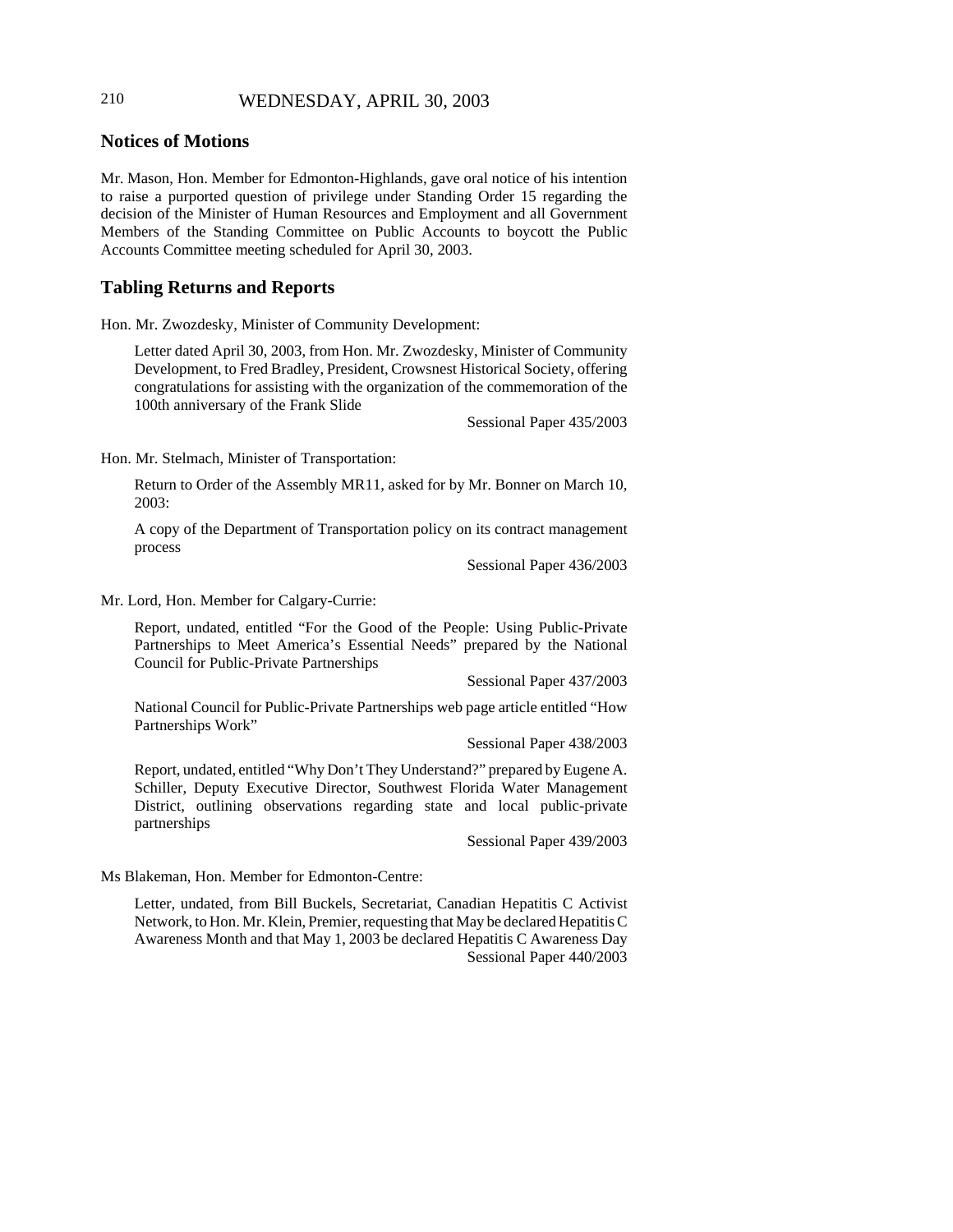Letter, undated, from Bill Buckels, Vice President, Hepatitis C United Resource Exchange, to the Legislative Assembly of Alberta, requesting support for the declaration of May as Hepatitis C Awareness Month and May 1, 2003 as Hepatitis C Awareness Day

Sessional Paper 441/2003

Dr. Taft, Hon. Member for Edmonton-Riverview:

3 postcards from Antje A. T. Espinaco-Virseda, Pat Stryker, and Ian Mercer, all of Edmonton to Dr. Taft, Hon. Member for Edmonton-Riverview, expressing concern regarding a lack of education funding

Sessional Paper 442/2003

Ms Carlson, Hon. Member for Edmonton-Ellerslie:

Document, undated, untitled, expressing concern regarding wildlife on public lands, prepared by the Sundre Fish and Game Club

Sessional Paper 443/2003

Dr. Massey, Hon. Member for Edmonton-Mill Woods:

Document, undated, untitled, listing funding losses and per student operating grants for the years 1992/93 to 2002/03 at the University of Alberta and the University of Calgary

Sessional Paper 444/2003

Mr. Mason, Hon. Member for Edmonton-Highlands:

Report dated October 9, 2002, entitled "Edmonton Police Service Perspective on Equitable Relationship" prepared by David Howatt, Edmonton Police Service, outlining provincially mandated police services and their associated costs Sessional Paper 445/2003

#### **Point of Privilege**

The Speaker heard comments from Mr. Hutton, Mr. MacDonald, Hon. Mr. Hancock, Ms Carlson, and Mr. Horner concerning the purported question of privilege raised by Mr. Hutton on April 29, 2003.

#### **Speaker's Ruling - Point of Privilege**

The Chair is prepared to rule on the purported question of privilege raised by the Member for Edmonton-Glenora yesterday concerning the comments made by the Member for Edmonton-Gold Bar.

First, notice of the purported question of privilege was given by the Member for Edmonton-Glenora on the evening of Monday, April 28, found at page 1259 of Hansard. The Member also provided written notice to the Speaker's Office yesterday morning of his intention to raise a question of privilege. Accordingly, the notice requirements of Standing Orders 15(2) and (5) have been met. The Chair finds that this matter was raised in a timely fashion.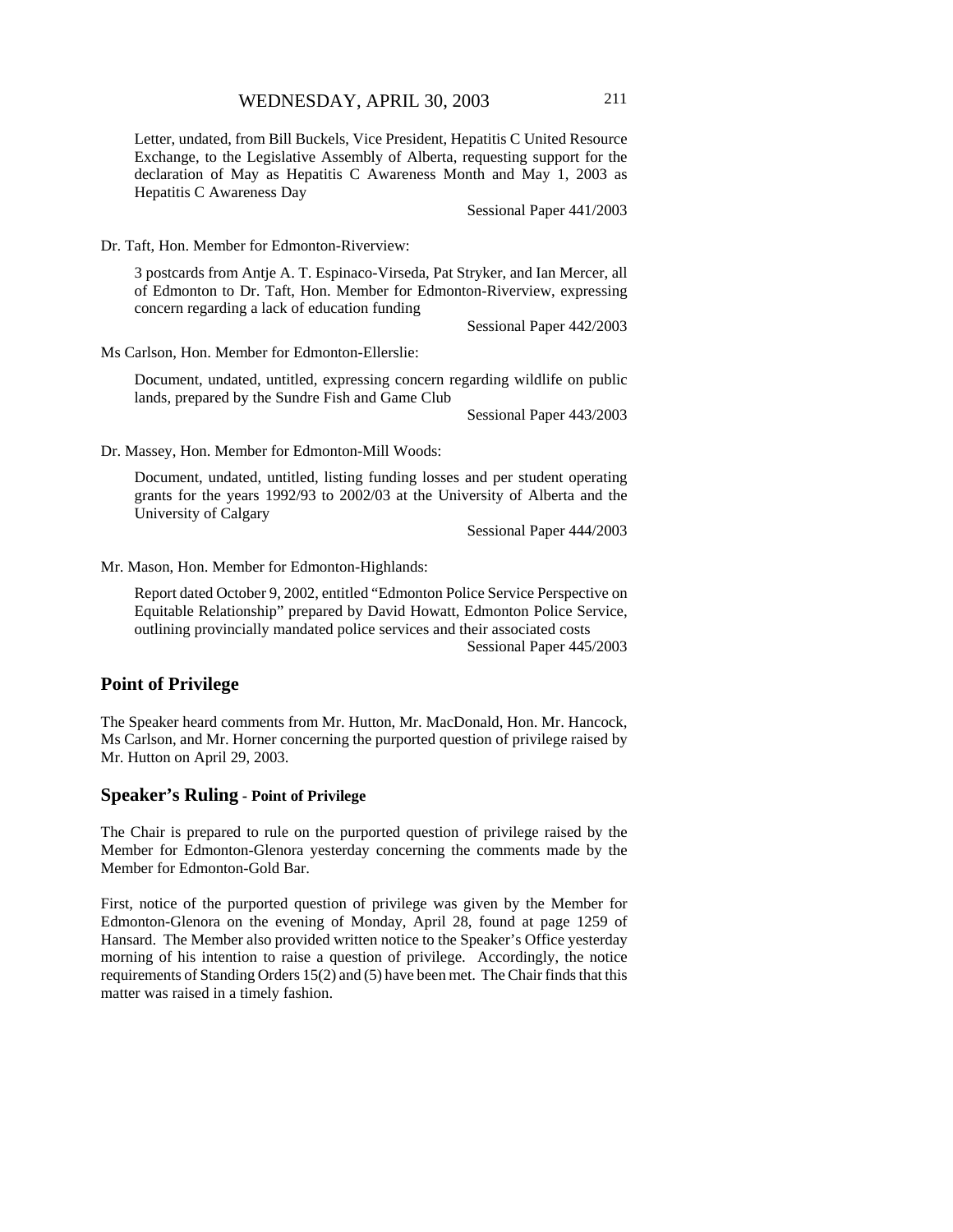# 212 WEDNESDAY, APRIL 30, 2003

The subject of the purported question of privilege arises from the Member for Edmonton-Gold Bar's comments made on Monday at pages 1239 and 1240 of Hansard. In essence, the Member for Edmonton-Gold Bar's purported question of privilege was that the presence of a document in the possession of the Member for Edmonton-Glenora constituted a contempt of the Assembly. The Chair does not intend to discuss the contents of the document which is generally agreed to be objectionable. At pages 1243 and 1244 of Hansard for that day, the Chair held that there was no prima facie case of privilege.

The Chair wants to note that the Honourable Member for Edmonton-Glenora had no advance notice of the nature of the purported question of privilege. Nevertheless, he chose to have the matter decided on Monday. At page 1241 of Hansard he indicated that he found the document "repugnant and offensive." He said that "what I did with the document was throw it in the trash." Despite the Honourable Member's uncontroverted statement, there was no apology or retraction from the Member for Edmonton-Gold Bar.

In raising his question of privilege yesterday, the Member for Edmonton-Glenora argued that he felt "intimidated and harassed" by the Member for Edmonton-Gold Bar's comments. By extension, he is arguing that the words constituted an improper obstruction to him performing his parliamentary work, which is part of the classic test for a breach of privilege found at page 14 of Joseph Maingot's Parliamentary Privilege in Canada (2nd edition). Members may recall that on Monday afternoon prior to hearing the question of privilege from the Member for Edmonton-Gold Bar, the Chair specifically warned Members from making any allegations impugning the reputation or motives of a Member, yet here we are.

Members may recall recent incidents involving unparliamentary language of such a nature that have given rise to a purported question of privilege. The Chair refers to rulings on May 28, 2001 at page 806 of Hansard and April 17, 2002 at pages 762-763 of Hansard. In both those rulings the Chair quoted Maingot where he says the following at page 254:

"Language spoken during a parliamentary proceeding that impugns the integrity of Members would be unparliamentary and a breach of order contrary to the Standing Orders, but not a breach of privilege."

On April 17, 2002, although there was not a prima facie case of privilege, the Leader of the Official Opposition apologized and the Deputy Premier accepted the apology.

It is true that Marleau and Montpetit state at page 86 that "The unjust damaging of a Member's good name might also be seen as constituting an obstruction." The example they give is from a May 5, 1987 ruling by Speaker Fraser of the Canadian House of Commons where he ruled that the Honourable Otto Jelinek's ability to function as a Member had not been impaired by certain allegations involving conflict of interest.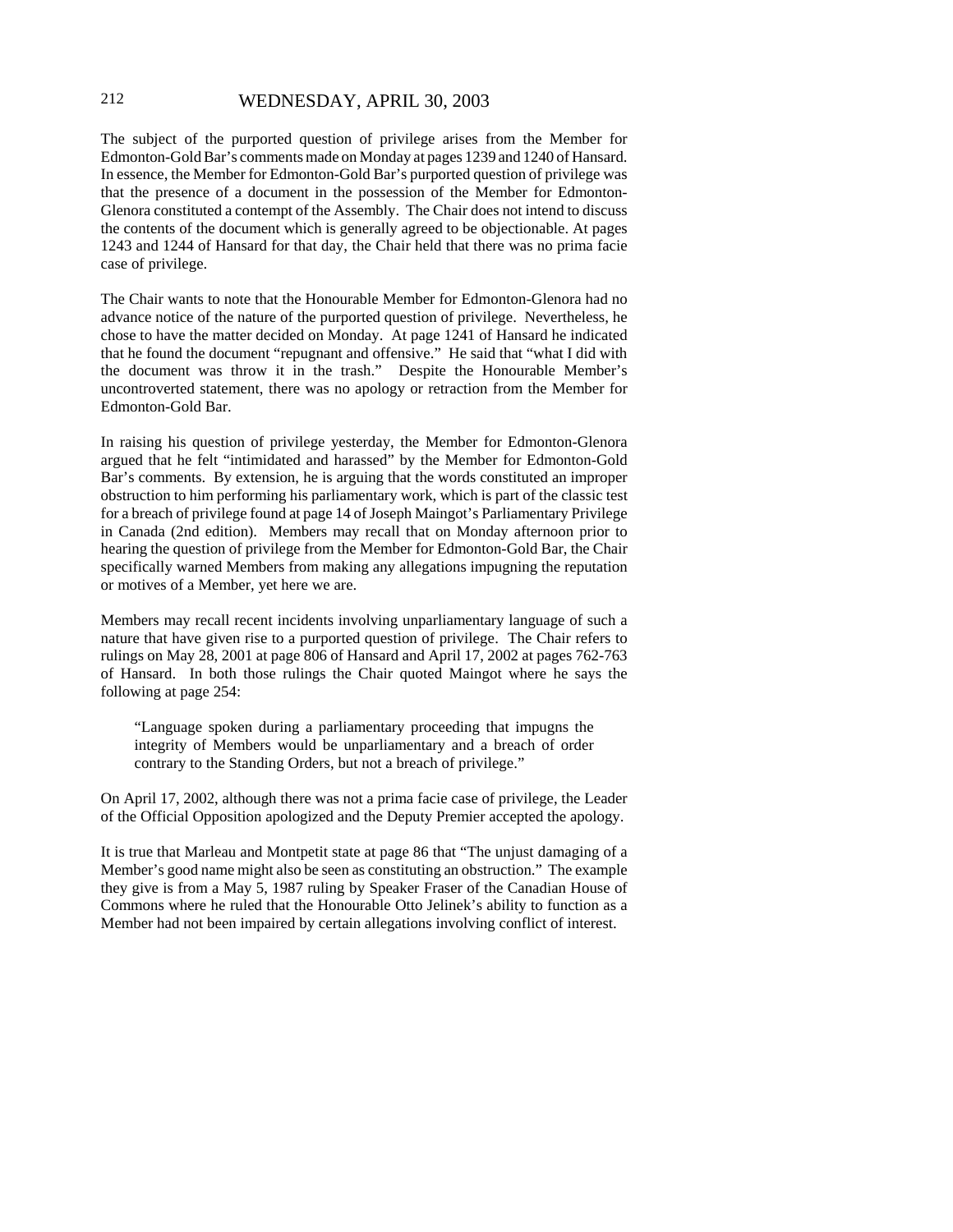The difficulty in this case is that if one dissects the comments from the Member for Edmonton-Gold Bar, there is not a specific phrase that is particularly unparliamentary. He accuses the Member for Edmonton-Glenora by association with the document. He states at page 1240 of Hansard for April 28, 2003:

"It is most inappropriate for hate propaganda to be floating around in this Assembly and in the parliamentary precincts, and it is most inappropriate for a Member of this Assembly to have possession of the same. Freedom of expression and speech does not give Members the right to be hateful."

It appears to the Chair that the Member for Edmonton-Glenora's case really relates to the Member for Edmonton-Gold Bar's entire purported question of privilege which the Chair found not to be a prima facie question of privilege and expressed regret about it even being brought up. Frankly, the Chair found the innuendo odious.

Although the Member for Edmonton-Gold Bar did not directly say so, the conclusion one could draw from his purported question of privilege was that the Member for Edmonton-Glenora was, in some fashion, promoting discrimination. Despite the fact that any such notions were put to rest by the Member for Edmonton-Glenora, there was no apology forthcoming. Although the Member for Edmonton-Glenora has unmistakably clarified the record, the fact that he had to even address the issue is a matter of grave concern. There are few allegations that could be made against a Member that would be more damaging than that he or she was promoting or condoning discrimination. As the Chair has said over and over again, freedom of speech carries with it great responsibility. The events on Monday bring no honour to this Assembly, which is extremely regrettable, not just for the Chair, but for each and every Member of this Assembly.

The Chair will give the Honourable Member for Edmonton-Gold Bar one more chance to do the honourable thing and do a thorough apology.

#### **Apology by Mr. MacDonald**

Mr. MacDonald, Hon. Member for Edmonton-Gold Bar, apologized for the fact that Mr. Hutton, Hon. Member for Edmonton-Glenora, was implicated in this matter and withdrew any remarks that in any way, shape, or form impugned the character of the Hon. Member for Edmonton-Glenora.

#### **Speaker's Ruling**

As the Chair did on April 17, 2002 at page 763 of Hansard, the Chair will quote from Speaker Schumacher's September 23, 1993 ruling where he said about what constitutes an apology:

"If a member intends to apologize for and withdraw any remark, whether as a result of a point of order or a question of privilege, the apology should be sincere and the withdrawal unequivocal."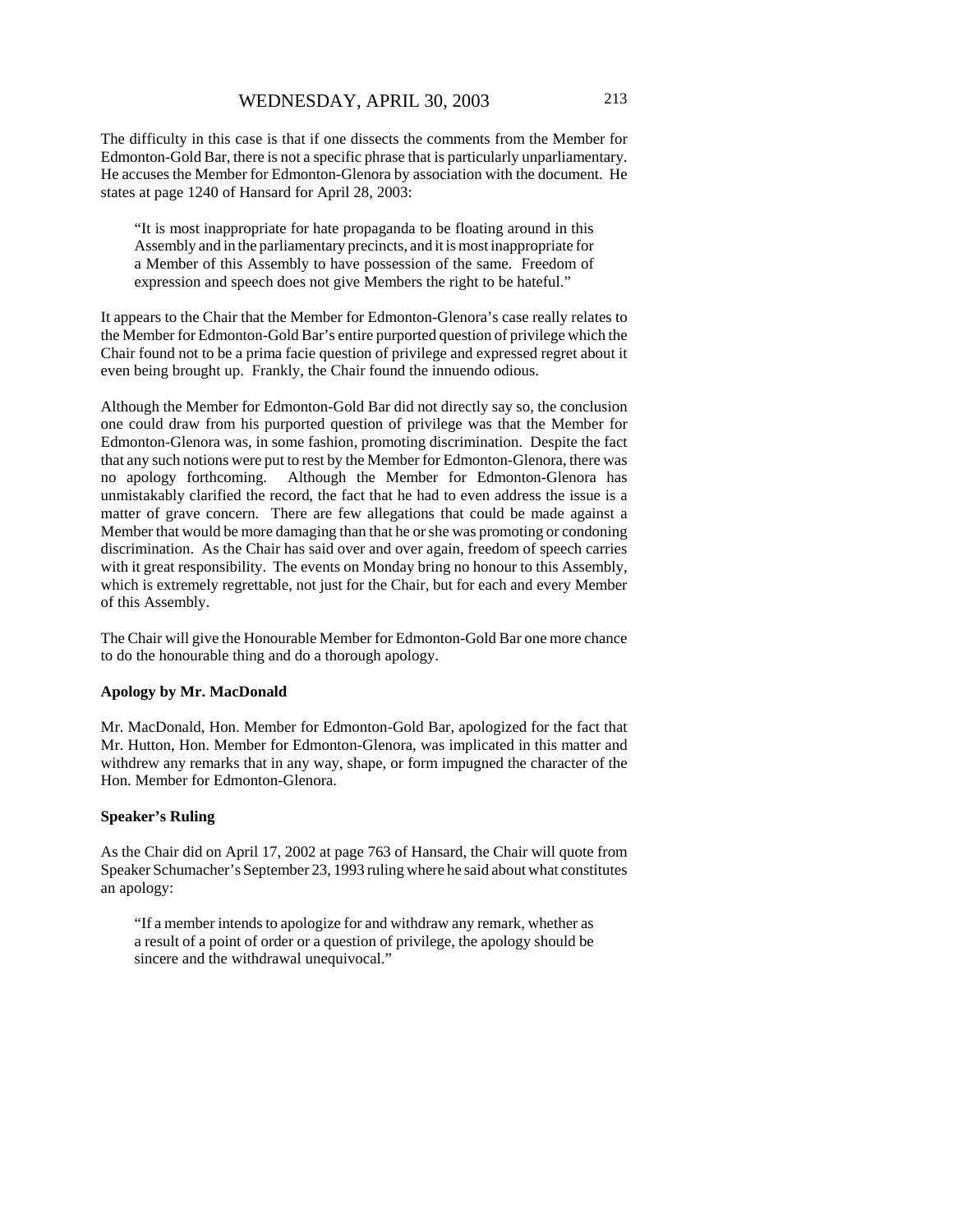# 214 WEDNESDAY, APRIL 30, 2003

In light of this, is the apology offered by the Member for Edmonton-Gold Bar acceptable to the Member for Edmonton Glenora?

Mr. Hutton, Hon. Member for Edmonton-Glenora, stated he required an unconditional apology which he had not received.

#### **Speaker's Ruling**

All right then, we shall proceed. The Chair finds that this is a very unusual situation where the incident that gave rise to this question of privilege was one Member complaining about documents in another Member's possession. While the Chair is not implying in the least any agreement to the document that was the subject of Monday's question of privilege, the Chair does not condone censorship in terms of what Members read. It is beyond dispute in the Chair's mind that the mere possession of a document hardly constitutes agreement or approval. Yet, this is precisely the impression left by the Member for Edmonton Gold Bar's comments on April 28, 2003. As the Chair has commented, there are few allegations that can be more detrimental to a Member's reputation than one of promoting or condoning discrimination. Furthermore, these allegations against the Member for Edmonton-Glenora have done nothing to raise the esteem of this Assembly in the eyes of the public.

The distinguishing feature of this question is that it is difficult to find a precise unparliamentary expression. It is the innuendo left by the entire speech.

The Chair finds it appropriate to quote from Maingot at 227 where the following reference is made to a report of the U.K. Select Committee on Parliamentary Privileges:

"In the final analysis, in areas of doubt, the Speaker asks simply:

Does the act complained of appear at first sight to be a breach of privilege, or to put it shortly, has the Member an arguable point? If the Speaker feels any doubt on the question, he should leave it to the House."

This is the situation the Chair finds itself in. Accordingly, the Chair finds that there is a prima facie question of privilege. It is up to the Members of the Assembly to determine whether a case of breach of privilege is ultimately made out. Under Standing Order15(6), any Member may give notice of a motion not later than the conclusion of the next sitting day. The Chair would strongly encourage Members to examine the traditions surrounding these motions.

Furthermore, the Chair would ask all Members to respect the process for addressing these matters in the House. It would be in keeping with parliamentary traditions and the respect owed this institution for comments to be made in this Assembly and its committees rather than outside it.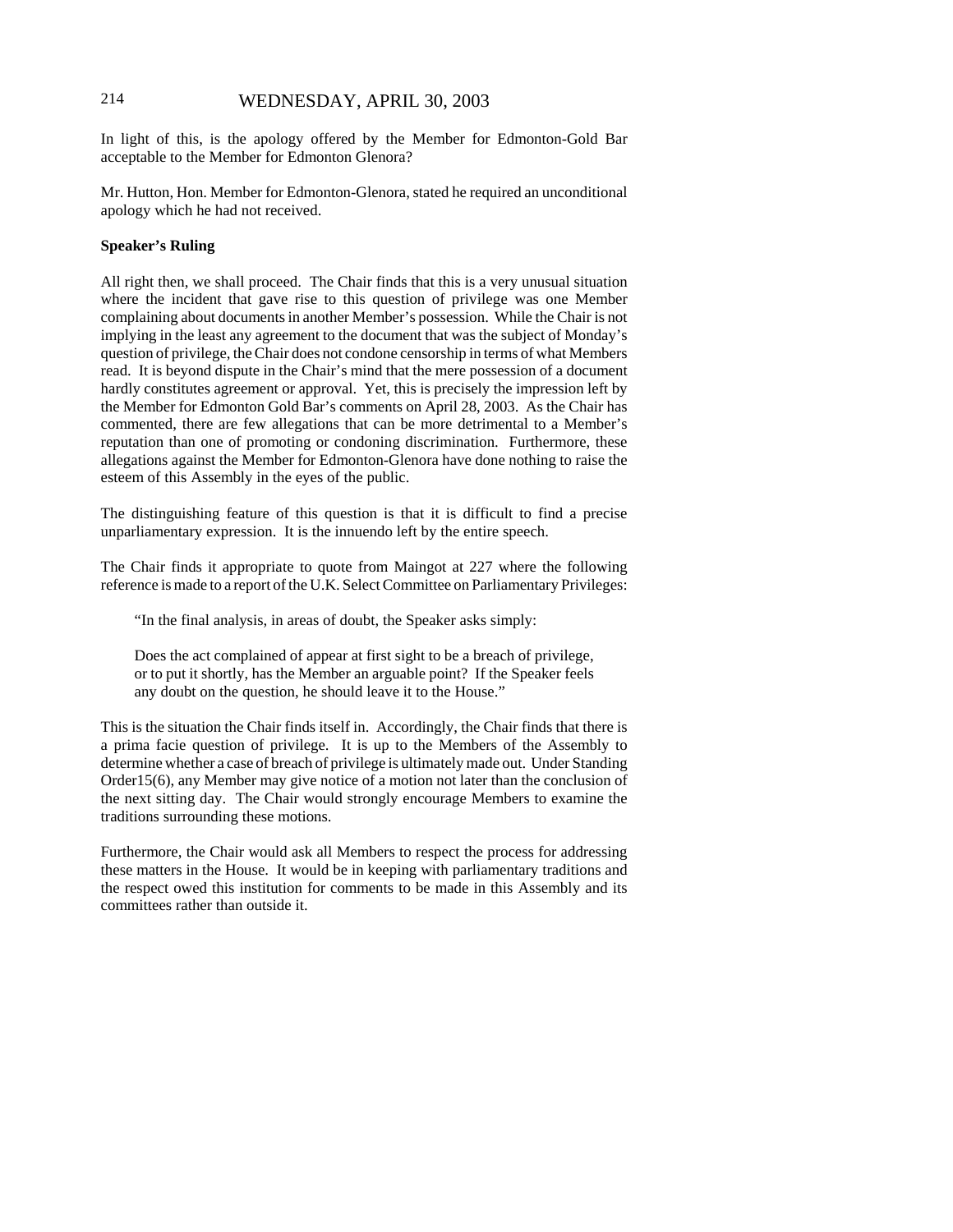#### **Notice of Motion Under Standing Order 15(6)**

Hon. Mr. Hancock, Government House Leader, gave oral notice of his intention to move that the matter of the question of privilege raised on April 28, 2003 by Mr. Hutton, Hon. Member for Edmonton-Glenora, regarding comments made by Mr. MacDonald, Hon. Member for Edmonton-Gold Bar, on April 28, 2003, be referred to the Standing Committee on Privileges and Elections, Standing Orders and Printing.

#### **Point of Privilege**

Mr. Mason, Hon. Member for Edmonton-Highlands, raised a purported question of privilege under Standing Order 15 regarding the decision of the Minister of Human Resources and Employment and all Government Members of the Standing Committee on Public Accounts to boycott the Public Accounts Committee meeting scheduled for April 30, 2003.

The Speaker heard from Hon. Mr. Hancock, Ms Blakeman, Hon. Mr. Dunford, and Mr. Shariff.

## **Speaker's Ruling - Point of Privilege**

The Chair wants to deal with this matter now. For the record, the Honourable Member provided notice to the Speaker's Office this morning of his intention to raise his purported question of privilege relating to events that transpired this morning in relation to the Standing Committee on Public Accounts, so the requirements of Standing Order 15(2) have been met. I think I received notification around 10:00 a.m., 10:30 a.m., or something to that effect.

It has been cited now by several Members, but as all Members may be aware, there are a host of authorities on the procedure for raising as a question of privilege matters that arise in or from standing committees, and it's very, very clear. The Chair would like to refer the Members to Beauchesne's 6th edition at paragraph 107, where it clearly states that business of committees must be dealt with in committees, Marleau and Montpetit House of Commons Procedure and Practice at pages 128 and 129, and of course our own Standing Order 62(3). The bottom line is that there first must be a report by the committee before the House will address the question of privilege arising in the committee.

Now, having said that, this morning there was not a meeting of the committee, which makes the purported question of privilege akin to the situation of a tree falling in the forest and there being no one there to hear it.

Recently the Chair was in fact anticipating such things happening so has spent some time reviewing such rulings so I had this available when it did arise this morning. On November 27, 2002, the Speaker of the House of Commons said this about a purported question of privilege about what went on in a committee at page 1950 of the Commons Debates for that day: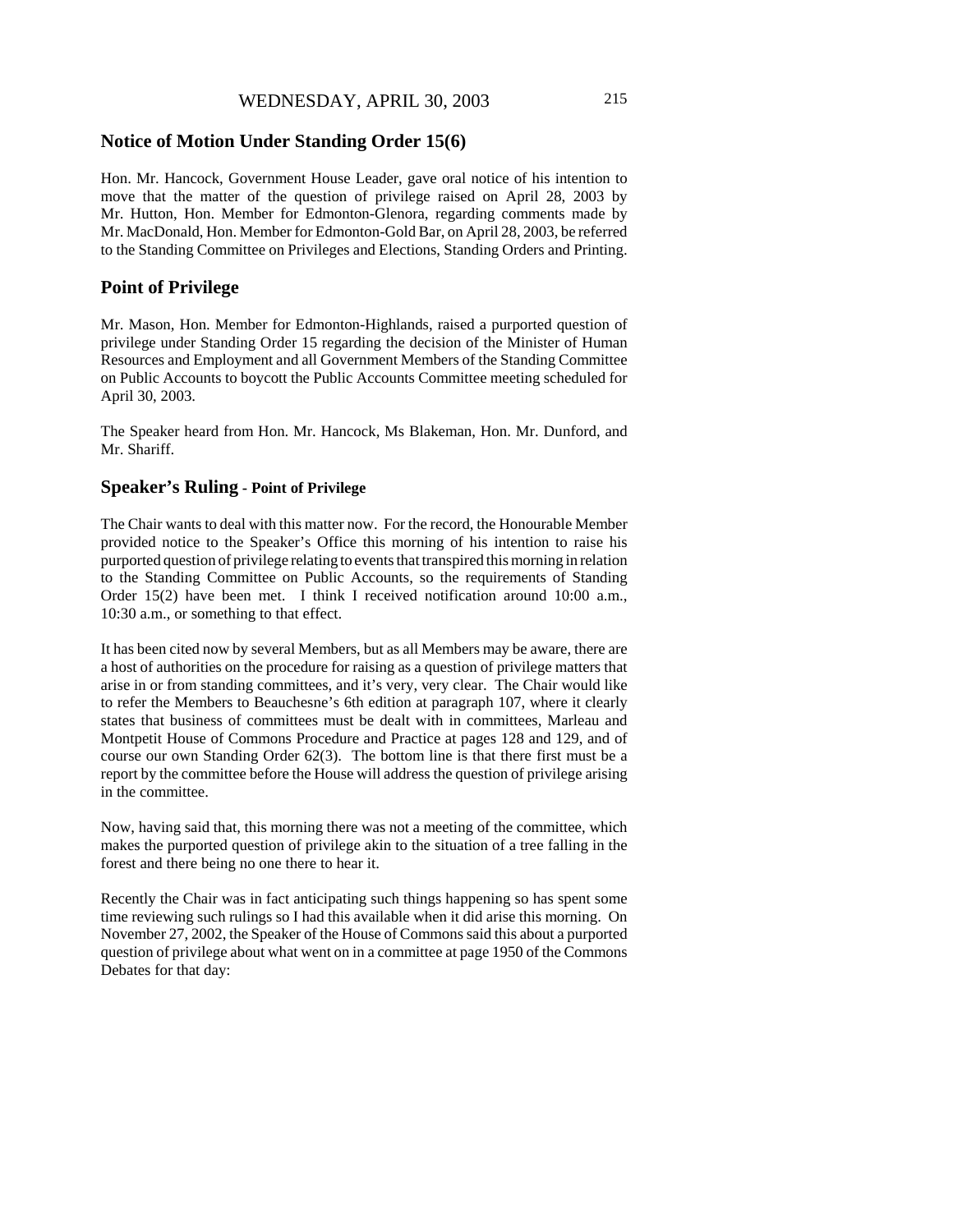# 216 WEDNESDAY, APRIL 30, 2003

"In the present case the Speaker has been asked to reach into the proceedings of the committee to overturn something that was done there. Such requests have occurred on many occasions in the past and previous Speakers have, without exception, resisted the temptation to intervene."

On numerous occasions in the past there have been issues that have arisen out of committee, Committee of Supply, or some other committee that the request was either the Deputy Speaker or the Deputy Chairman of Committees or others have said "well, we think it should come back into the Assembly and you should deal with it." I have consistently looked at them and said "No. That remains the business of the committee, and that's where it should be dealt with."

So there is no prima facie case of privilege. However, the Speaker wants to encourage all Members to work to ensure that the Public Accounts Committee continues its important work and sincerely hopes that a meeting will be scheduled according to the routine schedule, which presumably would be next Wednesday morning at 8:30 a.m.

# **ORDERS OF THE DAY**

**Committee of Supply** (Day 16 — Main Estimates)

According to Order, the Assembly resolved itself into Committee of Supply.

#### (Assembly in Committee)

And after some time spent therein, the Acting Speaker assumed the Chair and Mr. Klapstein reported as follows:

#### Mr. Speaker:

The Committee of Supply has had under consideration certain resolutions, reports as follows, and requests leave to sit again:

Resolved that a sum not exceeding the following be granted to Her Majesty for the fiscal year ending March 31, 2004, for the Department and purposes indicated:

#### **Children's Services**

\$701,824,000 Operating Expense and Equipment/Inventory Purchases

The question being put, the report and the request for leave to sit again were agreed to.

#### **Adjournment**

On motion by Hon. Mr. Hancock, Government House Leader, it was agreed at 5:17 p.m. that when the Assembly reconvened at 8:00 p.m. it would be in Committee of Supply and the Acting Speaker left the Chair.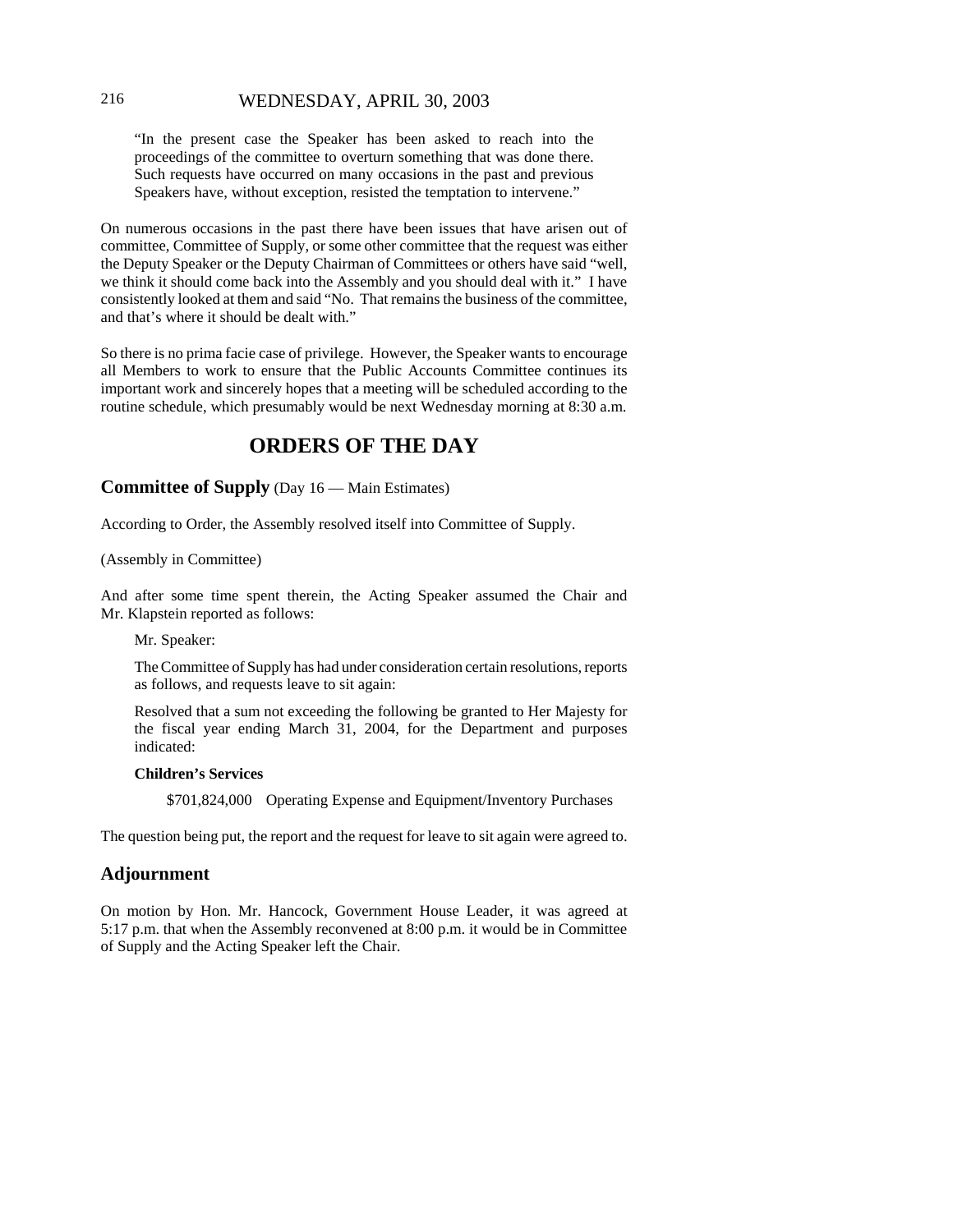#### WEDNESDAY, APRIL 30, 2003 — 8:00 P.M.

#### **Committee of Supply** (Day 17 — Main Estimates)

(Assembly in Committee)

And after some time spent therein, the Deputy Speaker assumed the Chair and Mr. Lougheed reported as follows:

Mr. Speaker:

The Committee of Supply has had under consideration certain resolutions, reports as follows, and requests leave to sit again:

Resolved that a sum not exceeding the following be granted to Her Majesty for the fiscal year ending March 31, 2004, for the Department and purposes indicated:

#### **Transportation**

\$924,118,000 Operating Expense and Equipment/Inventory Purchases \$372,080,000 Capital Investment

The question being put, the report and the request for leave to sit again were agreed to.

## **Government Bills and Orders**

#### **Committee of the Whole**

According to Order, the Assembly resolved itself into Committee of the Whole, and the Deputy Speaker left the Chair.

(Assembly in Committee)

And after some time spent therein, the Deputy Speaker resumed the Chair.

The following Bills were reported:

- Bill 10 Health Information Amendment Act, 2003 Hon. Mr. Mar
- Bill 12 Financial Sector Statutes Amendment Act, 2003 Mr. Magnus
- Bill 20 Alberta Municipal Financing Corporation Amendment Act, 2003 Mr. Hlady

#### **Adjournment**

On motion by Hon. Mr. Hancock, Government House Leader, the Assembly adjourned at 10:37 p.m. until Thursday, May 1, 2003, at 1:30 p.m.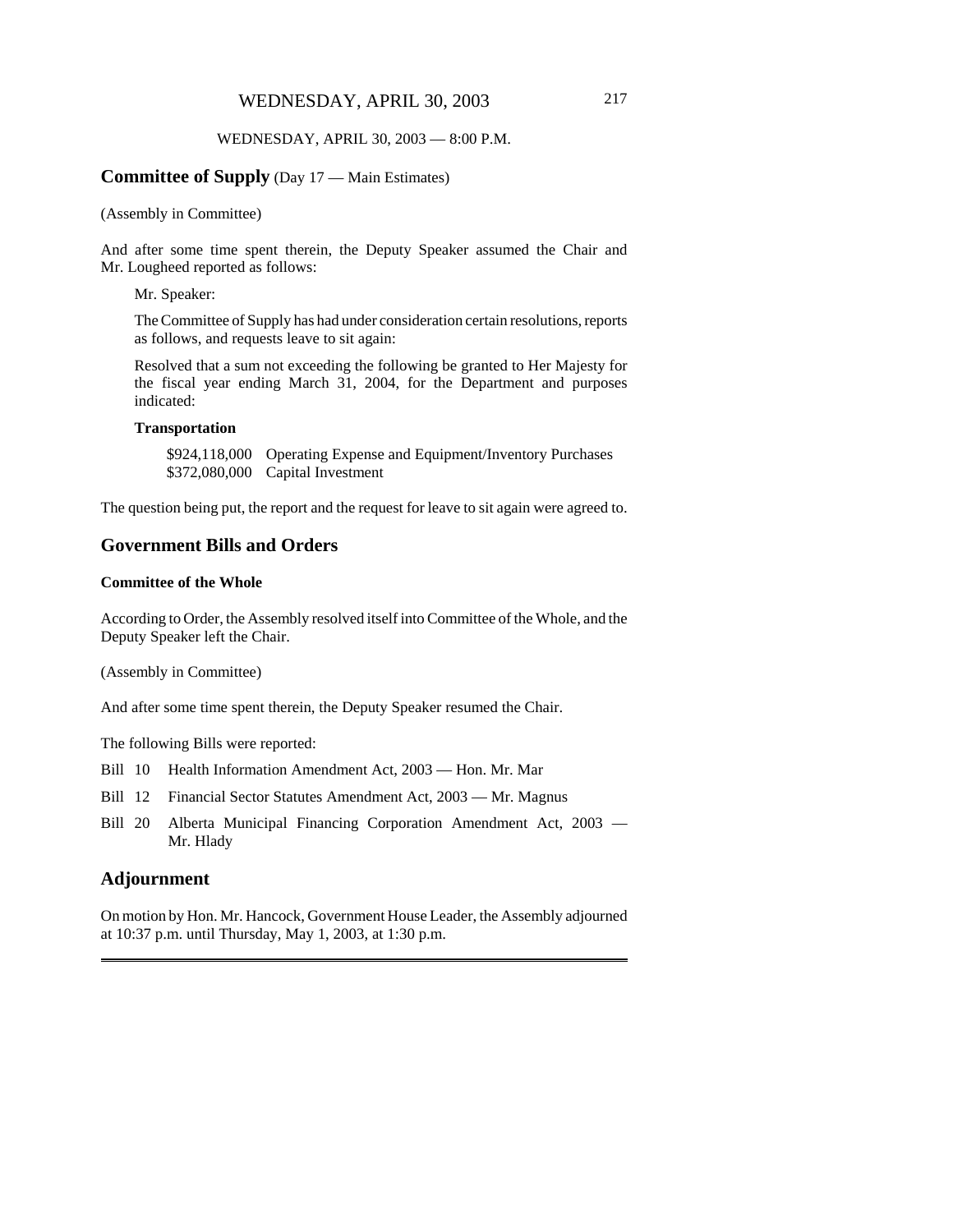# Thursday, May 1, 2003

The Speaker took the Chair at 1:30 p.m.

## **Ministerial Statements**

Hon. Dr. Oberg, Minister of Learning, read a speech regarding aboriginal education and cultural identity presented by Louise Papaianni at an Edmonton Catholic School Rainbow Spirit Project ceremony held on April 30, 2003 at St. Francis Xavier School.

Dr. Massey, Hon. Member for Edmonton-Mill Woods, commented on the statement.

The Speaker requested and received the unanimous consent of the Assembly to allow the Leader of the Third Party to comment on the Ministerial Statement.

# **Point of Privilege**

Mr. MacDonald, Hon. Member for Edmonton-Gold Bar, gave notice of his intention to rise on a personal point of privilege following today's Routine.

# **Members' Statements**

Mr. Tannas, Hon. Member for Highwood, recited from the play Julius Caesar by William Shakespeare.

Mr. Bonner, Hon. Member for Edmonton-Glengarry, made a statement regarding alternative infrastructure funding.

Mr. Cao, Hon. Member for Calgary-Fort, made a statement regarding May being recognized as Canada's Asian Heritage Month.

Dr. Taft, Hon. Member for Edmonton-Riverview, made a statement regarding Holocaust Memorial Day, April 29, 2003, and the unveiling of a memorial monument on the Legislature grounds.

# **Notices of Motions**

Pursuant to Standing Order 34(2)(a), Hon. Mr. Zwozdesky, Deputy Government House Leader, gave oral notice of the following Written Questions and Motions for Returns to be dealt with Monday, May 5, 2003:

Written Questions: None appearing on the Order Paper.

Motions for Returns: None appearing on the Order Paper.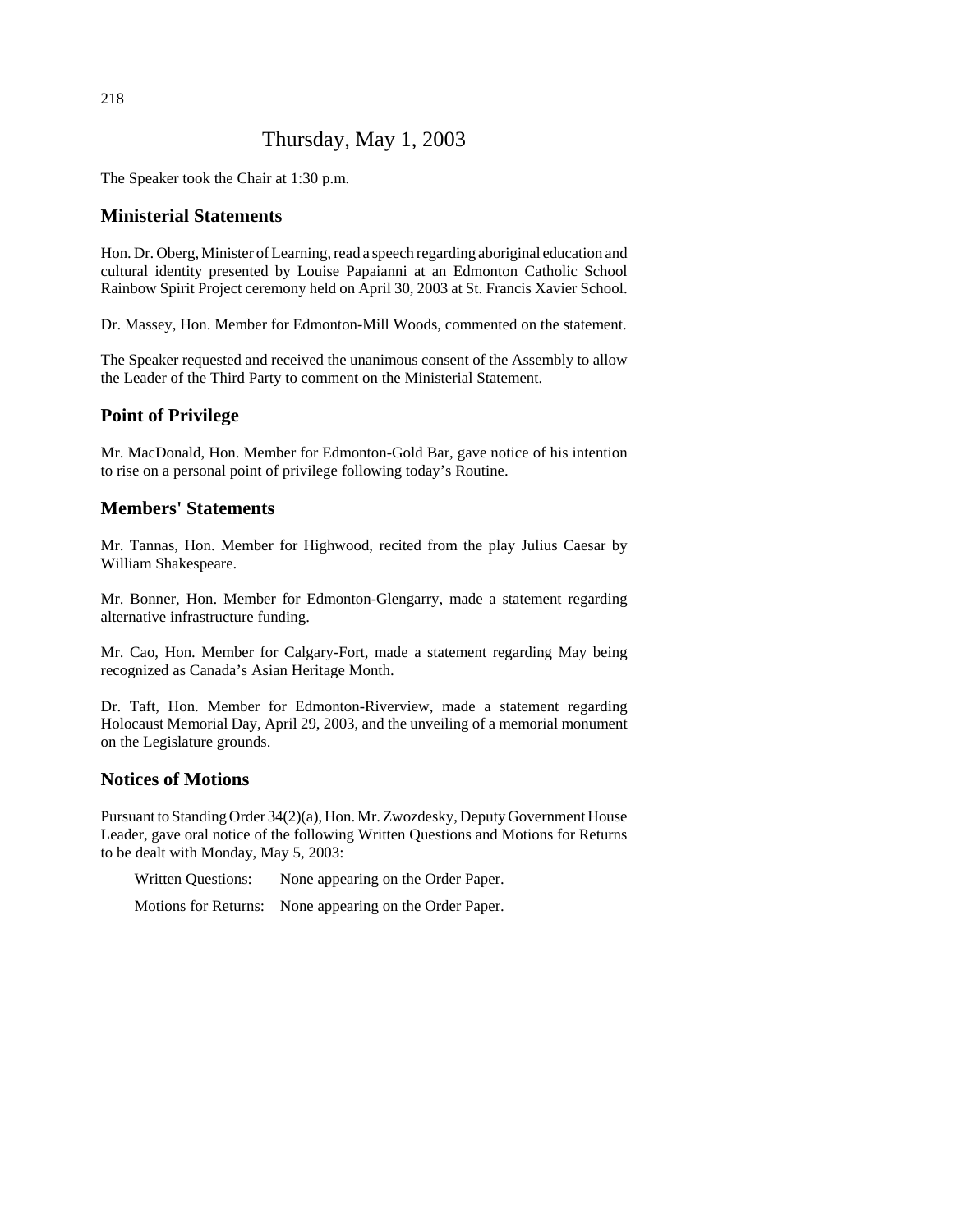## THURSDAY, MAY 1, 2003 219

#### **Tabling Returns and Reports**

Dr. Nicol, Hon. Leader of the Official Opposition:

Report dated March 5, 2003, entitled "Providing for an Adequate Retirement Income" prepared by Jim Mance of the Lethbridge-East constituency Sessional Paper 446/2003

Dr. Taft, Hon. Member for Edmonton-Riverview:

2 postcards from Mike Norris and Emily Stryker, both of Edmonton to Dr. Taft, Hon. Member for Edmonton-Riverview, regarding teachers' salaries and class sizes

Sessional Paper 447/2003

Dr. Pannu, Hon. Member for Edmonton-Strathcona:

Report, undated, entitled "Missing Pieces IV, An Alternative Guide to Canadian Post-Secondary Education" prepared by the Canadian Centre for Policy Alternatives

Sessional Paper 448/2003

136 postcards signed by University of Alberta students expressing concern regarding the impact of rising tuition fees and requesting the Government further invest in the University of Alberta's core operating budget

Sessional Paper 449/2003

#### **Projected Government Business**

Pursuant to Standing Order 7(5), Ms Blakeman, Acting Official Opposition House Leader, asked a question pertaining to the order of Government Business to be brought before the Assembly for the following week.

Hon. Mr. Hancock, Government House Leader, gave notice of projected Government Business for the week of May 5 to May 8, 2003:

Monday, May 5 9:00 p.m. - **Government Bills and Orders Committee of the Whole** Bill 18, 32 **Third Reading** Bill 4, 5, 7, 8, 9, 11 And as per the Order Paper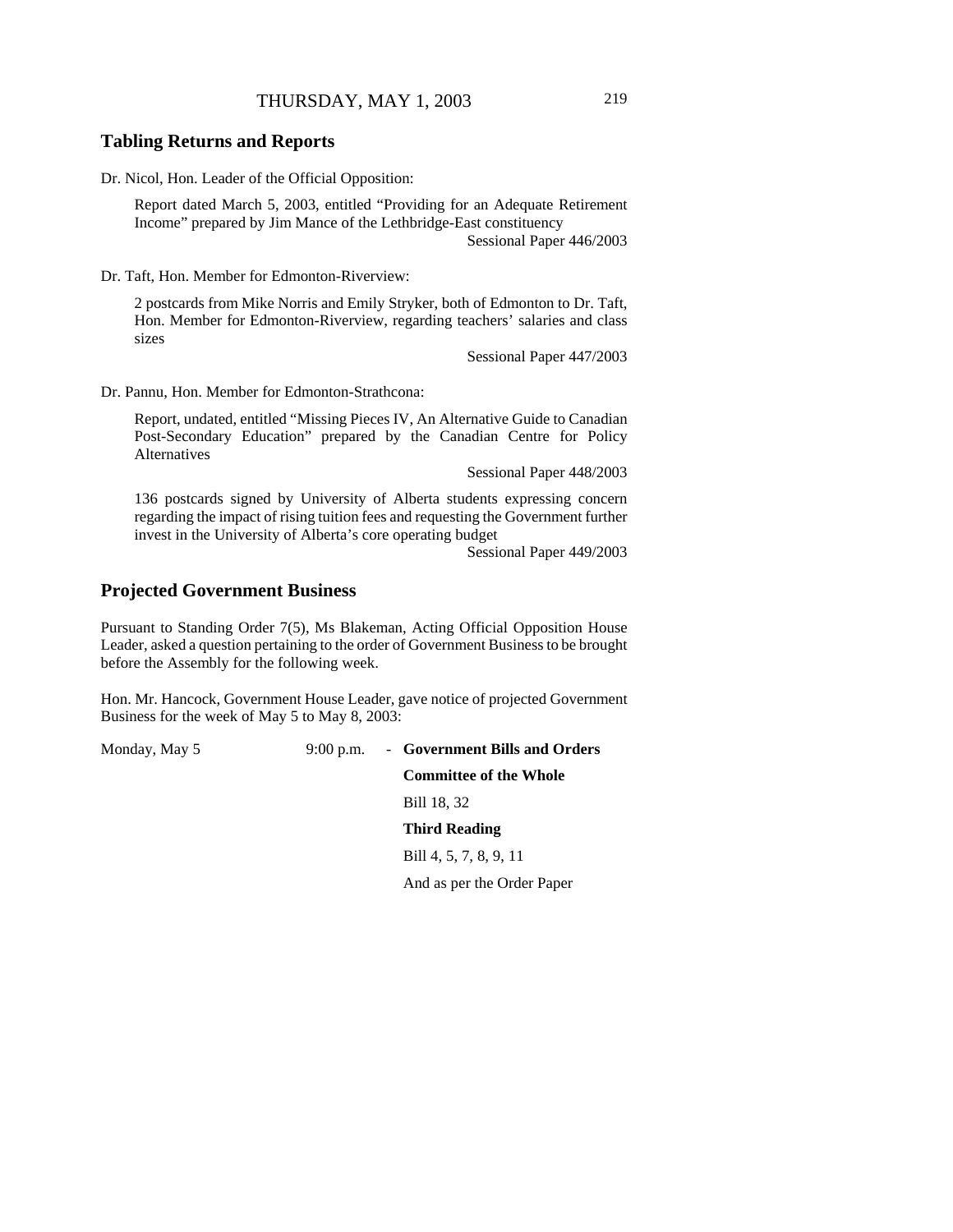# 220 THURSDAY, MAY 1, 2003

| Tuesday, May 6   | Aft.    | <b>Government Bills and Orders</b>                      |
|------------------|---------|---------------------------------------------------------|
|                  |         | <b>Committee of Supply</b>                              |
|                  |         | Main Estimates (Day 19 of 24)                           |
|                  |         | Energy (Designated)                                     |
|                  |         | And as per the Order Paper                              |
|                  | Eve.    | - Government Bills and Orders                           |
|                  |         | <b>Committee of Supply</b>                              |
|                  |         | Main Estimates (Day 20 of 24)                           |
|                  |         | <b>Community Development</b>                            |
|                  |         | <b>Government Bills and Orders</b>                      |
|                  |         | <b>Committee of the Whole</b>                           |
|                  |         | Bill 6, 18, 29, 32                                      |
|                  |         | And as per the Order Paper                              |
| Wednesday, May 7 | $Aft$ . | - Government Bills and Orders                           |
|                  |         | <b>Committee of Supply</b>                              |
|                  |         |                                                         |
|                  |         | Main Estimates (Day 21 of 24)                           |
|                  |         | Agriculture (Designated)                                |
|                  |         | And as per the Order Paper                              |
|                  | Eve.    | - Government Bills and Orders                           |
|                  |         | <b>Committee of Supply</b>                              |
|                  |         | Main Estimates (Day 22 of 24)                           |
|                  |         | International and<br><b>Intergovernmental Relations</b> |
|                  |         | <b>Committee of the Whole</b>                           |
|                  |         | Bill 28, 34, 35                                         |
|                  |         | <b>Third Reading</b>                                    |
|                  |         | Bill 4, 5, 7, 8, 9, 11                                  |
|                  |         | And as per the Order Paper                              |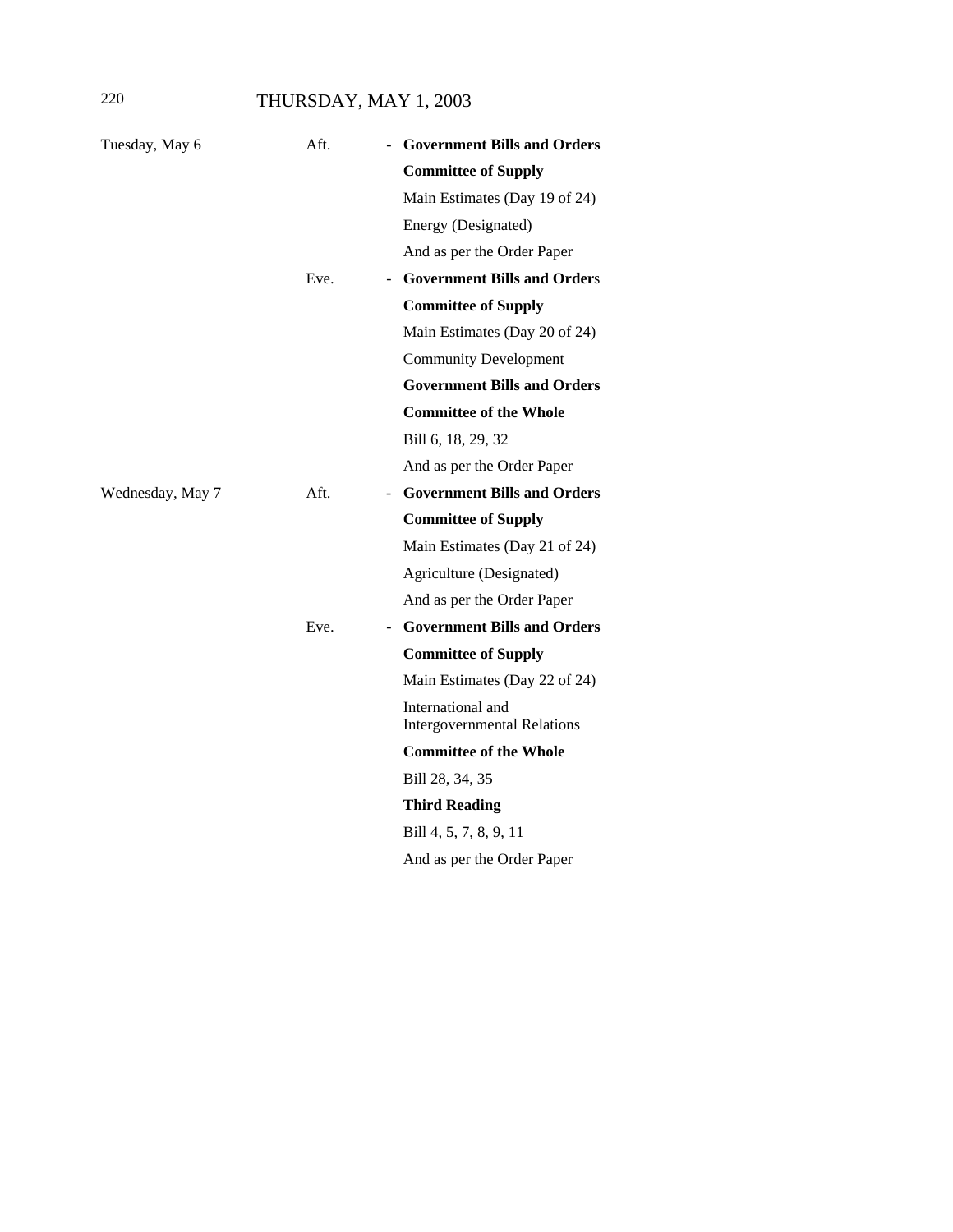# Thursday, May 8 **Aft.** - **Government Bills and Orders**

#### **Committee of Supply**

Main Estimates (Day 23 of 24)

Sustainable Resource Development (Designated)

And as per the Order Paper

# **Point of Privilege**

On the point of privilege raised by Mr. Hutton, Hon. Member for Edmonton-Glenora, on April 29, 2003, Mr. MacDonald, Hon. Member for Edmonton-Gold Bar, sincerely, categorically, and unconditionally apologized to Mr. Hutton for associating him with any form of repugnant materials circulated within the precincts of the Legislature and unconditionally withdrew any remarks which brought Mr. Hutton's name into association with these materials.

Mr. Hutton accepted the apology and retraction from Mr. MacDonald and thanked him for restoring his good name.

Hon. Mr. Hancock, Government House Leader, withdrew the Motion Under Standing Order 15(6) appearing on today's Order Paper under his name.

# **ORDERS OF THE DAY**

## **Committee of Supply** (Day 18 — Main Estimates)

According to Order, the Assembly resolved itself into Committee of Supply.

(Assembly in Committee)

And after some time spent therein, the Deputy Speaker assumed the Chair and Mr. Klapstein reported as follows:

Mr. Speaker:

The Committee of Supply has had under consideration certain resolutions, reports as follows, and requests leave to sit again:

Resolved that a sum not exceeding the following be granted to Her Majesty for the fiscal year ending March 31, 2004, for the Department and purposes indicated:

**Justice**

\$236,991,000 Operating Expense and Equipment/Inventory Purchases

The question being put, the report and the request for leave to sit again were agreed to.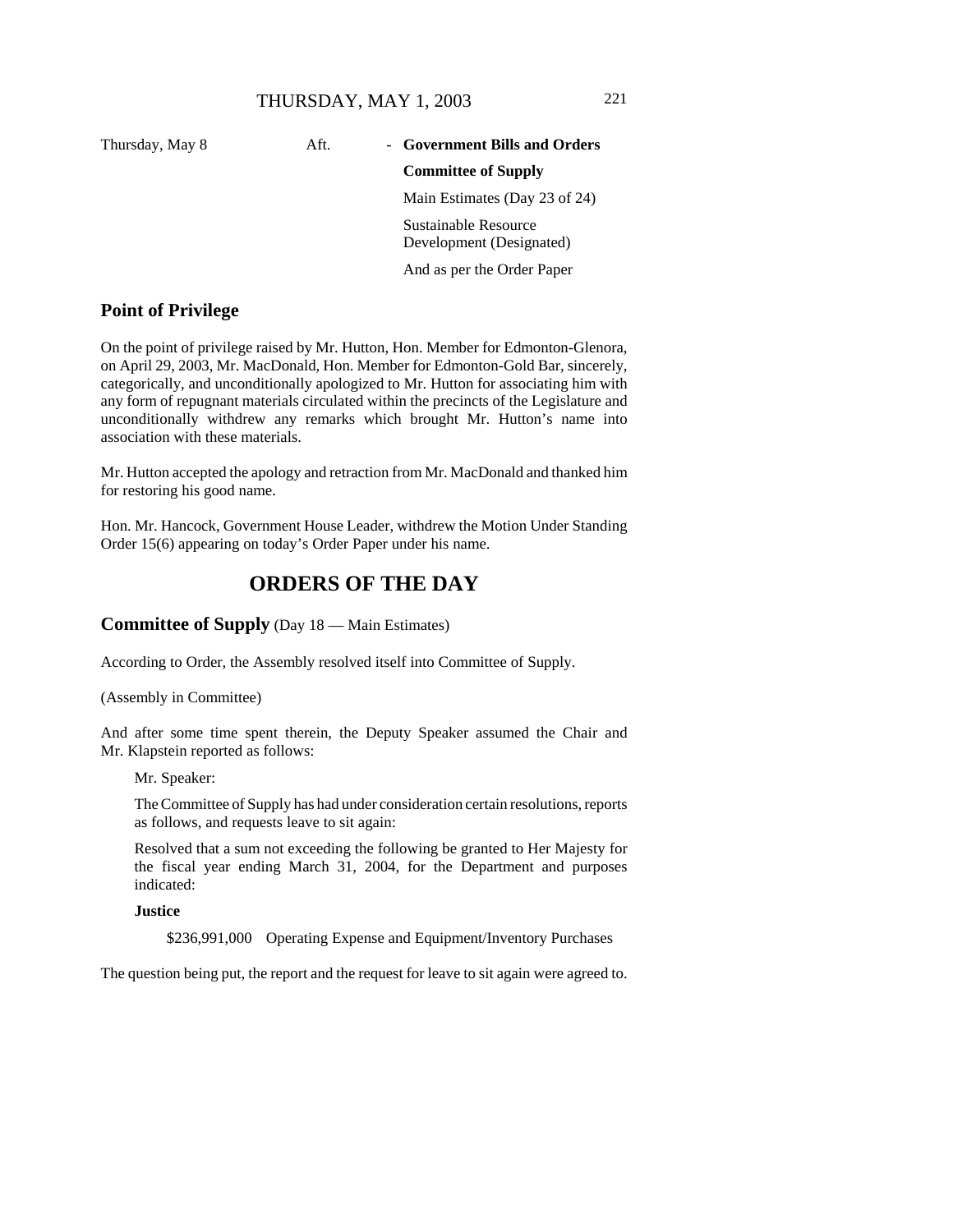# **Adjournment**

On motion by Hon. Mr. Hancock, Government House Leader, the Assembly adjourned at 5:15 p.m. until Monday, May 5, 2003, at 1:30 p.m.

Monday, May 5, 2003

The Speaker took the Chair at 1:30 p.m.

#### **Recognitions**

Ms DeLong, Hon. Member for Calgary-Bow: Frank Janett for his contributions to Canadian motorsport

Mr. Lord, Hon. Member for Calgary-Currie: Paul Jeffries, owner of the Smilin' Buddha Tattoo Shop in Calgary

Mrs. O'Neill, Hon. Member for St. Albert: 2nd annual Bell Walk for Kids held on May 4, 2003 in many Alberta communities in support of the Kids Help Phone

Ms Carlson, Hon. Member for Edmonton-Ellerslie: National Forest Week, May 4-10, 2003

Mr. Marz, Hon. Member for Olds-Didsbury-Three Hills: Danielle Schnurer, recipient of the 4-H Premier's Award during the 4-H Selections Program held May 2-5, 2003 at Olds College

Ms Kryczka, Hon. Member for Calgary-West: Gwen Klint who expressed her appreciation in a letter to Ms Kryczka for the Government's decision to pay for the cost of Enbrel and Remicade, two prescription drugs used by people affected with rheumatoid arthritis

Dr. Taft, Hon. Member for Edmonton-Riverview: Hard work and dedication of the nurses and other support staff at the Foothills Medical Centre in Calgary

## **Tabling Returns and Reports**

Dr. Pannu, Hon. Member for Edmonton-Strathcona:

Report dated January 10, 2003, entitled "Magnetic Resonance Imaging-Volumes and Wait List, 2002/2003 Quarter 2: July 1 to September 30, 2002" prepared by Standards and Measures Branch, Alberta Health and Wellness

Sessional Paper 450/2003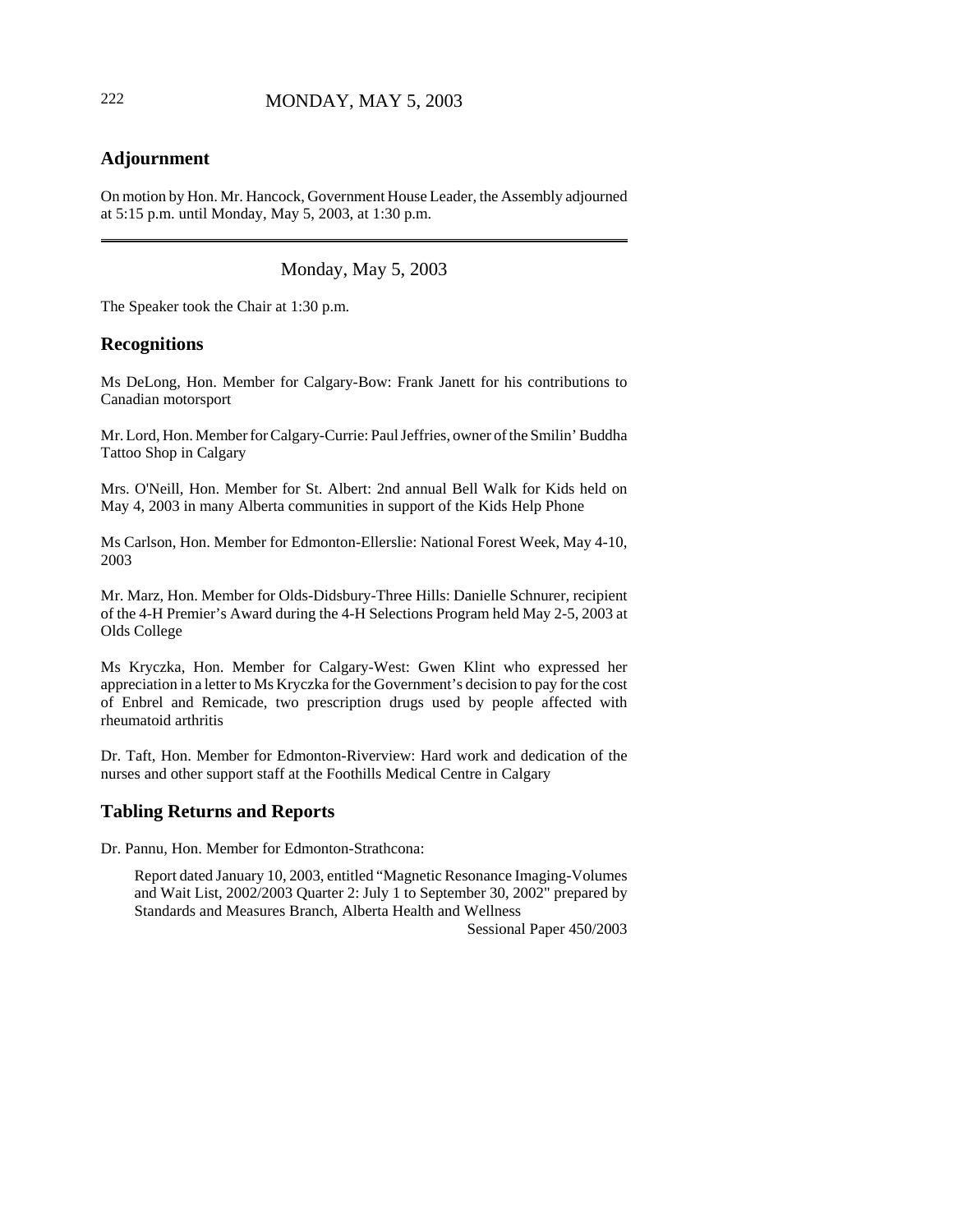Mr. Mason, Hon. Member for Edmonton-Highlands:

Letter dated January 3, 2003, from John Kolkman, Research Director, New Democrat Opposition, to Roger Mariner, Alberta Finance and Francine Harvey, Alberta Treasury Branches, requesting documentation relating to the resolution of litigation between Alberta Treasury Branches and West Edmonton Mall, pursuant to the Freedom of Information and Protection of Privacy Act

Sessional Paper 451/2003

Mr. MacDonald, Hon. Member for Edmonton-Gold Bar:

Copy of a petition signed by 192 Lethbridge and Calgary and area residents urging the Government to reinstate natural gas rebates

Sessional Paper 452/2003

Copy of a petition signed by 322 Redwater and Elk Point residents urging the Government to reinstate natural gas rebates

Sessional Paper 453/2003

Dr. Massey, Hon. Member for Edmonton-Mill Woods:

Letter dated March 24, 2003, from Allison Jackson and Shannan Vig, Aldergrove Parent Advocates, to Mr. Maskell, Hon. Member for Edmonton-Meadowlark, urging Mr. Maskell to voice Aldergrove Elementary School's education funding concerns in the Legislative Assembly, and attaching the Aldergrove Elementary School presentation to the Ward C and E Council Meeting on March 13, 2003 Sessional Paper 454/2003

Letter dated March 20, 2003, from Darlene Boyer of Edmonton to Dr. Massey, Hon. Member for Edmonton-Mill Woods, expressing concern regarding a lack of education funding and its effect on class sizes

Sessional Paper 455/2003

Letter dated March 11, 2003, from Tammy Rachynski of Edmonton to all Members of the Legislative Assembly expressing concern regarding a lack of education funding and requesting that education budgets be allocated based on need as opposed to a predefined per pupil grant

Sessional Paper 456/2003

Letter dated March 26, 2003, from Shandell Switzer of Edmonton to Mr. Hancock, Hon. Member for Edmonton-Whitemud (Minister of Justice and Attorney General), requesting the Government increase education funding

Sessional Paper 457/2003

Ms Carlson, Hon. Member for Edmonton-Ellerslie:

Letter dated April 4, 2003, from Linda Wilson of Edmonton to Hon. Mr. Klein, Premier, expressing concern regarding the Government's handling of public education funding issues

Sessional Paper 458/2003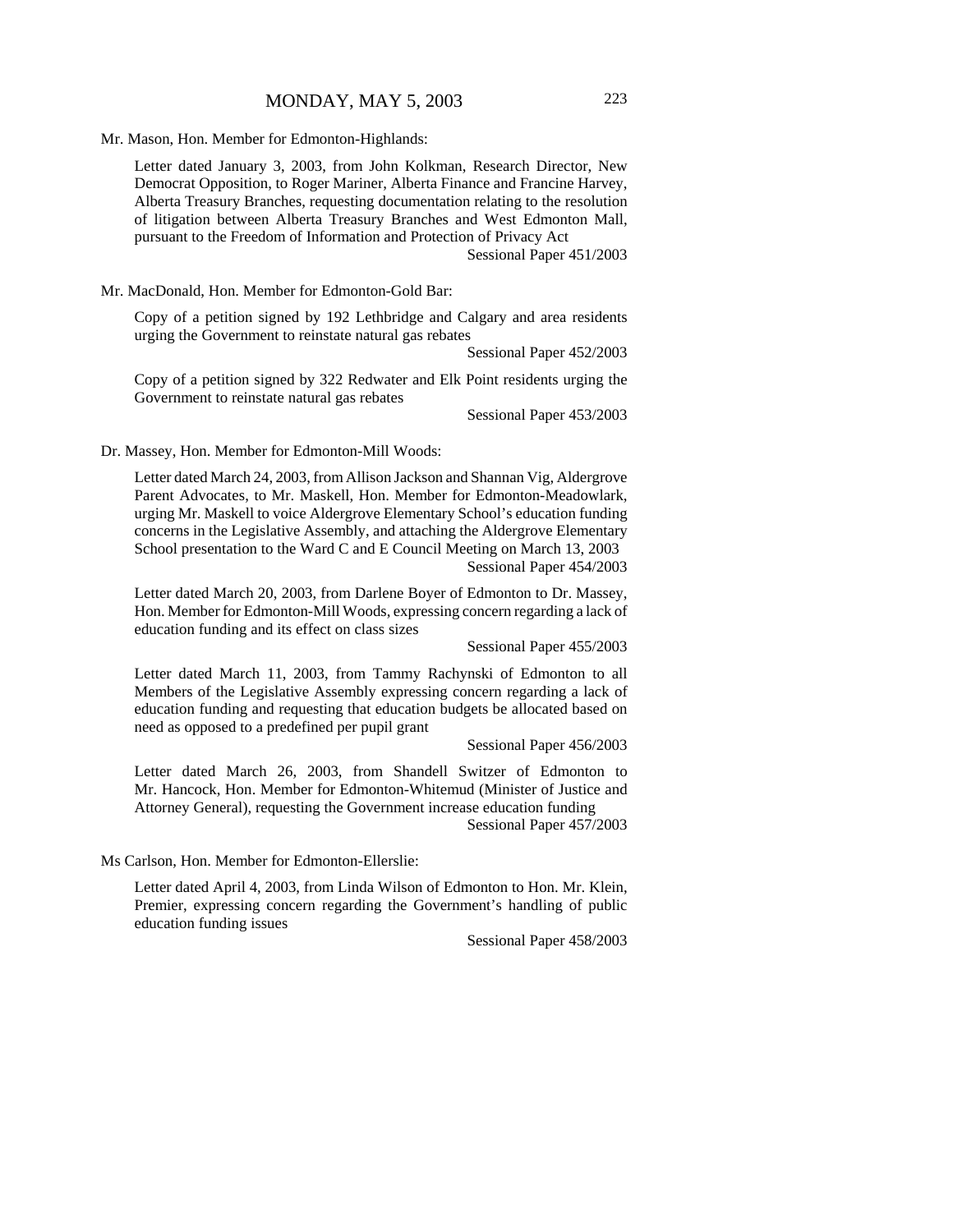# 224 MONDAY, MAY 5, 2003

# **Tablings to the Clerk**

Clerk of the Assembly on behalf of Hon. Mr. Mar, Minister of Health and Wellness:

Response to questions raised during Oral Question Period on April 22, 2003, by Dr. Pannu, Hon. Member for Edmonton-Strathcona

Sessional Paper 459/2003

# **ORDERS OF THE DAY**

#### **Written Questions**

The following Written Questions were ordered to stand:

None appearing on the Order Paper.

#### **Motions for Returns**

The following Motions for Returns were ordered to stand:

None appearing on the Order Paper.

# **Public Bills and Orders Other Than Government Bills and Orders**

#### **Second Reading**

On the motion that the following Bill be now read a Second time:

Bill 206 Traffic Safety (Seizure of Vehicles in Prostitution Related Offences) Amendment Act, 2003 — Mr. Cenaiko

A debate followed.

The question being put, the motion was agreed to. With Hon. Mr. Kowalski in the Chair, the names being called for were taken as follows: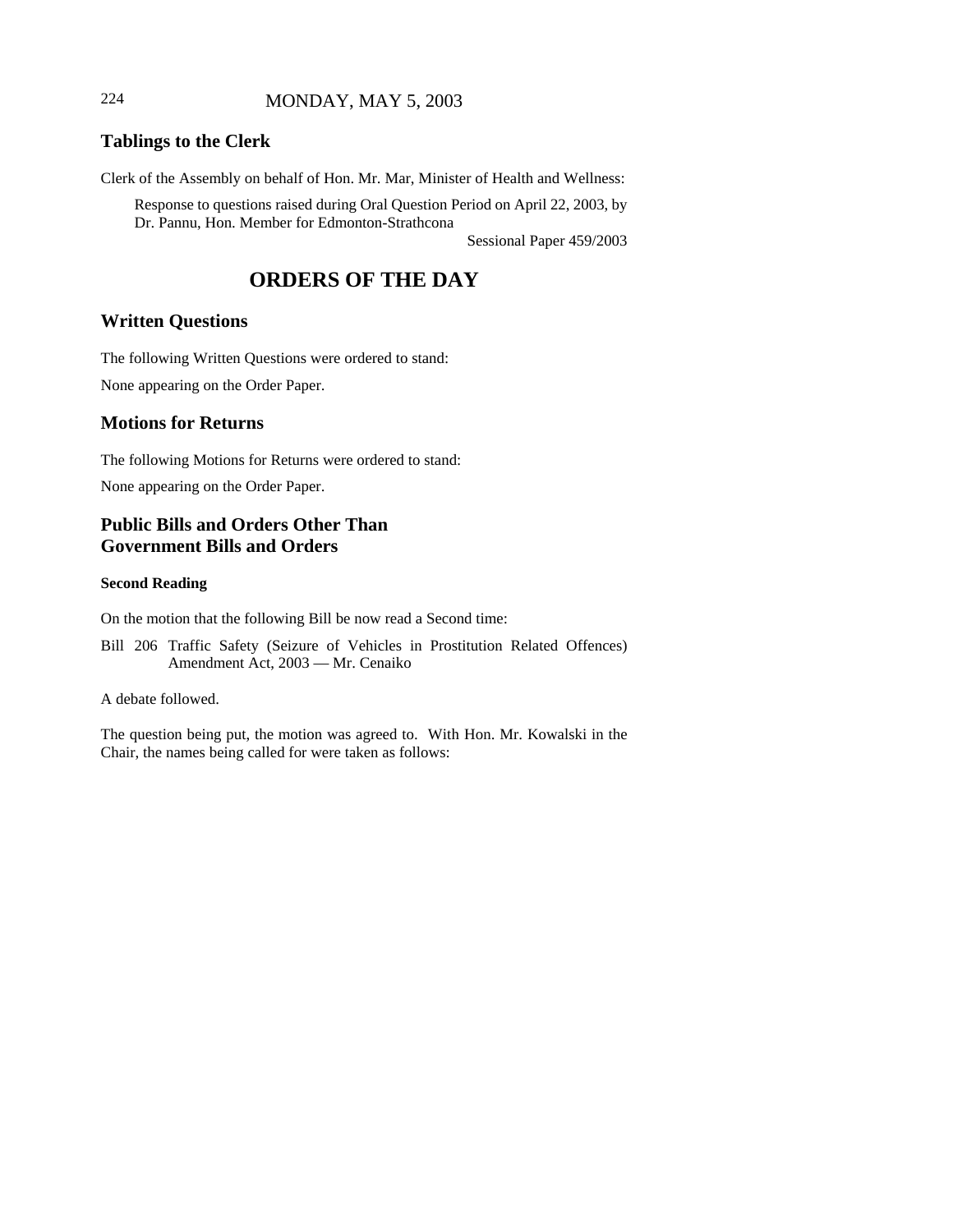For the motion: 42

| Ady                   | Griffiths<br>Mason          |                                        |
|-----------------------|-----------------------------|----------------------------------------|
| Amery                 | Hancock                     | Massey                                 |
| Calahasen             | Hlady                       | Masyk                                  |
| Carlson               | Jablonski                   | Nelson                                 |
| Cenaiko               | Oberg<br>Jonson             |                                        |
| Coutts                | Ouellette<br>Klapstein      |                                        |
| Danyluk               | Kryczka                     | Shariff                                |
| Doerksen              | Lord                        | Snelgrove                              |
| Dunford               | Lukaszuk                    | Stelmach                               |
| Evans                 | MacDonald                   | <b>Stevens</b>                         |
| Fritz                 | Magnus                      | <b>Tarchuk</b>                         |
| Gordon                | Mar                         | Taylor                                 |
| Goudreau              | <b>Marz</b>                 | Vandermeer                             |
| Graydon               | <b>Maskell</b><br>Zwozdesky |                                        |
| Against the motion: 4 |                             |                                        |
| $\mathbf{r}$          | $\mathbf{m}$                | $\mathbf{r}$ $\mathbf{r}$ $\mathbf{r}$ |

| DeLong | Pham | Rathgeber |
|--------|------|-----------|
| Haley  |      |           |

On the motion that the following Bill be now read a Second time:

Bill 207 Municipal Government (Councillor Disclosure and Protection) Amendment Act, 2003 – Mr. Lord

A debate followed.

The question being put, the motion was defeated.

# **Adjournment**

On motion by Hon. Mr. Zwozdesky, Deputy Government House Leader, that it be called 5:30 p.m., the Assembly adjourned at 5:24 p.m. until 8:00 p.m.

#### MONDAY, MAY 5, 2003 — 8:00 P.M.

# **Motions Other Than Government Motions**

**508.** Moved by Mr. Cenaiko:

Be it resolved that the Legislative Assembly urge the Government to work with Criminal Intelligence Service Alberta to enhance collaborative partnerships and coordinated programs with various levels of government, policing agencies, and the public to effectively combat organized crime and terrorism.

A debate followed.

The question being put, the motion was agreed to.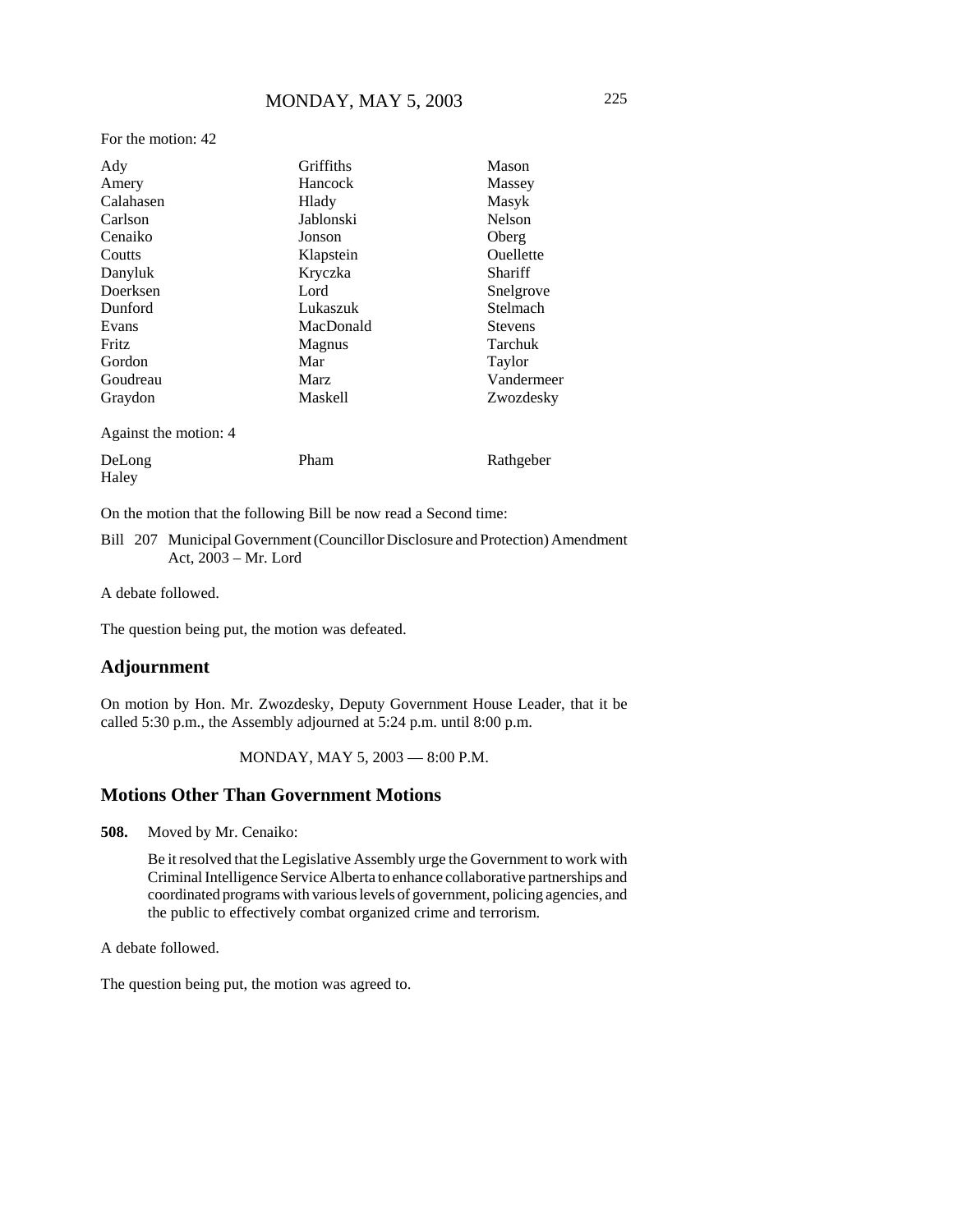# 226 MONDAY, MAY 5, 2003

**510.** Moved by Mr. Masyk:

Be it resolved that the Legislative Assembly urge the Government to introduce legislation requiring every gasoline service station in Alberta to have at least one full service bay to improve accessibility for the disabled and the elderly.

A debate followed.

Pursuant to Standing Order 8(3), debate adjourned, Mr. Maskell speaking.

# **Government Bills and Orders**

#### **Committee of the Whole**

According to Order, the Assembly resolved itself into Committee of the Whole, and the Acting Speaker left the Chair.

(Assembly in Committee)

The following Bill was taken under consideration:

Bill 18 Energy Statutes Amendment Act, 2003 — Ms DeLong

A debate followed.

The question was put that Bill 18, Energy Statutes Amendment Act, 2003, be reported, which was agreed to. With Mr. Shariff in the Chair, the names being called for were taken as follows:

For the motion: 35

| Ady                   | <b>Maskell</b><br>Goudreau |                |
|-----------------------|----------------------------|----------------|
| Amery                 | Graydon                    | Nelson         |
| <b>Boutilier</b>      | Griffiths                  | Oberg          |
| Calahasen             | Hancock                    | O'Neill        |
| Cao                   | Hlady                      | Pham           |
| Coutts                | Jablonski                  | Rathgeber      |
| Danyluk               | Klapstein                  | Smith          |
| DeLong                | Kryczka                    | <b>Stevens</b> |
| Doerksen              | Lord                       | Tarchuk        |
| Ducharme              | <b>Magnus</b>              | Woloshyn       |
| Dunford               | Mar                        | Yankowsky      |
| Fritz                 | <b>Marz</b>                |                |
| Against the motion: 4 |                            |                |
| <b>Blakeman</b>       | Mason                      | Massey         |
| MacDonald             |                            |                |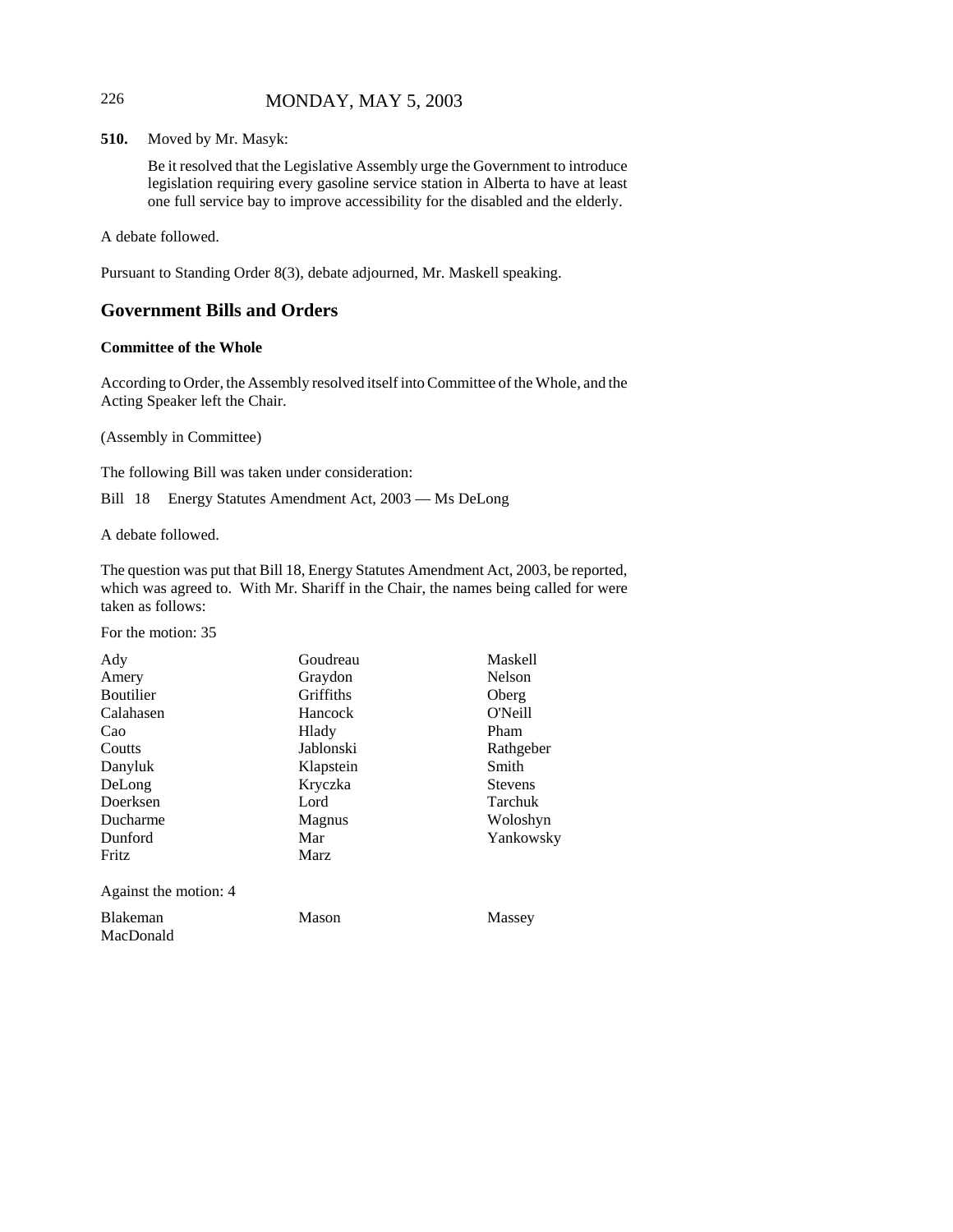The Acting Speaker resumed the Chair.

The following Bill was reported:

Bill 18 Energy Statutes Amendment Act, 2003 — Ms DeLong

The following Bill was reported with some amendments:

Bill 32 Income and Employment Supports Act — Hon. Mr. Dunford

Mr. Marz, Acting Chair of Committees, tabled copies of all amendments considered by Committee of the Whole on this date for the official records of the Assembly.

| Amendment to Bill 32 (Hon. Minister of Human Resources and              |
|-------------------------------------------------------------------------|
| Employment) — Agreed to                                                 |
| Sessional Paper 460/2003                                                |
| Amendment to Bill 32 (Hon. Member for Edmonton-Highlands) —             |
| Defeated                                                                |
| Sessional Paper 461/2003                                                |
| Amendment to Bill 32 (Hon. Member for Edmonton-Highlands) —             |
| Defeated                                                                |
| Sessional Paper 462/2003                                                |
| Amendment to Bill 32 (Hon. Member for Edmonton-Highlands) —             |
| Defeated                                                                |
| Sessional Paper 463/2003                                                |
|                                                                         |
| Amendment to Bill 32 (Hon. Member for Edmonton-Highlands) —<br>Defeated |
| Sessional Paper 464/2003                                                |

#### **Third Reading**

The following Bills were read a Third time and passed:

- Bill 4 Alberta Personal Income Tax Amendment Act, 2003 Hon. Mr. Hancock on behalf of Mr. Renner
- Bill 5 Line Fence Amendment Act, 2003 Mr. Goudreau
- Bill 7 Real Estate Amendment Act, 2003 Mr. Graydon
- Bill 8 Health Foundations Act Repeal Act Hon. Mr. Mar
- Bill 9 Mines and Minerals Amendment Act, 2003 Hon. Mr. Hancock on behalf of Hon. Mr. Cardinal
- Bill 11 Auditor General Amendment Act, 2003 Mr. Yankowsky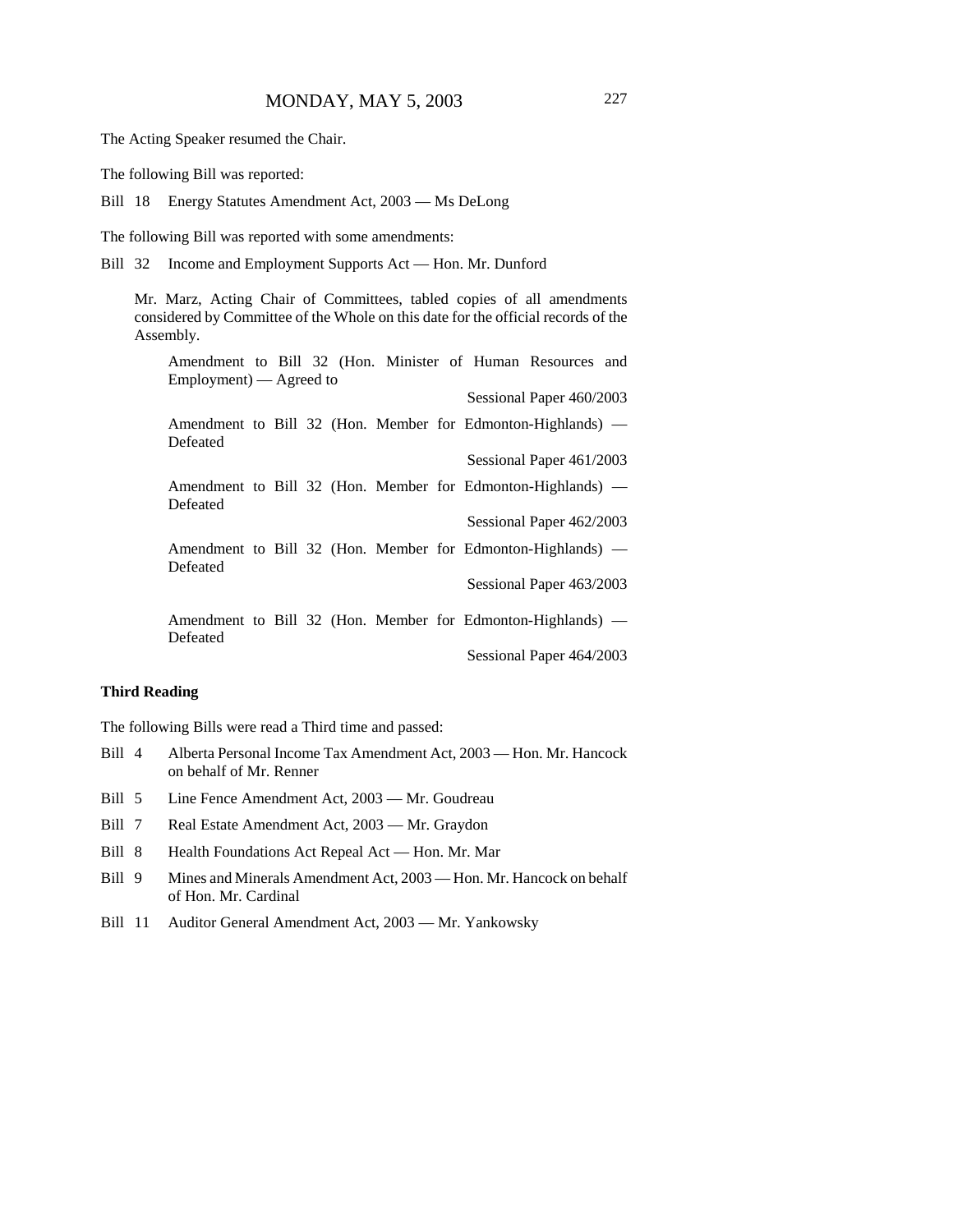# **Adjournment**

On motion by Hon. Mr. Hancock, Government House Leader, the Assembly adjourned at 11:25 p.m. until Tuesday, May 6, 2003, at 1:30 p.m.

Tuesday, May 6, 2003

The Speaker took the Chair at 1:30 p.m.

#### **Members' Statements**

Mr. Knight, Hon. Member for Grande Prairie-Smoky, made a statement regarding the Centre 2000 in Grande Prairie.

Mr. Danyluk, Hon. Member for Lac La Biche-St. Paul, made a statement regarding Danielle Schnurer, recipient of the 4-H Premier's Award during the 4-H Selections Program held May 2-5, 2003 at Olds College.

Ms Carlson, Hon. Member for Edmonton-Ellerslie, made a statement regarding the April 8, 2003 resolution passed by the Sundre Fish and Game Club to have domestic livestock removed from public lands.

Mr. Johnson, Hon. Member for Wetaskiwin-Camrose, made a statement regarding the Big Valley Jamboree to be held in Camrose from July 31 to August 3, 2003.

#### **Presenting Petitions**

Dr. Pannu, Hon. Member for Edmonton-Strathcona, presented a petition from 82 Albertans requesting an increase in provincial public education funding.

#### **Tabling Returns and Reports**

Dr. Pannu, Hon. Member for Edmonton-Strathcona:

Letter dated May 1, 2003, from Sally Ferrero of Edmonton to Hon. Mr. Klein, Premier, expressing displeasure with current public education funding in comparison to funding available for upgrading video lottery terminals Sessional Paper 465/2003

Mr. Mason, Hon. Member for Edmonton-Highlands:

Executive summary of a report dated August 17, 2001, entitled "Facilitating Major New Generation in Alberta, An Overview of the Transmission Infrastructure Requirements" prepared by ESBI Alberta Ltd.

Sessional Paper 466/2003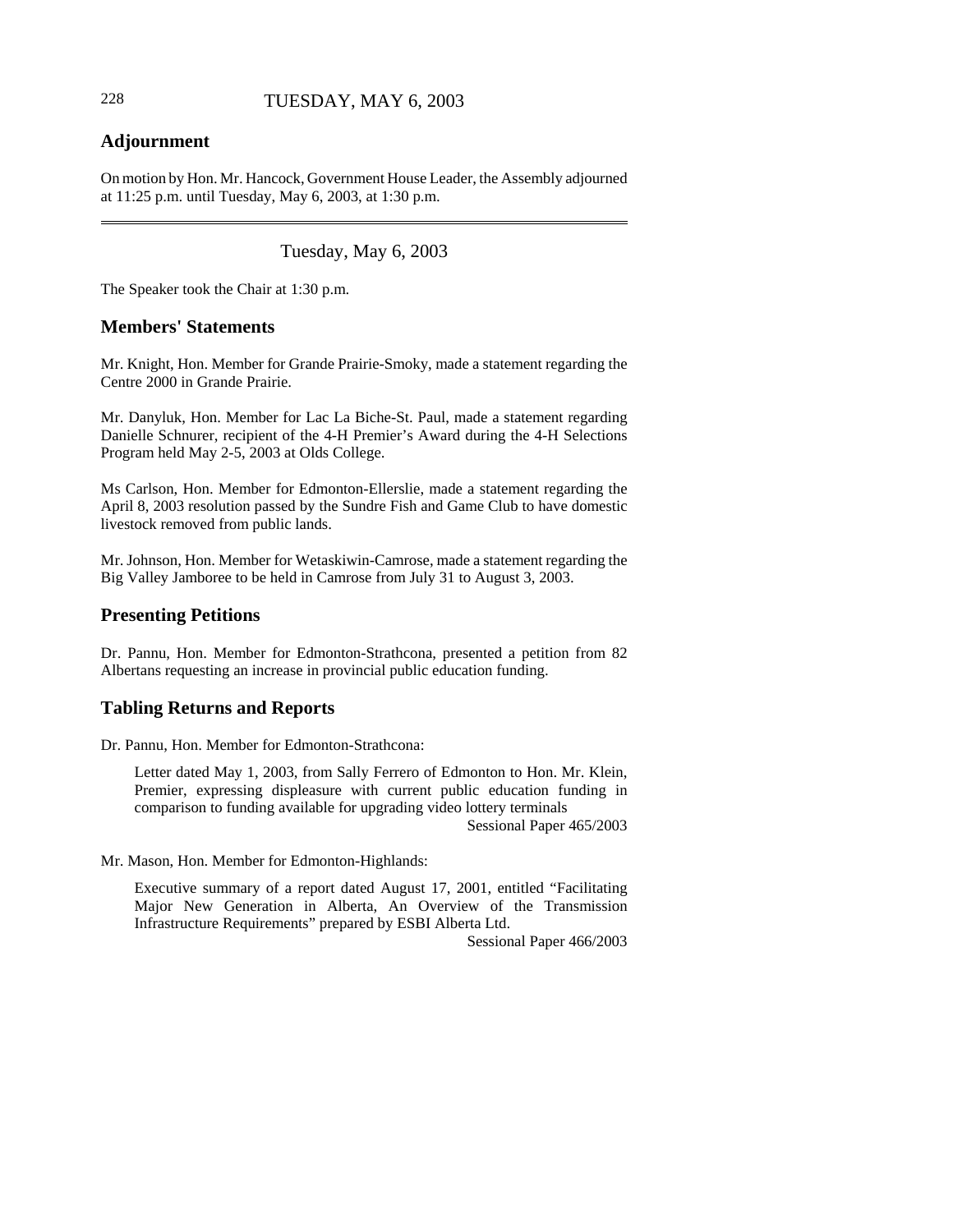Ms Carlson, Hon. Member for Edmonton-Ellerslie:

Resolution passed on April 8, 2003, by the Sundre Fish and Game Club regarding the proper management of public lands and the necessary steps to be taken to remove domestic livestock from public lands

Sessional Paper 467/2003

Letter dated March 1, 2003, from Frank, Shane, and Jean Raymond, Outlaws Guiding and Outfitting Ltd., to Hon. Mr. Cardinal, Minister of Sustainable Resource Development, expressing concern regarding a decline in the elk population in wildlife management units 416, 417, 418, and 420 and the impact the decline will have on elk hunting

Sessional Paper 468/2003

Dr. Taft, Hon. Member for Edmonton-Riverview:

E-mail message dated April 15, 2003, from Laureen Purkis of Edmonton to Dr. Taft, Hon. Member for Edmonton-Riverview, stating she will lose her probationary teaching position at the end of this school year due to decisions made by the Government

Sessional Paper 469/2003

Mr. MacDonald, Hon. Member for Edmonton-Gold Bar:

Program from the King's University College Graduation Convocation 2003 held on May 3, 2003

Sessional Paper 470/2003

Hon. Mr. Kowalski, Speaker of the Legislative Assembly:

Memorandum dated April 29, 2003, from Mr. Cenaiko, Hon. Member for Calgary-Buffalo, to Hon. Mr. Kowalski, Speaker of the Legislative Assembly, requesting that Bill 206, Traffic Safety (Seizure of Vehicles in Prostitution Related Offences) Amendment Act, 2003, be given early consideration in Committee of the Whole

Sessional Paper 471/2003

# **ORDERS OF THE DAY**

#### **Committee of Supply** (Day 19 — Main Estimates)

According to Order, the Assembly resolved itself into Committee of Supply.

(Assembly in Committee)

And after some time spent therein, the Acting Speaker assumed the Chair and Mr. Klapstein reported as follows: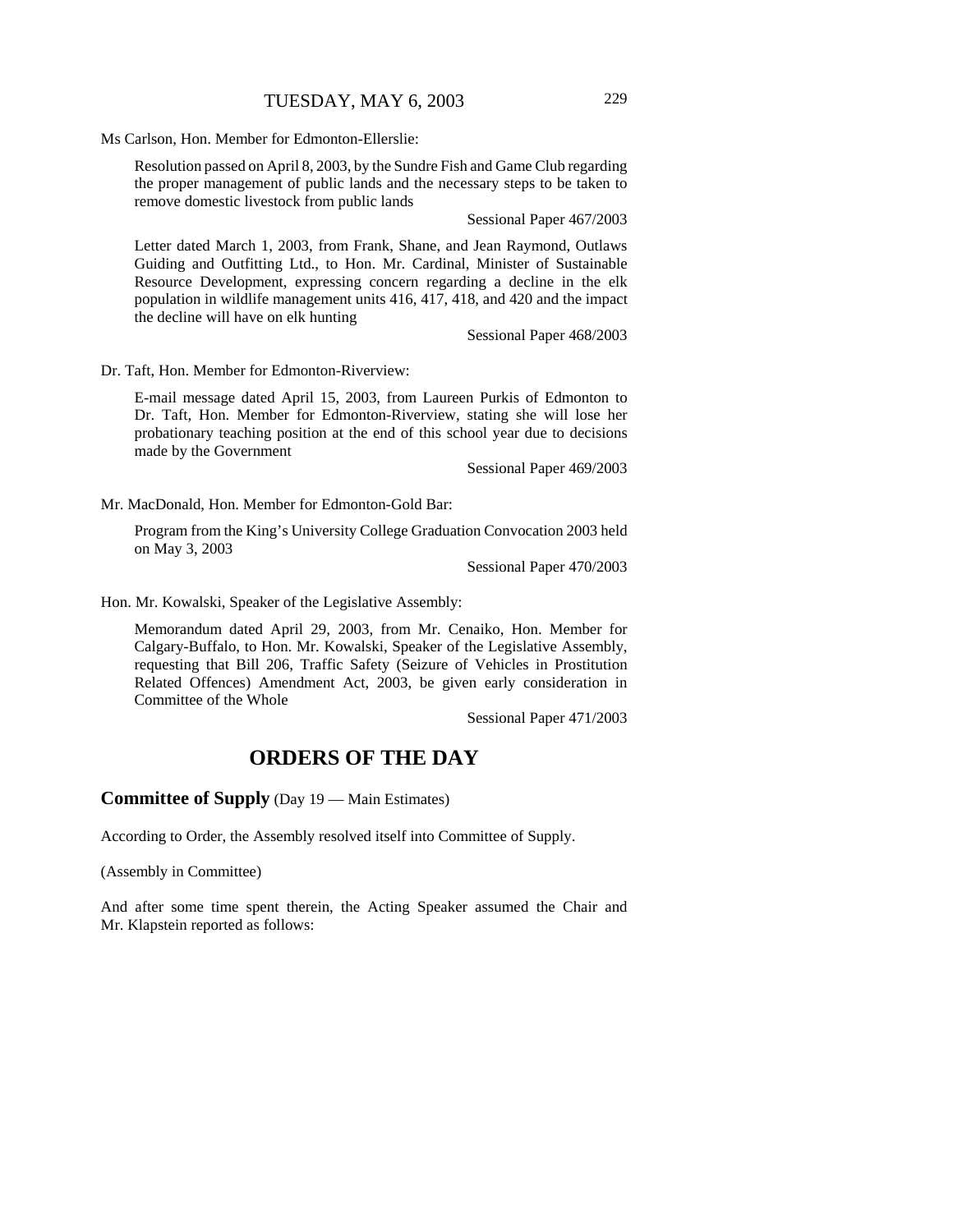# 230 TUESDAY, MAY 6, 2003

Mr. Speaker:

The Committee of Supply has had under consideration certain resolutions, reports as follows, and requests leave to sit again:

Resolved that a sum not exceeding the following be granted to Her Majesty for the fiscal year ending March 31, 2004, for the Department and purposes indicated:

#### **Energy**

\$115,256,000 Operating Expense and Equipment/Inventory Purchases

The question being put, the report and the request for leave to sit again were agreed to.

## **Adjournment**

On motion by Hon. Mr. Stevens, Deputy Government House Leader, that it be called 5:30 p.m., it was agreed at 5:15 p.m. that when the Assembly reconvened at 8:00 p.m. it would be in Committee of Supply and the Acting Speaker left the Chair.

TUESDAY, MAY 6, 2003 — 8:00 P.M.

## **Committee of Supply** (Day 20 — Main Estimates)

#### (Assembly in Committee)

And after some time spent therein, the Deputy Speaker assumed the Chair and Mr. Lougheed reported as follows:

Mr. Speaker:

The Committee of Supply has had under consideration certain resolutions, reports as follows, and requests leave to sit again:

Resolved that a sum not exceeding the following be granted to Her Majesty for the fiscal year ending March 31, 2004, for the Department and purposes indicated:

#### **Community Development**

\$633,497,000 Operating Expense and Equipment/Inventory Purchases \$1,262,000 Capital Investment

The question being put, the report and the request for leave to sit again were agreed to.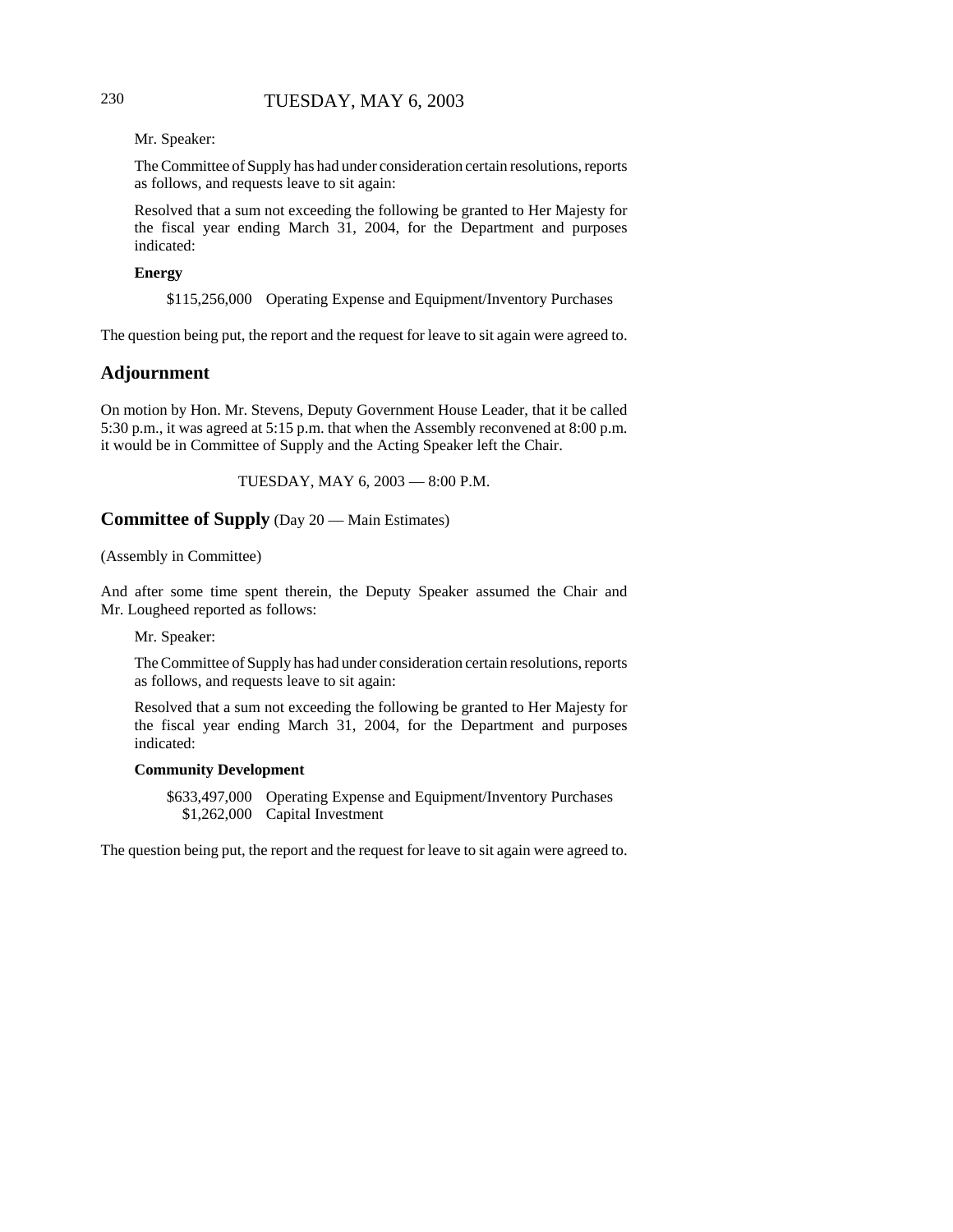#### **Government Bills and Orders**

#### **Committee of the Whole**

According to Order, the Assembly resolved itself into Committee of the Whole, and the Deputy Speaker left the Chair.

(Assembly in Committee)

And after some time spent therein, the Deputy Speaker resumed the Chair.

The following Bills were reported:

Bill 29 Law of Property Amendment Act, 2003 — Ms Graham

Bill 31 Local Authorities Election Amendment Act, 2003 — Mr. Graydon

Bill 34 Livestock Industry Diversification Amendment Act, 2003 — Rev. Abbott

#### **Third Reading**

The following Bills were read a Third time and passed:

- Bill 10 Health Information Amendment Act, 2003 Hon. Mr. Mar
- Bill 12 Financial Sector Statutes Amendment Act, 2003 Hon. Mr. Stevens on behalf of Mr. Magnus
- Bill 14 Securities Amendment Act, 2003 Hon. Mr. Stevens on behalf of Mr. Hlady
- Bill 15 Forest and Prairie Protection Amendment Act, 2003 Hon. Mr. Cardinal on behalf of Mr. Strang
- Bill 16 Agricultural Dispositions Statutes Amendment Act, 2003 Hon. Mr. Cardinal
- Bill 21 Ombudsman Amendment Act, 2003 Mr. Ducharme

#### **Adjournment**

On motion by Hon. Mr. Zwozdesky, Deputy Government House Leader, the Assembly adjourned at 11:32 p.m. until Wednesday, May 7, 2003, at 1:30 p.m.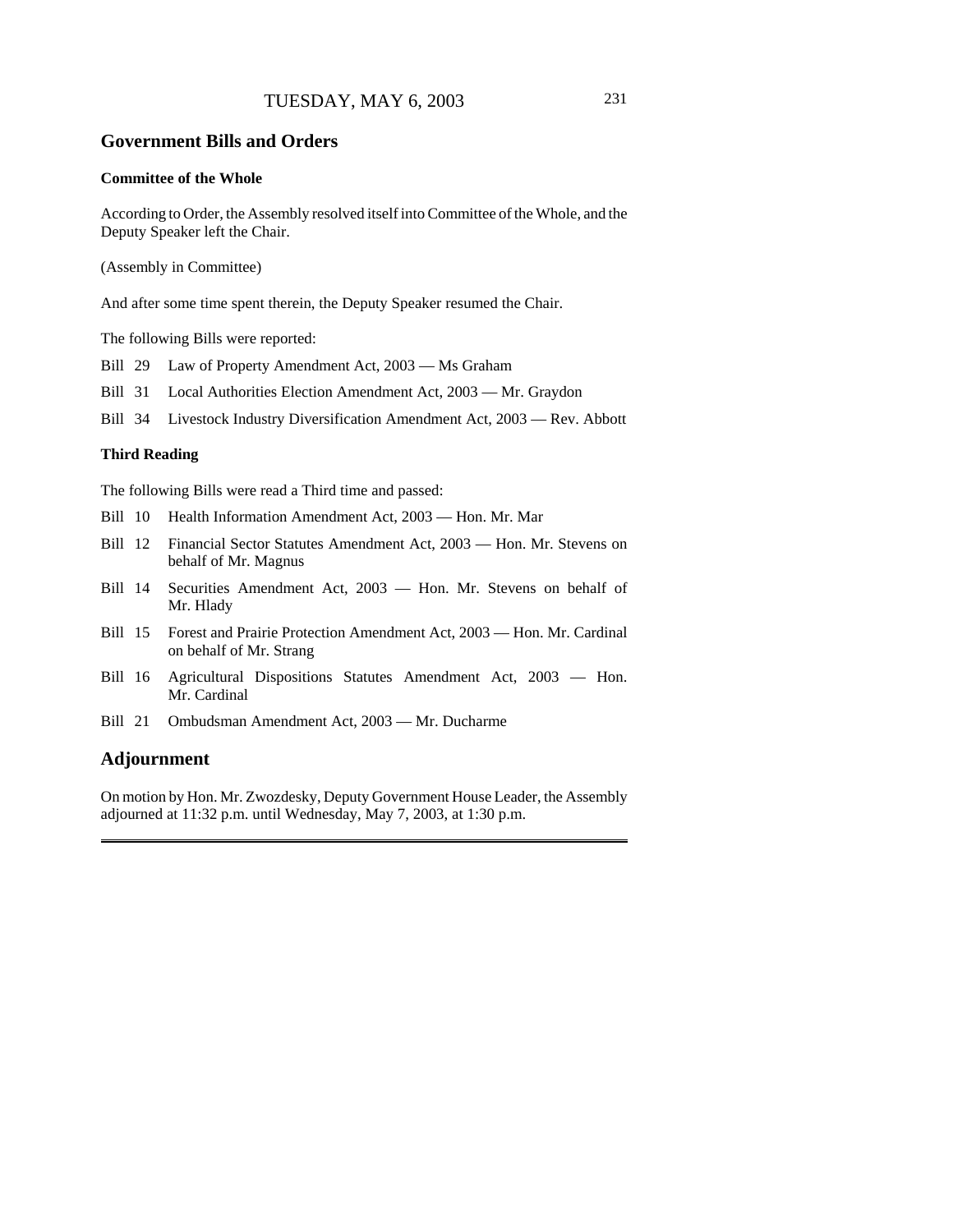# Wednesday, May 7, 2003

The Speaker took the Chair at 1:30 p.m.

## **Recognitions**

Mr. Lord, Hon. Member for Calgary-Currie: The Computer Shop in Calgary and co-owner Austin Hook, a leader in the development of a computer operating system being used worldwide

Ms Blakeman, Hon. Member for Edmonton-Centre: National Hospice Palliative Care Week, May 5-11, 2003 and the Pilgrims' Hospice Society, Edmonton's only voluntary freestanding hospice

Mr. Lougheed, Hon. Member for Clover Bar-Fort Saskatchewan: Industrial safety communication program operating in several Edmonton area communities

Mrs. Jablonski, Hon. Member for Red Deer-North: Armenian Genocide Remembrance Day, April 24, 2003

Ms Kryczka, Hon. Member for Calgary-West: Dave Rodney of Calgary for his efforts with the Nepal Top of the World Society to provide educational scholarships to Sherpa children

Mr. Broda, Hon. Member for Redwater: Morinville Art Club which recently celebrated its 25th anniversary

Dr. Taft, Hon. Member for Edmonton-Riverview: Post-polio syndrome

# **Tabling Returns and Reports**

Hon. Mr. Dunford, Minister of Human Resources and Employment:

Return to Order of the Assembly MR2, asked for by Mr. Bonner on March 17, 2003:

Copies of documents showing a specific breakdown of how much of the \$346,511,000 received by people on Assured Income for the Severely Handicapped in the fiscal year 2001-2002 was given as cheques to recipients, how much was spent on medical costs, and how the remainder was spent.

Sessional Paper 472/2003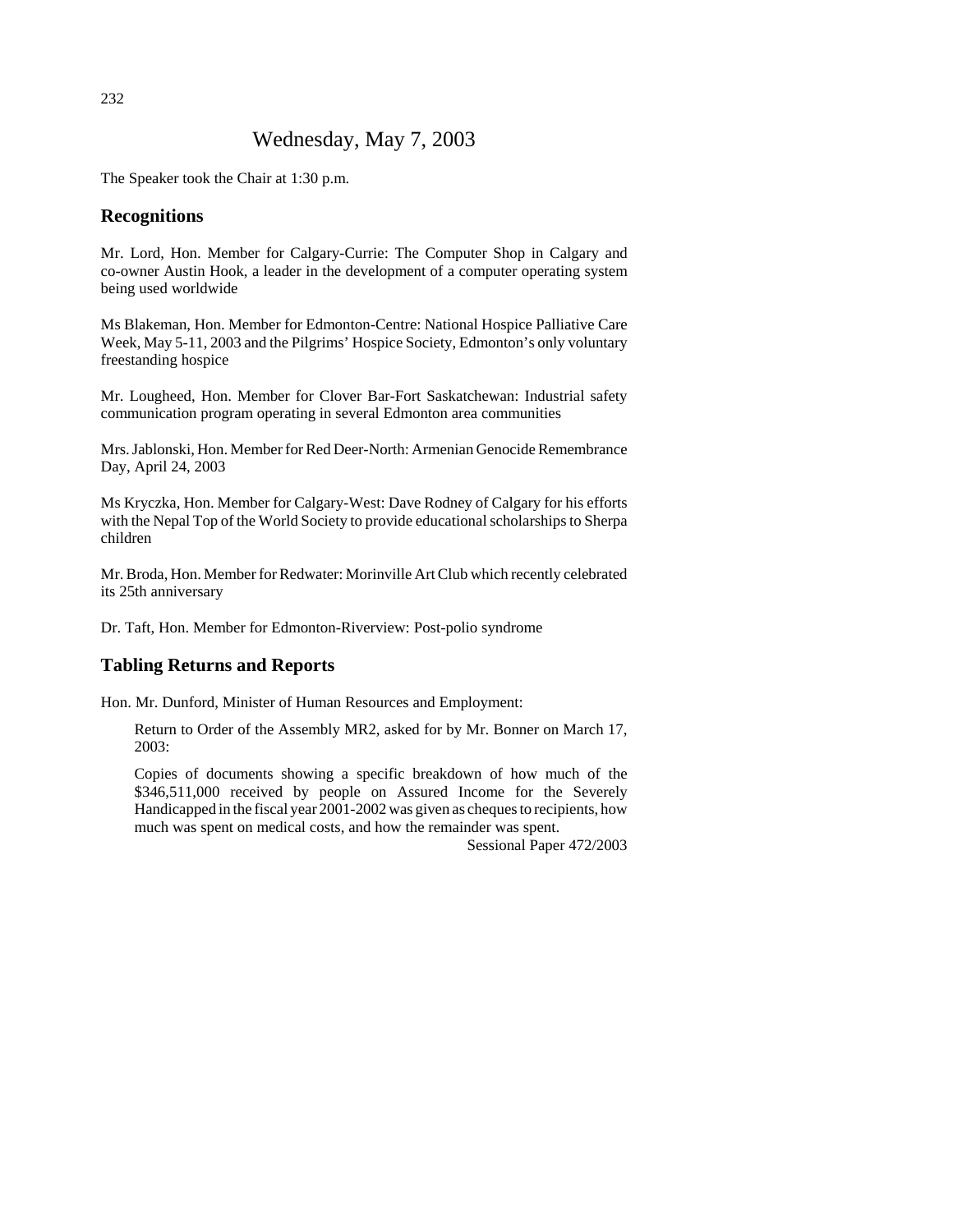Response to Written Question WQ1, asked for by Mr. MacDonald on March 10, 2003:

How much of the \$25.5 million under-expenditure from Income Support to Individuals and Families, \$621,000 under-expenditure from the Widows' Pension Program, and \$8.8 million under-expenditure from the Assured Income for the Severely Handicapped Program outlined in the 2001-02 Alberta Human Resources and Employment annual report was spent on homeless shelters, additional system development costs, and salary increases respectively?

Sessional Paper 473/2003

Hon. Mr. Dunford, Minister of Human Resources and Employment, pursuant to the Regulated Forestry Profession Act, cR-13, s4:

ForTech 2002 Annual Report

Sessional Paper 474/2003

Hon. Mr. Lund, Minister of Infrastructure:

Return to Order of the Assembly MR9, asked for by Mr. Bonner on March 10, 2003:

A copy of the Department of Infrastructure policy on its contract management process.

Sessional Paper 475/2003

Hon. Mr. Norris, Minister of Economic Development:

Report dated Winter 2003, entitled "Metropolitan Outlook 1, Economic Insights into 25 Canadian Metropolitan Economies" prepared by the Conference Board of Canada

Sessional Paper 476/2003

Report dated Winter 2003, entitled "Provincial Outlook, Economic Forecast" prepared by the Conference Board of Canada

Sessional Paper 477/2003

Ms Blakeman, Hon. Member for Edmonton-Centre:

Document, undated, entitled "Principals' understandings concerning the effects of small grade one classes and instructional improvement" prepared by Dr. José da Costa, Dr. Margaret Haughey, and Dr. Fern Snart for submission to the Journal of Educational Administration and Foundations

Sessional Paper 478/2003

Dr. Pannu, Hon. Member for Edmonton-Strathcona:

Statement dated May 6, 2003, by Gordon Dirks, Chair, Board of Trustees, Calgary Board of Education, regarding the Board's 2003/04 preliminary operating budget

Sessional Paper 479/2003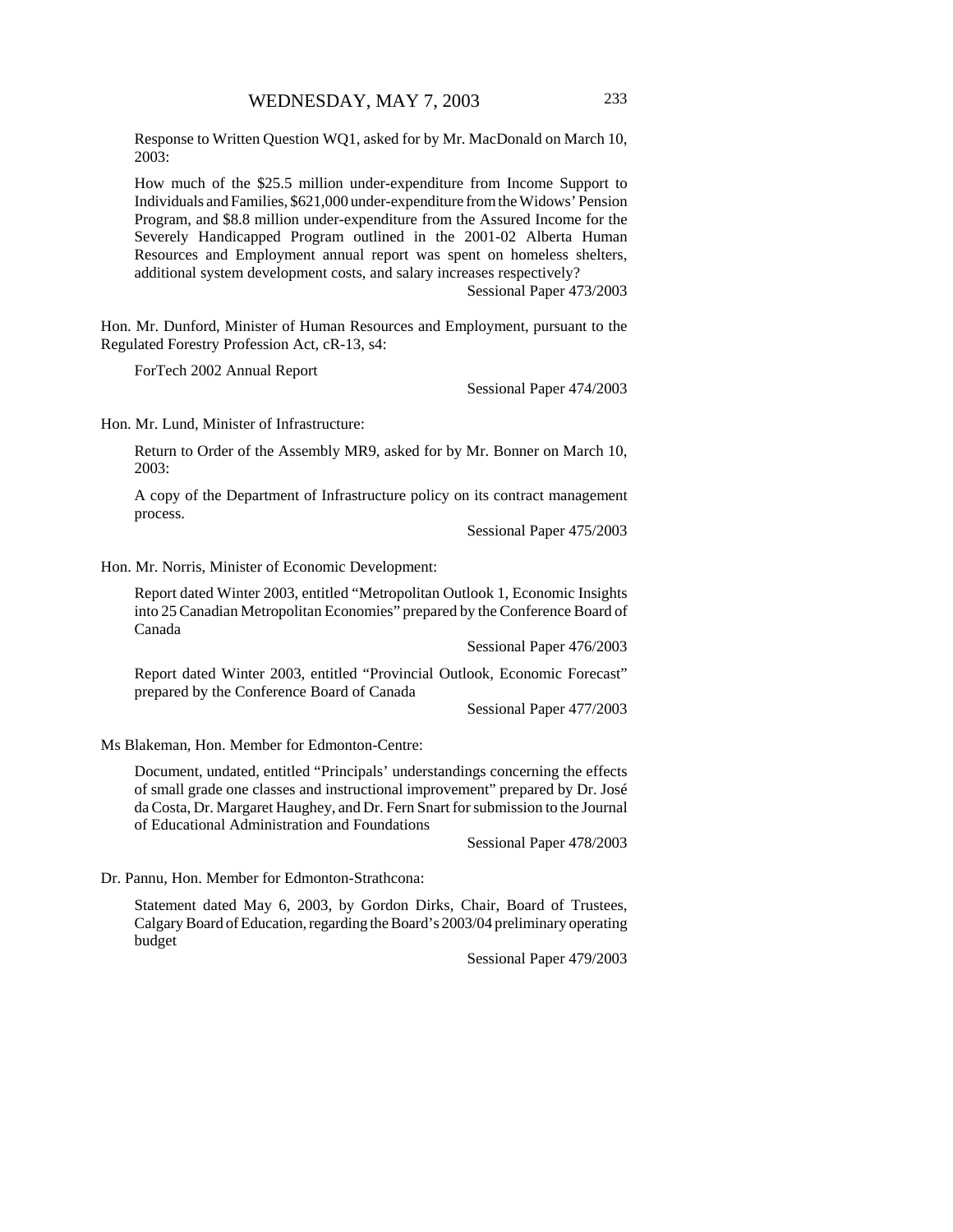# 234 WEDNESDAY, MAY 7, 2003

#### **Speaker's Statement - Notice requirements under Standing Order 30**

Hon. Members, before proceeding to Orders of the Day, I wish to make a statement with respect to the notice requirements under Standing Order 30. This will be of particular interest to the three House leaders. Standing Order 30(1) states in part:

"Any Member may request leave to move to adjourn the ordinary business of the Assembly to discuss a matter of urgent public importance of which written notice has been given to the Speaker at least two hours prior to the sitting of the Assembly."

The Chair interprets this provision to mean that the Member must provide the Speaker's Office with notice of the subject-matter of urgent public importance, not just notice that the Member will be raising some as of yet unstated or undetermined matter that afternoon.

The Chair expressed some concern about inadequacy of notice in respect to notice from the then Leader of the Official Opposition concerning a Standing Order 30 application November 14, 2000, at page 1845 of Hansard for that day. The defect in the notice on that occasion was corrected before the matter was raised in the Assembly.

This interpretation of the notice provisions is in keeping with the interpretation of the similar Standing Order in the Canadian House of Commons. Marleau and Montpetit at page 585 states:

"Any Member, be it a private Member or a Minister, who wishes to move the adjournment of the House to discuss a specific and important matter requiring urgent consideration must give the Speaker written notice of the matter he or she wishes to propose for discussion."

Given that the Chair must rule on whether the application for leave to set aside the business of the Assembly is in order, it only makes sense that there should be some indication as to the subject of the purported urgent and pressing matter.

The Chair gives fair notice to all Members today that in the future, not meeting the requirement of sufficient notice will be cause for the application to be ruled out of order before it is presented. Thank you.

# **ORDERS OF THE DAY**

#### **Committee of Supply** (Day 21 — Main Estimates)

According to Order, the Assembly resolved itself into Committee of Supply.

(Assembly in Committee)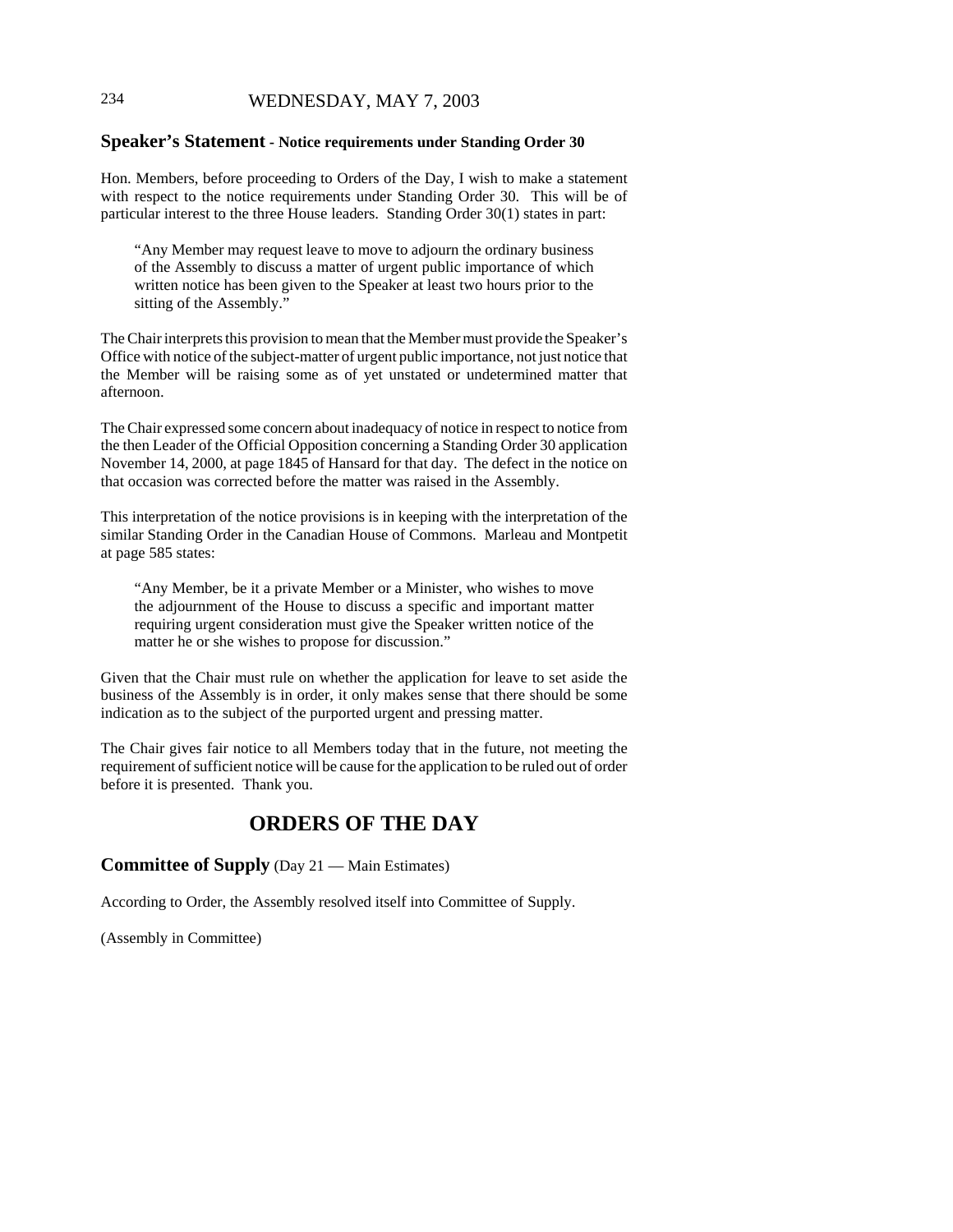And after some time spent therein, the Acting Speaker assumed the Chair and Ms Graham reported as follows:

Mr. Speaker:

The Committee of Supply has had under consideration certain resolutions, reports as follows, and requests leave to sit again:

Resolved that a sum not exceeding the following be granted to Her Majesty for the fiscal year ending March 31, 2004, for the Department and purposes indicated:

#### **Agriculture, Food and Rural Development**

\$427,051,000 Operating Expense and Equipment/Inventory Purchases

The question being put, the report and the request for leave to sit again were agreed to.

## **Adjournment**

On motion by Hon. Mr. Hancock, Government House Leader, that it be called 5:30 p.m., it was agreed at 4:34 p.m. that when the Assembly reconvened at 8:00 p.m. it would be in Committee of Supply and the Acting Speaker left the Chair.

WEDNESDAY, MAY 7, 2003 — 8:00 P.M.

#### **Committee of Supply** (Day 22 — Main Estimates)

(Assembly in Committee)

And after some time spent therein, the Acting Speaker assumed the Chair and Mr. Renner reported as follows:

Madam Speaker:

The Committee of Supply has had under consideration certain resolutions, reports as follows, and requests leave to sit again:

Resolved that a sum not exceeding the following be granted to Her Majesty for the fiscal year ending March 31, 2004, for the Department and purpose indicated:

#### **International and Intergovernmental Relations**

\$6,468,000 Operating Expense

The question being put, the report and the request for leave to sit again were agreed to.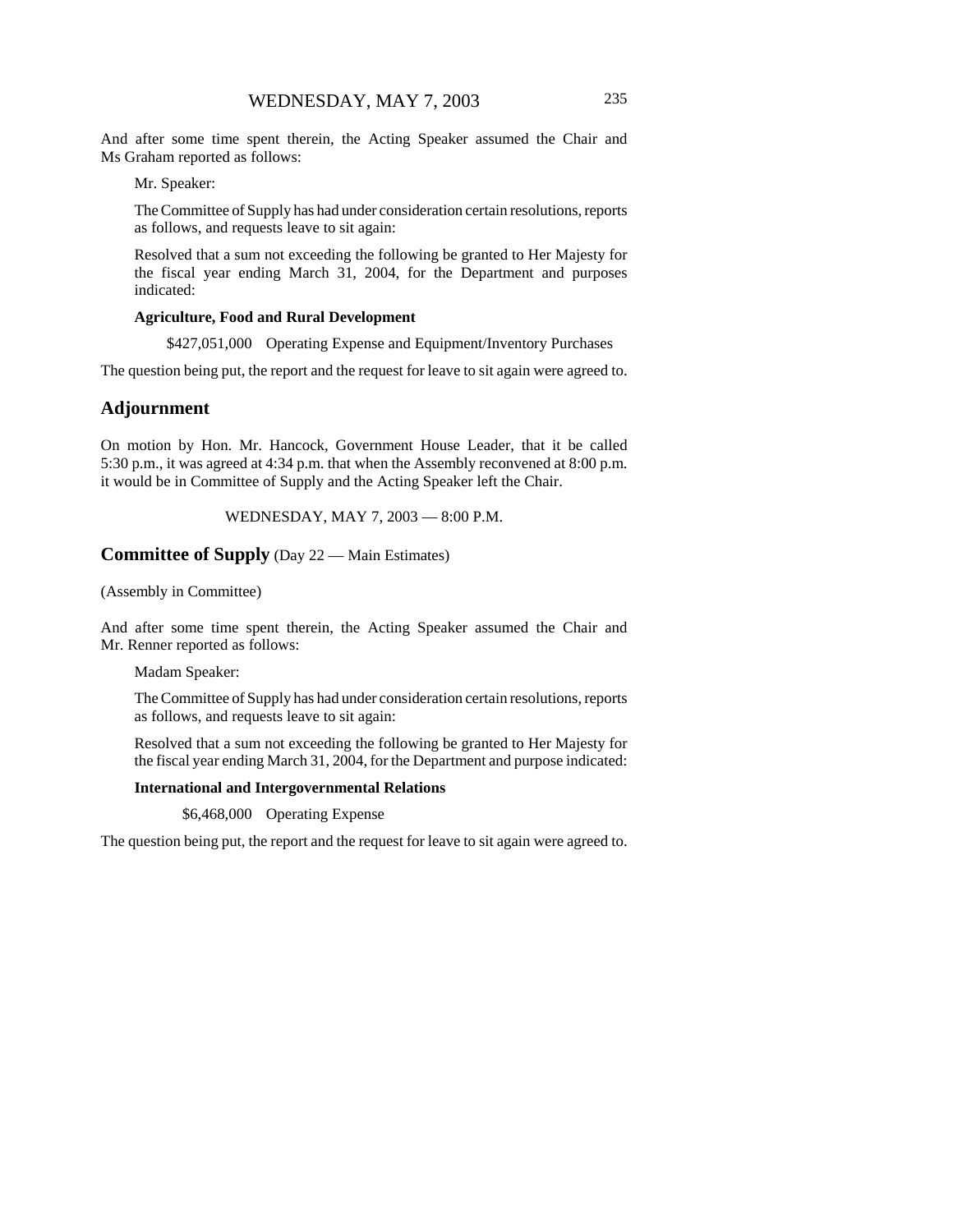# 236 WEDNESDAY, MAY 7, 2003

## **Government Bills and Orders**

#### **Committee of the Whole**

According to Order, the Assembly resolved itself into Committee of the Whole, and the Acting Speaker left the Chair.

(Assembly in Committee)

And after some time spent therein, the Deputy Speaker assumed the Chair.

Progress was reported on the following Bill:

Bill 28 Freedom of Information and Protection of Privacy Amendment Act, 2003 — Mr. Lukaszuk

Mr. Renner, Acting Chair of Committees, tabled copies of all amendments considered by Committee of the Whole on this date for the official records of the Assembly.

Amendment to Bill 28 (Hon. Member for Edmonton-Castle Downs) — Agreed to

Sessional Paper 480/2003

Amendment to Bill 28 (Hon. Member for Edmonton-Gold Bar) — Defeated Sessional Paper 481/2003

#### **Third Reading**

The following Bills were read a Third time and passed:

- Bill 23 Family Support for Children With Disabilities Act Mrs. Jablonski
- Bill 24 Child Welfare Amendment Act, 2003 Mr. Cenaiko
- Bill 32 Income and Employment Supports Act Mr. Lukaszuk on behalf of Hon. Mr. Dunford

#### **Committee of the Whole**

According to Order, the Assembly resolved itself into Committee of the Whole, and the Acting Speaker left the Chair.

(Assembly in Committee)

And after some time spent therein, the Deputy Speaker assumed the Chair.

The following Bill was reported with some amendments:

Bill 28 Freedom of Information and Protection of Privacy Amendment Act, 2003 — Mr. Lukaszuk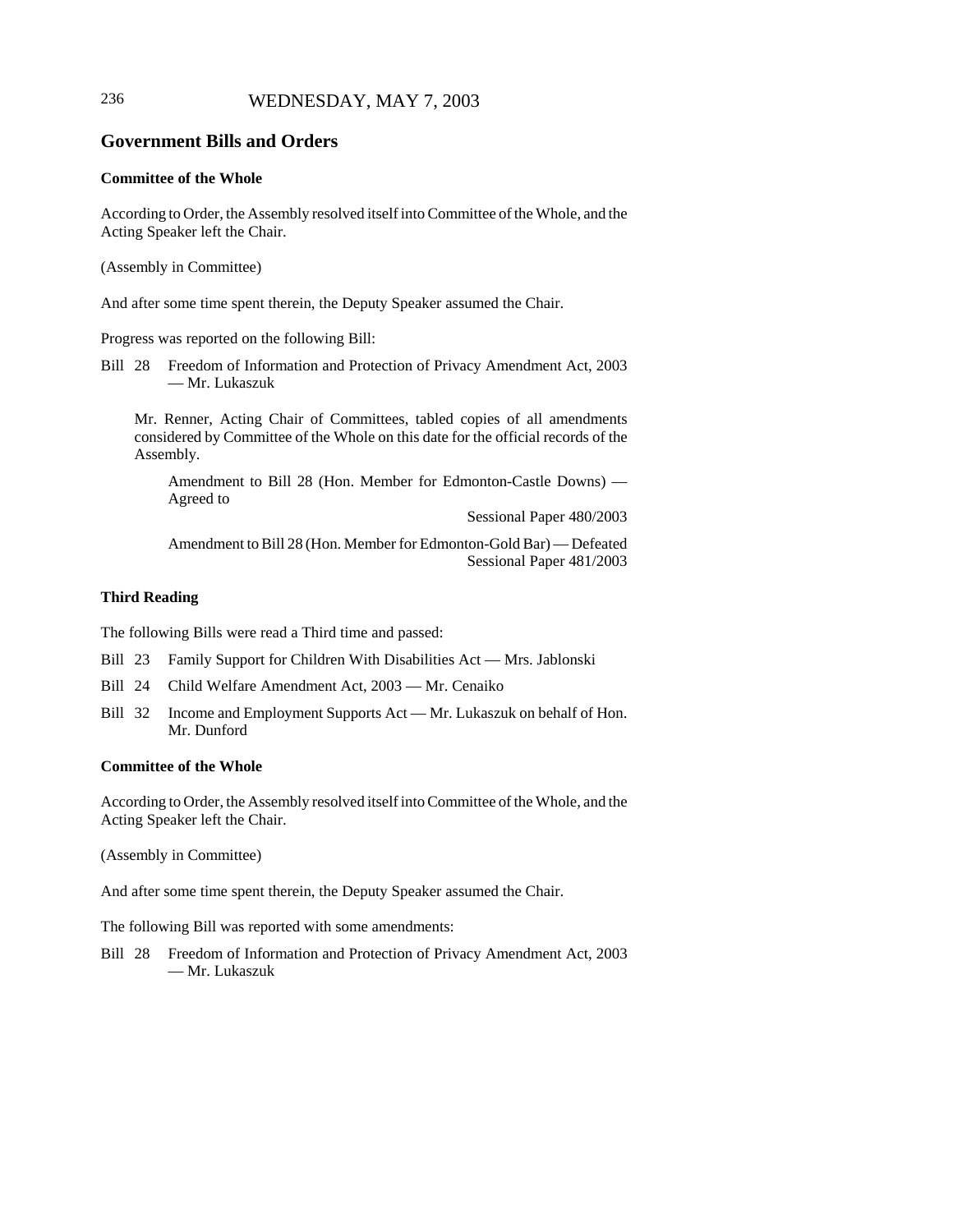Ms Graham, Acting Chair of Committees, tabled copies of all amendments considered by Committee of the Whole on this date for the official records of the Assembly.

Amendment to Bill 28 (Hon. Member for Edmonton-Gold Bar) — Defeated Sessional Paper 482/2003

Amendment to Bill 28 (Hon. Member for Edmonton-Gold Bar) — Defeated Sessional Paper 483/2003

Amendment to Bill 28 (Hon. Member for Edmonton-Gold Bar) — Defeated Sessional Paper 484/2003

# **Adjournment**

On motion by Hon. Mr. Hancock, Government House Leader, the Assembly adjourned at 12:09 a.m. Thursday, May 8, 2003, until 1:30 p.m.

Thursday, May 8, 2003

The Speaker took the Chair at 1:30 p.m.

#### **Ministerial Statements**

Hon. Mr. Norris, Minister of Economic Development, made a statement regarding economic growth in Edmonton and Calgary.

Ms Carlson, Hon. Member for Edmonton-Ellerslie, commented on the statement.

The Speaker requested and received the unanimous consent of the Assembly to allow Mr. Mason, Hon. Member for Edmonton-Highlands, to comment on the Ministerial Statement.

#### **Members' Statements**

Mrs. Gordon, Hon. Member for Lacombe-Stettler, made a statement regarding May being Multiple Sclerosis Awareness Month.

Mr. Mason, Hon. Member for Edmonton-Highlands, made a statement regarding energy deregulation.

Mr. Lougheed, Hon. Member for Clover Bar-Fort Saskatchewan, made a statement regarding the ranking of schools.

Dr. Taft, Hon. Member for Edmonton-Riverview, made a statement regarding Mental Health Week, May 5-11, 2003.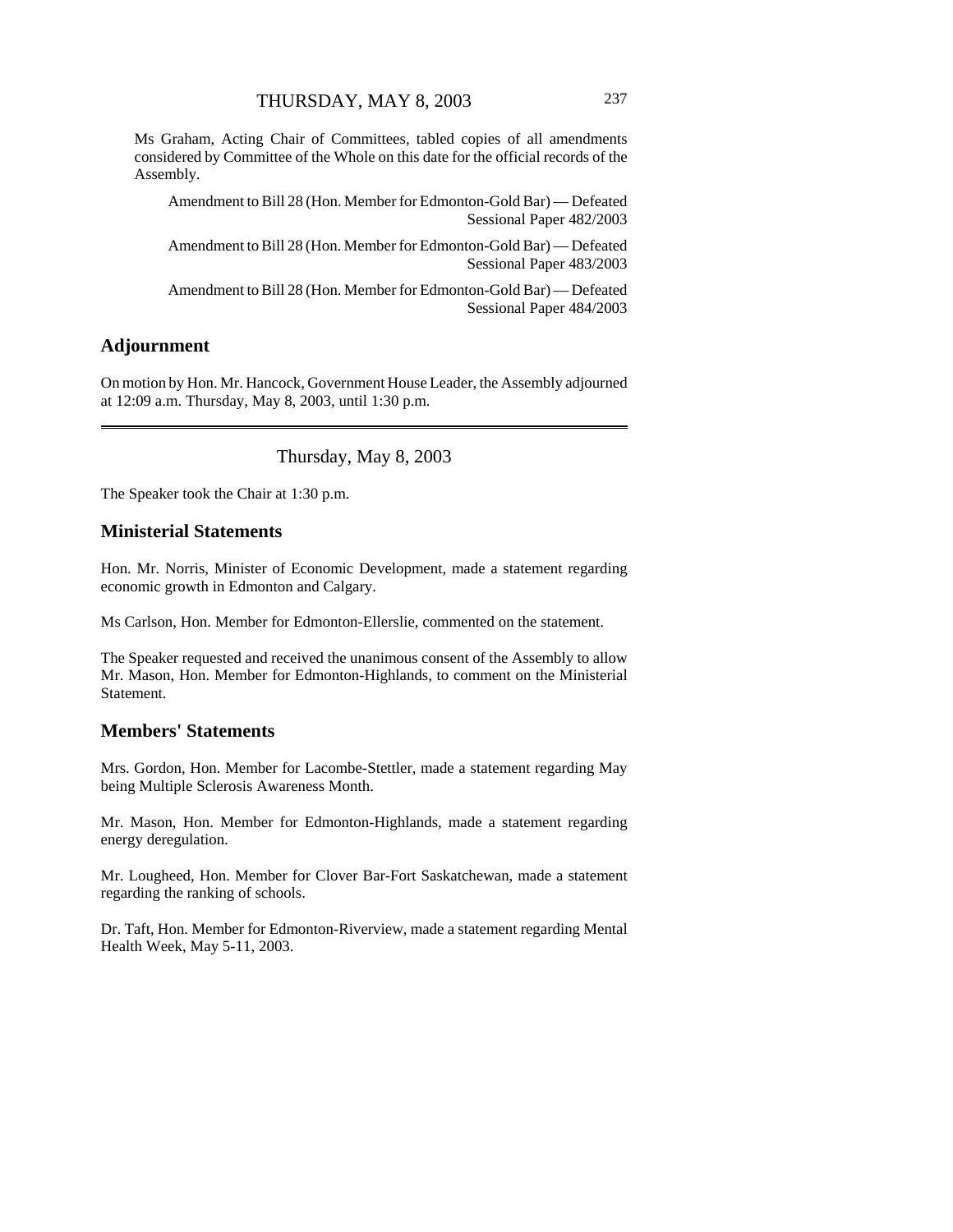# 238 THURSDAY, MAY 8, 2003

# **Presenting Reports by Standing and Special Committees**

Mr. Ducharme, Deputy Chair, Select Special Ethics Commissioner and Ombudsman Search Committee, presented the following report:

Report of the Select Special Ethics Commissioner and Ombudsman Search Committee - Part One, dated May 8, 2003, recommending the appointment of Donald M. Hamilton as Ethics Commissioner

Sessional Paper 485/2003

#### **Presenting Petitions**

Dr. Pannu, Hon. Member for Edmonton-Strathcona, presented a petition from 178 Albertans requesting the Government not delist services, raise health care premiums, introduce user fees or further privatize health care.

Ms Carlson, Hon. Member for Edmonton-Ellerslie, presented a petition from 270 Albertans requesting the Government withdraw the draft management plan for the Evan-Thomas Provincial Recreation Area and disallow any further commercial or residential development of the Kananaskis Valley.

## **Notices of Motions**

Pursuant to Standing Order 34(2)(a), Hon. Mr. Zwozdesky, Deputy Government House Leader, gave oral notice of the following Written Questions and Motions for Returns to be dealt with Monday, May 12, 2003:

Written Questions: None appearing on the Order Paper. Motions for Returns: None appearing on the Order Paper.

Mr. Mason, Hon. Member for Edmonton-Highlands, gave oral notice of his intention to move the following motion under Standing Order 40:

Be it resolved that the Legislative Assembly urge the Government to conduct an immediate and thorough public review, entirely independent of Government and industry, into the failure of electricity deregulation to deliver fair and reasonable electricity rates for individuals, farms, businesses, municipalities, and public institutions.

# **Introduction of Bills (First Reading)**

Notice having been given:

- Bill 39 Miscellaneous Statutes Amendment Act, 2003 Hon. Mr. Hancock
- Bill 42 Electoral Divisions Act Hon. Mr. Hancock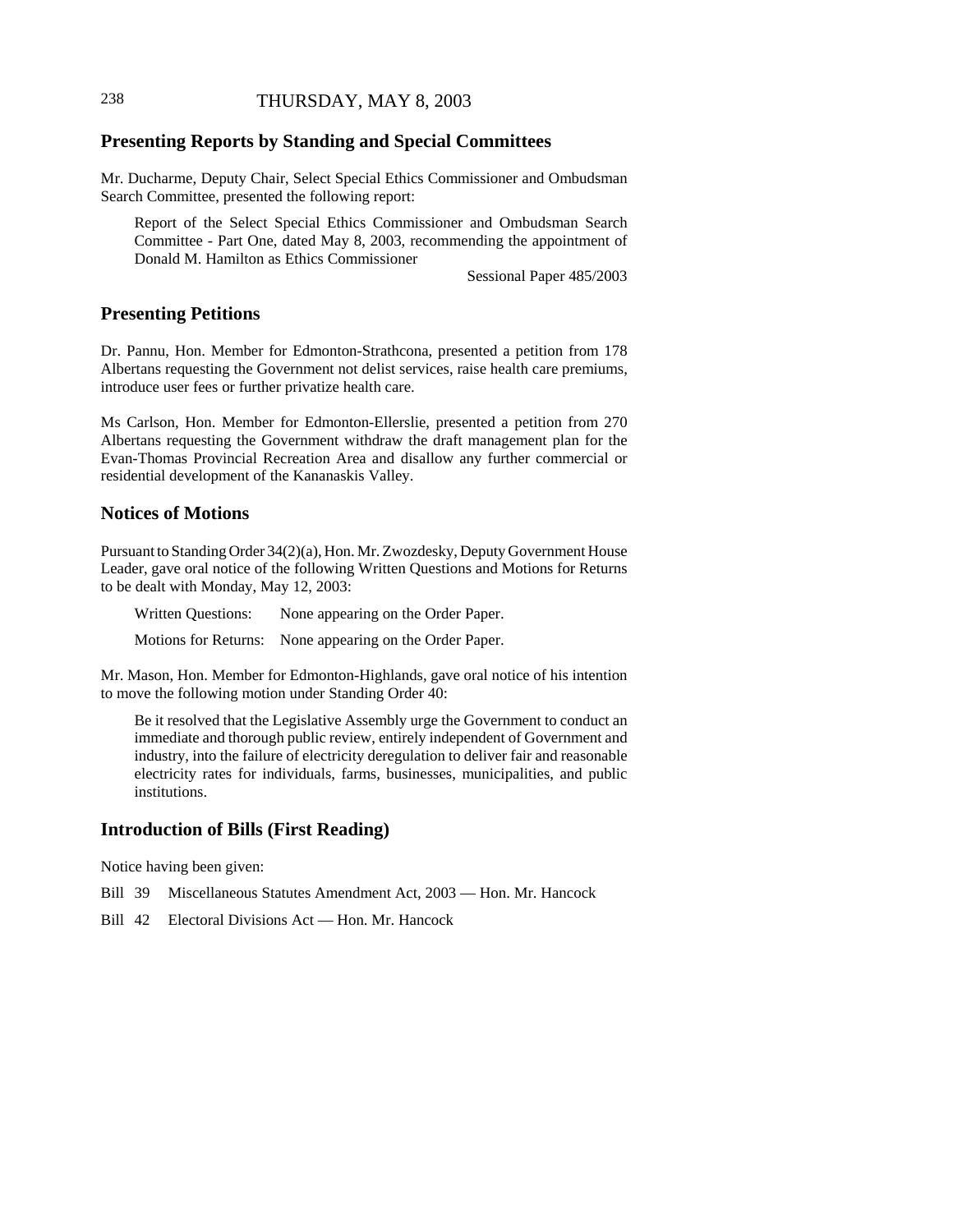#### **Tabling Returns and Reports**

Hon. Mr. Cardinal, Minister of Sustainable Resource Development:

Return to Order of the Assembly MR5, asked for by Ms Carlson on March 10, 2003:

All reports respecting the fish populations, including the populations of walleye and pike, and the general environmental health of Calling Lake prior to and after the April 1, 2002 start of the pilot project which allows approximately two-thirds of Calling Lake to be opened for the harvest of walleye and pike.

Sessional Paper 486/2003

Dr. Taft, Hon. Member for Edmonton-Riverview:

Letter dated April 14, 2003, from Ms Blakeman, Hon. Member for Edmonton-Centre, and Dr. Taft, Hon. Member for Edmonton-Riverview, to all Members of the Legislative Assembly, expressing opposition to the process used to recommend a candidate for the position of Ethics Commissioner

Sessional Paper 487/2003

Dr. Massey, Hon. Member for Edmonton-Mill Woods:

Letter, undated, from Darlene Vinge and letter dated February 26, 2003, from Dave Vinge, both of Edmonton, expressing concern regarding the impact of public education under-funding

Sessional Paper 488/2003

Letter dated March 24, 2003, from Ruby Stone of Edmonton to Dr. Nicol, Hon. Leader of the Official Opposition, requesting the Government fully fund the imposed arbitrated teachers' salary settlement

Sessional Paper 489/2003

Letter dated February 24, 2003, from Brenda Lemoine, HELP (Help Education, Listen to Parents), to Dr. Massey, Hon. Member for Edmonton-Mill Woods, expressing concern regarding education funding shortfalls

Sessional Paper 490/2003

Letter dated March 17, 2003, from Victor Dorian of Edmonton to Dr. Massey, Hon. Member for Edmonton-Mill Woods, expressing concern regarding insufficient education funding

Sessional Paper 491/2003

Dr. Pannu, Hon. Member for Edmonton-Strathcona:

E-mail message dated May 7, 2003, with the writer's name struck out, to Dr. Pannu, Hon. Member for Edmonton-Strathcona, expressing concern regarding the high cost of utilities due to deregulation

Sessional Paper 492/2003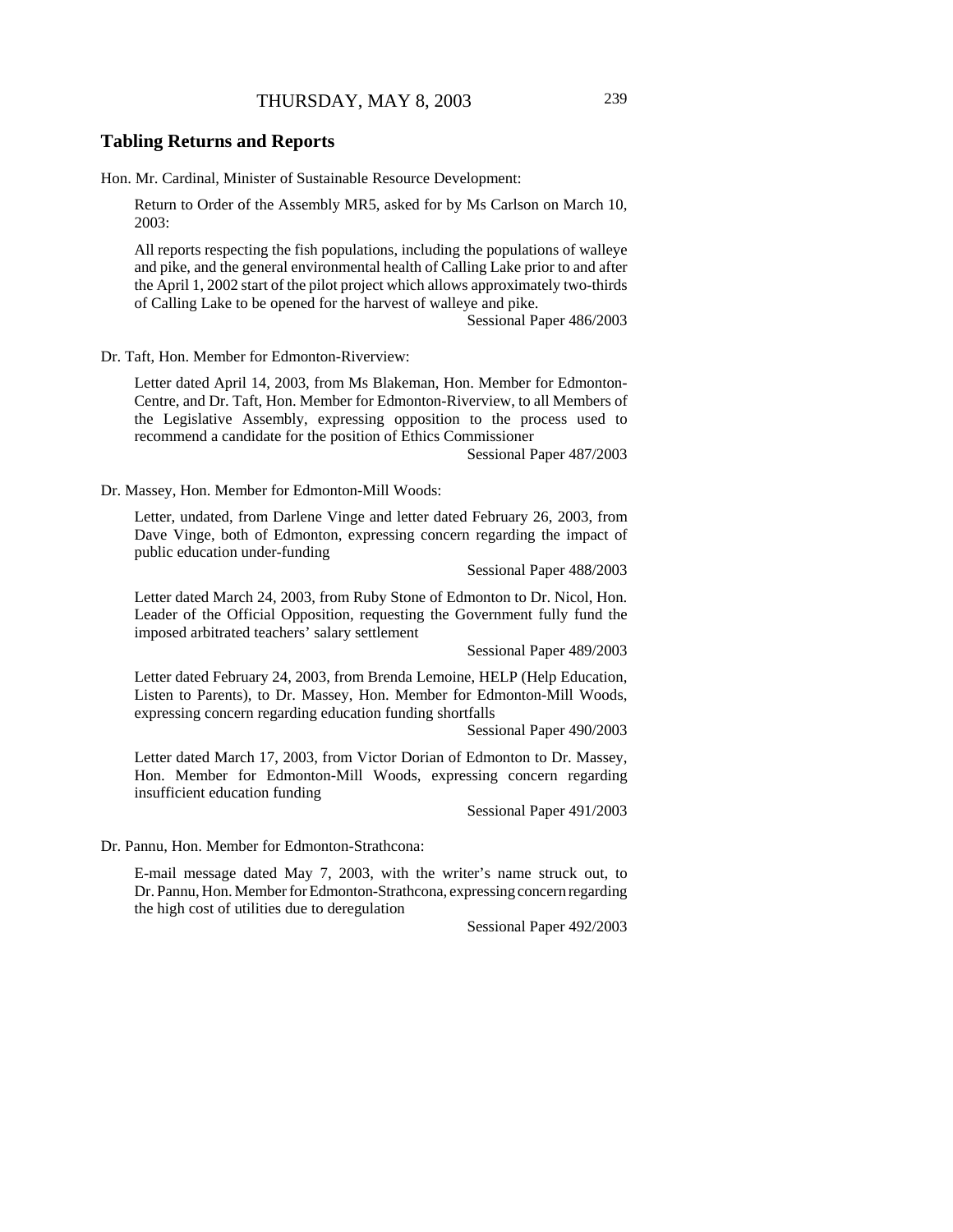# 240 THURSDAY, MAY 8, 2003

Mr. Mason, Hon. Member for Edmonton-Highlands:

Letter dated May 7, 2003, from Tim Belec of Westerose to Hon. Mr. Klein, Premier, expressing concern regarding the failure of electricity deregulation Sessional Paper 493/2003

Mr. Lougheed, Hon. Member for Clover Bar-Fort Saskatchewan, pursuant to the Premier's Council on the Status of Persons With Disabilities Act, cP-21, s7(2):

Premier's Council on the Status of Persons With Disabilities, 2002 Annual Report Sessional Paper 494/2003

# **Projected Government Business**

Pursuant to Standing Order 7(5), Ms Carlson, Official Opposition House Leader, asked a question pertaining to the order of Government Business to be brought before the Assembly for the following week.

Hon. Mr. Zwozdesky, Deputy Government House Leader, gave notice of projected Government Business for the week of May 12 to May 15, 2003:

Monday, May 12 9:00 p.m. - **Government Bills and Orders Committee of Supply** Main Estimates (Day 24 of 24) Aboriginal Affairs and Northern Development **Revert to Introduction of Bills** Bill 40 **Second Reading** Bill 42 **Third Reading** Bill 18, 20, 25, 26, 28, 29, 31, 34, 35 And as per the Order Paper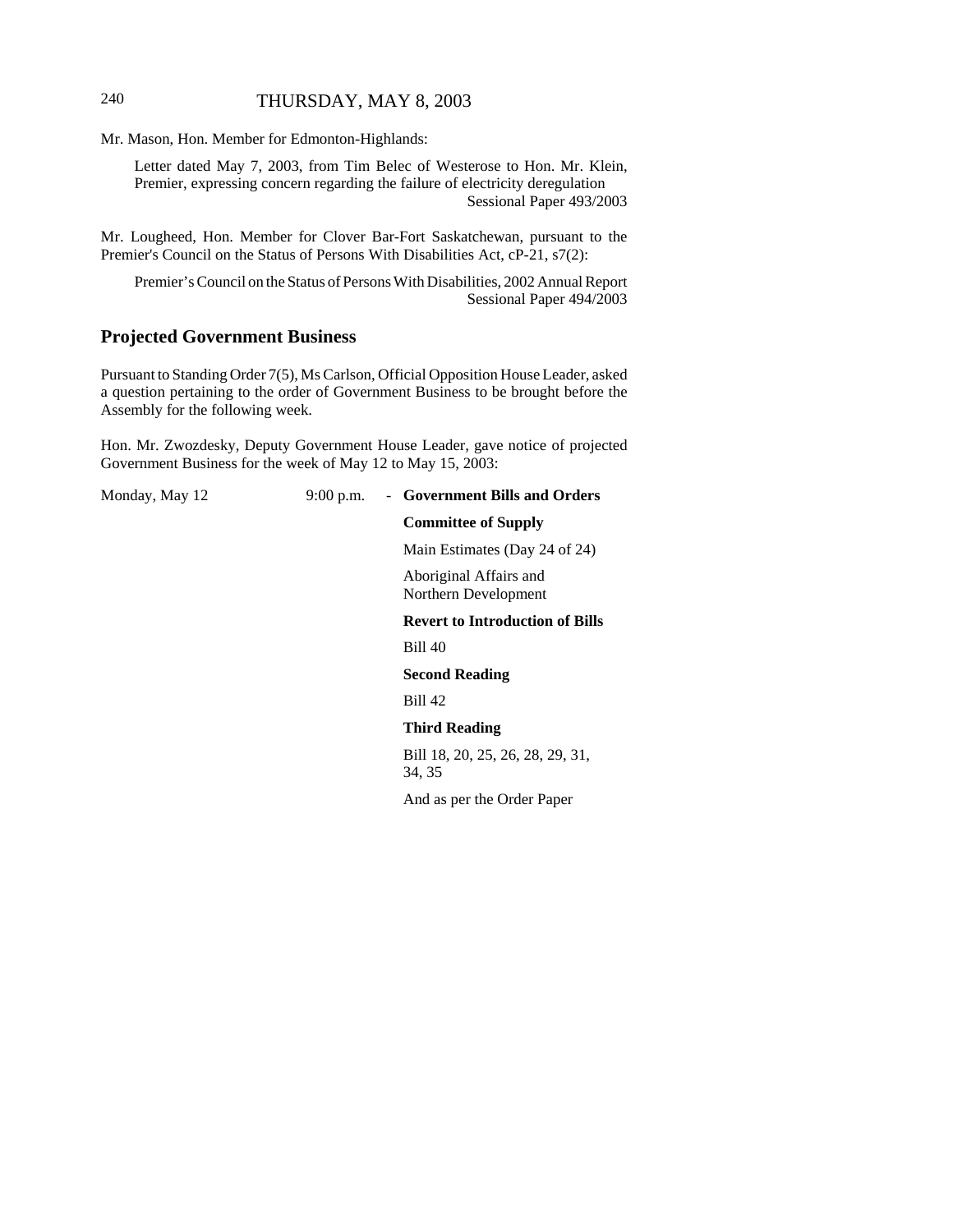# THURSDAY, MAY 8, 2003 241

| Tuesday, May 13   | Aft.<br>$\mathbf{r}$ | <b>Private Bills</b>                       |
|-------------------|----------------------|--------------------------------------------|
|                   |                      | <b>Third Reading</b>                       |
|                   |                      | Bill Pr1, Pr2                              |
|                   |                      | <b>Government Bills and Orders</b>         |
|                   |                      | <b>Second Reading</b>                      |
|                   |                      | Bill 39, 40                                |
|                   |                      | <b>Committee of the Whole</b>              |
|                   |                      | <b>Bill 42</b>                             |
|                   |                      | <b>Third Reading</b>                       |
|                   |                      | Bill 18, 20, 25, 26, 28, 29, 31,<br>34, 35 |
|                   |                      | And as per the Order Paper                 |
|                   | Eve.                 | - Government Motions                       |
|                   |                      | Motion 20                                  |
|                   |                      | <b>Government Bills and Orders</b>         |
|                   |                      | <b>Second Reading</b>                      |
|                   |                      | <b>Bill 40</b>                             |
|                   |                      | <b>Committee of the Whole</b>              |
|                   |                      | Bill 39, 42                                |
|                   |                      | <b>Third Reading</b>                       |
|                   |                      | Bill 18, 20, 25, 26, 28, 29, 31,<br>34, 35 |
|                   |                      | And as per the Order Paper                 |
| Wednesday, May 14 | Aft.                 | - Government Bills and Orders              |
|                   |                      | <b>Third Reading</b>                       |
|                   |                      | Bill 39, 42                                |
|                   |                      | And as per progress Tuesday                |
|                   |                      | And as per the Order Paper                 |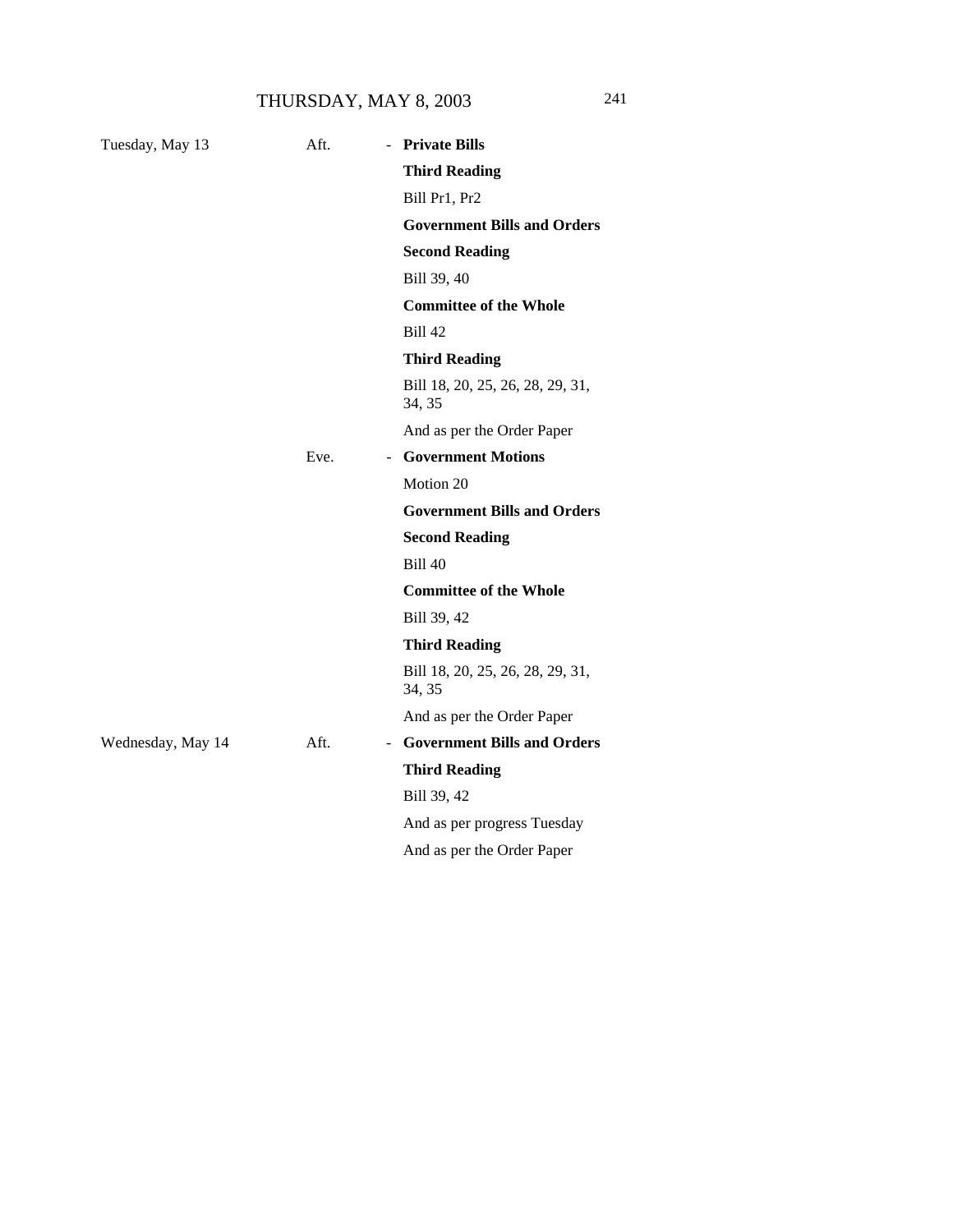# 242 THURSDAY, MAY 8, 2003

|                  | Eve. | - Government Bills and Orders              |
|------------------|------|--------------------------------------------|
|                  |      | <b>Committee of the Whole</b>              |
|                  |      | <b>Bill 40</b>                             |
|                  |      | <b>Third Reading</b>                       |
|                  |      | Bill 39, 42                                |
|                  |      | And as per progress Wednesday<br>afternoon |
|                  |      | <b>Government Motions</b>                  |
|                  |      | And as per the Order Paper                 |
| Thursday, May 15 | Aft. | - Government Bills and Orders              |
|                  |      | <b>Third Reading</b>                       |
|                  |      | <b>Bill 40</b>                             |
|                  |      | <b>Government Motions</b>                  |
|                  |      | And as per the Order Paper                 |
|                  |      |                                            |

## **Motions Under Standing Order 40**

Mr. Mason, Hon. Member for Edmonton-Highlands, requested the unanimous consent of the Assembly for consideration of the following motion:

Be it resolved that the Legislative Assembly urge the Government to conduct an immediate and thorough public review, entirely independent of Government and industry, into the failure of electricity deregulation to deliver fair and reasonable electricity rates for individuals, farms, businesses, municipalities, and public institutions.

Unanimous consent to proceed was not granted.

# **ORDERS OF THE DAY**

#### **Committee of Supply** (Day 23 — Main Estimates)

According to Order, the Assembly resolved itself into Committee of Supply.

(Assembly in Committee)

And after some time spent therein, the Deputy Speaker assumed the Chair and Mr. Lougheed reported as follows: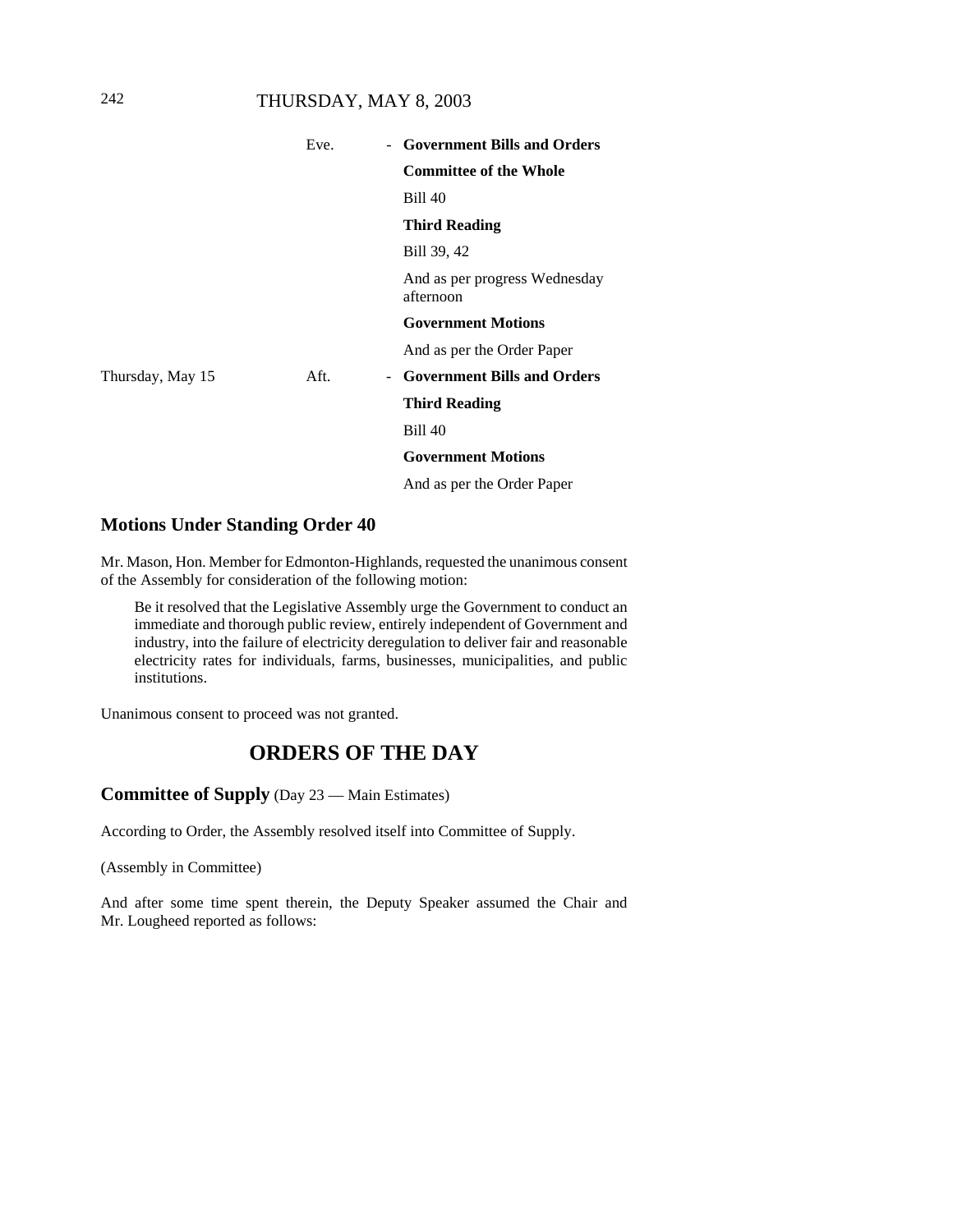Mr. Speaker:

The Committee of Supply has had under consideration certain resolutions, reports as follows, and requests leave to sit again:

Resolved that a sum not exceeding the following be granted to Her Majesty for the fiscal year ending March 31, 2004, for the Department and purposes indicated:

#### **Sustainable Resource Development**

\$191,698,000 Operating Expense and Equipment/Inventory Purchases \$3,200,000 Capital Investment

The question being put, the report and the request for leave to sit again were agreed to.

#### **Adjournment**

On motion by Hon. Mr. Zwozdesky, Deputy Government House Leader, that it be called 5:30 p.m., the Assembly adjourned at 5:04 p.m. until Monday, May 12, 2003, at 1:30 p.m.

Monday, May 12, 2003

The Speaker took the Chair at 1:30 p.m.

## **Recognitions**

Mrs. O'Neill, Hon. Member for St. Albert: Daniel Garsonnin of St. Albert who visits Edmonton area grade 6 classrooms to demonstrate motorized model airplanes

Mr. Lord, Hon. Member for Calgary-Currie: Naval Museum of Alberta located in the constituency of Calgary-Currie

Mr. Lougheed, Hon. Member for Clover Bar-Fort Saskatchewan: Dow Chemical for donating \$1 million to a centennial activities centre currently being built in Fort Saskatchewan

Dr. Pannu, Hon. Member for Edmonton-Strathcona: National Nursing Week, May 12-18, 2003

Mr. Bonner, Hon. Member for Edmonton-Glengarry: Jean Laniuk of Edmonton who is retiring after 40 years of teaching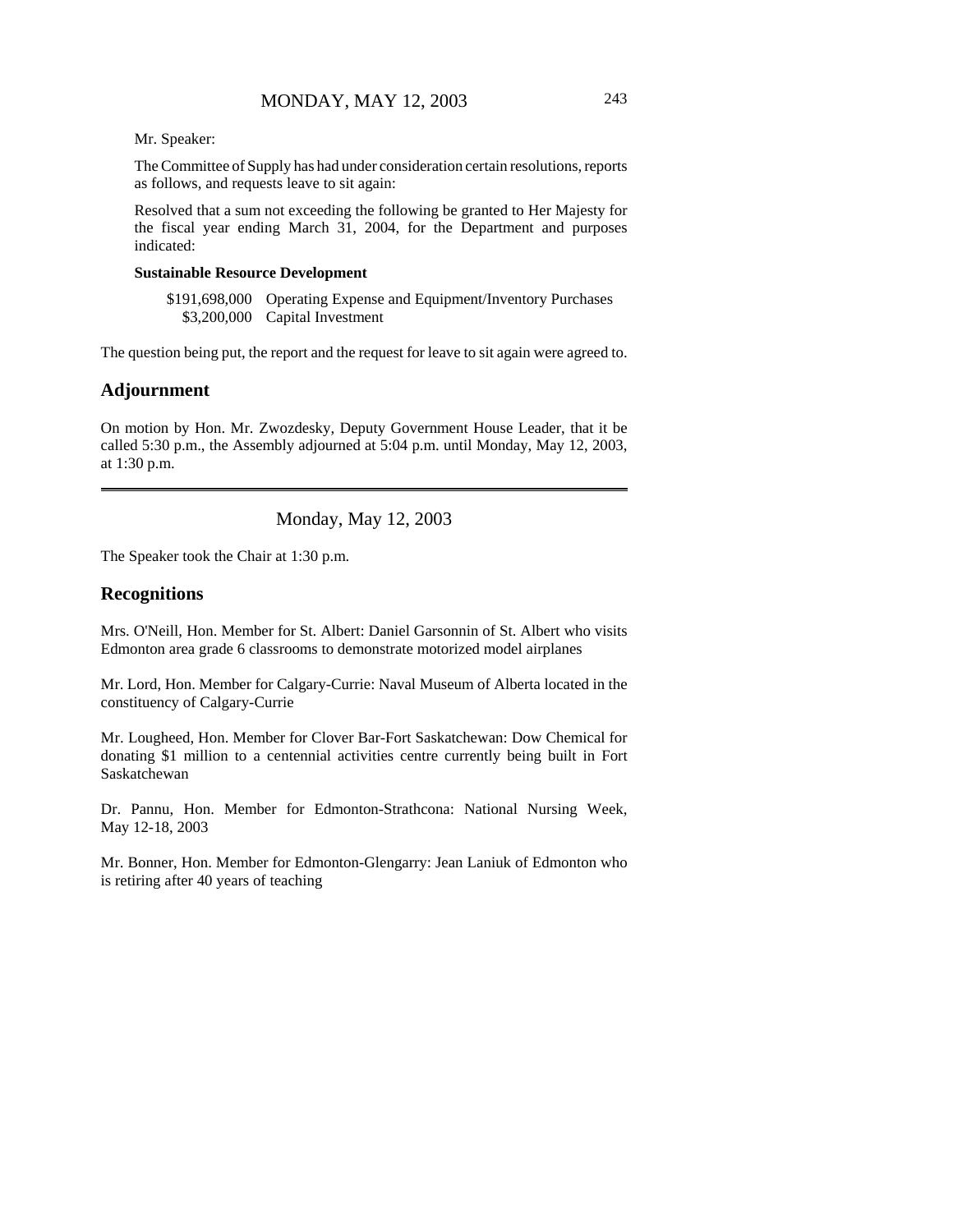## 244 MONDAY, MAY 12, 2003

Mr. Johnson, Hon. Member for Wetaskiwin-Camrose: Justine Bouchard, Natalie Jaburek, and Caleb Greenwall all from the Wetaskiwin-Camrose constituency, medal winners at the National Wrestling Championship, and the Camrose Kodiaks hockey team for winning a silver medal at the Royal Bank National Junior A Championship held on May 11, 2003 in Charlottetown, Prince Edward Island

Mr. Griffiths, Hon. Member for Wainwright: 2002 Hay West campaign organized by Navan, Ontario farmer Wyatt McWilliams

#### **Presenting Petitions**

Mr. Jacobs, Hon. Member for Cardston-Taber-Warner, presented a petition from 464 Albertans requesting the Government remove abortion from the list of insured health services.

## **Introduction of Bills (First Reading)**

Notice having been given:

Bill 43 Post-secondary Learning Act — Hon. Dr. Oberg

#### **Tabling Returns and Reports**

Hon. Mr. Boutilier, Minister of Municipal Affairs, pursuant to the Special Areas Act, cS-16, s19(2):

Special Areas Trust Account, Financial Statements, December 31, 2002 Sessional Paper 495/2003

Mr. Cenaiko, Hon. Member for Calgary-Buffalo:

13 letters, undated, from Albertans to Mr. Cenaiko, Hon. Member for Calgary-Buffalo, expressing support for Bill 206, Traffic Safety (Seizure of Vehicles in Prostitution Related Offences) Amendment Act, 2003

Sessional Paper 496/2003

Mr. Lord, Hon. Member for Calgary-Currie:

Report dated October 2002, entitled "2002 Calgary Homelessness Study" prepared for the Calgary Homeless Foundation

Sessional Paper 497/2003

APA (American Psychological Association) Monitor Online Magazine article dated November 1999, entitled "Ignoring serious mental illness" prepared by Henry Tomes, Ph.D., APA Executive Director for Public Interest

Sessional Paper 498/2003

Document, undated, entitled "The Homeless Mentally Ill"

Sessional Paper 499/2003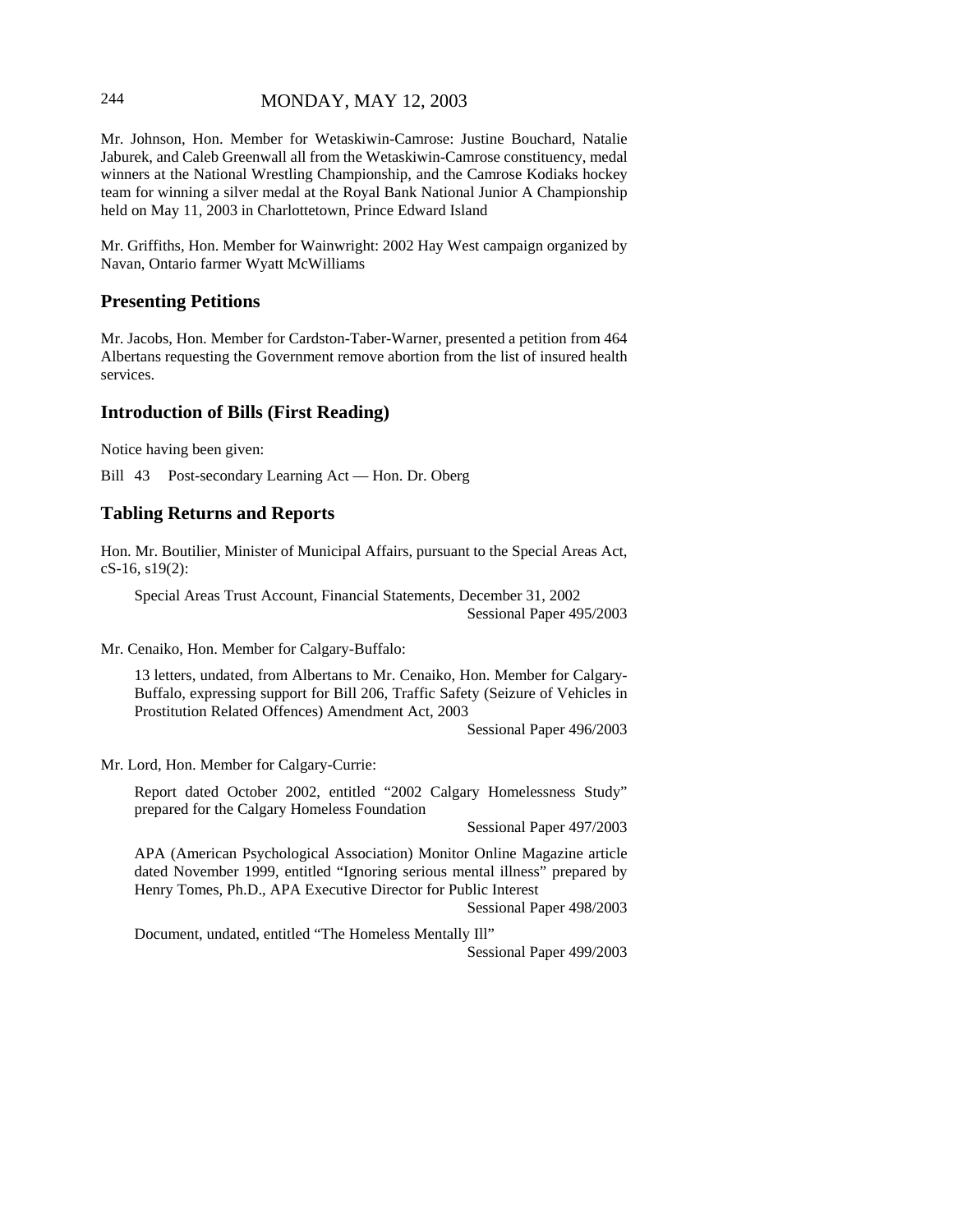Report, undated, entitled "Fact Sheet" prepared by Korie Helco setting out information regarding homelessness

Sessional Paper 500/2003

NewScientist.com website article dated May 7, 2003, entitled "Stem cells can become 'normal sperm'" prepared by Sylvia Pagán Westphal

Sessional Paper 501/2003

Mr. MacDonald, Hon. Member for Edmonton-Gold Bar:

Copy of a petition signed by 208 Albertans urging the Government to increase SFI (Supports for Independence) and AISH (Assured Income for the Severely Handicapped) benefits

Sessional Paper 502/2003

Copy of a petition signed by 9 Leduc residents urging the Government to reinstate natural gas rebates

Sessional Paper 503/2003

Letter dated May 9, 2003, from Linda Louise Meyer to Mr. MacDonald, Hon. Member for Edmonton-Gold Bar, expressing concern regarding increasing electricity costs for people with fixed incomes and requesting an increase in AISH (Assured Income for the Severely Handicapped) benefits

Sessional Paper 504/2003

Ms Blakeman, Hon. Member for Edmonton-Centre:

E-mail message dated May 10, 2003, from Shannon Sampert, Ph.D. candidate, University of Alberta, to Hon. Mr. Klein, Premier, and Ms Blakeman, Hon. Member for Edmonton-Centre, expressing concern regarding decreased funding for post-secondary education

Sessional Paper 505/2003

Dr. Massey, Hon. Member for Edmonton-Mill Woods, on behalf of Dr. Taft, Hon. Member for Edmonton-Riverview:

Letter dated May 11, 2003, from Melanie Shapiro of Edmonton to Hon. Mr. Klein, Premier, expressing concern regarding a lack of education funding resulting in larger class sizes, with an attached report dated February 23, 2001, entitled "Small Class Size Project" prepared by Edmonton Public Schools and the Faculty of Education, University of Alberta

Sessional Paper 506/2003

Dr. Pannu, Hon. Member for Edmonton-Strathcona:

Presentation dated May 1, 2003, entitled "Financial Implications of Provincial Budget for 2003-2004" prepared by Lois Burke Gaffney, Chair, Board of Trustees, Calgary Roman Catholic Separate School District No. 1

Sessional Paper 507/2003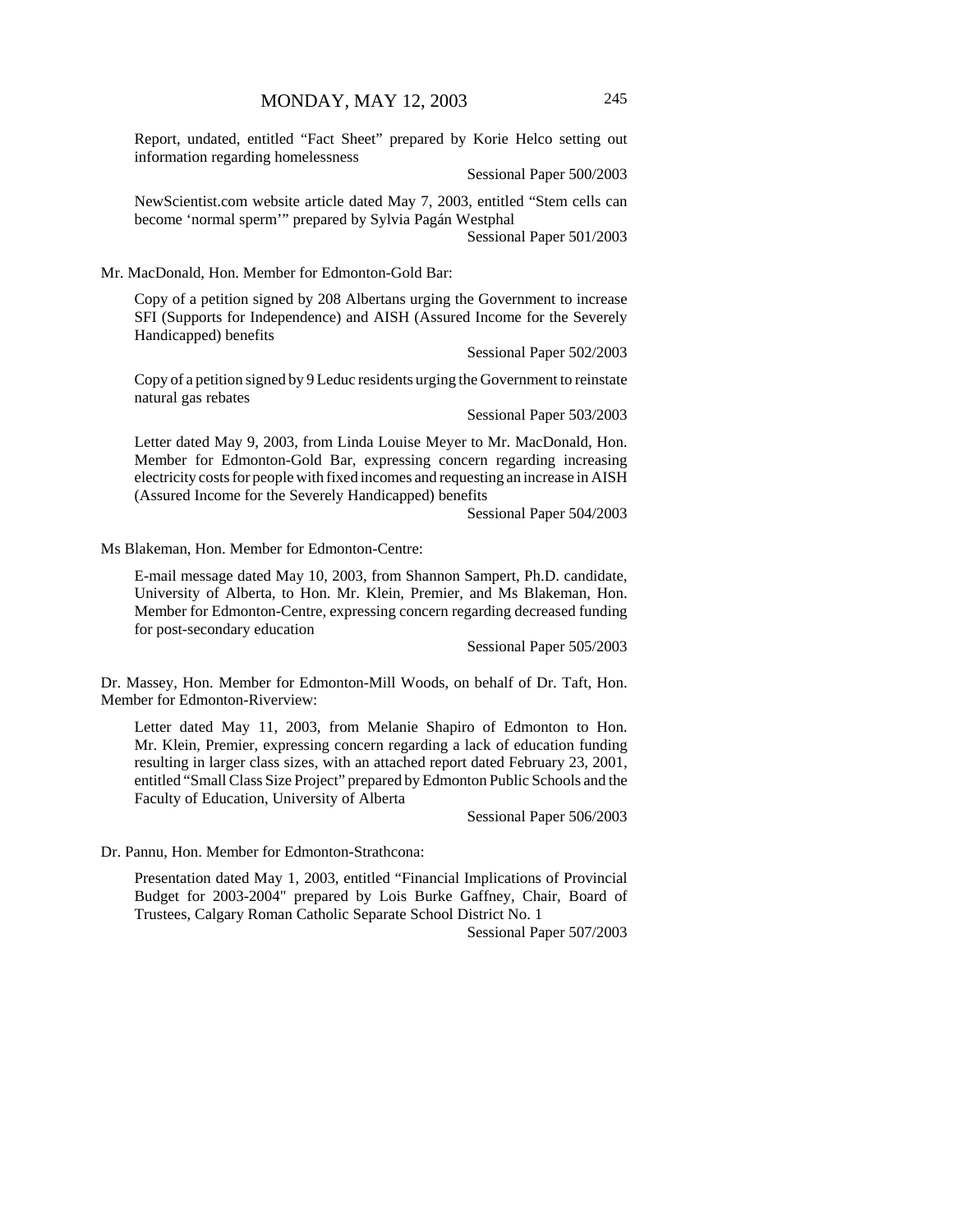Letter dated May 4, 2003, from Dr. John Wodak, M.A., Ph.D., of Sherwood Park to Hon. Mr. Dunford, Minister of Human Resources and Employment, providing comments regarding AISH (Assured Income for the Severely Handicapped) benefits and offering suggestions for improving the AISH program

Sessional Paper 508/2003

Mr. Mason, Hon. Member for Edmonton-Highlands:

Letter dated March 10, 2003, from His Worship Douglas Faulkner, Mayor, Regional Municipality of Wood Buffalo, to Mr. Mason, Hon. Member for Edmonton-Highlands, providing information concerning the Municipality's electricity costs from 2000 to 2002

Sessional Paper 509/2003

Letter dated April 8, 2003, from Ian Harvie, Reeve, Mountain View County, to Mr. Mason, Hon. Member for Edmonton-Highlands, providing information concerning the County's electricity costs from 2000 to 2002

Sessional Paper 510/2003

Letter dated April 10, 2003, from Margaret Jones, Chief Administrative Officer, Beaver County, to Mr. Mason, Hon. Member for Edmonton-Highlands, providing information concerning the County's electricity costs from 2000 to 2002

Sessional Paper 511/2003

News release dated May 8, 2003, entitled "Consumer electricity issues under review" prepared by the Government of Alberta

Sessional Paper 512/2003

Hon. Mr. Kowalski, Speaker of the Legislative Assembly:

Memorandum dated May 12, 2003, from Hon. Mr. Kowalski, Speaker of the Legislative Assembly, to all Members of the Legislative Assembly setting out the procedure for drafting proposed amendments to Bill 42, Electoral Divisions Act Sessional Paper 513/2003

# **ORDERS OF THE DAY**

## **Written Questions**

The following Written Questions were ordered to stand:

None appearing on the Order Paper.

# **Motions for Returns**

The following Motions for Returns were ordered to stand: None appearing on the Order Paper.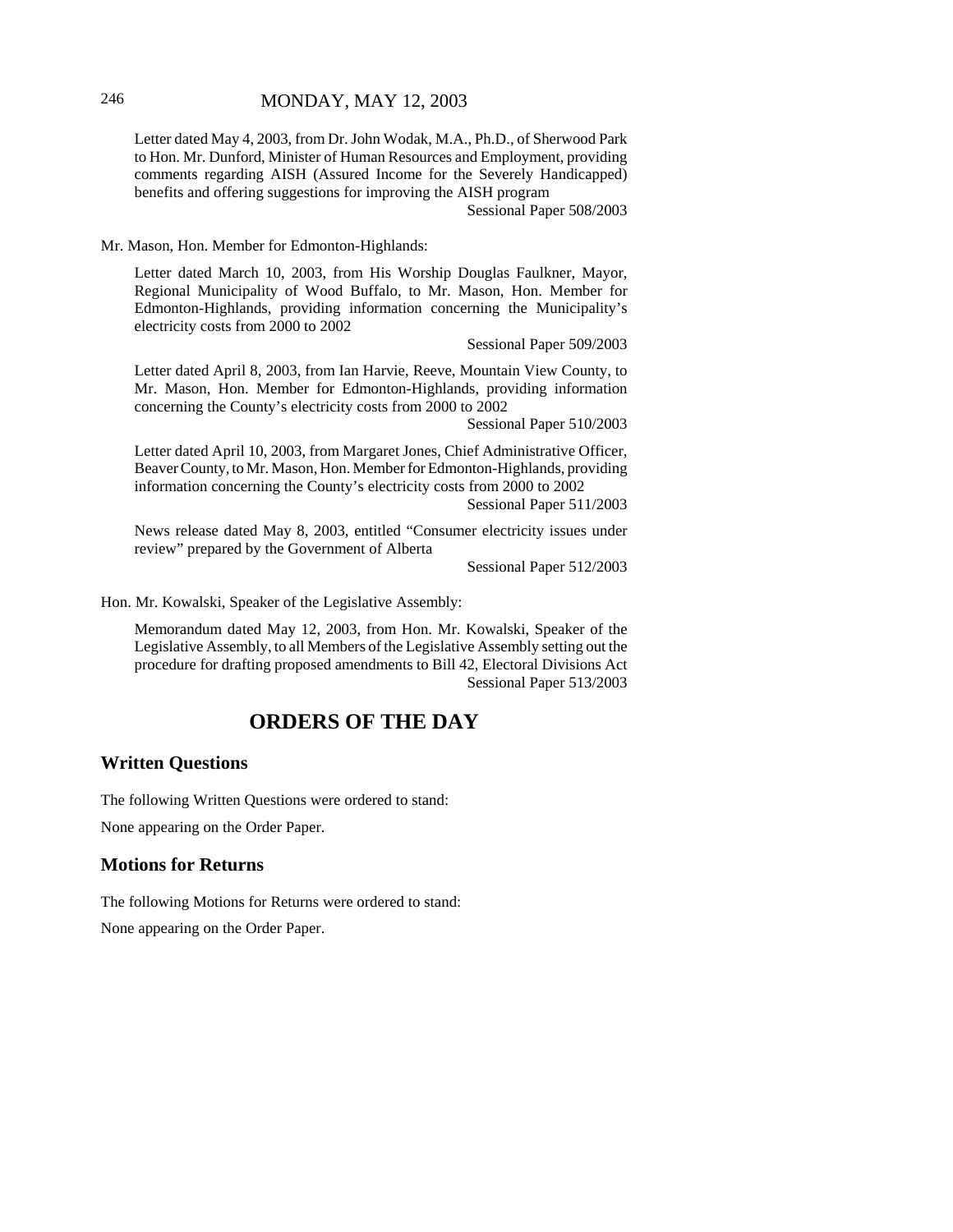# **Public Bills and Orders Other Than Government Bills and Orders**

#### **Committee of the Whole**

According to Order, the Assembly resolved itself into Committee of the Whole, and the Speaker left the Chair.

(Assembly in Committee)

And after some time spent therein, the Deputy Speaker assumed the Chair.

The following Bill was reported:

Bill 206 Traffic Safety (Seizure of Vehicles in Prostitution Related Offences) Amendment Act, 2003 — Mr. Cenaiko

#### **Second Reading**

On the motion that the following Bill be now read a Second time:

Bill 208 Occupiers' Liability (Recreational Users) Amendment Act, 2003 — Mr. Danyluk

A debate followed.

Hon. Mr. Stevens moved adjournment of the debate, which was agreed to.

#### **Adjournment**

On motion by Hon. Mr. Zwozdesky, Deputy Government House Leader, that it be called 5:30 p.m., the Assembly adjourned at 5:25 p.m. until 8:00 p.m.

MONDAY, MAY 12, 2003 — 8:00 P.M.

#### **Motions Other Than Government Motions**

**510.** Moved by Mr. Masyk:

Be it resolved that the Legislative Assembly urge the Government to introduce legislation requiring every gasoline service station in Alberta to have at least one full service bay to improve accessibility for the disabled and the elderly.

A debate followed.

The question being put, the motion was defeated.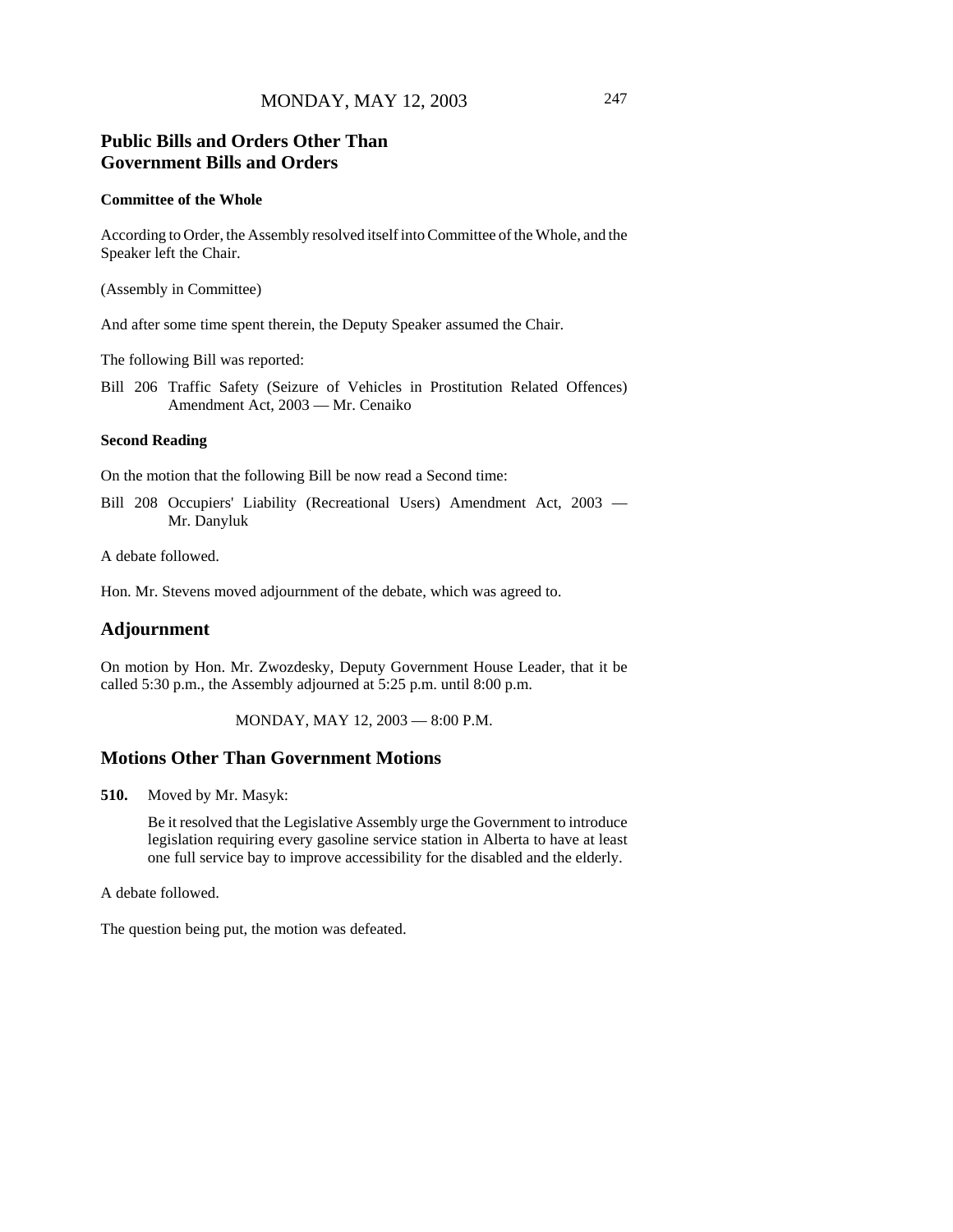# 248 MONDAY, MAY 12, 2003

**511.** Moved by Mr. Johnson:

Be it resolved that the Legislative Assembly institute an all-party Former Members' Association of the Legislative Assembly to focus on the interests of the membership and the good of parliamentary precinct, history, and process.

A debate followed.

Pursuant to Standing Order 8(3), debate adjourned, Mr. Maskell speaking.

## **Committee of Supply** (Day 24 — Main Estimates)

According to Order, the Assembly resolved itself into Committee of Supply.

#### (Assembly in Committee)

And after some time spent therein, the Acting Speaker resumed the Chair and Mr. Lougheed reported as follows:

Mr. Speaker:

The Committee of Supply has had under consideration certain resolutions, reports as follows, and requests leave to sit again:

Resolved that a sum not exceeding the following be granted to Her Majesty for the fiscal year ending March 31, 2004, for the Department and purpose indicated:

#### **Aboriginal Affairs and Northern Development**

\$21,603,000 Operating Expense

The question being put, the report and the request for leave to sit again were agreed to.

# **Introduction of Bills (First Reading)**

Hon. Mr. Hancock, Government House Leader, requested and received the unanimous consent of the Assembly to revert to Introduction of Bills.

Upon recommendation of Her Honour the Honourable the Lieutenant Governor, and notice having been given:

Bill 40 Appropriation Act, 2003 (\$) — Hon. Mrs. Nelson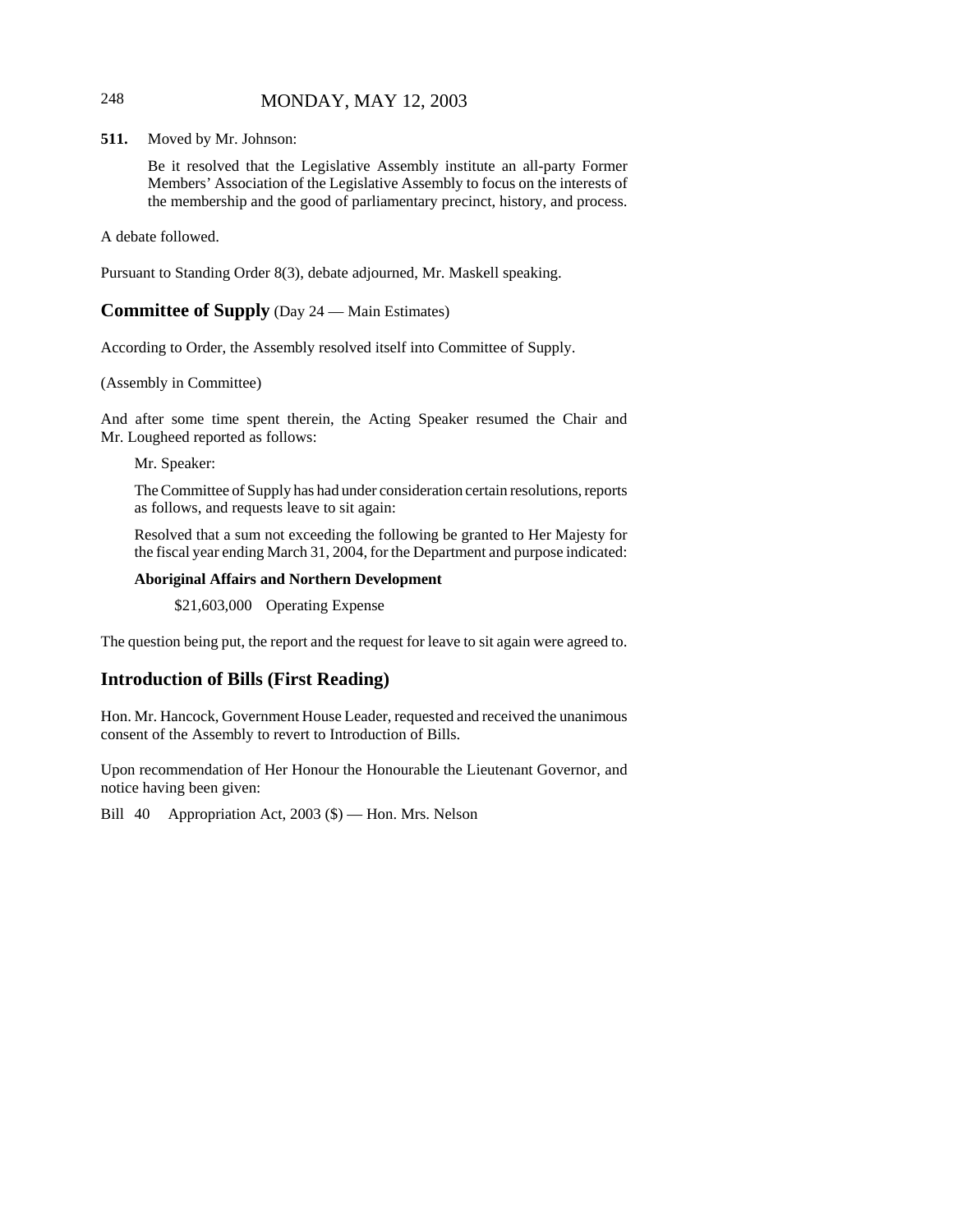#### **Government Bills and Orders**

## **Third Reading**

The following Bills were read a Third time and passed:

- Bill 18 Energy Statutes Amendment Act, 2003 Ms DeLong
- Bill 20 Alberta Municipal Financing Corporation Amendment Act, 2003 Mr. Hlady
- Bill 25 Class Proceedings Act Mr. Rathgeber
- Bill 26 Corrections Amendment Act, 2003 Hon. Mr. Hancock on behalf of Hon. Mrs. Forsyth
- Bill 28 Freedom of Information and Protection of Privacy Amendment Act, 2003 — Hon. Mr. Coutts on behalf of Mr. Lukaszuk
- Bill 29 Law of Property Amendment Act, 2003 Hon. Mr. Hancock on behalf of Ms Graham
- Bill 31 Local Authorities Election Amendment Act, 2003 Mr. Graydon
- Bill 34 Livestock Industry Diversification Amendment Act, 2003 Rev. Abbott
- Bill 35 Tobacco Tax Amendment Act, 2003 Mr. Cao

#### **Second Reading**

On the motion that the following Bill be now read a Second time:

Bill 42 Electoral Divisions Act — Hon. Mr. Hancock

Hon. Mr. Hancock moved adjournment of the debate, which was agreed to.

#### **Adjournment**

On motion by Hon. Mr. Hancock, Government House Leader, the Assembly adjourned at 11:32 p.m. until Tuesday, May 13, 2003, at 1:30 p.m.

Tuesday, May 13, 2003

The Speaker took the Chair at 1:30 p.m.

#### **Members' Statements**

Mr. Lord, Hon. Member for Calgary-Currie, made a statement regarding business revitalization zones.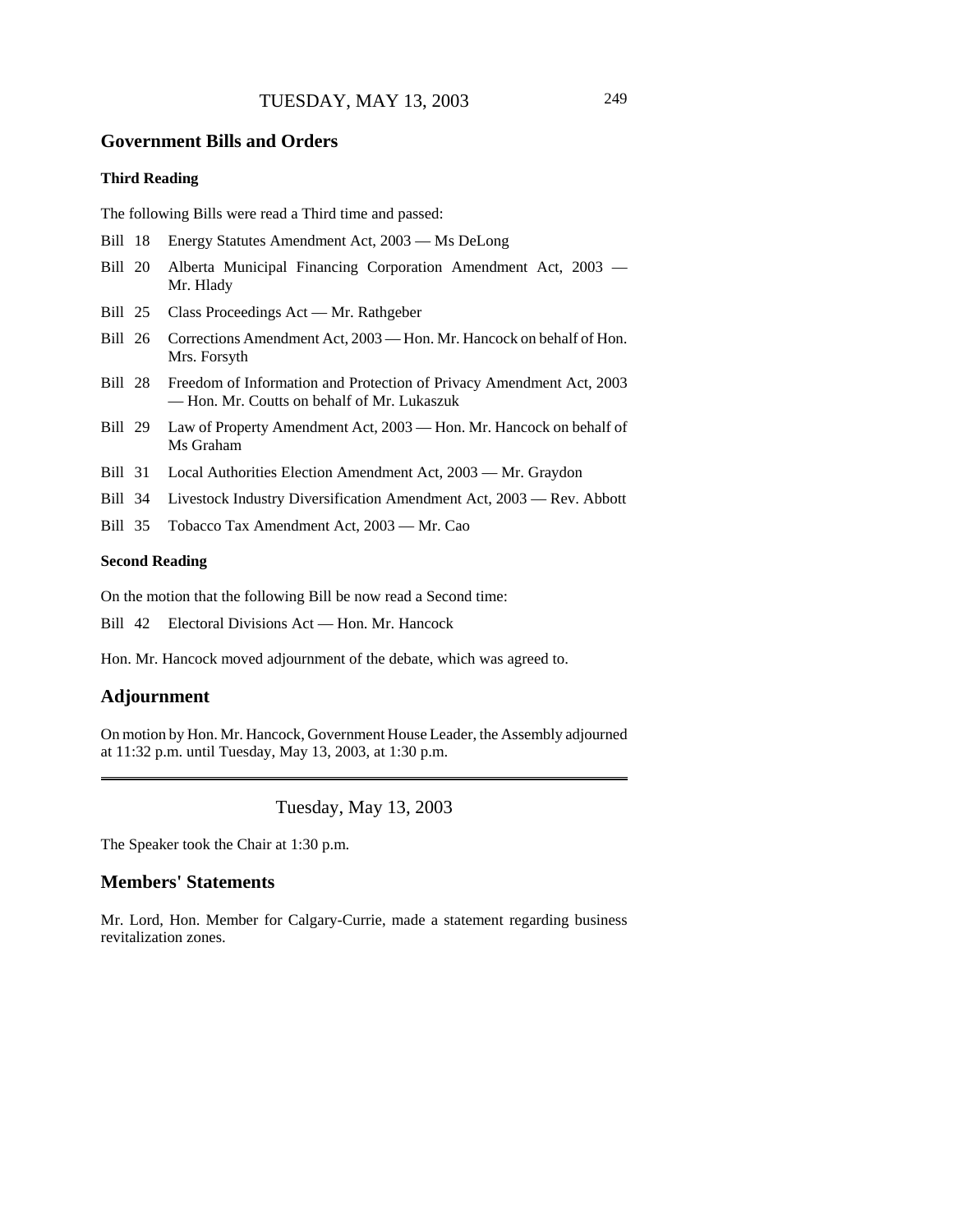# 250 TUESDAY, MAY 13, 2003

Ms Kryczka, Hon. Member for Calgary-West, made a statement regarding a ceremony held on May 3, 2003 at the Calgary-West constituency office to honour 7 recipients of a Queen's Golden Jubilee Citizenship Medal.

Mrs. Tarchuk, Hon. Member for Banff-Cochrane, made a statement regarding Karalee Derkson on winning the junior essay category of the National Literacy and Poster Contest sponsored by the Royal Canadian Legion.

Dr. Massey, Hon. Member for Edmonton-Mill Woods, made a statement regarding the involvement of parents and parents' groups in the public education system.

#### **Notices of Motions**

Hon. Mr. Hancock, Government House Leader, gave oral notice of the following motion:

Be it resolved that when further consideration of Bill 42, Electoral Divisions Act, is resumed, not more than one hour shall be allotted to any further consideration of the Bill at Committee of the Whole, at which time every question necessary for the disposal of this stage of the Bill shall be put forthwith.

Hon. Mr. Hancock, Government House Leader, gave oral notice of the following motion:

Be it resolved that when an adjourned debate on Third Reading of Bill 42, Electoral Divisions Act, is resumed, not more than one hour shall be allotted to any further consideration at this stage of the Bill, at which time every question necessary for the disposal of this stage of the Bill shall be put forthwith.

Dr. Pannu, Hon. Member for Edmonton-Strathcona, gave oral notice of his intention to move the following motion under Standing Order 40:

Be it resolved that the Legislative Assembly urge the Government to adjust school board operating grants to fully fund the arbitrated teachers' settlement, cover rising school utility costs, and remove the cap on grade 10 credits.

# **Introduction of Bills (First Reading)**

Notice having been given:

Bill 41 Alberta Corporate Tax Amendment Act, 2003 — Hon. Mr. Melchin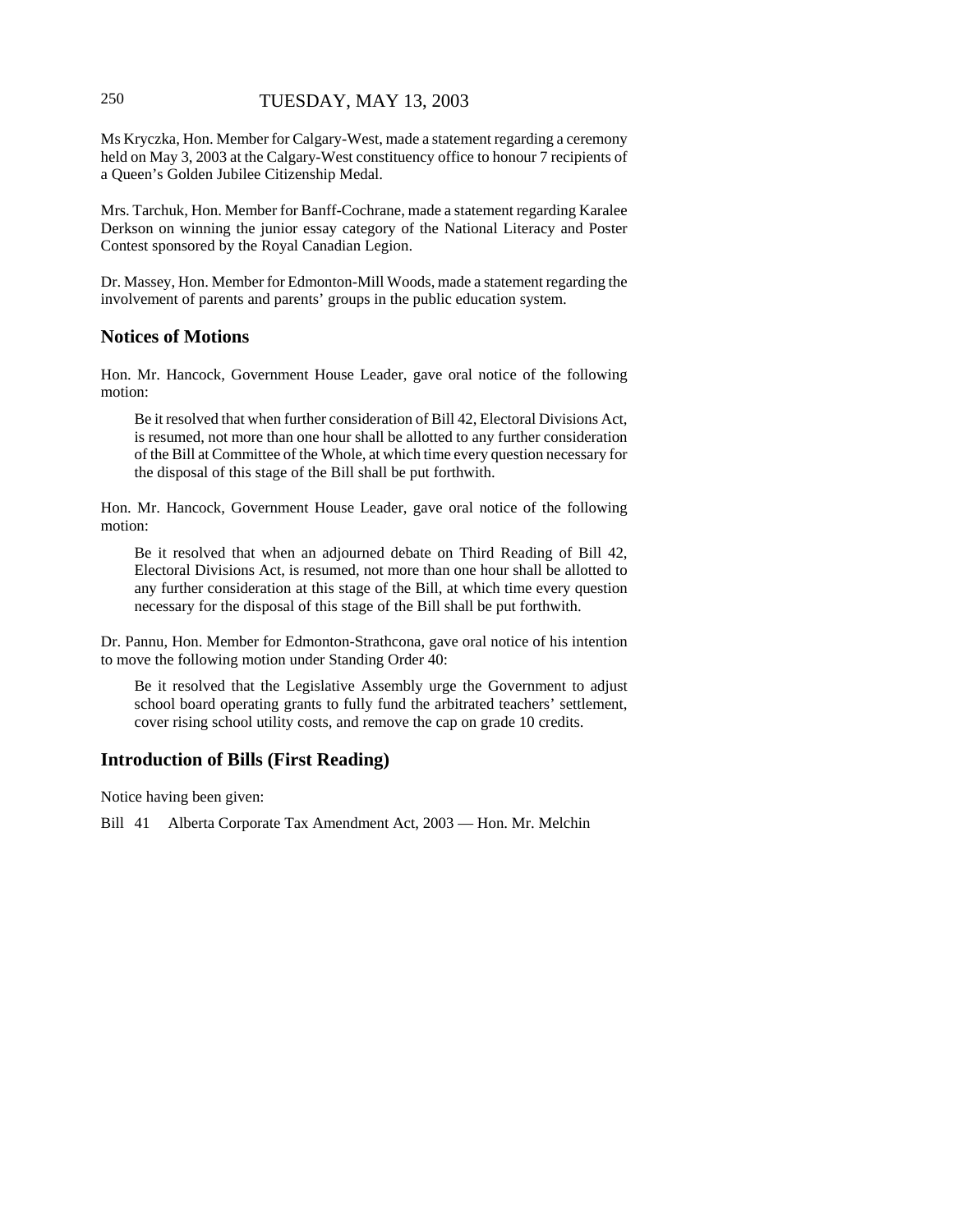#### **Tabling Returns and Reports**

Hon. Mrs. Forsyth, Solicitor General:

Alberta Law Enforcement Review Board, 2001 Annual Report

Sessional Paper 514/2003

Victims Programs Status Report 2001/2002

Sessional Paper 515/2003

Hon. Mr. Cardinal, Minister of Sustainable Resource Development:

News release, brochure, and poster regarding an information campaign entitled "We're Growing Alberta's Future" prepared by the Alberta Forest Products Association

Sessional Paper 516/2003

Hon. Mr. Hancock, Minister of Justice and Attorney General, pursuant to the Legal Profession Act, cL-8, s5(4):

The Law Society of Alberta, Annual Report 2002

Sessional Paper 517/2003

Mr. Maskell, Hon. Member for Edmonton-Meadowlark:

Letter dated April 27, 2003, from Lois Bell of Edmonton to Mr. Maskell, Hon. Member for Edmonton-Meadowlark, expressing concern regarding the loss of teaching positions due to proposed school budget cuts

Sessional Paper 518/2003

Mr. Lord, Hon. Member for Calgary-Currie:

Report dated April 2003, entitled "Energy Efficiency Leadership in California" prepared by the Natural Resources Defense Council and Silicon Valley Manufacturing Group

Sessional Paper 519/2003

World Nuclear Association web page article dated March 2002, entitled "California's Electricity"

Sessional Paper 520/2003

GeoInvestor.com web page article dated February 12, 2001, entitled "California's Dreaming, Energy Policymakers Can't Defy Economics Forever" prepared by William P. Kucewicz

Sessional Paper 521/2003

Energy Information Administration web page article, undated, entitled "Electricity Shortage in California: Issues for Petroleum and Natural Gas Supply" Sessional Paper 522/2003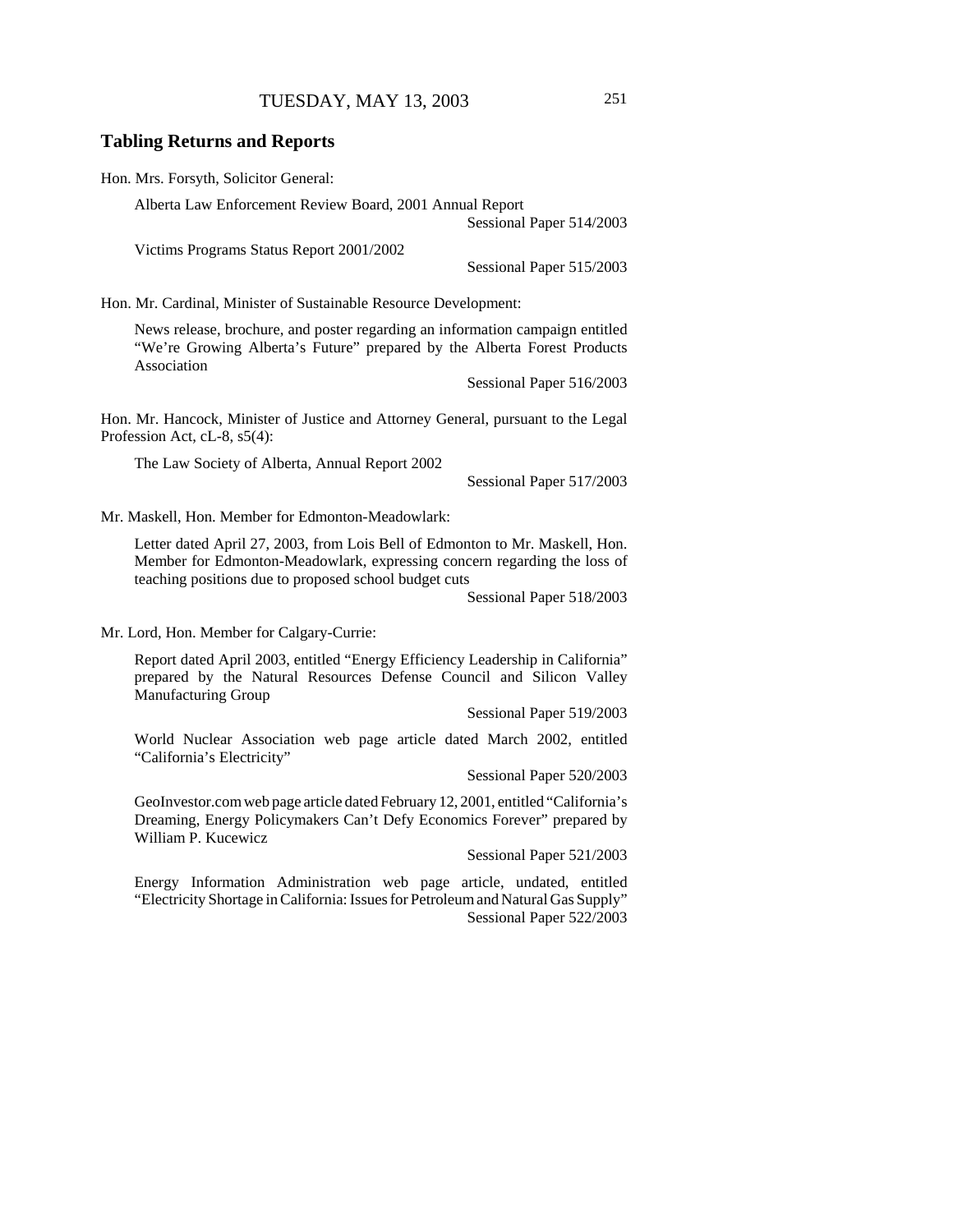GeoInvestor.com web page article dated October 19, 2002, entitled "Power Politics: Drawing Lessons From California's Electricity Crisis" prepared by William P. Kucewicz

Sessional Paper 523/2003

Reason Public Policy Institute web page article dated October 9, 2002, entitled "Vernon L. Smith and Experimental Economics and Retail Electricity Deregulation: Demonstrating the Benefits of Choice" prepared by Lynne Kiesling Sessional Paper 524/2003

Ms Blakeman, Hon. Member for Edmonton-Centre:

Letter dated April 10, 2003, from Sue Knowlton of Edmonton to Ms Blakeman, Hon. Member for Edmonton-Centre, stating she may be forced out of the teaching profession due to conflicts with the Government and requesting Ms Blakeman's assistance in protecting education and educators

Sessional Paper 525/2003

Publication, undated, entitled "A Handbook for Employers of Live-In Caregivers in Alberta" prepared by Caridad Bernardino, Ph.D., and Denise L. Spitzer, Ph.D. Sessional Paper 526/2003

Publication, undated, entitled "A Handbook for Live-In Cargivers in Alberta" prepared by Idalia Ivon Pereira, M.Sc. and Denise L. Spitzer, Ph.D.

Sessional Paper 527/2003

Ms Carlson, Hon. Member for Edmonton-Ellerslie:

Letter dated April 20, 2003, from Alvin Reib of Edmonton to Ms Carlson, Hon. Member for Edmonton-Ellerslie, expressing concern regarding the treatment seniors are receiving from the medical system

Sessional Paper 528/2003

Petition signed by 91 Albertans requesting the Government withdraw the draft management plan for the Evan-Thomas Provincial Recreation Area and disallow any further commercial or residential development of the Kananaskis Valley Sessional Paper 529/2003

Dr. Pannu, Hon. Member for Edmonton-Strathcona:

Report dated May 2003, entitled "Response to the Minister of Learning Regarding Alberta Learning's Operational Review of Edmonton Public Schools" prepared by Edmonton Public Schools

Sessional Paper 530/2003

Letter dated April 17, 2003, from Hermina Dykxhoorn, Executive Director, Alberta Federation of Women for United Families, to Hon. Mr. Hancock, Minister of Justice and Attorney General, requesting changes to existing legislation to enable grandparents to maintain access to their grandchildren

Sessional Paper 531/2003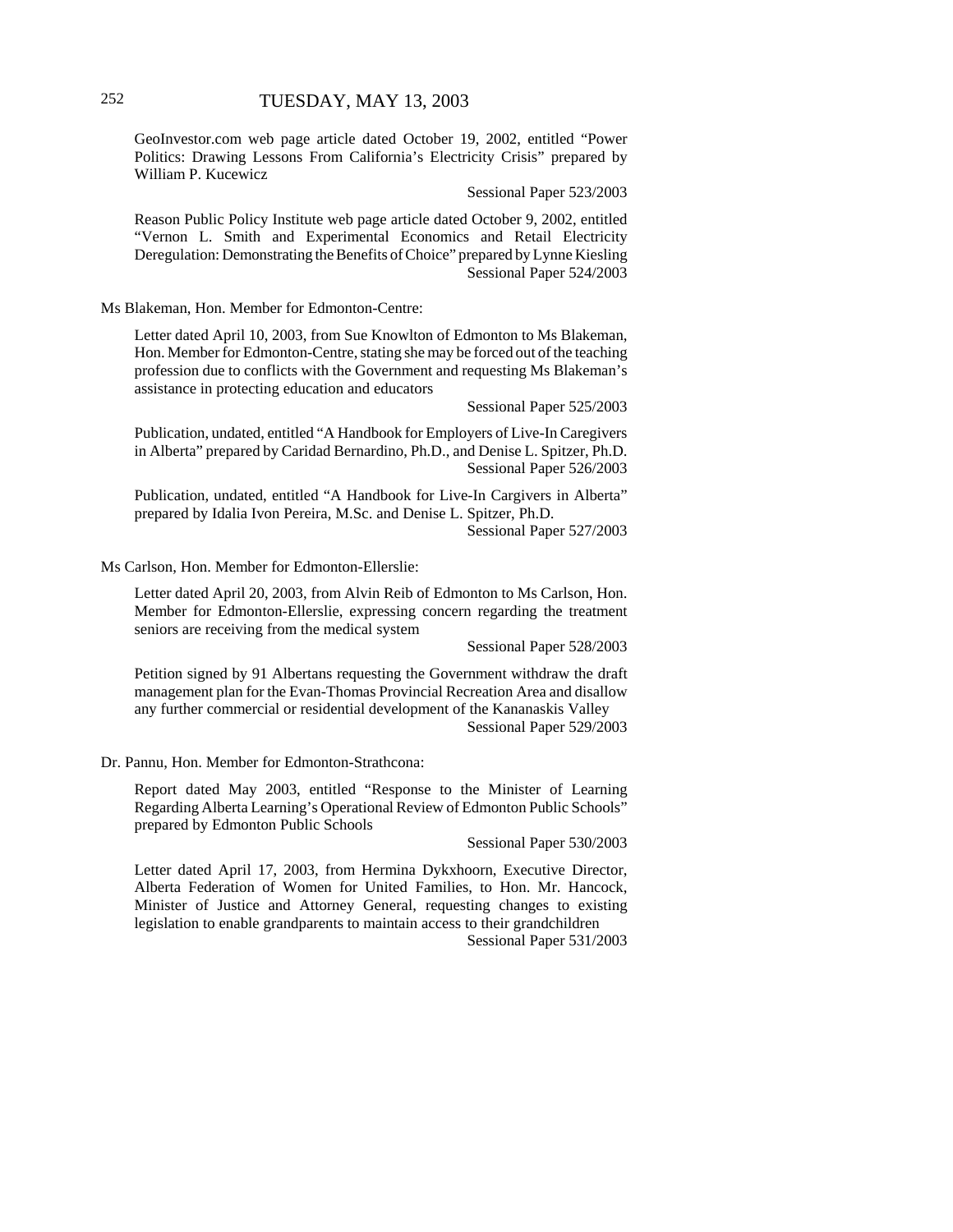Dr. Massey, Hon. Member for Edmonton-Mill Woods:

Letter dated May 12, 2003, from the École Chinook Park School Council to Hon. Mr. Klein, Premier, expressing concern regarding public education under-funding, the funding formula, and the unfunded arbitrated teachers' settlement

Sessional Paper 532/2003

Mr. Mason, Hon. Member for Edmonton-Highlands:

News release dated March 19, 2003, entitled "Parents question decision to open new Charter School" prepared by the Calgary Association of Parents and School Councils

Sessional Paper 533/2003

Letter dated March 18, 2003, from Liz Greenaway of Edmonton to Dr. Pannu, Hon. Member for Edmonton-Strathcona, expressing concern regarding the possible loss of staff at King Edward Public School and regarding the school's dependency on casinos to fund education

Sessional Paper 534/2003

E-mail message dated March 5, 2003, from R.H. Foerger of Edmonton to Hon. Mr. Zwozdesky, Minister of Community Development, expressing concern regarding education under-funding

Sessional Paper 535/2003

E-mail message dated March 20, 2003, from Cindy LeClercq of Hinton to Hon. Mr. Lund, Minister of Infrastructure, expressing concern regarding the formula used to determine school utilization and capacity

Sessional Paper 536/2003

Letter dated March 21, 2003, from Brenda Davidson of Edmonton to Hon. Mr. Klein, Premier, expressing concern regarding the lack of necessary education funding, large class sizes, and the loss of teaching staff at Lorelei Elementary School

Sessional Paper 537/2003

Hon. Mr. Kowalski, Speaker of the Legislative Assembly:

Brochure dated Spring 2003, entitled "Page Biographies, Legislative Assembly of Alberta, 25th Legislature, 3rd Session" prepared by Visitor, Ceremonial and Security Services, Legislative Assembly of Alberta

Sessional Paper 538/2003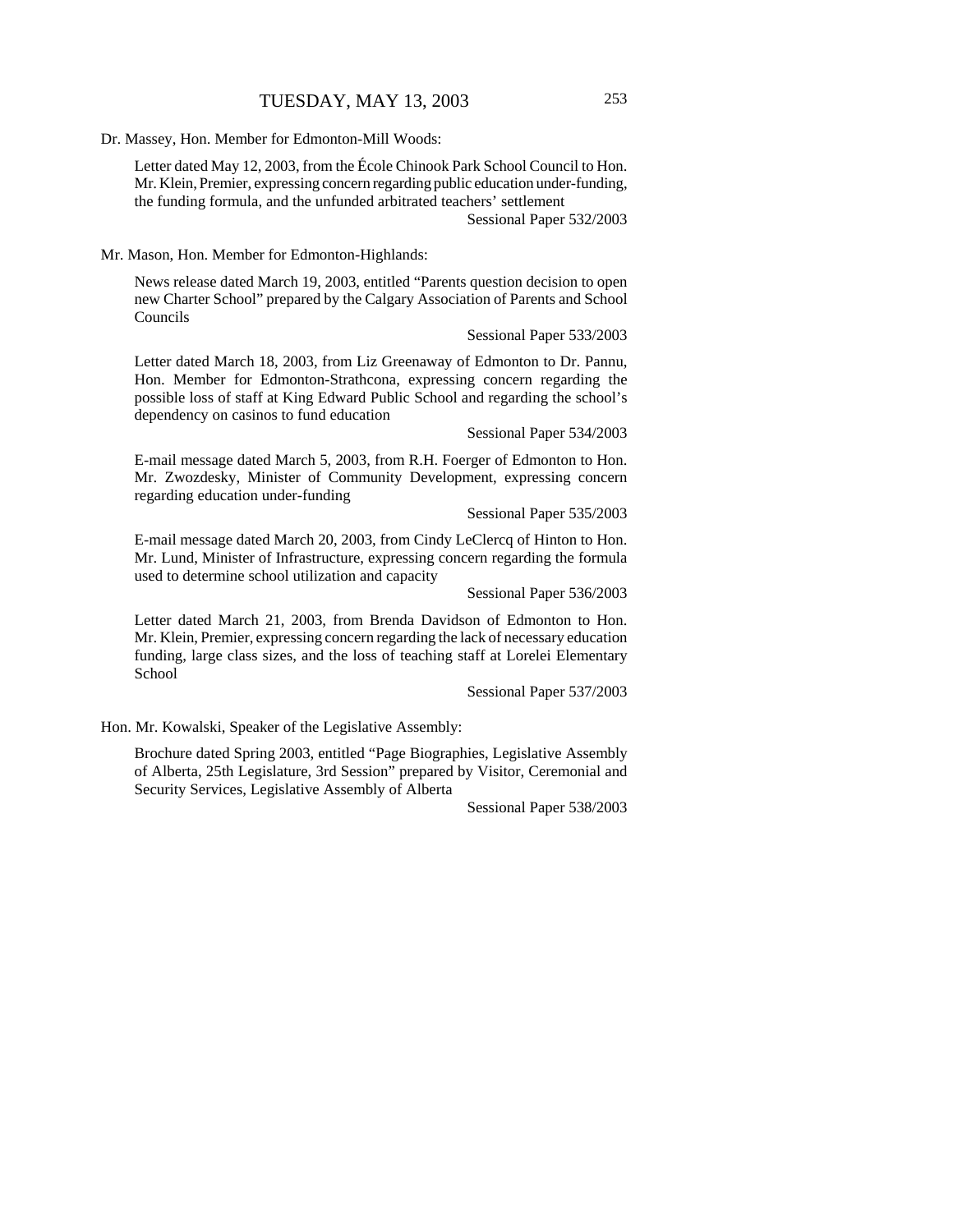## 254 TUESDAY, MAY 13, 2003

#### **Tablings to the Clerk**

Clerk of the Assembly on behalf of Hon. Mr. Mar, Minister of Health and Wellness:

Pursuant to the Regional Health Authorities Act, cR-10, s14(3), Mistahia Health Region, 2002 Annual Report

Sessional Paper 539/2003

Clerk of the Assembly on behalf of Hon. Dr. Oberg, Minister of Learning:

Research Technology Management Inc., Financial Statements, March 31, 2000 Sessional Paper 540/2003

Research Technology Management Inc., Financial Statements, March 31, 2001 Sessional Paper 541/2003

Research Technology Management Inc., Financial Statements, March 31, 2002 Sessional Paper 542/2003

Research Technology Management Inc., Financial Statements, January 24, 2003 Sessional Paper 543/2003

Response to Written Question WQ9, asked for by Dr. Massey on March 17, 2003:

What were the total operational costs of the following committees: Review Committee on Outcomes, MLA Committee on Lifelong Learning, and MLA Post-Secondary Funding Review Committee?

Sessional Paper 544/2003

Alberta Learning, 2002-2005 Business Plan

Sessional Paper 545/2003

School Jurisdictions Audited Financial Statements for the Year Ended August 31, 2001, Sections 1 to 3

Sessional Paper 546/2003

Public Post-Secondary Institutions Audited Financial Statements, including Public Colleges and Technical Institutes for the Year/Period Ended June 30, 2001 and Universities and Banff Centre for Continuing Education for the Year/Period Ended March 31, 2002

Sessional Paper 547/2003

Clerk of the Assembly on behalf of Hon. Dr. Oberg, Minister of Learning, pursuant to the Advanced Education Foundations Act, cA-5, s16(2):

University of Alberta 1991 Foundation, Financial Statements for the Period Ended November 7, 2000

Sessional Paper 548/2003

The Arctic Institute of North America, Financial Statements, March 31, 2001 Sessional Paper 549/2003

Olympic Oval/Anneau Olympique, Statements, March 31, 1999 Sessional Paper 550/2003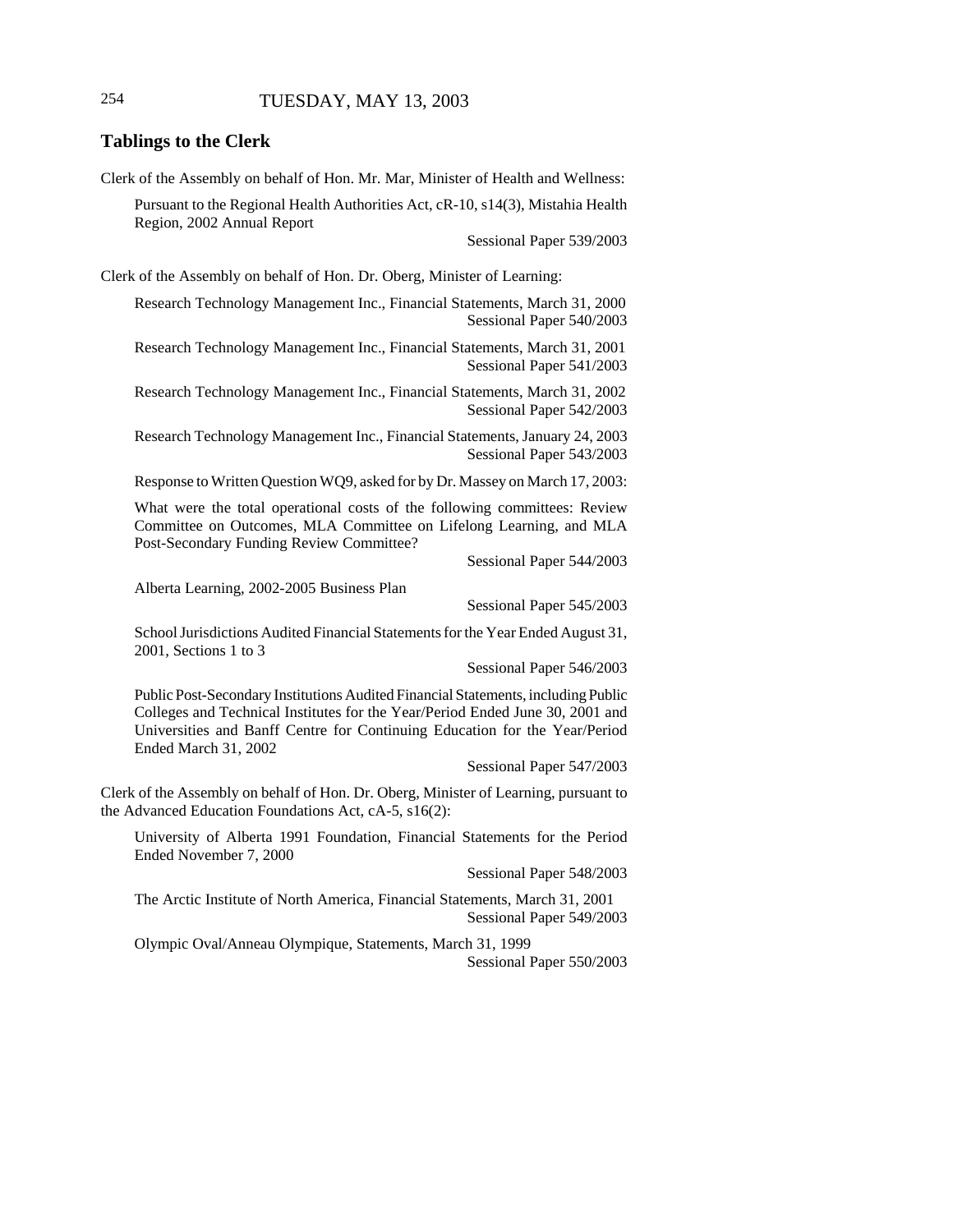Olympic Oval/Anneau Olympique, Statements, March 31, 2000 Sessional Paper 551/2003

Olympic Oval/Anneau Olympique, Financial Statements, March 31, 2001 Sessional Paper 552/2003

Public Colleges Foundation of Alberta, Financial Statements, March 31, 1998 Sessional Paper 553/2003

Public Colleges Foundation of Alberta, Financial Statements, March 31, 1999 Sessional Paper 554/2003

#### **Motions Under Standing Order 40**

Dr. Pannu, Hon. Member for Edmonton-Strathcona, requested the unanimous consent of the Assembly for consideration of the following motion:

Be it resolved that the Legislative Assembly urge the Government to adjust school board operating grants to fully fund the arbitrated teachers' settlement, cover rising school utility costs, and remove the cap on grade 10 credits.

Unanimous consent to proceed was not granted.

# **ORDERS OF THE DAY**

#### **Private Bills**

#### **Third Reading**

The following Bills were read a Third time and passed:

- Bill Pr1 Sisters of St. Joseph of the Province of Alberta Statutes Repeal Act Mr. Griffiths
- Bill Pr2 Forest Lawn Bible College Act Mr. Pham

#### **Government Bills and Orders**

#### **Second Reading**

On the motion that the following Bill be now read a Second time:

Bill 42 Electoral Divisions Act — Hon. Mr. Hancock

Ms Carlson, Hon. Member for Edmonton-Ellerslie, moved the motion be amended by deleting all the words after the word "that" and substituting the following:

Bill 42, Electoral Divisions Act, be not now read a Second time but that it be read a Second time this day six months hence.

A debate followed on the amendment.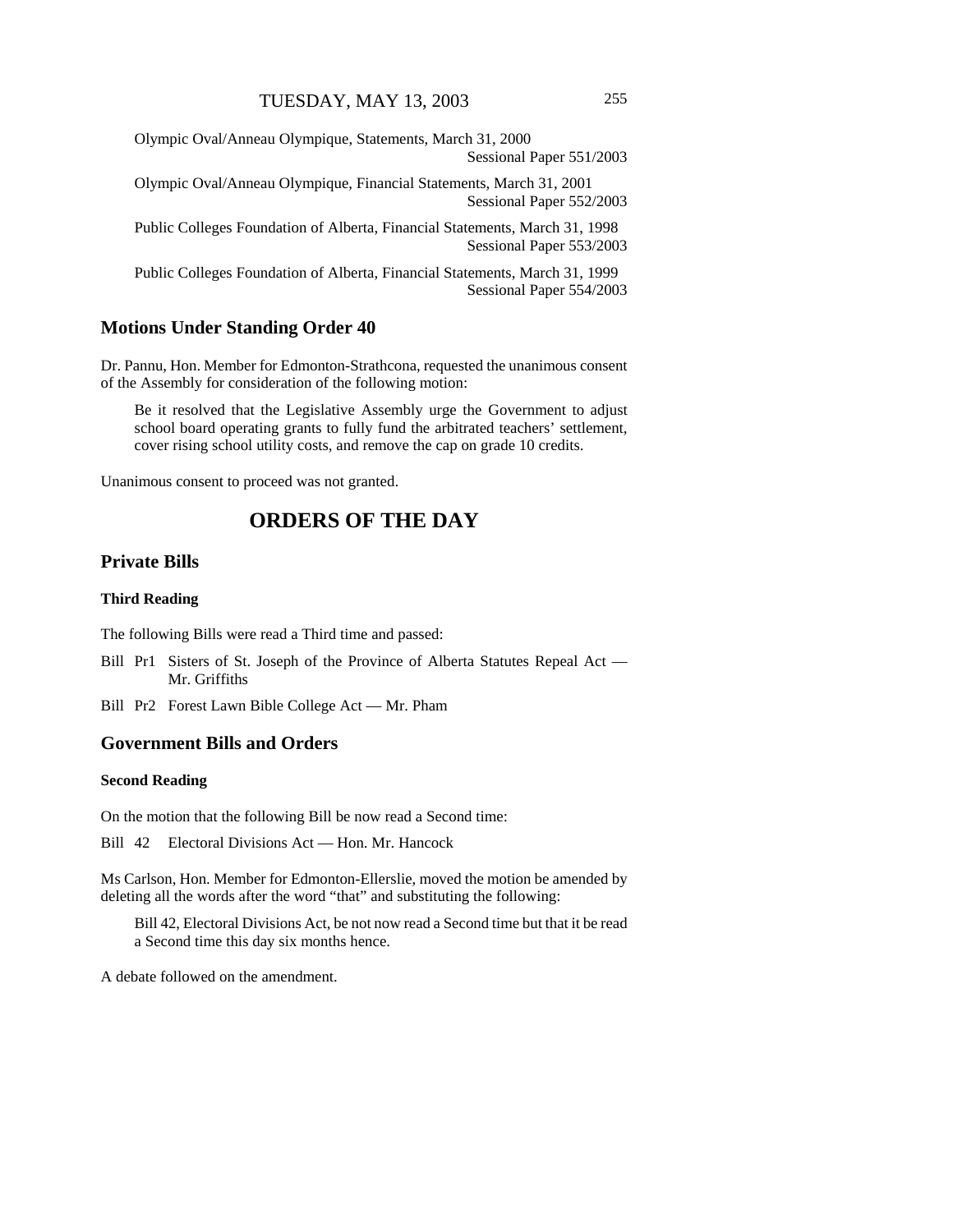# 256 TUESDAY, MAY 13, 2003

The question being put, the amendment was defeated. With Hon. Mr. Kowalski in the Chair, the names being called for were taken as follows:

For the amendment: 6

| Bonner  | Mason  | <b>Nicol</b> |
|---------|--------|--------------|
| Carlson | Massey | Taft         |

Against the amendment: 35

| Ady       | Hancock        | Masyk         |
|-----------|----------------|---------------|
| Cao       | Herard         | Nelson        |
| Cardinal  | Hutton         | <b>Norris</b> |
| Coutts    | Jacobs         | O'Neill       |
| Evans     | Jonson         | Pham          |
| Friedel   | Klapstein      | Renner        |
| Fritz     | Kryczka        | Snelgrove     |
| Gordon    | Lord           | <b>Tannas</b> |
| Graham    | Lukaszuk       | VanderBurg    |
| Graydon   | Mar            | Vandermeer    |
| Griffiths | Marz           | Zwozdesky     |
| Haley     | <b>Maskell</b> |               |

The question for Second Reading of Bill 42, Electoral Divisions Act being immediately put, the motion was agreed to. With Hon. Mr. Kowalski in the Chair, the names being called for were taken as follows:

For the motion: 37

Mason

| Ady                   | Herard      | Nelson         |
|-----------------------|-------------|----------------|
| Cao                   | Hutton      | O'Neill        |
| Cardinal              | Jacobs      | Pham           |
| Ducharme              | Jonson      | Renner         |
| Evans                 | Klapstein   | Shariff        |
| Friedel               | Kryczka     | Smith          |
| Fritz                 | Lord        | Snelgrove      |
| Gordon                | Lukaszuk    | <b>Stevens</b> |
| Graham                | Mar         | <b>Tannas</b>  |
| Graydon               | <b>Marz</b> | VanderBurg     |
| Griffiths             | Maskell     | Vandermeer     |
| Haley                 | Masyk       | Zwozdesky      |
| Hancock               |             |                |
| Against the motion: 7 |             |                |
| <b>Bonner</b>         | Massey      | Pannu          |
| Carlson               | Nicol       | Taft           |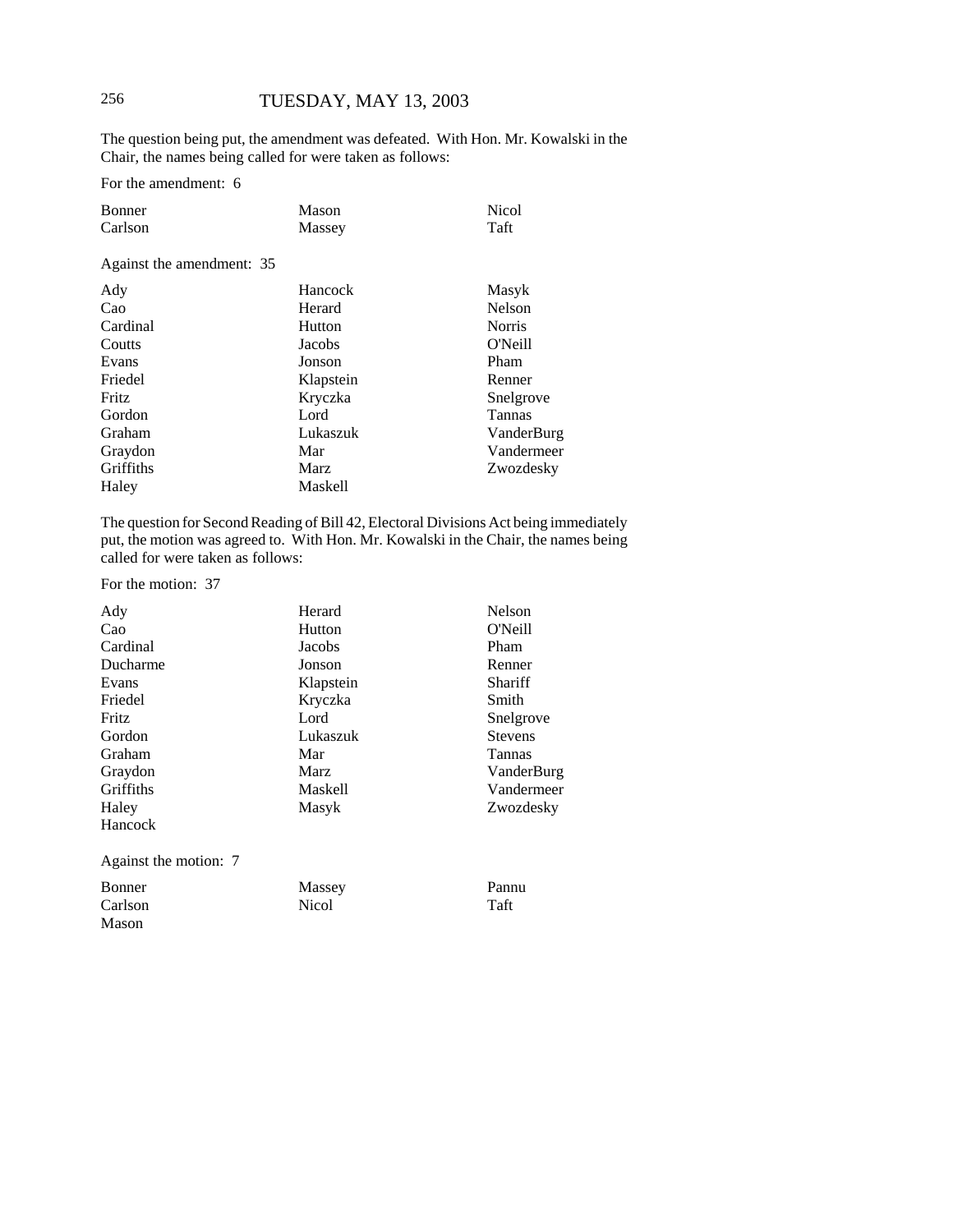The following Bills were read a Second time and referred to Committee of the Whole:

- Bill 39 Miscellaneous Statutes Amendment Act, 2003 Hon. Mr. Hancock
- Bill 40 Appropriation Act, 2003 (\$) Hon. Mr. Hancock on behalf of Hon. Mrs. Nelson
- Bill 42 Electoral Divisions Act Hon. Mr. Hancock

#### **Committee of the Whole**

According to Order, the Assembly resolved itself into Committee of the Whole, and the Speaker left the Chair.

(Assembly in Committee)

And after some time spent therein, the Deputy Speaker assumed the Chair.

The following Bill was reported with some amendments:

Bill 39 Miscellaneous Statutes Amendment Act, 2003 — Hon. Mr. Hancock

Mr. Shariff, Deputy Chair of Committees, tabled copies of an amendment considered by Committee of the Whole on this date for the official records of the Assembly.

Amendment to Bill 39 (Hon. Minister of Justice and Attorney General) — Agreed to

Sessional Paper 555/2003

#### **Government Motions**

**20.** Moved by Hon. Mr. Hancock:

Be it resolved that the Legislative Assembly concur in the May 8, 2003 Report - Part One of the Select Special Ethics Commissioner and Ombudsman Search Committee and recommend to the Lieutenant Governor in Council that Donald M. Hamilton be appointed Ethics Commissioner of Alberta for a 5-year term.

The question being put, the motion was agreed to.

#### **Government Bills and Orders**

#### **Committee of the Whole**

According to Order, the Assembly resolved itself into Committee of the Whole, and the Acting Speaker left the Chair.

(Assembly in Committee)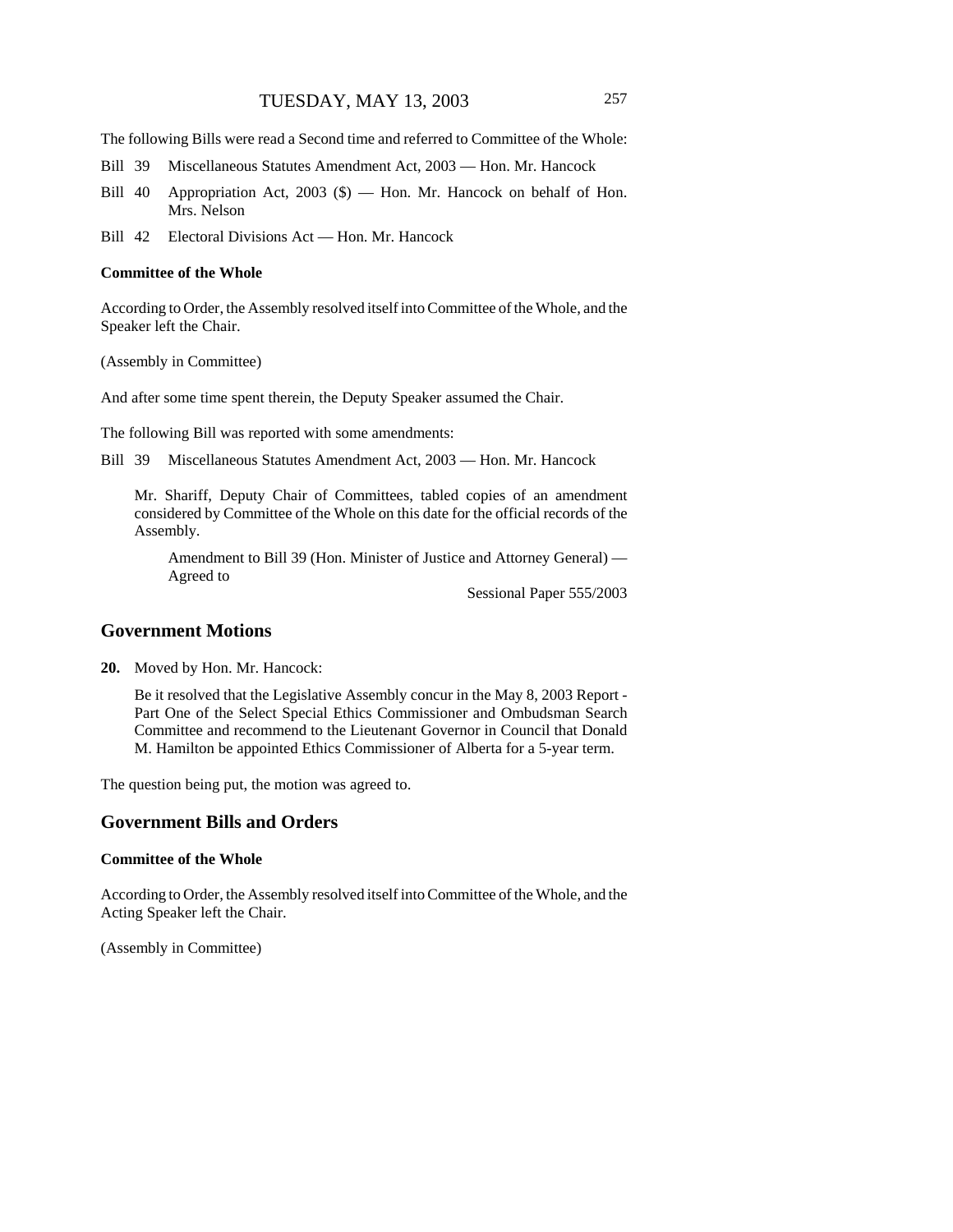# 258 TUESDAY, MAY 13, 2003

The following Bill was taken under consideration:

Bill 42 Electoral Divisions Act — Hon. Mr. Hancock

A debate followed on the amendment introduced by the Minister of Justice and Attorney General as found in Sessional Paper 556/2003.

The question being put, the amendment was agreed to. With Mr. Shariff in the Chair, the names being called for were taken as follows:

For the amendment: 36

| Ady                        | Hancock   | Masyk          |
|----------------------------|-----------|----------------|
| Cao                        | Herard    | Nelson         |
| Cardinal                   | Hutton    | <b>Norris</b>  |
| Coutts                     | Jacobs    | O'Neill        |
| Evans                      | Jonson    | Ouellette      |
| Friedel                    | Klapstein | Pham           |
| Fritz                      | Kryczka   | Renner         |
| Gordon                     | Lord      | Smith          |
| Graham                     | Lukaszuk  | Snelgrove      |
| Graydon                    | Mar       | <b>Stevens</b> |
| Griffiths                  | Marz      | VanderBurg     |
| Haley                      | Maskell   | Vandermeer     |
| Against the amendment: $4$ |           |                |

Against the amendment: 4

| Carlson | Massey | Taft |
|---------|--------|------|
| Mason   |        |      |

And after some time spent therein, the Acting Speaker resumed the Chair.

The following Bill was reported with some amendments:

Bill 42 Electoral Divisions Act — Hon. Mr. Hancock

Mr. Klapstein, Acting Chair of Committees, tabled copies of an amendment considered by Committee of the Whole on this date for the official records of the Assembly.

Amendment to Bill 42 (Hon. Minister of Justice and Attorney General) — Agreed to on division

Sessional Paper 556/2003

## **Adjournment**

On motion by Hon. Mr. Hancock, Government House Leader, the Assembly adjourned at 5:25 p.m. until Wednesday, May 14, 2003, at 1:30 p.m.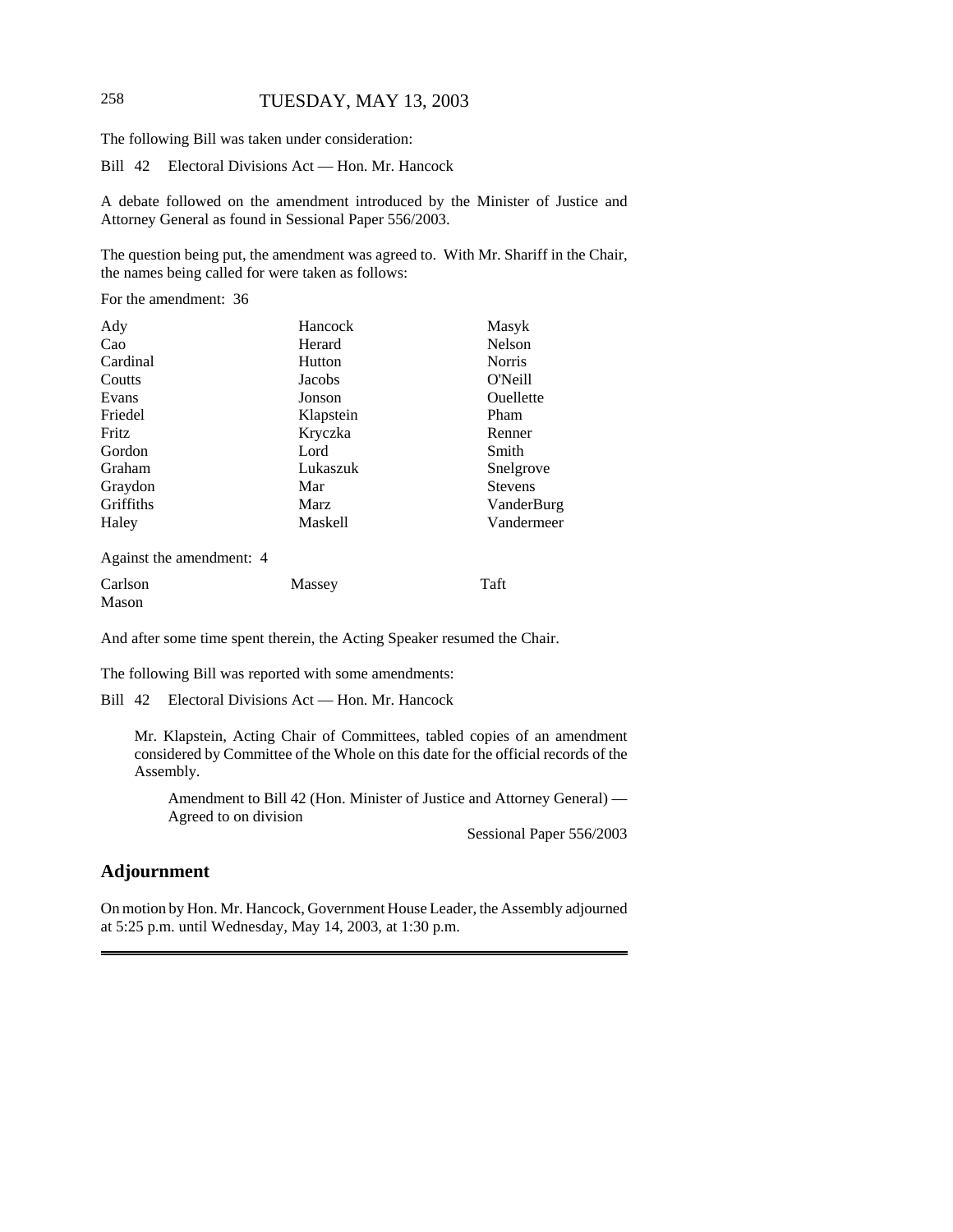# Wednesday, May 14, 2003

The Speaker took the Chair at 1:30 p.m.

#### **Deputy Speaker's Statement - Pages of the Legislative Assembly**

On behalf of the Speaker and Members, Mr. Tannas, Deputy Speaker, made a statement noting that 7 of the current Pages would not be returning for the next Session of the Legislature and presented the Pages with a gift in recognition of their tireless efforts.

#### **Speaker's Statement - Pages of the Legislative Assembly**

The Speaker read a letter he received from the 7 Pages of the Legislative Assembly who will not be returning for the next Session.

#### **Recognitions**

Mrs. Gordon, Hon. Member for Lacombe-Stettler: ACT (Advanced Coronary Treatment) Foundation which has implemented a CPR (cardio-pulmonary resuscitation) training program in 2 school divisions in the Lacombe-Stettler constituency

Ms Kryczka, Hon. Member for Calgary-West: Seniors' Week, June 1-7, 2003

Mr. Danyluk, Hon. Member for Lac La Biche-St. Paul: Lac La Biche-St. Paul constituency for recently hosting the RCMP (Royal Canadian Mounted Police) Regimental Ball and RCMP Commissioner, Giuliano Zaccardelli

Ms Carlson, Hon. Member for Edmonton-Ellerslie: Gerri Cook, recipient of the Alberta Motion Picture Industries Association 2003 Friend of the Industry Award on April 5, 2003

Mr. Lord, Hon. Member for Calgary-Currie: Museum of the Regiments located in the Calgary-Currie constituency

Mr. Renner, Hon. Member for Medicine Hat: Shawna Churchill of Medicine Hat, winner of the 2003 Norm McLeod Dream Weaver Award created to promote community inclusion for people with developmental disabilities

Ms Blakeman, Hon. Member for Edmonton-Centre: Ron LaJeunesse, recipient of the Grant MacEwan Literary Award on May 10, 2003 for his book entitled "Political Asylums"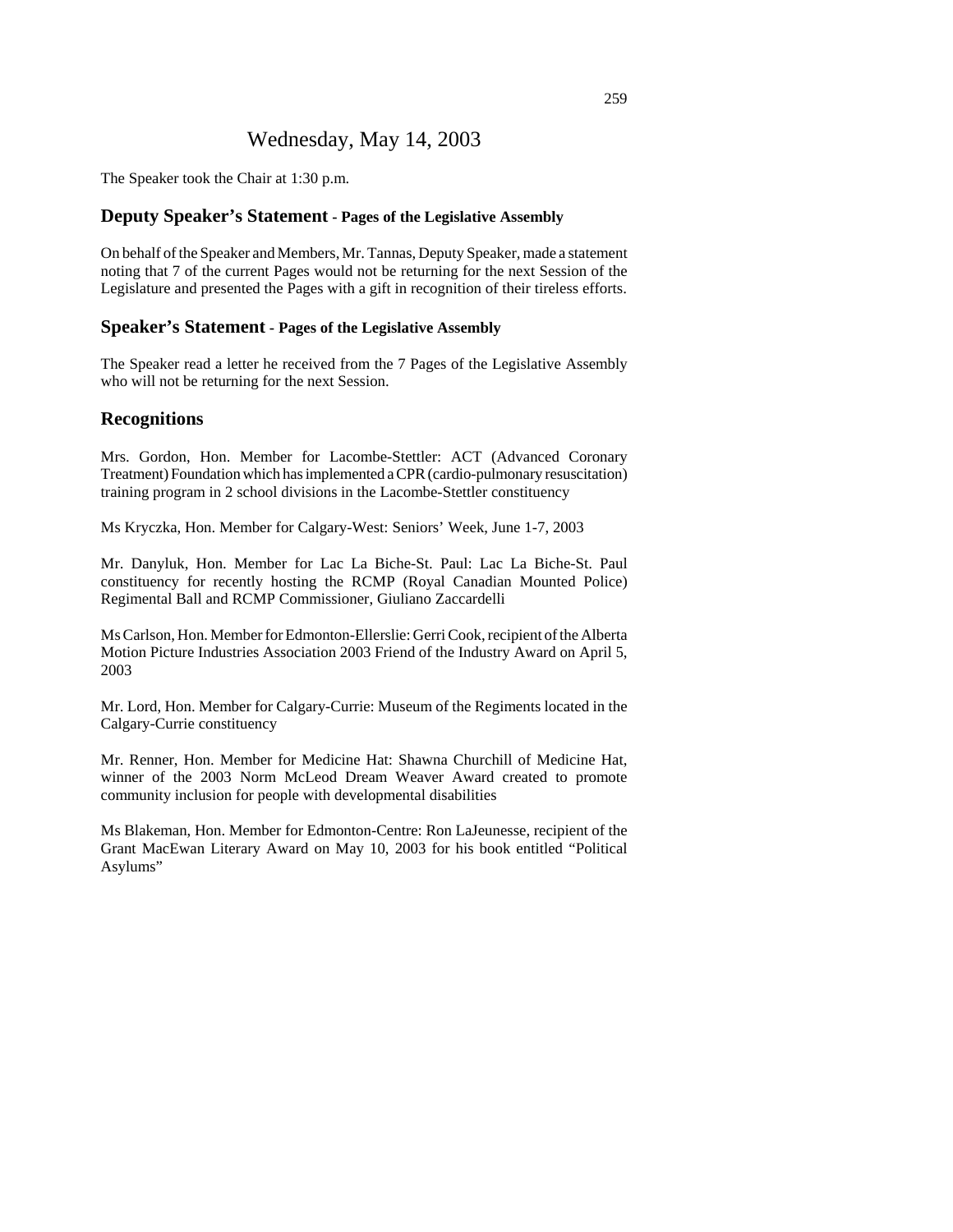# 260 WEDNESDAY, MAY 14, 2003

# **Presenting Petitions**

Mr. Yankowsky, Hon. Member for Edmonton-Beverly-Clareview, presented a petition from 133 Albertans requesting legislation enabling grandparents to maintain ongoing contact with their grandchildren.

The petition put forth by Mr. Strang, Hon. Member for West Yellowhead, was not in order to be presented.

Ms DeLong, Hon. Member for Calgary-Bow, presented a petition from 1,052 Albertans requesting the Government establish a provincially subsidized monthly transit pass program for low income Albertans.

#### **Notices of Motions**

Hon. Mr. Jonson, Minister of International and Intergovernmental Relations, gave oral notice of the following motion (Government Motion 23):

Be it resolved that given that the current process of appointing Senators offends Canadians' democratic values, has deprived that House of political legitimacy and efficacy, and has prevented the Senate from being effective in protecting the interests of the provinces of Canada; the Legislative Assembly directs the Government of Alberta to consult with Albertans on reforming the Senate through the following Constitutional amendment, namely by repealing Sections 21 to 34 of the Constitution Act, 1867 and substituting the following:

**21(1)** The Senate shall consist of elected members called Senators.

**(2)** Each Province shall be represented in the Senate by 6 Senators.

**(3)** Each Territory shall be represented in the Senate by 2 Senators.

**22(1)** Subject to this section, the Senators representing a Province or Territory shall be elected by the electors of that Province or Territory.

**(2)** The legislature of a Province or of a Territory may make laws relating to the election of Senators representing that Province or Territory, including the method of election and the procedure for the election.

**(3)** Except in the case of by-elections, and except in the case of the first election held pursuant to this section, the election of one-half of the Senators representing a Province or Territory shall be held in conjunction with the general elections of members of the legislative assembly of the Province or of the Territory.

**(4)** Except as otherwise provided in subsection (6) and unless the office is sooner vacated, and except in the case of a Senator elected in a by-election, the term of office of a Senator representing a Province or Territory continues until the official announcement of the results of the Senate elections held in conjunction with the second general election in that Province or Territory after the election of that Senator.

**(5)** The first election held pursuant to this section in each Province or Territory shall be for the election of all the Senators representing that Province or Territory.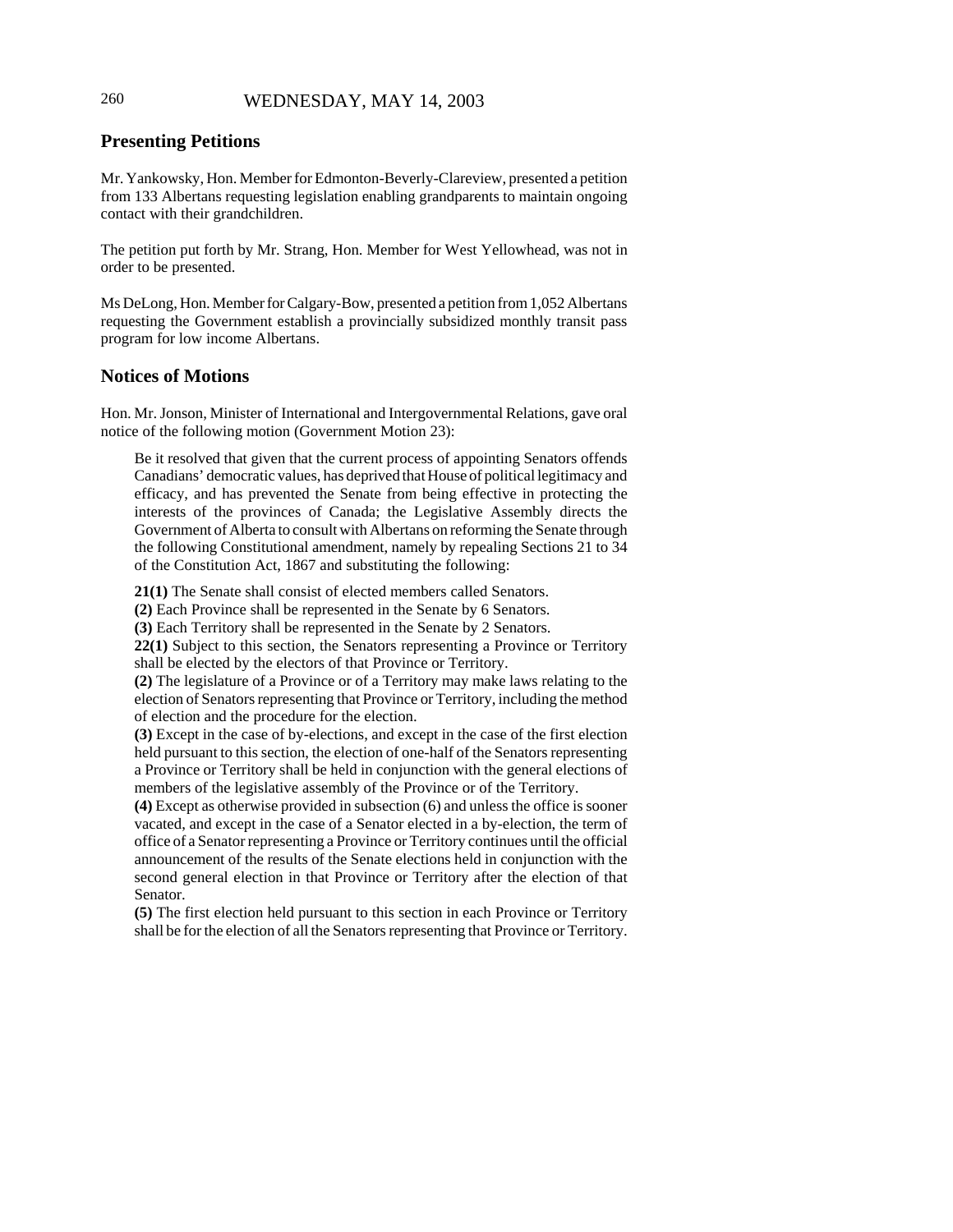**(6)** The term of office for one half of the Senators elected from each Province and Territory at the first election held pursuant to this section in each Province or Territory continues until the official announcement of the results of the Senate elections held in conjunction with the next general election in that Province or Territory.

**(7)** In relation to the Senators representing that Province or Territory, the legislature of a Province or of a Territory may make laws establishing which Senators subsection (6) applies to.

**23(1)** Subject to this section, a person is qualified to be a candidate and to be elected Senator if the person is eligible to be a candidate and to be elected as a member of the House of Commons.

**(2)** A person is not qualified to be elected as a Senator or to remain a Senator if the person

(a) is a member of the House of Commons or of the legislative assembly

of a Province or of a Territory, or

(b) is a Minister of the Crown

**(3)** If any question arises respecting the qualification of a Senator, the question shall be heard and determined by the Senate.

**24(1)** A Senator may resign his or her seat by delivering a resignation to the Governor General.

**(2)** When a Senator resigns his or her seat in accordance with subsection ( 1), the seat immediately becomes vacant.

**25(1)** A by-election to fill a vacancy in the Senate representation of a Province or Territory need not be called if

(a) the vacancy occurs during the last year of the legal life of the legislative assembly of the Province or of the Territory, and

(b) the term of office of the Senator, who vacated that seat would have expired with the announcement of the results of the Senate elections held in conjunction with the next general election in the Province or Territory.

**(2)** The term of office for a Senator elected at a by-election shall be for the balance of the term of the Senator who vacated the seat.

**26** The Senate may establish its own procedure for the election of the Speaker of the Senate and for the conduct of the Senate's business.

**27** Subject to section 53, bills proposed to the Parliament of Canada may originate in the Senate equally as in the House of Commons.

**28(1)** Where a bill is presented to the Senate after being passed by the House of Commons, if the Senate

(a) votes against passing the bill,

(b) passes the bill with amendments that are not acceptable to the House of Commons, or

(c) fails to vote on the bill within 180 days after it is presented to the Senate,

the bill may be brought before the House of Commons and if again passed by the House of Commons, with such amendments made by the Senate as are concurred in by the House, the bill may be presented to the Governor General for assent, and when assented to has the same force and effect as if passed in that form by the Senate.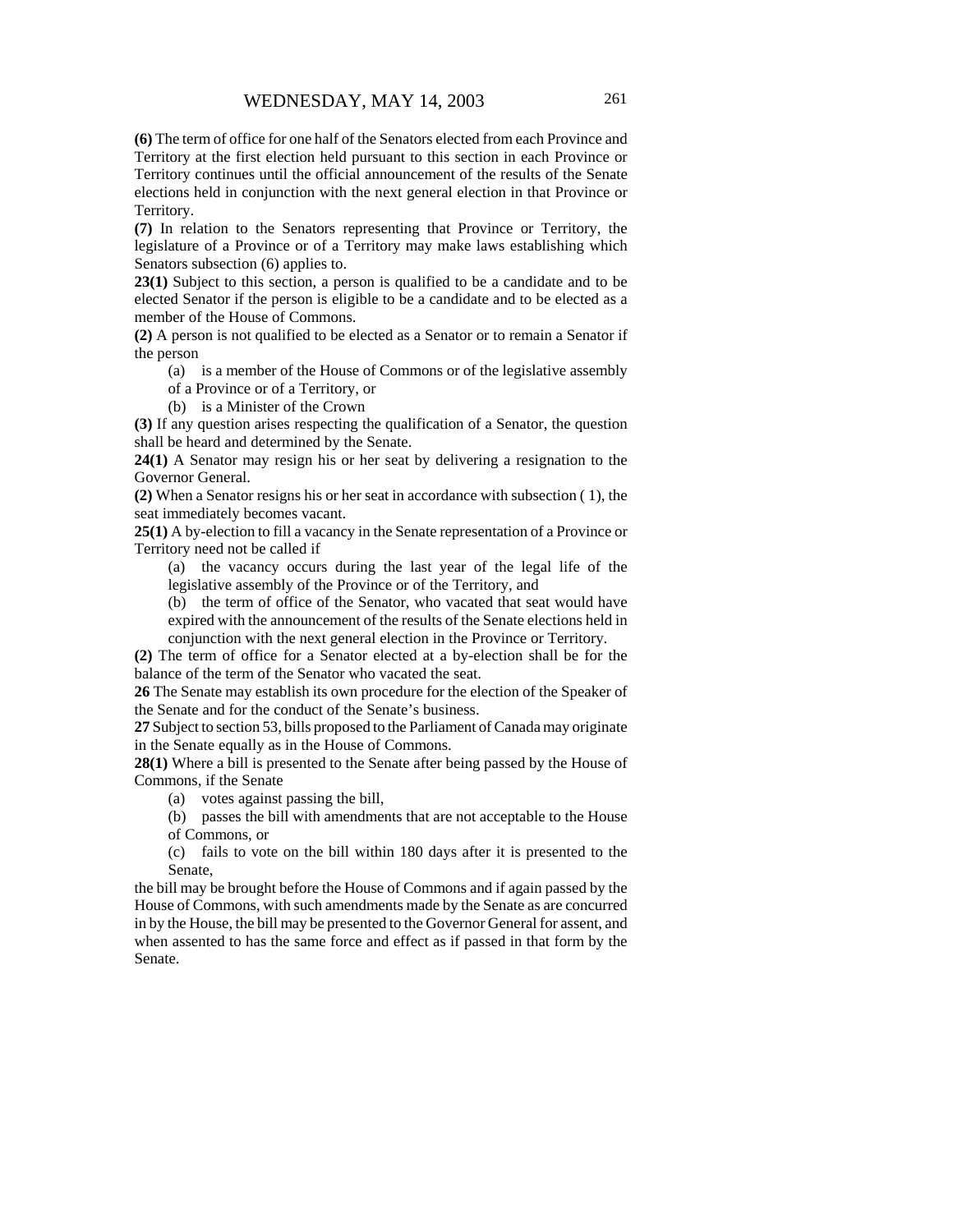**(2)** In a bill presented to the Governor General under this section, the words of enactment shall be amended by striking out any reference to the Senate.

**(3)** An alteration to a bill to give effect to subsection (2) is deemed not to be an amendment of the bill.

**(4)** This section does not apply to a bill referred to in section 30.

**29** If the Speaker of the Senate or of the House of Commons rules that the subject matter of a bill is wholly or partially within section 94A or 95, the bill may be repassed by the House of Commons under section 28 only if

(a) the percentage of the members voting who vote to pass the bill is greater than the percentage of Senators voting who voted to reject the bill or pass it with amendments, or

(b) the Senate fails to vote on the bill within 180 days after it is presented to the Senate.

**30** Where a bill is presented to the Senate after being passed by the House of Commons and the Speaker of the Senate or of the House of Commons rules that the bill

(a) directly affects in any way, including by taxation, the natural resources of a Province,

(b) authorizes the expenditure of federal funds in areas of provincial jurisdiction under sections 92, 92A and 93,

(c) is binding on a Province, or

(d) declares a local work or undertaking to be of the general advantage of Canada or for the advantage of two or more Provinces

if the Senate votes against passing the bill or passes it with amendments not acceptable to the House of Commons no further proceedings may be taken on the bill.

**31** Appointments to the Supreme Court of Canada and to the Federal Court of Appeal have no effect until they are ratified by the Senate.

**32** No treaty shall be ratified by Canada unless the Senate has authorized Canada to ratify the treaty.

#### AND BE IT FURTHER RESOLVED THAT,

given that the Constitution establishes Canada as a federal system of government in which the sovereign powers of the Crown are divided between two separate but equal orders of government; and that the federal Parliament is comprised of two Houses: the House of Commons, which is designed to reflect the democratic principle of representation by population, and a Senate, which is designed to reflect the federal nature of Canada; and that Canada is a parliamentary democracy that has constitutionally enshrined the democratic right of every citizen of Canada to vote in an election of members of the House of Commons and of their legislative assembly;

the Legislative Assembly directs the Government of Alberta to initiate discussions with the Government of Canada and the governments of all other Provinces and Territories leading to the reform of the Senate.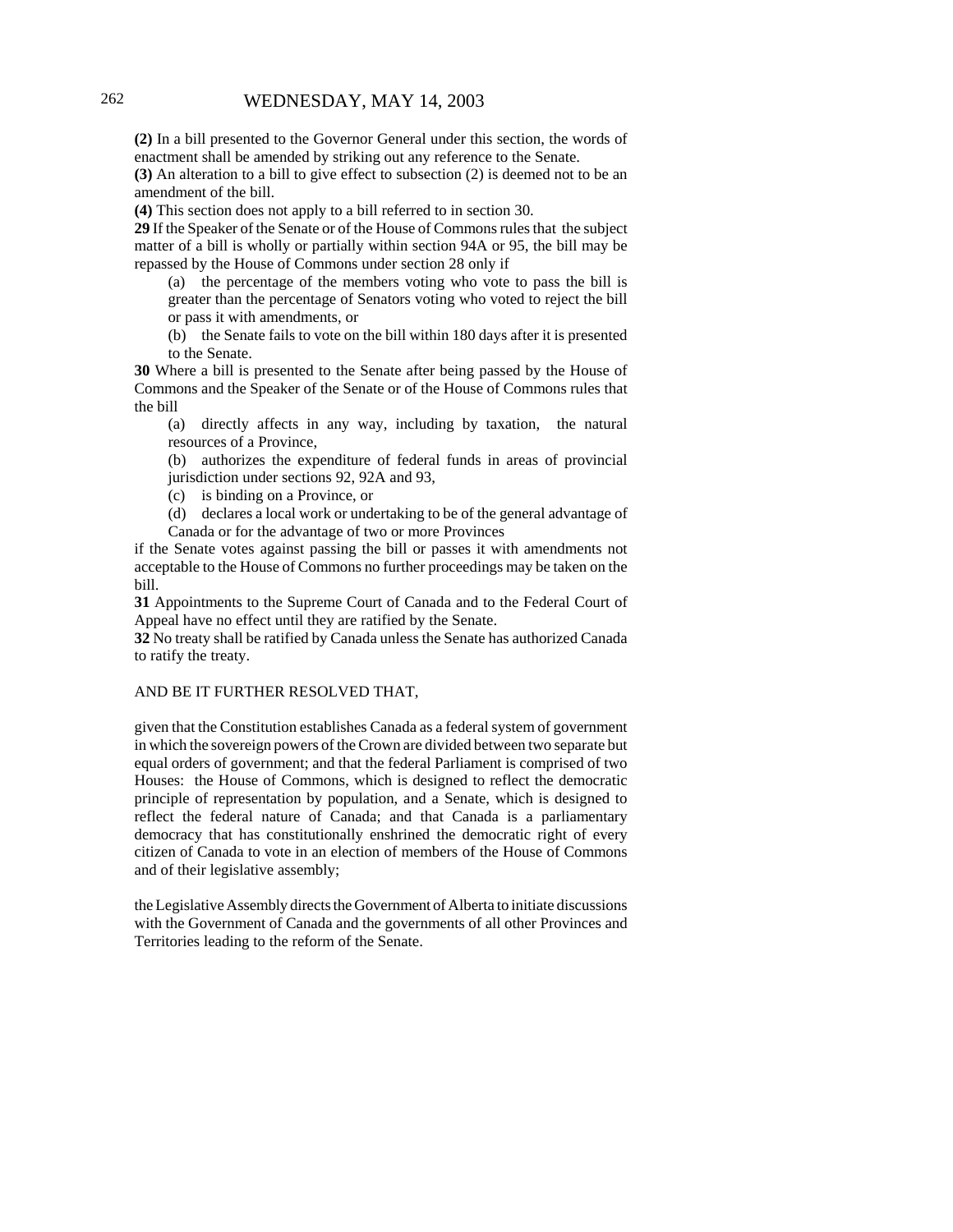### **Introduction of Bills (First Reading)**

Notice having been given:

- Bill 44 Personal Information Protection Act Hon. Mr. Norris on behalf of Hon. Mr. Coutts
- Bill 45 Family Law Act Ms Graham

On motion by Hon. Mr. Hancock, Government House Leader, the following Bill was placed on the Order Paper under Government Bills and Orders:

Bill 45 Family Law Act — Ms Graham

### **Tabling Returns and Reports**

Hon. Mr. Hancock, Minister of Justice and Attorney General, on behalf of Hon. Mrs. McClellan, Minister of Agriculture, Food and Rural Development, pursuant to the Universities Act, cU-3, s64(5):

Report, undated, entitled "Alberta Universities Animal Welfare Inspection Visit 2003" prepared by John Church, Animal Welfare Specialist

Sessional Paper 557/2003

Hon. Mr. Hancock, Minister of Justice and Attorney General, on behalf of Hon. Mrs. McClellan, Minister of Agriculture, Food and Rural Development:

Responses to questions raised on May 7, 2003, Department of Agriculture, Food and Rural Development, 2003-04 Committee of Supply debate

Sessional Paper 558/2003

News release dated May 14, 2003, entitled "Agri-Food Discovery Place: Safer Food, Healthier People" prepared by the Government of Alberta

Sessional Paper 559/2003

Hon. Dr. Taylor, Minister of Environment:

Compliance Assessment and Enforcement Initiatives, Annual Report April 1, 2001 to March 31, 2002

Sessional Paper 560/2003

Ms Graham, Hon. Member for Calgary-Lougheed:

News release dated May 14, 2003, entitled "Leading organizations join forces to improve agri-research and learning in Alberta" prepared by the Government of Alberta

Sessional Paper 561/2003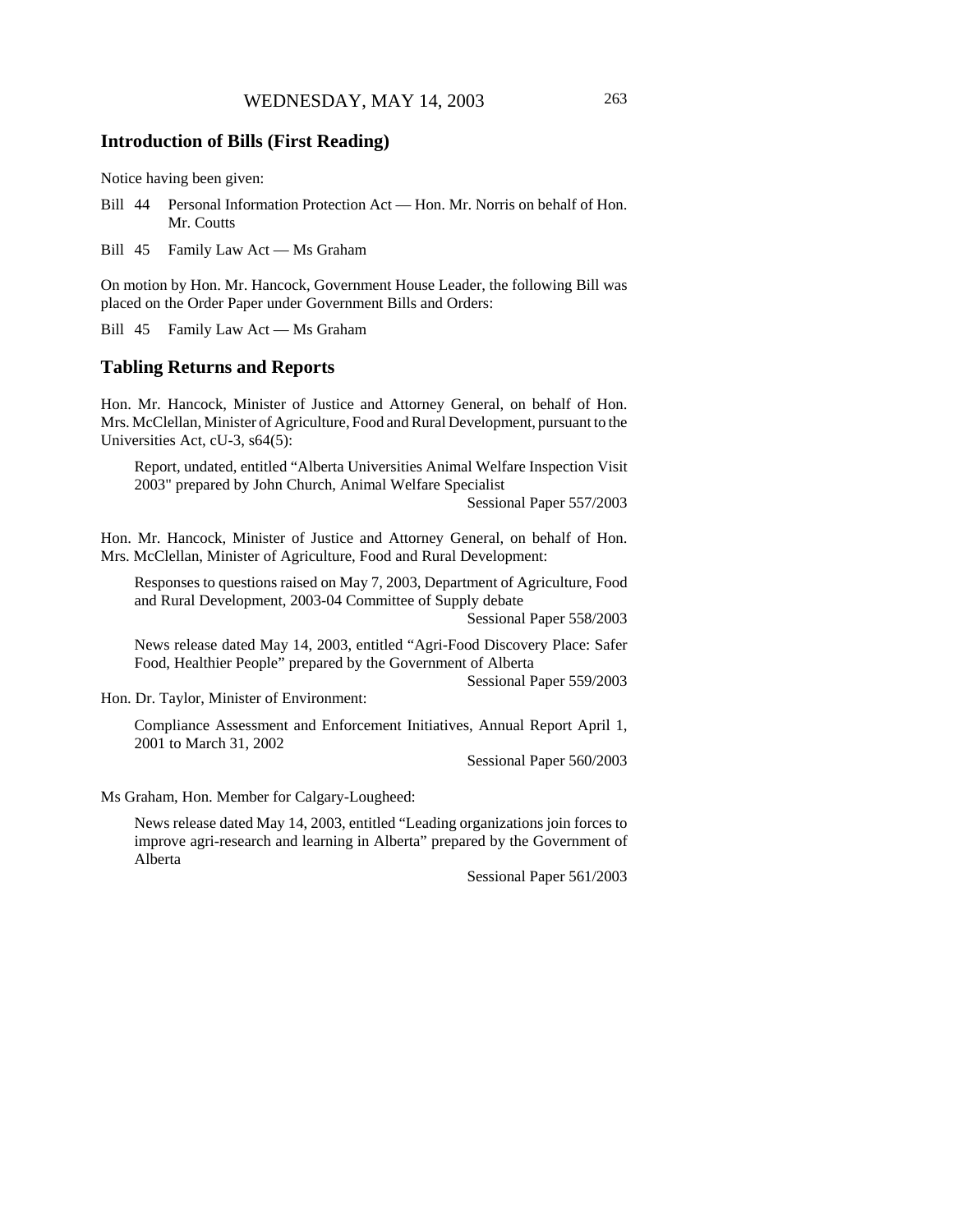### 264 WEDNESDAY, MAY 14, 2003

Rev. Abbott, Hon. Member for Drayton Valley-Calmar:

42 letters, undated, from Alberta small business owners to Rev. Abbott, Hon. Member for Drayton Valley-Calmar, urging the Government to postpone proposed legislative changes that will adversely affect Workers' Compensation Board premiums

Sessional Paper 562/2003

Letter, undated, to the Editor of the Drayton Valley Western Review newspaper, from Ken Cameron discussing initiatives by residents of the constituency of Drayton Valley-Calmar to improve Alberta's position within Confederation Sessional Paper 563/2003

Mr. Strang, Hon. Member for West Yellowhead:

2 letters, the first dated May 8, 2003, from John Stitzenberger, Spokesperson, Concerned Parents of GYRD (Grande Yellowhead Regional Division) #35 students in Edson, to Hon. Mr. Klein, Premier, with attached information package, and the second dated May 9, 2003, from His Worship Gary Mahon, Mayor, Town of Edson, to Hon. Mr. Lund, Minister of Infrastructure, requesting the Government reconsider its decision to transfer schools from GYRD to the Living Waters Catholic Regional Division

#### Sessional Paper 564/2003

2 letters, the first dated May 8, 2003, from John Stitzenberger, Spokesperson, Concerned Parents of GYRD (Grande Yellowhead Regional Division) #35 students in Edson, to Hon. Mr. Lund, Minister of Infrastructure, with attached information package, and the second dated May 9, 2003, from His Worship Gary Mahon, Mayor, Town of Edson, to Hon. Mr. Lund, Minister of Infrastructure, requesting the Government reconsider its decision to transfer schools from GYRD to the Living Waters Catholic Regional Division

Sessional Paper 565/2003

Letter, dated May 8, 2003, from John Stitzenberger, Spokesperson, Concerned Parents of GYRD (Grande Yellowhead Regional Division) #35 students in Edson, to Hon. Dr. Oberg, Minister of Learning, requesting the Government reconsider its decision to transfer schools from GYRD to the Living Waters Catholic Regional Division

Sessional Paper 566/2003

Mr. Herard, Hon. Member for Calgary-Egmont:

Copy of a petition signed by 42 owners of Hilltop House condominiums in the constituency of Calgary-Egmont, urging the Government to amend the Condominium Property Act and regulations to relieve the unfair financial burden placed on condominium owners with respect to the capital replacement reserve fund

Sessional Paper 567/2003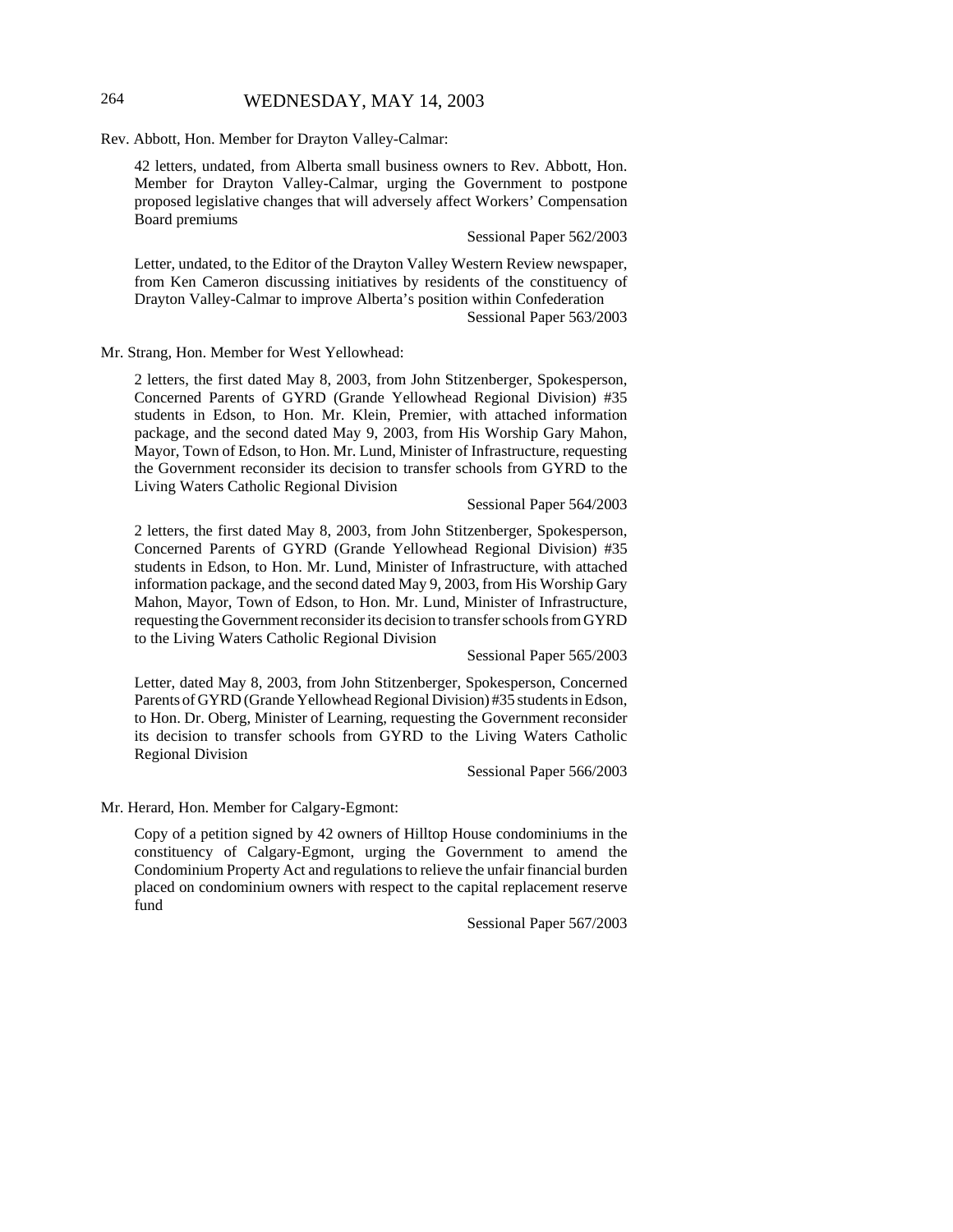Mr. Marz, Hon. Member for Olds-Didsbury-Three Hills:

1 letter dated May 6, 2003, from J.A. Hanson, Chief Administrative Officer, Village of Cremona, to Mr. Marz, Hon. Member for Olds-Didsbury-Three Hills, and 3 letters, undated, from Karen Kreks and B. Pentz both of Didsbury and Katherine J. Day of Crossfield to Hon. Mr. Mar, Minister of Health and Wellness, requesting the Didsbury district health services be included in the Calgary Regional Health Authority

Sessional Paper 568/2003

Ms DeLong, Hon. Member for Calgary-Bow:

Copy of a petition signed by 74 Calgary and area residents urging the Government to address a variety of education funding needs

Sessional Paper 569/2003

Ms Blakeman, Hon. Member for Edmonton-Centre, on behalf of Dr. Taft, Hon. Member for Edmonton-Riverview:

Copy of a petition signed by 131 Edmonton and area residents urging the Government to increase public education funding

Sessional Paper 570/2003

Ms Blakeman, Hon. Member for Edmonton-Centre:

Presentation entitled "Creating Protections for Better Lives of Vulnerable Seniors in Care Today and in the Future" prepared by Families Allied to Influence Responsible Eldercare (FAIRE) to be made to the Standing Policy Committee on Health and Community Living on June 17, 2003

Sessional Paper 571/2003

Mr. Bonner, Hon. Member for Edmonton-Glengarry:

Copy of a petition signed by 872 Albertans urging the Government to consider splitting the budget surplus between the monetary debt and the infrastructure debt Sessional Paper 572/2003

Mr. MacDonald, Hon. Member for Edmonton-Gold Bar:

Copy of a petition signed by 77 Albertans requesting an immediate increase in AISH (Assured Income for Severely Handicapped) and SFI (Supports for Independence) benefits

Sessional Paper 573/2003

Presentation entitled "The Stakeholder Coalition for Economic Transmission Policy" made to the Standing Policy Committee on Energy and Sustainable Development on February 25, 2002

Sessional Paper 574/2003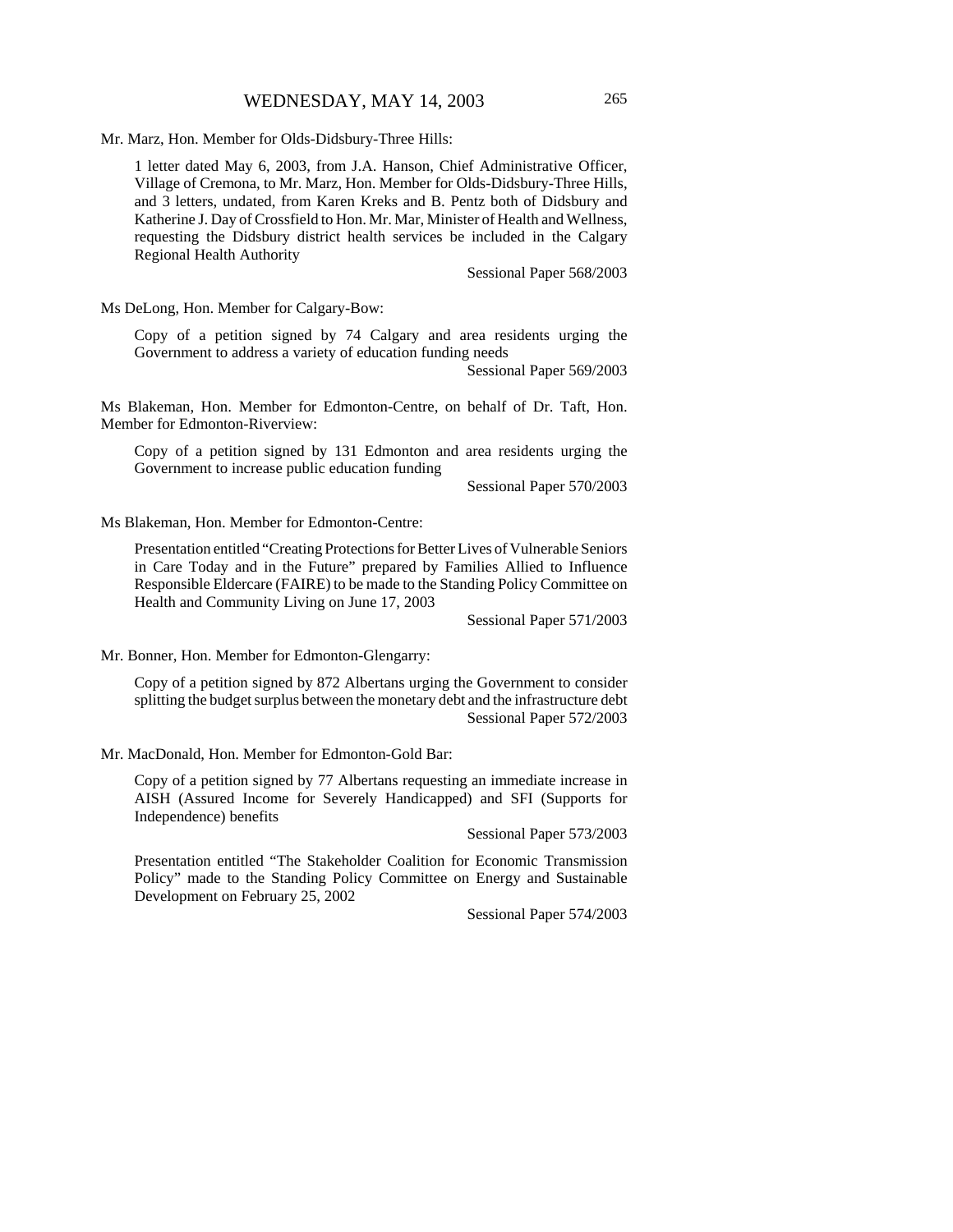Letter dated May 14, 2003, from His Worship Bill Smith, Mayor, City of Edmonton, to Hon. Mr. Hancock, Minister of Justice and Attorney General, urging Mr. Hancock to reconsider adopting the boundaries as established by the Electoral Boundaries Commission

Sessional Paper 575/2003

Dr. Massey, Hon. Member for Edmonton-Mill Woods:

2 e-mail messages, dated May 13, 2003 and May 14, 2003, from Bonnie Dani to Ms Carlson, Hon. Member for Edmonton-Ellerslie, expressing concern regarding the proposed teacher lay-offs within the Edmonton Public School Board

Sessional Paper 576/2003

Dr. Pannu, Hon. Member for Edmonton-Strathcona:

Letter dated April 28, 2003, from Hélène O'Connor of Edmonton to Dr. Pannu, Hon. Member for Edmonton-Strathcona, expressing concern regarding increasing medical school tuition fees

Sessional Paper 577/2003

6 letters from Edmonton residents and a variety of associations representing the deaf, to Hon. Dr. Oberg, Minister of Learning, and Dr. Pannu, Hon. Member for Edmonton-Strathcona, requesting the Government's support to keep the ASL (American Sign Language)-English Interpreter Program at Grant MacEwan College

Sessional Paper 578/2003

Mr. Mason, Hon. Member for Edmonton-Highlands:

Letter dated April 11, 2003, from William G. Daly of Edmonton, unaddressed, expressing concern regarding increasing health costs for seniors

Sessional Paper 579/2003

Mr. Lord, Hon. Member for Calgary-Currie:

Document, undated, entitled "Electricity Retail Price Fact Sheet" Sessional Paper 580/2003

## **Tablings to the Clerk**

Clerk of the Assembly on behalf of Hon. Mrs. Nelson, Minister of Finance, pursuant to the Insurance Act, cI-3, s658(2):

Automobile Insurance Board, Annual Report for the Year Ending December 31, 2002

Sessional Paper 581/2003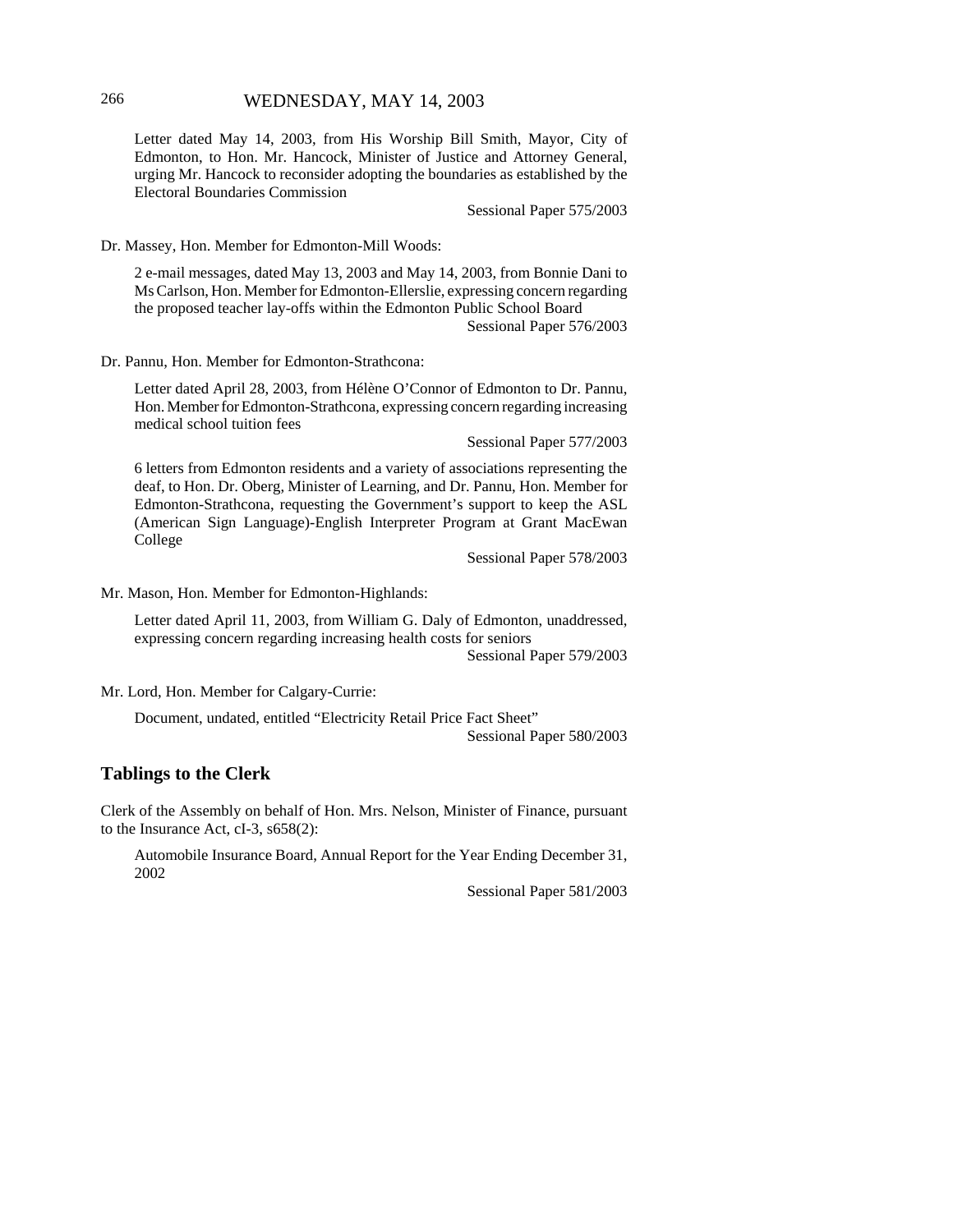Clerk of the Assembly on behalf of Hon. Mrs. Nelson, Minister of Finance, pursuant to the Alberta Municipal Financing Corporation Act, cA-27, s30:

Alberta Municipal Financing Corporation, 2002 Annual Report Sessional Paper 582/2003

Clerk of the Assembly on behalf of Hon. Mrs. Nelson, Minister of Finance, pursuant to the Conflicts of Interest Act, cC-23, s16(5) and the Legislative Assembly Act, cL-9, s37(4):

Report of Selected Payments to Members and Former Members of the Legislative Assembly and Persons Directly Associated With Members of the Legislative Assembly for the Year Ended March 31, 2002

Sessional Paper 583/2003

Clerk of the Assembly on behalf of Hon. Mrs. Nelson, Minister of Finance:

Report entitled "General Revenue Fund, Details of Grants, Supplies and Services, Capital Assets and Other, by Payee for the Year Ended March 31, 2002" Sessional Paper 584/2003

Clerk of the Assembly on behalf of Hon. Mr. Dunford, Minister of Human Resources and Employment:

Response to Written Question WQ3, asked for by Mr. MacDonald on March 17, 2003:

What is the *aggregate* dollar amount *and range of achievement bonuses given to employees* in the Alberta Human Resources and Employment Ministry for *the 1999-2000, 2000-2001, and 2001-2002 fiscal years*?

Sessional Paper 585/2003

Clerk of the Assembly on behalf of Hon. Mr. Woloshyn, Minister of Seniors:

Response to Written Question WQ5, asked for by Ms Blakeman on March 17, 2003:

What is the *aggregate* dollar amount given as *achievement bonuses to employees* in the Alberta Seniors Ministry*, and what is the number of employees, broken down by range of the bonus amount, who received a bonus* for *the 2001-2002 fiscal year*?

Sessional Paper 586/2003

Clerk of the Assembly on behalf of Hon. Mr. Coutts, Minister of Government Services:

Response to Written Question WQ6, asked for by Mr. MacDonald on March 17, 2003:

What is the *aggregate* dollar amount *and range of achievement bonuses given to employees* in the Alberta Government Services Ministry *broken down by the range of bonus dollar amounts and the number of employees who received a bonus within that range,* for *the 2001-2002 fiscal year*?

Sessional Paper 587/2003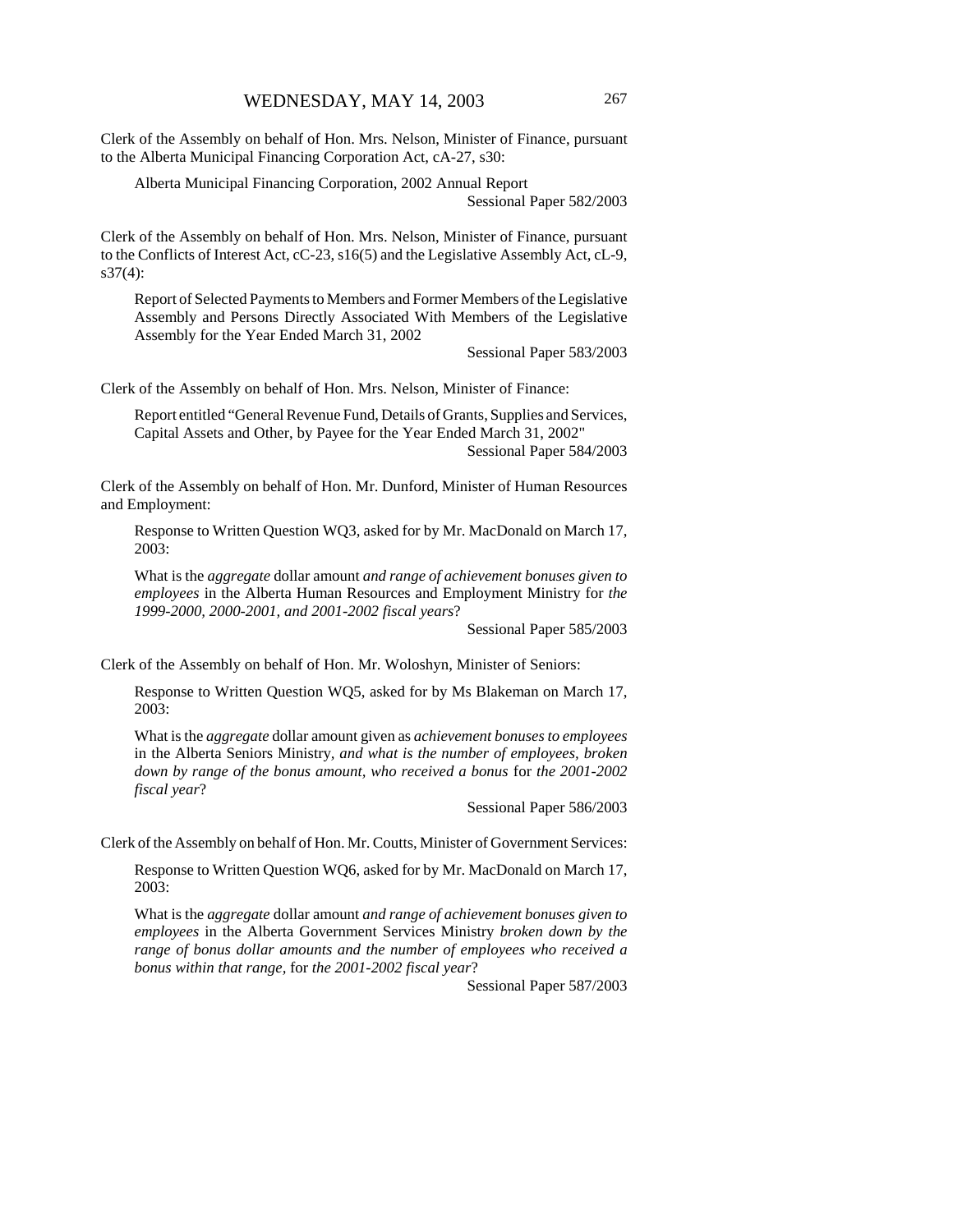Clerk of the Assembly on behalf of Hon. Mr. Cardinal, Minister of Sustainable Resource Development:

Response to Written Question WQ8, asked for by Ms Carlson on March 17, 2003:

What is the aggregate amount of all bonuses awarded to *employees, and the number of employees who received a bonus,* within the Ministry and Department of Sustainable Resource Development over the 2001-2002 fiscal year broken down by the *range of bonus dollar amounts and the number of employees who received a bonus within that range*?

Sessional Paper 588/2003

Clerk of the Assembly on behalf of Hon. Dr. Taylor, Minister of Environment:

Response to Written Question WQ10, asked for by Ms Carlson on March 17, 2003:

What is the aggregate amount of all bonuses awarded to *employees, and the number of employees who received a bonus,* within the Ministry and Department of Environment over the 2001-2002 fiscal year broken down by the *range of bonus dollar amounts and the number of employees who received a bonus within that range*?

Sessional Paper 589/2003

Clerk of the Assembly on behalf of Hon. Mr. Stelmach, Minister of Transportation:

Response to Written Question WQ11, asked for by Mr. Bonner on April 14, 2003:

What is the aggregate amount of all bonuses awarded to *employees, and the number of employees who received a bonus,* within the Ministry and Department of Transportation over the 2001-2002 fiscal year broken down by the *range of bonus dollar amounts and the number of employees who received a bonus within that range*?

Sessional Paper 590/2003

Clerk of the Assembly on behalf of Hon. Mr. Boutilier, Minister of Municipal Affairs:

Response to Written Question WQ12, asked for by Mr. Bonner on April 14, 2003:

What is the aggregate amount of all bonuses awarded to *employees, and the number of employees who received a bonus,* within the Ministry and Department of Municipal Affairs over the 2001-2002 fiscal year broken down by the *range of bonus dollar amounts and the number of employees who received a bonus within that range*?

Sessional Paper 591/2003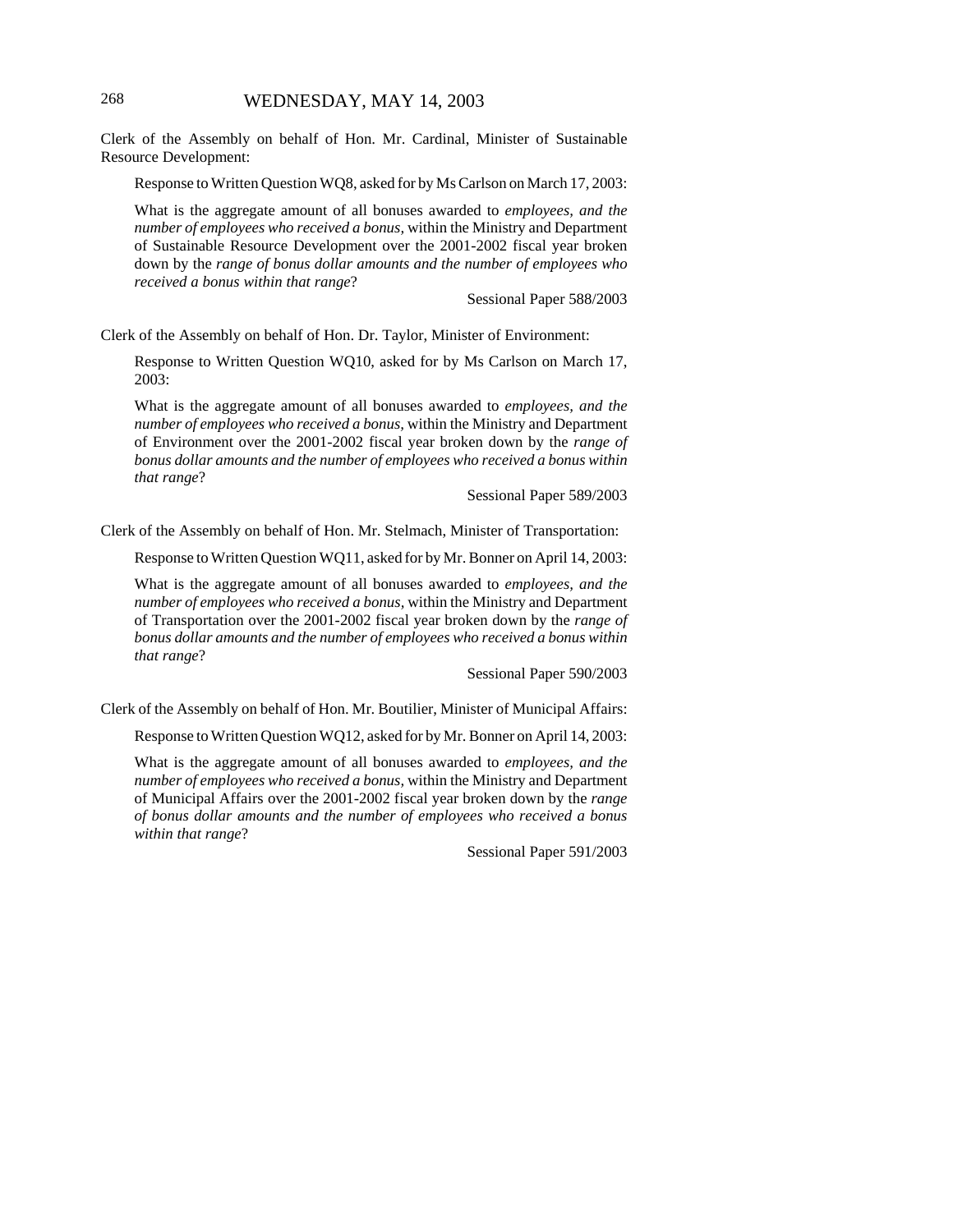Clerk of the Assembly on behalf of Hon. Mr. Mar, Minister of Health and Wellness:

Return to Order of the Assembly MR3, asked for by Dr. Taft on March 17, 2003:

A detailed breakdown of expenses including, but not limited to, research fees, hosting fees, salaries, consulting fees, public relations, advertising costs, and meeting expenses for the following committees set up under the Report of the Premier's Advisory Council on Health: Committee on Collaboration and Innovation, Expert Advisory Panel to Review Publicly Funded Health Services, MLA Task Force on Health Care Funding and Revenue Generation, and the Health Reform Implementation Team.

Sessional Paper 592/2003

Return to Order of the Assembly MR6, asked for by Dr. Taft on March 17, 2003:

A breakdown of the bonuses*, and the aggregate amount thereof,* paid to *managers and senior officials* of Alberta Health and Wellness in each fiscal year from *1997-98 to 2000-01 broken down by range of bonus amounts and the number of employees who received a bonus within that range.*

Sessional Paper 593/2003

Clerk of the Assembly on behalf of Hon. Mr. Stevens, Minister of Gaming:

Responses to questions raised on April 10, 2003, Department of Gaming, 2003-04 Committee of Supply debate

Sessional Paper 594/2003

Letter dated May 14, 2003, from Hon. Mr. Stevens, Minister of Gaming, to Wendy M. Sauve of Edmonton, responding to Ms Sauve's letter dated April 8, 2003, to Dr. Massey, Hon. Member for Edmonton-Mill Woods, regarding the distribution of funds from the Alberta Lottery Fund

Sessional Paper 595/2003

Responses to Written Questions WQ13 and WQ14, asked for by Ms Blakeman on April 28, 2003:

What were the total sales numbers, broken down by individual game, for the sports lottery products Pro Line, Over/Under, and Point Spread, for the calendar years 2000 through 2002 inclusive?

What was the total payout to customers in the form of winnings from tickets purchased, broken down individually by game, from the sports lottery products Pro Line, Over/Under, and Point Spread, for the fiscal years 1999-2000 to 2001-2002 inclusive?

Sessional Paper 596/2003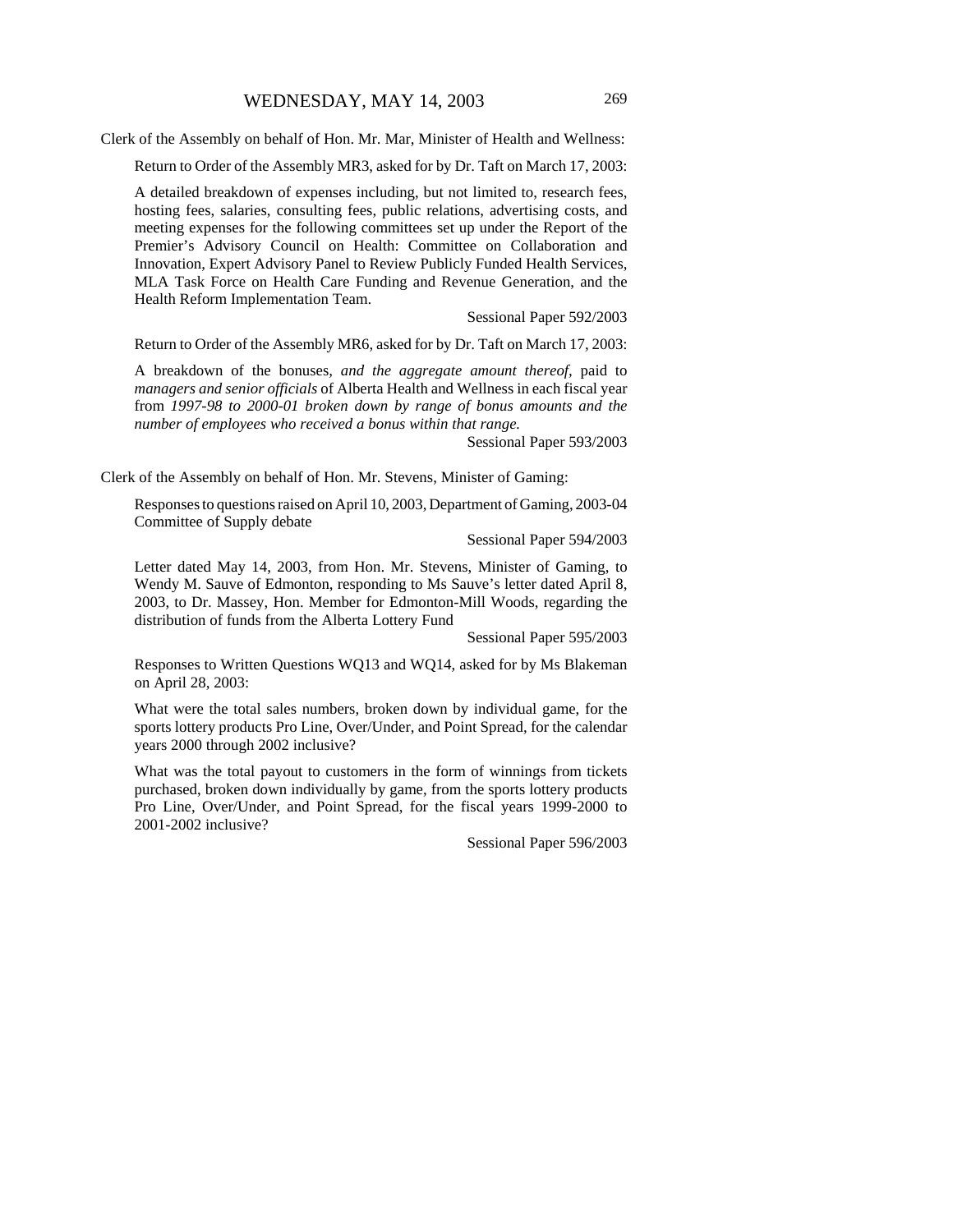## 270 WEDNESDAY, MAY 14, 2003

# **ORDERS OF THE DAY**

# **Unanimous Consent**

Hon. Mr. Hancock, Government House Leader, requested the unanimous consent of the Assembly to waive Standing Order 61(2) allowing for Third Reading consideration following Committee of the Whole consideration of the following Bill:

Bill 40 Appropriation Act, 2003 (\$) — Hon. Mrs. Nelson

Unanimous consent to proceed was not granted.

Oral notice having been given, Hon. Mr. Hancock, Government House Leader, requested the unanimous consent of the Assembly to waive Standing Order 38(1)(a) to allow for consideration of Government Motion 23.

Unanimous consent to proceed was not granted.

#### **Government Bills and Orders**

#### **Committee of the Whole**

According to Order, the Assembly resolved itself into Committee of the Whole, and the Speaker left the Chair.

(Assembly in Committee)

And after some time spent therein, the Speaker resumed the Chair.

The following Bill was reported:

Bill 40 Appropriation Act, 2003 (\$) — Hon. Mrs. Nelson

#### **Third Reading**

On the motion that the following Bill be now read a Third time:

Bill 42 Electoral Divisions Act — Hon. Mr. Hancock

A debate followed.

Hon. Mr. Hancock, Government House Leader, requested the unanimous consent of the Assembly to waive Standing Order 4(3).

Unanimous consent to proceed was not granted.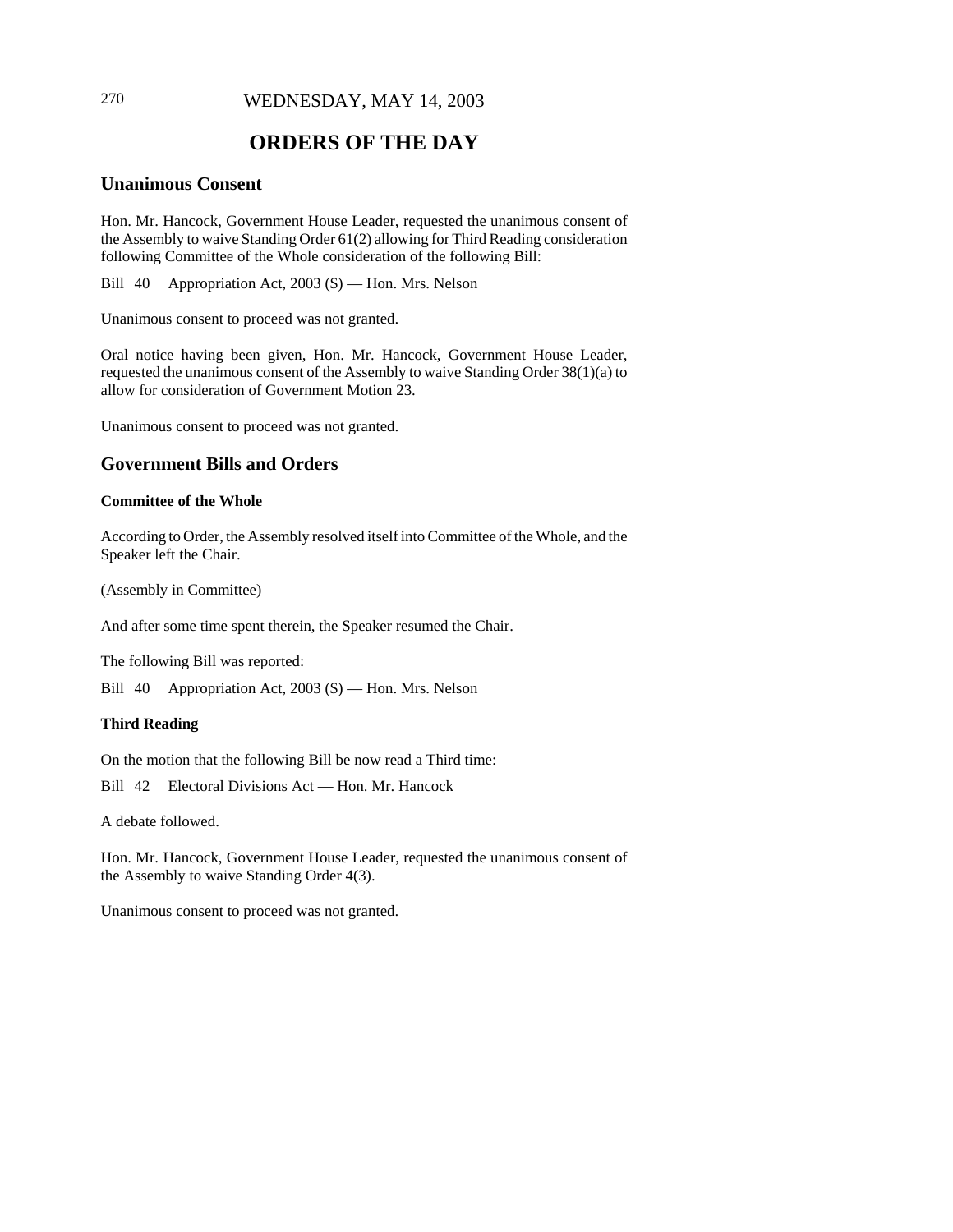The question being put on the motion for Third Reading of Bill 42, the motion was agreed to. With Hon. Mr. Kowalski in the Chair, the names being called for were taken as follows:

For the motion: 44

| Abbott       | Graham    | McClelland    |
|--------------|-----------|---------------|
| Ady          | Haley     | McFarland     |
| Amery        | Hancock   | <b>Norris</b> |
| <b>Broda</b> | Herard    | Rathgeber     |
| Cao          | Hlady     | Renner        |
| Cenaiko      | Horner    | Shariff       |
| Danyluk      | Jablonski | Snelgrove     |
| DeLong       | Jacobs    | Stelmach      |
| Doerksen     | Jonson    | Strang        |
| Dunford      | Klapstein | Tarchuk       |
| Evans        | Lord      | Taylor        |
| Friedel      | Lougheed  | VanderBurg    |
| Fritz        | Lund      | Vandermeer    |
| Gordon       | Marz      | Zwozdesky     |
| Goudreau     | Masyk     |               |

Against the motion: 6

| <b>Blakeman</b> | MacDonald | Massey |
|-----------------|-----------|--------|
| <b>Bonner</b>   | Mason     | Pannu  |

The following Bills were read a Third time and passed:

Bill 39 Miscellaneous Statutes Amendment Act, 2003 — Hon. Mr. Hancock

Bill 42 Electoral Divisions Act — Hon. Mr. Hancock

### **Adjournment**

On motion by Hon. Mr. Hancock, Government House Leader, the Assembly adjourned at 5:25 p.m. until Thursday, May 15, 2003, at 1:30 p.m.

Thursday, May 15, 2003

The Speaker took the Chair at 1:30 p.m.

#### **Ministerial Statements**

Hon. Mr. Boutilier, Minister of Municipal Affairs, made a statement regarding the inaugural Alberta Emergency Services Medal presentation held today at the Legislature Building.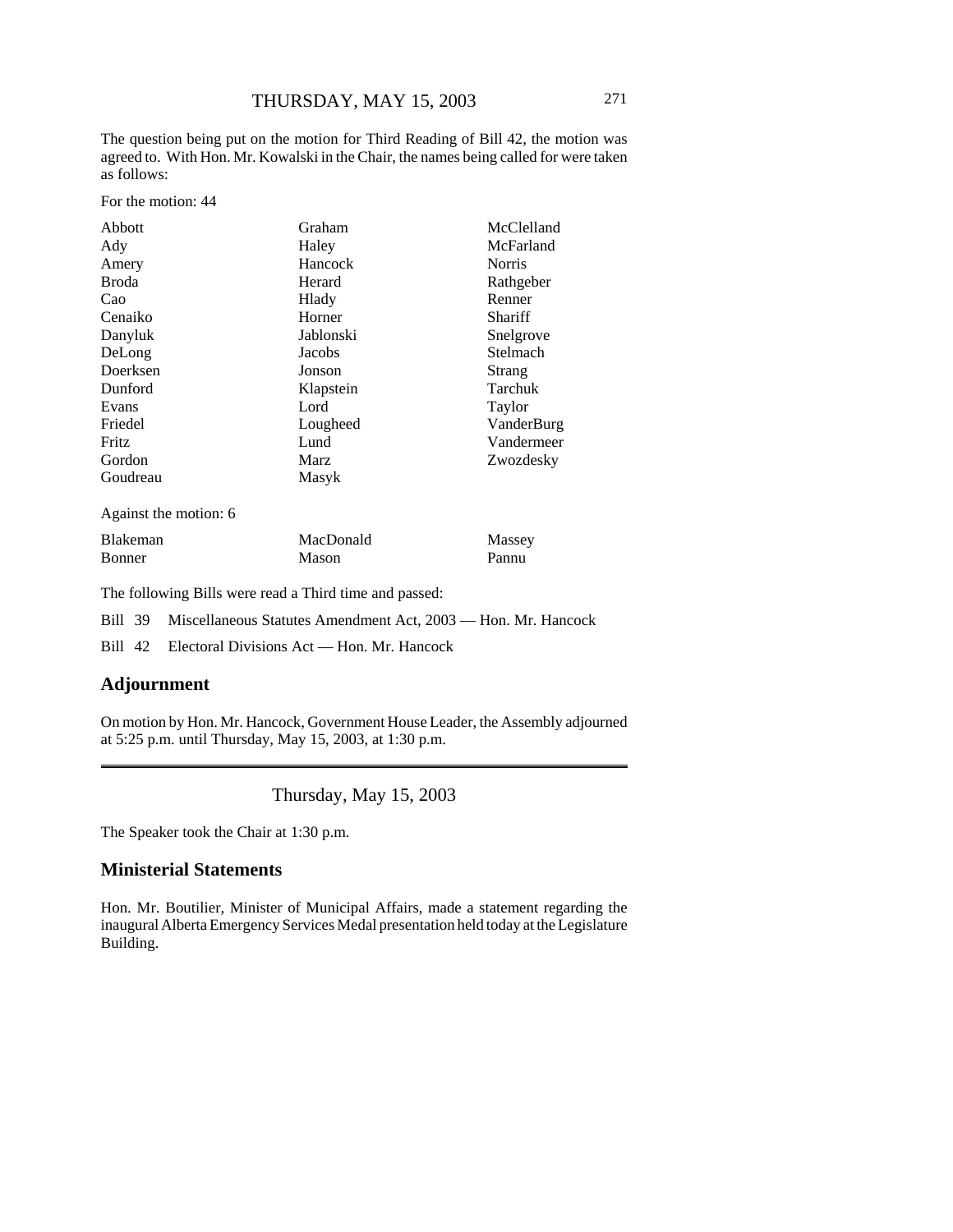## 272 THURSDAY, MAY 15, 2003

Mr. Bonner, Hon. Member for Edmonton-Glengarry, commented on the statement.

Mr. Mason, Hon. Member for Edmonton-Highlands, requested and received the unanimous consent of the Assembly to comment on the Ministerial Statement.

#### **Members' Statements**

Mr. Rathgeber, Hon. Member for Edmonton-Calder, made a statement regarding constitutional and senate reform.

Dr. Taft, Hon. Member for Edmonton-Riverview, made a statement regarding democracy in Alberta.

Mr. Cao, Hon. Member for Calgary-Fort, made a statement regarding provincial fiscal policies.

Ms Carlson, Hon. Member for Edmonton-Ellerslie, made a statement regarding the role of the Opposition in a parliamentary democracy.

#### **Presenting Petitions**

Dr. Taft, Hon. Member for Edmonton-Riverview, on behalf of Mr. Bonner, Hon. Member for Edmonton-Glengarry, presented a petition from 860 Albertans requesting the Government consider splitting the budget surplus between the monetary debt and the infrastructure debt.

#### **Notices of Motions**

Pursuant to Standing Order 34(2)(a), Hon. Mr. Hancock, Government House Leader, gave oral notice of the following Written Questions and Motions for Returns to be dealt with Monday, May 26, 2003:

Written Questions: Stand and retain their places.

Motions for Returns: None appearing on the Order Paper.

#### **Tabling Returns and Reports**

Hon. Mr. Lund, Minister of Infrastructure:

E-mail message dated May 14, 2003, from Professor Tang G. Lee, Faculty of Environmental Design, University of Calgary, to April Turnbull, Alberta Infrastructure, regarding testing done for mold at the Holy Cross Hospital Sessional Paper 597/2003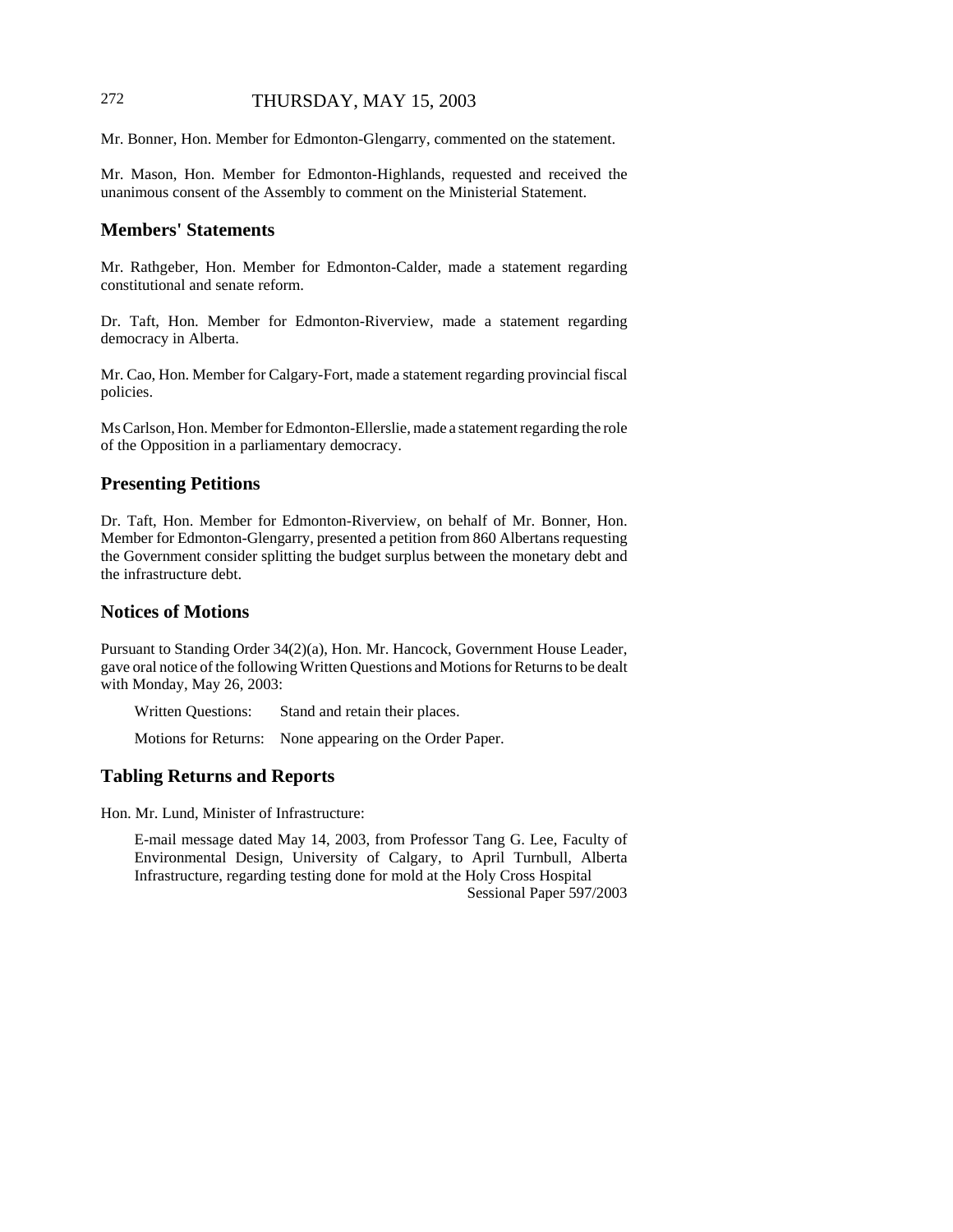Ms Graham, Hon. Member for Calgary-Lougheed:

Report dated January 2002, entitled "At a Crossroads, First Results for the 18 to 20-Year-old Cohort of the Youth in Transition Survey" prepared by Human Resources Development Canada and Statistics Canada

Sessional Paper 598/2003

Mr. Hutton, Hon. Member for Edmonton-Glenora, on behalf of Mr. Strang, Hon. Member for West Yellowhead:

Letter dated May 8, 2003, from John Stitzenberger of Edson to Hon. Dr. Oberg, Minister of Learning, and Hon. Mr. Lund, Minister of Infrastructure, inviting the Ministers to attend a meeting with concerned parents of the Grande Yellowhead Regional Division #35 to discuss the closure and transfer of Jubilee Junior High School

Sessional Paper 599/2003

Mr. Lord, Hon. Member for Calgary-Currie:

Quackwatch.org web page article, undated, entitled "Mold Neurotoxicity: Validity, Reliability and Baloney" prepared by Paul R. Lees-Haley, Ph.D., A.B.P.P.

Sessional Paper 600/2003

Sacramento Bee web page article dated January 20, 2002, entitled "Experts taking issue with toxic mold" prepared by Andrew LePage

Sessional Paper 601/2003

Toxic Mold Center web page article, undated, entitled "Toxic Mold Information" Sessional Paper 602/2003

Report dated May 2002, entitled "Environmental Law Advisory, Indoor Toxic Mold: A Mushrooming Problem?" prepared by the law firm of Goodwin Procter Sessional Paper 603/2003

Excerpt from Popular Science magazine dated May 2001, entitled "Home Technology, Wet Basement? Charge it?" regarding electro-osmotic pulse technology

Sessional Paper 604/2003

Information package, undated, entitled "Waterproofing Isn't Foolproof... Electro-Osmotic Pulse Technology Is" prepared by Drytronic Incorporated Sessional Paper 605/2003

Hon. Mr. Dunford, Minister of Human Resources and Employment:

Response to questions raised by Dr. Taft, Hon. Member for Edmonton-Riverview, during Oral Question Period on May 13, 2003, regarding the West Nile virus Sessional Paper 606/2003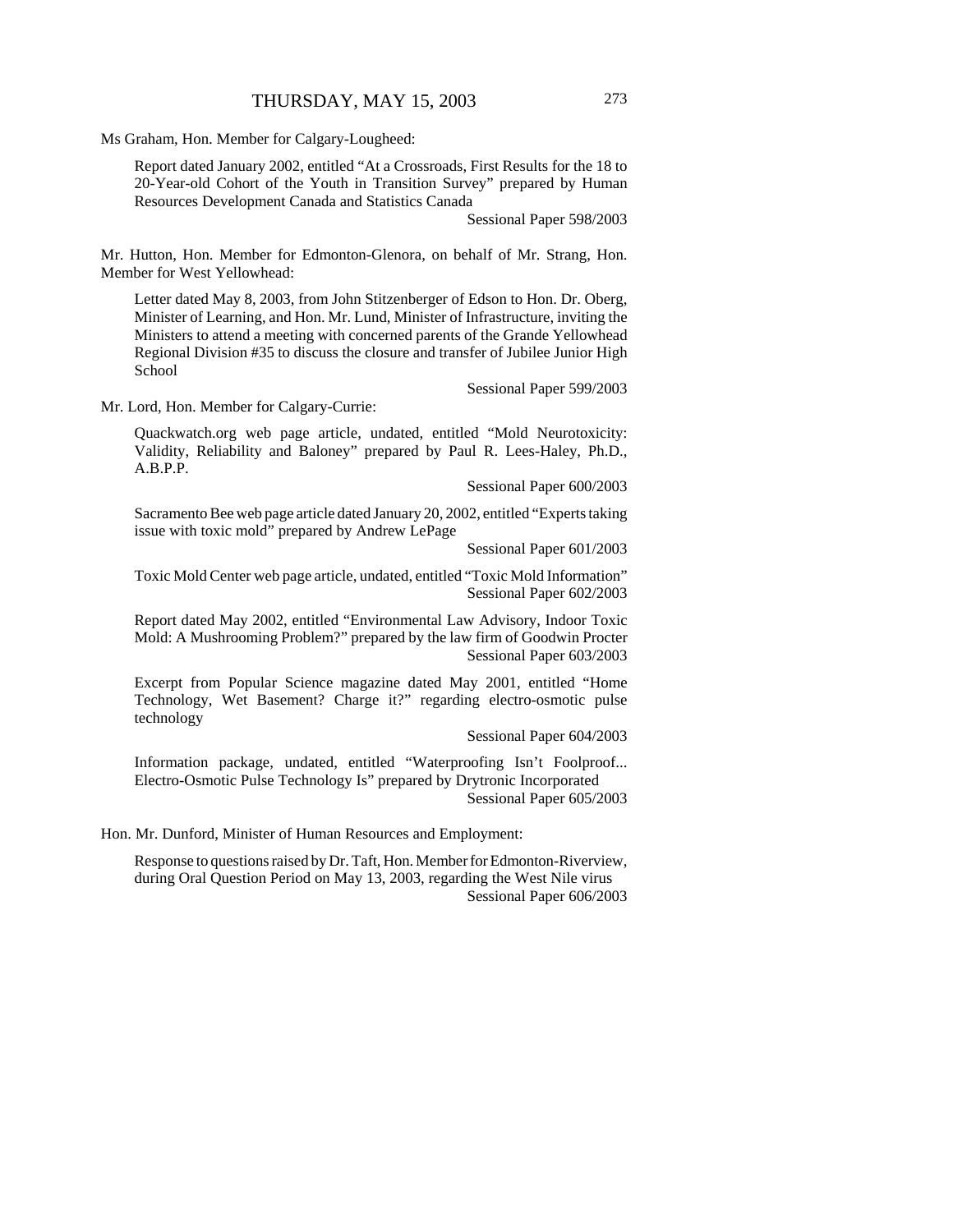# 274 THURSDAY, MAY 15, 2003

Ms Blakeman, Hon. Member for Edmonton-Centre:

News release dated April 29, 2003, entitled "Pro Coro Canada's Executive Director Miki Andrejevic to Receive (Queen's Golden Jubilee) Medal" prepared by Pro Coro Canada

Sessional Paper 607/2003

News release dated May 5, 2003, entitled "Bottom Line Productions Celebrates 10 Years in the Arts Biz and an Expansion to the South" prepared by Bottom Line Productions

Sessional Paper 608/2003

Dr. Taft, Hon. Member for Edmonton-Riverview:

Letter dated May 9, 2003, from Gerald Zagrosh, President, Pain Elimination and Tissue Regeneration Clinic, to Dr. Nicol, Hon. Leader of the Official Opposition, claiming he is able to eliminate pain and attaching a technical paper on pain Sessional Paper 609/2003

Letter dated May 15, 2003, from Melanie Shapiro of Edmonton to Hon. Mr. Klein, Premier, expressing concern regarding funding for the teachers' arbitrated settlement with attached document dated June 27, 2002, entitled "Award in the matter of an arbitration under the Education Services Settlement Act, between the Edmonton Public School Board No. 7 and the Alberta Teachers' Association" prepared by David Phillip Jones, Q.C.

Sessional Paper 610/2003

Dr. Taft, Hon. Member for Edmonton-Riverview, on behalf of Mr. Bonner, Hon. Member for Edmonton-Glengarry:

Petition signed by 388 Albertans requesting the Government consider splitting the budget surplus between the monetary debt and the infrastructure debt Sessional Paper 611/2003

Mr. MacDonald, Hon. Member for Edmonton-Gold Bar:

Petition signed by 114 Albertans requesting the Government consider splitting the budget surplus between the monetary debt and the infrastructure debt Sessional Paper 612/2003

Dr. Pannu, Hon. Member for Edmonton-Strathcona:

Letter dated May 14, 2003, from Kelly Duffin, President and Chief Executive Officer, The Canadian Hearing Society, to Hon. Dr. Oberg, Minister of Learning, expressing concern regarding the closure of the American Sign Language English interpreting program at Grant MacEwan College

Sessional Paper 613/2003

Mr. Mason, Hon. Member for Edmonton-Highlands:

Excerpt from the Calgary Catholic School District 2003-2004 district operating budget relating to plant operations and maintenance funding

Sessional Paper 614/2003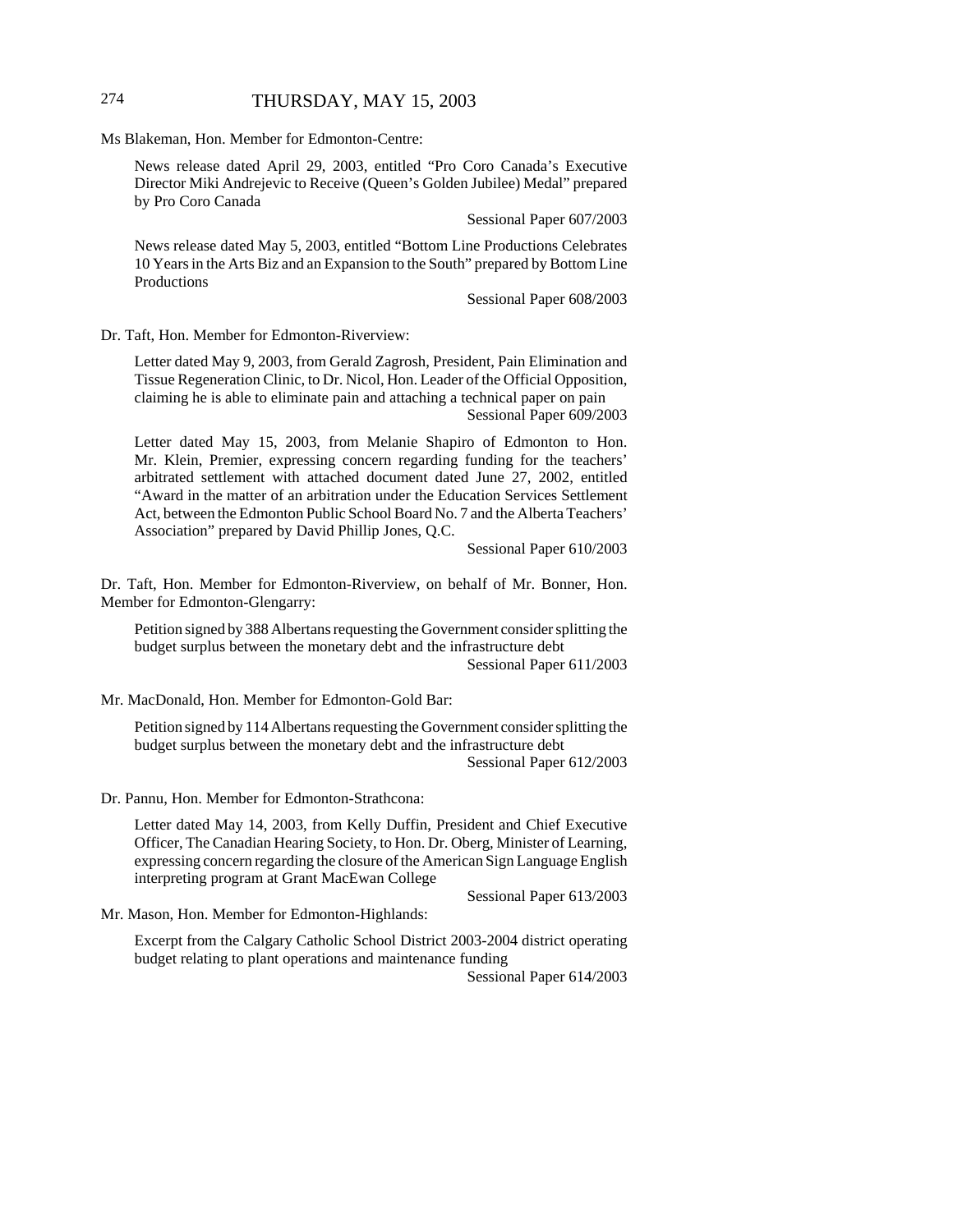Hon. Mr. Kowalski, Speaker of the Legislative Assembly:

Brochure, undated, entitled "English as a Second Language, Field Trip Guide to the Alberta Legislature" prepared by Visitor, Ceremonial and Security Services, Legislative Assembly of Alberta

Sessional Paper 615/2003

#### **Projected Government Business**

Pursuant to Standing Order 7(5), Ms Carlson, Official Opposition House Leader, asked a question pertaining to the order of Government Business to be brought before the Assembly for the following week.

Hon. Mr. Hancock, Government House Leader, gave notice of several Bills noted on the Order Paper which may be considered for Government Business for the week of May 20 to May 22, 2003.

# **ORDERS OF THE DAY**

#### **Government Motions**

**23.** Oral notice having been given Wednesday, May 14, 2003, Hon. Mr. Jonson moved the following motion:

Be it resolved that given that the current process of appointing Senators offends Canadians' democratic values, has deprived that House of political legitimacy and efficacy, and has prevented the Senate from being effective in protecting the interests of the provinces of Canada; the Legislative Assembly directs the Government of Alberta to consult with Albertans on reforming the Senate through the following Constitutional amendment, namely by repealing Sections 21 to 34 of the Constitution Act, 1867 and substituting the following:

**21(1)** The Senate shall consist of elected members called Senators.

**(2)** Each Province shall be represented in the Senate by 6 Senators.

**(3)** Each Territory shall be represented in the Senate by 2 Senators.

**22(1)** Subject to this section, the Senators representing a Province or Territory shall be elected by the electors of that Province or Territory.

**(2)** The legislature of a Province or of a Territory may make laws relating to the election of Senators representing that Province or Territory, including the method of election and the procedure for the election.

**(3)** Except in the case of by-elections, and except in the case of the first election held pursuant to this section, the election of one-half of the Senators representing a Province or Territory shall be held in conjunction with the general elections of members of the legislative assembly of the Province or of the Territory.

**(4)** Except as otherwise provided in subsection (6) and unless the office is sooner vacated, and except in the case of a Senator elected in a by-election, the term of office of a Senator representing a Province or Territory continues until the official announcement of the results of the Senate elections held in conjunction with the second general election in that Province or Territory after the election of that Senator.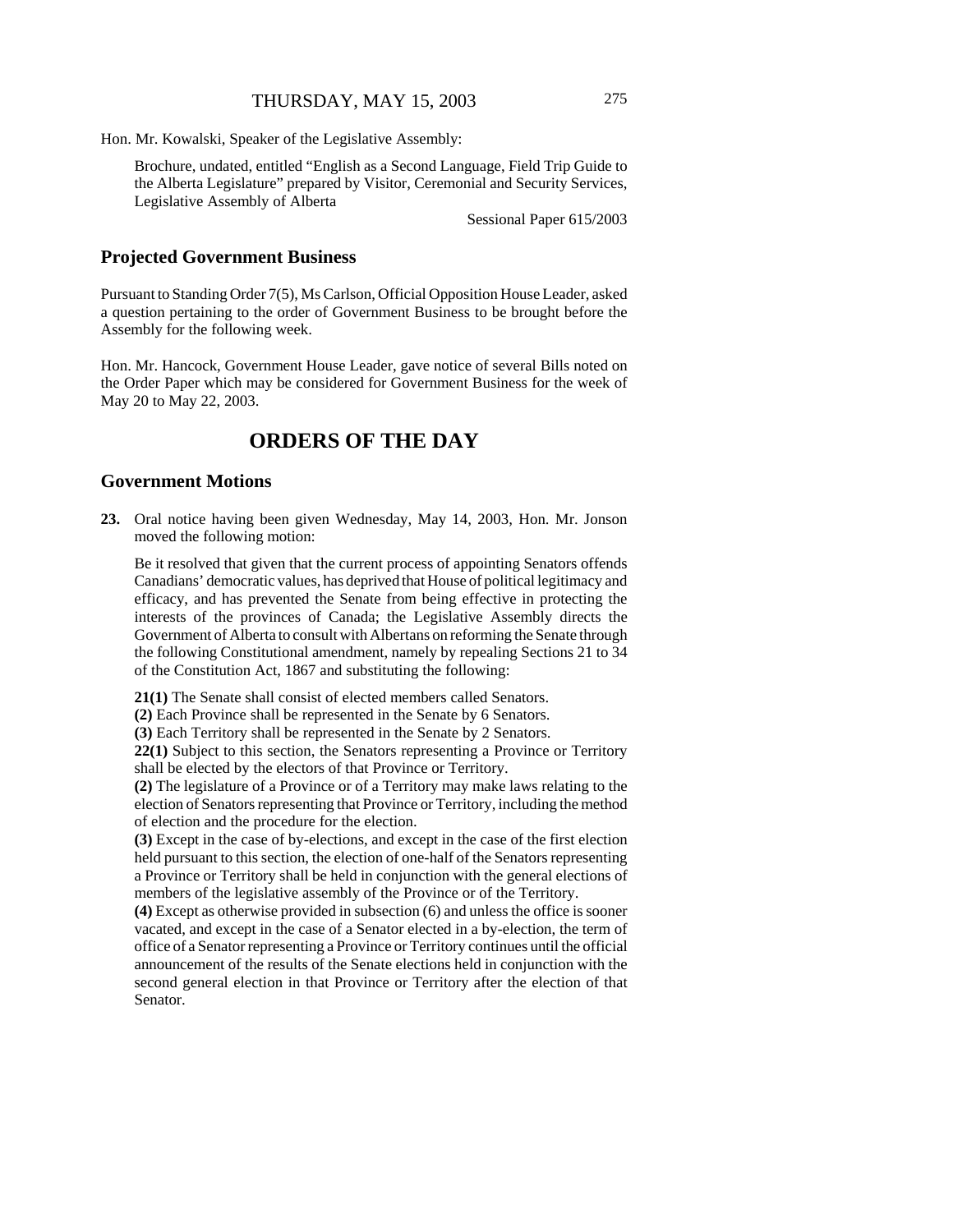**(5)** The first election held pursuant to this section in each Province or Territory shall be for the election of all the Senators representing that Province or Territory. **(6)** The term of office for one half of the Senators elected from each Province and Territory at the first election held pursuant to this section in each Province or Territory continues until the official announcement of the results of the Senate elections held in conjunction with the next general election in that Province or Territory.

**(7)** In relation to the Senators representing that Province or Territory, the legislature of a Province or of a Territory may make laws establishing which Senators subsection (6) applies to.

**23(1)** Subject to this section, a person is qualified to be a candidate and to be elected Senator if the person is eligible to be a candidate and to be elected as a member of the House of Commons.

**(2)** A person is not qualified to be elected as a Senator or to remain a Senator if the person

(a) is a member of the House of Commons or of the legislative assembly

of a Province or of a Territory, or

(b) is a Minister of the Crown

**(3)** If any question arises respecting the qualification of a Senator, the question shall be heard and determined by the Senate.

**24(1)** A Senator may resign his or her seat by delivering a resignation to the Governor General.

**(2)** When a Senator resigns his or her seat in accordance with subsection ( 1), the seat immediately becomes vacant.

**25(1)** A by-election to fill a vacancy in the Senate representation of a Province or Territory need not be called if

(a) the vacancy occurs during the last year of the legal life of the legislative assembly of the Province or of the Territory, and

(b) the term of office of the Senator, who vacated that seat would have expired with the announcement of the results of the Senate elections held in conjunction with the next general election in the Province or Territory.

**(2)** The term of office for a Senator elected at a by-election shall be for the balance of the term of the Senator who vacated the seat.

**26** The Senate may establish its own procedure for the election of the Speaker of the Senate and for the conduct of the Senate's business.

**27** Subject to section 53, bills proposed to the Parliament of Canada may originate in the Senate equally as in the House of Commons.

**28(1)** Where a bill is presented to the Senate after being passed by the House of Commons, if the Senate

(a) votes against passing the bill,

(b) passes the bill with amendments that are not acceptable to the House of Commons, or

(c) fails to vote on the bill within 180 days after it is presented to the Senate,

the bill may be brought before the House of Commons and if again passed by the House of Commons, with such amendments made by the Senate as are concurred in by the House, the bill may be presented to the Governor General for assent, and when assented to has the same force and effect as if passed in that form by the Senate.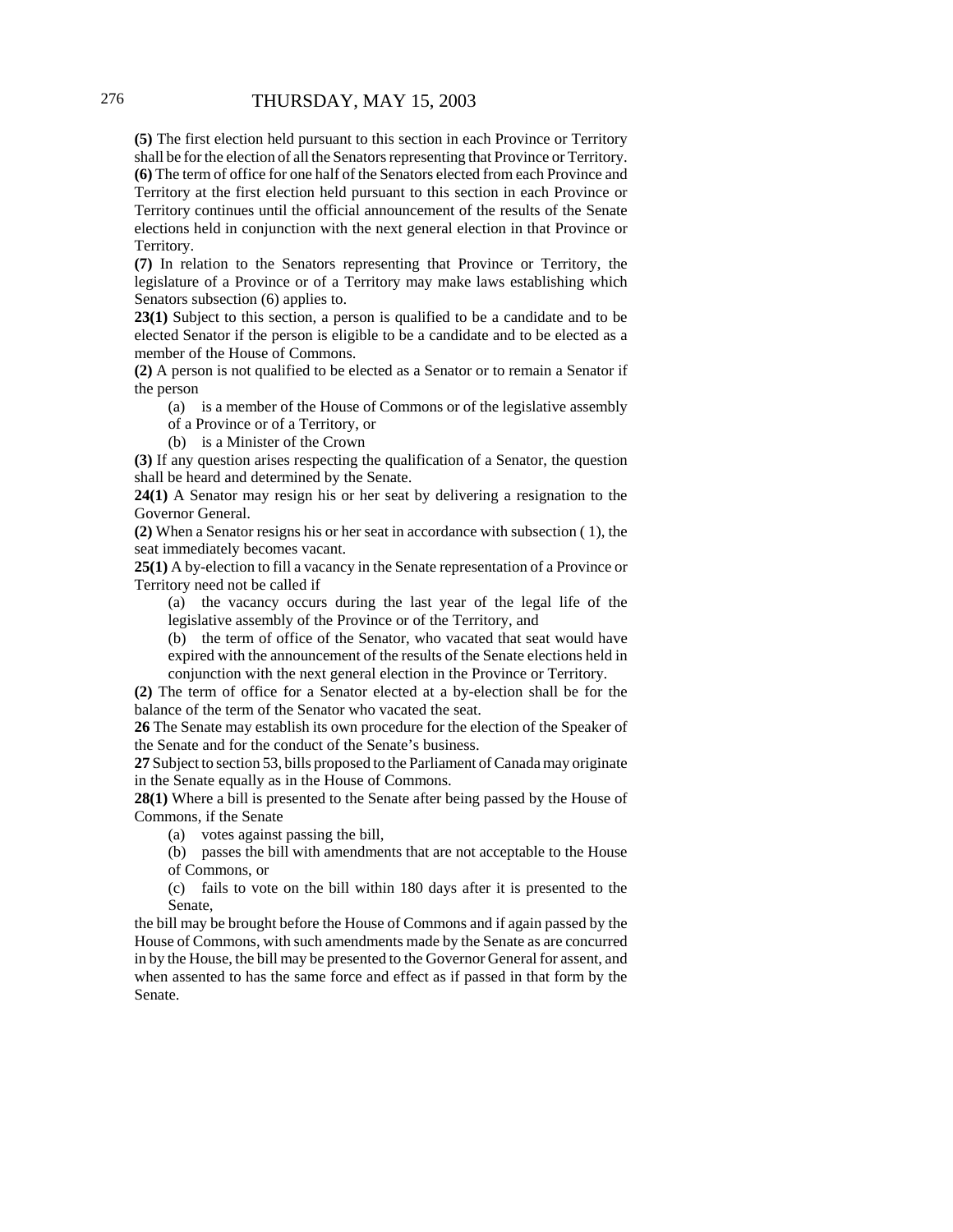**(2)** In a bill presented to the Governor General under this section, the words of enactment shall be amended by striking out any reference to the Senate.

**(3)** An alteration to a bill to give effect to subsection (2) is deemed not to be an amendment of the bill.

**(4)** This section does not apply to a bill referred to in section 30.

**29** If the Speaker of the Senate or of the House of Commons rules that the subject matter of a bill is wholly or partially within section 94A or 95, the bill may be repassed by the House of Commons under section 28 only if

(a) the percentage of the members voting who vote to pass the bill is greater than the percentage of Senators voting who voted to reject the bill or pass it with amendments, or

(b) the Senate fails to vote on the bill within 180 days after it is presented to the Senate.

**30** Where a bill is presented to the Senate after being passed by the House of Commons and the Speaker of the Senate or of the House of Commons rules that the bill

(a) directly affects in any way, including by taxation, the natural resources of a Province,

(b) authorizes the expenditure of federal funds in areas of provincial jurisdiction under sections 92, 92A and 93,

(c) is binding on a Province, or

(d) declares a local work or undertaking to be of the general advantage of Canada or for the advantage of two or more Provinces

if the Senate votes against passing the bill or passes it with amendments not acceptable to the House of Commons no further proceedings may be taken on the bill.

**31** Appointments to the Supreme Court of Canada and to the Federal Court of Appeal have no effect until they are ratified by the Senate.

**32** No treaty shall be ratified by Canada unless the Senate has authorized Canada to ratify the treaty.

#### AND BE IT FURTHER RESOLVED THAT,

given that the Constitution establishes Canada as a federal system of government in which the sovereign powers of the Crown are divided between two separate but equal orders of government; and that the federal Parliament is comprised of two Houses: the House of Commons, which is designed to reflect the democratic principle of representation by population, and a Senate, which is designed to reflect the federal nature of Canada; and that Canada is a parliamentary democracy that has constitutionally enshrined the democratic right of every citizen of Canada to vote in an election of members of the House of Commons and of their legislative assembly;

the Legislative Assembly directs the Government of Alberta to initiate discussions with the Government of Canada and the governments of all other Provinces and Territories leading to the reform of the Senate.

Hon. Mr. Jonson moved adjournment of the debate, which was agreed to.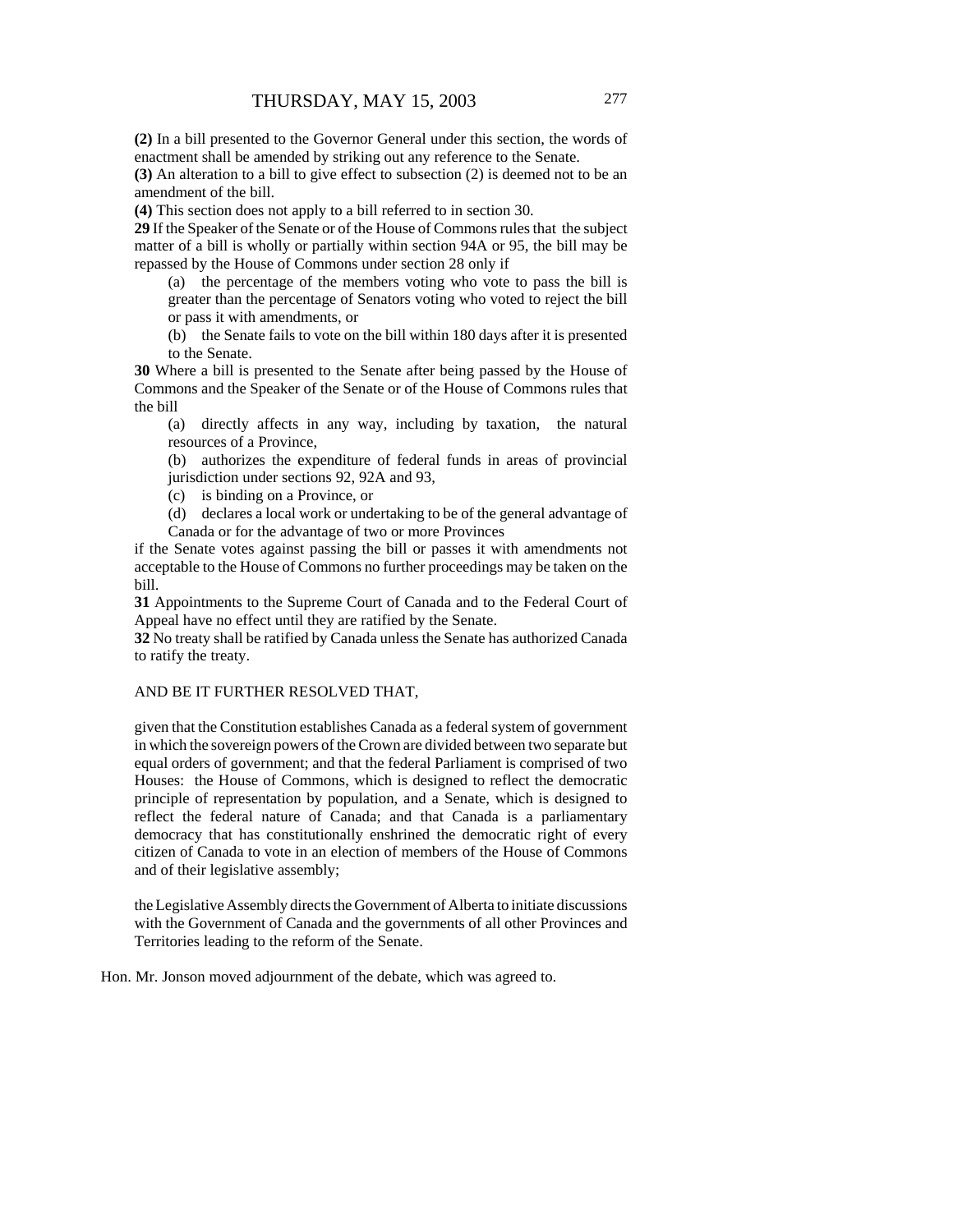## 278 THURSDAY, MAY 15, 2003

#### **Government Bills and Orders**

#### **Third Reading**

On the motion that the following Bill be now read a Third time:

Bill 40 Appropriation Act, 2003 (\$) — Hon. Mrs. Nelson

A debate followed.

Mr. Mason, Hon. Member for Edmonton-Highlands, moved the motion be amended by deleting all words after the word "that" and substituting the following:

Bill 40, Appropriation Act, 2003, be not now read a Third time because the Legislative Assembly believes that the inadequate provision made for the education of children will result in a crisis in schools.

A debate followed on the amendment.

The question being put, the amendment was defeated. With Hon. Mr. Kowalski in the Chair, the names being called for were taken as follows:

For the amendment: 5

| Blakeman  | Mason | Taft |
|-----------|-------|------|
| MacDonald | Pannu |      |

Against the amendment: 36

| Hancock    | Oberg          |
|------------|----------------|
| Hlady      | O'Neill        |
| Horner     | Ouellette      |
| Jacobs     | Rathgeber      |
| Johnson    | <b>Shariff</b> |
| Klapstein  | Snelgrove      |
| Knight     | Stelmach       |
| Lougheed   | <b>Tannas</b>  |
| Lund       | VanderBurg     |
| McClelland | Woloshyn       |
| McFarland  | Yankowsky      |
| Nelson     | Zwozdesky      |
|            |                |

The following Bill was read a Third time and passed:

Bill 40 Appropriation Act, 2003 (\$) — Hon. Mrs. Nelson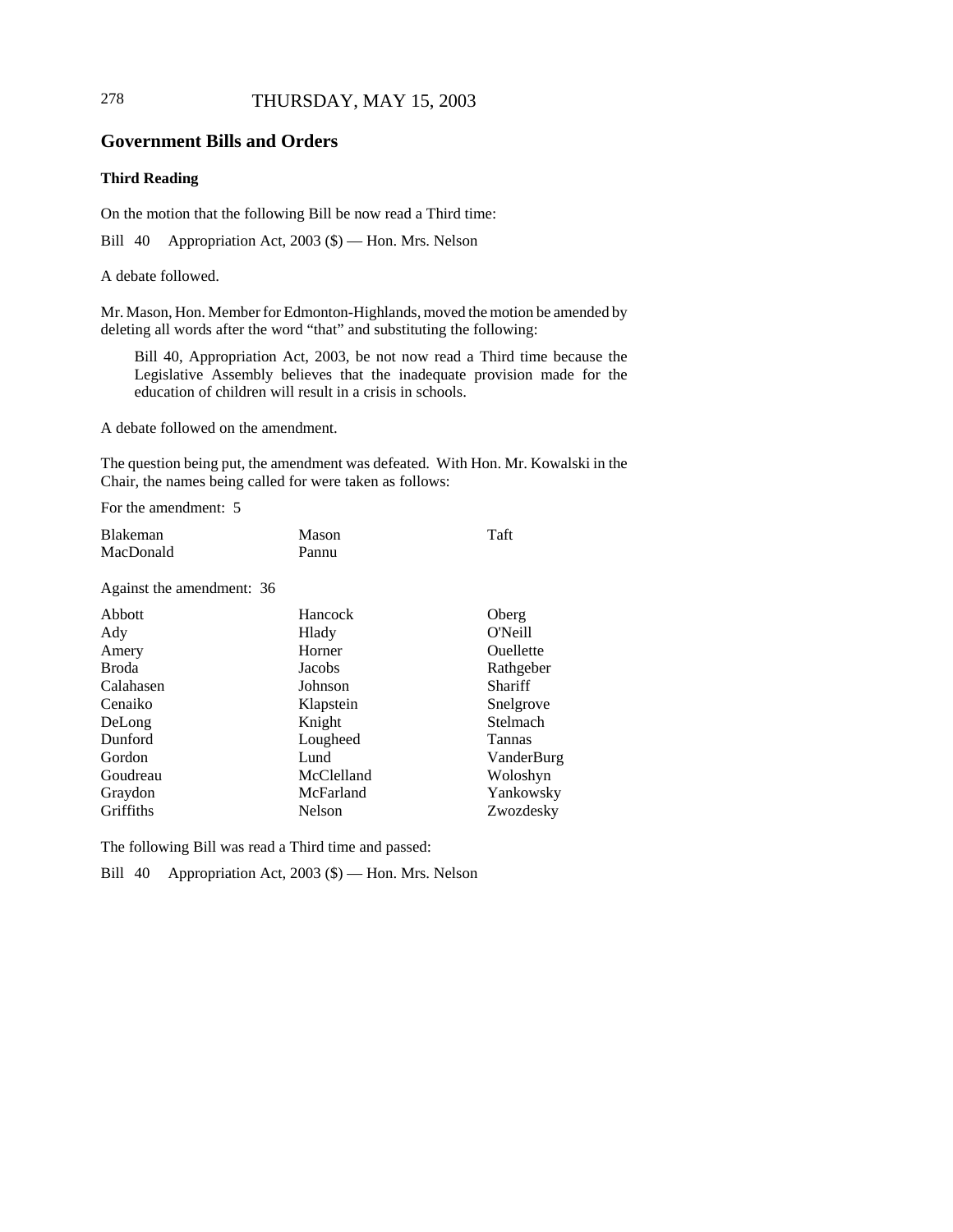# **Adjournment**

Pursuant to Government Motion 5 agreed to by the Assembly on February 19, 2003, and on motion by Hon. Mr. Hancock, Government House Leader, the Assembly adjourned at 4:37 p.m.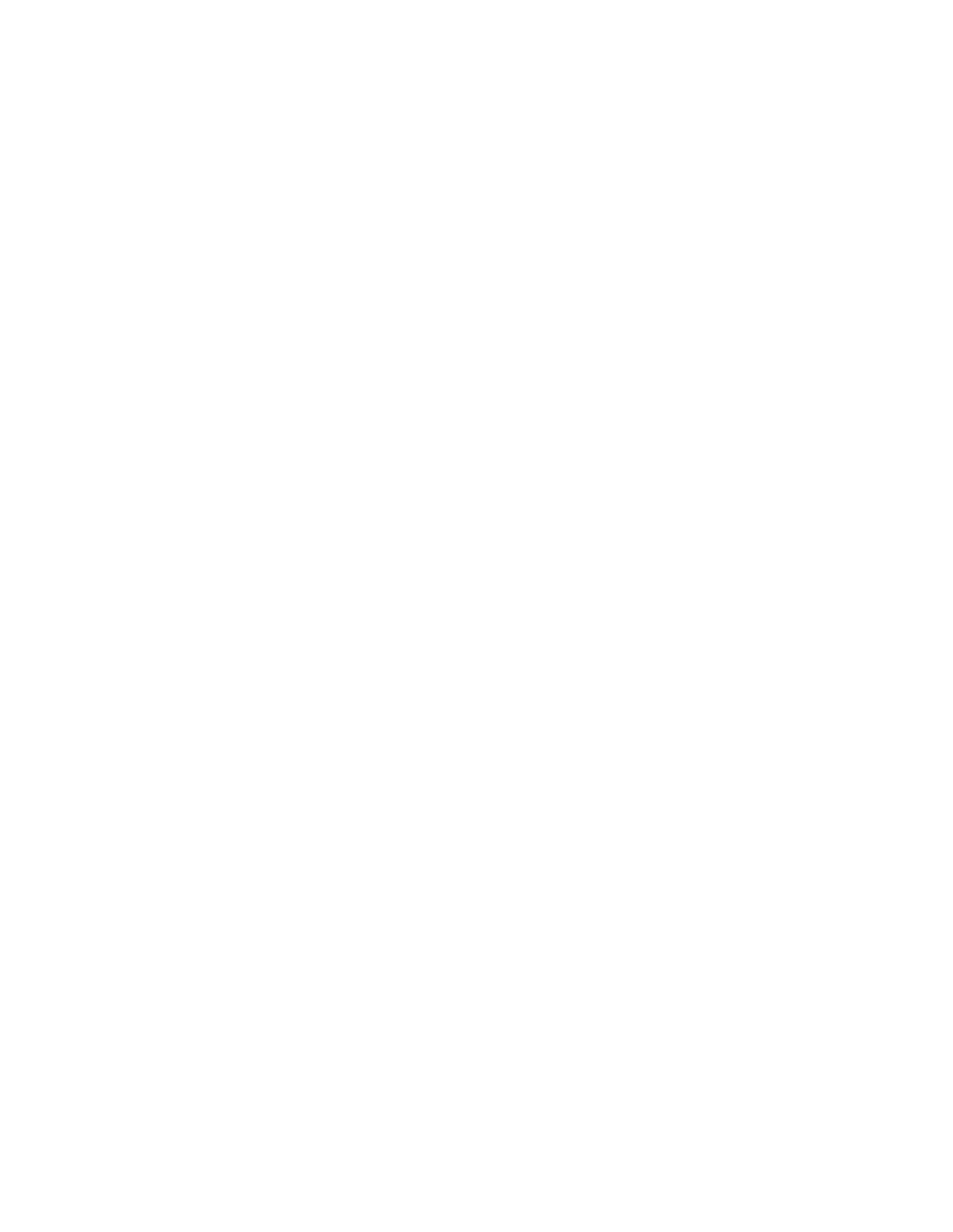# **FALL SITTING**

NOVEMBER 18, 2003 TO DECEMBER 3, 2003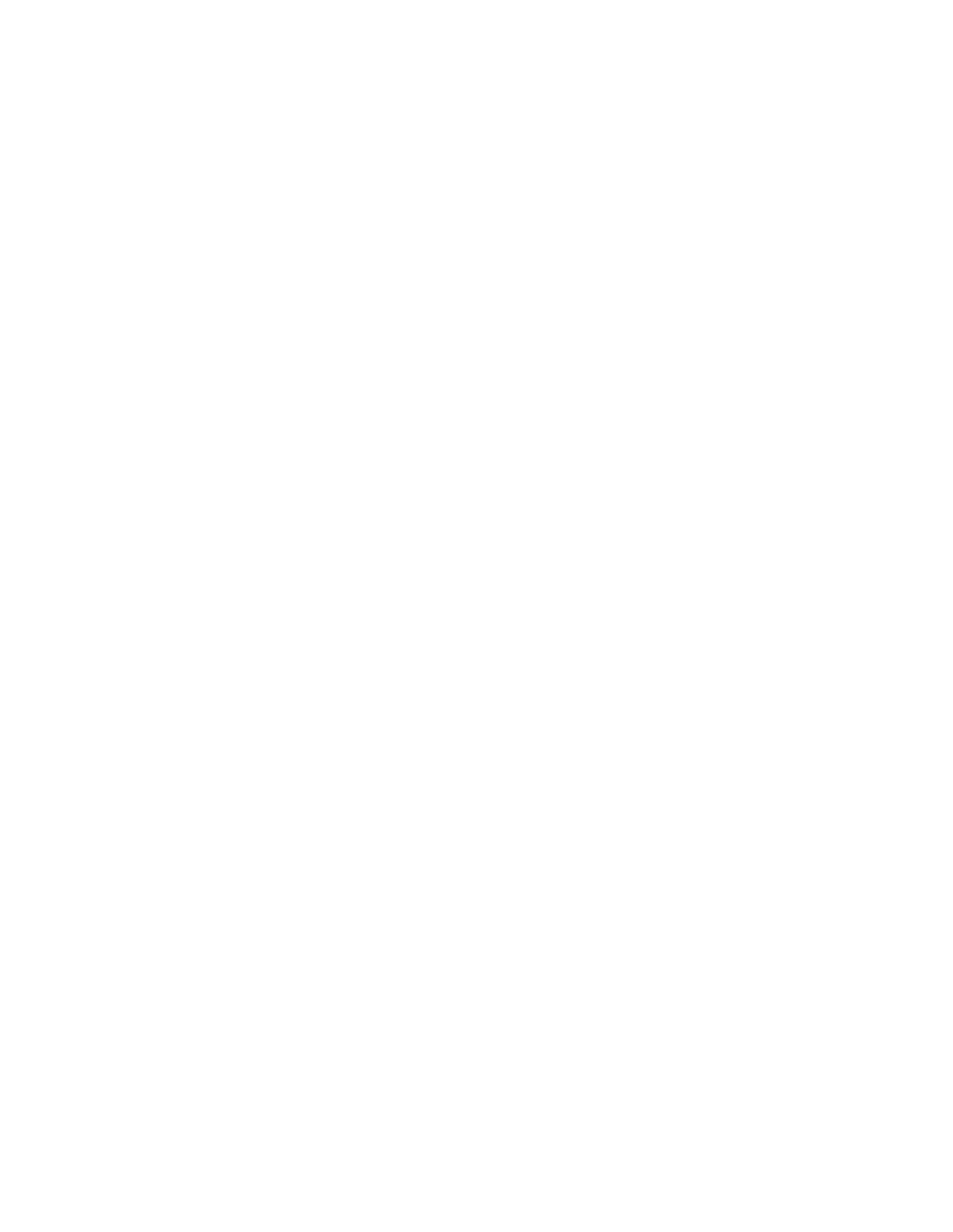# Tuesday, November 18, 2003

The Speaker took the Chair at 1:30 p.m.

The Speaker offered a prayer and a moment of silence was observed in recognition of the death of former Members Mr. Dick Johnston, Member for Lethbridge-East, 1975 to 1993, who passed away on June 25, 2003, Mr. Gordon Taylor, Member for Drumheller, 1940 to 1979, who passed away on July 26, 2003, Mr. Lewis Mitchell Clark, Member for Drumheller, 1979 to 1986, who passed away on September 10, 2003, and Mr. Richard Herbert Jamieson, Member for Jasper-West, 1959 to 1963, who passed away on September 15, 2003.

#### **Ministerial Statements**

Hon. Mr. Klein, Premier, made a statement congratulating the Edmonton Eskimos on winning their 12th Grey Cup on November 16, 2003 in Regina, Saskatchewan. Hon. Mr. Klein also congratulated the people of Regina for hosting a very successful Grey Cup week.

Dr. Nicol, Hon. Leader of the Official Opposition, commented on the statement.

The Speaker requested and received the unanimous consent of the Assembly to allow the Leader of the Third Party to comment on the Ministerial Statement.

#### **Members' Statements**

Mrs. Gordon, Hon. Member for Lacombe-Stettler, made a statement regarding Hazel McGregor of Lacombe, recipient of the Doreen Befus Award as the 2003 outstanding self-advocate for adults with developmental disabilities, sponsored by the Persons With Developmental Disabilities Central Alberta Community Board.

Mrs. Jablonski, Hon. Member for Red Deer-North, made a statement regarding family violence and the creation of the family violence roundtable announced by Hon. Mr. Klein, Premier.

Ms Kryczka, Hon. Member for Calgary-West, made a statement regarding wrestling legend Stu Hart of Calgary who passed away on October 16, 2003.

Dr. Pannu, Hon. Member for Edmonton-Strathcona, made a statement regarding education funding.

#### **Presenting Petitions**

Mr. Mason, Hon. Member for Edmonton-Highlands, presented a petition from 1,003 Albertans requesting the Government introduce legislation declaring a moratorium on future expansion of confined feeding operations and proposing existing operations be phased out within the next 3 years.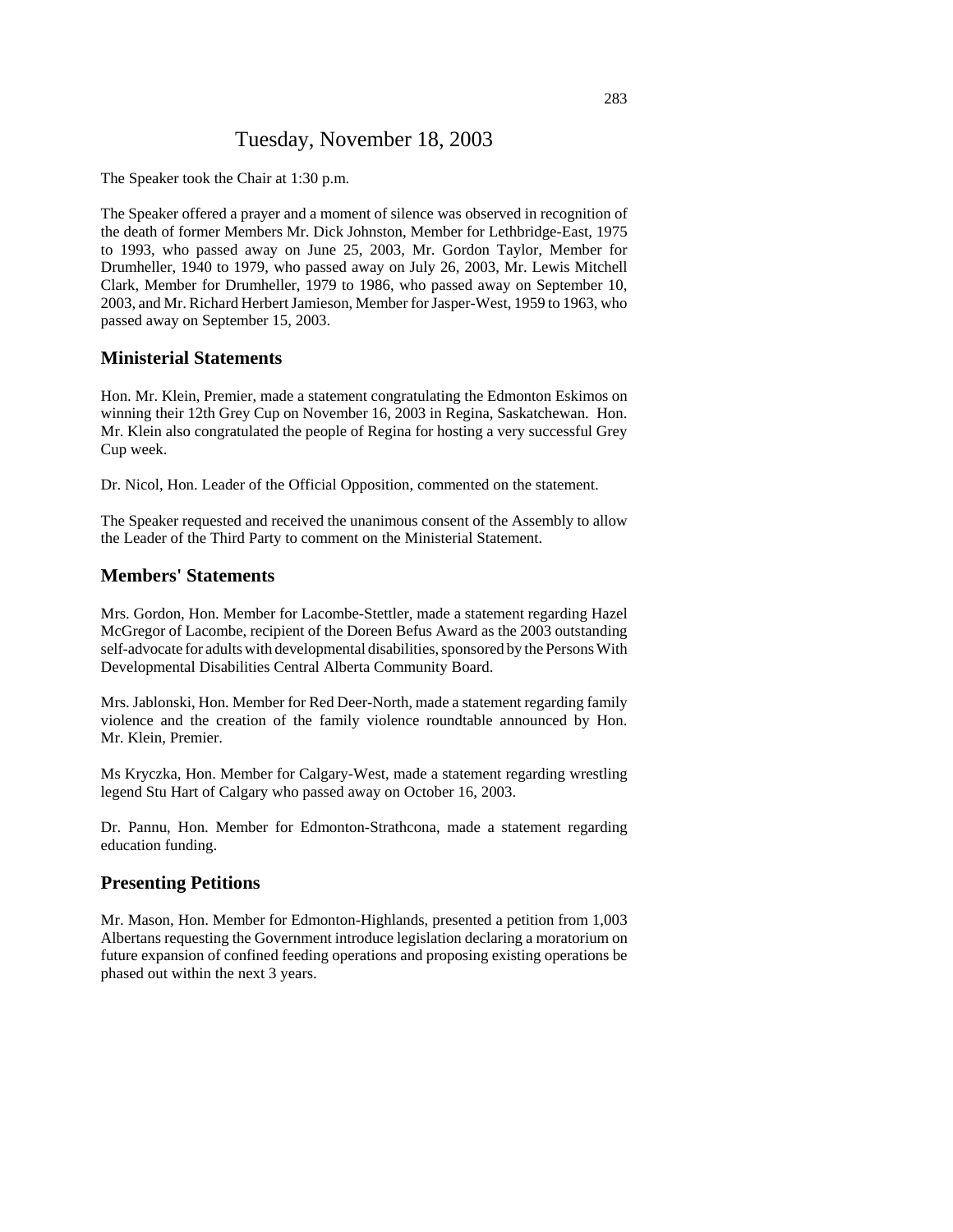# 284 TUESDAY, NOVEMBER 18, 2003

## **Point of Privilege**

Dr. Taft, Hon. Member for Edmonton-Riverview, gave oral notice of his intention to raise a purported question of privilege under Standing Order 15.

#### **Introduction of Bills (First Reading)**

Notice having been given:

- Bill 49 Public Lands Amendment Act, 2003 Mr. Ducharme
- Bill 50 Wildlife Amendment Act, 2003 Mr. Strang
- Bill 51 Natural Resources Conservation Board Amendment Act, 2003 Mr. VanderBurg

On motion by Hon. Mr. Hancock, Government House Leader, the following Bills were placed on the Order Paper under Government Bills and Orders:

Bill 49 Public Lands Amendment Act, 2003 — Mr. Ducharme

Bill 50 Wildlife Amendment Act, 2003 — Mr. Strang

Bill 51 Natural Resources Conservation Board Amendment Act, 2003 — Mr. VanderBurg

#### **Tabling Returns and Reports**

Hon. Mr. Zwozdesky, Minister of Community Development:

Letter dated November 18, 2003, from Hon. Mr. Zwozdesky, Minister of Community Development, to Hugh Campbell, President and Chief Executive Officer, Edmonton Eskimos Football Club, congratulating the entire Edmonton Eskimo organization on winning the 2003 Grey Cup

Sessional Paper 616/2003

Mrs. Tarchuk, Chair, Select Standing Committee on Legislative Offices, pursuant to the Auditor General Act, cA-46, s19(5):

Auditor General of Alberta, Annual Report, 2002-2003

Sessional Paper 617/2003

Mrs. Jablonski, Hon. Member for Red Deer-North:

Copy of a petition signed by 5,255 Albertans requesting the repair and restoration of the Michener Centre Administrative Building

Sessional Paper 618/2003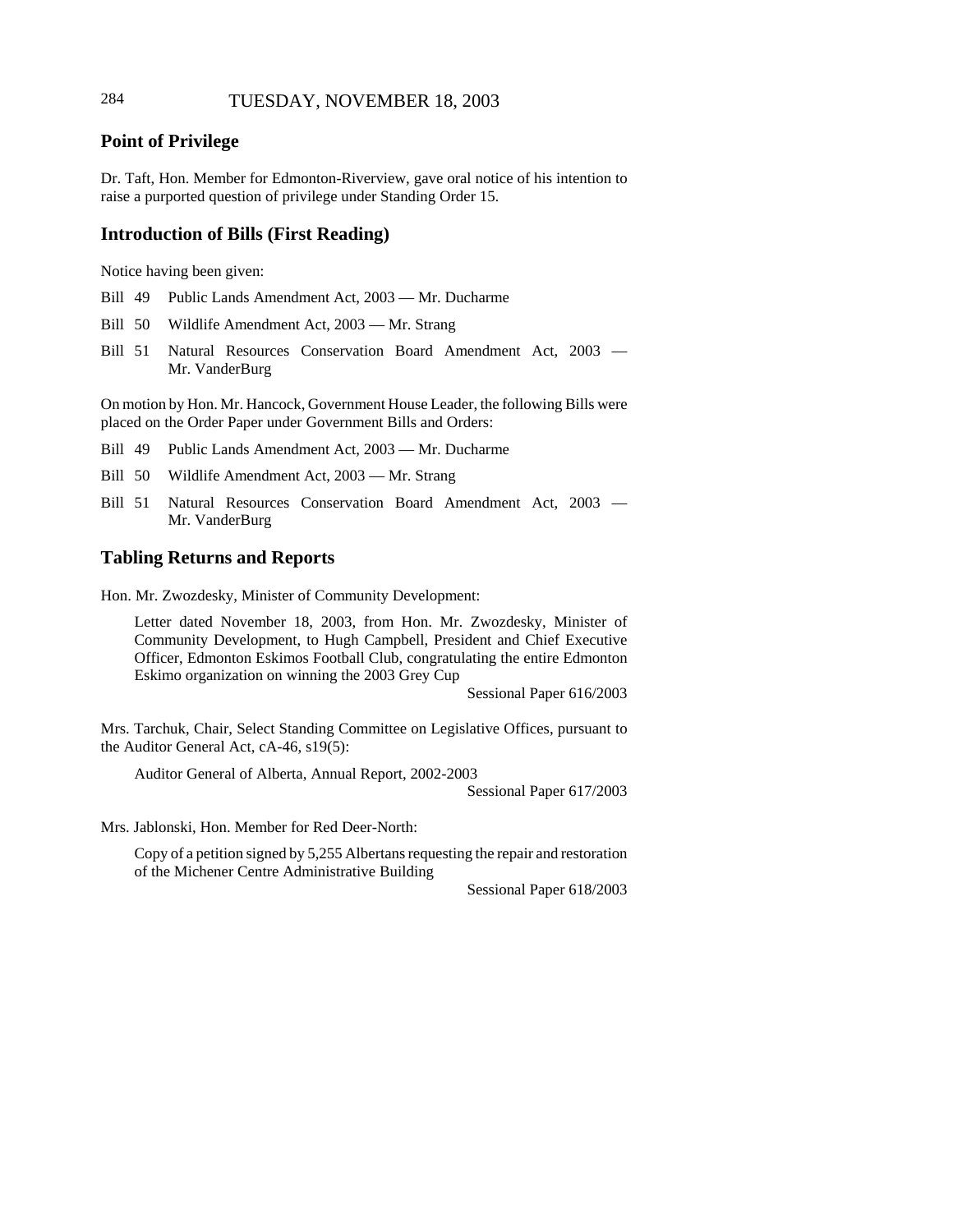Ms Blakeman, Hon. Member for Edmonton-Centre:

Postcard prepared by the Alberta Liberal Caucus as part of a campaign against the 42% increase in long-term care facility fees and its effect on seniors

Sessional Paper 619/2003

Letter dated July 16, 2003, from B. Kay of Edmonton to Hon. Mr. Woloshyn, Minister of Seniors, and Hon. Mr. Mar, Minister of Health and Wellness, protesting the Government's intention to increase long-term care facility fees by 42%

#### Sessional Paper 620/2003

E-mail message dated June 19, 2003, from Margaret Griffith of Montana to Hon. Mr. Klein, Premier, expressing concern regarding the effect an increase in long-term care facility fees will have on her mother living in Alberta

Sessional Paper 621/2003

E-mail message dated August 27, 2003, from Deanna Summy of Alberta to Ms Blakeman, Hon. Member for Edmonton-Centre, expressing concern regarding the cost of long-term care and the difficulty in obtaining respite care for her husband

#### Sessional Paper 622/2003

E-mail message dated May 16, 2003, from Michael James of Edmonton to Ms Blakeman, Hon. Member for Edmonton-Centre, expressing concern regarding his wife losing her job as a teacher

Sessional Paper 623/2003

Mr. MacDonald, Hon. Member for Edmonton-Gold Bar:

Petition signed by 48 Albertans requesting an increase in income support and medical benefits, requesting that low income programs be consolidated, and requesting the implementation of the Market Basket Measure

Sessional Paper 624/2003

Request for Proposal #03-02, dated August 2003, entitled "Consumer Protection/Customer Choice Campaign: Electricity and Natural Gas, Notice of Competition" prepared by the Alberta Public Affairs Bureau and Alberta Energy Sessional Paper 625/2003

Dr. Pannu, Hon. Member for Edmonton-Strathcona:

Document, undated, entitled "Two Year Comparison of September 30 Core Class Sizes in Edmonton Public Schools, Alberta Learning Grade Ranges and Two Year Comparison of September 30 Core Class Sizes in Edmonton Public Schools, Learning Commission Grade Ranges"

Sessional Paper 626/2003

News release dated November 13, 2003, entitled "Trustees call for immediate direction of surplus funds to classrooms" prepared by Greater St. Albert Catholic Schools

Sessional Paper 627/2003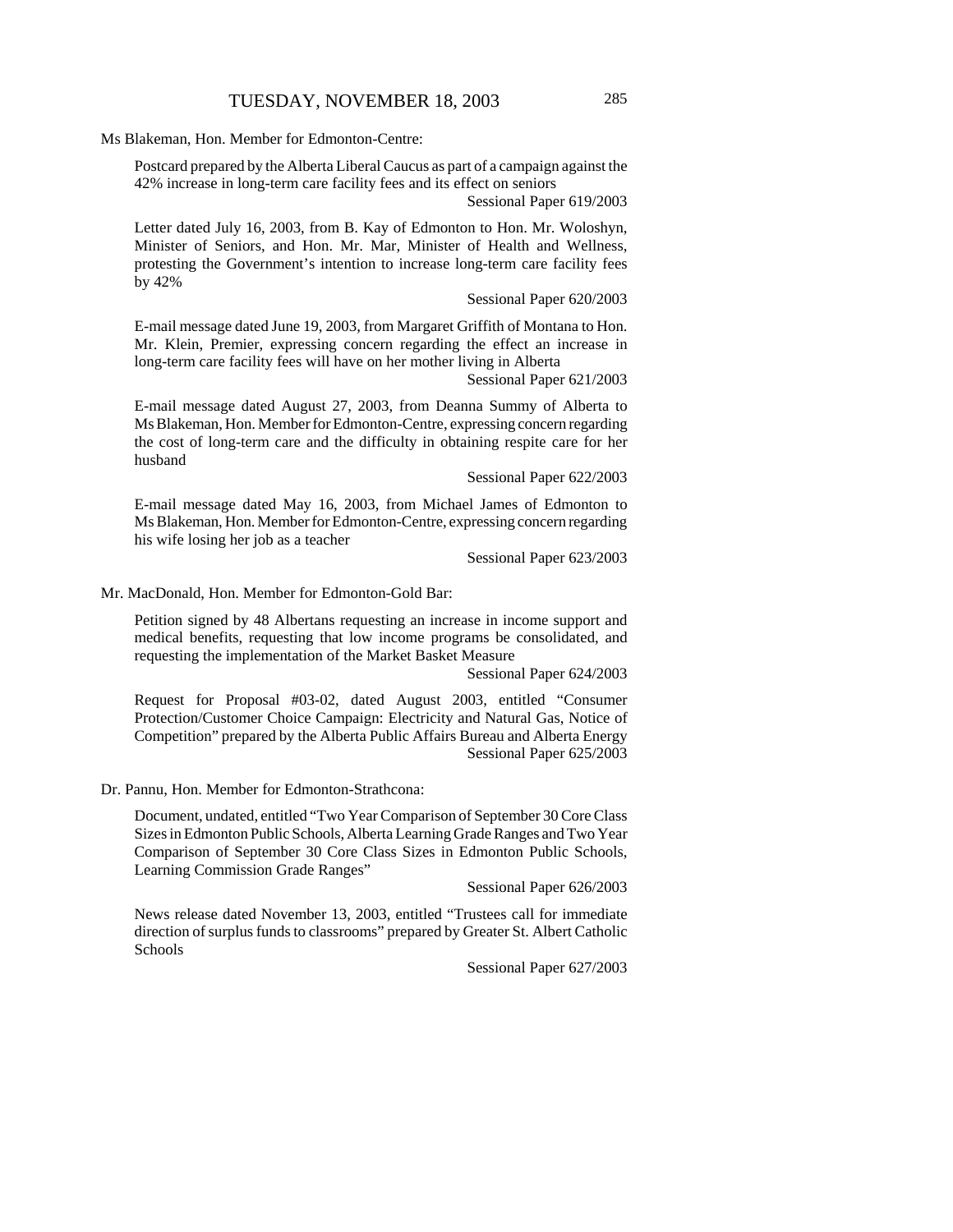# 286 TUESDAY, NOVEMBER 18, 2003

Mr. Mason, Hon. Member for Edmonton-Highlands:

Revised draft dated September 12, 2003, of a report dated September 2003, entitled "Report and Recommendations on Consumer Concerns" prepared by the Advisory Council on Electricity

Sessional Paper 628/2003

Mr. McClelland, Hon. Member for Edmonton-Rutherford:

Letter dated October 23, 2003, from Nancy Hamilton of Edmonton to Mr. McClelland, Hon. Member for Edmonton-Rutherford, expressing concern and offering recommendations regarding the Commission on Learning's report released on October 7, 2003

Sessional Paper 629/2003

Hon. Mr. Kowalski, Speaker of the Legislative Assembly, pursuant to the Election Finances and Contributions Disclosures Act, cE-2, s 4(2):

Chief Electoral Officer, Twenty-sixth Annual Report for the Calendar Year 2002 Sessional Paper 630/2003

Hon. Mr. Kowalski, Speaker of the Legislative Assembly, pursuant to the Conflicts of Interest Act, cC-23, s46(2):

Office of the Ethics Commissioner, Annual Report 2002-2003 Sessional Paper 631/2003

### **Point of Privilege**

Dr. Taft, Hon. Member for Edmonton-Riverview, raised a purported question of privilege under Standing Order 15 regarding the Minister of Infrastructure's knowledge of test results for toxic mold at the Holy Cross Hospital.

Hon. Mr. Lund, Minister of Infrastructure, requested that the matter be heard the following day. The Speaker agreed to defer the matter to November 19, 2003.

During the purported point of privilege Dr. Taft, Hon. Member for Edmonton-Riverview, tabled the following:

Information package containing copies of several e-mail messages relating to the point of privilege raised by Dr. Taft, Hon. Member for Edmonton-Riverview Sessional Paper 632/2003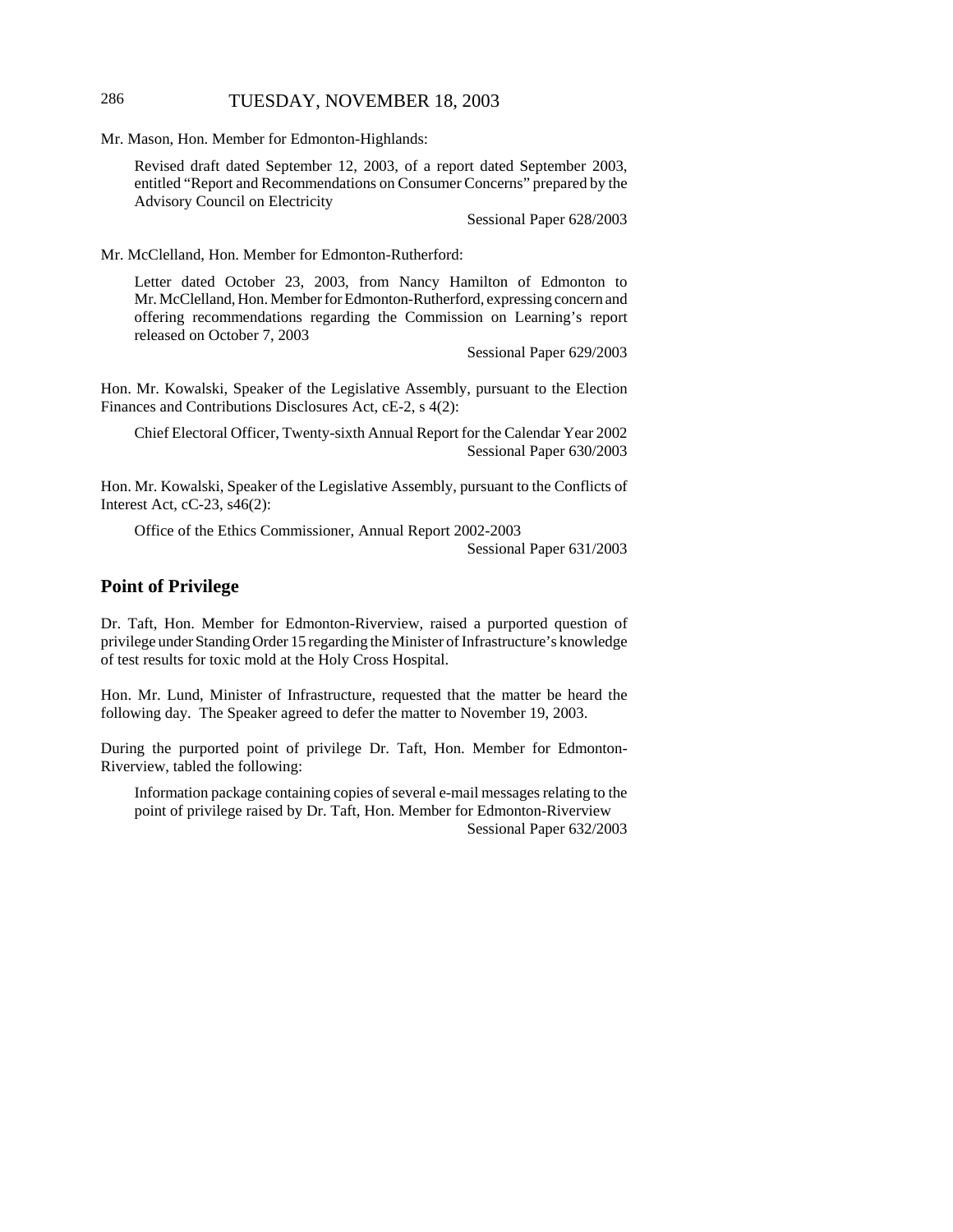# **ORDERS OF THE DAY**

# **Government Bills and Orders**

#### **Second Reading**

The following Bills were read a Second time and referred to Committee of the Whole:

- Bill 36 Environmental Protection and Enhancement Amendment Act, 2003 Hon. Dr. Taylor
- Bill 37 Climate Change and Emissions Management Act (\$) Hon. Dr. Taylor
- Bill 38 Workers' Compensation Amendment Act, 2003 Mr. Lougheed

#### **Committee of the Whole**

According to Order, the Assembly resolved itself into Committee of the Whole, and the Speaker left the Chair.

(Assembly in Committee)

And after some time spent therein, the Acting Speaker assumed the Chair.

The following Bill was reported with some amendments:

Bill 6 Justice Statutes Amendment Act, 2003 — Hon. Mr. Hancock

Mr. Lougheed, Acting Chair of Committees, tabled copies of an amendment considered by Committee of the Whole on this date for the official records of the Assembly.

Amendment to Bill 6 (Hon. Minister of Justice and Attorney General) — Agreed to

Sessional Paper 633/2003

### **Adjournment**

On motion by Hon. Mr. Hancock, Government House Leader, the Assembly adjourned at 5:17 p.m. until 8:00 p.m.

TUESDAY, NOVEMBER 18, 2003 — 8:00 P.M.

### **Government Bills and Orders**

### **Second Reading**

The following Bill was read a Second time and referred to Committee of the Whole:

Bill 41 Alberta Corporate Tax Amendment Act, 2003 — Hon. Mr. Melchin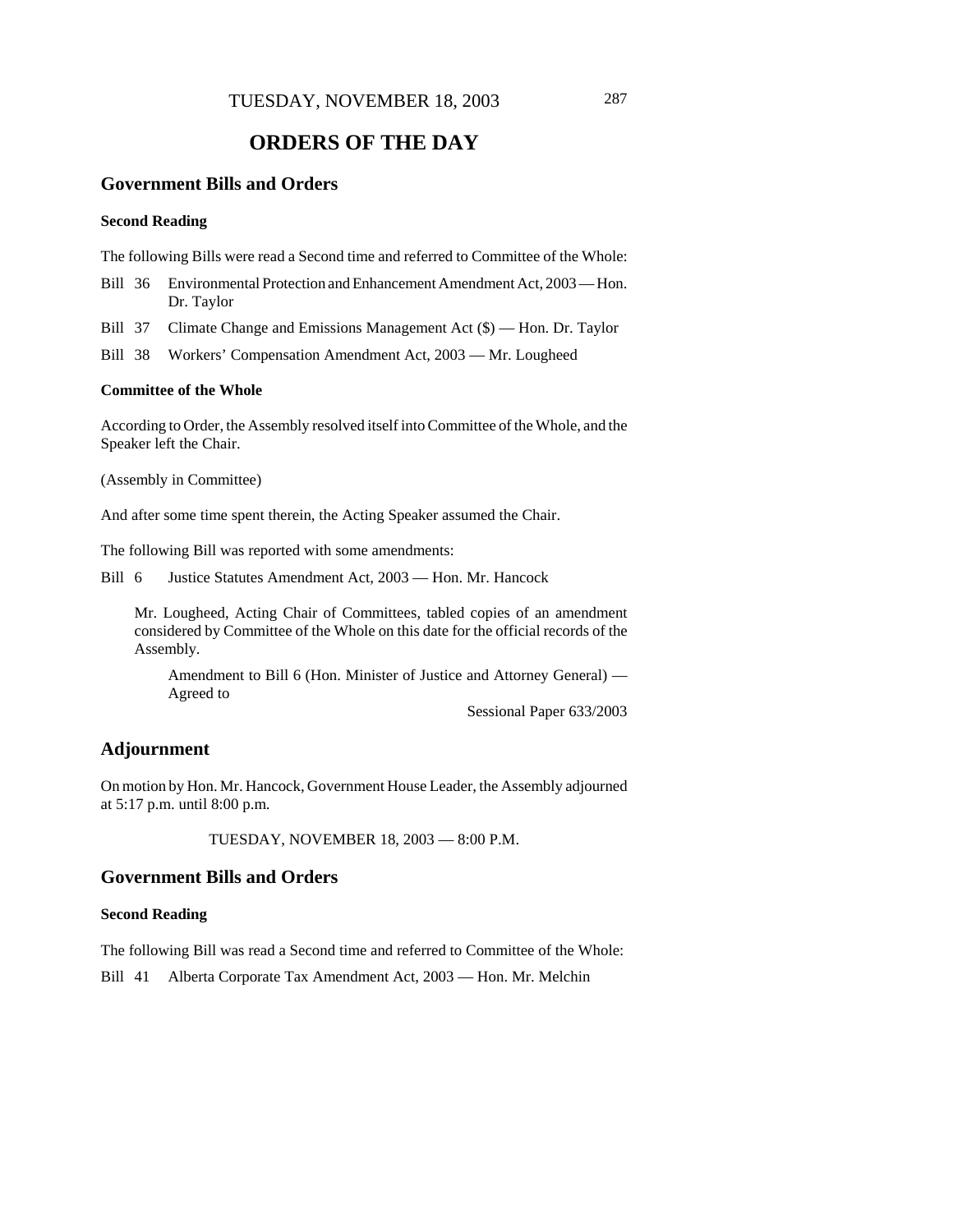#### **Committee of the Whole**

According to Order, the Assembly resolved itself into Committee of the Whole, and the Deputy Speaker left the Chair.

(Assembly in Committee)

And after some time spent therein, the Deputy Speaker resumed the Chair.

The following Bill was reported:

Bill 37 Climate Change and Emissions Management Act (\$) — Hon. Dr. Taylor

The following Bill was reported with some amendments:

Bill 36 Environmental Protection and Enhancement Amendment Act, 2003 — Hon. Dr. Taylor

Mr. Johnson, Acting Chair of Committees, tabled copies of an amendment considered by Committee of the Whole on this date for the official records of the Assembly.

Amendment to Bill 36 (Hon. Minister of Environment) — Agreed to Sessional Paper 634/2003

# **Adjournment**

On motion by Hon. Mr. Hancock, Government House Leader, the Assembly adjourned at 9:40 p.m. until Wednesday, November 19, 2003, at 1:30 p.m.

Wednesday, November 19, 2003

The Speaker took the Chair at 1:30 p.m.

### **Recognitions**

Mr. Griffiths, Hon. Member for Wainwright: Grade 5 students from Allan Johnstone School in Hardisty for compiling a book entitled "Standing Guard: Through the Eyes of the Sentinels" which won first place in the Kids are Authors competition sponsored by Scholastic Book Fairs

Mr. Lord, Hon. Member for Calgary-Currie: Peter Papasideris, Calgary business owner and long-distance rifle marksman on his many achievements as a competitive marksman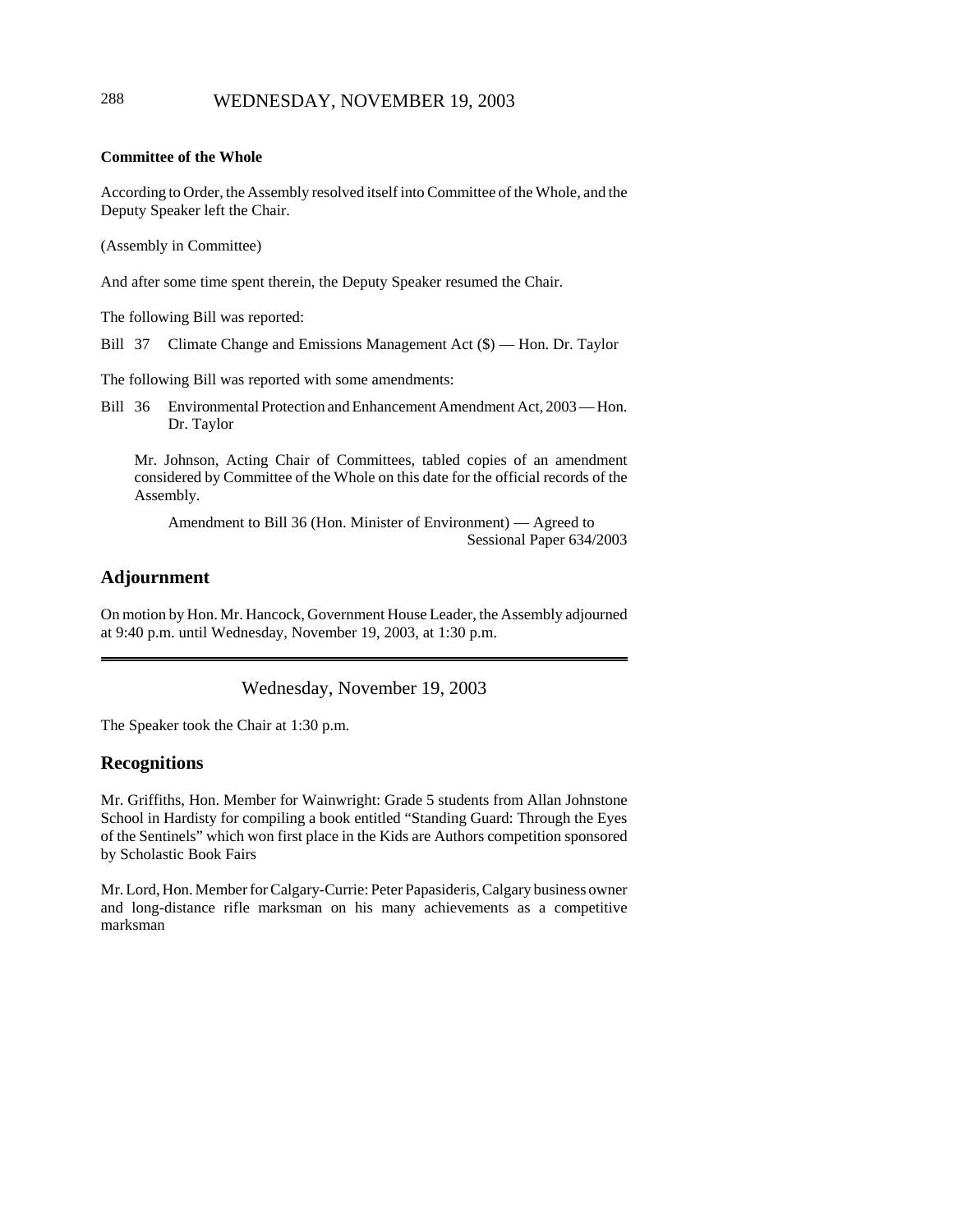Dr. Massey, Hon. Member for Edmonton-Mill Woods: J. Percy Page School for being recognized by the Canada School Network as one of Canada's innovative schools in 2003-2004

Mr. Mason, Hon. Member for Edmonton-Highlands: 10th anniversary of the Edmonton School Hot Lunch Program organized by the Edmonton City Centre Church Corporation

Mr. Johnson, Hon. Member for Wetaskiwin-Camrose: City of Wetaskiwin on winning the Communities in Bloom National Award in its population category and on winning the Glad Tidiness Effort National Award

Mr. Danyluk, Hon. Member for Lac La Biche-St. Paul: Dr. Harvey Woytiuk of St. Paul on recently being named Alberta's family physician of the year by the College of Family Physicians of Canada

Mr. Snelgrove, Hon. Member for Vermilion-Lloydminster: Kelsey Trach of the Vermilion area who recently raised \$15,000 for the Canadian Cancer Society by riding a horse from Vermilion to Edmonton

### **Presenting Petitions**

Ms Blakeman, Hon. Member for Edmonton-Centre, presented a petition from 1,077 Albertans requesting Bill 43, Post-secondary Learning Act be amended to include a tuition fee policy and urging the Government to regulate tuition levels in a manner consistent with the principles of affordability and accessibility.

Mr. Mason, Hon. Member for Edmonton-Highlands, presented a petition from 1,000 Albertans requesting the Government introduce legislation declaring a moratorium on future expansion of confined feeding operations and proposing existing operations be phased out within the next 3 years.

### **Introduction of Bills (First Reading)**

- Bill 46 Municipal Government Amendment Act, 2003 Hon. Mr. Boutilier
- Bill 47 Tobacco Tax Amendment Act, 2003 (No. 2) Hon. Mr. Melchin
- Bill 48 Alberta Heritage Foundation for Science and Engineering Research Amendment Act, 2003 — Hon. Mr. Doerksen
- Bill 52 Health Professions Amendment Act, 2003 Hon. Mr. Mar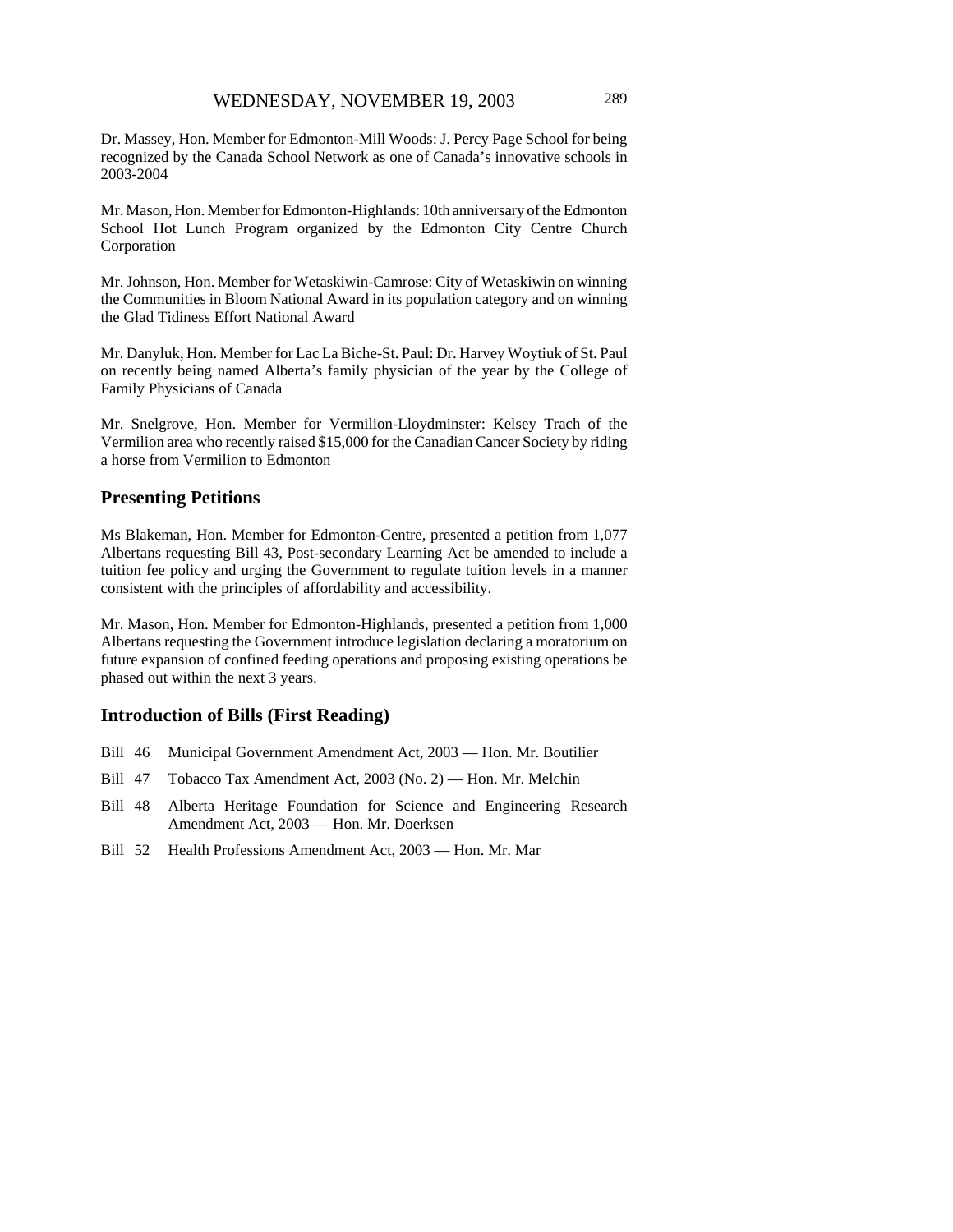## 290 WEDNESDAY, NOVEMBER 19, 2003

### **Tabling Returns and Reports**

#### Mr. Mason, Hon. Member for Edmonton-Highlands:

News release dated October 2, 2003, entitled "ENMAX Files Applications for 2004 Electricity Rate Tariffs in Calgary" prepared by ENMAX Corporation Sessional Paper 635/2003

Letter, undated, from Brett Borgic to Dr. Pannu, Hon. Member for Edmonton-Strathcona, and Mr. Mason, Hon. Member for Edmonton-Highlands, expressing concern regarding the absence of Hon. Mr. Klein, Premier, during debate on Bill 43, Post-secondary Learning Act

Sessional Paper 636/2003

Dr. Pannu, Hon. Member for Edmonton-Strathcona:

Report dated September 2003, entitled "Alberta Bill 43: Post-secondary Learning Act, Analysis" prepared by Satya Brata Das and K.J. (Ken) Chapman, Cambridge Strategies Inc.

Sessional Paper 637/2003

Letter dated November 18, 2003, from Tim Belec of Westerose to Rev. Abbott, Hon. Member for Drayton Valley-Calmar, expressing concern regarding the response by Hon. Dr. Oberg, Minister of Learning, to the Commission on Learning, and opposition to Bill 43, Post-secondary Learning Act

Sessional Paper 638/2003

News release dated November 18, 2003, entitled "So What Does It Mean in the Classrooms?" prepared by Action for Education

Sessional Paper 639/2003

Ms Blakeman, Hon. Member for Edmonton-Centre:

Letter dated November 8, 2003, from Jennifer Spencer to Hon. Dr. Oberg, Minister of Learning, expressing opposition to Bill 43, Post-secondary Learning Act

Sessional Paper 640/2003

Letter dated November 8, 2003, from Joe Vanderhelm to Hon. Dr. Oberg, Minister of Learning, expressing concern regarding Dr. Oberg's response to post-secondary education issues

Sessional Paper 641/2003

Letter, undated, from Nicole Schafenacker of Edmonton to Hon. Mr. Klein, Premier, and Hon. Dr. Oberg, Minister of Learning, expressing her opinion on access to education

#### Sessional Paper 642/2003

Letter dated November 8, 2003, from Mark Henderson of Edmonton to Hon. Dr. Oberg, Minister of Learning, expressing concern regarding access to education and opposition to Bill 43, Post-secondary Learning Act

Sessional Paper 643/2003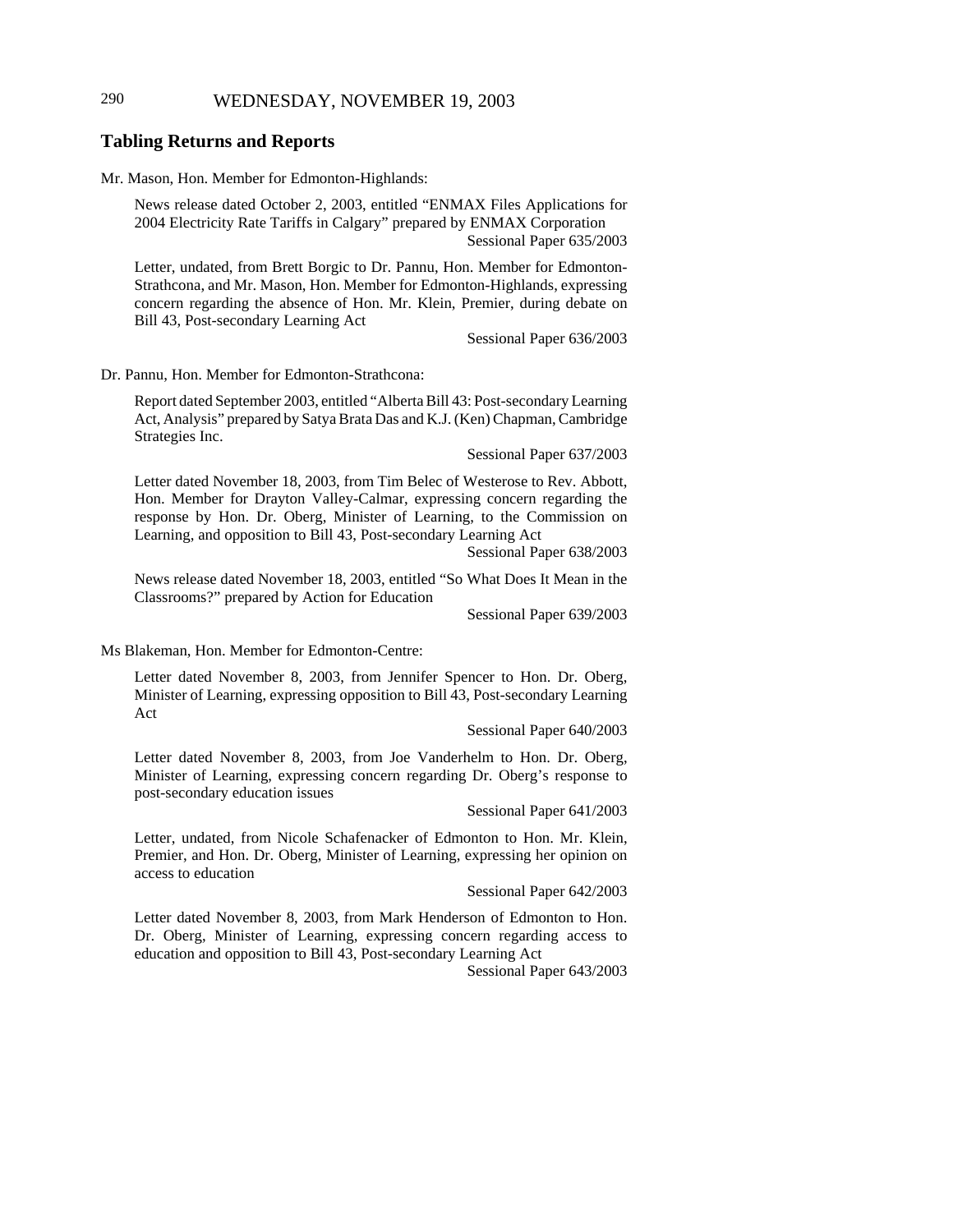Dr. Taft, Hon. Member for Edmonton-Riverview:

2 documents, the first dated August 23, 2001, entitled "Bacterial Isolate Identification Data Summary" and the second dated July 20, 2001, entitled "Test Report" both prepared by Bio-Chem Consulting Services Ltd.

Sessional Paper 644/2003

One World United web site article dated September 26, 2003, entitled "Absconding Doctors Cripple Bangladesh Healthcare" prepared by Sharier Khan Sessional Paper 645/2003

Mr. Bonner, Hon. Member for Edmonton-Glengarry:

Study dated October 2003 entitled "Un-accountable: The Case of Highway Maintenance Privatization in Alberta" prepared by Lisa Prescott, M.Sc., for the Parkland Institute

Sessional Paper 646/2003

Mr. MacDonald, Hon. Member for Edmonton-Gold Bar:

Letter dated October 30, 2003, from David Masluk of Edmonton to Mr. MacDonald, Hon. Member for Edmonton-Gold Bar, commenting on some of the Commission on Learning's recommendations

Sessional Paper 647/2003

Document, undated, entitled "The Alberta Liberal Plan for Public Auto Insurance, People Before Profits" prepared by the Alberta Liberal Opposition

Sessional Paper 648/2003

Mr. Johnson, Hon. Member for Wetaskiwin-Camrose, pursuant to the Alcohol and Drug Abuse Act, cA-38, s12:

Alberta Alcohol and Drug Abuse Commission (AADAC), Annual Report 2002-2003

Sessional Paper 649/2003

Mrs. Jablonski, Hon. Member for Red Deer-North:

6 e-mail messages from Red Deer residents to Michael Dawe, City of Red Deer, expressing support for the restoration of the Michener Centre recently damaged by fire

Sessional Paper 650/2003

Hon. Mr. Kowalski, Speaker of the Legislative Assembly:

Memorandum dated November 18, 2003, from Mr. Danyluk, Hon. Member for Lac La Biche-St. Paul, to Hon. Mr. Kowalski, Speaker of the Legislative Assembly, requesting that Bill 208, Occupiers' Liability (Recreational Users) Amendment Act, 2003, be given early consideration in Committee of the Whole Sessional Paper 651/2003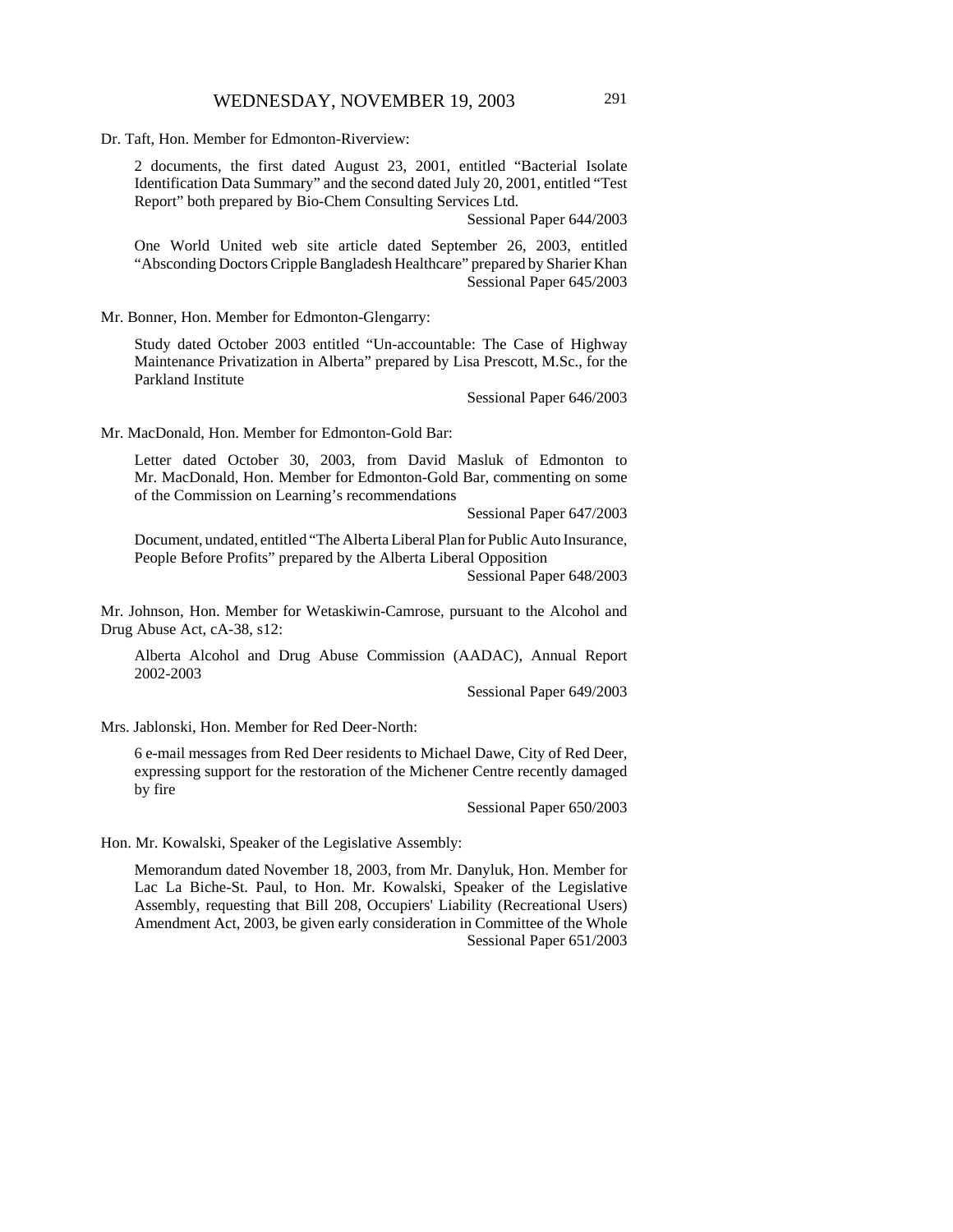# 292 WEDNESDAY, NOVEMBER 19, 2003

### **Point of Privilege**

The Speaker heard comments from Hon. Mr. Lund, Minister of Infrastructure, and Mr. McClelland, Hon. Member for Edmonton-Rutherford, concerning the purported question of privilege raised by Dr. Taft on November 18, 2003.

The Speaker indicated he will respond to the point of privilege on November 24, 2003.

During the purported point of privilege Hon. Mr. Lund, Minister of Infrastructure, tabled the following:

E-mail message dated May 29, 2003, from Professor Tang G. Lee, Faculty of Environmental Design, University of Calgary, to Bob Smith, Government of Alberta, regarding the air quality examination of the former Holy Cross Hospital Sessional Paper 652/2003

Letter dated May 29, 2003, from Mark Carrier, O.H.T., to Enterprise Universal Inc., regarding the review of the former bioaerosols (fungi) investigations in the Holy Cross Hospital

Sessional Paper 653/2003

E-mail message dated May 29, 2003, from Dave Ayriss, B.Sc., C.R.S.P., Project Manager, Environmental Health Professionals Ltd., to Colin Wildgrube regarding the Holy Cross Hospital laboratory report review

Sessional Paper 654/2003

E-mail message dated June 12, 2003, from Professor Tang G. Lee, Faculty of Environmental Design, University of Calgary, to Bob Smith, Government of Alberta, indicating that a written record of discussions during the examination of the Holy Cross Hospital and the keys to the location of mold samples were being provided to Mr. Smith

Sessional Paper 655/2003

Letter dated August 5, 2003, from John Ennis, Director, Policy and Consultation, Office of the Information and Privacy Commissioner, to Dr. Taft, Hon. Member for Edmonton-Riverview, concerning a request by Dr. Taft dated May 13, 2003, for information regarding the Holy Cross Hospital

Sessional Paper 656/2003

# **ORDERS OF THE DAY**

## **Government Bills and Orders**

#### **Second Reading**

On the motion that the following Bill be now read a Second time:

Bill 44 Personal Information Protection Act — Mr. Horner on behalf of Hon. Mr. Coutts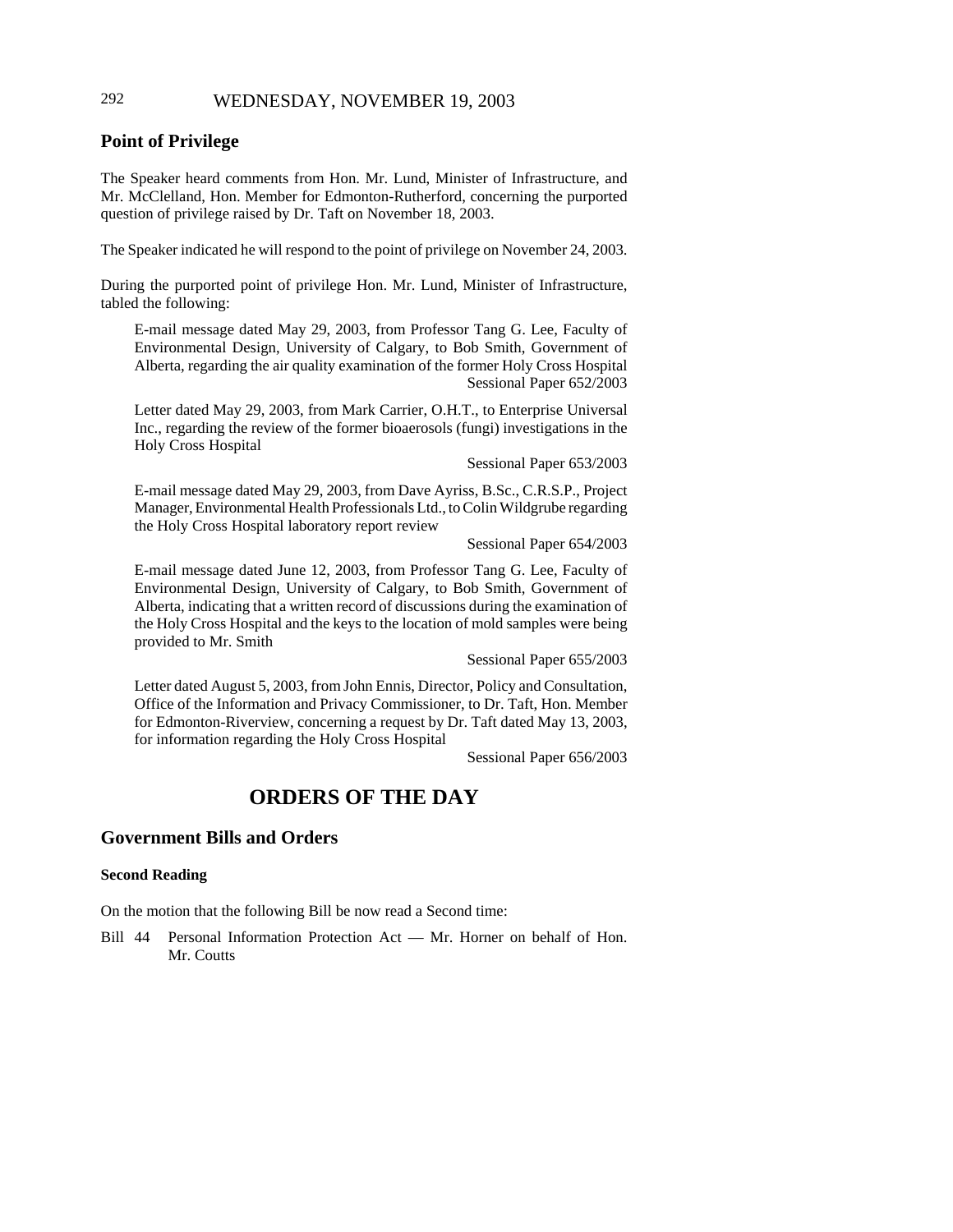A debate followed.

Mr. MacDonald moved adjournment of the debate, which was agreed to.

On the motion that the following Bill be now read a Second time:

Bill 45 Family Law Act — Ms Graham

A debate followed.

Ms Blakeman moved adjournment of the debate, which was agreed to.

The following Bill was read a Second time and referred to Committee of the Whole:

Bill 43 Post-secondary Learning Act — Hon. Dr. Oberg

### **Adjournment**

On motion by Hon. Mr. Stevens, Deputy Government House Leader, that it be called 5:30 p.m., the Assembly adjourned at 5:26 p.m. until 8:00 p.m.

WEDNESDAY, NOVEMBER 19, 2003 — 8:00 P.M.

### **Government Bills and Orders**

#### **Committee of the Whole**

According to Order, the Assembly resolved itself into Committee of the Whole, and the Acting Speaker left the Chair.

(Assembly in Committee)

And after some time spent therein, the Acting Speaker resumed the Chair.

The following Bill was reported:

Bill 41 Alberta Corporate Tax Amendment Act, 2003 — Hon. Mr. Melchin

Progress was reported on the following Bill:

Bill 43 Post-secondary Learning Act — Hon. Dr. Oberg

Mr. Lougheed, Acting Chair of Committees, tabled copies of an amendment considered by Committee of the Whole on this date for the official records of the Assembly.

Amendment to Bill 43 (Hon. Minister of Learning) — Debate adjourned Sessional Paper 657/2003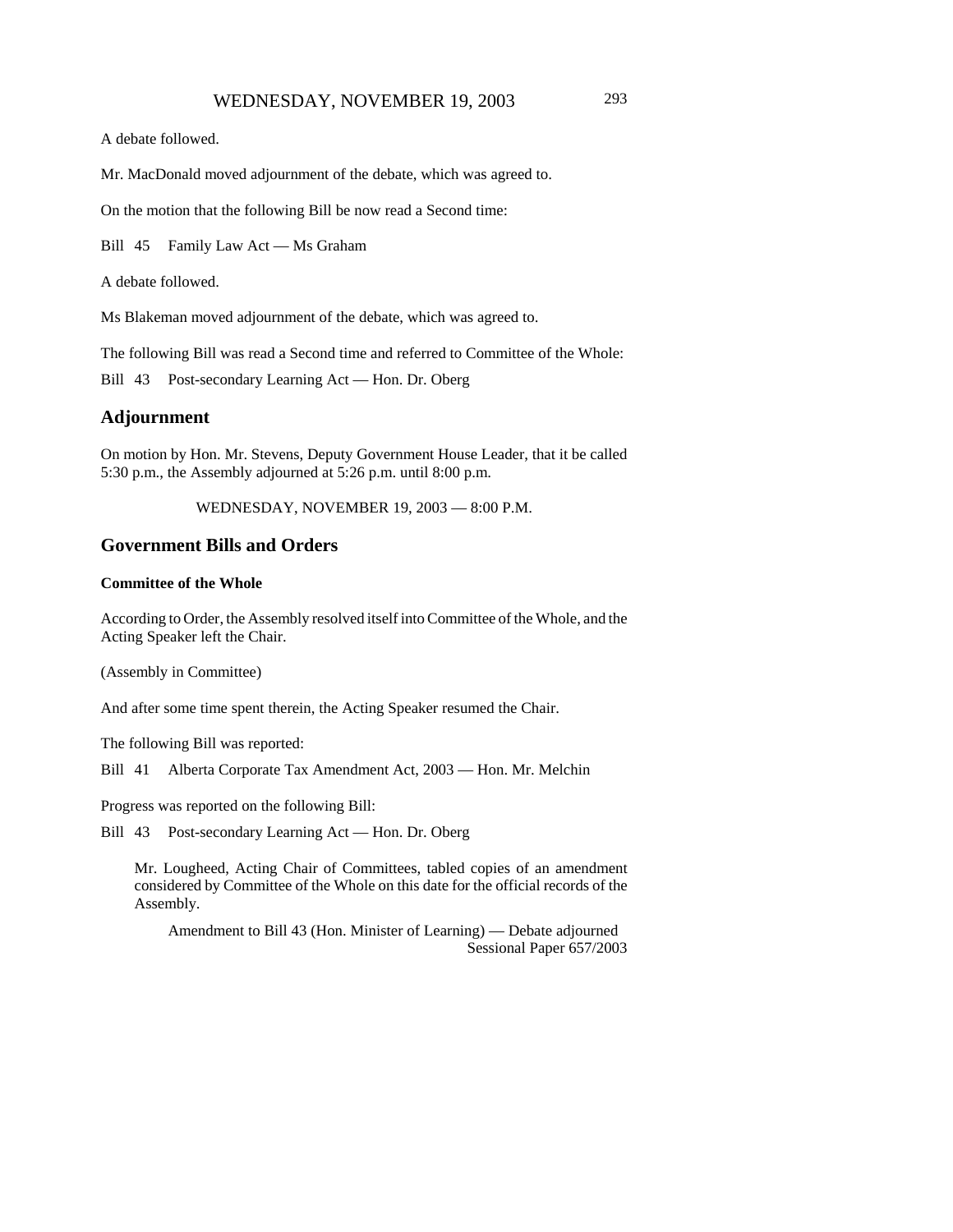## 294 WEDNESDAY, NOVEMBER 19, 2003

Mr. Lougheed, Acting Chair of Committees, also tabled copies of the document tabled by Hon. Dr. Oberg during Committee of the Whole consideration of Bill 43

Proposed Tuition Fee Regulations

Sessional Paper 658/2003

#### **Second Reading**

The following Bill was read a Second time and referred to Committee of the Whole:

Bill 45 Family Law Act — Ms Graham

#### **Committee of the Whole**

According to Order, the Assembly resolved itself into Committee of the Whole, and the Acting Speaker left the Chair.

(Assembly in Committee)

And after some time spent therein, the Acting Speaker resumed the Chair.

Progress was reported on the following Bill:

Bill 45 Family Law Act — Ms Graham

Mr. McClelland, Acting Chair of Committees, tabled copies of an amendment considered by Committee of the Whole on this date for the official records of the Assembly.

Amendment to Bill 45 (Hon. Member for Calgary-Lougheed) — Debate adjourned

Sessional Paper 659/2003

#### **Second Reading**

On the motion that the following Bill be now read a Second time:

Bill 44 Personal Information Protection Act — Hon. Mr. Coutts

A debate followed.

Hon. Mr. Stevens moved adjournment of the debate, which was agreed to.

### **Adjournment**

On motion by Hon. Mr. Stevens, Deputy Government House Leader, the Assembly adjourned at 9:30 p.m. until Thursday, November 20, 2003, at 1:30 p.m.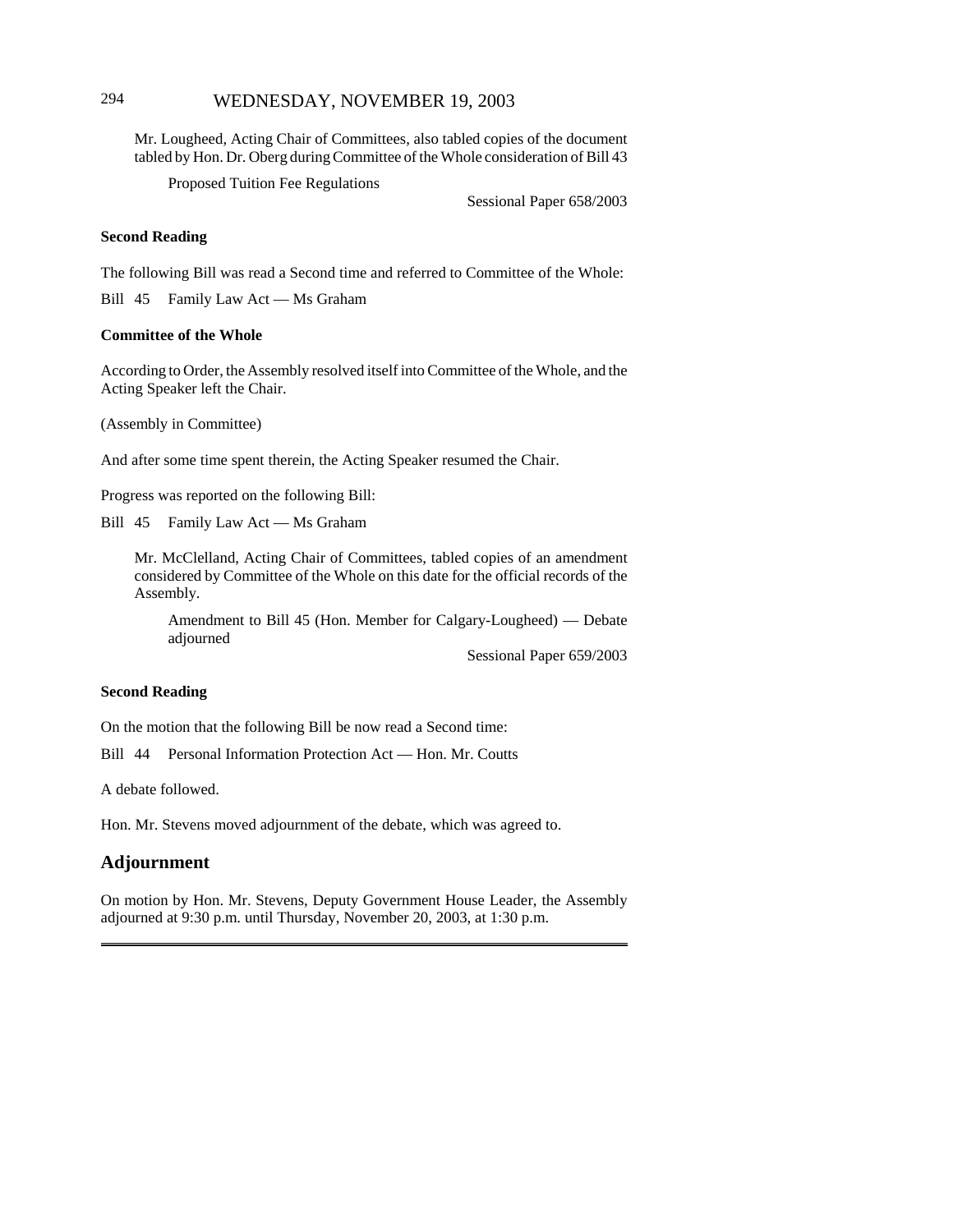# Thursday, November 20, 2003

The Deputy Speaker took the Chair at 1:30 p.m.

### **Ministerial Statements**

Hon. Mr. Norris, Minister of Economic Development, made a statement regarding the outstanding work of the organizing committee of the Heritage Classic hockey game to be held at Commonwealth Stadium on November 22, 2003.

Mr. Bonner, Hon. Member for Edmonton-Glengarry, commented on the statement.

### **Members' Statements**

Mrs. Jablonski, Hon. Member for Red Deer-North, made a statement regarding crystal methamphetamine and the work of the Solicitor General and the Battle River Drug Response Task Force to promote issues surrounding this drug.

Dr. Taft, Hon. Member for Edmonton-Riverview, made a statement regarding the Alberta Liberal Opposition's health care policy.

Mr. MacDonald, Hon. Member for Edmonton-Gold Bar, made a statement regarding the Alberta Liberal Opposition's automobile insurance reform plan.

### **Presenting Reports by Standing and Special Committees**

Mr. Hutton, Chair, Select Standing Committee on the Alberta Heritage Savings Trust Fund, presented the following report:

Report of the Standing Committee on the Alberta Heritage Savings Trust Fund dated September 2003

Sessional Paper 660/2003

# **Notices of Motions**

Pursuant to Standing Order 34(2)(a), Hon. Mr. Zwozdesky, Deputy Government House Leader, gave oral notice of the following Written Questions and Motions for Returns to be dealt with Monday, November 24, 2003:

Written Questions: WQ15.

Motions for Returns: Stand and retain their places.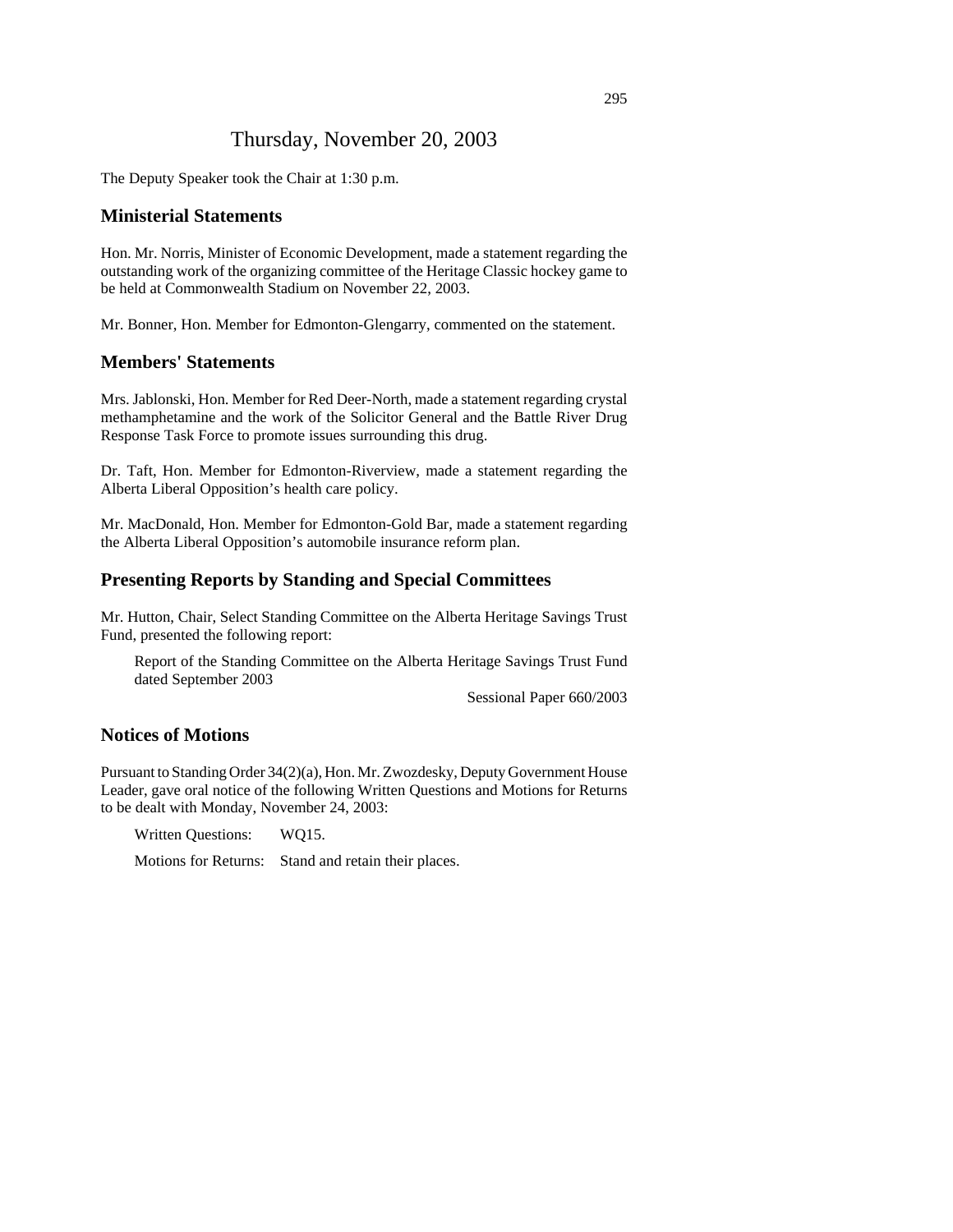### **Tabling Returns and Reports**

Ms Kryczka, Hon. Member for Calgary-West:

Seniors Advisory Council of Alberta, Annual Report for the Fiscal Year Ended March 31, 2003

Sessional Paper 661/2003

Hon. Mr. Zwozdesky, Minister of Community Development:

Letter dated November 20, 2003, from Hon. Mr. Zwozdesky, Minister of Community Development, to Patrick LaForge, President and Chief Executive Officer, Edmonton Oiler Hockey Club, congratulating the entire Edmonton Oiler Hockey Club on creating the Heritage Classic hockey experience

Sessional Paper 662/2003

Hon. Mr. Smith, Minister of Energy:

Responses to questions raised on May 6, 2003, Department of Energy, 2003-2004 Committee of Supply debate

Sessional Paper 663/2003

Dr. Pannu, Hon. Member for Edmonton-Strathcona:

Letter dated November 20, 2003, from Erica Bullwinkle of Edmonton to Hon. Dr. Oberg, Minister of Learning, expressing concern regarding additional funding for schools in Alberta

Sessional Paper 664/2003

Letter dated September 19, 2003, from His Worship Mayor Bill Smith, City of Edmonton, to Hon. Dr. Oberg, Minister of Learning, expressing concern regarding Bill 43, Post-secondary Learning Act, and advising Dr. Oberg of a motion recently passed by Edmonton City Council concerning Bill 43

Sessional Paper 665/2003

Ms Carlson, Hon. Member for Edmonton-Ellerslie:

4 recent letters from Grande Prairie and area residents to Mr. Knight, Hon. Member for Grande Prairie-Smoky, expressing concern regarding the current contract negotiations between the Provincial Health Authorities of Alberta and the United Nurses of Alberta

Sessional Paper 666/2003

Mr. Mason, Hon. Member for Edmonton-Highlands:

Emergent Resolution ER01-03 dated Fall 2003, passed by Parkland County, requesting the Government abandon and reverse the process of deregulation of utilities

Sessional Paper 667/2003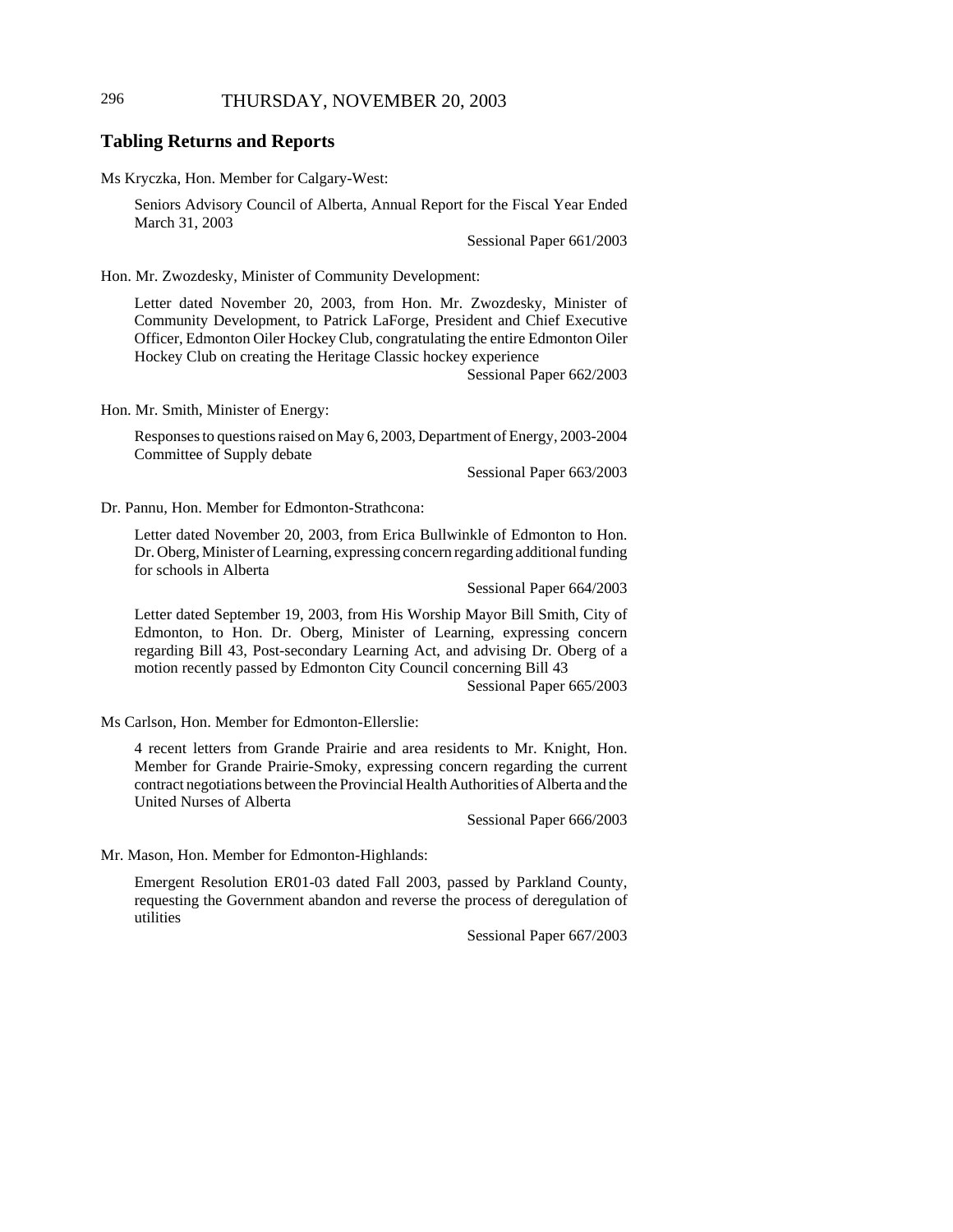Dr. Massey, Hon. Member for Edmonton-Mill Woods:

7 recent letters from Bonnyville and Cold Lake residents to Mr. Ducharme, Hon. Member for Bonnyville-Cold Lake, expressing concern regarding the current contract negotiations between the Provincial Health Authorities of Alberta and the United Nurses of Alberta

Sessional Paper 668/2003

Mr. Hutton, Hon. Member for Edmonton-Glenora:

Letter, undated, from Mary Dunnigan of Edmonton to Mr. Hutton, Hon. Member for Edmonton-Glenora, expressing concern regarding the Alberta Commission on Learning Report

Sessional Paper 669/2003

Ms Blakeman, Hon. Member for Edmonton-Centre:

Letter, undated, from Colleen Sharpe of Edmonton to Hon. Dr. Oberg, Minister of Learning, expressing concern regarding her \$30,000 student loan

Sessional Paper 670/2003

4 letters, 1 dated November 8, 2003, from Don Stuike, 3 undated, from Jordan and Justin Lachance and Lyndsie Plowman, Laura Winton, and Michelle Kelly to Hon. Dr. Oberg, Minister of Learning, expressing concern regarding Bill 43, Post-secondary Learning Act

Sessional Paper 671/2003

Mr. MacDonald, Hon. Member for Edmonton-Gold Bar:

Copy of a presentation dated October 15, 2003, entitled "Auto Insurance Review" prepared by Alberta Finance

Sessional Paper 672/2003

4 recent letters from Olds, Didsbury, and Carstairs residents to Mr. Marz, Hon. Member for Olds-Didsbury-Three Hills, expressing concern regarding the current contract negotiations between the Provincial Health Authorities of Alberta and the United Nurses of Alberta

Sessional Paper 673/2003

Dr. Taft, Hon. Member for Edmonton-Riverview:

Background document, undated, entitled "A Liberal Vision for the Health of Albertans" with attached report, undated, entitled "Alberta Liberal Plan for Health Care," both prepared by the Alberta Liberal Opposition

Sessional Paper 674/2003

13 recent letters and 1 e-mail message dated November 4, 2003, from Albertans to Dr. Taft, Hon. Member for Edmonton-Riverview, expressing concern regarding the nursing shortage and the current contract negotiations between the Provincial Health Authorities of Alberta and the United Nurses of Alberta

Sessional Paper 675/2003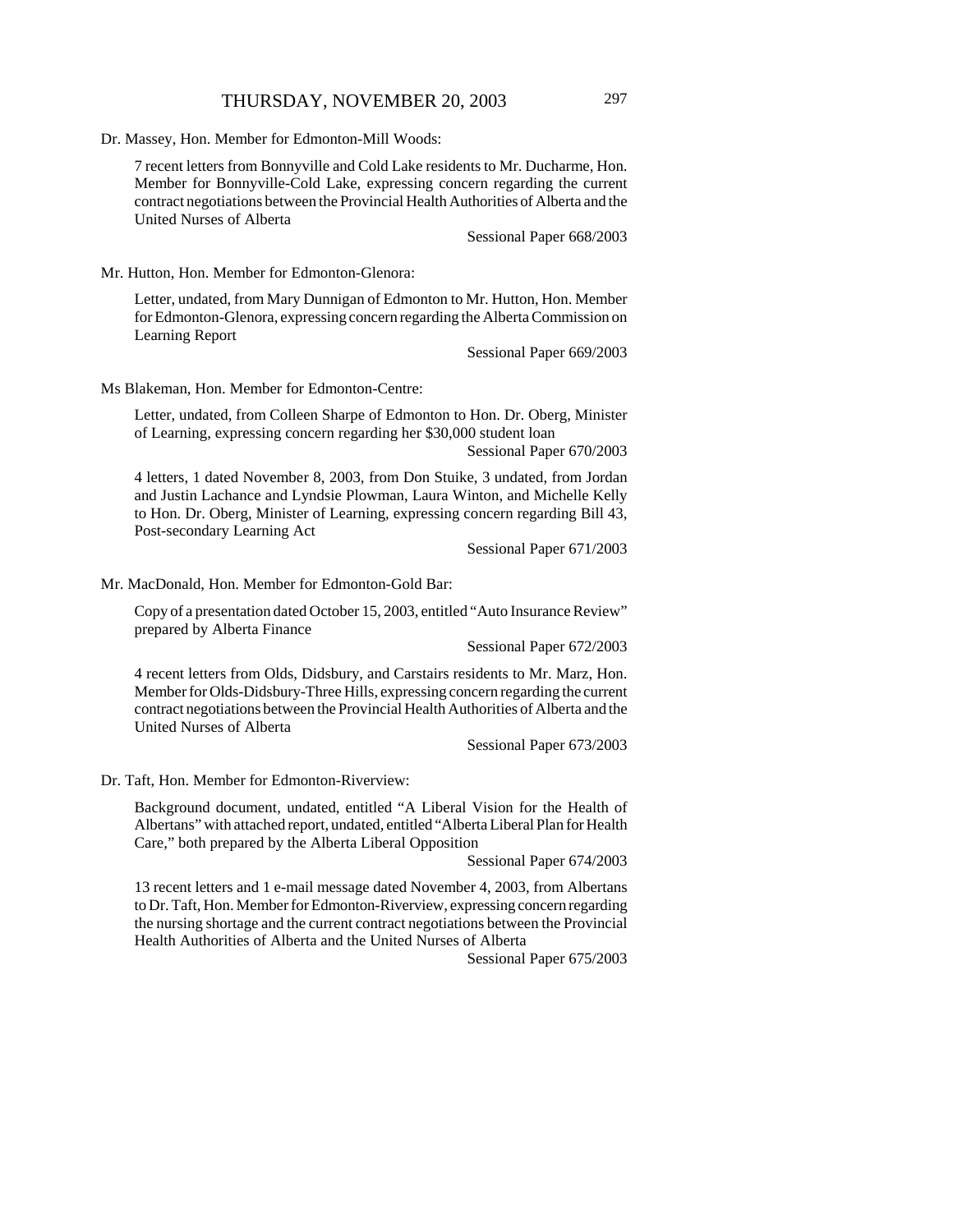# 298 THURSDAY, NOVEMBER 20, 2003

Mr. Tannas, Deputy Speaker of the Legislative Assembly:

Brochure dated Fall 2003, entitled "Page Biographies, Legislative Assembly of Alberta, 25th Legislature, 3rd Session" prepared by Visitor, Ceremonial and Security Services, Legislative Assembly of Alberta

Sessional Paper 676/2003

# **Projected Government Business**

Pursuant to Standing Order 7(5), Ms Carlson, Official Opposition House Leader, asked a question pertaining to the order of Government Business to be brought before the Assembly for the following week.

Hon. Mr. Zwozdesky, Deputy Government House Leader, gave notice of projected Government Business for the week of November 24 to November 27, 2003:

| Monday, November 24  | $9:00$ p.m. | - Government Bills and Orders      |
|----------------------|-------------|------------------------------------|
|                      |             | <b>Second Reading</b>              |
|                      |             | Bill 47, 51                        |
|                      |             | <b>Third Reading</b>               |
|                      |             | Bill 6, 36, 37                     |
|                      |             | <b>Committee of the Whole</b>      |
|                      |             | Bill 43, 47, 51                    |
|                      |             | And as per the Order Paper         |
| Tuesday, November 25 | Aft.        | <b>Government Bills and Orders</b> |
|                      |             | <b>Second Reading</b>              |
|                      |             | Bill 44, 50, 51, 53                |
|                      |             | And as per the Order Paper         |
|                      | Eve.        | - Government Bills and Orders      |
|                      |             | <b>Committee of the Whole</b>      |
|                      |             | Bill 43, 44, 45                    |
|                      |             | <b>Second Reading</b>              |
|                      |             | <b>Bill 53</b>                     |
|                      |             | And as per the Order Paper         |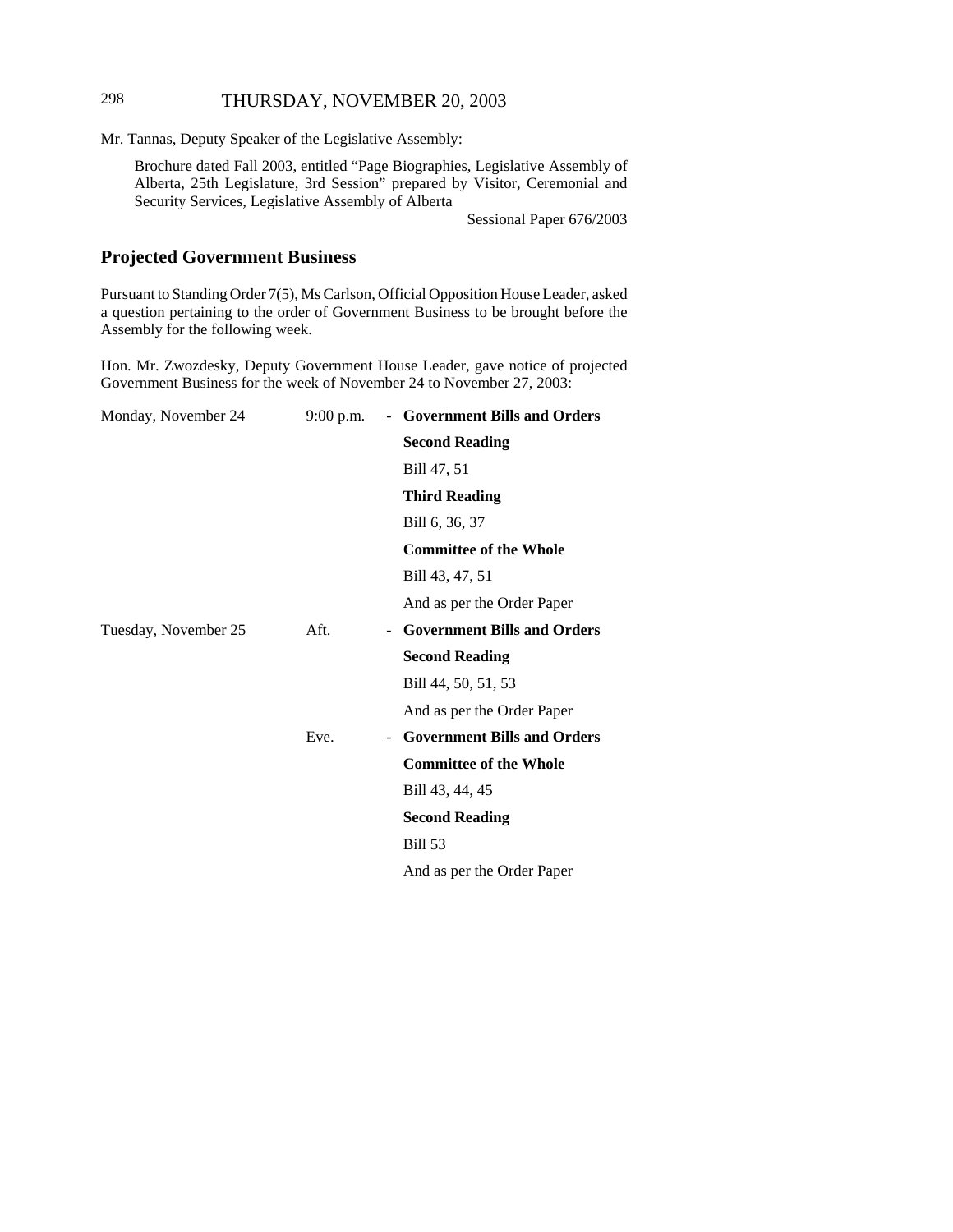| Wednesday, November 26 | Aft. | <b>Government Bills and Orders</b><br>$\overline{\phantom{a}}$ |
|------------------------|------|----------------------------------------------------------------|
|                        |      | <b>Supplementary Supply Messages</b>                           |
|                        |      | <b>Government Motions</b>                                      |
|                        |      | <b>Supplementary Supply Motions</b>                            |
|                        |      | <b>Government Bills and Orders</b>                             |
|                        |      | <b>Second Reading</b>                                          |
|                        |      | Bill 48, 53                                                    |
|                        |      | <b>Committee of the Whole</b>                                  |
|                        |      | <b>Bill 38</b>                                                 |
|                        |      | And as per the Order Paper                                     |
|                        | Eve. | - Government Bills and Orders                                  |
|                        |      | <b>Second Reading</b>                                          |
|                        |      | Bill 49, 53                                                    |
|                        |      | <b>Committee of Supply</b>                                     |
|                        |      | <b>Supplementary Supply</b><br>(Day 1 of 1)                    |
|                        |      | <b>Revert to Introduction of Bills</b>                         |
|                        |      | <b>Appropriation (Supplementary</b><br>Supply)                 |
|                        |      | <b>Second Reading</b>                                          |
|                        |      | <b>Bill 53</b>                                                 |
|                        |      | <b>Committee of the Whole</b>                                  |
|                        |      | Bill 38, 53                                                    |
|                        |      | And as per the Order Paper                                     |
| Thursday, November 27  | Aft. | <b>Government Bills and Orders</b><br>$\overline{\phantom{a}}$ |
|                        |      | <b>Second Reading</b>                                          |
|                        |      | Bill 46, 52, Appropriation                                     |

(Supplementary Supply)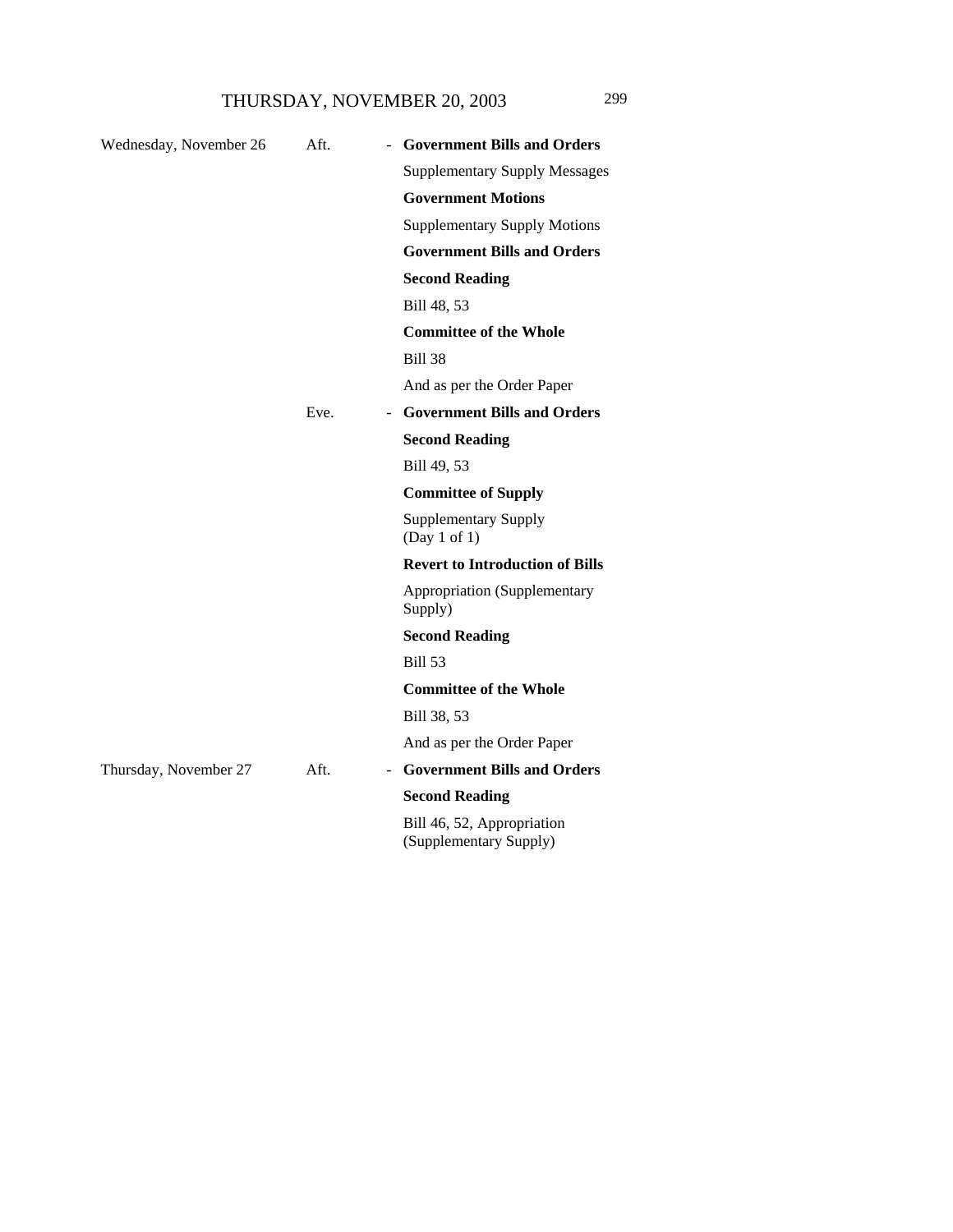# 300 THURSDAY, NOVEMBER 20, 2003

### **Third Reading**

Bill 36, 37

#### **Second Reading/Committee of the Whole**

Bill 53

And as per the Order Paper

# **ORDERS OF THE DAY**

# **Government Motions**

**24.** Moved by Hon. Mr. Zwozdesky:

Be it resolved that the Legislative Assembly show its support to the Province of British Columbia in their efforts to bring awareness to all Canadians of the benefits of the 2010 Vancouver/Whistler Olympic Games to our athletes and young aspiring athletes, as well as the benefits to maximize tourism and economic benefits relating to these Games.

A debate followed.

The question being put, the motion was agreed to.

## **Government Bills and Orders**

### **Second Reading**

On the motion that the following Bill be now read a Second time:

Bill 49 Public Lands Amendment Act, 2003 — Mr. Ducharme

A debate followed.

The question being put, the motion was agreed to. With Mr. Tannas in the Chair, the names being called for were taken as follows: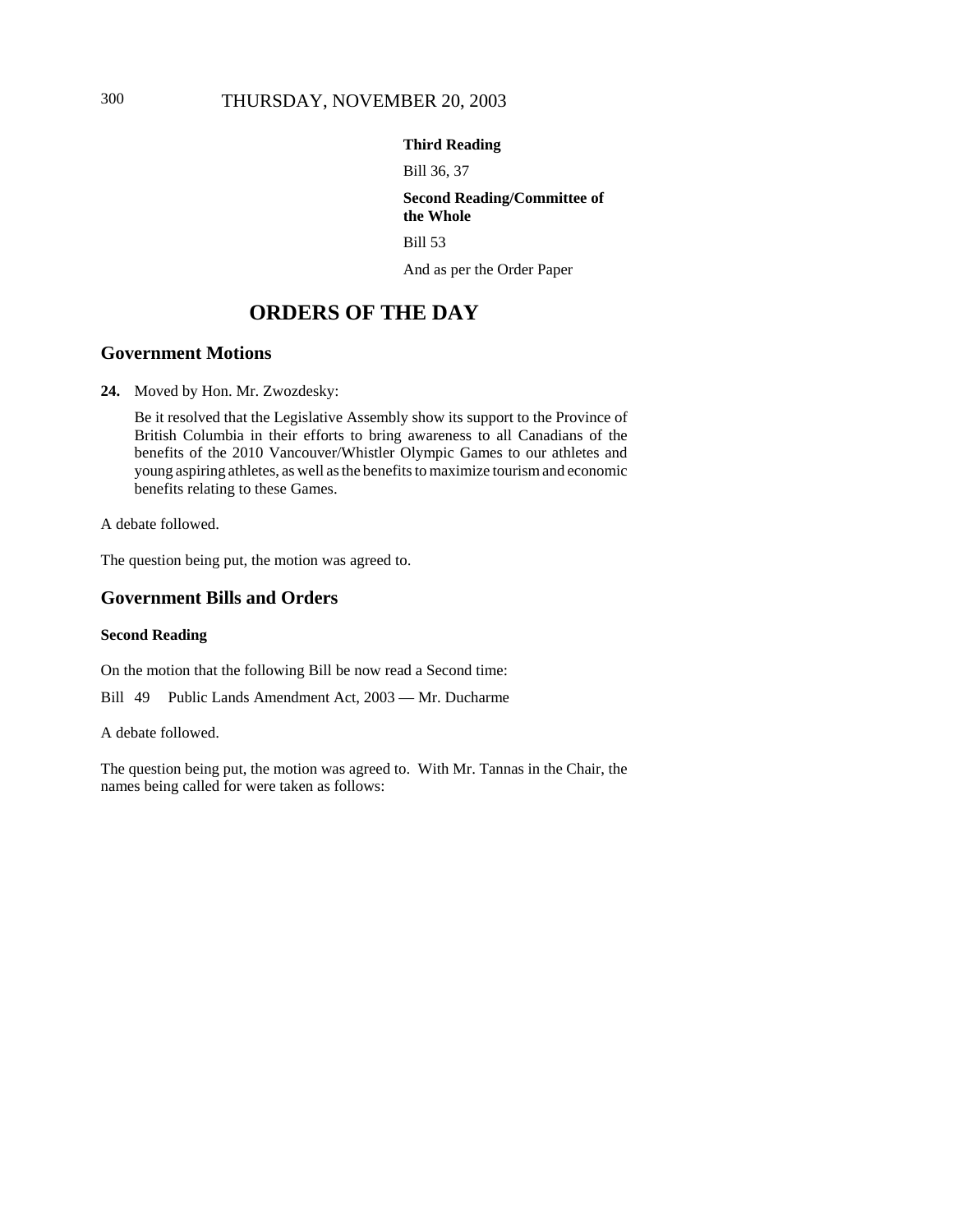#### For the motion: 38

| Ady                   | Hlady          | McClellan      |
|-----------------------|----------------|----------------|
| Amery                 | Horner         | McFarland      |
| Boutilier             | Hutton         | Nelson         |
| Cao                   | Jacobs         | Oberg          |
| Cardinal              | Knight         | Pham           |
| Coutts                | Kryczka        | Smith          |
| Ducharme              | Lord           | Snelgrove      |
| Dunford               | Lougheed       | <b>Stevens</b> |
| Fritz                 | Lund           | VanderBurg     |
| Gordon                | Magnus         | Woloshyn       |
| Graham                | Mar            | Yankowsky      |
| <b>Griffiths</b>      | Marz           | Zwozdesky      |
| Haley                 | <b>Maskell</b> |                |
| Against the motion: 4 |                |                |
| Carlson               | Mason          | Taft           |
| MacDonald             |                |                |

On the motion that the following Bill be now read a Second time:

Bill 51 Natural Resources Conservation Board Amendment Act, 2003 — Mr. VanderBurg

Mr. VanderBurg moved adjournment of the debate, which was agreed to.

#### **Third Reading**

On the motion that the following Bill be now read a Third time:

Bill 41 Alberta Corporate Tax Amendment Act, 2003 — Hon. Mr. Zwozdesky on behalf of Hon. Mr. Melchin

### A debate followed.

The question being put, the motion was agreed to. With Mr. Tannas in the Chair, the names being called for were taken as follows: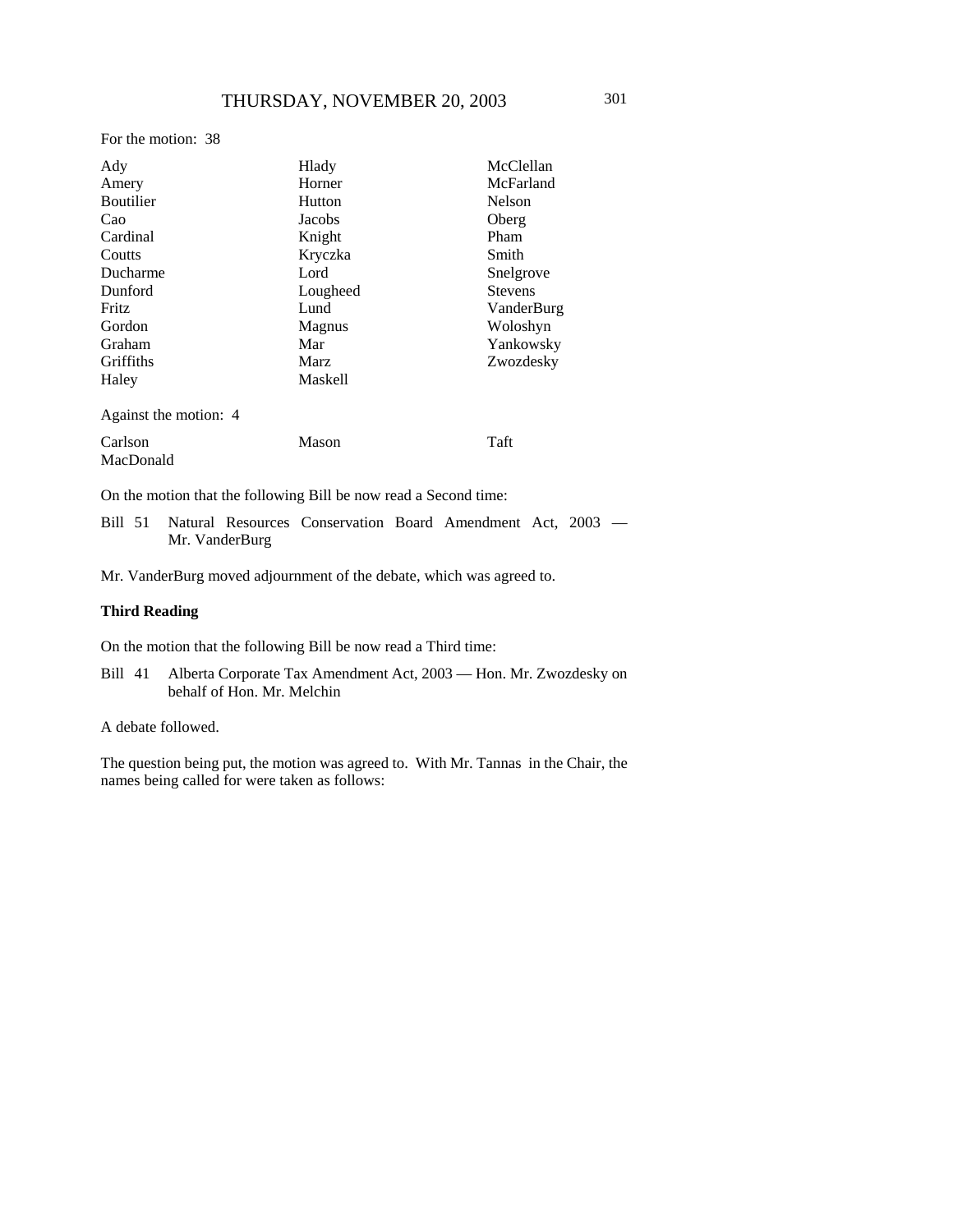For the motion: 36

| Ady       | Haley         | Mar            |
|-----------|---------------|----------------|
| Amery     | Hancock       | Marz           |
| Calahasen | Hlady         | Maskell        |
| Cao       | Horner        | McClellan      |
| Cardinal  | Hutton        | Nelson         |
| Carlson   | Jacobs        | Pham           |
| Coutts    | Knight        | Smith          |
| Dunford   | Kryczka       | <b>Stevens</b> |
| Fritz     | Lougheed      | Taft           |
| Gordon    | Lund          | Woloshyn       |
| Graham    | MacDonald     | Yankowsky      |
| Griffiths | <b>Magnus</b> | Zwozdesky      |

Against the motion: 1

Mason

The following Bills were read a Third time and passed:

- Bill 6 Justice Statutes Amendment Act, 2003 Hon. Mr. Zwozdesky on behalf of Hon. Mr. Hancock
- Bill 36 Environmental Protection and Enhancement Amendment Act, 2003 Hon. Mr. Zwozdesky on behalf of Hon. Dr. Taylor
- Bill 37 Climate Change and Emissions Management Act (\$) Hon. Mr. Zwozdesky on behalf of Hon. Dr. Taylor
- Bill 41 Alberta Corporate Tax Amendment Act, 2003 Hon. Mr. Zwozdesky on behalf of Hon. Mr. Melchin

### **Adjournment**

On motion by Hon. Mr. Zwozdesky, Deputy Government House Leader, that it be called 5:30 p.m., the Assembly adjourned at 4:56 p.m. until Monday, November 24, 2003, at 1:30 p.m.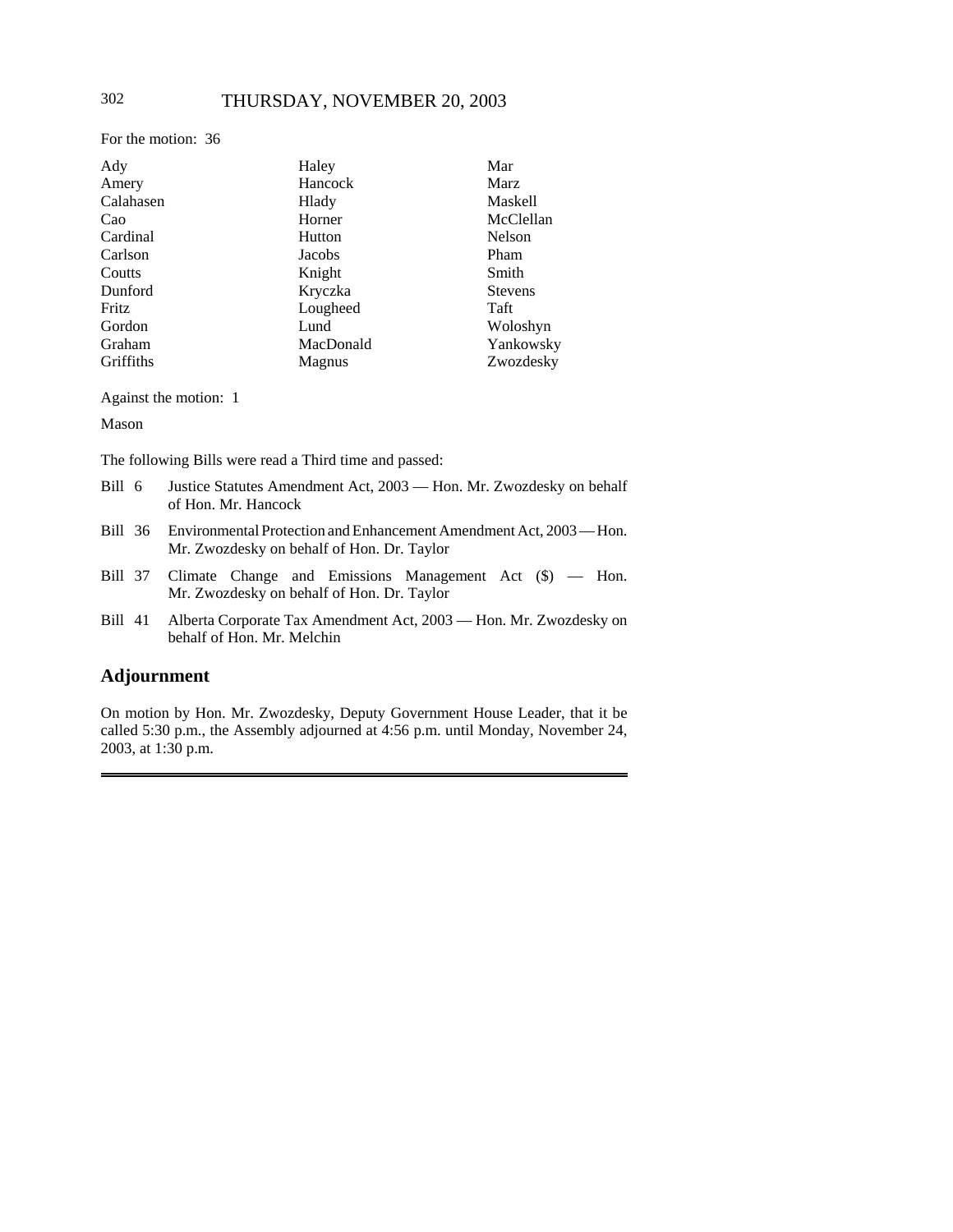# Monday, November 24, 2003

The Speaker took the Chair at 1:30 p.m.

### **Ministerial Statements**

Hon. Mr. Zwozdesky, Minister of Community Development, made a statement regarding the Molson Canadian Heritage Classic held on November 22, 2003 in Edmonton, bringing together Edmonton Oilers and Montreal Canadiens alumni followed by the current Edmonton Oilers and Montreal Canadiens in the first outdoor National Hockey League game.

Mr. Bonner, Hon. Member for Edmonton-Glengarry, commented on the statement.

### **Recognitions**

Mr. Goudreau, Hon. Member for Dunvegan: Mary Gervais, recipient of the Editor's Choice Award for poetry sponsored by the International Library of Poetry for her poem "River Bank Memories"

Mr. Lord, Hon. Member for Calgary-Currie: Jeth Weinrich and Braun Farnon, owners of Red Motel Pictures, a Calgary video production company, on their international success as commercial and movie producers

Mr. Tannas, Hon. Member for Highwood: Pam Irving of Millarville Community School, recipient of the Governor General's Award of Excellence for her work in teaching Canadian history to elementary students

Mr. MacDonald, Hon. Member for Edmonton-Gold Bar: Bernadette Vermaas, recipient of the Carnegie Hero Fund Commission bronze medal, honouring her for rescuing Ljiljana Samuels from being physically assaulted

Mr. Bonner, Hon. Member for Edmonton-Glengarry: Grant Fuhr, recently inducted into the Hockey Hall of Fame, whose jersey was recently retired by the Edmonton Oilers Hockey Club, and participant in the Molson Canadian Heritage Classic on November 22, 2003 in Edmonton

Mr. Magnus, Hon. Member for Calgary-North Hill: Off-duty fire fighters Mike Hazel and Mike Tessier, and City of Edmonton Station 6 fire fighters for their efforts to free Ivan Clancy from his car which was submersed in water during a recent blizzard

Ms Kryczka, Hon. Member for Calgary-West: "Dream Keeper," an aboriginal film shot in Alberta and scheduled to appear on network television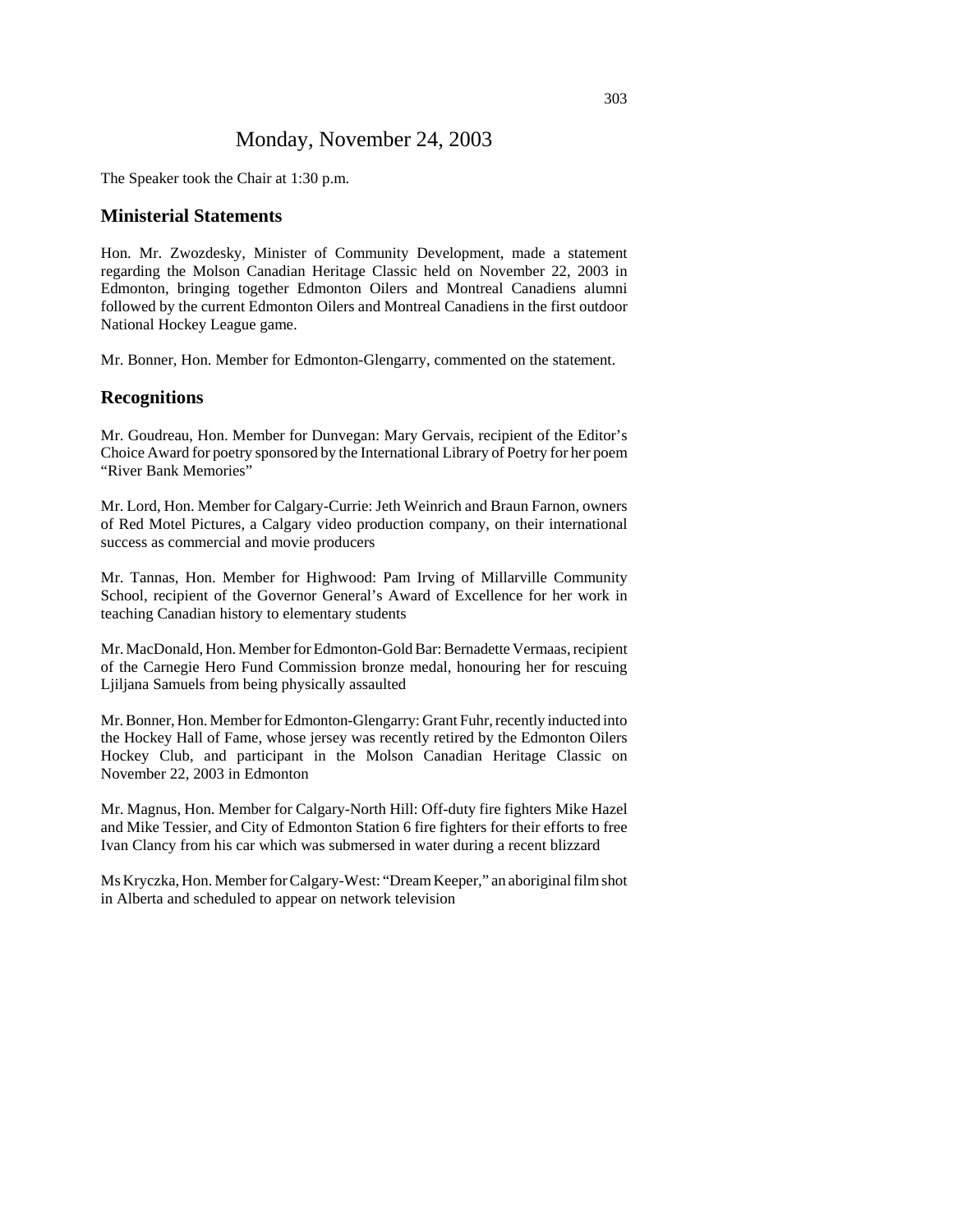# 304 MONDAY, NOVEMBER 24, 2003

# **Presenting Reports by Standing and Special Committees**

Mrs. Tarchuk, Chair, Select Special Ethics Commissioner and Ombudsman Search Committee, presented the following report:

Report of the Select Special Ethics Commissioner and Ombudsman Search Committee - Part Two, dated June 10, 2003, recommending the appointment of G.B. (Gord) Button as Ombudsman

Sessional Paper 677/2003

### **Presenting Petitions**

Mr. Masyk, Hon. Member for Edmonton-Norwood, presented a petition from 828 Albertans requesting the Government regulate energy corporations in order to lower the prices of natural gas and electricity.

### **Introduction of Bills (First Reading)**

Notice having been given:

Bill 53 Insurance Amendment Act, 2003 (No. 2) — Mr. Renner

Bill 218 Financial Summit Act — Mr. Cao

Bill 224 Long-Term Care Ombudsperson Act — Ms Carlson

Bill 229 Cost of Living Protection Statutes Amendment Act, 2003 — Dr. Pannu

On motion by Hon. Mr. Hancock, Government House Leader, the following Bill was placed on the Order Paper under Government Bills and Orders:

Bill 53 Insurance Amendment Act, 2003 (No. 2) — Mr. Renner

## **Tabling Returns and Reports**

Mrs. Ady, Hon. Member for Calgary-Shaw:

Petition signed by 165 Albertans expressing disagreement with the Government's handling of the long-term care accommodation rate increase

Sessional Paper 678/2003

Mrs. O'Neill, Hon. Member for St. Albert:

Letter dated November 7, 2003, from Sandra R. Lowe, B.Ed., to Mrs. O'Neill, Hon. Member for St. Albert, commenting on some of the Commission on Learning's recommendations

Sessional Paper 679/2003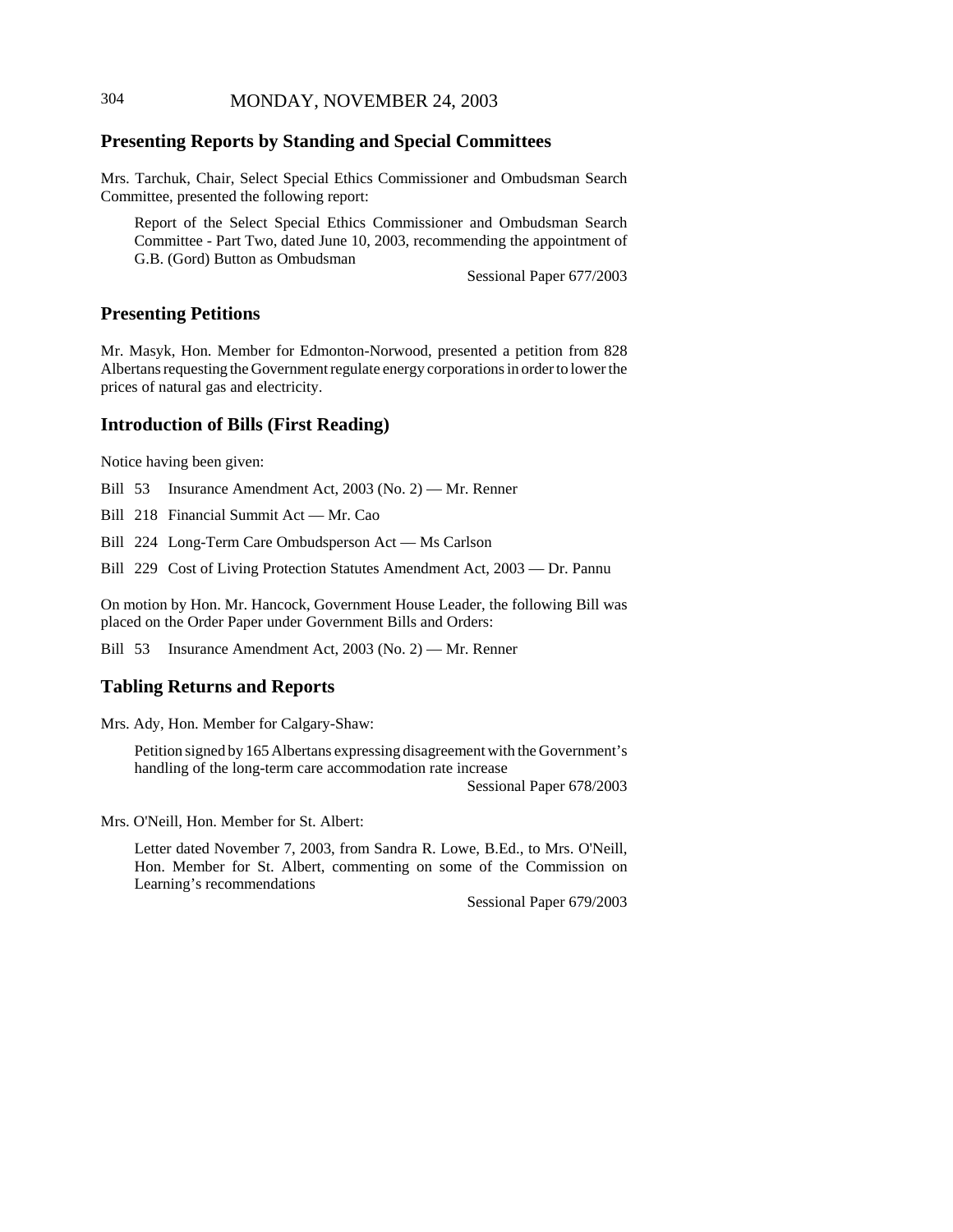Dr. Pannu, Hon. Member for Edmonton-Strathcona:

Letter dated July 16, 2003, from Jerry Pitts, Chairman, COSA (Coalition of Seniors Advocates), to Hon. Mr. Klein, Premier, expressing concern regarding the Government's policies surrounding seniors, homeless people, and the disabled population

Sessional Paper 680/2003

Letter dated November 24, 2003, from Melanee Thomas, Executive Director, CAUS (Council of Alberta University Students), and Brett Bergie, Provincial Director, ACTISEC (Alberta College and Technical Institute Student Executive Council), to Hon. Dr. Oberg, Minister of Learning, commenting on proposed amendments to Bill 43, Post-secondary Learning Act

Sessional Paper 681/2003

Ms Carlson, Hon. Member for Edmonton-Ellerslie, on behalf of Dr. Nicol, Hon. Leader of the Official Opposition:

Letter, undated, from Doreen Purcell of Thorsby to Dr. Nicol, Hon. Leader of the Official Opposition, expressing concern regarding the current contract negotiations between the Provincial Health Authorities of Alberta and the United Nurses of Alberta

Sessional Paper 682/2003

Ms Carlson, Hon. Member for Edmonton-Ellerslie:

Letter dated October 8, 2003, from Sandra Brayer of Edmonton to Ms Carlson, Hon. Member for Edmonton-Ellerslie, expressing concern regarding the current contract negotiations between the Provincial Health Authorities of Alberta and the United Nurses of Alberta

Sessional Paper 683/2003

Dr. Massey, Hon. Member for Edmonton-Mill Woods:

4 recent letters from registered nurses Denise Joel of Fort Macleod, and Gerry Laing, Tracy Mitchell, and Linda Brown, all of Claresholm, to Hon. Mr. Coutts, Minister of Government Services, expressing concern regarding the current contract negotiations between the Provincial Health Authorities of Alberta and the United Nurses of Alberta, and in particular the recommendation granting the Provincial Health Authorities the ability to reassign nurses to different facilities Sessional Paper 684/2003

Mr. MacDonald, Hon. Member for Edmonton-Gold Bar:

E-mail message dated September 25, 2003, from Barry Wiens of Calgary to several Members of the Legislative Assembly expressing disagreement with the structure of natural gas rebates

Sessional Paper 685/2003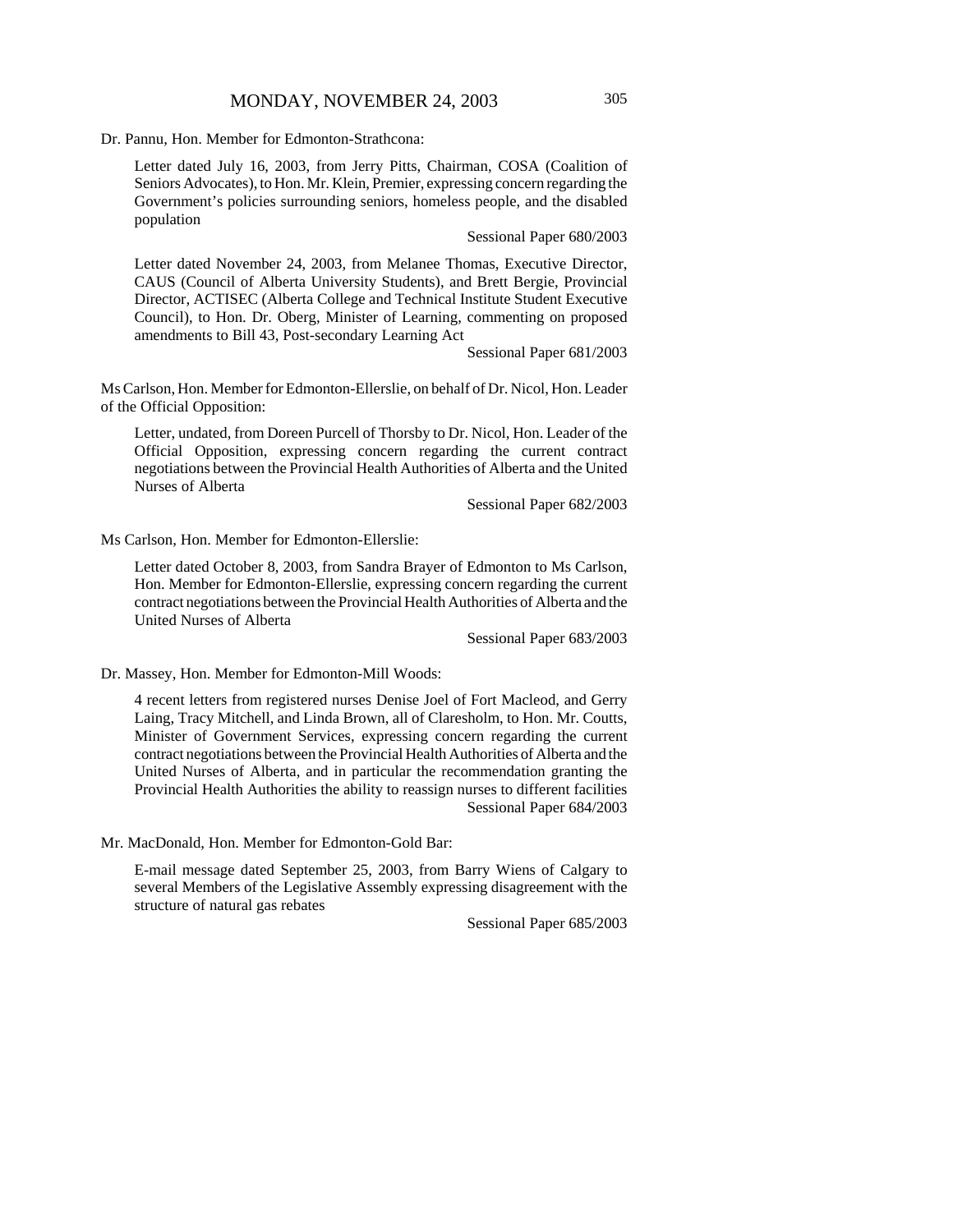# 306 MONDAY, NOVEMBER 24, 2003

3 recent letters from Karen L. Wolgemuth, Don Cytko, and Sheila Coulser, all of Edmonton to Mr. MacDonald, Hon. Member for Edmonton-Gold Bar, expressing concern regarding the current contract negotiations between the Provincial Health Authorities of Alberta and the United Nurses of Alberta, and in particular the recommendation granting the Provincial Health Authorities the ability to reassign nurses to different facilities

Sessional Paper 686/2003

Mr. Bonner, Hon. Member for Edmonton-Glengarry:

2 recent letters from registered nurses Diana Choma of Edmonton and Anita Ashmore of Thorsby to Mr. Bonner, Hon. Member for Edmonton-Glengarry, expressing concern regarding the current contract negotiations between the Provincial Health Authorities of Alberta and the United Nurses of Alberta

Sessional Paper 687/2003

Dr. Taft, Hon. Member for Edmonton-Riverview:

Letter dated October 27, 2003, from Gerald Zagrosh, President, Pain Elimination and Tissue Regeneration Clinic, to Dr. Taft, Hon. Member for Edmonton-Riverview, and attached document guaranteeing the clinic's ability to eliminate hip and knee pain

Sessional Paper 688/2003

E-mail message dated October 9, 2003, from Karen Ferrari to Hon. Dr. Oberg, Minister of Learning, reiterating and expanding on comments made by Ms Ferrari during a meeting with Dr. Oberg on October 9, 2003, concerning the Commission on Learning's report

Sessional Paper 689/2003

E-mail message dated May 20, 2003, from Dr. Adrienne Wiebe of Edmonton to Hon. Mr. Klein, Premier, expressing concern regarding the long-term impact of the Government's policies and programs in the areas of education, health care, and social services

#### Sessional Paper 690/2003

E-mail message dated May 17, 2003, from Susan Hannon of Edmonton to Hon. Mr. Klein, Premier, expressing concern regarding a lack of education funding for primary and secondary schools

Sessional Paper 691/2003

Mr. Mason, Hon. Member for Edmonton-Highlands:

E-mail message dated November 22, 2003, from Kevin Sommer to Hon. Mr. Smith, Minister of Energy, urging the Government to regulate the natural gas and power industries

Sessional Paper 692/2003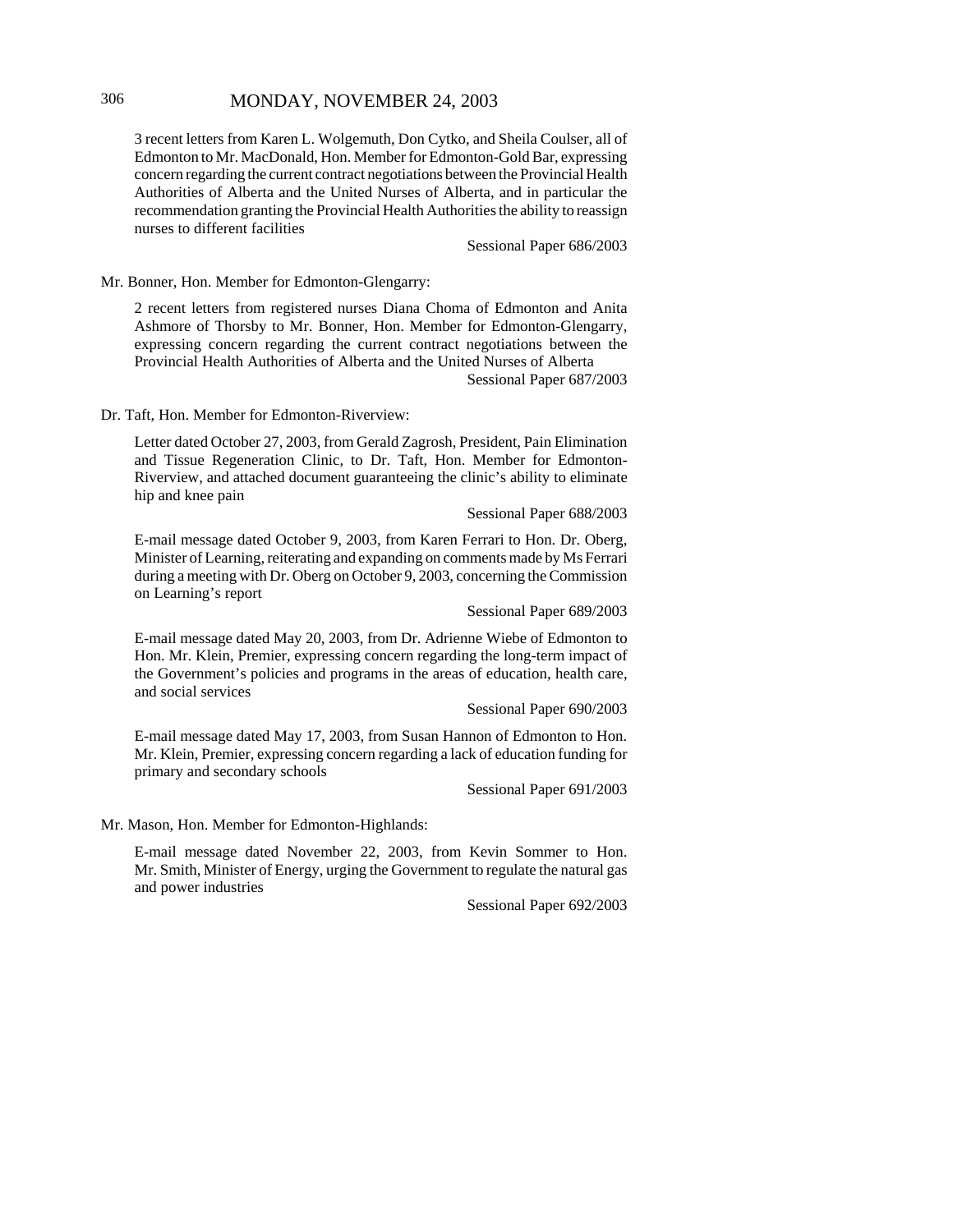Mrs. Jablonski, Hon. Member for Red Deer-North:

146 recent letters from Albertans expressing support for the restoration of the Michener Centre Administration Building recently damaged by fire

Sessional Paper 693/2003

Mr. Cenaiko, Hon. Member for Calgary-Buffalo:

60 letters from Edmonton residents and 86 letters from Calgary residents to Mr. Cenaiko, Hon. Member for Calgary-Buffalo, expressing support for Bill 206, Traffic Safety (Seizure of Vehicles in Prostitution Related Offences) Amendment Act, 2003

Sessional Paper 694/2003

### **Speaker's Ruling - Point of Privilege**

Honourable Members, the Chair is now prepared to rule on the purported question of privilege raised by the Hon. Member for Edmonton-Riverview.

On November 14, 2003, the Chair received written notice from the Member for Edmonton-Riverview of his intention to raise a purported question of privilege. On November 17, 2003, at 11:15 a.m., the Chair received a signed letter from the Member indicating his intention to raise this matter. The letter indicated that it was copied to the Minister of Infrastructure in conformity with Standing Order 15(2) which provides that a Member wishing to raise a question of privilege must "give written notice containing a brief statement of the question to the Speaker, and if practicable, to a person whose conduct may be called into question at least two hours before the opening of the sitting."

Under Standing Order 15(5) a question of privilege may be raised as soon as the words are uttered or the events occur. The Chair assumes that the Member chose to review the Minister's answers and tablings and presumably did not have that opportunity to raise the matter before the end of the sitting on May 15, 2003, which ended at 4:37 p.m. that day. Neither the Member bringing forward the application nor the Minister addressed whether this matter was raised at the earliest possible opportunity which is one of the grounds under Standing Order 15(6) for the Chair to consider in ruling on a purported question of privilege. Given that there seems to be no dispute on the point, the Chair finds that it was brought forward at the earliest opportunity and that the requirements of Standing Order 15(2) were met.

Before reviewing the particulars of this application, the Chair wants to comment on the procedure for raising questions of privilege. As privilege is the most serious issue that can be raised in this Assembly, the Chair was very lenient with the time taken by both these Members. However, the Chair would like to quote from Marleau and Montpetit's book House of Commons, Procedure and Practice at page 125: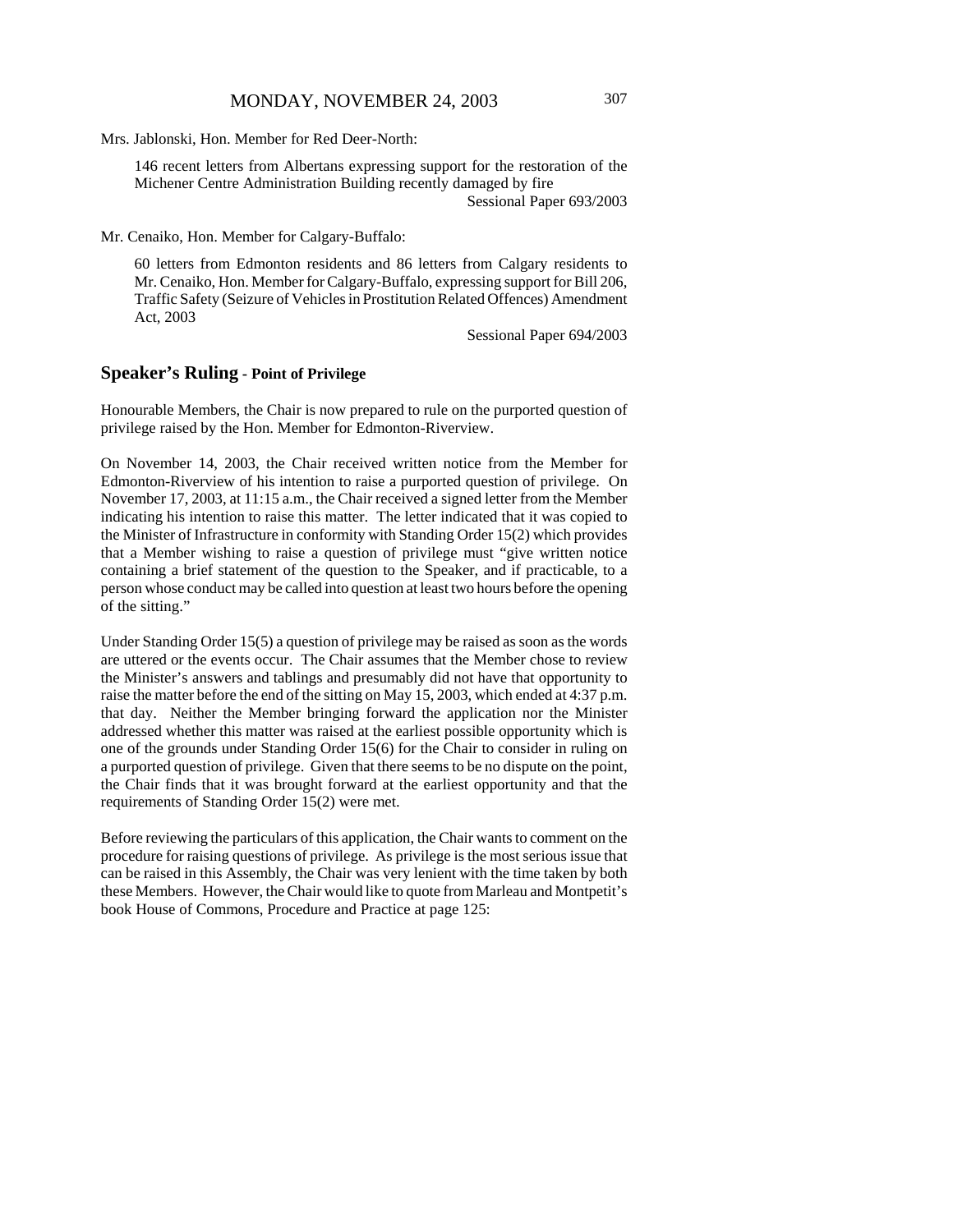## 308 MONDAY, NOVEMBER 24, 2003

"A Member recognized on a question of privilege is expected to be brief and concise in explaining the event which has given rise to the question of privilege and the reasons why consideration of the event complained of should be given precedence over other House business. Generally, the Member tries to provide the Chair with relevant references to the Standing orders, precedents and citations from procedural authorities."

The Speaker's role is to determine whether there is a prima facie question of privilege. It is up to the Assembly to decide whether there is an actual question of privilege. If the Chair finds there is a prima facie question of privilege then the usual practice is for someone to move that the matter be referred to the Standing Committee on Privileges and Elections, Standing Orders and Printing that would hear evidence on the matter. When the members of that Committee conclude their work, their report would be submitted to the Assembly and would contain recommendations on what action should be taken. In short, Honourable Members, all the evidence does not have to be presented when the question is first raised in the Assembly.

In this case, there were very few references to precedents or authorities cited by the two main participants. The Chair has ruled three times in approximately the last year and a half on the issue of deliberately misleading the Assembly. The Chair refers to rulings on March 12 and March 20, 2002 found at pages 267 and 465, 466 of Alberta Hansard for those days and February 19, 2003 at pages 18 and 19 of Alberta Hansard. None of these rulings were referred to by either the Member raising the allegation or by the Minister in his response.

The basis of the Member's purported question of privilege is that the Minister of Infrastructure deliberately misled the Assembly on May 15, 2003 and possibly before, concerning questions about testing for mold at what was formerly the Holy Cross Hospital in the City of Calgary.

In the Member's November 17 letter, he indicates that in response to his questions surrounding the test results for toxic mold at the Holy Cross Hospital, and I quote, "He [the Minister] indicated that he did not have the tests, the document he tabled proved he did."

The exchange is recorded at page 1674 of Alberta Hansard for May 15 which the Chair closely reviewed. On that day the Member asked in his main question, what the Minister had "learned about his Department's testing for toxic mold at the Holy Cross Hospital." In his response, the Minister made certain allegations against the Member which were the subject of a point of order that day and for which the Minister apologized.

In his first supplementary question, the Member asked the Minister if the Department had "in its possession any lab results that speak of toxic mold at the former Holy Cross Hospital?"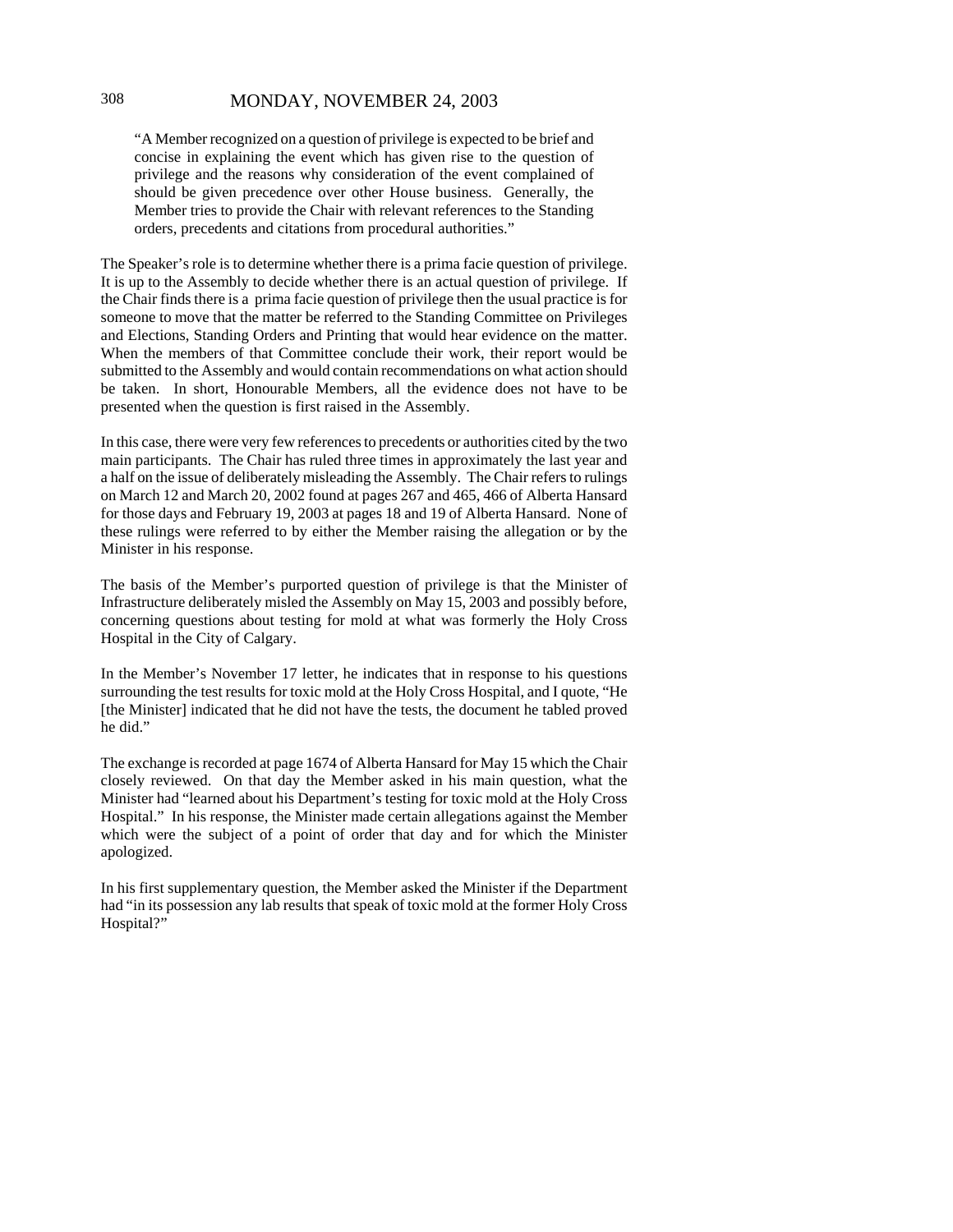In his response, the Minister quoted from a copy of an e-mail exchange between an official in his Department and Mr. Tang Lee on May 14, 2003. At the request of the Chair, the Minister tabled this e-mail in the House which became Sessional Paper 597/2003. The Minister quoted from part of the e-mail where Mr. Lee said he did not complete the report for the Holy Cross because the decision was made for the Court of Appeal not to move into that building. In the first part the e-mail tabled by the Minister, Mr. Lee indicates that he is enclosing "the report from the microbiological laboratory that was completed on October 24, 2001." The icons at the top of the e-mail indicate two attachments to the e-mail. These attached documents were not tabled on May 15 or in the Minister's tablings on November 19, 2003.

In his final supplementary, the Member asked "Is the Minister saying that his Department has never had possession of positive tests for toxic mold at the Holy Cross hospital? Yes or no?"

The Minister's response was, "Mr. Speaker, once again I will put on the record what has happened. The fact is that when we were looking at locations to house the Court of Appeal, the Court of Appeal asked Mr. Tang Lee to do an air quality test, and clearly, as this shows, the tests were never completed."

As the Chair has indicated in previous rulings, accusing someone of deliberately misleading the Assembly is a very serious allegation that is hardly ever made out. The test is presented well by David McGee in his book Parliamentary Practice in New Zealand (2nd edition) which was relied on by the House of Commons Committee that investigated the Eggleton affair and recommended that there was no breach of privilege. McGee says at page 491:

"There are two ingredients to be established when it is alleged that a Member is in contempt on this ground: the statement must, in fact, have been misleading; and it must be established that the Member making the statement knew at the time the statement was made that it was incorrect and that, in making it, the Member intended to mislead the House."

He goes on to state, "In order to show that a misleading of the House was deliberate, there must be something in the nature of the incorrect statement that indicates an intention to mislead."

In this case, we heard at some length about different interpretations of test results. The Minister believed he never had "final" test results while the Member insists that the Minister should have advised that he had some test results although on May 15, the Member asked in his final supplementary if the Minister had "positive test results." The Minister had some documents as demonstrated by the e-mail exchange between an official in his Department and Mr. Lee as the e-mail shows two attachments which are referred to as "the report from the microbiological laboratory". The Chair notes that it was the Minister himself who tabled this document that seems to be the basis of the allegations by the Member for Edmonton-Riverview. From the Minister's statement on November 19, he did not find the results conclusive.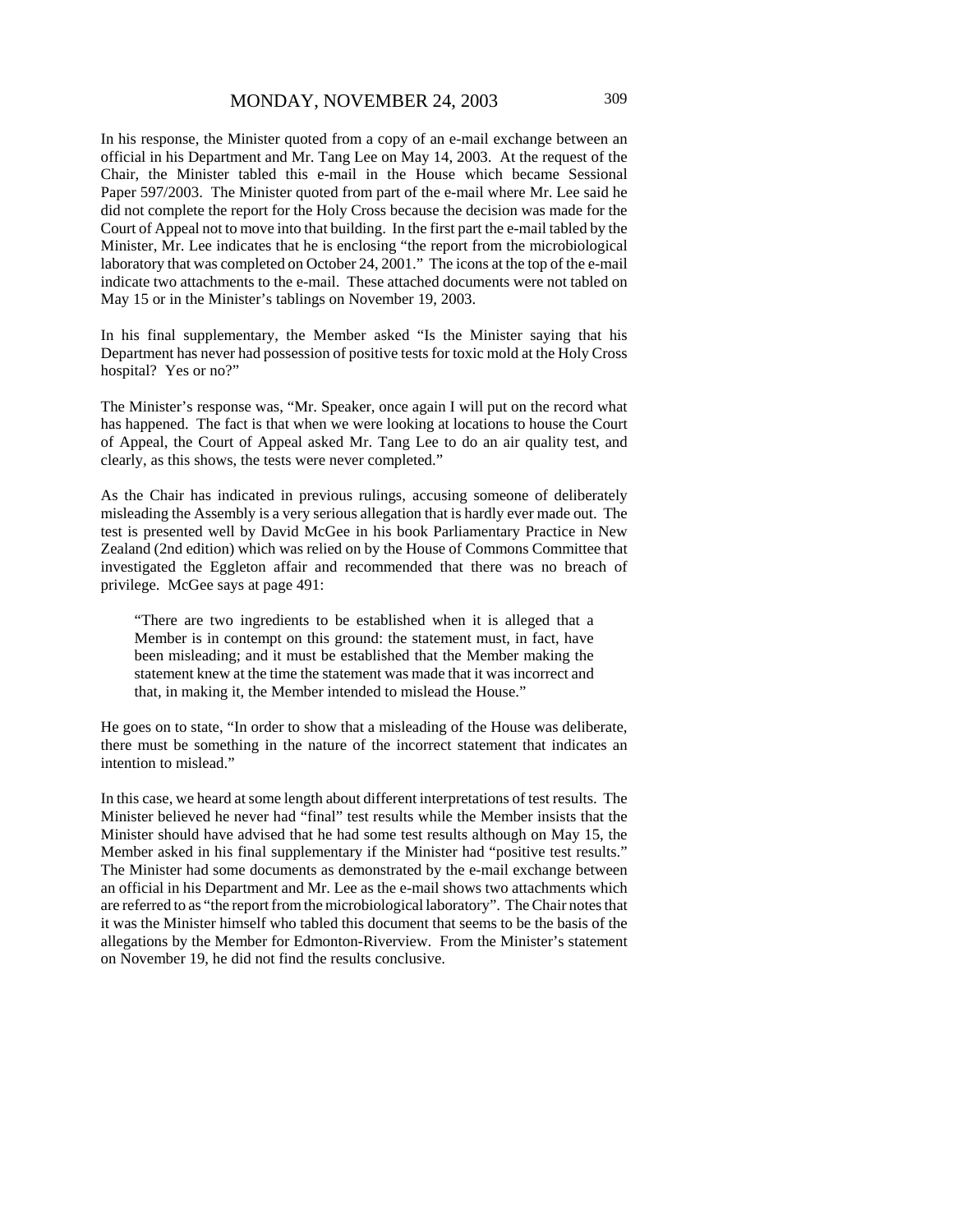# 310 MONDAY, NOVEMBER 24, 2003

As it appears that the Chair is being asked to rule on the basis of what is a "test," what is a "final test," what is a "positive test" or what is a "final report" the Chair would like to quote from the March 20, 2002 ruling on a similar allegation involving the Solicitor General found at page 465 of Alberta Hansard for that day:

"It would be difficult for the Chair to conclude that a contempt of the House arises every time a Minister misspeaks or misstates departmental policy. Exactness in all answers to questions in Question Period would also require exactness in all questions. This would seem to amount to an impossible standard of perfection that would certainly go beyond the standard expected in any Westminster-style parliament."

After listening to the Honourable Member and the Minister it was clear to the Chair that the Minister offered responses that the Honourable Member thought did not answer his questions but it seems that there was considerable room for subjective interpretation and ambiguity. Furthermore, as the Member for Edmonton-Rutherford alluded to, these matters are usually a dispute over facts. As Marleau and Montpetit state at page 433:

"In most instances, when a point of order or a question of privilege has been raised in response to an oral question, the Speaker has ruled that the matter is a disagreement among Members over the facts surrounding the issue. As such, these matters are more a question of debate and do not constitute a breach of the rules or of privilege."

Accordingly, the Chair cannot find that the Minister was trying to deliberately mislead the Assembly. As such, the Chair finds there is no prima facie question of privilege.

Before moving to Orders of the Day, the Chair wants to encourage any Members who bring forward questions of privilege to be succinct in their presentations and be able to advise the House of the authorities they are relying on.

# **ORDERS OF THE DAY**

# **Written Questions**

The following Written Question was accepted:

**WQ15.** Moved by Dr. Taft on behalf of Dr. Nicol:

Why has the number of pheasants released under a lease agreement between the Brooks Pheasant Hatchery and the Pheasants Unlimited, administered by the Department of Infrastructure, not met the 15,000 pheasant release requirement, what are the terms of the lease agreement, and what happens when the lease expires?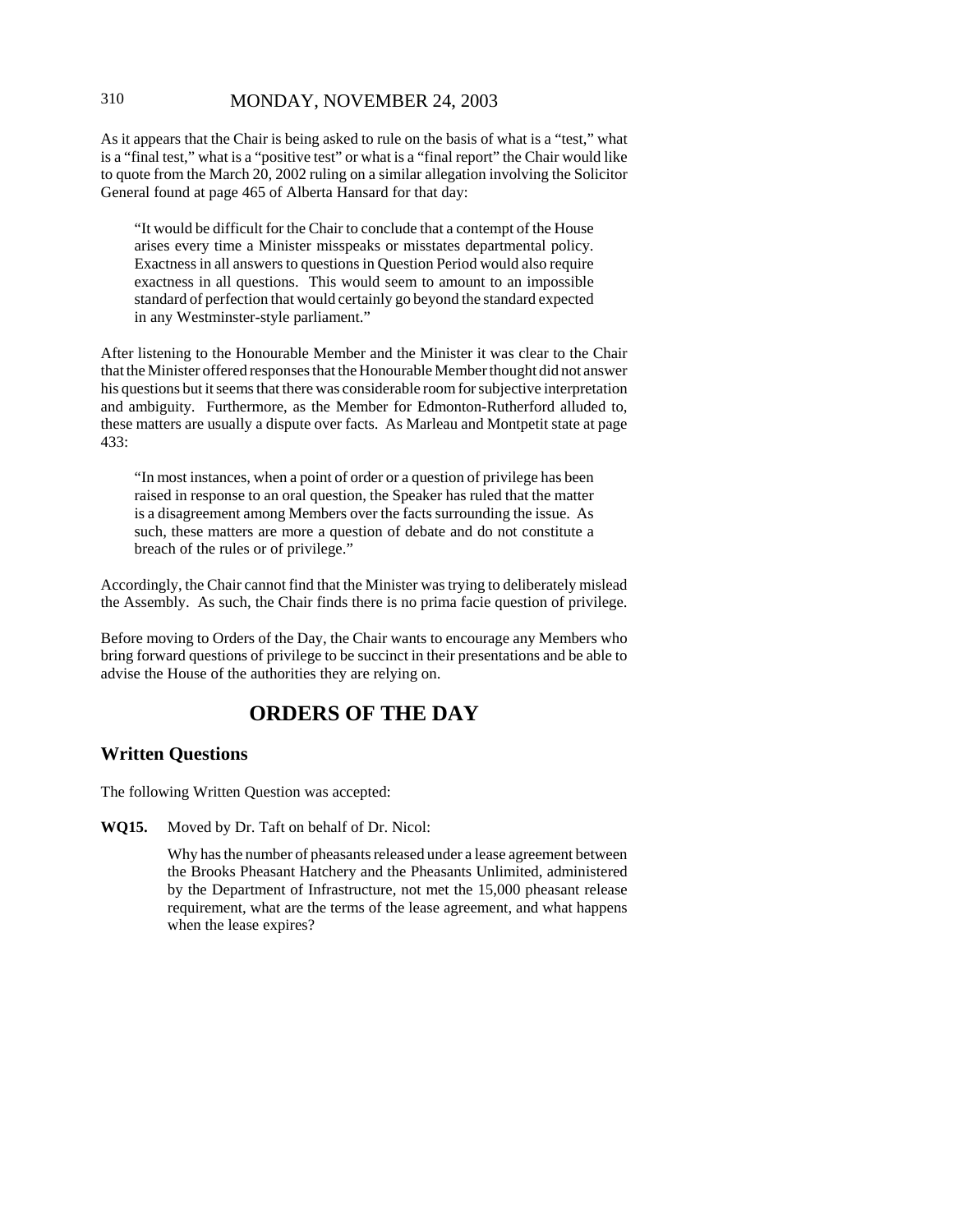# MONDAY, NOVEMBER 24, 2003 311

The following Written Questions were ordered to stand:

WQ16, WQ17, WQ18, WQ19, WQ20, WQ21, WQ22, WQ23, WQ24, WQ25, WQ26, WQ27, WQ28, WQ29, WQ30.

### **Motions for Returns**

The following Motions for Returns were ordered to stand:

MR15, MR16, MR17, MR18, MR19, MR20, MR22, MR23, MR24, MR25, MR26.

## **Public Bills and Orders Other Than Government Bills and Orders**

#### **Third Reading**

On the motion that the following Bill be now read a Third time:

Bill 206 Traffic Safety (Seizure of Vehicles in Prostitution Related Offences) Amendment Act, 2003 — Mr. Cenaiko

A debate followed.

The question being put, the motion was agreed to. With Hon. Mr. Kowalski in the Chair, the names being called for were taken as follows:

For the motion: 46

| Amery    | Herard         | Melchin          |
|----------|----------------|------------------|
| Bonner   | Horner         | O'Neill          |
| Broda    | Jablonski      | <b>Ouellette</b> |
| Cao      | Jonson         | Pham             |
| Cenaiko  | Klapstein      | Renner           |
| Coutts   | Kryczka        | Shariff          |
| Danyluk  | Lord           | Smith            |
| Dunford  | Lukaszuk       | <b>Stevens</b>   |
| Forsyth  | MacDonald      | Strang           |
| Friedel  | Mar            | Taft             |
| Fritz    | Marz           | Tannas           |
| Goudreau | <b>Maskell</b> | Tarchuk          |
| Graham   | Mason          | VanderBurg       |
| Graydon  | Masyk          | Vandermeer       |
| Haley    | McFarland      | Zwozdesky        |
| Hancock  |                |                  |

Against the motion: 0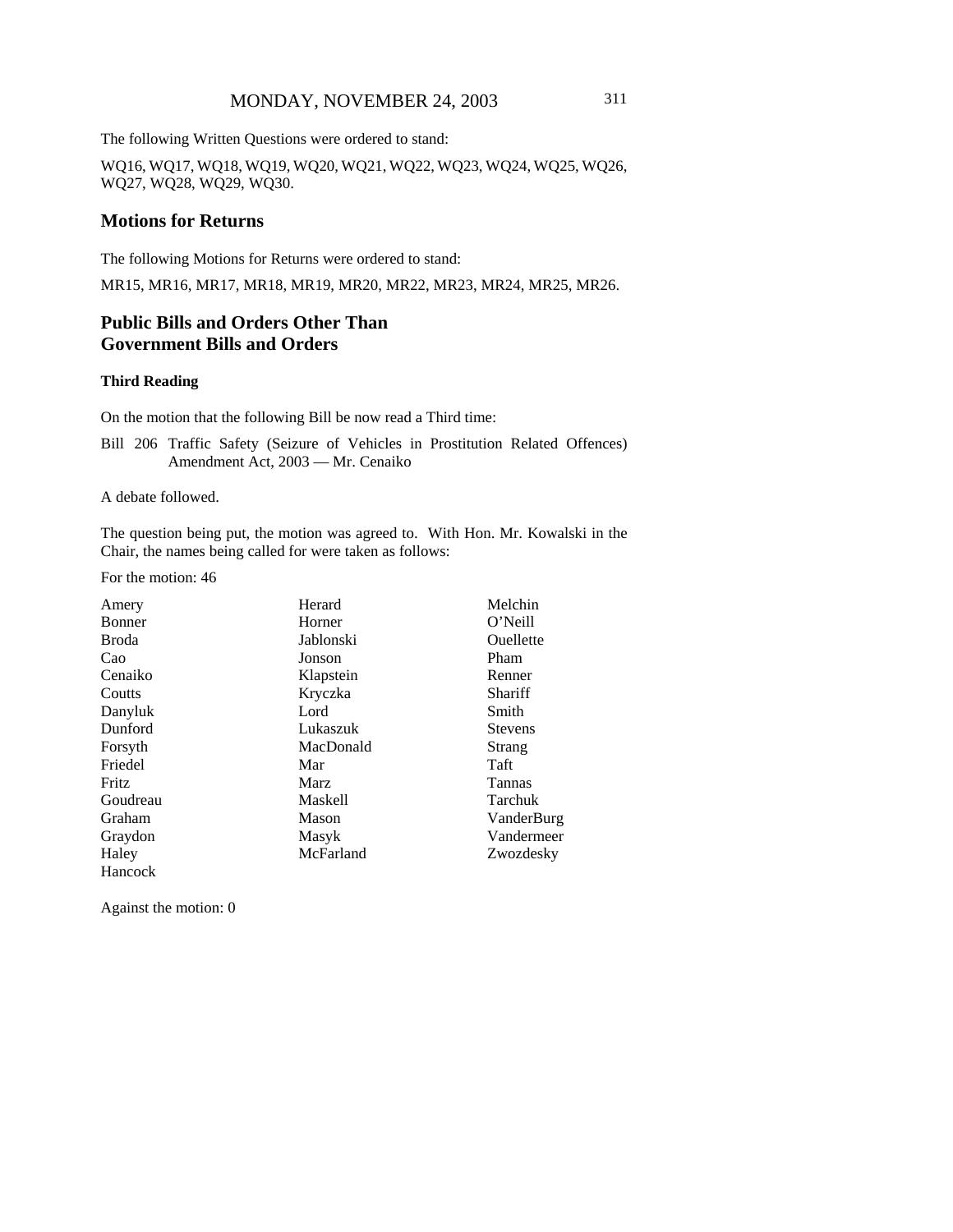# 312 MONDAY, NOVEMBER 24, 2003

#### **Second Reading**

The following Bill was read a Second time and referred to Committee of the Whole:

Bill 208 Occupiers' Liability (Recreational Users) Amendment Act, 2003 — Mr. Danyluk

## **Adjournment**

On motion by Hon. Mr. Zwozdesky, Deputy Government House Leader, that it be called 5:30 p.m., the Assembly adjourned at 5:19 p.m. until 8:00 p.m.

MONDAY, NOVEMBER 24, 2003 — 8:00 P.M.

### **Motions Other Than Government Motions**

**511.** Moved by Mr. Johnson:

Be it resolved that the Legislative Assembly institute an all-party Former Members' Association of the Legislative Assembly to focus on the interests of the membership and the good of parliamentary precinct, history, and process.

A debate followed.

The question being put, the motion was agreed to.

**512.** Moved by Mr. MacDonald:

Be it resolved that the Legislative Assembly urge the Government to strike an all-party committee to study the rising premium rates for automobile insurance, insurance companies hand-picking clients, and increasing insurance claims in the Province.

A debate followed.

Pursuant to Standing Order 8(3), debate adjourned, Dr. Pannu speaking.

### **Government Bills and Orders**

#### **Second Reading**

On the motion that the following Bill be now read a Second time:

Bill 47 Tobacco Tax Amendment Act, 2003 (No. 2) — Hon. Mr. Melchin

A debate followed.

The question being put, the motion was agreed to. With Mr. Tannas in the Chair, the names being called for were taken as follows: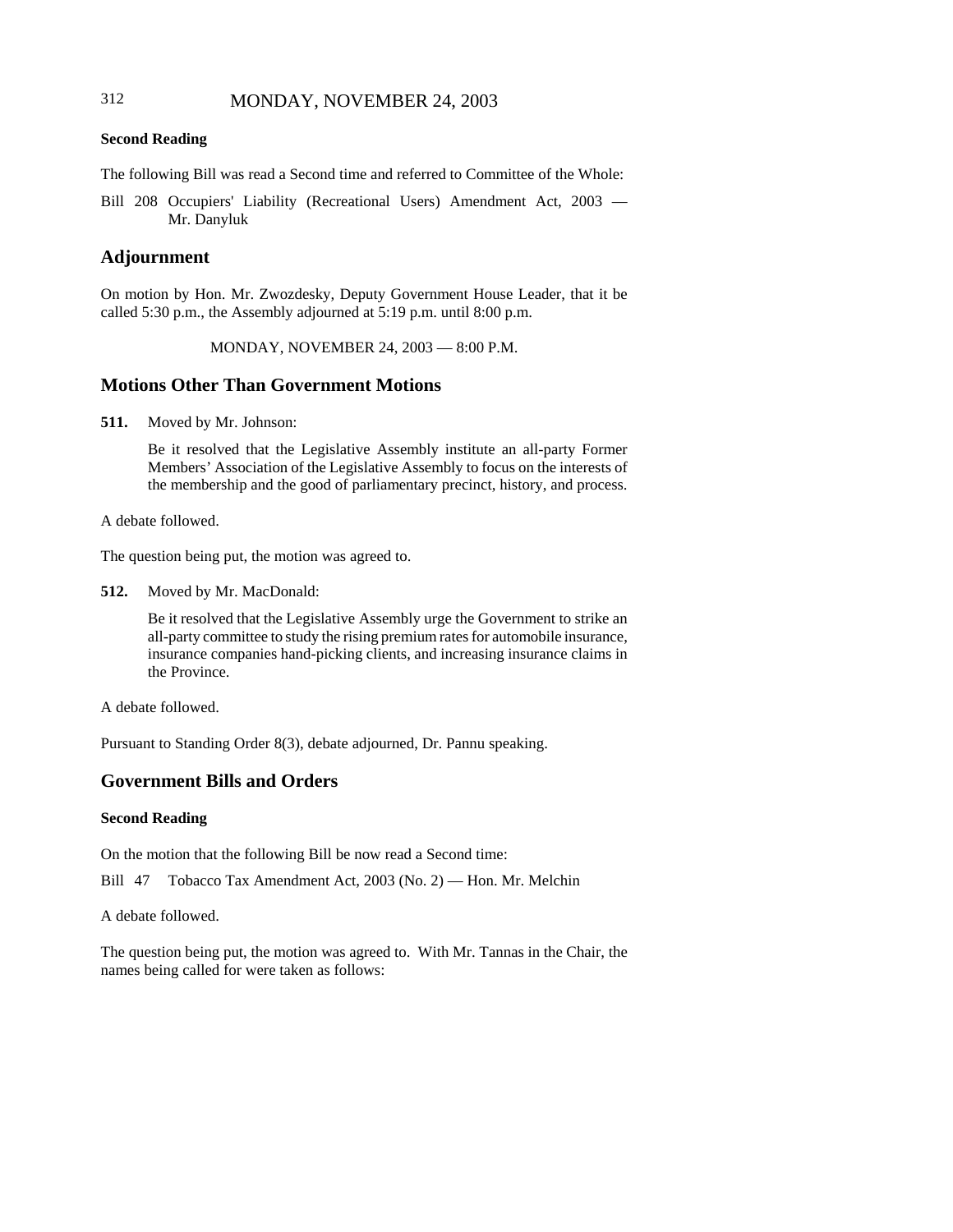#### For the motion: 30

| Cao                   | Jonson    | Renner     |
|-----------------------|-----------|------------|
| Cardinal              | Kryczka   | Smith      |
| Coutts                | Lord      | Snelgrove  |
| Danyluk               | Lukaszuk  | Stelmach   |
| Ducharme              | Maskell   | Strang     |
| Friedel               | Masyk     | Tarchuk    |
| <b>Fritz</b>          | McFarland | VanderBurg |
| Graham                | Melchin   | Vandermeer |
| Graydon               | Ouellette | Yankowsky  |
| Jacobs                | Pham      | Zwozdesky  |
| Against the motion: 4 |           |            |
| <b>Blakeman</b>       | Pannu     | Taft       |
| MacDonald             |           |            |

#### **Committee of the Whole**

According to Order, the Assembly resolved itself into Committee of the Whole, and the Deputy Speaker left the Chair.

(Assembly in Committee)

And after some time spent therein, the Deputy Speaker resumed the Chair.

The following Bills were reported:

Bill 47 Tobacco Tax Amendment Act, 2003 (No. 2) — Hon. Mr. Melchin

Bill 49 Public Lands Amendment Act, 2003 — Mr. Ducharme

### **Adjournment**

On motion by Hon. Mr. Zwozdesky, Deputy Government House Leader, the Assembly adjourned at 10:37 p.m. until Tuesday, November 25, 2003, at 1:30 p.m.

Tuesday, November 25, 2003

The Speaker took the Chair at 1:30 p.m.

### **Members' Statements**

Ms Carlson, Hon. Member for Edmonton-Ellerslie, made a statement regarding the importance of the Chinchaga Wildland Provincial Park.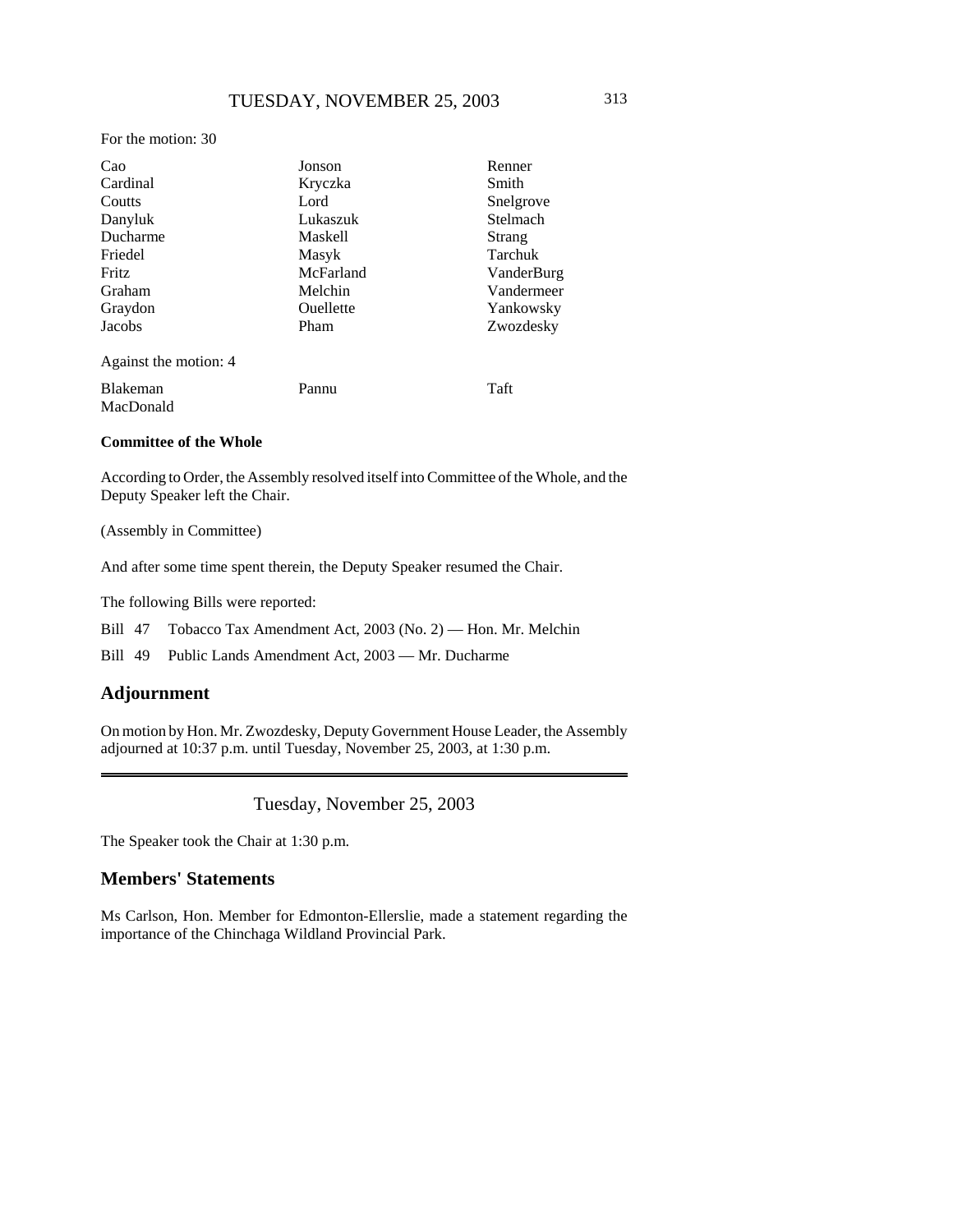# 314 TUESDAY, NOVEMBER 25, 2003

Mrs. Tarchuk, Hon. Member for Banff-Cochrane, made a statement regarding Tom Couture of Calgary who recently completed a cross-Canada cycling expedition along the Trans Canada Trail gathering valuable mapping information to be used on the Trans Canada Trail web site.

Mrs. Jablonski, Hon. Member for Red Deer-North, made a statement regarding the importance of rebuilding and restoring the Michener Centre Administration Building.

Mr. Lord, Hon. Member for Calgary-Currie, made a statement regarding issues relating to drug addiction.

# **Presenting Petitions**

Mrs. Tarchuk, Hon. Member for Banff-Cochrane, presented a petition from 1,264 Albertans requesting the Government introduce legislation establishing a residents' bill of rights for persons living in nursing homes.

Dr. Pannu, Hon. Member for Edmonton-Strathcona, presented a petition from 196 Albertans requesting the reversal of policies causing unnecessary financial hardship for seniors and undermining their quality of life.

Mr. Mason, Hon. Member for Edmonton-Highlands, presented a petition from 1,000 Albertans requesting the Government introduce legislation declaring a moratorium on future expansion of confined feeding operations and proposing existing operations be phased out within the next 3 years.

## **Tabling Returns and Reports**

Hon. Dr. Oberg, Minister of Learning:

105 postcards signed by Albertans to Hon. Dr. Oberg, Minister of Learning, requesting support for school library and literacy programs

Sessional Paper 695/2003

Letter dated November 25, 2003, from Philip G. Ponting, Q.C., Chairman, Board of Governors, Banff Centre, to Hon. Dr. Oberg, Minister of Learning, expressing support for Bill 43, Post-secondary Learning Act and its proposed amendments Sessional Paper 696/2003

Letter dated November 25, 2003, from W.A. Shaw, Ph.D., President, Northern Alberta Institute of Technology (NAIT), to Hon. Dr. Oberg, Minister of Learning, expressing support for Bill 43, Post-secondary Learning Act and its proposed amendments

Sessional Paper 697/2003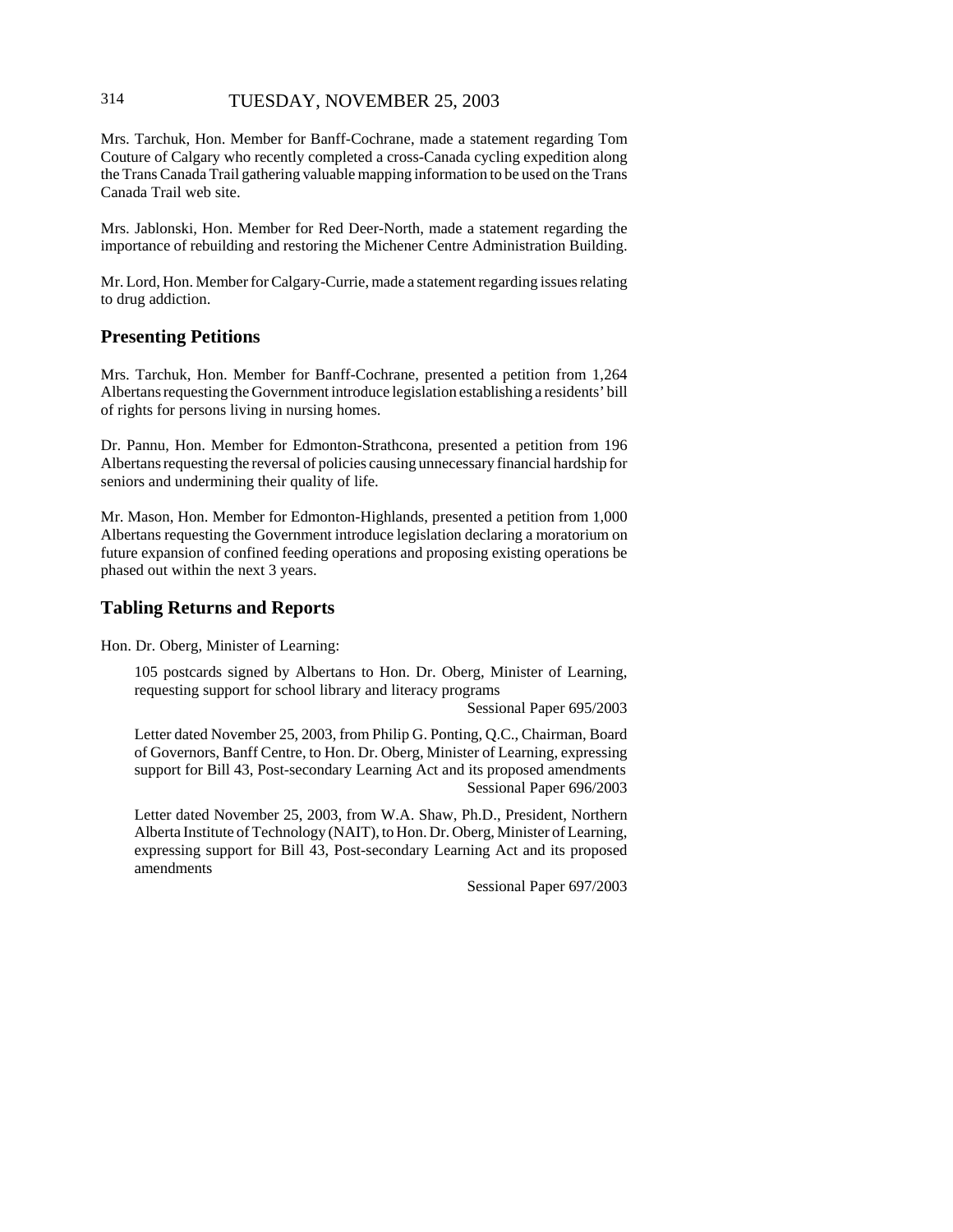Letter dated November 25, 2003, from William H. Cade, Ph.D., President and Vice-Chancellor, University of Lethbridge, to Hon. Dr. Oberg, Minister of Learning, expressing support for Bill 43, Post-secondary Learning Act and its proposed amendments

#### Sessional Paper 698/2003

Letter dated November 25, 2003, from Harvey P. Weingarten, President and Vice- Chancellor, University of Calgary, to Hon. Dr. Oberg, Minister of Learning, expressing support for Bill 43, Post-secondary Learning Act and its proposed amendments

#### Sessional Paper 699/2003

Letter dated November 25, 2003, from Roderick D. Fraser, Ph.D., President, University of Alberta, to Hon. Dr. Oberg, Minister of Learning, expressing support for Bill 43, Post-secondary Learning Act and its proposed amendments Sessional Paper 700/2003

Letter dated November 25, 2003, from Pam MacGillivray, Chair, Alberta Association of Colleges and Technical Institutes, to Hon. Dr. Oberg, Minister of Learning, expressing support for Bill 43, Post-secondary Learning Act and its proposed amendments

### Sessional Paper 701/2003

Letter dated November 25, 2003, from D'Arcy L. Levesque, Chair, Board of Governors, Alberta College of Art and Design, to Hon. Dr. Oberg, Minister of Learning, expressing support for Bill 43, Post-secondary Learning Act and its proposed amendments

#### Sessional Paper 702/2003

Letter dated November 25, 2003, from Irene Lewis, President and Chief Executive Officer, Southern Alberta Institute of Technology (SAIT), to Hon. Dr. Oberg, Minister of Learning, expressing support for Bill 43, Post-secondary Learning Act and its proposed amendments

#### Sessional Paper 703/2003

Letter dated November 25, 2003, from Dr. Wayne Shillington, President, NorQuest College, to Hon. Dr. Oberg, Minister of Learning, expressing support for Bill 43, Post-secondary Learning Act and its proposed amendments

Sessional Paper 704/2003

Letter dated November 25, 2003, from Dr. Mark Lee, President and Chief Executive Officer, Lakeland College, to Hon. Dr. Oberg, Minister of Learning, expressing support for Bill 43, Post-secondary Learning Act and its proposed amendments

#### Sessional Paper 705/2003

Letter dated November 25, 2003, from Terry N. Brekko, Chair, Board of Governors, Medicine Hat College, to Hon. Dr. Oberg, Minister of Learning, expressing support for Bill 43, Post-secondary Learning Act and its proposed amendments

Sessional Paper 706/2003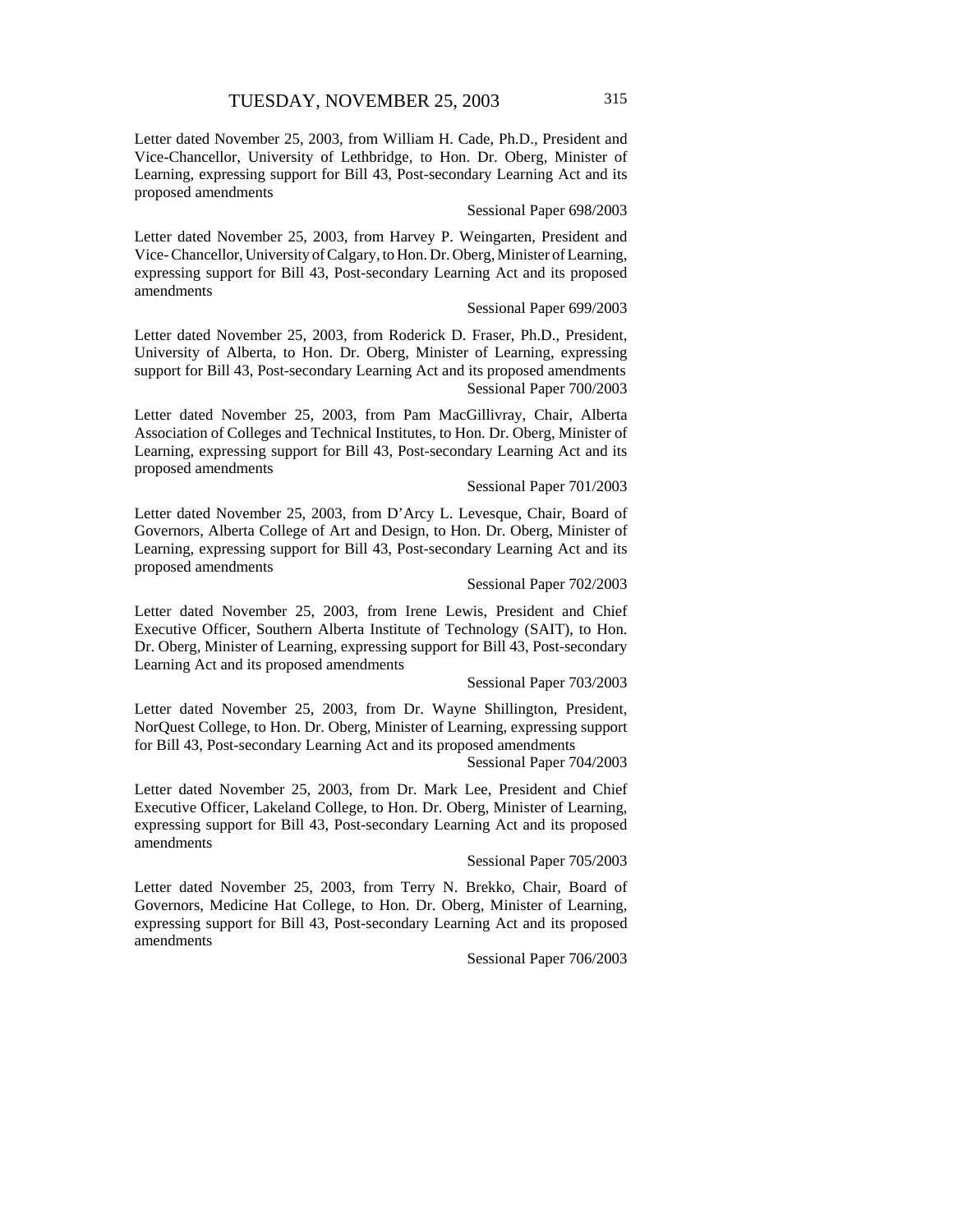Letter dated November 25, 2003, from Donna J. Allan, Ph.D., President and Chief Executive Officer, Lethbridge Community College, to Hon. Dr. Oberg, Minister of Learning, expressing support for Bill 43, Post-secondary Learning Act and its proposed amendments

Sessional Paper 707/2003

Letter dated November 25, 2003, from Frank Lovsin, Board Chair, Fairview College, to Hon. Dr. Oberg, Minister of Learning, expressing support for Bill 43, Post-secondary Learning Act and its proposed amendments

Sessional Paper 708/2003

Letter dated November 25, 2003, from Sharon Carry, President and Chief Executive Officer, Bow Valley College, to Hon. Dr. Oberg, Minister of Learning, expressing support for Bill 43, Post-secondary Learning Act and its proposed amendments

Sessional Paper 709/2003

Letter dated November 25, 2003, from James S. Henderson, President and Chief Executive Officer, Grande Prairie Regional College, to Hon. Dr. Oberg, Minister of Learning, expressing support for Bill 43, Post-secondary Learning Act Sessional Paper 710/2003

Letter dated November 25, 2003, from Dave Marshall, Ph.D., President, Mount Royal College, to Hon. Dr. Oberg, Minister of Learning, expressing support for Bill 43, Post-secondary Learning Act

Sessional Paper 711/2003

Letter dated November 25, 2003, from Dan Vandermeulen, President and Chief Executive Officer, Northern Lakes College, to Hon. Dr. Oberg, Minister of Learning, expressing support for Bill 43, Post-secondary Learning Act and its proposed amendments

Sessional Paper 712/2003

Hon. Mr. Hancock, Minister of Justice and Attorney General, pursuant to the Legal Profession Act, cL-8, s124(2):

Alberta Law Foundation, Thirtieth Annual Report, 2003 (Fiscal Year Ended March 31st)

Sessional Paper 713/2003

Mr. Masyk, Hon. Member for Edmonton-Norwood:

Letter dated October 23, 2003, from Donna Shannon of Edmonton to Mr. Masyk, Hon. Member for Edmonton-Norwood, expressing concern and offering recommendations regarding the Commission on Learning's report released on October 7, 2003

Sessional Paper 714/2003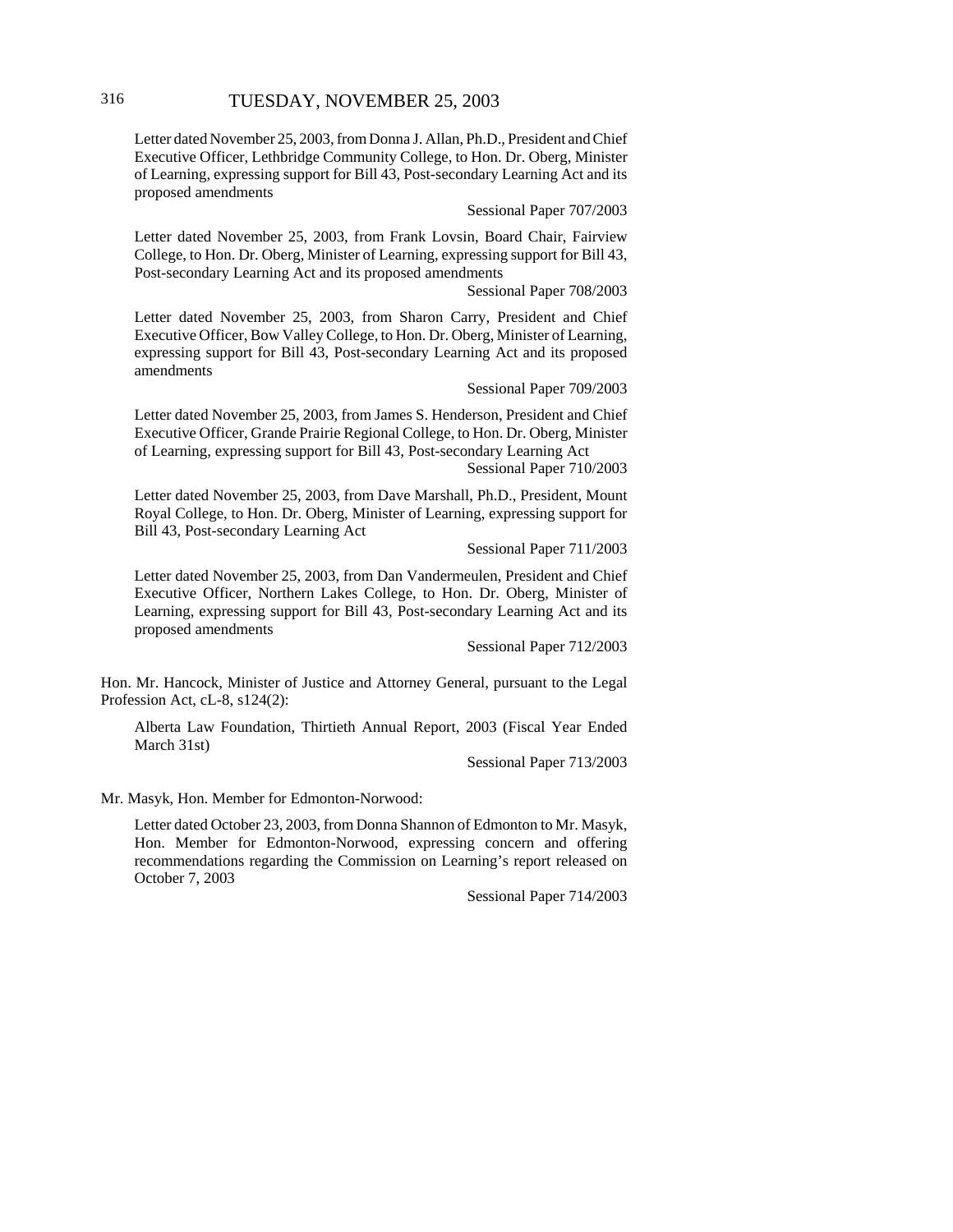Ms Blakeman, Hon. Member for Edmonton-Centre:

Letter dated November 12, 2003, from Martin J. Linvolve, Senior Sales Manager, Shaw Conference Centre, to Ms Blakeman, Hon. Member for Edmonton-Centre, expressing concern that the Commission on Learning's recommendation eliminating all teachers' conventions will have a serious economic impact on the Shaw Conference Centre and hotels in downtown Edmonton

Sessional Paper 715/2003

6 recent letters from Duncan Taylor, Samantha Power, Amy Binder, Chris Wudarck, Morgan Smith, and Laulie Savard to Hon. Dr. Oberg, Minister of Learning, and Hon. Mr. Klein, Premier, expressing concern regarding Bill 43, Post-secondary Learning Act

Sessional Paper 716/2003

Mr. Bonner, Hon. Member for Edmonton-Glengarry:

Letter dated October 8, 2003, from Sandi Johnson, R.N., B.N., of Calgary to Mrs. Ady, Hon. Member for Calgary-Shaw, expressing concern regarding the current contract negotiations between the Provincial Health Authorities of Alberta and the United Nurses of Alberta

Sessional Paper 717/2003

Mr. MacDonald, Hon. Member for Edmonton-Gold Bar:

2 letters, the first undated, from Nicole Barnes, R.N., the second dated October 8, 2003, from Cheryl Androschuk, R.N., both of Edmonton to Dr. Pannu, Hon. Member for Edmonton-Strathcona, expressing concern regarding the current contract negotiations between the Provincial Health Authorities of Alberta and the United Nurses of Alberta

Sessional Paper 718/2003

Dr. Pannu, Hon. Member for Edmonton-Strathcona:

2 letters, both undated, from Beryl Linda Scott, R.N., S.C.M., of Edmonton to Hon. Mr. Mar, Minister of Health and Wellness, and from Cynthia Perkins of Calgary to Hon. Mrs. Nelson, Minister of Finance, expressing concern regarding the current contract negotiations between the Provincial Health Authorities of Alberta and the United Nurses of Alberta

Sessional Paper 719/2003

Letter dated November 24, 2003, from Jennifer Pelley, Chair, Alberta Graduate Council, to Hon. Dr. Oberg, Minister of Learning, commenting on several sections of the proposed amendments to Bill 43, Post-secondary Learning Act Sessional Paper 720/2003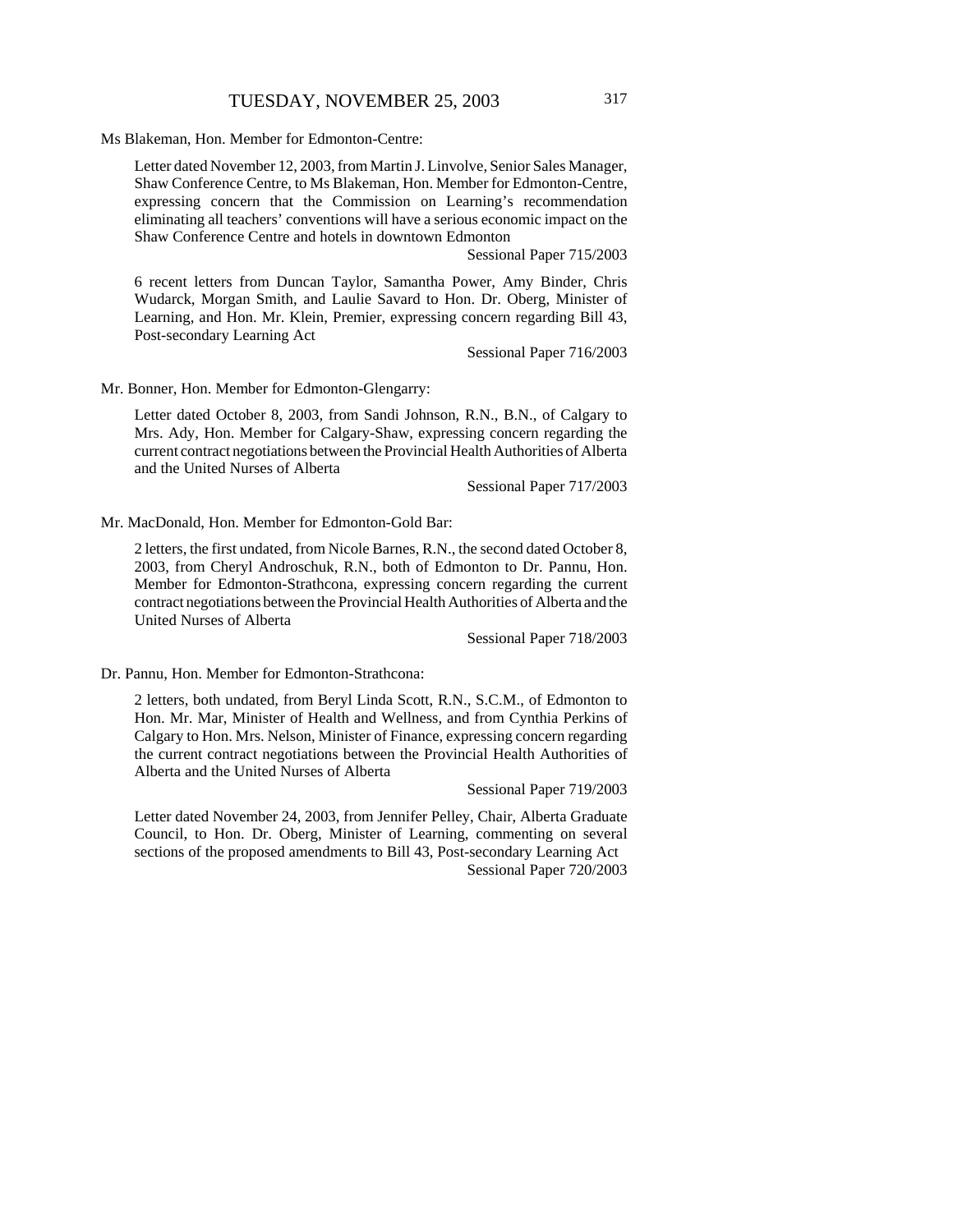# 318 TUESDAY, NOVEMBER 25, 2003

Mr. Mason, Hon. Member for Edmonton-Highlands:

Letter dated November 20, 2003, from Jerry Pitts, President, Coalition of Senior's Advocates Association (COSA), to Members of the Legislative Assembly, expressing concern regarding the loss of several seniors' benefits with 2 attached documents, undated, entitled "Alberta Seniors Economically Brutalized" and "Inadequate Dental Coverage for Seniors"

Sessional Paper 721/2003

News release dated August 22, 2003, entitled "Market adjustment program supports Alberta's cattle industry" prepared by the Government of Alberta Sessional Paper 722/2003

Dr. Taft, Hon. Member for Edmonton-Riverview:

Letter dated August 30, 2003, from Kevin Bilmore of Edmonton to Dr. Taft, Hon. Member for Edmonton-Riverview, requesting the Bighorn Wilderness Recreation Area be designated as a wildland park

Sessional Paper 723/2003

Letter dated June 25, 2003, from George Christenson of Sedgewick to Hon. Mr. Woloshyn, Minister of Seniors, expressing opposition to the 40% increase in seniors' long-term care housing costs

Sessional Paper 724/2003

# **ORDERS OF THE DAY**

### **Government Bills and Orders**

#### **Second Reading**

On the motion that the following Bill be now read a Second time:

Bill 53 Insurance Amendment Act, 2003 (No. 2) — Mr. Renner

A debate followed.

Mr. MacDonald, Hon. Member for Edmonton-Gold Bar, moved that the motion be amended by deleting all the words after "that" and substituting the following:

Bill 53, Insurance Amendment Act, 2003 (No. 2), be not now read a Second time because the Assembly is of the view that the Bill fails to address overpayment of automobile insurance premiums by Albertans over the past year.

A debate followed on the amendment.

The question being put, the amendment was defeated. With Hon. Mr. Kowalski in the Chair, the names being called for were taken as follows: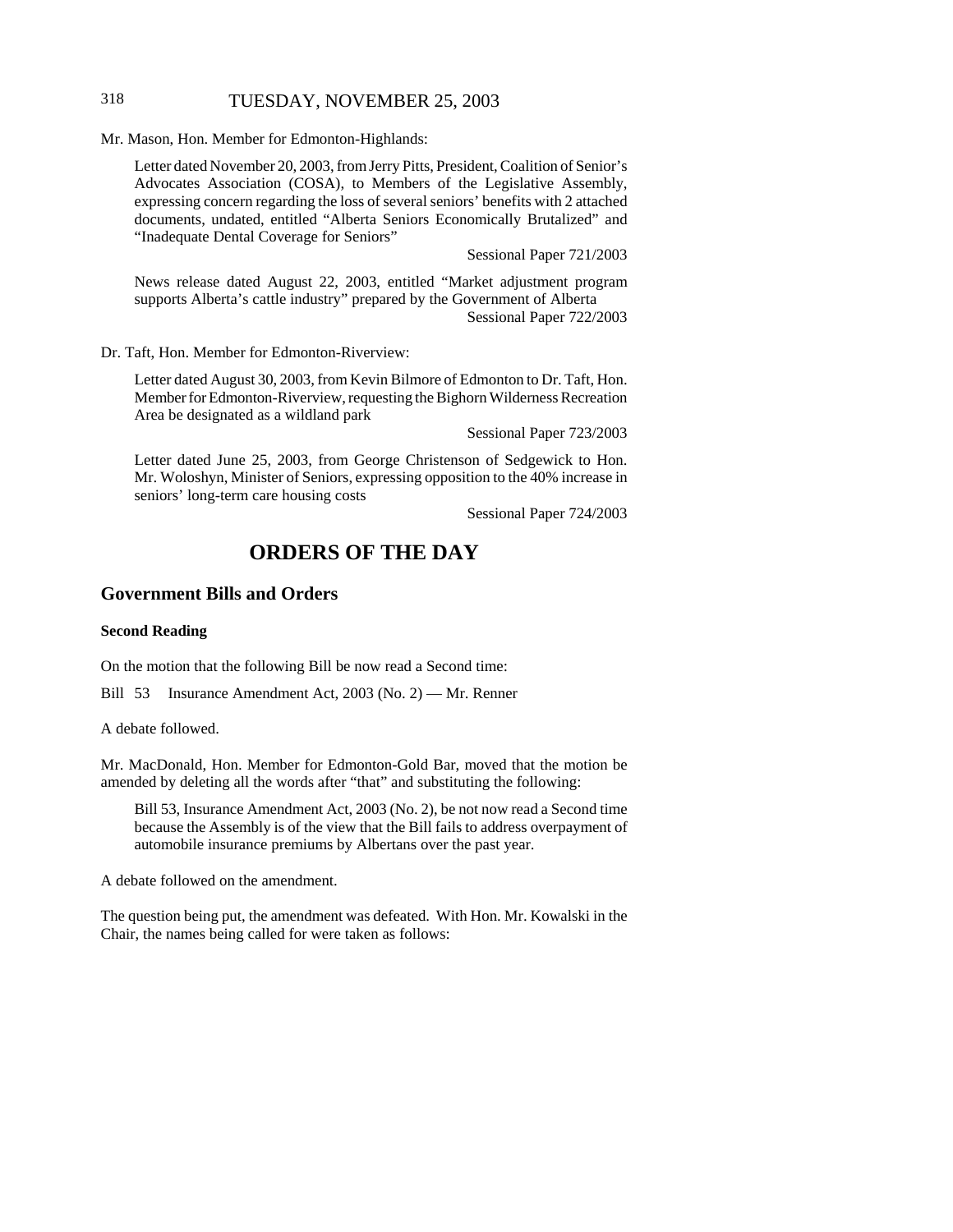| For the amendment: 4         |                |               |
|------------------------------|----------------|---------------|
| <b>Blakeman</b><br>MacDonald | Mason          | Massey        |
| Against the amendment: 37    |                |               |
| Cao                          | <b>Hancock</b> | McFarland     |
| Cardinal                     | Horner         | <b>Nelson</b> |
| Cenaiko                      | Jablonski      | O'Neill       |
| Coutts                       | Jacobs         | Ouellette     |
| Danyluk                      | Jonson         | Renner        |
| DeLong                       | Kryczka        | Snelgrove     |
| Dunford                      | Lougheed       | Stelmach      |
| Evans                        | Lukaszuk       | Strang        |
| Forsyth                      | Lund           | Tannas        |
| Friedel                      | Magnus         | Tarchuk       |
| Gordon                       | Marz           | VanderBurg    |
| Griffiths                    | McClelland     | Vandermeer    |
| Haley                        |                |               |

Pursuant to Standing Order 4(3), debate adjourned on the main motion.

The following Bills were read a Second time and referred to Committee of the Whole:

- Bill 44 Personal Information Protection Act Hon. Mr. Coutts
- Bill 50 Wildlife Amendment Act, 2003 Mr. Strang
- Bill 51 Natural Resources Conservation Board Amendment Act, 2003 Mr. VanderBurg

# **Adjournment**

On motion by Hon. Mr. Hancock, Government House Leader, it was agreed at 5:36 p.m. that when the Assembly reconvened at 8:00 p.m. it would be in Committee of the Whole and the Speaker left the Chair.

TUESDAY, NOVEMBER 25, 2003 — 8:00 P.M.

### **Government Bills and Orders**

#### **Committee of the Whole**

(Assembly in Committee)

The following Bill was taken under consideration:

Bill 43 Post-secondary Learning Act — Hon. Dr. Oberg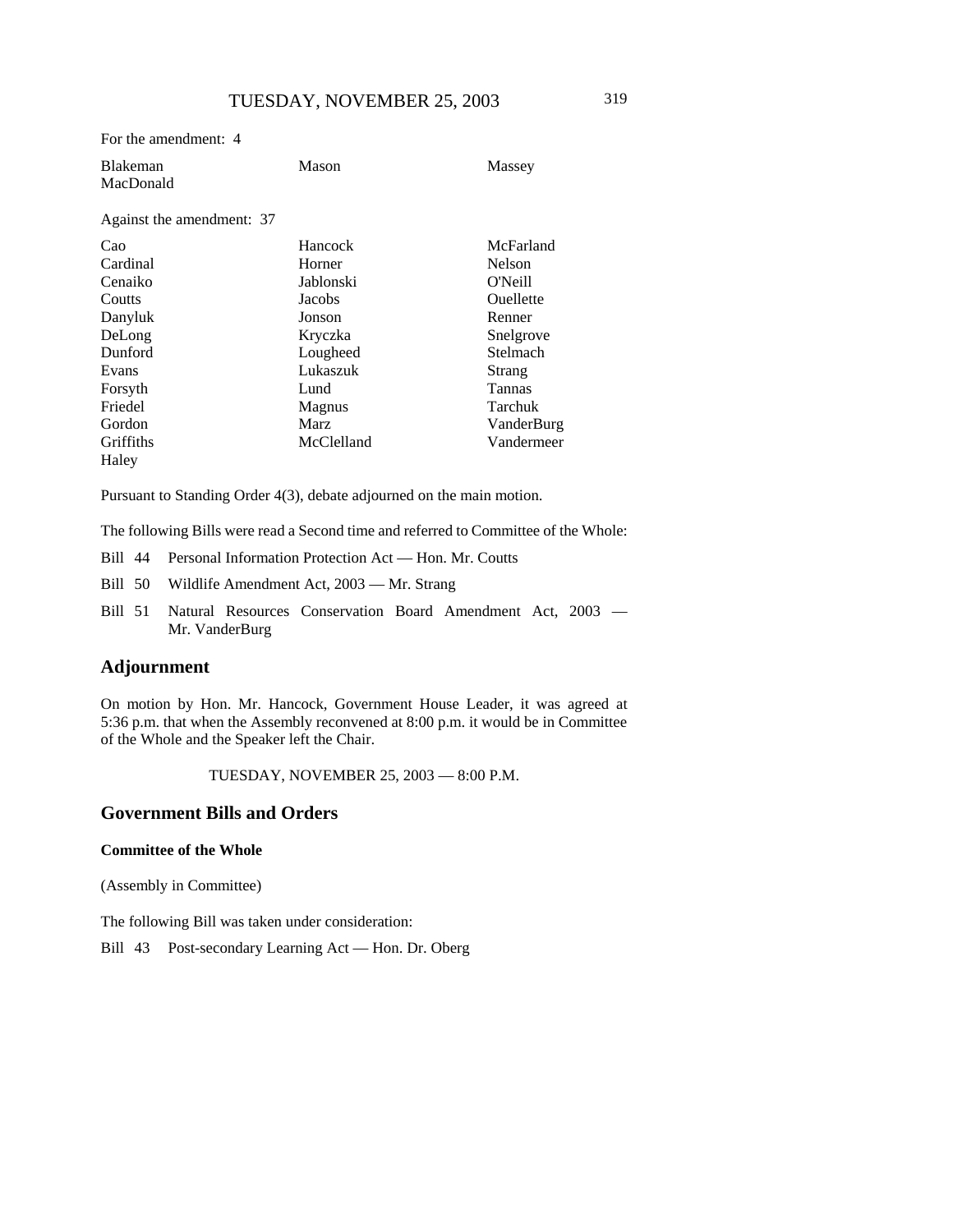# 320 TUESDAY, NOVEMBER 25, 2003

During Committee of the Whole consideration of Bill 43, Post-secondary Learning Act, Hon. Mr. Hancock, Government House Leader, requested and received the unanimous consent of the Assembly to waive Standing Order 32(2.1) to reduce the time between division bells from ten minutes to one minute.

Debate followed on the subamendment introduced by the Hon. Member for Edmonton-Mill Woods, that the proposed amendment to the Bill (Section L), introduced by the Hon. Minister of Learning on November 19, 2003, be amended by striking out Section L and substituting the following:

62(1) Tuition fees at public post-secondary institutions shall not be increased beyond 2003-2004 levels until

- (a) the Minister establishes an independent panel to conduct a comprehensive review of Alberta's post-secondary institutions, and
- (b) the panel's report and recommendations are forwarded to the Minister who shall immediately furnish copies of it to all Members of the Legislative Assembly and to the Clerk of the Legislative Assembly and in so doing the report shall be made public.

(2) Upon completion of the report prepared under subsection (1), and subject to subsection (2), tuition fees must be set in accordance with the regulations.

(3) Tuition fees at a public post-secondary institution shall not exceed 30% of that institution's net operating expenditures.

(4) This section does not apply in respect of students in apprenticeship programs under the *Apprenticeship and Industry Training Act*.

The question being put, the subamendment was defeated. With Mr. Tannas in the Chair, the names being called for were taken as follows:

For the subamendment: 5

| Bonner  | Massey | Pannu |
|---------|--------|-------|
| Carlson | Nicol  |       |

Against the subamendment: 34

| Cao       | Horner     | Nelson     |
|-----------|------------|------------|
| Cardinal  | Jablonski  | Oberg      |
| Cenaiko   | Jonson     | Ouellette  |
| Danyluk   | Kryczka    | Rathgeber  |
| DeLong    | Lord       | Renner     |
| Ducharme  | Lukaszuk   | Snelgrove  |
| Evans     | Lund       | Stelmach   |
| Forsyth   | Marz       | Strang     |
| Friedel   | Masyk      | Tarchuk    |
| Griffiths | McClelland | VanderBurg |
| Hancock   | McFarland  | Vandermeer |
| Herard    |            |            |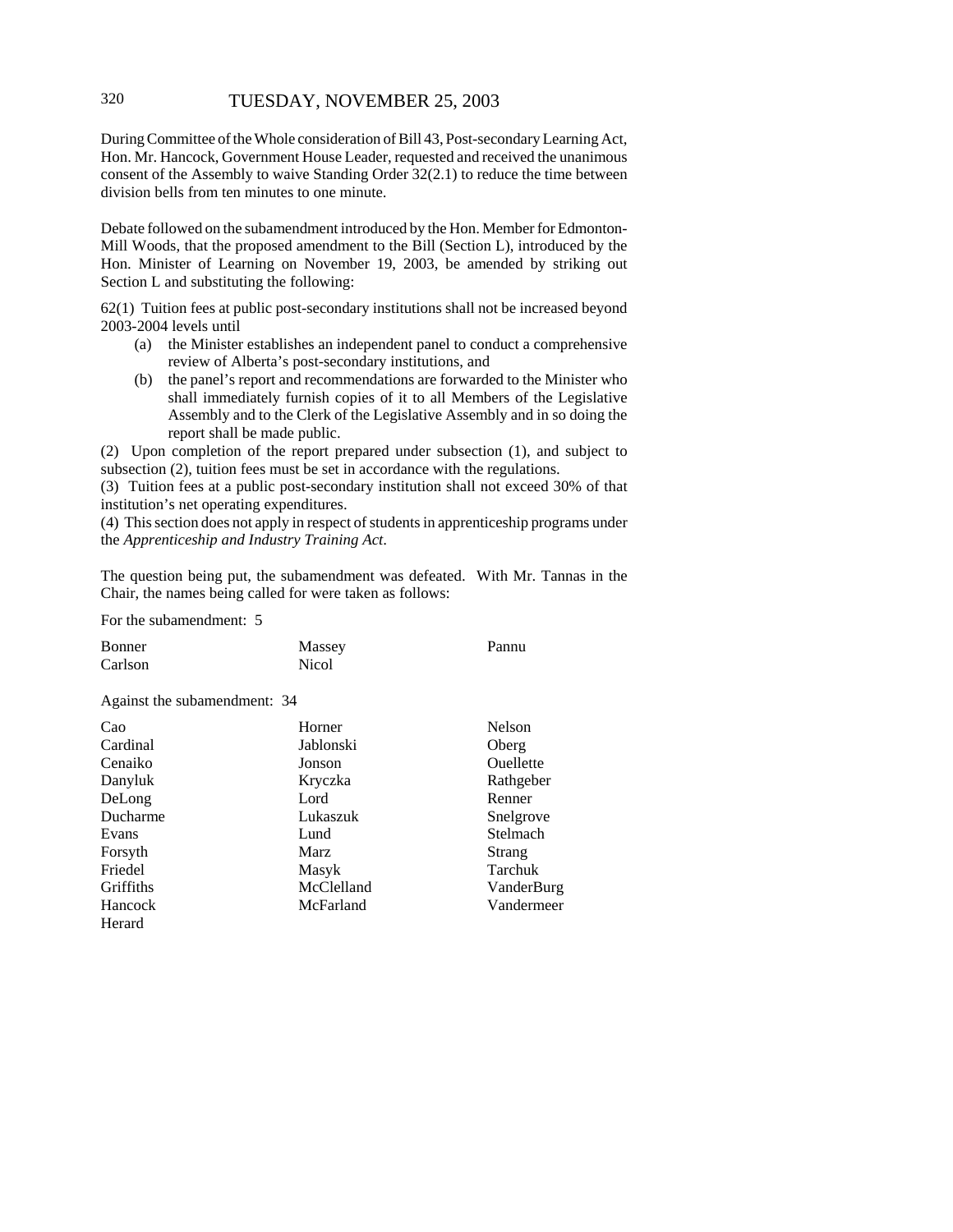Debate followed on the subamendment introduced by the Hon. Member for Edmonton-Strathcona, that the proposed amendment to the Bill (Section L), introduced by the Hon. Minister of Learning on November 19, 2003, be amended by striking out Section L and substituting the following:

L Section 62 is struck out and the following is substituted:

62(1) Subject to subsection (2), the board of a public post-secondary institution other than the Banff Centre shall set the tuition fees of the public post-secondary institution in accordance with the regulations.

(2) The board shall not set tuition fees in excess of 2003-2004 levels.

The question being put, the subamendment was defeated. With Mr. Tannas in the Chair, the names being called for were taken as follows:

For the subamendment: 4

| Bonner  | Massey | Pannu |
|---------|--------|-------|
| Carlson |        |       |

Against the subamendment: 34

| Abbott    | Horner        | Nelson     |
|-----------|---------------|------------|
| Cao       | Jablonski     | Oberg      |
| Cardinal  | Kryczka       | Ouellette  |
| Cenaiko   | Lord          | Rathgeber  |
| Danyluk   | Lukaszuk      | Renner     |
| DeLong    | Lund          | Snelgrove  |
| Ducharme  | <b>Magnus</b> | Stelmach   |
| Evans     | Marz          | Strang     |
| Forsyth   | Masyk         | Tarchuk    |
| Friedel   | McClelland    | VanderBurg |
| Griffiths | McFarland     | Vandermeer |
| Hancock   |               |            |

Debate followed on the amendment introduced by the Hon. Minister of Learning on November 19, 2003, that the Bill (Section L) be amended as follows:

Section 62 is struck out and the following is substituted:

Tuition fees

62(1) The board of a public post-secondary institution shall set the tuition fees to be paid by students of the public post-secondary institution.

(2) The tuition fees under subsection (1) for all public post-secondary institutions other than Banff Centre

(a) must be set in accordance with the regulations, and

(b) must not increase except in accordance with the following principles: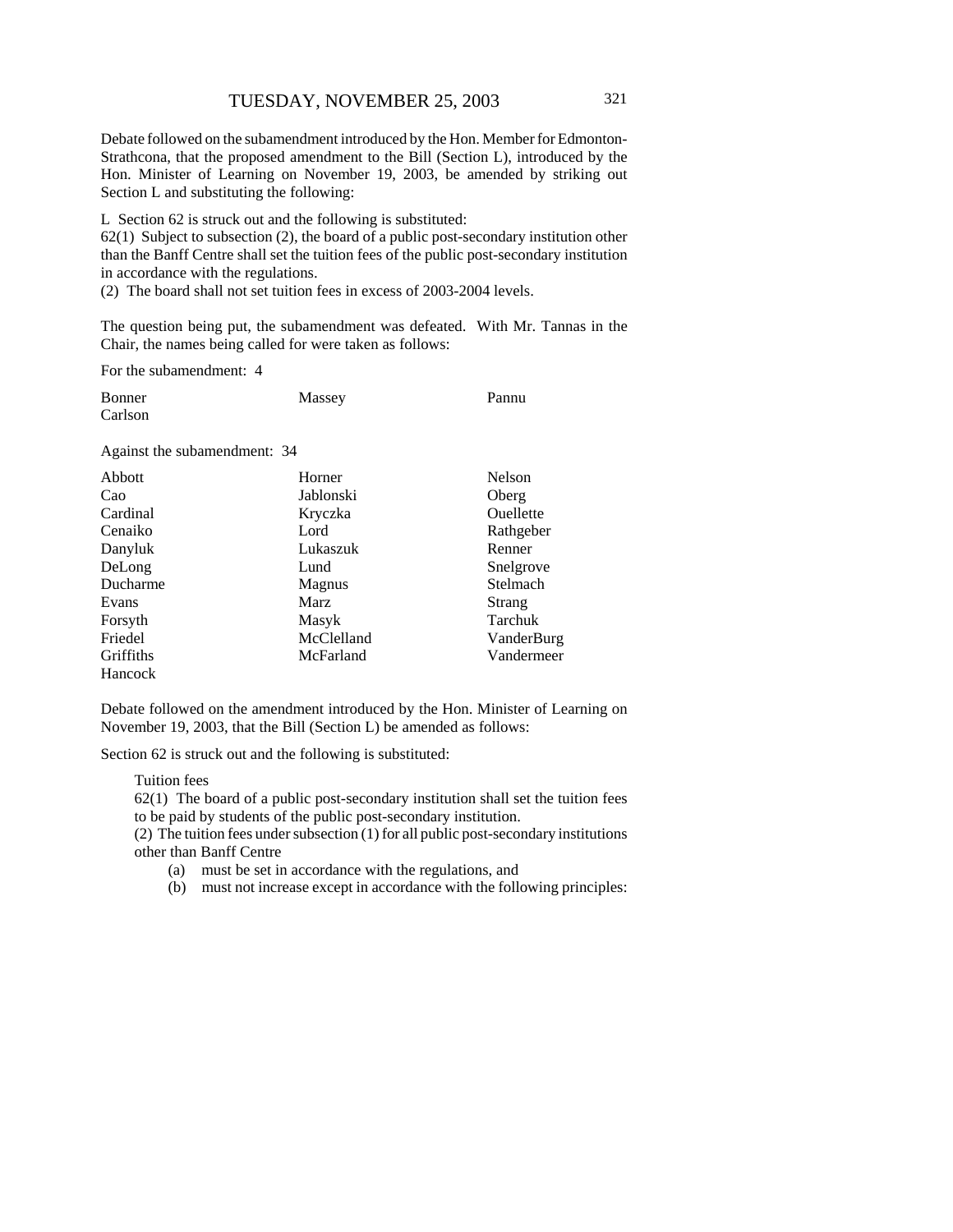# 322 TUESDAY, NOVEMBER 25, 2003

- (i) where a public post-secondary institution's revenue from tuition fees in a fiscal year is equal to or less than 30% of its net operating expenditures in that fiscal year, the maximum allowable annual increase in tuition fees for that post-secondary institution in the following year must be set in accordance with the regulations;
- (ii) where a public post-secondary institution's revenue from tuition fees in a fiscal year exceeds 30% of its net operating expenditures in that fiscal year, the maximum allowable annual increase in tuition fees for that post-secondary institution in the following year is the Alberta Consumer Price Index plus 2%, which must not result in a decrease or be greater than 5%.

(3) This section does not apply in respect of students in apprenticeship programs under the *Apprenticeship and Industry Training Act*.

The question being put, the amendment was agreed to. With Mr. Tannas in the Chair, the names being called for were taken as follows:

For the amendment: 35

| Abbott                   | Herard      | McFarland        |
|--------------------------|-------------|------------------|
| Cao                      | Horner      | Nelson           |
| Cardinal                 | Jablonski   | Oberg            |
| Cenaiko                  | Jonson      | <b>Ouellette</b> |
| Danyluk                  | Kryczka     | Renner           |
| DeLong                   | Lord        | Snelgrove        |
| Ducharme                 | Lukaszuk    | Stelmach         |
| Evans                    | Lund        | Strang           |
| Forsyth                  | Magnus      | Tarchuk          |
| Friedel                  | <b>Marz</b> | VanderBurg       |
| Griffiths                | Masyk       | Vandermeer       |
| Hancock                  | McClelland  |                  |
| Against the amendment: 4 |             |                  |

| Bonner  | Massey | Pannu |
|---------|--------|-------|
| Carlson |        |       |

Debate followed on the amendment introduced by the Hon. Minister of Learning on November 19, 2003, that the Bill (Section Q) be amended as follows:

Section 78(1)(a) is amended by striking out "and other information required under the regulations".

The question being put, the amendment was agreed to. With Mr. Tannas in the Chair, the names being called for were taken as follows: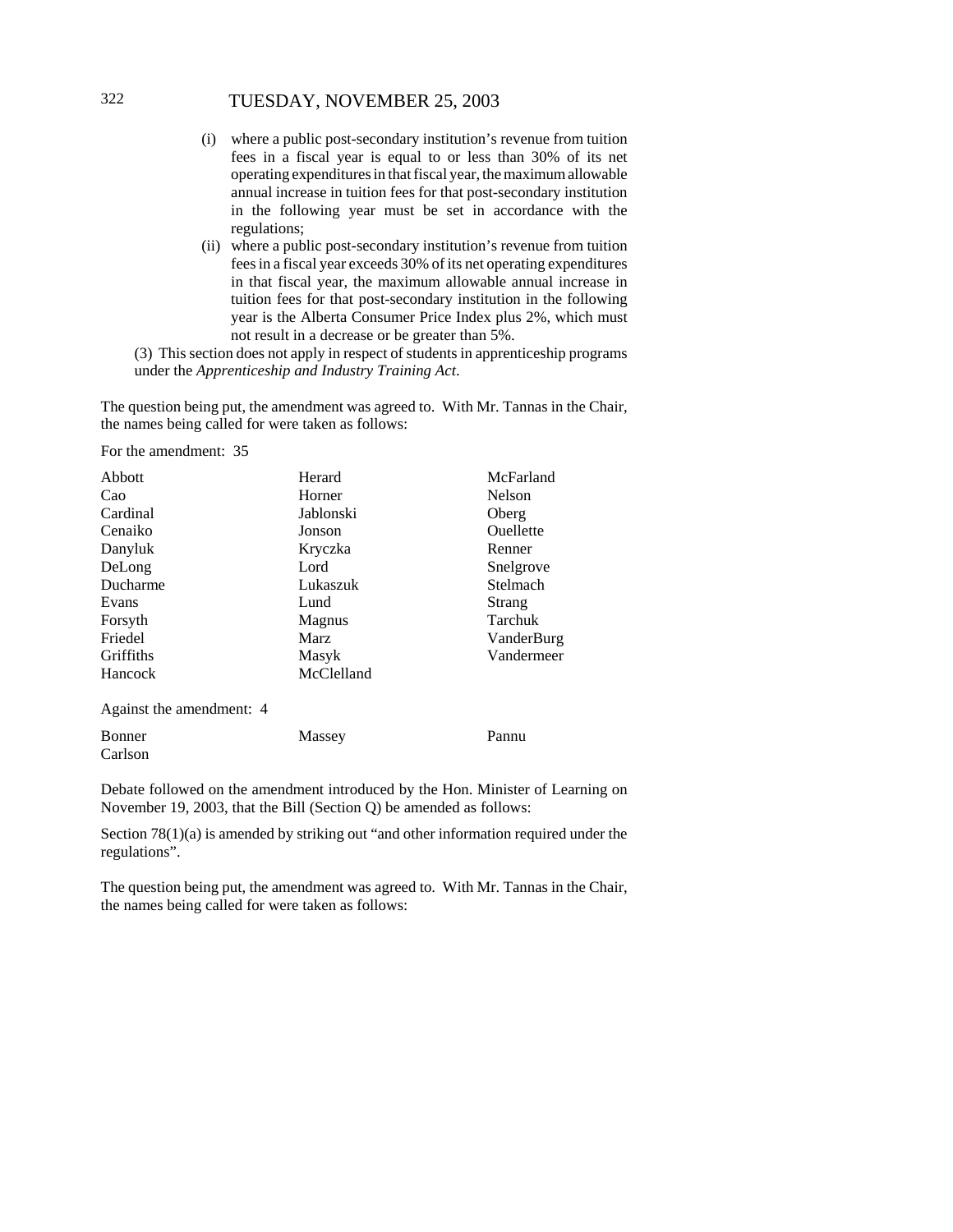| Abbott                   | Herard        | McFarland        |
|--------------------------|---------------|------------------|
| Cao                      | Horner        | <b>Nelson</b>    |
| Cenaiko                  | Jablonski     | Oberg            |
| Danyluk                  | Jonson        | <b>Ouellette</b> |
| DeLong                   | Kryczka       | Renner           |
| Ducharme                 | Lord          | Snelgrove        |
| Evans                    | Lund          | Stelmach         |
| Forsyth                  | <b>Magnus</b> | Strang           |
| Friedel                  | <b>Marz</b>   | VanderBurg       |
| Griffiths                | Masyk         | Vandermeer       |
| <b>Hancock</b>           | McClelland    |                  |
| Against the amendment: 4 |               |                  |

| Bonner  | Massey | Pannu |
|---------|--------|-------|
| Carlson |        |       |

Debate followed on the subamendment introduced by the Hon. Member for Edmonton-Mill Woods, that the proposed amendment to the Bill (Section Z), introduced by the Hon. Minister of Learning on November 19, 2003, be amended in Section Z by striking out section 97 and substituting the following:

97 Each student organization of a public post-secondary institution shall make publicly available audited financial statements when a simple majority of students who are members of the student organization have indicated in a plebiscite that the organization should prepare an audited financial statement.

The question being put, the subamendment was defeated. With Mr. Tannas in the Chair, the names being called for were taken as follows:

For the subamendment: 4

| <b>Bonner</b>                | Massey | Pannu |
|------------------------------|--------|-------|
| Carlson                      |        |       |
|                              |        |       |
| Against the subamendment: 33 |        |       |

| <b>Abbott</b> | Horner        | McFarland  |
|---------------|---------------|------------|
| Cao           | Jablonski     | Nelson     |
| Cardinal      | Jonson        | Oberg      |
| Cenaiko       | Kryczka       | Ouellette  |
| Danyluk       | Lord          | Rathgeber  |
| DeLong        | Lukaszuk      | Renner     |
| Ducharme      | Lund          | Snelgrove  |
| Forsyth       | <b>Magnus</b> | Stelmach   |
| Friedel       | <b>Marz</b>   | Strang     |
| Griffiths     | Masyk         | VanderBurg |
| Hancock       | McClelland    | Vandermeer |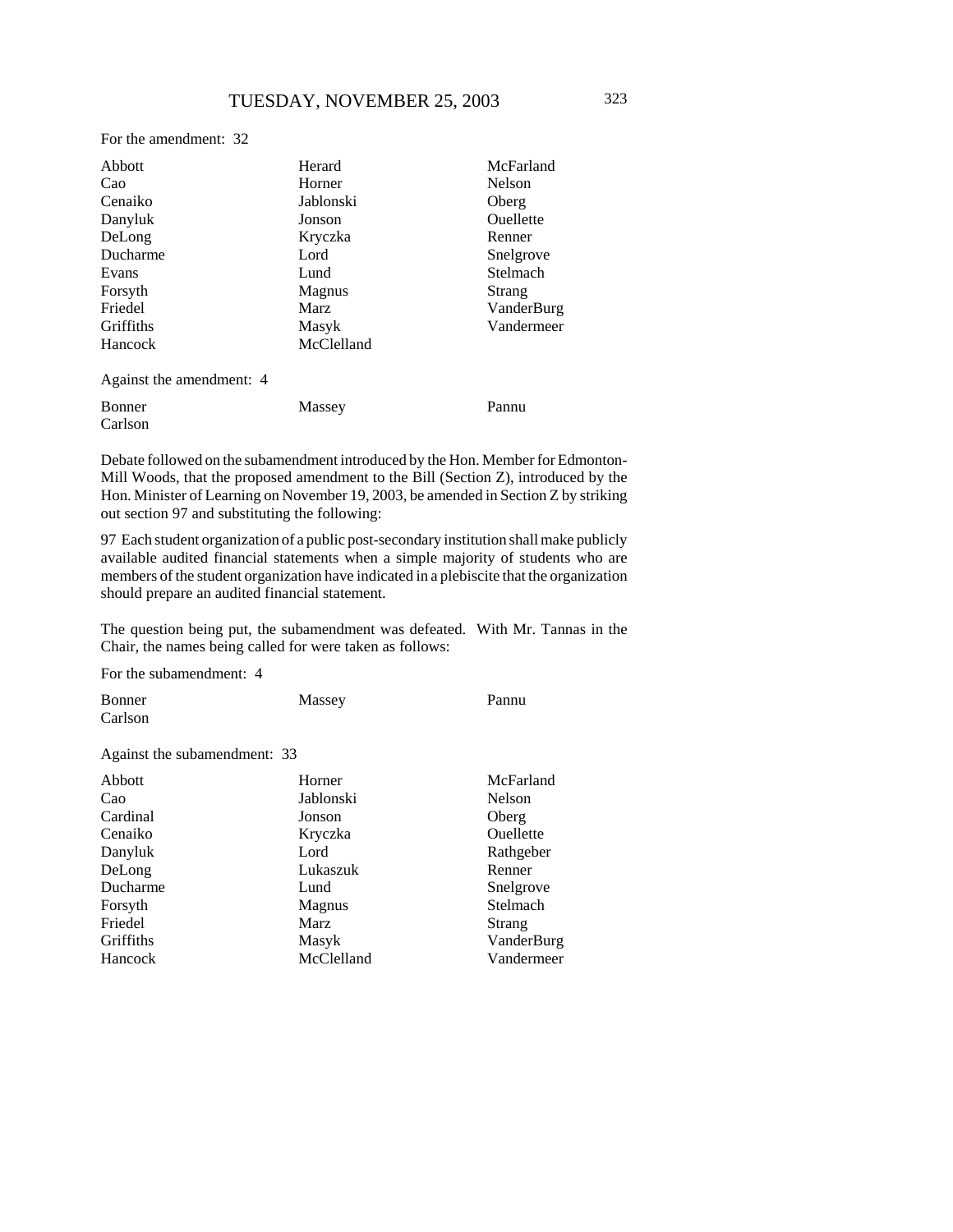# 324 TUESDAY, NOVEMBER 25, 2003

Debate followed on the amendment introduced by the Hon. Minister of Learning on November 19, 2003, that the Bill (Section Z) be amended as follows:

Section 97 is struck out and the following is substituted:

Audit of student organizations

97(1) Each student organization of a public post-secondary institution shall provide audited financial statements annually to the board of the public post-secondary institution and shall make the audited financial statements available to students of the public post-secondary institution on request.

(2) Where an investigator appointed under section 99 finds irregularities in the management of the financial affairs of a student organization, the Minister may

- (a) suspend or terminate the term of office of one or more members of the council of the student organization,
- (b) appoint an administrator to exercise the powers and perform the duties of the council until a new council is elected, and
- (c) take any other action that the Minister considers appropriate to remedy the irregularity.

(3) An administrator appointed under subsection (2)(b) shall be paid the remuneration and expenses determined by the Minister out of the funds of the student organization.

The question being put, the amendment was agreed to. With Mr. Tannas in the Chair, the names being called for were taken as follows:

For the amendment: 33

| Abbott                   | Horner      | McFarland  |
|--------------------------|-------------|------------|
| Cao                      | Jablonski   | Nelson     |
| Cardinal                 | Jonson      | Oberg      |
| Cenaiko                  | Kryczka     | Ouellette  |
| Danyluk                  | Lord        | Rathgeber  |
| DeLong                   | Lukaszuk    | Renner     |
| Ducharme                 | Lund        | Snelgrove  |
| Forsyth                  | Magnus      | Stelmach   |
| Friedel                  | <b>Marz</b> | Strang     |
| Griffiths                | Masyk       | VanderBurg |
| Hancock                  | McClelland  | Vandermeer |
| Against the amendment: 4 |             |            |
| <b>Bonner</b>            | Massey      | Pannu      |
| Carlson                  |             |            |

The question was put that Bill 43, Post-secondary Learning Act, be reported, which was agreed to. With Mr. Tannas in the Chair, the names being called for were taken as follows: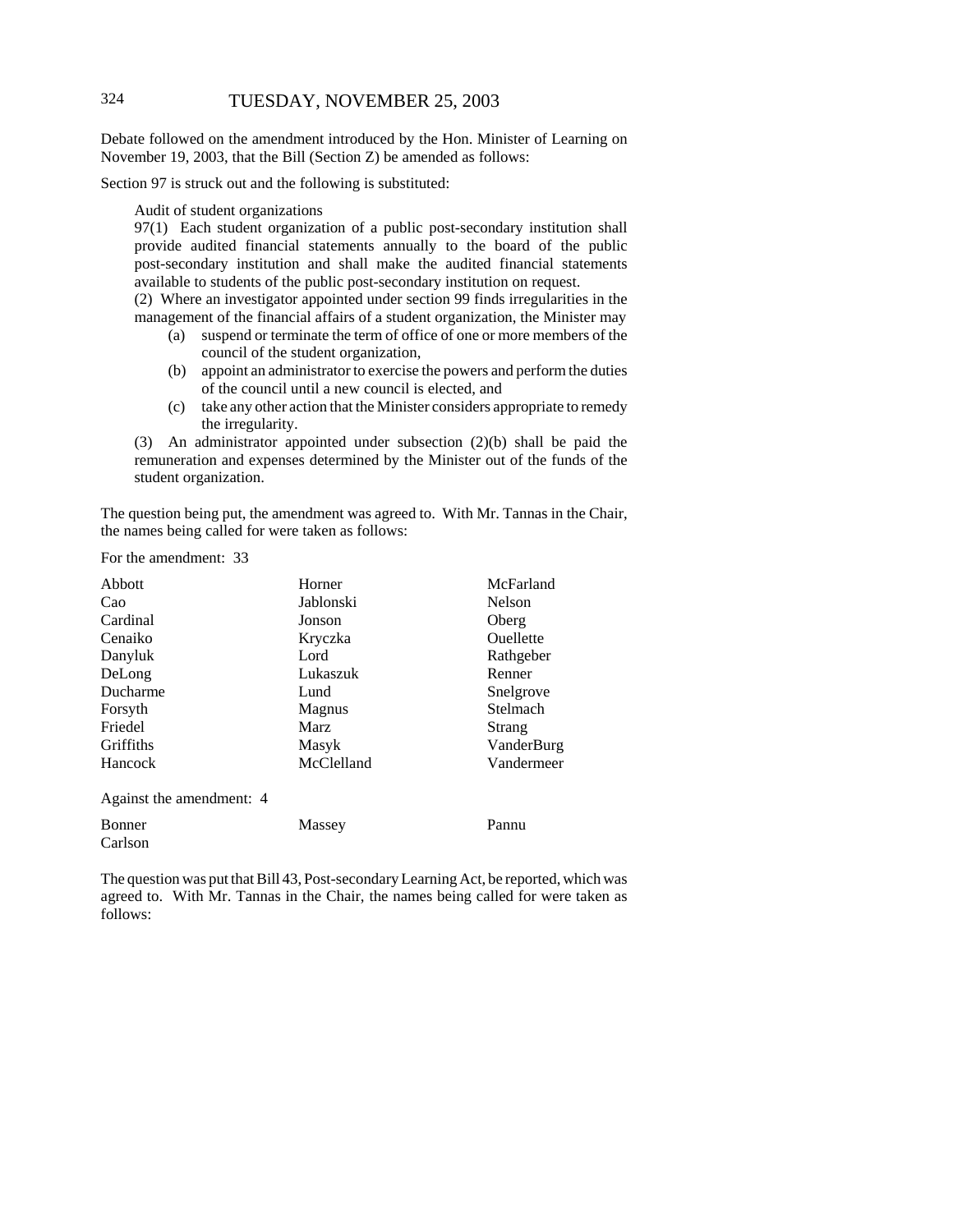For the motion: 33

| Abbott                | McFarland<br>Horner |                  |
|-----------------------|---------------------|------------------|
| Cao                   | Jablonski           | Nelson           |
| Cardinal              | Jonson              | Oberg            |
| Cenaiko               | Kryczka             | <b>Ouellette</b> |
| Danyluk               | Lord                | Rathgeber        |
| DeLong                | Lukaszuk            | Renner           |
| Ducharme              | Lund                | Snelgrove        |
| Forsyth               | Magnus              | Stelmach         |
| Friedel               | Marz                | Strang           |
| Griffiths             | Masyk               | VanderBurg       |
| Hancock               | McClelland          | Vandermeer       |
| Against the motion: 4 |                     |                  |
| Bonner                | Massey              | Pannu            |

Carlson

The Deputy Speaker assumed the Chair.

The following Bill was reported with some amendments:

Bill 43 Post-secondary Learning Act — Hon. Dr. Oberg

Progress was reported on the following Bill:

Bill 44 Personal Information Protection Act — Hon. Mr. Coutts

Mr. VanderBurg, Acting Chair of Committees, tabled copies of all amendments considered by Committee of the Whole on this date for the official records of the Assembly.

Amendment to Bill 44 (Hon. Minister of Government Services) — Debate adjourned

Sessional Paper 725/2003

Amendment to Bill 43 (Sections A to K, M to P, R, T, V to Y, AA to HH, JJ to PP) (introduced by Hon. Minister of Learning on November 19, 2003) — Agreed to

Sessional Paper 726/2003

Subamendment to Bill 43 (Section L) (Hon. Member for Edmonton-Mill Woods) — Defeated on division

Sessional Paper 727/2003

Subamendment to Bill 43 (Section L) (Hon. Member for Edmonton-Strathcona) — Defeated on division

Sessional Paper 728/2003

Amendment to Bill 43 (Section L) (introduced by Hon. Minister of Learning on November 19, 2003) — Agreed to on division

Sessional Paper 729/2003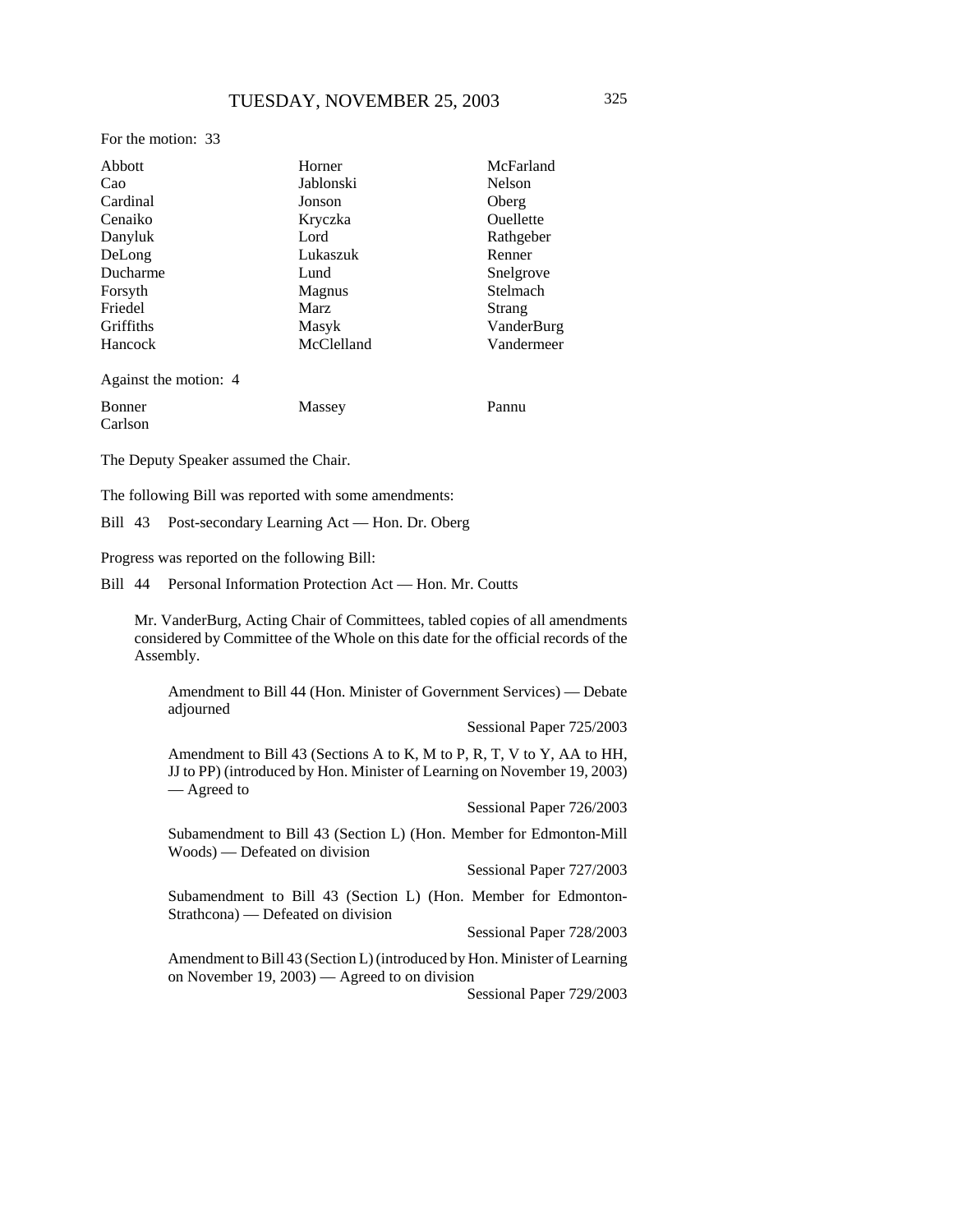# 326 WEDNESDAY, NOVEMBER 26, 2003

Subamendment to Bill 43 (Section Q) (Hon. Member for Edmonton-Mill Woods) — Defeated Sessional Paper 730/2003 Amendment to Bill 43 (Section Q) (introduced by Hon. Minister of Learning on November 19, 2003) — Agreed to on division Sessional Paper 731/2003 Amendment to Bill 43 (Section S) (introduced by Hon. Minister of Learning on November 19, 2003) — Agreed to Sessional Paper 732/2003 Amendment to Bill 43 (Section U) (introduced by Hon. Minister of Learning on November 19, 2003) — Agreed to Sessional Paper 733/2003 Subamendment to Bill 43 (Section Z) (Hon. Member for Edmonton-Mill Woods) — Defeated on division Sessional Paper 734/2003 Amendment to Bill 43 (Section Z) (introduced by Hon. Minister of Learning on November 19, 2003) — Agreed to on division Sessional Paper 735/2003 Amendment to Bill 43 (Section II) (introduced by Hon. Minister of Learning on November 19, 2003) — Agreed to Sessional Paper 736/2003

### **Adjournment**

On motion by Hon. Mr. Hancock, Government House Leader, the Assembly adjourned at 11:40 p.m. until Wednesday, November 26, 2003, at 1:30 p.m.

Wednesday, November 26, 2003

The Speaker took the Chair at 1:30 p.m.

#### **Speaker's Statement**

The Speaker made a statement in recognition of the 16th anniversary of the Minister of Agriculture, Food and Rural Development, elected on November 23, 1987.

# **Recognitions**

Mr. Horner, Hon. Member for Spruce Grove-Sturgeon-St. Albert: St. Albert White Sox on winning the 60-plus National Slow-pitch Championship on August 4, 2003

Mrs. O'Neill, Hon. Member for St. Albert: St. Albert high school students' success at winning Alberta Heritage Trust Fund scholarships and obtaining post-secondary education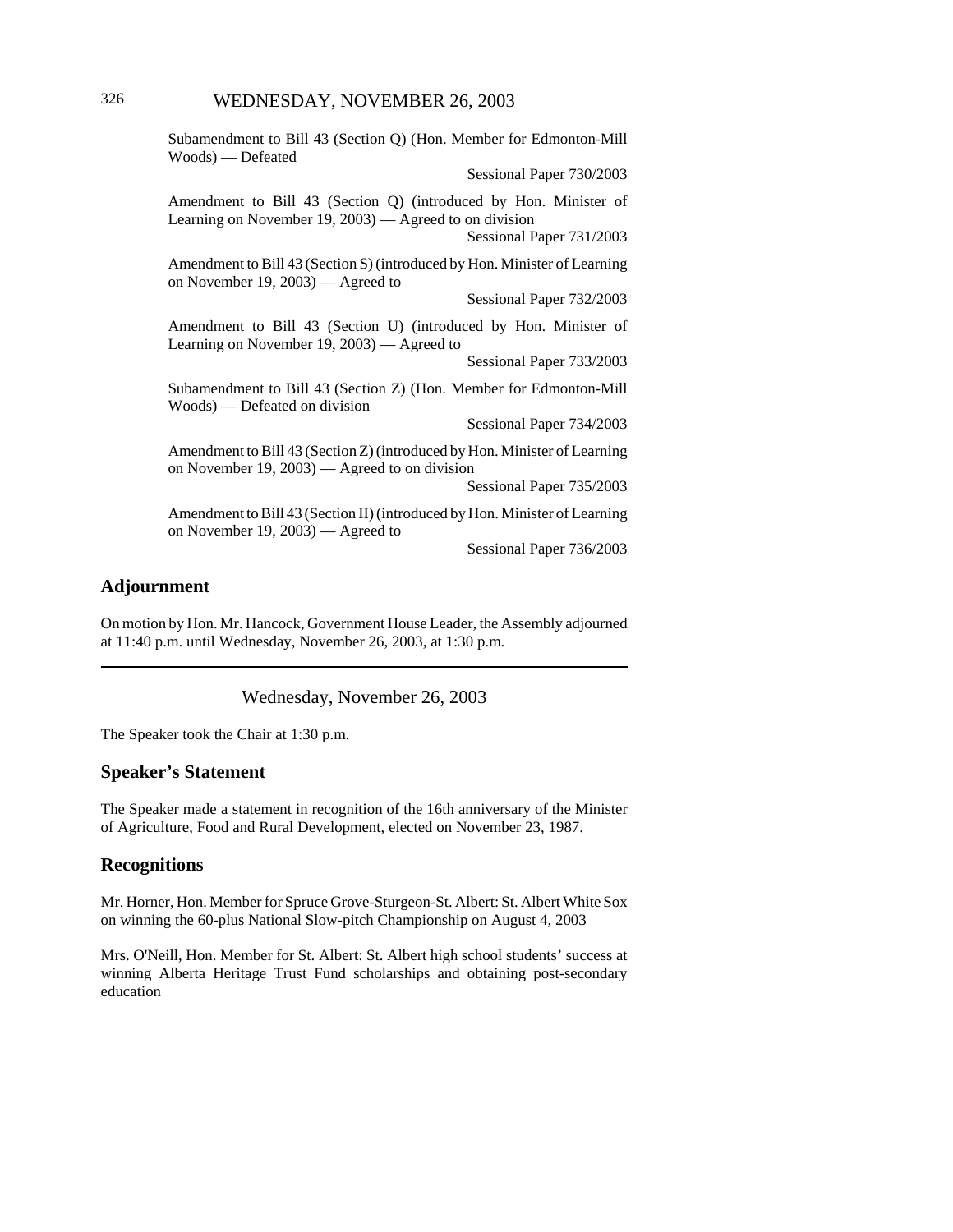Dr. Taft, Hon. Member for Edmonton-Riverview: University of Alberta's global health initiatives raising awareness of global health disparities

Mr. Johnson, Hon. Member for Wetaskiwin-Camrose: Town of Millet on winning the Communities in Bloom Alberta Tourism Award on November 3, 2003

Mr. Marz, Hon. Member for Olds-Didsbury-Three Hills: Several residents of the Olds-Didsbury-Three Hills constituency for their success at the recent Canadian Finals Rodeo

Mr. Maskell, Hon. Member for Edmonton-Meadowlark: Bernie Zolner, co-producer of the musical events surrounding the Molson Canadian Heritage Classic held in Edmonton on November 22, 2003

Dr. Pannu, Hon. Member for Edmonton-Strathcona: United Nurses of Alberta

#### **Presenting Petitions**

Mr. Danyluk, Hon. Member for Lac La Biche-St. Paul, presented a petition from 470 Albertans requesting the Government immediately extend the pavement on the north portion of Highway 867 to Highway 55.

Mr. Lord, Hon. Member for Calgary-Currie, presented a petition from 178 Albertans requesting legislation enabling grandparents to maintain ongoing contact with their grandchildren.

Rev. Abbott, Hon. Member for Drayton Valley-Calmar, presented a petition from 16 Albertans requesting the Government remove abortion from the list of insured health services.

Mr. MacDonald, Hon. Member for Edmonton-Gold Bar, presented a petition from 9 Albertans urging the Government to implement the income recommendations of the 2001 MLA Review Committee on Low Income Programs.

Dr. Pannu, Hon. Member for Edmonton-Strathcona, presented a petition from 563 Albertans requesting the reversal of policies causing unnecessary financial hardship for seniors and undermining their quality of life.

#### **Tabling Returns and Reports**

Hon. Mrs. McClellan, Minister of Agriculture, Food and Rural Development, pursuant to the Brand Act, cB-6, s24(3):

Livestock Identification Services Ltd., Manager's Report, April 1, 2002 to March 31, 2003, with attached Livestock Identification Services Ltd. Financial Statements for the year ended March 31, 2003

Sessional Paper 737/2003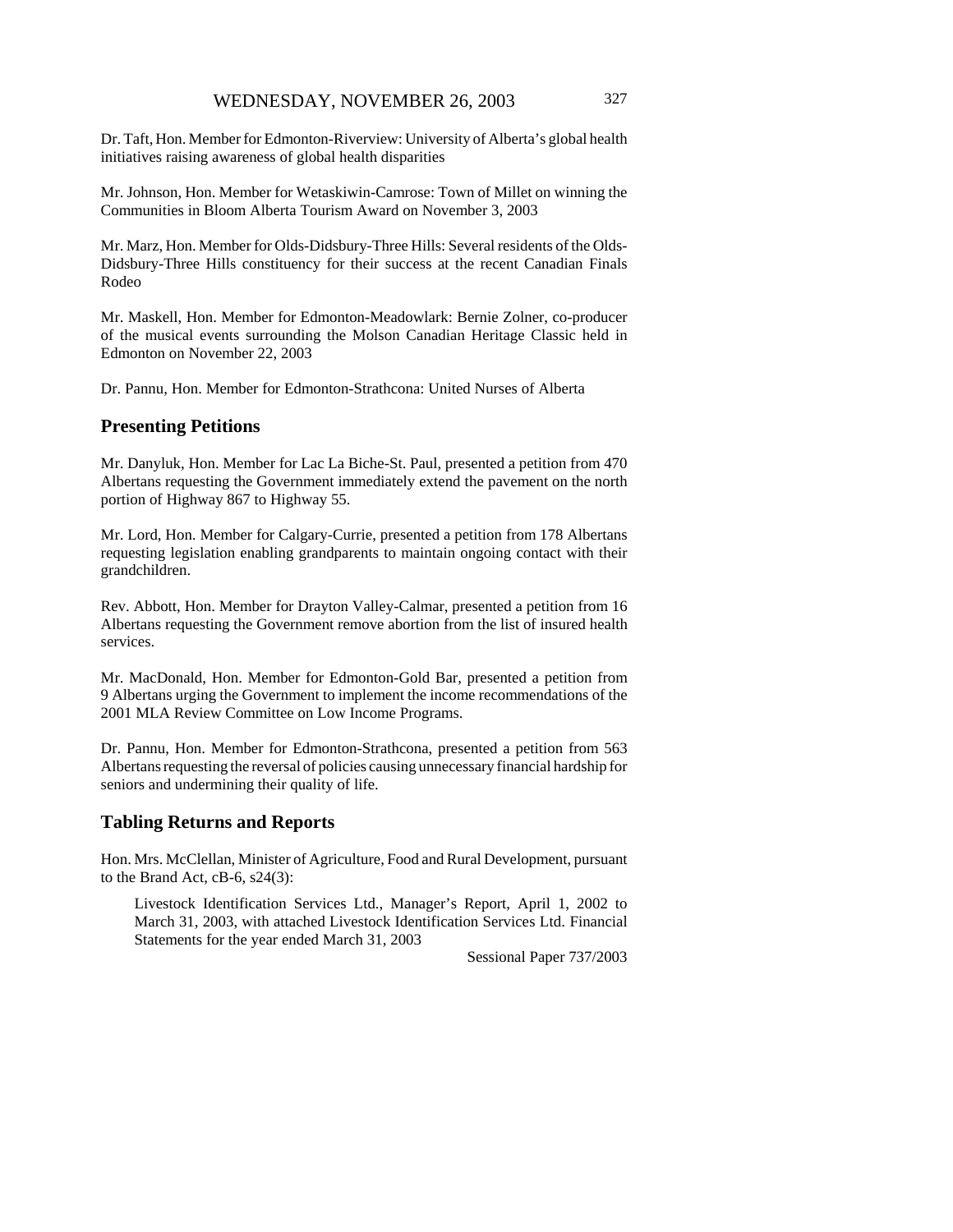# 328 WEDNESDAY, NOVEMBER 26, 2003

Hon. Mrs. McClellan, Minister of Agriculture, Food and Rural Development, pursuant to the Agriculture Financial Services Act, cA-12, s15:

Agriculture Financial Services Corporation, Annual Report 2002-2003 Sessional Paper 738/2003

Hon. Mrs. Nelson, Minister of Finance, pursuant to the Government Accountability Act, cG-7, s10:

Government of Alberta, 2002-03 Annual Report

Sessional Paper 739/2003

Hon. Mrs. Nelson, Minister of Finance, on behalf of Hon. Ms Calahasen, Minister of Aboriginal Affairs and Northern Development, pursuant to the Legislative Assembly Act, cL-9, s45 and the Government Accountability Act, sG-7, s14:

Aboriginal Affairs and Northern Development, Annual Report 2002-2003 Sessional Paper 740/2003

Hon. Mrs. Nelson, Minister of Finance, on behalf of Hon. Mrs. McClellan, Minister of Agriculture, Food and Rural Development, pursuant to the Legislative Assembly Act, cL-9, s45 and the Government Accountability Act, sG-7, s14:

Alberta Agriculture, Food and Rural Development, Annual Report 2002-2003 Sessional Paper 741/2003

Hon. Mrs. Nelson, Minister of Finance, on behalf of Hon. Mrs. McClellan, Minister of Agriculture, Food and Rural Development, pursuant to the Agriculture Financial Services Act, cA-12, s15:

Agriculture Financial Services Corporation, Annual Report 2002-2003 Sessional Paper 742/2003

Hon. Mrs. Nelson, Minister of Finance, on behalf of Hon. Ms Evans, Minister of Children's Services, pursuant to the Legislative Assembly Act, cL-9, s45 and the Government Accountability Act, cG-7, s14:

Alberta Children's Services, 2002-2003 Annual Report, Section 1 Sessional Paper 743/2003

Alberta Children's Services, 2002-2003 Annual Report, Section 2 Sessional Paper 744/2003

Hon. Mrs. Nelson, Minister of Finance, on behalf of Hon. Mr. Zwozdesky, Minister of Community Development, pursuant to the Legislative Assembly Act, cL-9, s45 and the Government Accountability Act, cG-7, s14:

Community Development, Annual Report for the Fiscal Year Ended March 31, 2003

Sessional Paper 745/2003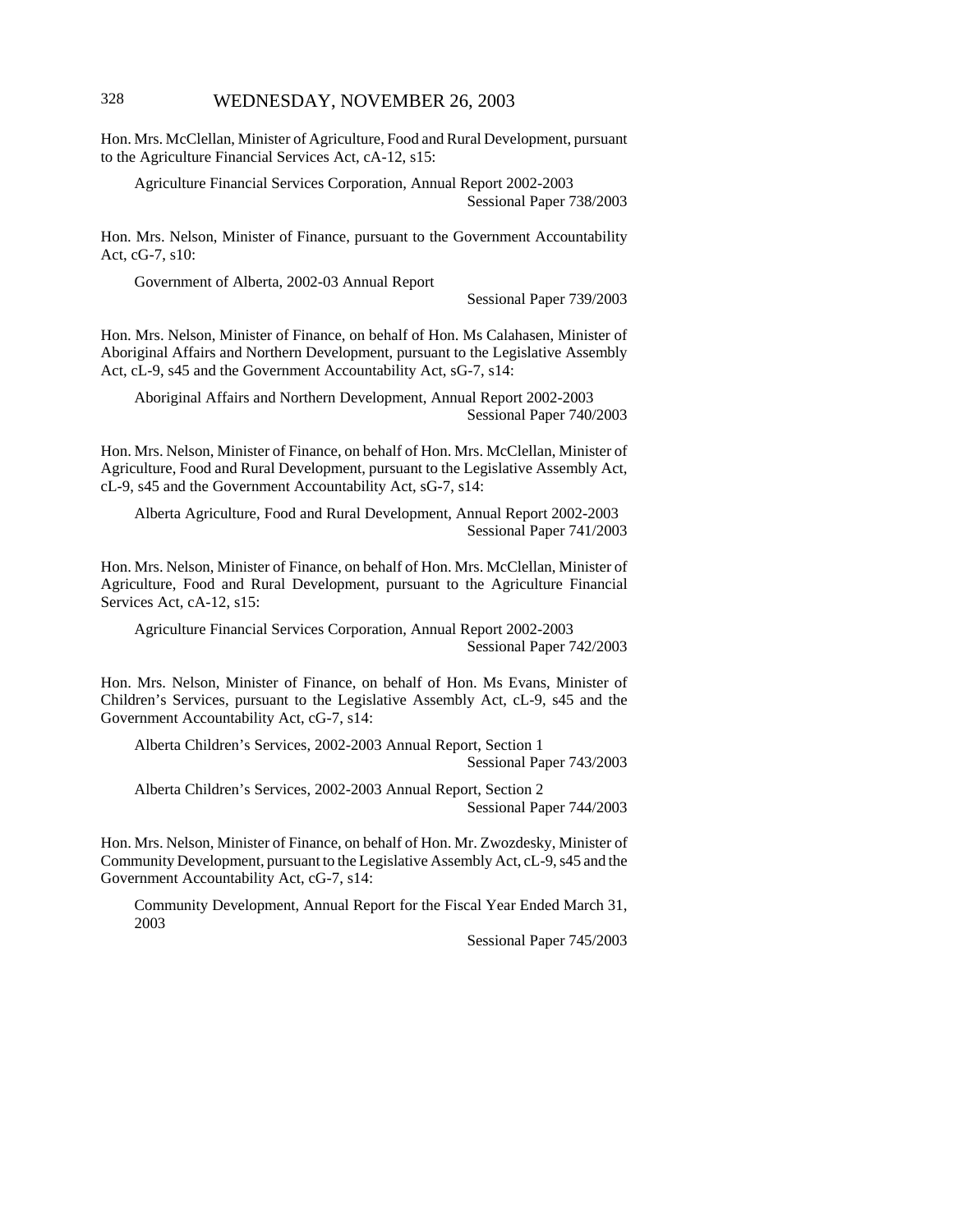Hon. Mrs. Nelson, Minister of Finance, on behalf of Hon. Mr. Norris, Minister of Economic Development, pursuant to the Legislative Assembly Act, cL-9, s45 and the Government Accountability Act, cG-7, s14:

Alberta Economic Development, 2002-2003 Annual Report

Sessional Paper 746/2003

Hon. Mrs. Nelson, Minister of Finance, on behalf of Hon. Mr. Smith, Minister of Energy, pursuant to the Legislative Assembly Act, cL-9, s45 and the Government Accountability Act, cG-7, s14:

Alberta Ministry of Energy, 2002-2003 Annual Report

Sessional Paper 747/2003

Hon. Mrs. Nelson, Minister of Finance, on behalf of Hon. Dr. Taylor, Minister of Environment, pursuant to the Legislative Assembly Act, cL-9, s45 and the Government Accountability Act, cG-7, s14:

Ministry of Environment, 2002-2003 Annual Report

Sessional Paper 748/2003

Hon. Mrs. Nelson, Minister of Finance, on behalf of Hon. Mr. Klein, Premier, pursuant to the Legislative Assembly Act, cL-9, s45 and the Government Accountability Act, cG-7, s14:

Executive Council, Annual Report 2002-2003

Sessional Paper 749/2003

Hon. Mrs. Nelson, Minister of Finance, pursuant to the Legislative Assembly Act, cL-9, s45 and the Government Accountability Act, cG-7, s14:

Alberta Finance, 2002-03 Annual Report

Sessional Paper 750/2003

Hon. Mrs. Nelson, Minister of Finance, on behalf of Hon. Mr. Stevens, Minister of Gaming, pursuant to the Legislative Assembly Act, cL-9, s45 and the Government Accountability Act, cG-7, s14:

Alberta Gaming, 2002-2003 Annual Report

Sessional Paper 751/2003

Hon. Mrs. Nelson, Minister of Finance, on behalf of Hon. Mr. Coutts, Minister of Government Services, pursuant to the Legislative Assembly Act, cL-9, s45 and the Government Accountability Act, cG-7, s14:

Alberta Government Services, Annual Report 2002-2003

Sessional Paper 752/2003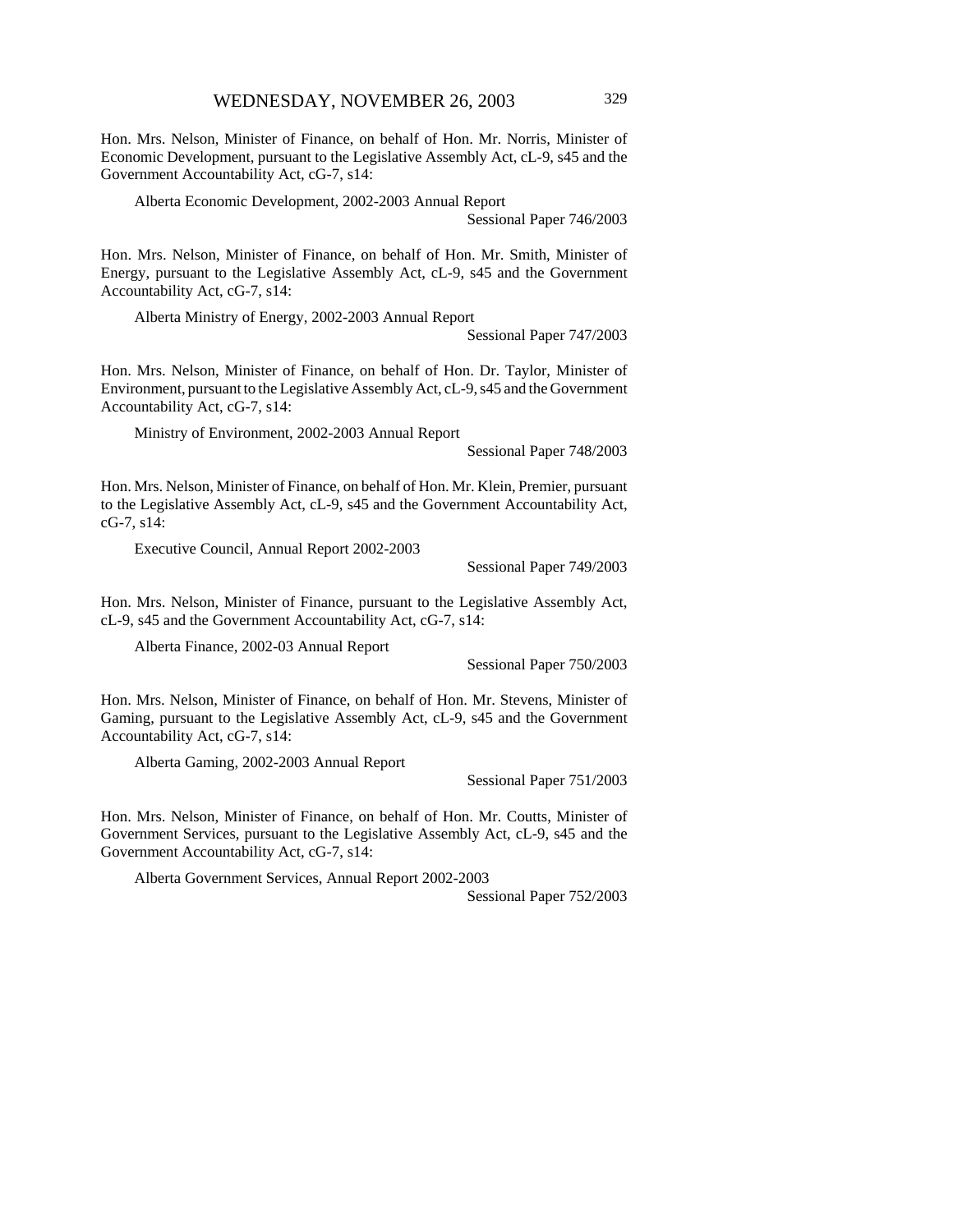Hon. Mrs. Nelson, Minister of Finance, on behalf of Hon. Mr. Mar, Minister of Health and Wellness, pursuant to the Legislative Assembly Act, cL-9, s45 and the Government Accountability Act, cG-7, s14:

Alberta Ministry of Health and Wellness, Annual Report 2002/2003, Section I Sessional Paper 753/2003

Alberta Ministry of Health and Wellness, Annual Report 2002/2003, Section II Sessional Paper 754/2003

Hon. Mrs. Nelson, Minister of Finance, on behalf of Hon. Mr. Dunford, Minister of Human Resources and Employment, pursuant to the Legislative Assembly Act, cL-9, s45 and the Government Accountability Act, cG-7, s14:

Human Resources and Employment, Ministry Annual Report 2002-2003 Sessional Paper 755/2003

Hon. Mrs. Nelson, Minister of Finance, on behalf of Hon. Mr. Lund, Minister of Infrastructure, pursuant to the Legislative Assembly Act, cL-9, s45 and the Government Accountability Act, cG-7, s14:

Alberta Infrastructure, Annual Report 2002-2003

Sessional Paper 756/2003

Hon. Mrs. Nelson, Minister of Finance, on behalf of Hon. Mr. Doerksen, Minister of Innovation and Science, pursuant to the Legislative Assembly Act, cL-9, s45; the Government Accountability Act, cG-7, s14; the Alberta Heritage Foundation for Medical Research Act, cA-21, s22; and the Alberta Heritage Foundation for Science and Engineering Research Act, cA-22, s22:

Ministry of Innovation and Science, Annual Report 2002-2003, including the Alberta Science and Research Authority, Alberta Research Council Inc., Alberta Informatics Circle of Research Excellence Inc., Alberta Heritage Foundation for Medical Research, Alberta Foundation for Health Research, and the Alberta Heritage Foundation for Science and Engineering Research

Sessional Paper 757/2003

Hon. Mrs. Nelson, Minister of Finance, on behalf of Hon. Mr. Jonson, Minister of International and Intergovernmental Relations, pursuant to the Legislative Assembly Act, cL-9, s45 and the Government Accountability Act, cG-7, s14:

International and Intergovernmental Relations, 30th Annual Report for the year April 1, 2002 to March 31, 2003

Sessional Paper 758/2003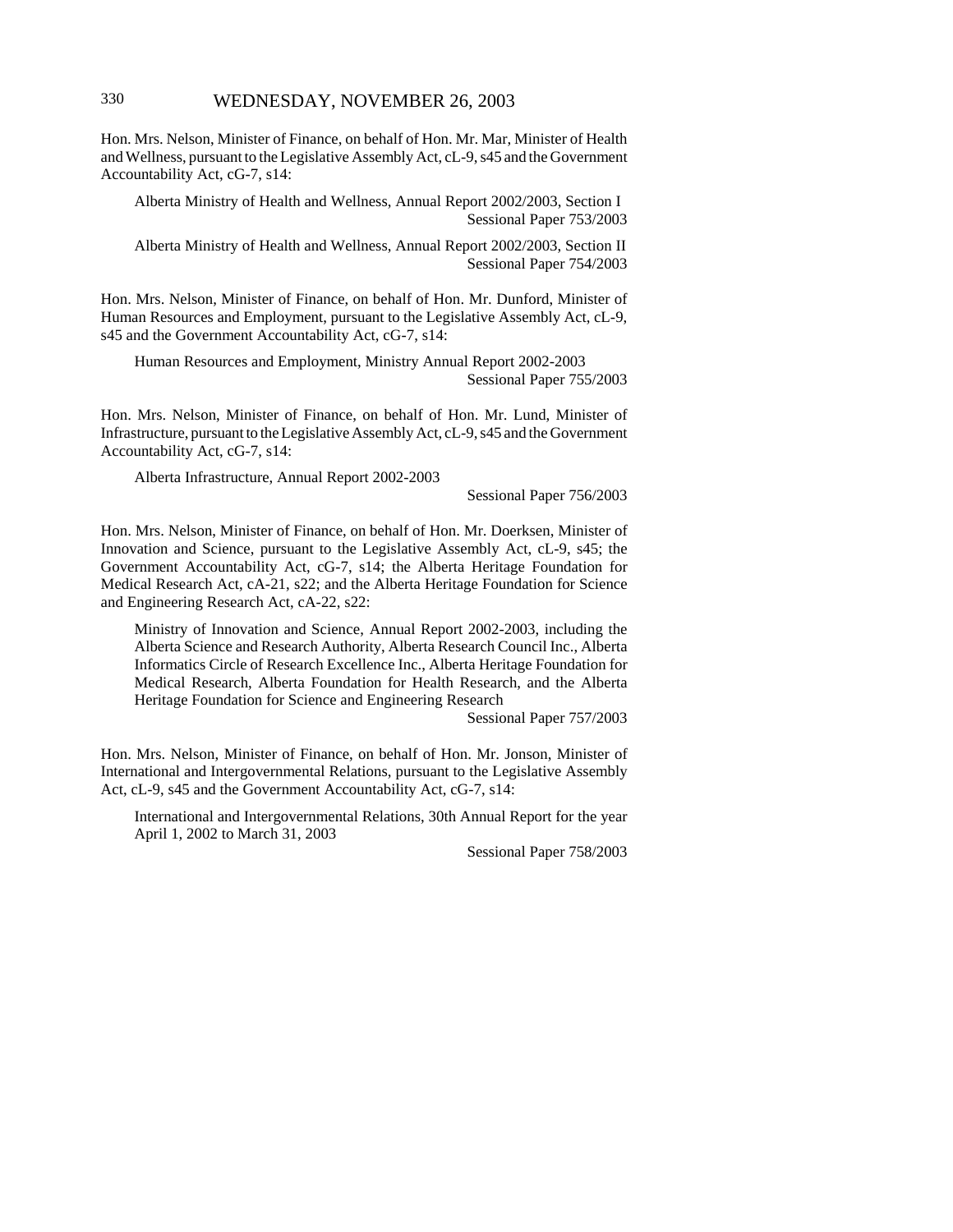Hon. Mrs. Nelson, Minister of Finance, on behalf of Hon. Mr. Hancock, Minister of Justice and Attorney General, pursuant to the Legislative Assembly Act, cL-9, s45 and the Government Accountability Act, cG-7, s14:

Alberta Justice, Annual Report 2002/03

Sessional Paper 759/2003

Hon. Mrs. Nelson, Minister of Finance, on behalf of Hon. Dr. Oberg, Minister of Learning, pursuant to the Legislative Assembly Act, cL-9, s45 and the Government Accountability Act, cG-7, s14:

Alberta Learning, Annual Report 2002/2003

Sessional Paper 760/2003

Hon. Mrs. Nelson, Minister of Finance, on behalf of Hon. Mr. Boutilier, Minister of Municipal Affairs, pursuant to the Legislative Assembly Act, cL-9, s45 and the Government Accountability Act, cG-7, s14:

Alberta Municipal Affairs, Annual Report 2002-2003

Sessional Paper 761/2003

Hon. Mrs. Nelson, Minister of Finance, on behalf of Hon. Mr. Melchin, Minister of Revenue, pursuant to the Legislative Assembly Act, cL-9, s45 and the Government Accountability Act, cG-7, s14:

Alberta Revenue, Annual Report for the fiscal year ended March 31, 2003 Sessional Paper 762/2003

Hon. Mrs. Nelson, Minister of Finance, on behalf of Hon. Mr. Woloshyn, Minister of Seniors, pursuant to the Legislative Assembly Act, cL-9, s45 and the Government Accountability Act, cG-7, s14:

Alberta Seniors, Annual Report 2002-2003

Sessional Paper 763/2003

Hon. Mrs. Nelson, Minister of Finance, on behalf of Hon. Mrs. Forsyth, Solicitor General, pursuant to the Legislative Assembly Act, cL-9, s45 and the Government Accountability Act, cG-7, s14:

Alberta Solicitor General, Annual Report 2002-2003

Sessional Paper 764/2003

Hon. Mrs. Nelson, Minister of Finance, on behalf of Hon. Mr. Cardinal, Minister of Sustainable Resource Development, pursuant to the Legislative Assembly Act, cL-9, s45 and the Government Accountability Act, cG-7, s14:

Ministry of Sustainable Resource Development, 2002-2003 Annual Report Sessional Paper 765/2003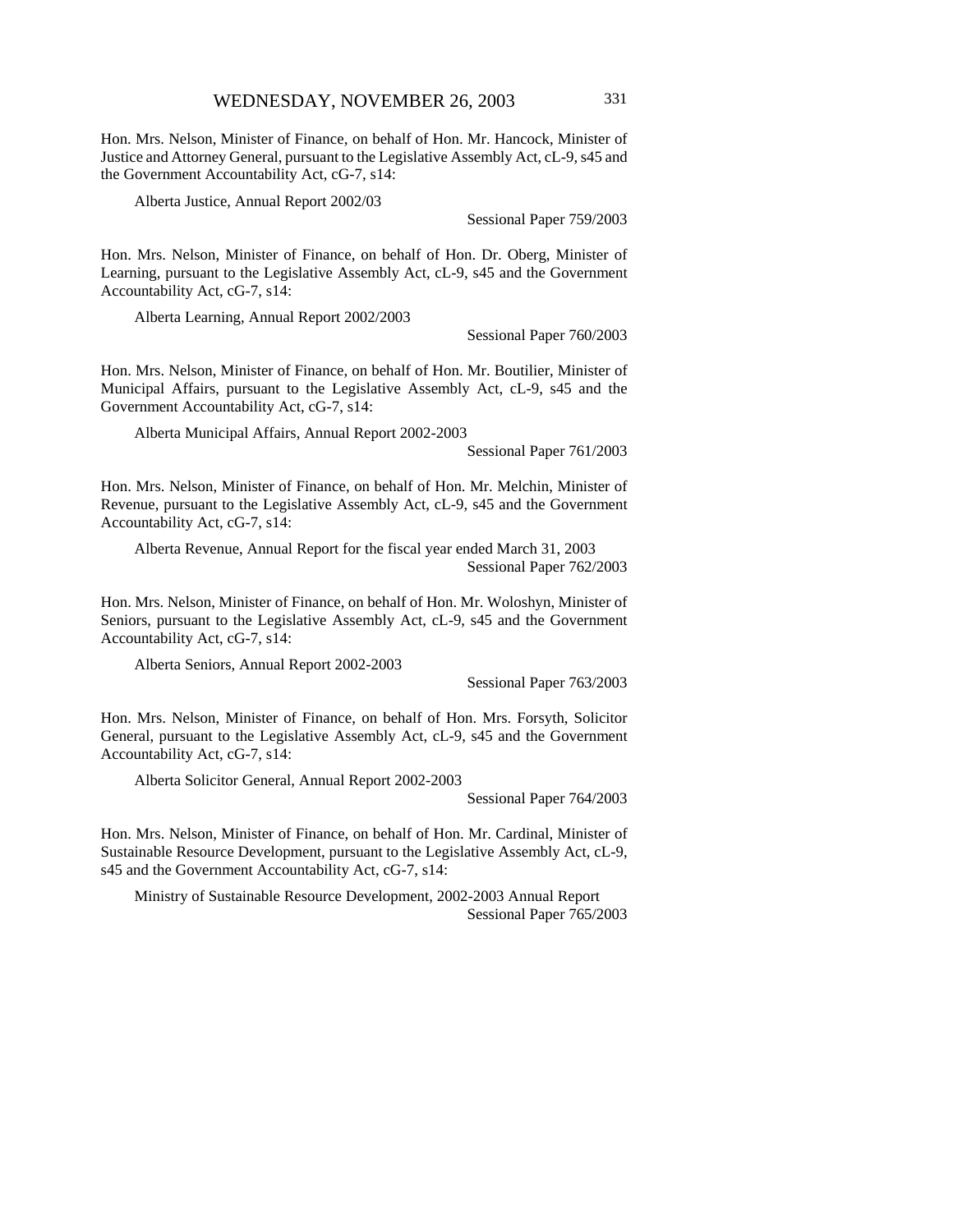# 332 WEDNESDAY, NOVEMBER 26, 2003

Hon. Mrs. Nelson, Minister of Finance, on behalf of Hon. Mr. Stelmach, Minister of Transportation, pursuant to the Legislative Assembly Act, cL-9, s45 and the Government Accountability Act, cG-7, s14:

Alberta Transportation, Annual Report 2002-2003

Sessional Paper 766/2003

Hon. Mrs. Nelson, Minister of Finance:

Alberta 2003 Budget, First Quarter Fiscal Update, 2003-04 Quarterly Budget Report

Sessional Paper 767/2003

Alberta 2003 Budget, First Quarter Activity Report, 2003-04 Quarterly Budget Report

Sessional Paper 768/2003

Alberta Municipal Financing Corporation, 2002 Annual Report Sessional Paper 769/2003

Credit Union Deposit Guarantee Corporation, 2002 Annual Report Sessional Paper 770/2003

Hon. Dr. Oberg, Minister of Learning:

Letter dated November 25, 2003, from Dominique Abrioux, Ph.D, President, Athabasca University, to Hon. Dr. Oberg, Minister of Learning, expressing support for Bill 43, Post-secondary Learning Act and its proposed amendments Sessional Paper 771/2003

Letter dated November 25, 2003, from H.J. (Tom) Thompson, President and Chief Executive Officer, Olds College, to Hon. Dr. Oberg, Minister of Learning, expressing support for Bill 43, Post-secondary Learning Act and its proposed amendments

Sessional Paper 772/2003

Letter dated November 25, 2003, from Jim Foote, President, Keyano College, to Hon. Dr. Oberg, Minister of Learning, expressing support for Bill 43, Post-secondary Learning Act and its proposed amendments

Sessional Paper 773/2003

Letter dated November 25, 2003, from Ron Woodward, President, Red Deer College, to Hon. Dr. Oberg, Minister of Learning, expressing support for Bill 43, Post-secondary Learning Act and its proposed amendments

Sessional Paper 774/2003

Letter dated November 26, 2003, from Bill Persley, President, Portage College, to Hon. Dr. Oberg, Minister of Learning, expressing support for Bill 43, Post-secondary Learning Act and its proposed amendments

Sessional Paper 775/2003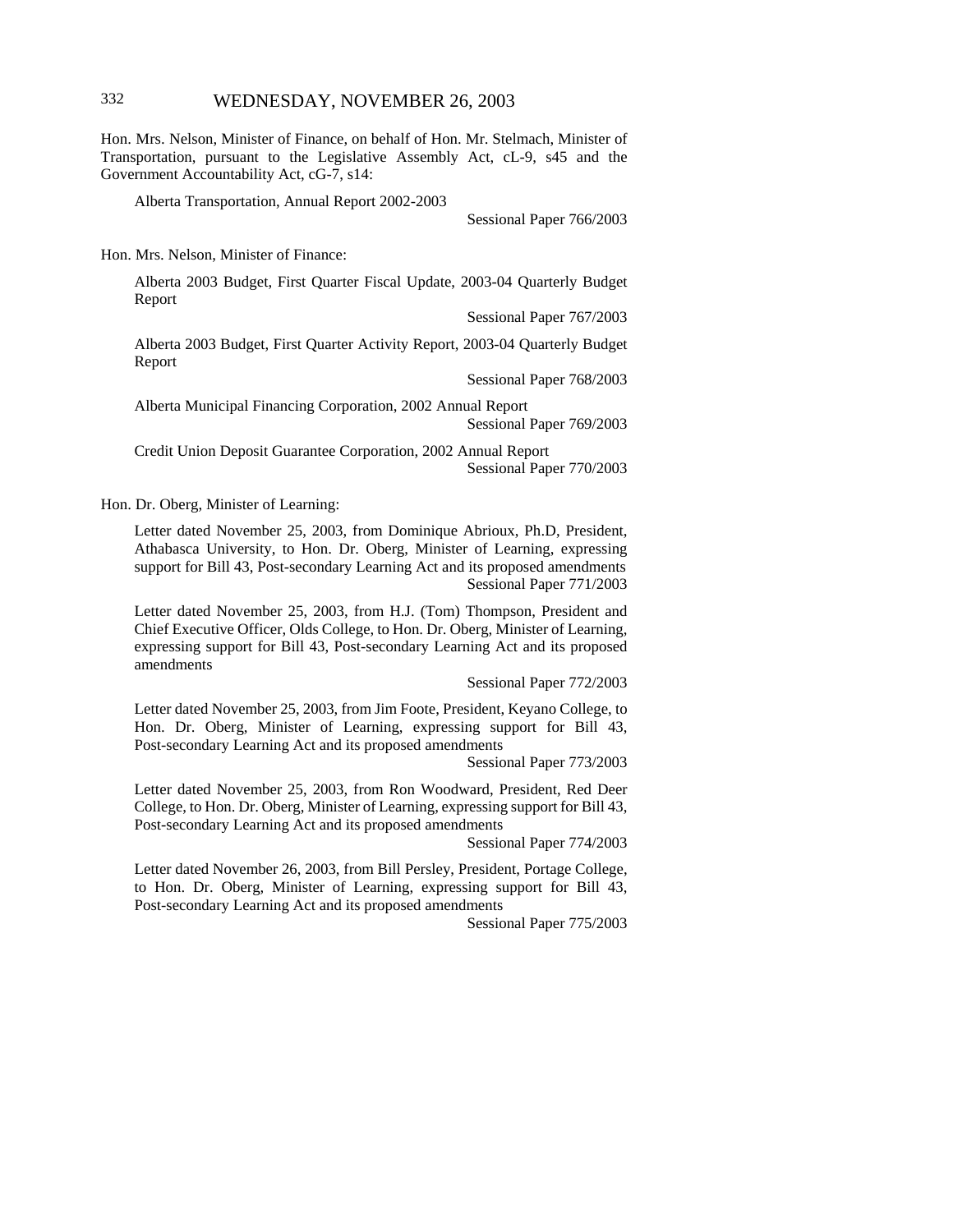Letter dated November 24, 2003, from Jennifer Pelley, Chair, Alberta Graduate Council, to Hon. Dr. Oberg, Minister of Learning, expressing support for Bill 43, Post-secondary Learning Act, subject to its proposed amendments being agreed to by the Legislative Assembly

Sessional Paper 776/2003

Letter dated November 24, 2003, from Melanee Thomas, Executive Director, CAUS (Council of Alberta University Students), and Brett Bergie, Provincial Director, ACTISEC (Alberta College and Technical Institute Student Executive Council), to Hon. Dr. Oberg, Minister of Learning, commenting on proposed amendments to Bill 43, Post-secondary Learning Act

Sessional Paper 777/2003

Mr. Lord, Hon. Member for Calgary-Currie:

Report dated September 30, 2003, entitled "Bill 45, Family Law Act, 2003, Grandchild/Grandparent Access" presented by Marilyn Marks, Alberta Grandparents Association to the Alberta Justice Family Law Reform Project Sessional Paper 778/2003

5 reports discussing the importance of promoting relationships between grandparents and grandchildren

Sessional Paper 779/2003

Dr. Taft, Hon. Member for Edmonton-Riverview:

Report dated November 2003, entitled "Funding Hospital Infrastructure: Why P3s Don't Work, and What Will" prepared by Lewis Auerbach, Arthur Donner, Douglas D. Peters, Monica Townson, and Armine Yalnizyan

Sessional Paper 780/2003

Information sheet, undated, regarding the Centre for Global Health and Development, University of Alberta

Sessional Paper 781/2003

Mr. MacDonald, Hon. Member for Edmonton-Gold Bar:

Letter dated October 26, 2003, from Claude Gould of Stony Plain to several Members of the Legislative Assembly expressing concern regarding high automobile insurance premiums and suggesting the Government become an automobile insurance provider

Sessional Paper 782/2003

Copy of a petition signed by 625 Albertans urging the Government to reinstate natural gas rebates

Sessional Paper 783/2003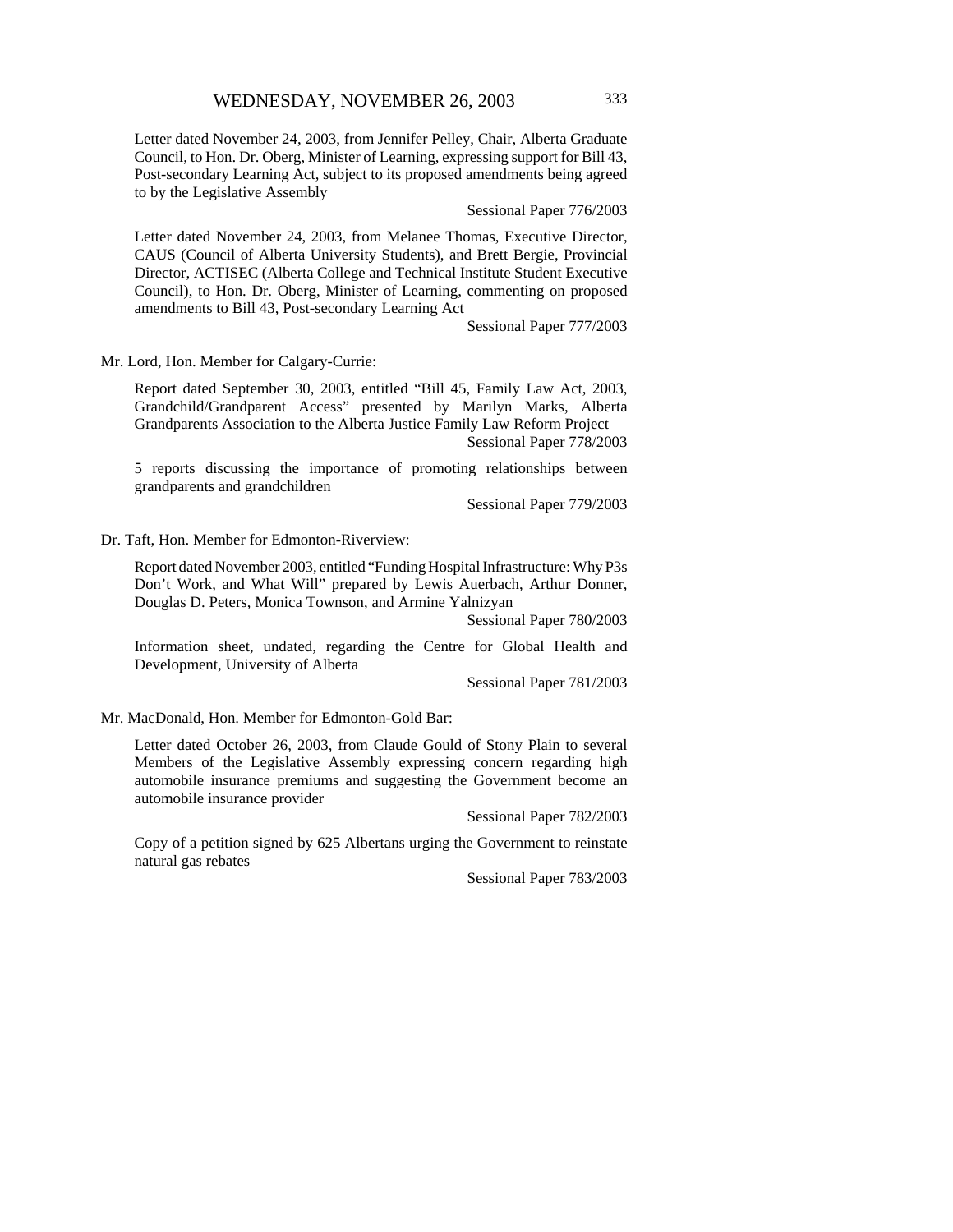# 334 WEDNESDAY, NOVEMBER 26, 2003

Dr. Pannu, Hon. Member for Edmonton-Strathcona:

8 recent letters from registered nurses in Alberta to several Members of the Legislative Assembly expressing concern regarding the current contract negotiations between the Provincial Health Authorities of Alberta and the United Nurses of Alberta

Sessional Paper 784/2003

Mr. Mason, Hon. Member for Edmonton-Highlands:

7 recent letters from registered nurses in Alberta to several Members of the Legislative Assembly expressing concern regarding the current contract negotiations between the Provincial Health Authorities of Alberta and the United Nurses of Alberta

Sessional Paper 785/2003

Hon. Mr. Kowalski, Speaker of the Legislative Assembly:

Memorandum dated November 26, 2003, from Mr. Danyluk, Hon. Member for Lac La Biche-St. Paul, to Hon. Mr. Kowalski, Speaker of the Legislative Assembly, requesting that Bill 208, Occupiers' Liability (Recreational Users) Amendment Act, 2003, be given early consideration at Third Reading in the event the Bill is reported from Committee of the Whole

Sessional Paper 786/2003

Hon. Mr. Kowalski, Speaker of the Legislative Assembly, pursuant to the Ombudsman Act, cO-8, s28:

Office of the Ombudsman, 36th Annual Report for the period April 1, 2002 to March 31, 2003

Sessional Paper 787/2003

Hon. Mr. Kowalski, Speaker of the Legislative Assembly:

Office of the Ombudsman, Financial Statements for the period April 1, 2002 to March 31, 2003

Sessional Paper 788/2003

# **ORDERS OF THE DAY**

## **Message From Her Honour the Honourable the Lieutenant Governor**

Hon. Mrs. Nelson, Minister of Finance, delivered a Message from Her Honour the Honourable the Lieutenant Governor.

The Speaker read the Message to the Assembly (the Members standing).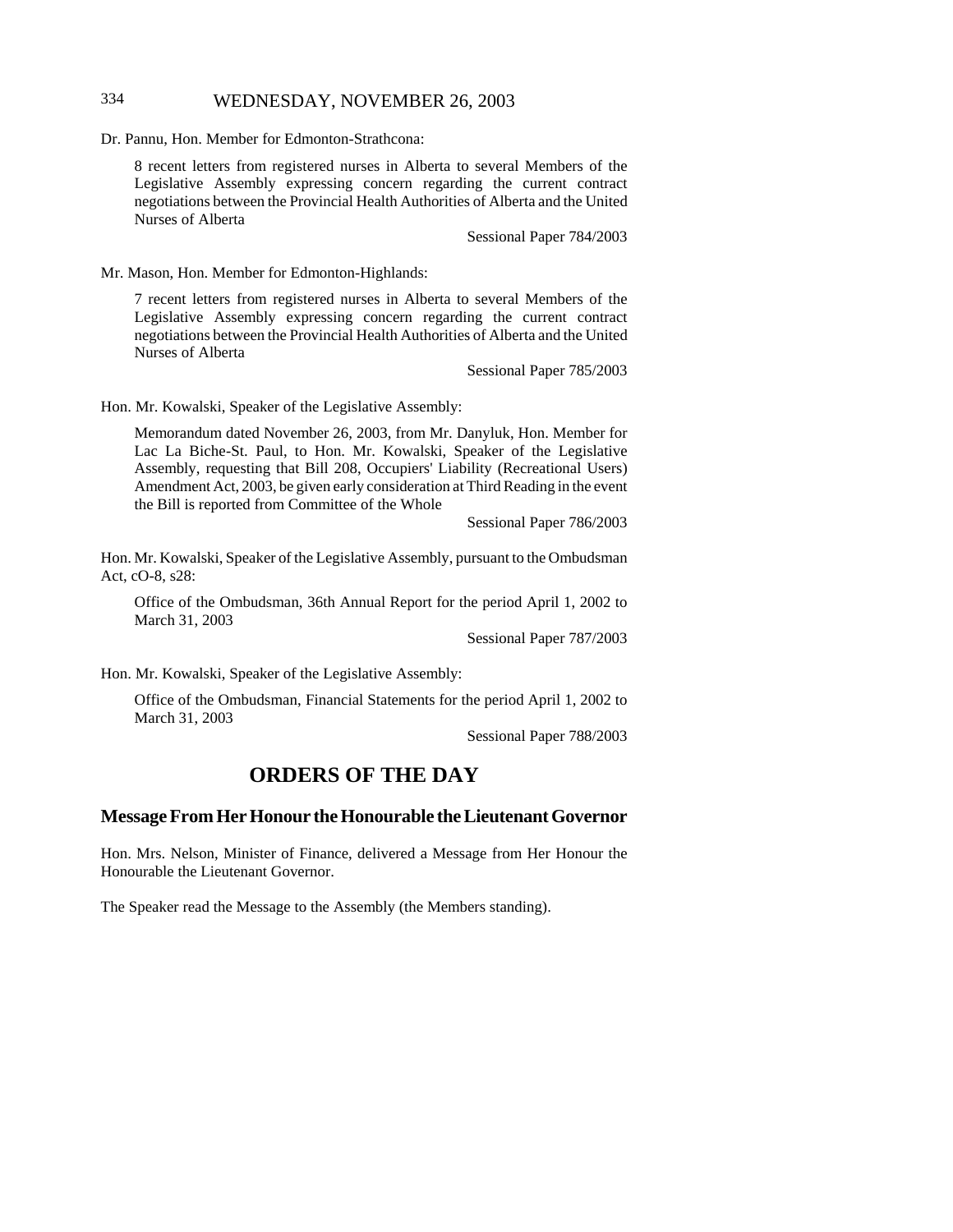Hon. Mrs. Nelson, Minister of Finance, tabled the following budget-related documents, pursuant to the Government Accountability Act, cG-7, s8(1):

Alberta 2003 Budget, Second Quarter Fiscal Update, 2003-04 Quarterly Budget Report

Sessional Paper 789/2003

Alberta 2003 Budget, Second Quarter Activity Report, 2003-04 Quarterly Budget Report

Sessional Paper 790/2003

The Minister of Finance then tabled a copy of the Supplementary Supply Estimates, pursuant to the Government Accountability Act, cG-7, s8(1):

2003-04 Supplementary Estimates, General Revenue Fund

Sessional Paper 791/2003

#### **Government Motions**

**25.** Moved by Hon. Mrs. Nelson:

Be it resolved that the Message of Her Honour, the Honourable the Lieutenant Governor, the 2003-04 Supplementary Estimates for the General Revenue Fund, and all matters connected therewith, be referred to Committee of Supply.

The question being put, the motion was agreed to.

**26.** Moved by Hon. Mrs. Nelson:

Be it resolved that, pursuant to Standing Order 58(9), the number of days that Committee of Supply will be called to consider the 2003-04 Supplementary Estimates for the General Revenue Fund shall be one day.

The question being put, the motion was agreed to.

## **Government Bills and Orders**

#### **Second Reading**

On the motion that the following Bill be now read a Second time:

Bill 53 Insurance Amendment Act, 2003 (No. 2) — Mr. Renner

A debate followed.

Rev. Abbott, Hon. Member for Drayton Valley-Calmar, moved that the question be now put pursuant to Standing Orders 47(1) and (2).

A debate followed on the motion for the previous question.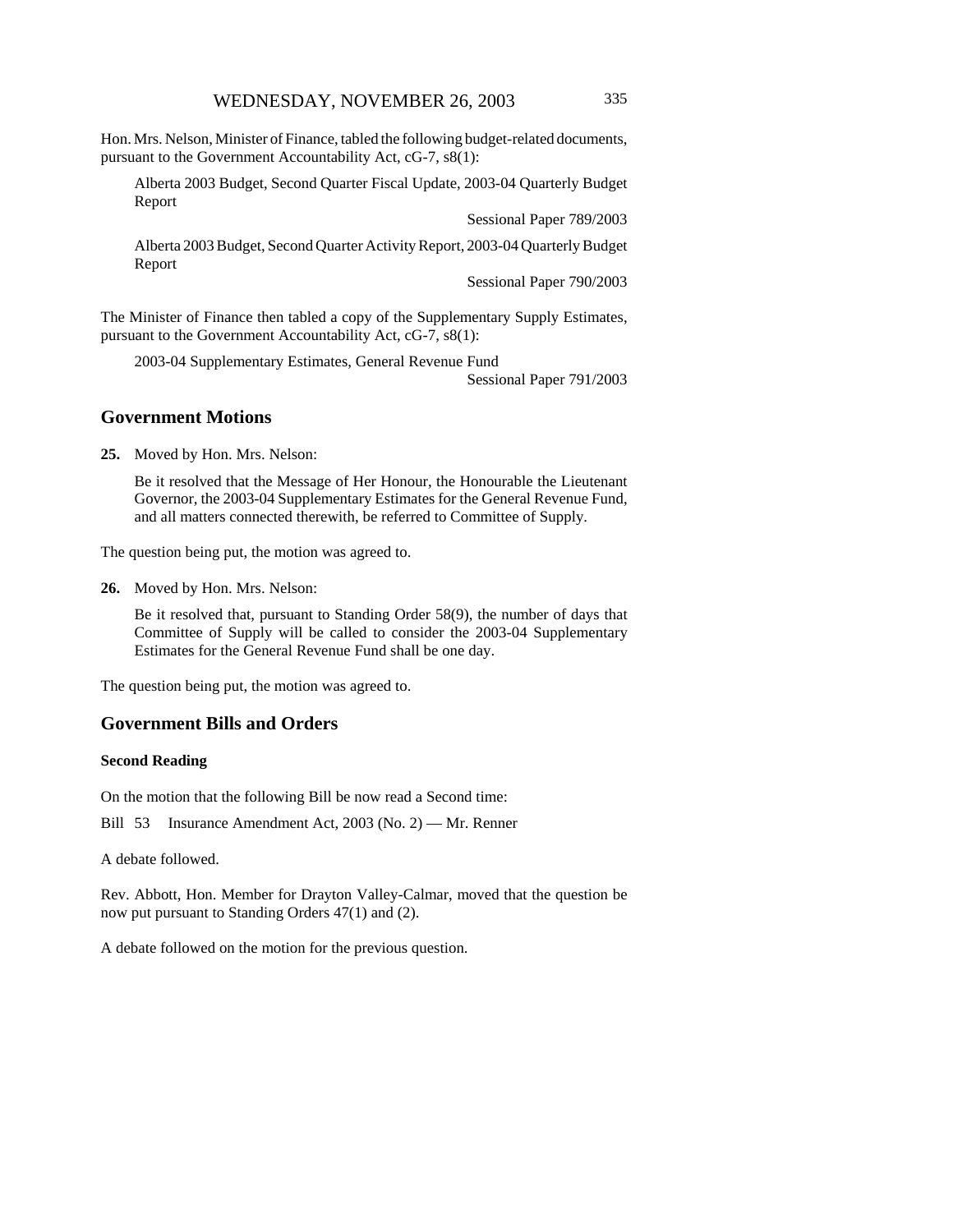# 336 WEDNESDAY, NOVEMBER 26, 2003

Debate adjourned on the motion for the previous question.

The following Bill was read a Second time and referred to Committee of the Whole:

Bill 48 Alberta Heritage Foundation for Science and Engineering Research Amendment Act, 2003 — Hon. Mr. Doerksen

## **Adjournment**

Pursuant to Standing Order 4(3), the Deputy Speaker adjourned the Assembly at 5:30 p.m. until 8:00 p.m.

WEDNESDAY, NOVEMBER 26, 2003 — 8:00 P.M.

## **Government Bills and Orders**

#### **Second Reading**

On the motion that the following Bill be now read a Second time:

Bill 53 Insurance Amendment Act, 2003 (No. 2) — Mr. Renner

Debate continued on the motion for the previous question.

Hon. Mr. Hancock moved adjournment of the debate on the motion for the previous question, which was agreed to.

#### **Committee of Supply** (Day 1 — Supplementary Estimates)

According to Order, the Assembly resolved itself into Committee of Supply.

(Assembly in Committee)

And after some time spent therein, the Acting Speaker resumed the Chair and Mr. Johnson reported as follows:

Mr. Speaker:

The Committee of Supply has had under consideration certain resolutions, reports as follows, and requests leave to sit again:

Resolved that a sum not exceeding the following be granted to Her Majesty for the fiscal year ending March 31, 2004, for the Departments and purposes indicated:

#### **Office of the Information and Privacy Commissioner**

\$574,000 Operating Expense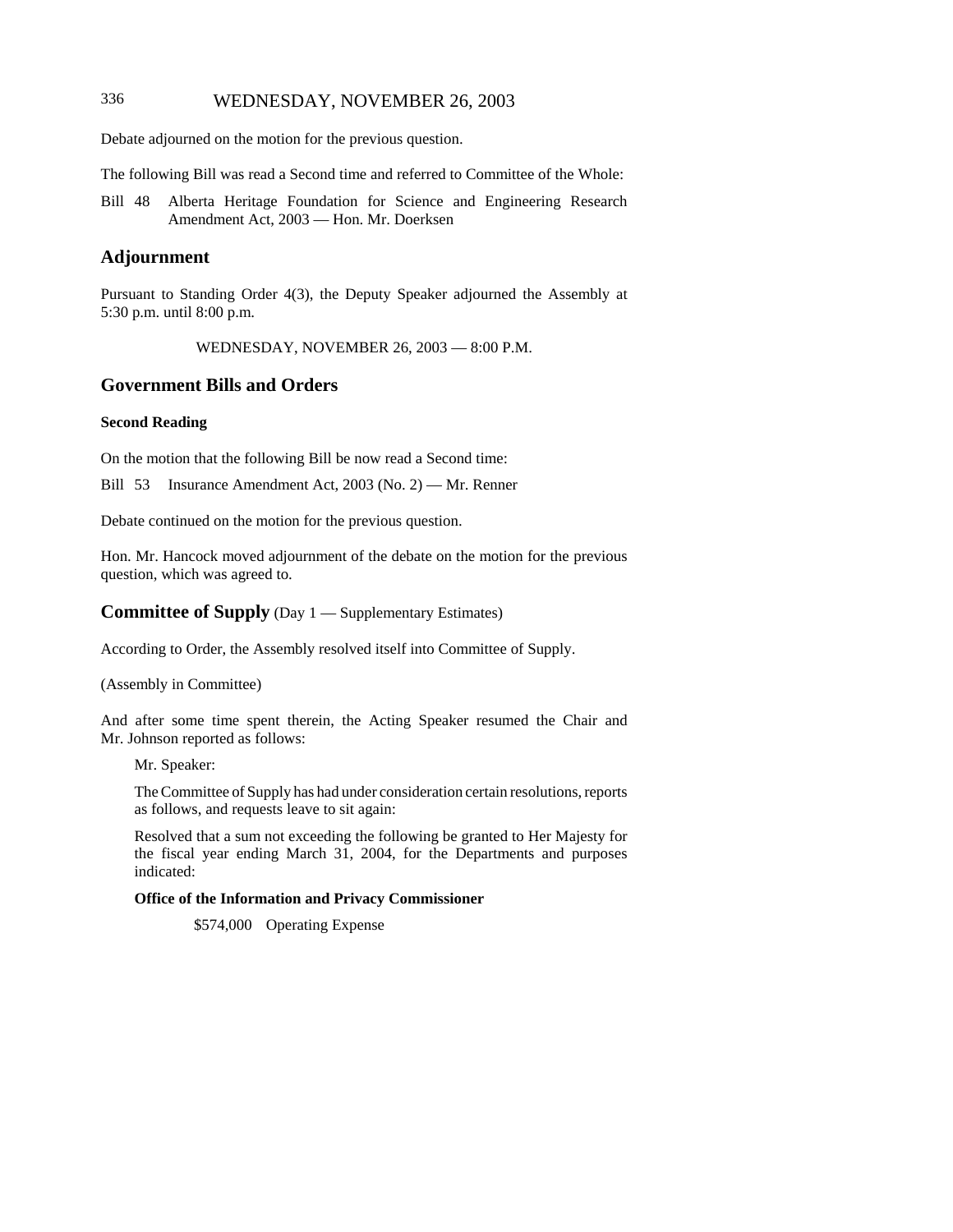#### **Aboriginal Affairs and Northern Development**

\$2,000,000 Operating Expense

#### **Agriculture, Food and Rural Development**

\$728,821,000 Operating Expense and Equipment / Inventory Purchases

#### **Children's Services**

\$864,000 Operating Expense and Equipment / Inventory Purchases

#### **Community Development**

\$1,000,000 Operating Expense and Equipment / Inventory Purchases

#### **Economic Development**

\$3,500,000 Operating Expense

#### **Finance**

\$1,750,000 Operating Expense and Equipment / Inventory Purchases

#### **Government Services**

\$600,000 Operating Expense and Equipment / Inventory Purchases

## **Human Resources and Employment**

\$32,000,000 Operating Expense and Equipment / Inventory Purchases

#### **Infrastructure**

\$210,600,000 Operating Expense and Equipment / Inventory Purchases \$8,040,000 Capital Investment

#### **Justice and Attorney General**

\$1,500,000 Operating Expense and Equipment / Inventory Purchases

#### **Learning**

\$79,470,000 Operating Expense and Equipment / Inventory Purchases

#### **Municipal Affairs**

\$11,546,000 Operating Expense and Equipment / Inventory Purchases

#### **Seniors**

\$36,970,000 Operating Expense and Equipment / Inventory Purchases

#### **Solicitor General**

\$3,500,000 Operating Expense and Equipment / Inventory Purchases

#### **Sustainable Resource Development**

\$113,600,000 Operating Expense and Equipment / Inventory Purchases \$13,000,000 Capital Investment

The question being put, the report and the request for leave to sit again were agreed to.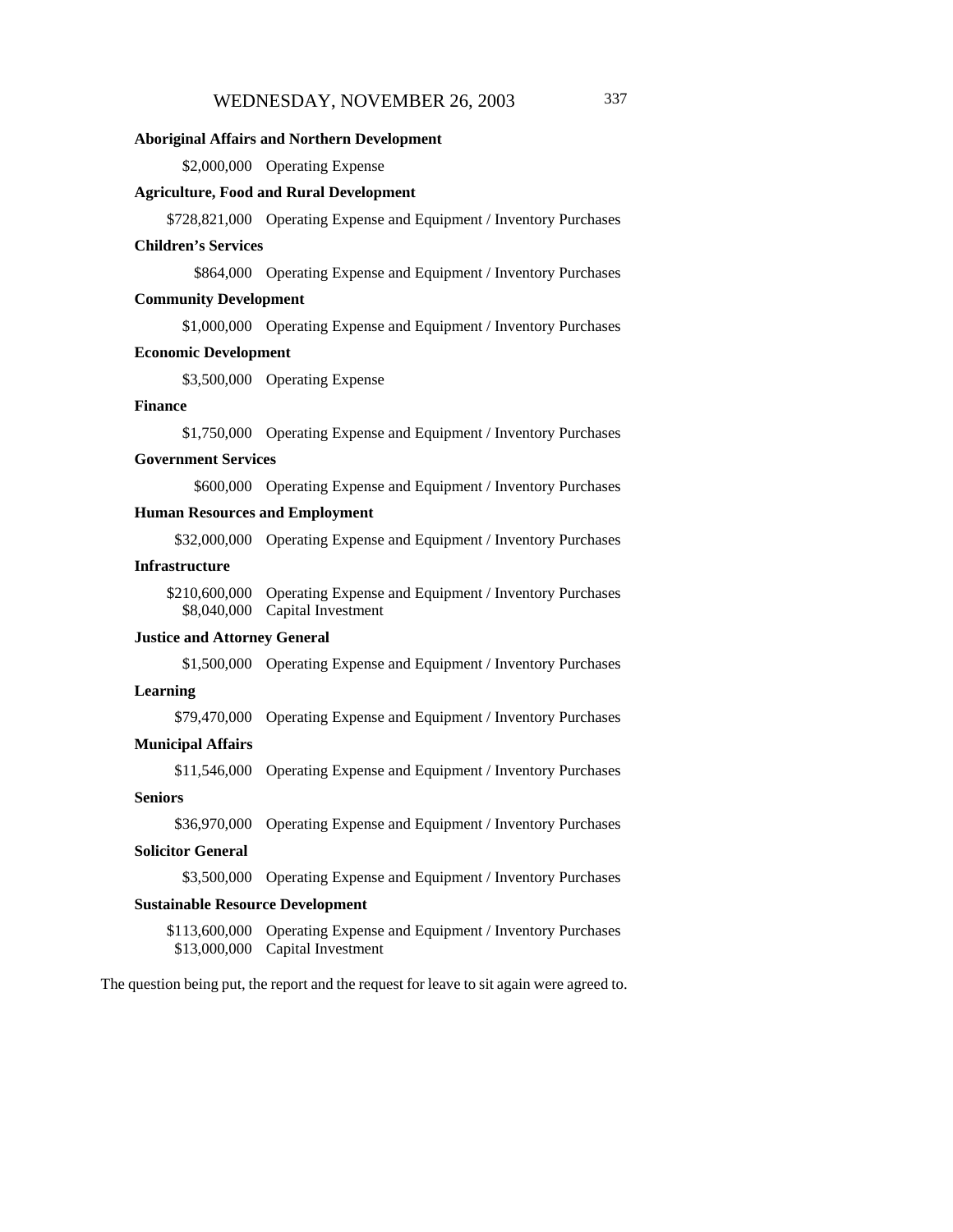# 338 WEDNESDAY, NOVEMBER 26, 2003

# **Introduction of Bills (First Reading)**

Hon. Mr. Hancock, Government House Leader, requested and received the unanimous consent of the Assembly to revert to Introduction of Bills.

Upon recommendation of Her Honour the Honourable the Lieutenant Governor, and notice having been given:

Bill 54 Appropriation (Supplementary Supply) Act, 2003 (No. 2) (\$) — Hon. Mr. Hancock on behalf of Hon. Mrs. Nelson

## **Government Bills and Orders**

#### **Second Reading**

On the motion that the following Bill be now read a Second time:

Bill 53 Insurance Amendment Act, 2003 (No. 2) — Mr. Renner

Debate continued on the motion for the previous question.

The question being put that the question be now put, the motion was agreed to. With Mr. Shariff in the Chair, the names being called for were taken as follows:

For the motion: 31

| Abbott                | Dunford   | Knight     |
|-----------------------|-----------|------------|
| Ady                   | Gordon    | Lougheed   |
| Amery                 | Goudreau  | Lund       |
| <b>Broda</b>          | Graydon   | McClellan  |
| Calahasen             | Griffiths | McClelland |
| Cao                   | Hancock   | Oberg      |
| Cenaiko               | Hlady     | Renner     |
| Danyluk               | Horner    | Stelmach   |
| DeLong                | Jacobs    | Taylor     |
| Doerksen              | Johnson   | VanderBurg |
| Ducharme              |           |            |
| Against the motion: 4 |           |            |
| Blakeman<br>Bonner    | Carlson   | Mason      |

During Second reading consideration of Bill 53, Insurance Amendment Act, 2003 (No. 2), Mr. Mason, Hon. Member for Edmonton-Highlands, requested and received the unanimous consent of the Assembly to waive Standing Order 32(2) to reduce the time between division bells from ten minutes to one minute.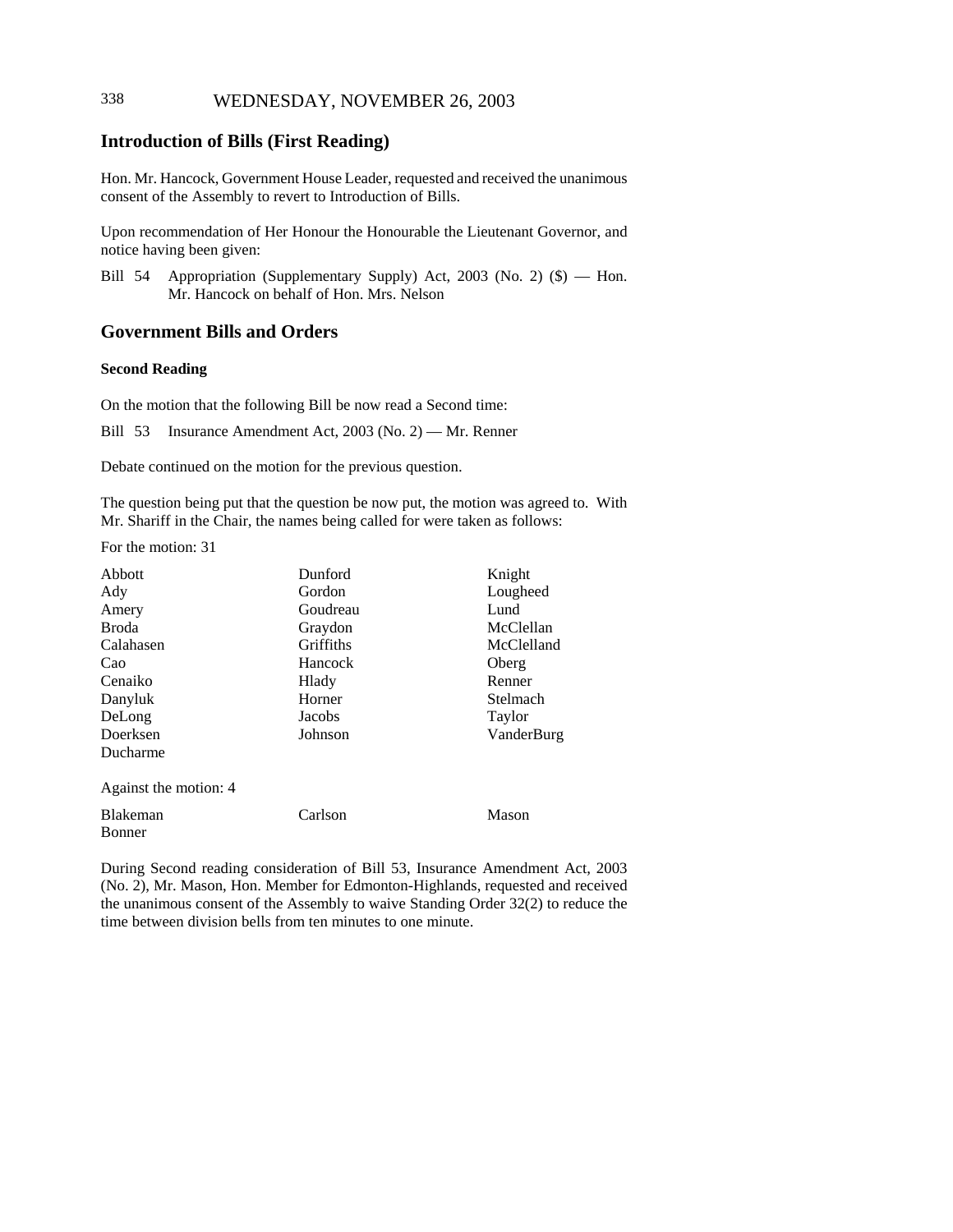Pursuant to Standing Order 47(2), the question being put on the motion for Second Reading of Bill 53, Insurance Amendment Act, 2003 (No. 2), the motion was agreed to. With Mr. Shariff in the Chair, the names being called for were taken as follows:

For the motion: 32

| Abbott                | Dunford   | Lougheed   |
|-----------------------|-----------|------------|
| Ady                   | Gordon    | Lund       |
| Amery                 | Goudreau  | McClellan  |
| <b>Broda</b>          | Graydon   | McClelland |
| Calahasen             | Griffiths | Melchin    |
| Cao                   | Hancock   | Oberg      |
| Cenaiko               | Hlady     | Renner     |
| Danyluk               | Horner    | Stelmach   |
| DeLong                | Jacobs    | Taylor     |
| Doerksen              | Johnson   | VanderBurg |
| Ducharme              | Knight    |            |
| Against the motion: 4 |           |            |
| <b>Blakeman</b>       | Carlson   | Mason      |
| <b>Bonner</b>         |           |            |

The following Bill was read a Second time and referred to Committee of the Whole:

Bill 53 Insurance Amendment Act, 2003 (No. 2) — Mr. Renner

#### **Adjournment**

On motion by Hon. Mr. Hancock, Government House Leader, the Assembly adjourned at 11:14 p.m. until Thursday, November 27, 2003, at 1:30 p.m.

Thursday, November 27, 2003

The Speaker took the Chair at 1:30 p.m.

The Speaker offered a prayer and a moment of silence was observed in recognition of the death of former Member Mr. John McInnis, Member for Edmonton-Jasper Place, 1989 to 1993, who passed away on November 26, 2003.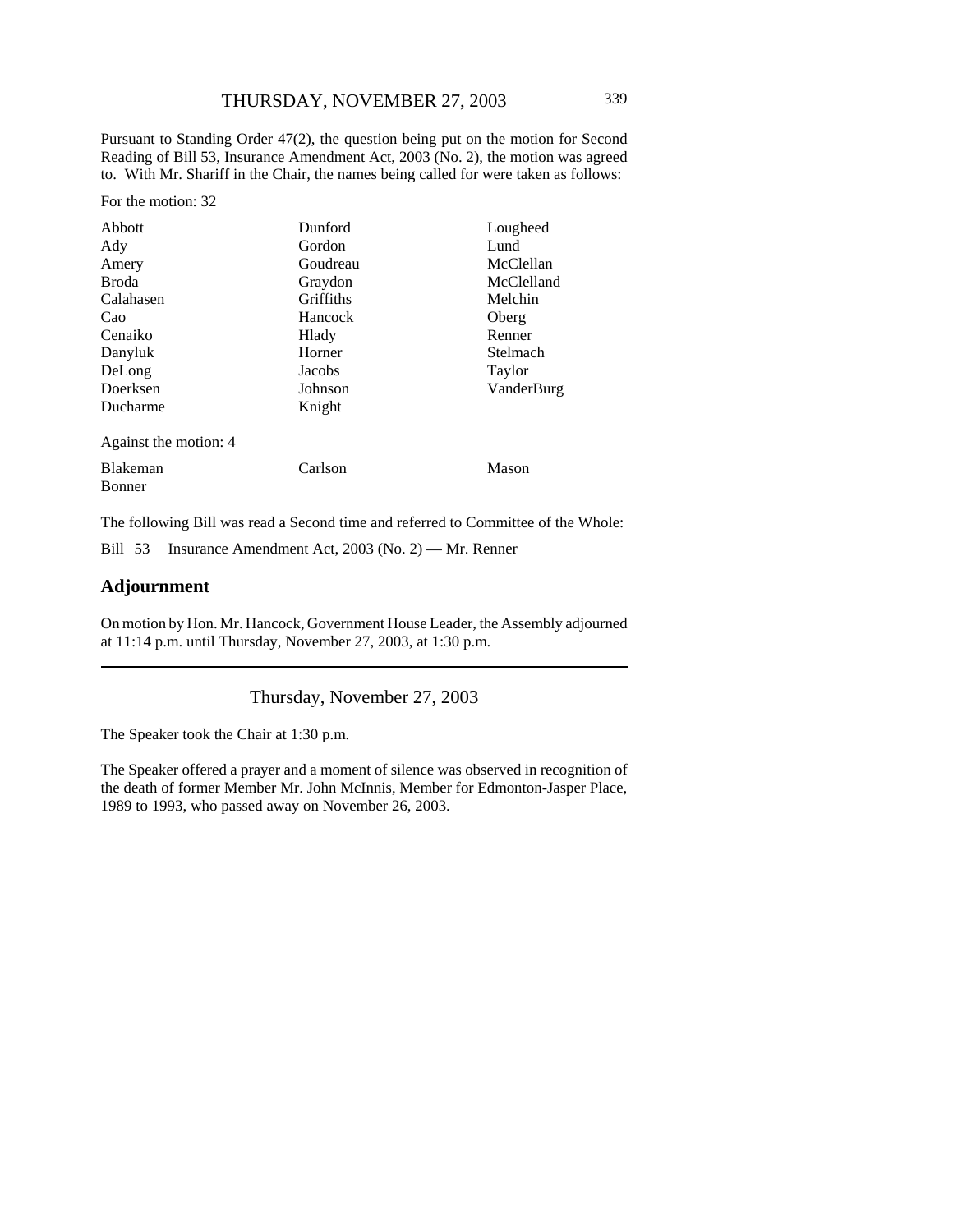# 340 THURSDAY, NOVEMBER 27, 2003

# **Ministerial Statements**

Hon. Dr. Taylor, Minister of Environment, made a statement regarding the Government's Water for Life Strategy.

Ms Carlson, Hon. Member for Edmonton-Ellerslie, commented on the statement.

Mr. Mason, Hon. Member for Edmonton-Highlands, requested and received the unanimous consent of the Assembly to allow the Leader of the Third Party to comment on the Ministerial Statement.

## **Members' Statements**

Mr. Knight, Hon. Member for Grande Prairie-Smoky, made a statement regarding the Natural Luge Track World Championship races to be held January 2-4, 2004 at the Smoky River Hill in Debolt.

Mr. Ducharme, Hon. Member for Bonnyville-Cold Lake, made a statement regarding the Bonnyville White Ribbon Campaign, November 25 to December 26, 2003, raising awareness of men's violence against women.

Dr. Massey, Hon. Member for Edmonton-Mill Woods, made a statement regarding the report from Alberta's Commission on Learning and the need to provide an improved school funding formula.

Dr. Pannu, Hon. Member for Edmonton-Strathcona, made a statement regarding Government changes to seniors programs and their effect on Alberta seniors.

## **Presenting Petitions**

Dr. Pannu, Hon. Member for Edmonton-Strathcona, presented a petition from 570 Albertans requesting the reversal of policies causing unnecessary financial hardship for seniors and undermining their quality of life.

Mr. Mason, Hon. Member for Edmonton-Highlands, presented a petition from 441 Albertans requesting the reversal of policies causing unnecessary financial hardship for seniors and undermining their quality of life.

Dr. Massey, Hon. Member for Edmonton-Mill Woods, presented a petition from 353 Calgary residents regarding increasing the per pupil grant to maintain public education with public funds.

Dr. Massey, Hon. Member for Edmonton-Mill Woods, presented a petition from 432 Albertans regarding reductions in teaching staff, large class sizes, and the elimination of programs.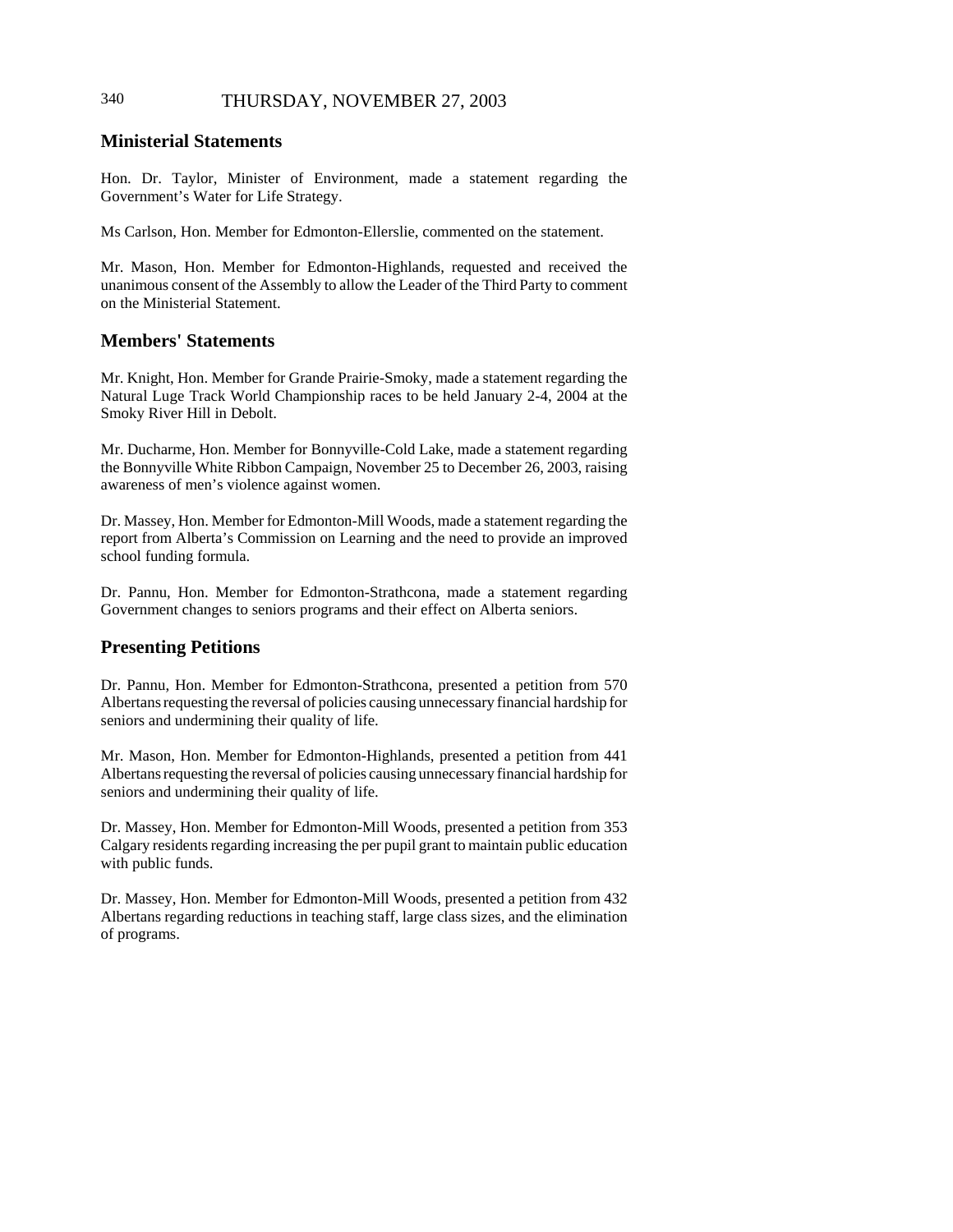Dr. Massey, Hon. Member for Edmonton-Mill Woods, presented a petition from 340 Albertans requesting the Government consider splitting the budget surplus between the monetary debt and the infrastructure debt.

#### **Notices of Motions**

Pursuant to Standing Order 34(2)(a), Hon. Mr. Stevens, Deputy Government House Leader, gave oral notice of the following Written Questions and Motions for Returns to be dealt with Monday, December 1, 2003:

Written Questions: Stand and retain their places.

Motions for Returns: Stand and retain their places.

### **Tabling Returns and Reports**

Hon. Mr. Boutilier, Minister of Municipal Affairs:

Alberta Boilers Safety Association, Annual Report 2002

Sessional Paper 792/2003

Alberta Elevating Devices and Amusement Rides Safety Association, Annual Report, April 1, 2002 to March 31, 2003

Sessional Paper 793/2003

Petroleum Tank Management Association of Alberta, Annual Report 2002 Sessional Paper 794/2003

Alberta Propane Vehicle Administration Organization Limited, Financial Statements for the year ended December 31, 2002

Sessional Paper 795/2003

Authorized Accredited Agencies Annual Report Activity Summary, Reporting Period April 1, 2001 to March 31, 2002

Sessional Paper 796/2003

Hon. Mr. Doerksen, Minister of Innovation and Science:

Information booklet dated 2002-2003 with attached 2004 calendar, both prepared by the Alberta Heritage Foundation for Medical Research

Sessional Paper 797/2003

Hon. Dr. Taylor, Minister of Environment:

Report dated November 2003, entitled "Water for Life, Alberta's Strategy for Sustainability" with attached pamphlet entitled "Water for Life," both prepared by the Government of Alberta

Sessional Paper 798/2003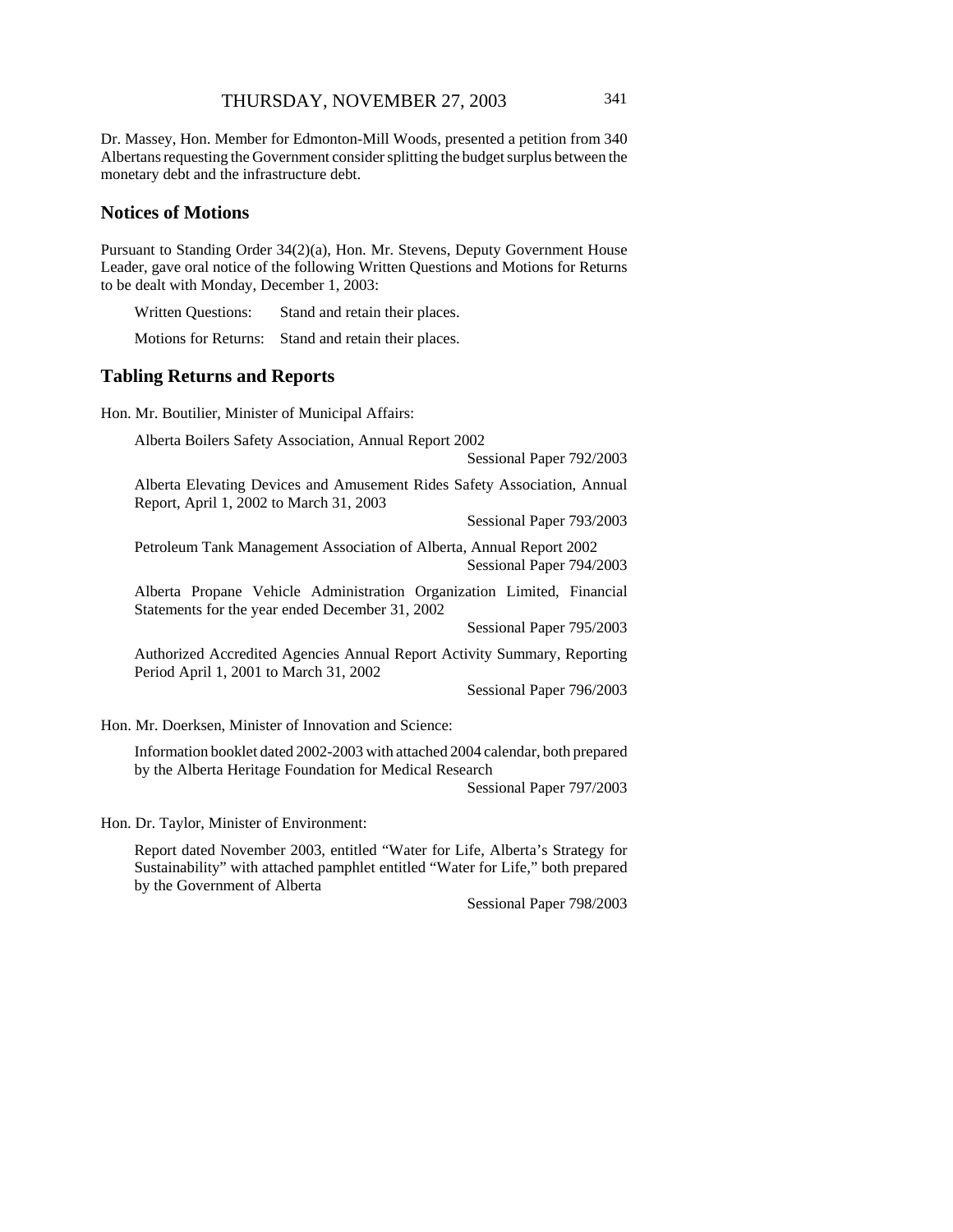# 342 THURSDAY, NOVEMBER 27, 2003

Dr. Massey, Hon. Member for Edmonton-Mill Woods, on behalf of Dr. Nicol, Hon. Leader of the Official Opposition:

Letter dated November 27, 2003, from Dr. Nicol, Hon. Leader of the Official Opposition, to Hon. Dr. Taylor, Minister of Environment, requesting Dr. Taylor consider the implications of the pre-feasibility study regarding the proposed Milk River dam, with attached 93 recent e-mail messages from Albertans to Hon. Dr. Taylor, Minister of Environment, expressing concern regarding, and opposition to, the proposed Milk River dam

Sessional Paper 799/2003

Dr. Massey, Hon. Member for Edmonton-Mill Woods:

Letter dated November 6, 2003, from Laurie Reid, R.N., B.Sc.N., to Dr. Massey, Hon. Member for Edmonton-Mill Woods, expressing concern regarding the current contract negotiations between the Provincial Health Authorities of Alberta and the United Nurses of Alberta

Sessional Paper 800/2003

4 recent letters from registered nurses in Sherwood Park to Hon. Ms Evans, Minister of Children's Services, expressing concern regarding the current contract negotiations between the Provincial Health Authorities of Alberta and the United Nurses of Alberta

Sessional Paper 801/2003

Mr. MacDonald, Hon. Member for Edmonton-Gold Bar:

2 charts, undated, the first entitled "Edson Residential EPCOR Rates" and the second entitled "Edson Residential ATCO Gas Rate"

Sessional Paper 802/2003

Letter dated March 18, 2003, from Pamela Head of Edmonton to Dr. Massey, Hon. Member for Edmonton-Mill Woods, expressing opposition to utility deregulation with 2 attached Edmonton Journal articles, undated, entitled "Natural gas prices could fall - Smith" and "Gas prices have shot up because of supply, demand and politics"

Sessional Paper 803/2003

3 recent letters from L. Watt of Claresholm, Alan Besecker, R.N. and Mary Gordon, R.N., B.Sc.N., of Edmonton, and Tim Graham, R.N., of Edmonton to Hon. Mr. Dunford, Minister of Human Resources and Employment, expressing concern regarding the current contract negotiations between the Provincial Health Authorities of Alberta and the United Nurses of Alberta

Sessional Paper 804/2003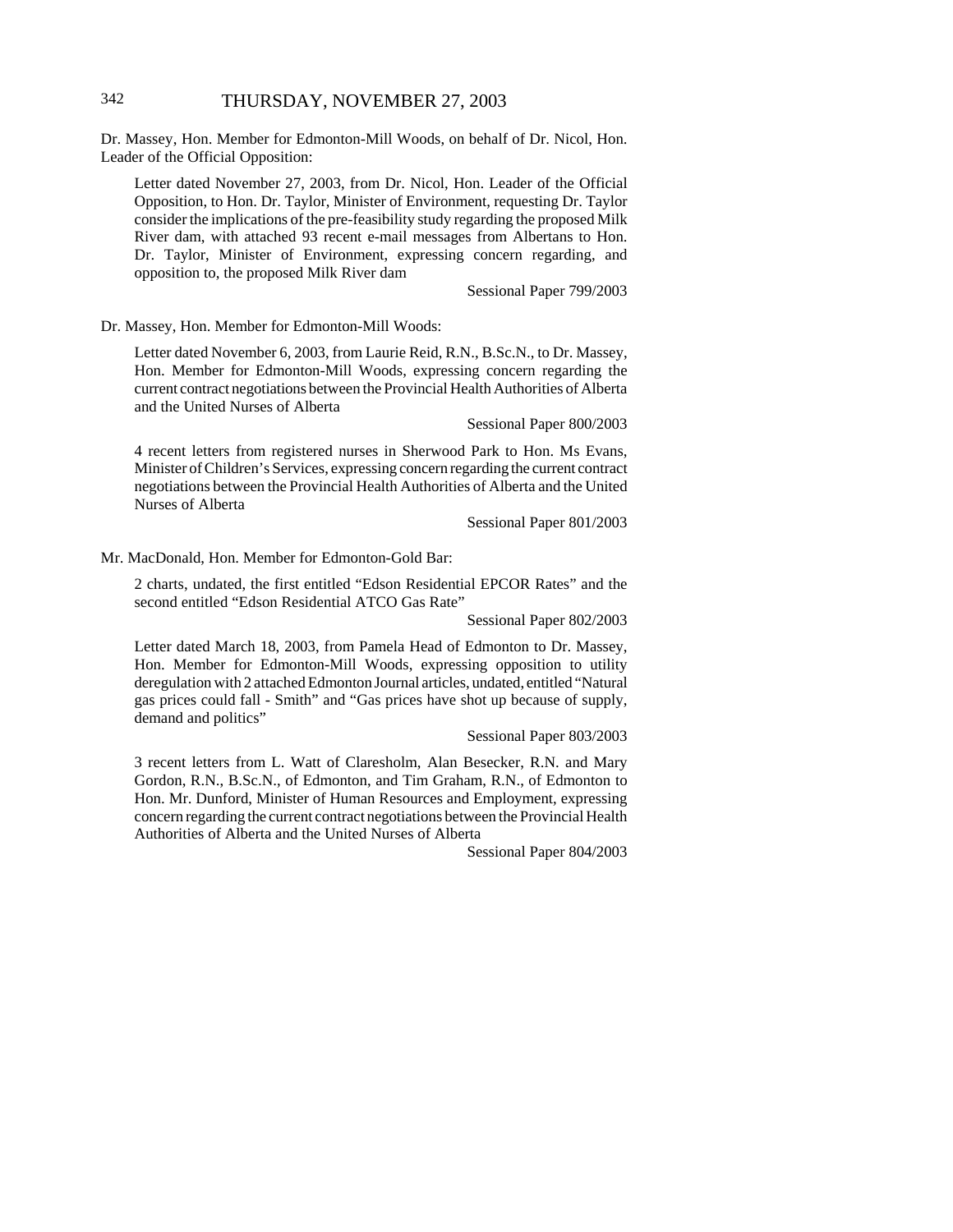Mr. Mason, Hon. Member for Edmonton-Highlands, on behalf of Dr. Pannu, Hon. Member for Edmonton-Strathcona:

Report dated September 5, 2003, entitled "Background Brief in Support of Letter of Request for Audit of Long Term Care Facilities in Alberta" prepared by Bev McKay of Cochrane on behalf of 12 concerned citizens, submitted to the Auditor General of Alberta

Sessional Paper 805/2003

Mr. Mason, Hon. Member for Edmonton-Highlands:

Letter dated October 22, 2003, from Mr. Mason, Hon. Member for Edmonton-Highlands, to Hon. Mr. Dunford, Minister of Human Resources and Employment, requesting the establishment of a tribunal to examine long-standing Workers' Compensation claims, in particular, the case of Kenneth Dombrosky, with several attached background documents relating to Mr. Dombrosky's claim

Sessional Paper 806/2003

Ms Blakeman, Hon. Member for Edmonton-Centre:

5 recent letters from registered nurses in Edmonton to Ms Blakeman, Hon. Member for Edmonton-Centre, expressing concern regarding the current contract negotiations between the Provincial Health Authorities of Alberta and the United Nurses of Alberta

Sessional Paper 807/2003

E-mail message dated July 28, 2003, from Tim Peterson of Edmonton to Ms Blakeman, Hon. Member for Edmonton-Centre, expressing concern regarding increases in auto insurance rates

Sessional Paper 808/2003

E-mail message dated July 10, 2003, from Janice MacNeill of Edmonton to Ms Blakeman, Hon. Member for Edmonton-Centre, expressing concern regarding the high cost of her son's auto insurance and the regulations relating to auto insurance

Sessional Paper 809/2003

Text of an e-mail message dated October 16, 2003, from Kristian Vacing of Edmonton to Ms Blakeman, Hon. Member for Edmonton-Centre, expressing opposition to the proposed \$4,000 cap on soft tissue injuries

Sessional Paper 810/2003

Letter dated June 15, 2003, from Bennett Moore of Edmonton to Ms Blakeman, Hon. Member for Edmonton-Centre, expressing concern regarding an increase in the number of people driving without insurance and suggesting the Government adopt the system used in Queensland, Australia

Sessional Paper 811/2003

E-mail message dated October 16, 2003, from Jeff Fixsen of Edmonton to Ms Blakeman, Hon. Member for Edmonton-Centre, expressing opposition to the proposed cap on soft tissue injuries

Sessional Paper 812/2003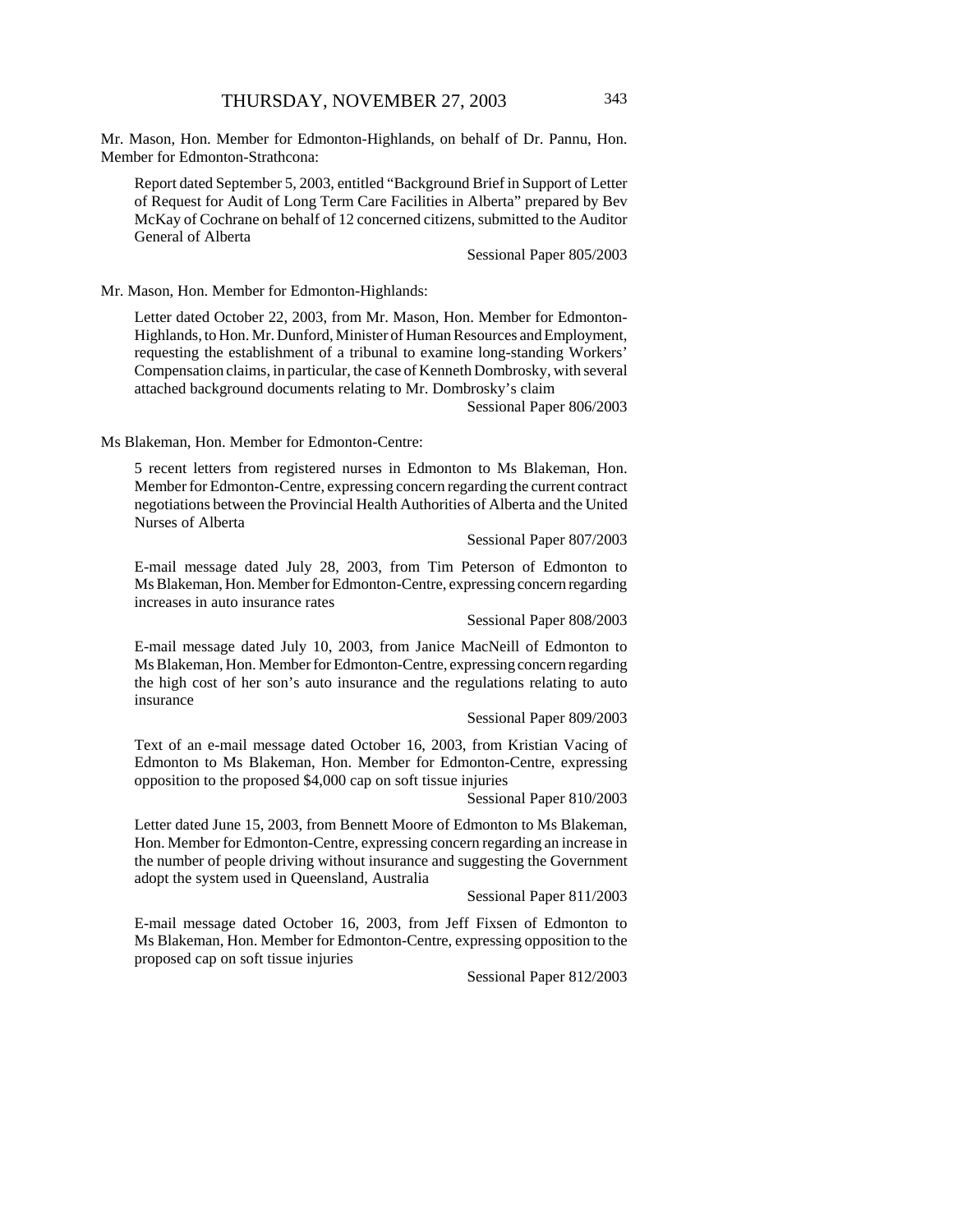# 344 THURSDAY, NOVEMBER 27, 2003

Dr. Taft, Hon. Member for Edmonton-Riverview:

3 recent letters from Ross and Yelena Pambrun, Donna Maxwell, R.N., and Angela Krizan, B.N., R.N., all of Calgary, to Ms DeLong, Hon. Member for Calgary-Bow, expressing concern regarding the current contract negotiations between the Provincial Health Authorities of Alberta and the United Nurses of Alberta

Sessional Paper 813/2003

Letter dated October 8, 2003, from Susan Kean, B.N., R.N., of Fort McMurray to Hon. Mr. Boutilier, Minister of Municipal Affairs, expressing concern regarding the current contract negotiations between the Provincial Health Authorities of Alberta and the United Nurses of Alberta

Sessional Paper 814/2003

Mr. Bonner, Hon. Member for Edmonton-Glengarry:

Copy of a petition signed by 45 Hastings Lake and area residents requesting that gas wells in the area be tested before and after drilling to ensure the quality and quantity of potable water

Sessional Paper 815/2003

Document dated November 21, 2003, listing background information regarding a court case between the Workers' Compensation Board and Randy Wolfert versus Thomas Shuchuk

Sessional Paper 816/2003

#### **Tablings to the Clerk**

Clerk of the Assembly on behalf of Hon. Mr. Mar, Minister of Health and Wellness, pursuant to the Dental Disciplines Act, cD-8, s8(4):

Alberta Dental Hygenists' Association, 2002 Annual Report

Sessional Paper 817/2003

Alberta Dental Assistants Association, 2002 Annual Report Sessional Paper 818/2003

Clerk of the Assembly on behalf of Hon. Mr. Mar, Minister of Health and Wellness, pursuant to the Health Professions Act, cH-7, s4(2):

Alberta College of Medical Laboratory Technologists, Annual Report 2002 Sessional Paper 819/2003

Alberta College of Speech-Language Pathologists and Audiologists, 2002 Annual Report

Sessional Paper 820/2003

College of Dietitians of Alberta, Annual Report 2002-2003

Sessional Paper 821/2003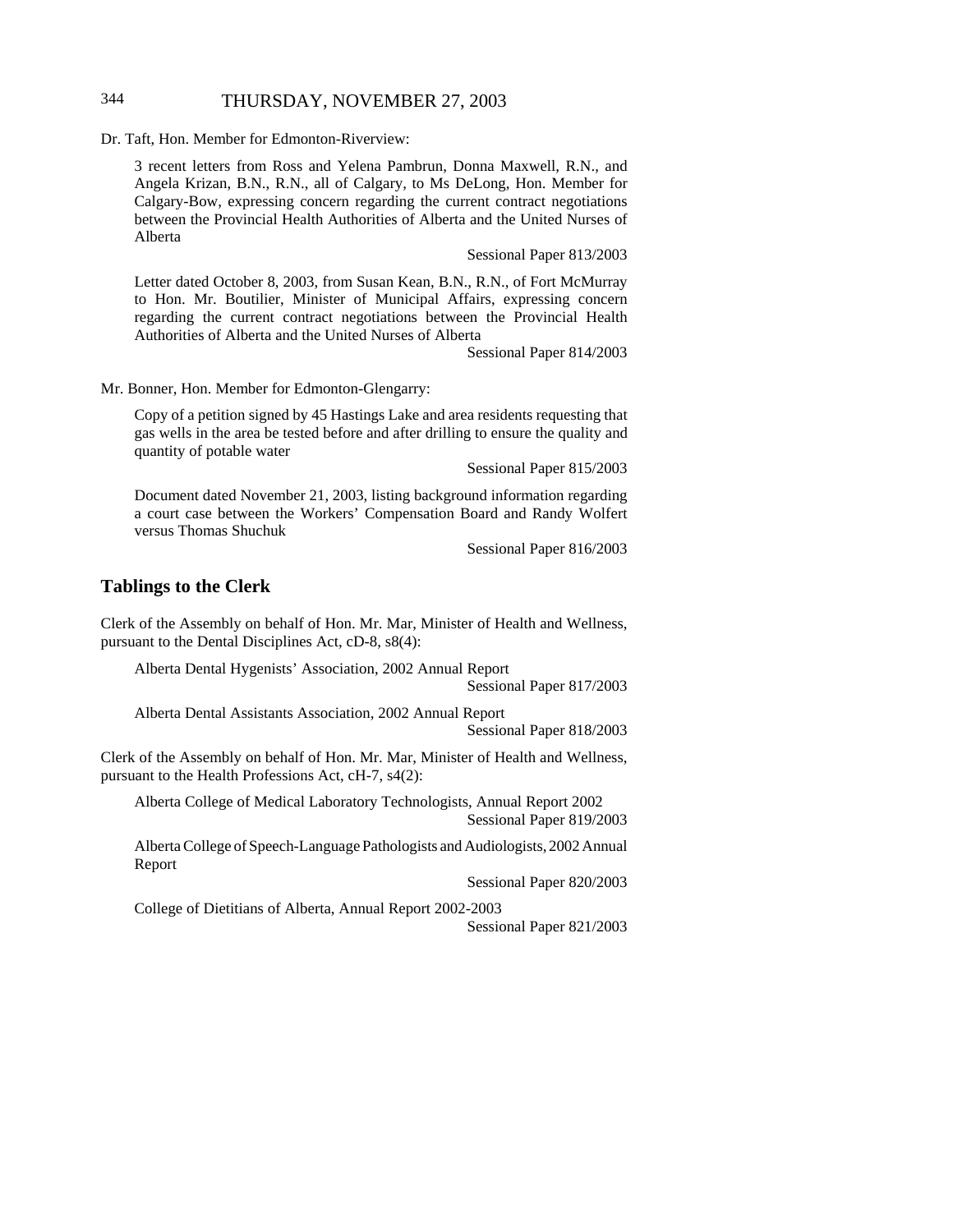Clerk of the Assembly on behalf of Hon. Mr. Mar, Minister of Health and Wellness, pursuant to the Nursing Profession Act, cN-8, s11(2):

Alberta Association of Registered Nurses, Annual Report 2001-2002 Sessional Paper 822/2003

Clerk of the Assembly on behalf of Hon. Mr. Mar, Minister of Health and Wellness, pursuant to the Pharmaceutical Profession Act, cP-12, s7(4):

Alberta College of Pharmacists, Annual Report 2002-2003

Sessional Paper 823/2003

Clerk of the Assembly on behalf of Hon. Mr. Mar, Minister of Health and Wellness, pursuant to the Social Work Profession Act, cS-13, s5(4):

Alberta College of Social Workers, Annual Report 2002

Sessional Paper 824/2003

Clerk of the Assembly on behalf of Hon. Mr. Mar, Minister of Health and Wellness, pursuant to the Occupational Therapy Profession Act, cO-3, s4(4):

Alberta Association of Registered Occupational Therapists, Annual Report 2002-2003

Sessional Paper 825/2003

Clerk of the Assembly on behalf of Hon. Mr. Mar, Minister of Health and Wellness, pursuant to the Psychology Profession Act, cP-36, s7(2):

College of Alberta Psychologists, Annual Report 2002-2003

Sessional Paper 826/2003

Clerk of the Assembly on behalf of Hon. Mr. Stevens, Minister of Gaming:

Memorandum dated July 22, 2003, from Norman C. Peterson, Chairman and Chief Executive Officer, Alberta Gaming and Liquor Commission, to Hon. Mr. Stevens, Minister of Gaming, regarding an Edmonton Northlands violation Sessional Paper 827/2003

Clerk of the Assembly on behalf of Hon. Mr. Stevens, Minister of Gaming, pursuant to the Gaming and Liquor Act, cG-1, s30(2):

Alberta Gaming and Liquor Commission, 2002-2003 Annual Report Sessional Paper 828/2003

Clerk of the Assembly on behalf of Hon. Mr. Stevens, Minister of Gaming, pursuant to the Horse Racing Alberta Act, cH-11.3, s10(2):

Horse Racing Alberta, 2002 Annual Review

Sessional Paper 829/2003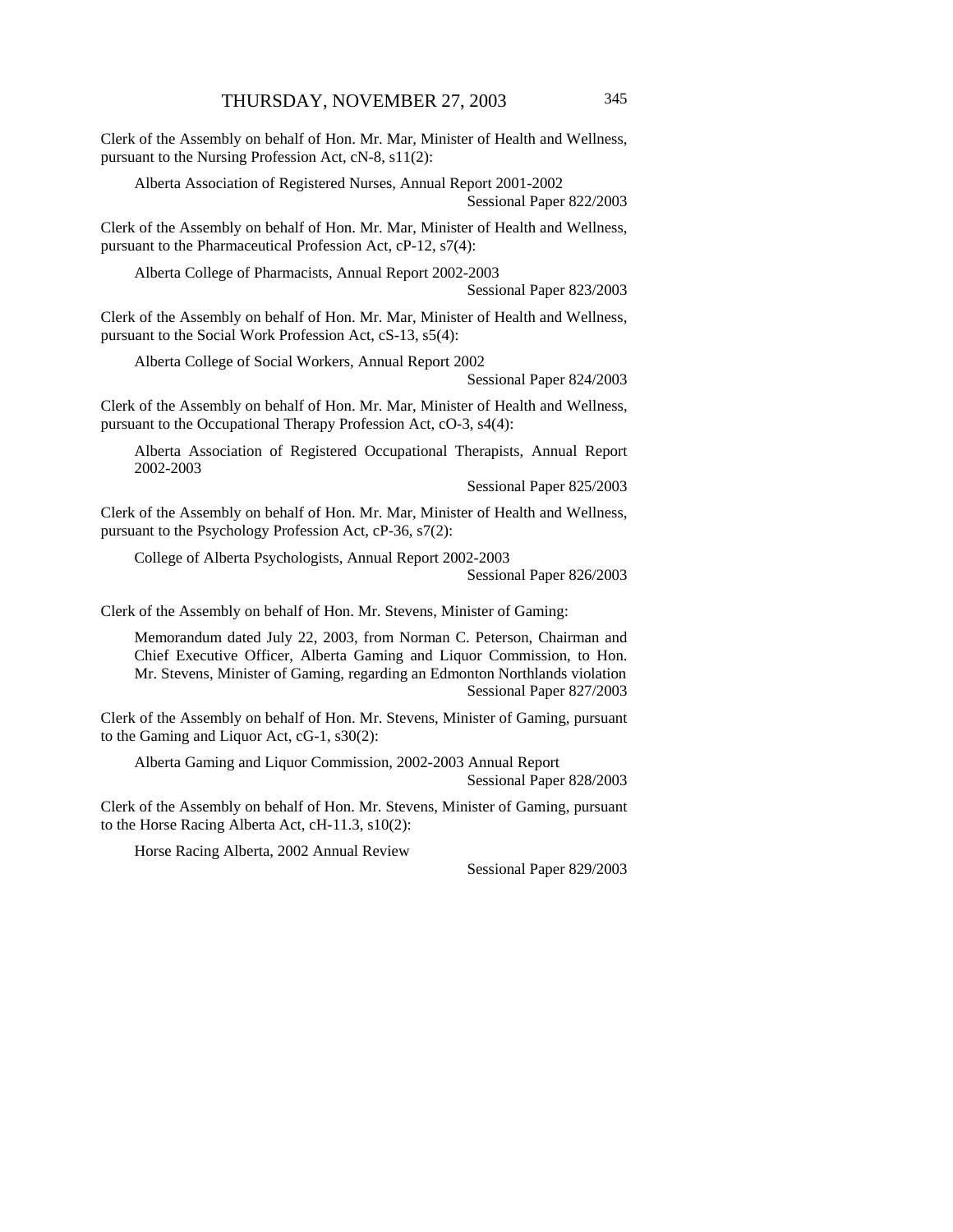# 346 THURSDAY, NOVEMBER 27, 2003

# **Projected Government Business**

Pursuant to Standing Order 7(5), Dr. Taft, Acting Official Opposition House Leader, asked a question pertaining to the order of Government Business to be brought before the Assembly for the following week.

Hon. Mr. Stevens, Deputy Government House Leader, gave notice of projected Government Business for the week of December 1 to December 4, 2003:

| Monday, December 1    | $9:00$ p.m.<br>$\sim$ | <b>Government Motions</b>          |
|-----------------------|-----------------------|------------------------------------|
|                       |                       | Motion 27, 28                      |
|                       |                       | <b>Government Bills and Orders</b> |
|                       |                       | <b>Committee of the Whole</b>      |
|                       |                       | Bill 44, 50, 51, 54                |
|                       |                       | And as per the Order Paper         |
| Tuesday, December 2   | Aft.                  | - Government Bills and Orders      |
|                       |                       | <b>Third Reading</b>               |
|                       |                       | <b>Bill 54</b>                     |
|                       |                       | <b>Committee of the Whole</b>      |
|                       |                       | <b>Bill 53</b>                     |
|                       |                       | <b>Second Reading</b>              |
|                       |                       | Bill 46, 52                        |
|                       |                       | <b>Third Reading</b>               |
|                       |                       | Bill 45, 47, 49, 53                |
|                       |                       | And as per the Order Paper         |
|                       | Eve.                  | - Government Bills and Orders      |
|                       |                       | <b>Committee of the Whole</b>      |
|                       |                       | <b>Bill 53</b>                     |
|                       |                       | <b>Third Reading</b>               |
|                       |                       | Bill 45, 47, 49, 53, 54            |
|                       |                       | And as per the Order Paper         |
| Wednesday, December 3 | Aft.                  | - Government Bills and Orders      |
|                       |                       | <b>Second Reading</b>              |
|                       |                       | Bill 46, 52                        |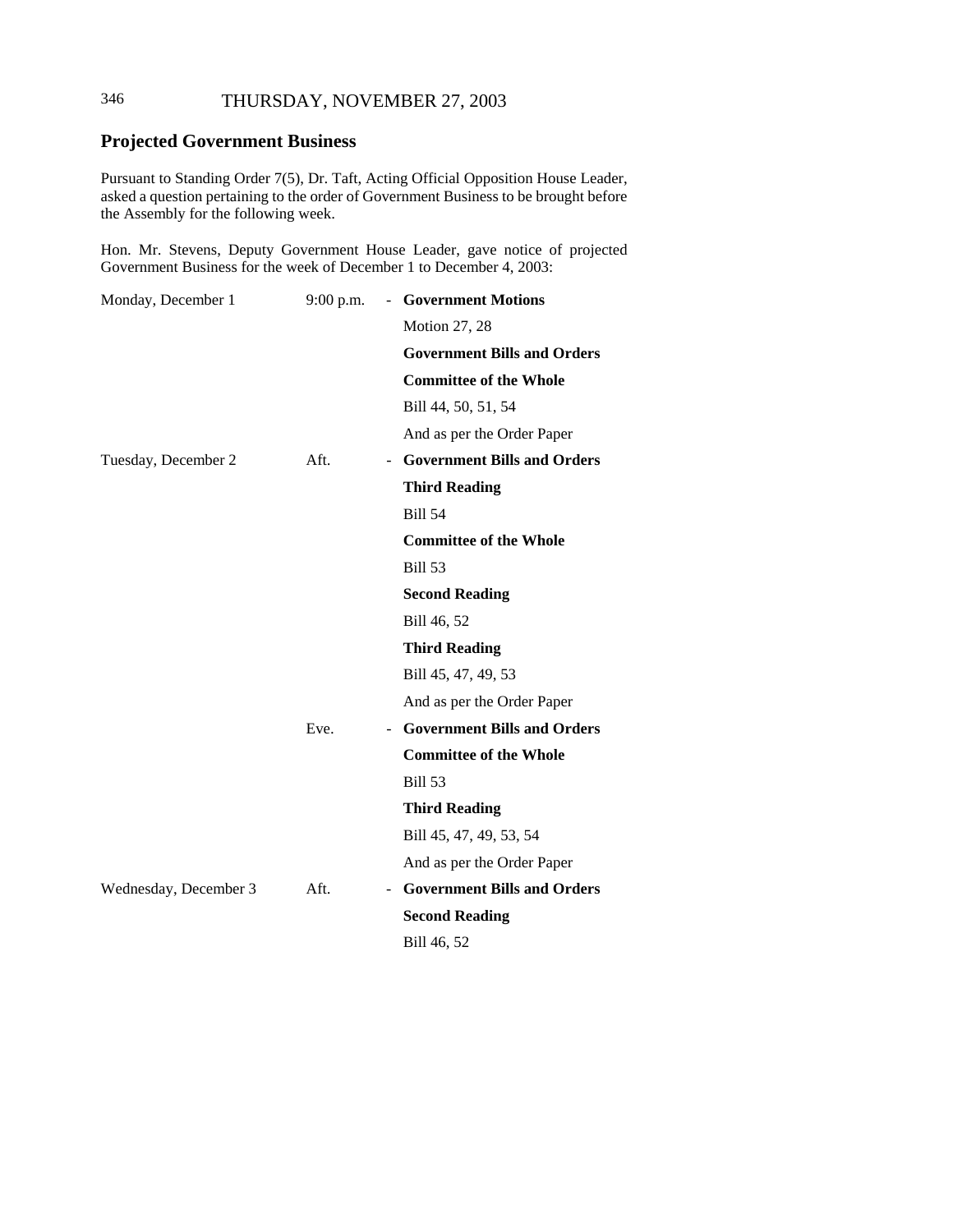|                      |      | <b>Third Reading</b>                             |
|----------------------|------|--------------------------------------------------|
|                      |      | Bill 43, 44                                      |
|                      |      | And as per the Order Paper                       |
|                      | Eve. | - Government Bills and Orders                    |
|                      |      | <b>Committee of the Whole</b>                    |
|                      |      | Bill 38, 46, 48, 52                              |
|                      |      | Third Reading                                    |
|                      |      | Bill 38, 44, 46, 48, 52                          |
|                      |      | And as per the Order Paper                       |
| Thursday, December 4 | Aft. | - Government Bills and Orders                    |
|                      |      | Committee of the Whole /<br><b>Third Reading</b> |
|                      |      | <b>Bill 53</b>                                   |
|                      |      |                                                  |

And as per the Order Paper

# **ORDERS OF THE DAY**

# **Government Bills and Orders**

#### **Second Reading**

On the motion that the following Bill be now read a Second time:

- Bill 54 Appropriation (Supplementary Supply) Act, 2003 (No. 2) (\$) Hon. Mrs. Nelson
- Hon. Mrs. Nelson moved adjournment of the debate, which was agreed to.

On the motion that the following Bill be now read a Second time:

Bill 46 Municipal Government Amendment Act, 2003 — Hon. Mr. Boutilier

Hon. Mr. Boutilier moved adjournment of the debate, which was agreed to.

On the motion that the following Bill be now read a Second time:

Bill 52 Health Professions Amendment Act, 2003 — Hon. Mr. Mar

Hon. Mr. Mar moved adjournment of the debate, which was agreed to.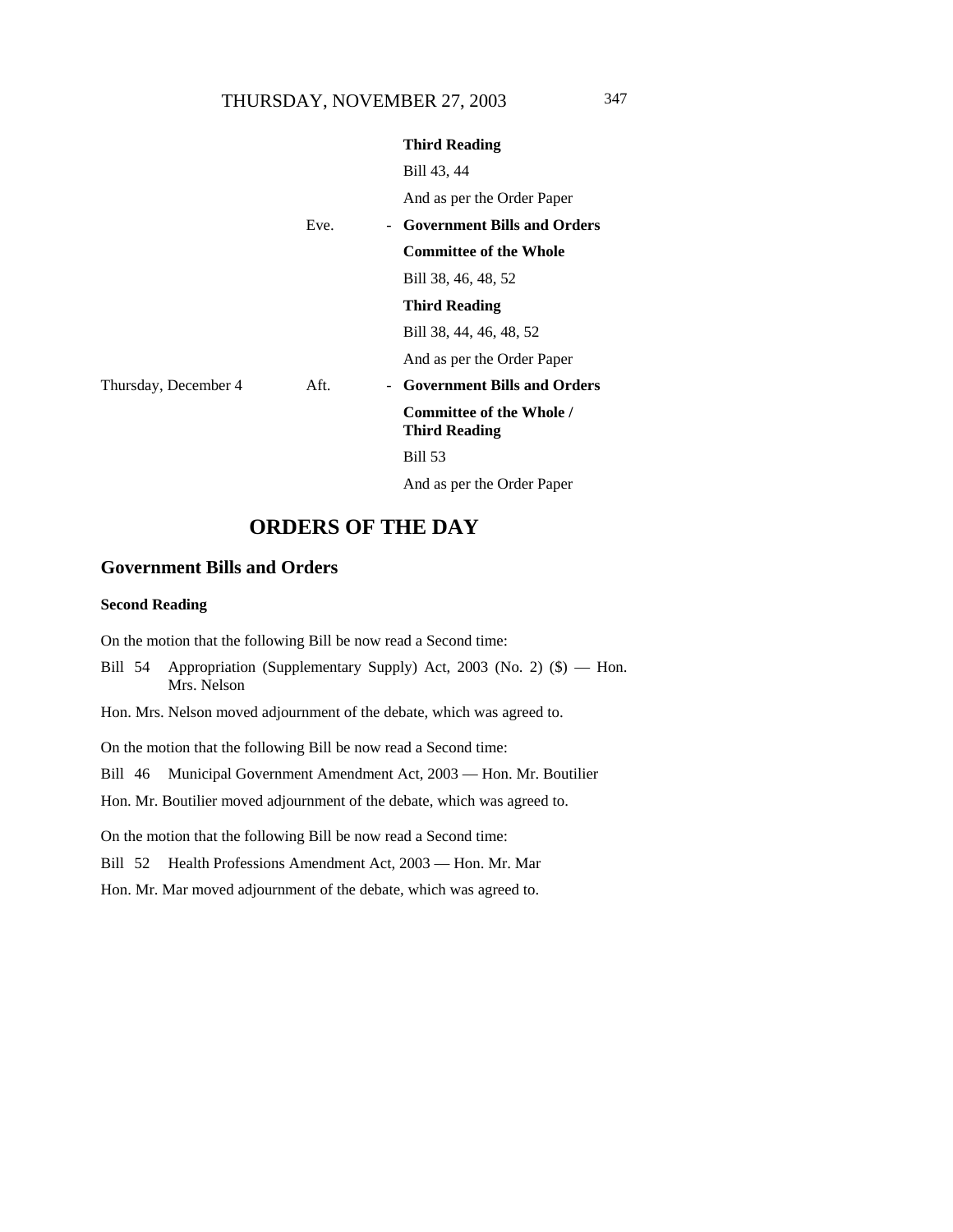# 348 THURSDAY, NOVEMBER 27, 2003

**Committee of the Whole**

According to Order, the Assembly resolved itself into Committee of the Whole, and the Speaker left the Chair.

(Assembly in Committee)

And after some time spent therein, the Acting Speaker assumed the Chair.

The following Bill was reported with some amendments:

Bill 45 Family Law Act — Ms Graham

Mr. Johnson, Acting Chair of Committees, tabled copies of all amendments considered by Committee of the Whole on this date for the official records of the Assembly.

Amendment to Bill 45 (Sections C-F, H, I, K-DD, FF-MMM) (introduced by Hon. Member for Calgary-Lougheed on November 19, 2003) — Agreed to

Sessional Paper 830/2003

Amendment to Bill 45 (Section B) (introduced by Hon. Member for Calgary-Lougheed on November 19, 2003) — Agreed to Sessional Paper 831/2003

Subamendment to Bill 45 (Section G) (Hon. Member for Edmonton-Centre) — Defeated

Sessional Paper 832/2003

Amendment to Bill 45 (Section G) (introduced by Hon. Member for Calgary-Lougheed on November 19, 2003) — Agreed to

Sessional Paper 833/2003

Amendment to Bill 45 (Section J) (introduced by Hon. Member for Calgary-Lougheed on November 19, 2003) — Agreed to

Sessional Paper 834/2003

Amendment to Bill 45 (Section EE) (introduced by Hon. Member for Calgary-Lougheed on November 19, 2003) — Agreed to

Sessional Paper 835/2003

Subamendment to Bill 45 (Section A) (Hon. Member for Edmonton-Centre) — Defeated

Sessional Paper 836/2003

Amendment to Bill 45 (Section A) (introduced by Hon. Member for Calgary-Lougheed on November 19, 2003) — Agreed to

Sessional Paper 837/2003

Amendment to Bill 45 (Hon. Member for Edmonton-Centre) — Defeated Sessional Paper 838/2003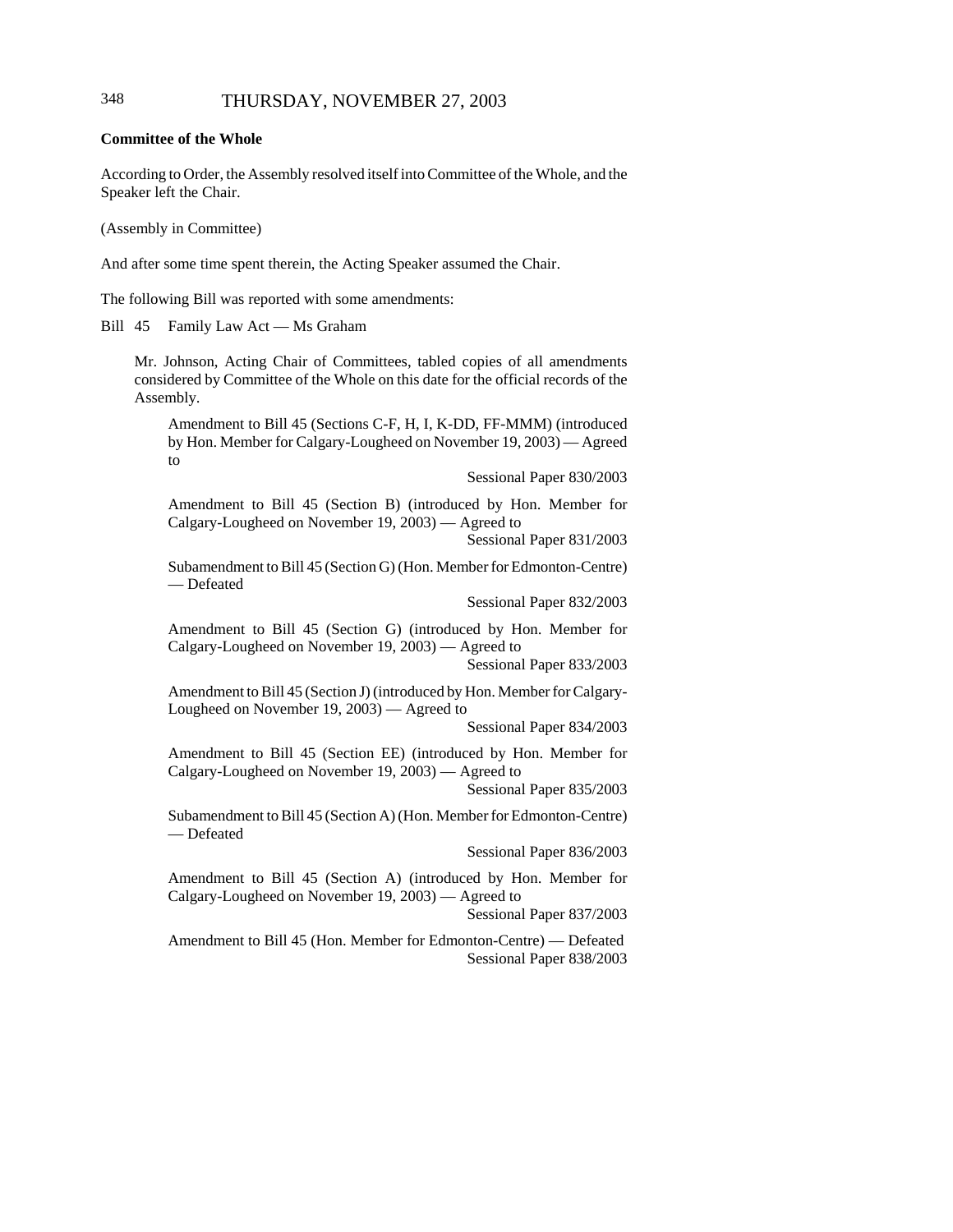#### **Second Reading**

The following Bill was read a Second time and referred to Committee of the Whole:

Bill 54 Appropriation (Supplementary Supply) Act, 2003 (No. 2) (\$) — Hon. Mrs. Nelson

## **Adjournment**

On motion by Hon. Mr. Stevens, Deputy Government House Leader, that it be called 5:30 p.m., the Assembly adjourned at 5:12 p.m. until Monday, December 1, 2003, at 1:30 p.m.

Monday, December 1, 2003

The Speaker took the Chair at 1:30 p.m.

## **Speaker's Statement**

Members are aware of the difficulties experienced with the Chamber sound system on Thursday afternoon which resulted in no sound being available to our TV broadcast on Access TV, to our Internet video and audio services nor to the loudspeaker system throughout the Legislature Building and Annex.

In light of the uncertainty as to the ability to repair the sound system before the start of House business today, Alberta Infrastructure has worked diligently with Assembly staff over the past three days to implement a backup sound system for the balance of the Fall sitting. Members will note the microphones on each desk and the speakers at the corners of the Chamber.

I can advise that the existing sound system has been repaired and we begin operations today using that system with the capability to switch to the backup system if necessary. This would require a five minute recess and would only be declared if necessary.

I want to thank the staff of Hansard who had the onerous task of producing the Hansard issue on your desk today using the sound recording from the ambient microphones in the Chamber. I also want to thank the Minister and staff of Alberta Infrastructure who spent the weekend working on this solution.

## **Recognitions**

Mr. Ouellette, Hon. Member for Innisfail-Sylvan Lake: Duane Daines, an Alberta cowboy who was paralyzed in 1995, recipient of the Outstanding Ambassador Red Carpet Award by the Canadian Paraplegic Association and 2003 inductee into the Alberta Sports Hall of Fame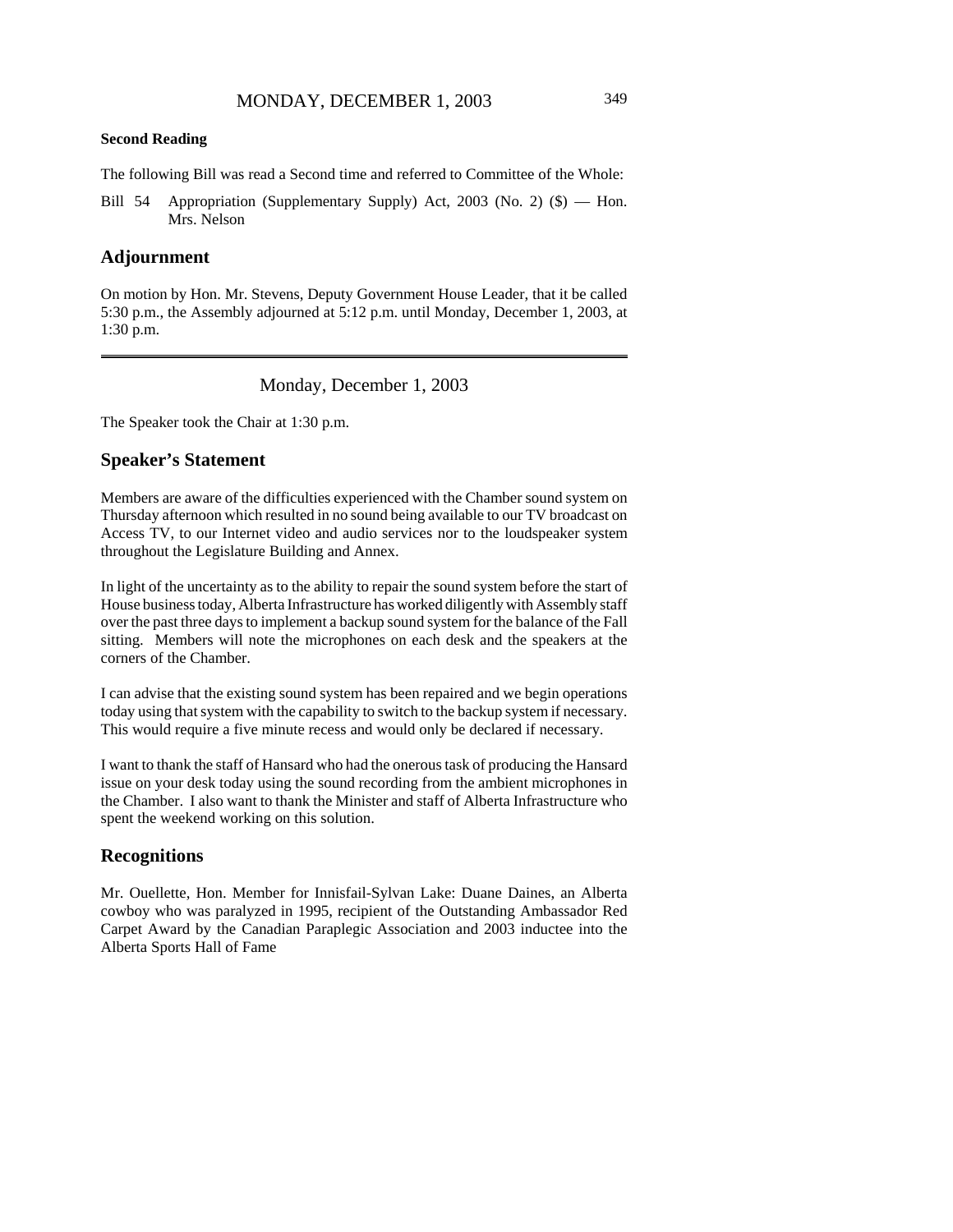# 350 MONDAY, DECEMBER 1, 2003

Mr. Maskell, Hon. Member for Edmonton-Meadowlark: Glen Huser, recipient of the 2003 Governor General's Literary Award in children's literature for his novel entitled "Stitches"

Ms Blakeman, Hon. Member for Edmonton-Centre: World AIDS (Acquired Immune Deficiency Syndrome) Day, December 1, 2003

Mr. Masyk, Hon. Member for Edmonton-Norwood: Red Hetchler, Edmonton minor hockey volunteer for 40 years

Mr. Lord, Hon. Member for Calgary-Currie: City of Calgary on being the only city in the world to be certified with the environmental management standard ISO 14000

Dr. Massey, Hon. Member for Edmonton-Mill Woods: Coalition of the Council of Alberta University Students and the Alberta College and Technical Institute Students' Executive Council for their lobbying efforts to improve Bill 43, Post-secondary Learning Act

Ms Kryczka, Hon. Member for Calgary-West: Kelsey Armstrong of Calgary, recipient of a Rutherford Scholar Award given to the top ten Alexander Rutherford scholarship recipients in Alberta

## **Presenting Petitions**

Dr. Pannu, Hon. Member for Edmonton-Strathcona, presented a petition from 57 Edmonton residents requesting the Government reinstate paying for repairs to privately owned equipment such as scooters and power wheelchairs.

Mr. Mason, Hon. Member for Edmonton-Highlands, presented a petition from 325 Albertans requesting the Government return to a regulated electricity system, reduce power bills, and develop a program to assist Albertans in improving energy efficiency.

# **Introduction of Bills (First Reading)**

Notice having been given:

Bill 55 Farm Implement Amendment Act, 2003 — Mr. Marz

On motion by Hon. Mr. Zwozdesky, Deputy Government House Leader, the following Bill was placed on the Order Paper under Government Bills and Orders:

Bill 55 Farm Implement Amendment Act, 2003 — Mr. Marz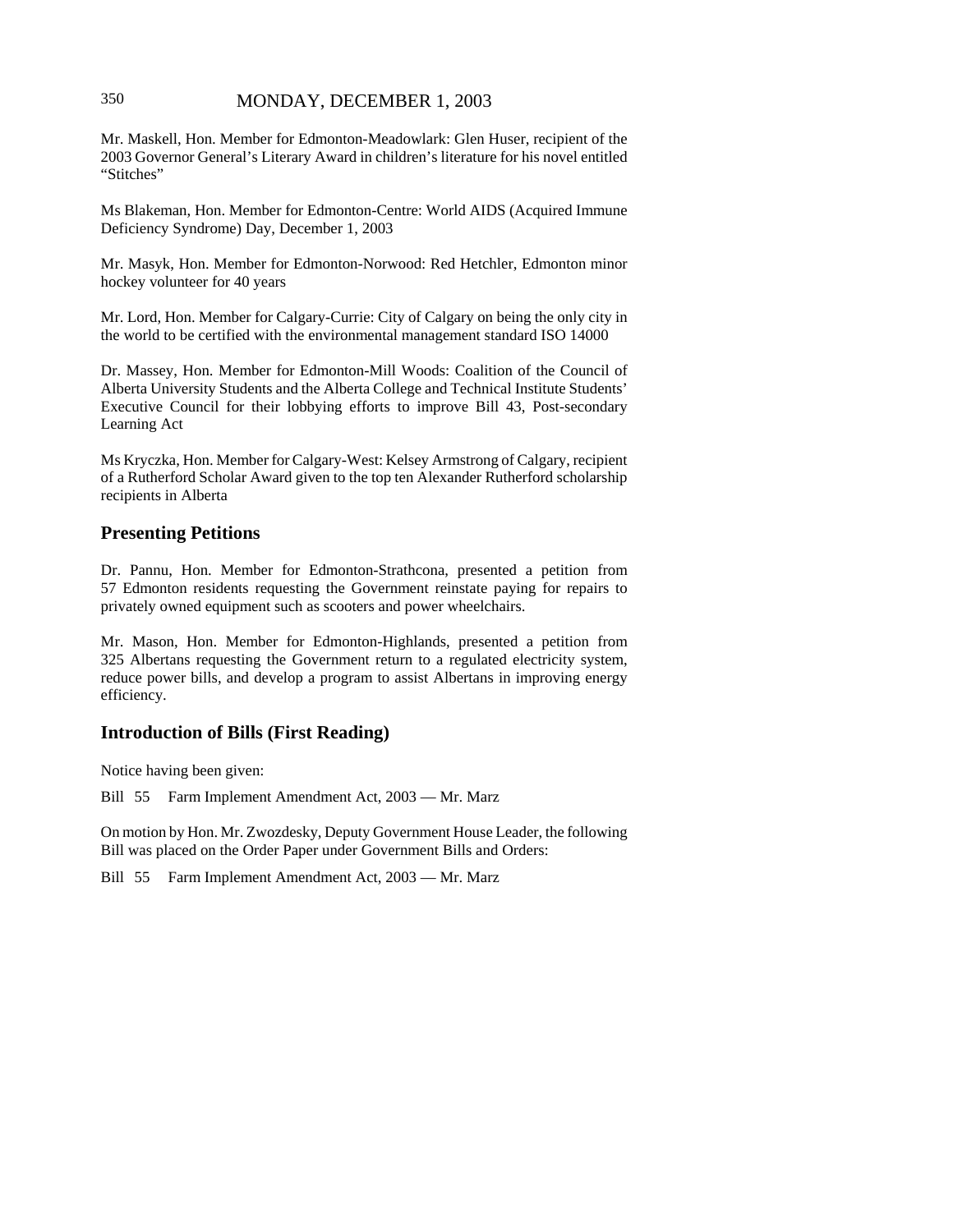# MONDAY, DECEMBER 1, 2003 351

## **Tabling Returns and Reports**

Ms Carlson, Hon. Member for Edmonton-Ellerslie:

Letter dated October 27, 2003, from Lawrence Cowan, General Manager, Bar C Ranch Resort, to Hon. Mr. Klein, Premier, expressing opposition to a logging project planned for an area near the Bar C Ranch Resort, with associated attachments

Sessional Paper 839/2003

7 e-mail messages from Albertans to several Members of the Legislative Assembly and Ray Andrews, Operations Manager, Kananaskis Country, Alberta Community Development, expressing concern regarding proposed development in the Evan-Thomas Provincial Recreation Area

Sessional Paper 840/2003

Dr. Massey, Hon. Member for Edmonton-Mill Woods:

6 recent letters from registered nurses in Calgary and Edmonton to Ms Fritz, Hon. Member for Calgary-Cross, Mr. Hlady, Hon. Member for Calgary-Mountain View, and Mr. Hutton, Hon. Member for Edmonton-Glenora, expressing concern regarding the current contract negotiations between the Provincial Health Authorities of Alberta and the United Nurses of Alberta

Sessional Paper 841/2003

Mr. Bonner, Hon. Member for Edmonton-Glengarry:

E-mail message dated November 21, 2003, from Roberta Allen, Kevyn Cormac, Erin Mackenzie-Wahlberg, Leah Henderson, and Kristin Tinge to Mr. Bonner, Hon. Member for Edmonton-Glengarry, concerning a request by Legislature Security on the evening of November 21, 2003 to leave the Legislature grounds while performing a sacred pagan ceremony

Sessional Paper 842/2003

Letter dated October 16, 2003, from registered nurse Gail Peterson of Wainwright to Mr. Griffiths, Hon. Member for Wainwright, expressing concern regarding the health care system, the current contract negotiations between the Provincial Health Authorities of Alberta and the United Nurses of Alberta, and in particular the recommendation granting the Provincial Health Authorities the ability to reassign nurses to different facilities

Sessional Paper 843/2003

Dr. Taft, Hon. Member for Edmonton-Riverview:

4 recent letters from registered nurses Lori Deverdenne, Alan Besecker, Linda Brockman, and Dianne Vinet, all of Edmonton, to Hon. Mr. Hancock, Minister of Justice and Attorney General, expressing concern regarding the current contract negotiations between the Provincial Health Authorities of Alberta and the United Nurses of Alberta

Sessional Paper 844/2003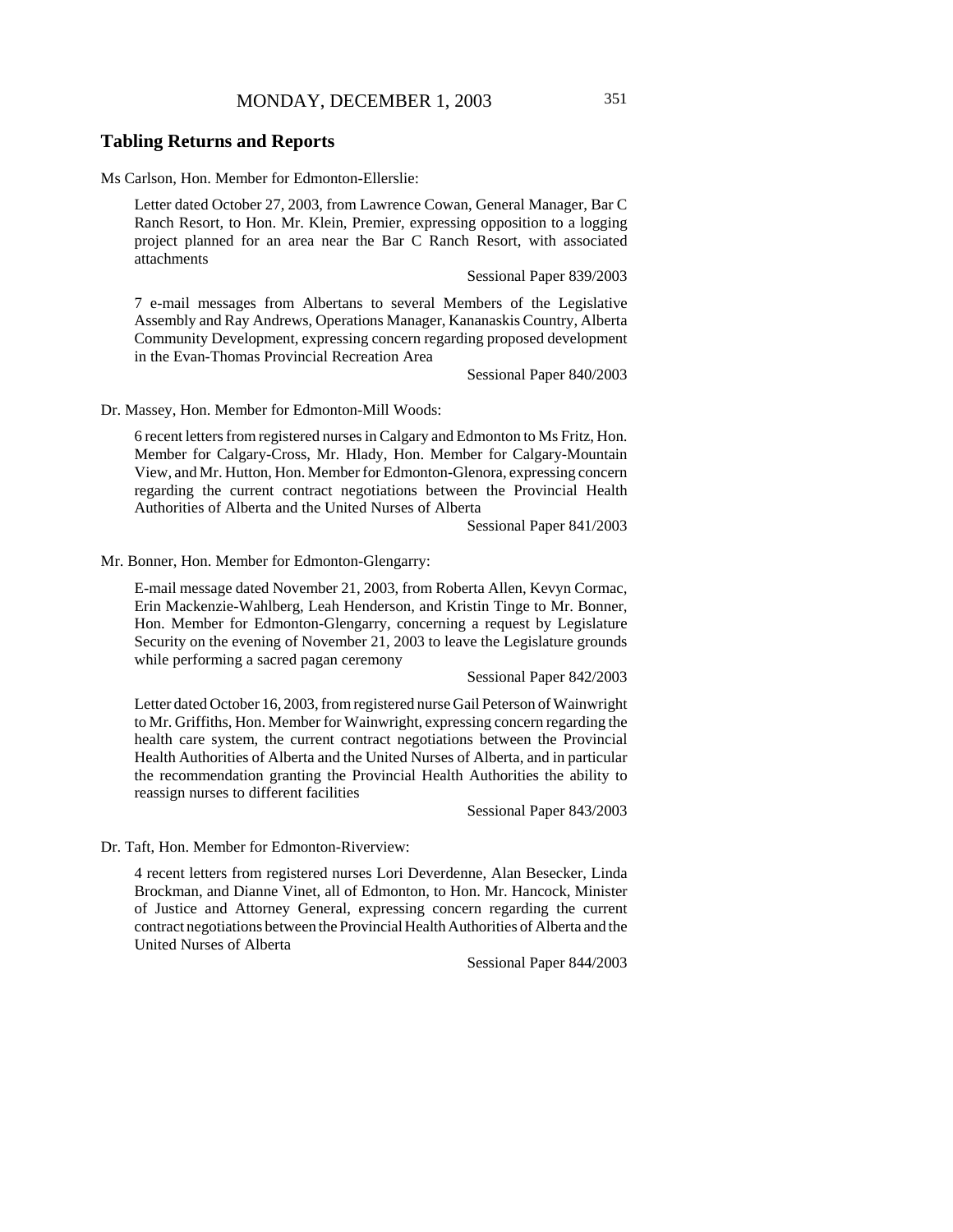# 352 MONDAY, DECEMBER 1, 2003

Ms Blakeman, Hon. Member for Edmonton-Centre:

2 recent letters from registered nurses Barb Heinz and Lisa Hein, both of Grande Prairie, to Mr. Graydon, Hon. Member for Grande Prairie-Wapiti, and 1 recent letter from registered nurse Tanice Olson of Calgary to Mr. Herard, Hon. Member for Calgary-Egmont, expressing concern regarding the current contract negotiations between the Provincial Health Authorities of Alberta and the United Nurses of Alberta

Sessional Paper 845/2003

Mr. Lord, Hon. Member for Calgary-Currie:

The Ibogaine Dossier web page containing an index regarding 18-Methoxycoronaridine - Synthetic iboga alkaloid congener

Sessional Paper 846/2003

The Ibogaine Dossier web page containing an index regarding ibogaine research Sessional Paper 847/2003

The Ibogaine Dossier web page containing a document, undated, entitled "The Ibogaine Bibliography"

Sessional Paper 848/2003

Dr. Pannu, Hon. Member for Edmonton-Strathcona:

Letter, undated, from Pauline Knittle of Edmonton to Hon. Mr. Mar, Minister of Health and Wellness, expressing concern regarding recent policy decisions made by the Government surrounding seniors' benefits

Sessional Paper 849/2003

Letter dated November 12, 2003, from Catherine Ripley, Whitemud Coalition of Schools, to Dr. Pannu, Hon. Member for Edmonton-Strathcona, summarizing the Coalition's response to the Commission on Learning's report, with attached report dated November 2003, entitled "A Quest for Quality Education - Go for it! Endorsing the Learning Commission Report and Moving Forward" prepared by the Whitemud Coalition of Schools

Sessional Paper 850/2003

Mr. Mason, Hon. Member for Edmonton-Highlands:

Letter to the Editor dated November 18, 2003, from Art Macklin, CWB (Canadian Wheat Board) Director for District 1, encouraging the Government to develop a positive proposal on grain marketing for the Canadian Wheat Board Sessional Paper 851/2003

E-mail message dated November 25, 2003, from Clarence Huibers of Edmonton to Dr. Pannu, Hon. Member for Edmonton-Strathcona, expressing concern regarding electricity deregulation and the rising cost of utilities as they affect seniors with limited incomes

Sessional Paper 852/2003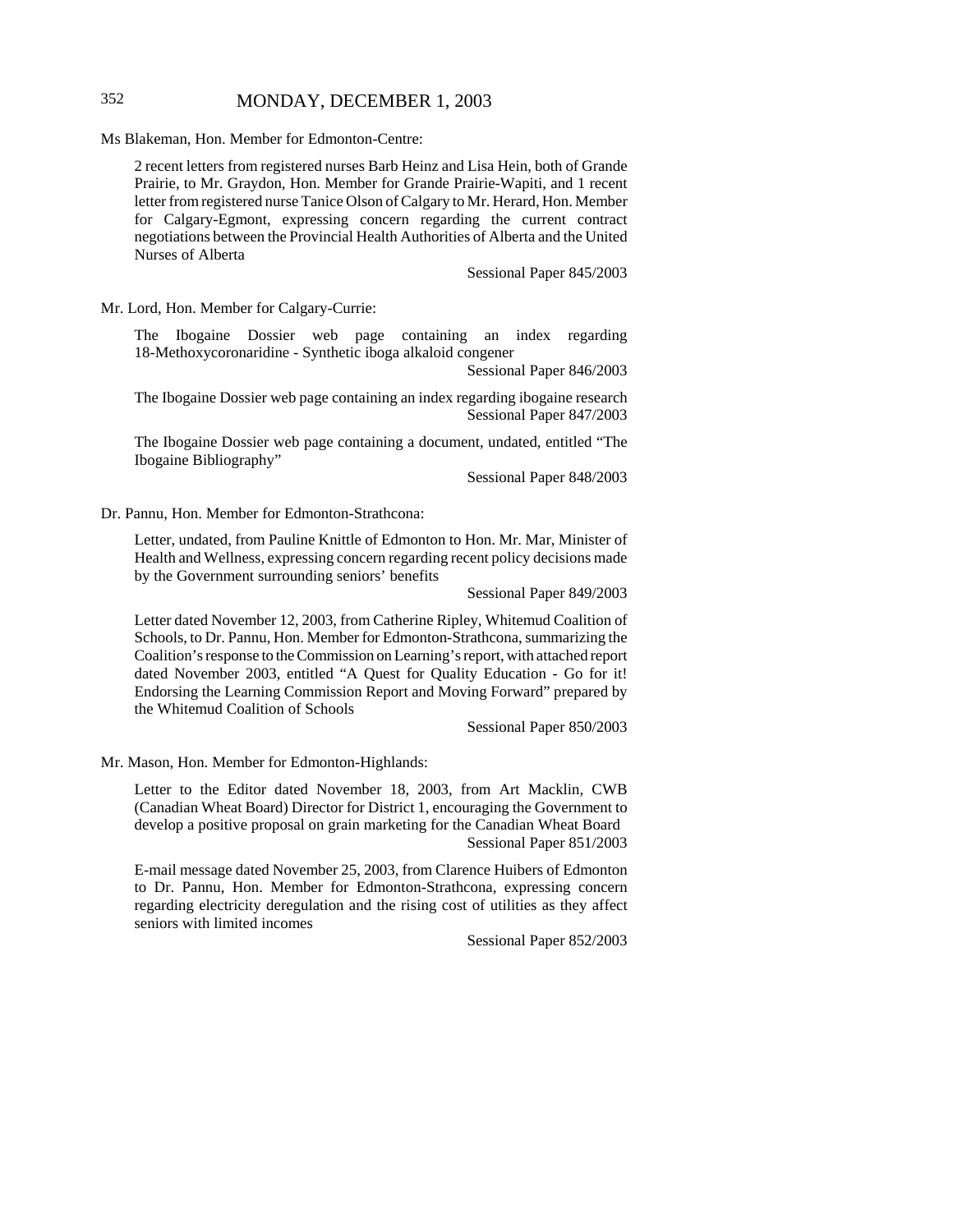# **ORDERS OF THE DAY**

#### **Written Questions**

The following Written Questions were ordered to stand:

WQ16, WQ17, WQ18, WQ19, WQ20, WQ21, WQ22, WQ23, WQ24, WQ25, WQ26, WQ27, WQ28, WQ29, WQ30.

# **Motions for Returns**

The following Motions for Returns were ordered to stand:

MR15, MR16, MR17, MR18, MR19, MR20, MR21, MR22, MR23, MR24, MR25, MR26, MR28, MR29, MR30, MR31, MR32, MR33, MR34, MR35.

#### **Speaker's Statement** - **Private Members' Business**

Honourable Members, before proceeding to consideration of Private Members' business, the Chair would like to advise Members as to the order of Bills for this afternoon.

The Member for Lac La Biche-St. Paul had requested early consideration of Bill 208 in Committee of the Whole in a memorandum to the Speaker tabled in the Assembly November 19, 2003. On Wednesday, November 26, 2003 the Chair tabled another memorandum from the same Member requesting that Bill 208 be given early consideration at Third Reading stage if it passes Committee of the Whole.

The practice that has been followed is that a Member may request early consideration of his or her Bill by writing to the Chair so that the letter can be tabled at least one sitting day before the Bill in question is to be considered. The Bill which is the subject of the request will be considered after debate is concluded on the Bill then before the Assembly or the Committee assuming that no other Bills have reached their due dates under Standing Order 8(5).

This was the practice that the Chair outlined on November 27, 2001 at pages 1284-1285 of Alberta Hansard for that day.

In this case, there are no other Bills that must come up for consideration, however, the Member sponsoring Bill 209 is anxiously awaiting the opportunity to debate the principles of the Bill at Second Reading.

The Chair would like to indicate that the only direction is found in Standing Order 9(1) which says that Private Members' Public Bills should be taken up in order of precedence.

In order to maintain some certainty, the Chair finds that Bill 208 will proceed to Committee, and if passed, then proceed to Third Reading today.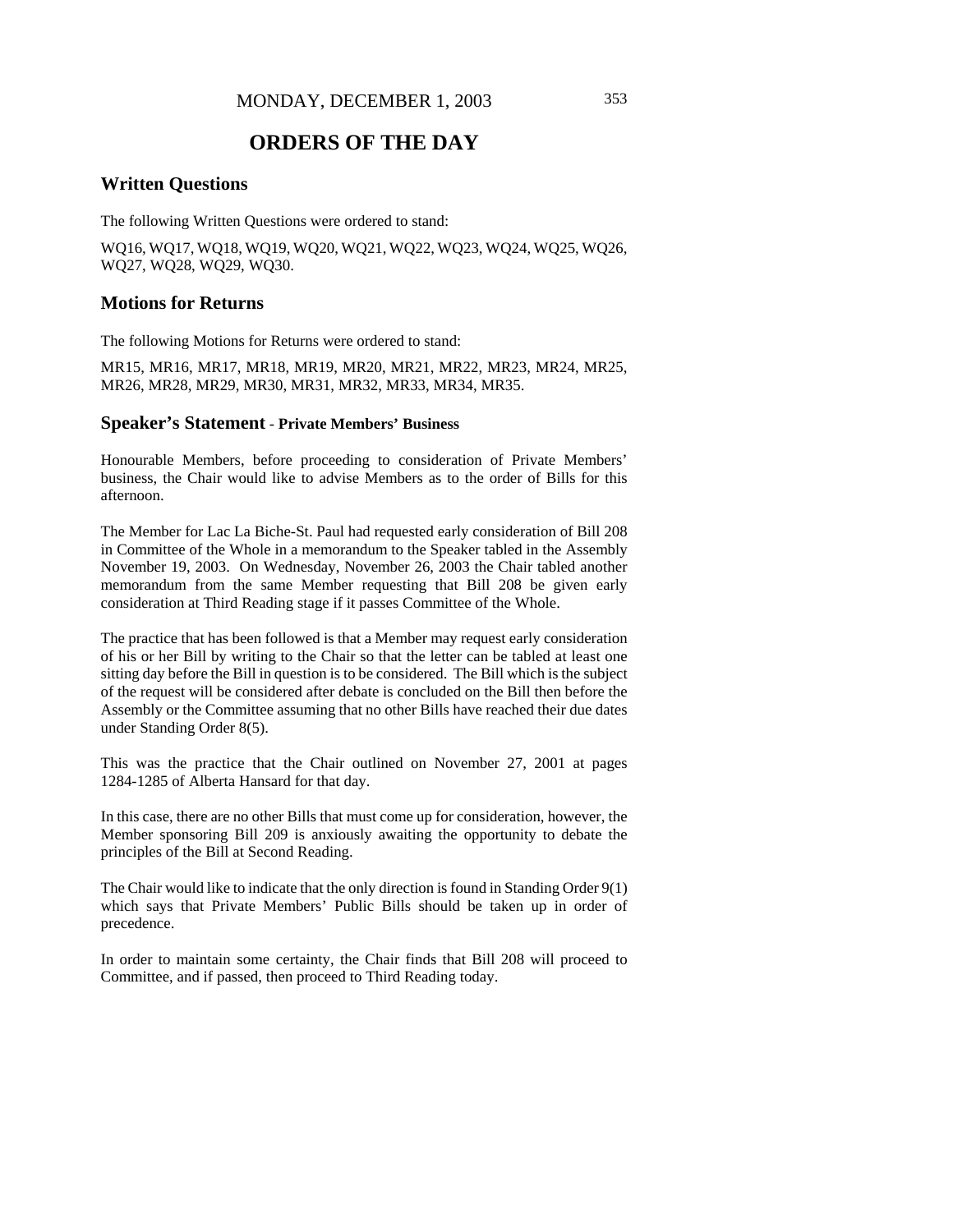# 354 MONDAY, DECEMBER 1, 2003

In an effort to ensure that the system is fair and equitable to all Members, the Chair would welcome suggestions by Members and their House Leaders over the winter on this issue of early consideration of Private Members' Public Bills so that a policy could be put in place for the Spring 2004 Session, one that would be very clear at the initiation of the Session.

The Chair's view is that a Member should not be able to request early consideration of his or her Bill at the next stage until it has passed the previous stage. If that was the rule, then the Member for Lac La Biche-St. Paul would not have been able to request early consideration at Committee of the Whole until his Bill had passed Second Reading.

In closing, the Chair wants to note that the Legislative Assembly of Alberta has, since 1993, been a leader among Legislatures in allowing for consideration of Private Members' business. The Chair recognizes that improvements can always be made and looks forward to receiving suggestions about changes to the procedure.

# **Public Bills and Orders Other Than Government Bills and Orders**

#### **Committee of the Whole**

According to Order, the Assembly resolved itself into Committee of the Whole, and the Speaker left the Chair.

(Assembly in Committee)

During consideration of Bill 208, Occupiers' Liability (Recreational Users) Amendment Act, 2003, Mr. Broda, Hon. Member for Redwater, requested the unanimous consent of the Committee to extend his speaking time.

Unanimous consent to proceed was not granted.

And after some time spent therein, the Acting Speaker assumed the Chair.

The following Bill was reported:

Bill 208 Occupiers' Liability (Recreational Users) Amendment Act, 2003 — Mr. Danyluk

#### **Third Reading**

The following Bill was read a Third time and passed:

Bill 208 Occupiers' Liability (Recreational Users) Amendment Act, 2003 — Mr. Danyluk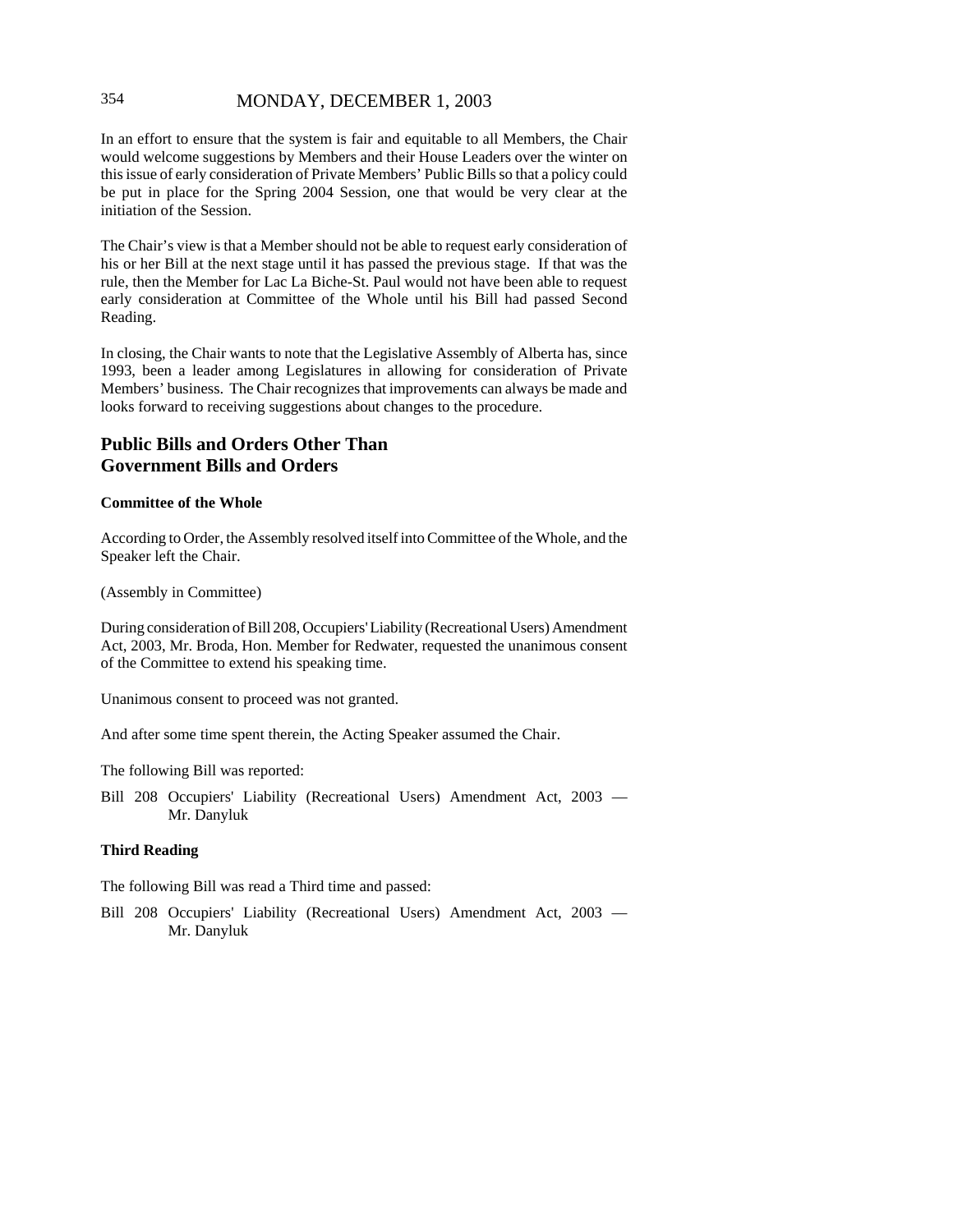## **Second Reading**

On the motion that the following Bill be now read a Second time:

Bill 209 School (Fees Elimination) Amendment Act, 2003 — Dr. Massey on behalf of Mr. Mason

Dr. Massey moved adjournment of the debate, which was agreed to.

## **Adjournment**

On motion by Hon. Mr. Zwozdesky, Deputy Government House Leader, that it be called 5:30 p.m., the Assembly adjourned at 5:28 p.m. until 8:00 p.m.

MONDAY, DECEMBER 1, 2003 — 8:00 P.M.

## **Motions Other Than Government Motions**

**512.** Moved by Mr. MacDonald:

Be it resolved that the Legislative Assembly urge the Government to strike an all-party committee to study the rising premium rates for automobile insurance, insurance companies hand-picking clients, and increasing insurance claims in the Province.

A debate followed.

The question being put, the motion was defeated. With Mr. Tannas in the Chair, the names being called for were taken as follows:

For the motion: 4

| <b>Blakeman</b>        | Mason      | Taft             |
|------------------------|------------|------------------|
| MacDonald              |            |                  |
| Against the motion: 36 |            |                  |
| Abbott                 | Herard     | Melchin          |
| Ady                    | Horner     | <b>O'Neill</b>   |
| Amery                  | Hutton     | <b>Ouellette</b> |
| <b>Broda</b>           | Johnson    | Snelgrove        |
| Cao                    | Jonson     | Stelmach         |
| Cenaiko                | Klapstein  | Stevens          |
| DeLong                 | Lord       | Strang           |
| Ducharme               | Lougheed   | Tarchuk          |
| Evans                  | Lukaszuk   | Taylor           |
| Forsyth                | Lund       | VanderBurg       |
| Friedel                | Masyk      | Vandermeer       |
| Graydon                | McClelland | Zwozdesky        |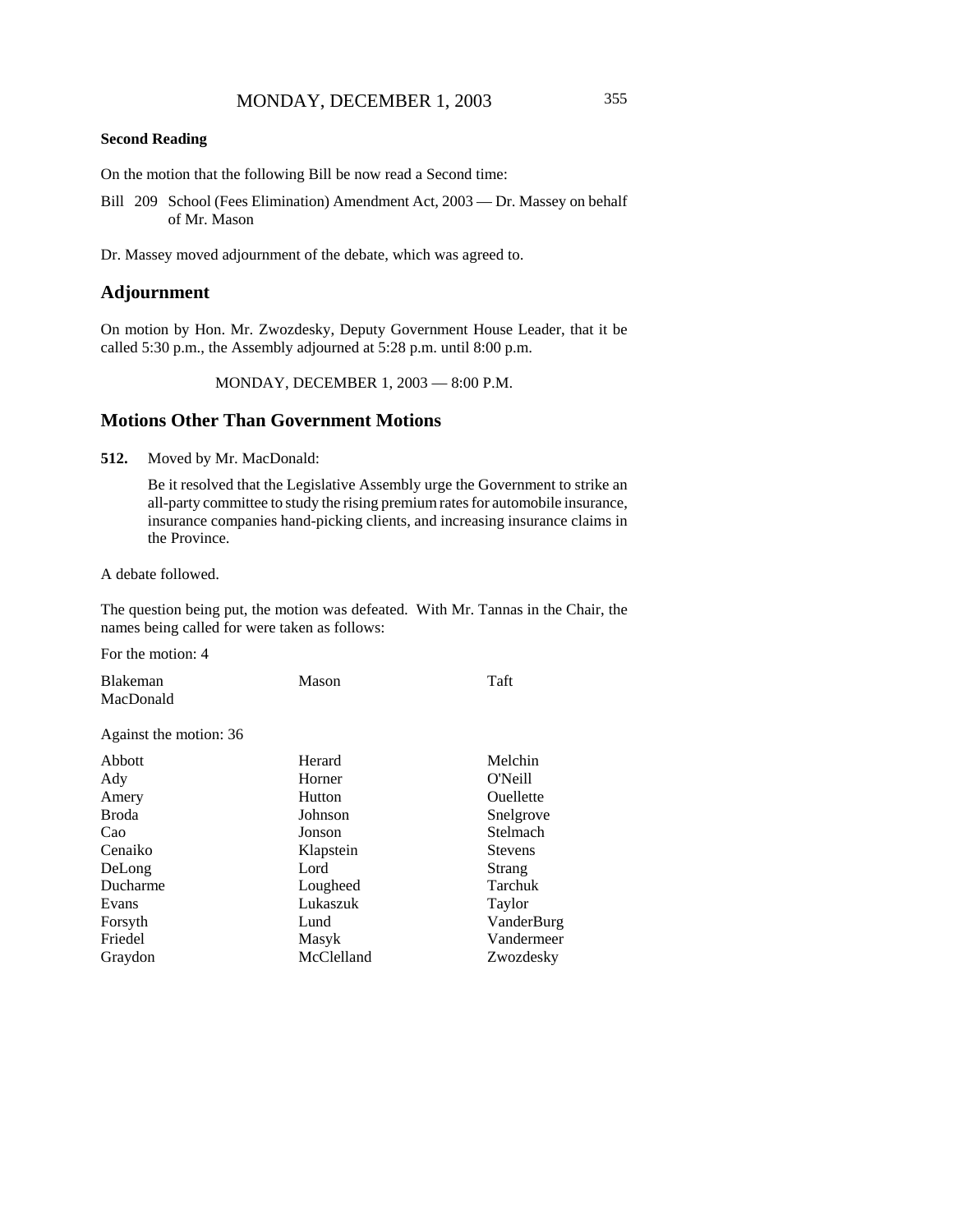# 356 MONDAY, DECEMBER 1, 2003

**513.** Moved by Mr. Cao:

Be it resolved that the Legislative Assembly urge the Government to implement market basket measures to determine social assistance rates as well as levels of financial assistance for Albertans who are in need.

Pursuant to Standing Order 8(3), debate adjourned, Mr. Cao speaking.

## **Government Motions**

**27.** Moved by Hon. Mr. Zwozdesky on behalf of Hon. Mr. Hancock:

Be it resolved that the Legislative Assembly confirm the appointment by the Lieutenant Governor in Council of Mr. G.B. (Gord) Button as Ombudsman and concur in the Report - Part 2 of the Select Special Ethics Commissioner and Ombudsman Search Committee.

The question being put, the motion was agreed to.

**28.** Moved by Hon. Mr. Zwozdesky on behalf of Hon. Mr. Hancock:

Be it resolved that, when the Assembly adjourns to recess the Fall Sitting of the Third Session of the 25th Legislature, it shall stand adjourned until a time and date as determined by the Speaker, after consultation with the Lieutenant Governor in Council.

The question being put, the motion was agreed to.

## **Government Bills and Orders**

#### **Committee of the Whole**

According to Order, the Assembly resolved itself into Committee of the Whole, and the Deputy Speaker left the Chair.

(Assembly in Committee)

The following Bill was taken under consideration:

Bill 54 Appropriation (Supplementary Supply) Act, 2003 (No. 2) (\$) — Hon. Mrs. Nelson

Pursuant to Standing Order 61(4), at 10:45 p.m., the Chair interrupted the proceedings and immediately put the question on the Appropriation Bill standing on the Order Paper referred to Committee of the Whole.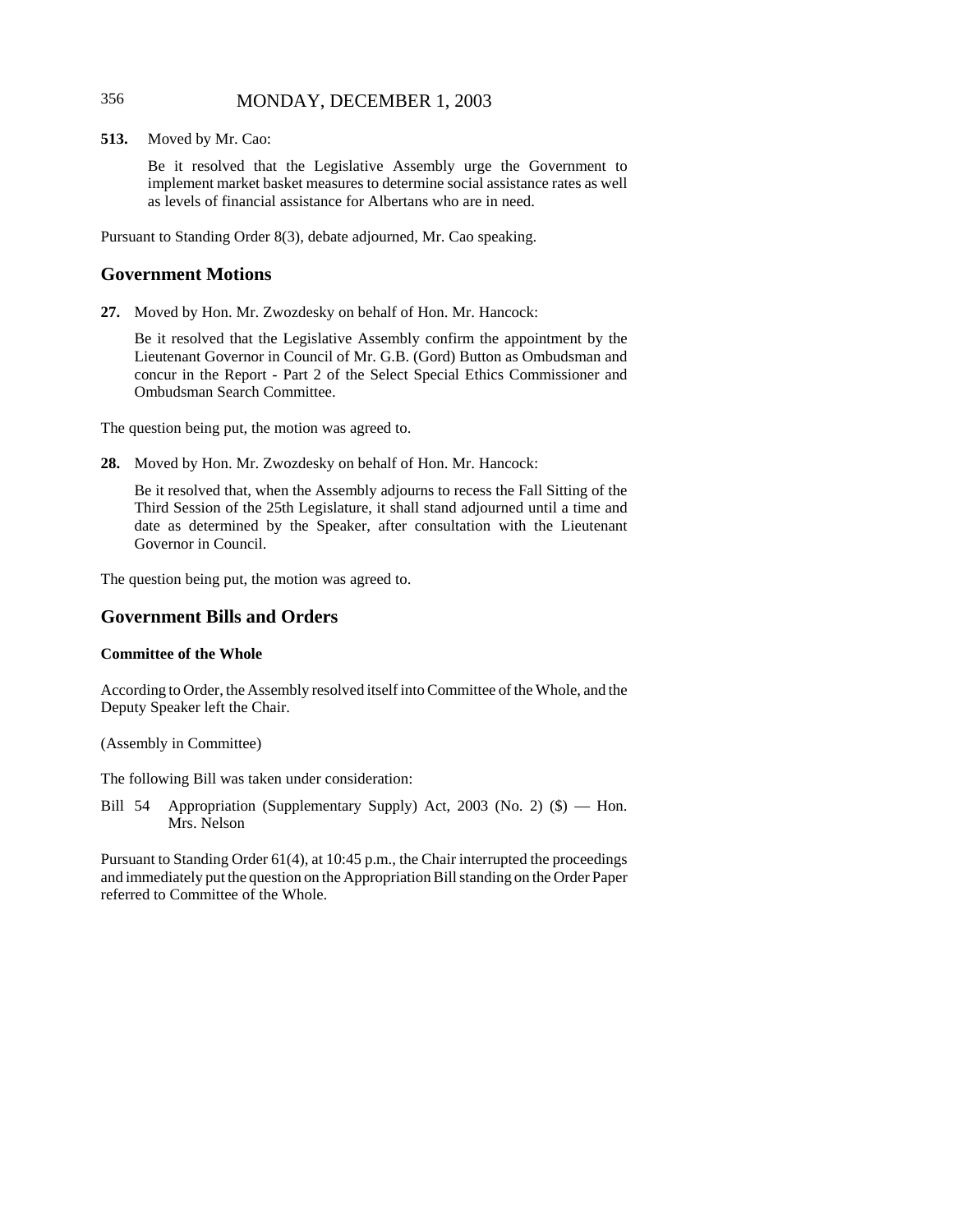The Deputy Speaker resumed the Chair.

The following Bill was reported:

Bill 54 Appropriation (Supplementary Supply) Act, 2003 (No. 2) (\$) — Hon. Mrs. Nelson

The following Bill was reported with some amendments:

Bill 44 Personal Information Protection Act — Hon. Mr. Coutts

Progress was reported on the following Bill:

Bill 50 Wildlife Amendment Act, 2003 — Mr. Strang

Mr. Lougheed, Acting Chair of Committees, tabled copies of all amendments considered by Committee of the Whole on this date for the official records of the Assembly.

| Amendment to Bill 44 (introduced by the Hon. Minister of Government     |                          |  |  |
|-------------------------------------------------------------------------|--------------------------|--|--|
| Services on November 25, 2003) — Agreed to                              |                          |  |  |
|                                                                         | Sessional Paper 853/2003 |  |  |
| Amendment to Bill 44 (Hon. Member for Edmonton-Highlands) —<br>Defeated |                          |  |  |
|                                                                         | Sessional Paper 854/2003 |  |  |
| Amendment to Bill 44 (Hon. Member for Edmonton-Gold Bar) —<br>Agreed to |                          |  |  |
|                                                                         | Sessional Paper 855/2003 |  |  |

#### **Committee of the Whole**

According to Order, the Assembly resolved itself into Committee of the Whole, and the Deputy Speaker left the Chair.

(Assembly in Committee)

And after some time spent therein, the Deputy Speaker resumed the Chair.

The following Bills were reported:

- Bill 50 Wildlife Amendment Act, 2003 Mr. Strang
- Bill 51 Natural Resources Conservation Board Amendment Act, 2003 Mr. VanderBurg

Mr. Lougheed, Acting Chair of Committees, tabled copies of all amendments considered by Committee of the Whole on this date for the official records of the Assembly.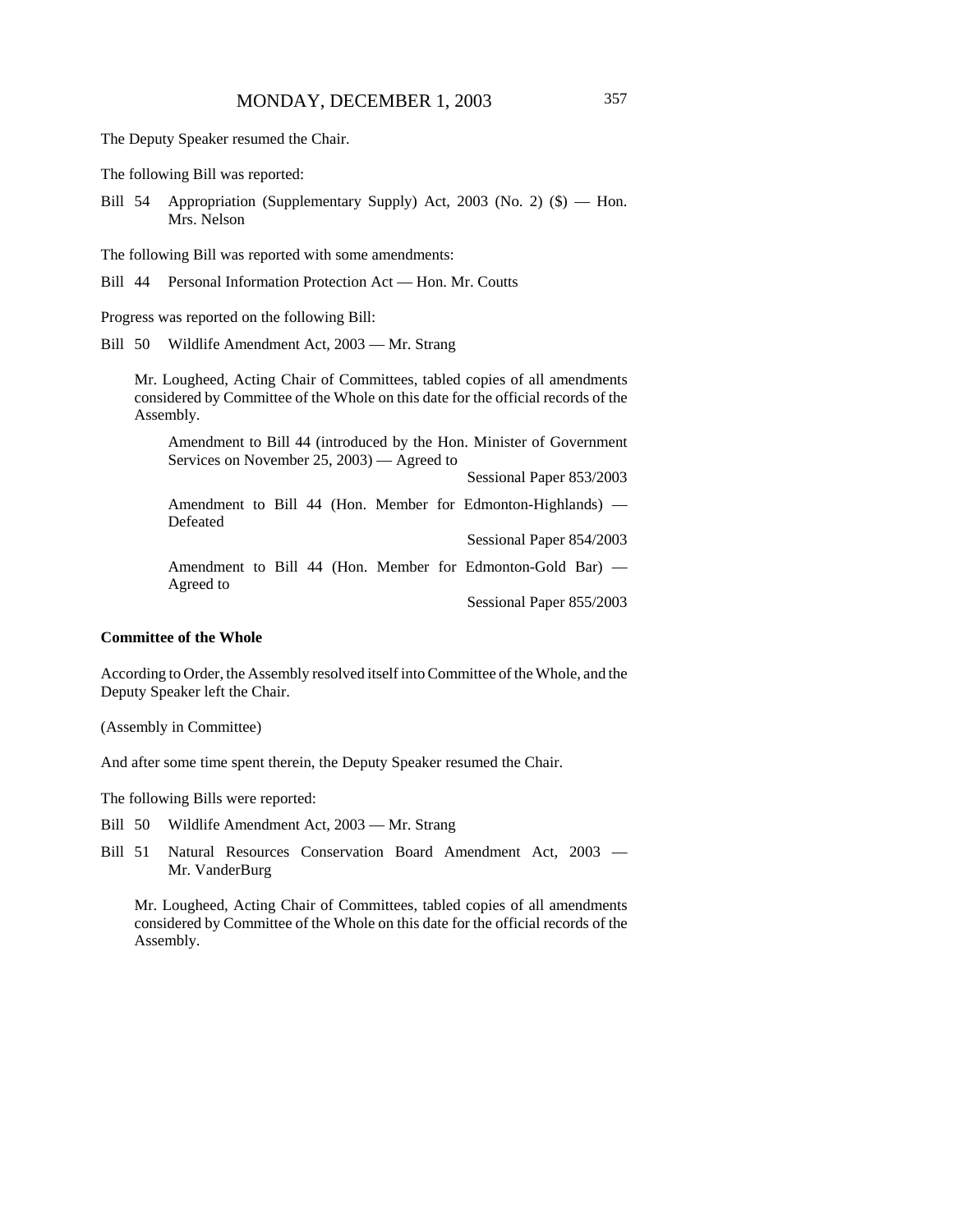Amendment to Bill 51 (Hon. Member for Edmonton-Riverview) — Defeated

Sessional Paper 856/2003

Amendment to Bill 51 (Hon. Member for Edmonton-Gold Bar) — Defeated Sessional Paper 857/2003

# **Adjournment**

On motion by Hon. Mr. Zwozdesky, Deputy Government House Leader, the Assembly adjourned at 11:35 p.m. until Tuesday, December 2, 2003, at 1:30 p.m.

## Tuesday, December 2, 2003

The Speaker took the Chair at 1:30 p.m.

## **Members' Statements**

Mr. Jacobs, Hon. Member for Cardston-Taber-Warner, made a statement regarding the 2001 Southern Alberta Water Sharing Group, recipient of the National Water and Energy Conservation Award, presented by the Irrigation Association.

Mr. Lukaszuk, Hon. Member for Edmonton-Castle Downs, made a statement regarding the success of the education system in Alberta, recently highlighted in a book entitled "Making Schools Work" and the interest shown in Alberta's education system by Dick Riordan, Secretary for Education, California.

Ms Blakeman, Hon. Member for Edmonton-Centre, made a statement regarding Government funding cuts to numerous seniors' programs.

Mr. Danyluk, Hon. Member for Lac La Biche-St. Paul, made a statement regarding a visit from a Japanese delegation to learn about Alberta's services and support for adults with developmental disabilities.

## **Presenting Petitions**

Dr. Pannu, Hon. Member for Edmonton-Strathcona, presented a petition from 1,267 Albertans requesting the Government return to a regulated electricity system, reduce power bills, and develop a program to assist Albertans in improving energy efficiency.

Mr. Mason, Hon. Member for Edmonton-Highlands, presented a petition from 694 Albertans requesting the Government's support to establish the Chinchaga wilderness as a protected area.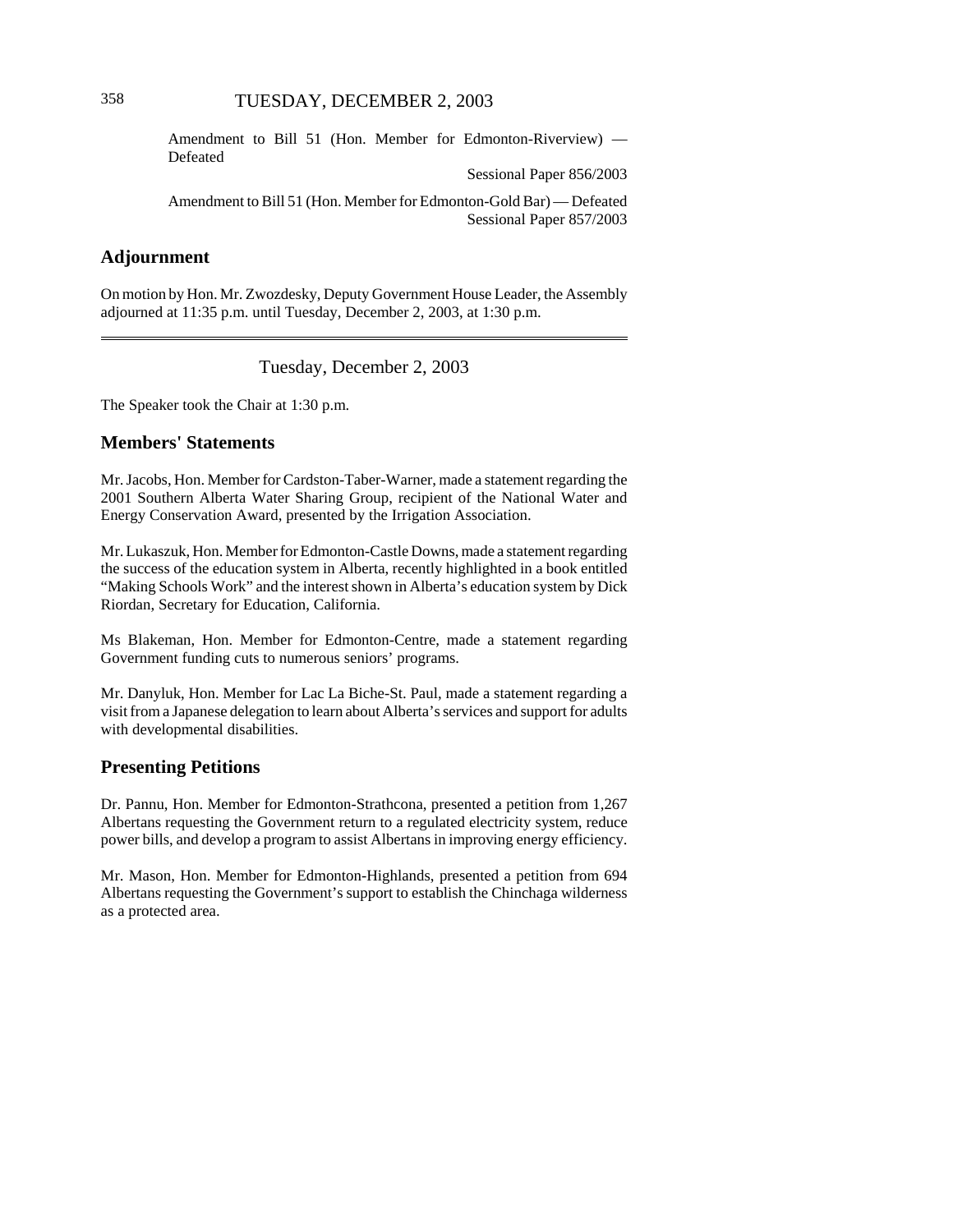## **Introduction of Bills (First Reading)**

Notice having been given:

Bill 56 Alberta Court of Justice Act — Hon. Mr. Hancock

Bill 57 Miscellaneous Statutes Amendment Act, 2003 (No. 2) — Hon. Mr. Hancock

#### **Tabling Returns and Reports**

Hon. Dr. Taylor, Minister of Environment:

Compliance Assessment and Enforcement Initiatives, Annual Report, April 1, 2002 to March 31, 2003

Sessional Paper 858/2003

Hon. Mr. Coutts, Minister of Government Services:

Alberta Vital Statistics, Annual Review 2001

Sessional Paper 859/2003

Hon. Mr. Coutts, Minister of Government Services, pursuant to the Freedom of Information and Protection of Privacy Act, cF-25, s86:

Freedom of Information and Protection of Privacy, Annual Report 2002-2003 Sessional Paper 860/2003

Hon. Mr. Dunford, Minister of Human Resources and Employment, pursuant to the Workers' Compensation Act, cW-15, s93(5)(6):

Workers' Compensation Board - Alberta, 2002 Annual Report Sessional Paper 861/2003

Hon. Mr. Dunford, Minister of Human Resources and Employment:

Consulting Engineers of Alberta, 2002-2003 Annual Report

Sessional Paper 862/2003

Hon. Mr. Dunford, Minister of Human Resources and Employment, pursuant to the Regulated Forestry Profession Act, cR-13, s4:

College of Alberta Professional Foresters, Annual Report 2002-03

Sessional Paper 863/2003

Hon. Mr. Dunford, Minister of Human Resources and Employment, pursuant to the Engineering, Geological and Geophysical Professions Act, cE-11, s12(4):

Association of Professional Engineers, Geologists and Geophysicists of Alberta (APEGGA), Annual Report 2002-2003

Sessional Paper 864/2003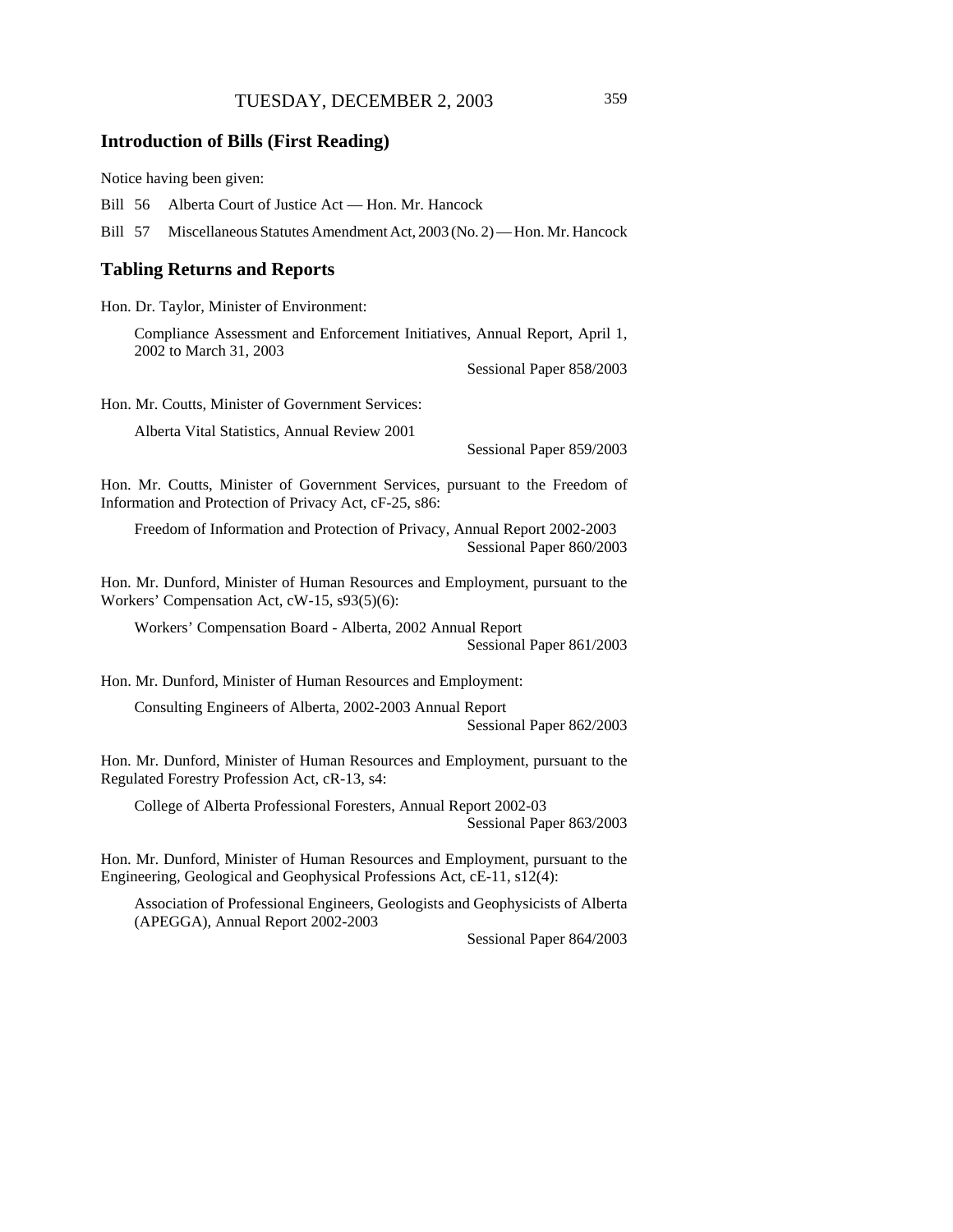Mr. Lougheed, Hon. Member for Clover Bar-Fort Saskatchewan, pursuant to the Premier's Council on the Status of Persons With Disabilities Act, cP-21, s7(2):

Premier's Council on the Status of Persons With Disabilities, 2003 Annual Report Sessional Paper 865/2003

Mr. Lord, Hon. Member for Calgary-Currie:

4 InnoVisions Canada web page articles and studies relating to jobs and telework Sessional Paper 866/2003

Mr. McClelland, Hon. Member for Edmonton-Rutherford:

Letter, undated, from T. Gerling of Edmonton to Mr. McClelland, Hon. Member for Edmonton-Rutherford, expressing several concerns and making recommendations regarding the final report of the Commission on Learning Sessional Paper 867/2003

Dr. Nicol, Hon. Leader of the Official Opposition:

Copy of a petition signed by 1,102 Albertans requesting Bill 43, Post-secondary Learning Act be amended to include a tuition fee policy and urging the Government to regulate tuition levels in a manner consistent with the principles of affordability and accessibility

Sessional Paper 868/2003

18 recent letters from grade six students at Wilson Middle School in Lethbridge to Hon. Mr. Klein, Premier, and Dr. Nicol, Hon. Leader of the Official Opposition, expressing concern regarding large class sizes and text book shortages

Sessional Paper 869/2003

Letter, undated, from Judy Nygaard, R.N., of Medicine Hat to Dr. Nicol, Hon. Leader of the Official Opposition, expressing concern regarding the current contract negotiations between the Provincial Health Authorities of Alberta and the United Nurses of Alberta

Sessional Paper 870/2003

Program from the Korean Veterans Association of Canada, Lethbridge Chinook Unit #53 and the Korean Community of Lethbridge, Cease Fire Korea, 50th Anniversary, held on October 25, 2003

Sessional Paper 871/2003

Ms Carlson, Hon. Member for Edmonton-Ellerslie:

Treaty 8 First Nations of Alberta motion 01-11-28-03 opposing and rejecting Bill C-49

Sessional Paper 872/2003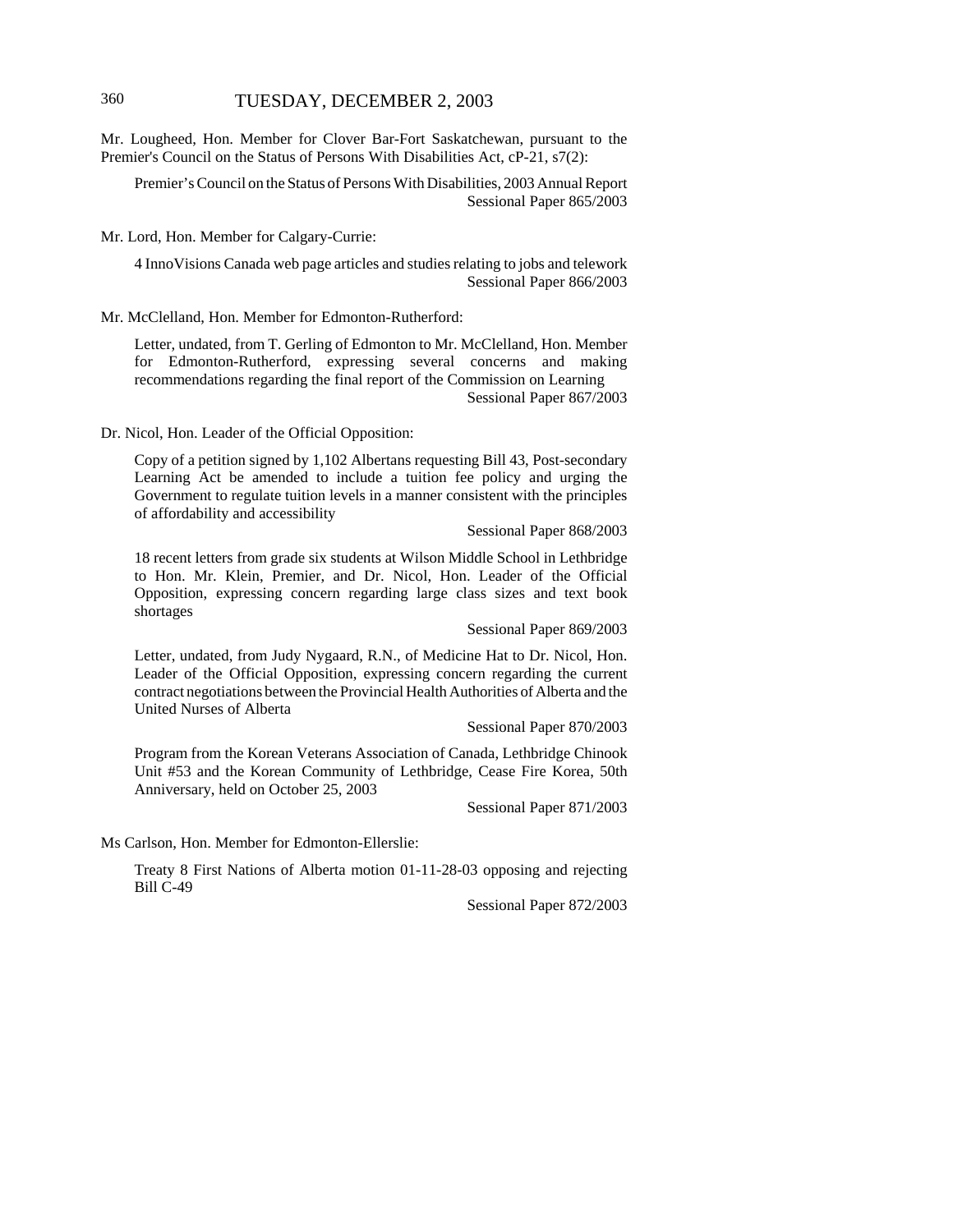E-mail message dated November 20, 2003, from Peter and Barbara Sherrington to Toby Lobreau, Liberal Caucus Researcher, expressing opposition to further development in the Evan-Thomas Provincial Recreation Area

Sessional Paper 873/2003

E-mail message dated November 5, 2003, from Richard S. Soley of Cochrane to Dr. Nicol, Hon. Leader of the Official Opposition, expressing concern regarding clear cut logging in the Ghost Waiparous area

#### Sessional Paper 874/2003

E-mail message dated November 19, 2003, from Richard S. Soley of Cochrane to Toby Lobreau, Liberal Caucus Researcher, expressing concern that the Ghost Waiparous area has been destroyed by recreational users

Sessional Paper 875/2003

E-mail message dated January 26, 2003, from Robert and Priscilla Janes expressing concern regarding further development in the Evan-Thomas Provincial Recreation Area

#### Sessional Paper 876/2003

Letter dated May 26, 2003, from the Alberta Fish and Game Association to Hon. Mrs. McClellan, Minister of Agriculture, Food and Rural Development, expressing concern regarding the possible infection of wildlife with chronic wasting disease and requesting the Government take action to reduce the risk

Sessional Paper 877/2003

E-mail message dated February 14, 2003, from Steve Temchuk of Calgary to Ray Andrews, Operations Manager, Parks and Protected Areas, Alberta Community Development, outlining the benefits of the Evan-Thomas Provincial Recreation Area and requesting that the area be given provincial park status

Sessional Paper 878/2003

E-mail message dated February 16, 2003, from Doug Engh to Ms Carlson, Hon. Member for Edmonton-Ellerslie, and Dr. Pannu, Hon. Member for Edmonton-Strathcona, attaching the text of a letter sent to Hon. Mr. Klein, Premier, and Hon. Mr. Zwozdesky, Minister of Community Development, expressing opposition to the draft management plan for the Evan-Thomas Provincial Recreation Area Sessional Paper 879/2003

Dr. Massey, Hon. Member for Edmonton-Mill Woods:

Letter dated October 31, 2003, from Beverley L. Carter of Edmonton to Dr. Massey, Hon. Member for Edmonton-Mill Woods, expressing opposition to the proposed \$4,000 cap for auto accident victims and an increase in auto insurance rates

Sessional Paper 880/2003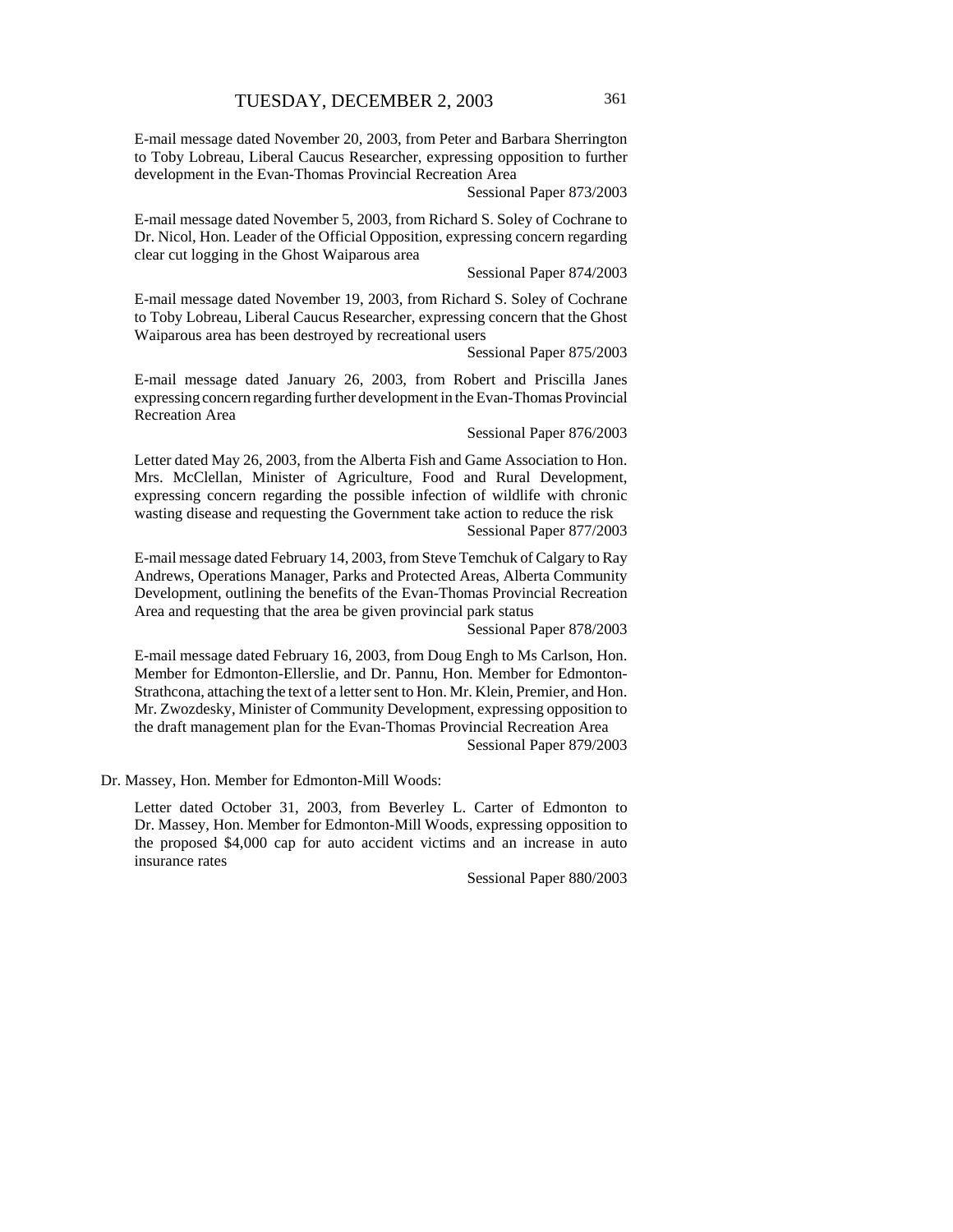3 recent letters from registered nurses Patricia Fraser, Anne Harris, and Beryl Scott, all of Edmonton, to Dr. Massey, Hon. Member for Edmonton-Mill Woods, and Hon. Mr. Mar, Minister of Health and Wellness, expressing concern regarding a nursing shortage and the current contract negotiations between the Provincial Health Authorities of Alberta and the United Nurses of Alberta

Sessional Paper 881/2003

Letter dated November 26, 2003, from Orvis Bambush of Edmonton to Dr. Massey, Hon. Member for Edmonton-Mill Woods, with three related attachments, expressing opposition to an excessive increase in property rent at the Cooking Lake Airport

Sessional Paper 882/2003

Mr. MacDonald, Hon. Member for Edmonton-Gold Bar:

Letter dated October 10, 2003, from Heidi Lawton of Ponoka to Hon. Mr. Jonson, Minister of International and Intergovernmental Relations, expressing concern regarding the current contract negotiations between the Provincial Health Authorities of Alberta and the United Nurses of Alberta, with attached Edmonton Journal article dated October 8, 2003, entitled "Nurses' deal a return to the days of slavery" and Ponoka News article dated October 6, 2003, entitled "Jonson draws on experience"

Sessional Paper 883/2003

Letter dated October 8, 2003, from Vivian McCarthy, R.N., of Camrose to Mr. Johnson, Hon. Member for Wetaskiwin-Camrose, expressing concern regarding the current contract negotiations between the Provincial Health Authorities of Alberta and the United Nurses of Alberta

Sessional Paper 884/2003

Ms Blakeman, Hon. Member for Edmonton-Centre:

2 recent letters from registered nurses Leo De Leon and Mecana Tsang, and letter dated October 31, 2003, from Carmen Vervoorst, all of Edmonton, expressing concern regarding the current contract negotiations between the Provincial Health Authorities of Alberta and the United Nurses of Alberta

Sessional Paper 885/2003

Dr. Taft, Hon. Member for Edmonton-Riverview:

3 recent letters from registered nurses Elsie Shaw of Lac La Biche, Shelley Dick of Airdrie, and Shirley Larochelle-Revoy of Irricana, to Dr. Taft, Hon. Member for Edmonton-Riverview, expressing concern regarding the nursing shortage and the current contract negotiations between the Provincial Health Authorities of Alberta and the United Nurses of Alberta

Sessional Paper 886/2003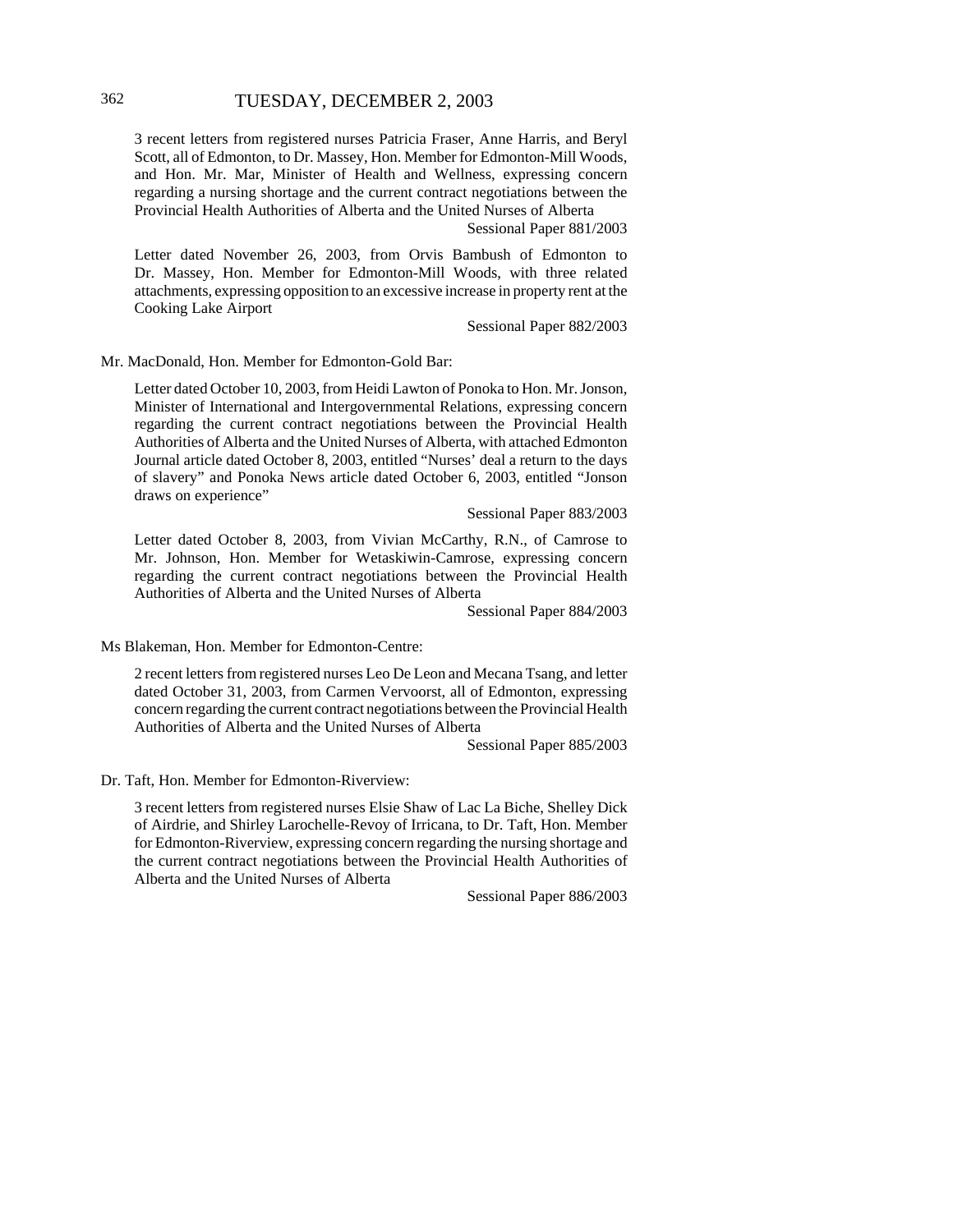Mr. Bonner, Hon. Member for Edmonton-Glengarry:

Letter dated November 6, 2003, from Julia Rowe of Edmonton to Mr. Bonner, Hon. Member for Edmonton-Glengarry, expressing concern regarding the current contract negotiations between the Provincial Health Authorities of Alberta and the United Nurses of Alberta

Sessional Paper 887/2003

Dr. Pannu, Hon. Member for Edmonton-Strathcona:

Letter dated October 15, 2003, from Joyce Pickard, Haysboro Seniors Resources Group, to Hon. Mr. Klein, Premier, expressing concern regarding the effect the 40% increase in long-term care fees has on seniors

Sessional Paper 888/2003

Letter dated September 9, 2003, from Dr. Brian Staples, Chair, Seniors' Action and Liaison Team, to Hon. Mr. Mar, Minister of Health and Wellness, expressing concern regarding the rise in costs to seniors and other patients who reside in nursing homes

Sessional Paper 889/2003

2 letters dated October 23 and October 24, 2003, from Brian George Fozzard of Calgary to Hon. Mr. Klein, Premier, expressing concern regarding the Government's proposal to charge low income Albertans a fee to stay in an overnight shelter

Sessional Paper 890/2003

# **ORDERS OF THE DAY**

## **Government Bills and Orders**

#### **Third Reading**

On the motion that the following Bill be now read a Third time:

Bill 54 Appropriation (Supplementary Supply) Act, 2003 (No. 2) (\$) — Hon. Mrs. Nelson

A debate followed.

Hon. Mr. Hancock moved adjournment of the debate, which was agreed to.

#### **Second Reading**

The following Bills were read a Second time and referred to Committee of the Whole:

Bill 46 Municipal Government Amendment Act, 2003 — Hon. Mr. Boutilier

Bill 52 Health Professions Amendment Act, 2003 — Hon. Mr. Mar

Bill 55 Farm Implement Amendment Act, 2003 — Mr. Marz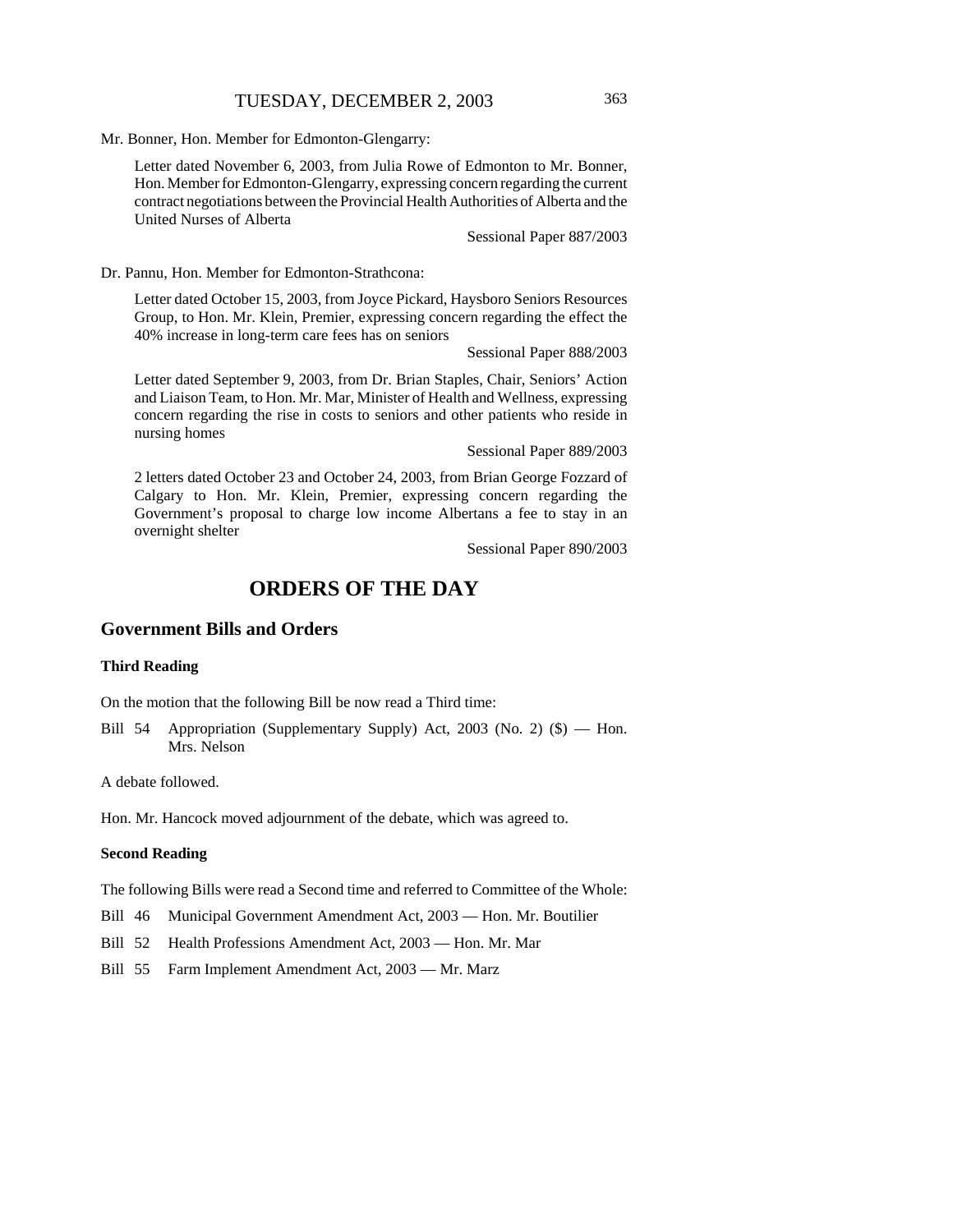### **Committee of the Whole**

According to Order, the Assembly resolved itself into Committee of the Whole, and the Speaker left the Chair.

(Assembly in Committee)

The following Bill was taken under consideration:

Bill 53 Insurance Amendment Act, 2003 (No. 2) — Mr. Renner

A debate followed.

Mr. MacDonald, Hon. Member for Edmonton-Gold Bar, moved the Bill be amended in section 17 in the proposed section 661.1 by adding the following after subsection (1):

(1.1) Effective January 1, 2004, premiums of an insured are rolled back 15%. (1.2) The Lieutenant Governor in Council may make an order respecting the roll-back mandated under subsection (1.1).

(1.3) Subsections (3) to (7) apply to an order made under subsection (1.2).

A debated followed on the amendment.

The question being put, the amendment was defeated. With Mr. Shariff in the Chair, the names being called for were taken as follows:

For the amendment: 5

| <b>Blakeman</b>           | MacDonald | Taft          |
|---------------------------|-----------|---------------|
| Carlson                   | Pannu     |               |
| Against the amendment: 37 |           |               |
| Abbott                    | Hancock   | McClelland    |
| Ady                       | Herard    | Melchin       |
| <b>Boutilier</b>          | Hlady     | Oberg         |
| Broda                     | Horner    | O'Neill       |
| Calahasen                 | Jacobs    | Rathgeber     |
| Cao                       | Johnson   | Renner        |
| Cenaiko                   | Jonson    | Stelmach      |
| Danyluk                   | Knight    | <b>Strang</b> |
| DeLong                    | Lord      | Taylor        |
| Doerksen                  | Lougheed  | VanderBurg    |
| Goudreau                  | Magnus    | Woloshyn      |
| Griffiths                 | Marz      | Zwozdesky     |
| Haley                     |           |               |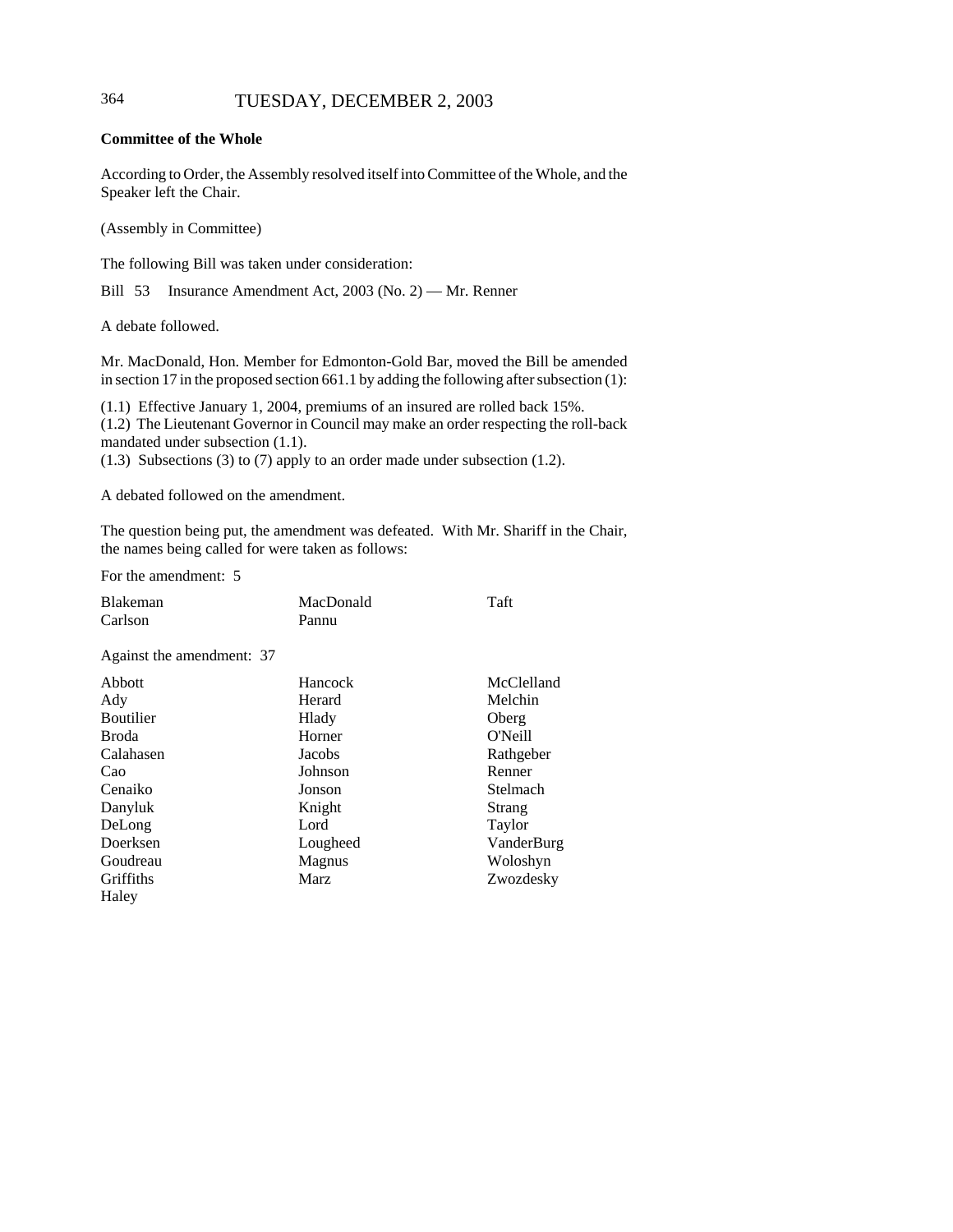And after some time spent therein, the Acting Speaker assumed the Chair.

Progress was reported on the following Bill:

Bill 53 Insurance Amendment Act, 2003 (No. 2) — Mr. Renner

Mr. Lougheed, Acting Chair of Committees, tabled copies of all amendments considered by Committee of the Whole on this date for the official records of the Assembly.

Amendment to Bill 53 (Hon. Member for Medicine Hat) — Agreed to Sessional Paper 891/2003

Amendment to Bill 53 (Hon. Member for Edmonton-Gold Bar) — Defeated on division

Amendment to Bill 53 (Hon. Member for Edmonton-Gold Bar) — Agreed to

Sessional Paper 893/2003

Sessional Paper 892/2003

## **Adjournment**

Pursuant to Standing Order 4(3), the Acting Speaker adjourned the Assembly at 5:30 p.m. until 8:00 p.m.

TUESDAY, DECEMBER 2, 2003 — 8:00 P.M.

## **Government Bills and Orders**

#### **Third Reading**

The following Bills were read a Third time and passed:

Bill 47 Tobacco Tax Amendment Act, 2003 (No. 2) — Hon. Mr. Melchin

Bill 54 Appropriation (Supplementary Supply) Act, 2003 (No. 2) (\$) — Hon. Mrs. Nelson

#### **Committee of the Whole**

According to Order, the Assembly resolved itself into Committee of the Whole, and the Deputy Speaker left the Chair.

(Assembly in Committee)

During Committee of the Whole consideration of Bill 53, Insurance Amendment Act, 2003 (No. 2), Ms Carlson, Official Opposition House Leader, requested the unanimous consent of the Assembly to waive Standing Order 32(2.1) to reduce the time between division bells from ten minutes to one minute.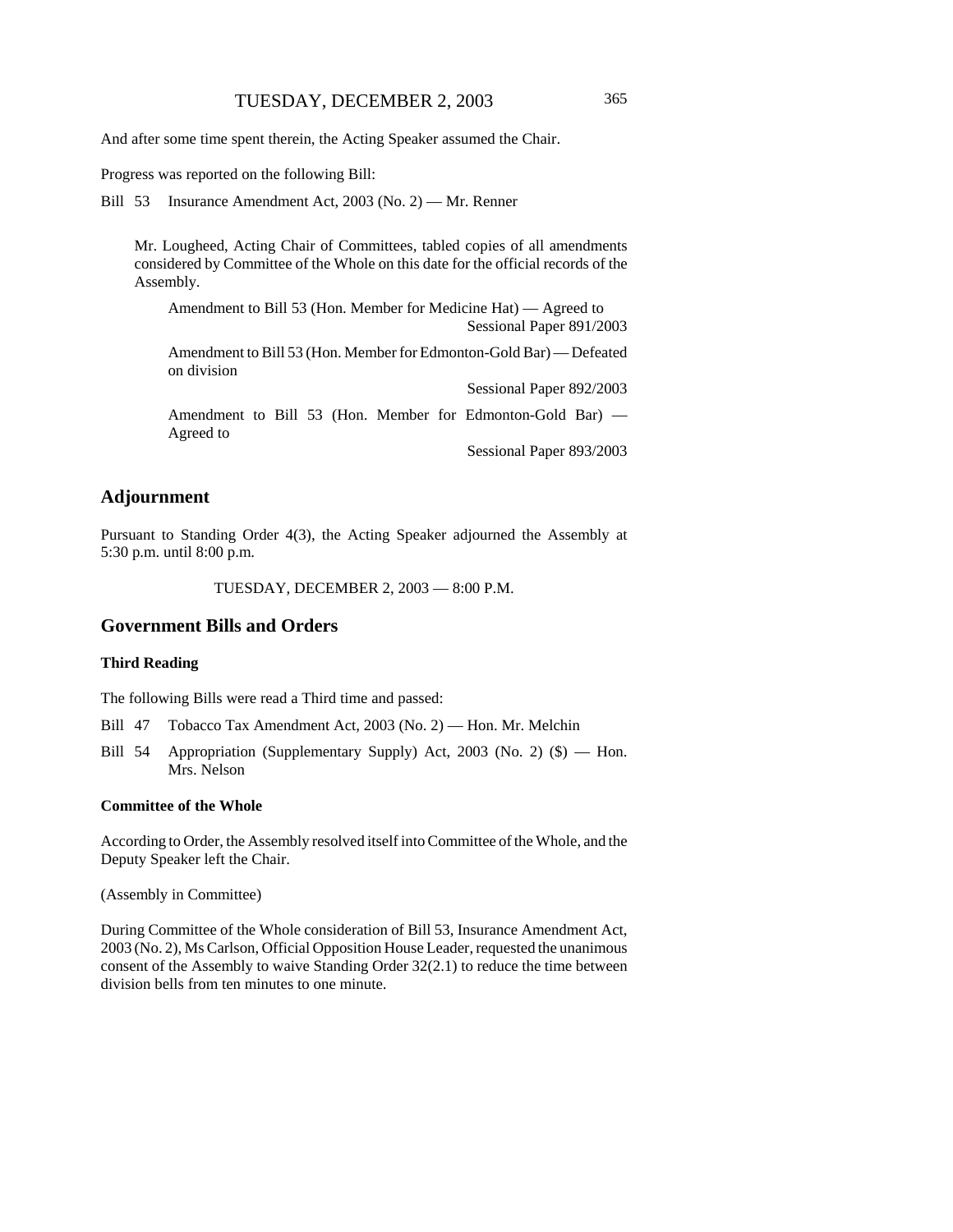Unanimous consent was not granted.

During Committee of the Whole consideration of Bill 53, Insurance Amendment Act, 2003 (No. 2), Hon. Mr. Hancock, Government House Leader, requested and received the unanimous consent of the Assembly to waive Standing Order 32(2.1) to reduce the time between division bells from ten minutes to one minute.

The following Bill was taken under consideration:

Bill 53 Insurance Amendment Act, 2003 (No. 2) — Mr. Renner

A debate followed.

Mr. MacDonald, Hon. Member for Edmonton-Gold Bar, moved the Bill be amended in section 15:

- a. in the proposed section 656 by adding the following after subsection (2): (2.1) Geographic location must not be a factor in determining premiums for basic coverage.
- b. in the proposed section 660 by adding the following after subsection (2): (2.1) No insurer may use geographic location as a factor in determining premiums for additional coverage.

A debate followed on the amendment.

The question being put, the amendment was defeated. With Mr. Tannas in the Chair, the names being called for were taken as follows:

For the amendment: 6

| <b>Blakeman</b>           | Carlson          | Mason      |
|---------------------------|------------------|------------|
| <b>Bonner</b>             | MacDonald        | Massey     |
| Against the amendment: 32 |                  |            |
| Abbott                    | Dunford          | Magnus     |
| Ady                       | Goudreau         | Marz       |
| Amery                     | <b>Griffiths</b> | McClelland |
| Boutilier                 | Hancock          | Melchin    |
| Broda                     | Hlady            | Oberg      |
| Calahasen                 | Horner           | Renner     |
| Cenaiko                   | Jacobs           | Snelgrove  |
| Danyluk                   | Knight           | Strang     |
| DeLong                    | Kryczka          | Taylor     |
| Doerksen                  | Lord             | VanderBurg |
| Ducharme                  | Lund             |            |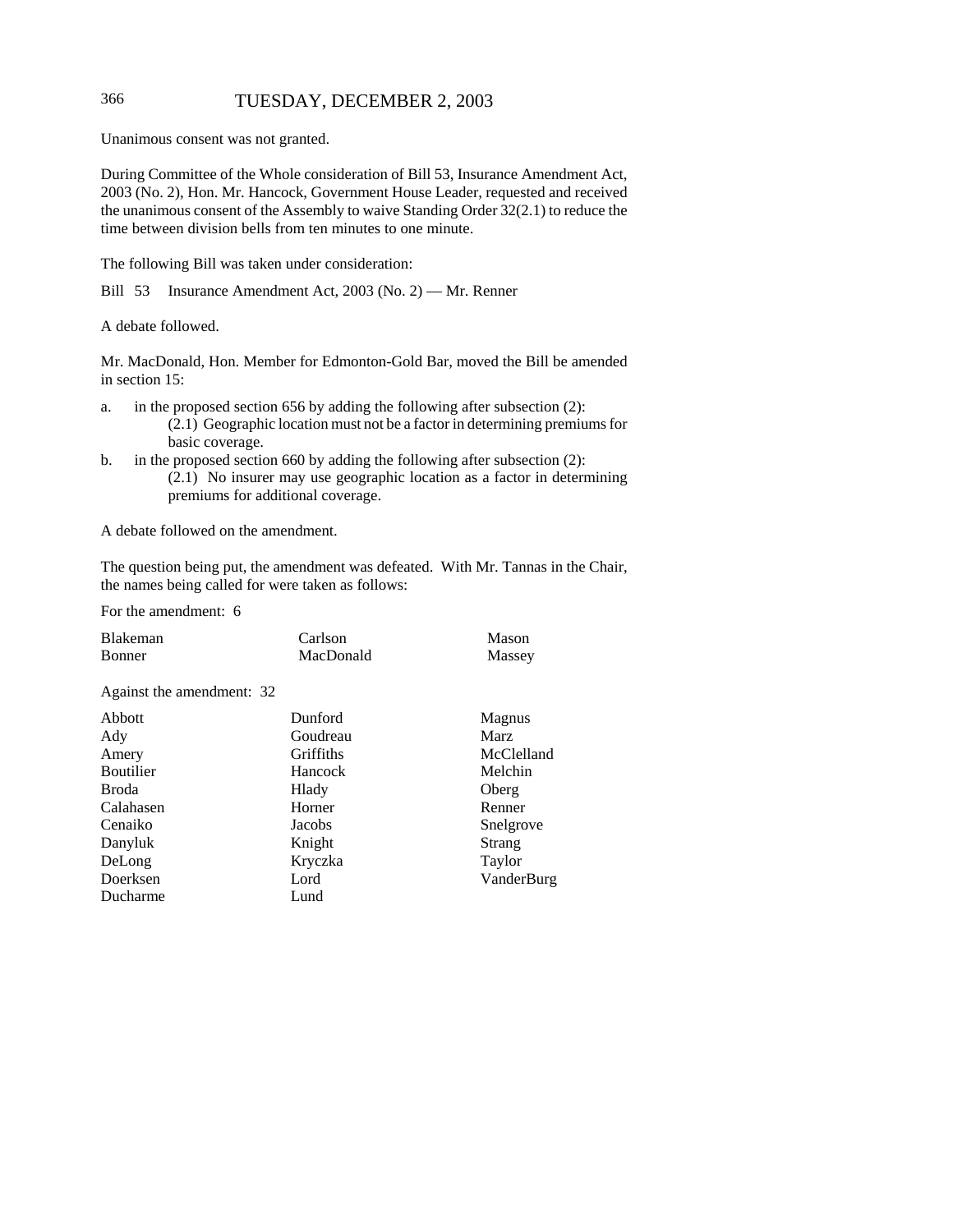And after some time spent therein, the Deputy Speaker resumed the Chair.

The following Bill was reported with some amendments:

Bill 53 Insurance Amendment Act, 2003 (No. 2) — Mr. Renner

Mr. Snelgrove, Acting Chair of Committees, tabled copies of all amendments considered by Committee of the Whole on this date for the official records of the Assembly.

Amendment to Bill 53 (Hon. Member for Edmonton-Ellerslie on behalf of Hon. Member for Edmonton-Gold Bar) — Defeated

Sessional Paper 894/2003

Amendment to Bill 53 (Hon. Member for Edmonton-Highlands) — Defeated

Sessional Paper 895/2003

Amendment to Bill 53 (Hon. Member for Edmonton-Gold Bar) — Defeated Sessional Paper 896/2003

Amendment to Bill 53 (Hon. Member for Edmonton-Highlands) — Defeated

Sessional Paper 897/2003

Amendment to Bill 53 (Hon. Member for Edmonton-Ellerslie on behalf of Hon. Member for Edmonton-Gold Bar) — Defeated

Sessional Paper 898/2003

Amendment to Bill 53 (Hon. Member for Edmonton-Highlands) — Defeated

Sessional Paper 899/2003

Amendment to Bill 53 (Hon. Member for Edmonton-Gold Bar) — Defeated on division

Sessional Paper 900/2003

Amendment to Bill 53 (Hon. Member for Edmonton-Highlands) — Defeated

Sessional Paper 901/2003

#### **Adjournment**

On motion by Hon. Mr. Hancock, Government House Leader, the Assembly adjourned at 12:37 a.m. Wednesday, December 3, 2003, until 1:30 p.m.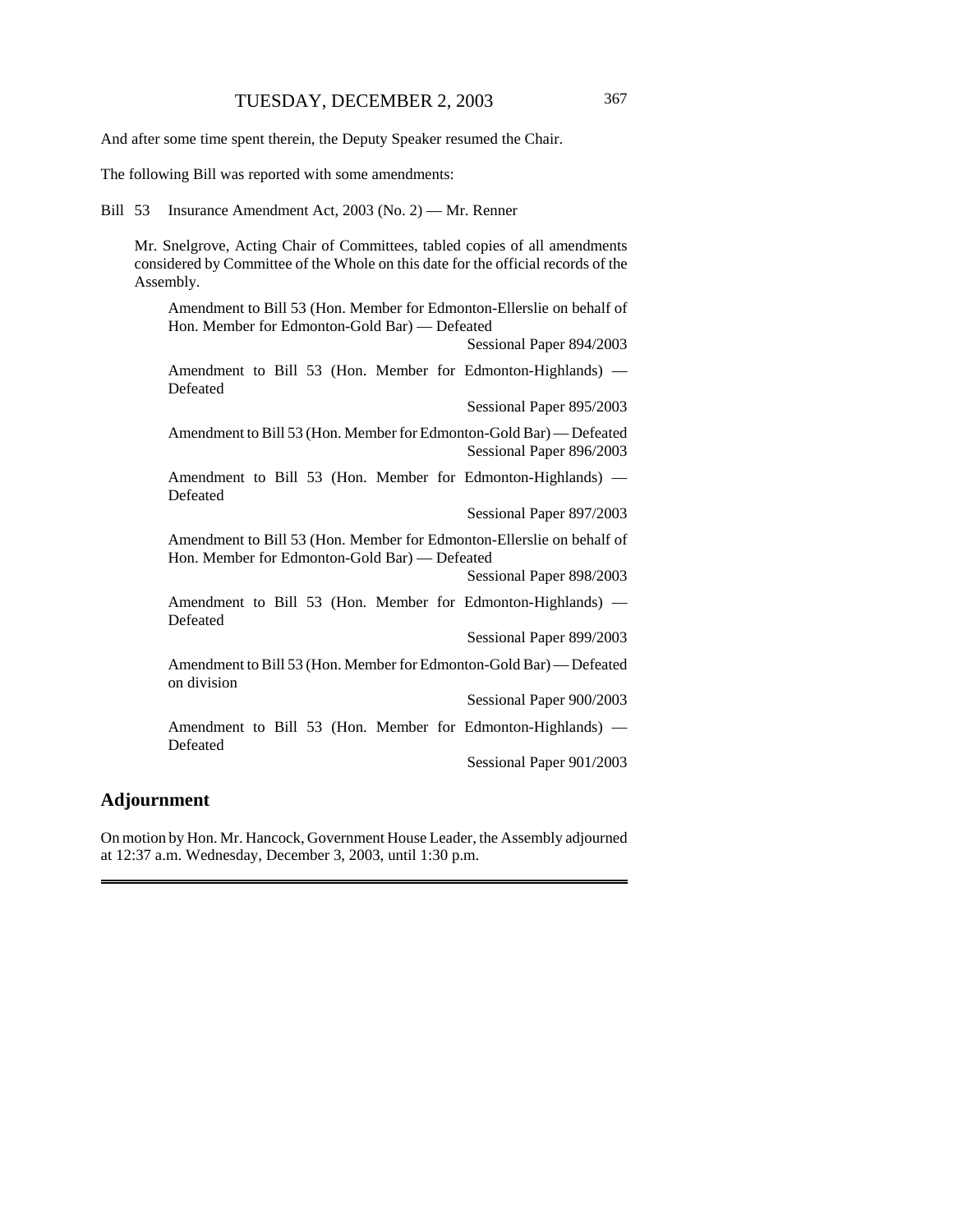# Wednesday, December 3, 2003

The Speaker took the Chair at 1:30 p.m.

## **Deputy Speaker's Statement - Pages of the Legislative Assembly**

On behalf of the Speaker and Members, Mr. Tannas, Deputy Speaker, presented the Pages with a Christmas gift in recognition of their tireless efforts.

# **Recognitions**

Mr. Renner, Hon. Member for Medicine Hat: International Volunteer Day for Economic and Social Development, December 5, 2003

Mr. Graydon, Hon. Member for Grande Prairie-Wapiti: His Worship Wayne Ayling, Mayor of Grande Prairie, recipient of a Dr. Gary MacPherson Award presented by the Premier's Council on the Status of Persons With Disabilities on December 3, 2003 in Edmonton

Ms Graham, Hon. Member for Calgary-Lougheed: Michael O'Reilly, President, Thibodeau's Centre for Hearing Health and Communication, recipient of a Dr. Gary MacPherson Award presented by the Premier's Council on the Status of Persons With Disabilities on December 3, 2003 in Edmonton

Ms Blakeman, Hon. Member for Edmonton-Centre: National Day of Remembrance and Action on Violence Against Women, December 6, 2003

Mr. Lord, Hon. Member for Calgary-Currie: Steven Kesler, small business owner in the Marda Loop area of Calgary, on his recent retirement

Mr. Marz, Hon. Member for Olds-Didsbury-Three Hills: Clarence Peters, recipient of the Pioneer of Rodeo Award presented by the Calgary Stampede Board

Mr. Mason, Hon. Member for Edmonton-Highlands: National Day of Remembrance and Action on Violence Against Women, December 6, 2003

# **Presenting Petitions**

Ms DeLong, Hon. Member for Calgary-Bow, presented a petition from 59 Albertans requesting the Government establish a provincially subsidized monthly transit pass program for low income Albertans.

Dr. Pannu, Hon. Member for Edmonton-Strathcona, presented a petition from 2,319 Albertans requesting the Government's support to establish the Chinchaga wilderness as a protected area.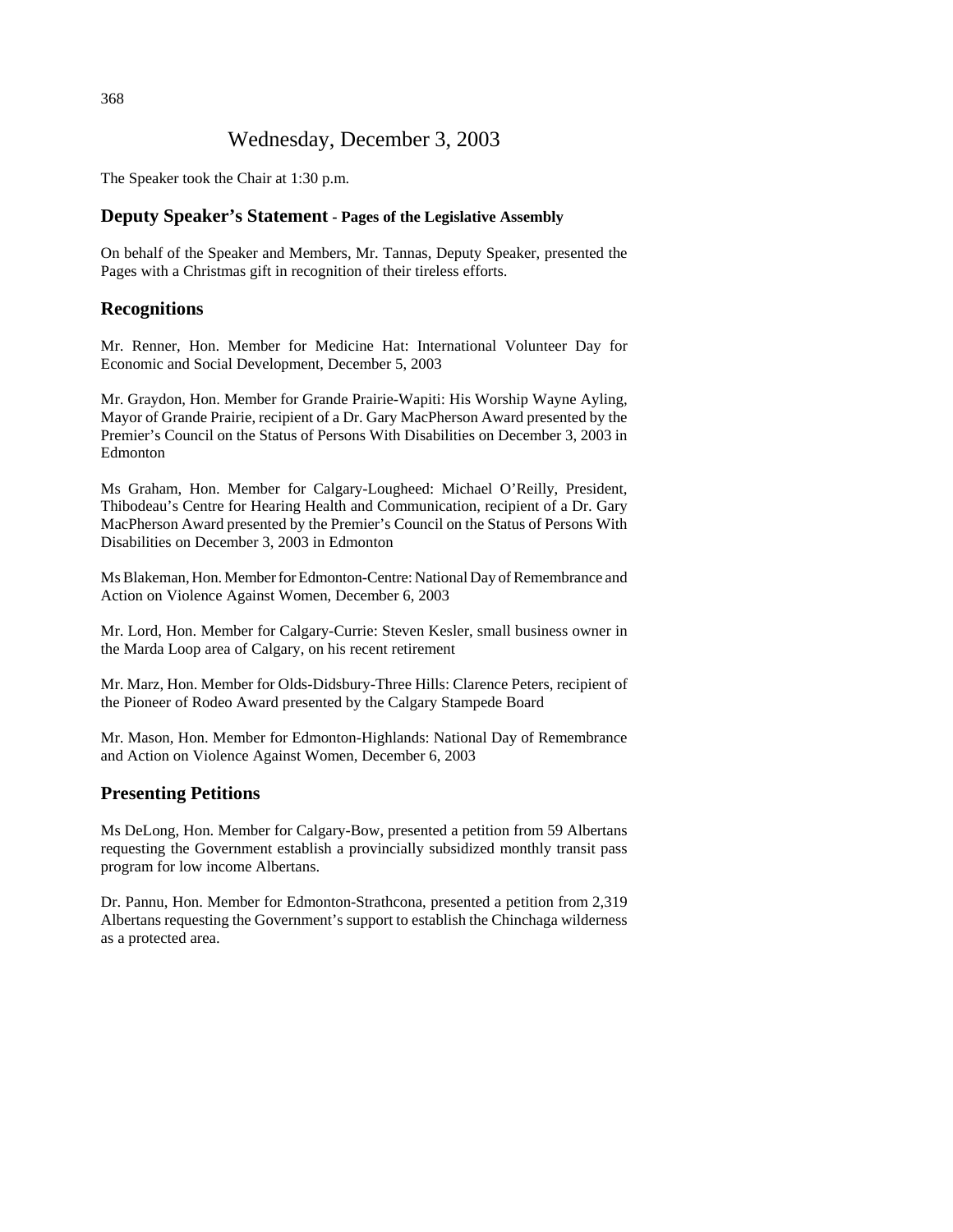Mr. Mason, Hon. Member for Edmonton-Highlands, presented a petition from 277 Albertans requesting the Government introduce legislation declaring a moratorium on future expansion of confined feeding operations and proposing existing operations be phased out within the next 3 years.

## **Tabling Returns and Reports**

Hon. Mrs. McClellan, Minister of Agriculture, Food and Rural Development, pursuant to the Marketing of Agricultural Products Act, cM-4, s14(2):

Alberta Agricultural Products Marketing Council, Annual Report, 2001-2002 Sessional Paper 902/2003

Hon. Mrs. McClellan, Minister of Agriculture, Food and Rural Development:

Alberta Grain Commission, Annual Report to the Minister 2002-2003 Sessional Paper 903/2003

Program from the Alberta Order of Excellence Investiture Ceremony held October 16, 2003 in Edmonton

Sessional Paper 904/2003

Hon. Mr. Dunford, Minister of Human Resources and Employment, pursuant to the Regulated Accounting Profession Act, cR-12, s25(2):

Certified General Accountants Association of Alberta, 2003 Annual Report Sessional Paper 905/2003

Hon. Mr. Dunford, Minister of Human Resources and Employment:

Appeals Commission for Alberta Workers' Compensation, Annual Report 2001-2003

Sessional Paper 906/2003

Hon. Mr. Dunford, Minister of Human Resources and Employment, pursuant to the Land Surveyors Act, cL-3, s9(4):

Alberta Land Surveyors' Association, Report of Proceedings of the Ninety-fourth Annual General Meeting held April 25-26, 2003 in Calgary

Sessional Paper 907/2003

Hon. Mr. Dunford, Minister of Human Resources and Employment, pursuant to the Regulated Accounting Profession Act, cR-12, s25(2):

Institute of Chartered Accountants of Alberta, Annual Report 2003 Sessional Paper 908/2003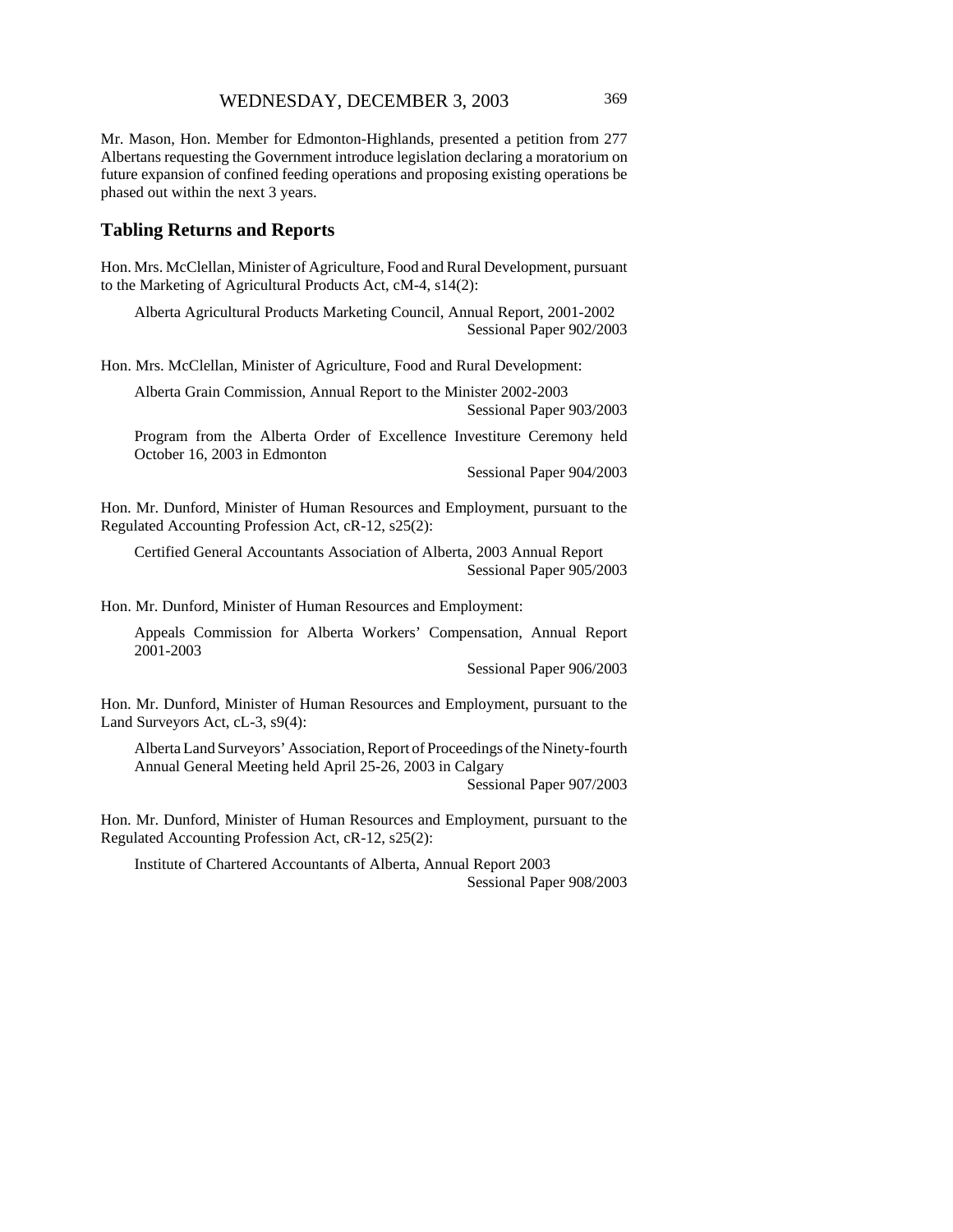# 370 WEDNESDAY, DECEMBER 3, 2003

Hon. Mr. Zwozdesky, Minister of Community Development:

Information bulletin dated December 3, 2003, entitled "Albertans Recognize International Day of Disabled Persons" prepared by Alberta Community Development and the Premier's Council on the Status of Persons with Disabilities Sessional Paper 909/2003

Program from the International Day of Disabled Persons celebration held December 3, 2003 in Edmonton

Sessional Paper 910/2003

Ms Blakeman, Hon. Member for Edmonton-Centre:

7 recent letters from Alberta registered nurses to Hon. Mr. Klein, Premier, expressing concern regarding the current contract negotiations between the Provincial Health Authorities of Alberta and the United Nurses of Alberta, and in particular the recommendation granting the Provincial Health Authorities the ability to reassign nurses to different facilities

Sessional Paper 911/2003

Dr. Taft, Hon. Member for Edmonton-Riverview:

11 recent letters from Alberta registered nurses to Hon. Mr. Mar, Minister of Health and Wellness, expressing concern regarding the current contract negotiations between the Provincial Health Authorities of Alberta and the United Nurses of Alberta, and in particular the recommendation granting the Provincial Health Authorities the ability to reassign nurses to different facilities

Sessional Paper 912/2003

Dr. Massey, Hon. Member for Edmonton-Mill Woods:

Letter dated November 12, 2003, from the Riverbend Elementary Parents' Society to Dr. Massey, Hon. Member for Edmonton-Mill Woods, and 132 letters from parents of students at Riverbend Elementary School to Sir/Madam, all expressing concern regarding the negative effect of education funding cutbacks at their school

Sessional Paper 913/2003

Copies of 22 postcards signed by Albertans expressing concern regarding education funding and class size

Sessional Paper 914/2003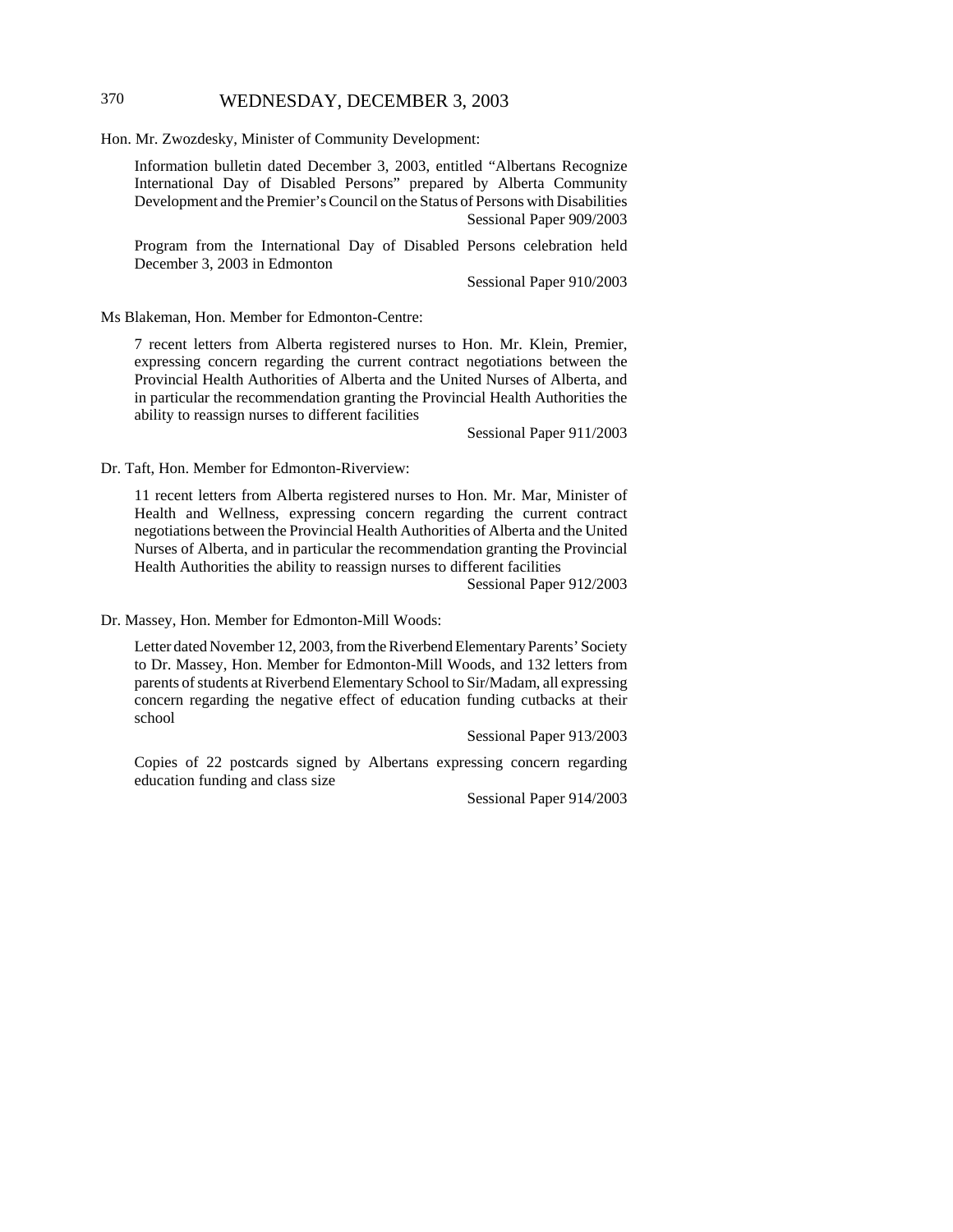# WEDNESDAY, DECEMBER 3, 2003 371

#### Mr. MacDonald, Hon. Member for Edmonton-Gold Bar:

3 recent letters from registered nurses Pauline Worsfold of Edmonton, and Darlene Gruumann and Linda Slusarenko, both of Sherwood Park, to Mr. Lougheed, Hon. Member for Clover Bar-Fort Saskatchewan, expressing concern regarding the current contract negotiations between the Provincial Health Authorities of Alberta and the United Nurses of Alberta, and in particular the recommendation granting the Provincial Health Authorities the ability to reassign nurses to different facilities

#### Sessional Paper 915/2003

5 recent letters from Alberta registered nurses to Hon. Mr. Kowalski, Member for Barrhead-Westlock, expressing concern regarding the current contract negotiations between the Provincial Health Authorities of Alberta and the United Nurses of Alberta, and in particular the recommendation granting the Provincial Health Authorities the ability to reassign nurses to different facilities

Sessional Paper 916/2003

Dr. Pannu, Hon. Member for Edmonton-Strathcona:

3 letters, the first dated November 25, 2003, from Vic and Marie Newman, The Berry Inn Bed and Breakfast to Michael Bruni, General Counsel, Alberta Energy and Utilities Board, the second dated November 23, 2003, from Shirley McFall to Michael Bruni, General Counsel, Alberta Energy and Utilities Board, and the third dated November 30, 2003, from Marion McFall to Hon. Mr. Klein, Premier, disagreeing with the Alberta Energy and Utilities Board's decision to allow the drilling of sweet gas wells by Tempest Energy Corporation in the Beaverhill Lake Field

Sessional Paper 917/2003

Letter dated November 11, 2003, from George E. Gardiner, Past President, Central Alberta Council on Aging, to Hon. Mr. Klein, Premier, attaching the results of an August 2003 telephone survey of the Council's members and other seniors living in central Alberta conducted by the Board of Directors, Central Alberta Council on Aging

Sessional Paper 918/2003

# **ORDERS OF THE DAY**

#### **Government Bills and Orders**

#### **Second Reading**

On the motion that the following Bill be now read a Second time:

Bill 56 Alberta Court of Justice Act — Hon. Mr. Hancock

Hon. Mr. Hancock moved adjournment of the debate, which was agreed to.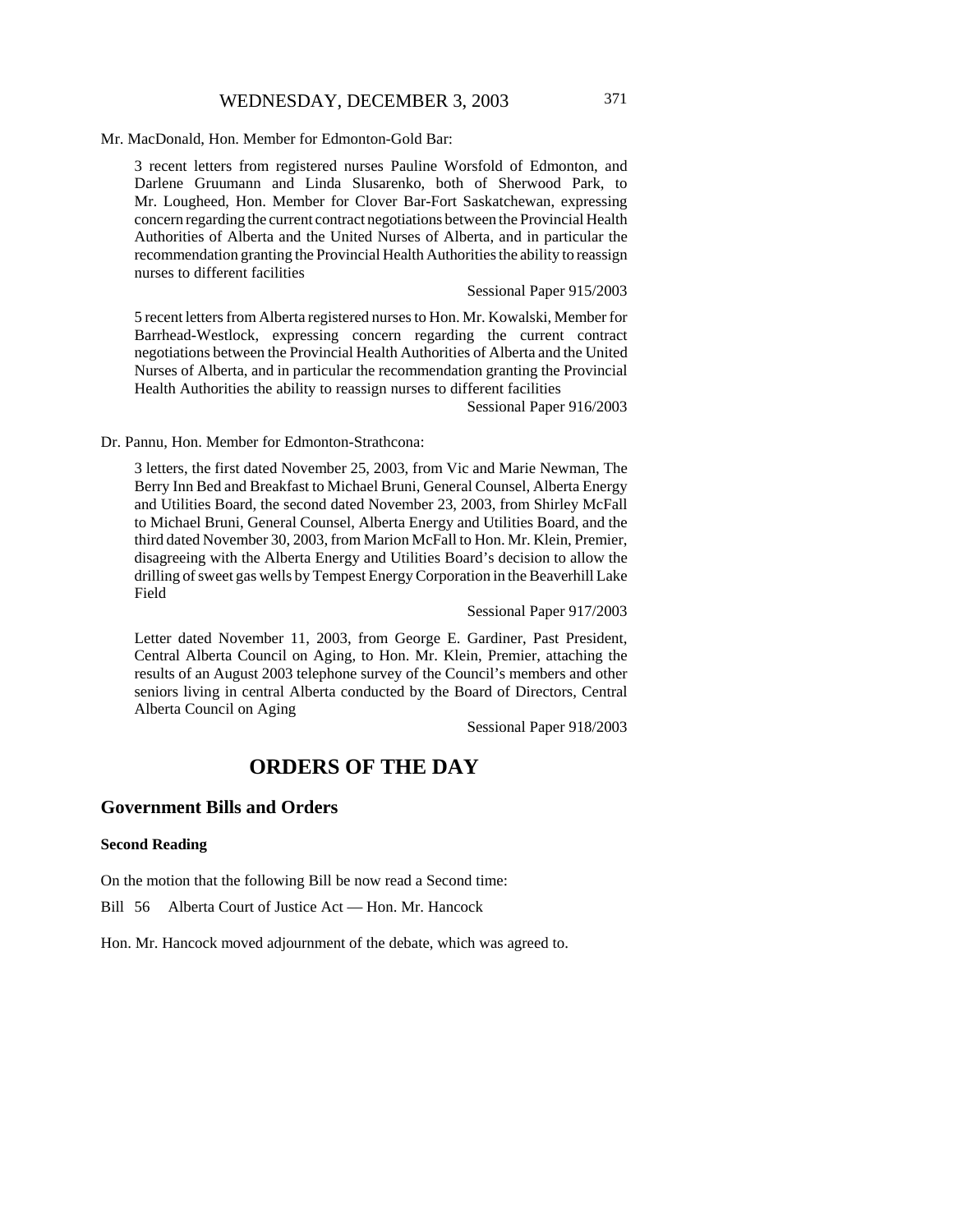# 372 WEDNESDAY, DECEMBER 3, 2003

The following Bill was read a Second time and referred to Committee of the Whole:

Bill 57 Miscellaneous Statutes Amendment Act, 2003 (No. 2) — Hon. Mr. Hancock

#### **Committee of the Whole**

According to Order, the Assembly resolved itself into Committee of the Whole, and the Speaker left the Chair.

(Assembly in Committee)

And after some time spent therein, the Deputy Speaker assumed the Chair.

The following Bills were reported:

- Bill 48 Alberta Heritage Foundation for Science and Engineering Research Amendment Act, 2003 — Hon. Mr. Doerksen
- Bill 57 Miscellaneous Statutes Amendment Act, 2003 (No. 2) Hon. Mr. Hancock

#### **Third Reading**

On the motion that the following Bill be now read a Third time:

Bill 43 Post-secondary Learning Act — Hon. Dr. Oberg

A debate followed.

During debate, Dr. Pannu, Hon. Member for Edmonton-Strathcona, tabled the following:

Report dated September 2003, entitled "Alberta Bill 43: Post-Secondary Learning Act, Analysis" prepared by Satya Brata Das and K.J. (Ken) Chapman, Cambridge Strategies Inc.

Sessional Paper 919/2003

Dr. Pannu, Hon. Member for Edmonton-Strathcona, on behalf of Mr. Mason, Hon. Member for Edmonton-Highlands, moved that the motion be amended by deleting all the words after "that" and substituting the following:

Bill 43, Post-secondary Learning Act, be not now read a Third time because the Legislative Assembly believes that it provides for tuition fees to escalate beyond the means of post-secondary students.

A debate followed on the amendment.

The question being put, the amendment was defeated. With Hon. Mr. Kowalski in the Chair, the names being called for were taken as follows: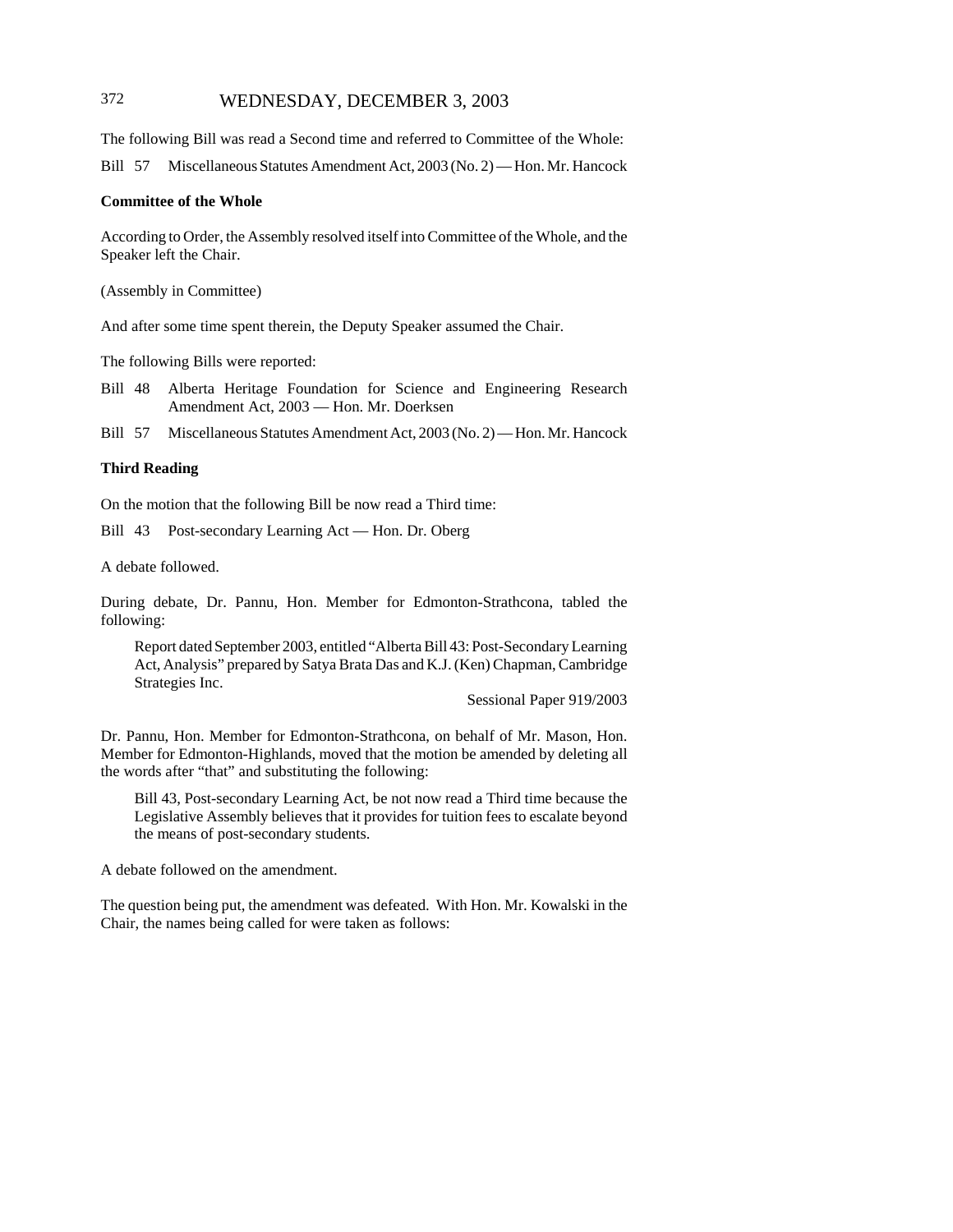#### For the amendment: 3

| <b>Bonner</b>             | Massey    | Pannu          |
|---------------------------|-----------|----------------|
| Against the amendment: 34 |           |                |
| Amery                     | Griffiths | Mar            |
| Calahasen                 | Haley     | <b>Marz</b>    |
| Cao                       | Hancock   | <b>Maskell</b> |
| Coutts                    | Hlady     | McClellan      |
| DeLong                    | Hutton    | Oberg          |
| Doerksen                  | Jablonski | Pham           |
| Dunford                   | Jacobs    | Rathgeber      |
| Fritz                     | Klapstein | <b>Tannas</b>  |
| Gordon                    | Knight    | Taylor         |
| Goudreau                  | Kryczka   | Woloshyn       |
| Graham                    | Magnus    | Yankowsky      |
| Graydon                   |           |                |

Pursuant to Standing Order 4(3), debate adjourned on the main motion.

The following Bills were read a Third time and passed:

- Bill 44 Personal Information Protection Act Hon. Mr. Coutts
- Bill 48 Alberta Heritage Foundation for Science and Engineering Research Amendment Act, 2003 — Hon. Mr. Doerksen
- Bill 50 Wildlife Amendment Act, 2003 Mr. Strang
- Bill 51 Natural Resources Conservation Board Amendment Act, 2003 Mr. VanderBurg

# **Adjournment**

Pursuant to Standing Order 4(3), the Speaker adjourned the Assembly at 5:30 p.m. until 8:00 p.m.

WEDNESDAY, DECEMBER 3, 2003 — 8:00 P.M.

## **Government Bills and Orders**

#### **Committee of the Whole**

According to Order, the Assembly resolved itself into Committee of the Whole, and the Acting Speaker left the Chair.

(Assembly in Committee)

And after some time spent therein, the Acting Speaker resumed the Chair.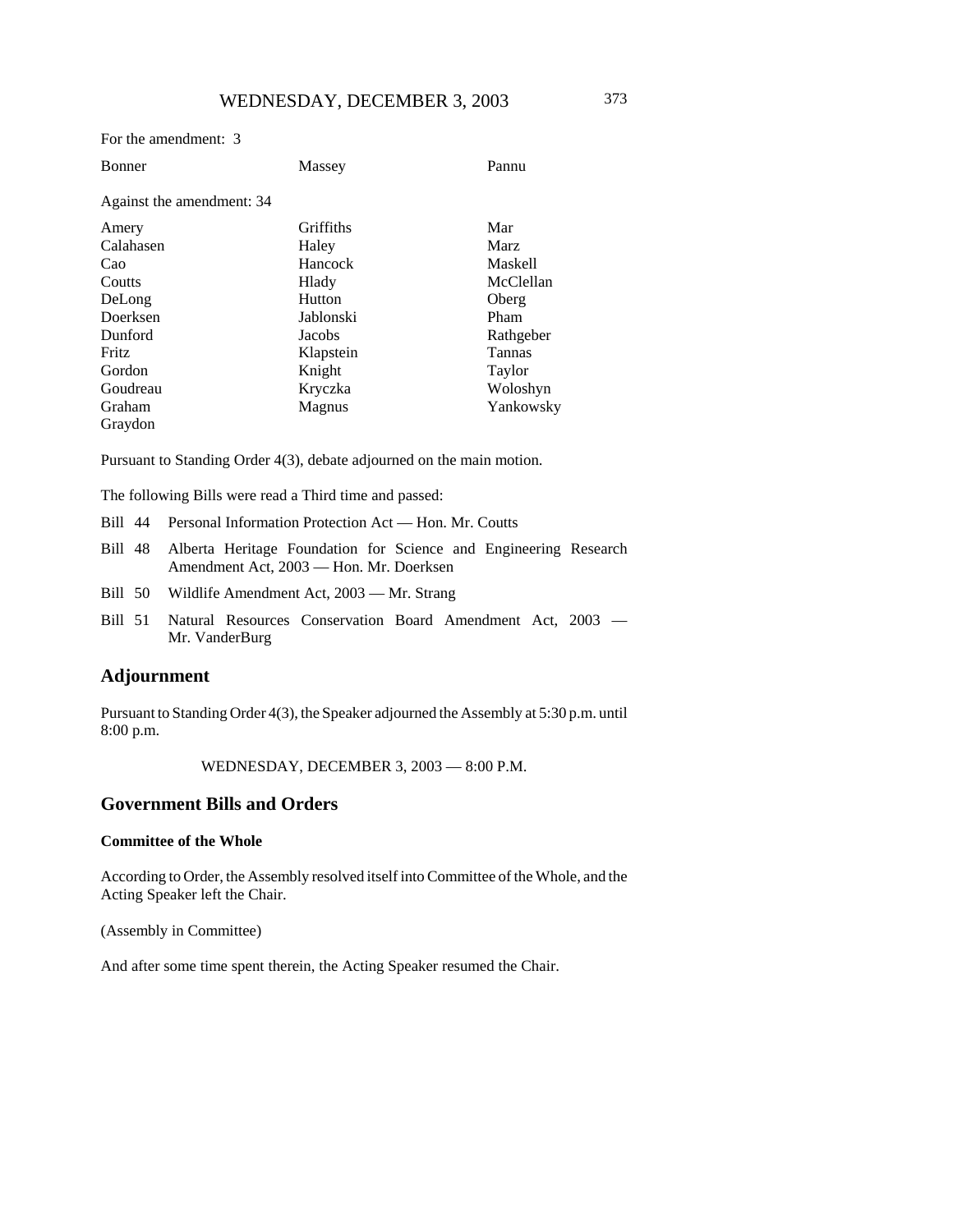# 374 WEDNESDAY, DECEMBER 3, 2003

The following Bills were reported:

- Bill 38 Workers' Compensation Amendment Act, 2003 Mr. Lougheed
- Bill 46 Municipal Government Amendment Act, 2003 Hon. Mr. Boutilier
- Bill 52 Health Professions Amendment Act, 2003 Hon. Mr. Mar

Bill 55 Farm Implement Amendment Act, 2003 — Mr. Marz

Hon. Mr. Hancock, Government House Leader, requested and received the unanimous consent of the Assembly to waive Standing Order 73(2) allowing for Third Reading consideration of the following Bill:

Bill 57 Miscellaneous Statutes Amendment Act, 2003 (No. 2) — Hon. Mr. Hancock

#### **Third Reading**

On the motion that the following Bill be now read a Third time:

Bill 49 Public Lands Amendment Act, 2003 — Mr. Ducharme

A debate followed.

The question being put, the motion was agreed to. With Mr. Shariff in the Chair, the names being called for were taken as follows:

For the motion: 35

| Amery                        | Griffiths   | <b>Nelson</b> |
|------------------------------|-------------|---------------|
| <b>Boutilier</b>             | Hancock     | Oberg         |
| Cao                          | Hlady       | O'Neill       |
| Cenaiko                      | Hutton      | Ouellette     |
| Coutts                       | Jablonski   | Pham          |
| DeLong                       | Jacobs      | Rathgeber     |
| Doerksen                     | Knight      | Renner        |
| Ducharme                     | Kryczka     | Smith         |
| Dunford                      | Magnus      | Snelgrove     |
| Fritz                        | <b>Marz</b> | Taylor        |
| Goudreau                     | Maskell     | Yankowsky     |
| Graham                       | McClellan   |               |
| Against the motion: 4        |             |               |
| <b>Blakeman</b><br>MacDonald | Mason       | Taft          |

On the motion that the following Bill be now read a Third time:

Bill 53 Insurance Amendment Act, 2003 (No. 2) — Mr. Renner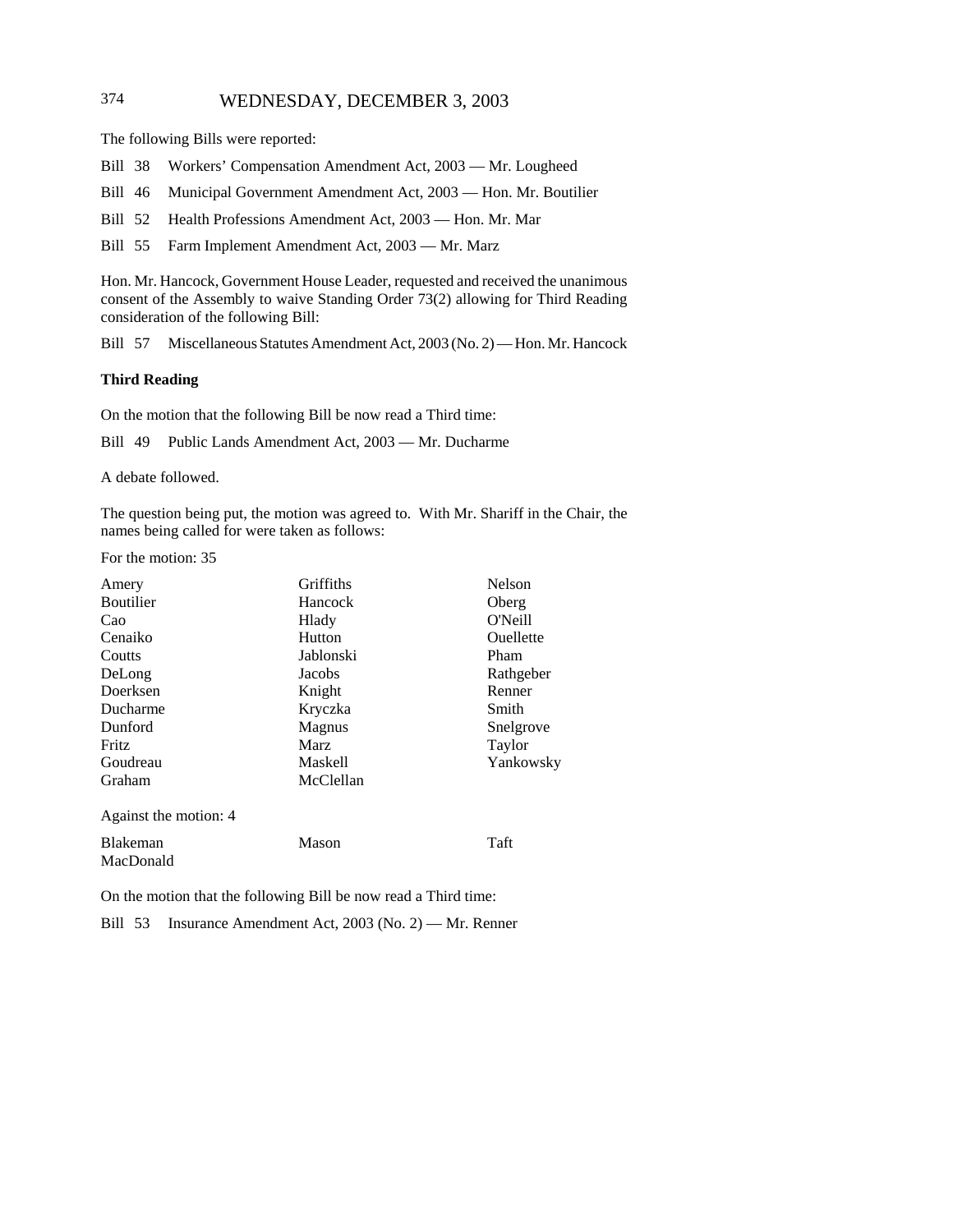Mr. Mason, Hon. Member for Edmonton-Highlands, moved that the motion be amended by deleting all the words after "that" and substituting the following:

Bill 53, Insurance Amendment Act, 2003 (No. 2) Act, be not now read a Third time because the Bill discriminates against Alberta drivers based on geographic location.

A debate followed on the amendment.

During debate on the amendment, Ms Blakeman, Hon. Member for Edmonton-Centre, requested and received the unanimous consent of the Assembly to waive Standing Order 32(2) to reduce the time between division bells from ten minutes to one minute.

Debate continued on the amendment.

The question being put, the amendment was defeated. With Mr. Shariff in the Chair, the names being called for were taken as follows:

For the amendment: 4

| <b>Blakeman</b>           | Mason     | Taft           |
|---------------------------|-----------|----------------|
| MacDonald                 |           |                |
| Against the amendment: 34 |           |                |
| Amery                     | Griffiths | <b>Maskell</b> |
| <b>Boutilier</b>          | Hancock   | McClellan      |
| Calahasen                 | Hlady     | <b>Nelson</b>  |
| Cao                       | Horner    | Oberg          |
| Coutts                    | Hutton    | O'Neill        |
| DeLong                    | Jablonski | Pham           |
| Doerksen                  | Jacobs    | Renner         |
| Ducharme                  | Knight    | Smith          |
| Dunford                   | Kryczka   | Taylor         |
| Fritz                     | Magnus    | Yankowsky      |
| Goudreau                  | Marz      | Zwozdesky      |
| Graham                    |           |                |

Debate continued on the main motion.

Mr. MacDonald, Hon. Member for Edmonton-Gold Bar, moved that the motion be amended by deleting all the words after "that" and substituting the following:

Bill 53, Insurance Amendment Act, 2003 (No. 2) Act, be not now read a Third time but that it be recommitted to Committee of the Whole for the purpose of reconsidering sections 6 and 13.

A debate followed on the amendment.

The question being put, the amendment was defeated.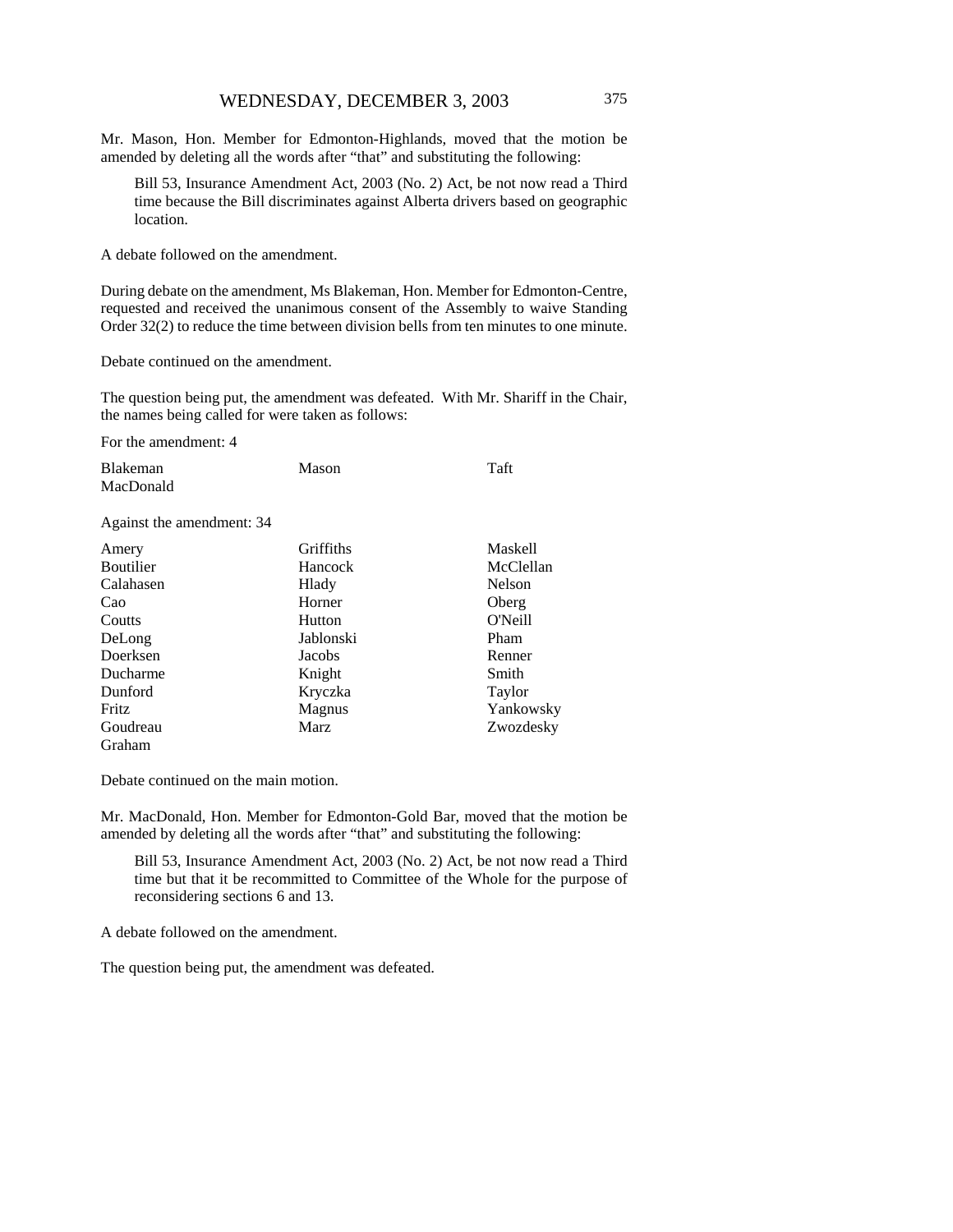## 376 WEDNESDAY, DECEMBER 3, 2003

The question for Third Reading of Bill 53, Insurance Amendment Act, 2003 (No. 2) being put, the motion was agreed to.

The following Bills were read a Third time and passed:

- Bill 38 Workers' Compensation Amendment Act, 2003 Hon. Mr. Dunford on behalf of Mr. Lougheed
- Bill 43 Post-secondary Learning Act Hon. Dr. Oberg
- Bill 45 Family Law Act Ms Graham
- Bill 46 Municipal Government Amendment Act, 2003 Hon. Mr. Hancock on behalf of Hon. Mr. Boutilier
- Bill 49 Public Lands Amendment Act, 2003 Mr. Ducharme
- Bill 52 Health Professions Amendment Act, 2003 Hon. Mr. Hancock on behalf of Hon. Mr. Mar
- Bill 53 Insurance Amendment Act, 2003 (No. 2) Mr. Renner
- Bill 55 Farm Implement Amendment Act, 2003 Mr. Marz
- Bill 57 Miscellaneous Statutes Amendment Act, 2003 (No. 2) Hon. Mr. Hancock

## **Adjournment**

Pursuant to Government Motion 28 agreed to by the Assembly on December 1, 2003, and on motion by Hon. Mr. Hancock, Government House Leader, the Assembly adjourned at 11:57 p.m.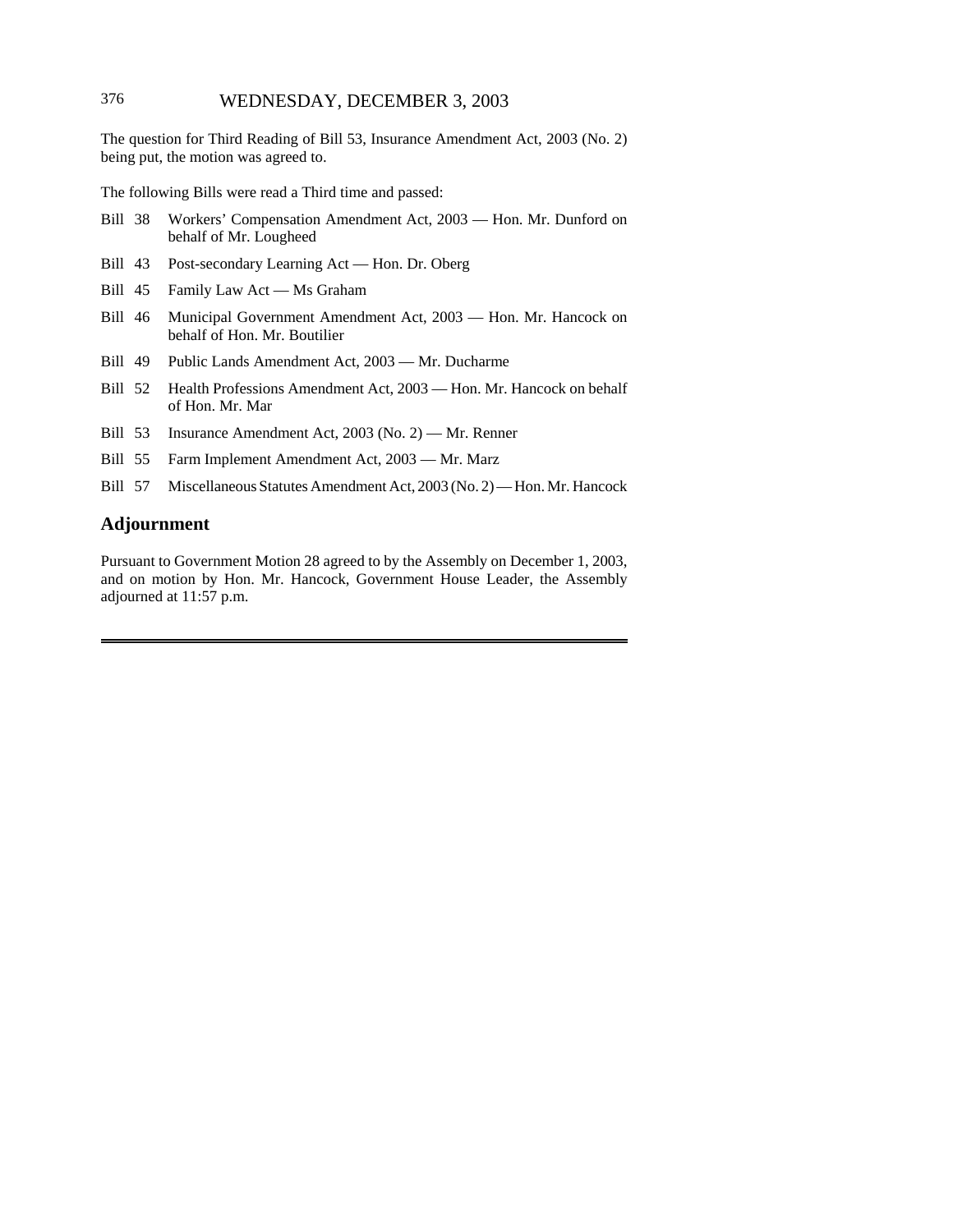# **PROROGATION**

FEBRUARY 16, 2004